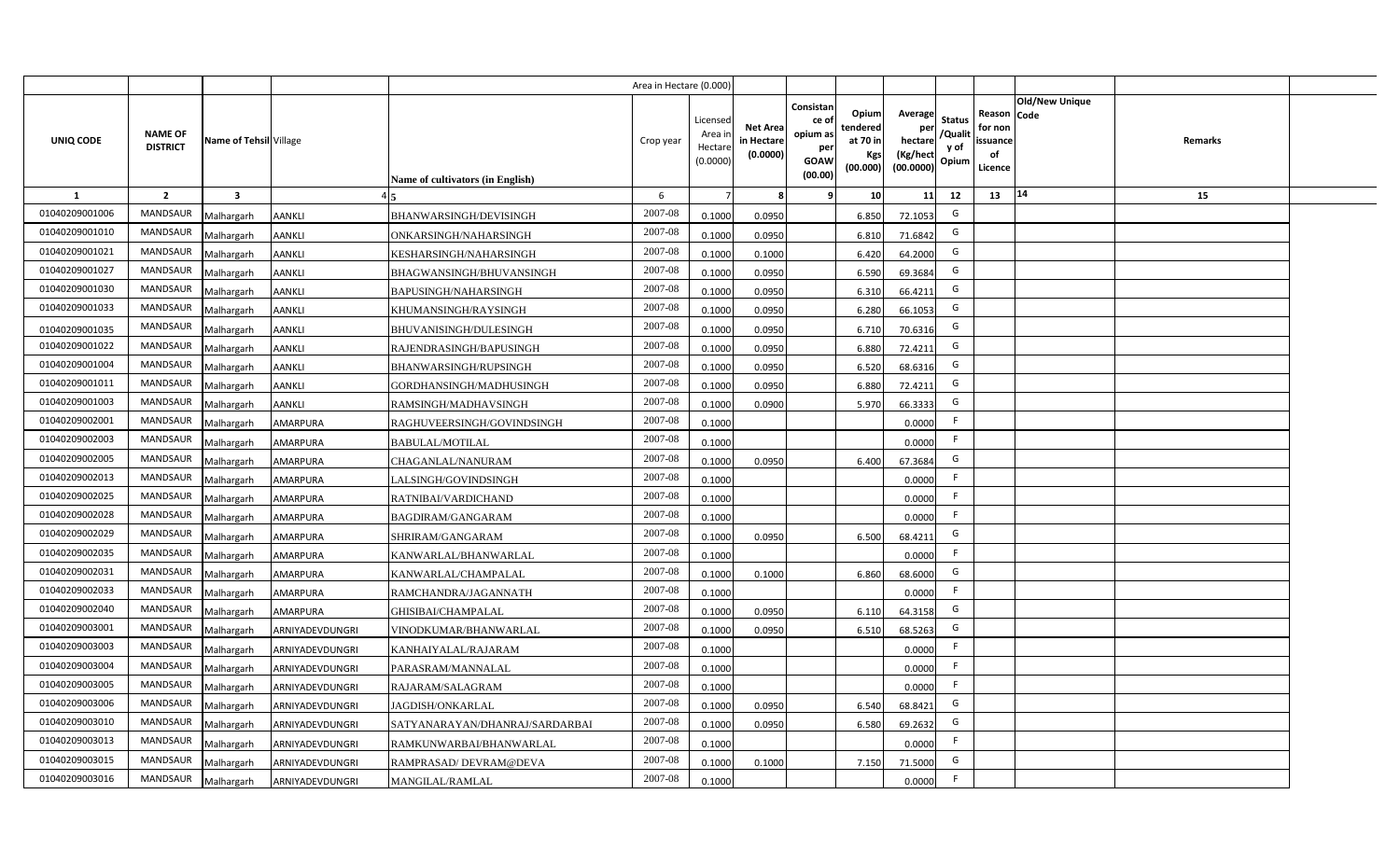|                |                                   |                         |                 |                                  | Area in Hectare (0.000 |                                          |                                          |                                                                 |                                                  |                                                    |                                           |                                                     |                |                |  |
|----------------|-----------------------------------|-------------------------|-----------------|----------------------------------|------------------------|------------------------------------------|------------------------------------------|-----------------------------------------------------------------|--------------------------------------------------|----------------------------------------------------|-------------------------------------------|-----------------------------------------------------|----------------|----------------|--|
| UNIQ CODE      | <b>NAME OF</b><br><b>DISTRICT</b> | Name of Tehsil Village  |                 | Name of cultivators (in English) | Crop year              | Licensec<br>Area i<br>Hectar<br>(0.0000) | <b>Net Area</b><br>in Hectar<br>(0.0000) | Consistan<br>ce of<br>opium as<br>per<br><b>GOAW</b><br>(00.00) | Opium<br>tendered<br>at 70 in<br>Kgs<br>(00.000) | Average<br>per<br>hectare<br>(Kg/hect<br>(00.0000) | <b>Status</b><br>/Qualit<br>y of<br>Opium | Reason Code<br>for non<br>issuance<br>of<br>Licence | Old/New Unique | <b>Remarks</b> |  |
| 1              | $\overline{2}$                    | $\overline{\mathbf{3}}$ |                 |                                  | 6                      |                                          |                                          | ٠q                                                              | 10 <sup>1</sup>                                  | 11                                                 | 12                                        | 13                                                  | 14             | 15             |  |
| 01040209003019 | <b>MANDSAUR</b>                   | Malhargarh              | ARNIYADEVDUNGRI | MOTILAL/BHANWARLAL               | 2007-08                | 0.1000                                   | 0.1000                                   |                                                                 | 7.050                                            | 70.5000                                            | G                                         |                                                     |                |                |  |
| 01040209003020 | MANDSAUR                          | Malhargarh              | ARNIYADEVDUNGRI | KANHAIYALAL/GOPILAL              | 2007-08                | 0.1000                                   |                                          |                                                                 |                                                  | 0.0000                                             | F.                                        |                                                     |                |                |  |
| 01040209003024 | <b>MANDSAUR</b>                   | Malhargarh              | ARNIYADEVDUNGRI | <b>BABULAL/MANGILAL</b>          | 2007-08                | 0.1000                                   |                                          |                                                                 |                                                  | 0.0000                                             | - F                                       |                                                     |                |                |  |
| 01040209003027 | <b>MANDSAUR</b>                   | Malhargarh              | ARNIYADEVDUNGRI | DEVILAL/MANGILAL                 | 2007-08                | 0.1000                                   |                                          |                                                                 |                                                  | 0.0000                                             | -F                                        |                                                     |                |                |  |
| 01040209003028 | MANDSAUR                          | Malhargarh              | ARNIYADEVDUNGRI | NIRBHAYRAM/DHANRAJ               | 2007-08                | 0.100                                    | 0.0950                                   |                                                                 | 6.530                                            | 68.7368                                            | G                                         |                                                     |                |                |  |
| 01040209003029 | <b>MANDSAUR</b>                   | Malhargarh              | ARNIYADEVDUNGRI | KANWARLAL/MANGILAL               | 2007-08                | 0.1000                                   |                                          |                                                                 |                                                  | 0.0000                                             | F.                                        |                                                     |                |                |  |
| 01040209003033 | <b>MANDSAUR</b>                   | Malhargarh              | ARNIYADEVDUNGRI | GOPILAL/NANDLAL(NANDRAM)         | 2007-08                | 0.1000                                   | 0.0950                                   |                                                                 | 6.900                                            | 72.6316                                            | G                                         |                                                     |                |                |  |
| 01040209003035 | MANDSAUR                          | Malhargarh              | ARNIYADEVDUNGRI | RAMESHWAR/BAPULAL                | 2007-08                | 0.1000                                   | 0.1000                                   |                                                                 | 7.040                                            | 70.4000                                            | G                                         |                                                     |                |                |  |
| 01040209003037 | MANDSAUR                          | Malhargarh              | ARNIYADEVDUNGRI | BAPULAL/ONKARLAL                 | 2007-08                | 0.100                                    | 0.0950                                   |                                                                 | 6.850                                            | 72.1053                                            | G                                         |                                                     |                |                |  |
| 01040209003039 | MANDSAUR                          | Malhargarh              | ARNIYADEVDUNGRI | ABHAYKUNWAR/VAJJIBAI             | 2007-08                | 0.100                                    | 0.0950                                   |                                                                 | 6.510                                            | 68.5263                                            | G                                         |                                                     |                |                |  |
| 01040209003040 | MANDSAUR                          | Malhargarh              | ARNIYADEVDUNGRI | KHYALIRAM/CHHOTELAL              | 2007-08                | 0.1000                                   |                                          |                                                                 |                                                  | 0.0000                                             |                                           |                                                     |                |                |  |
| 01040209003045 | MANDSAUR                          | Malhargarh              | ARNIYADEVDUNGRI | VISHNU/NARAYAN                   | 2007-08                | 0.1000                                   |                                          |                                                                 |                                                  | 0.0000                                             | -F                                        |                                                     |                |                |  |
| 01040209003046 | <b>MANDSAUR</b>                   | Malhargarh              | ARNIYADEVDUNGRI | RAMDAYAL/UDAYRAM                 | 2007-08                | 0.1000                                   | 0.0950                                   |                                                                 | 6.420                                            | 67.5789                                            | G                                         |                                                     |                |                |  |
| 01040209003048 | <b>MANDSAUR</b>                   | Malhargarh              | ARNIYADEVDUNGRI | CHIMANLAL/RAMLAL                 | 2007-08                | 0.1000                                   | 0.0850                                   |                                                                 | 5.790                                            | 68.1176                                            | G                                         |                                                     |                |                |  |
| 01040209003056 | <b>MANDSAUR</b>                   | Malhargarh              | ARNIYADEVDUNGRI | CHUNNILAL/NANURAM                | 2007-08                | 0.1000                                   |                                          |                                                                 |                                                  | 0.0000                                             | E                                         |                                                     |                |                |  |
| 01040209003057 | <b>MANDSAUR</b>                   | Malhargarh              | ARNIYADEVDUNGRI | RAYSINGH/GOPILAL                 | 2007-08                | 0.1000                                   | 0.1000                                   |                                                                 | 6.620                                            | 66.2000                                            | G                                         |                                                     |                |                |  |
| 01040209003063 | <b>MANDSAUR</b>                   | Malhargarh              | ARNIYADEVDUNGRI | DEVILAL/BAGDIRAM                 | 2007-08                | 0.1000                                   | 0.0950                                   |                                                                 | 6.310                                            | 66.4211                                            | G                                         |                                                     |                |                |  |
| 01040209003065 | <b>MANDSAUR</b>                   | Malhargarh              | ARNIYADEVDUNGRI | PHOOLSINGH/GOPILAL               | 2007-08                | 0.1000                                   |                                          |                                                                 |                                                  | 0.0000                                             | F.                                        |                                                     |                |                |  |
| 01040209003002 | <b>MANDSAUR</b>                   | Malhargarh              | ARNIYADEVDUNGRI | ONKARLAL/BAPULAL                 | 2007-08                | 0.1000                                   |                                          |                                                                 |                                                  | 0.0000                                             | F.                                        |                                                     |                |                |  |
| 01040209003041 | <b>MANDSAUR</b>                   | Malhargarh              | ARNIYADEVDUNGRI | KALURAM/HAJARILAL                | 2007-08                | 0.1000                                   |                                          |                                                                 |                                                  | 0.0000                                             | F.                                        |                                                     |                |                |  |
| 01040209003066 | <b>MANDSAUR</b>                   | Malhargarh              | ARNIYADEVDUNGRI | MOHANLAL/HAJARILAL               | 2007-08                | 0.1000                                   | 0.0950                                   |                                                                 | 6.400                                            | 67.3684                                            | G                                         |                                                     |                |                |  |
| 01040209003051 | <b>MANDSAUR</b>                   | Malhargarh              | ARNIYADEVDUNGRI | RAMESHWAR/RAMLAL                 | 2007-08                | 0.100                                    | 0.1000                                   |                                                                 | 7.100                                            | 71.0000                                            | G                                         |                                                     |                |                |  |
| 01040209003052 | <b>MANDSAUR</b>                   | Malhargarh              | ARNIYADEVDUNGRI | RADHABAI/DHANRAJ                 | 2007-08                | 0.100                                    |                                          |                                                                 |                                                  | 0.0000                                             | -F                                        |                                                     |                |                |  |
| 01040209003061 | <b>MANDSAUR</b>                   | Malhargarh              | ARNIYADEVDUNGRI | SUKHLAL/BOTLAL                   | 2007-08                | 0.1000                                   |                                          |                                                                 |                                                  | 0.0000                                             | -F                                        |                                                     |                |                |  |
| 01040209003036 | <b>MANDSAUR</b>                   | Malhargarh              | ARNIYADEVDUNGRI | <b>BOTLAL/BHUWANIRAM</b>         | 2007-08                | 0.1000                                   | 0.095                                    |                                                                 | 6.460                                            | 68.0000                                            | G                                         |                                                     |                |                |  |
| 01040209003060 | MANDSAUR                          | Malhargarh              | ARNIYADEVDUNGRI | MOHANLAL/RAMLAL                  | 2007-08                | 0.1000                                   |                                          |                                                                 |                                                  | 0.0000                                             | F                                         |                                                     |                |                |  |
| 01040209004001 | MANDSAUR                          | Malhargarh              | <b>BAKROL</b>   | JADAVBAI/NATHU                   | 2007-08                | 0.1000                                   |                                          |                                                                 |                                                  | 0.0000                                             | F                                         |                                                     |                |                |  |
| 01040209004004 | MANDSAUR                          | Malhargarh              | <b>BAKROL</b>   | <b>JGAM (UMANGBAI)/DEVILAL</b>   | 2007-08                | 0.1000                                   |                                          |                                                                 |                                                  | 0.0000                                             | F                                         |                                                     |                |                |  |
| 01040209004009 | MANDSAUR                          | Malhargarh              | <b>BAKROL</b>   | AMBALAL/NANDRAM                  | 2007-08                | 0.1000                                   |                                          |                                                                 |                                                  | 0.0000                                             | -F                                        |                                                     |                |                |  |
| 01040209004011 | MANDSAUR                          | Malhargarh              | <b>BAKROL</b>   | KARULAL/NATHU                    | 2007-08                | 0.1000                                   |                                          |                                                                 |                                                  | 0.0000                                             | -F                                        |                                                     |                |                |  |
| 01040209004012 | MANDSAUR                          | Malhargarh              | <b>BAKROL</b>   | VISHNU/GOURA                     | 2007-08                | 0.1000                                   |                                          |                                                                 |                                                  | 0.0000                                             | -F                                        |                                                     |                |                |  |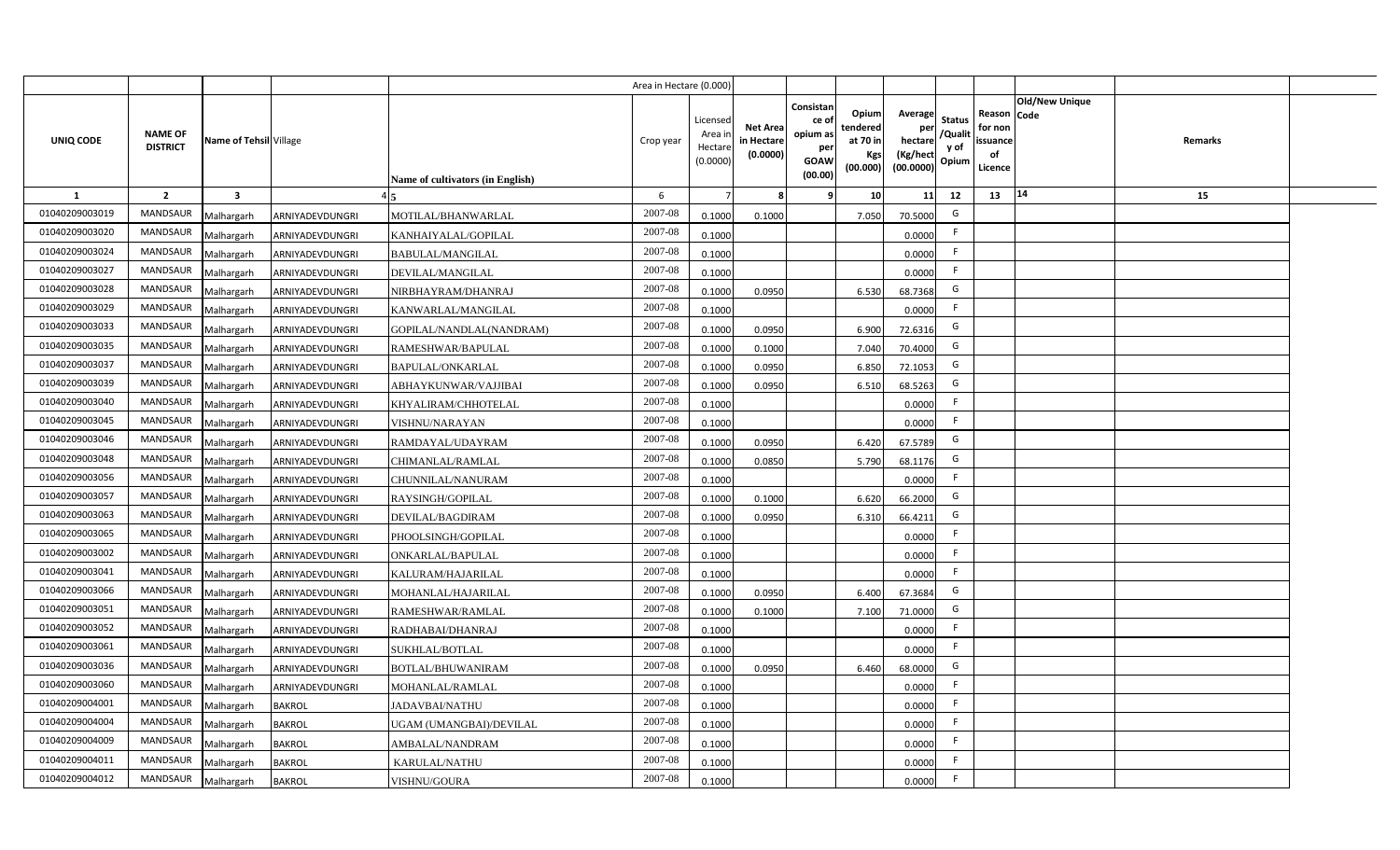|                |                                   |                         |                            |                                  | Area in Hectare (0.000) |                                          |                                           |                                                                |                                                  |                                                    |                                           |                                                                       |         |  |
|----------------|-----------------------------------|-------------------------|----------------------------|----------------------------------|-------------------------|------------------------------------------|-------------------------------------------|----------------------------------------------------------------|--------------------------------------------------|----------------------------------------------------|-------------------------------------------|-----------------------------------------------------------------------|---------|--|
| UNIQ CODE      | <b>NAME OF</b><br><b>DISTRICT</b> | Name of Tehsil Village  |                            | Name of cultivators (in English) | Crop year               | Licensec<br>Area i<br>Hectar<br>(0.0000) | <b>Net Area</b><br>in Hectare<br>(0.0000) | Consistan<br>ce o<br>opium as<br>per<br><b>GOAW</b><br>(00.00) | Opium<br>tendered<br>at 70 in<br>Kgs<br>(00.000) | Average<br>per<br>hectare<br>(Kg/hect<br>(00.0000) | <b>Status</b><br>/Qualit<br>y of<br>Opium | Old/New Unique<br>Reason Code<br>for non<br>issuance<br>of<br>Licence | Remarks |  |
| $\mathbf{1}$   | $\overline{2}$                    | $\overline{\mathbf{3}}$ |                            |                                  | 6                       |                                          |                                           |                                                                | 10                                               | 11                                                 | 12                                        | 14<br>13                                                              | 15      |  |
| 01040209004014 | <b>MANDSAUR</b>                   | Malhargarh              | <b>BAKROL</b>              | <b>BANSHILAL/RATTA</b>           | 2007-08                 | 0.1000                                   |                                           |                                                                |                                                  | 0.0000                                             | F.                                        |                                                                       |         |  |
| 01040209004015 | MANDSAUR                          | Malhargarh              | <b>BAKROL</b>              | <b>DULERARAM/PRABULAL</b>        | 2007-08                 | 0.1000                                   |                                           |                                                                |                                                  | 0.0000                                             | F.                                        |                                                                       |         |  |
| 01040209004025 | <b>MANDSAUR</b>                   | Malhargarh              | <b>BAKROL</b>              | RUGA/RATTA                       | 2007-08                 | 0.1000                                   |                                           |                                                                |                                                  | 0.0000                                             | -F                                        |                                                                       |         |  |
| 01040209004030 | <b>MANDSAUR</b>                   | Malhargarh              | <b>BAKROL</b>              | SAJNIBAI/DHANNA                  | 2007-08                 | 0.1000                                   |                                           |                                                                |                                                  | 0.0000                                             | F.                                        |                                                                       |         |  |
| 01040209004034 | <b>MANDSAUR</b>                   | Malhargarh              | <b>BAKROL</b>              | SURESH/NANDRAM                   | 2007-08                 | 0.1000                                   |                                           |                                                                |                                                  | 0.0000                                             | -F                                        |                                                                       |         |  |
| 01040209004039 | <b>MANDSAUR</b>                   | Malhargarh              | <b>BAKROL</b>              | NANIBAI/GHASI                    | 2007-08                 | 0.1000                                   |                                           |                                                                |                                                  | 0.0000                                             | F.                                        |                                                                       |         |  |
| 01040209004044 | MANDSAUR                          | Malhargarh              | <b>BAKROL</b>              | RAMCHANDRA/PRABHULAL             | 2007-08                 | 0.1000                                   |                                           |                                                                |                                                  | 0.0000                                             | F.                                        |                                                                       |         |  |
| 01040209004046 | MANDSAUR                          | Malhargarh              | <b>BAKROL</b>              | SITABAI/CHATRA                   | 2007-08                 | 0.1000                                   |                                           |                                                                |                                                  | 0.0000                                             | F.                                        |                                                                       |         |  |
| 01040209004053 | <b>MANDSAUR</b>                   | Malhargarh              | <b>BAKROL</b>              | LAKSHMINARAYAN/NANDRAM           | 2007-08                 | 0.1000                                   |                                           |                                                                |                                                  | 0.0000                                             | F.                                        |                                                                       |         |  |
| 01040209004054 | <b>MANDSAUR</b>                   | Malhargarh              | <b>BAKROL</b>              | SUNDARLAL/KARULAL                | 2007-08                 | 0.1000                                   |                                           |                                                                |                                                  | 0.0000                                             | F.                                        |                                                                       |         |  |
| 01040209004056 | <b>MANDSAUR</b>                   | Malhargarh              | <b>BAKROL</b>              | SATYANARAYAN/KARULAL             | 2007-08                 | 0.1000                                   |                                           |                                                                |                                                  | 0.0000                                             |                                           |                                                                       |         |  |
| 01040209004057 | <b>MANDSAUR</b>                   | Malhargarh              | <b>BAKROL</b>              | CHHAGANLAL/BHANWARLAL            | 2007-08                 | 0.1000                                   |                                           |                                                                |                                                  | 0.0000                                             | F.                                        |                                                                       |         |  |
| 01040209004061 | <b>MANDSAUR</b>                   | Malhargarh              | <b>BAKROL</b>              | GANPAT/NANURAM                   | 2007-08                 | 0.1000                                   |                                           |                                                                |                                                  | 0.0000                                             | -F                                        |                                                                       |         |  |
| 01040209004068 | MANDSAUR                          | Malhargarh              | <b>BAKROL</b>              | SAJJANSINGH/PRATAPSINGH          | 2007-08                 | 0.1000                                   |                                           |                                                                |                                                  | 0.0000                                             | -F                                        |                                                                       |         |  |
| 01040209005003 | MANDSAUR                          | Malhargarh              | <b>BARKHEDA DEV DUNGRI</b> | <b>ONKARLAL/NATHU</b>            | 2007-08                 | 0.1000                                   |                                           |                                                                |                                                  | 0.0000                                             | F.                                        |                                                                       |         |  |
| 01040209005004 | <b>MANDSAUR</b>                   | Malhargarh              | <b>BARKHEDA DEV DUNGRI</b> | RADHAKISHAN/BHUWAN               | 2007-08                 | 0.1000                                   |                                           |                                                                |                                                  | 0.0000                                             | F.                                        |                                                                       |         |  |
| 01040209005006 | <b>MANDSAUR</b>                   | Malhargarh              | <b>BARKHEDA DEV DUNGRI</b> | SHANKARLAL/TULSIRAM              | 2007-08                 | 0.1000                                   | 0.0950                                    |                                                                | 6.390                                            | 67.2632                                            | G                                         |                                                                       |         |  |
| 01040209005010 | MANDSAUR                          | Malhargarh              | <b>BARKHEDA DEV DUNGRI</b> | BABULAL/AMBALAL                  | 2007-08                 | 0.1000                                   | 0.0950                                    |                                                                | 6.920                                            | 72.8421                                            | G                                         |                                                                       |         |  |
| 01040209005011 | <b>MANDSAUR</b>                   | Malhargarh              | <b>BARKHEDA DEV DUNGRI</b> | DASHRATH/DEVILAL                 | 2007-08                 | 0.100                                    | 0.1000                                    |                                                                | 6.330                                            | 63.3000                                            | G                                         |                                                                       |         |  |
| 01040209005015 | MANDSAUR                          | Malhargarh              | <b>BARKHEDA DEV DUNGRI</b> | <b>MANALAL/HARIRAM</b>           | 2007-08                 | 0.1000                                   | 0.0950                                    |                                                                | 6.740                                            | 70.9474                                            | G                                         |                                                                       |         |  |
| 01040209005017 | MANDSAUR                          | Malhargarh              | <b>BARKHEDA DEV DUNGRI</b> | BASANTIBAI/NARAYAN               | 2007-08                 | 0.1000                                   |                                           |                                                                |                                                  | 0.0000                                             | F.                                        |                                                                       |         |  |
| 01040209005018 | MANDSAUR                          | Malhargarh              | <b>BARKHEDA DEV DUNGRI</b> | VAKTAVARSINGH/UDAYSINGH          | 2007-08                 | 0.1000                                   | 0.0950                                    |                                                                | 6.860                                            | 72.2105                                            | G                                         |                                                                       |         |  |
| 01040209005021 | <b>MANDSAUR</b>                   | Malhargarh              | <b>BARKHEDA DEV DUNGRI</b> | DEVILAL/JAGANNATH                | 2007-08                 | 0.1000                                   | 0.0950                                    |                                                                | 6.760                                            | 71.1579                                            | G                                         |                                                                       |         |  |
| 01040209005025 | <b>MANDSAUR</b>                   | Malhargarh              | BARKHEDA DEV DUNGRI        | CHAMPALAL/KESURAM                | 2007-08                 | 0.1000                                   | 0.1000                                    |                                                                | 6.930                                            | 69.3000                                            | G                                         |                                                                       |         |  |
| 01040209005027 | MANDSAUR                          | Malhargarh              | <b>BARKHEDA DEV DUNGRI</b> | MOTILAL/KESHURAM                 | 2007-08                 | 0.1000                                   | 0.0900                                    |                                                                | 5.980                                            | 66.4444                                            | G                                         |                                                                       |         |  |
| 01040209005028 | MANDSAUR                          | Malhargarh              | <b>BARKHEDA DEV DUNGRI</b> | <b>BANSHIDAS/DHURIDAS</b>        | 2007-08                 | 0.1000                                   | 0.0950                                    |                                                                | 6.260                                            | 65.8947                                            | G                                         |                                                                       |         |  |
| 01040209005032 | MANDSAUR                          | Malhargarh              | <b>BARKHEDA DEV DUNGRI</b> | KARANSINGH/GOKULSINGH            | 2007-08                 | 0.1000                                   | 0.0950                                    |                                                                | 6.480                                            | 68.2105                                            | G                                         |                                                                       |         |  |
| 01040209005036 | MANDSAUR                          | Malhargarh              | BARKHEDA DEV DUNGRI        | SAGARMAL/DHURILAL                | 2007-08                 | 0.1000                                   | 0.0950                                    |                                                                | 6.200                                            | 65.2632                                            | G                                         |                                                                       |         |  |
| 01040209005040 | MANDSAUR                          | Malhargarh              | BARKHEDA DEV DUNGRI        | MOTILAL/GHASI                    | 2007-08                 | 0.1000                                   | 0.0950                                    |                                                                | 6.490                                            | 68.3158                                            | G                                         |                                                                       |         |  |
| 01040209005043 | MANDSAUR                          | Malhargarh              | BARKHEDA DEV DUNGRI        | BAPULAL/BHAGATRAM                | 2007-08                 | 0.1000                                   | 0.0500                                    |                                                                | 3.580                                            | 71.6000                                            | G                                         |                                                                       |         |  |
| 01040209005045 | MANDSAUR                          | Malhargarh              | <b>BARKHEDA DEV DUNGRI</b> | MANGILAL/GOBARA                  | 2007-08                 | 0.1000                                   | 0.0950                                    |                                                                | 6.280                                            | 66.1053                                            | G                                         |                                                                       |         |  |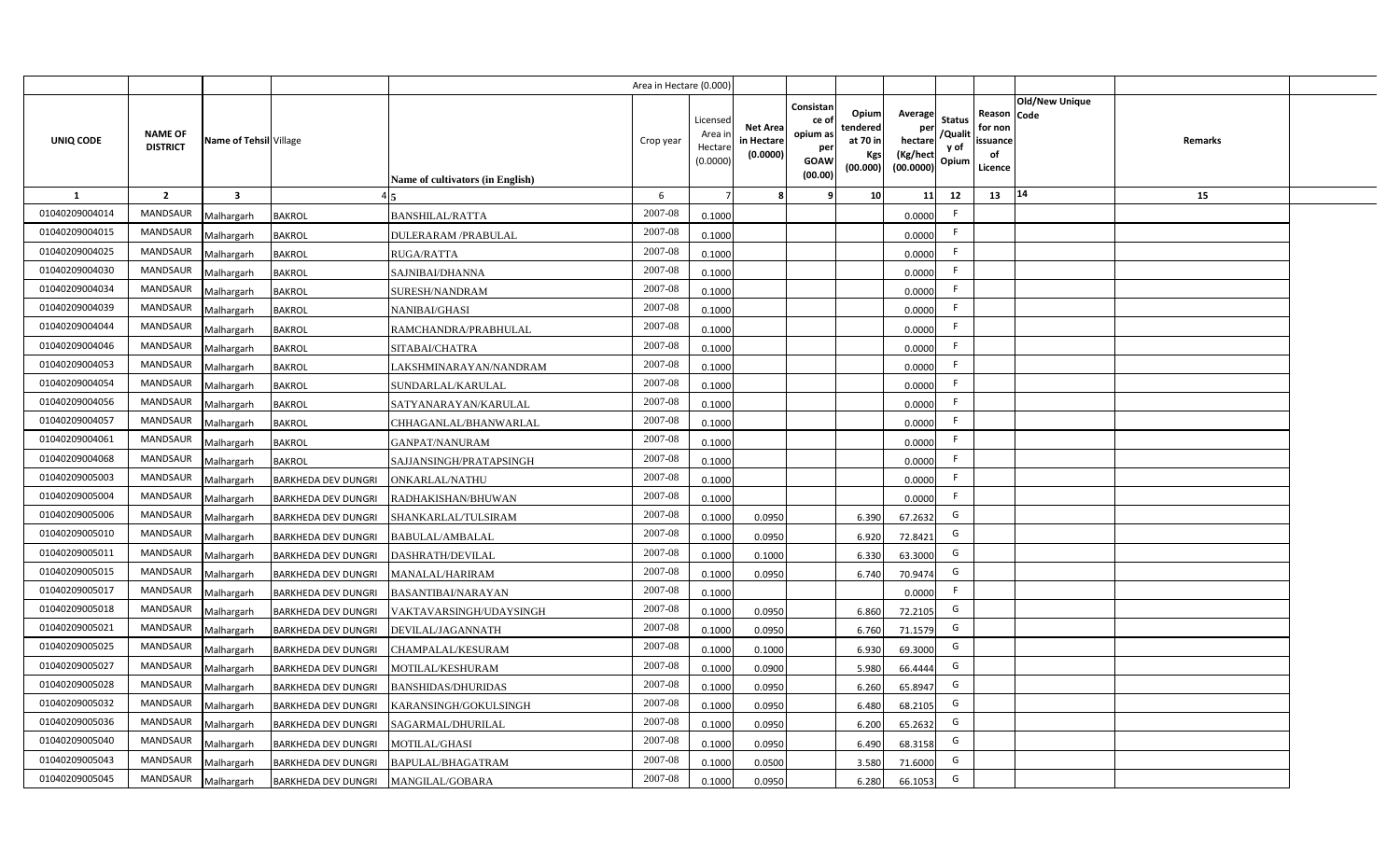|                  |                                   |                         |                            |                                         | Area in Hectare (0.000) |                                           |                                           |                                                                |                                                         |                                                    |                                           |                                                     |                                  |  |
|------------------|-----------------------------------|-------------------------|----------------------------|-----------------------------------------|-------------------------|-------------------------------------------|-------------------------------------------|----------------------------------------------------------------|---------------------------------------------------------|----------------------------------------------------|-------------------------------------------|-----------------------------------------------------|----------------------------------|--|
| <b>UNIQ CODE</b> | <b>NAME OF</b><br><b>DISTRICT</b> | Name of Tehsil Village  |                            | <b>Name of cultivators (in English)</b> | Crop year               | Licensed<br>Area i<br>Hectare<br>(0.0000) | <b>Net Area</b><br>in Hectare<br>(0.0000) | Consistan<br>ce o<br>opium as<br>per<br><b>GOAW</b><br>(00.00) | Opium<br>tendered<br>at 70 in<br><b>Kgs</b><br>(00.000) | Average<br>per<br>hectare<br>(Kg/hect<br>(00.0000) | <b>Status</b><br>/Qualit<br>y of<br>Opium | Reason Code<br>for non<br>issuance<br>of<br>Licence | <b>Old/New Unique</b><br>Remarks |  |
| 1                | $\overline{2}$                    | $\overline{\mathbf{3}}$ |                            |                                         | 6                       |                                           | 8                                         | ٩                                                              | 10 <sup>1</sup>                                         | 11                                                 | 12                                        | 13                                                  | 14<br>15                         |  |
| 01040209005046   | MANDSAUR                          | Malhargarh              | <b>BARKHEDA DEV DUNGRI</b> | <b>BANSHILAL/SITARAM</b>                | 2007-08                 | 0.1000                                    |                                           |                                                                |                                                         | 0.0000                                             | F.                                        |                                                     |                                  |  |
| 01040209005048   | <b>MANDSAUR</b>                   | Malhargarh              | <b>BARKHEDA DEV DUNGRI</b> | DEVILAL/VARDA                           | 2007-08                 | 0.1000                                    | 0.1000                                    |                                                                | 7.310                                                   | 73.1000                                            | G                                         |                                                     |                                  |  |
| 01040209005049   | MANDSAUR                          | Malhargarh              | <b>BARKHEDA DEV DUNGRI</b> | KAILASHCHAND/KANWARLAL                  | 2007-08                 | 0.1000                                    |                                           |                                                                |                                                         | 0.0000                                             | F                                         |                                                     |                                  |  |
| 01040209005050   | MANDSAUR                          | Malhargarh              | <b>BARKHEDA DEV DUNGRI</b> | PANNALAL/SITARAM                        | 2007-08                 | 0.1000                                    |                                           |                                                                |                                                         | 0.0000                                             | F.                                        |                                                     |                                  |  |
| 01040209005052   | <b>MANDSAUR</b>                   | Malhargarh              | <b>BARKHEDA DEV DUNGRI</b> | RADHESHYAM/MANGILAL                     | 2007-08                 | 0.1000                                    | 0.0900                                    |                                                                | 6.750                                                   | 75.0000                                            | G                                         |                                                     |                                  |  |
| 01040209005053   | <b>MANDSAUR</b>                   | Malhargarh              | <b>BARKHEDA DEV DUNGRI</b> | RADHESHYAM/CHAMPALAL                    | 2007-08                 | 0.1000                                    |                                           |                                                                |                                                         | 0.0000                                             | F.                                        |                                                     |                                  |  |
| 01040209005056   | <b>MANDSAUR</b>                   | Malhargarh              | <b>BARKHEDA DEV DUNGRI</b> | KANHAIYALAL/PRABHULAL                   | 2007-08                 | 0.1000                                    | 0.0950                                    |                                                                | 6.540                                                   | 68.8421                                            | G                                         |                                                     |                                  |  |
| 01040209005058   | <b>MANDSAUR</b>                   | Malhargarh              | <b>BARKHEDA DEV DUNGRI</b> | VARDICHAND/AMBALAL                      | 2007-08                 | 0.1000                                    |                                           |                                                                |                                                         | 0.0000                                             | F                                         |                                                     |                                  |  |
| 01040209005059   | <b>MANDSAUR</b>                   | Malhargarh              | <b>BARKHEDA DEV DUNGRI</b> | PRABHULAL/BHUVANIRAM                    | 2007-08                 | 0.1000                                    | 0.0900                                    |                                                                | 5.770                                                   | 64.1111                                            | G                                         |                                                     |                                  |  |
| 01040209005062   | <b>MANDSAUR</b>                   | Malhargarh              | <b>BARKHEDA DEV DUNGRI</b> | GOPAL/PRABHULAL                         | 2007-08                 | 0.1000                                    | 0.1000                                    |                                                                | 5.680                                                   | 56.8000                                            | G                                         | 05                                                  |                                  |  |
| 01040209005063   | MANDSAUR                          | Malhargarh              | <b>BARKHEDA DEV DUNGRI</b> | RAMCHANDRA/DEVA                         | 2007-08                 | 0.1000                                    |                                           |                                                                |                                                         | 0.0000                                             | F.                                        |                                                     |                                  |  |
| 01040209005067   | MANDSAUR                          | Malhargarh              | <b>BARKHEDA DEV DUNGRI</b> | DEVILAL/FAKIRCHAND                      | 2007-08                 | 0.1000                                    |                                           |                                                                |                                                         | 0.0000                                             | F.                                        |                                                     |                                  |  |
| 01040209005072   | MANDSAUR                          | Malhargarh              | <b>BARKHEDA DEV DUNGRI</b> | <b>BHAGATRAM/HARIRAM</b>                | 2007-08                 | 0.1000                                    |                                           |                                                                |                                                         | 0.0000                                             | F                                         |                                                     |                                  |  |
| 01040209005073   | MANDSAUR                          | Malhargarh              | <b>BARKHEDA DEV DUNGRI</b> | KISHNIBAI/NARAYAN                       | 2007-08                 | 0.1000                                    |                                           |                                                                |                                                         | 0.0000                                             | F                                         |                                                     |                                  |  |
| 01040209005074   | <b>MANDSAUR</b>                   | Malhargarh              | <b>BARKHEDA DEV DUNGRI</b> | CHHAGANLAL/ASHARAM                      | 2007-08                 | 0.1000                                    | 0.1000                                    |                                                                | 6.960                                                   | 69.6000                                            | G                                         |                                                     |                                  |  |
| 01040209005080   | <b>MANDSAUR</b>                   | Malhargarh              | <b>BARKHEDA DEV DUNGRI</b> | BANSHILAL/CHAMPALAL                     | 2007-08                 | 0.1000                                    | 0.0950                                    |                                                                | 6.540                                                   | 68.8421                                            | G                                         |                                                     |                                  |  |
| 01040209005081   | <b>MANDSAUR</b>                   | Malhargarh              | <b>BARKHEDA DEV DUNGRI</b> | RADHESHYAM/BHANWARLAL                   | 2007-08                 | 0.1000                                    |                                           |                                                                |                                                         | 0.0000                                             | F                                         |                                                     |                                  |  |
| 01040209005083   | <b>MANDSAUR</b>                   | Malhargarh              | <b>BARKHEDA DEV DUNGRI</b> | DEVILAL/SHIVLAL                         | 2007-08                 | 0.1000                                    |                                           |                                                                |                                                         | 0.0000                                             | F                                         |                                                     |                                  |  |
| 01040209005084   | MANDSAUR                          | Malhargarh              | <b>BARKHEDA DEV DUNGRI</b> | LAKSHMINARAYAN/SHANKARLAL               | 2007-08                 | 0.1000                                    | 0.0950                                    |                                                                | 6.560                                                   | 69.0526                                            | G                                         |                                                     |                                  |  |
| 01040209005085   | MANDSAUR                          | Malhargarh              | <b>BARKHEDA DEV DUNGRI</b> | KESHURAM/PRABHULAL                      | $2007 - 08$             | 0.1000                                    | 0.0950                                    |                                                                | 6.480                                                   | 68.2105                                            | G                                         |                                                     |                                  |  |
| 01040209005086   | <b>MANDSAUR</b>                   | Malhargarh              | <b>BARKHEDA DEV DUNGRI</b> | <b>MANNALAL/BHERAJI</b>                 | 2007-08                 | 0.1000                                    | 0.0950                                    |                                                                | 6.310                                                   | 66.4211                                            | G                                         |                                                     |                                  |  |
| 01040209005089   | <b>MANDSAUR</b>                   | Malhargarh              | <b>BARKHEDA DEV DUNGRI</b> | JIWANSINGH/BHUWANISINGH                 | 2007-08                 | 0.1000                                    |                                           |                                                                |                                                         | 0.0000                                             | F.                                        |                                                     |                                  |  |
| 01040209005092   | <b>MANDSAUR</b>                   | Malhargarh              | <b>BARKHEDA DEV DUNGRI</b> | RAMESHCHAND/SATYANARAYAN                | 2007-08                 | 0.1000                                    |                                           |                                                                |                                                         | 0.0000                                             | F                                         |                                                     |                                  |  |
| 01040209005094   | <b>MANDSAUR</b>                   | Malhargarh              | <b>BARKHEDA DEV DUNGRI</b> | AMRUTRAM/KACHRU                         | 2007-08                 | 0.1000                                    | 0.0950                                    |                                                                | 6.500                                                   | 68.4211                                            | G                                         |                                                     |                                  |  |
| 01040209005098   | MANDSAUR                          | Malhargarh              | <b>BARKHEDA DEV DUNGRI</b> | KESHRIMAL/SATYANARAYAN                  | 2007-08                 | 0.1000                                    | 0.1000                                    |                                                                | 6.750                                                   | 67.5000                                            | G                                         |                                                     |                                  |  |
| 01040209005099   | MANDSAUR                          | Malhargarh              | BARKHEDA DEV DUNGRI        | CHAMPALAL/GULAB                         | 2007-08                 | 0.1000                                    |                                           |                                                                |                                                         | 0.0000                                             | F                                         |                                                     |                                  |  |
| 01040209005100   | MANDSAUR                          | Malhargarh              | <b>BARKHEDA DEV DUNGRI</b> | MANAKLAL/KESURAM                        | 2007-08                 | 0.1000                                    | 0.0950                                    |                                                                | 6.410                                                   | 67.4737                                            | G                                         |                                                     |                                  |  |
| 01040209005101   | MANDSAUR                          | Malhargarh              | <b>BARKHEDA DEV DUNGRI</b> | CHHAGANLAL/MODA                         | 2007-08                 | 0.1000                                    |                                           |                                                                |                                                         | 0.0000                                             | F.                                        |                                                     |                                  |  |
| 01040209005103   | MANDSAUR                          | Malhargarh              | <b>BARKHEDA DEV DUNGRI</b> | LAXMANSINGH/SHAMBHUSINGH                | 2007-08                 | 0.1000                                    | 0.0950                                    |                                                                | 7.260                                                   | 76.4211                                            | G                                         |                                                     |                                  |  |
| 01040209005109   | MANDSAUR                          | Malhargarh              | BARKHEDA DEV DUNGRI        | SHYAMLAL/HIRALAL                        | 2007-08                 | 0.1000                                    |                                           |                                                                |                                                         | 0.0000                                             | F                                         |                                                     |                                  |  |
| 01040209005110   | MANDSAUR                          | Malhargarh              | <b>BARKHEDA DEV DUNGRI</b> | DADAMCHAND/PRABHULAL                    | 2007-08                 | 0.1000                                    | 0.1000                                    |                                                                | 6.490                                                   | 64.9000                                            | G                                         |                                                     |                                  |  |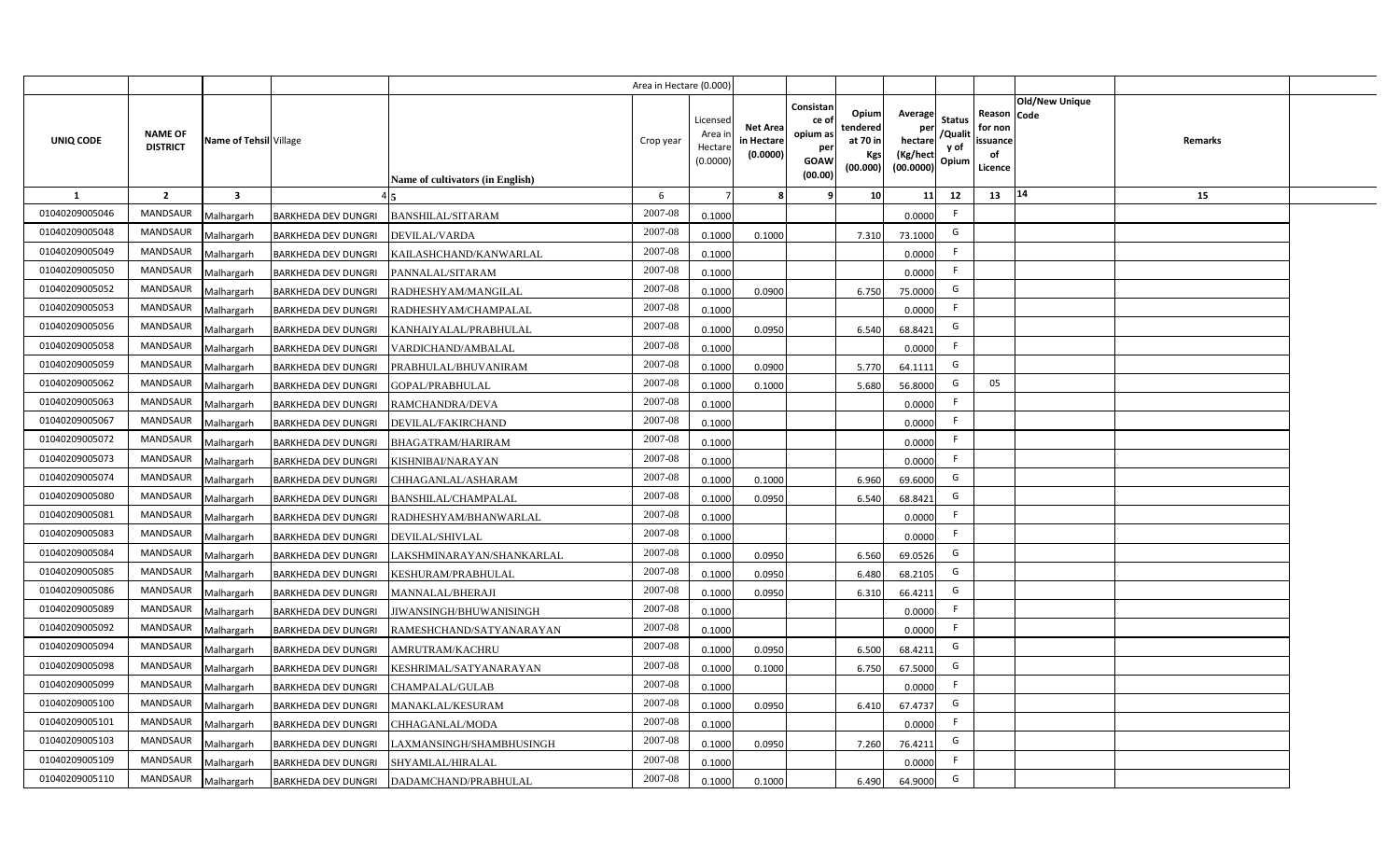|                |                                   |                        |                            |                                         | Area in Hectare (0.000) |                                           |                                           |                                                         |                                                  |                                                    |                                           |                                                     |                                  |  |
|----------------|-----------------------------------|------------------------|----------------------------|-----------------------------------------|-------------------------|-------------------------------------------|-------------------------------------------|---------------------------------------------------------|--------------------------------------------------|----------------------------------------------------|-------------------------------------------|-----------------------------------------------------|----------------------------------|--|
| UNIQ CODE      | <b>NAME OF</b><br><b>DISTRICT</b> | Name of Tehsil Village |                            | <b>Name of cultivators (in English)</b> | Crop year               | Licensed<br>Area i<br>Hectare<br>(0.0000) | <b>Net Area</b><br>in Hectare<br>(0.0000) | Consistan<br>ce o<br>opium as<br>per<br>GOAW<br>(00.00) | Opium<br>tendered<br>at 70 in<br>Kgs<br>(00.000) | Average<br>per<br>hectare<br>(Kg/hect<br>(00.0000) | <b>Status</b><br>/Qualit<br>y of<br>Opium | Reason Code<br>for non<br>issuance<br>of<br>Licence | <b>Old/New Unique</b><br>Remarks |  |
| 1              | $\overline{2}$                    | 3                      |                            |                                         | 6                       |                                           | 8                                         | ۹                                                       | 10                                               | 11                                                 | 12                                        | 13                                                  | 14<br>15                         |  |
| 01040209005111 | <b>MANDSAUR</b>                   | Malhargarh             | <b>BARKHEDA DEV DUNGRI</b> | PRABHULAL/BHERA                         | 2007-08                 | 0.1000                                    | 0.1000                                    |                                                         | 6.670                                            | 66.7000                                            | G                                         |                                                     |                                  |  |
| 01040209005112 | MANDSAUR                          | Malhargarh             | <b>BARKHEDA DEV DUNGRI</b> | <b>BHOORSINGH/CHAINSINGH</b>            | 2007-08                 | 0.1000                                    | 0.0950                                    |                                                         | 6.550                                            | 68.9474                                            | G                                         |                                                     |                                  |  |
| 01040209005114 | <b>MANDSAUR</b>                   | Malhargarh             | <b>BARKHEDA DEV DUNGRI</b> | NANURAM/NARAYAN                         | 2007-08                 | 0.1000                                    |                                           |                                                         |                                                  | 0.0000                                             | F                                         |                                                     |                                  |  |
| 01040209005116 | <b>MANDSAUR</b>                   | Malhargarh             | <b>BARKHEDA DEV DUNGRI</b> | GORDHANLAL/NANURAM                      | 2007-08                 | 0.1000                                    | 0.0900                                    |                                                         | 6.440                                            | 71.5556                                            | G                                         |                                                     |                                  |  |
| 01040209005119 | <b>MANDSAUR</b>                   | Malhargarh             | <b>BARKHEDA DEV DUNGRI</b> | SATYANARAYAN/KANWARLAL                  | 2007-08                 | 0.1000                                    | 0.0950                                    |                                                         | 6.570                                            | 69.1579                                            | G                                         |                                                     |                                  |  |
| 01040209005002 | <b>MANDSAUR</b>                   | Malhargarh             | <b>BARKHEDA DEV DUNGRI</b> | <b>BADAMIBAI/PRATAP</b>                 | 2007-08                 | 0.1000                                    | 0.1000                                    |                                                         | 6.190                                            | 61.9000                                            | G                                         |                                                     |                                  |  |
| 01040209005037 | <b>MANDSAUR</b>                   | Malhargarh             | <b>BARKHEDA DEV DUNGRI</b> | SURAJBAI/KARULAL                        | 2007-08                 | 0.1000                                    | 0.0950                                    |                                                         | 6.050                                            | 63.6842                                            | G                                         |                                                     |                                  |  |
| 01040209005047 | <b>MANDSAUR</b>                   | Malhargarh             | <b>BARKHEDA DEV DUNGRI</b> | MUKESH KUMAR/MOHANLAL                   | 2007-08                 | 0.1000                                    | 0.0950                                    |                                                         | 6.840                                            | 72.0000                                            | G                                         |                                                     |                                  |  |
| 01040209005093 | MANDSAUR                          | Malhargarh             | <b>BARKHEDA DEV DUNGRI</b> | <b>JDAYRAM/SAVA</b>                     | 2007-08                 | 0.1000                                    | 0.0950                                    |                                                         | 6.510                                            | 68.5263                                            | G                                         |                                                     |                                  |  |
| 01040209005122 | <b>MANDSAUR</b>                   | Malhargarh             | <b>BARKHEDA DEV DUNGRI</b> | KISHOR / MANNALAL                       | 2007-08                 | 0.1000                                    | 0.0950                                    |                                                         | 6.370                                            | 67.0526                                            | G                                         |                                                     |                                  |  |
| 01040209005039 | MANDSAUR                          | Malhargarh             | <b>BARKHEDA DEV DUNGRI</b> | DIPSINGH/PRATAPSINGH                    | 2007-08                 | 0.1000                                    |                                           |                                                         |                                                  | 0.0000                                             | F                                         |                                                     |                                  |  |
| 01040209005129 | <b>MANDSAUR</b>                   | Malhargarh             | <b>BARKHEDA DEV DUNGRI</b> | GAJRAJSINGH/KISHANSINGH                 | 2007-08                 | 0.1000                                    | 0.0950                                    |                                                         | 6.470                                            | 68.1053                                            | G                                         |                                                     |                                  |  |
| 01040209005140 | <b>MANDSAUR</b>                   | Malhargarh             | <b>BARKHEDA DEV DUNGRI</b> | BHANWARLAL/NANURAM                      | 2007-08                 | 0.1000                                    | 0.0950                                    |                                                         | 6.030                                            | 63.4737                                            | G                                         |                                                     |                                  |  |
| 01040209005012 | MANDSAUR                          | Malhargarh             | <b>BARKHEDA DEV DUNGRI</b> | <b>BHERULAL/DEVA</b>                    | 2007-08                 | 0.1000                                    | 0.1000                                    |                                                         | 7.090                                            | 70.9000                                            | G                                         |                                                     |                                  |  |
| 01040209006001 | <b>MANDSAUR</b>                   | Malhargarh             | <b>BARKHEDA PANTH</b>      | ASHARAM/MEGHA                           | 2007-08                 | 0.1000                                    | 0.1000                                    |                                                         | 6.850                                            | 68.5000                                            | G                                         |                                                     |                                  |  |
| 01040209006002 | MANDSAUR                          | Malhargarh             | <b>BARKHEDA PANTH</b>      | BANSHILAL/RAMNARAYAN                    | 2007-08                 | 0.1000                                    | 0.1000                                    |                                                         | 6.660                                            | 66.6000                                            | G                                         |                                                     |                                  |  |
| 01040209006004 | <b>MANDSAUR</b>                   | Malhargarh             | <b>BARKHEDA PANTH</b>      | <b>BHAGWAN/BABRU</b>                    | 2007-08                 | 0.1000                                    | 0.1000                                    |                                                         | 6.610                                            | 66.1000                                            | G                                         |                                                     |                                  |  |
| 01040209006009 | <b>MANDSAUR</b>                   | Malhargarh             | <b>BARKHEDA PANTH</b>      | PANNALAL/HARIRAM/NANDBAI                | 2007-08                 | 0.1000                                    | 0.0950                                    |                                                         | 6.770                                            | 71.2632                                            | G                                         |                                                     |                                  |  |
| 01040209006011 | <b>MANDSAUR</b>                   | Malhargarh             | <b>BARKHEDA PANTH</b>      | GANGABAI/MOHANLAL                       | 2007-08                 | 0.1000                                    | 0.1000                                    |                                                         | 6.640                                            | 66.4000                                            | G                                         |                                                     |                                  |  |
| 01040209006013 | <b>MANDSAUR</b>                   | Malhargarh             | <b>BARKHEDA PANTH</b>      | SUGNIBAI/VARDICHAND                     | $2007 - 08$             | 0.1000                                    | 0.0950                                    |                                                         | 6.460                                            | 68.0000                                            | G                                         |                                                     |                                  |  |
| 01040209006016 | <b>MANDSAUR</b>                   | Malhargarh             | <b>BARKHEDA PANTH</b>      | <b>GHISIBAI/SUKHLAL</b>                 | 2007-08                 | 0.1000                                    | 0.1000                                    |                                                         | 7.450                                            | 74.5000                                            | G                                         |                                                     |                                  |  |
| 01040209006017 | <b>MANDSAUR</b>                   | Malhargarh             | <b>BARKHEDA PANTH</b>      | KAILASH/BAGDIRAM                        | $2007 - 08$             | 0.1000                                    | 0.0900                                    |                                                         | 6.340                                            | 70.4444                                            | G                                         |                                                     |                                  |  |
| 01040209006021 | <b>MANDSAUR</b>                   | Malhargarh             | <b>BARKHEDA PANTH</b>      | RAJARAM/CHUNNILAL                       | 2007-08                 | 0.1000                                    | 0.0950                                    |                                                         | 7.31                                             | 76.9474                                            | G                                         |                                                     |                                  |  |
| 01040209006022 | MANDSAUR                          | Malhargarh             | <b>BARKHEDA PANTH</b>      | BHANWARLAL/SALAGRAM                     | 2007-08                 | 0.1000                                    | 0.1000                                    |                                                         | 7.380                                            | 73.8000                                            | G                                         |                                                     |                                  |  |
| 01040209006027 | <b>MANDSAUR</b>                   | Malhargarh             | <b>BARKHEDA PANTH</b>      | GORDHAN/GANGARAM GAYRI                  | 2007-08                 | 0.1000                                    | 0.0950                                    |                                                         | 6.600                                            | 69.4737                                            | G                                         |                                                     |                                  |  |
| 01040209006031 | <b>MANDSAUR</b>                   | Malhargarh             | <b>BARKHEDA PANTH</b>      | MOHANLAL/DULICHANDRA                    | 2007-08                 | 0.1000                                    | 0.0200                                    |                                                         | 1.460                                            | 73.0000                                            | G                                         |                                                     |                                  |  |
| 01040209006032 | <b>MANDSAUR</b>                   | Malhargarh             | <b>BARKHEDA PANTH</b>      | JAGDISHCHANDRA/BHANWARDAS               | 2007-08                 | 0.1000                                    | 0.1000                                    |                                                         | 7.110                                            | 71.1000                                            | G                                         |                                                     |                                  |  |
| 01040209006035 | MANDSAUR                          | Malhargarh             | <b>BARKHEDA PANTH</b>      | MOHANDAS/BASANTIDAS                     | 2007-08                 | 0.1000                                    |                                           |                                                         |                                                  | 0.0000                                             | F                                         |                                                     |                                  |  |
| 01040209006037 | <b>MANDSAUR</b>                   | Malhargarh             | <b>BARKHEDA PANTH</b>      | RAMESHCHAND/DEVILAL                     | 2007-08                 | 0.1000                                    | 0.0950                                    |                                                         | 7.330                                            | 77.1579                                            | G                                         |                                                     |                                  |  |
| 01040209006038 | <b>MANDSAUR</b>                   | Malhargarh             | <b>BARKHEDA PANTH</b>      | BHERULAL/BAGDIRAM                       | 2007-08                 | 0.1000                                    | 0.1000                                    |                                                         | 6.940                                            | 69.4000                                            | G                                         |                                                     |                                  |  |
| 01040209006043 | MANDSAUR                          | Malhargarh             | <b>BARKHEDA PANTH</b>      | RADHESHYAM/CHHOTELAL                    | 2007-08                 | 0.1000                                    | 0.1000                                    |                                                         | 6.740                                            | 67.4000                                            | G                                         |                                                     |                                  |  |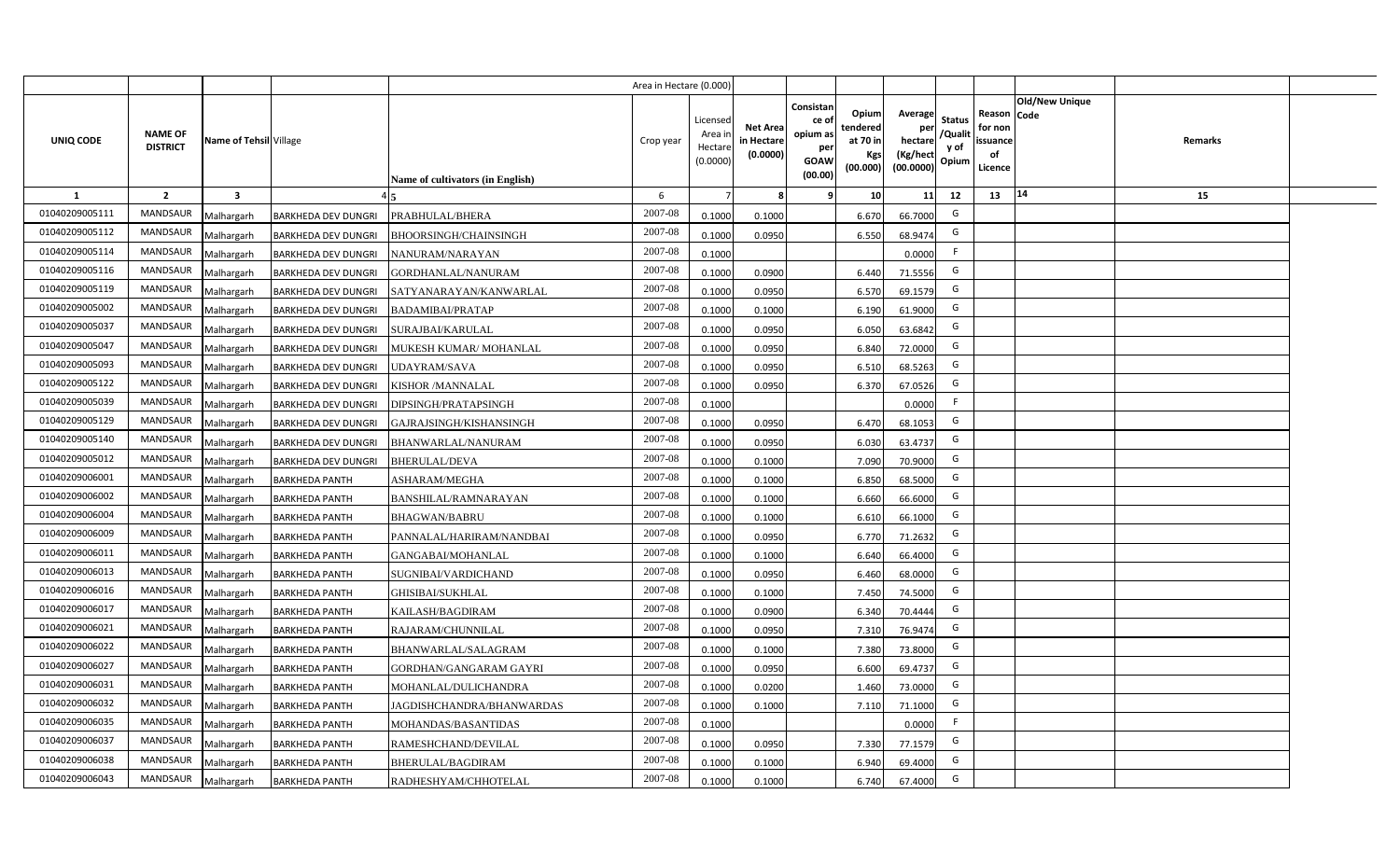|                |                                   |                         |                       |                                         | Area in Hectare (0.000) |                                           |                                           |                                                                |                                                         |                                                    |                                           |                                                     |                                  |  |
|----------------|-----------------------------------|-------------------------|-----------------------|-----------------------------------------|-------------------------|-------------------------------------------|-------------------------------------------|----------------------------------------------------------------|---------------------------------------------------------|----------------------------------------------------|-------------------------------------------|-----------------------------------------------------|----------------------------------|--|
| UNIQ CODE      | <b>NAME OF</b><br><b>DISTRICT</b> | Name of Tehsil Village  |                       | <b>Name of cultivators (in English)</b> | Crop year               | Licensed<br>Area i<br>Hectare<br>(0.0000) | <b>Net Area</b><br>in Hectare<br>(0.0000) | Consistan<br>ce o<br>opium as<br>per<br><b>GOAW</b><br>(00.00) | Opium<br>tendered<br>at 70 in<br><b>Kgs</b><br>(00.000) | Average<br>per<br>hectare<br>(Kg/hect<br>(00.0000) | <b>Status</b><br>/Qualit<br>y of<br>Opium | Reason Code<br>for non<br>issuance<br>of<br>Licence | <b>Old/New Unique</b><br>Remarks |  |
| 1              | $\overline{2}$                    | $\overline{\mathbf{3}}$ |                       |                                         | 6                       |                                           | 8                                         | 9                                                              | 10 <sup>1</sup>                                         | 11                                                 | 12                                        | 13                                                  | 14<br>15                         |  |
| 01040209006044 | MANDSAUR                          | Malhargarh              | <b>BARKHEDA PANTH</b> | <b>JANIBAI/KESHURAM</b>                 | 2007-08                 | 0.1000                                    | 0.0950                                    |                                                                | 6.920                                                   | 72.8421                                            | G                                         |                                                     |                                  |  |
| 01040209006048 | <b>MANDSAUR</b>                   | Malhargarh              | <b>BARKHEDA PANTH</b> | RADHESHYAM/DEVILAL                      | 2007-08                 | 0.1000                                    | 0.0950                                    |                                                                | 6.510                                                   | 68.5263                                            | G                                         |                                                     |                                  |  |
| 01040209006056 | MANDSAUR                          | Malhargarh              | <b>BARKHEDA PANTH</b> | MAGANBAI/KALURAM                        | 2007-08                 | 0.1000                                    | 0.0950                                    |                                                                | 6.510                                                   | 68.5263                                            |                                           | 02                                                  |                                  |  |
| 01040209006068 | <b>MANDSAUR</b>                   | Malhargarh              | <b>BARKHEDA PANTH</b> | BHANWARLAL/BHUVANIRAM                   | 2007-08                 | 0.1000                                    | 0.0950                                    |                                                                | 6.960                                                   | 73.2632                                            | G                                         |                                                     |                                  |  |
| 01040209006071 | <b>MANDSAUR</b>                   | Malhargarh              | <b>BARKHEDA PANTH</b> | GITABAI/MANGILAL                        | 2007-08                 | 0.1000                                    | 0.1000                                    |                                                                | 6.830                                                   | 68.3000                                            | G                                         |                                                     |                                  |  |
| 01040209006081 | <b>MANDSAUR</b>                   | Malhargarh              | <b>BARKHEDA PANTH</b> | LAXMANSINGH/HIMMATSINGH                 | 2007-08                 | 0.1000                                    | 0.0950                                    |                                                                | 6.490                                                   | 68.3158                                            | G                                         |                                                     |                                  |  |
| 01040209006082 | <b>MANDSAUR</b>                   | Malhargarh              | <b>BARKHEDA PANTH</b> | ONKARLAL/NANURAM                        | 2007-08                 | 0.1000                                    | 0.1000                                    |                                                                | 7.070                                                   | 70.7000                                            | G                                         |                                                     |                                  |  |
| 01040209006084 | <b>MANDSAUR</b>                   | Malhargarh              | <b>BARKHEDA PANTH</b> | DEVILAL/BHUWAN PATIDAR                  | 2007-08                 | 0.1000                                    | 0.1000                                    |                                                                | 6.140                                                   | 61.4000                                            | G                                         |                                                     |                                  |  |
| 01040209006087 | <b>MANDSAUR</b>                   | Malhargarh              | <b>BARKHEDA PANTH</b> | GOTAM/GULABCHAND                        | 2007-08                 | 0.1000                                    | 0.1000                                    |                                                                | 7.270                                                   | 72.7000                                            | G                                         |                                                     |                                  |  |
| 01040209006091 | <b>MANDSAUR</b>                   | Malhargarh              | <b>BARKHEDA PANTH</b> | BHAGWANSINGH/KARANSINGH                 | 2007-08                 | 0.1000                                    | 0.0950                                    |                                                                | 6.340                                                   | 66.7368                                            | G                                         |                                                     |                                  |  |
| 01040209006093 | <b>MANDSAUR</b>                   | Malhargarh              | <b>BARKHEDA PANTH</b> | RAMNARAYAN/BHERULAL                     | 2007-08                 | 0.1000                                    | 0.0950                                    |                                                                | 6.950                                                   | 73.1579                                            | G                                         |                                                     |                                  |  |
| 01040209006097 | <b>MANDSAUR</b>                   | Malhargarh              | <b>BARKHEDA PANTH</b> | VISHNURAM/ONKARLAL                      | 2007-08                 | 0.1000                                    | 0.1000                                    |                                                                | 7.210                                                   | 72.1000                                            | G                                         |                                                     |                                  |  |
| 01040209006102 | MANDSAUR                          | Malhargarh              | <b>BARKHEDA PANTH</b> | AMRITABAI/GOVARDHANLAL                  | 2007-08                 | 0.1000                                    | 0.0950                                    |                                                                | 6.440                                                   | 67.7895                                            | G                                         |                                                     |                                  |  |
| 01040209006108 | <b>MANDSAUR</b>                   | Malhargarh              | <b>BARKHEDA PANTH</b> | AYODHYABAI/LACHHIRAM                    | 2007-08                 | 0.1000                                    | 0.0950                                    |                                                                | 6.680                                                   | 70.3158                                            |                                           | 02                                                  |                                  |  |
| 01040209006110 | MANDSAUR                          | Malhargarh              | <b>BARKHEDA PANTH</b> | LACHHIBAI/BANSHILAL                     | 2007-08                 | 0.1000                                    | 0.0950                                    |                                                                | 6.790                                                   | 71.4737                                            | G                                         |                                                     |                                  |  |
| 01040209006112 | <b>MANDSAUR</b>                   | Malhargarh              | <b>BARKHEDA PANTH</b> | KISHORSINGH/BHUWANISINGH                | 2007-08                 | 0.1000                                    |                                           |                                                                |                                                         | 0.0000                                             | F.                                        |                                                     |                                  |  |
| 01040209006096 | <b>MANDSAUR</b>                   | Malhargarh              | <b>BARKHEDA PANTH</b> | <b>BHAGIRATH/LACHHIRAM</b>              | 2007-08                 | 0.1000                                    | 0.0950                                    |                                                                | 6.440                                                   | 67.7895                                            | G                                         |                                                     |                                  |  |
| 01040209006106 | <b>MANDSAUR</b>                   | Malhargarh              | <b>BARKHEDA PANTH</b> | GANGARAM/BABRU                          | 2007-08                 | 0.1000                                    | 0.1000                                    |                                                                | 7.020                                                   | 70.2000                                            | G                                         |                                                     |                                  |  |
| 01040209006033 | <b>MANDSAUR</b>                   | Malhargarh              | <b>BARKHEDA PANTH</b> | <b>GOPAL/HIRALAL</b>                    | 2007-08                 | 0.1000                                    | 0.0950                                    |                                                                | 6.680                                                   | 70.3158                                            | G                                         |                                                     |                                  |  |
| 01040209006114 | MANDSAUR                          | Malhargarh              | <b>BARKHEDA PANTH</b> | MOHANLAL/BALMUKUND                      | 2007-08                 | 0.1000                                    | 0.1000                                    |                                                                | 6.620                                                   | 66.2000                                            | G                                         |                                                     |                                  |  |
| 01040209006046 | <b>MANDSAUR</b>                   | Malhargarh              | <b>BARKHEDA PANTH</b> | <b>GANGABAI/BABRU BAVRI</b>             | $2007 - 08$             | 0.1000                                    | 0.1000                                    |                                                                | 7.060                                                   | 70.6000                                            | G                                         |                                                     |                                  |  |
| 01040209006118 | <b>MANDSAUR</b>                   | Malhargarh              | <b>BARKHEDA PANTH</b> | SHANTIBAI/JAGANNATH                     | 2007-08                 | 0.1000                                    | 0.0500                                    |                                                                | 3.380                                                   | 67.6000                                            | G                                         |                                                     |                                  |  |
| 01040209006055 | <b>MANDSAUR</b>                   | Malhargarh              | <b>BARKHEDA PANTH</b> | MOTILAL/CHHOTULAL                       | 2007-08                 | 0.1000                                    | 0.1000                                    |                                                                | 6.410                                                   | 64.1000                                            | G                                         |                                                     |                                  |  |
| 01040209006109 | <b>MANDSAUR</b>                   | Malhargarh              | <b>BARKHEDA PANTH</b> | KAILASHCHANDRA/BALMUKUND                | 2007-08                 | 0.1000                                    | 0.1000                                    |                                                                | 6.690                                                   | 66.9000                                            | G                                         |                                                     |                                  |  |
| 01040209006079 | <b>MANDSAUR</b>                   | Malhargarh              | <b>BARKHEDA PANTH</b> | ONKARIBAI/MOHANLAL                      | 2007-08                 | 0.1000                                    | 0.1000                                    |                                                                | 6.650                                                   | 66.5000                                            | G                                         |                                                     |                                  |  |
| 01040209006060 | <b>MANDSAUR</b>                   | Malhargarh              | <b>BARKHEDA PANTH</b> | KANWARLAL/DHULA                         | 2007-08                 | 0.1000                                    | 0.0450                                    |                                                                | 3.430                                                   | 76.2222                                            | G                                         |                                                     |                                  |  |
| 01040209006054 | MANDSAUR                          | Malhargarh              | <b>BARKHEDA PANTH</b> | SUKHRAM/NARAYAN                         | 2007-08                 | 0.1000                                    | 0.1000                                    |                                                                | 6.480                                                   | 64.8000                                            | G                                         |                                                     |                                  |  |
| 01040209006094 | MANDSAUR                          | Malhargarh              | <b>BARKHEDA PANTH</b> | <b>BANSHILAL/BASANTILAL</b>             | 2007-08                 | 0.1000                                    | 0.1000                                    |                                                                | 6.400                                                   | 64.0000                                            | G                                         |                                                     |                                  |  |
| 01040209006028 | MANDSAUR                          | Malhargarh              | <b>BARKHEDA PANTH</b> | MANGIBAI/RAMRATAN                       | 2007-08                 | 0.1000                                    |                                           |                                                                |                                                         | 0.0000                                             | F                                         |                                                     |                                  |  |
| 01040209006116 | MANDSAUR                          | Malhargarh              | <b>BARKHEDA PANTH</b> | RADHESHYAM/BHANWARLAL                   | 2007-08                 | 0.1000                                    | 0.0950                                    |                                                                | 7.010                                                   | 73.7895                                            | G                                         |                                                     |                                  |  |
| 01040209006062 | MANDSAUR                          | Malhargarh              | <b>BARKHEDA PANTH</b> | FAKIRCHANDRA/HIRALAL                    | 2007-08                 | 0.1000                                    |                                           |                                                                |                                                         | 0.0000                                             | F                                         |                                                     |                                  |  |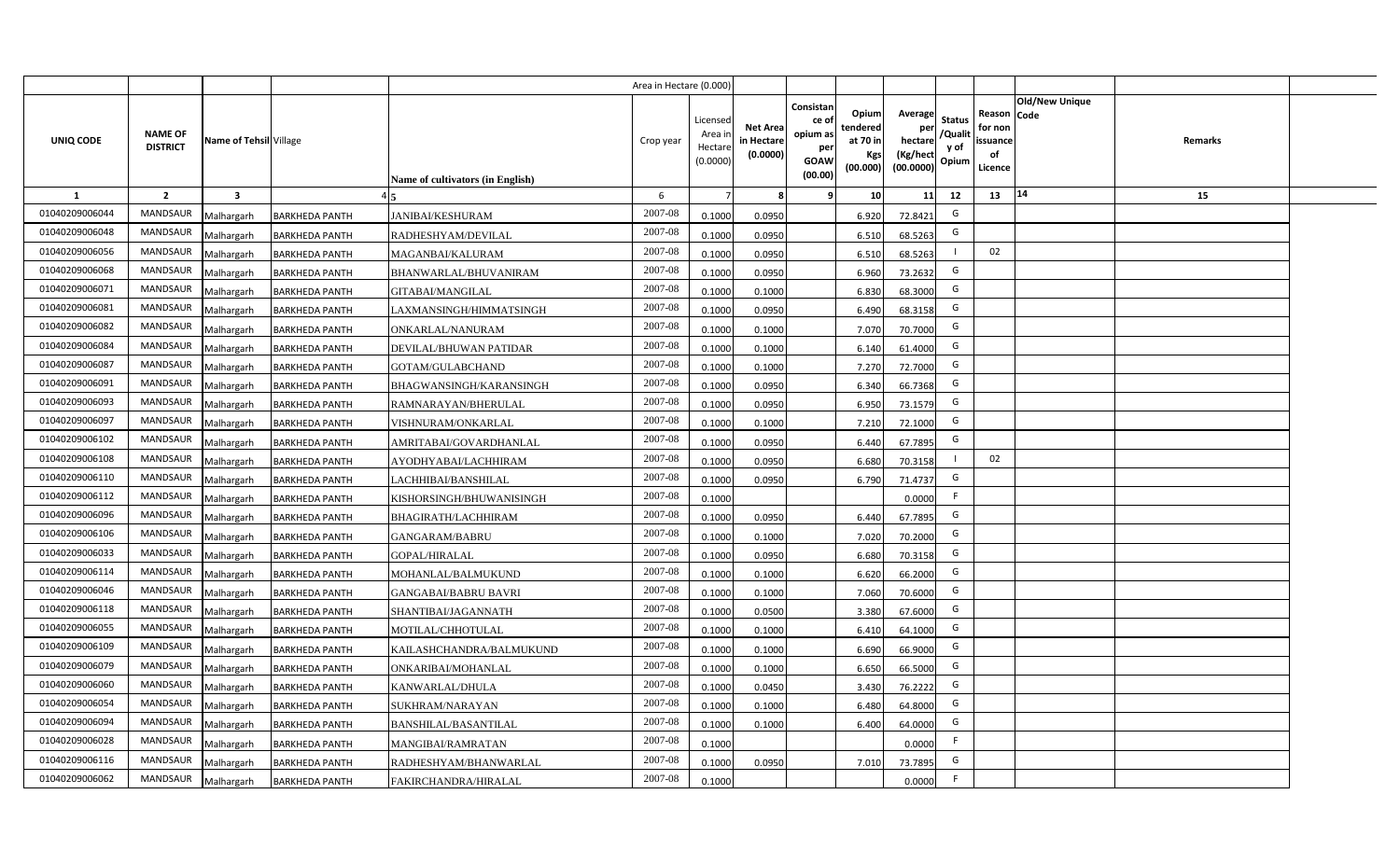|                |                                   |                        |                       |                                         | Area in Hectare (0.000) |                                           |                                           |                                                                |                                                  |                                                    |                                           |                                                     |                                  |  |
|----------------|-----------------------------------|------------------------|-----------------------|-----------------------------------------|-------------------------|-------------------------------------------|-------------------------------------------|----------------------------------------------------------------|--------------------------------------------------|----------------------------------------------------|-------------------------------------------|-----------------------------------------------------|----------------------------------|--|
| UNIQ CODE      | <b>NAME OF</b><br><b>DISTRICT</b> | Name of Tehsil Village |                       | <b>Name of cultivators (in English)</b> | Crop year               | Licensed<br>Area i<br>Hectare<br>(0.0000) | <b>Net Area</b><br>in Hectare<br>(0.0000) | Consistan<br>ce o<br>opium as<br>per<br><b>GOAW</b><br>(00.00) | Opium<br>tendered<br>at 70 in<br>Kgs<br>(00.000) | Average<br>per<br>hectare<br>(Kg/hect<br>(00.0000) | <b>Status</b><br>/Qualit<br>y of<br>Opium | Reason Code<br>for non<br>issuance<br>of<br>Licence | <b>Old/New Unique</b><br>Remarks |  |
| 1              | $\overline{2}$                    | 3                      |                       |                                         | 6                       |                                           | -8                                        | 9                                                              | 10 <sup>1</sup>                                  | 11                                                 | 12                                        | 13                                                  | 14<br>15                         |  |
| 01040209006045 | <b>MANDSAUR</b>                   | Malhargarh             | <b>BARKHEDA PANTH</b> | JAGDISHCHANDRA/JAGANNATH                | 2007-08                 | 0.1000                                    | 0.0450                                    |                                                                | 3.220                                            | 71.5556                                            | G                                         |                                                     |                                  |  |
| 01040209006076 | MANDSAUR                          | Malhargarh             | <b>BARKHEDA PANTH</b> | MANGILAL/MAGNIRAM                       | 2007-08                 | 0.1000                                    | 0.0950                                    |                                                                | 6.280                                            | 66.1053                                            | G                                         |                                                     |                                  |  |
| 01040209006014 | <b>MANDSAUR</b>                   | Malhargarh             | <b>BARKHEDA PANTH</b> | ONKARLAL/NARAYANIBAI                    | 2007-08                 | 0.1000                                    | 0.1000                                    |                                                                | 7.370                                            | 73.7000                                            | G                                         |                                                     |                                  |  |
| 01040209006095 | <b>MANDSAUR</b>                   | Malhargarh             | <b>BARKHEDA PANTH</b> | KANWARLAL/CHUNNILAL                     | 2007-08                 | 0.1000                                    | 0.1000                                    |                                                                | 6.090                                            | 60.9000                                            | G                                         |                                                     |                                  |  |
| 01040209006049 | <b>MANDSAUR</b>                   | Malhargarh             | <b>BARKHEDA PANTH</b> | <b>AMBALAL/BABRU</b>                    | 2007-08                 | 0.1000                                    | 0.1000                                    |                                                                | 7.550                                            | 75.5000                                            | G                                         |                                                     |                                  |  |
| 01040209006098 | <b>MANDSAUR</b>                   | Malhargarh             | <b>BARKHEDA PANTH</b> | MOHANLAL/BABRU                          | 2007-08                 | 0.1000                                    | 0.0950                                    |                                                                | 7.160                                            | 75.3684                                            | G                                         |                                                     |                                  |  |
| 01040209006073 | <b>MANDSAUR</b>                   | Malhargarh             | <b>BARKHEDA PANTH</b> | KAMAL/MANGILAL                          | 2007-08                 | 0.1000                                    |                                           |                                                                |                                                  | 0.0000                                             | F                                         |                                                     |                                  |  |
| 01040209006113 | <b>MANDSAUR</b>                   | Malhargarh             | <b>BARKHEDA PANTH</b> | SHANKARLAL/SUKHLAL                      | 2007-08                 | 0.1000                                    |                                           |                                                                |                                                  | 0.0000                                             | F                                         |                                                     |                                  |  |
| 01040209006058 | <b>MANDSAUR</b>                   | Malhargarh             | <b>BARKHEDA PANTH</b> | LALARAM/MANNALAL                        | 2007-08                 | 0.1000                                    | 0.0950                                    |                                                                | 6.490                                            | 68.3158                                            | G                                         |                                                     |                                  |  |
| 01040209006086 | <b>MANDSAUR</b>                   | Malhargarh             | <b>BARKHEDA PANTH</b> | KAMLABAI/RAMLAL                         | 2007-08                 | 0.1000                                    | 0.1000                                    |                                                                | 7.020                                            | 70.2000                                            | G                                         |                                                     |                                  |  |
| 01040209006015 | <b>MANDSAUR</b>                   | Malhargarh             | <b>BARKHEDA PANTH</b> | BHANWARLAL/DALURAM                      | 2007-08                 | 0.1000                                    |                                           |                                                                |                                                  | 0.0000                                             | F                                         |                                                     |                                  |  |
| 01040209006100 | <b>MANDSAUR</b>                   | Malhargarh             | <b>BARKHEDA PANTH</b> | ONKARLAL/KACHRULAL                      | 2007-08                 | 0.1000                                    | 0.1000                                    |                                                                | 6.590                                            | 65.9000                                            | G                                         |                                                     |                                  |  |
| 01040209006019 | <b>MANDSAUR</b>                   | Malhargarh             | <b>BARKHEDA PANTH</b> | SHANTIBAI/MANAKLAL                      | $2007 - 08$             | 0.1000                                    | 0.0950                                    |                                                                | 6.520                                            | 68.6316                                            | G                                         |                                                     |                                  |  |
| 01040209006107 | <b>MANDSAUR</b>                   | Malhargarh             | <b>BARKHEDA PANTH</b> | RAMESHWAR/LACHHIRAM                     | 2007-08                 | 0.1000                                    | 0.0950                                    |                                                                | 6.600                                            | 69.4737                                            | G                                         |                                                     |                                  |  |
| 01040209006067 | <b>MANDSAUR</b>                   | Malhargarh             | <b>BARKHEDA PANTH</b> | MANNALAL/LACHHIRAM                      | 2007-08                 | 0.1000                                    | 0.0950                                    |                                                                | 6.710                                            | 70.6316                                            | G                                         |                                                     |                                  |  |
| 01040209006029 | <b>MANDSAUR</b>                   | Malhargarh             | <b>BARKHEDA PANTH</b> | RAJARAM/MAGNIRAM                        | 2007-08                 | 0.1000                                    | 0.1000                                    |                                                                | 6.910                                            | 69.1000                                            | G                                         |                                                     |                                  |  |
| 01040209006099 | <b>MANDSAUR</b>                   | Malhargarh             | <b>BARKHEDA PANTH</b> | JAGDISHCHANDRA/BHERULAL                 | 2007-08                 | 0.1000                                    | 0.0950                                    |                                                                | 7.290                                            | 76.7368                                            | G                                         |                                                     |                                  |  |
| 01040209006077 | <b>MANDSAUR</b>                   | Malhargarh             | <b>BARKHEDA PANTH</b> | AMARCHAND/ONKARLAL                      | 2007-08                 | 0.1000                                    | 0.0250                                    |                                                                | 1.610                                            | 64.4000                                            | G                                         |                                                     |                                  |  |
| 01040209006101 | <b>MANDSAUR</b>                   | Malhargarh             | <b>BARKHEDA PANTH</b> | KAMALKUMAR/ONKARLAL                     | 2007-08                 | 0.1000                                    | 0.1000                                    |                                                                | 7.010                                            | 70.1000                                            | G                                         |                                                     |                                  |  |
| 01040209006057 | <b>MANDSAUR</b>                   | Malhargarh             | <b>BARKHEDA PANTH</b> | RUKMANIBAI/MANGILAL                     | 2007-08                 | 0.1000                                    | 0.1000                                    |                                                                | 6.490                                            | 64.9000                                            | G                                         |                                                     |                                  |  |
| 01040209006040 | <b>MANDSAUR</b>                   | Malhargarh             | <b>BARKHEDA PANTH</b> | BHERULAL/AMBALAL                        | 2007-08                 | 0.1000                                    | 0.0950                                    |                                                                | 6.640                                            | 69.8947                                            | G                                         |                                                     |                                  |  |
| 01040209006050 | <b>MANDSAUR</b>                   | Malhargarh             | <b>BARKHEDA PANTH</b> | <b>BANSHILAL/DEVILAL</b>                | 2007-08                 | 0.1000                                    | 0.1000                                    |                                                                | 6.870                                            | 68.7000                                            | G                                         |                                                     |                                  |  |
| 01040209006024 | <b>MANDSAUR</b>                   | Malhargarh             | <b>BARKHEDA PANTH</b> | PYARIBAI/MOHANLAL                       | 2007-08                 | 0.1000                                    | 0.0950                                    |                                                                | 7.140                                            | 75.1579                                            | G                                         |                                                     |                                  |  |
| 01040209006008 | <b>MANDSAUR</b>                   | Malhargarh             | <b>BARKHEDA PANTH</b> | ABHIMANYU/KACHRULAL                     | 2007-08                 | 0.1000                                    | 0.0950                                    |                                                                | 5.940                                            | 62.5260                                            | G                                         |                                                     |                                  |  |
| 01040209006059 | <b>MANDSAUR</b>                   | Malhargarh             | <b>BARKHEDA PANTH</b> | NANIBAI/MANGILAL                        | 2007-08                 | 0.1000                                    | 0.1000                                    |                                                                | 7.090                                            | 70.9000                                            | G                                         |                                                     |                                  |  |
| 01040209006018 | <b>MANDSAUR</b>                   | Malhargarh             | <b>BARKHEDA PANTH</b> | FAKIRCHAND/BHERULAL                     | 2007-08                 | 0.1000                                    | 0.0950                                    |                                                                | 6.530                                            | 68.7368                                            | G                                         |                                                     |                                  |  |
| 01040209008012 | MANDSAUR                          | Malhargarh             | <b>CHANGERI</b>       | NANIBAI/NAHARSINGH                      | 2007-08                 | 0.1000                                    | 0.1000                                    |                                                                | 7.080                                            | 70.8000                                            |                                           | 02                                                  |                                  |  |
| 01040209008036 | MANDSAUR                          | Malhargarh             | CHANGERI              | CHAGANLAL/HIRALAL                       | 2007-08                 | 0.1000                                    | 0.0950                                    |                                                                | 6.320                                            | 66.5263                                            |                                           | 02                                                  |                                  |  |
| 01040209008039 | MANDSAUR                          | Malhargarh             | <b>CHANGERI</b>       | ISHWARSINGH/DEVISINGH                   | 2007-08                 | 0.1000                                    |                                           |                                                                |                                                  | 0.0000                                             | F                                         |                                                     |                                  |  |
| 01040209008040 | MANDSAUR                          | Malhargarh             | CHANGERI              | DEVILAL/GOPILAL                         | 2007-08                 | 0.1000                                    | 0.0950                                    |                                                                | 6.260                                            | 65.8947                                            | G                                         |                                                     |                                  |  |
| 01040209008045 | MANDSAUR                          | Malhargarh             | <b>CHANGERI</b>       | DEVILAL/BASANTILAL                      | 2007-08                 | 0.1000                                    | 0.1000                                    |                                                                | 7.600                                            | 76.0000                                            | G                                         |                                                     |                                  |  |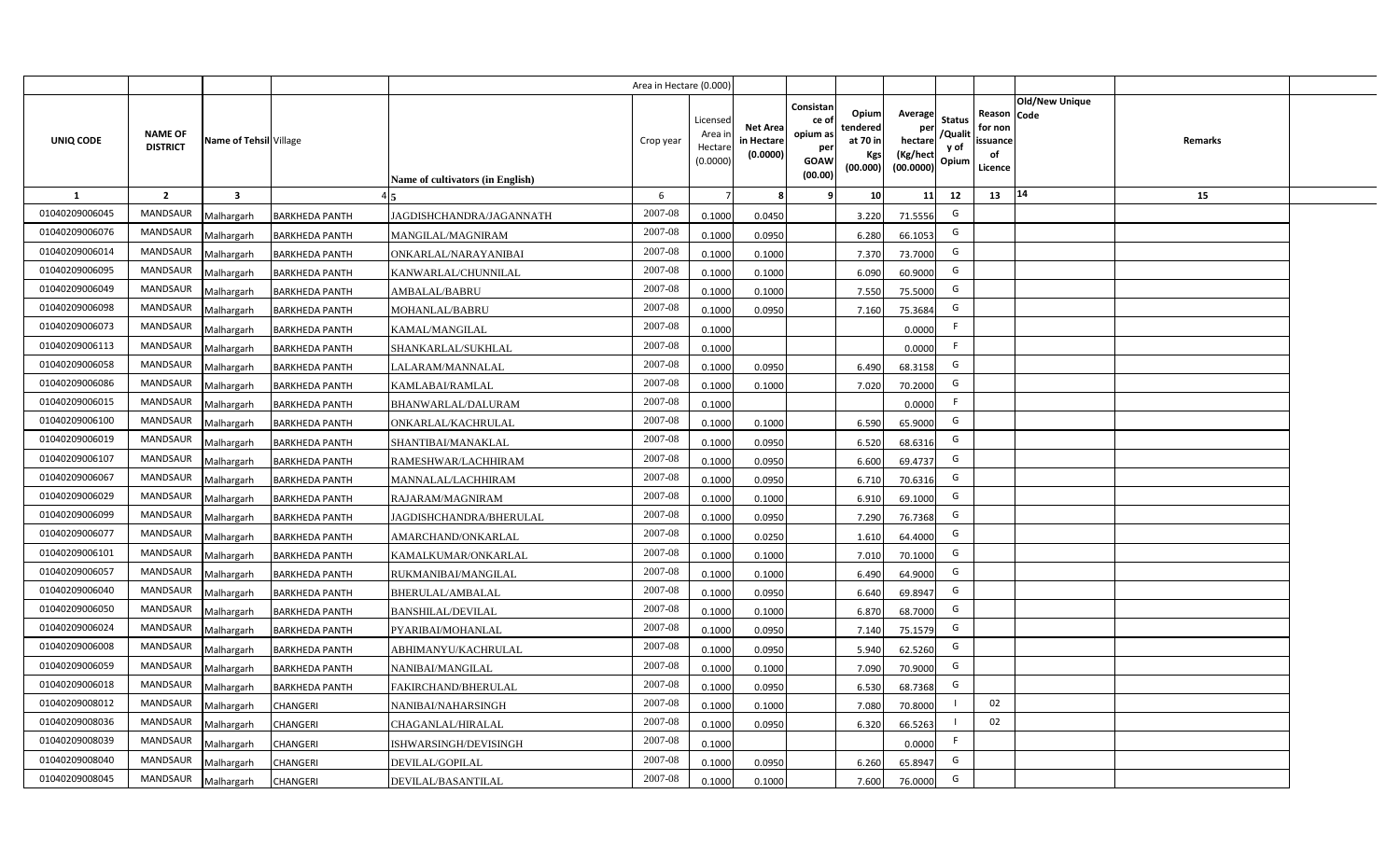|                |                                   |                         |                 |                                  | Area in Hectare (0.000) |                                           |                                           |                                                                 |                                                  |                                                    |                                           |                                                     |                       |         |  |
|----------------|-----------------------------------|-------------------------|-----------------|----------------------------------|-------------------------|-------------------------------------------|-------------------------------------------|-----------------------------------------------------------------|--------------------------------------------------|----------------------------------------------------|-------------------------------------------|-----------------------------------------------------|-----------------------|---------|--|
| UNIQ CODE      | <b>NAME OF</b><br><b>DISTRICT</b> | Name of Tehsil Village  |                 | Name of cultivators (in English) | Crop year               | Licensed<br>Area i<br>Hectare<br>(0.0000) | <b>Net Area</b><br>in Hectare<br>(0.0000) | Consistan<br>ce of<br>opium as<br>per<br><b>GOAW</b><br>(00.00) | Opium<br>tendered<br>at 70 in<br>Kgs<br>(00.000) | Average<br>per<br>hectare<br>(Kg/hect<br>(00.0000) | <b>Status</b><br>/Qualit<br>y of<br>Opium | Reason Code<br>for non<br>issuance<br>of<br>Licence | <b>Old/New Unique</b> | Remarks |  |
| 1              | $\overline{2}$                    | $\overline{\mathbf{3}}$ |                 |                                  | 6                       |                                           | 8                                         | 9                                                               | 10 <sup>1</sup>                                  | 11                                                 | 12                                        | 13                                                  | 14                    | 15      |  |
| 01040209008052 | MANDSAUR                          | Malhargarh              | <b>CHANGERI</b> | MADHOSINGH /NATHUSINGH           | 2007-08                 | 0.1000                                    | 0.0950                                    |                                                                 | 6.390                                            | 67.2632                                            | G                                         |                                                     |                       |         |  |
| 01040209008008 | <b>MANDSAUR</b>                   | Malhargarh              | <b>CHANGERI</b> | SHRILAL/SHANKARLAL               | 2007-08                 | 0.1000                                    | 0.0950                                    |                                                                 | 6.420                                            | 67.5789                                            | G                                         |                                                     |                       |         |  |
| 01040209008018 | <b>MANDSAUR</b>                   | Malhargarh              | CHANGERI        | PREMCHANDRA/VAKTA                | 2007-08                 | 0.1000                                    | 0.1000                                    |                                                                 | 5.930                                            | 59.3000                                            | G                                         |                                                     |                       |         |  |
| 01040209008003 | MANDSAUR                          | Malhargarh              | <b>CHANGERI</b> | <b>BHANWARLAL/VAKTA</b>          | 2007-08                 | 0.1000                                    | 0.0950                                    |                                                                 | 6.340                                            | 66.7368                                            | G                                         |                                                     |                       |         |  |
| 01040209008054 | <b>MANDSAUR</b>                   | Malhargarh              | CHANGERI        | BHANWARLAL/RADHAKISHAN           | 2007-08                 | 0.1000                                    | 0.1000                                    |                                                                 | 6.340                                            | 63.4000                                            | G                                         |                                                     |                       |         |  |
| 01040209008033 | MANDSAUR                          | Malhargarh              | <b>CHANGERI</b> | KISHANSINGH/RAMSINGH             | 2007-08                 | 0.1000                                    |                                           |                                                                 |                                                  | 0.0000                                             | F.                                        |                                                     |                       |         |  |
| 01040209008005 | MANDSAUR                          | Malhargarh              | <b>CHANGERI</b> | DEVISINGH/BHUVANISINGH           | 2007-08                 | 0.1000                                    | 0.1000                                    |                                                                 | 6.400                                            | 64.0000                                            | G                                         |                                                     |                       |         |  |
| 01040209010005 | MANDSAUR                          | Malhargarh              | <b>JALODIYA</b> | TULSIRAM/KISHAN                  | 2007-08                 | 0.1000                                    |                                           |                                                                 |                                                  | 0.0000                                             | F                                         |                                                     |                       |         |  |
| 01040209010006 | <b>MANDSAUR</b>                   | Malhargarh              | <b>JALODIYA</b> | NANDA/BHERAJI                    | 2007-08                 | 0.1000                                    |                                           |                                                                 |                                                  | 0.0000                                             | F                                         |                                                     |                       |         |  |
| 01040209010007 | MANDSAUR                          | Malhargarh              | <b>JALODIYA</b> | SHANIBAI/KASHIRAM                | 2007-08                 | 0.1000                                    | 0.0950                                    |                                                                 | 7.180                                            | 75.5789                                            | G                                         |                                                     |                       |         |  |
| 01040209010008 | <b>MANDSAUR</b>                   | Malhargarh              | <b>JALODIYA</b> | MOHANBAI/DEVA                    | 2007-08                 | 0.1000                                    | 0.1000                                    |                                                                 | 7.250                                            | 72.5000                                            | G                                         |                                                     |                       |         |  |
| 01040209010009 | MANDSAUR                          | Malhargarh              | <b>JALODIYA</b> | BHUWANISINGH/GORDHANSINGH        | 2007-08                 | 0.1000                                    | 0.1000                                    |                                                                 | 7.920                                            | 79.2000                                            | G                                         |                                                     |                       |         |  |
| 01040209010012 | <b>MANDSAUR</b>                   | Malhargarh              | <b>JALODIYA</b> | UDAYRAM/BALA                     | $2007 - 08$             | 0.1000                                    | 0.1000                                    |                                                                 | 7.420                                            | 74.2000                                            | G                                         |                                                     |                       |         |  |
| 01040209010016 | <b>MANDSAUR</b>                   | Malhargarh              | <b>JALODIYA</b> | VIRAM/LAXHMAN                    | 2007-08                 | 0.1000                                    | 0.1000                                    |                                                                 | 7.080                                            | 70.8000                                            | G                                         |                                                     |                       |         |  |
| 01040209010017 | <b>MANDSAUR</b>                   | Malhargarh              | <b>JALODIYA</b> | <b>MAGNIRAM/BABRU</b>            | 2007-08                 | 0.1000                                    | 0.1000                                    |                                                                 | 6.830                                            | 68.3000                                            | G                                         |                                                     |                       |         |  |
| 01040209010019 | <b>MANDSAUR</b>                   | Malhargarh              | <b>JALODIYA</b> | MOHANDAS/HARIDAS                 | 2007-08                 | 0.1000                                    | 0.1000                                    |                                                                 | 6.670                                            | 66.7000                                            | G                                         |                                                     |                       |         |  |
| 01040209010025 | <b>MANDSAUR</b>                   | Malhargarh              | <b>JALODIYA</b> | KANHAIYALAL/NANURAM              | 2007-08                 | 0.1000                                    | 0.1000                                    |                                                                 | 7.430                                            | 74.3000                                            | G                                         |                                                     |                       |         |  |
| 01040209010031 | <b>MANDSAUR</b>                   | Malhargarh              | <b>JALODIYA</b> | SAJJANKUNWAR/SARDARSINGH         | 2007-08                 | 0.1000                                    | 0.1000                                    |                                                                 | 7.360                                            | 73.6000                                            | G                                         |                                                     |                       |         |  |
| 01040209010033 | MANDSAUR                          | Malhargarh              | <b>JALODIYA</b> | SHYAMIBAI/NANDA                  | 2007-08                 | 0.1000                                    | 0.1000                                    |                                                                 | 6.950                                            | 69.5000                                            | G                                         |                                                     |                       |         |  |
| 01040209010035 | <b>MANDSAUR</b>                   | Malhargarh              | <b>JALODIYA</b> | SAMDIBAI/MANGILAL                | 2007-08                 | 0.1000                                    | 0.1000                                    |                                                                 | 7.550                                            | 75.5000                                            | - 1                                       | 02                                                  |                       |         |  |
| 01040209010038 | MANDSAUR                          | Malhargarh              | <b>JALODIYA</b> | <b>MANGILAL/BHUVAN</b>           | 2007-08                 | 0.1000                                    | 0.1000                                    |                                                                 | 7.600                                            | 76.0000                                            | G                                         |                                                     |                       |         |  |
| 01040209010039 | <b>MANDSAUR</b>                   | Malhargarh              | <b>JALODIYA</b> | RAMESHWAR/BAGDIRAM/BASHANTIBAI   | 2007-08                 | 0.1000                                    | 0.1000                                    |                                                                 | 7.890                                            | 78.9000                                            | G                                         |                                                     |                       |         |  |
| 01040209010041 | <b>MANDSAUR</b>                   | Malhargarh              | <b>JALODIYA</b> | GOUTAMBAI/KISHANLAL              | 2007-08                 | 0.1000                                    |                                           |                                                                 |                                                  | 0.0000                                             | F.                                        |                                                     |                       |         |  |
| 01040209010046 | <b>MANDSAUR</b>                   | Malhargarh              | <b>JALODIYA</b> | BALMUKAND/MULCHAND               | $2007 - 08$             | 0.1000                                    | 0.1000                                    |                                                                 | 7.360                                            | 73.6000                                            | G                                         |                                                     |                       |         |  |
| 01040209010047 | <b>MANDSAUR</b>                   | Malhargarh              | <b>JALODIYA</b> | CHENRAM/BALARAM                  | 2007-08                 | 0.1000                                    | 0.1000                                    |                                                                 | 7.600                                            | 76.0000                                            | G                                         |                                                     |                       |         |  |
| 01040209010048 | <b>MANDSAUR</b>                   | Malhargarh              | <b>JALODIYA</b> | BHAGATRAM/MOHANLAL               | 2007-08                 | 0.1000                                    | 0.0950                                    |                                                                 | 6.530                                            | 68.7368                                            | G                                         |                                                     |                       |         |  |
| 01040209010051 | MANDSAUR                          | Malhargarh              | <b>JALODIYA</b> | MANNALAL/TULSIRAM                | 2007-08                 | 0.1000                                    | 0.0950                                    |                                                                 | 7.320                                            | 77.0526                                            | G                                         |                                                     |                       |         |  |
| 01040209010057 | <b>MANDSAUR</b>                   | Malhargarh              | <b>JALODIYA</b> | KANWARLAL/KISHANLAL              | 2007-08                 | 0.1000                                    | 0.1000                                    |                                                                 | 6.660                                            | 66.6000                                            | G                                         |                                                     |                       |         |  |
| 01040209010058 | <b>MANDSAUR</b>                   | Malhargarh              | <b>JALODIYA</b> | NARAYANDAS/HARIDAS               | 2007-08                 | 0.1000                                    |                                           |                                                                 |                                                  | 0.0000                                             | F                                         |                                                     |                       |         |  |
| 01040209010061 | <b>MANDSAUR</b>                   | Malhargarh              | <b>JALODIYA</b> | MOHANBAI/SHANKAR                 | 2007-08                 | 0.1000                                    | 0.0650                                    |                                                                 | 5.170                                            | 79.5385                                            | G                                         |                                                     |                       |         |  |
| 01040209010029 | MANDSAUR                          | Malhargarh              | <b>JALODIYA</b> | MOHANLAL/BHANWARLAL              | 2007-08                 | 0.1000                                    |                                           |                                                                 |                                                  | 0.0000                                             | F.                                        |                                                     |                       |         |  |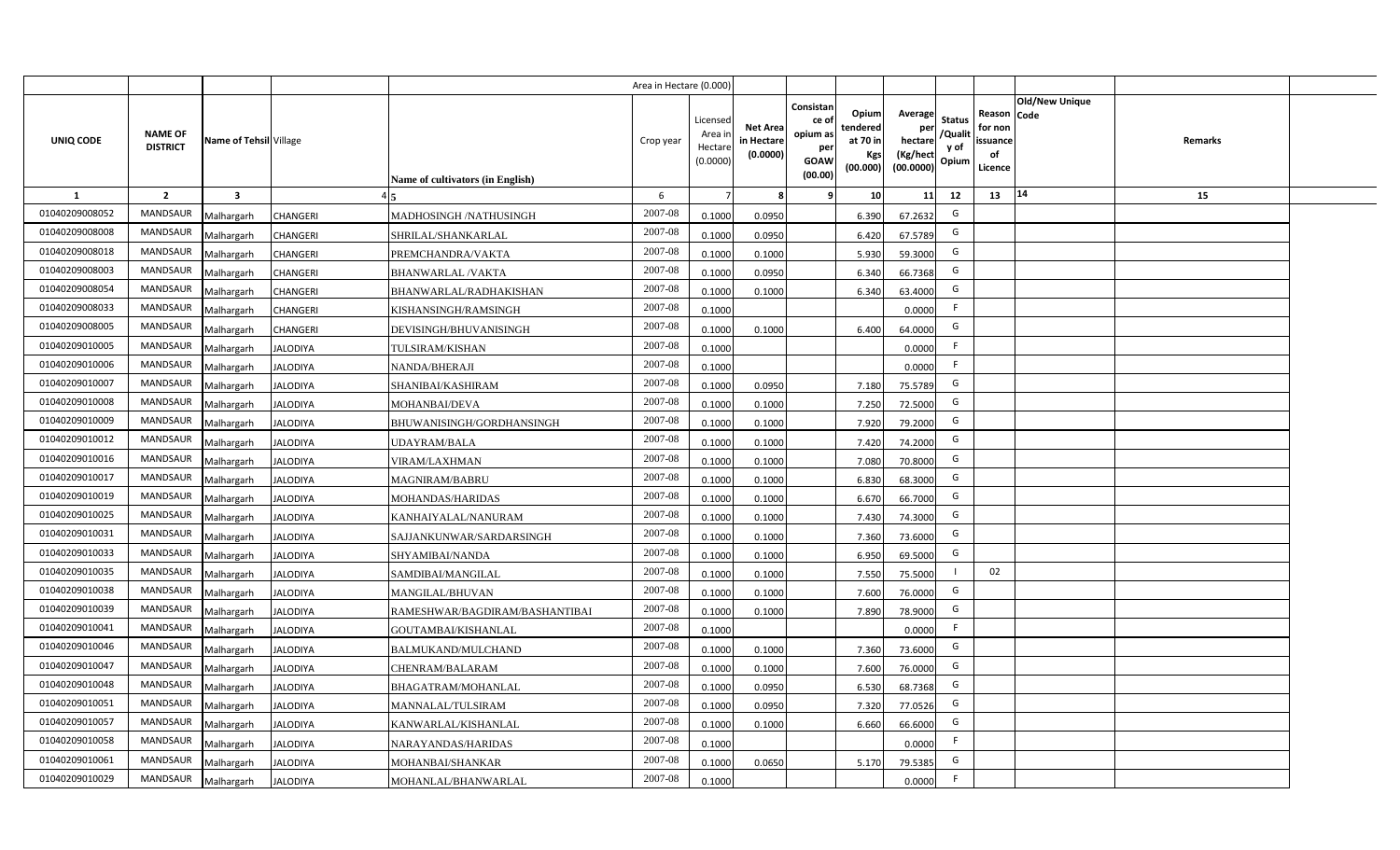|                |                                   |                         |                 |                                  | Area in Hectare (0.000) |                                          |                                           |                                                                |                                                  |                                                    |                                           |                                                                       |         |  |
|----------------|-----------------------------------|-------------------------|-----------------|----------------------------------|-------------------------|------------------------------------------|-------------------------------------------|----------------------------------------------------------------|--------------------------------------------------|----------------------------------------------------|-------------------------------------------|-----------------------------------------------------------------------|---------|--|
| UNIQ CODE      | <b>NAME OF</b><br><b>DISTRICT</b> | Name of Tehsil Village  |                 | Name of cultivators (in English) | Crop year               | Licensec<br>Area i<br>Hectar<br>(0.0000) | <b>Net Area</b><br>in Hectare<br>(0.0000) | Consistan<br>ce o<br>opium as<br>per<br><b>GOAW</b><br>(00.00) | Opium<br>tendered<br>at 70 in<br>Kgs<br>(00.000) | Average<br>per<br>hectare<br>(Kg/hect<br>(00.0000) | <b>Status</b><br>/Qualit<br>y of<br>Opium | Old/New Unique<br>Reason Code<br>for non<br>issuance<br>of<br>Licence | Remarks |  |
| <b>1</b>       | $\overline{2}$                    | $\overline{\mathbf{3}}$ |                 |                                  | 6                       |                                          |                                           |                                                                | 10                                               | 11                                                 | 12                                        | 14<br>13                                                              | 15      |  |
| 01040209010030 | <b>MANDSAUR</b>                   | Malhargarh              | <b>JALODIYA</b> | GATTUSINGH/JAWANSINGH            | 2007-08                 | 0.1000                                   | 0.1000                                    |                                                                | 7.140                                            | 71.4000                                            | G                                         |                                                                       |         |  |
| 01040209010043 | MANDSAUR                          | Malhargarh              | <b>JALODIYA</b> | RAMKUNWARBAI/NARAYAN             | 2007-08                 | 0.1000                                   | 0.1000                                    |                                                                | 7.270                                            | 72.7000                                            | G                                         |                                                                       |         |  |
| 01040209010021 | <b>MANDSAUR</b>                   | Malhargarh              | <b>JALODIYA</b> | VIJAYSINGH/BHIMSINGH             | 2007-08                 | 0.1000                                   | 0.1000                                    |                                                                | 7.030                                            | 70.3000                                            | G                                         |                                                                       |         |  |
| 01040209010062 | <b>MANDSAUR</b>                   | Malhargarh              | JALODIYA        | PRAKASH/BHERA/KASTURIBAI         | 2007-08                 | 0.100                                    | 0.1000                                    |                                                                | 7.330                                            | 73.3000                                            | G                                         |                                                                       |         |  |
| 01040209010063 | <b>MANDSAUR</b>                   | Malhargarh              | <b>JALODIYA</b> | HARIRAM/PARTHA                   | 2007-08                 | 0.1000                                   | 0.0900                                    |                                                                | 6.280                                            | 69.7778                                            | G                                         |                                                                       |         |  |
| 01040209010067 | <b>MANDSAUR</b>                   | Malhargarh              | <b>JALODIYA</b> | ONKARLAL/KALU                    | 2007-08                 | 0.100                                    | 0.1000                                    |                                                                | 7.210                                            | 72.1000                                            | G                                         |                                                                       |         |  |
| 01040209010049 | <b>MANDSAUR</b>                   | Malhargarh              | <b>JALODIYA</b> | BHANWARLAL/KISHANLAL             | 2007-08                 | 0.1000                                   | 0.1000                                    |                                                                | 7.200                                            | 72.0000                                            | G                                         |                                                                       |         |  |
| 01040209010014 | <b>MANDSAUR</b>                   | Malhargarh              | <b>JALODIYA</b> | MUKANDRAM/NANURAM                | 2007-08                 | 0.1000                                   | 0.0450                                    |                                                                | 3.900                                            | 86.6667                                            | G                                         |                                                                       |         |  |
| 01040209011004 | <b>MANDSAUR</b>                   | Malhargarh              | <b>JETPURA</b>  | KANWARLAL/LAXMAN                 | 2007-08                 | 0.1000                                   |                                           |                                                                |                                                  | 0.0000                                             | F.                                        |                                                                       |         |  |
| 01040209011008 | <b>MANDSAUR</b>                   | Malhargarh              | <b>JETPURA</b>  | RAMCHANDRA/JAGANNATH             | 2007-08                 | 0.1000                                   |                                           |                                                                |                                                  | 0.000C                                             | F.                                        |                                                                       |         |  |
| 01040209011009 | <b>MANDSAUR</b>                   | Malhargarh              | <b>JETPURA</b>  | NANIBAI/KANA @ KANIRAM           | 2007-08                 | 0.1000                                   |                                           |                                                                |                                                  | 0.0000                                             | E                                         |                                                                       |         |  |
| 01040209011010 | <b>MANDSAUR</b>                   | Malhargarh              | <b>JETPURA</b>  | NARAYAN/NATHU                    | 2007-08                 | 0.1000                                   | 0.0950                                    |                                                                | 5.600                                            | 58.9474                                            | G                                         |                                                                       |         |  |
| 01040209011012 | <b>MANDSAUR</b>                   | Malhargarh              | <b>JETPURA</b>  | MANGILAL/NAGGA                   | 2007-08                 | 0.1000                                   |                                           |                                                                |                                                  | 0.0000                                             | -F                                        |                                                                       |         |  |
| 01040209011014 | MANDSAUR                          | Malhargarh              | <b>JETPURA</b>  | SITARAM/KANIRAM                  | 2007-08                 | 0.1000                                   |                                           |                                                                |                                                  | 0.0000                                             | F.                                        |                                                                       |         |  |
| 01040209011015 | <b>MANDSAUR</b>                   | Malhargarh              | <b>JETPURA</b>  | RAMESHWAR/GIRDHARI               | 2007-08                 | 0.1000                                   |                                           |                                                                |                                                  | 0.0000                                             | F.                                        |                                                                       |         |  |
| 01040209011020 | MANDSAUR                          | Malhargarh              | <b>JETPURA</b>  | PARASRAM/NARAYAN                 | 2007-08                 | 0.1000                                   | 0.0950                                    |                                                                | 3.150                                            | 33.1579                                            | G                                         | 04                                                                    |         |  |
| 01040209011022 | MANDSAUR                          | Malhargarh              | <b>JETPURA</b>  | SHANKARLAL/GIRDHARI              | 2007-08                 | 0.1000                                   |                                           |                                                                |                                                  | 0.0000                                             | F.                                        |                                                                       |         |  |
| 01040209011025 | <b>MANDSAUR</b>                   | Malhargarh              | <b>JETPURA</b>  | PRAKASH/RAMCHANDRA               | 2007-08                 | 0.1000                                   |                                           |                                                                |                                                  | 0.0000                                             | F.                                        |                                                                       |         |  |
| 01040209011033 | <b>MANDSAUR</b>                   | Malhargarh              | <b>JETPURA</b>  | BABULAL/RAMCHANDRA               | 2007-08                 | 0.1000                                   |                                           |                                                                |                                                  | 0.0000                                             | F.                                        |                                                                       |         |  |
| 01040209011034 | MANDSAUR                          | Malhargarh              | <b>JETPURA</b>  | VARDICHANDRA/RAMCHANDRA          | 2007-08                 | 0.1000                                   |                                           |                                                                |                                                  | 0.0000                                             | F.                                        |                                                                       |         |  |
| 01040209011036 | MANDSAUR                          | Malhargarh              | <b>JETPURA</b>  | RADHESHYAM/BALUJI                | 2007-08                 | 0.1000                                   | 0.0300                                    |                                                                | 2.060                                            | 68.6667                                            | G                                         |                                                                       |         |  |
| 01040209011018 | MANDSAUR                          | Malhargarh              | <b>JETPURA</b>  | MANGILAL/SITARAM                 | 2007-08                 | 0.1000                                   |                                           |                                                                |                                                  | 0.0000                                             | F.                                        |                                                                       |         |  |
| 01040209011021 | <b>MANDSAUR</b>                   | Malhargarh              | <b>JETPURA</b>  | RAMSINGH/MANAJI                  | 2007-08                 | 0.1000                                   |                                           |                                                                |                                                  | 0.0000                                             | F.                                        |                                                                       |         |  |
| 01040209011007 | <b>MANDSAUR</b>                   | Malhargarh              | <b>JETPURA</b>  | BHANWARLAL/BHERA                 | 2007-08                 | 0.1000                                   |                                           |                                                                |                                                  | 0.0000                                             | -F                                        |                                                                       |         |  |
| 01040209011037 | <b>MANDSAUR</b>                   | Malhargarh              | <b>JETPURA</b>  | PRAKSHCHANDRA/MATHURALAL         | 2007-08                 | 0.1000                                   | 0.1000                                    |                                                                | 7.040                                            | 70.4000                                            | G                                         |                                                                       |         |  |
| 01040209011023 | <b>MANDSAUR</b>                   | Malhargarh              | <b>JETPURA</b>  | SONIBAI/CHUNNILAL                | 2007-08                 | 0.1000                                   | 0.1000                                    |                                                                | 5.640                                            | 56.4000                                            | G                                         |                                                                       |         |  |
| 01040209011027 | <b>MANDSAUR</b>                   | Malhargarh              | <b>JETPURA</b>  | GIRDHARILAL/JAGANNATH            | 2007-08                 | 0.1000                                   |                                           |                                                                |                                                  | 0.0000                                             | F                                         |                                                                       |         |  |
| 01040209011005 | MANDSAUR                          | Malhargarh              | <b>JETPURA</b>  | <b>BALU/HARIRAM</b>              | 2007-08                 | 0.1000                                   | 0.0950                                    |                                                                | 6.110                                            | 64.3158                                            | G                                         |                                                                       |         |  |
| 01040209011016 | MANDSAUR                          | Malhargarh              | <b>JETPURA</b>  | SITABAI/KANWARLAL                | 2007-08                 | 0.1000                                   | 0.0950                                    |                                                                | 6.390                                            | 67.2632                                            | G                                         |                                                                       |         |  |
| 01040209011028 | MANDSAUR                          | Malhargarh              | <b>JETPURA</b>  | KUKA/KALU                        | 2007-08                 | 0.1000                                   |                                           |                                                                |                                                  | 0.0000                                             | E                                         |                                                                       |         |  |
| 01040209011006 | MANDSAUR                          | Malhargarh              | <b>JETPURA</b>  | SHAMBHUBAI/NAGGAJI               | 2007-08                 | 0.1000                                   |                                           |                                                                |                                                  | 0.0000                                             | E                                         |                                                                       |         |  |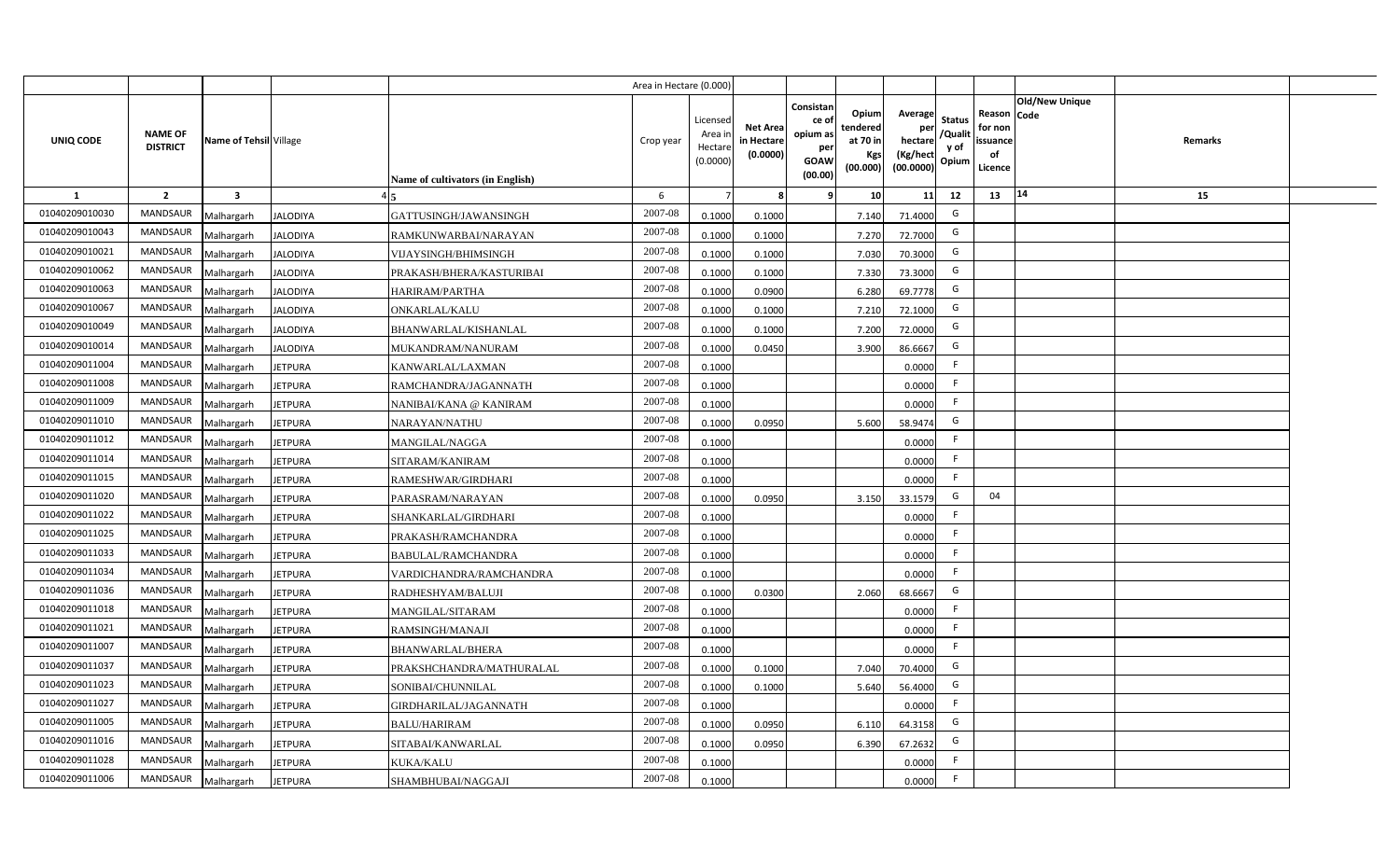|                |                                   |                         |                     |                                  | Area in Hectare (0.000) |                                          |                                           |                                                         |                                                          |                                                            |                                  |                                                     |                       |                              |  |
|----------------|-----------------------------------|-------------------------|---------------------|----------------------------------|-------------------------|------------------------------------------|-------------------------------------------|---------------------------------------------------------|----------------------------------------------------------|------------------------------------------------------------|----------------------------------|-----------------------------------------------------|-----------------------|------------------------------|--|
| UNIQ CODE      | <b>NAME OF</b><br><b>DISTRICT</b> | Name of Tehsil Village  |                     | Name of cultivators (in English) | Crop year               | Licensed<br>Area i<br>Hectar<br>(0.0000) | <b>Net Area</b><br>in Hectare<br>(0.0000) | Consistan<br>ce o<br>opium as<br>per<br>GOAW<br>(00.00) | Opiuml<br>tendered<br>at 70 in<br><b>Kgs</b><br>(00.000) | Average<br>per<br>hectare<br>(Kg/hect<br>$(00.0000)$ Opium | <b>Status</b><br>/Qualit<br>y of | Reason Code<br>for non<br>issuance<br>of<br>Licence | <b>Old/New Unique</b> | <b>Remarks</b>               |  |
| <b>1</b>       | $\overline{2}$                    | $\overline{\mathbf{3}}$ |                     |                                  | 6                       |                                          |                                           |                                                         | 10                                                       | 11                                                         | 12                               | 13                                                  | 14                    | 15                           |  |
| 01040209011024 | <b>MANDSAUR</b>                   | Malhargarh              | <b>IETPURA</b>      | HIRALAL/GIRDHARI                 | 2007-08                 | 0.1000                                   |                                           |                                                         |                                                          | 0.0000                                                     | F.                               |                                                     |                       |                              |  |
| 01040209011030 | <b>MANDSAUR</b>                   | Malhargarh              | <b>IETPURA</b>      | NATHULAL/SITARAM                 | 2007-08                 | 0.1000                                   |                                           |                                                         |                                                          | 0.0000                                                     | F.                               |                                                     |                       |                              |  |
| 01040209013001 | <b>MANDSAUR</b>                   | Malhargarh              | KACHRIYA DEV DUNGRI | <b>BHERULAL/KEDAR</b>            | 2007-08                 | 0.1000                                   |                                           |                                                         |                                                          | 0.0000                                                     | F.                               |                                                     |                       | TRANSFER/BARKHEDA DEV DUNGRI |  |
| 01040209013004 | <b>MANDSAUR</b>                   | Malhargarh              | KACHRIYA DEV DUNGRI | BHANWARLAL/KALU(KARU)            | 2007-08                 | 0.1000                                   | 0.1000                                    |                                                         | 6.410                                                    | 64.1000                                                    | G                                |                                                     |                       | TRANSFER/BARKHEDA DEV DUNGRI |  |
| 01040209013010 | <b>MANDSAUR</b>                   | Malhargarh              | KACHRIYA DEV DUNGRI | LAXMANSINGH/JASVANTSINGH         | 2007-08                 | 0.1000                                   | 0.0950                                    |                                                         | 5.950                                                    | 62.6316                                                    | G                                |                                                     |                       | TRANSFER/BARKHEDA DEV DUNGRI |  |
| 01040209013013 | <b>MANDSAUR</b>                   | Malhargarh              | KACHRIYA DEV DUNGRI | MOTYABAI/BHEULAL                 | 2007-08                 | 0.100                                    | 0.1000                                    |                                                         | 6.750                                                    | 67.5000                                                    | G                                |                                                     |                       | TRANSFER/BARKHEDA DEV DUNGRI |  |
| 01040209013018 | <b>MANDSAUR</b>                   | Malhargarh              | KACHRIYA DEV DUNGRI | DALPATSINGH/JASWANTSINGH         | 2007-08                 | 0.100                                    | 0.1000                                    |                                                         | 6.360                                                    | 63.6000                                                    | G                                |                                                     |                       | TRANSFER/BARKHEDA DEV DUNGRI |  |
| 01040209013023 | <b>MANDSAUR</b>                   | Malhargarh              | KACHRIYA DEV DUNGRI | MAGNIRAM/TRILOKCHAND             | 2007-08                 | 0.100                                    | 0.0950                                    |                                                         | 5.250                                                    | 55.2632                                                    | G                                | 04                                                  |                       |                              |  |
| 01040209131006 | <b>MANDSAUR</b>                   | Malhargarh              | KACHRIYANO          | BABULAL/PYARA                    | 2007-08                 | 0.1000                                   |                                           |                                                         |                                                          | 0.0000                                                     | F.                               |                                                     |                       |                              |  |
| 01040209131007 | <b>MANDSAUR</b>                   | Malhargarh              | KACHRIYANO          | GATUSINGH/RAMSINGH               | 2007-08                 | 0.1000                                   |                                           |                                                         |                                                          | 0.0000                                                     | F.                               |                                                     |                       |                              |  |
| 01040209131009 | MANDSAUR                          | Malhargarh              | KACHRIYANO          | BANSHIDAS/MANGUDAS               | 2007-08                 | 0.1000                                   |                                           |                                                         |                                                          | 0.0000                                                     | F.                               |                                                     |                       |                              |  |
| 01040209131011 | MANDSAUR                          | Malhargarh              | KACHRIYANO          | FARIDKHA/HIMMATKHA               | 2007-08                 | 0.1000                                   |                                           |                                                         |                                                          | 0.0000                                                     | F.                               |                                                     |                       |                              |  |
| 01040209131014 | <b>MANDSAUR</b>                   | Malhargarh              | KACHRIYANO          | RAFIKMOHAMMAD/RAMJANIKHA         | 2007-08                 | 0.1000                                   | 0.0950                                    |                                                         | 6.160                                                    | 64.8421                                                    | G                                |                                                     |                       |                              |  |
| 01040209131019 | <b>MANDSAUR</b>                   | Malhargarh              | KACHRIYANO          | SHYAMKUNWAR/GOVINDSINGH          | 2007-08                 | 0.1000                                   | 0.0950                                    |                                                         | 6.450                                                    | 67.8947                                                    | G                                |                                                     |                       |                              |  |
| 01040209131025 | <b>MANDSAUR</b>                   | Malhargarh              | KACHRIYANO          | RAMLAL/CHUNNILAL                 | 2007-08                 | 0.1000                                   |                                           |                                                         |                                                          | 0.0000                                                     | F.                               |                                                     |                       |                              |  |
| 01040209131028 | <b>MANDSAUR</b>                   | Malhargarh              | KACHRIYANO          | NATHUSINGH/RAYSINGH              | 2007-08                 | 0.1000                                   | 0.1000                                    |                                                         | 6.130                                                    | 61.3000                                                    | G                                |                                                     |                       |                              |  |
| 01040209131037 | <b>MANDSAUR</b>                   | Malhargarh              | KACHRIYANO          | RAMESHWAR/BHANWARLAL             | 2007-08                 | 0.1000                                   |                                           |                                                         |                                                          | 0.0000                                                     | F.                               |                                                     |                       |                              |  |
| 01040209014002 | <b>MANDSAUR</b>                   | Malhargarh              | KHATYA KHEDI        | NAHARCHAND/BHOLARAM              | 2007-08                 | 0.100                                    | 0.0950                                    |                                                         | 6.490                                                    | 68.3158                                                    | G                                |                                                     |                       |                              |  |
| 01040209014004 | <b>MANDSAUR</b>                   | Malhargarh              | KHATYA KHEDI        | NATHU/NANKUPASI                  | 2007-08                 | 0.1000                                   |                                           |                                                         |                                                          | 0.0000                                                     | F.                               |                                                     |                       |                              |  |
| 01040209014005 | <b>MANDSAUR</b>                   | Malhargarh              | KHATYA KHEDI        | LAKSHMAN/ONKAR MALI              | 2007-08                 | 0.1000                                   |                                           |                                                         |                                                          | 0.0000                                                     | F.                               |                                                     |                       |                              |  |
| 01040209014006 | <b>MANDSAUR</b>                   | Malhargarh              | KHATYA KHEDI        | FULCHAND/SAMPATLAL               | 2007-08                 | 0.1000                                   | 0.0950                                    |                                                         | 6.580                                                    | 69.2632                                                    | G                                |                                                     |                       |                              |  |
| 01040209014007 | <b>MANDSAUR</b>                   | Malhargarh              | KHATYA KHEDI        | CHHOTELAL/NANDKISHOR             | 2007-08                 | 0.1000                                   | 0.1000                                    |                                                         | 6.800                                                    | 68.0000                                                    | G                                |                                                     |                       |                              |  |
| 01040209014008 | <b>MANDSAUR</b>                   | Malhargarh              | KHATYA KHEDI        | MITHHULAL/BANSHILAL              | 2007-08                 | 0.1000                                   | 0.0950                                    |                                                         | 6.540                                                    | 68.8421                                                    | G                                |                                                     |                       |                              |  |
| 01040209014009 | <b>MANDSAUR</b>                   | Malhargarh              | KHATYA KHEDI        | HARILAL/SOHANLAL                 | 2007-08                 | 0.1000                                   | 0.0950                                    |                                                         | 6.500                                                    | 68.4211                                                    | G                                |                                                     |                       |                              |  |
| 01040209014010 | <b>MANDSAUR</b>                   | Malhargarh              | KHATYA KHEDI        | SUNDARBAI/GANGARAM               | 2007-08                 | 0.100                                    | 0.0950                                    |                                                         | 6.500                                                    | 68.4211                                                    | G                                |                                                     |                       |                              |  |
| 01040209014013 | <b>MANDSAUR</b>                   | Malhargarh              | KHATYA KHEDI        | RADHESHYAM/CHUNNILAL             | 2007-08                 | 0.100                                    | 0.0950                                    |                                                         | 6.070                                                    | 63.8947                                                    | G                                |                                                     |                       |                              |  |
| 01040209014014 | <b>MANDSAUR</b>                   | Malhargarh              | KHATYA KHEDI        | CHHAGANLAL/AASHARAM              | 2007-08                 | 0.1000                                   |                                           |                                                         |                                                          | 0.0000                                                     | F.                               |                                                     |                       |                              |  |
| 01040209014015 | <b>MANDSAUR</b>                   | Malhargarh              | KHATYA KHEDI        | DARBARILAL/RAMCHAND              | 2007-08                 | 0.1000                                   | 0.1000                                    |                                                         | 6.000                                                    | 60.0000                                                    | G                                |                                                     |                       |                              |  |
| 01040209014018 | <b>MANDSAUR</b>                   | Malhargarh              | KHATYA KHEDI        | MULCHAND/SHANKARLAL              | 2007-08                 | 0.1000                                   | 0.0950                                    |                                                         | 6.430                                                    | 67.6842                                                    | G                                |                                                     |                       |                              |  |
| 01040209014019 | <b>MANDSAUR</b>                   | Malhargarh              | KHATYA KHEDI        | SHANKARLAL/BHAGCHAND             | 2007-08                 | 0.1000                                   |                                           |                                                         |                                                          | 0.0000                                                     | F                                |                                                     |                       |                              |  |
| 01040209014021 | MANDSAUR                          | Malhargarh              | <b>KHATYA KHEDI</b> | SALAGRAM/ONKARLAL                | 2007-08                 | 0.1000                                   |                                           |                                                         |                                                          | 0.0000                                                     | F                                |                                                     |                       |                              |  |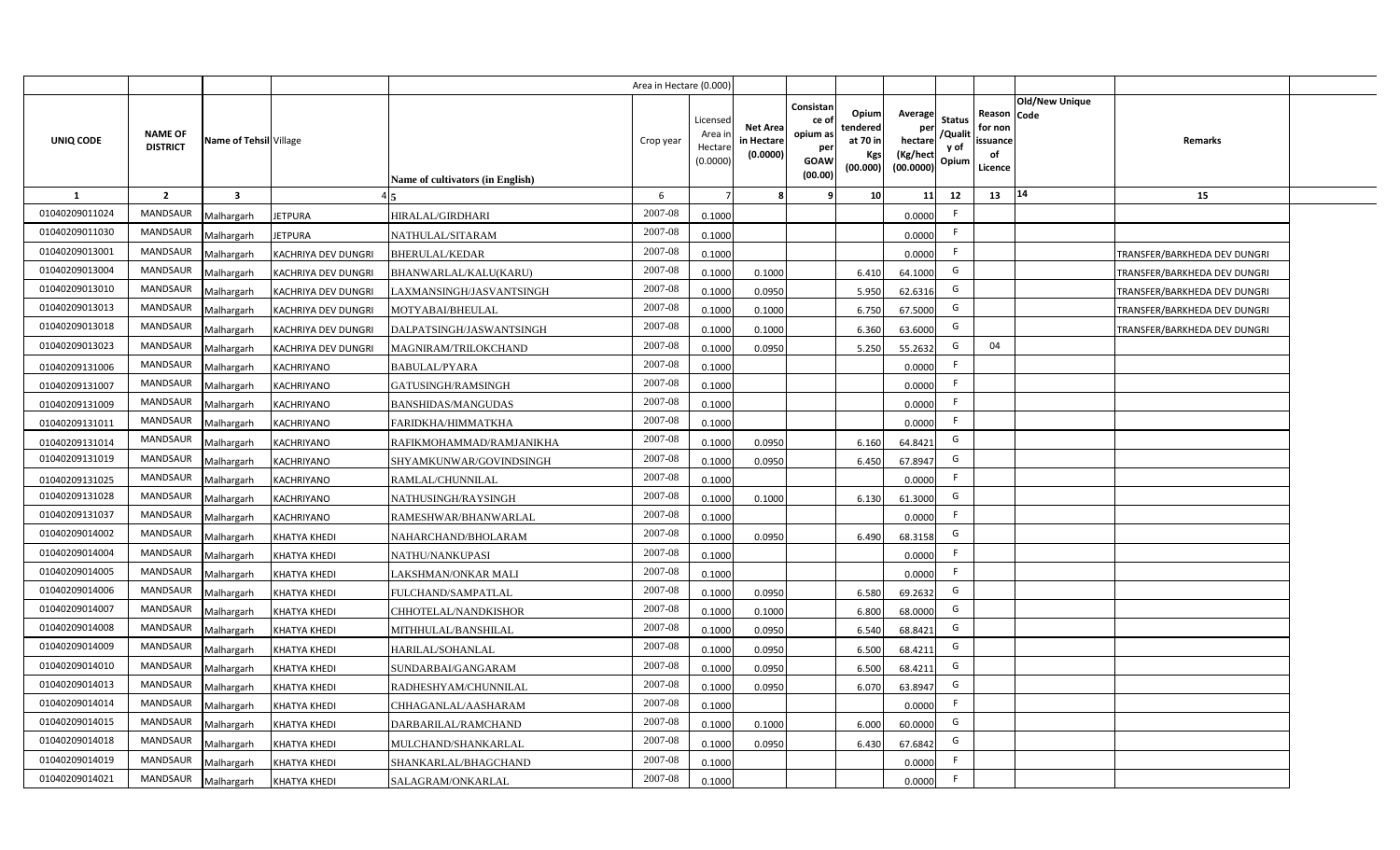|                |                                   |                         |                     |                                  | Area in Hectare (0.000) |                                           |                                           |                                                                                                                     |                                                    |                                           |                                                     |                       |         |  |
|----------------|-----------------------------------|-------------------------|---------------------|----------------------------------|-------------------------|-------------------------------------------|-------------------------------------------|---------------------------------------------------------------------------------------------------------------------|----------------------------------------------------|-------------------------------------------|-----------------------------------------------------|-----------------------|---------|--|
| UNIQ CODE      | <b>NAME OF</b><br><b>DISTRICT</b> | Name of Tehsil Village  |                     | Name of cultivators (in English) | Crop year               | Licensed<br>Area i<br>Hectare<br>(0.0000) | <b>Net Area</b><br>in Hectare<br>(0.0000) | Consistan<br>Opium<br>ce of<br>tendered<br>opium as<br>at 70 in<br>per<br>Kgs<br><b>GOAW</b><br>(00.000)<br>(00.00) | Average<br>per<br>hectare<br>(Kg/hect<br>(00.0000) | <b>Status</b><br>/Qualit<br>y of<br>Opium | Reason Code<br>for non<br>issuance<br>of<br>Licence | <b>Old/New Unique</b> | Remarks |  |
| 1              | $\overline{2}$                    | $\overline{\mathbf{3}}$ |                     |                                  | 6                       |                                           |                                           | 10 <sup>1</sup><br>-9                                                                                               | 11                                                 | 12                                        | 13                                                  | 14                    | 15      |  |
| 01040209014024 | <b>MANDSAUR</b>                   | Malhargarh              | <b>KHATYA KHEDI</b> | SHETANKUNWAR/NAHARSINGH          | 2007-08                 | 0.1000                                    |                                           |                                                                                                                     | 0.0000                                             | F                                         |                                                     |                       |         |  |
| 01040209014029 | MANDSAUR                          | Malhargarh              | <b>KHATYA KHEDI</b> | SHIVRAM/ONKARLAL                 | 2007-08                 | 0.1000                                    |                                           |                                                                                                                     | 0.0000                                             | F.                                        |                                                     |                       |         |  |
| 01040209014020 | <b>MANDSAUR</b>                   | Malhargarh              | <b>KHATYA KHEDI</b> | <b>GANGABAI/ DHANNALAL</b>       | 2007-08                 | 0.1000                                    | 0.0950                                    | 6.880                                                                                                               | 72.4211                                            | G                                         |                                                     |                       |         |  |
| 01040209014016 | <b>MANDSAUR</b>                   | Malhargarh              | <b>KHATYA KHEDI</b> | ONKARLAL/BHUWANIRAM              | 2007-08                 | 0.1000                                    | 0.1000                                    | 5.540                                                                                                               | 55.4000                                            | G                                         | 04                                                  |                       |         |  |
| 01040209015003 | MANDSAUR                          | Malhargarh              | KHERKHEDA           | RAMESHWAR/MANGILAL               | 2007-08                 | 0.1000                                    | 0.0900                                    | 6.490                                                                                                               | 72.1111                                            | G                                         |                                                     |                       |         |  |
| 01040209015004 | <b>MANDSAUR</b>                   | Malhargarh              | KHERKHEDA           | MANSINGH/KACHRUSINGH             | 2007-08                 | 0.1000                                    | 0.1000                                    | 7.560                                                                                                               | 75.6000                                            | G                                         |                                                     |                       |         |  |
| 01040209015020 | <b>MANDSAUR</b>                   | Malhargarh              | <b>KHERKHEDA</b>    | <b>HIRALAL/KALU</b>              | 2007-08                 | 0.1000                                    | 0.1000                                    | 7.240                                                                                                               | 72.4000                                            | G                                         |                                                     |                       |         |  |
| 01040209015036 | MANDSAUR                          | Malhargarh              | KHERKHEDA           | SHAMBHULAL/MANNALAL              | 2007-08                 | 0.1000                                    | 0.0950                                    | 7.520                                                                                                               | 79.1579                                            | G                                         |                                                     |                       |         |  |
| 01040209015041 | MANDSAUR                          | Malhargarh              | KHERKHEDA           | RAMKANYABAI/GOVARDHAN            | 2007-08                 | 0.1000                                    | 0.0950                                    | 6.280                                                                                                               | 66.1053                                            | G                                         |                                                     |                       |         |  |
| 01040209015045 | MANDSAUR                          | Malhargarh              | KHERKHEDA           | DEVILAL/MANGILAL BORIVAL         | 2007-08                 | 0.1000                                    | 0.0950                                    | 7.130                                                                                                               | 75.0526                                            | G                                         |                                                     |                       |         |  |
| 01040209015046 | MANDSAUR                          | Malhargarh              | KHERKHEDA           | RAMCHANDRA/UDAYRAM               | 2007-08                 | 0.1000                                    | 0.0900                                    | 6.900                                                                                                               | 76.6667                                            | G                                         |                                                     |                       |         |  |
| 01040209015049 | MANDSAUR                          | Malhargarh              | <b>KHERKHEDA</b>    | <b>RAMSINGH/KISHOR</b>           | 2007-08                 | 0.1000                                    | 0.0950                                    | 6.720                                                                                                               | 70.7368                                            | G                                         |                                                     |                       |         |  |
| 01040209015065 | <b>MANDSAUR</b>                   | Malhargarh              | KHERKHEDA           | <b>GANESHRAM/GULAB</b>           | 2007-08                 | 0.1000                                    | 0.0950                                    | 7.160                                                                                                               | 75.3684                                            | G                                         |                                                     |                       |         |  |
| 01040209015067 | <b>MANDSAUR</b>                   | Malhargarh              | <b>KHERKHEDA</b>    | <b>BHAGATRAM/KACHRU</b>          | 2007-08                 | 0.1000                                    | 0.0900                                    | 6.630                                                                                                               | 73.6667                                            | G                                         |                                                     |                       |         |  |
| 01040209015084 | <b>MANDSAUR</b>                   | Malhargarh              | KHERKHEDA           | KARULAL/RAJARAM                  | 2007-08                 | 0.1000                                    | 0.1000                                    | 6.910                                                                                                               | 69.1000                                            | G                                         |                                                     |                       |         |  |
| 01040209015057 | MANDSAUR                          | Malhargarh              | KHERKHEDA           | CHHAGANLAL/KANWARLAL             | 2007-08                 | 0.1000                                    | 0.0900                                    | 5.790                                                                                                               | 64.3333                                            | G                                         |                                                     |                       |         |  |
| 01040209015085 | MANDSAUR                          | Malhargarh              | KHERKHEDA           | <b>BHERULAL/LALA</b>             | 2007-08                 | 0.1000                                    | 0.0900                                    | 6.580                                                                                                               | 73.1111                                            | G                                         |                                                     |                       |         |  |
| 01040209015073 | <b>MANDSAUR</b>                   | Malhargarh              | KHERKHEDA           | RAMSINGH/FAKIRCHAND              | 2007-08                 | 0.1000                                    | 0.1000                                    | 7.220                                                                                                               | 72.2000                                            | G                                         |                                                     |                       |         |  |
| 01040209015019 | MANDSAUR                          | Malhargarh              | <b>KHERKHEDA</b>    | KESHURAM/KISHANLAL               | 2007-08                 | 0.1000                                    | 0.0950                                    | 6.690                                                                                                               | 70.4211                                            | G                                         |                                                     |                       |         |  |
| 01040209015087 | <b>MANDSAUR</b>                   | Malhargarh              | KHERKHEDA           | NANDLAL/KISHORLAL                | 2007-08                 | 0.1000                                    | 0.0850                                    | 5.890                                                                                                               | 69.2941                                            | G                                         |                                                     |                       |         |  |
| 01040209015044 | <b>MANDSAUR</b>                   | Malhargarh              | KHERKHEDA           | <b>BHONIRAM/KANIRAM</b>          | 2007-08                 | 0.1000                                    | 0.0950                                    | 6.030                                                                                                               | 63.4737                                            | G                                         |                                                     |                       |         |  |
| 01040209015060 | <b>MANDSAUR</b>                   | Malhargarh              | KHERKHEDA           | <b>ONKARLAL/RAMLAL</b>           | 2007-08                 | 0.1000                                    | 0.0900                                    | 6.360                                                                                                               | 70.6667                                            | G                                         |                                                     |                       |         |  |
| 01040209015010 | MANDSAUR                          | Malhargarh              | KHERKHEDA           | DHAPUBAI/JAGGANNATH              | 2007-08                 | 0.1000                                    | 0.1000                                    | 7.390                                                                                                               | 73.9000                                            | G                                         |                                                     |                       |         |  |
| 01040209015074 | <b>MANDSAUR</b>                   | Malhargarh              | KHERKHEDA           | <b>SUKHLAL/KANIRAM</b>           | 2007-08                 | 0.1000                                    | 0.0950                                    | 6.770                                                                                                               | 71.2632                                            | G                                         |                                                     |                       |         |  |
| 01040209015026 | <b>MANDSAUR</b>                   | Malhargarh              | KHERKHEDA           | RAMCHANDRA/HANSRAJ               | 2007-08                 | 0.1000                                    | 0.0950                                    | 6.820                                                                                                               | 71.7895                                            | G                                         |                                                     |                       |         |  |
| 01040209015052 | MANDSAUR                          | Malhargarh              | KHERKHEDA           | MOHANLAL/MANGILAL                | 2007-08                 | 0.1000                                    | 0.1000                                    | 7.430                                                                                                               | 74.3000                                            | G                                         |                                                     |                       |         |  |
| 01040209015031 | MANDSAUR                          | Malhargarh              | KHERKHEDA           | RAMESHWAR/KISHANLAL              | 2007-08                 | 0.1000                                    | 0.0950                                    | 6.750                                                                                                               | 71.0526                                            | G                                         |                                                     |                       |         |  |
| 01040209015082 | MANDSAUR                          | Malhargarh              | KHERKHEDA           | DEVICHAND/KALU                   | 2007-08                 | 0.1000                                    | 0.0900                                    | 6.280                                                                                                               | 69.7778                                            | G                                         |                                                     |                       |         |  |
| 01040209015032 | MANDSAUR                          | Malhargarh              | KHERKHEDA           | RAMCHANDRA/BHAKHATRAM            | 2007-08                 | 0.1000                                    | 0.0900                                    | 6.680                                                                                                               | 74.2222                                            | G                                         |                                                     |                       |         |  |
| 01040209015068 | MANDSAUR                          | Malhargarh              | KHERKHEDA           | KISHANBAI/KISHOR                 | 2007-08                 | 0.1000                                    | 0.0950                                    | 6.450                                                                                                               | 67.8947                                            | G                                         |                                                     |                       |         |  |
| 01040209015016 | MANDSAUR                          | Malhargarh              | <b>KHERKHEDA</b>    | NARAYAN/DEVRAM                   | 2007-08                 | 0.1000                                    | 0.0900                                    | 6.090                                                                                                               | 67.6667                                            | G                                         |                                                     |                       |         |  |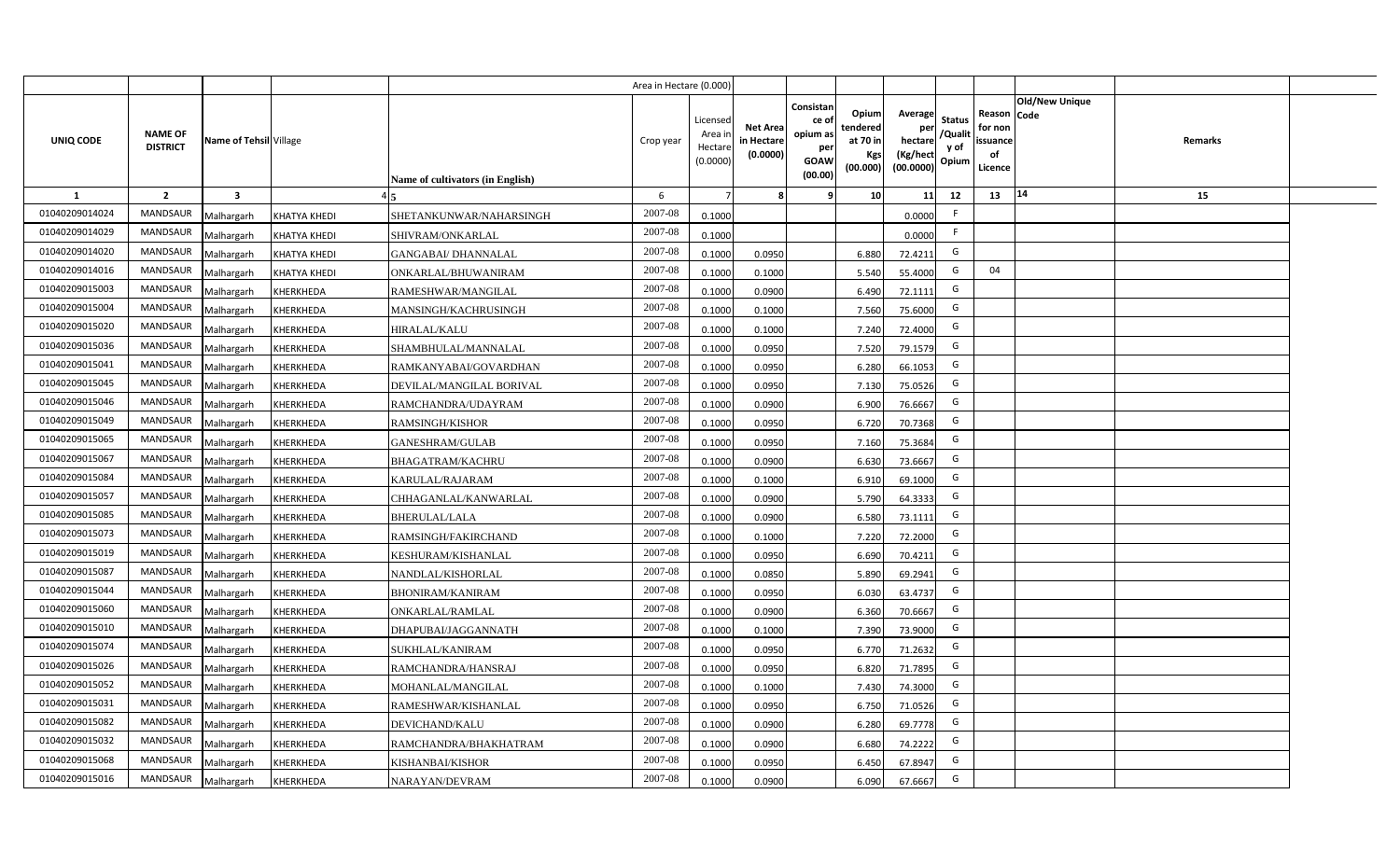|                |                                   |                         |                  |                                  | Area in Hectare (0.000) |                                           |                                           |                                                                                                                     |                                                    |                                           |                                                     |                       |         |  |
|----------------|-----------------------------------|-------------------------|------------------|----------------------------------|-------------------------|-------------------------------------------|-------------------------------------------|---------------------------------------------------------------------------------------------------------------------|----------------------------------------------------|-------------------------------------------|-----------------------------------------------------|-----------------------|---------|--|
| UNIQ CODE      | <b>NAME OF</b><br><b>DISTRICT</b> | Name of Tehsil Village  |                  | Name of cultivators (in English) | Crop year               | Licensed<br>Area i<br>Hectare<br>(0.0000) | <b>Net Area</b><br>in Hectare<br>(0.0000) | Consistan<br>Opium<br>ce of<br>tendered<br>opium as<br>at 70 in<br>per<br>Kgs<br><b>GOAW</b><br>(00.000)<br>(00.00) | Average<br>per<br>hectare<br>(Kg/hect<br>(00.0000) | <b>Status</b><br>/Qualit<br>y of<br>Opium | Reason Code<br>for non<br>issuance<br>of<br>Licence | <b>Old/New Unique</b> | Remarks |  |
| 1              | $\overline{2}$                    | $\overline{\mathbf{3}}$ |                  |                                  | 6                       |                                           | 8                                         | -9<br>10 <sup>1</sup>                                                                                               | 11                                                 | 12                                        | 13                                                  | 14                    | 15      |  |
| 01040209015018 | MANDSAUR                          | Malhargarh              | <b>KHERKHEDA</b> | MADHULAL/NANURAM                 | 2007-08                 | 0.1000                                    | 0.0850                                    | 5.700                                                                                                               | 67.0588                                            | G                                         |                                                     |                       |         |  |
| 01040209015007 | MANDSAUR                          | Malhargarh              | KHERKHEDA        | MANABAI/MANGILAL                 | 2007-08                 | 0.1000                                    | 0.0900                                    | 6.460                                                                                                               | 71.7778                                            | G                                         |                                                     |                       |         |  |
| 01040209015034 | <b>MANDSAUR</b>                   | Malhargarh              | KHERKHEDA        | <b>BAPULAL/KANIRAM</b>           | 2007-08                 | 0.1000                                    | 0.1000                                    | 6.860                                                                                                               | 68.6000                                            | G                                         |                                                     |                       |         |  |
| 01040209015059 | <b>MANDSAUR</b>                   | Malhargarh              | KHERKHEDA        | BHANWARLAL/MANNALAL              | 2007-08                 | 0.1000                                    | 0.0900                                    | 6.000                                                                                                               | 66.6667                                            | G                                         |                                                     |                       |         |  |
| 01040209015088 | MANDSAUR                          | Malhargarh              | KHERKHEDA        | SUKHLAL/KISHANLAL                | 2007-08                 | 0.1000                                    | 0.0950                                    | 6.610                                                                                                               | 69.5789                                            | G                                         |                                                     | 01040209020010        |         |  |
| 01040209016003 | MANDSAUR                          | Malhargarh              | <b>KUMARI</b>    | MOHAN/VAJERAM                    | 2007-08                 | 0.1000                                    | 0.1000                                    | 5.690                                                                                                               | 56.9000                                            | G                                         | 05                                                  |                       |         |  |
| 01040209016011 | MANDSAUR                          | Malhargarh              | <b>KUMARI</b>    | MOH. HANIF/MOH. HUSSAIN          | 2007-08                 | 0.1000                                    |                                           |                                                                                                                     | 0.0000                                             | F.                                        |                                                     |                       |         |  |
| 01040209016020 | MANDSAUR                          | Malhargarh              | <b>KUMARI</b>    | CHAMMOBAI/MOHAMMAD               | 2007-08                 | 0.1000                                    |                                           |                                                                                                                     | 0.0000                                             | F.                                        |                                                     |                       |         |  |
| 01040209016030 | <b>MANDSAUR</b>                   | Malhargarh              | <b>KUMARI</b>    | <b>KALU/DEVA</b>                 | 2007-08                 | 0.1000                                    | 0.1000                                    | 6.130                                                                                                               | 61.3000                                            | G                                         |                                                     |                       |         |  |
| 01040209016032 | <b>MANDSAUR</b>                   | Malhargarh              | <b>KUMARI</b>    | KISHANLAL/GHASI                  | 2007-08                 | 0.1000                                    | 0.0950                                    | 5.350                                                                                                               | 56.3158                                            | G                                         | 05                                                  |                       |         |  |
| 01040209016005 | MANDSAUR                          | Malhargarh              | <b>KUMARI</b>    | MULCHAND/NANDUBAI                | 2007-08                 | 0.1000                                    |                                           |                                                                                                                     | 0.0000                                             | -F                                        |                                                     |                       |         |  |
| 01040209016018 | <b>MANDSAUR</b>                   | Malhargarh              | <b>KUMARI</b>    | BHERUSINGH/PRATAPSINGH           | 2007-08                 | 0.1000                                    | 0.0950                                    | 6.550                                                                                                               | 68.9474                                            | G                                         |                                                     |                       |         |  |
| 01040209016016 | <b>MANDSAUR</b>                   | Malhargarh              | <b>KUMARI</b>    | MANGUSINGH/BHERUSINGH            | 2007-08                 | 0.1000                                    | 0.0950                                    | 6.300                                                                                                               | 66.3158                                            |                                           | 02                                                  |                       |         |  |
| 01040209016038 | <b>MANDSAUR</b>                   | Malhargarh              | <b>KUMARI</b>    | RAMSUKHI/RAMSUKH                 | 2007-08                 | 0.1000                                    |                                           |                                                                                                                     | 0.0000                                             | F                                         |                                                     |                       |         |  |
| 01040209016014 | <b>MANDSAUR</b>                   | Malhargarh              | <b>KUMARI</b>    | KISHANLAL/MANGILAL               | 2007-08                 | 0.1000                                    | 0.0950                                    | 7.130                                                                                                               | 75.0526                                            | G                                         |                                                     |                       |         |  |
| 01040209016015 | MANDSAUR                          | Malhargarh              | <b>KUMARI</b>    | BHANWARLAL/MANGILAL              | 2007-08                 | 0.1000                                    | 0.0950                                    | 6.390                                                                                                               | 67.2632                                            | G                                         |                                                     |                       |         |  |
| 01040209016008 | <b>MANDSAUR</b>                   | Malhargarh              | <b>KUMARI</b>    | <b>BANSHILAL/BHERULAL</b>        | 2007-08                 | 0.1000                                    | 0.0950                                    | 6.360                                                                                                               | 66.9474                                            | G                                         |                                                     |                       |         |  |
| 01040209017001 | MANDSAUR                          | Malhargarh              | LASUDIYA KADMALA | UDAYRAM/GULAB DANGI              | 2007-08                 | 0.1000                                    | 0.1000                                    | 7.510                                                                                                               | 75.1000                                            | G                                         |                                                     |                       |         |  |
| 01040209017003 | <b>MANDSAUR</b>                   | Malhargarh              | LASUDIYA KADMALA | <b>BHAGWAN/GULAB</b>             | 2007-08                 | 0.1000                                    |                                           |                                                                                                                     | 0.0000                                             | F                                         |                                                     |                       |         |  |
| 01040209017004 | <b>MANDSAUR</b>                   | Malhargarh              | LASUDIYA KADMALA | BOTALLAL/SITABAI                 | 2007-08                 | 0.1000                                    | 0.0950                                    | 6.710                                                                                                               | 70.6316                                            | G                                         |                                                     |                       |         |  |
| 01040209017006 | <b>MANDSAUR</b>                   | Malhargarh              | LASUDIYA KADMALA | RAMESHCHANDRA/BAGDIRAM           | 2007-08                 | 0.1000                                    |                                           |                                                                                                                     | 0.0000                                             | F                                         |                                                     |                       |         |  |
| 01040209017016 | <b>MANDSAUR</b>                   | Malhargarh              | LASUDIYA KADMALA | <b>MANGILAL/KHIMA</b>            | $2007 - 08$             | 0.1000                                    |                                           |                                                                                                                     | 0.0000                                             | F                                         |                                                     |                       |         |  |
| 01040209017017 | <b>MANDSAUR</b>                   | Malhargarh              | LASUDIYA KADMALA | DEVRAM/ONKARLAL                  | 2007-08                 | 0.1000                                    | 0.1000                                    | 7.210                                                                                                               | 72.1000                                            | G                                         |                                                     |                       |         |  |
| 01040209017019 | <b>MANDSAUR</b>                   | Malhargarh              | LASUDIYA KADMALA | ONKARLAL/UDA                     | 2007-08                 | 0.1000                                    |                                           |                                                                                                                     | 0.0000                                             | F                                         |                                                     |                       |         |  |
| 01040209017030 | MANDSAUR                          | Malhargarh              | LASUDIYA KADMALA | BABULAL/MANNALAL                 | 2007-08                 | 0.1000                                    |                                           |                                                                                                                     | 0.0000                                             | F                                         |                                                     |                       |         |  |
| 01040209017032 | MANDSAUR                          | Malhargarh              | LASUDIYA KADMALA | NARAYAN/BAGDIRAM                 | 2007-08                 | 0.1000                                    |                                           |                                                                                                                     | 0.0000                                             | F.                                        |                                                     |                       |         |  |
| 01040209017039 | MANDSAUR                          | Malhargarh              | LASUDIYA KADMALA | KISHOR KUMAR/RAMCHANDRA          | 2007-08                 | 0.1000                                    |                                           |                                                                                                                     | 0.0000                                             | F                                         |                                                     |                       |         |  |
| 01040209017041 | MANDSAUR                          | Malhargarh              | LASUDIYA KADMALA | UMESH KUMAR/NARAYAN              | 2007-08                 | 0.1000                                    |                                           |                                                                                                                     | 0.0000                                             | F                                         |                                                     |                       |         |  |
| 01040209017044 | MANDSAUR                          | Malhargarh              | LASUDIYA KADMALA | SOHANLAL/BAGDIRAM                | 2007-08                 | 0.1000                                    | 0.1000                                    | 7.530                                                                                                               | 75.3000                                            | G                                         |                                                     |                       |         |  |
| 01040209017056 | MANDSAUR                          | Malhargarh              | LASUDIYA KADMALA | <b>MANGILAL/RAMA</b>             | 2007-08                 | 0.1000                                    | 0.1000                                    | 6.460                                                                                                               | 64.6000                                            | G                                         |                                                     |                       |         |  |
| 01040209017059 | MANDSAUR                          | Malhargarh              | LASUDIYA KADMALA | RAMLAL/NARAYAN                   | 2007-08                 | 0.1000                                    |                                           |                                                                                                                     | 0.0000                                             | F                                         |                                                     |                       |         |  |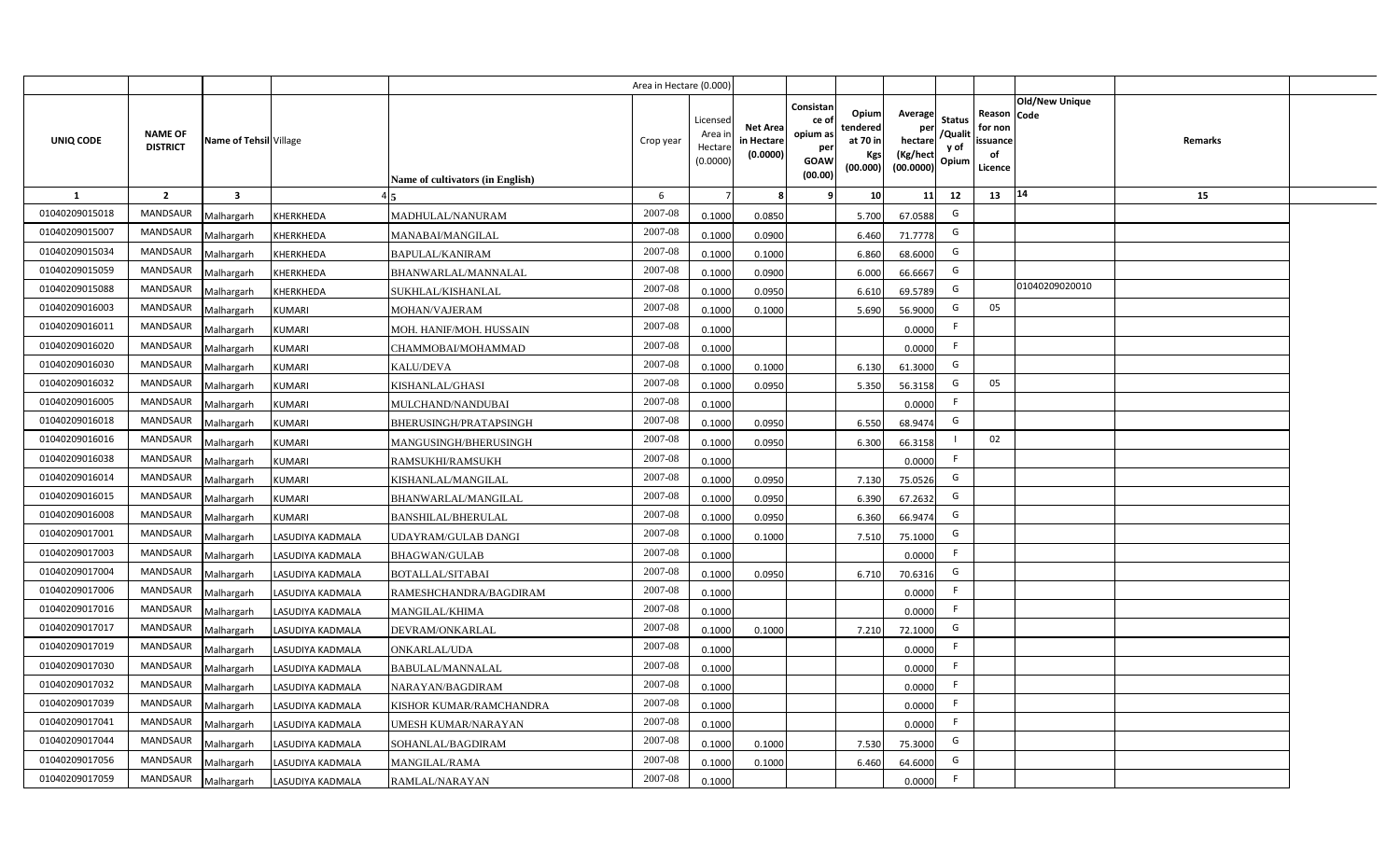|                |                                   |                         |                   |                                  | Area in Hectare (0.000 |                                          |                                           |                                                                 |                                                  |                                                    |                                           |                                                     |                |                |  |
|----------------|-----------------------------------|-------------------------|-------------------|----------------------------------|------------------------|------------------------------------------|-------------------------------------------|-----------------------------------------------------------------|--------------------------------------------------|----------------------------------------------------|-------------------------------------------|-----------------------------------------------------|----------------|----------------|--|
| UNIQ CODE      | <b>NAME OF</b><br><b>DISTRICT</b> | Name of Tehsil Village  |                   | Name of cultivators (in English) | Crop year              | Licensed<br>Area i<br>Hectar<br>(0.0000) | <b>Net Area</b><br>in Hectare<br>(0.0000) | Consistan<br>ce of<br>opium as<br>per<br><b>GOAW</b><br>(00.00) | Opium<br>tendered<br>at 70 in<br>Kgs<br>(00.000) | Average<br>per<br>hectare<br>(Kg/hect<br>(00.0000) | <b>Status</b><br>/Qualit<br>y of<br>Opium | Reason Code<br>for non<br>issuance<br>of<br>Licence | Old/New Unique | <b>Remarks</b> |  |
| 1              | $\overline{2}$                    | $\overline{\mathbf{3}}$ |                   |                                  | -6                     |                                          |                                           | -9                                                              | 10 <sup>1</sup>                                  | 11                                                 | 12                                        | 13                                                  | 14             | 15             |  |
| 01040209017078 | <b>MANDSAUR</b>                   | Malhargarh              | LASUDIYA KADMALA  | <b>BANSHILAL/MEHTAB</b>          | 2007-08                | 0.1000                                   | 0.0950                                    |                                                                 | 6.870                                            | 72.3158                                            |                                           | 02                                                  |                |                |  |
| 01040209017082 | MANDSAUR                          | Malhargarh              | LASUDIYA KADMALA  | RAJARAM/KALU                     | 2007-08                | 0.1000                                   |                                           |                                                                 |                                                  | 0.0000                                             | F.                                        |                                                     |                |                |  |
| 01040209017086 | <b>MANDSAUR</b>                   | Malhargarh              | LASUDIYA KADMALA  | KAILASH/KARULAL                  | 2007-08                | 0.1000                                   |                                           |                                                                 |                                                  | 0.0000                                             | - F                                       |                                                     |                |                |  |
| 01040209017087 | <b>MANDSAUR</b>                   | Malhargarh              | LASUDIYA KADMALA  | PRAHLAD/NANDLAL                  | 2007-08                | 0.1000                                   |                                           |                                                                 |                                                  | 0.0000                                             | -F                                        |                                                     |                |                |  |
| 01040209017093 | MANDSAUR                          | Malhargarh              | LASUDIYA KADMALA  | AMBALAL/BHERULAL/BHANWARLAL      | 2007-08                | 0.1000                                   | 0.0950                                    |                                                                 | 6.770                                            | 71.2632                                            | G                                         |                                                     |                |                |  |
| 01040209017095 | <b>MANDSAUR</b>                   | Malhargarh              | LASUDIYA KADMALA  | SHAMBHUSINGH/UDAYSINGH           | 2007-08                | 0.1000                                   |                                           |                                                                 |                                                  | 0.0000                                             | F.                                        |                                                     |                |                |  |
| 01040209017050 | <b>MANDSAUR</b>                   | Malhargarh              | LASUDIYA KADMALA  | RADHESHYAM/NANURAM               | 2007-08                | 0.1000                                   | 0.0900                                    |                                                                 | 6.260                                            | 69.5556                                            | G                                         |                                                     |                |                |  |
| 01040209017076 | MANDSAUR                          | Malhargarh              | LASUDIYA KADMALA  | GHISALAL/ASHARAM                 | 2007-08                | 0.1000                                   | 0.0950                                    |                                                                 | 6.150                                            | 64.7368                                            | G                                         |                                                     |                |                |  |
| 01040209017089 | MANDSAUR                          | Malhargarh              | LASUDIYA KADMALA  | CHUNNILAL/LAXMAN                 | 2007-08                | 0.100                                    | 0.0950                                    |                                                                 | 6.920                                            | 72.8421                                            | G                                         |                                                     |                |                |  |
| 01040209017026 | MANDSAUR                          | Malhargarh              | LASUDIYA KADMALA  | AMRUTKUNWAR/JUJHARSINGH          | 2007-08                | 0.1000                                   |                                           |                                                                 |                                                  | 0.0000                                             | -F                                        |                                                     |                |                |  |
| 01040209017102 | MANDSAUR                          | Malhargarh              | LASUDIYA KADMALA  | AMBALAL/NANDALAL                 | 2007-08                | 0.1000                                   | 0.1000                                    |                                                                 | 6.420                                            | 64.2000                                            | G                                         |                                                     |                |                |  |
| 01040209018011 | <b>MANDSAUR</b>                   | Malhargarh              | <b>MALHARGARH</b> | <b>MANGILAL/FAKIRA</b>           | 2007-08                | 0.1000                                   | 0.0950                                    |                                                                 | 5.420                                            | 57.0526                                            | G                                         |                                                     |                |                |  |
| 01040209018021 | <b>MANDSAUR</b>                   | Malhargarh              | MALHARGARH        | GITABAI/ANANDILAL                | 2007-08                | 0.1000                                   |                                           |                                                                 |                                                  | 0.0000                                             | -F                                        |                                                     |                |                |  |
| 01040209018024 | <b>MANDSAUR</b>                   | Malhargarh              | <b>MALHARGARH</b> | <b>NANDRAM/FAKIRA</b>            | 2007-08                | 0.1000                                   |                                           |                                                                 |                                                  | 0.0000                                             | F.                                        |                                                     |                |                |  |
| 01040209018042 | <b>MANDSAUR</b>                   | Malhargarh              | MALHARGARH        | AHMADNOOR/RAHIMBAKSH             | 2007-08                | 0.1000                                   | 0.0900                                    |                                                                 | 5.990                                            | 66.5556                                            | G                                         |                                                     |                |                |  |
| 01040209018057 | <b>MANDSAUR</b>                   | Malhargarh              | MALHARGARH        | YUSUF KHA/CHAND KHA              | 2007-08                | 0.1000                                   |                                           |                                                                 |                                                  | 0.0000                                             | F.                                        |                                                     |                |                |  |
| 01040209018059 | <b>MANDSAUR</b>                   | Malhargarh              | <b>MALHARGARH</b> | <b>BHURALAL/HIRALAL</b>          | 2007-08                | 0.1000                                   |                                           |                                                                 |                                                  | 0.0000                                             | -F                                        |                                                     |                |                |  |
| 01040209018073 | <b>MANDSAUR</b>                   | Malhargarh              | MALHARGARH        | JAGANNATH/RAMLAL                 | 2007-08                | 0.1000                                   | 0.0850                                    |                                                                 | 5.540                                            | 65.1765                                            | G                                         |                                                     |                |                |  |
| 01040209018084 | <b>MANDSAUR</b>                   | Malhargarh              | MALHARGARH        | BHANWARLAL/KASHIRAM              | 2007-08                | 0.100                                    | 0.0950                                    |                                                                 | 6.220                                            | 65.4737                                            | G                                         |                                                     |                |                |  |
| 01040209018088 | <b>MANDSAUR</b>                   | Malhargarh              | MALHARGARH        | ARJUN/JADAVCHAND                 | 2007-08                | 0.1000                                   |                                           |                                                                 |                                                  | 0.0000                                             | F.                                        |                                                     |                |                |  |
| 01040209018095 | <b>MANDSAUR</b>                   | Malhargarh              | MALHARGARH        | BANSHILAL/KESHURAM               | 2007-08                | 0.1000                                   |                                           |                                                                 |                                                  | 0.0000                                             | -F                                        |                                                     |                |                |  |
| 01040209018097 | <b>MANDSAUR</b>                   | Malhargarh              | MALHARGARH        | NANDRAM/NAVALJI                  | 2007-08                | 0.100                                    |                                           |                                                                 |                                                  | 0.0000                                             | -F                                        |                                                     |                |                |  |
| 01040209018110 | MANDSAUR                          | Malhargarh              | MALHARGARH        | <b>BALURAM/KESHURAM</b>          | 2007-08                | 0.100                                    | 0.0950                                    |                                                                 | 6.190                                            | 65.1579                                            | G                                         |                                                     |                |                |  |
| 01040209018134 | <b>MANDSAUR</b>                   | Malhargarh              | MALHARGARH        | ALLANOOR/MOHAMMAD KHA            | 2007-08                | 0.1000                                   |                                           |                                                                 |                                                  | 0.0000                                             | -F                                        |                                                     |                |                |  |
| 01040209018143 | <b>MANDSAUR</b>                   | Malhargarh              | MALHARGARH        | SAVITRIBAI/NANDLAL               | 2007-08                | 0.1000                                   | 0.0950                                    |                                                                 | 5.850                                            | 61.5789                                            | G                                         |                                                     |                |                |  |
| 01040209018149 | MANDSAUR                          | Malhargarh              | MALHARGARH        | PARVEJAHMAD/MAZHARHAYAT          | 2007-08                | 0.1000                                   | 0.1000                                    |                                                                 | 6.600                                            | 66.0000                                            | G                                         |                                                     |                |                |  |
| 01040209018151 | MANDSAUR                          | Malhargarh              | MALHARGARH        | AMIN KHA/YASIN KHA               | 2007-08                | 0.1000                                   | 0.0650                                    |                                                                 | 4.840                                            | 74.4615                                            | G                                         |                                                     |                |                |  |
| 01040209018153 | MANDSAUR                          | Malhargarh              | MALHARGARH        | SHIVNARAYAN/JAGANNATH            | 2007-08                | 0.1000                                   | 0.095                                     |                                                                 | 6.720                                            | 70.7368                                            | G                                         |                                                     |                |                |  |
| 01040209018156 | MANDSAUR                          | Malhargarh              | <b>MALHARGARH</b> | NATHULAL/HIRALAL                 | 2007-08                | 0.1000                                   |                                           |                                                                 |                                                  | 0.0000                                             | -F                                        |                                                     |                |                |  |
| 01040209018160 | MANDSAUR                          | Malhargarh              | MALHARGARH        | BABUKHAN/AHMADKHAN               | 2007-08                | 0.1000                                   |                                           |                                                                 |                                                  | 0.0000                                             | -F                                        |                                                     |                |                |  |
| 01040209018016 | MANDSAUR                          | Malhargarh              | <b>MALHARGARH</b> | RAMCHANDDAS/PRAMANAD             | 2007-08                | 0.1000                                   | 0.0950                                    |                                                                 | 5.390                                            | 56.7368                                            | G                                         |                                                     |                |                |  |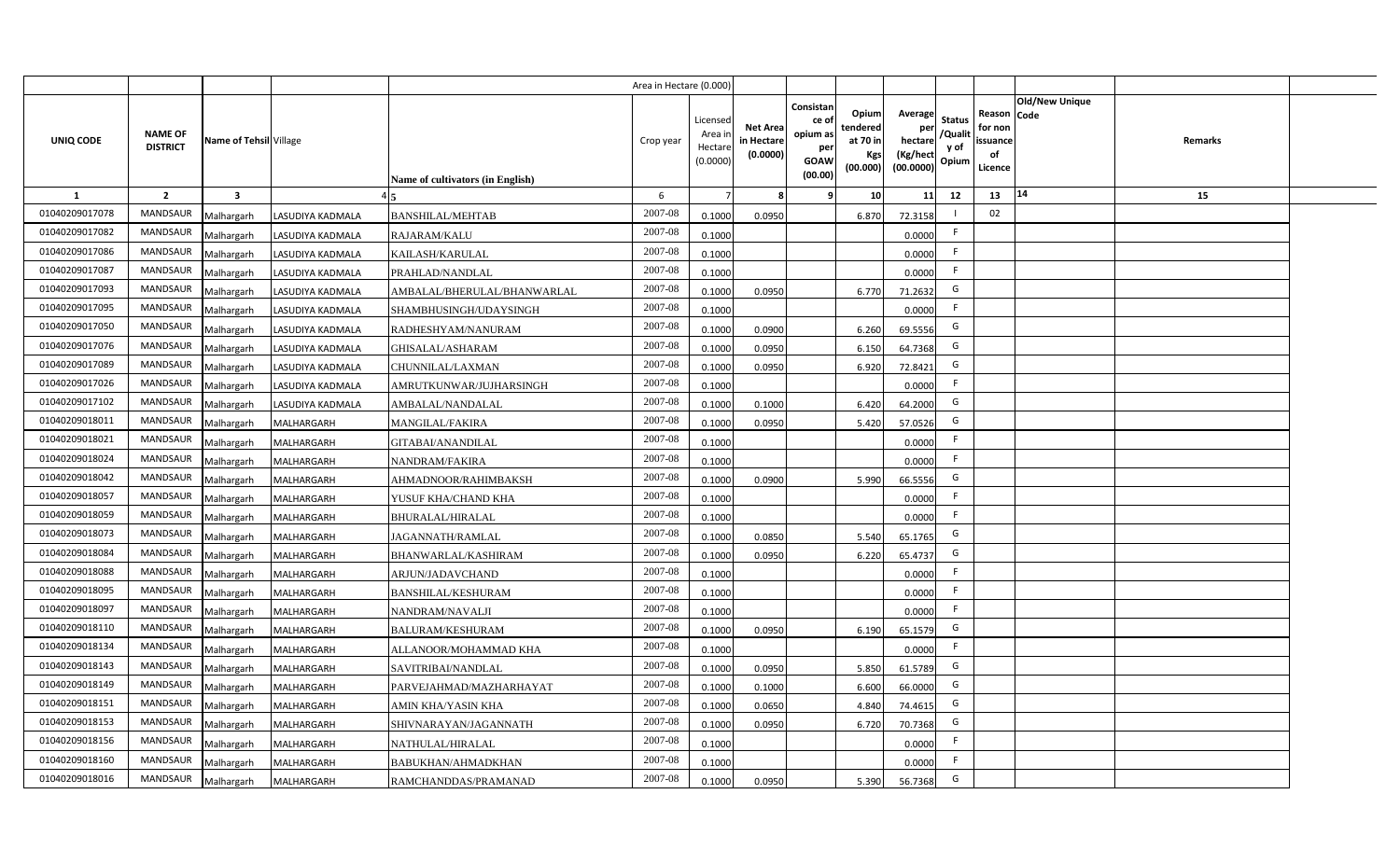|                |                                   |                         |               |                                   | Area in Hectare (0.000) |                                           |                                           |                                                                                                                     |                                                    |                                           |                                                     |                       |         |  |
|----------------|-----------------------------------|-------------------------|---------------|-----------------------------------|-------------------------|-------------------------------------------|-------------------------------------------|---------------------------------------------------------------------------------------------------------------------|----------------------------------------------------|-------------------------------------------|-----------------------------------------------------|-----------------------|---------|--|
| UNIQ CODE      | <b>NAME OF</b><br><b>DISTRICT</b> | Name of Tehsil Village  |               | Name of cultivators (in English)  | Crop year               | Licensed<br>Area i<br>Hectare<br>(0.0000) | <b>Net Area</b><br>in Hectare<br>(0.0000) | Consistan<br>Opium<br>ce of<br>tendered<br>opium as<br>at 70 in<br>per<br>Kgs<br><b>GOAW</b><br>(00.000)<br>(00.00) | Average<br>per<br>hectare<br>(Kg/hect<br>(00.0000) | <b>Status</b><br>/Qualit<br>y of<br>Opium | Reason Code<br>for non<br>issuance<br>of<br>Licence | <b>Old/New Unique</b> | Remarks |  |
| 1              | $\overline{2}$                    | $\overline{\mathbf{3}}$ |               |                                   | 6                       |                                           | 8                                         | 10 <sup>1</sup><br>9                                                                                                | 11                                                 | 12                                        | 13                                                  | 14                    | 15      |  |
| 01040209018063 | <b>MANDSAUR</b>                   | Malhargarh              | MALHARGARH    | MUSTAK AHMAD/ALHANOOR             | 2007-08                 | 0.1000                                    |                                           |                                                                                                                     | 0.0000                                             | F                                         |                                                     |                       |         |  |
| 01040209018150 | MANDSAUR                          | Malhargarh              | MALHARGARH    | MAMMUKHAN/JAGGUKHAN               | 2007-08                 | 0.1000                                    | 0.0950                                    | 6.270                                                                                                               | 66.0000                                            | G                                         |                                                     |                       |         |  |
| 01040209018168 | <b>MANDSAUR</b>                   | Malhargarh              | MALHARGARH    | SHAKURKHAN/NOORKHAN               | 2007-08                 | 0.1000                                    | 0.0950                                    | 5.870                                                                                                               | 61.7895                                            | G                                         |                                                     |                       |         |  |
| 01040209018017 | <b>MANDSAUR</b>                   | Malhargarh              | MALHARGARH    | <b>GANGARAM/KACHRU</b>            | 2007-08                 | 0.1000                                    | 0.1000                                    | 6.240                                                                                                               | 62.4000                                            | G                                         |                                                     |                       |         |  |
| 01040209018172 | MANDSAUR                          | Malhargarh              | MALHARGARH    | LEELABAI/BADRILAL                 | 2007-08                 | 0.1000                                    | 0.0950                                    | 6.310                                                                                                               | 66.4211                                            | G                                         |                                                     |                       |         |  |
| 01040209018154 | <b>MANDSAUR</b>                   | Malhargarh              | MALHARGARH    | <b>BHARAT SINGH/RUGHNATHSINGH</b> | 2007-08                 | 0.1000                                    | 0.1000                                    | 6.130                                                                                                               | 61.3000                                            |                                           | 02                                                  |                       |         |  |
| 01040209018029 | <b>MANDSAUR</b>                   | Malhargarh              | MALHARGARH    | MAYADEVI/NANDLAL                  | 2007-08                 | 0.1000                                    | 0.0850                                    | 4.650                                                                                                               | 54.7059                                            | G                                         | 04                                                  |                       |         |  |
| 01040209018085 | MANDSAUR                          | Malhargarh              | MALHARGARH    | SAMPATBAI/SHANTILAL               | 2007-08                 | 0.1000                                    | 0.1000                                    | 6.130                                                                                                               | 61.3000                                            | G                                         |                                                     |                       |         |  |
| 01040209018002 | MANDSAUR                          | Malhargarh              | MALHARGARH    | DEVILAL/RAMLAL                    | 2007-08                 | 0.1000                                    | 0.0950                                    | 7.050                                                                                                               | 74.2105                                            | G                                         |                                                     |                       |         |  |
| 01040209018006 | MANDSAUR                          | Malhargarh              | MALHARGARH    | RAMCHANDRA/DEVA                   | 2007-08                 | 0.1000                                    |                                           |                                                                                                                     | 0.0000                                             | F                                         |                                                     |                       |         |  |
| 01040209022001 | <b>MANDSAUR</b>                   | Malhargarh              | <b>PAHEDA</b> | RAMCHANDRA/KACHRU                 | 2007-08                 | 0.1000                                    | 0.0500                                    | 3.400                                                                                                               | 68.0000                                            | G                                         |                                                     |                       |         |  |
| 01040209022017 | MANDSAUR                          | Malhargarh              | <b>PAHEDA</b> | AMBALAL/NARAYAN                   | 2007-08                 | 0.1000                                    |                                           |                                                                                                                     | 0.0000                                             | -F                                        |                                                     |                       |         |  |
| 01040209022029 | <b>MANDSAUR</b>                   | Malhargarh              | <b>PAHEDA</b> | KESHURAM/LAXMAN                   | 2007-08                 | 0.1000                                    |                                           |                                                                                                                     | 0.0000                                             | F                                         |                                                     |                       |         |  |
| 01040209022030 | <b>MANDSAUR</b>                   | Malhargarh              | <b>PAHEDA</b> | VARDICHANDRA/DEVILAL              | 2007-08                 | 0.1000                                    |                                           |                                                                                                                     | 0.0000                                             | F                                         |                                                     |                       |         |  |
| 01040209022072 | <b>MANDSAUR</b>                   | Malhargarh              | <b>PAHEDA</b> | DHAPUBAI/RAMLAL                   | 2007-08                 | 0.1000                                    | 0.1000                                    | 6.960                                                                                                               | 69.6000                                            | G                                         |                                                     |                       |         |  |
| 01040209022078 | MANDSAUR                          | Malhargarh              | <b>PAHEDA</b> | PRABHULAL/KESHURAM                | 2007-08                 | 0.1000                                    | 0.1000                                    | 6.810                                                                                                               | 68.1000                                            | G                                         |                                                     |                       |         |  |
| 01040209022082 | MANDSAUR                          | Malhargarh              | <b>PAHEDA</b> | SITABAI/SHANKERLAL                | 2007-08                 | 0.1000                                    | 0.0950                                    | 7.220                                                                                                               | 76.0000                                            | G                                         |                                                     |                       |         |  |
| 01040209022093 | <b>MANDSAUR</b>                   | Malhargarh              | <b>PAHEDA</b> | RAMLAL (RAMA)/GULAB               | 2007-08                 | 0.1000                                    | 0.0950                                    | 6.690                                                                                                               | 70.4211                                            | G                                         |                                                     |                       |         |  |
| 01040209022062 | <b>MANDSAUR</b>                   | Malhargarh              | <b>PAHEDA</b> | <b>BABULAL/NARAYAN</b>            | 2007-08                 | 0.1000                                    | 0.0950                                    | 6.630                                                                                                               | 69.7895                                            | G                                         |                                                     |                       |         |  |
| 01040209022071 | <b>MANDSAUR</b>                   | Malhargarh              | <b>PAHEDA</b> | <b>BALURAM/NANDA</b>              | 2007-08                 | 0.1000                                    | 0.1000                                    | 6.420                                                                                                               | 64.2000                                            | G                                         |                                                     |                       |         |  |
| 01040209022007 | <b>MANDSAUR</b>                   | Malhargarh              | PAHEDA        | <b>BAGDU/BHERA</b>                | 2007-08                 | 0.1000                                    | 0.0950                                    | 6.520                                                                                                               | 68.6316                                            | G                                         |                                                     |                       |         |  |
| 01040209022021 | <b>MANDSAUR</b>                   | Malhargarh              | PAHEDA        | ISHWARLAL/LAKSHMAN                | 2007-08                 | 0.1000                                    |                                           |                                                                                                                     | 0.0000                                             | F                                         |                                                     |                       |         |  |
| 01040209022003 | MANDSAUR                          | Malhargarh              | PAHEDA        | DHAPUBAI/RAJMAL                   | 2007-08                 | 0.1000                                    | 0.0950                                    | 6.180                                                                                                               | 65.0526                                            | G                                         |                                                     |                       |         |  |
| 01040209022014 | <b>MANDSAUR</b>                   | Malhargarh              | PAHEDA        | SHANTILAL/RAMCHAND                | 2007-08                 | 0.1000                                    |                                           |                                                                                                                     | 0.0000                                             | F.                                        |                                                     |                       |         |  |
| 01040209022050 | <b>MANDSAUR</b>                   | Malhargarh              | PAHEDA        | <b>FAKIRCHANDRA/UDA JI</b>        | 2007-08                 | 0.1000                                    | 0.1000                                    | 6.780                                                                                                               | 67.8000                                            | G                                         |                                                     |                       |         |  |
| 01040209022006 | MANDSAUR                          | Malhargarh              | PAHEDA        | GOVERDHANLAL/SHAMBHU JI           | 2007-08                 | 0.1000                                    | 0.0950                                    | 6.680                                                                                                               | 70.3158                                            | G                                         |                                                     |                       |         |  |
| 01040209022083 | MANDSAUR                          | Malhargarh              | <b>PAHEDA</b> | <b>BHERULAL/KACHRU</b>            | 2007-08                 | 0.1000                                    |                                           |                                                                                                                     | 0.0000                                             | F                                         |                                                     |                       |         |  |
| 01040209022018 | MANDSAUR                          | Malhargarh              | PAHEDA        | BAGDUDAS/LAXMANDAS                | 2007-08                 | 0.1000                                    |                                           |                                                                                                                     | 0.0000                                             | F                                         |                                                     |                       |         |  |
| 01040209022089 | MANDSAUR                          | Malhargarh              | <b>PAHEDA</b> | ONKARLAL/GULABCHAND               | 2007-08                 | 0.1000                                    |                                           |                                                                                                                     | 0.0000                                             | F                                         |                                                     |                       |         |  |
| 01040209023006 | MANDSAUR                          | Malhargarh              | PAMAKHEDA     | RAMPRASAD/PRABHULAL               | 2007-08                 | 0.1000                                    |                                           |                                                                                                                     | 0.0000                                             | F.                                        |                                                     |                       |         |  |
| 01040209023015 | MANDSAUR                          | Malhargarh              | PAMAKHEDA     | MADHULAL/VIJYA                    | 2007-08                 | 0.1000                                    |                                           |                                                                                                                     | 0.0000                                             | F.                                        |                                                     |                       |         |  |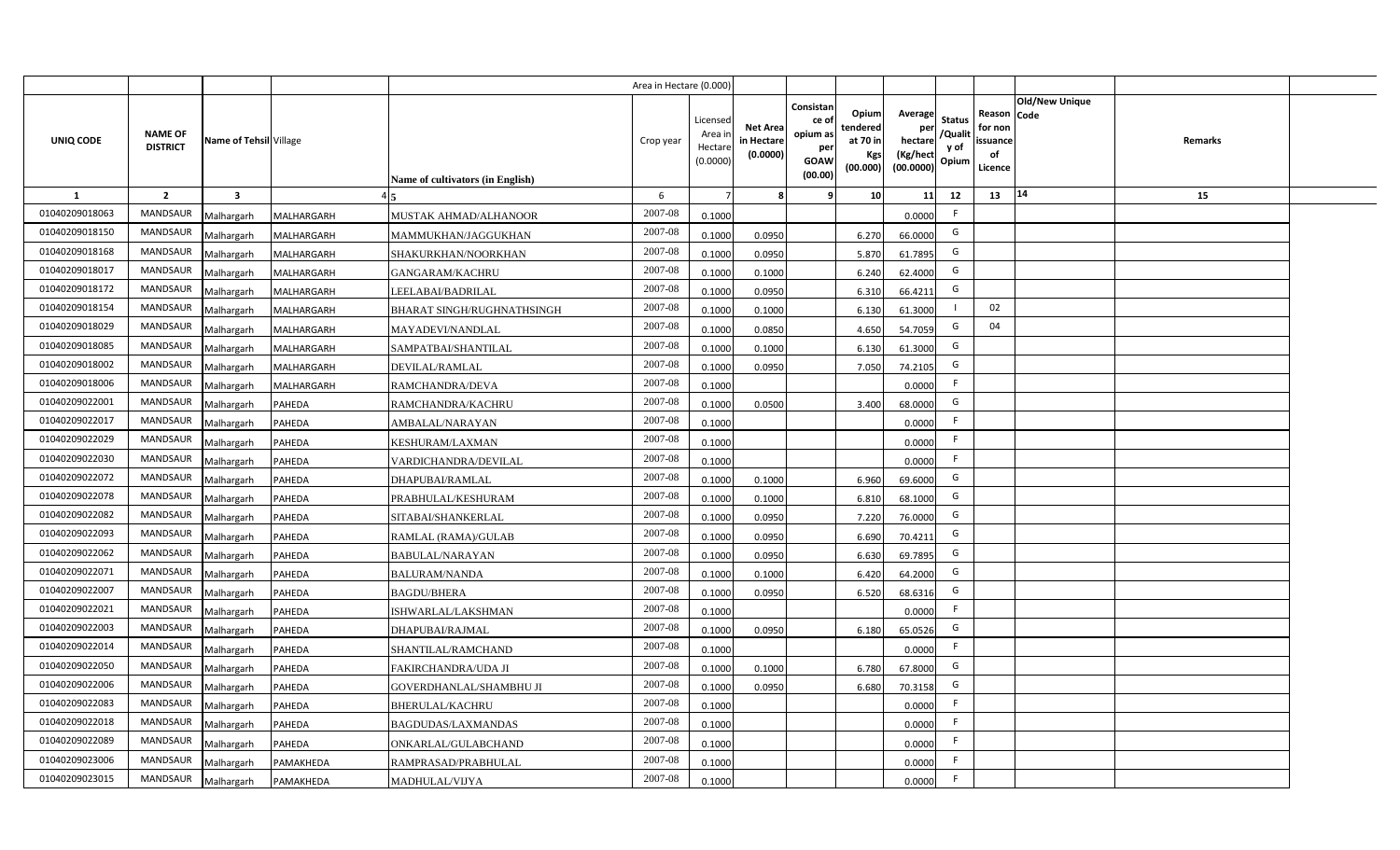|                |                                   |                         |             |                                  | Area in Hectare (0.000 |                                          |                                          |                                                                 |                                                  |                                                    |                                           |                                                     |                |         |  |
|----------------|-----------------------------------|-------------------------|-------------|----------------------------------|------------------------|------------------------------------------|------------------------------------------|-----------------------------------------------------------------|--------------------------------------------------|----------------------------------------------------|-------------------------------------------|-----------------------------------------------------|----------------|---------|--|
| UNIQ CODE      | <b>NAME OF</b><br><b>DISTRICT</b> | Name of Tehsil Village  |             | Name of cultivators (in English) | Crop year              | Licensed<br>Area i<br>Hectar<br>(0.0000) | <b>Net Area</b><br>in Hectar<br>(0.0000) | Consistan<br>ce of<br>opium as<br>per<br><b>GOAW</b><br>(00.00) | Opium<br>tendered<br>at 70 in<br>Kgs<br>(00.000) | Average<br>per<br>hectare<br>(Kg/hect<br>(00.0000) | <b>Status</b><br>/Qualit<br>y of<br>Opium | Reason Code<br>for non<br>issuance<br>of<br>Licence | Old/New Unique | Remarks |  |
| 1              | $\overline{2}$                    | $\overline{\mathbf{3}}$ |             |                                  | -6                     |                                          |                                          | ٠q                                                              | 10 <sup>1</sup>                                  | 11                                                 | 12                                        | 13                                                  | $\vert 14$     | 15      |  |
| 01040209023018 | <b>MANDSAUR</b>                   | Malhargarh              | PAMAKHEDA   | <b>BAPULAL/BHERULAL</b>          | 2007-08                | 0.1000                                   |                                          |                                                                 |                                                  | 0.0000                                             | -F                                        |                                                     |                |         |  |
| 01040209023021 | MANDSAUR                          | Malhargarh              | PAMAKHEDA   | SHYAMLAL/SHANTILAL               | 2007-08                | 0.1000                                   |                                          |                                                                 |                                                  | 0.0000                                             | F.                                        |                                                     |                |         |  |
| 01040209023024 | <b>MANDSAUR</b>                   | Malhargarh              | PAMAKHEDA   | KARULAL/PYARJI                   | 2007-08                | 0.1000                                   |                                          |                                                                 |                                                  | 0.0000                                             |                                           |                                                     |                |         |  |
| 01040209023027 | <b>MANDSAUR</b>                   | Malhargarh              | PAMAKHEDA   | AMARSINGH/TULSIRAM               | 2007-08                | 0.1000                                   |                                          |                                                                 |                                                  | 0.0000                                             | -F                                        |                                                     |                |         |  |
| 01040209023037 | MANDSAUR                          | Malhargarh              | PAMAKHEDA   | KANIRAM/HARIRAM                  | 2007-08                | 0.1000                                   |                                          |                                                                 |                                                  | 0.0000                                             |                                           |                                                     |                |         |  |
| 01040209023047 | <b>MANDSAUR</b>                   | Malhargarh              | PAMAKHEDA   | KACHRULAL/SHANKARLAL             | 2007-08                | 0.1000                                   |                                          |                                                                 |                                                  | 0.0000                                             | F.                                        |                                                     |                |         |  |
| 01040209023055 | <b>MANDSAUR</b>                   | Malhargarh              | PAMAKHEDA   | MANPARIBAI/ONKARLAL              | 2007-08                | 0.1000                                   |                                          |                                                                 |                                                  | 0.0000                                             | F.                                        |                                                     |                |         |  |
| 01040209024001 | MANDSAUR                          | Malhargarh              | <b>RUPI</b> | KANWARLAL/HIRALAL                | 2007-08                | 0.1000                                   | 0.1000                                   |                                                                 | 6.230                                            | 62.3000                                            | G                                         |                                                     |                |         |  |
| 01040209024002 | MANDSAUR                          | Malhargarh              | <b>RUPI</b> | BAPULAL/BHANWARLAL               | 2007-08                | 0.100                                    | 0.1000                                   |                                                                 | 7.500                                            | 75.0000                                            | G                                         |                                                     |                |         |  |
| 01040209024003 | MANDSAUR                          | Malhargarh              | <b>RUPI</b> | RAMNARAYAN/BAGDIRAM              | 2007-08                | 0.100                                    | 0.1050                                   |                                                                 | 7.690                                            | 73.2381                                            | G                                         |                                                     |                |         |  |
| 01040209024004 | MANDSAUR                          | Malhargarh              | <b>RUPI</b> | PRABHUBAI/RAMCHANDRA             | 2007-08                | 0.1000                                   | 0.0950                                   |                                                                 | 7.960                                            | 83.7895                                            | G                                         |                                                     |                |         |  |
| 01040209024007 | <b>MANDSAUR</b>                   | Malhargarh              | <b>RUPI</b> | KANKUBAI/NANURAM                 | 2007-08                | 0.1000                                   |                                          |                                                                 |                                                  | 0.0000                                             | -F                                        |                                                     |                |         |  |
| 01040209024008 | <b>MANDSAUR</b>                   | Malhargarh              | <b>RUPI</b> | HAJARILAL/DHURILAL               | 2007-08                | 0.1000                                   |                                          |                                                                 |                                                  | 0.0000                                             | -F                                        |                                                     |                |         |  |
| 01040209024009 | <b>MANDSAUR</b>                   | Malhargarh              | <b>RUPI</b> | RATANLAL/DHURILAL                | 2007-08                | 0.1000                                   |                                          |                                                                 |                                                  | 0.0000                                             | F.                                        |                                                     |                |         |  |
| 01040209024010 | <b>MANDSAUR</b>                   | Malhargarh              | <b>RUPI</b> | MOHANLAL/KISHANLAL               | 2007-08                | 0.1000                                   | 0.1000                                   |                                                                 | 7.590                                            | 75.9000                                            | G                                         |                                                     |                |         |  |
| 01040209024011 | <b>MANDSAUR</b>                   | Malhargarh              | <b>RUPI</b> | RAMSINGH/NATHUSINGH              | 2007-08                | 0.1000                                   | 0.1000                                   |                                                                 | 5.890                                            | 58.9000                                            | G                                         |                                                     |                |         |  |
| 01040209024012 | MANDSAUR                          | Malhargarh              | <b>RUPI</b> | PANNALAL/MULCHAND                | 2007-08                | 0.1000                                   |                                          |                                                                 |                                                  | 0.0000                                             | -F                                        |                                                     |                |         |  |
| 01040209024013 | <b>MANDSAUR</b>                   | Malhargarh              | <b>RUPI</b> | LAXMAN/NANURAM                   | 2007-08                | 0.1000                                   | 0.1000                                   |                                                                 | 7.220                                            | 72.2000                                            | G                                         |                                                     |                |         |  |
| 01040209024014 | <b>MANDSAUR</b>                   | Malhargarh              | <b>RUPI</b> | RAMKISHAN/HIRALAL                | 2007-08                | 0.100                                    | 0.0950                                   |                                                                 | 7.310                                            | 76.9474                                            | G                                         |                                                     |                |         |  |
| 01040209024017 | <b>MANDSAUR</b>                   | Malhargarh              | <b>RUPI</b> | TANKBAI/MANGILAL                 | 2007-08                | 0.1000                                   | 0.1000                                   |                                                                 | 7.250                                            | 72.5000                                            | G                                         |                                                     |                |         |  |
| 01040209024018 | <b>MANDSAUR</b>                   | Malhargarh              | <b>RUPI</b> | LAXMINARAYAN/NIRBHAYRAM          | 2007-08                | 0.100                                    | 0.1000                                   |                                                                 | 6.450                                            | 64.5000                                            | G                                         |                                                     |                |         |  |
| 01040209024019 | <b>MANDSAUR</b>                   | Malhargarh              | <b>RUPI</b> | KESHARSINGH/NATHUSINGH           | 2007-08                | 0.100                                    |                                          |                                                                 |                                                  | 0.0000                                             | -F                                        |                                                     |                |         |  |
| 01040209024020 | MANDSAUR                          | Malhargarh              | <b>RUPI</b> | BAPULAL/KISHANLAL                | 2007-08                | 0.100                                    | 0.1050                                   |                                                                 | 6.920                                            | 65.9048                                            | G                                         |                                                     |                |         |  |
| 01040209024021 | <b>MANDSAUR</b>                   | Malhargarh              | <b>RUPI</b> | <b>BHULIBAI/SHANKARLAL</b>       | 2007-08                | 0.100                                    | 0.1000                                   |                                                                 | 7.110                                            | 71.1000                                            | G                                         |                                                     |                |         |  |
| 01040209024023 | <b>MANDSAUR</b>                   | Malhargarh              | <b>RUPI</b> | GOPILAL/PHOOLCHAND               | $2007 - 08$            | 0.1000                                   |                                          |                                                                 |                                                  | 0.0000                                             | F.                                        |                                                     |                |         |  |
| 01040209024024 | MANDSAUR                          | Malhargarh              | <b>RUPI</b> | DEVKANYABAI/HIRALAL              | 2007-08                | 0.1000                                   | 0.0950                                   |                                                                 | 7.340                                            | 77.2632                                            | G                                         |                                                     |                |         |  |
| 01040209024027 | MANDSAUR                          | Malhargarh              | <b>RUPI</b> | RATANLAL/ONKARLAL                | 2007-08                | 0.1000                                   | 0.1000                                   |                                                                 | 7.180                                            | 71.8000                                            | G                                         |                                                     |                |         |  |
| 01040209024028 | MANDSAUR                          | Malhargarh              | <b>RUPI</b> | GANPAT/GOPILAL                   | 2007-08                | 0.1000                                   | 0.1000                                   |                                                                 | 7.630                                            | 76.3000                                            | G                                         |                                                     |                |         |  |
| 01040209024030 | MANDSAUR                          | Malhargarh              | <b>RUPI</b> | NARAYANSINGH/SAMANTSINGH         | 2007-08                | 0.1000                                   |                                          |                                                                 |                                                  | 0.0000                                             | -F                                        |                                                     |                |         |  |
| 01040209024031 | MANDSAUR                          | Malhargarh              | <b>RUPI</b> | JAGDISH/MOHANLAL                 | 2007-08                | 0.1000                                   | 0.1000                                   |                                                                 | 7.400                                            | 74.0000                                            | G                                         |                                                     |                |         |  |
| 01040209024033 | MANDSAUR                          | Malhargarh              | <b>RUPI</b> | ASHOKKUMAR/HAJARILAL             | 2007-08                | 0.1000                                   |                                          |                                                                 |                                                  | 0.0000                                             | -F                                        |                                                     |                |         |  |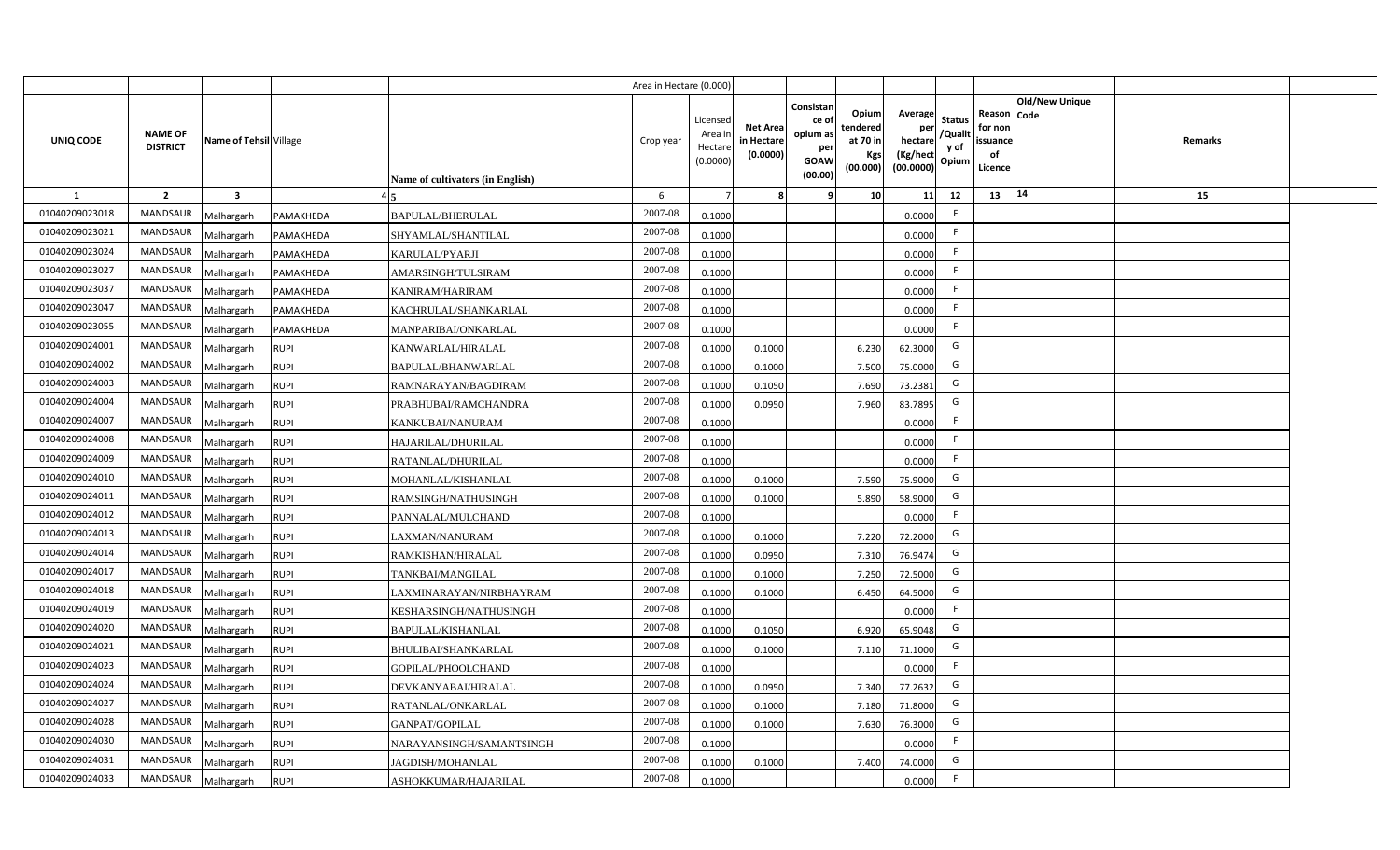|                |                                   |                         |             |                                  | Area in Hectare (0.000) |                                          |                                           |                                                          |                                                  |                                                    |                                           |                                                     |                |                |  |
|----------------|-----------------------------------|-------------------------|-------------|----------------------------------|-------------------------|------------------------------------------|-------------------------------------------|----------------------------------------------------------|--------------------------------------------------|----------------------------------------------------|-------------------------------------------|-----------------------------------------------------|----------------|----------------|--|
| UNIQ CODE      | <b>NAME OF</b><br><b>DISTRICT</b> | Name of Tehsil Village  |             | Name of cultivators (in English) | Crop year               | Licensec<br>Area i<br>Hectar<br>(0.0000) | <b>Net Area</b><br>in Hectare<br>(0.0000) | Consistan<br>ce of<br>opium as<br>per<br>GOAW<br>(00.00) | Opium<br>tendered<br>at 70 in<br>Kgs<br>(00.000) | Average<br>per<br>hectare<br>(Kg/hect<br>(00.0000) | <b>Status</b><br>/Qualit<br>y of<br>Opium | Reason Code<br>for non<br>issuance<br>of<br>Licence | Old/New Unique | <b>Remarks</b> |  |
| 1              | $\overline{2}$                    | $\overline{\mathbf{3}}$ |             |                                  | 6                       |                                          |                                           | ٠q                                                       | 10                                               | 11                                                 | 12                                        | 13                                                  | 14             | 15             |  |
| 01040209024034 | MANDSAUR                          | Malhargarh              | <b>RUPI</b> | FATESINGH/PRABHULAL              | 2007-08                 | 0.1000                                   | 0.1000                                    |                                                          | 6.510                                            | 65.1000                                            | G                                         |                                                     |                |                |  |
| 01040209024035 | MANDSAUR                          | Malhargarh              | <b>RUPI</b> | SURAJMAL/RATANLAL                | 2007-08                 | 0.1000                                   |                                           |                                                          |                                                  | 0.0000                                             | F.                                        |                                                     |                |                |  |
| 01040209024036 | <b>MANDSAUR</b>                   | Malhargarh              | <b>RUPI</b> | KANHAIYALAL/NANDA                | 2007-08                 | 0.100                                    | 0.1000                                    |                                                          | 6.880                                            | 68.8000                                            | G                                         |                                                     |                |                |  |
| 01040209024038 | <b>MANDSAUR</b>                   | Malhargarh              | <b>RUPI</b> | CHANDMAL/KISHANLAL               | 2007-08                 | 0.100                                    | 0.1050                                    |                                                          | 7.630                                            | 72.6667                                            | G                                         |                                                     |                |                |  |
| 01040209024039 | MANDSAUR                          | Malhargarh              | <b>RUPI</b> | <b>BALARAM/BHANWARLAL</b>        | 2007-08                 | 0.1000                                   |                                           |                                                          |                                                  | 0.0000                                             | -F                                        |                                                     |                |                |  |
| 01040209024040 | <b>MANDSAUR</b>                   | Malhargarh              | <b>RUPI</b> | AMRITRAM/BHUWANIRAM              | 2007-08                 | 0.1000                                   |                                           |                                                          |                                                  | 0.0000                                             | F.                                        |                                                     |                |                |  |
| 01040209024041 | <b>MANDSAUR</b>                   | Malhargarh              | <b>RUPI</b> | <b>VISHNU/BABRU</b>              | 2007-08                 | 0.1000                                   | 0.1000                                    |                                                          | 7.620                                            | 76.2000                                            | G                                         |                                                     |                |                |  |
| 01040209024047 | <b>MANDSAUR</b>                   | Malhargarh              | <b>RUPI</b> | SAMRATHMAL/RAMKISHAN             | 2007-08                 | 0.1000                                   | 0.1000                                    |                                                          | 6.910                                            | 69.1000                                            | G                                         |                                                     |                |                |  |
| 01040209024048 | <b>MANDSAUR</b>                   | Malhargarh              | <b>RUPI</b> | POONAMCHAND/SURATRAM             | 2007-08                 | 0.100                                    | 0.0950                                    |                                                          | 7.170                                            | 75.4737                                            | G                                         |                                                     |                |                |  |
| 01040209024049 | <b>MANDSAUR</b>                   | Malhargarh              | <b>RUPI</b> | <b>BHAGIRATH/KESHURAM</b>        | 2007-08                 | 0.1000                                   | 0.1000                                    |                                                          | 7.410                                            | 74.1000                                            | G                                         |                                                     |                |                |  |
| 01040209024050 | <b>MANDSAUR</b>                   | Malhargarh              | <b>RUPI</b> | MOTILAL/SURATRAM                 | 2007-08                 | 0.1000                                   | 0.1000                                    |                                                          | 7.200                                            | 72.0000                                            | G                                         |                                                     |                |                |  |
| 01040209024051 | <b>MANDSAUR</b>                   | Malhargarh              | <b>RUPI</b> | BHARATSINGH/DALPATSINGH          | 2007-08                 | 0.1000                                   | 0.1000                                    |                                                          | 7.150                                            | 71.5000                                            | G                                         |                                                     |                |                |  |
| 01040209024052 | <b>MANDSAUR</b>                   | Malhargarh              | <b>RUPI</b> | NANDRAM/ONKARLAL                 | 2007-08                 | 0.1000                                   | 0.1000                                    |                                                          | 7.440                                            | 74.4000                                            | G                                         |                                                     |                |                |  |
| 01040209024053 | <b>MANDSAUR</b>                   | Malhargarh              | <b>RUPI</b> | MADANLAL/BHANWARLAL              | 2007-08                 | 0.1000                                   | 0.1000                                    |                                                          | 7.360                                            | 73.6000                                            | G                                         |                                                     |                |                |  |
| 01040209024054 | <b>MANDSAUR</b>                   | Malhargarh              | <b>RUPI</b> | RADHESHYAM/BABRU                 | 2007-08                 | 0.1000                                   | 0.1000                                    |                                                          | 6.470                                            | 64.7000                                            | G                                         |                                                     |                |                |  |
| 01040209024055 | <b>MANDSAUR</b>                   | Malhargarh              | <b>RUPI</b> | HARIRAM/HIRALAL                  | 2007-08                 | 0.1000                                   | 0.1000                                    |                                                          | 7.050                                            | 70.5000                                            | G                                         |                                                     |                |                |  |
| 01040209024058 | <b>MANDSAUR</b>                   | Malhargarh              | <b>RUPI</b> | PARMESHWAR/BHANWARLAL            | 2007-08                 | 0.1000                                   | 0.1000                                    |                                                          | 7.490                                            | 74.9000                                            | G                                         |                                                     |                |                |  |
| 01040209024059 | <b>MANDSAUR</b>                   | Malhargarh              | <b>RUPI</b> | <b>BABULAL/HARIRAM</b>           | 2007-08                 | 0.1000                                   | 0.0950                                    |                                                          | 6.280                                            | 66.1053                                            | G                                         |                                                     |                |                |  |
| 01040209024060 | <b>MANDSAUR</b>                   | Malhargarh              | <b>RUPI</b> | <b>BANSHILAL/BABRU</b>           | 2007-08                 | 0.100                                    | 0.1000                                    |                                                          | 7.380                                            | 73.8000                                            | G                                         |                                                     |                |                |  |
| 01040209024061 | <b>MANDSAUR</b>                   | Malhargarh              | <b>RUPI</b> | RAMSUKH/HAJARILAL                | 2007-08                 | 0.1000                                   |                                           |                                                          |                                                  | 0.0000                                             | E                                         |                                                     |                |                |  |
| 01040209024062 | MANDSAUR                          | Malhargarh              | <b>RUPI</b> | <b>JASWANT SINGH/RAM SINGH</b>   | 2007-08                 | 0.1000                                   | 0.1050                                    |                                                          | 6.050                                            | 57.6190                                            | G                                         |                                                     |                |                |  |
| 01040209024064 | MANDSAUR                          | Malhargarh              | <b>RUPI</b> | KANWARLAL/NANURAM                | 2007-08                 | 0.100                                    | 0.1000                                    |                                                          | 6.870                                            | 68.7000                                            | G                                         |                                                     |                |                |  |
| 01040209024065 | <b>MANDSAUR</b>                   | Malhargarh              | <b>RUPI</b> | SURESHCHANDRA/LAKSHMAN           | 2007-08                 | 0.100                                    | 0.1000                                    |                                                          | 7.780                                            | 77.8000                                            | G                                         |                                                     |                |                |  |
| 01040209024066 | <b>MANDSAUR</b>                   | Malhargarh              | <b>RUPI</b> | MANGILAL/KESHURAM                | 2007-08                 | 0.1000                                   | 0.1000                                    |                                                          | 6.080                                            | 60.8000                                            | G                                         |                                                     |                |                |  |
| 01040209024068 | <b>MANDSAUR</b>                   | Malhargarh              | <b>RUPI</b> | DEVKARAN/HIRALAL                 | 2007-08                 | 0.100                                    | 0.0950                                    |                                                          | 7.700                                            | 81.0526                                            | G                                         |                                                     |                |                |  |
| 01040209024071 | MANDSAUR                          | Malhargarh              | <b>RUPI</b> | BHURSINGH/BHANWARSINGH           | 2007-08                 | 0.1000                                   |                                           |                                                          |                                                  | 0.0000                                             | F                                         |                                                     |                |                |  |
| 01040209024073 | MANDSAUR                          | Malhargarh              | <b>RUPI</b> | GENDKUNWAR/BEGAMSINGH            | 2007-08                 | 0.1000                                   | 0.1000                                    |                                                          | 6.330                                            | 63.3000                                            | G                                         |                                                     |                |                |  |
| 01040209024074 | MANDSAUR                          | Malhargarh              | <b>RUPI</b> | AMBABAI/RAMPRATAP                | 2007-08                 | 0.1000                                   |                                           |                                                          |                                                  | 0.0000                                             | F                                         |                                                     |                |                |  |
| 01040209024075 | MANDSAUR                          | Malhargarh              | <b>RUPI</b> | <b>BABRU/KISHAN</b>              | 2007-08                 | 0.1000                                   |                                           |                                                          |                                                  | 0.0000                                             | -F                                        |                                                     |                |                |  |
| 01040209024076 | MANDSAUR                          | Malhargarh              | <b>RUPI</b> | BHAGIRATH/RATANLAL               | 2007-08                 | 0.1000                                   | 0.0950                                    |                                                          | 6.570                                            | 69.1579                                            | G                                         |                                                     |                |                |  |
| 01040209024077 | MANDSAUR                          | Malhargarh              | <b>RUPI</b> | ROOPA/MOTI                       | 2007-08                 | 0.1000                                   | 0.1000                                    |                                                          | 6.560                                            | 65.6000                                            | G                                         |                                                     |                |                |  |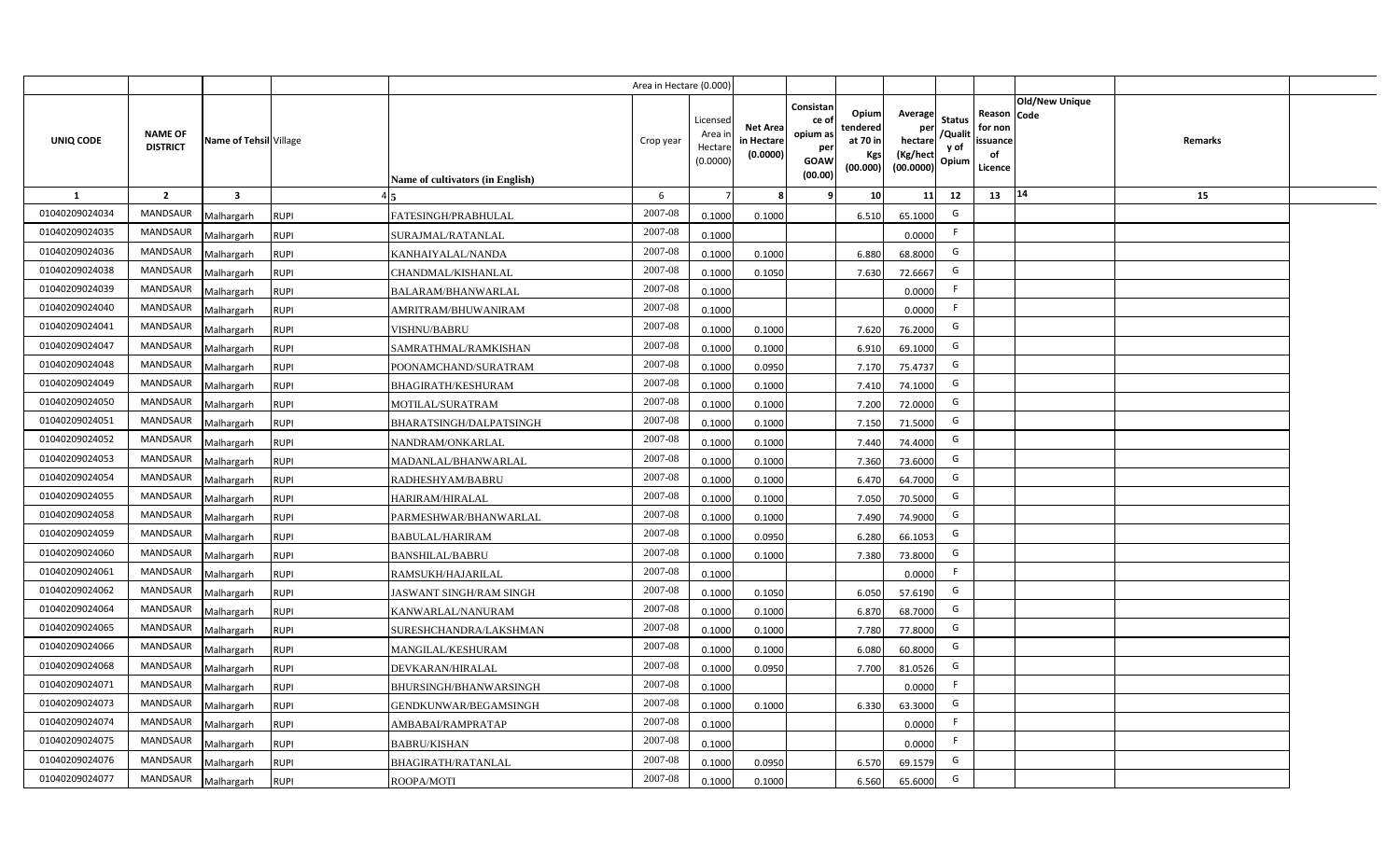|                  |                                   |                         |             |                                  | Area in Hectare (0.000 |                                          |                                           |                                                                 |                                                  |                                                    |                                           |                                                     |                       |         |  |
|------------------|-----------------------------------|-------------------------|-------------|----------------------------------|------------------------|------------------------------------------|-------------------------------------------|-----------------------------------------------------------------|--------------------------------------------------|----------------------------------------------------|-------------------------------------------|-----------------------------------------------------|-----------------------|---------|--|
| <b>UNIQ CODE</b> | <b>NAME OF</b><br><b>DISTRICT</b> | Name of Tehsil Village  |             | Name of cultivators (in English) | Crop year              | Licensec<br>Area i<br>Hectar<br>(0.0000) | <b>Net Area</b><br>in Hectare<br>(0.0000) | Consistan<br>ce of<br>opium as<br>per<br><b>GOAW</b><br>(00.00) | Opium<br>tendered<br>at 70 in<br>Kgs<br>(00.000) | Average<br>per<br>hectare<br>(Kg/hect<br>(00.0000) | <b>Status</b><br>/Qualit<br>y of<br>Opium | Reason Code<br>for non<br>issuance<br>of<br>Licence | <b>Old/New Unique</b> | Remarks |  |
| 1                | $\overline{2}$                    | $\overline{\mathbf{3}}$ |             |                                  | 6                      |                                          |                                           | q                                                               | 10                                               | 11                                                 | 12                                        | 13                                                  | 14                    | 15      |  |
| 01040209024078   | <b>MANDSAUR</b>                   | Malhargarh              | <b>RUPI</b> | <b>BHAGATRAM/SHIVRAM</b>         | 2007-08                | 0.1000                                   |                                           |                                                                 |                                                  | 0.0000                                             | -F                                        |                                                     |                       |         |  |
| 01040209024080   | <b>MANDSAUR</b>                   | Malhargarh              | <b>RUPI</b> | BHAGWANTIBAI/BHANWARLAL          | 2007-08                | 0.1000                                   |                                           |                                                                 |                                                  | 0.0000                                             | -F                                        |                                                     |                       |         |  |
| 01040209024084   | MANDSAUR                          | Malhargarh              | <b>RUPI</b> | PANNALAL/RAMLAL                  | 2007-08                | 0.100                                    | 0.0900                                    |                                                                 | 5.940                                            | 66.0000                                            | G                                         |                                                     |                       |         |  |
| 01040209024086   | <b>MANDSAUR</b>                   | Malhargarh              | <b>RUPI</b> | NAHARSINGH/DALPATSINGH           | 2007-08                | 0.100                                    | 0.1000                                    |                                                                 | 7.150                                            | 71.5000                                            | G                                         |                                                     |                       |         |  |
| 01040209024087   | MANDSAUR                          | Malhargarh              | <b>RUPI</b> | BHANWARLAL/AMRA BAVRI            | 2007-08                | 0.1000                                   |                                           |                                                                 |                                                  | 0.0000                                             | -F                                        |                                                     |                       |         |  |
| 01040209024096   | <b>MANDSAUR</b>                   | Malhargarh              | <b>RUPI</b> | GITABAI/BHUWANIRAM               | 2007-08                | 0.1000                                   |                                           |                                                                 |                                                  | 0.0000                                             | -F                                        |                                                     |                       |         |  |
| 01040209024069   | MANDSAUR                          | Malhargarh              | <b>RUPI</b> | <b>MANGILAL/RUPA</b>             | 2007-08                | 0.1000                                   | 0.1000                                    |                                                                 | 6.650                                            | 66.5000                                            | G                                         |                                                     |                       |         |  |
| 01040209024025   | <b>MANDSAUR</b>                   | Malhargarh              | <b>RUPI</b> | FATEHRAM/BHUVAN                  | 2007-08                | 0.1000                                   | 0.0950                                    |                                                                 | 7.330                                            | 77.1579                                            | G                                         |                                                     |                       |         |  |
| 01040209024085   | <b>MANDSAUR</b>                   | Malhargarh              | <b>RUPI</b> | <b>BANESINGH/TEJSINGH</b>        | 2007-08                | 0.1000                                   | 0.0950                                    |                                                                 | 6.360                                            | 66.9474                                            | G                                         |                                                     |                       |         |  |
| 01040209024016   | <b>MANDSAUR</b>                   | Malhargarh              | <b>RUPI</b> | RAMESHWAR/LAXMICHAND             | 2007-08                | 0.1000                                   | 0.0950                                    |                                                                 | 6.650                                            | 70.0000                                            | G                                         |                                                     |                       |         |  |
| 01040209024032   | <b>MANDSAUR</b>                   | Malhargarh              | <b>RUPI</b> | KANHAIYALAL/RAMNARAYAN           | 2007-08                | 0.1000                                   | 0.1050                                    |                                                                 | 7.790                                            | 74.1905                                            | G                                         |                                                     |                       |         |  |
| 01040209024005   | <b>MANDSAUR</b>                   | Malhargarh              | <b>RUPI</b> | OMPRAKASH/RAMESHWAR/KAMERIBAI    | 2007-08                | 0.1000                                   | 0.0950                                    |                                                                 | 6.670                                            | 70.2105                                            | G                                         |                                                     |                       |         |  |
| 01040209024046   | <b>MANDSAUR</b>                   | Malhargarh              | <b>RUPI</b> | SALAGRAM/RATANLAL                | 2007-08                | 0.1000                                   | 0.1050                                    |                                                                 | 7.270                                            | 69.2381                                            | G                                         |                                                     |                       |         |  |
| 01040209024067   | <b>MANDSAUR</b>                   | Malhargarh              | <b>RUPI</b> | RAJARAM/RATANLAL                 | 2007-08                | 0.1000                                   | 0.1050                                    |                                                                 | 7.520                                            | 71.6190                                            | G                                         |                                                     |                       |         |  |
| 01040209024042   | <b>MANDSAUR</b>                   | Malhargarh              | <b>RUPI</b> | MUNNALAL/RATANLAL                | 2007-08                | 0.1000                                   | 0.1050                                    |                                                                 | 7.180                                            | 68.3800                                            | G                                         |                                                     |                       |         |  |
| 01040209024044   | <b>MANDSAUR</b>                   | Malhargarh              | <b>RUPI</b> | RAGHUVEERSINGH/SARDULSINGH       | 2007-08                | 0.1000                                   | 0.1000                                    |                                                                 | 7.420                                            | 74.2000                                            | G                                         |                                                     |                       |         |  |
| 01040209024022   | <b>MANDSAUR</b>                   | Malhargarh              | <b>RUPI</b> | BHANWARLAL/BAGDIRAM              | 2007-08                | 0.100                                    | 0.0950                                    |                                                                 | 7.410                                            | 78.0000                                            | G                                         |                                                     |                       |         |  |
| 01040209024026   | <b>MANDSAUR</b>                   | Malhargarh              | <b>RUPI</b> | MANGILAL/ONKARLAL                | 2007-08                | 0.100                                    | 0.1000                                    |                                                                 | 7.570                                            | 75.7000                                            | G                                         |                                                     |                       |         |  |
| 01040209024082   | <b>MANDSAUR</b>                   | Malhargarh              | <b>RUPI</b> | <b>JAGDISH/KANIRAM</b>           | 2007-08                | 0.1000                                   |                                           |                                                                 |                                                  | 0.0000                                             | -F                                        |                                                     |                       |         |  |
| 01040209024081   | <b>MANDSAUR</b>                   | Malhargarh              | <b>RUPI</b> | PRABHULAL/KANIRAM                | $2007 - 08$            | 0.100                                    |                                           |                                                                 |                                                  | 0.0000                                             | -F                                        |                                                     |                       |         |  |
| 01040209025004   | <b>MANDSAUR</b>                   | Malhargarh              | SELAWARI    | PRAHLADSINGH/KISHANSINGH         | 2007-08                | 0.100                                    | 0.095                                     |                                                                 | 5.670                                            | 59.6842                                            | G                                         |                                                     |                       |         |  |
| 01040209025005   | <b>MANDSAUR</b>                   | Malhargarh              | SELAWARI    | CHOTEKHAN/MAMMUKHAN              | 2007-08                | 0.1000                                   |                                           |                                                                 |                                                  | 0.0000                                             | E                                         |                                                     |                       |         |  |
| 01040209025015   | <b>MANDSAUR</b>                   | Malhargarh              | SELAWARI    | KAMALSINGH/HARISINGH             | 2007-08                | 0.1000                                   |                                           |                                                                 |                                                  | 0.0000                                             | F.                                        |                                                     |                       |         |  |
| 01040209025007   | MANDSAUR                          | Malhargarh              | SELAWARI    | SHERSINGH/RAMSINGH               | 2007-08                | 0.1000                                   |                                           |                                                                 |                                                  | 0.0000                                             | -F                                        |                                                     |                       |         |  |
| 01040209025009   | MANDSAUR                          | Malhargarh              | SELAWARI    | MODSINGH/SHIVSINGH               | 2007-08                | 0.1000                                   |                                           |                                                                 |                                                  | 0.0000                                             | F                                         |                                                     |                       |         |  |
| 01040209025010   | MANDSAUR                          | Malhargarh              | SELAWARI    | <b>JDAYSINGH/MANSINGH</b>        | 2007-08                | 0.1000                                   |                                           |                                                                 |                                                  | 0.0000                                             | F.                                        |                                                     |                       |         |  |
| 01040209025012   | MANDSAUR                          | Malhargarh              | SELAWARI    | RAJENDRA SINGH/DUGARSINGH        | 2007-08                | 0.1000                                   |                                           |                                                                 |                                                  | 0.0000                                             | E                                         |                                                     |                       |         |  |
| 01040209025013   | MANDSAUR                          | Malhargarh              | SELAWARI    | NASRO BEE/SIKANDAR KHAA          | 2007-08                | 0.1000                                   | 0.095                                     |                                                                 | 6.460                                            | 68.0000                                            | G                                         |                                                     |                       |         |  |
| 01040209025014   | MANDSAUR                          | Malhargarh              | SELAWARI    | BHARATSINGH/AMARSINGH            | 2007-08                | 0.1000                                   |                                           |                                                                 |                                                  | 0.0000                                             | E                                         |                                                     |                       |         |  |
| 01040209025017   | <b>MANDSAUR</b>                   | Malhargarh              | SELAWARI    | PARVATSINGH/RUGHNATHSINGH        | 2007-08                | 0.1000                                   | 0.0400                                    |                                                                 | 2.660                                            | 66.5000                                            | G                                         |                                                     |                       |         |  |
| 01040209025033   | MANDSAUR                          | Malhargarh              | SELAWARI    | <b>BULABKAI/BHANWARSINGH</b>     | 2007-08                | 0.1000                                   | 0.1000                                    |                                                                 | 7.040                                            | 70.4000                                            | G                                         |                                                     |                       |         |  |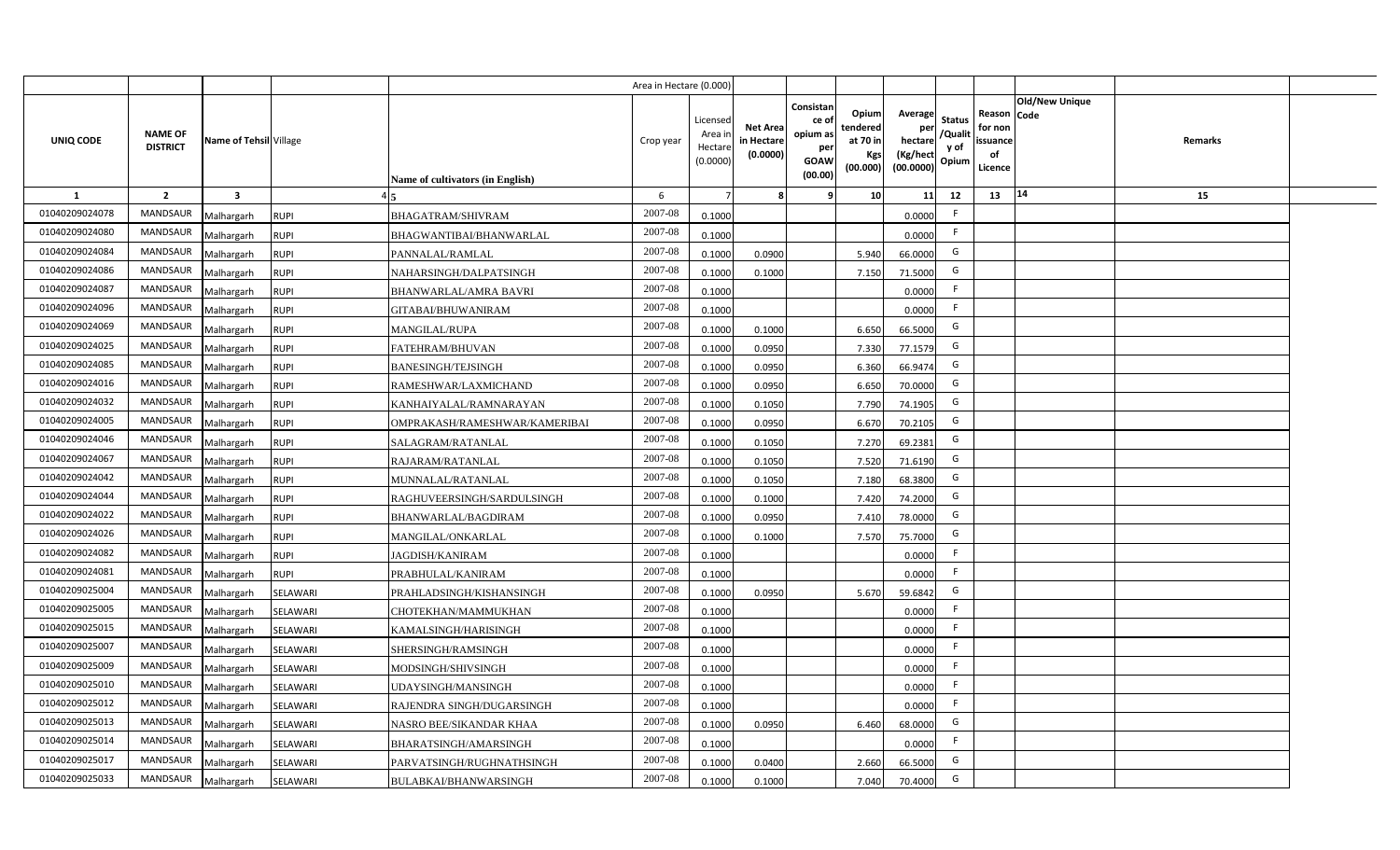|                |                                   |                         |          |                                  | Area in Hectare (0.000) |                                          |                                           |                                                                |                                                  |                                                    |                                           |                                                                       |                     |  |
|----------------|-----------------------------------|-------------------------|----------|----------------------------------|-------------------------|------------------------------------------|-------------------------------------------|----------------------------------------------------------------|--------------------------------------------------|----------------------------------------------------|-------------------------------------------|-----------------------------------------------------------------------|---------------------|--|
| UNIQ CODE      | <b>NAME OF</b><br><b>DISTRICT</b> | Name of Tehsil Village  |          | Name of cultivators (in English) | Crop year               | Licensec<br>Area i<br>Hectar<br>(0.0000) | <b>Net Area</b><br>in Hectare<br>(0.0000) | Consistan<br>ce o<br>opium as<br>per<br><b>GOAW</b><br>(00.00) | Opium<br>tendered<br>at 70 in<br>Kgs<br>(00.000) | Average<br>per<br>hectare<br>(Kg/hect<br>(00.0000) | <b>Status</b><br>/Qualit<br>y of<br>Opium | Old/New Unique<br>Reason Code<br>for non<br>issuance<br>of<br>Licence | Remarks             |  |
| <b>1</b>       | $\overline{2}$                    | $\overline{\mathbf{3}}$ |          |                                  | 6                       |                                          |                                           |                                                                | 10                                               | 11                                                 | 12                                        | 14<br>13                                                              | 15                  |  |
| 01040209025036 | <b>MANDSAUR</b>                   | Malhargarh              | SELAWARI | HIRALAL/KISHNA                   | 2007-08                 | 0.1000                                   |                                           |                                                                |                                                  | 0.0000                                             | F.                                        |                                                                       |                     |  |
| 01040209025042 | MANDSAUR                          | Malhargarh              | SELAWARI | SARDARBAI/KISHORSINGH            | 2007-08                 | 0.1000                                   | 0.0650                                    |                                                                | 4.170                                            | 64.1538                                            | G                                         |                                                                       |                     |  |
| 01040209025045 | <b>MANDSAUR</b>                   | Malhargarh              | SELAWARI | JUWANSINGH/KISHORSINGH           | 2007-08                 | 0.1000                                   | 0.0450                                    |                                                                | 3.020                                            | 67.1111                                            | G                                         |                                                                       |                     |  |
| 01040209025048 | <b>MANDSAUR</b>                   | Malhargarh              | SELAWARI | RAMNARAYAN/HIRALAL               | 2007-08                 | 0.100                                    | 0.1000                                    |                                                                | 7.060                                            | 70.6000                                            | G                                         |                                                                       | TRANSFER/KACHRIYANO |  |
| 01040209025050 | MANDSAUR                          | Malhargarh              | SELAWARI | RAMESH/KALU BHARTI               | 2007-08                 | 0.1000                                   | 0.0500                                    |                                                                | 3.400                                            | 68.0000                                            | G                                         |                                                                       |                     |  |
| 01040209025043 | MANDSAUR                          | Malhargarh              | SELAWARI | BHOPALSINGH/AMARSINGH            | 2007-08                 | 0.1000                                   |                                           |                                                                |                                                  | 0.0000                                             | F                                         |                                                                       |                     |  |
| 01040209025006 | MANDSAUR                          | Malhargarh              | SELAWARI | KAMALSINGH/BALWANT SINGH         | 2007-08                 | 0.1000                                   |                                           |                                                                |                                                  | 0.0000                                             | F.                                        |                                                                       |                     |  |
| 01040209025034 | MANDSAUR                          | Malhargarh              | SELAWARI | RAMESHWAR/MOHANLAL               | 2007-08                 | 0.1000                                   |                                           |                                                                |                                                  | 0.0000                                             | F.                                        |                                                                       |                     |  |
| 01040209025025 | <b>MANDSAUR</b>                   | Malhargarh              | SELAWARI | LIYAKATKHAN/MOHAMMAD KHAN        | 2007-08                 | 0.1000                                   | 0.0950                                    |                                                                | 5.910                                            | 62.2105                                            |                                           | 02                                                                    |                     |  |
| 01040209026005 | <b>MANDSAUR</b>                   | Malhargarh              | SONI     | ARJUNSINGH/FOJSINGH              | 2007-08                 | 0.1000                                   |                                           |                                                                |                                                  | 0.0000                                             | F.                                        |                                                                       |                     |  |
| 01040209026006 | MANDSAUR                          | Malhargarh              | SONI     | SMANDIBAI/MAGNIRAM               | 2007-08                 | 0.1000                                   |                                           |                                                                |                                                  | 0.0000                                             |                                           |                                                                       |                     |  |
| 01040209026004 | <b>MANDSAUR</b>                   | Malhargarh              | SONI     | NAVALSINGH/NIRBHAYSINGH          | 2007-08                 | 0.1000                                   |                                           |                                                                |                                                  | 0.0000                                             | F.                                        |                                                                       |                     |  |
| 01040209026011 | <b>MANDSAUR</b>                   | Malhargarh              | SONI     | <b>JASWANT SINGH/BHERUSINGH</b>  | 2007-08                 | 0.1000                                   |                                           |                                                                |                                                  | 0.0000                                             | -F                                        |                                                                       |                     |  |
| 01040209026015 | MANDSAUR                          | Malhargarh              | SONI     | SOHANKUNWAR/UDAYSINGH            | 2007-08                 | 0.1000                                   |                                           |                                                                |                                                  | 0.0000                                             | F.                                        |                                                                       |                     |  |
| 01040209026019 | <b>MANDSAUR</b>                   | Malhargarh              | SONI     | BHANWARSINGH/DULESINGH           | 2007-08                 | 0.1000                                   |                                           |                                                                |                                                  | 0.0000                                             | F.                                        |                                                                       |                     |  |
| 01040209026022 | MANDSAUR                          | Malhargarh              | SONI     | RAMESHCHANDRA/ONKARLAL           | 2007-08                 | 0.1000                                   |                                           |                                                                |                                                  | 0.0000                                             | F.                                        |                                                                       |                     |  |
| 01040209026023 | MANDSAUR                          | Malhargarh              | SONI     | MADHULAL/MODIRAM                 | 2007-08                 | 0.1000                                   |                                           |                                                                |                                                  | 0.0000                                             | F.                                        |                                                                       |                     |  |
| 01040209026025 | MANDSAUR                          | Malhargarh              | SONI     | KISHANLAL/GIRDHARI               | 2007-08                 | 0.1000                                   |                                           |                                                                |                                                  | 0.0000                                             | F.                                        |                                                                       | TRANSFER/JETPURA    |  |
| 01040209026029 | MANDSAUR                          | Malhargarh              | SONI     | CHAINSINGH/DULESINGH             | 2007-08                 | 0.100                                    |                                           |                                                                |                                                  | 0.0000                                             | F.                                        |                                                                       |                     |  |
| 01040209026035 | MANDSAUR                          | Malhargarh              | SONI     | GOVINDSINGH/FOJSINGH             | 2007-08                 | 0.1000                                   |                                           |                                                                |                                                  | 0.0000                                             | F.                                        |                                                                       |                     |  |
| 01040209026040 | MANDSAUR                          | Malhargarh              | SONI     | BHAGWANSINGH/NAVALSINGH          | 2007-08                 | 0.1000                                   |                                           |                                                                |                                                  | 0.0000                                             | F.                                        |                                                                       |                     |  |
| 01040209026041 | MANDSAUR                          | Malhargarh              | SONI     | MOHANSINGH/RATANSINGH            | 2007-08                 | 0.1000                                   |                                           |                                                                |                                                  | 0.0000                                             | F.                                        |                                                                       |                     |  |
| 01040209026046 | MANDSAUR                          | Malhargarh              | SONI     | BHANWARSINGH/GOVIND SINGH        | 2007-08                 | 0.1000                                   | 0.1000                                    |                                                                | 7.400                                            | 74.0000                                            | G                                         |                                                                       |                     |  |
| 01040209026050 | <b>MANDSAUR</b>                   | Malhargarh              | SONI     | DASHARATHSINGH/RATANSINGH        | 2007-08                 | 0.1000                                   |                                           |                                                                |                                                  | 0.0000                                             | F.                                        |                                                                       |                     |  |
| 01040209026054 | MANDSAUR                          | Malhargarh              | SONI     | BALWANTSINGH/SHAMBHUSINGH        | 2007-08                 | 0.1000                                   | 0.0950                                    |                                                                | 5.580                                            | 58.7368                                            | G                                         |                                                                       |                     |  |
| 01040209026059 | MANDSAUR                          | Malhargarh              | SONI     | KAMALKUNWAR/RAMSINGH             | 2007-08                 | 0.1000                                   | 0.1000                                    |                                                                | 6.280                                            | 62.8000                                            | G                                         |                                                                       |                     |  |
| 01040209026063 | MANDSAUR                          | Malhargarh              | SONI     | NAVALSINGH/BHANWAR SINGH         | 2007-08                 | 0.1000                                   |                                           |                                                                |                                                  | 0.0000                                             | F                                         |                                                                       |                     |  |
| 01040209026064 | MANDSAUR                          | Malhargarh              | SONI     | SHANKARSINGH/BHANWAR SINGH       | 2007-08                 | 0.1000                                   |                                           |                                                                |                                                  | 0.0000                                             | E                                         |                                                                       |                     |  |
| 01040209026065 | MANDSAUR                          | Malhargarh              | SONI     | <b>SURESH SINGH/NATHULAL</b>     | 2007-08                 | 0.1000                                   |                                           |                                                                |                                                  | 0.0000                                             | F.                                        |                                                                       |                     |  |
| 01040209026067 | MANDSAUR                          | Malhargarh              | SONI     | NANDKUNWAR/KHUMANSINGH           | 2007-08                 | 0.1000                                   |                                           |                                                                |                                                  | 0.0000                                             | E                                         |                                                                       |                     |  |
| 01040209026069 | MANDSAUR                          | Malhargarh              | SONI     | KAMLABAI/NATHU                   | 2007-08                 | 0.1000                                   |                                           |                                                                |                                                  | 0.0000                                             | E                                         |                                                                       |                     |  |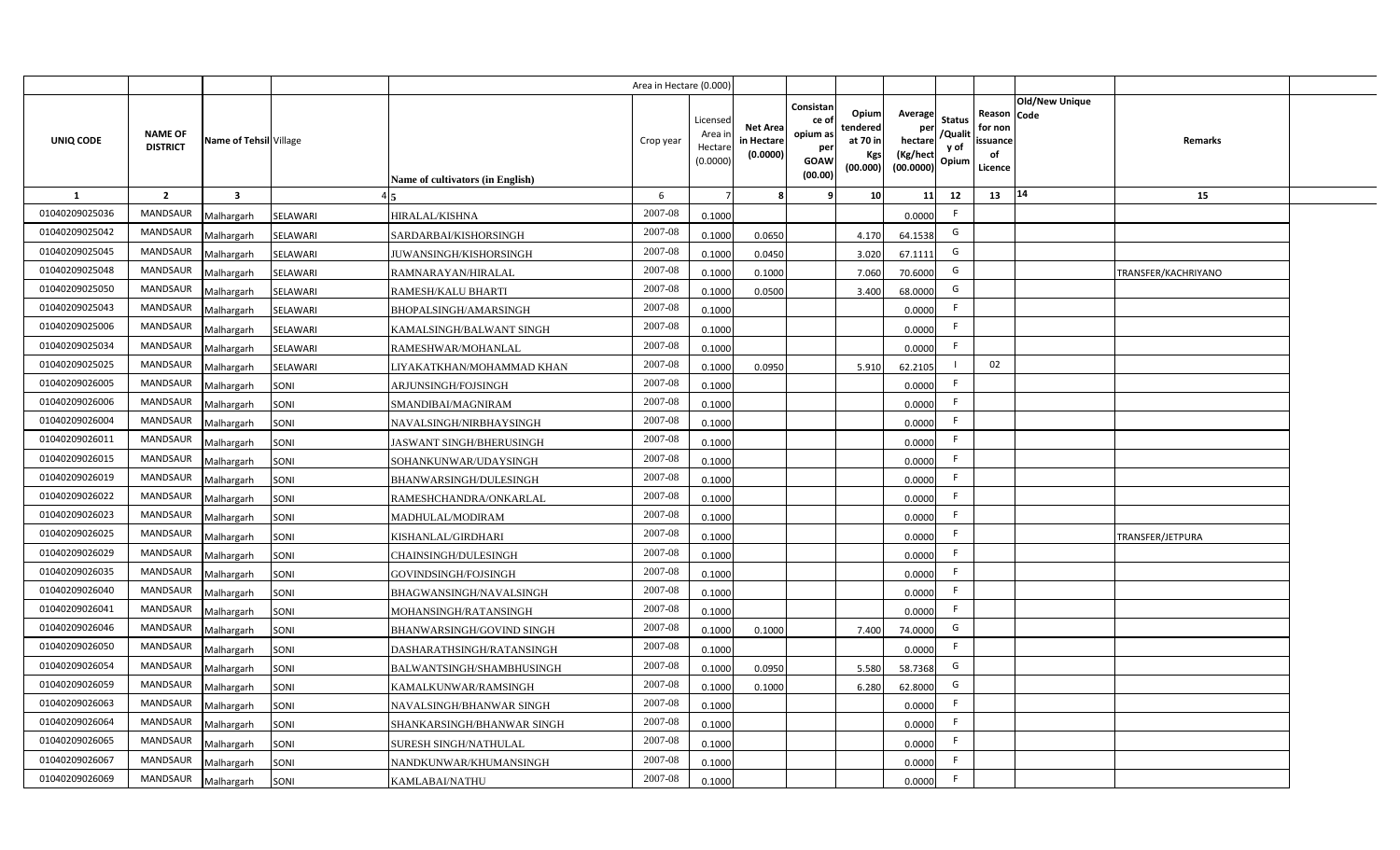|                |                                   |                         |      |                                  | Area in Hectare (0.000 |                                          |                                           |                                                          |                                                  |                                                             |                                |                                                     |                       |                |  |
|----------------|-----------------------------------|-------------------------|------|----------------------------------|------------------------|------------------------------------------|-------------------------------------------|----------------------------------------------------------|--------------------------------------------------|-------------------------------------------------------------|--------------------------------|-----------------------------------------------------|-----------------------|----------------|--|
| UNIQ CODE      | <b>NAME OF</b><br><b>DISTRICT</b> | Name of Tehsil Village  |      | Name of cultivators (in English) | Crop year              | Licensed<br>Area i<br>Hectar<br>(0.0000) | <b>Net Area</b><br>in Hectare<br>(0.0000) | Consistan<br>ce of<br>opium as<br>per<br>GOAW<br>(00.00) | Opium<br>tendered<br>at 70 in<br>Kgs<br>(00.000) | Average<br>per<br>hectare / Qualit<br>(Kg/hect<br>(00.0000) | <b>Status</b><br>y of<br>Opium | Reason Code<br>for non<br>issuance<br>of<br>Licence | <b>Old/New Unique</b> | Remarks        |  |
| 1              | $\overline{2}$                    | $\overline{\mathbf{3}}$ |      |                                  | 6                      |                                          |                                           |                                                          | 10 <sup>1</sup>                                  | 11                                                          | 12                             | 13                                                  | $ 14\rangle$          | 15             |  |
| 01040209026072 | MANDSAUR                          | Malhargarh              | SONI | NARAYANSINGH/RATANSINGH          | 2007-08                | 0.1000                                   |                                           |                                                          |                                                  | 0.0000                                                      | F.                             |                                                     |                       |                |  |
| 01040209026074 | MANDSAUR                          | Malhargarh              | SONI | BHARATSINGH/NEPALSINGH           | 2007-08                | 0.1000                                   |                                           |                                                          |                                                  | 0.0000                                                      | F                              |                                                     |                       |                |  |
| 01040209026075 | MANDSAUR                          | Malhargarh              | SONI | MANSINGH/GOVERDHANSINGH          | 2007-08                | 0.1000                                   |                                           |                                                          |                                                  | 0.0000                                                      | F.                             |                                                     |                       |                |  |
| 01040209026082 | <b>MANDSAUR</b>                   | Malhargarh              | SONI | BHANWARSINGH/BHERUSINGH          | 2007-08                | 0.1000                                   |                                           |                                                          |                                                  | 0.0000                                                      | F                              |                                                     |                       |                |  |
| 01040209026043 | MANDSAUR                          | Malhargarh              | SONI | SHANTIBAI/BHANWARLAL             | 2007-08                | 0.1000                                   |                                           |                                                          |                                                  | 0.0000                                                      | F.                             |                                                     |                       |                |  |
| 01040209026084 | <b>MANDSAUR</b>                   | Malhargarh              | SONI | <b>ONKARLAL/RUPA</b>             | 2007-08                | 0.1000                                   |                                           |                                                          |                                                  | 0.0000                                                      | F.                             |                                                     |                       |                |  |
| 01040209026077 | MANDSAUR                          | Malhargarh              | SONI | ONKARSINGH/PARWATSINGH           | 2007-08                | 0.1000                                   |                                           |                                                          |                                                  | 0.0000                                                      | F.                             |                                                     |                       |                |  |
| 01040209026001 | <b>MANDSAUR</b>                   | Malhargarh              | SONI | GULABSINGH/VAKTAVARSINGH         | 2007-08                | 0.1000                                   |                                           |                                                          |                                                  | 0.0000                                                      | F.                             |                                                     |                       |                |  |
| 01040209026038 | MANDSAUR                          | Malhargarh              | SONI | ONKARSINGH/RATAN SINGH           | 2007-08                | 0.1000                                   |                                           |                                                          |                                                  | 0.0000                                                      | F                              |                                                     |                       |                |  |
| 01040209026055 | MANDSAUR                          | Malhargarh              | SONI | <b>MANGILAL/RAMA</b>             | 2007-08                | 0.1000                                   |                                           |                                                          |                                                  | 0.0000                                                      | F.                             |                                                     |                       |                |  |
| 01040209026058 | MANDSAUR                          | Malhargarh              | SONI | LAXMAN/GHASI                     | 2007-08                | 0.1000                                   |                                           |                                                          |                                                  | 0.0000                                                      | F.                             |                                                     |                       |                |  |
| 01040209026051 | MANDSAUR                          | Malhargarh              | SONI | BHAGIRATH/BHERULAL               | 2007-08                | 0.1000                                   |                                           |                                                          |                                                  | 0.0000                                                      | F.                             |                                                     |                       |                |  |
| 01040209026026 | MANDSAUR                          | Malhargarh              | SONI | JUJHARSINGH/BHANWARSINGH         | 2007-08                | 0.1000                                   | 0.0500                                    |                                                          | 4.050                                            | 81.0000                                                     | G                              |                                                     |                       |                |  |
| 01040209026076 | MANDSAUR                          | Malhargarh              | SONI | MANGILAL/KACHRU                  | 2007-08                | 0.1000                                   |                                           |                                                          |                                                  | 0.0000                                                      | F.                             |                                                     |                       |                |  |
| 01040209026020 | MANDSAUR                          | Malhargarh              | SONI | PUNAMCHAND/MANGILAL              | 2007-08                | 0.1000                                   |                                           |                                                          |                                                  | 0.0000                                                      | F                              |                                                     |                       |                |  |
| 01040209026083 | <b>MANDSAUR</b>                   | Malhargarh              | SONI | BHANWARSINGH/BHAGWATSINGH        | 2007-08                | 0.1000                                   |                                           |                                                          |                                                  | 0.0000                                                      | F.                             |                                                     |                       |                |  |
| 01040209026071 | MANDSAUR                          | Malhargarh              | SONI | PREMKUNWAR/LALSINGH              | 2007-08                | 0.1000                                   |                                           |                                                          |                                                  | 0.0000                                                      | F.                             |                                                     |                       | TRANSFER/JOGNI |  |
| 01040209026057 | <b>MANDSAUR</b>                   | Malhargarh              | SONI | GOPALSINGH/KODARSINGH            | 2007-08                | 0.1000                                   |                                           |                                                          |                                                  | 0.0000                                                      | F.                             |                                                     |                       |                |  |
| 01040209026010 | MANDSAUR                          | Malhargarh              | SONI | BHERULAL/GOBARLAL                | 2007-08                | 0.1000                                   |                                           |                                                          |                                                  | 0.0000                                                      | F.                             |                                                     |                       |                |  |
| 01040209026012 | MANDSAUR                          | Malhargarh              | SONI | BHANWARSINGH/SHARDULSINGH        | 2007-08                | 0.1000                                   |                                           |                                                          |                                                  | 0.0000                                                      | F.                             |                                                     |                       |                |  |
| 01040209026085 | <b>MANDSAUR</b>                   | Malhargarh              | SONI | RAMESHWAR/MAGNIRAM               | 2007-08                | 0.1000                                   |                                           |                                                          |                                                  | 0.0000                                                      | F.                             |                                                     |                       |                |  |
| 01040209026049 | MANDSAUR                          | Malhargarh              | SONI | <b>BHANWARLAL/NARAYAN</b>        | 2007-08                | 0.1000                                   |                                           |                                                          |                                                  | 0.0000                                                      | F.                             |                                                     |                       |                |  |
| 01040209026060 | <b>MANDSAUR</b>                   | Malhargarh              | SONI | SHIVRAJSINGH/BHAGWANSINGH        | 2007-08                | 0.1000                                   |                                           |                                                          |                                                  | 0.0000                                                      | F.                             |                                                     |                       |                |  |
| 01040209026034 | <b>MANDSAUR</b>                   | Malhargarh              | SONI | GOPAL/VAJERAM                    | 2007-08                | 0.1000                                   |                                           |                                                          |                                                  | 0.0000                                                      | F.                             |                                                     |                       |                |  |
| 01040209026008 | <b>MANDSAUR</b>                   | Malhargarh              | SONI | <b>VAJERAM/VARDA</b>             | 2007-08                | 0.1000                                   |                                           |                                                          |                                                  | 0.0000                                                      | F                              |                                                     |                       |                |  |
| 01040209026031 | <b>MANDSAUR</b>                   | Malhargarh              | SONI | GOVINDSINGH/BHAGWANSINGH         | 2007-08                | 0.1000                                   |                                           |                                                          |                                                  | 0.0000                                                      | F.                             |                                                     |                       |                |  |
| 01040209026014 | MANDSAUR                          | Malhargarh              | SONI | MODIRAM/VARDA                    | 2007-08                | 0.1000                                   |                                           |                                                          |                                                  | 0.0000                                                      | F                              |                                                     |                       |                |  |
| 01040209026062 | MANDSAUR                          | Malhargarh              | SONI | KRISHNPALSINGH/JASWANTSINGH      | 2007-08                | 0.1000                                   | 0.1000                                    |                                                          | 6.270                                            | 62.7000                                                     | $\overline{1}$                 | 02                                                  |                       |                |  |
| 01040209026027 | MANDSAUR                          | Malhargarh              | SONI | GOVINDSINGH/NIRBHAYSINGH         | 2007-08                | 0.1000                                   |                                           |                                                          |                                                  | 0.0000                                                      | F.                             |                                                     |                       |                |  |
| 01040209026089 | MANDSAUR                          | Malhargarh              | SONI | JUJHARSINGH/KESHARSINGH          | 2007-08                | 0.1000                                   |                                           |                                                          |                                                  | 0.0000                                                      | F.                             |                                                     |                       |                |  |
| 01040209026003 | MANDSAUR                          | Malhargarh              | SONI | KESHARSINGH/SAJJANSINGH          | 2007-08                | 0.1000                                   |                                           |                                                          |                                                  | 0.0000                                                      | F.                             |                                                     |                       |                |  |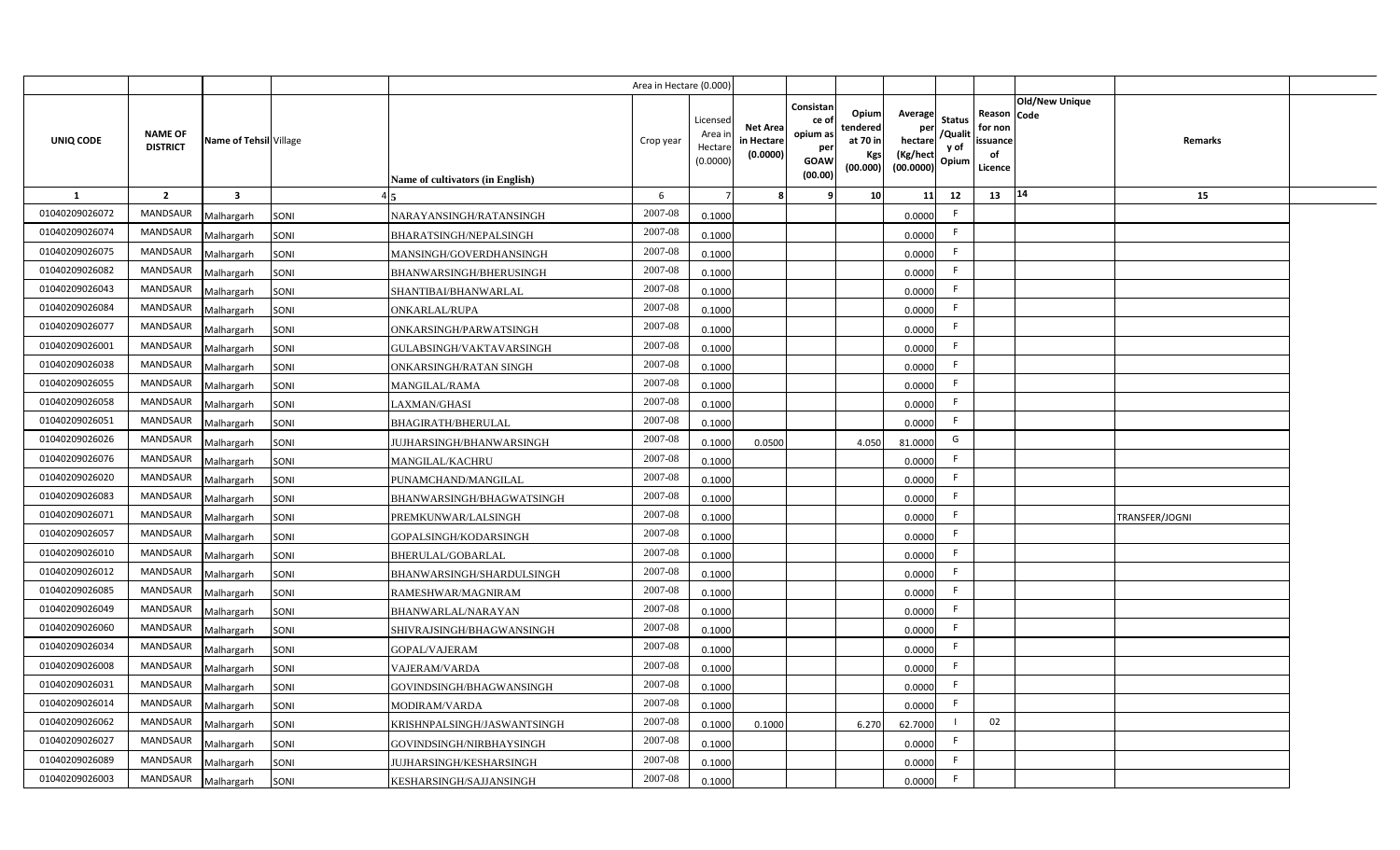|                |                                   |                         |                |                                  | Area in Hectare (0.000 |                                          |                                          |                                                                 |                                                  |                                                    |                                           |                                                     |                       |                |  |
|----------------|-----------------------------------|-------------------------|----------------|----------------------------------|------------------------|------------------------------------------|------------------------------------------|-----------------------------------------------------------------|--------------------------------------------------|----------------------------------------------------|-------------------------------------------|-----------------------------------------------------|-----------------------|----------------|--|
| UNIQ CODE      | <b>NAME OF</b><br><b>DISTRICT</b> | Name of Tehsil Village  |                | Name of cultivators (in English) | Crop year              | Licensed<br>Area i<br>Hectar<br>(0.0000) | <b>Net Area</b><br>in Hectar<br>(0.0000) | Consistan<br>ce of<br>opium as<br>per<br><b>GOAW</b><br>(00.00) | Opium<br>tendered<br>at 70 in<br>Kgs<br>(00.000) | Average<br>per<br>hectare<br>(Kg/hect<br>(00.0000) | <b>Status</b><br>/Qualit<br>y of<br>Opium | Reason Code<br>for non<br>issuance<br>of<br>Licence | <b>Old/New Unique</b> | <b>Remarks</b> |  |
| 1              | $\overline{2}$                    | $\overline{\mathbf{3}}$ |                |                                  | 6                      |                                          |                                          | ٠q                                                              | 10 <sup>1</sup>                                  | 11                                                 | 12                                        | 13                                                  | 14                    | 15             |  |
| 01040209026081 | <b>MANDSAUR</b>                   | Malhargarh              | SONI           | NARAYANSINGH/MOHABBATSINGH       | 2007-08                | 0.1000                                   |                                          |                                                                 |                                                  | 0.0000                                             | E                                         |                                                     |                       |                |  |
| 01040209026030 | MANDSAUR                          | Malhargarh              | SONI           | NARENDRASINGH/GOVINDSINGH        | 2007-08                | 0.1000                                   |                                          |                                                                 |                                                  | 0.0000                                             | F.                                        |                                                     |                       |                |  |
| 01040209026007 | <b>MANDSAUR</b>                   | Malhargarh              | SONI           | FATEHSINGH/SHARDULSINGH          | 2007-08                | 0.1000                                   |                                          |                                                                 |                                                  | 0.0000                                             | - F                                       |                                                     |                       |                |  |
| 01040209026024 | <b>MANDSAUR</b>                   | Malhargarh              | SONI           | RAJENDRASINGH/BHARATSINGH        | 2007-08                | 0.1000                                   |                                          |                                                                 |                                                  | 0.0000                                             | -F                                        |                                                     |                       |                |  |
| 01040209027001 | MANDSAUR                          | Malhargarh              | <b>SUTHODH</b> | LAXMINARAYAN/SHOBHARAM           | 2007-08                | 0.100                                    | 0.1000                                   |                                                                 | 6.190                                            | 61.9000                                            | G                                         |                                                     |                       |                |  |
| 01040209027004 | <b>MANDSAUR</b>                   | Malhargarh              | SUTHODH        | <b>MANGILAL/BHUWAN</b>           | 2007-08                | 0.1000                                   | 0.1000                                   |                                                                 | 6.560                                            | 65.6000                                            | G                                         |                                                     |                       |                |  |
| 01040209027006 | <b>MANDSAUR</b>                   | Malhargarh              | <b>SUTHODH</b> | RUKMANIBAI/SALAGRAM              | 2007-08                | 0.1000                                   | 0.0950                                   |                                                                 | 6.240                                            | 65.6842                                            | G                                         |                                                     |                       |                |  |
| 01040209027007 | MANDSAUR                          | Malhargarh              | <b>SUTHODH</b> | SHIVNARAYAN/BHERULAL             | 2007-08                | 0.1000                                   |                                          |                                                                 |                                                  | 0.0000                                             | E                                         |                                                     |                       |                |  |
| 01040209027008 | MANDSAUR                          | Malhargarh              | <b>SUTHODH</b> | BAPULAL/GANGARAM                 | 2007-08                | 0.1000                                   |                                          |                                                                 |                                                  | 0.0000                                             | F.                                        |                                                     |                       |                |  |
| 01040209027011 | MANDSAUR                          | Malhargarh              | <b>SUTHODH</b> | VARDIBAI/BHERULAL                | 2007-08                | 0.1000                                   |                                          |                                                                 |                                                  | 0.0000                                             | -F                                        |                                                     |                       |                |  |
| 01040209027012 | MANDSAUR                          | Malhargarh              | <b>SUTHODH</b> | JANIBAI/PRATHVIRAJ               | 2007-08                | 0.1000                                   | 0.1000                                   |                                                                 | 6.670                                            | 66.7000                                            | G                                         |                                                     |                       |                |  |
| 01040209027016 | MANDSAUR                          | Malhargarh              | <b>SUTHODH</b> | MOHANLAL/KASHIRAM                | 2007-08                | 0.1000                                   |                                          |                                                                 |                                                  | 0.0000                                             | -F                                        |                                                     |                       |                |  |
| 01040209027017 | <b>MANDSAUR</b>                   | Malhargarh              | <b>SUTHODH</b> | OMPRAKASH/SURAJMAL               | 2007-08                | 0.1000                                   |                                          |                                                                 |                                                  | 0.0000                                             | -F                                        |                                                     |                       |                |  |
| 01040209027019 | <b>MANDSAUR</b>                   | Malhargarh              | <b>SUTHODH</b> | HARISHANKAR/SURAJMAL             | 2007-08                | 0.1000                                   | 0.1000                                   |                                                                 | 6.440                                            | 64.4000                                            | G                                         |                                                     |                       |                |  |
| 01040209027020 | <b>MANDSAUR</b>                   | Malhargarh              | SUTHODH        | RAMKISHAN/ONKARLAL               | 2007-08                | 0.1000                                   |                                          |                                                                 |                                                  | 0.0000                                             | F.                                        |                                                     |                       |                |  |
| 01040209027021 | <b>MANDSAUR</b>                   | Malhargarh              | <b>SUTHODH</b> | VINOD KUMAR/FAKIRCHANDRA         | 2007-08                | 0.1000                                   | 0.0900                                   |                                                                 | 6.280                                            | 69.7778                                            | G                                         |                                                     |                       |                |  |
| 01040209027023 | MANDSAUR                          | Malhargarh              | <b>SUTHODH</b> | KULVANTSINGH/BHANWARLAL          | 2007-08                | 0.1000                                   |                                          |                                                                 |                                                  | 0.0000                                             | -F                                        |                                                     |                       |                |  |
| 01040209027024 | <b>MANDSAUR</b>                   | Malhargarh              | <b>SUTHODH</b> | RAMCHANDRA/HAJARILAL             | 2007-08                | 0.1000                                   |                                          |                                                                 |                                                  | 0.0000                                             | F.                                        |                                                     |                       |                |  |
| 01040209027025 | <b>MANDSAUR</b>                   | Malhargarh              | <b>SUTHODH</b> | RAJENDRA KUMAR/RAMCHANDRA        | 2007-08                | 0.1000                                   | 0.1000                                   |                                                                 | 7.300                                            | 73.0000                                            | G                                         |                                                     |                       |                |  |
| 01040209027027 | <b>MANDSAUR</b>                   | Malhargarh              | <b>SUTHODH</b> | PRAHLAD/RAMCHANDRA               | 2007-08                | 0.1000                                   |                                          |                                                                 |                                                  | 0.0000                                             | F.                                        |                                                     |                       |                |  |
| 01040209027028 | <b>MANDSAUR</b>                   | Malhargarh              | <b>SUTHODH</b> | KAILASHCHANDRA/BHAGATRAM         | 2007-08                | 0.1000                                   | 0.1000                                   |                                                                 | 7.040                                            | 70.4000                                            | G                                         |                                                     |                       |                |  |
| 01040209027029 | MANDSAUR                          | Malhargarh              | <b>SUTHODH</b> | KANHAIYALAL/RAMCHANDRA           | 2007-08                | 0.100                                    |                                          |                                                                 |                                                  | 0.0000                                             | -F                                        |                                                     |                       |                |  |
| 01040209027030 | MANDSAUR                          | Malhargarh              | SUTHODH        | MULCHANDRA/ONKARLAL              | 2007-08                | 0.100                                    |                                          |                                                                 |                                                  | 0.0000                                             | -F                                        |                                                     |                       |                |  |
| 01040209027034 | MANDSAUR                          | Malhargarh              | <b>SUTHODH</b> | BHAGIRATH/CHAMPALAL              | 2007-08                | 0.1000                                   | 0.1000                                   |                                                                 | 6.550                                            | 65.5000                                            | G                                         |                                                     |                       |                |  |
| 01040209027035 | MANDSAUR                          | Malhargarh              | SUTHODH        | RAMGOPAL/BHANWARLAL              | 2007-08                | 0.1000                                   | 0.0950                                   |                                                                 | 7.170                                            | 75.4737                                            | G                                         |                                                     |                       |                |  |
| 01040209027036 | MANDSAUR                          | Malhargarh              | <b>SUTHODH</b> | RAMESHWAR/RATANLAL               | 2007-08                | 0.1000                                   |                                          |                                                                 |                                                  | 0.0000                                             | F                                         |                                                     |                       |                |  |
| 01040209027038 | MANDSAUR                          | Malhargarh              | <b>SUTHODH</b> | BHAGATRAM/BHANWARLAL             | 2007-08                | 0.1000                                   |                                          |                                                                 |                                                  | 0.0000                                             | F                                         |                                                     |                       |                |  |
| 01040209027039 | MANDSAUR                          | Malhargarh              | <b>SUTHODH</b> | CHANDRASHEKHAR/PRATHVIRAJ        | 2007-08                | 0.1000                                   | 0.095                                    |                                                                 | 6.620                                            | 69.6842                                            | G                                         |                                                     |                       |                |  |
| 01040209027040 | MANDSAUR                          | Malhargarh              | <b>SUTHODH</b> | MULCHANDRA/SUKHLAL               | 2007-08                | 0.1000                                   | 0.1000                                   |                                                                 | 6.470                                            | 64.7000                                            | G                                         |                                                     |                       |                |  |
| 01040209027044 | MANDSAUR                          | Malhargarh              | SUTHODH        | RADHESHYAM/KASHIRAM              | 2007-08                | 0.1000                                   | 0.1000                                   |                                                                 | 6.940                                            | 69.4000                                            | G                                         |                                                     |                       |                |  |
| 01040209027045 | MANDSAUR                          | Malhargarh              | <b>SUTHODH</b> | CHUNNILAL/HAJARILAL              | 2007-08                | 0.1000                                   |                                          |                                                                 |                                                  | 0.0000                                             | -F                                        |                                                     |                       |                |  |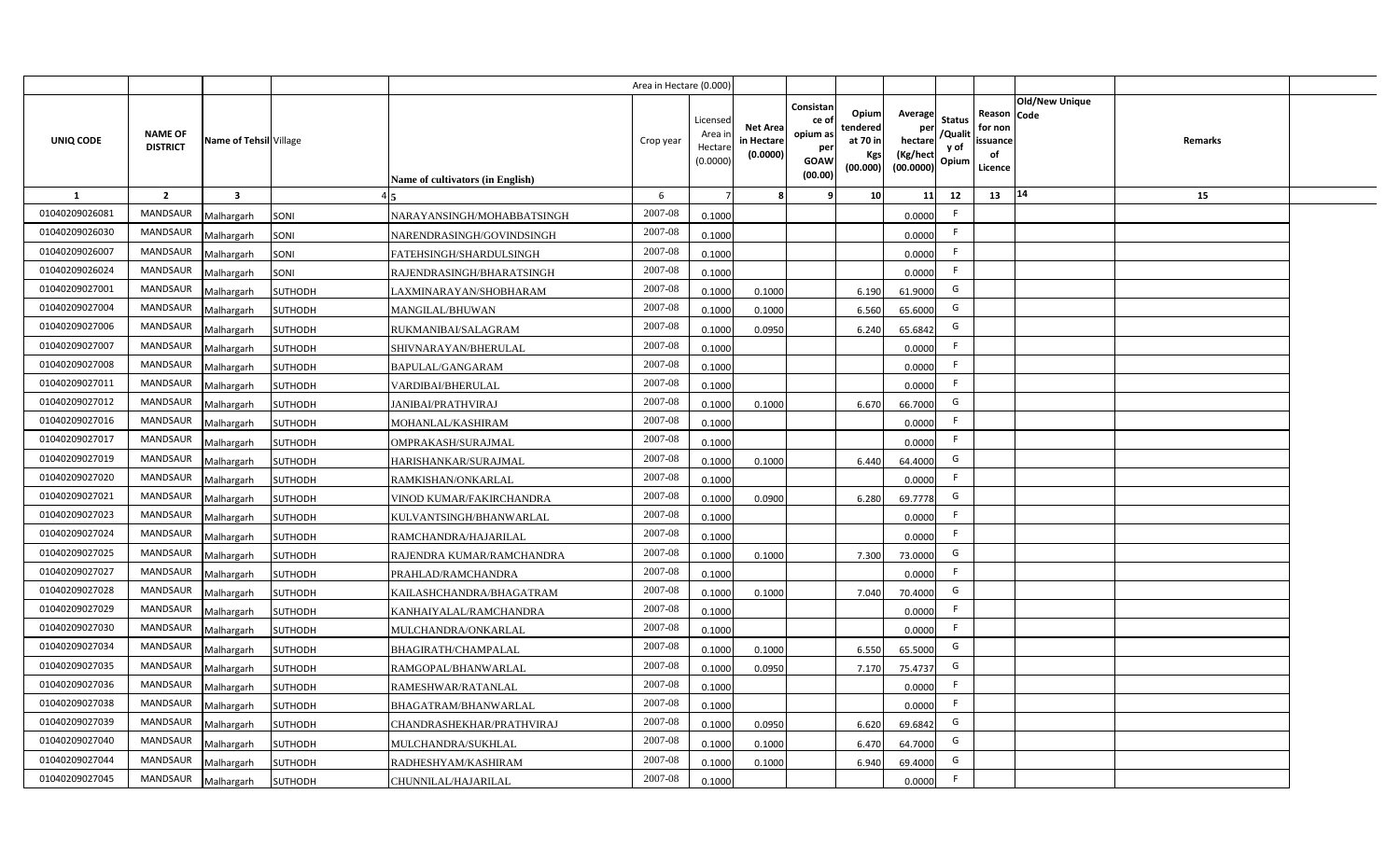|                |                                   |                         |                |                                  | Area in Hectare (0.000) |                                           |                                           |                                                                 |                                                  |                                                    |                                           |                                                     |                       |         |  |
|----------------|-----------------------------------|-------------------------|----------------|----------------------------------|-------------------------|-------------------------------------------|-------------------------------------------|-----------------------------------------------------------------|--------------------------------------------------|----------------------------------------------------|-------------------------------------------|-----------------------------------------------------|-----------------------|---------|--|
| UNIQ CODE      | <b>NAME OF</b><br><b>DISTRICT</b> | Name of Tehsil Village  |                | Name of cultivators (in English) | Crop year               | Licensed<br>Area i<br>Hectare<br>(0.0000) | <b>Net Area</b><br>in Hectare<br>(0.0000) | Consistan<br>ce of<br>opium as<br>per<br><b>GOAW</b><br>(00.00) | Opium<br>tendered<br>at 70 in<br>Kgs<br>(00.000) | Average<br>per<br>hectare<br>(Kg/hect<br>(00.0000) | <b>Status</b><br>/Qualit<br>y of<br>Opium | Reason Code<br>for non<br>issuance<br>of<br>Licence | <b>Old/New Unique</b> | Remarks |  |
| 1              | $\overline{2}$                    | $\overline{\mathbf{3}}$ |                |                                  | 6                       |                                           | 8                                         | -9                                                              | 10 <sup>1</sup>                                  | 11                                                 | 12                                        | 13                                                  | 14                    | 15      |  |
| 01040209027046 | <b>MANDSAUR</b>                   | Malhargarh              | <b>SUTHODH</b> | JITMAL/BAPULAL                   | 2007-08                 | 0.1000                                    | 0.0950                                    |                                                                 | 7.010                                            | 73.7895                                            | G                                         |                                                     |                       |         |  |
| 01040209027047 | MANDSAUR                          | Malhargarh              | <b>SUTHODH</b> | OMPRAKASH/BAPULAL                | 2007-08                 | 0.1000                                    | 0.0950                                    |                                                                 | 7.010                                            | 73.7895                                            | G                                         |                                                     |                       |         |  |
| 01040209027048 | <b>MANDSAUR</b>                   | Malhargarh              | <b>SUTHODH</b> | RAJMAL/BAPULAL                   | 2007-08                 | 0.1000                                    | 0.0950                                    |                                                                 | 7.400                                            | 77.8947                                            | G                                         |                                                     |                       |         |  |
| 01040209027050 | <b>MANDSAUR</b>                   | Malhargarh              | SUTHODH        | VIKRAM KUMAR/KANTILAL            | 2007-08                 | 0.1000                                    |                                           |                                                                 |                                                  | 0.0000                                             | -F                                        |                                                     |                       |         |  |
| 01040209027051 | MANDSAUR                          | Malhargarh              | <b>SUTHODH</b> | SAJJANSINGH/SHIVSINGH            | 2007-08                 | 0.1000                                    |                                           |                                                                 |                                                  | 0.0000                                             | -F                                        |                                                     |                       |         |  |
| 01040209027052 | <b>MANDSAUR</b>                   | Malhargarh              | <b>SUTHODH</b> | GITABAI/RAMCHANDRA               | 2007-08                 | 0.1000                                    | 0.1000                                    |                                                                 | 6.760                                            | 67.6000                                            | G                                         |                                                     |                       |         |  |
| 01040209027053 | <b>MANDSAUR</b>                   | Malhargarh              | <b>SUTHODH</b> | VARDICHANDRA/RATANLAL            | 2007-08                 | 0.1000                                    |                                           |                                                                 |                                                  | 0.0000                                             | F                                         |                                                     |                       |         |  |
| 01040209027058 | MANDSAUR                          | Malhargarh              | <b>SUTHODH</b> | MADANSINGH/JAYSINGH              | 2007-08                 | 0.1000                                    |                                           |                                                                 |                                                  | 0.0000                                             | F                                         |                                                     |                       |         |  |
| 01040209027059 | MANDSAUR                          | Malhargarh              | <b>SUTHODH</b> | <b>BANSHILAL/KHUMA</b>           | 2007-08                 | 0.1000                                    | 0.0950                                    |                                                                 | 6.920                                            | 72.8421                                            | G                                         |                                                     |                       |         |  |
| 01040209027061 | MANDSAUR                          | Malhargarh              | <b>SUTHODH</b> | RAMCHANDRA/HIRALAL               | 2007-08                 | 0.1000                                    | 0.0950                                    |                                                                 | 6.390                                            | 67.2632                                            | G                                         |                                                     |                       |         |  |
| 01040209027072 | MANDSAUR                          | Malhargarh              | <b>SUTHODH</b> | <b>RAMLAL/DEVA</b>               | 2007-08                 | 0.1000                                    | 0.0950                                    |                                                                 | 6.750                                            | 71.0526                                            | G                                         |                                                     |                       |         |  |
| 01040209027074 | MANDSAUR                          | Malhargarh              | <b>SUTHODH</b> | <b>BALURAM/SURAJMAL</b>          | 2007-08                 | 0.1000                                    |                                           |                                                                 |                                                  | 0.0000                                             | -F                                        |                                                     |                       |         |  |
| 01040209027077 | <b>MANDSAUR</b>                   | Malhargarh              | <b>SUTHODH</b> | RAMNARAYAN/RAMCHANDRA            | 2007-08                 | 0.1000                                    |                                           |                                                                 |                                                  | 0.0000                                             | F                                         |                                                     |                       |         |  |
| 01040209027080 | <b>MANDSAUR</b>                   | Malhargarh              | <b>SUTHODH</b> | <b>BANSHILAL/KISHANLAL</b>       | 2007-08                 | 0.1000                                    |                                           |                                                                 |                                                  | 0.0000                                             | F                                         |                                                     |                       |         |  |
| 01040209027081 | <b>MANDSAUR</b>                   | Malhargarh              | SUTHODH        | GOVERDHANLAL/RUKMANIBAI/RAMLAL   | 2007-08                 | 0.1000                                    | 0.1000                                    |                                                                 | 6.500                                            | 65.0000                                            | G                                         |                                                     |                       |         |  |
| 01040209027073 | MANDSAUR                          | Malhargarh              | <b>SUTHODH</b> | <b>BHERULAL/GOBAR</b>            | 2007-08                 | 0.1000                                    | 0.1000                                    |                                                                 | 6.700                                            | 67.0000                                            | G                                         |                                                     |                       |         |  |
| 01040209027037 | MANDSAUR                          | Malhargarh              | <b>SUTHODH</b> | RODILAL/BAGDIRAM                 | 2007-08                 | 0.1000                                    | 0.0950                                    |                                                                 | 6.510                                            | 68.5263                                            | G                                         |                                                     |                       |         |  |
| 01040209027088 | <b>MANDSAUR</b>                   | Malhargarh              | <b>SUTHODH</b> | <b>BOTLAL/KISHANLAL</b>          | 2007-08                 | 0.1000                                    | 0.1000                                    |                                                                 | 6.300                                            | 63.0000                                            | G                                         |                                                     |                       |         |  |
| 01040209027022 | <b>MANDSAUR</b>                   | Malhargarh              | <b>SUTHODH</b> | BAPULAL/BHUVANIRAM               | 2007-08                 | 0.1000                                    | 0.1000                                    |                                                                 | 6.690                                            | 66.9000                                            | G                                         |                                                     |                       |         |  |
| 01040209027005 | <b>MANDSAUR</b>                   | Malhargarh              | <b>SUTHODH</b> | <b>ONKARLAL/KALU</b>             | 2007-08                 | 0.1000                                    |                                           |                                                                 |                                                  | 0.0000                                             | F.                                        |                                                     |                       |         |  |
| 01040209027071 | <b>MANDSAUR</b>                   | Malhargarh              | <b>SUTHODH</b> | DHAPUBAI/ONKARLAL                | 2007-08                 | 0.1000                                    |                                           |                                                                 |                                                  | 0.0000                                             | F.                                        |                                                     |                       |         |  |
| 01040209027033 | MANDSAUR                          | Malhargarh              | <b>SUTHODH</b> | <b>JAGANNATH/KALUJI</b>          | 2007-08                 | 0.1000                                    | 0.1000                                    |                                                                 | 6.140                                            | 61.4000                                            | G                                         |                                                     |                       |         |  |
| 01040209027003 | MANDSAUR                          | Malhargarh              | SUTHODH        | GAMERIBAI/KISHANLAL              | 2007-08                 | 0.1000                                    | 0.1000                                    |                                                                 | 6.840                                            | 68.4000                                            | G                                         |                                                     |                       |         |  |
| 01040209027056 | <b>MANDSAUR</b>                   | Malhargarh              | <b>SUTHODH</b> | SHOKINLAL/PARTHA                 | 2007-08                 | 0.1000                                    | 0.1000                                    |                                                                 | 7.070                                            | 70.7000                                            | G                                         |                                                     |                       |         |  |
| 01040209027043 | <b>MANDSAUR</b>                   | Malhargarh              | SUTHODH        | RAMCHANDRA/TORIRAM               | 2007-08                 | 0.1000                                    | 0.0950                                    |                                                                 | 6.31                                             | 66.4211                                            | G                                         |                                                     |                       |         |  |
| 01040209027089 | MANDSAUR                          | Malhargarh              | <b>SUTHODH</b> | PANNALAL/DEVA                    | 2007-08                 | 0.1000                                    | 0.1000                                    |                                                                 | 6.480                                            | 64.8000                                            | G                                         |                                                     |                       |         |  |
| 01040209027002 | MANDSAUR                          | Malhargarh              | <b>SUTHODH</b> | NANDRAM/VARDA                    | 2007-08                 | 0.1000                                    | 0.0950                                    |                                                                 | 6.620                                            | 69.6842                                            | G                                         |                                                     |                       |         |  |
| 01040209027060 | MANDSAUR                          | Malhargarh              | SUTHODH        | TULSIBAI/KHEMRAJ                 | 2007-08                 | 0.1000                                    |                                           |                                                                 |                                                  | 0.0000                                             | F                                         |                                                     |                       |         |  |
| 01040209027076 | MANDSAUR                          | Malhargarh              | <b>SUTHODH</b> | PREMBAI/BHUVANIRAM               | 2007-08                 | 0.1000                                    | 0.1000                                    |                                                                 | 6.220                                            | 62.2000                                            | G                                         |                                                     |                       |         |  |
| 01040209027049 | MANDSAUR                          | Malhargarh              | <b>SUTHODH</b> | RAMESHWAR/VARDICHANDRA           | 2007-08                 | 0.1000                                    | 0.0950                                    |                                                                 | 6.660                                            | 70.1053                                            | G                                         |                                                     |                       |         |  |
| 01040209027010 | MANDSAUR                          | Malhargarh              | <b>SUTHODH</b> | <b>BHERULAL/TORIRAM</b>          | 2007-08                 | 0.1000                                    |                                           |                                                                 |                                                  | 0.0000                                             | F.                                        |                                                     |                       |         |  |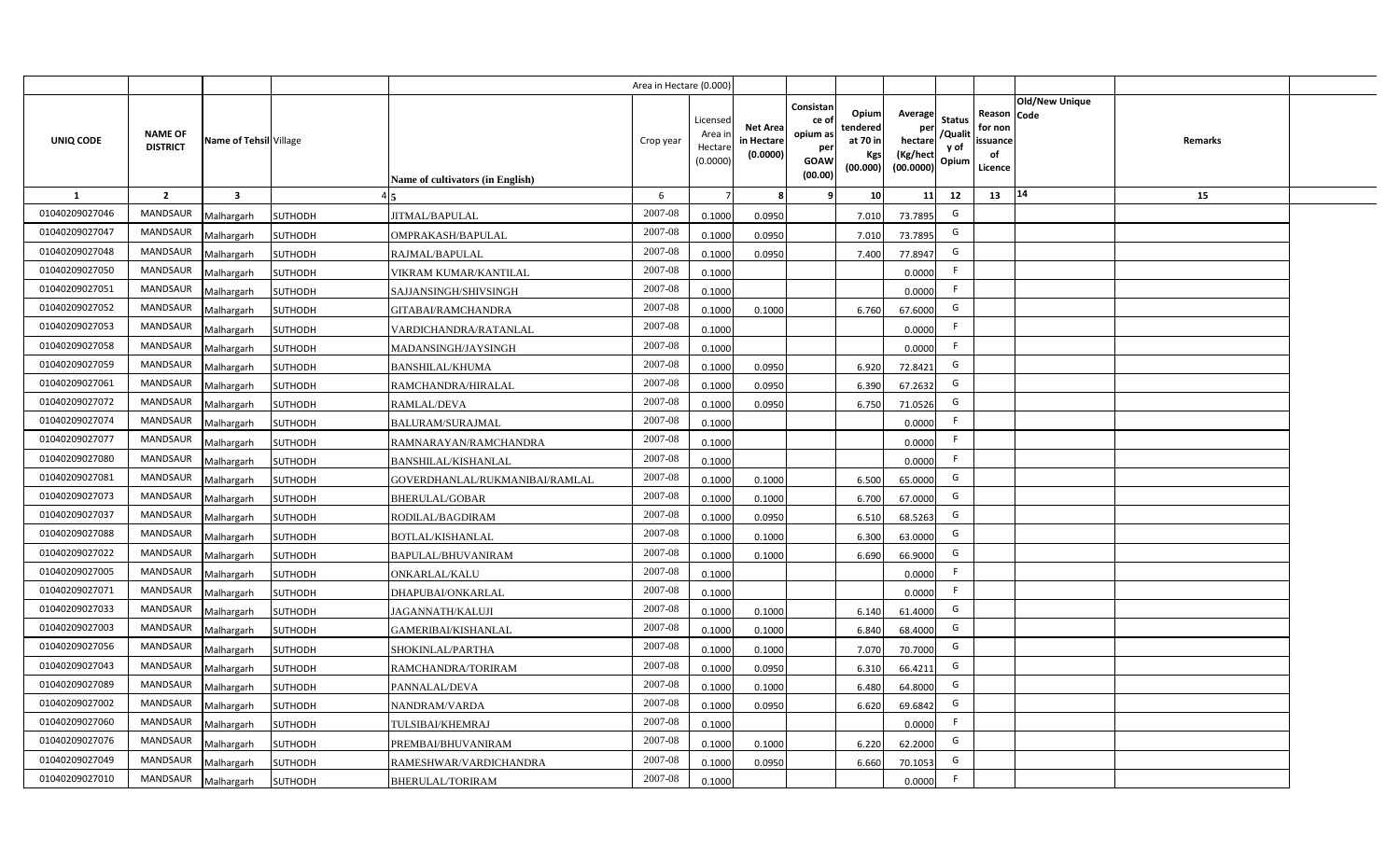|                |                                   |                         |                  |                                     | Area in Hectare (0.000) |                                           |                                           |                                                                                                                     |                                                    |                                           |                                                     |                       |         |  |
|----------------|-----------------------------------|-------------------------|------------------|-------------------------------------|-------------------------|-------------------------------------------|-------------------------------------------|---------------------------------------------------------------------------------------------------------------------|----------------------------------------------------|-------------------------------------------|-----------------------------------------------------|-----------------------|---------|--|
| UNIQ CODE      | <b>NAME OF</b><br><b>DISTRICT</b> | Name of Tehsil Village  |                  | Name of cultivators (in English)    | Crop year               | Licensed<br>Area i<br>Hectare<br>(0.0000) | <b>Net Area</b><br>in Hectare<br>(0.0000) | Consistan<br>Opium<br>ce of<br>tendered<br>opium as<br>at 70 in<br>per<br>Kgs<br><b>GOAW</b><br>(00.000)<br>(00.00) | Average<br>per<br>hectare<br>(Kg/hect<br>(00.0000) | <b>Status</b><br>/Qualit<br>y of<br>Opium | Reason Code<br>for non<br>issuance<br>of<br>Licence | <b>Old/New Unique</b> | Remarks |  |
| 1              | $\overline{2}$                    | $\overline{\mathbf{3}}$ |                  |                                     | 6                       |                                           | 8                                         | 10<br>-9                                                                                                            | 11                                                 | 12                                        | 13                                                  | 14                    | 15      |  |
| 01040209028003 | <b>MANDSAUR</b>                   | Malhargarh              | <b>TILAKHEDA</b> | MOHANBAI/ONKARLAL                   | 2007-08                 | 0.1000                                    | 0.0950                                    | 6.570                                                                                                               | 69.1579                                            | G                                         |                                                     |                       |         |  |
| 01040209028004 | MANDSAUR                          | Malhargarh              | <b>TILAKHEDA</b> | <b>ONKARLAL/DALLA</b>               | 2007-08                 | 0.1000                                    | 0.1000                                    | 7.090                                                                                                               | 70.9000                                            | G                                         |                                                     |                       |         |  |
| 01040209028006 | <b>MANDSAUR</b>                   | Malhargarh              | <b>TILAKHEDA</b> | TULSIRAM/KASHIRAM                   | 2007-08                 | 0.1000                                    | 0.1000                                    | 7.200                                                                                                               | 72.0000                                            | G                                         |                                                     |                       |         |  |
| 01040209028007 | <b>MANDSAUR</b>                   | Malhargarh              | <b>TILAKHEDA</b> | <b>BHERULAL/LAXMAN</b>              | 2007-08                 | 0.1000                                    | 0.0950                                    | 6.750                                                                                                               | 71.0526                                            | G                                         |                                                     |                       |         |  |
| 01040209028008 | MANDSAUR                          | Malhargarh              | TILAKHEDA        | MOTILAL/DALLA                       | 2007-08                 | 0.1000                                    | 0.1050                                    | 7.370                                                                                                               | 70.1905                                            | G                                         |                                                     |                       |         |  |
| 01040209028010 | <b>MANDSAUR</b>                   | Malhargarh              | <b>TILAKHEDA</b> | LALARAM (LALURAM)/BALARAM (BALURAM) | 2007-08                 | 0.1000                                    | 0.0950                                    | 6.300                                                                                                               | 66.3158                                            | G                                         |                                                     |                       |         |  |
| 01040209028011 | <b>MANDSAUR</b>                   | Malhargarh              | TILAKHEDA        | LAXMINARAYAN/MANGILAL               | 2007-08                 | 0.1000                                    | 0.1000                                    | 7.240                                                                                                               | 72.4000                                            | G                                         |                                                     |                       |         |  |
| 01040209028015 | MANDSAUR                          | Malhargarh              | <b>TILAKHEDA</b> | SHYAMLAL/ASHARAM                    | 2007-08                 | 0.1000                                    | 0.0950                                    | 6.990                                                                                                               | 73.5789                                            | G                                         |                                                     |                       |         |  |
| 01040209028016 | MANDSAUR                          | Malhargarh              | TILAKHEDA        | KOSHALYABAI/BHANWARLAL              | 2007-08                 | 0.1000                                    |                                           |                                                                                                                     | 0.0000                                             | F.                                        |                                                     |                       |         |  |
| 01040209028022 | MANDSAUR                          | Malhargarh              | <b>TILAKHEDA</b> | <b>JAGDISH/NANURAM</b>              | 2007-08                 | 0.1000                                    | 0.1000                                    | 7.270                                                                                                               | 72.7000                                            | G                                         |                                                     |                       |         |  |
| 01040209028033 | <b>MANDSAUR</b>                   | Malhargarh              | <b>TILAKHEDA</b> | <b>MANGILAL/RAMLAL</b>              | 2007-08                 | 0.1000                                    | 0.0950                                    | 6.960                                                                                                               | 73.2632                                            | G                                         |                                                     |                       |         |  |
| 01040209028034 | MANDSAUR                          | Malhargarh              | <b>TILAKHEDA</b> | PREMSHANKAR/RAMLAL                  | 2007-08                 | 0.1000                                    | 0.0950                                    | 6.620                                                                                                               | 69.6842                                            | G                                         |                                                     |                       |         |  |
| 01040209028040 | <b>MANDSAUR</b>                   | Malhargarh              | <b>TILAKHEDA</b> | GHANSHYAM/PYARCHAND                 | 2007-08                 | 0.1000                                    |                                           |                                                                                                                     | 0.0000                                             | F                                         |                                                     |                       |         |  |
| 01040209028045 | <b>MANDSAUR</b>                   | Malhargarh              | <b>TILAKHEDA</b> | <b>BHUWANIRAM/DALLA</b>             | 2007-08                 | 0.1000                                    | 0.1000                                    | 6.770                                                                                                               | 67.7000                                            | G                                         | 01                                                  |                       |         |  |
| 01040209028023 | <b>MANDSAUR</b>                   | Malhargarh              | <b>TILAKHEDA</b> | KISHORE/RAMESH                      | 2007-08                 | 0.1000                                    | 0.0950                                    | 6.790                                                                                                               | 71.4737                                            | G                                         |                                                     |                       |         |  |
| 01040209028025 | MANDSAUR                          | Malhargarh              | <b>TILAKHEDA</b> | <b>BALURAM/BHAGIRATH</b>            | 2007-08                 | 0.1000                                    | 0.0950                                    | 6.550                                                                                                               | 68.9474                                            | G                                         |                                                     |                       |         |  |
| 01040209028066 | MANDSAUR                          | Malhargarh              | <b>TILAKHEDA</b> | BHAGWANTIBAI/PRABHULAL/SHAMBHULAL   | 2007-08                 | 0.1000                                    | 0.0950                                    | 6.820                                                                                                               | 71.7895                                            | G                                         |                                                     |                       |         |  |
| 01040209028067 | <b>MANDSAUR</b>                   | Malhargarh              | <b>TILAKHEDA</b> | RAMLAL/KASHIRAM                     | 2007-08                 | 0.1000                                    | 0.0950                                    | 6.840                                                                                                               | 72.0000                                            | G                                         |                                                     |                       |         |  |
| 01040209028041 | MANDSAUR                          | Malhargarh              | TILAKHEDA        | PRABHULAL/KANWARLAL MALI            | 2007-08                 | 0.1000                                    | 0.0950                                    | 7.120                                                                                                               | 74.9474                                            | G                                         |                                                     |                       |         |  |
| 01040209028050 | <b>MANDSAUR</b>                   | Malhargarh              | <b>TILAKHEDA</b> | RAMESHCHAND/RAMLAL                  | 2007-08                 | 0.1000                                    |                                           |                                                                                                                     | 0.0000                                             | F.                                        |                                                     |                       |         |  |
| 01040209028061 | <b>MANDSAUR</b>                   | Malhargarh              | TILAKHEDA        | PARASRAM/NATHULAL                   | 2007-08                 | 0.1000                                    |                                           |                                                                                                                     | 0.0000                                             | F.                                        |                                                     |                       |         |  |
| 01040209028019 | <b>MANDSAUR</b>                   | Malhargarh              | <b>TILAKHEDA</b> | MANNALAL/MULCHAND                   | 2007-08                 | 0.1000                                    |                                           |                                                                                                                     | 0.0000                                             | -F                                        |                                                     |                       |         |  |
| 01040209028064 | MANDSAUR                          | Malhargarh              | <b>TILAKHEDA</b> | RATANLAL/PANNALAL                   | $2007 - 08$             | 0.1000                                    | 0.1000                                    | 6.590                                                                                                               | 65.9000                                            | G                                         |                                                     |                       |         |  |
| 01040209028048 | <b>MANDSAUR</b>                   | Malhargarh              | <b>TILAKHEDA</b> | CHUNNIBAI/BHAGIRATH                 | 2007-08                 | 0.1000                                    | 0.0950                                    | 6.390                                                                                                               | 67.2632                                            | G                                         |                                                     |                       |         |  |
| 01040209028046 | <b>MANDSAUR</b>                   | Malhargarh              | <b>TILAKHEDA</b> | ASHARAM/DHANNA                      | 2007-08                 | 0.1000                                    | 0.0950                                    | 6.490                                                                                                               | 68.3158                                            | G                                         |                                                     |                       |         |  |
| 01040209028043 | MANDSAUR                          | Malhargarh              | TILAKHEDA        | MATHURALAL/MANGILAL                 | 2007-08                 | 0.1000                                    | 0.1000                                    | 7.360                                                                                                               | 73.6000                                            | G                                         |                                                     |                       |         |  |
| 01040209028038 | MANDSAUR                          | Malhargarh              | <b>TILAKHEDA</b> | LAXMICHAND/TULSIRAM                 | 2007-08                 | 0.1000                                    | 0.1000                                    | 6.930                                                                                                               | 69.3000                                            | G                                         |                                                     |                       |         |  |
| 01040209028017 | MANDSAUR                          | Malhargarh              | TILAKHEDA        | MOHANLAL/MANGILAL                   | 2007-08                 | 0.1000                                    | 0.0950                                    | 7.030                                                                                                               | 74.0000                                            | G                                         |                                                     |                       |         |  |
| 01040209028002 | MANDSAUR                          | Malhargarh              | TILAKHEDA        | MODIRAM/KASHIRAM                    | 2007-08                 | 0.1000                                    | 0.0950                                    | 6.650                                                                                                               | 70.0000                                            | G                                         |                                                     |                       |         |  |
| 01040209028051 | MANDSAUR                          | Malhargarh              | <b>TILAKHEDA</b> | PURANMAL/MANGILAL                   | 2007-08                 | 0.1000                                    |                                           |                                                                                                                     | 0.0000                                             | F                                         |                                                     |                       |         |  |
| 01040209030013 | MANDSAUR                          | Malhargarh              | <b>BARDAL</b>    | KISHANLAL/KARU                      | 2007-08                 | 0.1000                                    | 0.1000                                    | 6.930                                                                                                               | 69.3000                                            | G                                         |                                                     |                       |         |  |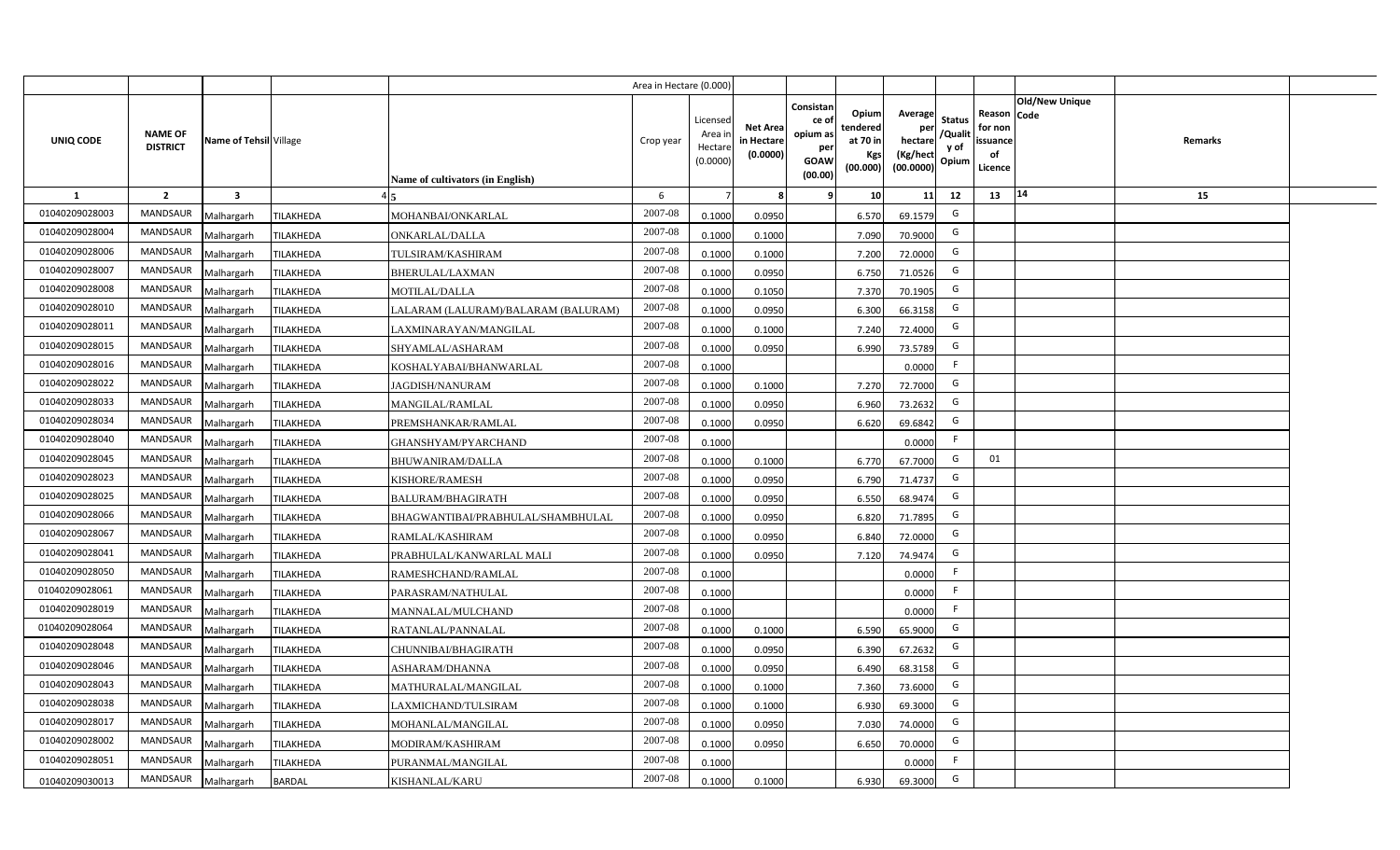|                |                                   |                         |               |                                  | Area in Hectare (0.000) |                                          |                                           |                                                         |                                                  |                                                    |                                           |                                                                       |         |  |
|----------------|-----------------------------------|-------------------------|---------------|----------------------------------|-------------------------|------------------------------------------|-------------------------------------------|---------------------------------------------------------|--------------------------------------------------|----------------------------------------------------|-------------------------------------------|-----------------------------------------------------------------------|---------|--|
| UNIQ CODE      | <b>NAME OF</b><br><b>DISTRICT</b> | Name of Tehsil Village  |               | Name of cultivators (in English) | Crop year               | Licensec<br>Area i<br>Hectar<br>(0.0000) | <b>Net Area</b><br>in Hectare<br>(0.0000) | Consistan<br>ce o<br>opium as<br>per<br>GOAW<br>(00.00) | Opium<br>tendered<br>at 70 in<br>Kgs<br>(00.000) | Average<br>per<br>hectare<br>(Kg/hect<br>(00.0000) | <b>Status</b><br>/Qualit<br>y of<br>Opium | Old/New Unique<br>Reason Code<br>for non<br>issuance<br>of<br>Licence | Remarks |  |
| $\mathbf{1}$   | $\overline{2}$                    | $\overline{\mathbf{3}}$ |               |                                  | 6                       |                                          |                                           |                                                         | 10                                               | 11                                                 | 12                                        | 14<br>13                                                              | 15      |  |
| 01040209030016 | MANDSAUR                          | Malhargarh              | <b>BARDAL</b> | PARWATIBAI/NANURAM               | 2007-08                 | 0.1000                                   | 0.0800                                    |                                                         | 5.760                                            | 72.0000                                            | G                                         |                                                                       |         |  |
| 01040209030017 | MANDSAUR                          | Malhargarh              | <b>BARDAL</b> | KANHIYALAL/KARU                  | 2007-08                 | 0.1000                                   | 0.0950                                    |                                                         | 6.740                                            | 70.9474                                            | G                                         |                                                                       |         |  |
| 01040209030018 | MANDSAUR                          | Malhargarh              | <b>BARDAL</b> | SUKHLAL/PANNALAL                 | 2007-08                 | 0.1000                                   | 0.1000                                    |                                                         | 6.820                                            | 68.2000                                            | G                                         |                                                                       |         |  |
| 01040209030019 | MANDSAUR                          | Malhargarh              | <b>BARDAL</b> | KANKUBAI/BHANWARLAL              | 2007-08                 | 0.100                                    | 0.1000                                    |                                                         | 7.170                                            | 71.7000                                            | G                                         |                                                                       |         |  |
| 01040209030020 | MANDSAUR                          | Malhargarh              | <b>BARDAL</b> | <b>MANGILAL/VARDA</b>            | 2007-08                 | 0.1000                                   | 0.1000                                    |                                                         | 7.980                                            | 79.8000                                            | G                                         |                                                                       |         |  |
| 01040209030025 | MANDSAUR                          | Malhargarh              | <b>BARDAL</b> | SOHANBAI/RAMESH                  | 2007-08                 | 0.1000                                   |                                           |                                                         |                                                  | 0.0000                                             | F                                         |                                                                       |         |  |
| 01040209030034 | MANDSAUR                          | Malhargarh              | <b>BARDAL</b> | BALLABAI/RAMKISHAN               | 2007-08                 | 0.1000                                   | 0.1000                                    |                                                         | 7.340                                            | 73.4000                                            | G                                         |                                                                       |         |  |
| 01040209030038 | MANDSAUR                          | Malhargarh              | <b>BARDAL</b> | <b>BHUWAN/UDA</b>                | 2007-08                 | 0.1000                                   | 0.1000                                    |                                                         | 7.260                                            | 72.6000                                            | G                                         |                                                                       |         |  |
| 01040209031002 | <b>MANDSAUR</b>                   | Malhargarh              | <b>DHAKDI</b> | BHAGWATSINGH/DOULATSINGH         | 2007-08                 | 0.1000                                   | 0.1000                                    |                                                         | 7.220                                            | 72.2000                                            | G                                         |                                                                       |         |  |
| 01040209031005 | <b>MANDSAUR</b>                   | Malhargarh              | <b>DHAKDI</b> | CHENSINGH/KALUSIBNGH             | 2007-08                 | 0.1000                                   | 0.1000                                    |                                                         | 7.700                                            | 77.0000                                            | G                                         |                                                                       |         |  |
| 01040209031006 | MANDSAUR                          | Malhargarh              | <b>DHAKDI</b> | <b>TULSIRAM/BHERU</b>            | 2007-08                 | 0.1000                                   | 0.1000                                    |                                                         | 6.450                                            | 64.5000                                            | G                                         |                                                                       |         |  |
| 01040209031011 | MANDSAUR                          | Malhargarh              | <b>DHAKDI</b> | RAMESHCHANDRA/CHUNNILAL          | 2007-08                 | 0.1000                                   | 0.0950                                    |                                                         | 7.060                                            | 74.3158                                            | G                                         |                                                                       |         |  |
| 01040209031025 | MANDSAUR                          | Malhargarh              | <b>DHAKDI</b> | BABULAL/BHANWARLAL               | 2007-08                 | 0.1000                                   | 0.1050                                    |                                                         | 7.490                                            | 71.3333                                            | G                                         |                                                                       |         |  |
| 01040209031015 | MANDSAUR                          | Malhargarh              | <b>DHAKDI</b> | TEJPALSINGH/NARAYANSINGH         | 2007-08                 | 0.1000                                   | 0.1000                                    |                                                         | 6.970                                            | 69.7000                                            | G                                         |                                                                       |         |  |
| 01040209031012 | MANDSAUR                          | Malhargarh              | <b>DHAKDI</b> | BHAGWATILAL/NANDLAL              | 2007-08                 | 0.1000                                   | 0.1000                                    |                                                         | 6.650                                            | 66.5000                                            | G                                         |                                                                       |         |  |
| 01040209031008 | MANDSAUR                          | Malhargarh              | <b>DHAKDI</b> | NANDRAM/MOTILAL/BAGDIBAI         | 2007-08                 | 0.1000                                   | 0.1000                                    |                                                         | 7.130                                            | 71.3000                                            | G                                         |                                                                       |         |  |
| 01040209031019 | MANDSAUR                          | Malhargarh              | <b>DHAKDI</b> | AMBALAL/GANESHRAM                | 2007-08                 | 0.1000                                   | 0.1000                                    |                                                         | 6.940                                            | 69.4000                                            | G                                         |                                                                       |         |  |
| 01040209031020 | MANDSAUR                          | Malhargarh              | <b>DHAKDI</b> | GANESHRAM/KACHRU                 | 2007-08                 | 0.100                                    | 0.1000                                    |                                                         | 6.990                                            | 69.9000                                            | G                                         |                                                                       |         |  |
| 01040209031010 | MANDSAUR                          | Malhargarh              | <b>DHAKDI</b> | SATYNARAYAN/RAMLAL               | 2007-08                 | 0.100                                    | 0.1000                                    |                                                         | 7.300                                            | 73.0000                                            | G                                         |                                                                       |         |  |
| 01040209031032 | MANDSAUR                          | Malhargarh              | <b>DHAKDI</b> | DEVILAL/PRABHULAL                | 2007-08                 | 0.1000                                   |                                           |                                                         |                                                  | 0.0000                                             | F.                                        |                                                                       |         |  |
| 01040209031009 | MANDSAUR                          | Malhargarh              | DHAKDI        | BABRU/RAMLAL                     | 2007-08                 | 0.1000                                   | 0.1000                                    |                                                         | 7.630                                            | 76.3000                                            | G                                         |                                                                       |         |  |
| 01040209031024 | <b>MANDSAUR</b>                   | Malhargarh              | <b>DHAKDI</b> | HRALAL/JAGANNATH TELI            | 2007-08                 | 0.1000                                   | 0.0950                                    |                                                         | 6.520                                            | 68.6316                                            | G                                         | 01040209029084                                                        |         |  |
| 01040209035001 | MANDSAUR                          | Malhargarh              | SANAWADA      | PAVANKUNWAR/BHANWARSINGH         | 2007-08                 | 0.1000                                   | 0.1000                                    |                                                         | 6.960                                            | 69.6000                                            | G                                         |                                                                       |         |  |
| 01040209035005 | <b>MANDSAUR</b>                   | Malhargarh              | SANAWADA      | <b>ONKARLAL/RAMLAL</b>           | 2007-08                 | 0.1000                                   |                                           |                                                         |                                                  | 0.0000                                             | -F                                        |                                                                       |         |  |
| 01040209035006 | MANDSAUR                          | Malhargarh              | SANAWADA      | RAMCHANDRA/BHAJJA                | 2007-08                 | 0.1000                                   | 0.1000                                    |                                                         | 6.220                                            | 62.2000                                            | G                                         |                                                                       |         |  |
| 01040209035007 | MANDSAUR                          | Malhargarh              | SANAWADA      | KARULAL/MODAJI                   | 2007-08                 | 0.1000                                   |                                           |                                                         |                                                  | 0.0000                                             | F                                         |                                                                       |         |  |
| 01040209035010 | MANDSAUR                          | Malhargarh              | SANAWADA      | NATHU/KISHNA                     | 2007-08                 | 0.1000                                   |                                           |                                                         |                                                  | 0.0000                                             | F                                         |                                                                       |         |  |
| 01040209035012 | MANDSAUR                          | Malhargarh              | SANAWADA      | SALEGRAM/RODMAL                  | 2007-08                 | 0.1000                                   |                                           |                                                         |                                                  | 0.0000                                             | E                                         |                                                                       |         |  |
| 01040209035013 | MANDSAUR                          | Malhargarh              | SANAWADA      | RAMCHANDRA/KISHAN                | 2007-08                 | 0.1000                                   |                                           |                                                         |                                                  | 0.000C                                             | F.                                        |                                                                       |         |  |
| 01040209035014 | MANDSAUR                          | Malhargarh              | SANAWADA      | KAVERIBAI/RAMNATH                | 2007-08                 | 0.1000                                   |                                           |                                                         |                                                  | 0.0000                                             |                                           |                                                                       |         |  |
| 01040209035015 | MANDSAUR                          | Malhargarh              | SANAWADA      | BHANWARLAL/KANHAIYALAL           | 2007-08                 | 0.1000                                   |                                           |                                                         |                                                  | 0.0000                                             | E                                         |                                                                       |         |  |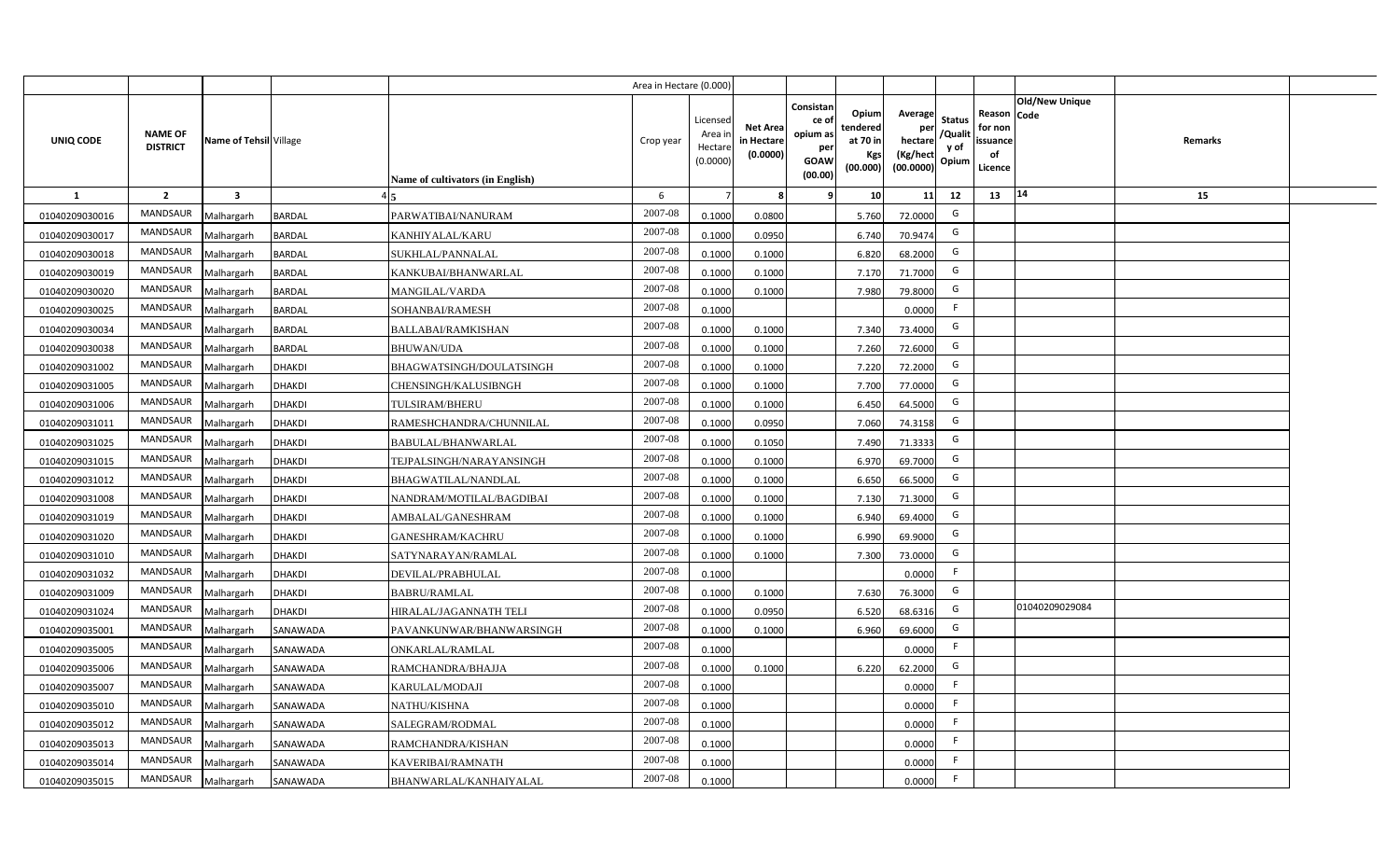|                |                                   |                         |          |                                  | Area in Hectare (0.000 |                                          |                                          |                                                                 |                                                  |                                                    |                                           |                                                     |                |                  |  |
|----------------|-----------------------------------|-------------------------|----------|----------------------------------|------------------------|------------------------------------------|------------------------------------------|-----------------------------------------------------------------|--------------------------------------------------|----------------------------------------------------|-------------------------------------------|-----------------------------------------------------|----------------|------------------|--|
| UNIQ CODE      | <b>NAME OF</b><br><b>DISTRICT</b> | Name of Tehsil Village  |          | Name of cultivators (in English) | Crop year              | Licensed<br>Area i<br>Hectar<br>(0.0000) | <b>Net Area</b><br>in Hectar<br>(0.0000) | Consistan<br>ce of<br>opium as<br>per<br><b>GOAW</b><br>(00.00) | Opium<br>tendered<br>at 70 in<br>Kgs<br>(00.000) | Average<br>per<br>hectare<br>(Kg/hect<br>(00.0000) | <b>Status</b><br>/Qualit<br>y of<br>Opium | Reason Code<br>for non<br>issuance<br>of<br>Licence | Old/New Unique | Remarks          |  |
| $\mathbf{1}$   | $\overline{2}$                    | $\overline{\mathbf{3}}$ |          |                                  | 6                      |                                          |                                          | q                                                               | 10 <sup>1</sup>                                  | 11                                                 | 12                                        | 13                                                  | 14             | 15               |  |
| 01040209035016 | MANDSAUR                          | Malhargarh              | SANAWADA | <b>MANGIBAI/BALU</b>             | 2007-08                | 0.1000                                   |                                          |                                                                 |                                                  | 0.0000                                             | E                                         |                                                     |                |                  |  |
| 01040209035018 | MANDSAUR                          | Malhargarh              | SANAWADA | GITABAI/UDAYRAM                  | 2007-08                | 0.1000                                   |                                          |                                                                 |                                                  | 0.0000                                             | F.                                        |                                                     |                | TRANSFER/UMARIYA |  |
| 01040209035020 | <b>MANDSAUR</b>                   | Malhargarh              | SANAWADA | ASHARAM/MOTILAL                  | 2007-08                | 0.1000                                   | 0.1000                                   |                                                                 | 6.810                                            | 68.1000                                            | G                                         |                                                     |                |                  |  |
| 01040209035022 | MANDSAUR                          | Malhargarh              | SANAWADA | RADHABAI/KANHAIYALAL             | 2007-08                | 0.100                                    | 0.0250                                   |                                                                 | 1.870                                            | 74.8000                                            | G                                         |                                                     |                |                  |  |
| 01040209035025 | MANDSAUR                          | Malhargarh              | SANAWADA | JAGDISH CHAND/DHANRAJ            | 2007-08                | 0.100                                    | 0.1000                                   |                                                                 | 6.860                                            | 68.6000                                            | G                                         |                                                     |                | TRANSFER/UMARIYA |  |
| 01040209035027 | MANDSAUR                          | Malhargarh              | SANAWADA | INDARSINGH/MODSINGH              | 2007-08                | 0.1000                                   | 0.1000                                   |                                                                 | 7.000                                            | 70.0000                                            | G                                         |                                                     |                |                  |  |
| 01040209035028 | MANDSAUR                          | Malhargarh              | SANAWADA | SAJJANSINGH/DEVISINGH            | 2007-08                | 0.1000                                   |                                          |                                                                 |                                                  | 0.0000                                             | F.                                        |                                                     |                |                  |  |
| 01040209035029 | MANDSAUR                          | Malhargarh              | SANAWADA | <b>BAPULAL/AMBALAL</b>           | 2007-08                | 0.1000                                   | 0.1000                                   |                                                                 | 6.930                                            | 69.3000                                            | G                                         |                                                     |                |                  |  |
| 01040209035030 | MANDSAUR                          | Malhargarh              | SANAWADA | ASHOKKUMAR/AMBALAL               | 2007-08                | 0.1000                                   |                                          |                                                                 |                                                  | 0.0000                                             | F.                                        |                                                     |                |                  |  |
| 01040209035031 | MANDSAUR                          | Malhargarh              | SANAWADA | HIMMATSINGH/MADANSINGH           | 2007-08                | 0.1000                                   |                                          |                                                                 |                                                  | 0.0000                                             | -F                                        |                                                     |                |                  |  |
| 01040209035036 | MANDSAUR                          | Malhargarh              | SANAWADA | BHARATSINGH/MADANSINGH           | 2007-08                | 0.1000                                   |                                          |                                                                 |                                                  | 0.0000                                             |                                           |                                                     |                |                  |  |
| 01040209035037 | MANDSAUR                          | Malhargarh              | SANAWADA | KHAGRAJSINGH/RAMWESHWAR          | 2007-08                | 0.1000                                   |                                          |                                                                 |                                                  | 0.0000                                             | F.                                        |                                                     |                |                  |  |
| 01040209035039 | <b>MANDSAUR</b>                   | Malhargarh              | SANAWADA | RAJESHLAL/BHANWARLAL             | 2007-08                | 0.1000                                   |                                          |                                                                 |                                                  | 0.0000                                             | -F                                        |                                                     |                |                  |  |
| 01040209035040 | <b>MANDSAUR</b>                   | Malhargarh              | SANAWADA | PRABHULAL/BHANWARLAL             | 2007-08                | 0.1000                                   |                                          |                                                                 |                                                  | 0.0000                                             | F.                                        |                                                     |                |                  |  |
| 01040209035041 | MANDSAUR                          | Malhargarh              | SANAWADA | FAKIRCHANDRA/RATANLAL            | 2007-08                | 0.1000                                   |                                          |                                                                 |                                                  | 0.0000                                             | E                                         |                                                     |                |                  |  |
| 01040209035048 | <b>MANDSAUR</b>                   | Malhargarh              | SANAWADA | CHANDABAI/DEVILAL                | 2007-08                | 0.1000                                   | 0.1000                                   |                                                                 | 6.780                                            | 67.8000                                            | G                                         |                                                     |                |                  |  |
| 01040209035051 | MANDSAUR                          | Malhargarh              | SANAWADA | GOPALLAL/HIRALAL                 | 2007-08                | 0.1000                                   |                                          |                                                                 |                                                  | 0.0000                                             | -F                                        |                                                     |                |                  |  |
| 01040209035053 | <b>MANDSAUR</b>                   | Malhargarh              | SANAWADA | OMPRAKASH/BHAGIRATH              | 2007-08                | 0.1000                                   |                                          |                                                                 |                                                  | 0.0000                                             | F.                                        |                                                     |                |                  |  |
| 01040209035054 | <b>MANDSAUR</b>                   | Malhargarh              | SANAWADA | BHANWARSINGH/MODSINGH            | 2007-08                | 0.1000                                   | 0.1000                                   |                                                                 | 6.960                                            | 69.6000                                            | G                                         |                                                     |                |                  |  |
| 01040209035055 | <b>MANDSAUR</b>                   | Malhargarh              | SANAWADA | RATANLAL/KISHANLAL               | 2007-08                | 0.1000                                   |                                          |                                                                 |                                                  | 0.0000                                             | F.                                        |                                                     |                |                  |  |
| 01040209035056 | <b>MANDSAUR</b>                   | Malhargarh              | SANAWADA | NANIBAI/BHANWARLAL               | 2007-08                | 0.1000                                   |                                          |                                                                 |                                                  | 0.0000                                             |                                           |                                                     |                |                  |  |
| 01040209035057 | <b>MANDSAUR</b>                   | Malhargarh              | SANAWADA | KAMALKUNWAR/SAJJANSINGH          | 2007-08                | 0.100                                    |                                          |                                                                 |                                                  | 0.0000                                             |                                           |                                                     |                |                  |  |
| 01040209035059 | <b>MANDSAUR</b>                   | Malhargarh              | SANAWADA | RAMCHANDRA/HIRALAL               | 2007-08                | 0.100                                    |                                          |                                                                 |                                                  | 0.0000                                             | -F                                        |                                                     |                |                  |  |
| 01040209035060 | <b>MANDSAUR</b>                   | Malhargarh              | SANAWADA | <b>BHURIBAI/NANDLAL</b>          | 2007-08                | 0.1000                                   |                                          |                                                                 |                                                  | 0.0000                                             | -F                                        |                                                     |                |                  |  |
| 01040209035061 | <b>MANDSAUR</b>                   | Malhargarh              | SANAWADA | KESHARKUNWAR/RAMSINGH            | 2007-08                | 0.1000                                   |                                          |                                                                 |                                                  | 0.0000                                             | E                                         |                                                     |                |                  |  |
| 01040209035062 | MANDSAUR                          | Malhargarh              | SANAWADA | HARISINGH/NATHUSINGH             | 2007-08                | 0.1000                                   |                                          |                                                                 |                                                  | 0.0000                                             | F                                         |                                                     |                |                  |  |
| 01040209035064 | MANDSAUR                          | Malhargarh              | SANAWADA | <b>NATHULAL/RAMLAL</b>           | 2007-08                | 0.1000                                   |                                          |                                                                 |                                                  | 0.0000                                             | F                                         |                                                     |                |                  |  |
| 01040209035066 | MANDSAUR                          | Malhargarh              | SANAWADA | DAYALSINGH/RATANSINGH            | 2007-08                | 0.1000                                   |                                          |                                                                 |                                                  | 0.0000                                             | F                                         |                                                     |                |                  |  |
| 01040209035072 | MANDSAUR                          | Malhargarh              | SANAWADA | AMBALAL/BHERULAL                 | 2007-08                | 0.1000                                   | 0.1000                                   |                                                                 | 6.320                                            | 63.2000                                            | G                                         |                                                     |                |                  |  |
| 01040209035075 | MANDSAUR                          | Malhargarh              | SANAWADA | KARULAL/BANSHILAL                | 2007-08                | 0.1000                                   |                                          |                                                                 |                                                  | 0.0000                                             | E                                         |                                                     |                |                  |  |
| 01040209035079 | MANDSAUR                          | Malhargarh              | SANAWADA | <b>GITABAI/DALURAM</b>           | 2007-08                | 0.1000                                   |                                          |                                                                 |                                                  | 0.0000                                             | -F                                        |                                                     |                |                  |  |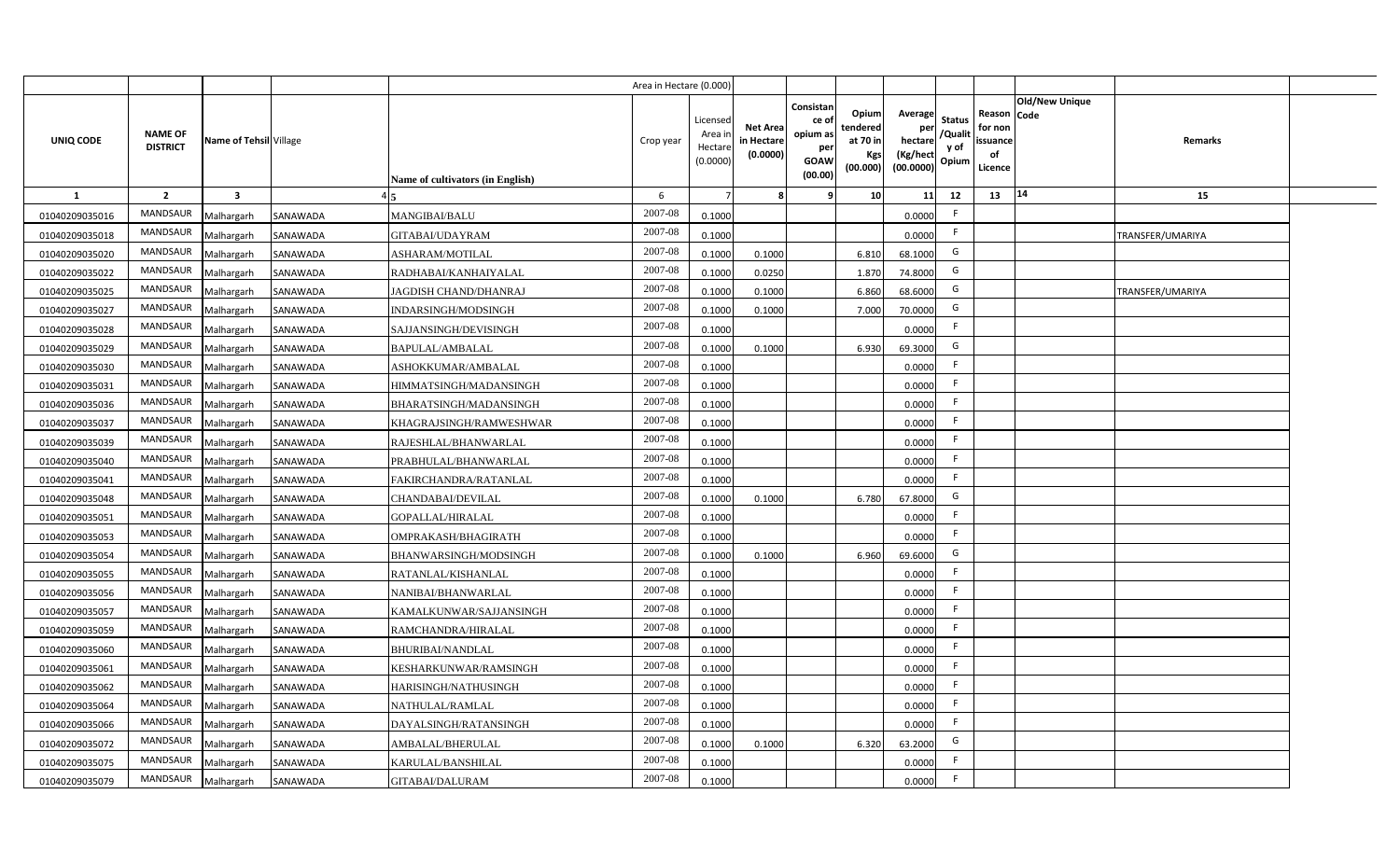|                |                                   |                         |              |                                  | Area in Hectare (0.000 |                                          |                                          |                                                                 |                                                  |                                                    |                                           |                                                     |                |                    |  |
|----------------|-----------------------------------|-------------------------|--------------|----------------------------------|------------------------|------------------------------------------|------------------------------------------|-----------------------------------------------------------------|--------------------------------------------------|----------------------------------------------------|-------------------------------------------|-----------------------------------------------------|----------------|--------------------|--|
| UNIQ CODE      | <b>NAME OF</b><br><b>DISTRICT</b> | Name of Tehsil Village  |              | Name of cultivators (in English) | Crop year              | Licensed<br>Area i<br>Hectar<br>(0.0000) | <b>Net Area</b><br>in Hectar<br>(0.0000) | Consistan<br>ce of<br>opium as<br>per<br><b>GOAW</b><br>(00.00) | Opium<br>tendered<br>at 70 in<br>Kgs<br>(00.000) | Average<br>per<br>hectare<br>(Kg/hect<br>(00.0000) | <b>Status</b><br>/Qualit<br>y of<br>Opium | Reason Code<br>for non<br>issuance<br>of<br>Licence | Old/New Unique | Remarks            |  |
| 1              | $\overline{2}$                    | $\overline{\mathbf{3}}$ |              |                                  | 6                      |                                          |                                          | ٠q                                                              | 10 <sup>1</sup>                                  | 11                                                 | 12                                        | 13                                                  | $\vert 14$     | 15                 |  |
| 01040209035081 | MANDSAUR                          | Malhargarh              | SANAWADA     | PADMAWATIBAI/SHANTILAL           | 2007-08                | 0.1000                                   |                                          |                                                                 |                                                  | 0.0000                                             | -F                                        |                                                     |                |                    |  |
| 01040209035082 | MANDSAUR                          | Malhargarh              | SANAWADA     | FATMABI/NAVABKHAN                | 2007-08                | 0.1000                                   |                                          |                                                                 |                                                  | 0.0000                                             | F.                                        |                                                     |                |                    |  |
| 01040209035083 | <b>MANDSAUR</b>                   | Malhargarh              | SANAWADA     | BHERULAL/DHURAKUMAR              | 2007-08                | 0.1000                                   | 0.1000                                   |                                                                 | 6.320                                            | 63.2000                                            | G                                         |                                                     |                |                    |  |
| 01040209035085 | <b>MANDSAUR</b>                   | Malhargarh              | SANAWADA     | <b>GOTAM/MOTIRAM</b>             | 2007-08                | 0.100                                    | 0.1000                                   |                                                                 | 6.720                                            | 67.2000                                            | G                                         |                                                     |                |                    |  |
| 01040209035086 | MANDSAUR                          | Malhargarh              | SANAWADA     | AMBALAL/MOTIRAM                  | 2007-08                | 0.100                                    | 0.1000                                   |                                                                 | 7.220                                            | 72.2000                                            | G                                         |                                                     |                |                    |  |
| 01040209035087 | <b>MANDSAUR</b>                   | Malhargarh              | SANAWADA     | <b>BADRILAL/SURAJMAL</b>         | 2007-08                | 0.1000                                   | 0.1000                                   |                                                                 | 6.790                                            | 67.9000                                            | G                                         |                                                     |                |                    |  |
| 01040209035089 | MANDSAUR                          | Malhargarh              | SANAWADA     | ANUDHSINGH@ANOPSINGH/MODSINGH    | 2007-08                | 0.1000                                   | 0.0950                                   |                                                                 | 7.110                                            | 74.8421                                            | G                                         |                                                     |                |                    |  |
| 01040209035091 | MANDSAUR                          | Malhargarh              | SANAWADA     | CHAGANLAL/CHUNNILAL              | 2007-08                | 0.1000                                   | 0.0950                                   |                                                                 | 7.090                                            | 74.6316                                            | G                                         |                                                     |                |                    |  |
| 01040209035093 | MANDSAUR                          | Malhargarh              | SANAWADA     | RAMESHCHANDRA/KANWARLAL          | 2007-08                | 0.100                                    | 0.1000                                   |                                                                 | 6.880                                            | 68.8000                                            | G                                         |                                                     |                |                    |  |
| 01040209035004 | MANDSAUR                          | Malhargarh              | SANAWADA     | RAGHUVIRSINGH/MADANSINGH         | 2007-08                | 0.1000                                   |                                          |                                                                 |                                                  | 0.0000                                             | -F                                        |                                                     |                |                    |  |
| 01040209035035 | MANDSAUR                          | Malhargarh              | SANAWADA     | AMRITRAM/KISHANLAL               | 2007-08                | 0.1000                                   |                                          |                                                                 |                                                  | 0.0000                                             |                                           |                                                     |                |                    |  |
| 01040209035122 | MANDSAUR                          | Malhargarh              | SANAWADA     | PUSHPABAI/VARDICHAND             | 2007-08                | 0.1000                                   | 0.0950                                   |                                                                 | 6.960                                            | 73.2632                                            | G                                         |                                                     |                |                    |  |
| 01040209035131 | <b>MANDSAUR</b>                   | Malhargarh              | SANAWADA     | BHANWARSINGH/GORDHANSINGH        | 2007-08                | 0.1000                                   |                                          |                                                                 |                                                  | 0.0000                                             | -F                                        |                                                     |                |                    |  |
| 01040209035077 | <b>MANDSAUR</b>                   | Malhargarh              | SANAWADA     | TORIRAM/DHANNAJI                 | 2007-08                | 0.1000                                   |                                          |                                                                 |                                                  | 0.0000                                             | -F                                        |                                                     |                |                    |  |
| 01040209035026 | MANDSAUR                          | Malhargarh              | SANAWADA     | DHANNIBAI/CHIMANLAL              | 2007-08                | 0.1000                                   |                                          |                                                                 |                                                  | 0.0000                                             | F.                                        |                                                     |                |                    |  |
| 01040209035132 | <b>MANDSAUR</b>                   | Malhargarh              | SANAWADA     | MODSINGH/PARWATSINGH             | 2007-08                | 0.1000                                   |                                          |                                                                 |                                                  | 0.0000                                             | F.                                        |                                                     | 01070316042044 | TRANSFER//JAORA-II |  |
| 01040209036001 | MANDSAUR                          | Malhargarh              | <b>SEMLI</b> | NANDUBAI/RAMLAL                  | 2007-08                | 0.1000                                   |                                          |                                                                 |                                                  | 0.0000                                             | F.                                        |                                                     |                |                    |  |
| 01040209036003 | <b>MANDSAUR</b>                   | Malhargarh              | <b>SEMLI</b> | KALABAI/RAMIBAI                  | 2007-08                | 0.1000                                   | 0.1050                                   |                                                                 | 7.280                                            | 69.3333                                            | G                                         |                                                     |                |                    |  |
| 01040209036005 | <b>MANDSAUR</b>                   | Malhargarh              | <b>SEMLI</b> | BALMUKUND/DHANNA                 | 2007-08                | 0.100                                    | 0.0450                                   |                                                                 | 3.350                                            | 74.4444                                            | G                                         |                                                     |                |                    |  |
| 01040209036006 | <b>MANDSAUR</b>                   | Malhargarh              | <b>SEMLI</b> | <b>BHERULAL/RUGHNATH</b>         | 2007-08                | 0.1000                                   |                                          |                                                                 |                                                  | 0.0000                                             | F.                                        |                                                     |                |                    |  |
| 01040209036011 | <b>MANDSAUR</b>                   | Malhargarh              | SEMLI        | AMBALAL/HIRALAL                  | 2007-08                | 0.1000                                   |                                          |                                                                 |                                                  | 0.0000                                             | -F                                        |                                                     |                |                    |  |
| 01040209036017 | MANDSAUR                          | Malhargarh              | <b>SEMLI</b> | KASTURI BAI/ONKARLAL             | 2007-08                | 0.100                                    | 0.0450                                   |                                                                 | 3.120                                            | 69.3333                                            | G                                         |                                                     |                |                    |  |
| 01040209036019 | MANDSAUR                          | Malhargarh              | <b>SEMLI</b> | SHRIRAM/SITARAM                  | 2007-08                | 0.100                                    |                                          |                                                                 |                                                  | 0.0000                                             | E                                         |                                                     |                |                    |  |
| 01040209036021 | MANDSAUR                          | Malhargarh              | <b>SEMLI</b> | KAMLABAI/KESHURAM                | 2007-08                | 0.1000                                   |                                          |                                                                 |                                                  | 0.0000                                             | -F                                        |                                                     |                |                    |  |
| 01040209036027 | MANDSAUR                          | Malhargarh              | SEMLI        | BAGDIRAM/BHANWARLAL              | 2007-08                | 0.1000                                   |                                          |                                                                 |                                                  | 0.0000                                             | E                                         |                                                     |                |                    |  |
| 01040209036028 | MANDSAUR                          | Malhargarh              | <b>SEMLI</b> | MOHANLAL/SHANKARLAL              | 2007-08                | 0.1000                                   | 0.0450                                   |                                                                 | 2.910                                            | 64.6667                                            |                                           | 02                                                  |                |                    |  |
| 01040209036029 | MANDSAUR                          | Malhargarh              | <b>SEMLI</b> | TULSIBAI/MANGILAL                | 2007-08                | 0.1000                                   | 0.1050                                   |                                                                 | 6.840                                            | 65.1429                                            | G                                         |                                                     |                |                    |  |
| 01040209036034 | MANDSAUR                          | Malhargarh              | <b>SEMLI</b> | NANALAL/BHERULAL                 | 2007-08                | 0.1000                                   | 0.1000                                   |                                                                 | 6.140                                            | 61.4000                                            | G                                         |                                                     |                |                    |  |
| 01040209036038 | MANDSAUR                          | Malhargarh              | <b>SEMLI</b> | DILKHUSHBAI/SURAJMAL             | 2007-08                | 0.1000                                   |                                          |                                                                 |                                                  | 0.0000                                             | F                                         |                                                     |                |                    |  |
| 01040209036041 | MANDSAUR                          | Malhargarh              | <b>SEMLI</b> | MOHANLAL/PRABHULAL               | 2007-08                | 0.1000                                   | 0.0950                                   |                                                                 | 5.960                                            | 62.7368                                            | G                                         |                                                     |                |                    |  |
| 01040209036043 | MANDSAUR                          | Malhargarh              | <b>SEMLI</b> | <b>DEVILAL/RAMLAL</b>            | 2007-08                | 0.1000                                   |                                          |                                                                 |                                                  | 0.0000                                             | -F                                        |                                                     |                |                    |  |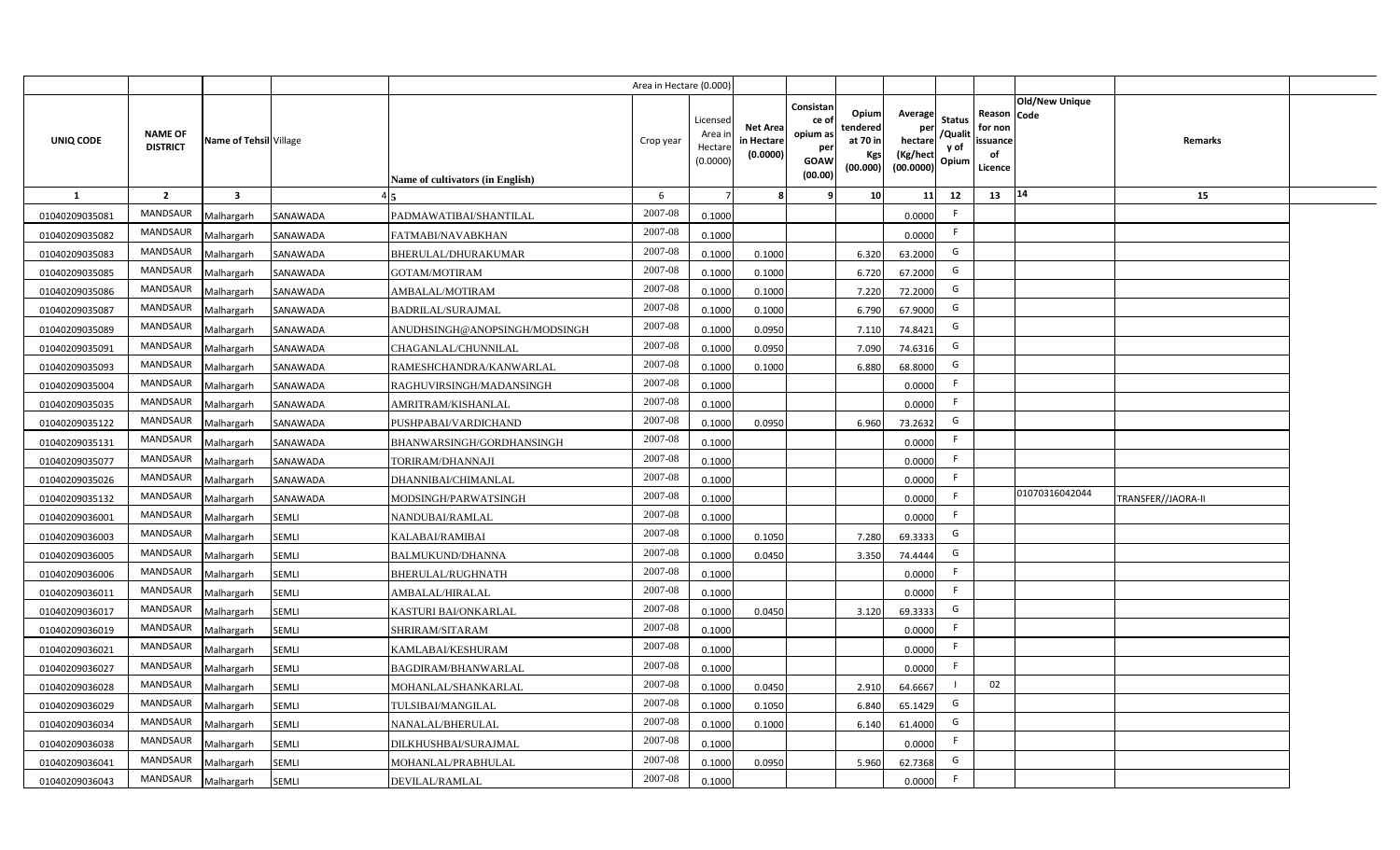|                |                                   |                         |                 |                                  | Area in Hectare (0.000 |                                          |                                           |                                                                 |                                                  |                                                    |                                           |                                                     |                       |         |  |
|----------------|-----------------------------------|-------------------------|-----------------|----------------------------------|------------------------|------------------------------------------|-------------------------------------------|-----------------------------------------------------------------|--------------------------------------------------|----------------------------------------------------|-------------------------------------------|-----------------------------------------------------|-----------------------|---------|--|
| UNIQ CODE      | <b>NAME OF</b><br><b>DISTRICT</b> | Name of Tehsil Village  |                 | Name of cultivators (in English) | Crop year              | Licensec<br>Area i<br>Hectar<br>(0.0000) | <b>Net Area</b><br>in Hectare<br>(0.0000) | Consistan<br>ce of<br>opium as<br>per<br><b>GOAW</b><br>(00.00) | Opium<br>tendered<br>at 70 in<br>Kgs<br>(00.000) | Average<br>per<br>hectare<br>(Kg/hect<br>(00.0000) | <b>Status</b><br>/Qualit<br>y of<br>Opium | Reason Code<br>for non<br>issuance<br>of<br>Licence | <b>Old/New Unique</b> | Remarks |  |
| $\mathbf{1}$   | $\overline{2}$                    | $\overline{\mathbf{3}}$ |                 |                                  | 6                      |                                          |                                           | q                                                               | 10 <sup>1</sup>                                  | 11                                                 | 12                                        | 13                                                  | $\vert 14$            | 15      |  |
| 01040209036044 | MANDSAUR                          | Malhargarh              | <b>SEMLI</b>    | RADHESHYAM/VARDICHAND            | 2007-08                | 0.1000                                   |                                           |                                                                 |                                                  | 0.0000                                             | -F                                        |                                                     |                       |         |  |
| 01040209036045 | MANDSAUR                          | Malhargarh              | <b>SEMLI</b>    | RANGLAL/MANGILAL                 | 2007-08                | 0.1000                                   |                                           |                                                                 |                                                  | 0.0000                                             | -F                                        |                                                     |                       |         |  |
| 01040209036047 | MANDSAUR                          | Malhargarh              | <b>SEMLI</b>    | NANDLAL/SHANKARLAL               | 2007-08                | 0.1000                                   |                                           |                                                                 |                                                  | 0.0000                                             | -F                                        |                                                     |                       |         |  |
| 01040209036051 | <b>MANDSAUR</b>                   | Malhargarh              | <b>SEMLI</b>    | <b>BHERULAL/BOTLAL</b>           | 2007-08                | 0.1000                                   |                                           |                                                                 |                                                  | 0.0000                                             | -F                                        |                                                     |                       |         |  |
| 01040209036010 | MANDSAUR                          | Malhargarh              | SEMLI           | SITABAI/RAMESHWAR                | 2007-08                | 0.1000                                   |                                           |                                                                 |                                                  | 0.0000                                             |                                           |                                                     |                       |         |  |
| 01040209036014 | MANDSAUR                          | Malhargarh              | <b>SEMLI</b>    | MOHANLAL/JAGANNATH               | 2007-08                | 0.1000                                   |                                           |                                                                 |                                                  | 0.0000                                             | F.                                        |                                                     |                       |         |  |
| 01040209036004 | MANDSAUR                          | Malhargarh              | <b>SEMLI</b>    | RAMLAL/MOTILAL                   | 2007-08                | 0.1000                                   |                                           |                                                                 |                                                  | 0.0000                                             | -F                                        |                                                     |                       |         |  |
| 01040209036015 | MANDSAUR                          | Malhargarh              | <b>SEMLI</b>    | KAVERIBAI/BHERULAL               | 2007-08                | 0.1000                                   |                                           |                                                                 |                                                  | 0.0000                                             |                                           |                                                     |                       |         |  |
| 01040209036026 | MANDSAUR                          | Malhargarh              | <b>SEMLI</b>    | RANGLAL/JAGANNATH                | 2007-08                | 0.1000                                   |                                           |                                                                 |                                                  | 0.0000                                             | -F                                        |                                                     |                       |         |  |
| 01040209036046 | MANDSAUR                          | Malhargarh              | SEMLI           | GOPAL/MANGILAL MEENA             | 2007-08                | 0.1000                                   |                                           |                                                                 |                                                  | 0.0000                                             | E                                         |                                                     |                       |         |  |
| 01040209036035 | <b>MANDSAUR</b>                   | Malhargarh              | <b>SEMLI</b>    | BHAGIRATH/NANURAM                | 2007-08                | 0.1000                                   | 0.1000                                    |                                                                 | 6.580                                            | 65.8000                                            | G                                         |                                                     |                       |         |  |
| 01040209036033 | <b>MANDSAUR</b>                   | Malhargarh              | <b>SEMLI</b>    | MOHANLAL/SALAGRAM                | 2007-08                | 0.1000                                   |                                           |                                                                 |                                                  | 0.0000                                             | -F                                        |                                                     |                       |         |  |
| 01040209036061 | <b>MANDSAUR</b>                   | Malhargarh              | SEMLI           | RAMLAL/DHANNAJI                  | 2007-08                | 0.1000                                   | 0.1000                                    |                                                                 | 6.130                                            | 61.3000                                            | G                                         |                                                     |                       |         |  |
| 01040209036079 | <b>MANDSAUR</b>                   | Malhargarh              | <b>SEMLI</b>    | BHANWARSINGH/SHAMBHUSINGH        | 2007-08                | 0.1000                                   | 0.0950                                    |                                                                 | 6.530                                            | 68.7368                                            | G                                         |                                                     |                       |         |  |
| 01040209037003 | <b>MANDSAUR</b>                   | Malhargarh              | <b>KHAKHRAI</b> | HARISINGH/MANSINGH               | 2007-08                | 0.1000                                   |                                           |                                                                 |                                                  | 0.0000                                             | F                                         |                                                     |                       |         |  |
| 01040209037005 | <b>MANDSAUR</b>                   | Malhargarh              | <b>KHAKHRAI</b> | RAJARAM/NANURAM                  | 2007-08                | 0.1000                                   |                                           |                                                                 |                                                  | 0.0000                                             | F.                                        |                                                     |                       |         |  |
| 01040209037006 | <b>MANDSAUR</b>                   | Malhargarh              | <b>KHAKHRAI</b> | VAKTAVARSINGH/KARANSINGH         | 2007-08                | 0.1000                                   |                                           |                                                                 |                                                  | 0.0000                                             | -F                                        |                                                     |                       |         |  |
| 01040209037009 | <b>MANDSAUR</b>                   | Malhargarh              | <b>KHAKHRAI</b> | RAMLAL/DHANNA                    | 2007-08                | 0.100                                    | 0.0800                                    |                                                                 | 5.190                                            | 64.8750                                            | G                                         |                                                     |                       |         |  |
| 01040209037011 | MANDSAUR                          | Malhargarh              | <b>KHAKHRAI</b> | RATANSINGH/KARANSINGH            | 2007-08                | 0.1000                                   |                                           |                                                                 |                                                  | 0.0000                                             | F.                                        |                                                     |                       |         |  |
| 01040209037012 | <b>MANDSAUR</b>                   | Malhargarh              | <b>KHAKHRAI</b> | NANDKUNWAR/BHANWARSINGH          | 2007-08                | 0.100                                    |                                           |                                                                 |                                                  | 0.0000                                             | F.                                        |                                                     |                       |         |  |
| 01040209037014 | MANDSAUR                          | Malhargarh              | <b>KHAKHRAI</b> | <b>MANGILAL/NANDA</b>            | $2007 - 08$            | 0.100                                    | 0.1000                                    |                                                                 | 6.690                                            | 66.9000                                            | G                                         |                                                     |                       |         |  |
| 01040209037017 | MANDSAUR                          | Malhargarh              | <b>KHAKHRAI</b> | SAMRATHMAL/UDAYRAM               | 2007-08                | 0.1000                                   |                                           |                                                                 |                                                  | 0.0000                                             | E                                         |                                                     |                       |         |  |
| 01040209037018 | <b>MANDSAUR</b>                   | Malhargarh              | KHAKHRAI        | ONKARLAL/BALAJI                  | 2007-08                | 0.1000                                   | 0.1000                                    |                                                                 | 6.810                                            | 68.1000                                            | G                                         |                                                     |                       |         |  |
| 01040209037023 | MANDSAUR                          | Malhargarh              | <b>KHAKHRAI</b> | PRAKASHCHAND/BHANWARLAL          | 2007-08                | 0.1000                                   |                                           |                                                                 |                                                  | 0.0000                                             | E                                         |                                                     |                       |         |  |
| 01040209037022 | MANDSAUR                          | Malhargarh              | <b>KHAKHRAI</b> | DAULATRAM/RATANLAL               | 2007-08                | 0.1000                                   |                                           |                                                                 |                                                  | 0.0000                                             | F                                         |                                                     |                       |         |  |
| 01040209037024 | MANDSAUR                          | Malhargarh              | <b>KHAKHRAI</b> | MOTILAL/RAMNARAYAN               | 2007-08                | 0.1000                                   |                                           |                                                                 |                                                  | 0.0000                                             | -F                                        |                                                     |                       |         |  |
| 01040209037025 | MANDSAUR                          | Malhargarh              | <b>KHAKHRAI</b> | MOHANKUNWAR/BHANWARSINGH         | 2007-08                | 0.1000                                   |                                           |                                                                 |                                                  | 0.0000                                             | E                                         |                                                     |                       |         |  |
| 01040209037026 | MANDSAUR                          | Malhargarh              | <b>KHAKHRAI</b> | NARAYAN/HIRALAL                  | 2007-08                | 0.1000                                   | 0.1000                                    |                                                                 | 7.390                                            | 73.9000                                            | G                                         |                                                     |                       |         |  |
| 01040209037027 | MANDSAUR                          | Malhargarh              | <b>KHAKHRAI</b> | RADHESHYAM/TARACHAND             | 2007-08                | 0.1000                                   |                                           |                                                                 |                                                  | 0.0000                                             | E                                         |                                                     |                       |         |  |
| 01040209037040 | MANDSAUR                          | Malhargarh              | <b>KHAKHRAI</b> | JAGDISH/TARACHAND                | 2007-08                | 0.1000                                   | 0.1000                                    |                                                                 | 6.980                                            | 69.8000                                            | G                                         |                                                     |                       |         |  |
| 01040209037041 | MANDSAUR                          | Malhargarh              | <b>KHAKHRAI</b> | RAMESHCHANDRA/KANWARLAL          | 2007-08                | 0.1000                                   | 0.1000                                    |                                                                 | 6.530                                            | 65.3000                                            | G                                         |                                                     |                       |         |  |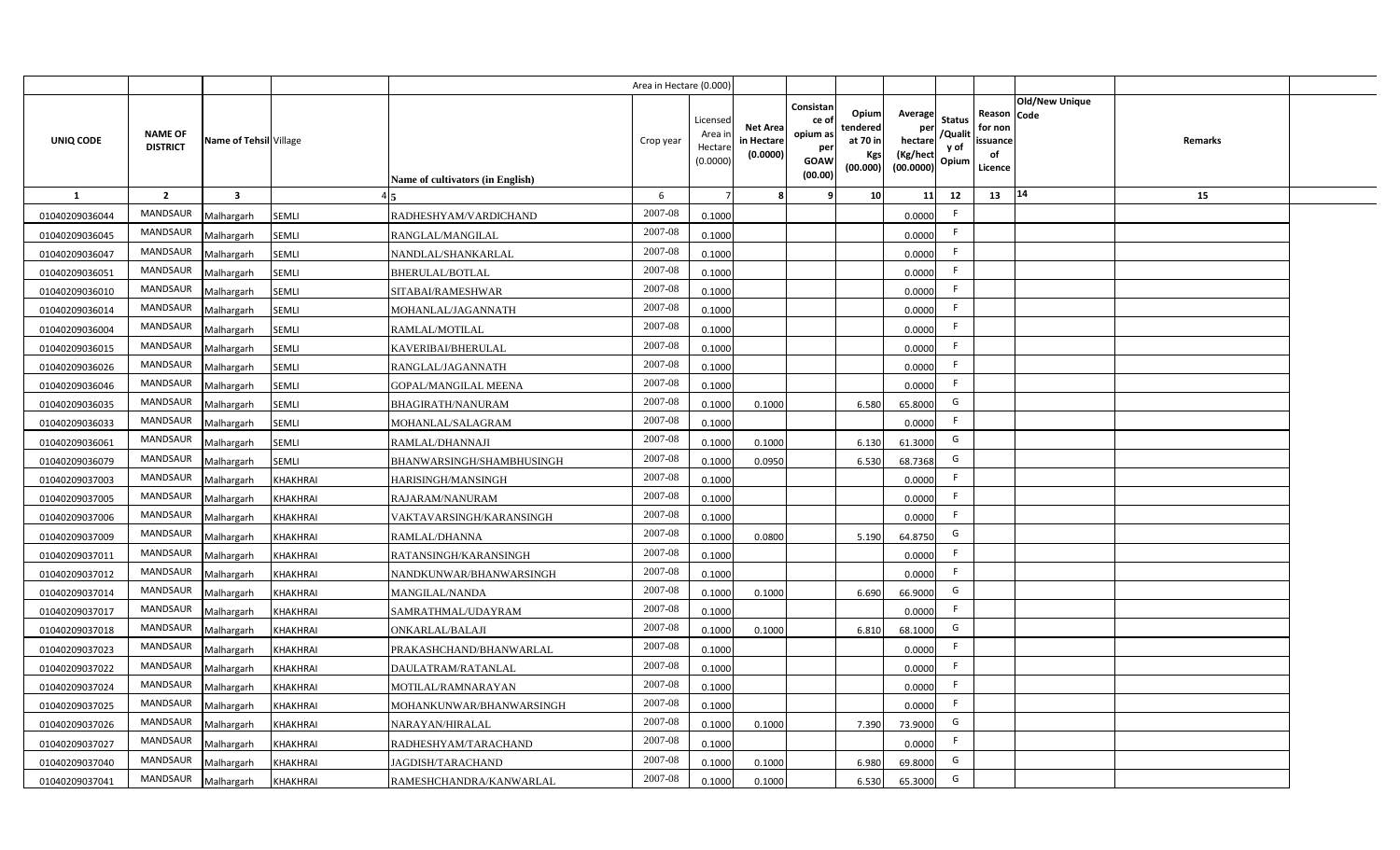|                |                                   |                         |                                      |                                             | Area in Hectare (0.000 |                                          |                                           |                                                                 |                                                  |                                                    |                                           |                                                     |                |         |  |
|----------------|-----------------------------------|-------------------------|--------------------------------------|---------------------------------------------|------------------------|------------------------------------------|-------------------------------------------|-----------------------------------------------------------------|--------------------------------------------------|----------------------------------------------------|-------------------------------------------|-----------------------------------------------------|----------------|---------|--|
| UNIQ CODE      | <b>NAME OF</b><br><b>DISTRICT</b> | Name of Tehsil Village  |                                      | Name of cultivators (in English)            | Crop year              | Licensed<br>Area i<br>Hectar<br>(0.0000) | <b>Net Area</b><br>in Hectare<br>(0.0000) | Consistan<br>ce of<br>opium as<br>per<br><b>GOAW</b><br>(00.00) | Opium<br>tendered<br>at 70 in<br>Kgs<br>(00.000) | Average<br>per<br>hectare<br>(Kg/hect<br>(00.0000) | <b>Status</b><br>/Qualit<br>y of<br>Opium | Reason Code<br>for non<br>issuance<br>of<br>Licence | Old/New Unique | Remarks |  |
| 1              | $\overline{2}$                    | $\overline{\mathbf{3}}$ |                                      |                                             | 6                      |                                          |                                           | ٠q                                                              | 10 <sup>1</sup>                                  | 11                                                 | 12                                        | 13                                                  | $\vert 14$     | 15      |  |
| 01040209037047 | MANDSAUR                          | Malhargarh              | <b>KHAKHRAI</b>                      | RAMKISHAN/BHERULAL                          | 2007-08                | 0.1000                                   |                                           |                                                                 |                                                  | 0.0000                                             | -F                                        |                                                     |                |         |  |
| 01040209037049 | MANDSAUR                          | Malhargarh              | <b>KHAKHRAI</b>                      | MANGILAL/RAMKISHAN                          | 2007-08                | 0.1000                                   |                                           |                                                                 |                                                  | 0.0000                                             | F.                                        |                                                     |                |         |  |
| 01040209037051 | <b>MANDSAUR</b>                   | Malhargarh              | <b>KHAKHRAI</b>                      | PHOOLSINGH/KANIRAM                          | 2007-08                | 0.1000                                   |                                           |                                                                 |                                                  | 0.0000                                             |                                           |                                                     |                |         |  |
| 01040209037056 | <b>MANDSAUR</b>                   | Malhargarh              | <b>KHAKHRAI</b>                      | BHERUSINGH/CHENSINGH                        | 2007-08                | 0.1000                                   |                                           |                                                                 |                                                  | 0.0000                                             | -F                                        |                                                     |                |         |  |
| 01040209037057 | MANDSAUR                          | Malhargarh              | <b>KHAKHRAI</b>                      | BABULAL/RAMNARAYAN                          | 2007-08                | 0.1000                                   |                                           |                                                                 |                                                  | 0.0000                                             |                                           |                                                     |                |         |  |
| 01040209037068 | <b>MANDSAUR</b>                   | Malhargarh              | <b>KHAKHRAI</b>                      | DEUBAI/BOTLAL                               | 2007-08                | 0.1000                                   |                                           |                                                                 |                                                  | 0.0000                                             | F.                                        |                                                     |                |         |  |
| 01040209037070 | MANDSAUR                          | Malhargarh              | <b>KHAKHRAI</b>                      | VAJESINGH/BHANWARSINGH                      | 2007-08                | 0.1000                                   |                                           |                                                                 |                                                  | 0.0000                                             |                                           |                                                     |                |         |  |
| 01040209037071 | MANDSAUR                          | Malhargarh              | <b>KHAKHRAI</b>                      | LAXMINARAYAN/NANDRAM                        | 2007-08                | 0.1000                                   |                                           |                                                                 |                                                  | 0.0000                                             | E                                         |                                                     |                |         |  |
| 01040209037007 | MANDSAUR                          | Malhargarh              | <b>KHAKHRAI</b>                      | RUKMANBAI/GOVINDRAM                         | 2007-08                | 0.1000                                   |                                           |                                                                 |                                                  | 0.0000                                             | F.                                        |                                                     |                |         |  |
| 01040209037013 | MANDSAUR                          | Malhargarh              | <b>KHAKHRAI</b>                      | CHAMPABAI/NANURAM                           | 2007-08                | 0.100                                    | 0.0850                                    |                                                                 | 5.710                                            | 67.1765                                            | G                                         |                                                     |                |         |  |
| 01040209037038 | MANDSAUR                          | Malhargarh              | <b>KHAKHRAI</b>                      | NETRAM/ONKARLAL                             | 2007-08                | 0.1000                                   | 0.0900                                    |                                                                 | 5.890                                            | 65.4444                                            | G                                         |                                                     |                |         |  |
| 01040209037043 | MANDSAUR                          | Malhargarh              | <b>KHAKHRAI</b>                      | KISHANLAL/LALA                              | 2007-08                | 0.1000                                   |                                           |                                                                 |                                                  | 0.0000                                             | -F                                        |                                                     |                |         |  |
| 01040209037062 | <b>MANDSAUR</b>                   | Malhargarh              | <b>KHAKHRAI</b>                      | DAYARAM/ONKARLAL                            | 2007-08                | 0.1000                                   | 0.0950                                    |                                                                 | 6.390                                            | 67.2632                                            | G                                         |                                                     |                |         |  |
| 01040209037055 | <b>MANDSAUR</b>                   | Malhargarh              | <b>KHAKHRAI</b>                      | MOHANSINGH/CHENSINGH                        | 2007-08                | 0.1000                                   |                                           |                                                                 |                                                  | 0.0000                                             | F.                                        |                                                     |                |         |  |
| 01040209037089 | MANDSAUR                          | Malhargarh              | <b>KHAKHRAI</b>                      | KALUSINGH/DHULSINGH                         | 2007-08                | 0.1000                                   |                                           |                                                                 |                                                  | 0.0000                                             | -F                                        |                                                     |                |         |  |
| 01040209037033 | <b>MANDSAUR</b>                   | Malhargarh              | <b>KHAKHRAI</b>                      | RAMSINGH/INDARSINGH                         | 2007-08                | 0.1000                                   |                                           |                                                                 |                                                  | 0.0000                                             | F.                                        |                                                     |                |         |  |
| 01040209038004 | <b>MANDSAUR</b>                   | Malhargarh              | KACHRIYA CHANDRAWAT                  | <b>KESHURAM/HIRA</b>                        | 2007-08                | 0.1000                                   |                                           |                                                                 |                                                  | 0.0000                                             | -F                                        |                                                     |                |         |  |
| 01040209038009 | <b>MANDSAUR</b>                   | Malhargarh              | KACHRIYA CHANDRAWAT                  | <b>VAKTA/KACHRA</b>                         | 2007-08                | 0.1000                                   | 0.0950                                    |                                                                 | 6.330                                            | 66.6316                                            | G                                         |                                                     |                |         |  |
| 01040209038015 | <b>MANDSAUR</b>                   | Malhargarh              | KACHRIYA CHANDRAWAT                  | MUKUNAD/HEMRAJ                              | 2007-08                | 0.100                                    |                                           |                                                                 |                                                  | 0.0000                                             | F.                                        |                                                     |                |         |  |
| 01040209038019 | <b>MANDSAUR</b>                   | Malhargarh              | KACHRIYA CHANDRAWAT                  | CHANDMOHAMMAD/IBRAHIM KHA                   | 2007-08                | 0.1000                                   |                                           |                                                                 |                                                  | 0.0000                                             | F.                                        |                                                     |                |         |  |
| 01040209038021 | <b>MANDSAUR</b>                   | Malhargarh              | KACHRIYA CHANDRAWAT RAMIBAI/RAMSINGH |                                             | 2007-08                | 0.1000                                   |                                           |                                                                 |                                                  | 0.0000                                             | -F                                        |                                                     |                |         |  |
| 01040209038022 | <b>MANDSAUR</b>                   | Malhargarh              | KACHRIYA CHANDRAWAT KALURAM/BHERA    |                                             | 2007-08                | 0.100                                    | 0.1000                                    |                                                                 | 6.480                                            | 64.8000                                            | G                                         |                                                     |                |         |  |
| 01040209038028 | <b>MANDSAUR</b>                   | Malhargarh              |                                      | KACHRIYA CHANDRAWAT RAMKANYABAI/BABULAL     | 2007-08                | 0.100                                    | 0.1000                                    |                                                                 | 7.060                                            | 70.6000                                            | G                                         |                                                     |                |         |  |
| 01040209038034 | <b>MANDSAUR</b>                   | Malhargarh              | KACHRIYA CHANDRAWAT GOPAL/BHERULAL   |                                             | 2007-08                | 0.1000                                   |                                           |                                                                 |                                                  | 0.0000                                             | -F                                        |                                                     |                |         |  |
| 01040209038042 | <b>MANDSAUR</b>                   | Malhargarh              |                                      | KACHRIYA CHANDRAWAT KHUMANSINGH/BHARATSINGH | 2007-08                | 0.1000                                   | 0.1000                                    |                                                                 | 6.860                                            | 68.6000                                            | G                                         |                                                     |                |         |  |
| 01040209038045 | MANDSAUR                          | Malhargarh              |                                      | KACHRIYA CHANDRAWAT NANDUBAI/BHANWARLAL     | 2007-08                | 0.1000                                   |                                           |                                                                 |                                                  | 0.0000                                             | F                                         |                                                     |                |         |  |
| 01040209038046 | MANDSAUR                          | Malhargarh              | KACHRIYA CHANDRAWAT POKHAR/PRATAP    |                                             | 2007-08                | 0.1000                                   | 0.1050                                    |                                                                 | 6.950                                            | 66.1905                                            | G                                         |                                                     |                |         |  |
| 01040209038054 | MANDSAUR                          | Malhargarh              |                                      | KACHRIYA CHANDRAWAT NEPALSINGH/BHARATSINGH  | 2007-08                | 0.1000                                   | 0.1000                                    |                                                                 | 6.890                                            | 68.9000                                            | G                                         |                                                     |                |         |  |
| 01040209038057 | MANDSAUR                          | Malhargarh              |                                      | KACHRIYA CHANDRAWAT RAMCHANDRA/NANDRAM      | 2007-08                | 0.1000                                   | 0.1000                                    |                                                                 | 7.500                                            | 75.0000                                            | G                                         |                                                     |                |         |  |
| 01040209038060 | MANDSAUR                          | Malhargarh              |                                      | KACHRIYA CHANDRAWAT JASHODABAI/BADRILAL     | 2007-08                | 0.1000                                   | 0.1000                                    |                                                                 | 7.040                                            | 70.4000                                            | G                                         |                                                     |                |         |  |
| 01040209038061 | MANDSAUR                          | Malhargarh              |                                      | KACHRIYA CHANDRAWAT NAHARSINGH/PRABHULAL    | 2007-08                | 0.1000                                   |                                           |                                                                 |                                                  | 0.0000                                             | -F                                        |                                                     |                |         |  |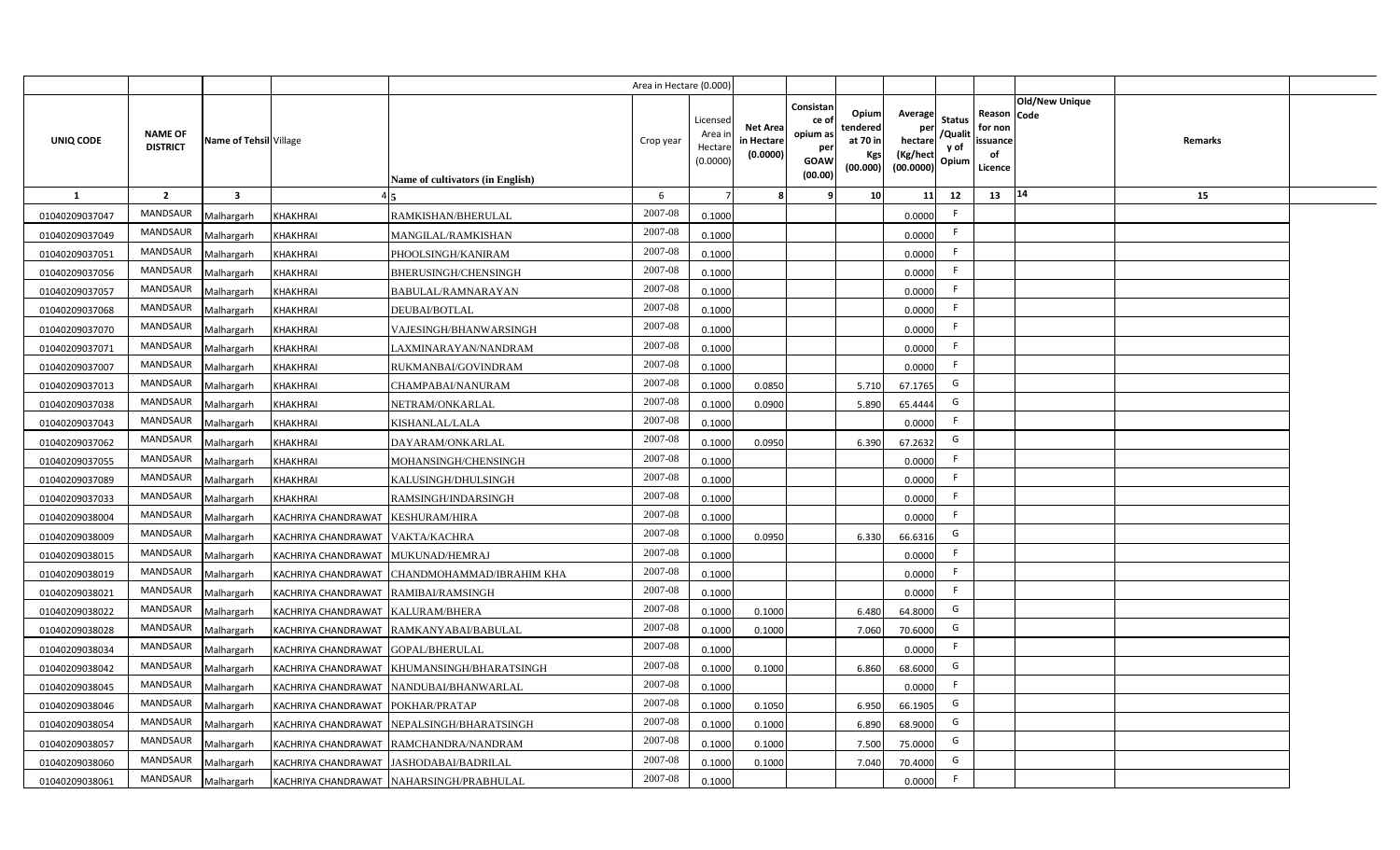|                |                                   |                        |                                        |                                              | Area in Hectare (0.000) |                                           |                                           |                                                         |                                                  |                                                    |                                           |                                                     |                                  |  |
|----------------|-----------------------------------|------------------------|----------------------------------------|----------------------------------------------|-------------------------|-------------------------------------------|-------------------------------------------|---------------------------------------------------------|--------------------------------------------------|----------------------------------------------------|-------------------------------------------|-----------------------------------------------------|----------------------------------|--|
| UNIQ CODE      | <b>NAME OF</b><br><b>DISTRICT</b> | Name of Tehsil Village |                                        | <b>Name of cultivators (in English)</b>      | Crop year               | Licensed<br>Area i<br>Hectare<br>(0.0000) | <b>Net Area</b><br>in Hectare<br>(0.0000) | Consistan<br>ce o<br>opium as<br>per<br>GOAW<br>(00.00) | Opium<br>tendered<br>at 70 in<br>Kgs<br>(00.000) | Average<br>per<br>hectare<br>(Kg/hect<br>(00.0000) | <b>Status</b><br>/Qualit<br>y of<br>Opium | Reason Code<br>for non<br>issuance<br>of<br>Licence | <b>Old/New Unique</b><br>Remarks |  |
| $\mathbf{1}$   | $\overline{2}$                    | 3                      |                                        |                                              | 6                       |                                           | R                                         | ۹                                                       | 10 <sub>1</sub>                                  | 11                                                 | 12                                        | 13                                                  | 14<br>15                         |  |
| 01040209038064 | <b>MANDSAUR</b>                   | Malhargarh             |                                        | KACHRIYA CHANDRAWAT NANDUBAI/NANURAM         | 2007-08                 | 0.1000                                    |                                           |                                                         |                                                  | 0.0000                                             | F                                         |                                                     |                                  |  |
| 01040209038067 | <b>MANDSAUR</b>                   | Malhargarh             | KACHRIYA CHANDRAWAT KANWARLAL/GOBA     |                                              | 2007-08                 | 0.1000                                    | 0.1000                                    |                                                         | 7.070                                            | 70.7000                                            | G                                         |                                                     |                                  |  |
| 01040209038068 | <b>MANDSAUR</b>                   | Malhargarh             | KACHRIYA CHANDRAWAT MOTILAL/MANGILAL   |                                              | 2007-08                 | 0.1000                                    | 0.1050                                    |                                                         | 7.310                                            | 69.6190                                            | G                                         |                                                     |                                  |  |
| 01040209038072 | <b>MANDSAUR</b>                   | Malhargarh             |                                        | KACHRIYA CHANDRAWAT BALWANTSINGH/BHARATSINGH | 2007-08                 | 0.1000                                    |                                           |                                                         |                                                  | 0.0000                                             | F                                         |                                                     |                                  |  |
| 01040209038079 | <b>MANDSAUR</b>                   | Malhargarh             | KACHRIYA CHANDRAWAT RUPCHAND/GOMAJI    |                                              | 2007-08                 | 0.1000                                    | 0.1050                                    |                                                         | 7.190                                            | 68.4762                                            | G                                         |                                                     |                                  |  |
| 01040209038080 | <b>MANDSAUR</b>                   | Malhargarh             | KACHRIYA CHANDRAWAT KANIRAM/GOMAJI     |                                              | 2007-08                 | 0.1000                                    | 0.1050                                    |                                                         | 7.150                                            | 68.0952                                            | G                                         |                                                     |                                  |  |
| 01040209038083 | <b>MANDSAUR</b>                   | Malhargarh             | KACHRIYA CHANDRAWAT                    | MOHANLAL/MANNALAL                            | 2007-08                 | 0.1000                                    | 0.1000                                    |                                                         | 6.680                                            | 66.8000                                            | G                                         |                                                     |                                  |  |
| 01040209038090 | <b>MANDSAUR</b>                   | Malhargarh             | KACHRIYA CHANDRAWAT NANDLAL/NARAYAN    |                                              | 2007-08                 | 0.1000                                    |                                           |                                                         |                                                  | 0.0000                                             | F                                         |                                                     |                                  |  |
| 01040209038099 | <b>MANDSAUR</b>                   | Malhargarh             |                                        | KACHRIYA CHANDRAWAT KAMLESH/HUKMICHAND       | 2007-08                 | 0.1000                                    |                                           |                                                         |                                                  | 0.0000                                             | F.                                        |                                                     |                                  |  |
| 01040209038104 | <b>MANDSAUR</b>                   | Malhargarh             | KACHRIYA CHANDRAWAT                    | OMPRAKASH/MADHULAL                           | 2007-08                 | 0.1000                                    |                                           |                                                         |                                                  | 0.0000                                             | F                                         |                                                     |                                  |  |
| 01040209038105 | <b>MANDSAUR</b>                   | Malhargarh             | KACHRIYA CHANDRAWAT                    | KANTABAI/KESHRIMAL                           | 2007-08                 | 0.1000                                    |                                           |                                                         |                                                  | 0.0000                                             | F                                         |                                                     |                                  |  |
| 01040209038110 | <b>MANDSAUR</b>                   | Malhargarh             | KACHRIYA CHANDRAWAT PREMCHAND/PYARA    |                                              | 2007-08                 | 0.1000                                    | 0.1000                                    |                                                         | 7.020                                            | 70.2000                                            | G                                         |                                                     |                                  |  |
| 01040209038113 | <b>MANDSAUR</b>                   | Malhargarh             |                                        | KACHRIYA CHANDRAWAT MATHURALAL/BHUVANIRAM    | 2007-08                 | 0.1000                                    |                                           |                                                         |                                                  | 0.0000                                             | F.                                        |                                                     |                                  |  |
| 01040209038114 | <b>MANDSAUR</b>                   | Malhargarh             |                                        | KACHRIYA CHANDRAWAT NATHIBAI/BHUVANIRAM      | 2007-08                 | 0.1000                                    |                                           |                                                         |                                                  | 0.0000                                             | -F                                        |                                                     |                                  |  |
| 01040209038121 | <b>MANDSAUR</b>                   | Malhargarh             | KACHRIYA CHANDRAWAT                    | BHANWARLAL/MANNALAL                          | 2007-08                 | 0.1000                                    | 0.1050                                    |                                                         | 7.710                                            | 73.4286                                            | G                                         |                                                     |                                  |  |
| 01040209038126 | <b>MANDSAUR</b>                   | Malhargarh             | KACHRIYA CHANDRAWAT                    | HIRALAL/KHEMRAJ                              | 2007-08                 | 0.1000                                    |                                           |                                                         |                                                  | 0.0000                                             | F                                         |                                                     |                                  |  |
| 01040209038129 | <b>MANDSAUR</b>                   | Malhargarh             | KACHRIYA CHANDRAWAT                    | NAGORSINGH/NATHUSINGH                        | 2007-08                 | 0.1000                                    | 0.1000                                    |                                                         | 6.950                                            | 69.5000                                            | G                                         |                                                     |                                  |  |
| 01040209038133 | <b>MANDSAUR</b>                   | Malhargarh             | KACHRIYA CHANDRAWAT                    | RAMJANIBAI/NANHEKHAN                         | 2007-08                 | 0.1000                                    | 0.1000                                    |                                                         | 6.930                                            | 69.3000                                            | G                                         |                                                     |                                  |  |
| 01040209038137 | <b>MANDSAUR</b>                   | Malhargarh             |                                        | KACHRIYA CHANDRAWAT DHAPUBAI/BHANWARLAL      | 2007-08                 | 0.1000                                    | 0.0950                                    |                                                         | 6.280                                            | 66.1053                                            | G                                         |                                                     |                                  |  |
| 01040209038140 | <b>MANDSAUR</b>                   | Malhargarh             | KACHRIYA CHANDRAWAT   PRATAPIBAI/KHEMA |                                              | $2007 - 08$             | 0.1000                                    |                                           |                                                         |                                                  | 0.0000                                             | F                                         |                                                     |                                  |  |
| 01040209038141 | <b>MANDSAUR</b>                   | Malhargarh             | KACHRIYA CHANDRAWAT MANGILAL/BHUWAN    |                                              | 2007-08                 | 0.1000                                    |                                           |                                                         |                                                  | 0.0000                                             | F                                         |                                                     |                                  |  |
| 01040209038153 | <b>MANDSAUR</b>                   | Malhargarh             |                                        | KACHRIYA CHANDRAWAT TULSIRAM/BHUVANIRAM      | $2007 - 08$             | 0.1000                                    | 0.1000                                    |                                                         | 6.830                                            | 68.3000                                            | G                                         |                                                     |                                  |  |
| 01040209038163 | <b>MANDSAUR</b>                   | Malhargarh             |                                        | KACHRIYA CHANDRAWAT BANWARILAL/MOHANLAL      | 2007-08                 | 0.1000                                    | 0.1000                                    |                                                         | 6.950                                            | 69.5000                                            | G                                         |                                                     |                                  |  |
| 01040209038143 | <b>MANDSAUR</b>                   | Malhargarh             | KACHRIYA CHANDRAWAT KALURAM/BHUWAN     |                                              | 2007-08                 | 0.1000                                    | 0.1000                                    |                                                         | 7.020                                            | 70.2000                                            | G                                         |                                                     |                                  |  |
| 01040209038076 | <b>MANDSAUR</b>                   | Malhargarh             | KACHRIYA CHANDRAWAT SAMRATH/BHERULAL   |                                              | 2007-08                 | 0.1000                                    |                                           |                                                         |                                                  | 0.0000                                             | F                                         |                                                     |                                  |  |
| 01040209038130 | <b>MANDSAUR</b>                   | Malhargarh             |                                        | KACHRIYA CHANDRAWAT RUKMANIBAI/SITARAM       | 2007-08                 | 0.1000                                    | 0.1000                                    |                                                         | 7.290                                            | 72.9000                                            | G                                         |                                                     |                                  |  |
| 01040209038044 | <b>MANDSAUR</b>                   | Malhargarh             | KACHRIYA CHANDRAWAT RAMLAL/BHUWAN      |                                              | 2007-08                 | 0.1000                                    | 0.1000                                    |                                                         | 6.850                                            | 68.5000                                            | G                                         |                                                     |                                  |  |
| 01040209038078 | MANDSAUR                          | Malhargarh             |                                        | KACHRIYA CHANDRAWAT   MANSINGH/KANWARLAL     | 2007-08                 | 0.1000                                    |                                           |                                                         |                                                  | 0.0000                                             | F                                         |                                                     |                                  |  |
| 01040209038165 | MANDSAUR                          | Malhargarh             |                                        | KACHRIYA CHANDRAWAT RAJENDRAKUMAR/TULSIRAM   | 2007-08                 | 0.1000                                    | 0.1000                                    |                                                         | 6.750                                            | 67.5000                                            | G                                         |                                                     |                                  |  |
| 01040209038115 | <b>MANDSAUR</b>                   | Malhargarh             |                                        | KACHRIYA CHANDRAWAT BHANWARLAL/HIRALAL       | 2007-08                 | 0.1000                                    |                                           |                                                         |                                                  | 0.0000                                             | F                                         |                                                     |                                  |  |
| 01040209038081 | MANDSAUR                          | Malhargarh             | KACHRIYA CHANDRAWAT RAMESH/PYARCHAND   |                                              | 2007-08                 | 0.1000                                    |                                           |                                                         |                                                  | 0.0000                                             | F                                         |                                                     |                                  |  |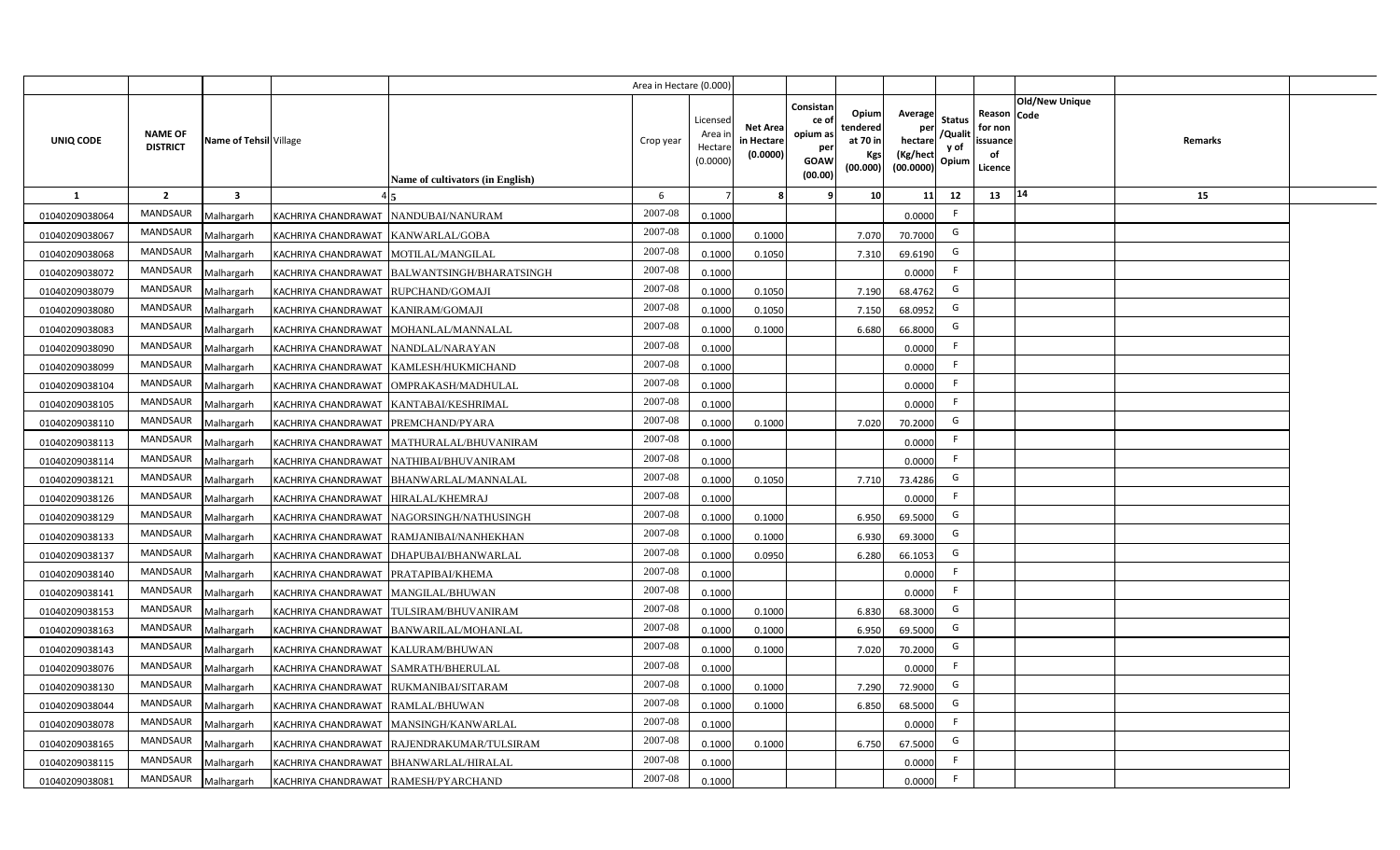|                |                                   |                         |               |                                        | Area in Hectare (0.000 |                                          |                                          |                                                                 |                                                  |                                                    |                                           |                                                     |                |                             |  |
|----------------|-----------------------------------|-------------------------|---------------|----------------------------------------|------------------------|------------------------------------------|------------------------------------------|-----------------------------------------------------------------|--------------------------------------------------|----------------------------------------------------|-------------------------------------------|-----------------------------------------------------|----------------|-----------------------------|--|
| UNIQ CODE      | <b>NAME OF</b><br><b>DISTRICT</b> | Name of Tehsil Village  |               | Name of cultivators (in English)       | Crop year              | Licensed<br>Area i<br>Hectar<br>(0.0000) | <b>Net Area</b><br>in Hectar<br>(0.0000) | Consistan<br>ce of<br>opium as<br>per<br><b>GOAW</b><br>(00.00) | Opium<br>tendered<br>at 70 in<br>Kgs<br>(00.000) | Average<br>per<br>hectare<br>(Kg/hect<br>(00.0000) | <b>Status</b><br>/Qualit<br>y of<br>Opium | Reason Code<br>for non<br>issuance<br>of<br>Licence | Old/New Unique | Remarks                     |  |
| $\mathbf{1}$   | $\overline{2}$                    | $\overline{\mathbf{3}}$ |               |                                        | 6                      |                                          |                                          | 9                                                               | 10 <sup>1</sup>                                  | 11                                                 | 12                                        | 13                                                  | 14             | 15                          |  |
| 01040209038010 | MANDSAUR                          | Malhargarh              |               | KACHRIYA CHANDRAWAT MUNSHILAL/RATANLAL | 2007-08                | 0.1000                                   | 0.1000                                   |                                                                 | 6.680                                            | 66.8000                                            | G                                         |                                                     |                |                             |  |
| 01040209039003 | MANDSAUR                          | Malhargarh              | PIPLIYA PANTH | GHISIBAI/KANWARLAL                     | $2007 - 08$            | 0.1000                                   |                                          |                                                                 |                                                  | 0.0000                                             | F.                                        |                                                     |                |                             |  |
| 01040209039004 | MANDSAUR                          | Malhargarh              | PIPLIYA PANTH | GANGABAI/BHERULAL                      | 2007-08                | 0.1000                                   | 0.1000                                   |                                                                 | 6.210                                            | 62.1000                                            | G                                         |                                                     |                |                             |  |
| 01040209039005 | <b>MANDSAUR</b>                   | Malhargarh              | PIPLIYA PANTH | <b>MOHANLAL/UDA</b>                    | 2007-08                | 0.100                                    | 0.0900                                   |                                                                 | 6.050                                            | 67.2222                                            | G                                         |                                                     |                |                             |  |
| 01040209039007 | MANDSAUR                          | Malhargarh              | PIPLIYA PANTH | <b>NANDA/DEVA</b>                      | 2007-08                | 0.1000                                   | 0.0900                                   |                                                                 | 6.080                                            | 67.5556                                            | G                                         |                                                     |                |                             |  |
| 01040209039011 | MANDSAUR                          | Malhargarh              | PIPLIYA PANTH | SUBHASH/GENDALAL                       | 2007-08                | 0.1000                                   | 0.1000                                   |                                                                 | 7.120                                            | 71.2000                                            | G                                         |                                                     |                | TRANSFER/KACHRIYACHANDRAWAT |  |
| 01040209039014 | MANDSAUR                          | Malhargarh              | PIPLIYA PANTH | RAMESHWAR/BHERULAL                     | 2007-08                | 0.100                                    | 0.1000                                   |                                                                 | 7.160                                            | 71.6000                                            | G                                         |                                                     |                |                             |  |
| 01040209039018 | MANDSAUR                          | Malhargarh              | PIPLIYA PANTH | RUKMANIBAI/RAMLAL                      | 2007-08                | 0.1000                                   | 0.0950                                   |                                                                 | 6.830                                            | 71.8947                                            | G                                         |                                                     |                |                             |  |
| 01040209039021 | MANDSAUR                          | Malhargarh              | PIPLIYA PANTH | MOHANLAL/SHANKARLAL                    | 2007-08                | 0.1000                                   | 0.0950                                   |                                                                 | 6.970                                            | 73.3684                                            | G                                         |                                                     |                |                             |  |
| 01040209039027 | MANDSAUR                          | Malhargarh              | PIPLIYA PANTH | JAGDISH/KANHAIYALAL                    | 2007-08                | 0.100                                    | 0.0700                                   |                                                                 | 4.890                                            | 69.8571                                            | G                                         |                                                     |                |                             |  |
| 01040209039035 | <b>MANDSAUR</b>                   | Malhargarh              | PIPLIYA PANTH | PRABHULAL/KISHANLAL                    | 2007-08                | 0.1000                                   | 0.1000                                   |                                                                 | 7.050                                            | 70.5000                                            | G                                         |                                                     |                |                             |  |
| 01040209039044 | <b>MANDSAUR</b>                   | Malhargarh              | PIPLIYA PANTH | <b>BHERULAL/KALU</b>                   | 2007-08                | 0.1000                                   | 0.0950                                   |                                                                 | 5.990                                            | 63.0526                                            | G                                         |                                                     |                |                             |  |
| 01040209039049 | <b>MANDSAUR</b>                   | Malhargarh              | PIPLIYA PANTH | <b>RAMESH/GIRDHARI</b>                 | 2007-08                | 0.1000                                   | 0.1000                                   |                                                                 | 6.320                                            | 63.2000                                            | G                                         |                                                     |                |                             |  |
| 01040209039055 | <b>MANDSAUR</b>                   | Malhargarh              | PIPLIYA PANTH | KAILASH/SHANKARLAL                     | 2007-08                | 0.1000                                   | 0.1000                                   |                                                                 | 7.040                                            | 70.4000                                            | G                                         |                                                     |                |                             |  |
| 01040209039056 | <b>MANDSAUR</b>                   | Malhargarh              | PIPLIYA PANTH | KASHIDAS/SUKHRAMDAS                    | 2007-08                | 0.1000                                   | 0.1000                                   |                                                                 | 7.060                                            | 70.6000                                            | G                                         |                                                     |                |                             |  |
| 01040209039006 | <b>MANDSAUR</b>                   | Malhargarh              | PIPLIYA PANTH | <b>RAMA/ONKAR GAYARI</b>               | 2007-08                | 0.1000                                   | 0.0950                                   |                                                                 | 5.940                                            | 62.5263                                            | G                                         |                                                     |                |                             |  |
| 01040209039036 | <b>MANDSAUR</b>                   | Malhargarh              | PIPLIYA PANTH | PREMABAI/KAILASHCHANDRA                | 2007-08                | 0.100                                    | 0.0950                                   |                                                                 | 6.770                                            | 71.2632                                            | G                                         |                                                     |                |                             |  |
| 01040209039038 | <b>MANDSAUR</b>                   | Malhargarh              | PIPLIYA PANTH | PRAHLAD/BALURAM                        | 2007-08                | 0.100                                    | 0.1000                                   |                                                                 | 6.880                                            | 68.8000                                            | G                                         |                                                     |                |                             |  |
| 01040209039030 | <b>MANDSAUR</b>                   | Malhargarh              | PIPLIYA PANTH | NARENDRAKUMAR/BALURAM                  | 2007-08                | 0.1000                                   | 0.1000                                   |                                                                 | 6.890                                            | 68.9000                                            | G                                         |                                                     |                |                             |  |
| 01040209039029 | <b>MANDSAUR</b>                   | Malhargarh              | PIPLIYA PANTH | NATHUSINGH/LAXMANSINGH                 | 2007-08                | 0.100                                    | 0.1050                                   |                                                                 | 7.170                                            | 68.2857                                            | G                                         |                                                     |                |                             |  |
| 01040209039026 | MANDSAUR                          | Malhargarh              | PIPLIYA PANTH | <b>MANGILAL/GHASI</b>                  | $2007 - 08$            | 0.100                                    | 0.1000                                   |                                                                 | 6.980                                            | 69.8000                                            | G                                         |                                                     |                |                             |  |
| 01040209039009 | MANDSAUR                          | Malhargarh              | PIPLIYA PANTH | JAGDISH/GIRDHARI                       | 2007-08                | 0.1000                                   | 0.1050                                   |                                                                 | 7.130                                            | 67.9048                                            | G                                         |                                                     |                |                             |  |
| 01040209039002 | <b>MANDSAUR</b>                   | Malhargarh              | PIPLIYA PANTH | SHAMBHU/NANDRAM                        | 2007-08                | 0.1000                                   | 0.1000                                   |                                                                 | 6.100                                            | 61.0000                                            | G                                         |                                                     |                |                             |  |
| 01040209039054 | MANDSAUR                          | Malhargarh              | PIPLIYA PANTH | RODIBAI/KANIRAM                        | 2007-08                | 0.1000                                   | 0.1000                                   |                                                                 | 6.850                                            | 68.5000                                            | G                                         |                                                     |                |                             |  |
| 01040209039037 | MANDSAUR                          | Malhargarh              | PIPLIYA PANTH | SITABAI/HAJARILAL                      | 2007-08                | 0.1000                                   |                                          |                                                                 |                                                  | 0.0000                                             | F                                         |                                                     |                |                             |  |
| 01040209039045 | MANDSAUR                          | Malhargarh              | PIPLIYA PANTH | NANDUBAI/RATANLAL                      | 2007-08                | 0.1000                                   | 0.1000                                   |                                                                 | 6.440                                            | 64.4000                                            | G                                         |                                                     |                |                             |  |
| 01040209039020 | MANDSAUR                          | Malhargarh              | PIPLIYA PANTH | BADRILAL/VARDICHANDRA                  | 2007-08                | 0.1000                                   | 0.1000                                   |                                                                 | 7.030                                            | 70.3000                                            |                                           | 02                                                  |                |                             |  |
| 01040209039025 | MANDSAUR                          | Malhargarh              | PIPLIYA PANTH | LAKSHMICHAND/ROOPA JI                  | 2007-08                | 0.1000                                   | 0.095                                    |                                                                 | 6.910                                            | 72.7368                                            | G                                         |                                                     |                |                             |  |
| 01040209039039 | MANDSAUR                          | Malhargarh              | PIPLIYA PANTH | SUNIL/HARINANDAN                       | 2007-08                | 0.1000                                   | 0.1000                                   |                                                                 | 6.920                                            | 69.2000                                            | G                                         |                                                     |                |                             |  |
| 01040209039046 | MANDSAUR                          | Malhargarh              | PIPLIYA PANTH | BHERUSINGH/BALWANTSINGH                | 2007-08                | 0.1000                                   | 0.1000                                   |                                                                 | 6.630                                            | 66.3000                                            | G                                         |                                                     |                |                             |  |
| 01040209040002 | MANDSAUR                          | Malhargarh              | KANGHATTI     | RAJMAL/KALURAM                         | 2007-08                | 0.1000                                   | 0.0500                                   |                                                                 | 3.560                                            | 71.2000                                            | G                                         |                                                     |                |                             |  |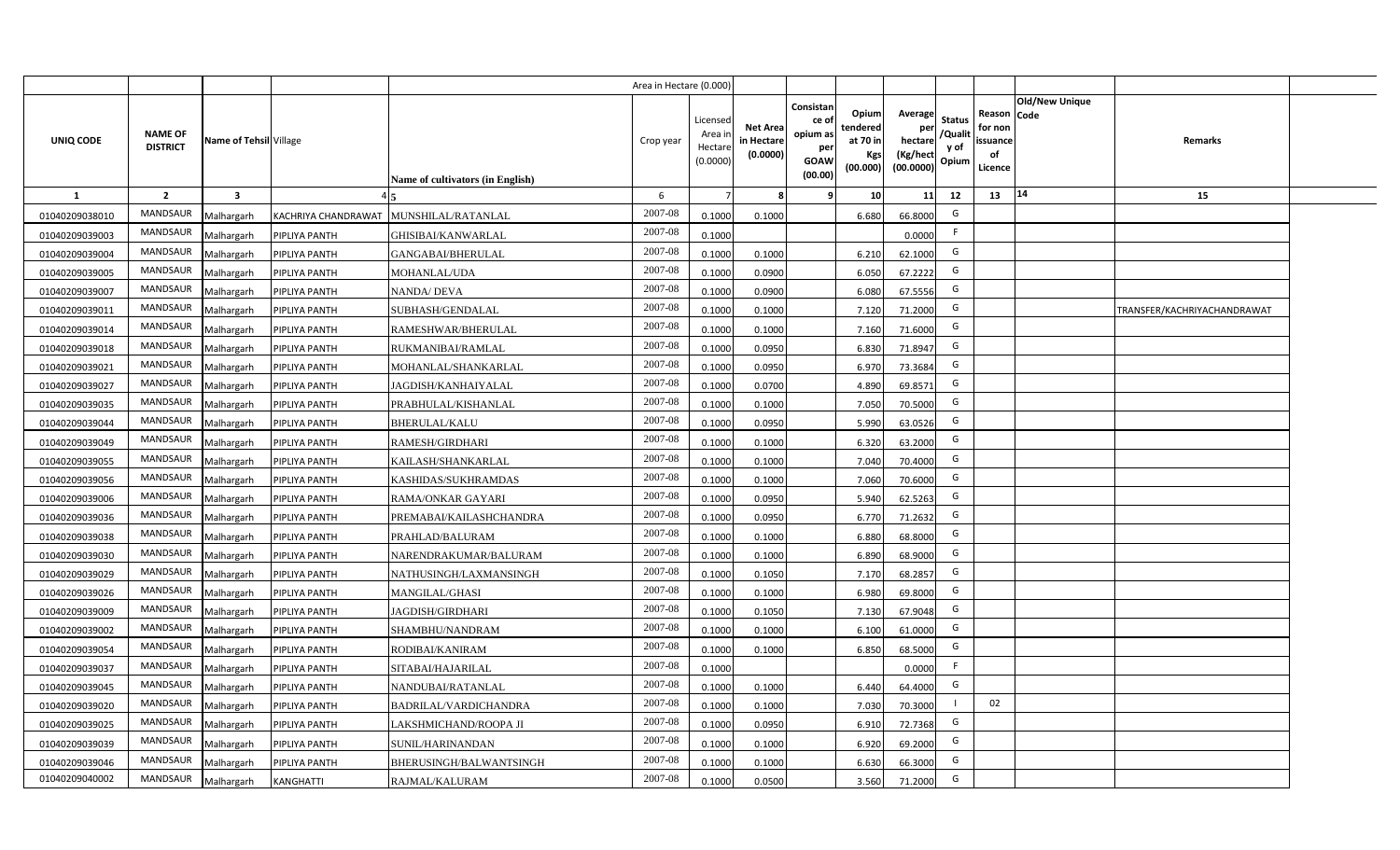|                |                                   |                         |                  |                                  | Area in Hectare (0.000 |                                          |                                          |                                                                 |                                                  |                                                    |                                           |                                                     |                |                   |  |
|----------------|-----------------------------------|-------------------------|------------------|----------------------------------|------------------------|------------------------------------------|------------------------------------------|-----------------------------------------------------------------|--------------------------------------------------|----------------------------------------------------|-------------------------------------------|-----------------------------------------------------|----------------|-------------------|--|
| UNIQ CODE      | <b>NAME OF</b><br><b>DISTRICT</b> | Name of Tehsil Village  |                  | Name of cultivators (in English) | Crop year              | Licensed<br>Area i<br>Hectar<br>(0.0000) | <b>Net Area</b><br>in Hectar<br>(0.0000) | Consistan<br>ce of<br>opium as<br>per<br><b>GOAW</b><br>(00.00) | Opium<br>tendered<br>at 70 in<br>Kgs<br>(00.000) | Average<br>per<br>hectare<br>(Kg/hect<br>(00.0000) | <b>Status</b><br>/Qualit<br>y of<br>Opium | Reason Code<br>for non<br>issuance<br>of<br>Licence | Old/New Unique | <b>Remarks</b>    |  |
| 1              | $\overline{2}$                    | $\overline{\mathbf{3}}$ |                  |                                  | 6                      |                                          |                                          | q                                                               | 10 <sup>1</sup>                                  | 11                                                 | 12                                        | 13                                                  | 14             | 15                |  |
| 01040209040003 | <b>MANDSAUR</b>                   | Malhargarh              | KANGHATTI        | KISHAN/GOTAM                     | 2007-08                | 0.1000                                   |                                          |                                                                 |                                                  | 0.0000                                             | -F                                        |                                                     |                |                   |  |
| 01040209040004 | MANDSAUR                          | Malhargarh              | <b>KANGHATTI</b> | GHANSHYAM/BAGDIRAM               | 2007-08                | 0.1000                                   |                                          |                                                                 |                                                  | 0.0000                                             | F.                                        |                                                     |                |                   |  |
| 01040209040005 | <b>MANDSAUR</b>                   | Malhargarh              | KANGHATTI        | NATHULAL/KUKA                    | 2007-08                | 0.1000                                   | 0.0450                                   |                                                                 | 3.470                                            | 77.1111                                            | G                                         |                                                     |                |                   |  |
| 01040209040006 | <b>MANDSAUR</b>                   | Malhargarh              | KANGHATTI        | MANGILAL/CHUNNILAL               | 2007-08                | 0.1000                                   |                                          |                                                                 |                                                  | 0.0000                                             | -F                                        |                                                     |                |                   |  |
| 01040209040007 | MANDSAUR                          | Malhargarh              | KANGHATTI        | RAMESH/MANNALAL                  | 2007-08                | 0.1000                                   |                                          |                                                                 |                                                  | 0.0000                                             |                                           |                                                     |                |                   |  |
| 01040209040008 | <b>MANDSAUR</b>                   | Malhargarh              | KANGHATTI        | NANDLAL/BOTLAL                   | 2007-08                | 0.1000                                   |                                          |                                                                 |                                                  | 0.0000                                             | F.                                        |                                                     |                |                   |  |
| 01040209040009 | <b>MANDSAUR</b>                   | Malhargarh              | KANGHATTI        | TAMMUBAI/KALURAM                 | 2007-08                | 0.1000                                   |                                          |                                                                 |                                                  | 0.0000                                             | F.                                        |                                                     |                |                   |  |
| 01040209040012 | MANDSAUR                          | Malhargarh              | KANGHATTI        | RAVHARISINGH/BHARATSINGH         | 2007-08                | 0.1000                                   | 0.1000                                   |                                                                 | 6.580                                            | 65.8000                                            | G                                         |                                                     |                |                   |  |
| 01040209040013 | MANDSAUR                          | Malhargarh              | KANGHATTI        | SHAKUR/MOHAMMAD KHAJU            | 2007-08                | 0.100                                    | 0.1000                                   |                                                                 | 6.060                                            | 60.6000                                            | G                                         |                                                     |                |                   |  |
| 01040209040014 | MANDSAUR                          | Malhargarh              | KANGHATTI        | <b>AMRITRAM/NAGJI</b>            | 2007-08                | 0.100                                    | 0.0700                                   |                                                                 | 4.720                                            | 67.4286                                            | G                                         |                                                     |                |                   |  |
| 01040209040015 | MANDSAUR                          | Malhargarh              | KANGHATTI        | MOTILAL/NANURAM                  | 2007-08                | 0.1000                                   |                                          |                                                                 |                                                  | 0.0000                                             |                                           |                                                     |                |                   |  |
| 01040209040017 | <b>MANDSAUR</b>                   | Malhargarh              | KANGHATTI        | MANGILAL/CHAMPALAL               | 2007-08                | 0.1000                                   |                                          |                                                                 |                                                  | 0.0000                                             | F.                                        |                                                     |                |                   |  |
| 01040209040018 | <b>MANDSAUR</b>                   | Malhargarh              | KANGHATTI        | RATANLAL/GOUTAM                  | 2007-08                | 0.1000                                   |                                          |                                                                 |                                                  | 0.0000                                             | -F                                        |                                                     |                |                   |  |
| 01040209040020 | <b>MANDSAUR</b>                   | Malhargarh              | KANGHATTI        | DHAPUBAI/NARAYAN                 | 2007-08                | 0.1000                                   | 0.1000                                   |                                                                 | 6.290                                            | 62.9000                                            | G                                         |                                                     |                |                   |  |
| 01040209040021 | <b>MANDSAUR</b>                   | Malhargarh              | KANGHATTI        | SHANIBAI/MANNAJI                 | 2007-08                | 0.1000                                   |                                          |                                                                 |                                                  | 0.0000                                             | E                                         |                                                     |                |                   |  |
| 01040209040022 | <b>MANDSAUR</b>                   | Malhargarh              | KANGHATTI        | <b>BHAGIRATH/HIRA</b>            | 2007-08                | 0.1000                                   | 0.1000                                   |                                                                 | 7.130                                            | 71.3000                                            | G                                         |                                                     |                |                   |  |
| 01040209040024 | <b>MANDSAUR</b>                   | Malhargarh              | KANGHATTI        | MANGILAL/RATANLAL                | 2007-08                | 0.1000                                   |                                          |                                                                 |                                                  | 0.0000                                             | F.                                        |                                                     |                |                   |  |
| 01040209040025 | <b>MANDSAUR</b>                   | Malhargarh              | KANGHATTI        | RAMCHANDRA/BAGDIRAM              | 2007-08                | 0.1000                                   |                                          |                                                                 |                                                  | 0.0000                                             | F.                                        |                                                     |                |                   |  |
| 01040209040026 | <b>MANDSAUR</b>                   | Malhargarh              | KANGHATTI        | SHANKARLAL/GULABJI               | 2007-08                | 0.100                                    |                                          |                                                                 |                                                  | 0.0000                                             | F.                                        |                                                     |                |                   |  |
| 01040209040027 | <b>MANDSAUR</b>                   | Malhargarh              | KANGHATTI        | RAMIBAI/GANGARAM                 | 2007-08                | 0.1000                                   |                                          |                                                                 |                                                  | 0.0000                                             | F.                                        |                                                     |                |                   |  |
| 01040209040029 | <b>MANDSAUR</b>                   | Malhargarh              | KANGHATTI        | HIRALAL/KANWARLAL                | 2007-08                | 0.1000                                   |                                          |                                                                 |                                                  | 0.0000                                             | -F                                        |                                                     |                | TRANSFER/KHAKHRAI |  |
| 01040209040031 | <b>MANDSAUR</b>                   | Malhargarh              | <b>KANGHATTI</b> | RODIBAI/DEVICHAND                | 2007-08                | 0.100                                    |                                          |                                                                 |                                                  | 0.0000                                             | -F                                        |                                                     |                |                   |  |
| 01040209040032 | MANDSAUR                          | Malhargarh              | <b>KANGHATTI</b> | LAKHMICHAND/NARAYAN              | 2007-08                | 0.100                                    |                                          |                                                                 |                                                  | 0.0000                                             | -F                                        |                                                     |                |                   |  |
| 01040209040033 | <b>MANDSAUR</b>                   | Malhargarh              | KANGHATTI        | PREMKUNWARBAI/MANSINGH           | 2007-08                | 0.1000                                   |                                          |                                                                 |                                                  | 0.0000                                             | -F                                        |                                                     |                |                   |  |
| 01040209040034 | <b>MANDSAUR</b>                   | Malhargarh              | KANGHATTI        | MUKESH/SHANKAR                   | 2007-08                | 0.1000                                   |                                          |                                                                 |                                                  | 0.0000                                             | F.                                        |                                                     |                |                   |  |
| 01040209040035 | MANDSAUR                          | Malhargarh              | KANGHATTI        | <b>BHUVAN/RODA</b>               | 2007-08                | 0.1000                                   |                                          |                                                                 |                                                  | 0.0000                                             | F                                         |                                                     |                |                   |  |
| 01040209040036 | MANDSAUR                          | Malhargarh              | KANGHATTI        | LAXMICHAND/NANURAM               | 2007-08                | 0.1000                                   |                                          |                                                                 |                                                  | 0.0000                                             | F                                         |                                                     |                |                   |  |
| 01040209040038 | MANDSAUR                          | Malhargarh              | KANGHATTI        | RADHESHAYAM/BHUVAN               | 2007-08                | 0.1000                                   |                                          |                                                                 |                                                  | 0.0000                                             | F                                         |                                                     |                |                   |  |
| 01040209040039 | MANDSAUR                          | Malhargarh              | KANGHATTI        | GIRJABAI/RADHESHYAM              | 2007-08                | 0.1000                                   |                                          |                                                                 |                                                  | 0.0000                                             | -F                                        |                                                     |                |                   |  |
| 01040209040040 | MANDSAUR                          | Malhargarh              | <b>KANGHATTI</b> | PRABHULAL/NATHULAL               | 2007-08                | 0.1000                                   |                                          |                                                                 |                                                  | 0.0000                                             | -F                                        |                                                     |                |                   |  |
| 01040209040041 | MANDSAUR                          | Malhargarh              | <b>KANGHATTI</b> | PRAKASH/NARAYAN                  | 2007-08                | 0.1000                                   |                                          |                                                                 |                                                  | 0.0000                                             | -F                                        |                                                     |                |                   |  |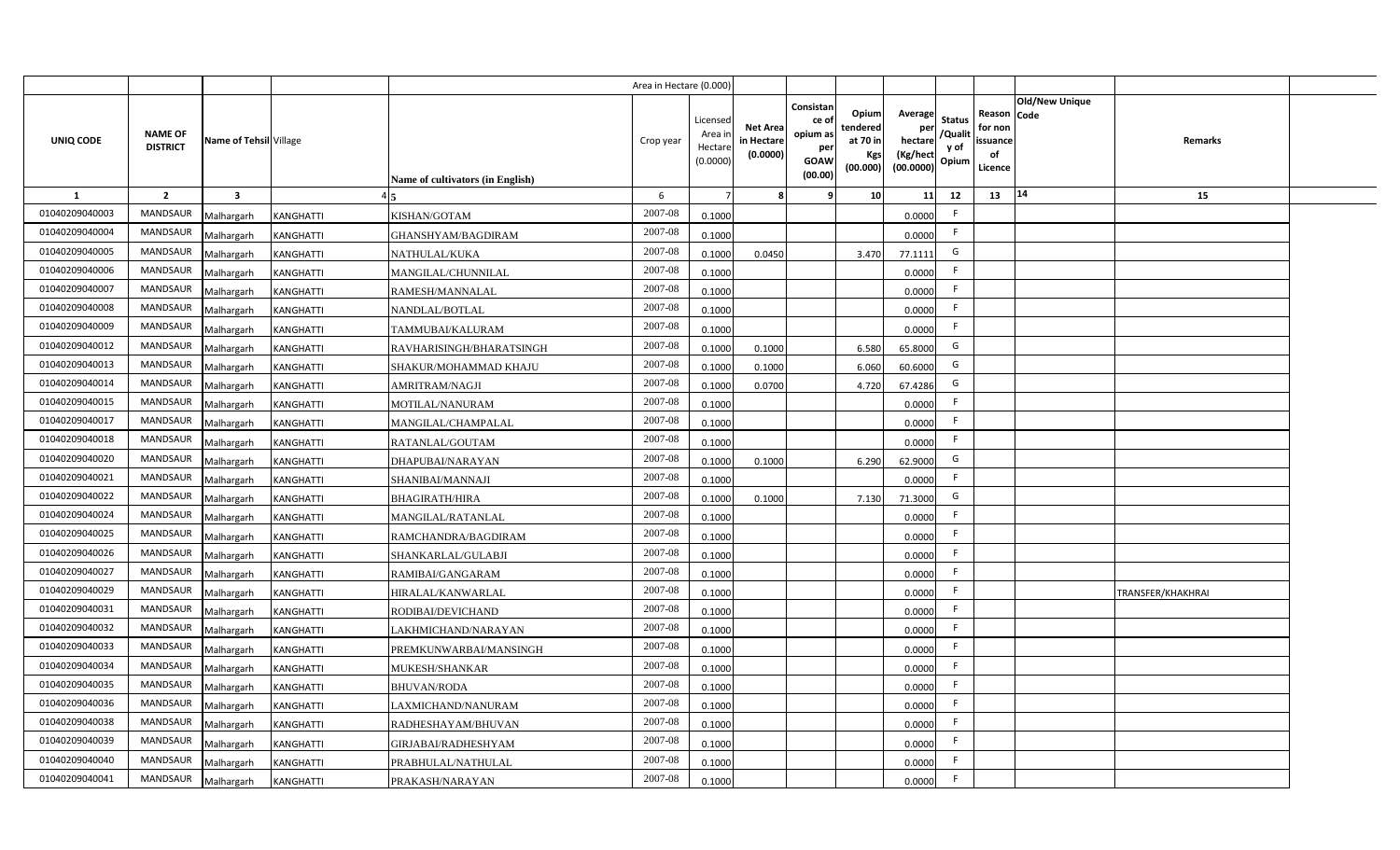|                |                                   |                         |                  |                                  | Area in Hectare (0.000) |                                          |                                           |                                                         |                                                          |                                                            |                                  |                                                     |                       |                  |  |
|----------------|-----------------------------------|-------------------------|------------------|----------------------------------|-------------------------|------------------------------------------|-------------------------------------------|---------------------------------------------------------|----------------------------------------------------------|------------------------------------------------------------|----------------------------------|-----------------------------------------------------|-----------------------|------------------|--|
| UNIQ CODE      | <b>NAME OF</b><br><b>DISTRICT</b> | Name of Tehsil Village  |                  | Name of cultivators (in English) | Crop year               | Licensed<br>Area i<br>Hectar<br>(0.0000) | <b>Net Area</b><br>in Hectare<br>(0.0000) | Consistan<br>ce o<br>opium as<br>per<br>GOAW<br>(00.00) | Opiuml<br>tendered<br>at 70 in<br><b>Kgs</b><br>(00.000) | Average<br>per<br>hectare<br>(Kg/hect<br>$(00.0000)$ Opium | <b>Status</b><br>/Qualit<br>y of | Reason Code<br>for non<br>issuance<br>of<br>Licence | <b>Old/New Unique</b> | Remarks          |  |
| <b>1</b>       | $\overline{2}$                    | $\overline{\mathbf{3}}$ |                  |                                  | 6                       |                                          |                                           |                                                         | 10                                                       | 11                                                         | 12                               | 13                                                  | 14                    | 15               |  |
| 01040209040042 | <b>MANDSAUR</b>                   | Malhargarh              | KANGHATTI        | RAMCHANDRA/GOPAL                 | 2007-08                 | 0.1000                                   |                                           |                                                         |                                                          | 0.0000                                                     | F.                               |                                                     |                       | TRANSFER/JETPURA |  |
| 01040209040043 | <b>MANDSAUR</b>                   | Malhargarh              | KANGHATTI        | <b>MANGILAL/MOTI</b>             | 2007-08                 | 0.1000                                   |                                           |                                                         |                                                          | 0.0000                                                     | F.                               |                                                     |                       |                  |  |
| 01040209040046 | <b>MANDSAUR</b>                   | Malhargarh              | KANGHATTI        | SHOBHARAM/SUKHLAL                | 2007-08                 | 0.1000                                   |                                           |                                                         |                                                          | 0.0000                                                     | F.                               |                                                     |                       |                  |  |
| 01040209040047 | <b>MANDSAUR</b>                   | Malhargarh              | KANGHATTI        | KAMLABAI/PANNALAL                | 2007-08                 | 0.1000                                   |                                           |                                                         |                                                          | 0.0000                                                     | F.                               |                                                     |                       |                  |  |
| 01040209040048 | <b>MANDSAUR</b>                   | Malhargarh              | KANGHATTI        | MANGILAL/ONKAR                   | 2007-08                 | 0.1000                                   | 0.0950                                    |                                                         | 6.470                                                    | 68.1053                                                    | G                                |                                                     |                       |                  |  |
| 01040209040049 | <b>MANDSAUR</b>                   | Malhargarh              | KANGHATTI        | MADANLAL/GOUTAM                  | 2007-08                 | 0.1000                                   |                                           |                                                         |                                                          | 0.0000                                                     | F.                               |                                                     |                       |                  |  |
| 01040209040050 | <b>MANDSAUR</b>                   | Malhargarh              | KANGHATTI        | GOPAL/BHIMSHANKAR                | 2007-08                 | 0.1000                                   | 0.0900                                    |                                                         | 6.350                                                    | 70.5556                                                    | G                                |                                                     |                       |                  |  |
| 01040209040052 | <b>MANDSAUR</b>                   | Malhargarh              | KANGHATTI        | MANGILAL/SEVADHOBI               | 2007-08                 | 0.1000                                   |                                           |                                                         |                                                          | 0.0000                                                     | F.                               |                                                     |                       |                  |  |
| 01040209040055 | <b>MANDSAUR</b>                   | Malhargarh              | KANGHATTI        | ONKAR/GAMERA                     | 2007-08                 | 0.1000                                   | 0.0700                                    |                                                         | 4.700                                                    | 67.1429                                                    | G                                |                                                     |                       |                  |  |
| 01040209040056 | <b>MANDSAUR</b>                   | Malhargarh              | KANGHATTI        | GOVINDRAM/DEVICHAND KUMAWAT      | 2007-08                 | 0.1000                                   |                                           |                                                         |                                                          | 0.0000                                                     | F.                               |                                                     |                       |                  |  |
| 01040209040057 | MANDSAUR                          | Malhargarh              | KANGHATTI        | MOHANKUNWARBAI/SHAKTISINGH       | 2007-08                 | 0.1000                                   |                                           |                                                         |                                                          | 0.0000                                                     | F.                               |                                                     |                       |                  |  |
| 01040209040058 | <b>MANDSAUR</b>                   | Malhargarh              | KANGHATTI        | MOHANLAL/MOTILAL                 | 2007-08                 | 0.1000                                   |                                           |                                                         |                                                          | 0.0000                                                     | F.                               |                                                     |                       |                  |  |
| 01040209040059 | <b>MANDSAUR</b>                   | Malhargarh              | KANGHATTI        | SARJUBAI/TORIRAM                 | 2007-08                 | 0.1000                                   | 0.0500                                    |                                                         | 3.350                                                    | 67.0000                                                    | G                                |                                                     |                       |                  |  |
| 01040209040060 | MANDSAUR                          | Malhargarh              | KANGHATTI        | KACHRULAL/MANGILAL               | 2007-08                 | 0.1000                                   |                                           |                                                         |                                                          | 0.0000                                                     | F.                               |                                                     |                       |                  |  |
| 01040209040061 | <b>MANDSAUR</b>                   | Malhargarh              | KANGHATTI        | GOPAL/NARAYAN                    | 2007-08                 | 0.1000                                   | 0.0400                                    |                                                         | 2.850                                                    | 71.2500                                                    | G                                |                                                     |                       |                  |  |
| 01040209040063 | MANDSAUR                          | Malhargarh              | KANGHATTI        | NANDRAM/KALU                     | 2007-08                 | 0.1000                                   |                                           |                                                         |                                                          | 0.0000                                                     | F                                |                                                     |                       |                  |  |
| 01040209040065 | <b>MANDSAUR</b>                   | Malhargarh              | KANGHATTI        | PREMKUNWAR/ONKARSINGH            | 2007-08                 | 0.1000                                   |                                           |                                                         |                                                          | 0.0000                                                     | F.                               |                                                     |                       |                  |  |
| 01040209040066 | <b>MANDSAUR</b>                   | Malhargarh              | KANGHATTI        | DHAPUBAI/BAGDIRAM                | 2007-08                 | 0.1000                                   |                                           |                                                         |                                                          | 0.0000                                                     | F                                |                                                     |                       |                  |  |
| 01040209040067 | <b>MANDSAUR</b>                   | Malhargarh              | KANGHATTI        | <b>BHUWAN/BHERA</b>              | 2007-08                 | 0.1000                                   | 0.0950                                    |                                                         | 6.930                                                    | 72.9474                                                    | G                                |                                                     |                       |                  |  |
| 01040209040068 | <b>MANDSAUR</b>                   | Malhargarh              | KANGHATTI        | NOJIBAI/RATANDAS                 | 2007-08                 | 0.1000                                   | 0.1000                                    |                                                         | 6.360                                                    | 63.6000                                                    | G                                |                                                     |                       |                  |  |
| 01040209040069 | <b>MANDSAUR</b>                   | Malhargarh              | KANGHATTI        | PYARCHAND/CHAMPALAL              | 2007-08                 | 0.1000                                   |                                           |                                                         |                                                          | 0.0000                                                     | F.                               |                                                     |                       |                  |  |
| 01040209040071 | <b>MANDSAUR</b>                   | Malhargarh              | KANGHATTI        | <b>KISHAN/GULAB</b>              | 2007-08                 | 0.1000                                   |                                           |                                                         |                                                          | 0.0000                                                     | F.                               |                                                     |                       |                  |  |
| 01040209040074 | <b>MANDSAUR</b>                   | Malhargarh              | KANGHATTI        | RAMKANYABAI/MODIRAM              | 2007-08                 | 0.1000                                   |                                           |                                                         |                                                          | 0.0000                                                     | F.                               |                                                     |                       |                  |  |
| 01040209040075 | MANDSAUR                          | Malhargarh              | KANGHATTI        | <b>GATTUBAI/MOTI</b>             | 2007-08                 | 0.1000                                   |                                           |                                                         |                                                          | 0.0000                                                     | F.                               |                                                     |                       |                  |  |
| 01040209040079 | <b>MANDSAUR</b>                   | Malhargarh              | KANGHATTI        | AMBALAL/LALJI                    | 2007-08                 | 0.1000                                   |                                           |                                                         |                                                          | 0.0000                                                     | F.                               |                                                     |                       | TRANSFER/JETPURA |  |
| 01040209040082 | <b>MANDSAUR</b>                   | Malhargarh              | KANGHATTI        | DOULATRAM/BAGDIRAM               | 2007-08                 | 0.1000                                   |                                           |                                                         |                                                          | 0.0000                                                     | F.                               |                                                     |                       |                  |  |
| 01040209040083 | <b>MANDSAUR</b>                   | Malhargarh              | KANGHATTI        | BHANWARLAL/BHUWANJI              | 2007-08                 | 0.1000                                   |                                           |                                                         |                                                          | 0.0000                                                     | F.                               |                                                     |                       |                  |  |
| 01040209040084 | <b>MANDSAUR</b>                   | Malhargarh              | KANGHATTI        | MOHANLAL/BHUWANJI                | 2007-08                 | 0.1000                                   |                                           |                                                         |                                                          | 0.0000                                                     | F                                |                                                     |                       |                  |  |
| 01040209040085 | <b>MANDSAUR</b>                   | Malhargarh              | KANGHATTI        | KANHAIYALAL/BHUWAN               | 2007-08                 | 0.1000                                   |                                           |                                                         |                                                          | 0.0000                                                     | F.                               |                                                     |                       |                  |  |
| 01040209040089 | <b>MANDSAUR</b>                   | Malhargarh              | KANGHATTI        | SITARAM/BHUWAN                   | 2007-08                 | 0.1000                                   |                                           |                                                         |                                                          | 0.0000                                                     | F.                               |                                                     |                       |                  |  |
| 01040209040090 | <b>MANDSAUR</b>                   | Malhargarh              | <b>KANGHATTI</b> | <b>BHERULAL/GHASI</b>            | 2007-08                 | 0.1000                                   |                                           |                                                         |                                                          | 0.0000                                                     | F.                               |                                                     |                       |                  |  |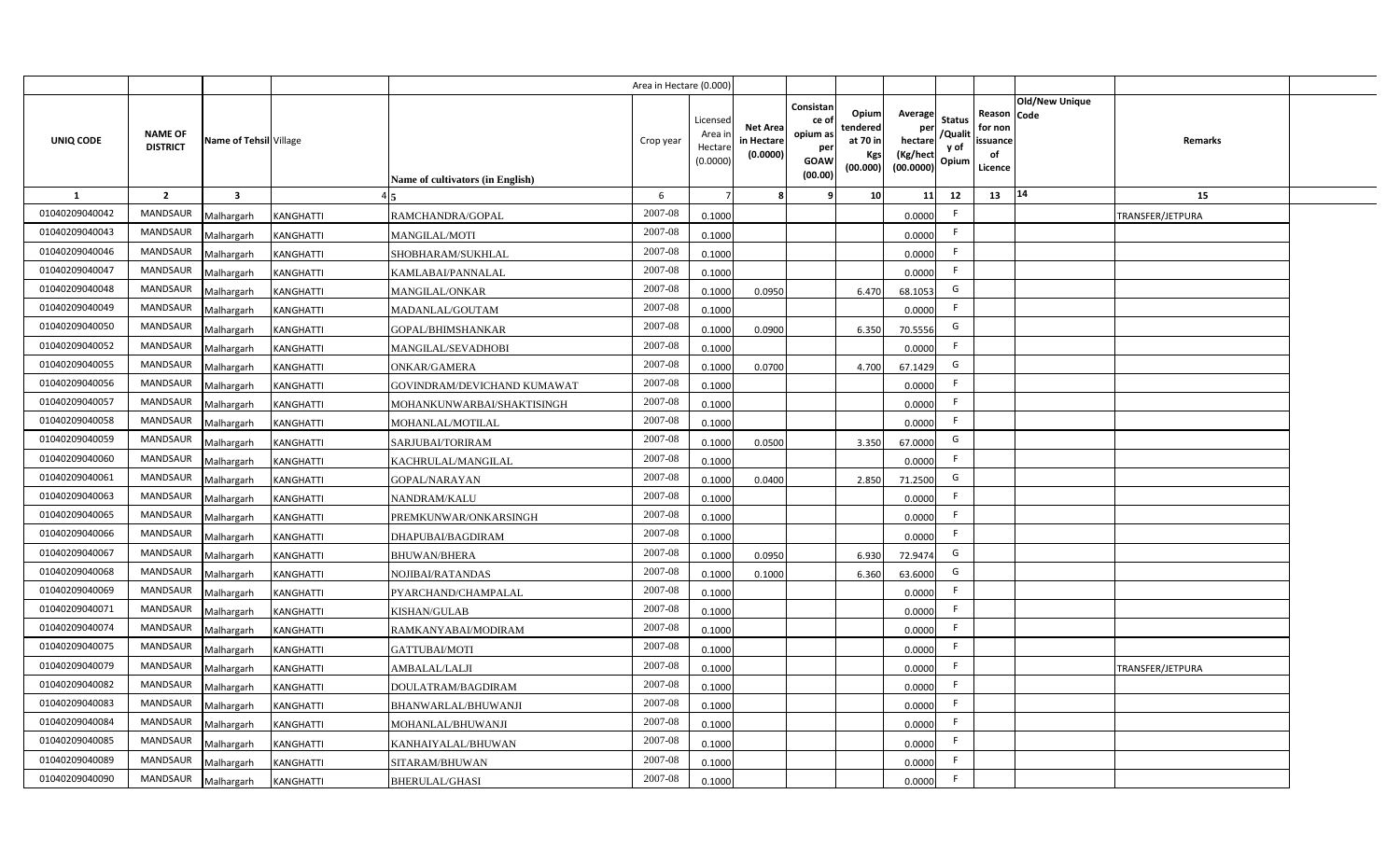|                |                                   |                         |                  |                                  | Area in Hectare (0.000) |                                           |                                           |                                                                 |                                                  |                                                    |                                           |                                                     |                       |         |  |
|----------------|-----------------------------------|-------------------------|------------------|----------------------------------|-------------------------|-------------------------------------------|-------------------------------------------|-----------------------------------------------------------------|--------------------------------------------------|----------------------------------------------------|-------------------------------------------|-----------------------------------------------------|-----------------------|---------|--|
| UNIQ CODE      | <b>NAME OF</b><br><b>DISTRICT</b> | Name of Tehsil Village  |                  | Name of cultivators (in English) | Crop year               | Licensed<br>Area i<br>Hectare<br>(0.0000) | <b>Net Area</b><br>in Hectare<br>(0.0000) | Consistan<br>ce of<br>opium as<br>per<br><b>GOAW</b><br>(00.00) | Opium<br>tendered<br>at 70 in<br>Kgs<br>(00.000) | Average<br>per<br>hectare<br>(Kg/hect<br>(00.0000) | <b>Status</b><br>/Qualit<br>y of<br>Opium | Reason Code<br>for non<br>issuance<br>of<br>Licence | <b>Old/New Unique</b> | Remarks |  |
| 1              | $\overline{2}$                    | $\overline{\mathbf{3}}$ |                  |                                  | 6                       |                                           | 8                                         | -9                                                              | 10                                               | 11                                                 | 12                                        | 13                                                  | 14                    | 15      |  |
| 01040209040091 | <b>MANDSAUR</b>                   | Malhargarh              | KANGHATTI        | <b>GOPAL/NANDA</b>               | 2007-08                 | 0.1000                                    | 0.0950                                    |                                                                 | 6.630                                            | 69.7895                                            | G                                         |                                                     |                       |         |  |
| 01040209040092 | MANDSAUR                          | Malhargarh              | <b>KANGHATTI</b> | RATAN/GULAB                      | 2007-08                 | 0.1000                                    | 0.1000                                    |                                                                 | 6.450                                            | 64.5000                                            | G                                         |                                                     |                       |         |  |
| 01040209040093 | <b>MANDSAUR</b>                   | Malhargarh              | KANGHATTI        | MOHANLAL/NAGJI                   | 2007-08                 | 0.1000                                    |                                           |                                                                 |                                                  | 0.0000                                             | -F                                        |                                                     |                       |         |  |
| 01040209040094 | <b>MANDSAUR</b>                   | Malhargarh              | KANGHATTI        | <b>MANGILAL/NANDA</b>            | 2007-08                 | 0.1000                                    |                                           |                                                                 |                                                  | 0.0000                                             | -F                                        |                                                     |                       |         |  |
| 01040209040095 | MANDSAUR                          | Malhargarh              | KANGHATTI        | KANHAIYALAL/SUKHLAL              | 2007-08                 | 0.1000                                    |                                           |                                                                 |                                                  | 0.0000                                             | -F                                        |                                                     |                       |         |  |
| 01040209040100 | <b>MANDSAUR</b>                   | Malhargarh              | KANGHATTI        | GOVINDRAM/BAGDIRAM               | 2007-08                 | 0.1000                                    |                                           |                                                                 |                                                  | 0.0000                                             | F                                         |                                                     |                       |         |  |
| 01040209040101 | <b>MANDSAUR</b>                   | Malhargarh              | KANGHATTI        | MOHANLAL/CHUNNILAL               | 2007-08                 | 0.1000                                    |                                           |                                                                 |                                                  | 0.0000                                             | F.                                        |                                                     |                       |         |  |
| 01040209040103 | MANDSAUR                          | Malhargarh              | KANGHATTI        | SAMRATH/BHERU                    | 2007-08                 | 0.1000                                    | 0.0950                                    |                                                                 | 6.300                                            | 66.3158                                            | G                                         |                                                     |                       |         |  |
| 01040209040104 | MANDSAUR                          | Malhargarh              | KANGHATTI        | SHAMBHULAL/PYARCHAND             | 2007-08                 | 0.1000                                    |                                           |                                                                 |                                                  | 0.0000                                             | F.                                        |                                                     |                       |         |  |
| 01040209040105 | MANDSAUR                          | Malhargarh              | KANGHATTI        | OMPRAKASH/NANDLAL                | 2007-08                 | 0.1000                                    |                                           |                                                                 |                                                  | 0.0000                                             | F                                         |                                                     |                       |         |  |
| 01040209040108 | MANDSAUR                          | Malhargarh              | KANGHATTI        | RAMKANYABAI/RAMCHANDRA           | 2007-08                 | 0.1000                                    |                                           |                                                                 |                                                  | 0.0000                                             | F.                                        |                                                     |                       |         |  |
| 01040209040109 | MANDSAUR                          | Malhargarh              | KANGHATTI        | <b>ONKAR/KISHAN</b>              | 2007-08                 | 0.1000                                    |                                           |                                                                 |                                                  | 0.0000                                             | -F                                        |                                                     |                       |         |  |
| 01040209040110 | <b>MANDSAUR</b>                   | Malhargarh              | KANGHATTI        | RAMESHWAR/KISHAN                 | 2007-08                 | 0.1000                                    |                                           |                                                                 |                                                  | 0.0000                                             | F                                         |                                                     |                       |         |  |
| 01040209040111 | <b>MANDSAUR</b>                   | Malhargarh              | KANGHATTI        | PARWATIBAI/DEVA                  | 2007-08                 | 0.1000                                    |                                           |                                                                 |                                                  | 0.0000                                             | F                                         |                                                     |                       |         |  |
| 01040209040114 | <b>MANDSAUR</b>                   | Malhargarh              | KANGHATTI        | <b>MANGILAL/ONKAR RAGAR</b>      | 2007-08                 | 0.1000                                    |                                           |                                                                 |                                                  | 0.0000                                             | -F.                                       |                                                     |                       |         |  |
| 01040209040116 | <b>MANDSAUR</b>                   | Malhargarh              | KANGHATTI        | TAMMUBAI/MODA KALU               | 2007-08                 | 0.1000                                    |                                           |                                                                 |                                                  | 0.0000                                             | F.                                        |                                                     |                       |         |  |
| 01040209040118 | MANDSAUR                          | Malhargarh              | KANGHATTI        | SAMPATBAI/GAMERA                 | 2007-08                 | 0.1000                                    |                                           |                                                                 |                                                  | 0.0000                                             | F.                                        |                                                     |                       |         |  |
| 01040209040119 | <b>MANDSAUR</b>                   | Malhargarh              | KANGHATTI        | <b>GANGABAI/SEVA</b>             | 2007-08                 | 0.1000                                    |                                           |                                                                 |                                                  | 0.0000                                             | F                                         |                                                     |                       |         |  |
| 01040209040121 | <b>MANDSAUR</b>                   | Malhargarh              | KANGHATTI        | KARU/DEVILAL                     | 2007-08                 | 0.1000                                    |                                           |                                                                 |                                                  | 0.0000                                             | F.                                        |                                                     |                       |         |  |
| 01040209040122 | <b>MANDSAUR</b>                   | Malhargarh              | KANGHATTI        | PURSHOTTAM/AMBALAL               | 2007-08                 | 0.1000                                    | 0.0950                                    |                                                                 | 6.600                                            | 69.4737                                            | G                                         |                                                     |                       |         |  |
| 01040209040125 | <b>MANDSAUR</b>                   | Malhargarh              | KANGHATTI        | DAYARAM/GAMERA                   | 2007-08                 | 0.1000                                    | 0.1000                                    |                                                                 | 6.710                                            | 67.1000                                            | G                                         |                                                     |                       |         |  |
| 01040209040131 | MANDSAUR                          | Malhargarh              | <b>KANGHATTI</b> | AMBALAL/NARAYAN                  | 2007-08                 | 0.1000                                    |                                           |                                                                 |                                                  | 0.0000                                             | -F                                        |                                                     |                       |         |  |
| 01040209040132 | MANDSAUR                          | Malhargarh              | <b>KANGHATTI</b> | MANGIBAI/MANGILAL                | 2007-08                 | 0.1000                                    |                                           |                                                                 |                                                  | 0.0000                                             | F                                         |                                                     |                       |         |  |
| 01040209040133 | <b>MANDSAUR</b>                   | Malhargarh              | KANGHATTI        | LAXMAN/DEVILAL                   | 2007-08                 | 0.1000                                    | 0.1000                                    |                                                                 | 6.710                                            | 67.1000                                            | G                                         |                                                     |                       |         |  |
| 01040209040134 | <b>MANDSAUR</b>                   | Malhargarh              | KANGHATTI        | <b>AMBALAL/DALU</b>              | 2007-08                 | 0.1000                                    |                                           |                                                                 |                                                  | 0.0000                                             | F                                         |                                                     |                       |         |  |
| 01040209040136 | MANDSAUR                          | Malhargarh              | KANGHATTI        | ONKAR/GOPAL                      | 2007-08                 | 0.1000                                    |                                           |                                                                 |                                                  | 0.0000                                             | F                                         |                                                     |                       |         |  |
| 01040209040140 | MANDSAUR                          | Malhargarh              | KANGHATTI        | SUNDARBAI/UDA                    | 2007-08                 | 0.1000                                    |                                           |                                                                 |                                                  | 0.0000                                             | F                                         |                                                     |                       |         |  |
| 01040209040143 | MANDSAUR                          | Malhargarh              | <b>KANGHATTI</b> | NANDRAM/MOTI LUHAR               | 2007-08                 | 0.1000                                    | 0.1000                                    |                                                                 | 6.930                                            | 69.3000                                            | G                                         |                                                     |                       |         |  |
| 01040209040145 | MANDSAUR                          | Malhargarh              | <b>KANGHATTI</b> | <b>BHUVAN/DHAPUBAI</b>           | 2007-08                 | 0.1000                                    |                                           |                                                                 |                                                  | 0.0000                                             | F.                                        |                                                     |                       |         |  |
| 01040209040146 | MANDSAUR                          | Malhargarh              | <b>KANGHATTI</b> | MOHANLAL/SUKHLAL                 | 2007-08                 | 0.1000                                    |                                           |                                                                 |                                                  | 0.0000                                             | F.                                        |                                                     |                       |         |  |
| 01040209040147 | MANDSAUR                          | Malhargarh              | <b>KANGHATTI</b> | RAMCHANDRA/ONKAR                 | 2007-08                 | 0.1000                                    |                                           |                                                                 |                                                  | 0.0000                                             | F.                                        |                                                     |                       |         |  |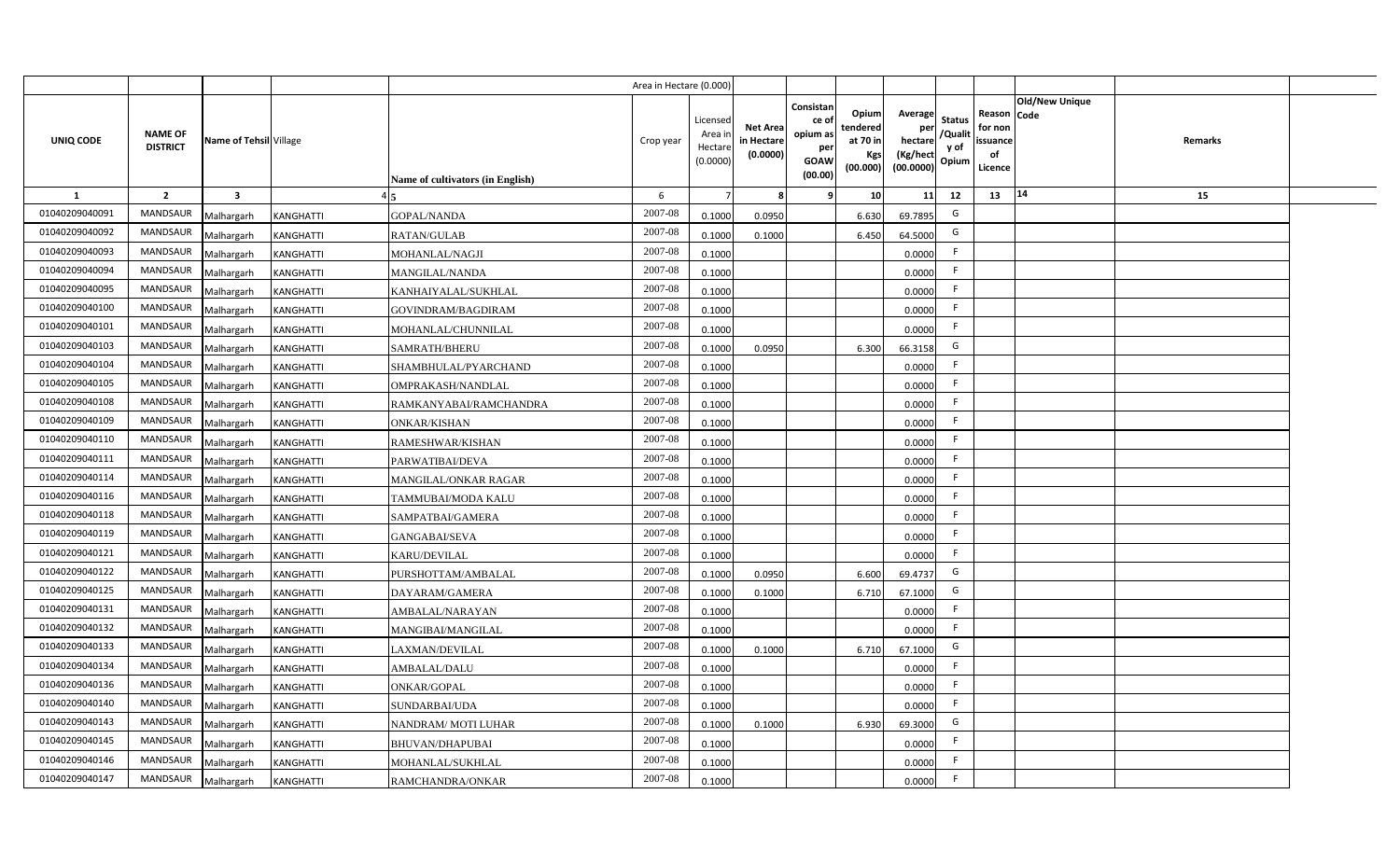|                  |                                   |                         |                  |                                  | Area in Hectare (0.000 |                                          |                                           |                                                                 |                                                  |                                                    |                                           |                                                     |                       |         |  |
|------------------|-----------------------------------|-------------------------|------------------|----------------------------------|------------------------|------------------------------------------|-------------------------------------------|-----------------------------------------------------------------|--------------------------------------------------|----------------------------------------------------|-------------------------------------------|-----------------------------------------------------|-----------------------|---------|--|
| <b>UNIQ CODE</b> | <b>NAME OF</b><br><b>DISTRICT</b> | Name of Tehsil Village  |                  | Name of cultivators (in English) | Crop year              | Licensed<br>Area i<br>Hectar<br>(0.0000) | <b>Net Area</b><br>in Hectare<br>(0.0000) | Consistan<br>ce of<br>opium as<br>per<br><b>GOAW</b><br>(00.00) | Opium<br>tendered<br>at 70 in<br>Kgs<br>(00.000) | Average<br>per<br>hectare<br>(Kg/hect<br>(00.0000) | <b>Status</b><br>/Qualit<br>y of<br>Opium | Reason Code<br>for non<br>issuance<br>of<br>Licence | <b>Old/New Unique</b> | Remarks |  |
| 1                | $\overline{2}$                    | $\overline{\mathbf{3}}$ |                  |                                  | 6                      |                                          |                                           | q                                                               | 10                                               | 11                                                 | 12                                        | 13                                                  | 14                    | 15      |  |
| 01040209040148   | <b>MANDSAUR</b>                   | Malhargarh              | <b>KANGHATTI</b> | <b>BHERULAL/GAMERA</b>           | 2007-08                | 0.1000                                   |                                           |                                                                 |                                                  | 0.0000                                             | -F                                        |                                                     |                       |         |  |
| 01040209040149   | <b>MANDSAUR</b>                   | Malhargarh              | KANGHATTI        | RUKMANBAI/NANURAM                | 2007-08                | 0.1000                                   |                                           |                                                                 |                                                  | 0.0000                                             | -F                                        |                                                     |                       |         |  |
| 01040209040150   | MANDSAUR                          | Malhargarh              | KANGHATTI        | KAMLABAI/CHATARDAS               | 2007-08                | 0.1000                                   |                                           |                                                                 |                                                  | 0.0000                                             |                                           |                                                     |                       |         |  |
| 01040209040151   | MANDSAUR                          | Malhargarh              | KANGHATTI        | KANWARLAL/BHUWAN                 | 2007-08                | 0.1000                                   |                                           |                                                                 |                                                  | 0.0000                                             |                                           |                                                     |                       |         |  |
| 01040209040152   | MANDSAUR                          | Malhargarh              | KANGHATTI        | KISHOR/NANDA                     | 2007-08                | 0.1000                                   |                                           |                                                                 |                                                  | 0.0000                                             | -F                                        |                                                     |                       |         |  |
| 01040209040153   | <b>MANDSAUR</b>                   | Malhargarh              | KANGHATTI        | <b>BHERU/BHAGWAN</b>             | 2007-08                | 0.1000                                   |                                           |                                                                 |                                                  | 0.0000                                             | -F                                        |                                                     |                       |         |  |
| 01040209040155   | MANDSAUR                          | Malhargarh              | KANGHATTI        | SHANTILAL/BHANWARLAL             | 2007-08                | 0.1000                                   |                                           |                                                                 |                                                  | 0.0000                                             | F.                                        |                                                     |                       |         |  |
| 01040209040158   | <b>MANDSAUR</b>                   | Malhargarh              | KANGHATTI        | MOHANBAI/SOHANBAI/BHERULAL       | 2007-08                | 0.1000                                   |                                           |                                                                 |                                                  | 0.0000                                             | -F                                        |                                                     |                       |         |  |
| 01040209040162   | <b>MANDSAUR</b>                   | Malhargarh              | <b>KANGHATTI</b> | DHAPUBAI/NANDA                   | 2007-08                | 0.1000                                   |                                           |                                                                 |                                                  | 0.0000                                             | F.                                        |                                                     |                       |         |  |
| 01040209040164   | <b>MANDSAUR</b>                   | Malhargarh              | <b>KANGHATTI</b> | <b>BABULAL/ONKAR</b>             | 2007-08                | 0.1000                                   | 0.0950                                    |                                                                 | 6.500                                            | 68.4211                                            | G                                         |                                                     |                       |         |  |
| 01040209040166   | <b>MANDSAUR</b>                   | Malhargarh              | KANGHATTI        | MANGILAL/GANESHRAM               | 2007-08                | 0.1000                                   |                                           |                                                                 |                                                  | 0.0000                                             | -F                                        |                                                     |                       |         |  |
| 01040209040168   | <b>MANDSAUR</b>                   | Malhargarh              | KANGHATTI        | RAMLAL/SHANKARLAL                | 2007-08                | 0.1000                                   |                                           |                                                                 |                                                  | 0.0000                                             | -F                                        |                                                     |                       |         |  |
| 01040209040169   | <b>MANDSAUR</b>                   | Malhargarh              | KANGHATTI        | NEMCHAND/SITARAM                 | 2007-08                | 0.1000                                   |                                           |                                                                 |                                                  | 0.0000                                             | E                                         |                                                     |                       |         |  |
| 01040209040170   | <b>MANDSAUR</b>                   | Malhargarh              | KANGHATTI        | <b>BHERA/NANDA</b>               | 2007-08                | 0.1000                                   | 0.1050                                    |                                                                 | 6.580                                            | 62.6667                                            | G                                         |                                                     |                       |         |  |
| 01040209040171   | <b>MANDSAUR</b>                   | Malhargarh              | KANGHATTI        | DEUBAI/RUPA                      | 2007-08                | 0.1000                                   |                                           |                                                                 |                                                  | 0.0000                                             | E                                         |                                                     |                       |         |  |
| 01040209040173   | <b>MANDSAUR</b>                   | Malhargarh              | KANGHATTI        | HULLASIBAI/PYARCHAND             | 2007-08                | 0.1000                                   |                                           |                                                                 |                                                  | 0.0000                                             | F.                                        |                                                     |                       |         |  |
| 01040209040177   | <b>MANDSAUR</b>                   | Malhargarh              | KANGHATTI        | <b>BADRILAL/BHUWAN</b>           | 2007-08                | 0.1000                                   |                                           |                                                                 |                                                  | 0.0000                                             | $\mathsf{F}$                              |                                                     |                       |         |  |
| 01040209040182   | <b>MANDSAUR</b>                   | Malhargarh              | KANGHATTI        | NOJIBAI/MANGILAL                 | 2007-08                | 0.100                                    |                                           |                                                                 |                                                  | 0.0000                                             | $\mathsf{F}$                              |                                                     |                       |         |  |
| 01040209040183   | MANDSAUR                          | Malhargarh              | KANGHATTI        | KANHAIYALAL/SALAGRAM             | 2007-08                | 0.1000                                   |                                           |                                                                 |                                                  | 0.0000                                             | -F                                        |                                                     |                       |         |  |
| 01040209040184   | <b>MANDSAUR</b>                   | Malhargarh              | KANGHATTI        | NANURAM/NATHU                    | $2007 - 08$            | 0.100                                    |                                           |                                                                 |                                                  | 0.0000                                             | -F                                        |                                                     |                       |         |  |
| 01040209040186   | <b>MANDSAUR</b>                   | Malhargarh              | <b>KANGHATTI</b> | BAGDIRAM/BHAGWAN                 | 2007-08                | 0.1000                                   |                                           |                                                                 |                                                  | 0.0000                                             | F.                                        |                                                     |                       |         |  |
| 01040209040188   | <b>MANDSAUR</b>                   | Malhargarh              | <b>KANGHATTI</b> | <b>GOUTAM/KALU</b>               | 2007-08                | 0.1000                                   |                                           |                                                                 |                                                  | 0.0000                                             | $\mathsf{F}$                              |                                                     |                       |         |  |
| 01040209040190   | <b>MANDSAUR</b>                   | Malhargarh              | KANGHATTI        | RAMESHCHANDRA/UMASHANKAR         | 2007-08                | 0.1000                                   |                                           |                                                                 |                                                  | 0.0000                                             | F.                                        |                                                     |                       |         |  |
| 01040209040196   | MANDSAUR                          | Malhargarh              | KANGHATTI        | <b>NANURAM/DALU</b>              | 2007-08                | 0.1000                                   |                                           |                                                                 |                                                  | 0.0000                                             | -F                                        |                                                     |                       |         |  |
| 01040209040206   | MANDSAUR                          | Malhargarh              | KANGHATTI        | KAMALSINGH/BHOPALSINGH           | 2007-08                | 0.1000                                   |                                           |                                                                 |                                                  | 0.0000                                             | F                                         |                                                     |                       |         |  |
| 01040209040210   | MANDSAUR                          | Malhargarh              | KANGHATTI        | DURGABAI/RAJMAL                  | 2007-08                | 0.1000                                   |                                           |                                                                 |                                                  | 0.0000                                             | -F                                        |                                                     |                       |         |  |
| 01040209040199   | MANDSAUR                          | Malhargarh              | KANGHATTI        | SHANKARLAL/MODIRAM               | 2007-08                | 0.1000                                   |                                           |                                                                 |                                                  | 0.0000                                             | $\mathsf{F}$                              |                                                     |                       |         |  |
| 01040209040215   | MANDSAUR                          | Malhargarh              | <b>KANGHATTI</b> | KAILASHDAS/NANDRAMDAS            | 2007-08                | 0.1000                                   |                                           |                                                                 |                                                  | 0.0000                                             | F.                                        |                                                     |                       |         |  |
| 01040209040216   | MANDSAUR                          | Malhargarh              | <b>KANGHATTI</b> | NARAYAN/NANDJI                   | 2007-08                | 0.1000                                   |                                           |                                                                 |                                                  | 0.0000                                             | $\mathsf{F}$                              |                                                     |                       |         |  |
| 01040209040218   | <b>MANDSAUR</b>                   | Malhargarh              | <b>KANGHATTI</b> | GAJENDRAKUMAR/BHERULAL           | 2007-08                | 0.1000                                   |                                           |                                                                 |                                                  | 0.0000                                             | -F                                        |                                                     |                       |         |  |
| 01040209040220   | MANDSAUR                          | Malhargarh              | <b>KANGHATTI</b> | RADHESHYAM/BHAGWAN               | 2007-08                | 0.1000                                   |                                           |                                                                 |                                                  | 0.0000                                             | -F                                        |                                                     |                       |         |  |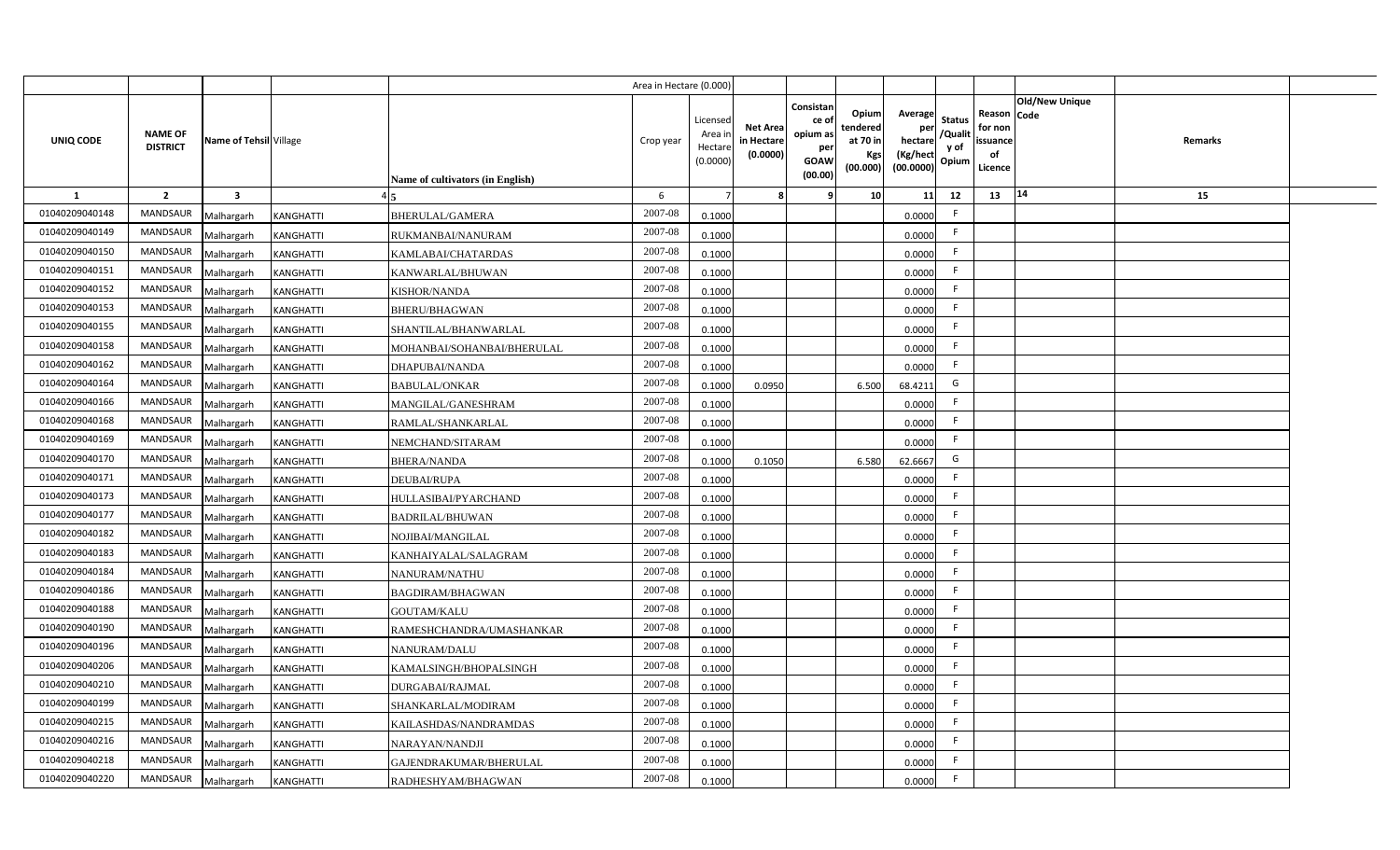|                |                                   |                         |                  |                                  | Area in Hectare (0.000 |                                          |                                           |                                                                 |                                                  |                                                    |                                           |                                                     |                       |                           |  |
|----------------|-----------------------------------|-------------------------|------------------|----------------------------------|------------------------|------------------------------------------|-------------------------------------------|-----------------------------------------------------------------|--------------------------------------------------|----------------------------------------------------|-------------------------------------------|-----------------------------------------------------|-----------------------|---------------------------|--|
| UNIQ CODE      | <b>NAME OF</b><br><b>DISTRICT</b> | Name of Tehsil Village  |                  | Name of cultivators (in English) | Crop year              | Licensed<br>Area i<br>Hectar<br>(0.0000) | <b>Net Area</b><br>in Hectare<br>(0.0000) | Consistan<br>ce of<br>opium as<br>per<br><b>GOAW</b><br>(00.00) | Opium<br>tendered<br>at 70 in<br>Kgs<br>(00.000) | Average<br>per<br>hectare<br>(Kg/hect<br>(00.0000) | <b>Status</b><br>/Qualit<br>y of<br>Opium | Reason Code<br>for non<br>issuance<br>of<br>Licence | <b>Old/New Unique</b> | Remarks                   |  |
| 1              | $\overline{2}$                    | $\overline{\mathbf{3}}$ |                  |                                  | 6                      |                                          |                                           | q                                                               | 10 <sup>1</sup>                                  | 11                                                 | 12                                        | 13                                                  | 14                    | 15                        |  |
| 01040209040221 | <b>MANDSAUR</b>                   | Malhargarh              | <b>KANGHATTI</b> | HIRALAL/BHUWAN                   | 2007-08                | 0.1000                                   |                                           |                                                                 |                                                  | 0.0000                                             | -F                                        |                                                     |                       |                           |  |
| 01040209040223 | <b>MANDSAUR</b>                   | Malhargarh              | KANGHATTI        | RAJMAL/DEVILAL                   | 2007-08                | 0.1000                                   |                                           |                                                                 |                                                  | 0.0000                                             | -F                                        |                                                     |                       |                           |  |
| 01040209040224 | MANDSAUR                          | Malhargarh              | KANGHATTI        | MANGIBAI/PRABHULAL               | 2007-08                | 0.1000                                   |                                           |                                                                 |                                                  | 0.0000                                             |                                           |                                                     |                       |                           |  |
| 01040209040226 | <b>MANDSAUR</b>                   | Malhargarh              | KANGHATTI        | GOVINDRAM/GOPAL                  | 2007-08                | 0.1000                                   |                                           |                                                                 |                                                  | 0.0000                                             |                                           |                                                     |                       |                           |  |
| 01040209040227 | <b>MANDSAUR</b>                   | Malhargarh              | KANGHATTI        | JAGDISH/CHATARBHUJ               | 2007-08                | 0.1000                                   |                                           |                                                                 |                                                  | 0.0000                                             | -F                                        |                                                     |                       |                           |  |
| 01040209040229 | <b>MANDSAUR</b>                   | Malhargarh              | KANGHATTI        | <b>BHAGIRATH/MOTILAL</b>         | 2007-08                | 0.1000                                   |                                           |                                                                 |                                                  | 0.0000                                             | -F                                        |                                                     |                       |                           |  |
| 01040209040231 | MANDSAUR                          | Malhargarh              | KANGHATTI        | SHOBHARAM/BHUWAN                 | 2007-08                | 0.1000                                   |                                           |                                                                 |                                                  | 0.0000                                             | F.                                        |                                                     |                       |                           |  |
| 01040209040232 | <b>MANDSAUR</b>                   | Malhargarh              | KANGHATTI        | JAGDISHCHANDRA/MANGILAL          | 2007-08                | 0.1000                                   |                                           |                                                                 |                                                  | 0.0000                                             | -F                                        |                                                     |                       |                           |  |
| 01040209040233 | <b>MANDSAUR</b>                   | Malhargarh              | KANGHATTI        | RAJENDRAKUMAR/RAMCHANDRA         | 2007-08                | 0.1000                                   |                                           |                                                                 |                                                  | 0.0000                                             | F.                                        |                                                     |                       |                           |  |
| 01040209040234 | <b>MANDSAUR</b>                   | Malhargarh              | <b>KANGHATTI</b> | VARDICHAND/MOTILAL               | 2007-08                | 0.1000                                   |                                           |                                                                 |                                                  | 0.0000                                             | F.                                        |                                                     |                       |                           |  |
| 01040209040236 | <b>MANDSAUR</b>                   | Malhargarh              | KANGHATTI        | NANHE KHA/AMIR KHA               | $2007 - 08$            | 0.1000                                   |                                           |                                                                 |                                                  | 0.0000                                             | -F                                        |                                                     |                       |                           |  |
| 01040209040240 | <b>MANDSAUR</b>                   | Malhargarh              | KANGHATTI        | RUKMANBAI/DHANRAJ                | 2007-08                | 0.1000                                   |                                           |                                                                 |                                                  | 0.0000                                             | -F                                        |                                                     |                       |                           |  |
| 01040209040241 | <b>MANDSAUR</b>                   | Malhargarh              | KANGHATTI        | KALUSINGH/MANGUSINGH             | 2007-08                | 0.1000                                   |                                           |                                                                 |                                                  | 0.0000                                             | $\mathsf{F}$                              |                                                     |                       |                           |  |
| 01040209040243 | <b>MANDSAUR</b>                   | Malhargarh              | KANGHATTI        | KOUSHALYABAI/KANHAIYALAL         | 2007-08                | 0.1000                                   |                                           |                                                                 |                                                  | 0.0000                                             | -F                                        |                                                     |                       |                           |  |
| 01040209040244 | <b>MANDSAUR</b>                   | Malhargarh              | KANGHATTI        | SHIKHARLAL/MANGILAL              | 2007-08                | 0.1000                                   |                                           |                                                                 |                                                  | 0.0000                                             | $\mathsf{F}$                              |                                                     |                       |                           |  |
| 01040209040246 | <b>MANDSAUR</b>                   | Malhargarh              | KANGHATTI        | FAKIRCHAND/BOTLAL                | 2007-08                | 0.1000                                   |                                           |                                                                 |                                                  | 0.0000                                             | F.                                        |                                                     |                       |                           |  |
| 01040209040247 | MANDSAUR                          | Malhargarh              | KANGHATTI        | KISHOR/VARDICHAND                | 2007-08                | 0.1000                                   |                                           |                                                                 |                                                  | 0.0000                                             | $\mathsf{F}$                              |                                                     |                       |                           |  |
| 01040209040250 | <b>MANDSAUR</b>                   | Malhargarh              | KANGHATTI        | GOVINDRAM/NANDA                  | 2007-08                | 0.100                                    | 0.0950                                    |                                                                 | 6.700                                            | 70.5263                                            | G                                         |                                                     |                       |                           |  |
| 01040209040253 | <b>MANDSAUR</b>                   | Malhargarh              | KANGHATTI        | HARISINGH/NEPALSINGH             | 2007-08                | 0.1000                                   |                                           |                                                                 |                                                  | 0.0000                                             | F.                                        |                                                     |                       |                           |  |
| 01040209040254 | <b>MANDSAUR</b>                   | Malhargarh              | KANGHATTI        | RAMCHANDRA/CHUNNILAL             | $2007 - 08$            | 0.100                                    |                                           |                                                                 |                                                  | 0.0000                                             | -F                                        |                                                     |                       |                           |  |
| 01040209040030 | <b>MANDSAUR</b>                   | Malhargarh              | <b>KANGHATTI</b> | SHANKARLAL/RATANLAL              | 2007-08                | 0.1000                                   |                                           |                                                                 |                                                  | 0.0000                                             | F.                                        |                                                     |                       |                           |  |
| 01040209040044 | <b>MANDSAUR</b>                   | Malhargarh              | KANGHATTI        | KESHARBAI/MANGILAL               | 2007-08                | 0.1000                                   |                                           |                                                                 |                                                  | 0.0000                                             | $\mathsf{F}$                              |                                                     |                       |                           |  |
| 01040209040154 | <b>MANDSAUR</b>                   | Malhargarh              | KANGHATTI        | LAXMAN/GULAB                     | 2007-08                | 0.1000                                   |                                           |                                                                 |                                                  | 0.0000                                             | F.                                        |                                                     |                       |                           |  |
| 01040209040129 | MANDSAUR                          | Malhargarh              | KANGHATTI        | KASTURIBAI/BHAGWAN               | 2007-08                | 0.1000                                   |                                           |                                                                 |                                                  | 0.0000                                             | -F                                        |                                                     |                       |                           |  |
| 01040209040261 | MANDSAUR                          | Malhargarh              | KANGHATTI        | RAMESHWAR/PRABHULAL              | 2007-08                | 0.1000                                   |                                           |                                                                 |                                                  | 0.0000                                             | F                                         |                                                     |                       |                           |  |
| 01040209040262 | MANDSAUR                          | Malhargarh              | KANGHATTI        | BHANWARLAL/TULSIRAM              | 2007-08                | 0.1000                                   |                                           |                                                                 |                                                  | 0.0000                                             | -F                                        |                                                     |                       |                           |  |
| 01040209040263 | MANDSAUR                          | Malhargarh              | KANGHATTI        | RAMPRASAD/PRABHULAL              | 2007-08                | 0.1000                                   |                                           |                                                                 |                                                  | 0.0000                                             | $\mathsf{F}$                              |                                                     |                       |                           |  |
| 01040209040271 | MANDSAUR                          | Malhargarh              | <b>KANGHATTI</b> | KESHARKUNWAR/ARJUNSINGH          | 2007-08                | 0.1000                                   |                                           |                                                                 |                                                  | 0.0000                                             | F.                                        |                                                     |                       | NAMECHANGE/TRANSFER/SUPDA |  |
| 01040209040273 | <b>MANDSAUR</b>                   | Malhargarh              | <b>KANGHATTI</b> | <b>DASHRATH/MOTI</b>             | 2007-08                | 0.1000                                   |                                           |                                                                 |                                                  | 0.0000                                             | $\mathsf{F}$                              |                                                     |                       |                           |  |
| 01040209040214 | <b>MANDSAUR</b>                   | Malhargarh              | <b>KANGHATTI</b> | GOPAL/BHANWARLAL                 | 2007-08                | 0.1000                                   |                                           |                                                                 |                                                  | 0.0000                                             | -F                                        |                                                     |                       |                           |  |
| 01040209040016 | MANDSAUR                          | Malhargarh              | KANGHATTI        | AMRITRAM/NANURAM                 | 2007-08                | 0.1000                                   |                                           |                                                                 |                                                  | 0.0000                                             | -F                                        |                                                     |                       |                           |  |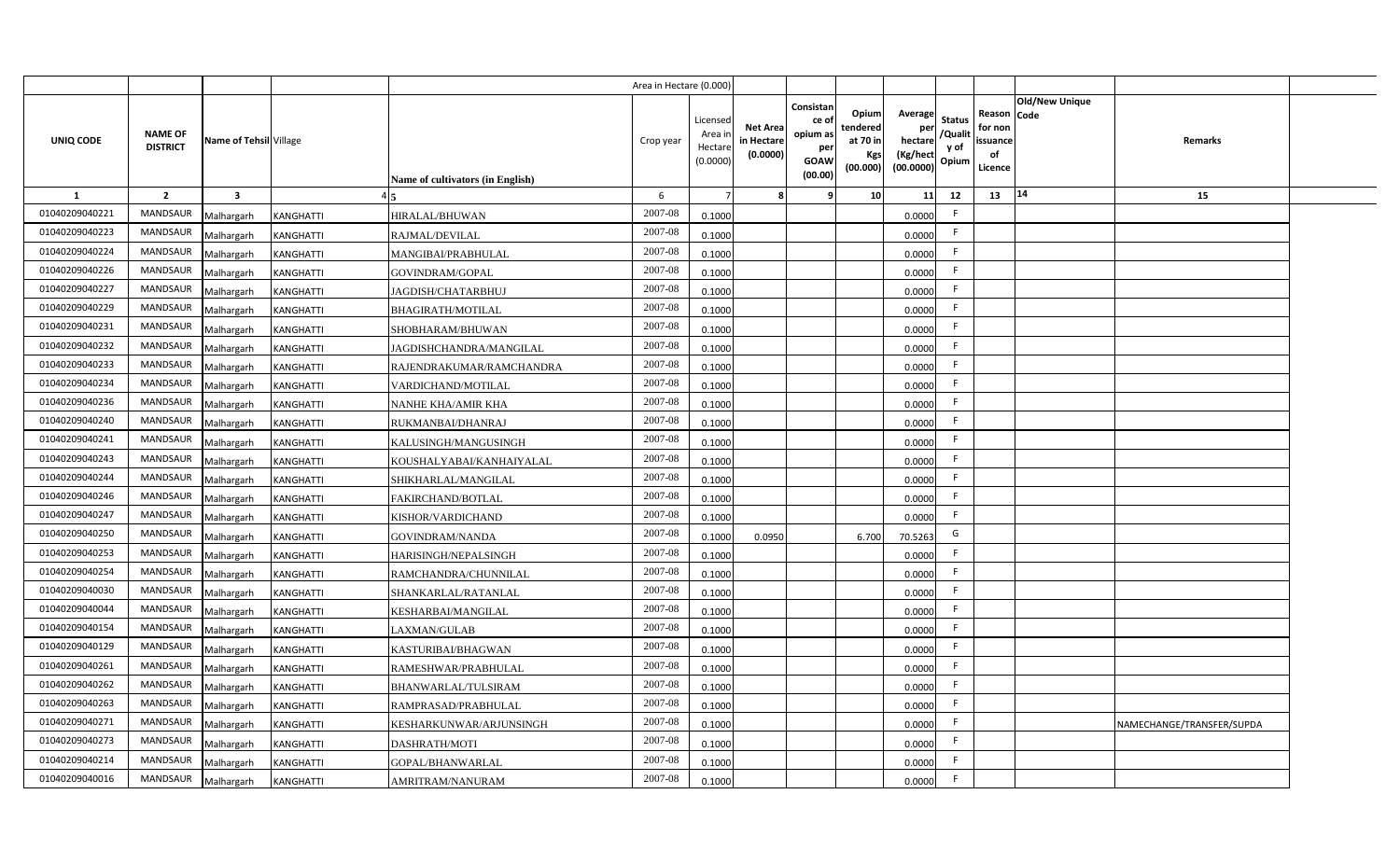|                |                                   |                         |                                            | Area in Hectare (0.000) |                                          |                                           |                                                         |                                                         |                                                            |                                  |                                                     |                       |                  |  |
|----------------|-----------------------------------|-------------------------|--------------------------------------------|-------------------------|------------------------------------------|-------------------------------------------|---------------------------------------------------------|---------------------------------------------------------|------------------------------------------------------------|----------------------------------|-----------------------------------------------------|-----------------------|------------------|--|
| UNIQ CODE      | <b>NAME OF</b><br><b>DISTRICT</b> | Name of Tehsil Village  | Name of cultivators (in English)           | Crop year               | Licensed<br>Area i<br>Hectar<br>(0.0000) | <b>Net Area</b><br>in Hectare<br>(0.0000) | Consistan<br>ce o<br>opium as<br>per<br>GOAW<br>(00.00) | Opium<br>tendered<br>at 70 in<br><b>Kgs</b><br>(00.000) | Average<br>per<br>hectare<br>(Kg/hect<br>$(00.0000)$ Opium | <b>Status</b><br>/Qualit<br>y of | Reason Code<br>for non<br>issuance<br>of<br>Licence | <b>Old/New Unique</b> | Remarks          |  |
| <b>1</b>       | $\overline{2}$                    | $\overline{\mathbf{3}}$ |                                            | 6                       |                                          |                                           |                                                         | 10                                                      | 11                                                         | 12                               | 13                                                  | 14                    | 15               |  |
| 01040209040275 | <b>MANDSAUR</b>                   | Malhargarh              | KANGHATTI<br>GOVINDSINGH/JASWANTSINGH      | 2007-08                 | 0.1000                                   |                                           |                                                         |                                                         | 0.0000                                                     | F.                               |                                                     |                       | TRANSFER/SONI    |  |
| 01040209040179 | MANDSAUR                          | Malhargarh              | KANGHATTI<br><b>BHANWARLAL/LAKHMICHAND</b> | 2007-08                 | 0.1000                                   |                                           |                                                         |                                                         | 0.0000                                                     | F                                |                                                     |                       |                  |  |
| 01040209040081 | MANDSAUR                          | Malhargarh              | KANGHATTI<br>MOHANLAL/NANURAM              | 2007-08                 | 0.1000                                   |                                           |                                                         |                                                         | 0.0000                                                     | F.                               |                                                     |                       | TRANSFER/JETPURA |  |
| 01040209040053 | <b>MANDSAUR</b>                   | Malhargarh              | KANGHATTI<br>NARAYAN/NANURAM               | 2007-08                 | 0.1000                                   |                                           |                                                         |                                                         | 0.0000                                                     | F.                               |                                                     |                       | TRANSFER/JETPURA |  |
| 01040209040054 | <b>MANDSAUR</b>                   | Malhargarh              | KANGHATTI<br>TEJRAM/NANURAM                | 2007-08                 | 0.1000                                   |                                           |                                                         |                                                         | 0.0000                                                     | F.                               |                                                     |                       | TRANSFER/JETPURA |  |
| 01040209040062 | <b>MANDSAUR</b>                   | Malhargarh              | KANGHATTI<br>GOVINDRAM/MANGILAL            | 2007-08                 | 0.1000                                   |                                           |                                                         |                                                         | 0.0000                                                     | F                                |                                                     |                       |                  |  |
| 01040209043001 | <b>MANDSAUR</b>                   | Malhargarh              | KHOKHRA<br><b>BABULAL/KANIRAM</b>          | 2007-08                 | 0.1000                                   | 0.1000                                    |                                                         | 7.140                                                   | 71.4000                                                    | G                                |                                                     |                       |                  |  |
| 01040209043002 | <b>MANDSAUR</b>                   | Malhargarh              | KHOKHRA<br>RAMESHCHAND/DHURIRAM            | 2007-08                 | 0.100                                    | 0.1000                                    |                                                         | 6.510                                                   | 65.1000                                                    | G                                |                                                     |                       |                  |  |
| 01040209043003 | <b>MANDSAUR</b>                   | Malhargarh              | KHOKHRA<br>BALARAM/DHURILAL                | 2007-08                 | 0.1000                                   |                                           |                                                         |                                                         | 0.0000                                                     | F.                               |                                                     |                       |                  |  |
| 01040209043005 | <b>MANDSAUR</b>                   | Malhargarh              | KHOKHRA<br>NANDUBAI/BHERULAL               | 2007-08                 | 0.1000                                   | 0.0950                                    |                                                         | 6.670                                                   | 70.2105                                                    | G                                |                                                     |                       |                  |  |
| 01040209043006 | <b>MANDSAUR</b>                   | Malhargarh              | KHOKHRA<br>SHYAMLAL/CHAMPALAL              | 2007-08                 | 0.1000                                   | 0.0950                                    |                                                         | 7.000                                                   | 73.6842                                                    | G                                |                                                     |                       |                  |  |
| 01040209043007 | MANDSAUR                          | Malhargarh              | KHOKHRA<br>PRAKASHCHANDRA/SUKHLAL          | 2007-08                 | 0.1000                                   | 0.0950                                    |                                                         | 6.440                                                   | 67.7895                                                    | G                                |                                                     |                       |                  |  |
| 01040209043008 | MANDSAUR                          | Malhargarh              | <b>KHOKHRA</b><br>SHANKARLAL/MAGNIRAM      | 2007-08                 | 0.1000                                   | 0.1000                                    |                                                         | 6.930                                                   | 69.3000                                                    | G                                |                                                     |                       |                  |  |
| 01040209043009 | MANDSAUR                          | Malhargarh              | <b>BAGDIRAM/RAMA</b><br>KHOKHRA            | 2007-08                 | 0.1000                                   | 0.1000                                    |                                                         | 7.140                                                   | 71.4000                                                    | G                                |                                                     |                       |                  |  |
| 01040209043010 | MANDSAUR                          | Malhargarh              | KHOKHRA<br>SALEGRAM/DHURIRAM               | 2007-08                 | 0.1000                                   |                                           |                                                         |                                                         | 0.0000                                                     | F.                               |                                                     |                       |                  |  |
| 01040209043011 | MANDSAUR                          | Malhargarh              | KHOKHRA<br>AMBALAL/GANGARAM                | 2007-08                 | 0.1000                                   | 0.1000                                    |                                                         | 7.060                                                   | 70.6000                                                    | G                                |                                                     |                       |                  |  |
| 01040209043012 | MANDSAUR                          | Malhargarh              | <b>KHOKHRA</b><br>BADRILAL/GANGARAM        | 2007-08                 | 0.1000                                   |                                           |                                                         |                                                         | 0.0000                                                     | F.                               |                                                     |                       |                  |  |
| 01040209043013 | <b>MANDSAUR</b>                   | Malhargarh              | KHOKHRA<br><b>BABULAL/DEVILAL</b>          | 2007-08                 | 0.1000                                   | 0.1000                                    |                                                         | 6.410                                                   | 64.1000                                                    | G                                |                                                     |                       |                  |  |
| 01040209043014 | <b>MANDSAUR</b>                   | Malhargarh              | <b>KHOKHRA</b><br>BHAGIRATH/GANGARAM       | 2007-08                 | 0.1000                                   | 0.1000                                    |                                                         | 6.710                                                   | 67.1000                                                    | G                                |                                                     |                       |                  |  |
| 01040209043015 | <b>MANDSAUR</b>                   | Malhargarh              | KHOKHRA<br><b>BHANWARLAL/SUKHLAL</b>       | 2007-08                 | 0.1000                                   | 0.0950                                    |                                                         | 5.950                                                   | 62.6316                                                    | G                                |                                                     |                       |                  |  |
| 01040209043017 | <b>MANDSAUR</b>                   | Malhargarh              | KHOKHRA<br>SURESHCHANDRA/SALEGRAM          | 2007-08                 | 0.1000                                   |                                           |                                                         |                                                         | 0.0000                                                     | F.                               |                                                     |                       |                  |  |
| 01040209043019 | <b>MANDSAUR</b>                   | Malhargarh              | KHOKHRA<br>LAXMINARAYAN/RATANLAL           | 2007-08                 | 0.1000                                   | 0.1000                                    |                                                         | 6.760                                                   | 67.6000                                                    | G                                |                                                     |                       |                  |  |
| 01040209043020 | <b>MANDSAUR</b>                   | Malhargarh              | KHOKHRA<br>PAWANKUMAR/MOHANLAL             | 2007-08                 | 0.1000                                   | 0.0800                                    |                                                         | 6.080                                                   | 76.0000                                                    | G                                |                                                     |                       |                  |  |
| 01040209043022 | <b>MANDSAUR</b>                   | Malhargarh              | KHOKHRA<br>ISHWARLAL/BHERULAL              | 2007-08                 | 0.1000                                   | 0.0950                                    |                                                         | 6.350                                                   | 66.8421                                                    | G                                |                                                     |                       |                  |  |
| 01040209043023 | <b>MANDSAUR</b>                   | Malhargarh              | KHOKHRA<br>BHERULAL/SITARAM                | 2007-08                 | 0.1000                                   | 0.0950                                    |                                                         | 6.500                                                   | 68.4211                                                    | G                                |                                                     |                       |                  |  |
| 01040209043024 | <b>MANDSAUR</b>                   | Malhargarh              | KHOKHRA<br>SHRIRAM/GHASIRAM                | 2007-08                 | 0.100                                    | 0.1000                                    |                                                         | 6.560                                                   | 65.6000                                                    | G                                |                                                     |                       |                  |  |
| 01040209043025 | <b>MANDSAUR</b>                   | Malhargarh              | KHOKHRA<br>BHAGATRAM/BHAGIRATH             | 2007-08                 | 0.1000                                   |                                           |                                                         |                                                         | 0.0000                                                     | F.                               |                                                     |                       |                  |  |
| 01040209043026 | <b>MANDSAUR</b>                   | Malhargarh              | KHOKHRA<br>RAMNIVAS/AMBALAL                | 2007-08                 | 0.1000                                   |                                           |                                                         |                                                         | 0.0000                                                     | F.                               |                                                     |                       |                  |  |
| 01040209043027 | <b>MANDSAUR</b>                   | Malhargarh              | KHOKHRA<br>RADHESHYAM/GANGARAM             | 2007-08                 | 0.1000                                   | 0.1000                                    |                                                         | 6.700                                                   | 67.0000                                                    | G                                |                                                     |                       |                  |  |
| 01040209043030 | <b>MANDSAUF</b>                   | Malhargarh              | KHOKHRA<br>RAMPRASAD/SITARAM               | 2007-08                 | 0.1000                                   | 0.0900                                    |                                                         | 6.550                                                   | 72.7778                                                    | G                                |                                                     |                       |                  |  |
| 01040209043033 | MANDSAUR                          | Malhargarh              | <b>KHOKHRA</b><br>BHUVANIRAM/BHERULAL      | 2007-08                 | 0.1000                                   | 0.0950                                    |                                                         | 6.280                                                   | 66.1053                                                    | G                                |                                                     |                       |                  |  |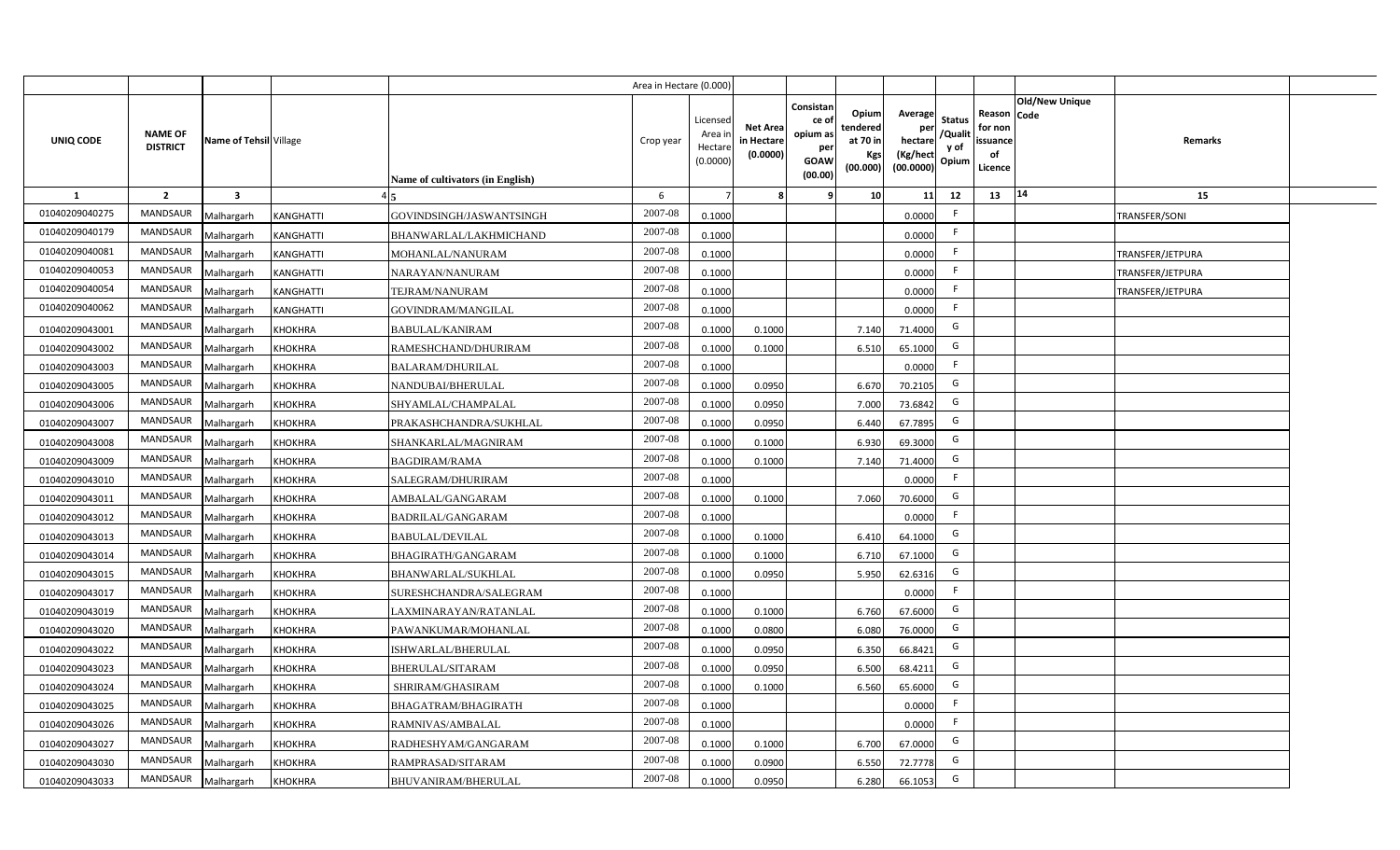|                |                                   |                         |                      |                                  | Area in Hectare (0.000 |                                          |                                           |                                                                 |                                                  |                                                    |                                           |                                                     |                       |         |  |
|----------------|-----------------------------------|-------------------------|----------------------|----------------------------------|------------------------|------------------------------------------|-------------------------------------------|-----------------------------------------------------------------|--------------------------------------------------|----------------------------------------------------|-------------------------------------------|-----------------------------------------------------|-----------------------|---------|--|
| UNIQ CODE      | <b>NAME OF</b><br><b>DISTRICT</b> | Name of Tehsil Village  |                      | Name of cultivators (in English) | Crop year              | Licensec<br>Area i<br>Hectar<br>(0.0000) | <b>Net Area</b><br>in Hectare<br>(0.0000) | Consistan<br>ce of<br>opium as<br>per<br><b>GOAW</b><br>(00.00) | Opium<br>tendered<br>at 70 in<br>Kgs<br>(00.000) | Average<br>per<br>hectare<br>(Kg/hect<br>(00.0000) | <b>Status</b><br>/Qualit<br>y of<br>Opium | Reason Code<br>for non<br>issuance<br>of<br>Licence | <b>Old/New Unique</b> | Remarks |  |
| $\mathbf{1}$   | $\overline{2}$                    | $\overline{\mathbf{3}}$ |                      |                                  | 6                      |                                          |                                           | q                                                               | 10                                               | 11                                                 | 12                                        | 13                                                  | 14                    | 15      |  |
| 01040209043035 | MANDSAUR                          | Malhargarh              | <b>KHOKHRA</b>       | <b>RODA/DHURA TELI</b>           | 2007-08                | 0.1000                                   |                                           |                                                                 |                                                  | 0.0000                                             | -F                                        |                                                     |                       |         |  |
| 01040209043036 | <b>MANDSAUR</b>                   | Malhargarh              | <b>KHOKHRA</b>       | SHAMBULAL/MOHANLAL               | 2007-08                | 0.100                                    | 0.1000                                    |                                                                 | 6.580                                            | 65.8000                                            | G                                         |                                                     |                       |         |  |
| 01040209043037 | <b>MANDSAUR</b>                   | Malhargarh              | <b>KHOKHRA</b>       | ONKARLAL/SITARAM                 | 2007-08                | 0.100                                    | 0.0950                                    |                                                                 | 6.210                                            | 65.3684                                            | G                                         |                                                     |                       |         |  |
| 01040209043039 | MANDSAUR                          | Malhargarh              | <b>KHOKHRA</b>       | JAGDISHCHAND/BADRILAL            | 2007-08                | 0.1000                                   | 0.1000                                    |                                                                 | 6.680                                            | 66.8000                                            | G                                         |                                                     |                       |         |  |
| 01040209043041 | MANDSAUR                          | Malhargarh              | <b>KHOKHRA</b>       | GITABAI/KANWARLAL                | 2007-08                | 0.1000                                   | 0.1000                                    |                                                                 | 6.210                                            | 62.1000                                            | G                                         |                                                     |                       |         |  |
| 01040209043043 | <b>MANDSAUR</b>                   | Malhargarh              | <b>KHOKHRA</b>       | NANDKISHOR/SHANKARLAL            | 2007-08                | 0.1000                                   | 0.1000                                    |                                                                 | 6.480                                            | 64.8000                                            | G                                         |                                                     |                       |         |  |
| 01040209043044 | MANDSAUR                          | Malhargarh              | <b>KHOKHRA</b>       | VINOD/RAMCHANDRA                 | 2007-08                | 0.1000                                   | 0.1000                                    |                                                                 | 6.250                                            | 62.5000                                            | G                                         |                                                     |                       |         |  |
| 01040209043046 | <b>MANDSAUR</b>                   | Malhargarh              | <b>KHOKHRA</b>       | DEVILAL/RODAJI                   | 2007-08                | 0.1000                                   | 0.0950                                    |                                                                 | 5.970                                            | 62.8421                                            | G                                         |                                                     |                       |         |  |
| 01040209043048 | <b>MANDSAUR</b>                   | Malhargarh              | <b>KHOKHRA</b>       | SURESHCHANDRA/SUKHLAL            | 2007-08                | 0.100                                    | 0.0950                                    |                                                                 | 6.430                                            | 67.6842                                            | G                                         |                                                     |                       |         |  |
| 01040209043049 | MANDSAUR                          | Malhargarh              | <b>KHOKHRA</b>       | SANDIPKUMAR/SHYAMLAL/VARDIBAI    | 2007-08                | 0.1000                                   | 0.0950                                    |                                                                 | 6.270                                            | 66.0000                                            | G                                         |                                                     |                       |         |  |
| 01040209043050 | <b>MANDSAUR</b>                   | Malhargarh              | <b>KHOKHRA</b>       | PUKHRAJ/SALEGRAM                 | 2007-08                | 0.1000                                   |                                           |                                                                 |                                                  | 0.0000                                             | -F                                        |                                                     |                       |         |  |
| 01040209043038 | <b>MANDSAUR</b>                   | Malhargarh              | <b>KHOKHRA</b>       | <b>GHISIBAI/SHANKARLAL</b>       | 2007-08                | 0.1000                                   | 0.1000                                    |                                                                 | 6.040                                            | 60.4000                                            | G                                         |                                                     |                       |         |  |
| 01040209043018 | <b>MANDSAUR</b>                   | Malhargarh              | <b>KHOKHRA</b>       | ONKARLAL/BHERULAL                | 2007-08                | 0.1000                                   | 0.1000                                    |                                                                 | 6.980                                            | 69.8000                                            | G                                         |                                                     |                       |         |  |
| 01040209043042 | <b>MANDSAUR</b>                   | Malhargarh              | <b>KHOKHRA</b>       | RADHESHYAM/SUKHLAL               | 2007-08                | 0.1000                                   | 0.1000                                    |                                                                 | 6.830                                            | 68.3000                                            | G                                         |                                                     |                       |         |  |
| 01040209045001 | <b>MANDSAUR</b>                   | Malhargarh              | <b>BAHIPARASNATH</b> | LAXMINARAYAN/PHOOLCHAND          | 2007-08                | 0.1000                                   |                                           |                                                                 |                                                  | 0.0000                                             | $\mathsf{F}$                              |                                                     |                       |         |  |
| 01040209045003 | <b>MANDSAUR</b>                   | Malhargarh              | BAHIPARASNATH        | BHANWARLAL/KASHIRAM              | 2007-08                | 0.1000                                   | 0.1000                                    |                                                                 | 6.020                                            | 60.2000                                            | G                                         |                                                     |                       |         |  |
| 01040209045008 | <b>MANDSAUR</b>                   | Malhargarh              | <b>BAHIPARASNATH</b> | PRABHULAL/JAGANNATH              | 2007-08                | 0.100                                    | 0.0950                                    |                                                                 | 6.630                                            | 69.7895                                            | G                                         |                                                     |                       |         |  |
| 01040209045009 | <b>MANDSAUR</b>                   | Malhargarh              | BAHIPARASNATH        | <b>BHANWARLAL/DEWA</b>           | 2007-08                | 0.100                                    |                                           |                                                                 |                                                  | 0.0000                                             | $\mathsf{F}$                              |                                                     |                       |         |  |
| 01040209045010 | <b>MANDSAUR</b>                   | Malhargarh              | <b>BAHIPARASNATH</b> | MUNNALAL/NANURAM                 | 2007-08                | 0.1000                                   | 0.1050                                    |                                                                 | 6.890                                            | 65.6190                                            | G                                         |                                                     |                       |         |  |
| 01040209045011 | <b>MANDSAUR</b>                   | Malhargarh              | BAHIPARASNATH        | SITABAI/MANGILAL                 | $2007 - 08$            | 0.100                                    |                                           |                                                                 |                                                  | 0.0000                                             | -F                                        |                                                     |                       |         |  |
| 01040209045013 | <b>MANDSAUR</b>                   | Malhargarh              | BAHIPARASNATH        | RAMSINGH/KALUSINGH               | 2007-08                | 0.100                                    |                                           |                                                                 |                                                  | 0.0000                                             | F.                                        |                                                     |                       |         |  |
| 01040209045019 | <b>MANDSAUR</b>                   | Malhargarh              | <b>BAHIPARASNATH</b> | CHAMPALAL/NANDA                  | 2007-08                | 0.100                                    | 0.0950                                    |                                                                 | 6.670                                            | 70.2105                                            | G                                         |                                                     |                       |         |  |
| 01040209045020 | <b>MANDSAUR</b>                   | Malhargarh              | BAHIPARASNATH        | SATYANARAYAN/MULCHAND            | 2007-08                | 0.1000                                   |                                           |                                                                 |                                                  | 0.0000                                             | F.                                        |                                                     |                       |         |  |
| 01040209045021 | MANDSAUR                          | Malhargarh              | <b>BAHIPARASNATH</b> | KESHURAM/HANSRAJ                 | 2007-08                | 0.1000                                   |                                           |                                                                 |                                                  | 0.0000                                             | -F                                        |                                                     |                       |         |  |
| 01040209045022 | <b>MANDSAUR</b>                   | Malhargarh              | BAHIPARASNATH        | SHANKARLAL/BHERULAL DHANAK       | 2007-08                | 0.1000                                   |                                           |                                                                 |                                                  | 0.0000                                             | F.                                        |                                                     |                       |         |  |
| 01040209045025 | MANDSAUR                          | Malhargarh              | <b>BAHIPARASNATH</b> | AMBALAL/MODIRAM                  | 2007-08                | 0.1000                                   |                                           |                                                                 |                                                  | 0.0000                                             | -F                                        |                                                     |                       |         |  |
| 01040209045026 | MANDSAUR                          | Malhargarh              | BAHIPARASNATH        | JAGDISHCHAND/BHANWARLAL          | 2007-08                | 0.1000                                   | 0.1000                                    |                                                                 | 6.640                                            | 66.4000                                            | G                                         |                                                     |                       |         |  |
| 01040209045027 | MANDSAUR                          | Malhargarh              | BAHIPARASNATH        | RANGLAL/KANWARLAL                | 2007-08                | 0.1000                                   |                                           |                                                                 |                                                  | 0.0000                                             | F.                                        |                                                     |                       |         |  |
| 01040209045028 | <b>MANDSAUR</b>                   | Malhargarh              | <b>BAHIPARASNATH</b> | CHANDRAPRAKASH/MODIRAM/HIRALAL   | 2007-08                | 0.1000                                   |                                           |                                                                 |                                                  | 0.0000                                             | $\mathsf{F}$                              |                                                     |                       |         |  |
| 01040209045030 | <b>MANDSAUR</b>                   | Malhargarh              | <b>BAHIPARASNATH</b> | TULSIRAM/RATANLAL                | 2007-08                | 0.1000                                   | 0.1000                                    |                                                                 | 6.840                                            | 68.4000                                            | G                                         |                                                     |                       |         |  |
| 01040209045031 | MANDSAUR                          | Malhargarh              | <b>BAHIPARASNATH</b> | RADHIBAI/BAPULAL                 | 2007-08                | 0.1000                                   | 0.0950                                    |                                                                 | 6.510                                            | 68.5263                                            | G                                         |                                                     |                       |         |  |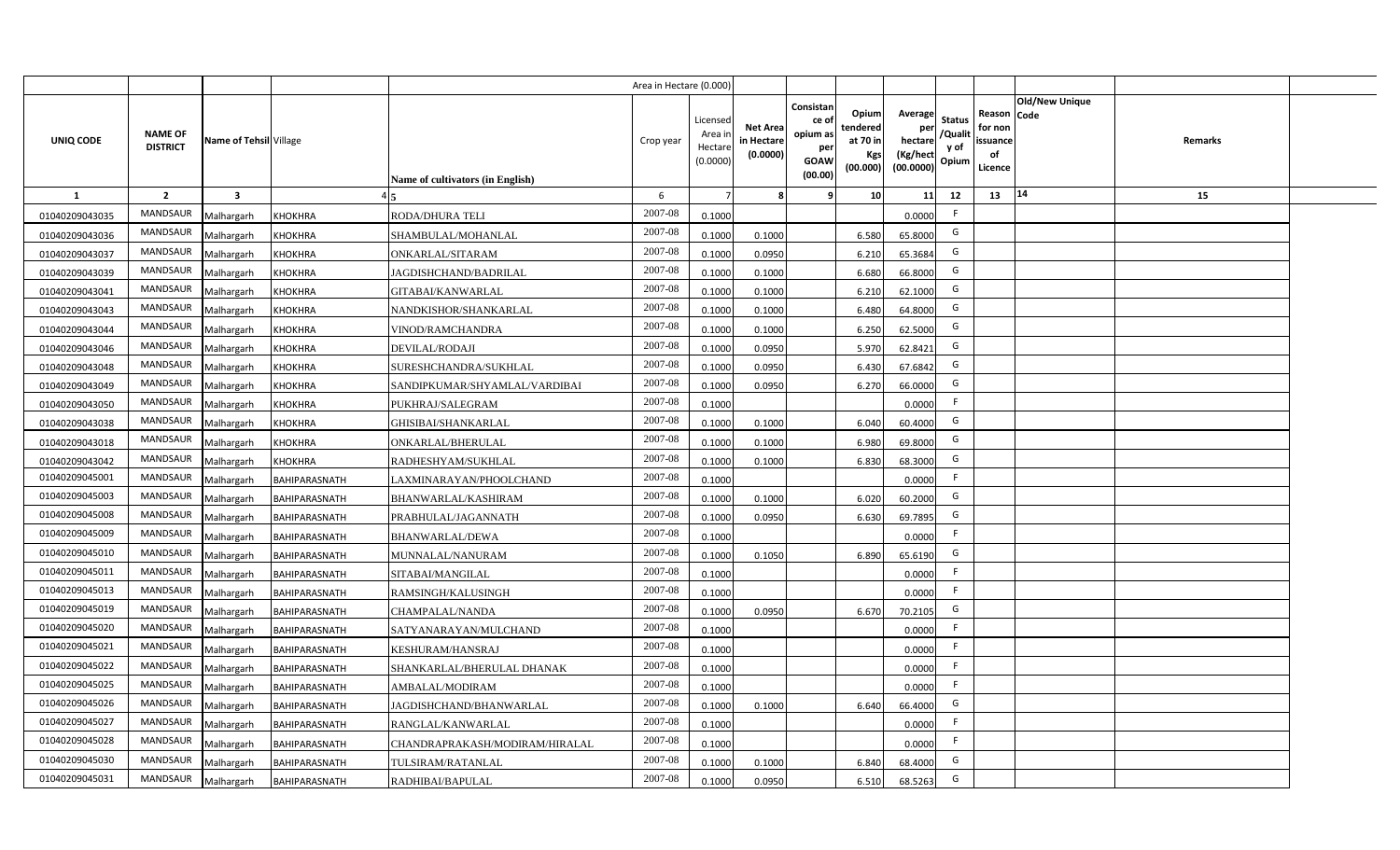|                |                                   |                         |                      |                                  | Area in Hectare (0.000) |                                           |                                           |                                                                                                     |                 |                                                    |                                           |                                                     |                       |         |  |
|----------------|-----------------------------------|-------------------------|----------------------|----------------------------------|-------------------------|-------------------------------------------|-------------------------------------------|-----------------------------------------------------------------------------------------------------|-----------------|----------------------------------------------------|-------------------------------------------|-----------------------------------------------------|-----------------------|---------|--|
| UNIQ CODE      | <b>NAME OF</b><br><b>DISTRICT</b> | Name of Tehsil Village  |                      | Name of cultivators (in English) | Crop year               | Licensed<br>Area i<br>Hectare<br>(0.0000) | <b>Net Area</b><br>in Hectare<br>(0.0000) | Consistan<br>ce of<br>tendered<br>opium as<br>at 70 in<br>per<br><b>GOAW</b><br>(00.000)<br>(00.00) | Opium<br>Kgs    | Average<br>per<br>hectare<br>(Kg/hect<br>(00.0000) | <b>Status</b><br>/Qualit<br>y of<br>Opium | Reason Code<br>for non<br>issuance<br>of<br>Licence | <b>Old/New Unique</b> | Remarks |  |
| 1              | $\overline{2}$                    | $\overline{\mathbf{3}}$ |                      |                                  | 6                       |                                           | 8                                         | -9                                                                                                  | 10 <sup>1</sup> | 11                                                 | 12                                        | 13                                                  | 14                    | 15      |  |
| 01040209045032 | <b>MANDSAUR</b>                   | Malhargarh              | BAHIPARASNATH        | ARJUNKUMAR/BHANWARLAL            | 2007-08                 | 0.1000                                    | 0.0500                                    |                                                                                                     | 3.290           | 65.8000                                            | G                                         |                                                     |                       |         |  |
| 01040209045034 | MANDSAUR                          | Malhargarh              | <b>BAHIPARASNATH</b> | RODIBAI/GANGABAI                 | 2007-08                 | 0.1000                                    |                                           |                                                                                                     |                 | 0.0000                                             | F.                                        |                                                     |                       |         |  |
| 01040209045037 | <b>MANDSAUR</b>                   | Malhargarh              | <b>BAHIPARASNATH</b> | MANGILAL/BHERULAL TELI           | 2007-08                 | 0.1000                                    | 0.1000                                    |                                                                                                     | 6.690           | 66.9000                                            | G                                         | 01                                                  |                       |         |  |
| 01040209045039 | <b>MANDSAUR</b>                   | Malhargarh              | BAHIPARASNATH        | <b>BABULAL/NANURAM</b>           | 2007-08                 | 0.1000                                    | 0.1000                                    |                                                                                                     | 6.550           | 65.5000                                            | G                                         |                                                     |                       |         |  |
| 01040209045040 | MANDSAUR                          | Malhargarh              | BAHIPARASNATH        | BHANWARIBAI/NANURAM              | 2007-08                 | 0.1000                                    | 0.1000                                    |                                                                                                     | 6.630           | 66.3000                                            | G                                         |                                                     |                       |         |  |
| 01040209045041 | <b>MANDSAUR</b>                   | Malhargarh              | BAHIPARASNATH        | RAJMAL/MANGIBAI                  | 2007-08                 | 0.1000                                    | 0.1000                                    |                                                                                                     | 5.950           | 59.5000                                            | G                                         |                                                     |                       |         |  |
| 01040209045042 | <b>MANDSAUR</b>                   | Malhargarh              | BAHIPARASNATH        | MADANLAL/NARAYAN/MODA            | 2007-08                 | 0.1000                                    |                                           |                                                                                                     |                 | 0.0000                                             | F                                         |                                                     |                       |         |  |
| 01040209045045 | MANDSAUR                          | Malhargarh              | BAHIPARASNATH        | SUKHIBAI/ASHARAM                 | 2007-08                 | 0.1000                                    | 0.1000                                    |                                                                                                     | 6.660           | 66.6000                                            | G                                         |                                                     |                       |         |  |
| 01040209045046 | MANDSAUR                          | Malhargarh              | BAHIPARASNATH        | SHYAMBAI/BHAGIRATH               | 2007-08                 | 0.1000                                    |                                           |                                                                                                     |                 | 0.0000                                             | F.                                        |                                                     |                       |         |  |
| 01040209045050 | MANDSAUR                          | Malhargarh              | <b>BAHIPARASNATH</b> | MANSHANKAR/KACHRULAL             | 2007-08                 | 0.1000                                    |                                           |                                                                                                     |                 | 0.0000                                             | F                                         |                                                     |                       |         |  |
| 01040209045051 | <b>MANDSAUR</b>                   | Malhargarh              | BAHIPARASNATH        | JAGDISH/LAXMINARAYAN             | 2007-08                 | 0.1000                                    |                                           |                                                                                                     |                 | 0.0000                                             | F.                                        |                                                     |                       |         |  |
| 01040209045052 | <b>MANDSAUR</b>                   | Malhargarh              | <b>BAHIPARASNATH</b> | SHIVKUMAR/LAXMINARAYAN           | 2007-08                 | 0.1000                                    |                                           |                                                                                                     |                 | 0.0000                                             | -F                                        |                                                     |                       |         |  |
| 01040209045053 | <b>MANDSAUR</b>                   | Malhargarh              | BAHIPARASNATH        | KANEHIYALAL/LAXMINARAYAN         | 2007-08                 | 0.1000                                    |                                           |                                                                                                     |                 | 0.0000                                             | F                                         |                                                     |                       |         |  |
| 01040209045056 | <b>MANDSAUR</b>                   | Malhargarh              | <b>BAHIPARASNATH</b> | KAILASHCHANDRA/NATHULAL          | 2007-08                 | 0.1000                                    | 0.1000                                    |                                                                                                     | 6.960           | 69.6000                                            | G                                         |                                                     |                       |         |  |
| 01040209045059 | <b>MANDSAUR</b>                   | Malhargarh              | BAHIPARASNATH        | HIRALAL/JUJHARLAL                | 2007-08                 | 0.1000                                    | 0.0950                                    |                                                                                                     | 6.360           | 66.9474                                            | G                                         |                                                     |                       |         |  |
| 01040209045063 | MANDSAUR                          | Malhargarh              | BAHIPARASNATH        | JAGDISHCHANDRA/CHUNNILAL         | 2007-08                 | 0.1000                                    | 0.0850                                    |                                                                                                     | 6.450           | 75.8824                                            | G                                         |                                                     |                       |         |  |
| 01040209045069 | MANDSAUR                          | Malhargarh              | BAHIPARASNATH        | GAYATRIBAI/KAMLESH               | 2007-08                 | 0.1000                                    |                                           |                                                                                                     |                 | 0.0000                                             | F.                                        |                                                     |                       |         |  |
| 01040209045071 | <b>MANDSAUR</b>                   | Malhargarh              | BAHIPARASNATH        | AZIZ/CHANDMOHD.MANSOORI          | 2007-08                 | 0.1000                                    | 0.1000                                    |                                                                                                     | 6.710           | 67.1000                                            | G                                         |                                                     |                       |         |  |
| 01040209045073 | MANDSAUR                          | Malhargarh              | BAHIPARASNATH        | SOHANBAI/KARULAL                 | 2007-08                 | 0.1000                                    |                                           |                                                                                                     |                 | 0.0000                                             | F.                                        |                                                     |                       |         |  |
| 01040209045074 | <b>MANDSAUR</b>                   | Malhargarh              | BAHIPARASNATH        | RAJU/RAMLAL                      | 2007-08                 | 0.1000                                    |                                           |                                                                                                     |                 | 0.0000                                             | F.                                        |                                                     |                       |         |  |
| 01040209045076 | <b>MANDSAUR</b>                   | Malhargarh              | BAHIPARASNATH        | DILIPSINGH/BHARATSINGH           | 2007-08                 | 0.1000                                    |                                           |                                                                                                     |                 | 0.0000                                             | F.                                        |                                                     |                       |         |  |
| 01040209045079 | <b>MANDSAUR</b>                   | Malhargarh              | <b>BAHIPARASNATH</b> | RASHIDKHAN/LATIFKHAN             | 2007-08                 | 0.1000                                    |                                           |                                                                                                     |                 | 0.0000                                             | -F                                        |                                                     |                       |         |  |
| 01040209045083 | <b>MANDSAUR</b>                   | Malhargarh              | <b>BAHIPARASNATH</b> | <b>JAGDISH/SHANKARDAS</b>        | 2007-08                 | 0.1000                                    | 0.1000                                    |                                                                                                     | 6.940           | 69.4000                                            | G                                         |                                                     |                       |         |  |
| 01040209045085 | <b>MANDSAUR</b>                   | Malhargarh              | BAHIPARASNATH        | RAMCHNADRA/BHERULAL              | 2007-08                 | 0.1000                                    | 0.1000                                    |                                                                                                     | 6.940           | 69.4000                                            | G                                         |                                                     |                       |         |  |
| 01040209045086 | <b>MANDSAUR</b>                   | Malhargarh              | BAHIPARASNATH        | PARWATIBAI/MADANLAL              | 2007-08                 | 0.1000                                    | 0.1000                                    |                                                                                                     | 6.730           | 67.3000                                            | G                                         |                                                     |                       |         |  |
| 01040209045087 | MANDSAUR                          | Malhargarh              | BAHIPARASNATH        | RAMKANYABAI/AATMARAM             | 2007-08                 | 0.1000                                    |                                           |                                                                                                     |                 | 0.0000                                             | F                                         |                                                     |                       |         |  |
| 01040209045088 | MANDSAUR                          | Malhargarh              | BAHIPARASNATH        | SHAYAMLAL/DHURA                  | 2007-08                 | 0.1000                                    | 0.1000                                    |                                                                                                     | 6.980           | 69.8000                                            | G                                         |                                                     |                       |         |  |
| 01040209045091 | MANDSAUR                          | Malhargarh              | BAHIPARASNATH        | RAMKUNWARBAI/MODA                | 2007-08                 | 0.1000                                    | 0.1000                                    |                                                                                                     | 6.310           | 63.1000                                            | G                                         |                                                     |                       |         |  |
| 01040209045093 | MANDSAUR                          | Malhargarh              | <b>BAHIPARASNATH</b> | PRABHULAL/NANDA                  | 2007-08                 | 0.1000                                    |                                           |                                                                                                     |                 | 0.0000                                             | F.                                        |                                                     |                       |         |  |
| 01040209045097 | MANDSAUR                          | Malhargarh              | BAHIPARASNATH        | <b>BASHANTIBAI/SHANTILAL</b>     | 2007-08                 | 0.1000                                    | 0.1000                                    |                                                                                                     | 6.780           | 67.8000                                            |                                           | 02                                                  |                       |         |  |
| 01040209045098 | MANDSAUR                          | Malhargarh              | <b>BAHIPARASNATH</b> | KACHRULAL/KESHURAM               | 2007-08                 | 0.1000                                    |                                           |                                                                                                     |                 | 0.0000                                             | F.                                        |                                                     |                       |         |  |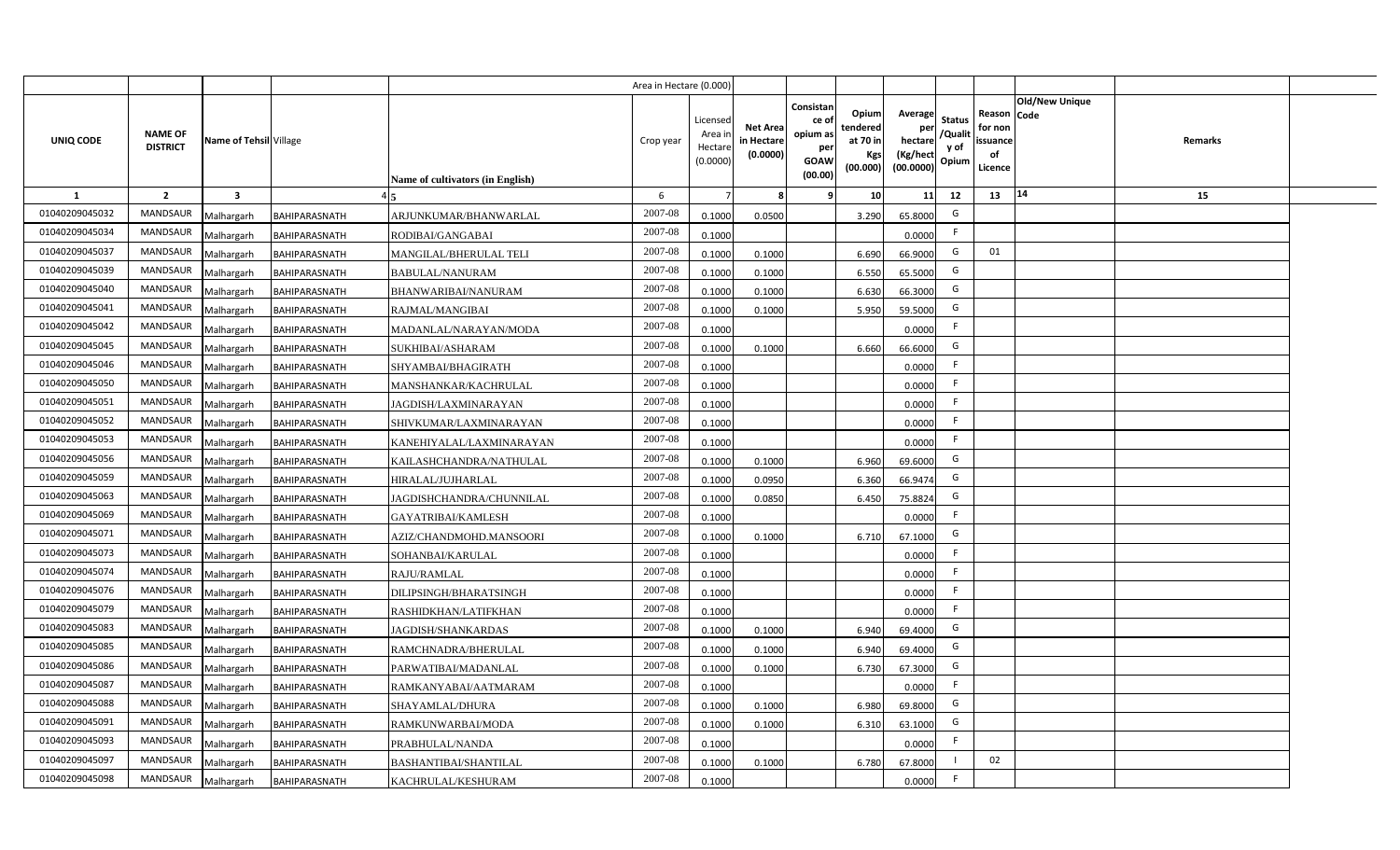|                |                                   |                         |                      |                                  | Area in Hectare (0.000 |                                          |                                          |                                                                 |                                                  |                                                    |                                           |                                                     |                       |         |  |
|----------------|-----------------------------------|-------------------------|----------------------|----------------------------------|------------------------|------------------------------------------|------------------------------------------|-----------------------------------------------------------------|--------------------------------------------------|----------------------------------------------------|-------------------------------------------|-----------------------------------------------------|-----------------------|---------|--|
| UNIQ CODE      | <b>NAME OF</b><br><b>DISTRICT</b> | Name of Tehsil Village  |                      | Name of cultivators (in English) | Crop year              | Licensed<br>Area i<br>Hectar<br>(0.0000) | <b>Net Area</b><br>in Hectar<br>(0.0000) | Consistan<br>ce of<br>opium as<br>per<br><b>GOAW</b><br>(00.00) | Opium<br>tendered<br>at 70 in<br>Kgs<br>(00.000) | Average<br>per<br>hectare<br>(Kg/hect<br>(00.0000) | <b>Status</b><br>/Qualit<br>y of<br>Opium | Reason Code<br>for non<br>issuance<br>of<br>Licence | <b>Old/New Unique</b> | Remarks |  |
| 1              | $\overline{2}$                    | $\overline{\mathbf{3}}$ |                      |                                  | -6                     |                                          |                                          | 9                                                               | 10 <sup>1</sup>                                  | 11                                                 | 12                                        | 13                                                  | 14                    | 15      |  |
| 01040209045105 | MANDSAUR                          | Malhargarh              | BAHIPARASNATH        | MODIRAM/KISHANLAL                | 2007-08                | 0.1000                                   |                                          |                                                                 |                                                  | 0.0000                                             | -F                                        |                                                     |                       |         |  |
| 01040209045107 | MANDSAUR                          | Malhargarh              | BAHIPARASNATH        | MEHRUNBI/SHABBIRMOHD.            | 2007-08                | 0.1000                                   |                                          |                                                                 |                                                  | 0.0000                                             | F.                                        |                                                     |                       |         |  |
| 01040209045110 | <b>MANDSAUR</b>                   | Malhargarh              | BAHIPARASNATH        | <b>BABULAL/CHAMPALAL</b>         | 2007-08                | 0.1000                                   | 0.1050                                   |                                                                 | 6.820                                            | 64.9524                                            | G                                         |                                                     |                       |         |  |
| 01040209045111 | <b>MANDSAUR</b>                   | Malhargarh              | BAHIPARASNATH        | RAMESHWARDAS/MOHANDAS            | 2007-08                | 0.100                                    | 0.1000                                   |                                                                 | 6.470                                            | 64.7000                                            | G                                         |                                                     |                       |         |  |
| 01040209045120 | MANDSAUR                          | Malhargarh              | <b>BAHIPARASNATH</b> | SHIVLAL/KISHANLAL                | 2007-08                | 0.1000                                   | 0.0950                                   |                                                                 | 6.250                                            | 65.7895                                            | G                                         |                                                     |                       |         |  |
| 01040209045124 | <b>MANDSAUR</b>                   | Malhargarh              | BAHIPARASNATH        | OMPRAKASH/CHUNNILAL              | 2007-08                | 0.1000                                   |                                          |                                                                 |                                                  | 0.0000                                             | F                                         |                                                     |                       |         |  |
| 01040209045128 | <b>MANDSAUR</b>                   | Malhargarh              | BAHIPARASNATH        | KANYABAI/CHAMPALAL               | 2007-08                | 0.1000                                   |                                          |                                                                 |                                                  | 0.0000                                             |                                           |                                                     |                       |         |  |
| 01040209045129 | MANDSAUR                          | Malhargarh              | BAHIPARASNATH        | <b>BASHNTILAL/CHUNNILAL</b>      | 2007-08                | 0.1000                                   |                                          |                                                                 |                                                  | 0.0000                                             | E                                         |                                                     |                       |         |  |
| 01040209045130 | MANDSAUR                          | Malhargarh              | BAHIPARASNATH        | ASHARAM/GANGARAM                 | 2007-08                | 0.1000                                   |                                          |                                                                 |                                                  | 0.0000                                             | F                                         |                                                     |                       |         |  |
| 01040209045132 | MANDSAUR                          | Malhargarh              | <b>BAHIPARASNATH</b> | DWARKADAS/NANDRAMDAS             | 2007-08                | 0.1000                                   |                                          |                                                                 |                                                  | 0.0000                                             | -F                                        |                                                     |                       |         |  |
| 01040209045133 | MANDSAUR                          | Malhargarh              | <b>BAHIPARASNATH</b> | SHAMBHULAL/NANDRAM               | 2007-08                | 0.1000                                   |                                          |                                                                 |                                                  | 0.0000                                             |                                           |                                                     |                       |         |  |
| 01040209045134 | <b>MANDSAUR</b>                   | Malhargarh              | BAHIPARASNATH        | BHERUSINGH/NATHUSINGH            | 2007-08                | 0.1000                                   |                                          |                                                                 |                                                  | 0.0000                                             | -F                                        |                                                     |                       |         |  |
| 01040209045135 | <b>MANDSAUR</b>                   | Malhargarh              | BAHIPARASNATH        | JAGANNATH/VAJJIBAI               | 2007-08                | 0.1000                                   |                                          |                                                                 |                                                  | 0.0000                                             | -F                                        |                                                     |                       |         |  |
| 01040209045138 | <b>MANDSAUR</b>                   | Malhargarh              | <b>BAHIPARASNATH</b> | <b>BISMILLA/NANEHKHAN</b>        | 2007-08                | 0.1000                                   |                                          |                                                                 |                                                  | 0.0000                                             | F.                                        |                                                     |                       |         |  |
| 01040209045141 | <b>MANDSAUR</b>                   | Malhargarh              | BAHIPARASNATH        | SHANTIBAI/MANGILAL               | 2007-08                | 0.1000                                   |                                          |                                                                 |                                                  | 0.0000                                             | -F                                        |                                                     |                       |         |  |
| 01040209045142 | <b>MANDSAUR</b>                   | Malhargarh              | BAHIPARASNATH        | <b>BAPULAL/GANGARAM</b>          | 2007-08                | 0.1000                                   |                                          |                                                                 |                                                  | 0.0000                                             | F.                                        |                                                     |                       |         |  |
| 01040209045144 | <b>MANDSAUR</b>                   | Malhargarh              | <b>BAHIPARASNATH</b> | <b>MODIRAM/RUPA</b>              | 2007-08                | 0.1000                                   |                                          |                                                                 |                                                  | 0.0000                                             | -F                                        |                                                     |                       |         |  |
| 01040209045150 | <b>MANDSAUR</b>                   | Malhargarh              | <b>BAHIPARASNATH</b> | SAMRATH/MOTILAL                  | 2007-08                | 0.1000                                   |                                          |                                                                 |                                                  | 0.0000                                             | F.                                        |                                                     |                       |         |  |
| 01040209045152 | <b>MANDSAUR</b>                   | Malhargarh              | BAHIPARASNATH        | <b>JIVANDAS/HARIDAS</b>          | 2007-08                | 0.100                                    |                                          |                                                                 |                                                  | 0.0000                                             | F.                                        |                                                     |                       |         |  |
| 01040209045154 | <b>MANDSAUR</b>                   | Malhargarh              | <b>BAHIPARASNATH</b> | MOHANBAI/RAMNARAYAN              | 2007-08                | 0.1000                                   |                                          |                                                                 |                                                  | 0.0000                                             | F.                                        |                                                     |                       |         |  |
| 01040209045159 | <b>MANDSAUR</b>                   | Malhargarh              | BAHIPARASNATH        | RADHAKISHAN/BABRU                | 2007-08                | 0.1000                                   |                                          |                                                                 |                                                  | 0.0000                                             | -F                                        |                                                     |                       |         |  |
| 01040209045160 | <b>MANDSAUR</b>                   | Malhargarh              | <b>BAHIPARASNATH</b> | PREMNATH/SANTOSHNATH             | 2007-08                | 0.100                                    | 0.0500                                   |                                                                 | 3.120                                            | 62.4000                                            | G                                         |                                                     |                       |         |  |
| 01040209045163 | MANDSAUR                          | Malhargarh              | <b>BAHIPARASNATH</b> | VIPINCHANDRA/SURAJMAL            | 2007-08                | 0.100                                    | 0.0950                                   |                                                                 | 6.690                                            | 70.4211                                            | G                                         |                                                     |                       |         |  |
| 01040209045169 | <b>MANDSAUR</b>                   | Malhargarh              | <b>BAHIPARASNATH</b> | RAJKUNWAR/CHAMANSINGH            | 2007-08                | 0.100                                    | 0.0950                                   |                                                                 | 6.200                                            | 65.2632                                            | G                                         |                                                     |                       |         |  |
| 01040209045170 | <b>MANDSAUR</b>                   | Malhargarh              | <b>BAHIPARASNATH</b> | RAMCHANDRA/DOLA                  | 2007-08                | 0.1000                                   |                                          |                                                                 |                                                  | 0.0000                                             | F.                                        |                                                     |                       |         |  |
| 01040209045177 | MANDSAUR                          | Malhargarh              | BAHIPARASNATH        | <b>BALMUKUND/SHRIRAM</b>         | 2007-08                | 0.1000                                   | 0.1000                                   |                                                                 | 6.950                                            | 69.5000                                            |                                           | 02                                                  |                       |         |  |
| 01040209045084 | MANDSAUR                          | Malhargarh              | <b>BAHIPARASNATH</b> | NANDKISHOR/BHERULAL              | 2007-08                | 0.1000                                   |                                          |                                                                 |                                                  | 0.0000                                             | F                                         |                                                     |                       |         |  |
| 01040209045178 | MANDSAUR                          | Malhargarh              | BAHIPARASNATH        | RAMNIWAS/BRIJLAL                 | 2007-08                | 0.1000                                   | 0.1000                                   |                                                                 | 6.450                                            | 64.5000                                            | G                                         |                                                     |                       |         |  |
| 01040209045179 | MANDSAUR                          | Malhargarh              | <b>BAHIPARASNATH</b> | BHANWARLAL/RAMCHANDRA            | 2007-08                | 0.1000                                   |                                          |                                                                 |                                                  | 0.0000                                             | -F                                        |                                                     |                       |         |  |
| 01040209045060 | MANDSAUR                          | Malhargarh              | <b>BAHIPARASNATH</b> | SHIVLAL/JUZHARJI                 | 2007-08                | 0.1000                                   | 0.0950                                   |                                                                 | 6.570                                            | 69.1579                                            | G                                         |                                                     |                       |         |  |
| 01040209045068 | MANDSAUR                          | Malhargarh              | <b>BAHIPARASNATH</b> | RAMCHANDRA/KACHRU                | 2007-08                | 0.1000                                   | 0.0500                                   |                                                                 | 3.280                                            | 65.6000                                            | G                                         |                                                     |                       |         |  |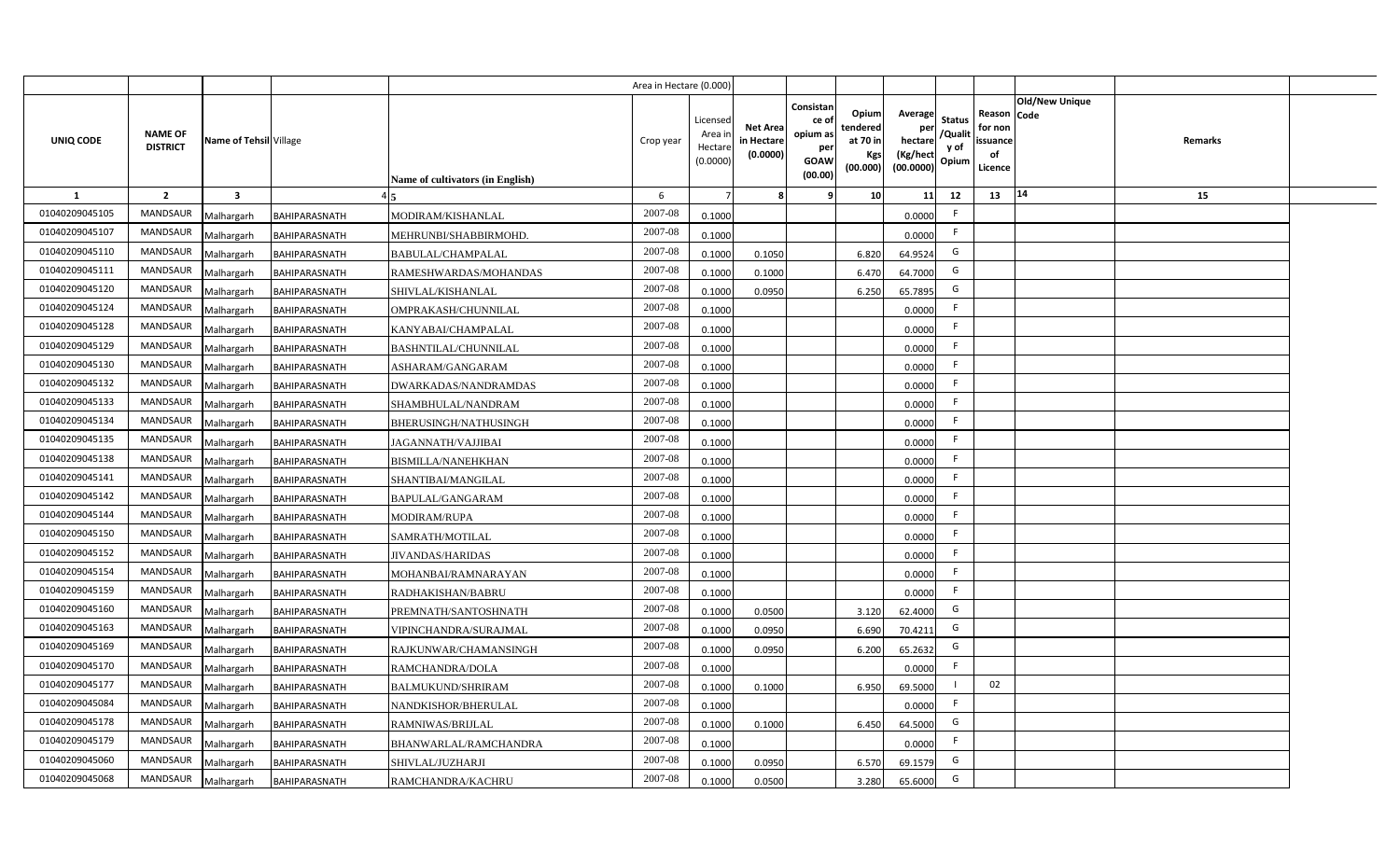|                |                                   |                         |                      |                                  | Area in Hectare (0.000 |                                          |                                           |                                                                 |                                                  |                                                    |                                           |                                                     |                       |         |  |
|----------------|-----------------------------------|-------------------------|----------------------|----------------------------------|------------------------|------------------------------------------|-------------------------------------------|-----------------------------------------------------------------|--------------------------------------------------|----------------------------------------------------|-------------------------------------------|-----------------------------------------------------|-----------------------|---------|--|
| UNIQ CODE      | <b>NAME OF</b><br><b>DISTRICT</b> | Name of Tehsil Village  |                      | Name of cultivators (in English) | Crop year              | Licensec<br>Area i<br>Hectar<br>(0.0000) | <b>Net Area</b><br>in Hectare<br>(0.0000) | Consistan<br>ce of<br>opium as<br>per<br><b>GOAW</b><br>(00.00) | Opium<br>tendered<br>at 70 in<br>Kgs<br>(00.000) | Average<br>per<br>hectare<br>(Kg/hect<br>(00.0000) | <b>Status</b><br>/Qualit<br>y of<br>Opium | Reason Code<br>for non<br>issuance<br>of<br>Licence | <b>Old/New Unique</b> | Remarks |  |
| 1              | $\overline{2}$                    | $\overline{\mathbf{3}}$ |                      |                                  | 6                      |                                          |                                           | <b>q</b>                                                        | 10                                               | 11                                                 | 12                                        | 13                                                  | 14                    | 15      |  |
| 01040209045018 | <b>MANDSAUR</b>                   | Malhargarh              | BAHIPARASNATH        | RAMLAL/LAXMAN                    | 2007-08                | 0.100                                    | 0.1000                                    |                                                                 | 7.020                                            | 70.2000                                            | G                                         |                                                     |                       |         |  |
| 01040209045139 | <b>MANDSAUR</b>                   | Malhargarh              | BAHIPARASNATH        | NANDUBAI/KARULAL                 | 2007-08                | 0.100                                    | 0.0950                                    |                                                                 | 5.850                                            | 61.5789                                            | G                                         |                                                     |                       |         |  |
| 01040209045147 | <b>MANDSAUR</b>                   | Malhargarh              | <b>BAHIPARASNATH</b> | KESHARLAL/NANDA                  | 2007-08                | 0.100                                    | 0.1000                                    |                                                                 | 6.500                                            | 65.0000                                            | G                                         |                                                     |                       |         |  |
| 01040209045024 | <b>MANDSAUR</b>                   | Malhargarh              | BAHIPARASNATH        | DEVILAL/DOLA                     | 2007-08                | 0.100                                    | 0.1000                                    |                                                                 | 7.340                                            | 73.4000                                            | G                                         |                                                     |                       |         |  |
| 01040209045182 | MANDSAUR                          | Malhargarh              | BAHIPARASNATH        | <b>BADRILAL/BOTLAL</b>           | 2007-08                | 0.1000                                   | 0.1000                                    |                                                                 | 6.260                                            | 62.6000                                            | G                                         |                                                     |                       |         |  |
| 01040209045183 | <b>MANDSAUR</b>                   | Malhargarh              | BAHIPARASNATH        | KOSHALYABAI/RAMESHWAR            | 2007-08                | 0.1000                                   | 0.0950                                    |                                                                 | 6.600                                            | 69.4737                                            | G                                         |                                                     |                       |         |  |
| 01040209045184 | MANDSAUR                          | Malhargarh              | <b>BAHIPARASNATH</b> | PREMCHANDRA/RAMLAL               | 2007-08                | 0.1000                                   | 0.1000                                    |                                                                 | 7.370                                            | 73.7000                                            | G                                         |                                                     |                       |         |  |
| 01040209045185 | <b>MANDSAUR</b>                   | Malhargarh              | BAHIPARASNATH        | SURESHCHANDRA/SUKHLAL            | 2007-08                | 0.1000                                   |                                           |                                                                 |                                                  | 0.0000                                             | -F                                        |                                                     |                       |         |  |
| 01040209045186 | <b>MANDSAUR</b>                   | Malhargarh              | BAHIPARASNATH        | LABHCHANDRA/SHANKARLAL           | 2007-08                | 0.1000                                   | 0.1000                                    |                                                                 | 6.220                                            | 62.2000                                            | G                                         |                                                     |                       |         |  |
| 01040209045004 | <b>MANDSAUR</b>                   | Malhargarh              | <b>BAHIPARASNATH</b> | RADHESHYAM/DHAPUBAI              | 2007-08                | 0.1000                                   | 0.1000                                    |                                                                 | 7.120                                            | 71.2000                                            |                                           | 02                                                  |                       |         |  |
| 01040209045036 | <b>MANDSAUR</b>                   | Malhargarh              | BAHIPARASNATH        | PRAHLADSINGH/MEHTABSINGH         | 2007-08                | 0.1000                                   |                                           |                                                                 |                                                  | 0.0000                                             | -F                                        |                                                     |                       |         |  |
| 01040209045048 | <b>MANDSAUR</b>                   | Malhargarh              | BAHIPARASNATH        | CHAMPALAL/ONKARLAL               | 2007-08                | 0.1000                                   | 0.1000                                    |                                                                 | 7.240                                            | 72.4000                                            | G                                         |                                                     |                       |         |  |
| 01040209045167 | <b>MANDSAUR</b>                   | Malhargarh              | BAHIPARASNATH        | DALCHAND/TULSIRAM                | 2007-08                | 0.1000                                   | 0.1000                                    |                                                                 | 7.080                                            | 70.8000                                            | G                                         |                                                     |                       |         |  |
| 01040209045143 | <b>MANDSAUR</b>                   | Malhargarh              | BAHIPARASNATH        | NARAYAN/GANGARAM                 | 2007-08                | 0.1000                                   |                                           |                                                                 |                                                  | 0.0000                                             | -F                                        |                                                     |                       |         |  |
| 01040209045007 | <b>MANDSAUR</b>                   | Malhargarh              | <b>BAHIPARASNATH</b> | RAMEHSWARDAS/MATHURADAS          | 2007-08                | 0.1000                                   |                                           |                                                                 |                                                  | 0.0000                                             | E                                         |                                                     |                       |         |  |
| 01040209045055 | <b>MANDSAUR</b>                   | Malhargarh              | BAHIPARASNATH        | PUSHPABAI/HARISHANKAR            | 2007-08                | 0.1000                                   | 0.0750                                    |                                                                 | 5.590                                            | 74.5333                                            | G                                         |                                                     |                       |         |  |
| 01040209045047 | <b>MANDSAUR</b>                   | Malhargarh              | <b>BAHIPARASNATH</b> | MUKESH SHARMA/KAILASHNATH        | 2007-08                | 0.100                                    | 0.1000                                    |                                                                 | 6.620                                            | 66.2000                                            | G                                         |                                                     |                       |         |  |
| 01040209045090 | <b>MANDSAUR</b>                   | Malhargarh              | BAHIPARASNATH        | KOSHALYABAI/KAILASHCHAND         | 2007-08                | 0.100                                    |                                           |                                                                 |                                                  | 0.0000                                             |                                           |                                                     |                       |         |  |
| 01040209045096 | <b>MANDSAUR</b>                   | Malhargarh              | <b>BAHIPARASNATH</b> | KISHORDAS/LAXMANDAS              | 2007-08                | 0.1000                                   |                                           |                                                                 |                                                  | 0.0000                                             | -F                                        |                                                     |                       |         |  |
| 01040209045162 | <b>MANDSAUR</b>                   | Malhargarh              | BAHIPARASNATH        | MANGILAL/BHERULAL                | $2007 - 08$            | 0.100                                    |                                           |                                                                 |                                                  | 0.0000                                             | -F                                        |                                                     |                       |         |  |
| 01040209045106 | <b>MANDSAUR</b>                   | Malhargarh              | BAHIPARASNATH        | SURJMAL/SHRIRAM                  | 2007-08                | 0.100                                    |                                           |                                                                 |                                                  | 0.0000                                             | F.                                        |                                                     |                       |         |  |
| 01040209045012 | <b>MANDSAUR</b>                   | Malhargarh              | BAHIPARASNATH        | BAPULAL/SUNDARLAL                | 2007-08                | 0.100                                    | 0.1000                                    |                                                                 | 6.640                                            | 66.4000                                            | G                                         |                                                     |                       |         |  |
| 01040209045148 | <b>MANDSAUR</b>                   | Malhargarh              | BAHIPARASNATH        | SHYAMLAL/ASHARAM                 | 2007-08                | 0.1000                                   | 0.1000                                    |                                                                 | 6.310                                            | 63.1000                                            | G                                         |                                                     |                       |         |  |
| 01040209045149 | MANDSAUR                          | Malhargarh              | <b>BAHIPARASNATH</b> | ANSUIYABAI/KAILASHCHANDRA        | 2007-08                | 0.1000                                   |                                           |                                                                 |                                                  | 0.0000                                             | -F                                        |                                                     |                       |         |  |
| 01040209045066 | MANDSAUR                          | Malhargarh              | BAHIPARASNATH        | ASHOKKUMAR/KISHANLAL             | 2007-08                | 0.1000                                   |                                           |                                                                 |                                                  | 0.0000                                             | F.                                        |                                                     |                       |         |  |
| 01040209045049 | MANDSAUR                          | Malhargarh              | <b>BAHIPARASNATH</b> | KESHURAM/GANGARAM                | 2007-08                | 0.1000                                   | 0.1000                                    |                                                                 | 6.360                                            | 63.6000                                            | G                                         |                                                     |                       |         |  |
| 01040209045029 | MANDSAUR                          | Malhargarh              | BAHIPARASNATH        | RADHESHYAM/BHANWARLAL            | 2007-08                | 0.1000                                   |                                           |                                                                 |                                                  | 0.0000                                             | E                                         |                                                     |                       |         |  |
| 01040209045114 | MANDSAUR                          | Malhargarh              | BAHIPARASNATH        | PRABHUBAI/HIRALAL                | 2007-08                | 0.1000                                   |                                           |                                                                 |                                                  | 0.0000                                             | E                                         |                                                     |                       |         |  |
| 01040209045126 | MANDSAUR                          | Malhargarh              | <b>BAHIPARASNATH</b> | MANOHARLAL/SHRIRAM               | 2007-08                | 0.1000                                   | 0.1000                                    |                                                                 | 6.410                                            | 64.1000                                            |                                           | 02                                                  |                       |         |  |
| 01040209045017 | <b>MANDSAUR</b>                   | Malhargarh              | <b>BAHIPARASNATH</b> | <b>SUKHLAL/DEVA</b>              | 2007-08                | 0.1000                                   |                                           |                                                                 |                                                  | 0.0000                                             |                                           |                                                     | 01040209115063        |         |  |
| 01040209045187 | MANDSAUR                          | Malhargarh              | <b>BAHIPARASNATH</b> | ONKARLAL/BHANWARLAL              | 2007-08                | 0.1000                                   |                                           |                                                                 |                                                  | 0.0000                                             | -F                                        |                                                     | 01040209047017        |         |  |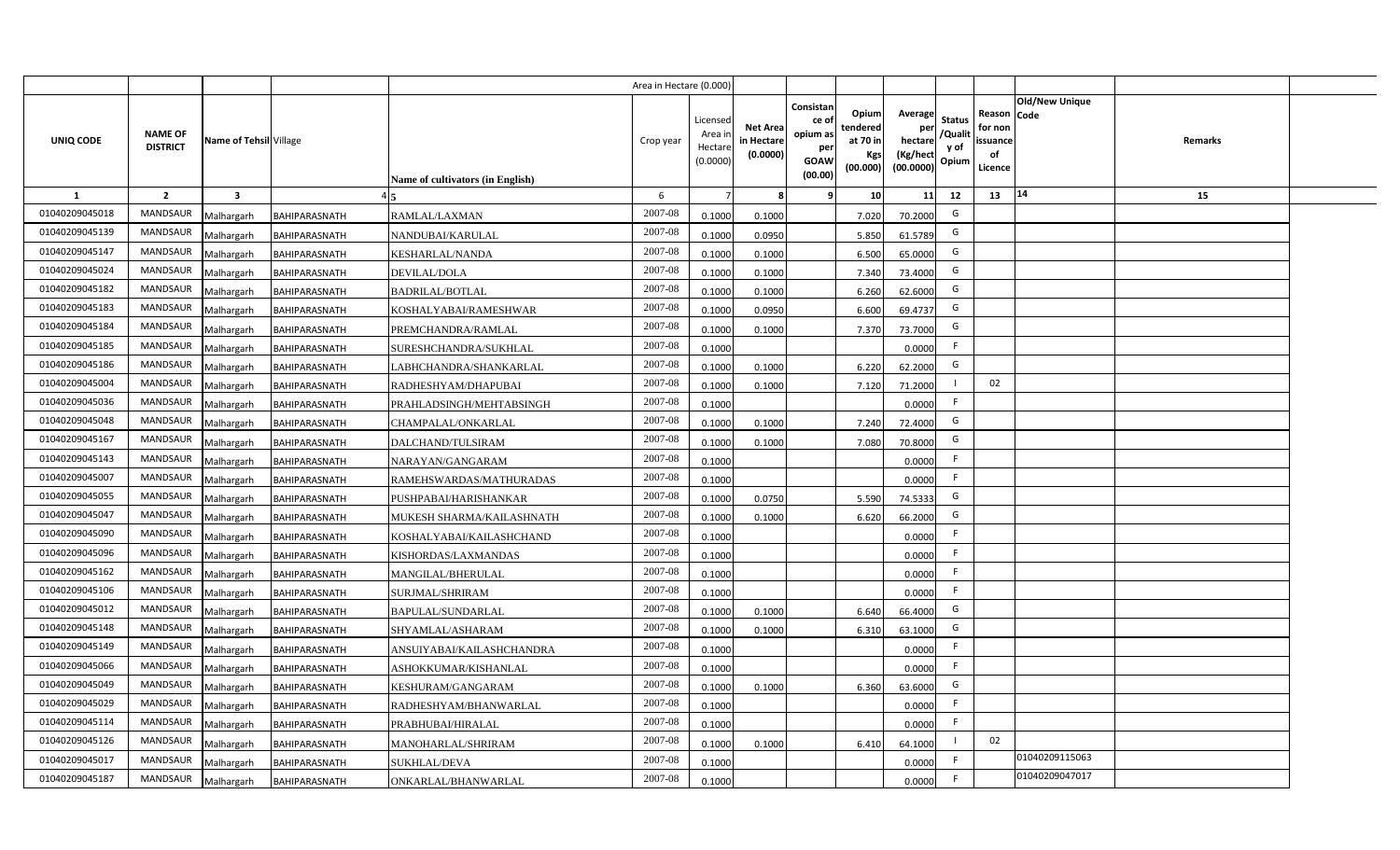|                |                                   |                         |                           |                                  | Area in Hectare (0.000 |                                          |                                           |                                                                 |                                                  |                                                    |                                           |                                                     |                       |         |  |
|----------------|-----------------------------------|-------------------------|---------------------------|----------------------------------|------------------------|------------------------------------------|-------------------------------------------|-----------------------------------------------------------------|--------------------------------------------------|----------------------------------------------------|-------------------------------------------|-----------------------------------------------------|-----------------------|---------|--|
| UNIQ CODE      | <b>NAME OF</b><br><b>DISTRICT</b> | Name of Tehsil Village  |                           | Name of cultivators (in English) | Crop year              | Licensec<br>Area i<br>Hectar<br>(0.0000) | <b>Net Area</b><br>in Hectare<br>(0.0000) | Consistan<br>ce of<br>opium as<br>per<br><b>GOAW</b><br>(00.00) | Opium<br>tendered<br>at 70 in<br>Kgs<br>(00.000) | Average<br>per<br>hectare<br>(Kg/hect<br>(00.0000) | <b>Status</b><br>/Qualit<br>y of<br>Opium | Reason Code<br>for non<br>issuance<br>of<br>Licence | <b>Old/New Unique</b> | Remarks |  |
| 1              | $\overline{2}$                    | $\overline{\mathbf{3}}$ |                           |                                  | 6                      |                                          |                                           | <b>q</b>                                                        | 10                                               | 11                                                 | 12                                        | 13                                                  | 14                    | 15      |  |
| 01040209045188 | <b>MANDSAUR</b>                   | Malhargarh              | BAHIPARASNATH             | SURAJBAI/TULSIDAS                | 2007-08                | 0.1000                                   | 0.0900                                    |                                                                 | 5.330                                            | 59.2222                                            | G                                         |                                                     | 01040209047037        |         |  |
| 01040209045189 | <b>MANDSAUR</b>                   | Malhargarh              | BAHIPARASNATH             | LAXMINARAYAN/BAPULAL             | 2007-08                | 0.100                                    | 0.0950                                    |                                                                 | 6.590                                            | 69.3684                                            | G                                         |                                                     | 01040209047067        |         |  |
| 01040209045190 | <b>MANDSAUR</b>                   | Malhargarh              | BAHIPARASNATH             | SHAYAMDAS/SAJJANDAS              | 2007-08                | 0.100                                    | 0.0950                                    |                                                                 | 6.520                                            | 68.6316                                            | G                                         |                                                     | 01040209047076        |         |  |
| 01040209045191 | <b>MANDSAUR</b>                   | Malhargarh              | BAHIPARASNATH             | SALAGRAM/BAPULAL                 | 2007-08                | 0.100                                    | 0.0950                                    |                                                                 | 6.530                                            | 68.7368                                            | G                                         |                                                     | 01040209047097        |         |  |
| 01040209049001 | <b>MANDSAUR</b>                   | Malhargarh              | <b>BARKHEDA JAY SINGH</b> | GULABKUNWARBAI/DAULATSINGH       | 2007-08                | 0.100                                    | 0.1000                                    |                                                                 | 7.150                                            | 71.5000                                            | G                                         |                                                     |                       |         |  |
| 01040209049002 | <b>MANDSAUR</b>                   | Malhargarh              | <b>BARKHEDA JAY SINGH</b> | LAXMANSINGH/MEHTABSINGH          | 2007-08                | 0.1000                                   | 0.1000                                    |                                                                 | 7.500                                            | 75.0000                                            | G                                         |                                                     |                       |         |  |
| 01040209049003 | MANDSAUR                          | Malhargarh              | <b>BARKHEDA JAY SINGH</b> | SHETANSINGH/BHIMSINGH            | 2007-08                | 0.1000                                   |                                           |                                                                 |                                                  | 0.0000                                             | F.                                        |                                                     |                       |         |  |
| 01040209049005 | <b>MANDSAUR</b>                   | Malhargarh              | <b>BARKHEDA JAY SINGH</b> | SHAMBHU/CHAMNA HAJARI            | 2007-08                | 0.1000                                   | 0.1000                                    |                                                                 | 7.200                                            | 72.0000                                            | G                                         |                                                     |                       |         |  |
| 01040209049006 | <b>MANDSAUR</b>                   | Malhargarh              | <b>BARKHEDA JAY SINGH</b> | MANGIBAI/GOPALDAS                | 2007-08                | 0.1000                                   | 0.0950                                    |                                                                 | 6.730                                            | 70.8421                                            | G                                         |                                                     |                       |         |  |
| 01040209049007 | MANDSAUR                          | Malhargarh              | <b>BARKHEDA JAY SINGH</b> | GULABKUNWAR/SHAMBHUSINGH         | 2007-08                | 0.1000                                   | 0.0700                                    |                                                                 | 4.980                                            | 71.1429                                            | G                                         |                                                     |                       |         |  |
| 01040209049008 | <b>MANDSAUR</b>                   | Malhargarh              | <b>BARKHEDA JAY SINGH</b> | NARAYANSINGH/DIPSINGH            | 2007-08                | 0.1000                                   | 0.1000                                    |                                                                 | 7.250                                            | 72.5000                                            | G                                         |                                                     |                       |         |  |
| 01040209049009 | <b>MANDSAUR</b>                   | Malhargarh              | <b>BARKHEDA JAY SINGH</b> | <b>BHANWARSINGH/DIPSINGH</b>     | 2007-08                | 0.1000                                   | 0.1000                                    |                                                                 | 7.120                                            | 71.2000                                            | G                                         |                                                     |                       |         |  |
| 01040209049010 | <b>MANDSAUR</b>                   | Malhargarh              | <b>BARKHEDA JAY SINGH</b> | <b>BHERU/ LAXMIRAM</b>           | 2007-08                | 0.1000                                   | 0.1000                                    |                                                                 | 7.150                                            | 71.5000                                            | G                                         |                                                     |                       |         |  |
| 01040209049011 | <b>MANDSAUR</b>                   | Malhargarh              | <b>BARKHEDA JAY SINGH</b> | MAKHANLAL/DEVA                   | 2007-08                | 0.1000                                   | 0.1000                                    |                                                                 | 7.070                                            | 70.7000                                            | G                                         |                                                     |                       |         |  |
| 01040209049012 | <b>MANDSAUR</b>                   | Malhargarh              | <b>BARKHEDA JAY SINGH</b> | RAJENDRASINGH/SOBATSINGH         | 2007-08                | 0.1000                                   |                                           |                                                                 |                                                  | 0.0000                                             | E                                         |                                                     |                       |         |  |
| 01040209049013 | <b>MANDSAUR</b>                   | Malhargarh              | <b>BARKHEDA JAY SINGH</b> | RUPSINGH/SARDARSINGH             | 2007-08                | 0.1000                                   | 0.0950                                    |                                                                 | 7.310                                            | 76.9474                                            | G                                         |                                                     |                       |         |  |
| 01040209049015 | MANDSAUR                          | Malhargarh              | <b>BARKHEDA JAY SINGH</b> | MANOHARSINGH/KHUMANSINGH         | 2007-08                | 0.100                                    | 0.1000                                    |                                                                 | 7.250                                            | 72.5000                                            | G                                         |                                                     |                       |         |  |
| 01040209049017 | <b>MANDSAUR</b>                   | Malhargarh              | <b>BARKHEDA JAY SINGH</b> | BHARATASINGH/PHOOLSINGH          | 2007-08                | 0.100                                    | 0.1050                                    |                                                                 | 7.430                                            | 70.7619                                            | G                                         |                                                     |                       |         |  |
| 01040209049018 | <b>MANDSAUR</b>                   | Malhargarh              | <b>BARKHEDA JAY SINGH</b> | JMMEDSINGH/BHANWARSINGH          | 2007-08                | 0.1000                                   |                                           |                                                                 |                                                  | 0.0000                                             | -F                                        |                                                     |                       |         |  |
| 01040209049019 | <b>MANDSAUR</b>                   | Malhargarh              | <b>BARKHEDA JAY SINGH</b> | DEVISINGH/BHANWARSINGH           | 2007-08                | 0.100                                    | 0.1000                                    |                                                                 | 7.520                                            | 75.2000                                            | G                                         |                                                     |                       |         |  |
| 01040209049020 | <b>MANDSAUR</b>                   | Malhargarh              | <b>BARKHEDA JAY SINGH</b> | NEPALSINGH/BHANWARSINGH          | 2007-08                | 0.100                                    |                                           |                                                                 |                                                  | 0.0000                                             | E                                         |                                                     |                       |         |  |
| 01040209049021 | <b>MANDSAUR</b>                   | Malhargarh              | <b>BARKHEDA JAY SINGH</b> | DAYALSINGH/BHANWARSINGH          | 2007-08                | 0.1000                                   | 0.1000                                    |                                                                 | 7.120                                            | 71.2000                                            | G                                         |                                                     |                       |         |  |
| 01040209049022 | <b>MANDSAUR</b>                   | Malhargarh              | <b>BARKHEDA JAY SINGH</b> | DALPATSINGH/BHANWARSINGH         | 2007-08                | 0.1000                                   | 0.1000                                    |                                                                 | 7.250                                            | 72.5000                                            | G                                         |                                                     |                       |         |  |
| 01040209049023 | MANDSAUR                          | Malhargarh              | <b>BARKHEDA JAY SINGH</b> | SUKHLAL/BHANWARLAL               | 2007-08                | 0.1000                                   | 0.0950                                    |                                                                 | 7.030                                            | 74.0000                                            | G                                         |                                                     |                       |         |  |
| 01040209049024 | MANDSAUR                          | Malhargarh              | <b>BARKHEDA JAY SINGH</b> | MOHANSINGH/RAGHUNATHSINGH        | 2007-08                | 0.1000                                   | 0.1000                                    |                                                                 | 6.880                                            | 68.8000                                            | G                                         |                                                     |                       |         |  |
| 01040209049027 | MANDSAUR                          | Malhargarh              | <b>BARKHEDA JAY SINGH</b> | SATYANARAYAN/AMBALAL             | 2007-08                | 0.1000                                   | 0.095                                     |                                                                 | 6.750                                            | 71.0526                                            | G                                         |                                                     |                       |         |  |
| 01040209049028 | MANDSAUR                          | Malhargarh              | <b>BARKHEDA JAY SINGH</b> | KACHRIBAI/AMBALAL                | 2007-08                | 0.1000                                   | 0.095                                     |                                                                 | 6.770                                            | 71.2632                                            | G                                         |                                                     |                       |         |  |
| 01040209049031 | MANDSAUR                          | Malhargarh              | <b>BARKHEDA JAY SINGH</b> | KAILASH/MAKHANSINGH              | 2007-08                | 0.1000                                   | 0.0950                                    |                                                                 | 6.970                                            | 73.3684                                            | G                                         |                                                     |                       |         |  |
| 01040209049034 | MANDSAUR                          | Malhargarh              | <b>BARKHEDA JAY SINGH</b> | PEPKUNWAR/RAMSINGH               | 2007-08                | 0.1000                                   | 0.0450                                    |                                                                 | 3.140                                            | 69.7778                                            | G                                         |                                                     |                       |         |  |
| 01040209049036 | MANDSAUR                          | Malhargarh              | <b>BARKHEDA JAY SINGH</b> | NARAYANSINGH/KHUMANSINGH         | 2007-08                | 0.1000                                   |                                           |                                                                 |                                                  | 0.0000                                             |                                           |                                                     |                       |         |  |
| 01040209049038 | MANDSAUR                          | Malhargarh              | <b>BARKHEDA JAY SINGH</b> | BHANWARSINGH/SARDARSINGH         | 2007-08                | 0.1000                                   |                                           |                                                                 |                                                  | 0.0000                                             | -F                                        |                                                     |                       |         |  |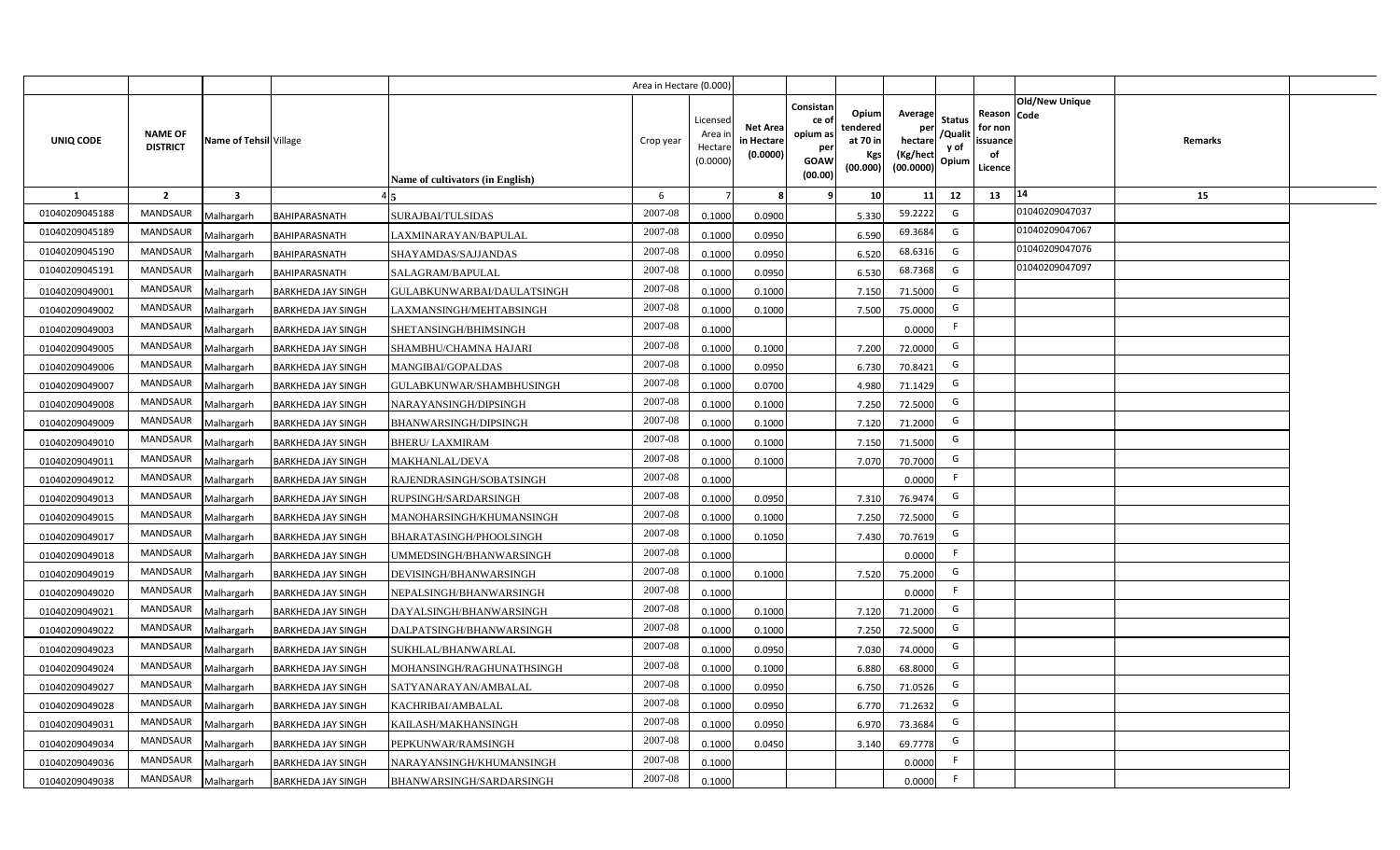|                |                                   |                         |                           |                                  | Area in Hectare (0.000) |                                           |                                           |                                                                                                                     |                                                    |                                           |                                                     |                       |         |  |
|----------------|-----------------------------------|-------------------------|---------------------------|----------------------------------|-------------------------|-------------------------------------------|-------------------------------------------|---------------------------------------------------------------------------------------------------------------------|----------------------------------------------------|-------------------------------------------|-----------------------------------------------------|-----------------------|---------|--|
| UNIQ CODE      | <b>NAME OF</b><br><b>DISTRICT</b> | Name of Tehsil Village  |                           | Name of cultivators (in English) | Crop year               | Licensed<br>Area i<br>Hectare<br>(0.0000) | <b>Net Area</b><br>in Hectare<br>(0.0000) | Consistan<br>Opium<br>ce of<br>tendered<br>opium as<br>at 70 in<br>per<br>Kgs<br><b>GOAW</b><br>(00.000)<br>(00.00) | Average<br>per<br>hectare<br>(Kg/hect<br>(00.0000) | <b>Status</b><br>/Qualit<br>y of<br>Opium | Reason Code<br>for non<br>issuance<br>of<br>Licence | <b>Old/New Unique</b> | Remarks |  |
| 1              | $\overline{2}$                    | $\overline{\mathbf{3}}$ |                           |                                  | 6                       |                                           | 8                                         | 10 <sup>1</sup><br>-9                                                                                               | 11                                                 | 12                                        | 13                                                  | 14                    | 15      |  |
| 01040209049040 | MANDSAUR                          | Malhargarh              | <b>BARKHEDA JAY SINGH</b> | MAHIPALSINGH/KHUSALSINGH         | 2007-08                 | 0.1000                                    | 0.1000                                    | 7.520                                                                                                               | 75.2000                                            | G                                         |                                                     |                       |         |  |
| 01040209049039 | MANDSAUR                          | Malhargarh              | <b>BARKHEDA JAY SINGH</b> | NATWARSINGH/HINDUSINGH           | 2007-08                 | 0.1000                                    |                                           |                                                                                                                     | 0.0000                                             | F.                                        |                                                     |                       |         |  |
| 01040209049025 | <b>MANDSAUR</b>                   | Malhargarh              | <b>BARKHEDA JAY SINGH</b> | TEJSINGH/RUGHNATHSINGH           | 2007-08                 | 0.1000                                    | 0.1000                                    | 6.970                                                                                                               | 69.7000                                            | G                                         |                                                     |                       |         |  |
| 01040209049016 | MANDSAUR                          | Malhargarh              | <b>BARKHEDA JAY SINGH</b> | KANSINGH/RAMSINGH                | 2007-08                 | 0.1000                                    | 0.1000                                    | 7.540                                                                                                               | 75.4000                                            | G                                         |                                                     |                       |         |  |
| 01040209050001 | MANDSAUR                          | Malhargarh              | NARIKHEDA                 | HIRALAL/DHURA                    | 2007-08                 | 0.1000                                    | 0.0950                                    | 6.030                                                                                                               | 63.4737                                            | G                                         |                                                     |                       |         |  |
| 01040209050003 | MANDSAUR                          | Malhargarh              | NARIKHEDA                 | <b>GOPAL/TORIRAM</b>             | 2007-08                 | 0.1000                                    | 0.0950                                    | 6.410                                                                                                               | 67.4737                                            | G                                         |                                                     |                       |         |  |
| 01040209050005 | <b>MANDSAUR</b>                   | Malhargarh              | NARIKHEDA                 | BHANWARLAL/BASANTILAL            | 2007-08                 | 0.1000                                    |                                           |                                                                                                                     | 0.0000                                             | F                                         |                                                     |                       |         |  |
| 01040209050007 | MANDSAUR                          | Malhargarh              | NARIKHEDA                 | RADHESHYAM/MANGILAL              | 2007-08                 | 0.1000                                    |                                           |                                                                                                                     | 0.0000                                             | F                                         |                                                     |                       |         |  |
| 01040209050011 | MANDSAUR                          | Malhargarh              | NARIKHEDA                 | ISHWARLAL/RUPA                   | 2007-08                 | 0.1000                                    |                                           |                                                                                                                     | 0.0000                                             | F.                                        |                                                     |                       |         |  |
| 01040209050018 | MANDSAUR                          | Malhargarh              | NARIKHEDA                 | PRABHULAL/BHUVAN                 | 2007-08                 | 0.1000                                    | 0.0950                                    | 5.670                                                                                                               | 59.6842                                            | G                                         |                                                     |                       |         |  |
| 01040209050024 | MANDSAUR                          | Malhargarh              | NARIKHEDA                 | <b>BADRILAL/KANWARLAL</b>        | 2007-08                 | 0.1000                                    |                                           |                                                                                                                     | 0.0000                                             | F.                                        |                                                     |                       |         |  |
| 01040209050025 | <b>MANDSAUR</b>                   | Malhargarh              | <b>NARIKHEDA</b>          | <b>BANSHILAL/NANURAM</b>         | 2007-08                 | 0.1000                                    | 0.1000                                    | 6.680                                                                                                               | 66.8000                                            | G                                         |                                                     |                       |         |  |
| 01040209050026 | <b>MANDSAUR</b>                   | Malhargarh              | NARIKHEDA                 | SATYANARAYAN/SHRIRAM             | 2007-08                 | 0.1000                                    | 0.0950                                    | 6.230                                                                                                               | 65.5789                                            | G                                         |                                                     |                       |         |  |
| 01040209050028 | <b>MANDSAUR</b>                   | Malhargarh              | NARIKHEDA                 | BHANWARSINGH/KISHANSINGH         | 2007-08                 | 0.1000                                    | 0.0950                                    | 6.340                                                                                                               | 66.7368                                            | G                                         |                                                     |                       |         |  |
| 01040209050029 | MANDSAUR                          | Malhargarh              | NARIKHEDA                 | LAXMINARAYAN/PYARCHAND           | 2007-08                 | 0.1000                                    | 0.0950                                    | 6.920                                                                                                               | 72.8421                                            | G                                         |                                                     |                       |         |  |
| 01040209050023 | <b>MANDSAUR</b>                   | Malhargarh              | NARIKHEDA                 | <b>RAMESH/KACHRU</b>             | 2007-08                 | 0.1000                                    | 0.1050                                    | 6.810                                                                                                               | 64.8571                                            | G                                         |                                                     |                       |         |  |
| 01040209050035 | <b>MANDSAUR</b>                   | Malhargarh              | NARIKHEDA                 | DHAPUBAI/MOTILAL                 | 2007-08                 | 0.1000                                    | 0.0950                                    | 6.200                                                                                                               | 65.2632                                            | G                                         |                                                     |                       |         |  |
| 01040209050042 | <b>MANDSAUR</b>                   | Malhargarh              | NARIKHEDA                 | KAMLABAI/BASHNTILAL              | 2007-08                 | 0.1000                                    | 0.0950                                    | 6.330                                                                                                               | 66.6316                                            | G                                         |                                                     |                       |         |  |
| 01040209050044 | <b>MANDSAUR</b>                   | Malhargarh              | NARIKHEDA                 | SURESHCHAND/BHANWARLAL           | 2007-08                 | 0.1000                                    | 0.0950                                    | 6.530                                                                                                               | 68.7368                                            | G                                         |                                                     |                       |         |  |
| 01040209050047 | <b>MANDSAUR</b>                   | Malhargarh              | NARIKHEDA                 | NATHULAL/HIRALAL                 | 2007-08                 | 0.1000                                    | 0.0950                                    | 6.040                                                                                                               | 63.5789                                            | G                                         |                                                     |                       |         |  |
| 01040209050048 | <b>MANDSAUR</b>                   | Malhargarh              | NARIKHEDA                 | RAMCHANDRA/ONKARLAL DARJI        | 2007-08                 | 0.1000                                    | 0.0950                                    | 6.600                                                                                                               | 69.4737                                            | G                                         |                                                     |                       |         |  |
| 01040209050014 | MANDSAUR                          | Malhargarh              | NARIKHEDA                 | RAMCHAND/NANURAM                 | 2007-08                 | 0.1000                                    | 0.1000                                    | 6.480                                                                                                               | 64.8000                                            | G                                         |                                                     |                       |         |  |
| 01040209050051 | MANDSAUR                          | Malhargarh              | NARIKHEDA                 | <b>BHONIBAI/NANURAM</b>          | 2007-08                 | 0.1000                                    | 0.1000                                    | 6.390                                                                                                               | 63.9000                                            | G                                         |                                                     |                       |         |  |
| 01040209050019 | <b>MANDSAUR</b>                   | Malhargarh              | NARIKHEDA                 | RAMNARAYAN/JAYCHAND              | 2007-08                 | 0.1000                                    | 0.1000                                    | 6.760                                                                                                               | 67.6000                                            | G                                         |                                                     |                       |         |  |
| 01040209050034 | MANDSAUR                          | Malhargarh              | NARIKHEDA                 | RAMNARAYAN/ONKARLAL              | 2007-08                 | 0.1000                                    |                                           |                                                                                                                     | 0.0000                                             | F                                         |                                                     |                       |         |  |
| 01040209050016 | MANDSAUR                          | Malhargarh              | NARIKHEDA                 | NANURAM/SEVABABRI                | 2007-08                 | 0.1000                                    |                                           |                                                                                                                     | 0.0000                                             | F                                         |                                                     |                       |         |  |
| 01040209050008 | MANDSAUR                          | Malhargarh              | NARIKHEDA                 | PYARCHAND/SHANKARLAL             | 2007-08                 | 0.1000                                    | 0.0900                                    | 6.020                                                                                                               | 66.8889                                            | G                                         |                                                     |                       |         |  |
| 01040209050002 | MANDSAUR                          | Malhargarh              | NARIKHEDA                 | RADHABAI/PYARCHAND               | 2007-08                 | 0.1000                                    | 0.0950                                    | 5.940                                                                                                               | 62.5263                                            | G                                         |                                                     |                       |         |  |
| 01040209050031 | MANDSAUR                          | Malhargarh              | NARIKHEDA                 | RAMPRASAD/PYARCHAND              | 2007-08                 | 0.1000                                    |                                           |                                                                                                                     | 0.0000                                             | F                                         |                                                     |                       |         |  |
| 01040209050013 | MANDSAUR                          | Malhargarh              | NARIKHEDA                 | TULSIBAI/NANDRAM                 | 2007-08                 | 0.1000                                    | 0.1000                                    | 6.250                                                                                                               | 62.5000                                            | G                                         |                                                     |                       |         |  |
| 01040209050057 | MANDSAUR                          | Malhargarh              | <b>NARIKHEDA</b>          | KAMLESH/SHANKARLAL               | 2007-08                 | 0.1000                                    | 0.1000                                    | 6.700                                                                                                               | 67.0000                                            | G                                         |                                                     |                       |         |  |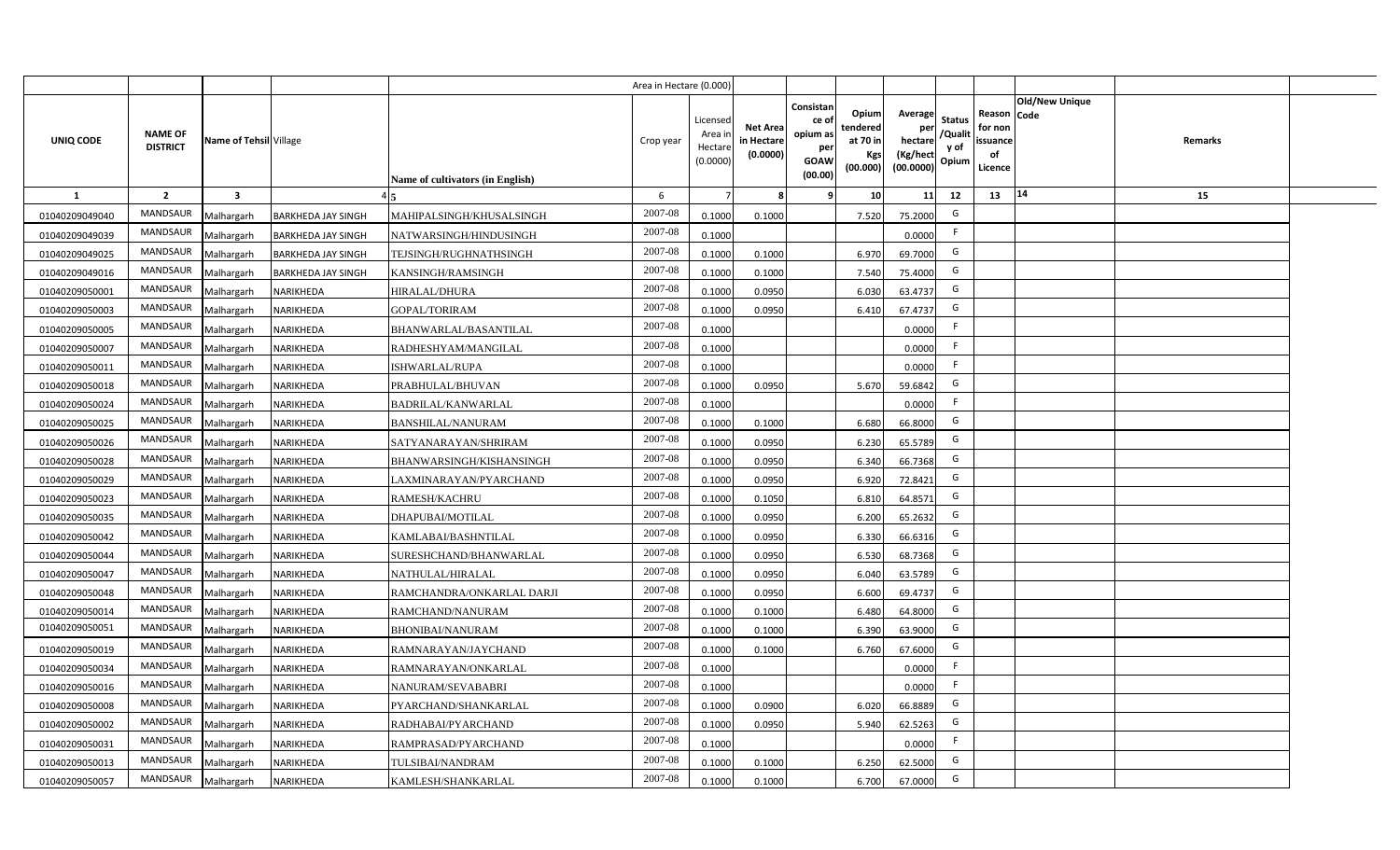|                |                                   |                         |                     |                                      | Area in Hectare (0.000 |                                          |                                          |                                                                 |                                                  |                                                    |                                           |                                                     |                |         |  |
|----------------|-----------------------------------|-------------------------|---------------------|--------------------------------------|------------------------|------------------------------------------|------------------------------------------|-----------------------------------------------------------------|--------------------------------------------------|----------------------------------------------------|-------------------------------------------|-----------------------------------------------------|----------------|---------|--|
| UNIQ CODE      | <b>NAME OF</b><br><b>DISTRICT</b> | Name of Tehsil Village  |                     | Name of cultivators (in English)     | Crop year              | Licensed<br>Area i<br>Hectar<br>(0.0000) | <b>Net Area</b><br>in Hectar<br>(0.0000) | Consistan<br>ce of<br>opium as<br>per<br><b>GOAW</b><br>(00.00) | Opium<br>tendered<br>at 70 in<br>Kgs<br>(00.000) | Average<br>per<br>hectare<br>(Kg/hect<br>(00.0000) | <b>Status</b><br>/Qualit<br>y of<br>Opium | Reason Code<br>for non<br>issuance<br>of<br>Licence | Old/New Unique | Remarks |  |
| 1              | $\overline{2}$                    | $\overline{\mathbf{3}}$ |                     |                                      | -6                     |                                          |                                          | ٠q                                                              | 10 <sup>1</sup>                                  | 11                                                 | 12                                        | 13                                                  | $\vert 14$     | 15      |  |
| 01040209050022 | MANDSAUR                          | Malhargarh              | NARIKHEDA           | <b>BABULAL/HIRALAL</b>               | 2007-08                | 0.1000                                   | 0.1000                                   |                                                                 | 6.480                                            | 64.8000                                            | G                                         |                                                     |                |         |  |
| 01040209050041 | MANDSAUR                          | Malhargarh              | NARIKHEDA           | DEVILAL/CHAMPALAL                    | 2007-08                | 0.1000                                   |                                          |                                                                 |                                                  | 0.0000                                             | F.                                        |                                                     |                |         |  |
| 01040209050032 | <b>MANDSAUR</b>                   | Malhargarh              | NARIKHEDA           | HARIKISHAN/ISHAWARLAL                | 2007-08                | 0.1000                                   | 0.0950                                   |                                                                 | 5.940                                            | 62.5263                                            | G                                         |                                                     |                |         |  |
| 01040209050046 | <b>MANDSAUR</b>                   | Malhargarh              | NARIKHEDA           | MOHANSINGH/KESHARSINGH               | 2007-08                | 0.1000                                   |                                          |                                                                 |                                                  | 0.0000                                             | -F                                        |                                                     |                |         |  |
| 01040209050033 | MANDSAUR                          | Malhargarh              | NARIKHEDA           | PRAKASHCHANDRA/BASANTILAL            | 2007-08                | 0.100                                    | 0.1000                                   |                                                                 | 6.720                                            | 67.2000                                            | G                                         |                                                     |                |         |  |
| 01040209050020 | MANDSAUR                          | Malhargarh              | NARIKHEDA           | VISHNUBAI/MADHOSINGH                 | 2007-08                | 0.1000                                   | 0.1000                                   |                                                                 | 6.030                                            | 60.3000                                            | G                                         |                                                     |                |         |  |
| 01040209050030 | MANDSAUR                          | Malhargarh              | NARIKHEDA           | LAXMINARAYAN/BALURAM                 | 2007-08                | 0.1000                                   |                                          |                                                                 |                                                  | 0.0000                                             | F.                                        |                                                     |                |         |  |
| 01040209050045 | MANDSAUR                          | Malhargarh              | NARIKHEDA           | GOPAL SINGH / KHUMANSINGH/PREMKUNWAR | 2007-08                | 0.1000                                   |                                          |                                                                 |                                                  | 0.0000                                             | $\mathsf{F}$                              |                                                     |                |         |  |
| 01040209050038 | MANDSAUR                          | Malhargarh              | NARIKHEDA           | KANHAIYALAL/DEVA                     | 2007-08                | 0.1000                                   | 0.0950                                   |                                                                 | 6.090                                            | 64.1053                                            | G                                         |                                                     |                |         |  |
| 01040209050006 | MANDSAUR                          | Malhargarh              | NARIKHEDA           | SHRIRAM/DHURA                        | 2007-08                | 0.1000                                   |                                          |                                                                 |                                                  | 0.0000                                             | -F                                        |                                                     |                |         |  |
| 01040209051002 | MANDSAUR                          | Malhargarh              | AABAKHEDI           | KOSHIBAI/PARTHA                      | 2007-08                | 0.1000                                   | 0.0950                                   |                                                                 | 6.140                                            | 64.6316                                            | G                                         |                                                     |                |         |  |
| 01040209051005 | MANDSAUR                          | Malhargarh              | AABAKHEDI           | SABUBAI/BHERULAL                     | 2007-08                | 0.1000                                   | 0.0950                                   |                                                                 | 6.650                                            | 70.0000                                            | G                                         |                                                     |                |         |  |
| 01040209051007 | <b>MANDSAUR</b>                   | Malhargarh              | AABAKHEDI           | SURAJMAL/MANGU                       | 2007-08                | 0.1000                                   |                                          |                                                                 |                                                  | 0.0000                                             | -F                                        |                                                     |                |         |  |
| 01040209051009 | <b>MANDSAUR</b>                   | Malhargarh              | AABAKHEDI           | RAJMAL/GORA                          | 2007-08                | 0.1000                                   |                                          |                                                                 |                                                  | 0.0000                                             | F.                                        |                                                     |                |         |  |
| 01040209051014 | MANDSAUR                          | Malhargarh              | AABAKHEDI           | RODMAL/MANSHA                        | 2007-08                | 0.1000                                   |                                          |                                                                 |                                                  | 0.0000                                             | -F                                        |                                                     |                |         |  |
| 01040209051016 | <b>MANDSAUR</b>                   | Malhargarh              | AABAKHEDI           | CHHATRAPALSINGH/SHERSINGH            | 2007-08                | 0.1000                                   | 0.1000                                   |                                                                 | 6.130                                            | 61.3000                                            | G                                         |                                                     |                |         |  |
| 01040209051019 | <b>MANDSAUR</b>                   | Malhargarh              | AABAKHEDI           | <b>MANSHA/PARTHA</b>                 | 2007-08                | 0.1000                                   |                                          |                                                                 |                                                  | 0.0000                                             | -F                                        |                                                     |                |         |  |
| 01040209051020 | <b>MANDSAUR</b>                   | Malhargarh              | AABAKHEDI           | <b>BABULAL/DALLA KACHAVA</b>         | 2007-08                | 0.1000                                   |                                          |                                                                 |                                                  | 0.0000                                             | F.                                        |                                                     |                |         |  |
| 01040209051021 | <b>MANDSAUR</b>                   | Malhargarh              | AABAKHEDI           | <b>BHIMLAL/DEVILAL</b>               | 2007-08                | 0.100                                    | 0.1000                                   |                                                                 | 6.250                                            | 62.5000                                            | G                                         |                                                     |                |         |  |
| 01040209051022 | <b>MANDSAUR</b>                   | Malhargarh              | AABAKHEDI           | RAMESHCHAND/MANGILAL                 | 2007-08                | 0.1000                                   |                                          |                                                                 |                                                  | 0.0000                                             | F.                                        |                                                     |                |         |  |
| 01040209052003 | <b>MANDSAUR</b>                   | Malhargarh              | AANTRIKHURDH        | <b>BHAGWANGIR/VARDIGIR</b>           | 2007-08                | 0.1000                                   | 0.0950                                   |                                                                 | 6.000                                            | 63.1579                                            | G                                         |                                                     |                |         |  |
| 01040209052004 | <b>MANDSAUR</b>                   | Malhargarh              | <b>AANTRIKHURDH</b> | HARDEV/BAPULAL                       | 2007-08                | 0.100                                    | 0.1000                                   |                                                                 | 7.250                                            | 72.5000                                            | G                                         |                                                     |                |         |  |
| 01040209052006 | MANDSAUR                          | Malhargarh              | <b>AANTRIKHURDH</b> | BAPULAL/LAXMAN                       | 2007-08                | 0.100                                    | 0.0950                                   |                                                                 | 6.180                                            | 65.0526                                            | G                                         |                                                     |                |         |  |
| 01040209052009 | <b>MANDSAUR</b>                   | Malhargarh              | <b>AANTRIKHURDH</b> | SHANKERLAL/KHEMRAJ                   | 2007-08                | 0.1000                                   |                                          |                                                                 |                                                  | 0.0000                                             | -F                                        |                                                     |                |         |  |
| 01040209052010 | MANDSAUR                          | Malhargarh              | AANTRIKHURDH        | RADHAKISHAN/SAWA                     | 2007-08                | 0.1000                                   |                                          |                                                                 |                                                  | 0.0000                                             | -F                                        |                                                     |                |         |  |
| 01040209052015 | MANDSAUR                          | Malhargarh              | AANTRIKHURDH        | MANGILAL/LAXMAN                      | 2007-08                | 0.1000                                   | 0.0950                                   |                                                                 | 6.240                                            | 65.6842                                            | G                                         |                                                     |                |         |  |
| 01040209052018 | MANDSAUR                          | Malhargarh              | AANTRIKHURDH        | RADHESHYAM/DAYASHANKAR               | 2007-08                | 0.1000                                   |                                          |                                                                 |                                                  | 0.0000                                             | F                                         |                                                     |                |         |  |
| 01040209052019 | MANDSAUR                          | Malhargarh              | AANTRIKHURDH        | DASHRATH/BHANWARLAL                  | 2007-08                | 0.1000                                   | 0.095                                    |                                                                 | 7.040                                            | 74.1053                                            |                                           | 02                                                  |                |         |  |
| 01040209052021 | MANDSAUR                          | Malhargarh              | <b>AANTRIKHURDH</b> | RAMDAYAL/BADRILAL                    | 2007-08                | 0.1000                                   | 0.095                                    |                                                                 | 7.510                                            | 79.0526                                            | G                                         |                                                     |                |         |  |
| 01040209052023 | MANDSAUR                          | Malhargarh              | <b>AANTRIKHURDH</b> | RAMLAL/BHERULAL                      | 2007-08                | 0.1000                                   | 0.1000                                   |                                                                 | 6.180                                            | 61.8000                                            | G                                         |                                                     |                |         |  |
| 01040209052027 | MANDSAUR                          | Malhargarh              | AANTRIKHURDH        | GOVINDSINGH/AMARSINGH                | 2007-08                | 0.1000                                   |                                          |                                                                 |                                                  | 0.0000                                             | -F                                        |                                                     |                |         |  |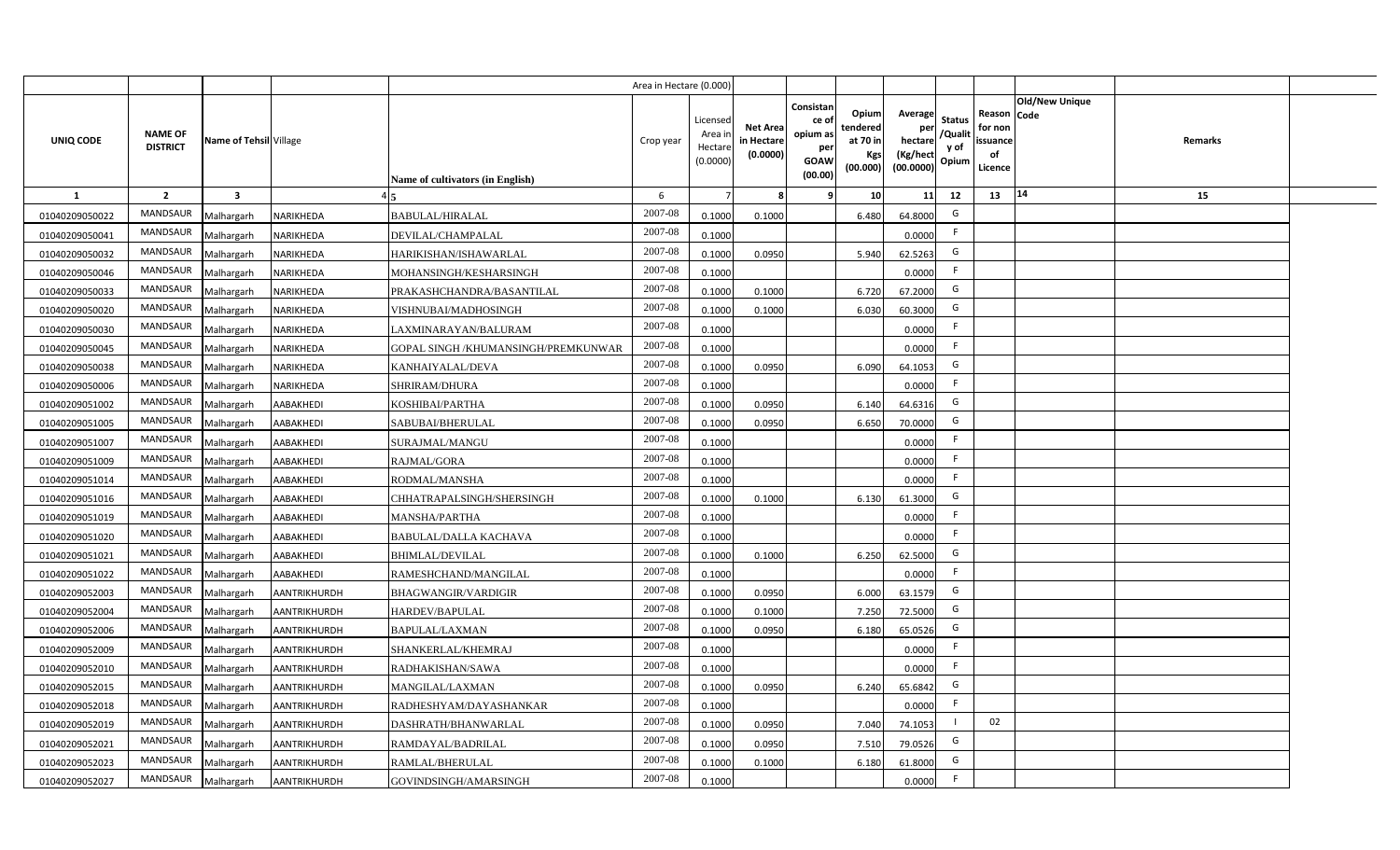|                |                                   |                         |                 |                                  | Area in Hectare (0.000) |                                           |                                           |                                                                 |                                                  |                                                    |                                           |                                                     |                       |         |  |
|----------------|-----------------------------------|-------------------------|-----------------|----------------------------------|-------------------------|-------------------------------------------|-------------------------------------------|-----------------------------------------------------------------|--------------------------------------------------|----------------------------------------------------|-------------------------------------------|-----------------------------------------------------|-----------------------|---------|--|
| UNIQ CODE      | <b>NAME OF</b><br><b>DISTRICT</b> | Name of Tehsil Village  |                 | Name of cultivators (in English) | Crop year               | Licensed<br>Area i<br>Hectare<br>(0.0000) | <b>Net Area</b><br>in Hectare<br>(0.0000) | Consistan<br>ce of<br>opium as<br>per<br><b>GOAW</b><br>(00.00) | Opium<br>tendered<br>at 70 in<br>Kgs<br>(00.000) | Average<br>per<br>hectare<br>(Kg/hect<br>(00.0000) | <b>Status</b><br>/Qualit<br>y of<br>Opium | Reason Code<br>for non<br>issuance<br>of<br>Licence | <b>Old/New Unique</b> | Remarks |  |
| 1              | $\overline{2}$                    | $\overline{\mathbf{3}}$ |                 |                                  | 6                       |                                           | 8                                         | -9                                                              | 10 <sup>1</sup>                                  | 11                                                 | 12                                        | 13                                                  | 14                    | 15      |  |
| 01040209052029 | MANDSAUR                          | Malhargarh              | AANTRIKHURDH    | KAILASHBAI/BHANWARLAL            | 2007-08                 | 0.1000                                    | 0.1000                                    |                                                                 | 6.380                                            | 63.8000                                            |                                           | 02                                                  |                       |         |  |
| 01040209052031 | MANDSAUR                          | Malhargarh              | AANTRIKHURDH    | KACHRIBAI/LAXMAN                 | 2007-08                 | 0.1000                                    | 0.0950                                    |                                                                 | 6.080                                            | 64.0000                                            | G                                         |                                                     |                       |         |  |
| 01040209052033 | <b>MANDSAUR</b>                   | Malhargarh              | AANTRIKHURDH    | DOLATSINGH/JUZHARSING            | 2007-08                 | 0.1000                                    |                                           |                                                                 |                                                  | 0.0000                                             | -F                                        |                                                     |                       |         |  |
| 01040209053002 | <b>MANDSAUR</b>                   | Malhargarh              | ADMALIYA        | DAKHIBAI/BHUWANIRAM              | 2007-08                 | 0.1000                                    | 0.0950                                    |                                                                 | 5.070                                            | 53.3684                                            | G                                         | 04                                                  |                       |         |  |
| 01040209053006 | MANDSAUR                          | Malhargarh              | <b>ADMALIYA</b> | <b>JAGDISH/DURGA</b>             | 2007-08                 | 0.1000                                    |                                           |                                                                 |                                                  | 0.0000                                             | -F                                        |                                                     |                       |         |  |
| 01040209053007 | <b>MANDSAUR</b>                   | Malhargarh              | <b>ADMALIYA</b> | HARISINGH/BHANWARSINGH           | 2007-08                 | 0.1000                                    |                                           |                                                                 |                                                  | 0.0000                                             | F                                         |                                                     |                       |         |  |
| 01040209053008 | <b>MANDSAUR</b>                   | Malhargarh              | <b>ADMALIYA</b> | SADARAM/RAMLAL                   | 2007-08                 | 0.1000                                    |                                           |                                                                 |                                                  | 0.0000                                             | F                                         |                                                     |                       |         |  |
| 01040209053013 | MANDSAUR                          | Malhargarh              | <b>ADMALIYA</b> | VARDICHAND/NANURAM               | 2007-08                 | 0.1000                                    | 0.0950                                    |                                                                 | 6.020                                            | 63.3684                                            | G                                         |                                                     |                       |         |  |
| 01040209053017 | MANDSAUR                          | Malhargarh              | <b>ADMALIYA</b> | <b>JAGDISH/NATHU</b>             | 2007-08                 | 0.1000                                    |                                           |                                                                 |                                                  | 0.0000                                             | F.                                        |                                                     |                       |         |  |
| 01040209053018 | MANDSAUR                          | Malhargarh              | <b>ADMALIYA</b> | <b>BABULAL/MANGILAL</b>          | 2007-08                 | 0.1000                                    | 0.0950                                    |                                                                 | 6.010                                            | 63.2632                                            | G                                         |                                                     |                       |         |  |
| 01040209053026 | MANDSAUR                          | Malhargarh              | <b>ADMALIYA</b> | RODILAL/LAKHA                    | 2007-08                 | 0.1000                                    |                                           |                                                                 |                                                  | 0.0000                                             | F.                                        |                                                     |                       |         |  |
| 01040209053027 | MANDSAUR                          | Malhargarh              | <b>ADMALIYA</b> | <b>TEJA/PARSA</b>                | 2007-08                 | 0.1000                                    |                                           |                                                                 |                                                  | 0.0000                                             | F.                                        |                                                     |                       |         |  |
| 01040209053029 | <b>MANDSAUR</b>                   | Malhargarh              | <b>ADMALIYA</b> | SURAJMAL/LALA                    | 2007-08                 | 0.1000                                    |                                           |                                                                 |                                                  | 0.0000                                             | F                                         |                                                     |                       |         |  |
| 01040209053030 | <b>MANDSAUR</b>                   | Malhargarh              | ADMALIYA        | <b>HIRALAL/LALA</b>              | 2007-08                 | 0.1000                                    |                                           |                                                                 |                                                  | 0.0000                                             | F                                         |                                                     |                       |         |  |
| 01040209053031 | <b>MANDSAUR</b>                   | Malhargarh              | ADMALIYA        | SITARAM/MULCHAND                 | 2007-08                 | 0.1000                                    | 0.1000                                    |                                                                 | 6.190                                            | 61.9000                                            | G                                         |                                                     |                       |         |  |
| 01040209053032 | <b>MANDSAUR</b>                   | Malhargarh              | <b>ADMALIYA</b> | SURAJMAL/CHANDA                  | 2007-08                 | 0.1000                                    |                                           |                                                                 |                                                  | 0.0000                                             | F.                                        |                                                     |                       |         |  |
| 01040209053043 | MANDSAUR                          | Malhargarh              | <b>ADMALIYA</b> | MULCHAND/BHERULAL                | 2007-08                 | 0.1000                                    |                                           |                                                                 |                                                  | 0.0000                                             | F.                                        |                                                     |                       |         |  |
| 01040209053046 | <b>MANDSAUR</b>                   | Malhargarh              | <b>ADMALIYA</b> | PRABHULAL/NARAYAN                | 2007-08                 | 0.1000                                    |                                           |                                                                 |                                                  | 0.0000                                             | F                                         |                                                     |                       |         |  |
| 01040209053047 | <b>MANDSAUR</b>                   | Malhargarh              | ADMALIYA        | PARASRAM/NATHULAL                | 2007-08                 | 0.1000                                    |                                           |                                                                 |                                                  | 0.0000                                             | F.                                        |                                                     |                       |         |  |
| 01040209053049 | <b>MANDSAUR</b>                   | Malhargarh              | <b>ADMALIYA</b> | <b>GORILAL/DIPAJI</b>            | 2007-08                 | 0.1000                                    |                                           |                                                                 |                                                  | 0.0000                                             | F.                                        |                                                     |                       |         |  |
| 01040209053051 | <b>MANDSAUR</b>                   | Malhargarh              | ADMALIYA        | <b>BABULAL/NATHUJI</b>           | 2007-08                 | 0.1000                                    |                                           |                                                                 |                                                  | 0.0000                                             | F.                                        |                                                     |                       |         |  |
| 01040209053052 | MANDSAUR                          | Malhargarh              | <b>ADMALIYA</b> | RAMPRASAD/MANGILAL               | 2007-08                 | 0.1000                                    |                                           |                                                                 |                                                  | 0.0000                                             | F                                         |                                                     |                       |         |  |
| 01040209053054 | MANDSAUR                          | Malhargarh              | ADMALIYA        | TULSIRAM/BHERULAL                | 2007-08                 | 0.1000                                    | 0.1000                                    |                                                                 | 6.240                                            | 62.4000                                            | G                                         |                                                     |                       |         |  |
| 01040209053064 | <b>MANDSAUR</b>                   | Malhargarh              | <b>ADMALIYA</b> | SAJJANSINGH/MOKHAMSINGH          | 2007-08                 | 0.1000                                    |                                           |                                                                 |                                                  | 0.0000                                             | F.                                        |                                                     |                       |         |  |
| 01040209053068 | <b>MANDSAUR</b>                   | Malhargarh              | <b>ADMALIYA</b> | RAGHUNATH/LAKHKHA                | 2007-08                 | 0.1000                                    |                                           |                                                                 |                                                  | 0.0000                                             | F                                         |                                                     |                       |         |  |
| 01040209054001 | MANDSAUR                          | Malhargarh              | <b>ANOOPURA</b> | KALUSINGH/HAMERSINGH             | 2007-08                 | 0.1000                                    | 0.0950                                    |                                                                 | 6.440                                            | 67.7895                                            | G                                         |                                                     |                       |         |  |
| 01040209054005 | MANDSAUR                          | Malhargarh              | <b>ANOOPURA</b> | UDAYSINGH/SARTANSINGH            | 2007-08                 | 0.1000                                    |                                           |                                                                 |                                                  | 0.0000                                             | F                                         |                                                     |                       |         |  |
| 01040209054012 | MANDSAUR                          | Malhargarh              | <b>ANOOPURA</b> | MANNA/GORILAL                    | 2007-08                 | 0.1000                                    |                                           |                                                                 |                                                  | 0.0000                                             | F                                         |                                                     |                       |         |  |
| 01040209054016 | MANDSAUR                          | Malhargarh              | <b>ANOOPURA</b> | JAGDISH/GOURILAL                 | 2007-08                 | 0.1000                                    |                                           |                                                                 |                                                  | 0.0000                                             | F                                         |                                                     |                       |         |  |
| 01040209054020 | MANDSAUR                          | Malhargarh              | ANOOPURA        | VIRAMSINGH/HARISINGH             | 2007-08                 | 0.1000                                    |                                           |                                                                 |                                                  | 0.0000                                             | F.                                        |                                                     |                       |         |  |
| 01040209054019 | MANDSAUR                          | Malhargarh              | <b>ANOOPURA</b> | KAMLIBAI/BALLA                   | 2007-08                 | 0.1000                                    |                                           |                                                                 |                                                  | 0.0000                                             | F.                                        |                                                     |                       |         |  |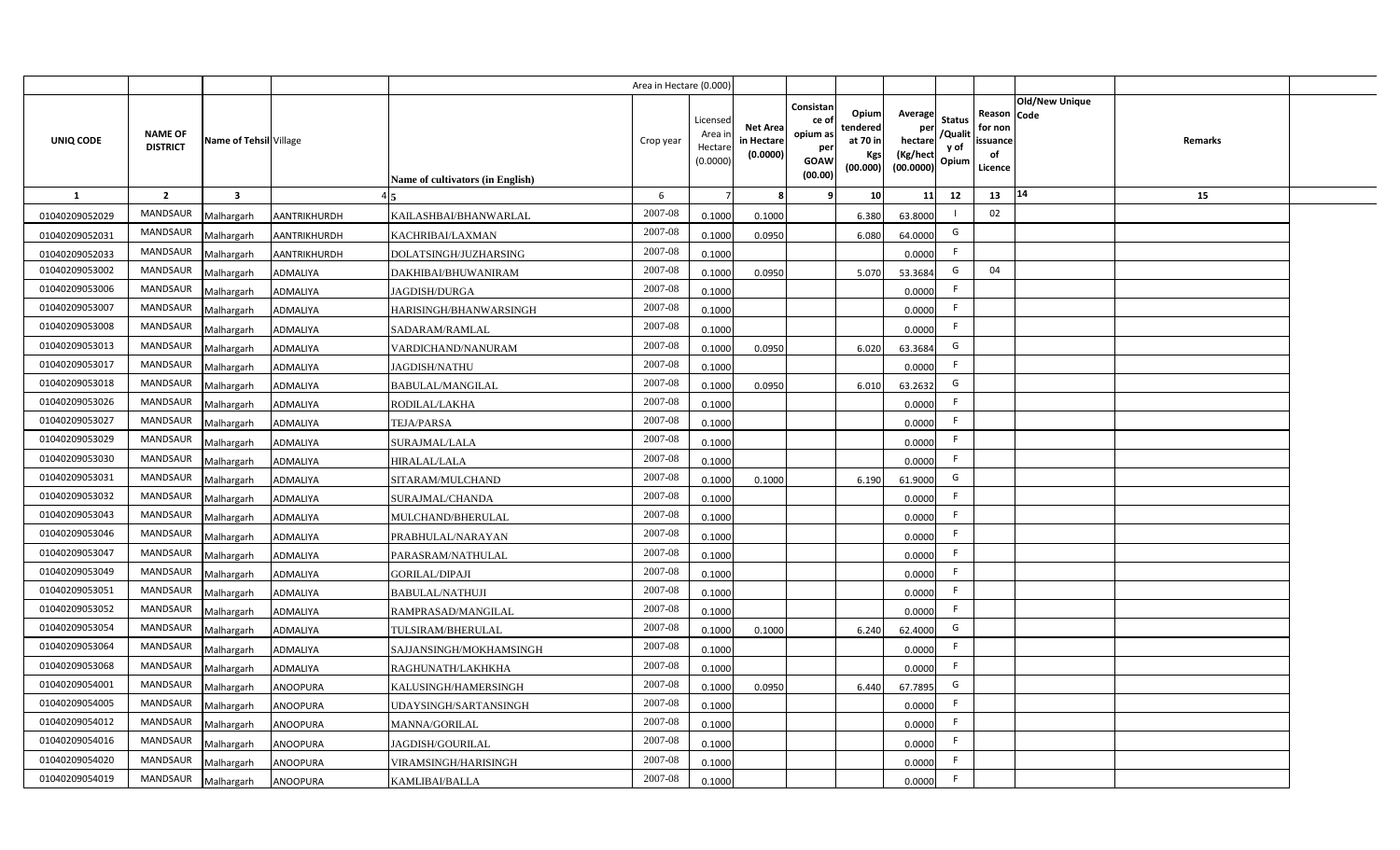|                |                                   |                         |                 |                                  | Area in Hectare (0.000 |                                          |                                           |                                                                 |                                                  |                                                    |                                           |                                                     |                       |                |  |
|----------------|-----------------------------------|-------------------------|-----------------|----------------------------------|------------------------|------------------------------------------|-------------------------------------------|-----------------------------------------------------------------|--------------------------------------------------|----------------------------------------------------|-------------------------------------------|-----------------------------------------------------|-----------------------|----------------|--|
| UNIQ CODE      | <b>NAME OF</b><br><b>DISTRICT</b> | Name of Tehsil Village  |                 | Name of cultivators (in English) | Crop year              | Licensed<br>Area i<br>Hectar<br>(0.0000) | <b>Net Area</b><br>in Hectare<br>(0.0000) | Consistan<br>ce of<br>opium as<br>per<br><b>GOAW</b><br>(00.00) | Opium<br>tendered<br>at 70 in<br>Kgs<br>(00.000) | Average<br>per<br>hectare<br>(Kg/hect<br>(00.0000) | <b>Status</b><br>/Qualit<br>y of<br>Opium | Reason Code<br>for non<br>issuance<br>of<br>Licence | <b>Old/New Unique</b> | Remarks        |  |
| 1              | $\overline{2}$                    | $\overline{\mathbf{3}}$ |                 |                                  | 6                      |                                          |                                           | q                                                               | 10                                               | 11                                                 | 12                                        | 13                                                  | 14                    | 15             |  |
| 01040209054021 | <b>MANDSAUR</b>                   | Malhargarh              | <b>ANOOPURA</b> | HULASIBAI/MOHANSINGH             | 2007-08                | 0.1000                                   |                                           |                                                                 |                                                  | 0.0000                                             | -F                                        |                                                     |                       |                |  |
| 01040209054030 | <b>MANDSAUR</b>                   | Malhargarh              | ANOOPURA        | KACHRUSINGH/BHERUSINGH           | 2007-08                | 0.100                                    | 0.0950                                    |                                                                 | 5.990                                            | 63.0526                                            | G                                         |                                                     |                       |                |  |
| 01040209054034 | MANDSAUR                          | Malhargarh              | <b>ANOOPURA</b> | RAJMAL/MANGU                     | 2007-08                | 0.100                                    |                                           |                                                                 |                                                  | 0.0000                                             |                                           |                                                     |                       |                |  |
| 01040209055002 | MANDSAUR                          | Malhargarh              | AVNAKACHRIYA    | VARJIBAI/MOHANLAL                | 2007-08                | 0.1000                                   |                                           |                                                                 |                                                  | 0.0000                                             |                                           |                                                     |                       |                |  |
| 01040209055003 | MANDSAUR                          | Malhargarh              | AVNAKACHRIYA    | HARCHAND/BADRILAL CHAMAR         | 2007-08                | 0.1000                                   |                                           |                                                                 |                                                  | 0.0000                                             | -F                                        |                                                     |                       |                |  |
| 01040209055006 | <b>MANDSAUR</b>                   | Malhargarh              | AVNAKACHRIYA    | BHANWARIBAI/UDAYSINGH            | 2007-08                | 0.1000                                   |                                           |                                                                 |                                                  | 0.0000                                             | -F                                        |                                                     |                       |                |  |
| 01040209055007 | MANDSAUR                          | Malhargarh              | AVNAKACHRIYA    | NARAYAN/DHANNA GAYARI            | 2007-08                | 0.1000                                   |                                           |                                                                 |                                                  | 0.0000                                             | F.                                        |                                                     |                       |                |  |
| 01040209055008 | MANDSAUR                          | Malhargarh              | AVNAKACHRIYA    | KACHRU/LALA CHAMAR               | 2007-08                | 0.1000                                   |                                           |                                                                 |                                                  | 0.0000                                             | -F                                        |                                                     |                       |                |  |
| 01040209055011 | <b>MANDSAUR</b>                   | Malhargarh              | AVNAKACHRIYA    | SHANTIBAI/GORILAL                | 2007-08                | 0.1000                                   |                                           |                                                                 |                                                  | 0.0000                                             | F.                                        |                                                     |                       |                |  |
| 01040209055012 | MANDSAUR                          | Malhargarh              | AVNAKACHRIYA    | BADAMBAI/ISHWARSINGH             | 2007-08                | 0.1000                                   |                                           |                                                                 |                                                  | 0.0000                                             | F.                                        |                                                     |                       |                |  |
| 01040209055013 | <b>MANDSAUR</b>                   | Malhargarh              | AVNAKACHRIYA    | KHUMANSINGH/KISHORSINGH          | 2007-08                | 0.1000                                   |                                           |                                                                 |                                                  | 0.0000                                             | -F                                        |                                                     |                       |                |  |
| 01040209055014 | <b>MANDSAUR</b>                   | Malhargarh              | AVNAKACHRIYA    | MOTILAL/RAMLAL                   | 2007-08                | 0.1000                                   |                                           |                                                                 |                                                  | 0.0000                                             | -F                                        |                                                     |                       |                |  |
| 01040209055015 | <b>MANDSAUR</b>                   | Malhargarh              | AVNAKACHRIYA    | <b>BALSINGH/KISHORSINGH</b>      | 2007-08                | 0.1000                                   |                                           |                                                                 |                                                  | 0.0000                                             | -F                                        |                                                     |                       |                |  |
| 01040209055016 | <b>MANDSAUR</b>                   | Malhargarh              | AVNAKACHRIYA    | KASTURIBAI/KESHURAM              | 2007-08                | 0.1000                                   |                                           |                                                                 |                                                  | 0.0000                                             | -F                                        |                                                     |                       |                |  |
| 01040209055017 | <b>MANDSAUR</b>                   | Malhargarh              | AVNAKACHRIYA    | <b>BHANWARLAL/RAMLAL</b>         | 2007-08                | 0.1000                                   |                                           |                                                                 |                                                  | 0.0000                                             | -F                                        |                                                     |                       |                |  |
| 01040209055018 | <b>MANDSAUR</b>                   | Malhargarh              | AVNAKACHRIYA    | KAILASHCHANDRA/MOHANLAL          | 2007-08                | 0.1000                                   |                                           |                                                                 |                                                  | 0.0000                                             | F.                                        |                                                     |                       |                |  |
| 01040209055019 | MANDSAUR                          | Malhargarh              | AVNAKACHRIYA    | DULESINGH/BHERUSINGH             | 2007-08                | 0.1000                                   |                                           |                                                                 |                                                  | 0.0000                                             | $\mathsf{F}$                              |                                                     |                       |                |  |
| 01040209055020 | <b>MANDSAUR</b>                   | Malhargarh              | AVNAKACHRIYA    | LALSINGH/UDAYSINGH               | 2007-08                | 0.100                                    |                                           |                                                                 |                                                  | 0.0000                                             | -F                                        |                                                     |                       |                |  |
| 01040209055022 | <b>MANDSAUR</b>                   | Malhargarh              | AVNAKACHRIYA    | RAMCHANDAR/DHANNA                | 2007-08                | 0.1000                                   |                                           |                                                                 |                                                  | 0.0000                                             | -F                                        |                                                     |                       |                |  |
| 01040209055024 | <b>MANDSAUR</b>                   | Malhargarh              | AVNAKACHRIYA    | VIRENDRA KUMER/GORILAL           | $2007 - 08$            | 0.100                                    |                                           |                                                                 |                                                  | 0.0000                                             | -F                                        |                                                     |                       |                |  |
| 01040209055025 | <b>MANDSAUR</b>                   | Malhargarh              | AVNAKACHRIYA    | PRABHULAL/BAGDIRAM               | 2007-08                | 0.100                                    |                                           |                                                                 |                                                  | 0.0000                                             | F.                                        |                                                     |                       |                |  |
| 01040209055031 | MANDSAUR                          | Malhargarh              | AVNAKACHRIYA    | MADANSINGH/ISHWARSINGH           | $2007 - 08$            | 0.1000                                   |                                           |                                                                 |                                                  | 0.0000                                             | E                                         |                                                     |                       |                |  |
| 01040209055034 | <b>MANDSAUR</b>                   | Malhargarh              | AVNAKACHRIYA    | JANIBAI/KISHANSINGH              | 2007-08                | 0.1000                                   |                                           |                                                                 |                                                  | 0.0000                                             | F.                                        |                                                     |                       | TRANSFER/HIRLI |  |
| 01040209055046 | MANDSAUR                          | Malhargarh              | AVNAKACHRIYA    | DHAPUBAI/MOTISINGH               | 2007-08                | 0.1000                                   |                                           |                                                                 |                                                  | 0.0000                                             | -F                                        |                                                     |                       |                |  |
| 01040209055048 | MANDSAUR                          | Malhargarh              | AVNAKACHRIYA    | RUGHNATH/CHANDMAL                | 2007-08                | 0.1000                                   |                                           |                                                                 |                                                  | 0.0000                                             | F                                         |                                                     |                       |                |  |
| 01040209055049 | MANDSAUR                          | Malhargarh              | AVNAKACHRIYA    | MANOHARSINGH/KISHANSINGH         | 2007-08                | 0.1000                                   |                                           |                                                                 |                                                  | 0.0000                                             | -F                                        |                                                     |                       |                |  |
| 01040209055052 | MANDSAUR                          | Malhargarh              | AVNAKACHRIYA    | SOHANBAI/KISHANDAS               | 2007-08                | 0.1000                                   |                                           |                                                                 |                                                  | 0.0000                                             | E                                         |                                                     |                       |                |  |
| 01040209055054 | MANDSAUR                          | Malhargarh              | AVNAKACHRIYA    | <b>BASANTIBAI/RAMLAL</b>         | 2007-08                | 0.1000                                   |                                           |                                                                 |                                                  | 0.0000                                             | E                                         |                                                     |                       |                |  |
| 01040209055004 | MANDSAUR                          | Malhargarh              | AVNAKACHRIYA    | BAPUSINGH/KALUSINGH              | 2007-08                | 0.1000                                   |                                           |                                                                 |                                                  | 0.0000                                             | E                                         |                                                     |                       |                |  |
| 01040209055029 | <b>MANDSAUR</b>                   | Malhargarh              | AVNAKACHRIYA    | LALSINGH/PYARSINGH               | 2007-08                | 0.1000                                   | 0.1000                                    |                                                                 | 6.380                                            | 63.8000                                            | G                                         |                                                     |                       |                |  |
| 01040209055039 | MANDSAUR                          | Malhargarh              | AVNAKACHRIYA    | DEVISINGH/PREMSINGH              | 2007-08                | 0.1000                                   |                                           |                                                                 |                                                  | 0.0000                                             | -F                                        |                                                     |                       |                |  |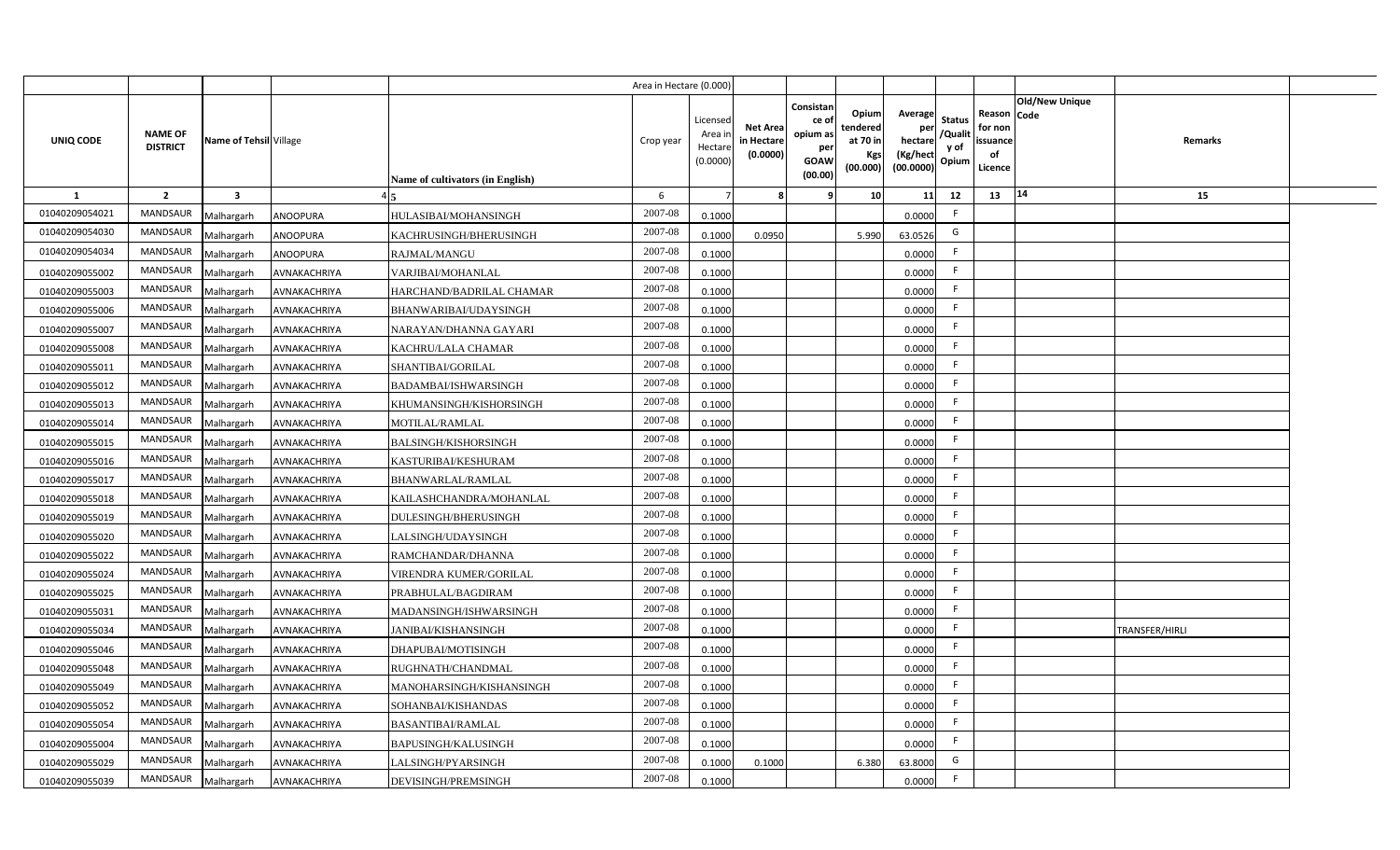|                |                                   |                         |                    |                                         | Area in Hectare (0.000) |                                           |                                           |                                                                 |                                                  |                                                                                                 |                                                     |                       |                |  |
|----------------|-----------------------------------|-------------------------|--------------------|-----------------------------------------|-------------------------|-------------------------------------------|-------------------------------------------|-----------------------------------------------------------------|--------------------------------------------------|-------------------------------------------------------------------------------------------------|-----------------------------------------------------|-----------------------|----------------|--|
| UNIQ CODE      | <b>NAME OF</b><br><b>DISTRICT</b> | Name of Tehsil Village  |                    | <b>Name of cultivators (in English)</b> | Crop year               | Licensed<br>Area i<br>Hectare<br>(0.0000) | <b>Net Area</b><br>in Hectare<br>(0.0000) | Consistan<br>ce of<br>opium as<br>per<br><b>GOAW</b><br>(00.00) | Opium<br>tendered<br>at 70 in<br>Kgs<br>(00.000) | Average<br><b>Status</b><br>per<br>/Qualit<br>hectare<br>y of<br>(Kg/hect<br>Opium<br>(00.0000) | Reason Code<br>for non<br>issuance<br>of<br>Licence | <b>Old/New Unique</b> | <b>Remarks</b> |  |
| <b>1</b>       | $\overline{2}$                    | $\overline{\mathbf{3}}$ |                    |                                         | 6                       |                                           |                                           | q                                                               | 10                                               | 11<br>12                                                                                        | 13                                                  | 14                    | 15             |  |
| 01040209055058 | <b>MANDSAUR</b>                   | Malhargarh              | AVNAKACHRIYA       | RAMLAL/MANNALAL                         | 2007-08                 | 0.1000                                    |                                           |                                                                 |                                                  | F.<br>0.0000                                                                                    |                                                     |                       |                |  |
| 01040209055030 | <b>MANDSAUR</b>                   | Malhargarh              | AVNAKACHRIYA       | MADANLAL/GORILAL                        | 2007-08                 | 0.1000                                    |                                           |                                                                 |                                                  | -F<br>0.0000                                                                                    |                                                     |                       |                |  |
| 01040209055028 | <b>MANDSAUR</b>                   | Malhargarh              | AVNAKACHRIYA       | UDAYSINGH/BHERUSINGH                    | 2007-08                 | 0.1000                                    |                                           |                                                                 |                                                  | F<br>0.0000                                                                                     |                                                     |                       |                |  |
| 01040209055009 | <b>MANDSAUR</b>                   | Malhargarh              | AVNAKACHRIYA       | GOBARSINGH/PRABHUSINGH                  | 2007-08                 | 0.1000                                    |                                           |                                                                 |                                                  | 0.0000                                                                                          |                                                     |                       |                |  |
| 01040209055001 | <b>MANDSAUR</b>                   | Malhargarh              | AVNAKACHRIYA       | BHANWARIBAI/PREMSINGH                   | 2007-08                 | 0.1000                                    |                                           |                                                                 |                                                  | F.<br>0.0000                                                                                    |                                                     |                       |                |  |
| 01040209055059 | <b>MANDSAUR</b>                   | Malhargarh              | AVNAKACHRIYA       | RAMLAL/DHANNA GAYRI                     | 2007-08                 | 0.1000                                    |                                           |                                                                 |                                                  | F<br>0.0000                                                                                     |                                                     |                       |                |  |
| 01040209055053 | MANDSAUR                          | Malhargarh              | AVNAKACHRIYA       | MANGILAL/GABBA                          | 2007-08                 | 0.1000                                    |                                           |                                                                 |                                                  | F.<br>0.0000                                                                                    |                                                     |                       |                |  |
| 01040209056001 | MANDSAUR                          | Malhargarh              | BANDPIPLIYA        | KESHARSINGH/VIJAYSINGH                  | 2007-08                 | 0.1000                                    | 0.1000                                    |                                                                 | 6.540                                            | G<br>65.4000                                                                                    |                                                     |                       |                |  |
| 01040209056004 | <b>MANDSAUR</b>                   | Malhargarh              | BANDPIPLIYA        | BHUVANISINGH/ARJUNSINGH                 | 2007-08                 | 0.1000                                    | 0.1000                                    |                                                                 | 5.820                                            | G<br>58.2000                                                                                    |                                                     |                       |                |  |
| 01040209056005 | <b>MANDSAUR</b>                   | Malhargarh              | BANDPIPLIYA        | MADHOSINGH/NIRBHAYSINGH                 | 2007-08                 | 0.1000                                    | 0.0950                                    |                                                                 | 5.950                                            | G<br>62.6316                                                                                    |                                                     |                       |                |  |
| 01040209056011 | <b>MANDSAUR</b>                   | Malhargarh              | BANDPIPLIYA        | <b>ONKARLAL/LAXMAN</b>                  | 2007-08                 | 0.1000                                    | 0.0950                                    |                                                                 | 5.840                                            | G<br>61.4737                                                                                    |                                                     |                       |                |  |
| 01040209056016 | <b>MANDSAUR</b>                   | Malhargarh              | BANDPIPLIYA        | SAITANSINGH/AMARSINGH                   | 2007-08                 | 0.1000                                    |                                           |                                                                 |                                                  | -F<br>0.0000                                                                                    |                                                     |                       |                |  |
| 01040209056019 | <b>MANDSAUR</b>                   | Malhargarh              | BANDPIPLIYA        | HEMRAJ/UDAYRAM GAYRI                    | 2007-08                 | 0.1000                                    | 0.1000                                    |                                                                 | 6.770                                            | G<br>67.7000                                                                                    |                                                     |                       |                |  |
| 01040209056022 | MANDSAUR                          | Malhargarh              | BANDPIPLIYA        | RAMIBAI/UDAIRAM GAYARI                  | 2007-08                 | 0.1000                                    | 0.1000                                    |                                                                 | 4.830                                            | G<br>48.3000                                                                                    | 04                                                  |                       |                |  |
| 01040209056023 | <b>MANDSAUR</b>                   | Malhargarh              | <b>BANDPIPLIYA</b> | KEMALBAI/RATANLAL                       | 2007-08                 | 0.1000                                    | 0.0450                                    |                                                                 | 2.420                                            | G<br>53.7778                                                                                    | 04                                                  |                       |                |  |
| 01040209056024 | MANDSAUR                          | Malhargarh              | BANDPIPLIYA        | GORDHANSINGH/JUZHRSINGH                 | 2007-08                 | 0.1000                                    |                                           |                                                                 |                                                  | N<br>0.0000                                                                                     |                                                     |                       |                |  |
| 01040209056025 | MANDSAUR                          | Malhargarh              | BANDPIPLIYA        | RATANSINGH/NANUSINGH                    | 2007-08                 | 0.1000                                    |                                           |                                                                 |                                                  | F<br>0.0000                                                                                     |                                                     |                       |                |  |
| 01040209056026 | MANDSAUR                          | Malhargarh              | BANDPIPLIYA        | SHANTILAL/UDAYRAM                       | 2007-08                 | 0.1000                                    | 0.1000                                    |                                                                 | 6.140                                            | G<br>61.4000                                                                                    |                                                     |                       |                |  |
| 01040209056027 | <b>MANDSAUR</b>                   | Malhargarh              | <b>BANDPIPLIYA</b> | KAILASHDAS/JIVANDAS                     | 2007-08                 | 0.1000                                    | 0.0900                                    |                                                                 | 5.860                                            | G<br>65.1111                                                                                    |                                                     |                       |                |  |
| 01040209056029 | MANDSAUR                          | Malhargarh              | BANDPIPLIYA        | <b>SUKHHA/UDA</b>                       | $2007 - 08$             | 0.1000                                    | 0.1000                                    |                                                                 | 5.920                                            | G<br>59.2000                                                                                    |                                                     |                       |                |  |
| 01040209056032 | MANDSAUR                          | Malhargarh              | BANDPIPLIYA        | SHYAMLAL/JIVA                           | 2007-08                 | 0.1000                                    |                                           |                                                                 |                                                  | F<br>0.0000                                                                                     |                                                     |                       |                |  |
| 01040209056033 | <b>MANDSAUR</b>                   | Malhargarh              | BANDPIPLIYA        | SITABAI/BHERA                           | 2007-08                 | 0.1000                                    | 0.0950                                    |                                                                 | 5.340                                            | G<br>56.2105                                                                                    |                                                     |                       |                |  |
| 01040209056034 | MANDSAUR                          | Malhargarh              | BANDPIPLIYA        | GANPATLAL/LAXMAN                        | 2007-08                 | 0.1000                                    | 0.0950                                    |                                                                 | 5.590                                            | G<br>58.8421                                                                                    |                                                     |                       |                |  |
| 01040209056035 | MANDSAUR                          | Malhargarh              | <b>BANDPIPLIYA</b> | <b>BANSILAL/RATANLAL</b>                | 2007-08                 | 0.1000                                    | 0.0950                                    |                                                                 | 4.960                                            | G<br>52.2105                                                                                    | 04                                                  |                       |                |  |
| 01040209056039 | MANDSAUR                          | Malhargarh              | <b>BANDPIPLIYA</b> | HULASBAI/SHIVSINGH                      | 2007-08                 | 0.1000                                    |                                           |                                                                 |                                                  | $\mathsf F$<br>0.0000                                                                           |                                                     |                       |                |  |
| 01040209056040 | MANDSAUR                          | Malhargarh              | <b>BANDPIPLIYA</b> | LAXMANSINGH/BHANWARSINGH                | 2007-08                 | 0.1000                                    | 0.1000                                    |                                                                 | 6.440                                            | 64.4000                                                                                         | 02                                                  |                       |                |  |
| 01040209056062 | MANDSAUR                          | Malhargarh              | <b>BANDPIPLIYA</b> | <b>BABUDAS/DAYALDAS</b>                 | 2007-08                 | 0.1000                                    | 0.1000                                    |                                                                 | 6.280                                            | G<br>62.8000                                                                                    |                                                     |                       |                |  |
| 01040209056063 | MANDSAUR                          | Malhargarh              | BANDPIPLIYA        | RATANLAL/UDAYRAM                        | 2007-08                 | 0.1000                                    |                                           |                                                                 |                                                  | F<br>0.0000                                                                                     |                                                     |                       |                |  |
| 01040209056064 | MANDSAUR                          | Malhargarh              | <b>BANDPIPLIYA</b> | MANGILAL/BHERA                          | 2007-08                 | 0.1000                                    |                                           |                                                                 |                                                  | F<br>0.0000                                                                                     |                                                     |                       |                |  |
| 01040209056065 | <b>MANDSAUR</b>                   | Malhargarh              | BANDPIPLIYA        | BHUVANSINGH/BHANWARSINGH                | 2007-08                 | 0.1000                                    | 0.1000                                    |                                                                 | 6.040                                            | G<br>60.4000                                                                                    |                                                     |                       |                |  |
| 01040209056068 | MANDSAUR                          | Malhargarh              | <b>BANDPIPLIYA</b> | SURESHCHANDRA/BHANWARLAL                | 2007-08                 | 0.1000                                    | 0.0950                                    |                                                                 | 6.430                                            | G<br>67.6842                                                                                    |                                                     |                       |                |  |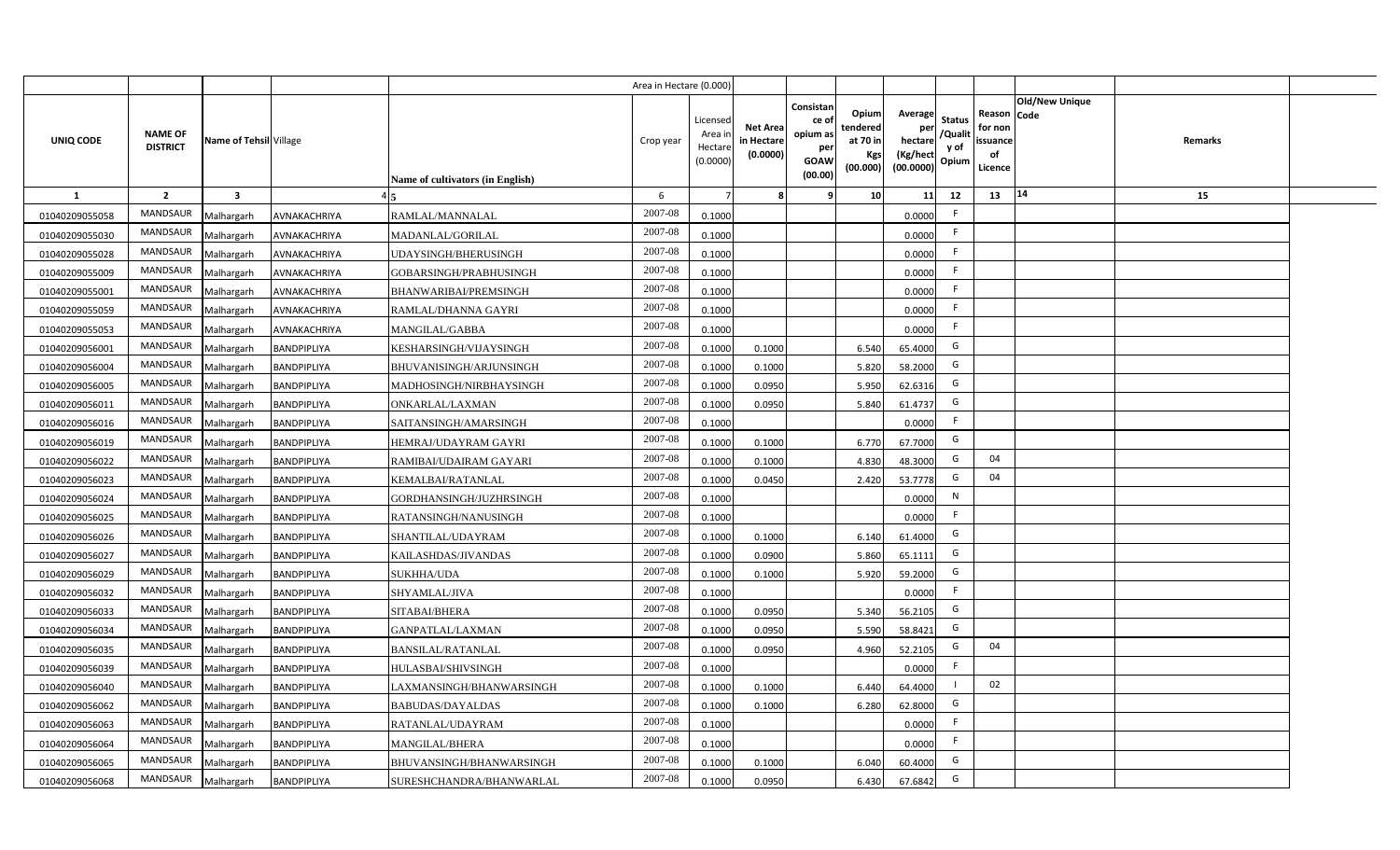|                |                                   |                         |                        |                                         | Area in Hectare (0.000) |                                           |                                           |                                                                 |                                                  |                                                                                                 |                                                     |                       |                 |  |
|----------------|-----------------------------------|-------------------------|------------------------|-----------------------------------------|-------------------------|-------------------------------------------|-------------------------------------------|-----------------------------------------------------------------|--------------------------------------------------|-------------------------------------------------------------------------------------------------|-----------------------------------------------------|-----------------------|-----------------|--|
| UNIQ CODE      | <b>NAME OF</b><br><b>DISTRICT</b> | Name of Tehsil Village  |                        | <b>Name of cultivators (in English)</b> | Crop year               | Licensed<br>Area i<br>Hectare<br>(0.0000) | <b>Net Area</b><br>in Hectare<br>(0.0000) | Consistan<br>ce of<br>opium as<br>per<br><b>GOAW</b><br>(00.00) | Opium<br>tendered<br>at 70 in<br>Kgs<br>(00.000) | Average<br><b>Status</b><br>per<br>/Qualit<br>hectare<br>y of<br>(Kg/hect<br>Opium<br>(00.0000) | Reason Code<br>for non<br>issuance<br>of<br>Licence | <b>Old/New Unique</b> | <b>Remarks</b>  |  |
| <b>1</b>       | $\overline{2}$                    | $\overline{\mathbf{3}}$ |                        |                                         | 6                       |                                           |                                           | <b>q</b>                                                        | 10                                               | 11<br>12                                                                                        | 13                                                  | 14                    | 15              |  |
| 01040209056070 | <b>MANDSAUR</b>                   | Malhargarh              | BANDPIPLIYA            | KAMALSINGH/PYARSINGH                    | 2007-08                 | 0.1000                                    | 0.0900                                    |                                                                 | 6.450                                            | G<br>71.6667                                                                                    |                                                     |                       |                 |  |
| 01040209056071 | <b>MANDSAUR</b>                   | Malhargarh              | BANDPIPLIYA            | BHANWARLAL/BHERULAL                     | 2007-08                 | 0.1000                                    |                                           |                                                                 |                                                  | -F<br>0.0000                                                                                    |                                                     |                       |                 |  |
| 01040209056021 | <b>MANDSAUR</b>                   | Malhargarh              | BANDPIPLIYA            | MATHRIBAI/KISHANLAL                     | 2007-08                 | 0.1000                                    | 0.1000                                    |                                                                 | 6.730                                            | G<br>67.3000                                                                                    |                                                     |                       |                 |  |
| 01040209056013 | <b>MANDSAUR</b>                   | Malhargarh              | BANDPIPLIYA            | NANDLAL/NATHULAL@NANURAM                | 2007-08                 | 0.1000                                    | 0.1000                                    |                                                                 | 6.420                                            | G<br>64.2000                                                                                    |                                                     |                       |                 |  |
| 01040209056044 | MANDSAUR                          | Malhargarh              | BANDPIPLIYA            | BHUVANSINGH/KISHORSINGH                 | 2007-08                 | 0.1000                                    | 0.0950                                    |                                                                 | 5.140                                            | G<br>54.1053                                                                                    | 04                                                  |                       |                 |  |
| 01040209056009 | MANDSAUR                          | Malhargarh              | BANDPIPLIYA            | FAKIRCHAND/BHANWARLAL                   | 2007-08                 | 0.1000                                    | 0.0950                                    |                                                                 | 5.710                                            | G<br>60.1053                                                                                    |                                                     |                       |                 |  |
| 01040209056066 | MANDSAUR                          | Malhargarh              | <b>BANDPIPLIYA</b>     | MANGILAL/BAGDIRAM                       | 2007-08                 | 0.1000                                    |                                           |                                                                 |                                                  | F.<br>0.0000                                                                                    |                                                     |                       |                 |  |
| 01040209056003 | MANDSAUR                          | Malhargarh              | BANDPIPLIYA            | KARULAL/PYARA                           | 2007-08                 | 0.1000                                    | 0.1000                                    |                                                                 | 6.030                                            | G<br>60.3000                                                                                    |                                                     |                       |                 |  |
| 01040209056078 | <b>MANDSAUR</b>                   | Malhargarh              | BANDPIPLIYA            | LAXMINARAYAN/MANGILAL                   | 2007-08                 | 0.1000                                    | 0.1000                                    |                                                                 | 6.090                                            | G<br>60.9000                                                                                    |                                                     |                       |                 |  |
| 01040209056052 | <b>MANDSAUR</b>                   | Malhargarh              | <b>BANDPIPLIYA</b>     | SHIVNARAYAN/MODIRAM                     | 2007-08                 | 0.1000                                    |                                           |                                                                 |                                                  | F<br>0.0000                                                                                     |                                                     |                       | TRANSFER/PAHEDA |  |
| 01040209057008 | MANDSAUR                          | Malhargarh              | <b>BHILKHEDI</b>       | FAKIRCHAND/KALU GUJAR                   | $2007 - 08$             | 0.1000                                    |                                           |                                                                 |                                                  | F<br>0.0000                                                                                     |                                                     |                       |                 |  |
| 01040209057011 | MANDSAUR                          | Malhargarh              | <b>BHILKHEDI</b>       | DEVRAM/NATHULAL                         | 2007-08                 | 0.1000                                    |                                           |                                                                 |                                                  | -F<br>0.0000                                                                                    |                                                     |                       |                 |  |
| 01040209057018 | MANDSAUR                          | Malhargarh              | <b>BHILKHEDI</b>       | KARULAL/KISHOR                          | 2007-08                 | 0.1000                                    |                                           |                                                                 |                                                  | F<br>0.0000                                                                                     |                                                     |                       |                 |  |
| 01040209057021 | MANDSAUR                          | Malhargarh              | <b>BHILKHEDI</b>       | PARASRAM/MOHANLAL                       | 2007-08                 | 0.1000                                    |                                           |                                                                 |                                                  | -F<br>0.0000                                                                                    |                                                     |                       |                 |  |
| 01040209057033 | MANDSAUR                          | Malhargarh              | <b>BHILKHEDI</b>       | <b>BANSHILAL/MOHANLAL</b>               | 2007-08                 | 0.1000                                    |                                           |                                                                 |                                                  | F.<br>0.0000                                                                                    |                                                     |                       |                 |  |
| 01040209057035 | MANDSAUR                          | Malhargarh              | <b>BHILKHEDI</b>       | SOJI/GANGARAM                           | 2007-08                 | 0.1000                                    |                                           |                                                                 |                                                  | F<br>0.0000                                                                                     |                                                     |                       |                 |  |
| 01040209057040 | MANDSAUR                          | Malhargarh              | <b>BHILKHEDI</b>       | KANWARLAL/RAMLAL                        | 2007-08                 | 0.1000                                    |                                           |                                                                 |                                                  | F<br>0.0000                                                                                     |                                                     |                       |                 |  |
| 01040209057047 | MANDSAUR                          | Malhargarh              | <b>BHILKHEDI</b>       | KARULAL/SITARAM                         | 2007-08                 | 0.1000                                    |                                           |                                                                 |                                                  | F.<br>0.0000                                                                                    |                                                     |                       |                 |  |
| 01040209057049 | MANDSAUR                          | Malhargarh              | <b>BHILKHEDI</b>       | SITARAM/GANGARAM                        | $2007 - 08$             | 0.1000                                    |                                           |                                                                 |                                                  | -F<br>0.0000                                                                                    |                                                     |                       |                 |  |
| 01040209057050 | MANDSAUR                          | Malhargarh              | <b>BHILKHEDI</b>       | <b>BANSHILAL/KISHOR</b>                 | $2007 - 08$             | 0.1000                                    |                                           |                                                                 |                                                  | F<br>0.0000                                                                                     |                                                     |                       |                 |  |
| 01040209057057 | MANDSAUR                          | Malhargarh              | <b>BHILKHEDI</b>       | RADHABAI/BHUVANIRAM CHAMAR              | 2007-08                 | 0.1000                                    |                                           |                                                                 |                                                  | F.<br>0.0000                                                                                    |                                                     |                       |                 |  |
| 01040209057032 | MANDSAUR                          | Malhargarh              | <b>BHILKHEDI</b>       | GITABAI/MOHANLAL                        | 2007-08                 | 0.1000                                    |                                           |                                                                 |                                                  | F<br>0.0000                                                                                     |                                                     |                       |                 |  |
| 01040209057060 | MANDSAUR                          | Malhargarh              | <b>BHILKHEDI</b>       | GATTUBAI/MANGILAL                       | 2007-08                 | 0.1000                                    |                                           |                                                                 |                                                  | F<br>0.0000                                                                                     |                                                     |                       |                 |  |
| 01040209057051 | MANDSAUR                          | Malhargarh              | <b>BHILKHEDI</b>       | DEVILAL/BHAGATRAM                       | 2007-08                 | 0.1000                                    |                                           |                                                                 |                                                  | F.<br>0.0000                                                                                    |                                                     |                       |                 |  |
| 01040209057002 | MANDSAUR                          | Malhargarh              | <b>BHILKHEDI</b>       | NANDA/MODIRAM                           | 2007-08                 | 0.1000                                    |                                           |                                                                 |                                                  | F.<br>0.0000                                                                                    |                                                     |                       |                 |  |
| 01040209058001 | MANDSAUR                          | Malhargarh              | <b>BORKHEDI INDORE</b> | RAJENDRASINGH/KALUSINGH                 | 2007-08                 | 0.1000                                    |                                           |                                                                 |                                                  | F.<br>0.0000                                                                                    |                                                     |                       |                 |  |
| 01040209058002 | MANDSAUR                          | Malhargarh              | <b>BORKHEDI INDORE</b> | HIRALAL/PUSHKARLAL                      | 2007-08                 | 0.1000                                    |                                           |                                                                 |                                                  | F<br>0.0000                                                                                     |                                                     |                       |                 |  |
| 01040209058003 | MANDSAUR                          | Malhargarh              | <b>BORKHEDI INDORE</b> | MANGILAL/KALU GAYRI                     | 2007-08                 | 0.1000                                    | 0.0950                                    |                                                                 | 6.230                                            | G<br>65.5789                                                                                    |                                                     |                       |                 |  |
| 01040209058006 | MANDSAUR                          | Malhargarh              | <b>BORKHEDI INDORE</b> | KANEHIALAL/BHUVAN                       | 2007-08                 | 0.1000                                    | 0.1050                                    |                                                                 | 6.350                                            | G<br>60.4762                                                                                    |                                                     |                       |                 |  |
| 01040209058007 | MANDSAUR                          | Malhargarh              | <b>BORKHEDI INDORE</b> | KESHARSINGH/RAMSINGH                    | 2007-08                 | 0.1000                                    |                                           |                                                                 |                                                  | F<br>0.0000                                                                                     |                                                     |                       |                 |  |
| 01040209058011 | MANDSAUR                          | Malhargarh              | <b>BORKHEDI INDORE</b> | KANWARLAL/GOPAL                         | 2007-08                 | 0.1000                                    | 0.0950                                    |                                                                 | 6.490                                            | G<br>68.3158                                                                                    |                                                     |                       |                 |  |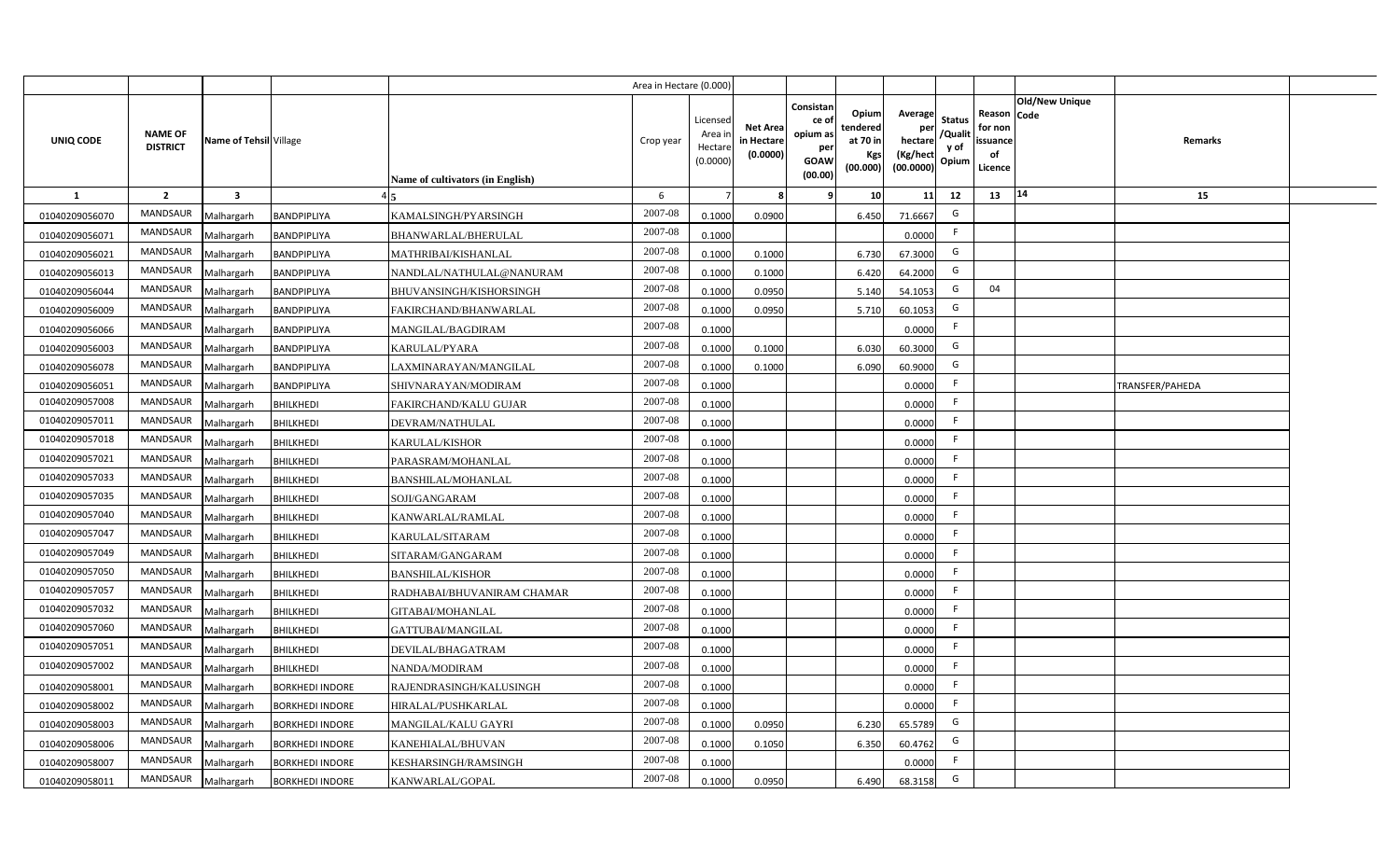|                |                                   |                         |                        |                                         | Area in Hectare (0.000) |                                           |                                           |                                                                |                                                         |                                                    |                                           |                                                     |                                  |  |
|----------------|-----------------------------------|-------------------------|------------------------|-----------------------------------------|-------------------------|-------------------------------------------|-------------------------------------------|----------------------------------------------------------------|---------------------------------------------------------|----------------------------------------------------|-------------------------------------------|-----------------------------------------------------|----------------------------------|--|
| UNIQ CODE      | <b>NAME OF</b><br><b>DISTRICT</b> | Name of Tehsil Village  |                        | <b>Name of cultivators (in English)</b> | Crop year               | Licensed<br>Area i<br>Hectare<br>(0.0000) | <b>Net Area</b><br>in Hectare<br>(0.0000) | Consistan<br>ce o<br>opium as<br>per<br><b>GOAW</b><br>(00.00) | Opium<br>tendered<br>at 70 in<br><b>Kgs</b><br>(00.000) | Average<br>per<br>hectare<br>(Kg/hect<br>(00.0000) | <b>Status</b><br>/Qualit<br>y of<br>Opium | Reason Code<br>for non<br>issuance<br>of<br>Licence | <b>Old/New Unique</b><br>Remarks |  |
| $\mathbf{1}$   | $\overline{2}$                    | $\overline{\mathbf{3}}$ |                        |                                         | 6                       |                                           | 8                                         | 9                                                              | 10 <sup>1</sup>                                         | 11                                                 | 12                                        | 13                                                  | 14<br>15                         |  |
| 01040209058018 | MANDSAUR                          | Malhargarh              | <b>BORKHEDI INDORE</b> | <b>VARDICHAND/GHASI</b>                 | 2007-08                 | 0.1000                                    | 0.0950                                    |                                                                | 6.030                                                   | 63.4737                                            | G                                         |                                                     |                                  |  |
| 01040209058020 | MANDSAUR                          | Malhargarh              | <b>BORKHEDI INDORE</b> | NAGU/GULAB BAVRI                        | $2007 - 08$             | 0.1000                                    | 0.0950                                    |                                                                | 6.580                                                   | 69.2632                                            | G                                         |                                                     |                                  |  |
| 01040209058021 | <b>MANDSAUR</b>                   | Malhargarh              | <b>BORKHEDI INDORE</b> | SHALAGRAM/HIRALAL                       | 2007-08                 | 0.1000                                    |                                           |                                                                |                                                         | 0.0000                                             | F.                                        |                                                     |                                  |  |
| 01040209058022 | <b>MANDSAUR</b>                   | Malhargarh              | <b>BORKHEDI INDORE</b> | VARDICHAND/HIRALAL                      | 2007-08                 | 0.1000                                    | 0.1000                                    |                                                                | 5.970                                                   | 59.7000                                            | G                                         |                                                     |                                  |  |
| 01040209058026 | MANDSAUR                          | Malhargarh              | <b>BORKHEDI INDORE</b> | CHANDIBAI/BHERULAL                      | 2007-08                 | 0.1000                                    | 0.0900                                    |                                                                | 6.460                                                   | 71.7778                                            | G                                         |                                                     |                                  |  |
| 01040209058027 | <b>MANDSAUR</b>                   | Malhargarh              | <b>BORKHEDI INDORE</b> | BHANWARLAL/MANGU                        | 2007-08                 | 0.1000                                    | 0.0850                                    |                                                                | 4.850                                                   | 57.0588                                            | G                                         |                                                     |                                  |  |
| 01040209058028 | <b>MANDSAUR</b>                   | Malhargarh              | <b>BORKHEDI INDORE</b> | <b>BHUVANIRAM/HIRALAL</b>               | 2007-08                 | 0.1000                                    |                                           |                                                                |                                                         | 0.0000                                             | F                                         |                                                     |                                  |  |
| 01040209058030 | <b>MANDSAUR</b>                   | Malhargarh              | <b>BORKHEDI INDORE</b> | BHERULAL/PRTIHVIRAJ                     | 2007-08                 | 0.1000                                    | 0.0950                                    |                                                                | 6.670                                                   | 70.2105                                            | G                                         |                                                     |                                  |  |
| 01040209058032 | <b>MANDSAUR</b>                   | Malhargarh              | <b>BORKHEDI INDORE</b> | BHARATSINGH/UMRAOSINGH                  | 2007-08                 | 0.1000                                    |                                           |                                                                |                                                         | 0.0000                                             | F                                         |                                                     |                                  |  |
| 01040209058034 | <b>MANDSAUR</b>                   | Malhargarh              | <b>BORKHEDI INDORE</b> | DEVENDRASINGH/RAJENDRA SINGH            | 2007-08                 | 0.1000                                    |                                           |                                                                |                                                         | 0.0000                                             | F                                         |                                                     |                                  |  |
| 01040209058035 | <b>MANDSAUR</b>                   | Malhargarh              | <b>BORKHEDI INDORE</b> | <b>BALCHAND/NANDA</b>                   | 2007-08                 | 0.1000                                    | 0.0950                                    |                                                                | 6.380                                                   | 67.1579                                            | G                                         |                                                     |                                  |  |
| 01040209058036 | <b>MANDSAUR</b>                   | Malhargarh              | <b>BORKHEDI INDORE</b> | RUPSINGH/BHANWARSINGH                   | $2007 - 08$             | 0.1000                                    | 0.0950                                    |                                                                | 6.340                                                   | 66.7368                                            | G                                         |                                                     |                                  |  |
| 01040209058039 | <b>MANDSAUR</b>                   | Malhargarh              | <b>BORKHEDI INDORE</b> | PREMKUNWAR/DEVISINGH                    | 2007-08                 | 0.1000                                    |                                           |                                                                |                                                         | 0.0000                                             | F.                                        |                                                     |                                  |  |
| 01040209058042 | <b>MANDSAUR</b>                   | Malhargarh              | <b>BORKHEDI INDORE</b> | SURESHKUMAR/MOHANLAL                    | 2007-08                 | 0.1000                                    | 0.0950                                    |                                                                | 5.690                                                   | 59.8947                                            | G                                         |                                                     |                                  |  |
| 01040209058047 | MANDSAUR                          | Malhargarh              | <b>BORKHEDI INDORE</b> | DASHRATHSINGH/TAKHATSINGH               | 2007-08                 | 0.1000                                    |                                           |                                                                |                                                         | 0.0000                                             | F                                         |                                                     |                                  |  |
| 01040209058048 | <b>MANDSAUR</b>                   | Malhargarh              | <b>BORKHEDI INDORE</b> | <b>GANGARAM/KISHAN</b>                  | 2007-08                 | 0.1000                                    |                                           |                                                                |                                                         | 0.0000                                             | F.                                        |                                                     |                                  |  |
| 01040209058051 | <b>MANDSAUR</b>                   | Malhargarh              | <b>BORKHEDI INDORE</b> | DEVILAL/NATHULAL                        | 2007-08                 | 0.1000                                    |                                           |                                                                |                                                         | 0.0000                                             | F                                         |                                                     |                                  |  |
| 01040209058055 | <b>MANDSAUR</b>                   | Malhargarh              | <b>BORKHEDI INDORE</b> | ISHWARLAL/NARAYAN                       | 2007-08                 | 0.1000                                    | 0.0900                                    |                                                                | 5.910                                                   | 65.6667                                            | G                                         |                                                     |                                  |  |
| 01040209058056 | <b>MANDSAUR</b>                   | Malhargarh              | <b>BORKHEDI INDORE</b> | RAMSINGH/UDAYSINGH                      | 2007-08                 | 0.1000                                    | 0.0900                                    |                                                                | 5.450                                                   | 60.5556                                            | G                                         |                                                     |                                  |  |
| 01040209058058 | <b>MANDSAUR</b>                   | Malhargarh              | <b>BORKHEDI INDORE</b> | RAMLAL/KISHAN                           | 2007-08                 | 0.1000                                    |                                           |                                                                |                                                         | 0.0000                                             | F.                                        |                                                     |                                  |  |
| 01040209058059 | <b>MANDSAUR</b>                   | Malhargarh              | <b>BORKHEDI INDORE</b> | KHUMANSINGH/BHANWARSINGH                | $2007 - 08$             | 0.1000                                    |                                           |                                                                |                                                         | 0.0000                                             | F                                         |                                                     |                                  |  |
| 01040209058060 | <b>MANDSAUR</b>                   | Malhargarh              | <b>BORKHEDI INDORE</b> | GOPALSINGH/GOKULSINGH                   | 2007-08                 | 0.1000                                    |                                           |                                                                |                                                         | 0.0000                                             | F.                                        |                                                     |                                  |  |
| 01040209058069 | <b>MANDSAUR</b>                   | Malhargarh              | <b>BORKHEDI INDORE</b> | JAGDISH/KISHANLAL                       | 2007-08                 | 0.1000                                    | 0.0950                                    |                                                                | 6.51                                                    | 68.5263                                            | G                                         |                                                     |                                  |  |
| 01040209058074 | <b>MANDSAUR</b>                   | Malhargarh              | <b>BORKHEDI INDORE</b> | KANEHIYALAL/BHANWARIYA                  | $2007 - 08$             | 0.1000                                    | 0.0950                                    |                                                                | 6.360                                                   | 66.9474                                            | G                                         |                                                     |                                  |  |
| 01040209058075 | <b>MANDSAUR</b>                   | Malhargarh              | <b>BORKHEDI INDORE</b> | LALSINGH/BHANWARSINGH                   | 2007-08                 | 0.1000                                    |                                           |                                                                |                                                         | 0.0000                                             | F.                                        |                                                     |                                  |  |
| 01040209058077 | MANDSAUR                          | Malhargarh              | <b>BORKHEDI INDORE</b> | AMARSINGH/BHUVANISINGH                  | 2007-08                 | 0.1000                                    |                                           |                                                                |                                                         | 0.0000                                             | F                                         |                                                     |                                  |  |
| 01040209058081 | MANDSAUR                          | Malhargarh              | <b>BORKHEDI INDORE</b> | NARAYAN/NANDA                           | 2007-08                 | 0.1000                                    | 0.0950                                    |                                                                | 6.490                                                   | 68.3158                                            | G                                         |                                                     |                                  |  |
| 01040209058082 | MANDSAUR                          | Malhargarh              | <b>BORKHEDI INDORE</b> | KAMALSINGH/LALSINGH                     | 2007-08                 | 0.1000                                    |                                           |                                                                |                                                         | 0.0000                                             | F                                         |                                                     |                                  |  |
| 01040209058083 | MANDSAUR                          | Malhargarh              | <b>BORKHEDI INDORE</b> | HARIRAM/GOPAL                           | 2007-08                 | 0.1000                                    |                                           |                                                                |                                                         | 0.0000                                             | F                                         |                                                     |                                  |  |
| 01040209058087 | <b>MANDSAUR</b>                   | Malhargarh              | <b>BORKHEDI INDORE</b> | RAMLAL/BHANWARLAL                       | 2007-08                 | 0.1000                                    |                                           |                                                                |                                                         | 0.0000                                             | F.                                        |                                                     |                                  |  |
| 01040209058088 | MANDSAUR                          | Malhargarh              | <b>BORKHEDI INDORE</b> | KOMAL/PANNALAL                          | 2007-08                 | 0.1000                                    |                                           |                                                                |                                                         | 0.0000                                             | F                                         |                                                     |                                  |  |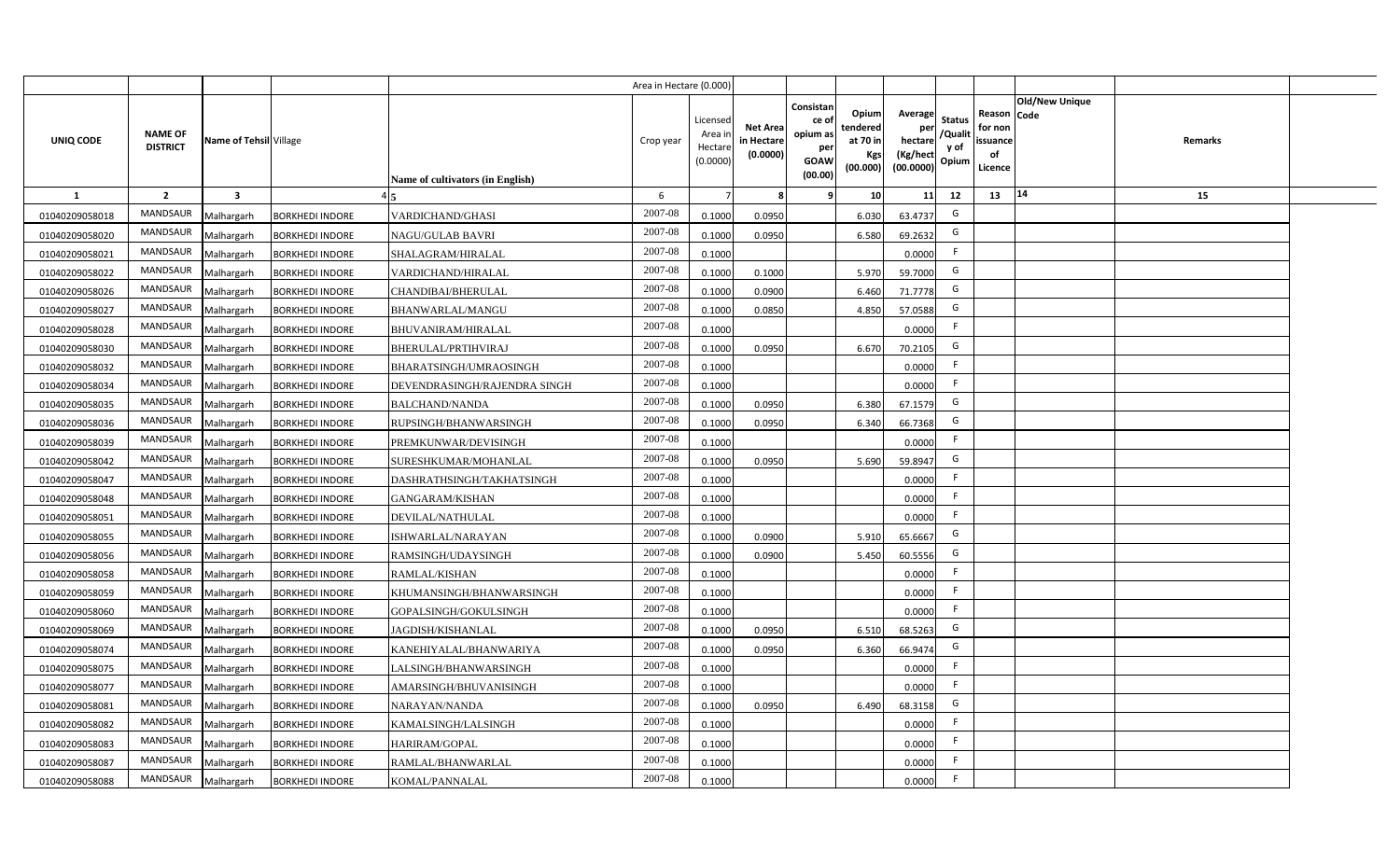|                |                                   |                         |                        |                                  | Area in Hectare (0.000) |                                           |                                           |                                                                                                                     |                                                    |                                           |                                                     |                       |         |  |
|----------------|-----------------------------------|-------------------------|------------------------|----------------------------------|-------------------------|-------------------------------------------|-------------------------------------------|---------------------------------------------------------------------------------------------------------------------|----------------------------------------------------|-------------------------------------------|-----------------------------------------------------|-----------------------|---------|--|
| UNIQ CODE      | <b>NAME OF</b><br><b>DISTRICT</b> | Name of Tehsil Village  |                        | Name of cultivators (in English) | Crop year               | Licensed<br>Area i<br>Hectare<br>(0.0000) | <b>Net Area</b><br>in Hectare<br>(0.0000) | Consistan<br>Opium<br>ce of<br>tendered<br>opium as<br>at 70 in<br>per<br>Kgs<br><b>GOAW</b><br>(00.000)<br>(00.00) | Average<br>per<br>hectare<br>(Kg/hect<br>(00.0000) | <b>Status</b><br>/Qualit<br>y of<br>Opium | Reason Code<br>for non<br>issuance<br>of<br>Licence | <b>Old/New Unique</b> | Remarks |  |
| 1              | $\overline{2}$                    | $\overline{\mathbf{3}}$ |                        |                                  | 6                       |                                           | 8                                         | 10 <sup>1</sup><br>9                                                                                                | 11                                                 | 12                                        | 13                                                  | 14                    | 15      |  |
| 01040209058093 | MANDSAUR                          | Malhargarh              | <b>BORKHEDI INDORE</b> | KARULAL/BHERULAL                 | 2007-08                 | 0.1000                                    | 0.1000                                    | 6.630                                                                                                               | 66.3000                                            | G                                         |                                                     |                       |         |  |
| 01040209058100 | MANDSAUR                          | Malhargarh              | <b>BORKHEDI INDORE</b> | PRAVEEN/SHALAGRAM                | 2007-08                 | 0.1000                                    |                                           |                                                                                                                     | 0.0000                                             | F.                                        |                                                     |                       |         |  |
| 01040209058102 | MANDSAUR                          | Malhargarh              | <b>BORKHEDI INDORE</b> | MOHANLAL/PYARCHAND               | 2007-08                 | 0.1000                                    | 0.0950                                    | 6.530                                                                                                               | 68.7368                                            | G                                         |                                                     |                       |         |  |
| 01040209058103 | <b>MANDSAUR</b>                   | Malhargarh              | <b>BORKHEDI INDORE</b> | BRIJRAJSINGH/LALSINGH            | 2007-08                 | 0.1000                                    | 0.0950                                    | 6.020                                                                                                               | 63.3684                                            | G                                         |                                                     |                       |         |  |
| 01040209058124 | MANDSAUR                          | Malhargarh              | <b>BORKHEDI INDORE</b> | MUKESHKUMAR/BHANWARLAL           | 2007-08                 | 0.1000                                    | 0.0950                                    | 6.230                                                                                                               | 65.5789                                            |                                           | 02                                                  |                       |         |  |
| 01040209058110 | MANDSAUR                          | Malhargarh              | <b>BORKHEDI INDORE</b> | MOHANLAL/ONKAR                   | 2007-08                 | 0.1000                                    | 0.0950                                    | 5.800                                                                                                               | 61.0526                                            | G                                         |                                                     |                       |         |  |
| 01040209058115 | MANDSAUR                          | Malhargarh              | <b>BORKHEDI INDORE</b> | BHUVANISINGH/ONKARSINGH          | 2007-08                 | 0.1000                                    | 0.0950                                    | 6.590                                                                                                               | 69.3684                                            | G                                         |                                                     |                       |         |  |
| 01040209058117 | MANDSAUR                          | Malhargarh              | <b>BORKHEDI INDORE</b> | SHANKARLAL/RUKMANIBAI            | 2007-08                 | 0.1000                                    | 0.0950                                    | 6.070                                                                                                               | 63.8947                                            | G                                         |                                                     |                       |         |  |
| 01040209058121 | <b>MANDSAUR</b>                   | Malhargarh              | <b>BORKHEDI INDORE</b> | RADHESHYAM/RATANLAL              | 2007-08                 | 0.1000                                    | 0.1000                                    | 6.450                                                                                                               | 64.5000                                            | G                                         |                                                     |                       |         |  |
| 01040209058123 | <b>MANDSAUR</b>                   | Malhargarh              | <b>BORKHEDI INDORE</b> | OMPRAKASH/LAXMINARAYAN           | 2007-08                 | 0.1000                                    |                                           |                                                                                                                     | 0.0000                                             | F                                         |                                                     |                       |         |  |
| 01040209058044 | MANDSAUR                          | Malhargarh              | <b>BORKHEDI INDORE</b> | RATANLAL/KARULAL                 | 2007-08                 | 0.1000                                    |                                           |                                                                                                                     | 0.0000                                             | -F                                        |                                                     |                       |         |  |
| 01040209058067 | <b>MANDSAUR</b>                   | Malhargarh              | <b>BORKHEDI INDORE</b> | DILIPKUMAR/KANEHIYALAL           | 2007-08                 | 0.1000                                    |                                           |                                                                                                                     | 0.0000                                             | F                                         |                                                     |                       |         |  |
| 01040209058040 | <b>MANDSAUR</b>                   | Malhargarh              | <b>BORKHEDI INDORE</b> | NAHARSINGH/BAHADURSINGH          | 2007-08                 | 0.1000                                    | 0.0950                                    | 6.090                                                                                                               | 64.1053                                            | G                                         |                                                     |                       |         |  |
| 01040209058092 | <b>MANDSAUR</b>                   | Malhargarh              | <b>BORKHEDI INDORE</b> | <b>BABULAL/VARDICHANDRA</b>      | 2007-08                 | 0.1000                                    | 0.0950                                    | 6.170                                                                                                               | 64.9474                                            | G                                         |                                                     |                       |         |  |
| 01040209058079 | <b>MANDSAUR</b>                   | Malhargarh              | <b>BORKHEDI INDORE</b> | PRABHULAL/DALLA                  | 2007-08                 | 0.1000                                    |                                           |                                                                                                                     | 0.0000                                             | F.                                        |                                                     |                       |         |  |
| 01040209058080 | <b>MANDSAUR</b>                   | Malhargarh              | <b>BORKHEDI INDORE</b> | MOHANBAI/BAGDIRAM                | 2007-08                 | 0.1000                                    | 0.0950                                    | 6.110                                                                                                               | 64.3158                                            |                                           | 02                                                  |                       |         |  |
| 01040209058084 | <b>MANDSAUR</b>                   | Malhargarh              | <b>BORKHEDI INDORE</b> | LALSINGH/RAMSINGH                | 2007-08                 | 0.1000                                    |                                           |                                                                                                                     | 0.0000                                             | F                                         |                                                     |                       |         |  |
| 01040209058091 | <b>MANDSAUR</b>                   | Malhargarh              | <b>BORKHEDI INDORE</b> | <b>BAPULAL/NANDA</b>             | 2007-08                 | 0.1000                                    | 0.0900                                    | 6.460                                                                                                               | 71.7778                                            | G                                         |                                                     |                       |         |  |
| 01040209058037 | <b>MANDSAUR</b>                   | Malhargarh              | <b>BORKHEDI INDORE</b> | SHAMBHUSINGH/ONKARSINGH          | 2007-08                 | 0.1000                                    | 0.0950                                    | 6.300                                                                                                               | 66.3158                                            | G                                         |                                                     |                       |         |  |
| 01040209058053 | <b>MANDSAUR</b>                   | Malhargarh              | <b>BORKHEDI INDORE</b> | RADHESHYAM/BHERULAL              | 2007-08                 | 0.1000                                    | 0.0900                                    | 6.100                                                                                                               | 67.7778                                            | G                                         |                                                     |                       |         |  |
| 01040209058066 | MANDSAUR                          | Malhargarh              | <b>BORKHEDI INDORE</b> | GORDHANLAL/MANGILAL              | 2007-08                 | 0.1000                                    | 0.0900                                    | 5.960                                                                                                               | 66.2222                                            | G                                         |                                                     |                       |         |  |
| 01040209058096 | <b>MANDSAUR</b>                   | Malhargarh              | <b>BORKHEDI INDORE</b> | NARAYAN/LAXMAN                   | 2007-08                 | 0.1000                                    | 0.0950                                    | 6.390                                                                                                               | 67.2632                                            | G                                         |                                                     |                       |         |  |
| 01040209058104 | <b>MANDSAUR</b>                   | Malhargarh              | <b>BORKHEDI INDORE</b> | NANURAM/BHERULAL                 | 2007-08                 | 0.1000                                    | 0.0950                                    | 6.350                                                                                                               | 66.8421                                            | G                                         |                                                     |                       |         |  |
| 01040209058125 | MANDSAUR                          | Malhargarh              | <b>BORKHEDI INDORE</b> | SUGANBAI/KALUSINGH               | 2007-08                 | 0.1000                                    | 0.0950                                    | 6.370                                                                                                               | 67.0526                                            | G                                         |                                                     |                       |         |  |
| 01040209058126 | MANDSAUR                          | Malhargarh              | <b>BORKHEDI INDORE</b> | BHANWARBAI/RATANLAL              | 2007-08                 | 0.1000                                    |                                           |                                                                                                                     | 0.0000                                             | F                                         |                                                     |                       |         |  |
| 01040209058065 | MANDSAUR                          | Malhargarh              | <b>BORKHEDI INDORE</b> | BHAGIRATH/VARDICHAND             | 2007-08                 | 0.1000                                    |                                           |                                                                                                                     | 0.0000                                             | F.                                        |                                                     |                       |         |  |
| 01040209058094 | MANDSAUR                          | Malhargarh              | <b>BORKHEDI INDORE</b> | RAMSINGH/DEVISINGH               | 2007-08                 | 0.1000                                    |                                           |                                                                                                                     | 0.0000                                             | F                                         |                                                     |                       |         |  |
| 01040209058043 | MANDSAUR                          | Malhargarh              | <b>BORKHEDI INDORE</b> | PREMCHAND/KISHANLAL              | 2007-08                 | 0.1000                                    | 0.0950                                    | 6.490                                                                                                               | 68.3158                                            | G                                         |                                                     |                       |         |  |
| 01040209059002 | MANDSAUR                          | Malhargarh              | <b>BUDA</b>            | RAMPRATAP/HAJARILAL              | 2007-08                 | 0.1000                                    | 0.1000                                    | 7.770                                                                                                               | 77.7000                                            | G                                         |                                                     |                       |         |  |
| 01040209059003 | MANDSAUR                          | Malhargarh              | <b>BUDA</b>            | BHUVANIRAM/BHERULAL              | 2007-08                 | 0.1000                                    | 0.0950                                    | 6.740                                                                                                               | 70.9474                                            | G                                         |                                                     |                       |         |  |
| 01040209059004 | MANDSAUR                          | Malhargarh              | <b>BUDA</b>            | DILIPKUMAR/BHERULAL/BHUVANILAL   | 2007-08                 | 0.1000                                    | 0.0950                                    | 6.630                                                                                                               | 69.7895                                            | G                                         |                                                     |                       |         |  |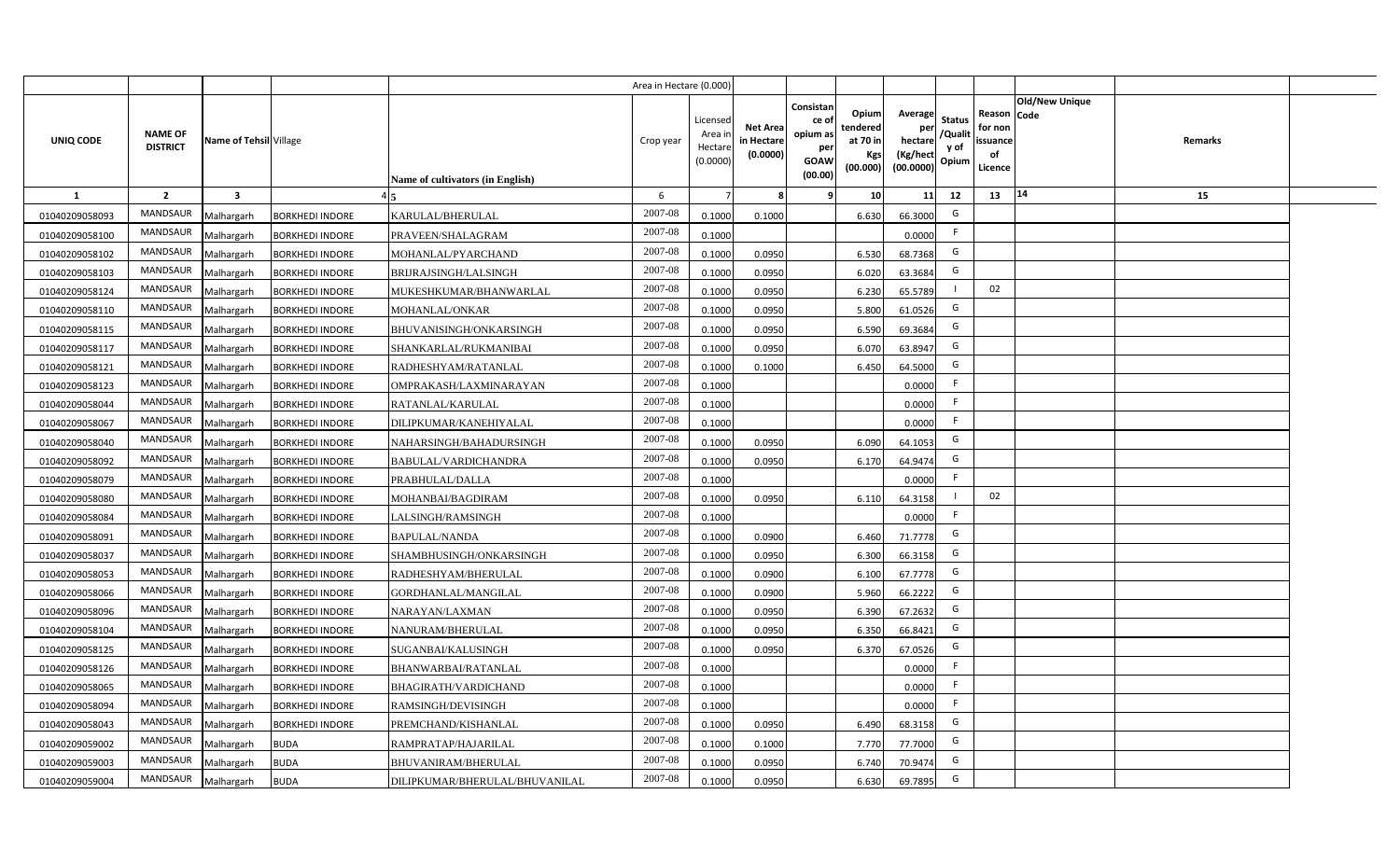|                |                                   |                         |             |                                  | Area in Hectare (0.000) |                                          |                                           |                                                          |                                                  |                                                    |                                           |                                                     |                |                |  |
|----------------|-----------------------------------|-------------------------|-------------|----------------------------------|-------------------------|------------------------------------------|-------------------------------------------|----------------------------------------------------------|--------------------------------------------------|----------------------------------------------------|-------------------------------------------|-----------------------------------------------------|----------------|----------------|--|
| UNIQ CODE      | <b>NAME OF</b><br><b>DISTRICT</b> | Name of Tehsil Village  |             | Name of cultivators (in English) | Crop year               | Licensec<br>Area i<br>Hectar<br>(0.0000) | <b>Net Area</b><br>in Hectare<br>(0.0000) | Consistan<br>ce of<br>opium as<br>per<br>GOAW<br>(00.00) | Opium<br>tendered<br>at 70 in<br>Kgs<br>(00.000) | Average<br>per<br>hectare<br>(Kg/hect<br>(00.0000) | <b>Status</b><br>/Qualit<br>y of<br>Opium | Reason Code<br>for non<br>issuance<br>of<br>Licence | Old/New Unique | <b>Remarks</b> |  |
| 1              | $\overline{2}$                    | $\overline{\mathbf{3}}$ |             |                                  | 6                       |                                          |                                           | ٠q                                                       | 10                                               | 11                                                 | 12                                        | 13                                                  | $14$           | 15             |  |
| 01040209059005 | MANDSAUR                          | Malhargarh              | <b>BUDA</b> | HAJARILAL/CHUNNILAL              | 2007-08                 | 0.1000                                   | 0.0950                                    |                                                          | 7.160                                            | 75.3684                                            | G                                         |                                                     |                |                |  |
| 01040209059006 | MANDSAUR                          | Malhargarh              | <b>BUDA</b> | MATHURALAL/BHANWARLAL            | 2007-08                 | 0.1000                                   | 0.1000                                    |                                                          | 6.740                                            | 67.4000                                            | G                                         |                                                     |                |                |  |
| 01040209059007 | MANDSAUR                          | Malhargarh              | <b>BUDA</b> | <b>BHERULAL/MOHANLAL</b>         | 2007-08                 | 0.1000                                   | 0.0950                                    |                                                          | 7.540                                            | 79.3684                                            | G                                         |                                                     |                |                |  |
| 01040209059008 | MANDSAUR                          | Malhargarh              | <b>BUDA</b> | RAMRATAN/MAGNIRAM                | 2007-08                 | 0.100                                    | 0.1000                                    |                                                          | 7.170                                            | 71.7000                                            | G                                         |                                                     |                |                |  |
| 01040209059009 | MANDSAUR                          | Malhargarh              | <b>BUDA</b> | CHAGANLAL/BADRILAL               | 2007-08                 | 0.1000                                   | 0.1000                                    |                                                          | 7.120                                            | 71.2000                                            | G                                         |                                                     |                |                |  |
| 01040209059010 | MANDSAUR                          | Malhargarh              | <b>BUDA</b> | KAMLESH/RAMPRASAD                | 2007-08                 | 0.100                                    | 0.0950                                    |                                                          | 6.780                                            | 71.3684                                            | G                                         |                                                     |                |                |  |
| 01040209059011 | MANDSAUR                          | Malhargarh              | <b>BUDA</b> | <b>BAPULAL/KESHURAM</b>          | 2007-08                 | 0.1000                                   | 0.1050                                    |                                                          | 7.300                                            | 69.5238                                            | G                                         |                                                     |                |                |  |
| 01040209059012 | <b>MANDSAUR</b>                   | Malhargarh              | <b>BUDA</b> | RAMSHURTABAI/BHAGIRATH           | 2007-08                 | 0.1000                                   | 0.1000                                    |                                                          | 6.580                                            | 65.8000                                            | G                                         |                                                     |                |                |  |
| 01040209059013 | MANDSAUR                          | Malhargarh              | <b>BUDA</b> | AYODHYABAI/SHRILAL               | 2007-08                 | 0.100                                    | 0.1000                                    |                                                          | 7.030                                            | 70.3000                                            | G                                         |                                                     |                |                |  |
| 01040209059014 | MANDSAUR                          | Malhargarh              | <b>BUDA</b> | LAXMINARAYAN/KESHURAM            | 2007-08                 | 0.1000                                   | 0.1000                                    |                                                          | 7.000                                            | 70.0000                                            | G                                         |                                                     |                |                |  |
| 01040209059015 | <b>MANDSAUR</b>                   | Malhargarh              | <b>BUDA</b> | SAVITRIBAI/BADRILAL              | 2007-08                 | 0.1000                                   | 0.1000                                    |                                                          | 6.580                                            | 65.8000                                            | G                                         |                                                     |                |                |  |
| 01040209059016 | <b>MANDSAUR</b>                   | Malhargarh              | <b>BUDA</b> | MATHRIBAI/BHERULAL               | 2007-08                 | 0.1000                                   | 0.1050                                    |                                                          | 7.550                                            | 71.9048                                            | G                                         |                                                     |                |                |  |
| 01040209059019 | <b>MANDSAUR</b>                   | Malhargarh              | <b>BUDA</b> | MANGILAL/AMARJI                  | 2007-08                 | 0.1000                                   | 0.1000                                    |                                                          | 6.880                                            | 68.8000                                            | G                                         |                                                     |                |                |  |
| 01040209059020 | <b>MANDSAUR</b>                   | Malhargarh              | <b>BUDA</b> | NANDRAM/SHIVRAM                  | 2007-08                 | 0.1000                                   | 0.1000                                    |                                                          | 7.000                                            | 70.0000                                            | G                                         |                                                     |                |                |  |
| 01040209059021 | MANDSAUR                          | Malhargarh              | <b>BUDA</b> | RAMKUNWARBAI/RAMLAL              | 2007-08                 | 0.1000                                   | 0.1000                                    |                                                          | 6.880                                            | 68.8000                                            | G                                         |                                                     |                |                |  |
| 01040209059022 | <b>MANDSAUR</b>                   | Malhargarh              | <b>BUDA</b> | BHANWARLAL/MANGILAL              | 2007-08                 | 0.1000                                   | 0.1000                                    |                                                          | 7.030                                            | 70.3000                                            | G                                         |                                                     |                |                |  |
| 01040209059023 | <b>MANDSAUR</b>                   | Malhargarh              | <b>BUDA</b> | RADHESHYAM/MAGNIRAM              | 2007-08                 | 0.1000                                   | 0.1000                                    |                                                          | 7.550                                            | 75.5000                                            | G                                         |                                                     |                |                |  |
| 01040209059024 | <b>MANDSAUR</b>                   | Malhargarh              | <b>BUDA</b> | CHANDRASHEKHAR/VISHVNATH         | 2007-08                 | 0.1000                                   | 0.1000                                    |                                                          | 6.710                                            | 67.1000                                            | G                                         |                                                     |                |                |  |
| 01040209059026 | <b>MANDSAUR</b>                   | Malhargarh              | <b>BUDA</b> | <b>GOPAL/DALLA</b>               | 2007-08                 | 0.100                                    | 0.1000                                    |                                                          | 6.660                                            | 66.6000                                            | G                                         |                                                     |                |                |  |
| 01040209059028 | <b>MANDSAUR</b>                   | Malhargarh              | <b>BUDA</b> | MULCHAND/MOTILAL                 | 2007-08                 | 0.1000                                   | 0.1000                                    |                                                          | 6.890                                            | 68.9000                                            | G                                         |                                                     |                |                |  |
| 01040209059031 | MANDSAUR                          | Malhargarh              | <b>BUDA</b> | RAMNARAYAN/RATANLAL              | 2007-08                 | 0.100                                    | 0.0950                                    |                                                          | 6.560                                            | 69.0526                                            | G                                         |                                                     |                |                |  |
| 01040209059032 | MANDSAUR                          | Malhargarh              | <b>BUDA</b> | KASHIBAI/MANGILAL                | $2007 - 08$             | 0.1000                                   |                                           |                                                          |                                                  | 0.0000                                             | F.                                        |                                                     |                |                |  |
| 01040209059034 | <b>MANDSAUR</b>                   | Malhargarh              | <b>BUDA</b> | PRABHULAL/HIRALAL                | 2007-08                 | 0.1000                                   | 0.1000                                    |                                                          | 7.110                                            | 71.1000                                            |                                           | 02                                                  |                |                |  |
| 01040209059035 | <b>MANDSAUR</b>                   | Malhargarh              | <b>BUDA</b> | NANDLAL/PRABHULAL                | 2007-08                 | 0.1000                                   | 0.1050                                    |                                                          | 8.460                                            | 80.5714                                            |                                           | 02                                                  |                |                |  |
| 01040209059036 | <b>MANDSAUR</b>                   | Malhargarh              | <b>BUDA</b> | BHERULAL/KISHANLAL               | 2007-08                 | 0.1000                                   | 0.1000                                    |                                                          | 7.090                                            | 70.9000                                            | G                                         |                                                     |                |                |  |
| 01040209059037 | MANDSAUR                          | Malhargarh              | <b>BUDA</b> | KANHEYALAL/MODIRAM               | 2007-08                 | 0.1000                                   | 0.0950                                    |                                                          | 6.870                                            | 72.3158                                            | G                                         |                                                     |                |                |  |
| 01040209059038 | MANDSAUR                          | Malhargarh              | <b>BUDA</b> | OMPRAKASH/BHERULAL               | 2007-08                 | 0.1000                                   | 0.1000                                    |                                                          | 7.500                                            | 75.0000                                            | G                                         |                                                     |                |                |  |
| 01040209059039 | MANDSAUR                          | Malhargarh              | <b>BUDA</b> | PARASRAM/BHARATRAM               | 2007-08                 | 0.1000                                   | 0.0950                                    |                                                          | 6.720                                            | 70.7368                                            | G                                         |                                                     |                |                |  |
| 01040209059040 | MANDSAUR                          | Malhargarh              | <b>BUDA</b> | NATHULAL/DEVILAL                 | 2007-08                 | 0.1000                                   |                                           |                                                          |                                                  | 0.0000                                             | F                                         |                                                     |                |                |  |
| 01040209059041 | MANDSAUR                          | Malhargarh              | <b>BUDA</b> | SURATRAM/DHURIRAM                | 2007-08                 | 0.1000                                   | 0.0950                                    |                                                          | 6.390                                            | 67.2632                                            | G                                         |                                                     |                |                |  |
| 01040209059042 | MANDSAUR                          | Malhargarh              | <b>BUDA</b> | MATHURALAL/SHRI KRISHNA          | 2007-08                 | 0.1000                                   | 0.1000                                    |                                                          | 7.030                                            | 70.3000                                            | G                                         |                                                     |                |                |  |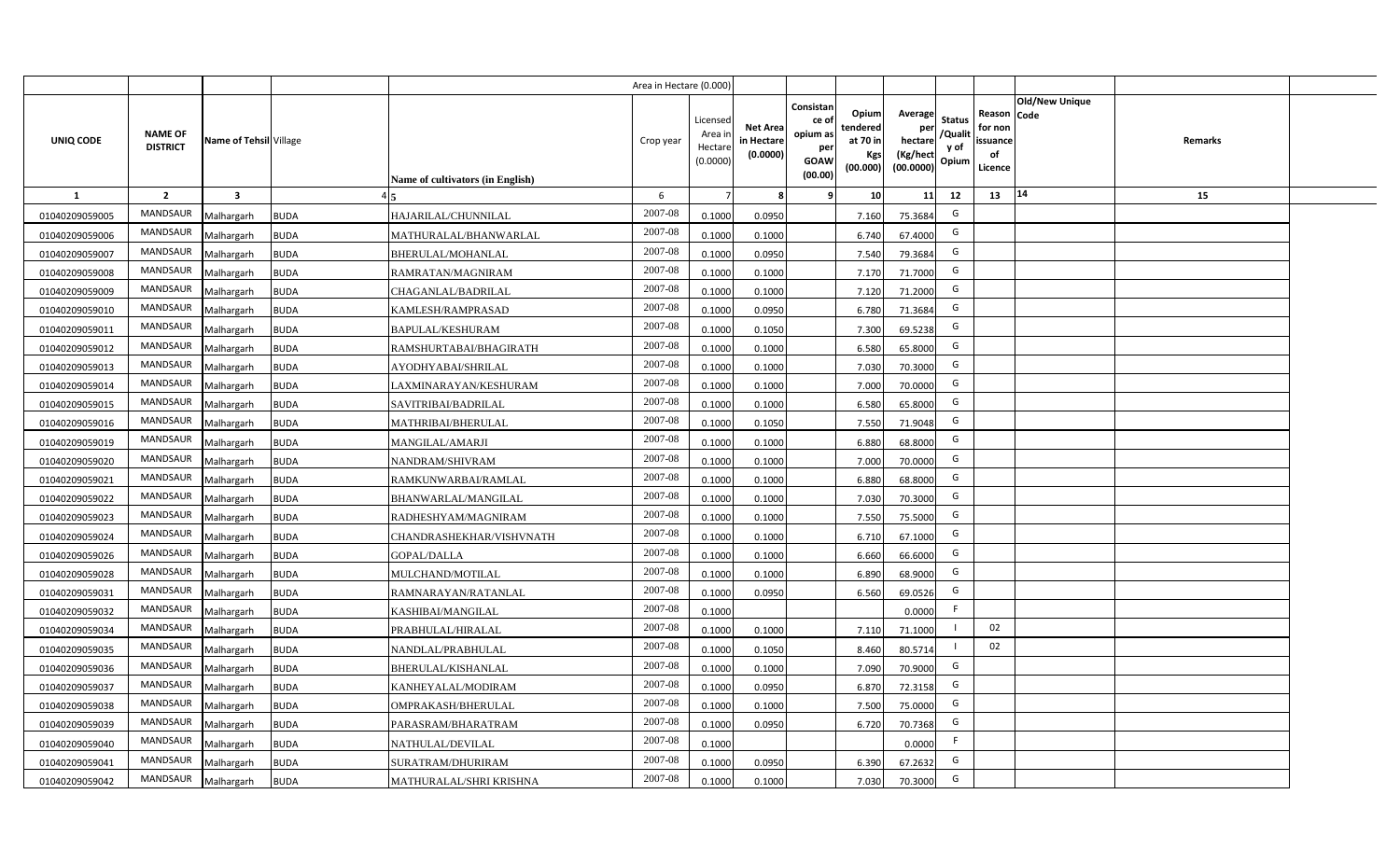|                |                                   |                         |             |                                  | Area in Hectare (0.000) |                                           |                                           |                                                                                                                     |                                                    |                                           |                                                     |                       |         |  |
|----------------|-----------------------------------|-------------------------|-------------|----------------------------------|-------------------------|-------------------------------------------|-------------------------------------------|---------------------------------------------------------------------------------------------------------------------|----------------------------------------------------|-------------------------------------------|-----------------------------------------------------|-----------------------|---------|--|
| UNIQ CODE      | <b>NAME OF</b><br><b>DISTRICT</b> | Name of Tehsil Village  |             | Name of cultivators (in English) | Crop year               | Licensed<br>Area i<br>Hectare<br>(0.0000) | <b>Net Area</b><br>in Hectare<br>(0.0000) | Consistan<br>Opium<br>ce of<br>tendered<br>opium as<br>at 70 in<br>per<br>Kgs<br><b>GOAW</b><br>(00.000)<br>(00.00) | Average<br>per<br>hectare<br>(Kg/hect<br>(00.0000) | <b>Status</b><br>/Qualit<br>y of<br>Opium | Reason Code<br>for non<br>issuance<br>of<br>Licence | <b>Old/New Unique</b> | Remarks |  |
| $\mathbf{1}$   | $\overline{2}$                    | $\overline{\mathbf{3}}$ |             |                                  | 6                       |                                           | 8                                         | -9<br>10 <sup>1</sup>                                                                                               | 11                                                 | 12                                        | 13                                                  | 14                    | 15      |  |
| 01040209059043 | MANDSAUR                          | Malhargarh              | <b>BUDA</b> | JAGDISH/TULSIRAM/FAKIRCHAND      | 2007-08                 | 0.1000                                    | 0.1000                                    | 6.580                                                                                                               | 65.8000                                            | G                                         |                                                     |                       |         |  |
| 01040209059044 | MANDSAUR                          | Malhargarh              | <b>BUDA</b> | <b>BAPULAL/BAGDIRAM</b>          | 2007-08                 | 0.1000                                    |                                           |                                                                                                                     | 0.0000                                             | F.                                        |                                                     |                       |         |  |
| 01040209059045 | MANDSAUR                          | Malhargarh              | <b>BUDA</b> | MOHANLAL/SHITAL                  | 2007-08                 | 0.1000                                    | 0.0950                                    | 6.830                                                                                                               | 71.8947                                            | G                                         |                                                     |                       |         |  |
| 01040209059046 | <b>MANDSAUR</b>                   | Malhargarh              | <b>BUDA</b> | VINODKUMAR/RAMESHWAR             | 2007-08                 | 0.1000                                    | 0.0950                                    | 6.850                                                                                                               | 72.1053                                            | G                                         |                                                     |                       |         |  |
| 01040209059047 | MANDSAUR                          | Malhargarh              | <b>BUDA</b> | MOHANLAL/BHUVANIRAM              | 2007-08                 | 0.1000                                    | 0.1000                                    | 6.910                                                                                                               | 69.1000                                            | G                                         |                                                     |                       |         |  |
| 01040209059048 | MANDSAUR                          | Malhargarh              | <b>BUDA</b> | SHAMBHULAL/MOTILAL               | 2007-08                 | 0.1000                                    | 0.1000                                    | 7.040                                                                                                               | 70.4000                                            | G                                         |                                                     |                       |         |  |
| 01040209059049 | MANDSAUR                          | Malhargarh              | <b>BUDA</b> | FAKIRCHAND/POONAMCHAND           | 2007-08                 | 0.1000                                    | 0.0450                                    | 3.220                                                                                                               | 71.5556                                            | G                                         |                                                     |                       |         |  |
| 01040209059050 | MANDSAUR                          | Malhargarh              | <b>BUDA</b> | NANDLAL/DEVA                     | 2007-08                 | 0.1000                                    | 0.0950                                    | 7.010                                                                                                               | 73.7895                                            | G                                         |                                                     |                       |         |  |
| 01040209059051 | <b>MANDSAUR</b>                   | Malhargarh              | <b>BUDA</b> | RAJARAM/NONDRAM                  | 2007-08                 | 0.1000                                    | 0.1000                                    | 6.730                                                                                                               | 67.3000                                            | G                                         |                                                     |                       |         |  |
| 01040209059052 | <b>MANDSAUR</b>                   | Malhargarh              | <b>BUDA</b> | KANEHIYALAL/GANESHRAM            | 2007-08                 | 0.1000                                    | 0.1000                                    | 6.840                                                                                                               | 68.4000                                            | G                                         |                                                     |                       |         |  |
| 01040209059053 | MANDSAUR                          | Malhargarh              | <b>BUDA</b> | DINESHKUMAR/HIRALAL/BAGDIRAM     | 2007-08                 | 0.1000                                    | 0.1000                                    | 7.390                                                                                                               | 73.9000                                            | G                                         |                                                     |                       |         |  |
| 01040209059055 | <b>MANDSAUR</b>                   | Malhargarh              | <b>BUDA</b> | SAJJANBAI/SURATRAM               | 2007-08                 | 0.1000                                    | 0.1000                                    | 6.980                                                                                                               | 69.8000                                            | G                                         |                                                     |                       |         |  |
| 01040209059056 | <b>MANDSAUR</b>                   | Malhargarh              | <b>BUDA</b> | CHENRAM/JADAOCHAND               | 2007-08                 | 0.1000                                    | 0.1000                                    | 7.000                                                                                                               | 70.0000                                            | G                                         |                                                     |                       |         |  |
| 01040209059057 | <b>MANDSAUR</b>                   | Malhargarh              | <b>BUDA</b> | MADANLAL/BAGDIRAM                | 2007-08                 | 0.1000                                    | 0.1000                                    | 7.080                                                                                                               | 70.8000                                            | G                                         |                                                     |                       |         |  |
| 01040209059058 | <b>MANDSAUR</b>                   | Malhargarh              | <b>BUDA</b> | RAMCHANDRIBAI/KANEHIYALAL        | 2007-08                 | 0.1000                                    | 0.1000                                    | 7.020                                                                                                               | 70.2000                                            | G                                         |                                                     |                       |         |  |
| 01040209059059 | <b>MANDSAUR</b>                   | Malhargarh              | <b>BUDA</b> | MANGILAL/BHUVANIRAM              | 2007-08                 | 0.1000                                    | 0.1000                                    | 6.830                                                                                                               | 68.3000                                            | G                                         |                                                     |                       |         |  |
| 01040209059060 | <b>MANDSAUR</b>                   | Malhargarh              | <b>BUDA</b> | RAMESHWAR/MEGHA                  | 2007-08                 | 0.1000                                    | 0.0950                                    | 6.830                                                                                                               | 71.8947                                            | G                                         |                                                     |                       |         |  |
| 01040209059061 | <b>MANDSAUR</b>                   | Malhargarh              | <b>BUDA</b> | RAMPRASAD/BAGDIRAM               | 2007-08                 | 0.1000                                    | 0.1000                                    | 7.610                                                                                                               | 76.1000                                            | G                                         |                                                     |                       |         |  |
| 01040209059062 | <b>MANDSAUR</b>                   | Malhargarh              | <b>BUDA</b> | RAMNIVAS/BAGDIRAM                | 2007-08                 | 0.1000                                    | 0.1000                                    | 7.550                                                                                                               | 75.5000                                            | G                                         |                                                     |                       |         |  |
| 01040209059063 | <b>MANDSAUR</b>                   | Malhargarh              | <b>BUDA</b> | KAILASH/MANGILAL                 | 2007-08                 | 0.1000                                    | 0.1000                                    | 6.740                                                                                                               | 67.4000                                            | G                                         |                                                     |                       |         |  |
| 01040209059064 | <b>MANDSAUR</b>                   | Malhargarh              | <b>BUDA</b> | LAXMINARAYAN/GANESH              | 2007-08                 | 0.1000                                    | 0.1000                                    | 6.920                                                                                                               | 69.2000                                            | G                                         |                                                     |                       |         |  |
| 01040209059065 | <b>MANDSAUR</b>                   | Malhargarh              | <b>BUDA</b> | CHAGANLAL/SHITAL LAL             | 2007-08                 | 0.1000                                    | 0.1000                                    | 7.240                                                                                                               | 72.4000                                            | G                                         |                                                     |                       |         |  |
| 01040209059066 | <b>MANDSAUR</b>                   | Malhargarh              | <b>BUDA</b> | VARDIBAI/KARULAL                 | 2007-08                 | 0.1000                                    |                                           |                                                                                                                     | 0.0000                                             | F                                         |                                                     |                       |         |  |
| 01040209059067 | MANDSAUR                          | Malhargarh              | <b>BUDA</b> | RAMESHWAR/MOHANLAL               | 2007-08                 | 0.1000                                    | 0.0950                                    | 6.950                                                                                                               | 73.1579                                            | G                                         |                                                     |                       |         |  |
| 01040209059070 | MANDSAUR                          | Malhargarh              | <b>BUDA</b> | PYARIBAI/GOTAM                   | 2007-08                 | 0.1000                                    | 0.1000                                    | 7.070                                                                                                               | 70.7000                                            | G                                         |                                                     |                       |         |  |
| 01040209059071 | MANDSAUR                          | Malhargarh              | <b>BUDA</b> | KANEHIYALAL/BHUVANIRAM           | 2007-08                 | 0.1000                                    | 0.1000                                    | 6.700                                                                                                               | 67.0000                                            | G                                         |                                                     |                       |         |  |
| 01040209059072 | MANDSAUR                          | Malhargarh              | <b>BUDA</b> | GANESHRAM/RATANLAL               | 2007-08                 | 0.1000                                    | 0.1000                                    | 7.230                                                                                                               | 72.3000                                            | G                                         |                                                     |                       |         |  |
| 01040209059073 | MANDSAUR                          | Malhargarh              | <b>BUDA</b> | DHANNA/NANURAM                   | 2007-08                 | 0.1000                                    | 0.1000                                    | 7.520                                                                                                               | 75.2000                                            | G                                         |                                                     |                       |         |  |
| 01040209059074 | MANDSAUR                          | Malhargarh              | <b>BUDA</b> | MATHURALAL/HIRALAL               | 2007-08                 | 0.1000                                    | 0.1000                                    | 6.600                                                                                                               | 66.0000                                            | G                                         |                                                     |                       |         |  |
| 01040209059075 | MANDSAUR                          | Malhargarh              | <b>BUDA</b> | JAGDISH/GANESHRAM/SUNDARBAI      | 2007-08                 | 0.1000                                    | 0.1000                                    | 7.240                                                                                                               | 72.4000                                            | G                                         |                                                     |                       |         |  |
| 01040209059076 | MANDSAUR                          | Malhargarh              | <b>BUDA</b> | <b>BHAGIRATH/KACHRU</b>          | 2007-08                 | 0.1000                                    | 0.1000                                    | 7.050                                                                                                               | 70.5000                                            | G                                         |                                                     |                       |         |  |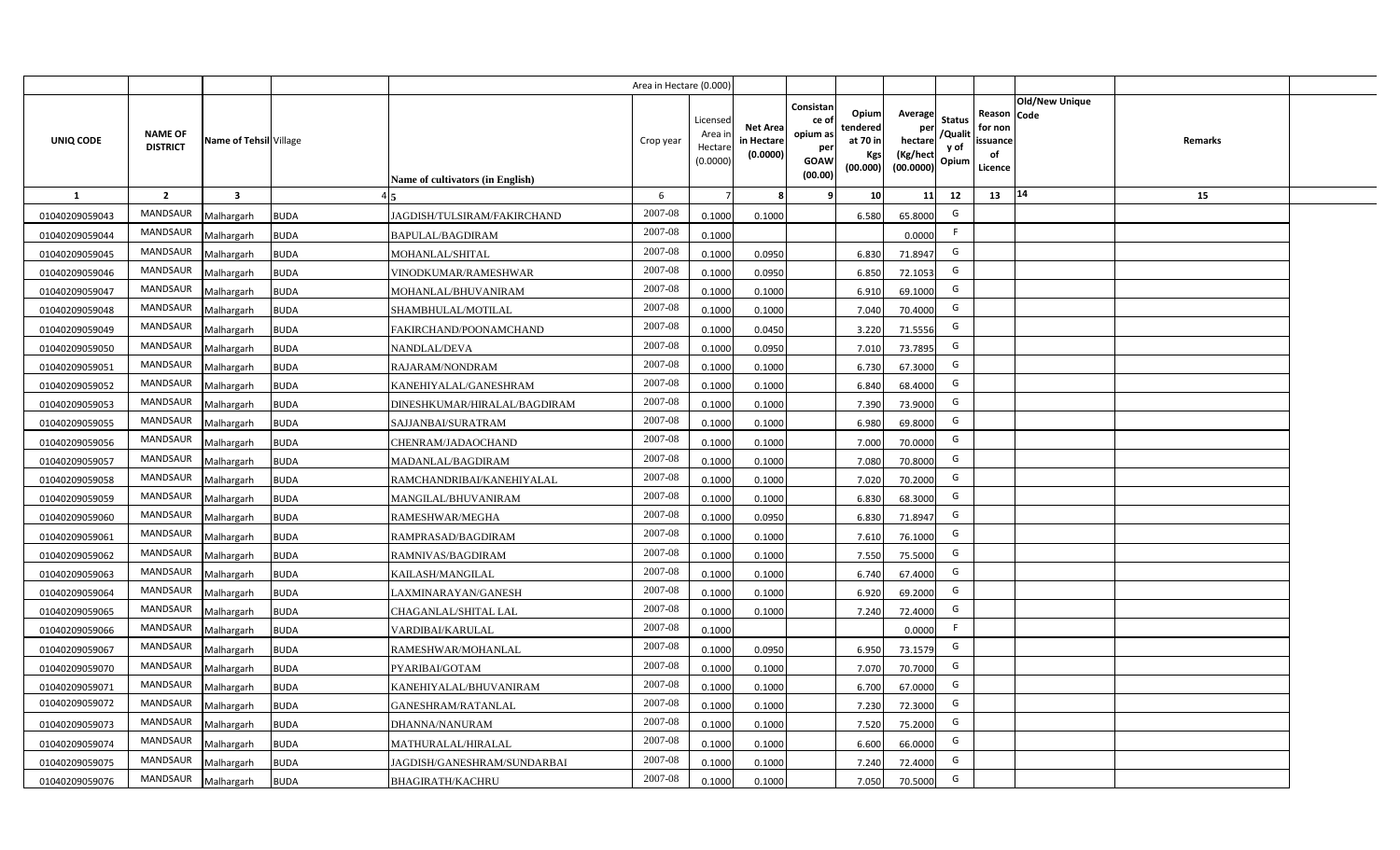|                |                                   |                         |             |                                  | Area in Hectare (0.000) |                                          |                                           |                                                                |                                                  |                                                    |                                           |                                                                       |         |  |
|----------------|-----------------------------------|-------------------------|-------------|----------------------------------|-------------------------|------------------------------------------|-------------------------------------------|----------------------------------------------------------------|--------------------------------------------------|----------------------------------------------------|-------------------------------------------|-----------------------------------------------------------------------|---------|--|
| UNIQ CODE      | <b>NAME OF</b><br><b>DISTRICT</b> | Name of Tehsil Village  |             | Name of cultivators (in English) | Crop year               | Licensec<br>Area i<br>Hectar<br>(0.0000) | <b>Net Area</b><br>in Hectare<br>(0.0000) | Consistan<br>ce o<br>opium as<br>per<br><b>GOAW</b><br>(00.00) | Opium<br>tendered<br>at 70 in<br>Kgs<br>(00.000) | Average<br>per<br>hectare<br>(Kg/hect<br>(00.0000) | <b>Status</b><br>/Qualit<br>y of<br>Opium | Old/New Unique<br>Reason Code<br>for non<br>issuance<br>of<br>Licence | Remarks |  |
| <b>1</b>       | $\overline{2}$                    | $\overline{\mathbf{3}}$ |             |                                  | 6                       |                                          |                                           |                                                                | 10                                               | 11                                                 | 12                                        | 14<br>13                                                              | 15      |  |
| 01040209059077 | MANDSAUR                          | Malhargarh              | <b>BUDA</b> | MANGIBAI/NATHU                   | 2007-08                 | 0.1000                                   |                                           |                                                                |                                                  | 0.0000                                             | F.                                        |                                                                       |         |  |
| 01040209059078 | MANDSAUR                          | Malhargarh              | <b>BUDA</b> | KAMLESH/MANGILAL                 | 2007-08                 | 0.1000                                   | 0.1000                                    |                                                                | 7.440                                            | 74.4000                                            | G                                         |                                                                       |         |  |
| 01040209059079 | <b>MANDSAUR</b>                   | Malhargarh              | <b>BUDA</b> | KESHURAM/SURATRAM                | 2007-08                 | 0.1000                                   | 0.1050                                    |                                                                | 7.320                                            | 69.7143                                            | G                                         |                                                                       |         |  |
| 01040209059080 | MANDSAUR                          | Malhargarh              | <b>BUDA</b> | NIRBHAYRAM/DHANNA                | 2007-08                 | 0.100                                    | 0.1050                                    |                                                                | 7.370                                            | 70.1905                                            | G                                         |                                                                       |         |  |
| 01040209059081 | MANDSAUR                          | Malhargarh              | <b>BUDA</b> | RAMESHCHAND/NIRBHAYRAM           | 2007-08                 | 0.1000                                   | 0.1000                                    |                                                                | 6.980                                            | 69.8000                                            | G                                         |                                                                       |         |  |
| 01040209059082 | MANDSAUR                          | Malhargarh              | <b>BUDA</b> | SHIVLAL/BHANWARLAL               | 2007-08                 | 0.100                                    | 0.1000                                    |                                                                | 6.880                                            | 68.8000                                            | G                                         |                                                                       |         |  |
| 01040209059086 | MANDSAUR                          | Malhargarh              | <b>BUDA</b> | HULASBAI/RAMNARAYAN              | 2007-08                 | 0.1000                                   | 0.1000                                    |                                                                | 7.070                                            | 70.7000                                            | G                                         |                                                                       |         |  |
| 01040209059087 | MANDSAUR                          | Malhargarh              | <b>BUDA</b> | KANCHANBAI/SHIVLAL               | 2007-08                 | 0.1000                                   | 0.1000                                    |                                                                | 7.030                                            | 70.3000                                            | G                                         |                                                                       |         |  |
| 01040209059088 | <b>MANDSAUR</b>                   | Malhargarh              | <b>BUDA</b> | <b>BANSHILAL/NATHU</b>           | 2007-08                 | 0.1000                                   | 0.1050                                    |                                                                | 7.630                                            | 72.6667                                            | G                                         |                                                                       |         |  |
| 01040209059089 | <b>MANDSAUR</b>                   | Malhargarh              | <b>BUDA</b> | MATHURADAS/GULABDAS              | 2007-08                 | 0.1000                                   | 0.1000                                    |                                                                | 7.070                                            | 70.7000                                            | G                                         |                                                                       |         |  |
| 01040209059090 | MANDSAUR                          | Malhargarh              | <b>BUDA</b> | <b>SURESH/BALKISHAN</b>          | 2007-08                 | 0.1000                                   | 0.1000                                    |                                                                | 7.280                                            | 72.8000                                            | G                                         |                                                                       |         |  |
| 01040209059091 | MANDSAUR                          | Malhargarh              | <b>BUDA</b> | RAMNIVAS/MODIRAM                 | 2007-08                 | 0.1000                                   | 0.1000                                    |                                                                | 7.110                                            | 71.1000                                            | G                                         |                                                                       |         |  |
| 01040209059092 | MANDSAUR                          | Malhargarh              | <b>BUDA</b> | NDUBAI@INDRABAI/BULAKBAI         | $2007 - 08$             | 0.1000                                   |                                           |                                                                |                                                  | 0.0000                                             | -F                                        |                                                                       |         |  |
| 01040209059093 | MANDSAUR                          | Malhargarh              | <b>BUDA</b> | CHAGANLAL/MANGILAL               | 2007-08                 | 0.1000                                   | 0.1000                                    |                                                                | 7.160                                            | 71.6000                                            | G                                         |                                                                       |         |  |
| 01040209059094 | MANDSAUR                          | Malhargarh              | <b>BUDA</b> | <b>BANOBI/HASMATKHAN</b>         | 2007-08                 | 0.1000                                   | 0.1000                                    |                                                                | 7.100                                            | 71.0000                                            | G                                         |                                                                       |         |  |
| 01040209059095 | MANDSAUR                          | Malhargarh              | <b>BUDA</b> | SHITLLAL/BAGDIRAM                | 2007-08                 | 0.1000                                   | 0.1000                                    |                                                                | 7.170                                            | 71.7000                                            | G                                         |                                                                       |         |  |
| 01040209059096 | MANDSAUR                          | Malhargarh              | <b>BUDA</b> | SHIVLAL/HAJARILAL                | 2007-08                 | 0.1000                                   | 0.1000                                    |                                                                | 7.140                                            | 71.4000                                            | G                                         |                                                                       |         |  |
| 01040209059097 | MANDSAUR                          | Malhargarh              | <b>BUDA</b> | RAMPRAHLAD/NATHULAL              | 2007-08                 | 0.100                                    | 0.1000                                    |                                                                | 6.700                                            | 67.0000                                            | G                                         |                                                                       |         |  |
| 01040209059098 | MANDSAUR                          | Malhargarh              | <b>BUDA</b> | TULSIRAM/FAKIRCHAND              | 2007-08                 | 0.100                                    | 0.0500                                    |                                                                | 3.240                                            | 64.8000                                            | G                                         |                                                                       |         |  |
| 01040209059099 | MANDSAUR                          | Malhargarh              | <b>BUDA</b> | BHERULAL/PARTHA                  | 2007-08                 | 0.1000                                   | 0.1000                                    |                                                                | 7.020                                            | 70.2000                                            | G                                         |                                                                       |         |  |
| 01040209059101 | MANDSAUR                          | Malhargarh              | <b>BUDA</b> | NANURAM/MAGNIRAM                 | 2007-08                 | 0.1000                                   | 0.1000                                    |                                                                | 7.460                                            | 74.6000                                            | G                                         |                                                                       |         |  |
| 01040209059103 | <b>MANDSAUR</b>                   | Malhargarh              | <b>BUDA</b> | RAMCHANDRA/KANIRAM               | 2007-08                 | 0.100                                    | 0.1000                                    |                                                                | 7.440                                            | 74.4000                                            | G                                         |                                                                       |         |  |
| 01040209059104 | MANDSAUR                          | Malhargarh              | <b>BUDA</b> | GOVINDKUNWAR/BHUVANISINGH        | 2007-08                 | 0.1000                                   |                                           |                                                                |                                                  | 0.0000                                             | E                                         |                                                                       |         |  |
| 01040209059105 | <b>MANDSAUR</b>                   | Malhargarh              | <b>BUDA</b> | YAKUBKHAN/BASHIRKHAN             | 2007-08                 | 0.1000                                   | 0.1000                                    |                                                                | 7.590                                            | 75.9000                                            | G                                         |                                                                       |         |  |
| 01040209059106 | MANDSAUR                          | Malhargarh              | <b>BUDA</b> | <b>ONKARLAL/RAMLAL</b>           | 2007-08                 | 0.1000                                   | 0.0950                                    |                                                                | 6.360                                            | 66.9474                                            | G                                         |                                                                       |         |  |
| 01040209059107 | MANDSAUR                          | Malhargarh              | <b>BUDA</b> | KANEHIYALAL/NATHULAL             | 2007-08                 | 0.1000                                   | 0.1000                                    |                                                                | 6.910                                            | 69.1000                                            | G                                         |                                                                       |         |  |
| 01040209059108 | MANDSAUR                          | Malhargarh              | <b>BUDA</b> | BHANWARBAI/RATANLAL              | 2007-08                 | 0.1000                                   | 0.1000                                    |                                                                | 7.340                                            | 73.4000                                            | G                                         |                                                                       |         |  |
| 01040209059109 | MANDSAUR                          | Malhargarh              | <b>BUDA</b> | RAMKANYABAI/BAPULAL              | 2007-08                 | 0.1000                                   | 0.1000                                    |                                                                | 7.020                                            | 70.2000                                            | G                                         |                                                                       |         |  |
| 01040209059110 | MANDSAUR                          | Malhargarh              | <b>BUDA</b> | KANWARLAL/RATANLAL               | 2007-08                 | 0.1000                                   | 0.0200                                    |                                                                | 1.430                                            | 71.5000                                            | G                                         |                                                                       |         |  |
| 01040209059112 | MANDSAUR                          | Malhargarh              | <b>BUDA</b> | VISHNUKUMAR /KANEHIYALAL/RAMA    | 2007-08                 | 0.1000                                   | 0.1000                                    |                                                                | 7.070                                            | 70.7000                                            | G                                         |                                                                       |         |  |
| 01040209059114 | MANDSAUR                          | Malhargarh              | <b>BUDA</b> | RAMRATAN/MANGILAL                | 2007-08                 | 0.1000                                   | 0.1000                                    |                                                                | 7.070                                            | 70.7000                                            | G                                         |                                                                       |         |  |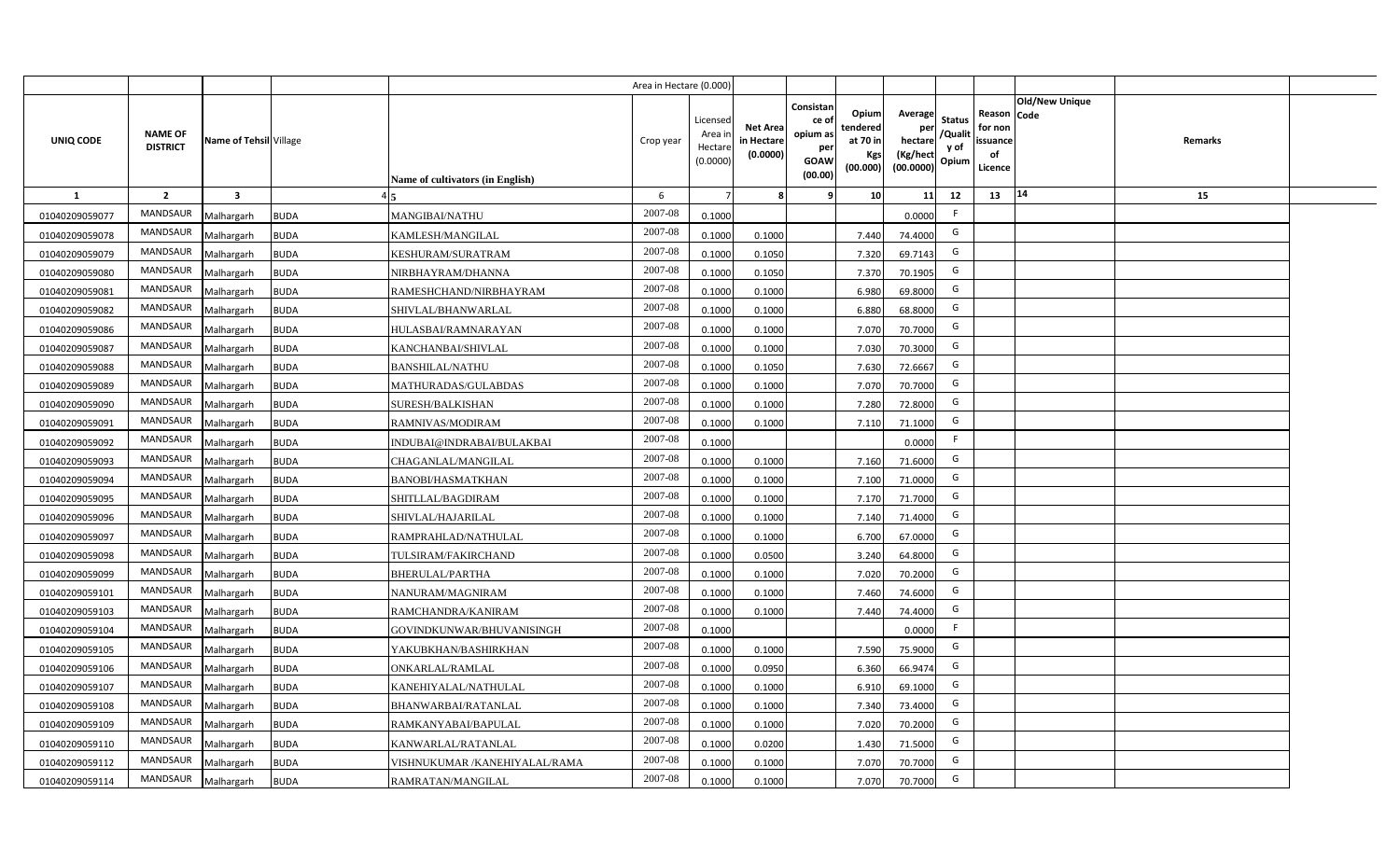|                |                                   |                         |             |                                  | Area in Hectare (0.000) |                                          |                                           |                                                          |                                                  |                                                    |                                           |                                                     |                |                |  |
|----------------|-----------------------------------|-------------------------|-------------|----------------------------------|-------------------------|------------------------------------------|-------------------------------------------|----------------------------------------------------------|--------------------------------------------------|----------------------------------------------------|-------------------------------------------|-----------------------------------------------------|----------------|----------------|--|
| UNIQ CODE      | <b>NAME OF</b><br><b>DISTRICT</b> | Name of Tehsil Village  |             | Name of cultivators (in English) | Crop year               | Licensec<br>Area i<br>Hectar<br>(0.0000) | <b>Net Area</b><br>in Hectare<br>(0.0000) | Consistan<br>ce of<br>opium as<br>per<br>GOAW<br>(00.00) | Opium<br>tendered<br>at 70 in<br>Kgs<br>(00.000) | Average<br>per<br>hectare<br>(Kg/hect<br>(00.0000) | <b>Status</b><br>/Qualit<br>y of<br>Opium | Reason Code<br>for non<br>issuance<br>of<br>Licence | Old/New Unique | <b>Remarks</b> |  |
| 1              | $\overline{2}$                    | $\overline{\mathbf{3}}$ |             |                                  | 6                       |                                          |                                           | ٠q                                                       | 10                                               | 11                                                 | 12                                        | 13                                                  | 14             | 15             |  |
| 01040209059115 | MANDSAUR                          | Malhargarh              | <b>BUDA</b> | SANNOBI/MUSHTAKALI               | 2007-08                 | 0.1000                                   | 0.1000                                    |                                                          | 6.950                                            | 69.5000                                            | G                                         | 08                                                  |                |                |  |
| 01040209059116 | MANDSAUR                          | Malhargarh              | <b>BUDA</b> | RAMNIVAS/HAJARILAL               | 2007-08                 | 0.1000                                   | 0.1000                                    |                                                          | 7.010                                            | 70.1000                                            | G                                         |                                                     |                |                |  |
| 01040209059117 | MANDSAUR                          | Malhargarh              | <b>BUDA</b> | NATHULAL/HARIRAM                 | 2007-08                 | 0.1000                                   | 0.0950                                    |                                                          | 7.120                                            | 74.9474                                            | G                                         |                                                     |                |                |  |
| 01040209059118 | MANDSAUR                          | Malhargarh              | <b>BUDA</b> | <b>BABULAL/RAMLAL</b>            | 2007-08                 | 0.100                                    | 0.1000                                    |                                                          | 7.180                                            | 71.8000                                            | G                                         |                                                     |                |                |  |
| 01040209059120 | MANDSAUR                          | Malhargarh              | <b>BUDA</b> | RAMKUNWARBAI/DULICHAND           | 2007-08                 | 0.1000                                   |                                           |                                                          |                                                  | 0.0000                                             | -F                                        |                                                     |                |                |  |
| 01040209059121 | MANDSAUR                          | Malhargarh              | <b>BUDA</b> | <b>BHUVANIRAM/VENIRAM</b>        | 2007-08                 | 0.1000                                   | 0.1000                                    |                                                          | 6.170                                            | 61.7000                                            | G                                         |                                                     |                |                |  |
| 01040209059123 | MANDSAUR                          | Malhargarh              | <b>BUDA</b> | SOHANBAI/BHANWARLAL              | 2007-08                 | 0.1000                                   | 0.1000                                    |                                                          | 6.860                                            | 68.6000                                            | G                                         |                                                     |                |                |  |
| 01040209059124 | <b>MANDSAUR</b>                   | Malhargarh              | <b>BUDA</b> | PARASRAM/SURATRAM                | 2007-08                 | 0.100                                    | 0.1000                                    |                                                          | 6.760                                            | 67.6000                                            | G                                         |                                                     |                |                |  |
| 01040209059125 | MANDSAUR                          | Malhargarh              | <b>BUDA</b> | KANEHIYALAL/RAMNIVAS             | 2007-08                 | 0.100                                    | 0.1000                                    |                                                          | 6.210                                            | 62.1000                                            | G                                         |                                                     |                |                |  |
| 01040209059126 | MANDSAUR                          | Malhargarh              | <b>BUDA</b> | FAKIRCHAND/NANDLAL               | 2007-08                 | 0.1000                                   |                                           |                                                          |                                                  | 0.0000                                             | F.                                        |                                                     |                |                |  |
| 01040209059127 | <b>MANDSAUR</b>                   | Malhargarh              | <b>BUDA</b> | NANDLAL/DALURAM                  | 2007-08                 | 0.1000                                   | 0.1000                                    |                                                          | 6.840                                            | 68.4000                                            | G                                         |                                                     |                |                |  |
| 01040209059129 | <b>MANDSAUR</b>                   | Malhargarh              | <b>BUDA</b> | ALIHUSSAIN/FAKIRALI              | 2007-08                 | 0.1000                                   |                                           |                                                          |                                                  | 0.0000                                             | F.                                        |                                                     |                |                |  |
| 01040209059130 | <b>MANDSAUR</b>                   | Malhargarh              | <b>BUDA</b> | <b>BABUALI/SUGRABI</b>           | 2007-08                 | 0.1000                                   | 0.1050                                    |                                                          | 7.350                                            | 70.0000                                            | G                                         |                                                     |                |                |  |
| 01040209059131 | <b>MANDSAUR</b>                   | Malhargarh              | <b>BUDA</b> | <b>BHERULAL/DAULA</b>            | 2007-08                 | 0.1000                                   | 0.1000                                    |                                                          | 6.880                                            | 68.8000                                            | G                                         |                                                     |                |                |  |
| 01040209059132 | MANDSAUR                          | Malhargarh              | <b>BUDA</b> | RAMIBAI/GIRDHARI                 | 2007-08                 | 0.1000                                   | 0.1000                                    |                                                          | 6.960                                            | 69.6000                                            | G                                         |                                                     |                |                |  |
| 01040209059134 | <b>MANDSAUR</b>                   | Malhargarh              | <b>BUDA</b> | OMPRAKASH/KUSHALDAS              | 2007-08                 | 0.1000                                   | 0.1000                                    |                                                          | 7.370                                            | 73.7000                                            | G                                         |                                                     |                |                |  |
| 01040209059135 | <b>MANDSAUR</b>                   | Malhargarh              | <b>BUDA</b> | KANEHIYALAL/NARAYAN              | 2007-08                 | 0.1000                                   | 0.0950                                    |                                                          | 6.700                                            | 70.5263                                            | G                                         |                                                     |                |                |  |
| 01040209059136 | <b>MANDSAUR</b>                   | Malhargarh              | <b>BUDA</b> | MOHANLAL/MATHURALAL              | 2007-08                 | 0.1000                                   | 0.1050                                    |                                                          | 7.330                                            | 69.8095                                            | G                                         |                                                     |                |                |  |
| 01040209059137 | <b>MANDSAUR</b>                   | Malhargarh              | <b>BUDA</b> | PRABHULAL/LAXMAN                 | 2007-08                 | 0.100                                    | 0.1000                                    |                                                          | 7.130                                            | 71.3000                                            | G                                         |                                                     |                |                |  |
| 01040209059138 | <b>MANDSAUR</b>                   | Malhargarh              | <b>BUDA</b> | RAMESHCHANDRA/NARAYAN            | 2007-08                 | 0.1000                                   | 0.1000                                    |                                                          | 6.660                                            | 66.6000                                            | G                                         |                                                     |                |                |  |
| 01040209059139 | MANDSAUR                          | Malhargarh              | <b>BUDA</b> | SHIVLAL/BHUVANJI                 | 2007-08                 | 0.100                                    | 0.1000                                    |                                                          | 7.090                                            | 70.9000                                            | G                                         |                                                     |                |                |  |
| 01040209059140 | MANDSAUR                          | Malhargarh              | <b>BUDA</b> | NAHARSINGH/DUNGARSINGH           | $2007 - 08$             | 0.1000                                   |                                           |                                                          |                                                  | 0.0000                                             | -F                                        |                                                     |                |                |  |
| 01040209059142 | <b>MANDSAUR</b>                   | Malhargarh              | <b>BUDA</b> | DINESHCHANDRA/RAMESHWAR          | 2007-08                 | 0.1000                                   | 0.1000                                    |                                                          | 6.670                                            | 66.7000                                            | G                                         |                                                     |                |                |  |
| 01040209059144 | <b>MANDSAUR</b>                   | Malhargarh              | <b>BUDA</b> | FARUKHALI/INAYATALI              | 2007-08                 | 0.1000                                   | 0.1000                                    |                                                          | 7.520                                            | 75.2000                                            |                                           | 02                                                  |                |                |  |
| 01040209059145 | <b>MANDSAUR</b>                   | Malhargarh              | <b>BUDA</b> | <b>BETULBAI/CHANDALI</b>         | 2007-08                 | 0.100                                    | 0.0500                                    |                                                          | 3.510                                            | 70.2000                                            | G                                         |                                                     |                |                |  |
| 01040209059146 | MANDSAUR                          | Malhargarh              | <b>BUDA</b> | <b>BAGDIBAI/MOHANLAL</b>         | 2007-08                 | 0.1000                                   | 0.1000                                    |                                                          | 7.050                                            | 70.5000                                            |                                           | 02                                                  |                |                |  |
| 01040209059148 | MANDSAUR                          | Malhargarh              | <b>BUDA</b> | GHANSHYAM/BHUWANIRAM             | 2007-08                 | 0.1000                                   | 0.1000                                    |                                                          | 7.240                                            | 72.4000                                            | G                                         |                                                     |                |                |  |
| 01040209059149 | MANDSAUR                          | Malhargarh              | <b>BUDA</b> | RAJU/BAGDIRAM PATIDAR            | 2007-08                 | 0.1000                                   | 0.0950                                    |                                                          | 6.460                                            | 68.0000                                            | G                                         |                                                     |                |                |  |
| 01040209059150 | MANDSAUR                          | Malhargarh              | <b>BUDA</b> | KANWARLAL/MATHURALAL             | 2007-08                 | 0.1000                                   | 0.1000                                    |                                                          | 7.190                                            | 71.9000                                            | G                                         |                                                     |                |                |  |
| 01040209059151 | MANDSAUR                          | Malhargarh              | <b>BUDA</b> | RAJULAL/POKHARLAL                | 2007-08                 | 0.1000                                   | 0.0950                                    |                                                          | 6.610                                            | 69.5789                                            | G                                         |                                                     |                |                |  |
| 01040209059152 | MANDSAUR                          | Malhargarh              | <b>BUDA</b> | FAKIRCHAND/GOPAL                 | 2007-08                 | 0.1000                                   | 0.1000                                    |                                                          | 7.450                                            | 74.5000                                            | G                                         |                                                     |                |                |  |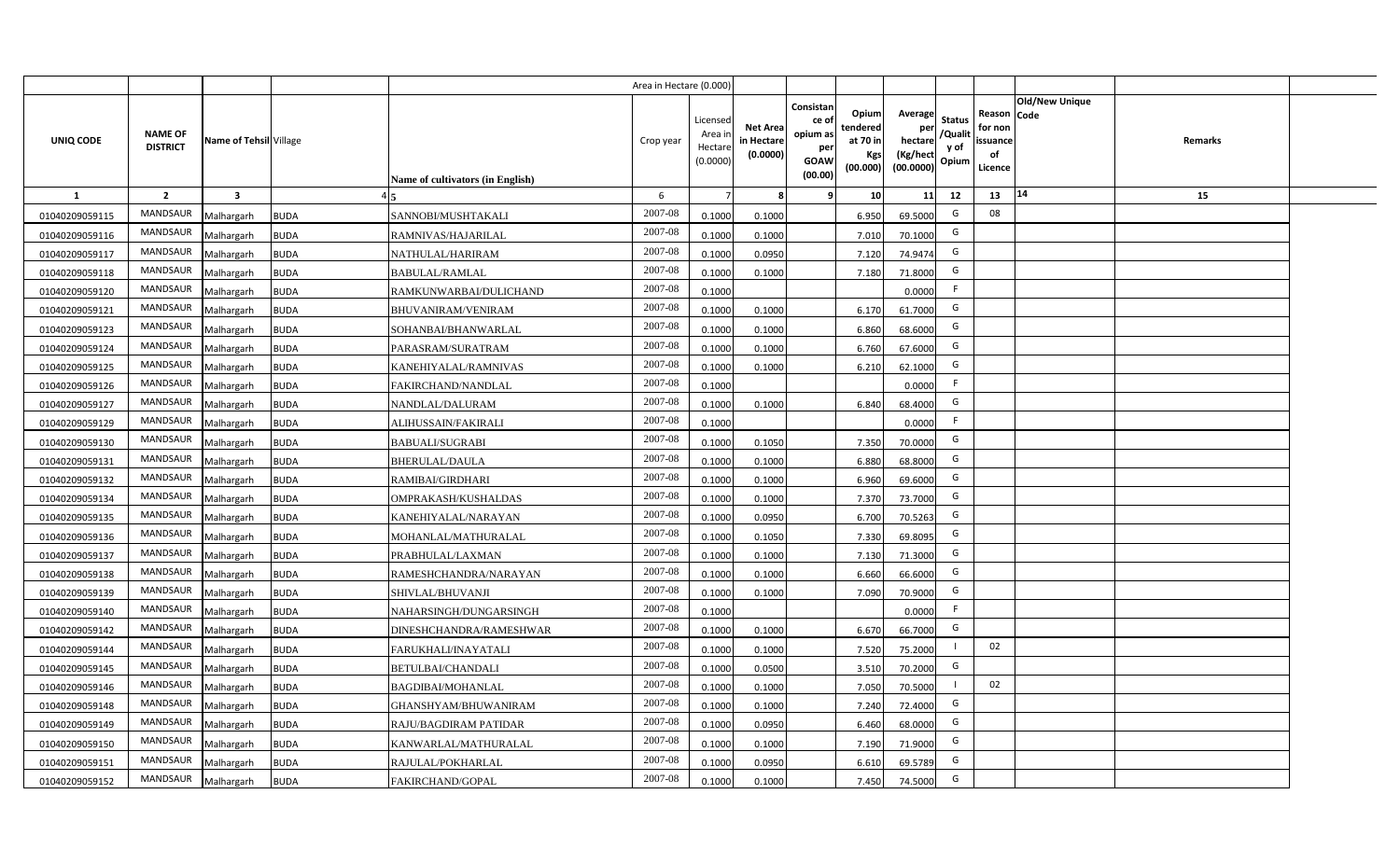|                |                                   |                         |             |                                  | Area in Hectare (0.000) |                                          |                                           |                                                          |                                                  |                                                    |                                           |                                                     |                |                |  |
|----------------|-----------------------------------|-------------------------|-------------|----------------------------------|-------------------------|------------------------------------------|-------------------------------------------|----------------------------------------------------------|--------------------------------------------------|----------------------------------------------------|-------------------------------------------|-----------------------------------------------------|----------------|----------------|--|
| UNIQ CODE      | <b>NAME OF</b><br><b>DISTRICT</b> | Name of Tehsil Village  |             | Name of cultivators (in English) | Crop year               | Licensec<br>Area i<br>Hectar<br>(0.0000) | <b>Net Area</b><br>in Hectare<br>(0.0000) | Consistan<br>ce of<br>opium as<br>per<br>GOAW<br>(00.00) | Opium<br>tendered<br>at 70 in<br>Kgs<br>(00.000) | Average<br>per<br>hectare<br>(Kg/hect<br>(00.0000) | <b>Status</b><br>/Qualit<br>y of<br>Opium | Reason Code<br>for non<br>issuance<br>of<br>Licence | Old/New Unique | <b>Remarks</b> |  |
| 1              | $\overline{2}$                    | $\overline{\mathbf{3}}$ |             |                                  | 6                       |                                          |                                           | ٠q                                                       | 10                                               | 11                                                 | 12                                        | 13                                                  | $14$           | 15             |  |
| 01040209059153 | MANDSAUR                          | Malhargarh              | <b>BUDA</b> | KANVARLAL/KESHURAM KHATIK        | 2007-08                 | 0.1000                                   | 0.1000                                    |                                                          | 7.360                                            | 73.6000                                            | G                                         |                                                     |                |                |  |
| 01040209059154 | MANDSAUR                          | Malhargarh              | <b>BUDA</b> | OMPRAKASH/LAXMINARAYAN           | 2007-08                 | 0.1000                                   | 0.1000                                    |                                                          | 6.860                                            | 68.6000                                            | G                                         |                                                     |                |                |  |
| 01040209059155 | MANDSAUR                          | Malhargarh              | <b>BUDA</b> | KARULAL/NARAYAN                  | 2007-08                 | 0.100                                    | 0.1000                                    |                                                          | 7.360                                            | 73.6000                                            | G                                         |                                                     |                |                |  |
| 01040209059156 | MANDSAUR                          | Malhargarh              | <b>BUDA</b> | <b>BABULAL/KANIRAM</b>           | 2007-08                 | 0.100                                    |                                           |                                                          |                                                  | 0.0000                                             | -F                                        |                                                     |                |                |  |
| 01040209059157 | MANDSAUR                          | Malhargarh              | <b>BUDA</b> | NISAR ALI/IMDAD ALI              | 2007-08                 | 0.1000                                   | 0.1000                                    |                                                          | 7.110                                            | 71.1000                                            | G                                         |                                                     |                |                |  |
| 01040209059159 | MANDSAUR                          | Malhargarh              | <b>BUDA</b> | <b>MANGILAL/LALU</b>             | 2007-08                 | 0.1000                                   |                                           |                                                          |                                                  | 0.0000                                             | -F                                        |                                                     |                |                |  |
| 01040209059162 | MANDSAUR                          | Malhargarh              | <b>BUDA</b> | RAMKISHAN/BHAGWAN                | 2007-08                 | 0.1000                                   | 0.1000                                    |                                                          | 6.910                                            | 69.1000                                            | G                                         |                                                     |                |                |  |
| 01040209059164 | <b>MANDSAUR</b>                   | Malhargarh              | <b>BUDA</b> | FAKIRCHAND/SHANKARLAL            | 2007-08                 | 0.1000                                   | 0.1000                                    |                                                          | 7.340                                            | 73.4000                                            | G                                         |                                                     |                |                |  |
| 01040209059165 | MANDSAUR                          | Malhargarh              | <b>BUDA</b> | LALURAM/DHANNALAL                | 2007-08                 | 0.100                                    | 0.1000                                    |                                                          | 7.130                                            | 71.3000                                            | G                                         |                                                     |                |                |  |
| 01040209059166 | MANDSAUR                          | Malhargarh              | <b>BUDA</b> | MANGILAL/GOBAR                   | 2007-08                 | 0.1000                                   | 0.1000                                    |                                                          | 6.960                                            | 69.6000                                            | G                                         |                                                     |                |                |  |
| 01040209059167 | <b>MANDSAUR</b>                   | Malhargarh              | <b>BUDA</b> | GANESHRAM/UDAYRAM@UDA            | 2007-08                 | 0.1000                                   | 0.1000                                    |                                                          | 7.240                                            | 72.4000                                            | G                                         |                                                     |                |                |  |
| 01040209059168 | <b>MANDSAUR</b>                   | Malhargarh              | <b>BUDA</b> | CHAGANLAL/BHERULAL               | 2007-08                 | 0.1000                                   | 0.1000                                    |                                                          | 7.180                                            | 71.8000                                            | G                                         |                                                     |                |                |  |
| 01040209059169 | <b>MANDSAUR</b>                   | Malhargarh              | <b>BUDA</b> | BHAGATRAM/DHANNA BALAI           | 2007-08                 | 0.1000                                   | 0.1000                                    |                                                          | 6.910                                            | 69.1000                                            | G                                         |                                                     |                |                |  |
| 01040209059170 | <b>MANDSAUR</b>                   | Malhargarh              | <b>BUDA</b> | BAPULAL/UDAYRAM@UDA              | 2007-08                 | 0.1000                                   | 0.1000                                    |                                                          | 6.890                                            | 68.9000                                            | G                                         |                                                     |                |                |  |
| 01040209059171 | MANDSAUR                          | Malhargarh              | <b>BUDA</b> | RAMESHWAR/JAWAHARLAL             | 2007-08                 | 0.1000                                   | 0.1000                                    |                                                          | 6.950                                            | 69.5000                                            | G                                         |                                                     |                |                |  |
| 01040209059172 | <b>MANDSAUR</b>                   | Malhargarh              | <b>BUDA</b> | HIRALAL/BAGDIRAM                 | 2007-08                 | 0.1000                                   | 0.1000                                    |                                                          | 7.380                                            | 73.8000                                            | G                                         |                                                     |                |                |  |
| 01040209059173 | <b>MANDSAUR</b>                   | Malhargarh              | <b>BUDA</b> | <b>BHUVANIRAM/RAMDAYAL</b>       | 2007-08                 | 0.1000                                   | 0.1000                                    |                                                          | 7.280                                            | 72.8000                                            | G                                         |                                                     |                |                |  |
| 01040209059174 | <b>MANDSAUR</b>                   | Malhargarh              | <b>BUDA</b> | <b>VAJERAM/PARTHA</b>            | 2007-08                 | 0.1000                                   | 0.1000                                    |                                                          | 7.010                                            | 70.1000                                            | G                                         |                                                     |                |                |  |
| 01040209059175 | MANDSAUR                          | Malhargarh              | <b>BUDA</b> | <b>GANGARAM/DALLA</b>            | 2007-08                 | 0.100                                    | 0.1000                                    |                                                          | 7.380                                            | 73.8000                                            | G                                         |                                                     |                |                |  |
| 01040209059176 | <b>MANDSAUR</b>                   | Malhargarh              | <b>BUDA</b> | <b>BOTLAL/MANGILAL</b>           | 2007-08                 | 0.1000                                   | 0.0950                                    |                                                          | 6.920                                            | 72.8421                                            | G                                         |                                                     |                |                |  |
| 01040209059178 | MANDSAUR                          | Malhargarh              | <b>BUDA</b> | DEVILAL/GANESHRAM                | 2007-08                 | 0.1000                                   | 0.0950                                    |                                                          | 6.770                                            | 71.2632                                            | G                                         |                                                     |                |                |  |
| 01040209059179 | MANDSAUR                          | Malhargarh              | <b>BUDA</b> | PRABHULAL/SURATRAM               | 2007-08                 | 0.1000                                   | 0.1050                                    |                                                          | 6.740                                            | 64.1905                                            | G                                         |                                                     |                |                |  |
| 01040209059180 | <b>MANDSAUR</b>                   | Malhargarh              | <b>BUDA</b> | AMRITRAM/NIRBHAYRAM              | 2007-08                 | 0.100                                    | 0.1000                                    |                                                          | 7.070                                            | 70.7000                                            | G                                         |                                                     |                |                |  |
| 01040209059181 | <b>MANDSAUR</b>                   | Malhargarh              | <b>BUDA</b> | <b>MANNA/DEVA CHAMAR</b>         | 2007-08                 | 0.1000                                   | 0.1000                                    |                                                          | 7.050                                            | 70.5000                                            | G                                         |                                                     |                |                |  |
| 01040209059182 | <b>MANDSAUR</b>                   | Malhargarh              | <b>BUDA</b> | KAILASHCHAND/UDA                 | 2007-08                 | 0.100                                    | 0.1000                                    |                                                          | 6.630                                            | 66.3000                                            | G                                         |                                                     |                |                |  |
| 01040209059183 | MANDSAUR                          | Malhargarh              | <b>BUDA</b> | KARULAL/NANDLAL                  | 2007-08                 | 0.1000                                   | 0.1000                                    |                                                          | 7.270                                            | 72.7000                                            | G                                         |                                                     |                |                |  |
| 01040209059185 | MANDSAUR                          | Malhargarh              | <b>BUDA</b> | <b>BHULIBAI/DHANNA</b>           | 2007-08                 | 0.1000                                   | 0.1000                                    |                                                          | 6.930                                            | 69.3000                                            | G                                         |                                                     |                |                |  |
| 01040209059186 | MANDSAUR                          | Malhargarh              | <b>BUDA</b> | RAMPRAHLAD/SURATRAM              | 2007-08                 | 0.1000                                   | 0.1000                                    |                                                          | 6.940                                            | 69.4000                                            | G                                         |                                                     |                |                |  |
| 01040209059187 | MANDSAUR                          | Malhargarh              | <b>BUDA</b> | KANEHIYALAL/MATHURALAL           | 2007-08                 | 0.1000                                   |                                           |                                                          |                                                  | 0.0000                                             | $\mathsf{F}$                              |                                                     |                |                |  |
| 01040209059188 | MANDSAUR                          | Malhargarh              | <b>BUDA</b> | KAMLABAI/BAPULAL                 | 2007-08                 | 0.1000                                   | 0.1000                                    |                                                          | 7.080                                            | 70.8000                                            | G                                         |                                                     |                |                |  |
| 01040209059189 | MANDSAUR                          | Malhargarh              | <b>BUDA</b> | SHANTIBAI/KANEHIYALAL            | 2007-08                 | 0.1000                                   | 0.1050                                    |                                                          | 7.650                                            | 72.8571                                            | G                                         |                                                     |                |                |  |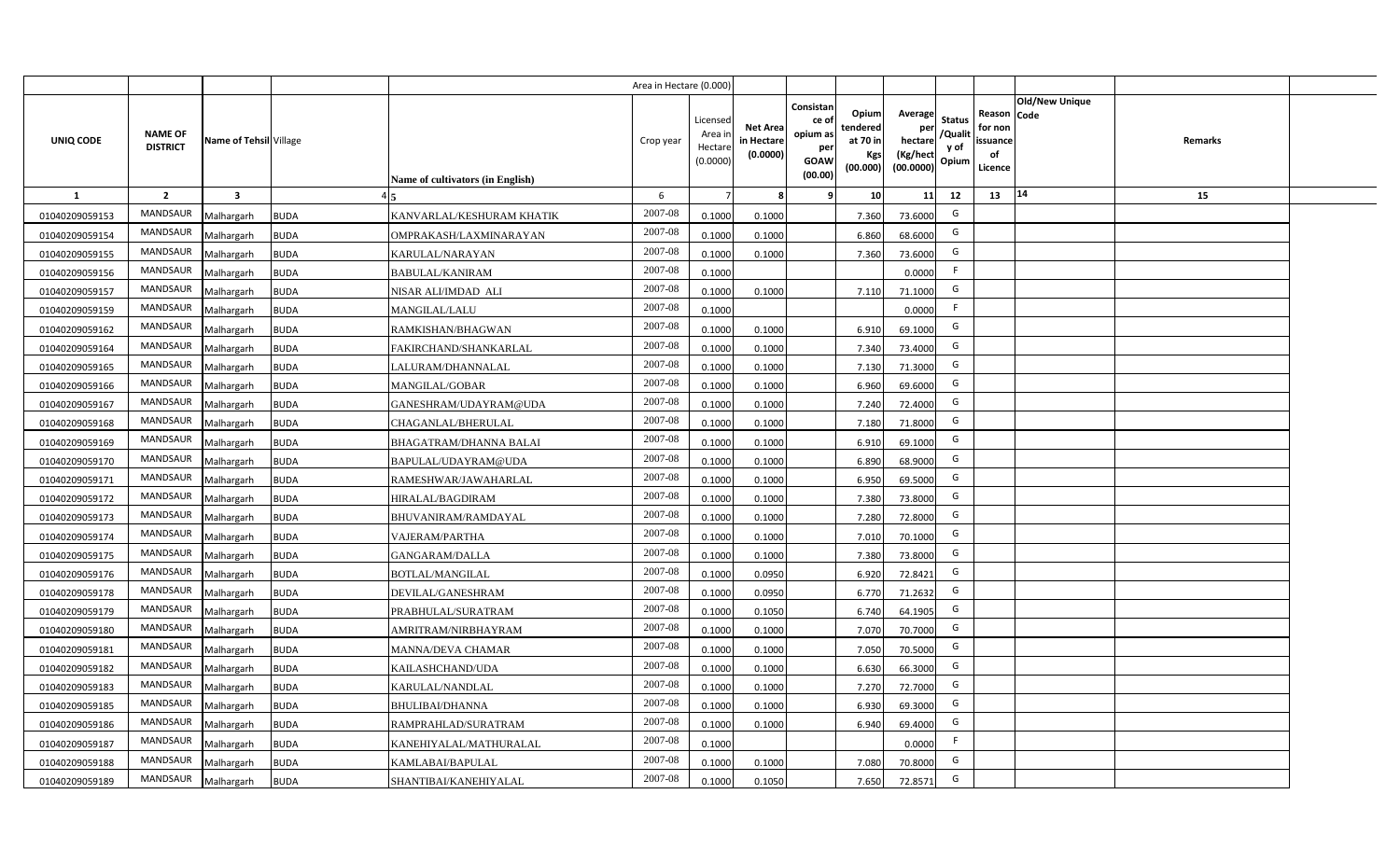|                |                                   |                         |             |                                  | Area in Hectare (0.000) |                                          |                                           |                                                          |                                                  |                                                    |                                           |                                                     |                       |                |  |
|----------------|-----------------------------------|-------------------------|-------------|----------------------------------|-------------------------|------------------------------------------|-------------------------------------------|----------------------------------------------------------|--------------------------------------------------|----------------------------------------------------|-------------------------------------------|-----------------------------------------------------|-----------------------|----------------|--|
| UNIQ CODE      | <b>NAME OF</b><br><b>DISTRICT</b> | Name of Tehsil Village  |             | Name of cultivators (in English) | Crop year               | Licensec<br>Area i<br>Hectar<br>(0.0000) | <b>Net Area</b><br>in Hectare<br>(0.0000) | Consistan<br>ce of<br>opium as<br>per<br>GOAW<br>(00.00) | Opium<br>tendered<br>at 70 in<br>Kgs<br>(00.000) | Average<br>per<br>hectare<br>(Kg/hect<br>(00.0000) | <b>Status</b><br>/Qualit<br>y of<br>Opium | Reason Code<br>for non<br>issuance<br>of<br>Licence | <b>Old/New Unique</b> | <b>Remarks</b> |  |
| 1              | $\overline{2}$                    | $\overline{\mathbf{3}}$ |             |                                  | 6                       |                                          |                                           | ٠q                                                       | 10                                               | 11                                                 | 12                                        | 13                                                  | 14                    | 15             |  |
| 01040209059190 | MANDSAUR                          | Malhargarh              | <b>BUDA</b> | LAXMINARAYAN/MOTILAL             | 2007-08                 | 0.1000                                   | 0.1000                                    |                                                          | 7.430                                            | 74.3000                                            | G                                         |                                                     |                       |                |  |
| 01040209059192 | MANDSAUR                          | Malhargarh              | <b>BUDA</b> | NAGJIRAM/HIRALAL                 | 2007-08                 | 0.1000                                   | 0.0950                                    |                                                          | 6.330                                            | 66.6316                                            | G                                         |                                                     |                       |                |  |
| 01040209059193 | MANDSAUR                          | Malhargarh              | <b>BUDA</b> | MUBARIK/RAMJANI KHAN             | 2007-08                 | 0.100                                    | 0.1000                                    |                                                          | 7.210                                            | 72.1000                                            | G                                         |                                                     |                       |                |  |
| 01040209059197 | MANDSAUR                          | Malhargarh              | <b>BUDA</b> | MADANSINGH/PARTHESINGH           | 2007-08                 | 0.100                                    |                                           |                                                          |                                                  | 0.0000                                             | -F                                        |                                                     |                       |                |  |
| 01040209059199 | MANDSAUR                          | Malhargarh              | <b>BUDA</b> | <b>BALARAM/GOTAMLAL</b>          | 2007-08                 | 0.1000                                   | 0.1000                                    |                                                          | 7.030                                            | 70.3000                                            | G                                         |                                                     |                       |                |  |
| 01040209059200 | MANDSAUR                          | Malhargarh              | <b>BUDA</b> | LAXMICHAND/HAJARILAL             | 2007-08                 | 0.100                                    | 0.1000                                    |                                                          | 7.170                                            | 71.7000                                            | G                                         |                                                     |                       |                |  |
| 01040209059201 | MANDSAUR                          | Malhargarh              | <b>BUDA</b> | MAKBULKHAN/GAFURKHAN             | 2007-08                 | 0.100                                    | 0.1000                                    |                                                          | 7.090                                            | 70.9000                                            | G                                         |                                                     |                       |                |  |
| 01040209059202 | <b>MANDSAUR</b>                   | Malhargarh              | <b>BUDA</b> | CHAMPALAL/MAGNIRAM               | 2007-08                 | 0.1000                                   | 0.1000                                    |                                                          | 7.640                                            | 76.4000                                            | G                                         |                                                     |                       |                |  |
| 01040209059205 | <b>MANDSAUR</b>                   | Malhargarh              | <b>BUDA</b> | JAWAHARLAL/KACHRU                | 2007-08                 | 0.100                                    | 0.1000                                    |                                                          | 6.970                                            | 69.7000                                            | G                                         |                                                     |                       |                |  |
| 01040209059206 | MANDSAUR                          | Malhargarh              | <b>BUDA</b> | RAMPRASAD/RAMDAYAL/MOTILAL       | 2007-08                 | 0.1000                                   | 0.0950                                    |                                                          | 7.110                                            | 74.8421                                            | G                                         |                                                     |                       |                |  |
| 01040209059207 | <b>MANDSAUR</b>                   | Malhargarh              | <b>BUDA</b> | <b>JAGDISH/RAMNIVAS</b>          | 2007-08                 | 0.1000                                   | 0.0950                                    |                                                          | 6.630                                            | 69.7895                                            | G                                         |                                                     |                       |                |  |
| 01040209059208 | MANDSAUR                          | Malhargarh              | <b>BUDA</b> | SUNDARBAI/SITARAM                | 2007-08                 | 0.1000                                   |                                           |                                                          |                                                  | 0.0000                                             | -F                                        |                                                     |                       |                |  |
| 01040209059210 | <b>MANDSAUR</b>                   | Malhargarh              | <b>BUDA</b> | RUGHNATH/BHAGWAN                 | $2007 - 08$             | 0.1000                                   | 0.1000                                    |                                                          | 6.530                                            | 65.3000                                            | G                                         |                                                     |                       |                |  |
| 01040209059211 | MANDSAUR                          | Malhargarh              | <b>BUDA</b> | RAGHUVIRDAS/KALUDAS              | 2007-08                 | 0.1000                                   | 0.1000                                    |                                                          | 7.120                                            | 71.2000                                            | G                                         |                                                     |                       |                |  |
| 01040209059212 | MANDSAUR                          | Malhargarh              | <b>BUDA</b> | DHAPUBAI/MANGILAL                | 2007-08                 | 0.1000                                   |                                           |                                                          |                                                  | 0.0000                                             | E                                         |                                                     |                       |                |  |
| 01040209059214 | <b>MANDSAUR</b>                   | Malhargarh              | <b>BUDA</b> | MANGILAL/NANURAM                 | 2007-08                 | 0.1000                                   | 0.1000                                    |                                                          | 6.800                                            | 68.0000                                            | G                                         |                                                     |                       |                |  |
| 01040209059215 | MANDSAUR                          | Malhargarh              | <b>BUDA</b> | RAMNARAYAN/AMRAJI                | 2007-08                 | 0.1000                                   | 0.1000                                    |                                                          | 7.080                                            | 70.8000                                            | G                                         |                                                     |                       |                |  |
| 01040209059216 | <b>MANDSAUR</b>                   | Malhargarh              | <b>BUDA</b> | UDAYRAM/DEVA                     | 2007-08                 | 0.1000                                   | 0.0400                                    |                                                          | 2.850                                            | 71.2500                                            | G                                         |                                                     |                       |                |  |
| 01040209059217 | MANDSAUR                          | Malhargarh              | <b>BUDA</b> | KANTILAL/HIRALAL                 | 2007-08                 | 0.100                                    | 0.1000                                    |                                                          | 6.980                                            | 69.8000                                            | G                                         |                                                     |                       |                |  |
| 01040209059219 | <b>MANDSAUR</b>                   | Malhargarh              | <b>BUDA</b> | KESHURAM/HIRA GAYRI              | 2007-08                 | 0.1000                                   | 0.1000                                    |                                                          | 7.020                                            | 70.2000                                            | G                                         |                                                     |                       |                |  |
| 01040209059220 | MANDSAUR                          | Malhargarh              | <b>BUDA</b> | KANWARLAL/BAGDIRAM               | 2007-08                 | 0.1000                                   |                                           |                                                          |                                                  | 0.0000                                             | F.                                        |                                                     |                       |                |  |
| 01040209059221 | MANDSAUR                          | Malhargarh              | <b>BUDA</b> | RAMESHWAR/HAJARILAL              | $2007 - 08$             | 0.1000                                   | 0.1000                                    |                                                          | 7.180                                            | 71.8000                                            | G                                         |                                                     |                       |                |  |
| 01040209059222 | <b>MANDSAUR</b>                   | Malhargarh              | <b>BUDA</b> | SALEGRAM/CHIMANLAL               | 2007-08                 | 0.100                                    | 0.1000                                    |                                                          | 6.940                                            | 69.4000                                            | G                                         |                                                     |                       |                |  |
| 01040209059224 | <b>MANDSAUR</b>                   | Malhargarh              | <b>BUDA</b> | SOHANLAL/HIRALAL                 | $2007 - 08$             | 0.1000                                   | 0.0900                                    |                                                          | 6.560                                            | 72.8889                                            | G                                         |                                                     |                       |                |  |
| 01040209059225 | <b>MANDSAUR</b>                   | Malhargarh              | <b>BUDA</b> | <b>BASANTILAL/GOTAMLAL</b>       | 2007-08                 | 0.100                                    | 0.1000                                    |                                                          | 6.290                                            | 62.9000                                            | G                                         |                                                     |                       |                |  |
| 01040209059227 | MANDSAUR                          | Malhargarh              | <b>BUDA</b> | RODUSHAH/SHUBHAN SHAH            | 2007-08                 | 0.1000                                   | 0.1000                                    |                                                          | 7.010                                            | 70.1000                                            | G                                         |                                                     |                       |                |  |
| 01040209059228 | MANDSAUR                          | Malhargarh              | <b>BUDA</b> | <b>BHUVANIRAM/LALU NAAI</b>      | 2007-08                 | 0.1000                                   | 0.0950                                    |                                                          | 6.460                                            | 68.0000                                            | G                                         |                                                     |                       |                |  |
| 01040209059230 | MANDSAUR                          | Malhargarh              | <b>BUDA</b> | RODIBAI/BHERULAL                 | 2007-08                 | 0.1000                                   | 0.1050                                    |                                                          | 7.250                                            | 69.0476                                            | G                                         |                                                     |                       |                |  |
| 01040209059231 | MANDSAUR                          | Malhargarh              | <b>BUDA</b> | CHENRAM/BHERULAL                 | 2007-08                 | 0.1000                                   | 0.1000                                    |                                                          | 6.270                                            | 62.7000                                            | G                                         |                                                     |                       |                |  |
| 01040209059232 | MANDSAUR                          | Malhargarh              | <b>BUDA</b> | BHAGATRAM/HAJARILAL              | 2007-08                 | 0.1000                                   | 0.1000                                    |                                                          | 7.050                                            | 70.5000                                            | G                                         |                                                     |                       |                |  |
| 01040209059233 | MANDSAUR                          | Malhargarh              | <b>BUDA</b> | <b>GANESHRAM/RAMKISHAN</b>       | 2007-08                 | 0.1000                                   | 0.1000                                    |                                                          | 7.060                                            | 70.6000                                            | G                                         |                                                     |                       |                |  |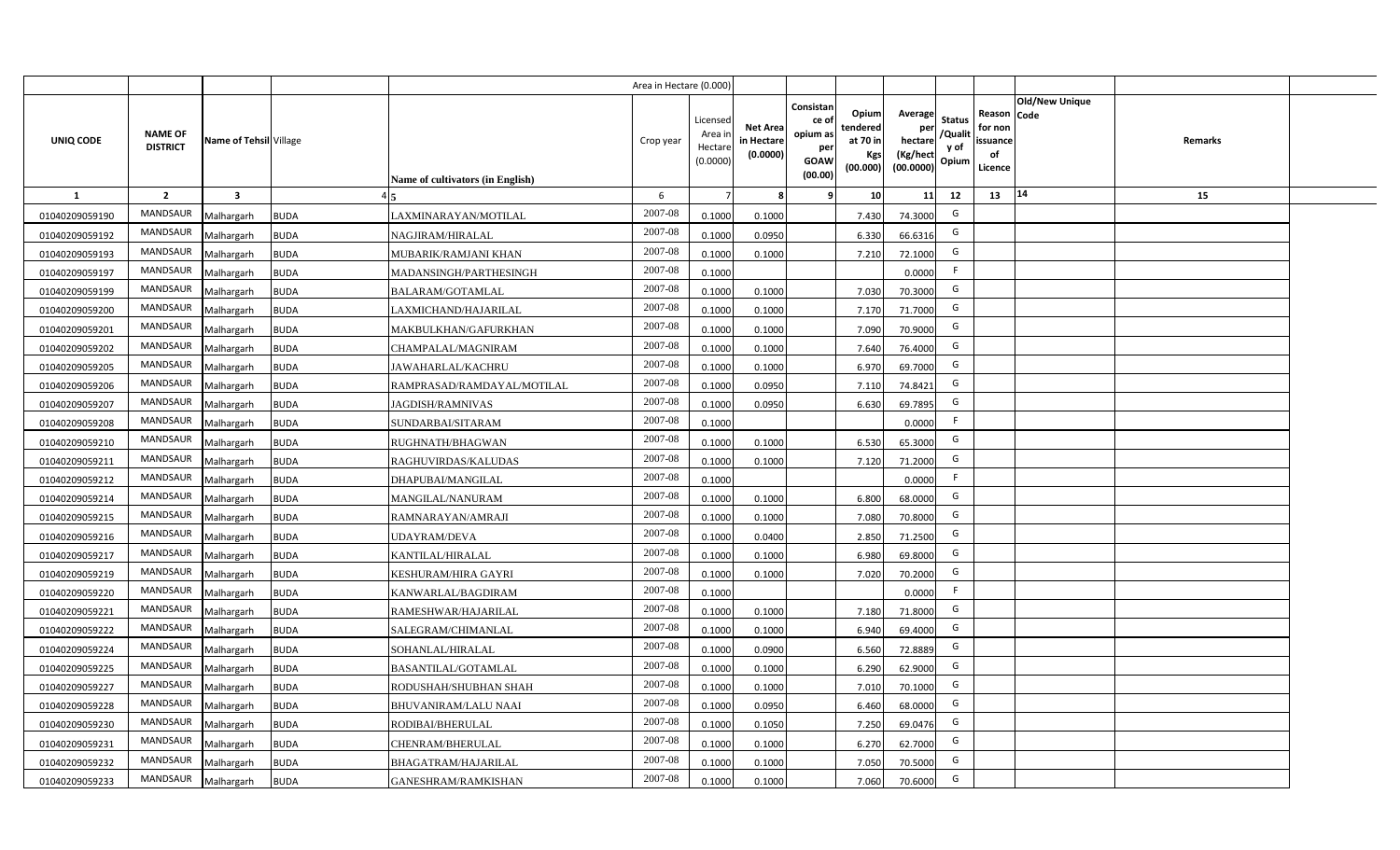|                |                                   |                         |             |                                  | Area in Hectare (0.000) |                                          |                                           |                                                          |                                                  |                                                    |                                           |                                                     |                       |                |  |
|----------------|-----------------------------------|-------------------------|-------------|----------------------------------|-------------------------|------------------------------------------|-------------------------------------------|----------------------------------------------------------|--------------------------------------------------|----------------------------------------------------|-------------------------------------------|-----------------------------------------------------|-----------------------|----------------|--|
| UNIQ CODE      | <b>NAME OF</b><br><b>DISTRICT</b> | Name of Tehsil Village  |             | Name of cultivators (in English) | Crop year               | Licensec<br>Area i<br>Hectar<br>(0.0000) | <b>Net Area</b><br>in Hectare<br>(0.0000) | Consistan<br>ce of<br>opium as<br>per<br>GOAW<br>(00.00) | Opium<br>tendered<br>at 70 in<br>Kgs<br>(00.000) | Average<br>per<br>hectare<br>(Kg/hect<br>(00.0000) | <b>Status</b><br>/Qualit<br>y of<br>Opium | Reason Code<br>for non<br>issuance<br>of<br>Licence | <b>Old/New Unique</b> | <b>Remarks</b> |  |
| 1              | $\overline{2}$                    | $\overline{\mathbf{3}}$ |             |                                  | 6                       |                                          |                                           | ٠q                                                       | 10                                               | 11                                                 | 12                                        | 13                                                  | 14                    | 15             |  |
| 01040209059234 | MANDSAUR                          | Malhargarh              | <b>BUDA</b> | RAMRATAN/MODIRAM                 | 2007-08                 | 0.1000                                   | 0.1000                                    |                                                          | 7.300                                            | 73.0000                                            | G                                         |                                                     |                       |                |  |
| 01040209059235 | MANDSAUR                          | Malhargarh              | <b>BUDA</b> | <b>BHAGIRATH/NATHULAL</b>        | 2007-08                 | 0.1000                                   | 0.1000                                    |                                                          | 6.920                                            | 69.2000                                            | G                                         |                                                     |                       |                |  |
| 01040209059236 | MANDSAUR                          | Malhargarh              | <b>BUDA</b> | ASHOKKUMAR/BHUVANISHANKAR        | 2007-08                 | 0.1000                                   | 0.1000                                    |                                                          | 7.240                                            | 72.4000                                            | G                                         |                                                     |                       |                |  |
| 01040209059238 | MANDSAUR                          | Malhargarh              | <b>BUDA</b> | SUNDARBAI/BHULIBAI               | 2007-08                 | 0.100                                    | 0.0950                                    |                                                          | 6.780                                            | 71.3684                                            | G                                         |                                                     |                       |                |  |
| 01040209059239 | MANDSAUR                          | Malhargarh              | <b>BUDA</b> | KAMLABAI/RAMPRAHLAD              | 2007-08                 | 0.1000                                   | 0.0950                                    |                                                          | 6.730                                            | 70.8421                                            | G                                         |                                                     |                       |                |  |
| 01040209059242 | MANDSAUR                          | Malhargarh              | <b>BUDA</b> | SUBHASHCHANDRA/KESHURAM          | 2007-08                 | 0.100                                    | 0.1000                                    |                                                          | 6.930                                            | 69.3000                                            | G                                         |                                                     |                       |                |  |
| 01040209059243 | MANDSAUR                          | Malhargarh              | <b>BUDA</b> | REHMANKHAN/KACHRU KHA            | 2007-08                 | 0.1000                                   | 0.1000                                    |                                                          | 6.620                                            | 66.2000                                            | G                                         |                                                     |                       |                |  |
| 01040209059245 | <b>MANDSAUR</b>                   | Malhargarh              | <b>BUDA</b> | <b>BHERULAL/KISHANLAL KHATIK</b> | 2007-08                 | 0.1000                                   | 0.0950                                    |                                                          | 6.880                                            | 72.4211                                            | G                                         |                                                     |                       |                |  |
| 01040209059248 | <b>MANDSAUR</b>                   | Malhargarh              | <b>BUDA</b> | JAGDISHCHANDRA/AMARJI/RAMNARAYAN | 2007-08                 | 0.100                                    | 0.1000                                    |                                                          | 6.960                                            | 69.6000                                            | G                                         |                                                     |                       |                |  |
| 01040209059249 | MANDSAUR                          | Malhargarh              | <b>BUDA</b> | SALAGRAM/BAPULAL                 | 2007-08                 | 0.1000                                   | 0.0950                                    |                                                          | 6.600                                            | 69.4737                                            | G                                         |                                                     |                       |                |  |
| 01040209059251 | <b>MANDSAUR</b>                   | Malhargarh              | <b>BUDA</b> | RATANLAL/AMRITLAL                | 2007-08                 | 0.1000                                   | 0.1000                                    |                                                          | 7.280                                            | 72.8000                                            | G                                         |                                                     |                       |                |  |
| 01040209059252 | <b>MANDSAUR</b>                   | Malhargarh              | <b>BUDA</b> | PANNALAL/AMRITLAL                | 2007-08                 | 0.1000                                   | 0.1000                                    |                                                          | 6.760                                            | 67.6000                                            | G                                         |                                                     |                       |                |  |
| 01040209059254 | <b>MANDSAUR</b>                   | Malhargarh              | <b>BUDA</b> | ASHOKKUMAR/BHERULAL              | 2007-08                 | 0.1000                                   | 0.1000                                    |                                                          | 7.270                                            | 72.7000                                            | G                                         |                                                     |                       |                |  |
| 01040209059255 | <b>MANDSAUR</b>                   | Malhargarh              | <b>BUDA</b> | SATYANARAYAN/BHERULAL            | 2007-08                 | 0.1000                                   | 0.1000                                    |                                                          | 6.450                                            | 64.5000                                            | G                                         |                                                     |                       |                |  |
| 01040209059256 | MANDSAUR                          | Malhargarh              | <b>BUDA</b> | MANAKLAL/RAMPRAHLAD              | 2007-08                 | 0.1000                                   | 0.0950                                    |                                                          | 6.840                                            | 72.0000                                            | G                                         |                                                     |                       |                |  |
| 01040209059257 | <b>MANDSAUR</b>                   | Malhargarh              | <b>BUDA</b> | SHYAMSUNDAR/RAMPRASAD            | 2007-08                 | 0.1000                                   | 0.1000                                    |                                                          | 7.460                                            | 74.6000                                            | G                                         |                                                     |                       |                |  |
| 01040209059258 | <b>MANDSAUR</b>                   | Malhargarh              | <b>BUDA</b> | <b>BAGDIRAM/PURA</b>             | 2007-08                 | 0.1000                                   | 0.0950                                    |                                                          | 7.110                                            | 74.8421                                            | G                                         |                                                     |                       |                |  |
| 01040209059259 | <b>MANDSAUR</b>                   | Malhargarh              | <b>BUDA</b> | <b>MEHMUDALI/FAKIR ALI</b>       | 2007-08                 | 0.1000                                   | 0.1000                                    |                                                          | 7.140                                            | 71.4000                                            | G                                         |                                                     |                       |                |  |
| 01040209059260 | <b>MANDSAUR</b>                   | Malhargarh              | <b>BUDA</b> | LOKENDRA/MOHANLAL                | 2007-08                 | 0.100                                    | 0.1000                                    |                                                          | 7.150                                            | 71.5000                                            | G                                         |                                                     |                       |                |  |
| 01040209059261 | <b>MANDSAUR</b>                   | Malhargarh              | <b>BUDA</b> | MANGILAL/BHUVANILAL BALAI        | 2007-08                 | 0.1000                                   | 0.1000                                    |                                                          | 7.110                                            | 71.1000                                            | G                                         |                                                     |                       |                |  |
| 01040209059262 | MANDSAUR                          | Malhargarh              | <b>BUDA</b> | CUNNILAL/BHUVANILAL BALAI        | 2007-08                 | 0.1000                                   | 0.1000                                    |                                                          | 7.440                                            | 74.4000                                            | G                                         |                                                     |                       |                |  |
| 01040209059265 | MANDSAUR                          | Malhargarh              | <b>BUDA</b> | VINODKUMAR/BHANWARLAL            | 2007-08                 | 0.1000                                   | 0.0950                                    |                                                          | 6.440                                            | 67.7895                                            | G                                         |                                                     |                       |                |  |
| 01040209059266 | <b>MANDSAUR</b>                   | Malhargarh              | <b>BUDA</b> | <b>BHAGIRATH/NARAYAN</b>         | 2007-08                 | 0.100                                    | 0.0950                                    |                                                          | 7.100                                            | 74.7368                                            | G                                         |                                                     |                       |                |  |
| 01040209059267 | <b>MANDSAUR</b>                   | Malhargarh              | <b>BUDA</b> | RAMCHANDRA/BHAGIRATH             | 2007-08                 | 0.1000                                   | 0.1000                                    |                                                          | 6.790                                            | 67.9000                                            | G                                         |                                                     |                       |                |  |
| 01040209059268 | <b>MANDSAUR</b>                   | Malhargarh              | <b>BUDA</b> | GOPALKRISHNA/PARSURAM            | 2007-08                 | 0.100                                    | 0.1000                                    |                                                          | 6.850                                            | 68.5000                                            | G                                         |                                                     |                       |                |  |
| 01040209059269 | MANDSAUR                          | Malhargarh              | <b>BUDA</b> | <b>KRIPARAM/DALLA</b>            | 2007-08                 | 0.1000                                   | 0.1000                                    |                                                          | 7.100                                            | 71.0000                                            | G                                         |                                                     |                       |                |  |
| 01040209059270 | MANDSAUR                          | Malhargarh              | <b>BUDA</b> | PHOOLKUNWARBAI/RAMPRAHLAD        | 2007-08                 | 0.1000                                   | 0.1000                                    |                                                          | 7.050                                            | 70.5000                                            | G                                         |                                                     |                       |                |  |
| 01040209059271 | MANDSAUR                          | Malhargarh              | <b>BUDA</b> | GHANSHYAM/BAGDIRAM               | 2007-08                 | 0.1000                                   | 0.1000                                    |                                                          | 7.030                                            | 70.3000                                            | G                                         |                                                     |                       |                |  |
| 01040209059273 | MANDSAUR                          | Malhargarh              | <b>BUDA</b> | SHYAMLAL/BHERULAL                | 2007-08                 | 0.1000                                   | 0.1000                                    |                                                          | 7.160                                            | 71.6000                                            | G                                         |                                                     |                       |                |  |
| 01040209059276 | MANDSAUR                          | Malhargarh              | <b>BUDA</b> | MOHANLAL/HIRALAL                 | 2007-08                 | 0.1000                                   | 0.1000                                    |                                                          | 6.960                                            | 69.6000                                            | G                                         |                                                     |                       |                |  |
| 01040209059277 | MANDSAUR                          | Malhargarh              | <b>BUDA</b> | <b>BABULAL/MATHURALAL</b>        | 2007-08                 | 0.1000                                   | 0.0950                                    |                                                          | 6.750                                            | 71.0526                                            | G                                         |                                                     |                       |                |  |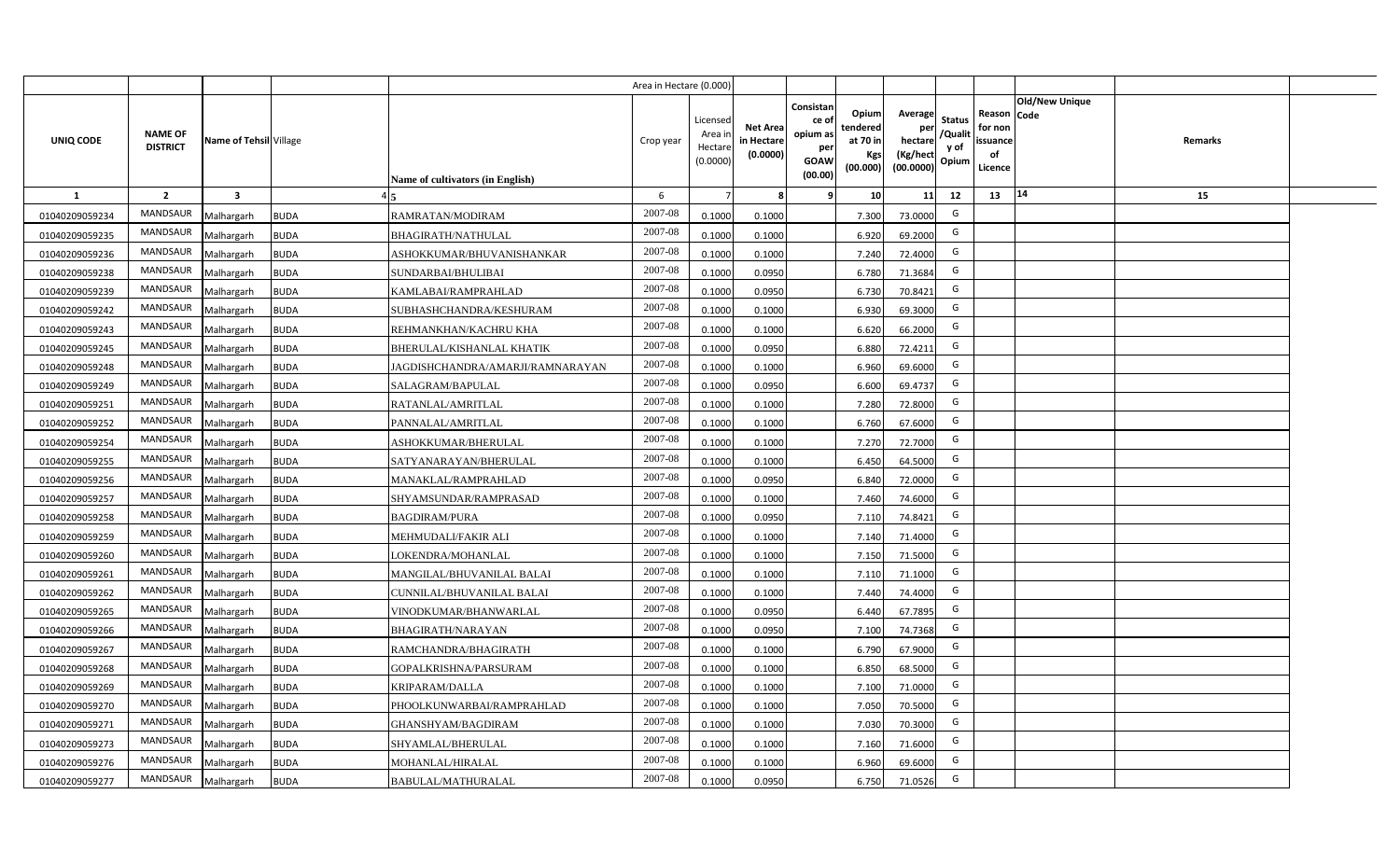|                |                                   |                         |             |                                  | Area in Hectare (0.000) |                                          |                                           |                                                                |                                                  |                                                    |                                           |                                                                              |                          |  |
|----------------|-----------------------------------|-------------------------|-------------|----------------------------------|-------------------------|------------------------------------------|-------------------------------------------|----------------------------------------------------------------|--------------------------------------------------|----------------------------------------------------|-------------------------------------------|------------------------------------------------------------------------------|--------------------------|--|
| UNIQ CODE      | <b>NAME OF</b><br><b>DISTRICT</b> | Name of Tehsil Village  |             | Name of cultivators (in English) | Crop year               | Licensec<br>Area i<br>Hectar<br>(0.0000) | <b>Net Area</b><br>in Hectare<br>(0.0000) | Consistan<br>ce o<br>opium as<br>per<br><b>GOAW</b><br>(00.00) | Opium<br>tendered<br>at 70 in<br>Kgs<br>(00.000) | Average<br>per<br>hectare<br>(Kg/hect<br>(00.0000) | <b>Status</b><br>/Qualit<br>y of<br>Opium | <b>Old/New Unique</b><br>Reason Code<br>for non<br>issuance<br>of<br>Licence | Remarks                  |  |
| $\mathbf{1}$   | $\overline{2}$                    | $\overline{\mathbf{3}}$ |             |                                  | 6                       |                                          |                                           |                                                                | 10                                               | 11                                                 | 12                                        | 14<br>13                                                                     | 15                       |  |
| 01040209059278 | <b>MANDSAUR</b>                   | Malhargarh              | <b>BUDA</b> | BHAGATRAM/KASHIRAM               | 2007-08                 | 0.1000                                   | 0.1000                                    |                                                                | 6.850                                            | 68.5000                                            | G                                         |                                                                              |                          |  |
| 01040209059279 | MANDSAUR                          | Malhargarh              | <b>BUDA</b> | SHAMBHULAL/MANNALAL              | 2007-08                 | 0.1000                                   |                                           |                                                                |                                                  | 0.0000                                             | F.                                        |                                                                              |                          |  |
| 01040209059280 | MANDSAUR                          | Malhargarh              | <b>BUDA</b> | AMBALAL/MANGILAL                 | 2007-08                 | 0.1000                                   |                                           |                                                                |                                                  | 0.0000                                             | F.                                        |                                                                              |                          |  |
| 01040209059281 | MANDSAUR                          | Malhargarh              | <b>BUDA</b> | <b>BAGDIRAM/NATHU</b>            | 2007-08                 | 0.1000                                   | 0.1000                                    |                                                                | 7.340                                            | 73.4000                                            | G                                         |                                                                              |                          |  |
| 01040209059282 | MANDSAUR                          | Malhargarh              | <b>BUDA</b> | RAMPRASAD/MANGILAL               | 2007-08                 | 0.1000                                   |                                           |                                                                |                                                  | 0.0000                                             | F                                         |                                                                              |                          |  |
| 01040209059283 | MANDSAUR                          | Malhargarh              | <b>BUDA</b> | RAMDAS/SUNDARDAS                 | 2007-08                 | 0.1000                                   | 0.1000                                    |                                                                | 6.760                                            | 67.6000                                            | G                                         |                                                                              |                          |  |
| 01040209059284 | <b>MANDSAUR</b>                   | Malhargarh              | <b>BUDA</b> | HASANALI/BASHIRALI               | 2007-08                 | 0.100                                    | 0.1000                                    |                                                                | 7.240                                            | 72.4000                                            | G                                         |                                                                              |                          |  |
| 01040209059286 | MANDSAUR                          | Malhargarh              | <b>BUDA</b> | PRAKASHCHAND/TULSIRAM            | 2007-08                 | 0.1000                                   | 0.1000                                    |                                                                | 7.300                                            | 73.0000                                            | G                                         |                                                                              |                          |  |
| 01040209059287 | MANDSAUR                          | Malhargarh              | <b>BUDA</b> | KAMLESHKUMAR/TULSIRAM            | 2007-08                 | 0.1000                                   | 0.1000                                    |                                                                | 7.000                                            | 70.0000                                            | G                                         |                                                                              |                          |  |
| 01040209059288 | <b>MANDSAUR</b>                   | Malhargarh              | <b>BUDA</b> | JAGDISH/RAMDAYAL                 | 2007-08                 | 0.1000                                   | 0.0950                                    |                                                                | 6.870                                            | 72.3158                                            | G                                         |                                                                              |                          |  |
| 01040209059289 | MANDSAUR                          | Malhargarh              | <b>BUDA</b> | RAJESHKUMAR/BHUVANIRAM           | 2007-08                 | 0.1000                                   | 0.1000                                    |                                                                | 7.210                                            | 72.1000                                            | G                                         |                                                                              |                          |  |
| 01040209059293 | MANDSAUR                          | Malhargarh              | <b>BUDA</b> | RAMESHCHANDRA/ RAMRATAN/GHISIBAI | 2007-08                 | 0.1000                                   | 0.1000                                    |                                                                | 7.170                                            | 71.7000                                            | G                                         |                                                                              |                          |  |
| 01040209059294 | MANDSAUR                          | Malhargarh              | <b>BUDA</b> | KANWARLAL/MANGILAL               | 2007-08                 | 0.1000                                   | 0.0500                                    |                                                                | 3.540                                            | 70.8000                                            | G                                         |                                                                              |                          |  |
| 01040209059295 | MANDSAUR                          | Malhargarh              | <b>BUDA</b> | BAPULAL/RADHAKISHAN              | 2007-08                 | 0.1000                                   | 0.1000                                    |                                                                | 7.300                                            | 73.0000                                            | G                                         |                                                                              | TRANSFER/CHILLOD PIPLIYA |  |
| 01040209059296 | MANDSAUR                          | Malhargarh              | <b>BUDA</b> | RAJMAL@RAJENDRA/MULCHAND/MOTILAL | 2007-08                 | 0.100                                    | 0.0950                                    |                                                                | 6.930                                            | 72.9474                                            | G                                         |                                                                              |                          |  |
| 01040209059290 | MANDSAUR                          | Malhargarh              | <b>BUDA</b> | KAILASHDAS/MATHURADAS/GULABDAS   | 2007-08                 | 0.100                                    | 0.1000                                    |                                                                | 7.180                                            | 71.8000                                            | G                                         |                                                                              |                          |  |
| 01040209059298 | MANDSAUR                          | Malhargarh              | <b>BUDA</b> | CHENRAM/MANGILAL                 | 2007-08                 | 0.1000                                   | 0.1000                                    |                                                                | 6.960                                            | 69.6000                                            | G                                         |                                                                              |                          |  |
| 01040209059226 | MANDSAUR                          | Malhargarh              | <b>BUDA</b> | SOHANBAI/KANWARLAL               | 2007-08                 | 0.1000                                   | 0.1000                                    |                                                                | 7.210                                            | 72.1000                                            | G                                         |                                                                              |                          |  |
| 01040209059025 | MANDSAUR                          | Malhargarh              | <b>BUDA</b> | KAVERIBAI/FAKIRCHAND             | 2007-08                 | 0.1000                                   |                                           |                                                                |                                                  | 0.0000                                             | F.                                        |                                                                              |                          |  |
| 01040209059085 | <b>MANDSAUR</b>                   | Malhargarh              | <b>BUDA</b> | RAMANANDDAS/SITABAI              | $2007 - 08$             | 0.1000                                   | 0.0950                                    |                                                                | 6.920                                            | 72.8421                                            | G                                         |                                                                              |                          |  |
| 01040209059300 | MANDSAUR                          | Malhargarh              | <b>BUDA</b> | KESHARBAI/MANGILAL               | 2007-08                 | 0.100                                    | 0.1000                                    |                                                                | 6.850                                            | 68.5000                                            | G                                         |                                                                              |                          |  |
| 01040209059301 | MANDSAUR                          | Malhargarh              | <b>BUDA</b> | DHAPUBAI/DURGASHANKAR            | 2007-08                 | 0.1000                                   | 0.1000                                    |                                                                | 7.070                                            | 70.7000                                            | G                                         |                                                                              |                          |  |
| 01040209059302 | MANDSAUR                          | Malhargarh              | <b>BUDA</b> | SHABBIRKHAN/MOHAMMADKHAN         | 2007-08                 | 0.1000                                   | 0.1000                                    |                                                                | 7.360                                            | 73.6000                                            |                                           | 02                                                                           |                          |  |
| 01040209059305 | MANDSAUR                          | Malhargarh              | <b>BUDA</b> | RAMCHANDRA/MANGILAL              | 2007-08                 | 0.1000                                   | 0.0950                                    |                                                                | 7.250                                            | 76.3158                                            | G                                         |                                                                              |                          |  |
| 01040209059141 | MANDSAUR                          | Malhargarh              | <b>BUDA</b> | RAJARAM/BAGDIRAM                 | 2007-08                 | 0.1000                                   |                                           |                                                                |                                                  | 0.0000                                             | E                                         |                                                                              |                          |  |
| 01040209059312 | MANDSAUR                          | Malhargarh              | <b>BUDA</b> | NAYAT KHA/CHOTE KHA              | 2007-08                 | 0.1000                                   | 0.1000                                    |                                                                | 7.000                                            | 70.0000                                            | G                                         |                                                                              |                          |  |
| 01040209059316 | MANDSAUR                          | Malhargarh              | <b>BUDA</b> | BALARAM/DEVRAM                   | 2007-08                 | 0.1000                                   | 0.1000                                    |                                                                | 7.090                                            | 70.9000                                            | G                                         |                                                                              |                          |  |
| 01040209059319 | MANDSAUR                          | Malhargarh              | <b>BUDA</b> | RADHESHYAM/SHIVLAL               | 2007-08                 | 0.1000                                   | 0.1000                                    |                                                                | 6.730                                            | 67.3000                                            | G                                         |                                                                              |                          |  |
| 01040209059054 | MANDSAUR                          | Malhargarh              | <b>BUDA</b> | CHENRAM/NIRBHAYRAM               | 2007-08                 | 0.1000                                   | 0.1000                                    |                                                                | 6.860                                            | 68.6000                                            | G                                         |                                                                              | TRANSFER/AMLAWDA/MDS-I   |  |
| 01040209059143 | MANDSAUR                          | Malhargarh              | <b>BUDA</b> | BHANWARSINGH/PRATHVISINGH        | 2007-08                 | 0.1000                                   | 0.1000                                    |                                                                | 7.600                                            | 76.0000                                            | G                                         |                                                                              |                          |  |
| 01040209059291 | MANDSAUR                          | Malhargarh              | <b>BUDA</b> | RAMESHCHAND/MOHANLAL             | 2007-08                 | 0.1000                                   | 0.1000                                    |                                                                | 7.150                                            | 71.5000                                            |                                           | 02                                                                           |                          |  |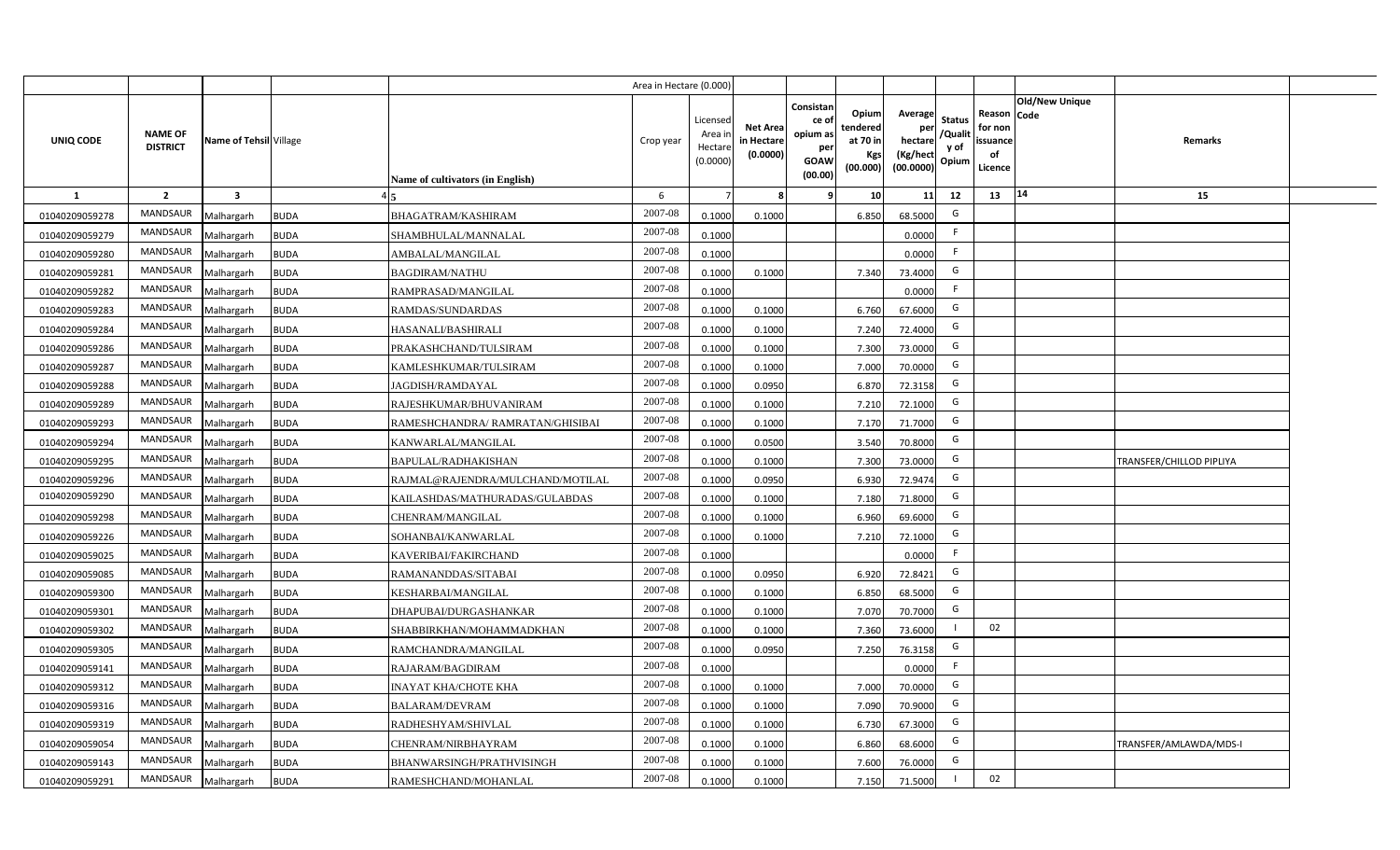|                |                                   |                         |             |                                  | Area in Hectare (0.000 |                                          |                                    |                                                          |                                                   |                                                    |                                          |                                                     |                       |                        |  |
|----------------|-----------------------------------|-------------------------|-------------|----------------------------------|------------------------|------------------------------------------|------------------------------------|----------------------------------------------------------|---------------------------------------------------|----------------------------------------------------|------------------------------------------|-----------------------------------------------------|-----------------------|------------------------|--|
| UNIQ CODE      | <b>NAME OF</b><br><b>DISTRICT</b> | Name of Tehsil Village  |             | Name of cultivators (in English) | Crop year              | Licensed<br>Area i<br>Hectar<br>(0.0000) | Net Area<br>in Hectare<br>(0.0000) | Consistan<br>ce of<br>opium as<br>per<br>GOAW<br>(00.00) | Opiuml<br>tendered<br>at 70 in<br>Kgs<br>(00.000) | Average<br>per<br>hectare<br>(Kg/hect<br>(00.0000) | <b>Status</b><br>/Quali<br>y of<br>Opium | Reason Code<br>for non<br>issuance<br>of<br>Licence | <b>Old/New Unique</b> | Remarks                |  |
| 1              | $\overline{2}$                    | $\overline{\mathbf{3}}$ |             |                                  | 6                      |                                          |                                    |                                                          | 10                                                | 11                                                 | 12                                       | 13                                                  | 14                    | 15                     |  |
| 01040209059274 | <b>MANDSAUR</b>                   | Malhargarh              | <b>BUDA</b> | BHANWARIBAI/ONKARLAL             | 2007-08                | 0.1000                                   | 0.0550                             |                                                          | 4.270                                             | 77.6364                                            | G                                        |                                                     |                       |                        |  |
| 01040209059326 | <b>MANDSAUR</b>                   | Malhargarh              | <b>BUDA</b> | DEVILAL/NANDRAM                  | 2007-08                | 0.1000                                   | 0.0950                             |                                                          | 6.970                                             | 73.3684                                            | G                                        |                                                     |                       |                        |  |
| 01040209059250 | <b>MANDSAUR</b>                   | Malhargarh              | <b>BUDA</b> | POKHARLAL/AMRITLAL               | 2007-08                | 0.1000                                   | 0.1000                             |                                                          | 6.930                                             | 69.3000                                            | G                                        |                                                     |                       |                        |  |
| 01040209059292 | MANDSAUR                          | Malhargarh              | <b>BUDA</b> | BASIRKHAN/MOHD NOOR/FATIMABEE    | 2007-08                | 0.1000                                   | 0.1000                             |                                                          | 7.070                                             | 70.7000                                            | G                                        |                                                     |                       |                        |  |
| 01040209059264 | <b>MANDSAUR</b>                   | Malhargarh              | <b>BUDA</b> | LAXMINARAYAN/MATHURALAL          | 2007-08                | 0.1000                                   | 0.1000                             |                                                          | 7.270                                             | 72.7000                                            | G                                        |                                                     |                       |                        |  |
| 01040209059343 | <b>MANDSAUR</b>                   | Malhargarh              | <b>BUDA</b> | KAMLABAI/BAGDIRAM                | 2007-08                | 0.100                                    | 0.1000                             |                                                          | 6.840                                             | 68.4000                                            | G                                        |                                                     |                       |                        |  |
| 01040209059344 | <b>MANDSAUR</b>                   | Malhargarh              | <b>BUDA</b> | SATYANARAYAN/GANESHRAM           | 2007-08                | 0.100                                    | 0.1000                             |                                                          | 7.060                                             | 70.6000                                            | G                                        |                                                     |                       |                        |  |
| 01040209059018 | <b>MANDSAUR</b>                   | Malhargarh              | <b>BUDA</b> | KANWARLAL/KESHURAM               | 2007-08                | 0.1000                                   | 0.1000                             |                                                          | 6.900                                             | 69.0000                                            | G                                        |                                                     |                       |                        |  |
| 01040209059345 | <b>MANDSAUR</b>                   | Malhargarh              | <b>BUDA</b> | BHAGWATIDAS/NATHUDAS             | 2007-08                | 0.1000                                   | 0.1000                             |                                                          | 6.820                                             | 68.2000                                            | G                                        |                                                     |                       |                        |  |
| 01040209059209 | <b>MANDSAUR</b>                   | Malhargarh              | <b>BUDA</b> | MANGILAL/BHERULAL                | 2007-08                | 0.1000                                   | 0.1000                             |                                                          | 6.900                                             | 69.0000                                            | G                                        |                                                     |                       |                        |  |
| 01040209059111 | <b>MANDSAUR</b>                   | Malhargarh              | <b>BUDA</b> | JAGDISHCHAND/KANHAIYALAL         | 2007-08                | 0.1000                                   |                                    |                                                          |                                                   | 0.0000                                             | F.                                       |                                                     |                       |                        |  |
| 01040209059348 | <b>MANDSAUR</b>                   | Malhargarh              | <b>BUDA</b> | SHIVPURI RATANPURI               | 2007-08                | 0.1000                                   | 0.1000                             |                                                          | 6.780                                             | 67.8000                                            | G                                        |                                                     |                       |                        |  |
| 01040209059349 | <b>MANDSAUR</b>                   | Malhargarh              | <b>BUDA</b> | SHANTILAL/KESHURAM               | 2007-08                | 0.1000                                   | 0.1000                             |                                                          | 7.090                                             | 70.9000                                            | G                                        |                                                     |                       |                        |  |
| 01040209059350 | <b>MANDSAUR</b>                   | Malhargarh              | <b>BUDA</b> | RAMKANYABAI/RATANLAL             | 2007-08                | 0.1000                                   | 0.0950                             |                                                          | 6.930                                             | 72.9474                                            | G                                        |                                                     |                       |                        |  |
| 01040209059198 | <b>MANDSAUR</b>                   | Malhargarh              | <b>BUDA</b> | GANGARAM/KISHAN                  | 2007-08                | 0.1000                                   | 0.0600                             |                                                          | 4.410                                             | 73.5000                                            | G                                        |                                                     |                       |                        |  |
| 01040209059017 | <b>MANDSAUR</b>                   | Malhargarh              | <b>BUDA</b> | BHAGATRAM/KESHURAM               | 2007-08                | 0.1000                                   | 0.1000                             |                                                          | 7.030                                             | 70.3000                                            | G                                        |                                                     |                       | TRANSFER/DHAKNI/NMH-II |  |
| 01040209059285 | MANDSAUR                          | Malhargarh              | <b>BUDA</b> | <b>BARKATALI/FAKIRALI</b>        | 2007-08                | 0.100                                    | 0.1000                             |                                                          | 7.270                                             | 72.7000                                            | G                                        |                                                     |                       |                        |  |
| 01040209059203 | <b>MANDSAUR</b>                   | Malhargarh              | <b>BUDA</b> | RAMRATAN/KANWARLAL               | 2007-08                | 0.1000                                   | 0.1000                             |                                                          | 7.060                                             | 70.6000                                            | G                                        |                                                     |                       |                        |  |
| 01040209059241 | <b>MANDSAUR</b>                   | Malhargarh              | <b>BUDA</b> | BHARATRAM/KANWARLAL              | 2007-08                | 0.1000                                   | 0.0950                             |                                                          | 7.020                                             | 73.8947                                            | G                                        |                                                     |                       |                        |  |
| 01040209059347 | MANDSAUR                          | Malhargarh              | <b>BUDA</b> | BASHIRKHAN/CHANDKHAN             | 2007-08                | 0.1000                                   | 0.1000                             |                                                          | 6.940                                             | 69.4000                                            | G                                        |                                                     |                       |                        |  |
| 01040209059029 | <b>MANDSAUR</b>                   | Malhargarh              | <b>BUDA</b> | RAMPRASAD/KESHURAM               | 2007-08                | 0.1000                                   |                                    |                                                          |                                                   | 0.0000                                             | F                                        |                                                     |                       |                        |  |
| 01040209059160 | MANDSAUR                          | Malhargarh              | <b>BUDA</b> | KARULAL/GENDMAL                  | 2007-08                | 0.1000                                   | 0.0950                             |                                                          | 6.230                                             | 65.5789                                            | G                                        |                                                     |                       |                        |  |
| 01040209059247 | MANDSAUR                          | Malhargarh              | <b>BUDA</b> | SITABAI/DEVA                     | 2007-08                | 0.1000                                   | 0.1000                             |                                                          | 7.120                                             | 71.2000                                            | G                                        |                                                     |                       |                        |  |
| 01040209059351 | <b>MANDSAUR</b>                   | Malhargarh              | <b>BUDA</b> | PREMSHANKAR/NANURAM              | 2007-08                | 0.100                                    | 0.1000                             |                                                          | 7.370                                             | 73.7000                                            | G                                        |                                                     |                       |                        |  |
| 01040209059128 | <b>MANDSAUR</b>                   | Malhargarh              | <b>BUDA</b> | AVNAKHATUN/LATIFKHAN             | 2007-08                | 0.1000                                   |                                    |                                                          |                                                   | 0.0000                                             | F.                                       |                                                     |                       |                        |  |
| 01040209059195 | <b>MANDSAUR</b>                   | Malhargarh              | <b>BUDA</b> | KHATUNBAI/ALLA NOOR              | 2007-08                | 0.1000                                   | 0.1000                             |                                                          | 7.030                                             | 70.3000                                            | G                                        |                                                     |                       |                        |  |
| 01040209059352 | <b>MANDSAUR</b>                   | Malhargarh              | <b>BUDA</b> | MADANLAL/JAGRAM                  | 2007-08                | 0.1000                                   | 0.1000                             |                                                          | 6.970                                             | 69.7000                                            | G                                        |                                                     |                       |                        |  |
| 01040209059354 | <b>MANDSAUR</b>                   | Malhargarh              | <b>BUDA</b> | NANDLAL/KALU                     | 2007-08                | 0.1000                                   | 0.1050                             |                                                          | 7.830                                             | 74.5714                                            | G                                        |                                                     | 01040209130014        |                        |  |
| 01040209059355 | <b>MANDSAUR</b>                   | Malhargarh              | <b>BUDA</b> | BHAGATRAM/MANGILAL               | 2007-08                | 0.1000                                   |                                    |                                                          |                                                   | 0.0000                                             | F.                                       |                                                     | 01040209130015        |                        |  |
| 01040209059356 | <b>MANDSAUR</b>                   | Malhargarh              | <b>BUDA</b> | RAMBHAJAN/RATANLAL               | 2007-08                | 0.1000                                   | 0.0950                             |                                                          | 7.040                                             | 74.1053                                            | G                                        |                                                     | 01040209114022        |                        |  |
| 01040209059353 | MANDSAUR                          | Malhargarh              | <b>BUDA</b> | RADHESHYAM/NAGGAJI               | 2007-08                | 0.1000                                   | 0.1000                             |                                                          | 7.140                                             | 71.4000                                            |                                          | 02                                                  | 01050210062020        | TRANSFER//MDS-III      |  |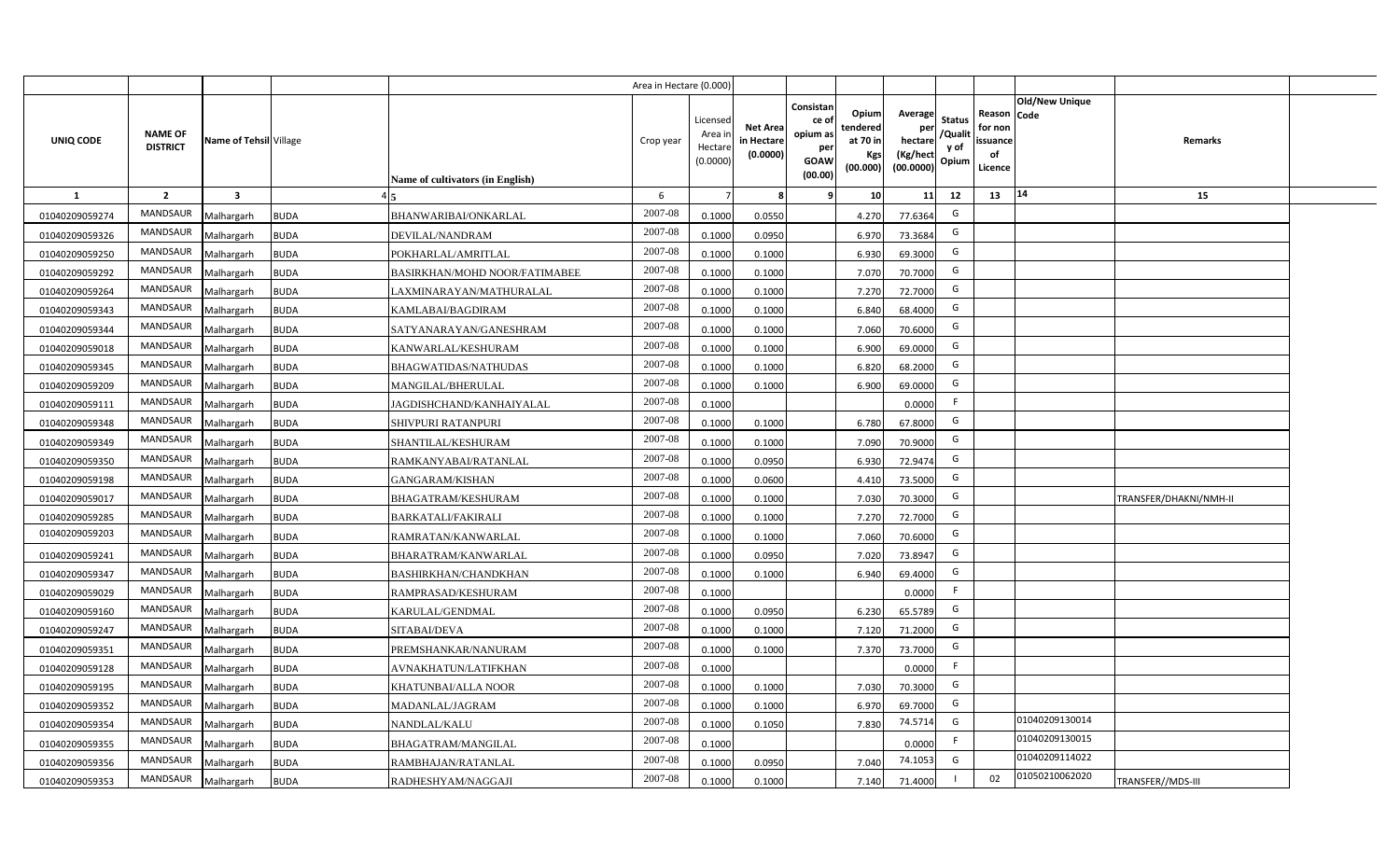|                |                                   |                         |                    |                                         | Area in Hectare (0.000) |                                           |                                           |                                                                 |                                                  |                                                                                                 |                                                     |                       |                |  |
|----------------|-----------------------------------|-------------------------|--------------------|-----------------------------------------|-------------------------|-------------------------------------------|-------------------------------------------|-----------------------------------------------------------------|--------------------------------------------------|-------------------------------------------------------------------------------------------------|-----------------------------------------------------|-----------------------|----------------|--|
| UNIQ CODE      | <b>NAME OF</b><br><b>DISTRICT</b> | Name of Tehsil Village  |                    | <b>Name of cultivators (in English)</b> | Crop year               | Licensed<br>Area i<br>Hectare<br>(0.0000) | <b>Net Area</b><br>in Hectare<br>(0.0000) | Consistan<br>ce of<br>opium as<br>per<br><b>GOAW</b><br>(00.00) | Opium<br>tendered<br>at 70 in<br>Kgs<br>(00.000) | Average<br><b>Status</b><br>per<br>/Qualit<br>hectare<br>y of<br>(Kg/hect<br>Opium<br>(00.0000) | Reason Code<br>for non<br>issuance<br>of<br>Licence | <b>Old/New Unique</b> | <b>Remarks</b> |  |
| <b>1</b>       | $\overline{2}$                    | $\overline{\mathbf{3}}$ |                    |                                         | 6                       |                                           |                                           | -9                                                              | 10                                               | 11<br>12                                                                                        | 13                                                  | 14                    | 15             |  |
| 01040209060001 | MANDSAUR                          | Malhargarh              | CHANDRAPURA        | SHITALSINGH/DEVISINGH                   | 2007-08                 | 0.1000                                    |                                           |                                                                 |                                                  | F.<br>0.0000                                                                                    |                                                     |                       |                |  |
| 01040209060004 | <b>MANDSAUR</b>                   | Malhargarh              | CHANDRAPURA        | VIRENDRASINGH/BHERUSINGH                | 2007-08                 | 0.1000                                    |                                           |                                                                 |                                                  | F<br>0.0000                                                                                     |                                                     |                       |                |  |
| 01040209060011 | <b>MANDSAUR</b>                   | Malhargarh              | CHANDRAPURA        | AMRIBAI/MADHO                           | 2007-08                 | 0.1000                                    |                                           |                                                                 |                                                  | -F<br>0.0000                                                                                    |                                                     |                       |                |  |
| 01040209060016 | <b>MANDSAUR</b>                   | Malhargarh              | CHANDRAPURA        | RAMSINGH/BHUVANISINGH                   | 2007-08                 | 0.1000                                    |                                           |                                                                 |                                                  | -F<br>0.0000                                                                                    |                                                     |                       |                |  |
| 01040209060019 | <b>MANDSAUR</b>                   | Malhargarh              | CHANDRAPURA        | RUPSINGH/BHANWARSINGH                   | 2007-08                 | 0.1000                                    |                                           |                                                                 |                                                  | -F<br>0.0000                                                                                    |                                                     |                       |                |  |
| 01040209060021 | MANDSAUR                          | Malhargarh              | CHANDRAPURA        | <b>BAPUSINGH/BHERUSINGH</b>             | 2007-08                 | 0.1000                                    |                                           |                                                                 |                                                  | F<br>0.0000                                                                                     |                                                     |                       |                |  |
| 01040209060022 | <b>MANDSAUR</b>                   | Malhargarh              | CHANDRAPURA        | ISHWARSINGH/INDARSINGH                  | 2007-08                 | 0.1000                                    |                                           |                                                                 |                                                  | F.<br>0.0000                                                                                    |                                                     |                       |                |  |
| 01040209060023 | MANDSAUR                          | Malhargarh              | CHANDRAPURA        | RAMCHANDRA/MADHU                        | 2007-08                 | 0.1000                                    |                                           |                                                                 |                                                  | F<br>0.0000                                                                                     |                                                     |                       |                |  |
| 01040209060028 | MANDSAUR                          | Malhargarh              | CHANDRAPURA        | KHUMANSINGH/NATHUSINGH                  | 2007-08                 | 0.1000                                    |                                           |                                                                 |                                                  | F<br>0.0000                                                                                     |                                                     |                       |                |  |
| 01040209060040 | MANDSAUR                          | Malhargarh              | CHANDRAPURA        | DILIPSINGH/INDARSINGH                   | 2007-08                 | 0.1000                                    |                                           |                                                                 |                                                  | F<br>0.0000                                                                                     |                                                     |                       |                |  |
| 01040209060033 | MANDSAUR                          | Malhargarh              | CHANDRAPURA        | AMRIBAI/SHANKARLAL                      | 2007-08                 | 0.1000                                    |                                           |                                                                 |                                                  | F<br>0.0000                                                                                     |                                                     |                       |                |  |
| 01040209060012 | MANDSAUR                          | Malhargarh              | <b>CHANDRAPURA</b> | SUKHNATH/RAMNATH                        | 2007-08                 | 0.1000                                    |                                           |                                                                 |                                                  | -F<br>0.0000                                                                                    |                                                     |                       |                |  |
| 01040209060027 | <b>MANDSAUR</b>                   | Malhargarh              | CHANDRAPURA        | ONKARNATH/PIRUNATH                      | 2007-08                 | 0.1000                                    |                                           |                                                                 |                                                  | F<br>0.0000                                                                                     |                                                     |                       |                |  |
| 01040209061003 | MANDSAUR                          | Malhargarh              | <b>FATEHPUR</b>    | KANWARLAL/KISHANLAL                     | 2007-08                 | 0.1000                                    |                                           |                                                                 |                                                  | F.<br>0.0000                                                                                    |                                                     |                       |                |  |
| 01040209061005 | MANDSAUR                          | Malhargarh              | <b>FATEHPUR</b>    | SHERSINGH/MANGILAL BADA                 | 2007-08                 | 0.1000                                    |                                           |                                                                 |                                                  | -F<br>0.0000                                                                                    |                                                     |                       |                |  |
| 01040209061006 | MANDSAUR                          | Malhargarh              | <b>FATEHPUR</b>    | NAVALSINGH/SAJJANSINGH                  | 2007-08                 | 0.1000                                    |                                           |                                                                 |                                                  | F<br>0.0000                                                                                     |                                                     |                       |                |  |
| 01040209061011 | MANDSAUR                          | Malhargarh              | <b>FATEHPUR</b>    | <b>JANIBAI/RUPCHAND</b>                 | 2007-08                 | 0.1000                                    |                                           |                                                                 |                                                  | F.<br>0.0000                                                                                    |                                                     |                       |                |  |
| 01040209061012 | MANDSAUR                          | Malhargarh              | <b>FATEHPUR</b>    | GULABBAI/BHAWARLAL                      | 2007-08                 | 0.1000                                    |                                           |                                                                 |                                                  | F<br>0.0000                                                                                     |                                                     |                       |                |  |
| 01040209061014 | MANDSAUR                          | Malhargarh              | <b>FATEHPUR</b>    | DASHRATHDAS/GOPALDAS                    | 2007-08                 | 0.1000                                    |                                           |                                                                 |                                                  | F.<br>0.0000                                                                                    |                                                     |                       |                |  |
| 01040209061022 | MANDSAUR                          | Malhargarh              | <b>FATEHPUR</b>    | NIRMAL/PARMESHWAR                       | 2007-08                 | 0.1000                                    |                                           |                                                                 |                                                  | F<br>0.0000                                                                                     |                                                     |                       |                |  |
| 01040209061029 | MANDSAUR                          | Malhargarh              | <b>FATEHPUR</b>    | KHEMRAJ/MANGU                           | 2007-08                 | 0.1000                                    | 0.0950                                    |                                                                 | 6.330                                            | 66.6316                                                                                         | 02                                                  |                       |                |  |
| 01040209061033 | MANDSAUR                          | Malhargarh              | <b>FATEHPUR</b>    | <b>BHERUSINGH/JORAWAR SINGH</b>         | 2007-08                 | 0.1000                                    |                                           |                                                                 |                                                  | F.<br>0.0000                                                                                    |                                                     |                       |                |  |
| 01040209061034 | MANDSAUR                          | Malhargarh              | <b>FATEHPUR</b>    | MEVALAL/GOPILAL                         | 2007-08                 | 0.1000                                    | 0.0950                                    |                                                                 | 6.780                                            | 71.3684                                                                                         | 02                                                  |                       |                |  |
| 01040209061036 | MANDSAUR                          | Malhargarh              | <b>FATEHPUR</b>    | HARISINGH/NAVALSINGH                    | 2007-08                 | 0.1000                                    |                                           |                                                                 |                                                  | F.<br>0.0000                                                                                    |                                                     |                       |                |  |
| 01040209061041 | MANDSAUR                          | Malhargarh              | <b>FATEHPUR</b>    | JASAVANTSINGH/NAVALSINGH                | 2007-08                 | 0.1000                                    |                                           |                                                                 |                                                  | F<br>0.0000                                                                                     |                                                     |                       |                |  |
| 01040209061046 | MANDSAUR                          | Malhargarh              | <b>FATEHPUR</b>    | <b>JASVANTSINGH/BHAGIRATH</b>           | 2007-08                 | 0.1000                                    |                                           |                                                                 |                                                  | F.<br>0.0000                                                                                    |                                                     |                       |                |  |
| 01040209061001 | MANDSAUR                          | Malhargarh              | <b>FATEHPUR</b>    | JASWANT/JAMNALAL                        | 2007-08                 | 0.1000                                    | 0.0950                                    |                                                                 | 6.490                                            | - 1<br>68.3158                                                                                  | 02                                                  |                       |                |  |
| 01040209061020 | MANDSAUR                          | Malhargarh              | <b>FATEHPUR</b>    | GANPATLAL/JAMNALAL                      | 2007-08                 | 0.1000                                    | 0.0400                                    |                                                                 | 2.640                                            | G<br>66.0000                                                                                    |                                                     |                       |                |  |
| 01040209061051 | MANDSAUR                          | Malhargarh              | <b>FATEHPUR</b>    | CHUNNILAL/MANGILAL                      | 2007-08                 | 0.1000                                    |                                           |                                                                 |                                                  | F.<br>0.0000                                                                                    |                                                     |                       |                |  |
| 01040209061047 | MANDSAUR                          | Malhargarh              | <b>FATEHPUR</b>    | SHANKARLAL/RATANLAL                     | 2007-08                 | 0.1000                                    |                                           |                                                                 |                                                  | F<br>0.0000                                                                                     |                                                     |                       |                |  |
| 01040209061016 | MANDSAUR                          | Malhargarh              | <b>FATEHPUR</b>    | VISHNULAL/KANWARLAL                     | 2007-08                 | 0.1000                                    |                                           |                                                                 |                                                  | F.<br>0.0000                                                                                    |                                                     |                       |                |  |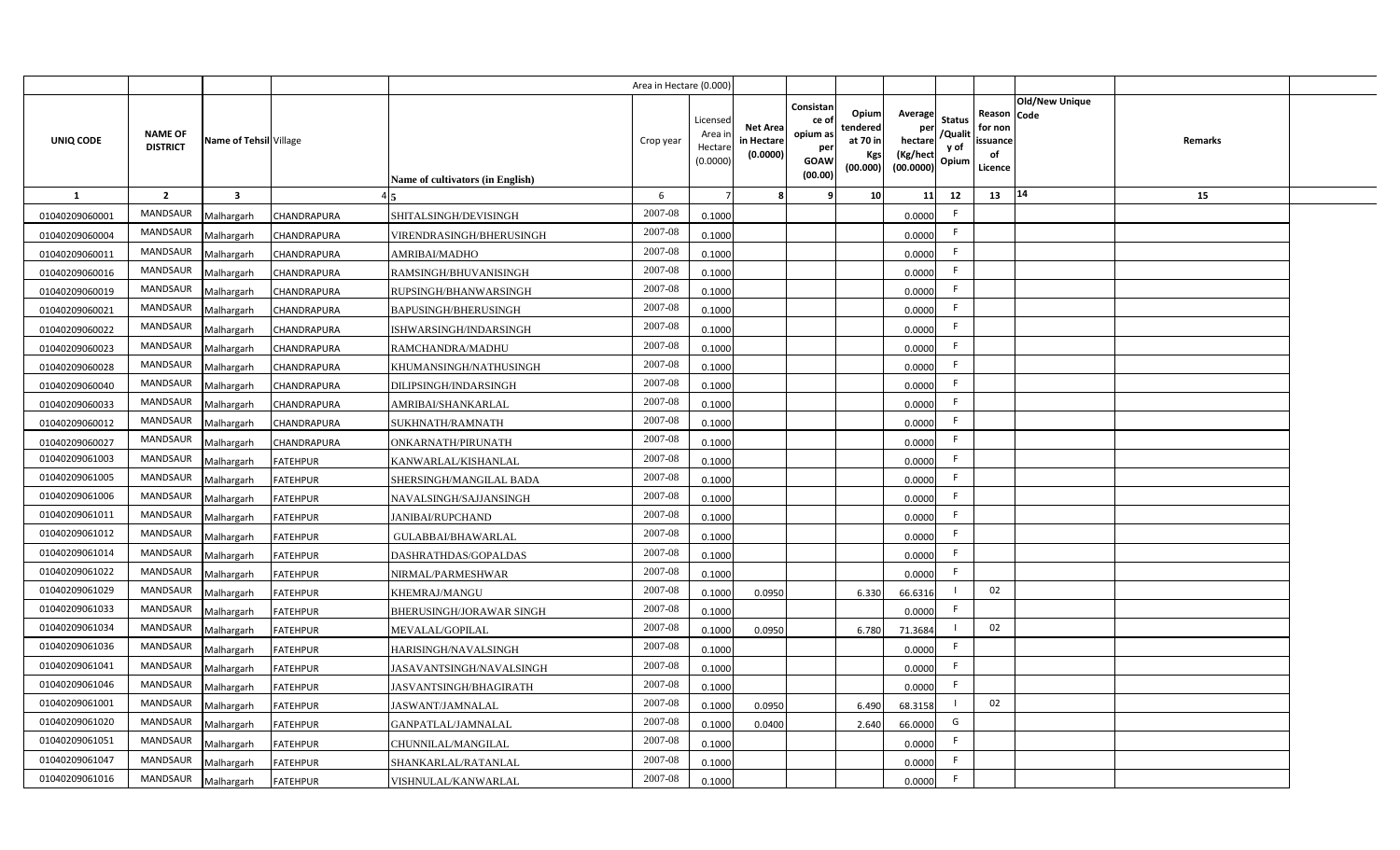|                  |                                   |                         |                       |                                  | Area in Hectare (0.000 |                                          |                                           |                                                                 |                                                  |                                                    |                                           |                                                     |                       |         |  |
|------------------|-----------------------------------|-------------------------|-----------------------|----------------------------------|------------------------|------------------------------------------|-------------------------------------------|-----------------------------------------------------------------|--------------------------------------------------|----------------------------------------------------|-------------------------------------------|-----------------------------------------------------|-----------------------|---------|--|
| <b>UNIQ CODE</b> | <b>NAME OF</b><br><b>DISTRICT</b> | Name of Tehsil Village  |                       | Name of cultivators (in English) | Crop year              | Licensed<br>Area i<br>Hectar<br>(0.0000) | <b>Net Area</b><br>in Hectare<br>(0.0000) | Consistan<br>ce of<br>opium as<br>per<br><b>GOAW</b><br>(00.00) | Opium<br>tendered<br>at 70 in<br>Kgs<br>(00.000) | Average<br>per<br>hectare<br>(Kg/hect<br>(00.0000) | <b>Status</b><br>/Qualit<br>y of<br>Opium | Reason Code<br>for non<br>issuance<br>of<br>Licence | <b>Old/New Unique</b> | Remarks |  |
| 1                | $\overline{2}$                    | $\overline{\mathbf{3}}$ |                       |                                  | 6                      |                                          |                                           | q                                                               | 10                                               | 11                                                 | 12                                        | 13                                                  | 14                    | 15      |  |
| 01040209061037   | <b>MANDSAUR</b>                   | Malhargarh              | <b>FATEHPUR</b>       | RAMNARAYAN/AMRITRAM              | 2007-08                | 0.1000                                   |                                           |                                                                 |                                                  | 0.0000                                             | -F                                        |                                                     |                       |         |  |
| 01040209061049   | <b>MANDSAUR</b>                   | Malhargarh              | <b>FATEHPUR</b>       | SHERSINGH/MANGILAL CHOTA         | 2007-08                | 0.1000                                   |                                           |                                                                 |                                                  | 0.0000                                             | -F                                        |                                                     |                       |         |  |
| 01040209061007   | MANDSAUR                          | Malhargarh              | <b>FATEHPUR</b>       | MANGIBAI/KANWARLAL               | 2007-08                | 0.100                                    | 0.0950                                    |                                                                 | 6.440                                            | 67.7895                                            | G                                         |                                                     |                       |         |  |
| 01040209061024   | MANDSAUR                          | Malhargarh              | <b>FATEHPUR</b>       | UDAYRAM/ONKARLAL                 | 2007-08                | 0.100                                    | 0.0450                                    |                                                                 | 2.900                                            | 64.4444                                            | G                                         |                                                     |                       |         |  |
| 01040209061018   | MANDSAUR                          | Malhargarh              | <b>FATEHPUR</b>       | BALWANTSINGH/KANWARSINGH         | 2007-08                | 0.1000                                   |                                           |                                                                 |                                                  | 0.0000                                             | -F                                        |                                                     |                       |         |  |
| 01040209061050   | <b>MANDSAUR</b>                   | Malhargarh              | <b>FATEHPUR</b>       | PREMSINGH/ONKARSINGH             | 2007-08                | 0.1000                                   | 0.1000                                    |                                                                 | 6.270                                            | 62.7000                                            | G                                         |                                                     |                       |         |  |
| 01040209061045   | MANDSAUR                          | Malhargarh              | <b>FATEHPUR</b>       | ANOOPSINGH/KARANSINGH            | 2007-08                | 0.1000                                   | 0.0950                                    |                                                                 | 6.500                                            | 68.4211                                            | G                                         |                                                     |                       |         |  |
| 01040209062006   | <b>MANDSAUR</b>                   | Malhargarh              | <b>GOPALPURA</b>      | DAKHIBAI/SADARAM                 | 2007-08                | 0.1000                                   |                                           |                                                                 |                                                  | 0.0000                                             | E                                         |                                                     |                       |         |  |
| 01040209062010   | MANDSAUR                          | Malhargarh              | <b>GOPALPURA</b>      | RAMESHCHANDRA/BAGDIRAM           | 2007-08                | 0.1000                                   |                                           |                                                                 |                                                  | 0.0000                                             |                                           |                                                     |                       |         |  |
| 01040209062013   | <b>MANDSAUR</b>                   | Malhargarh              | <b>GOPALPURA</b>      | KHANNALAL/SURAJMAL               | 2007-08                | 0.1000                                   |                                           |                                                                 |                                                  | 0.0000                                             |                                           |                                                     |                       |         |  |
| 01040209062018   | <b>MANDSAUR</b>                   | Malhargarh              | <b>GOPALPURA</b>      | MOHANLAL/KHANNA                  | 2007-08                | 0.1000                                   |                                           |                                                                 |                                                  | 0.0000                                             | -F                                        |                                                     |                       |         |  |
| 01040209062019   | MANDSAUR                          | Malhargarh              | <b>GOPALPURA</b>      | CHATRALAL/MANGILAL               | 2007-08                | 0.1000                                   |                                           |                                                                 |                                                  | 0.0000                                             | -F                                        |                                                     |                       |         |  |
| 01040209062025   | <b>MANDSAUR</b>                   | Malhargarh              | <b>GOPALPURA</b>      | <b>INDARSINGH/GORA</b>           | 2007-08                | 0.1000                                   |                                           |                                                                 |                                                  | 0.0000                                             | -F                                        |                                                     |                       |         |  |
| 01040209062034   | MANDSAUR                          | Malhargarh              | <b>GOPALPURA</b>      | RODILAL/MANGILAL                 | 2007-08                | 0.1000                                   |                                           |                                                                 |                                                  | 0.0000                                             | -F                                        |                                                     |                       |         |  |
| 01040209062040   | <b>MANDSAUR</b>                   | Malhargarh              | <b>GOPALPURA</b>      | KHIMA/BHAGU                      | 2007-08                | 0.1000                                   |                                           |                                                                 |                                                  | 0.0000                                             | -F                                        |                                                     |                       |         |  |
| 01040209062041   | <b>MANDSAUR</b>                   | Malhargarh              | <b>GOPALPURA</b>      | RAGHUNATHSINGH/BHAVSINGH         | 2007-08                | 0.1000                                   |                                           |                                                                 |                                                  | 0.0000                                             | F.                                        |                                                     |                       |         |  |
| 01040209062042   | <b>MANDSAUR</b>                   | Malhargarh              | <b>GOPALPURA</b>      | BANSHILAL/RAGHUNATH              | 2007-08                | 0.1000                                   |                                           |                                                                 |                                                  | 0.0000                                             | E                                         |                                                     |                       |         |  |
| 01040209062044   | <b>MANDSAUR</b>                   | Malhargarh              | <b>GOPALPURA</b>      | MUSTAK KHA/NATHE KHA             | 2007-08                | 0.100                                    |                                           |                                                                 |                                                  | 0.0000                                             | E                                         |                                                     |                       |         |  |
| 01040209062052   | <b>MANDSAUR</b>                   | Malhargarh              | <b>GOPALPURA</b>      | JAMNIBAI/MANGILAL                | 2007-08                | 0.1000                                   |                                           |                                                                 |                                                  | 0.0000                                             | -F                                        |                                                     |                       |         |  |
| 01040209062002   | <b>MANDSAUR</b>                   | Malhargarh              | <b>GOPALPURA</b>      | HEMA/BINA BANJARA                | $2007 - 08$            | 0.100                                    |                                           |                                                                 |                                                  | 0.0000                                             | -F                                        |                                                     |                       |         |  |
| 01040209062053   | <b>MANDSAUR</b>                   | Malhargarh              | <b>GOPALPURA</b>      | <b>BADAMIBAI/GORILAL</b>         | 2007-08                | 0.1000                                   |                                           |                                                                 |                                                  | 0.0000                                             | F.                                        |                                                     |                       |         |  |
| 01040209062004   | <b>MANDSAUR</b>                   | Malhargarh              | <b>GOPALPURA</b>      | KARULAL/TEJA                     | $2007 - 08$            | 0.1000                                   |                                           |                                                                 |                                                  | 0.0000                                             | E                                         |                                                     |                       |         |  |
| 01040209062064   | <b>MANDSAUR</b>                   | Malhargarh              | <b>GOPALPURA</b>      | DEVIDAS/TIKAMDAS                 | 2007-08                | 0.1000                                   |                                           |                                                                 |                                                  | 0.0000                                             | F                                         |                                                     |                       |         |  |
| 01040209062050   | MANDSAUR                          | Malhargarh              | <b>GOPALPURA</b>      | RODA/CHATRA                      | 2007-08                | 0.1000                                   |                                           |                                                                 |                                                  | 0.0000                                             | -F                                        |                                                     |                       |         |  |
| 01040209062056   | MANDSAUR                          | Malhargarh              | <b>GOPALPURA</b>      | MEGHA/SHYAMA                     | 2007-08                | 0.1000                                   |                                           |                                                                 |                                                  | 0.0000                                             | F                                         |                                                     |                       |         |  |
| 01040209062045   | MANDSAUR                          | Malhargarh              | <b>GOPALPURA</b>      | SHABBIRKHAN/MUSTAK KHAN          | 2007-08                | 0.1000                                   |                                           |                                                                 |                                                  | 0.0000                                             | F                                         |                                                     |                       |         |  |
| 01040209063002   | MANDSAUR                          | Malhargarh              | <b>GUDBHELICHHOTI</b> | NAHARSINGH/RUPSINGH              | 2007-08                | 0.1000                                   |                                           |                                                                 |                                                  | 0.0000                                             | E                                         |                                                     |                       |         |  |
| 01040209063009   | MANDSAUR                          | Malhargarh              | <b>GUDBHELICHHOTI</b> | KAMALSINGH/GOBARSINGH            | 2007-08                | 0.1000                                   |                                           |                                                                 |                                                  | 0.0000                                             | F.                                        |                                                     |                       |         |  |
| 01040209063011   | MANDSAUR                          | Malhargarh              | <b>GUDBHELICHHOTI</b> | KALUSINGH/BHANWARSINGH           | 2007-08                | 0.1000                                   |                                           |                                                                 |                                                  | 0.0000                                             | E                                         |                                                     |                       |         |  |
| 01040209063013   | <b>MANDSAUR</b>                   | Malhargarh              | <b>GUDBHELICHHOTI</b> | DEVISINGH/BHUVANISINGH           | 2007-08                | 0.1000                                   |                                           |                                                                 |                                                  | 0.0000                                             | -F                                        |                                                     |                       |         |  |
| 01040209063015   | MANDSAUR                          | Malhargarh              | <b>GUDBHELICHHOTI</b> | <b>BAPUSINGH/GOBARSINGH</b>      | 2007-08                | 0.1000                                   |                                           |                                                                 |                                                  | 0.0000                                             | -F                                        |                                                     |                       |         |  |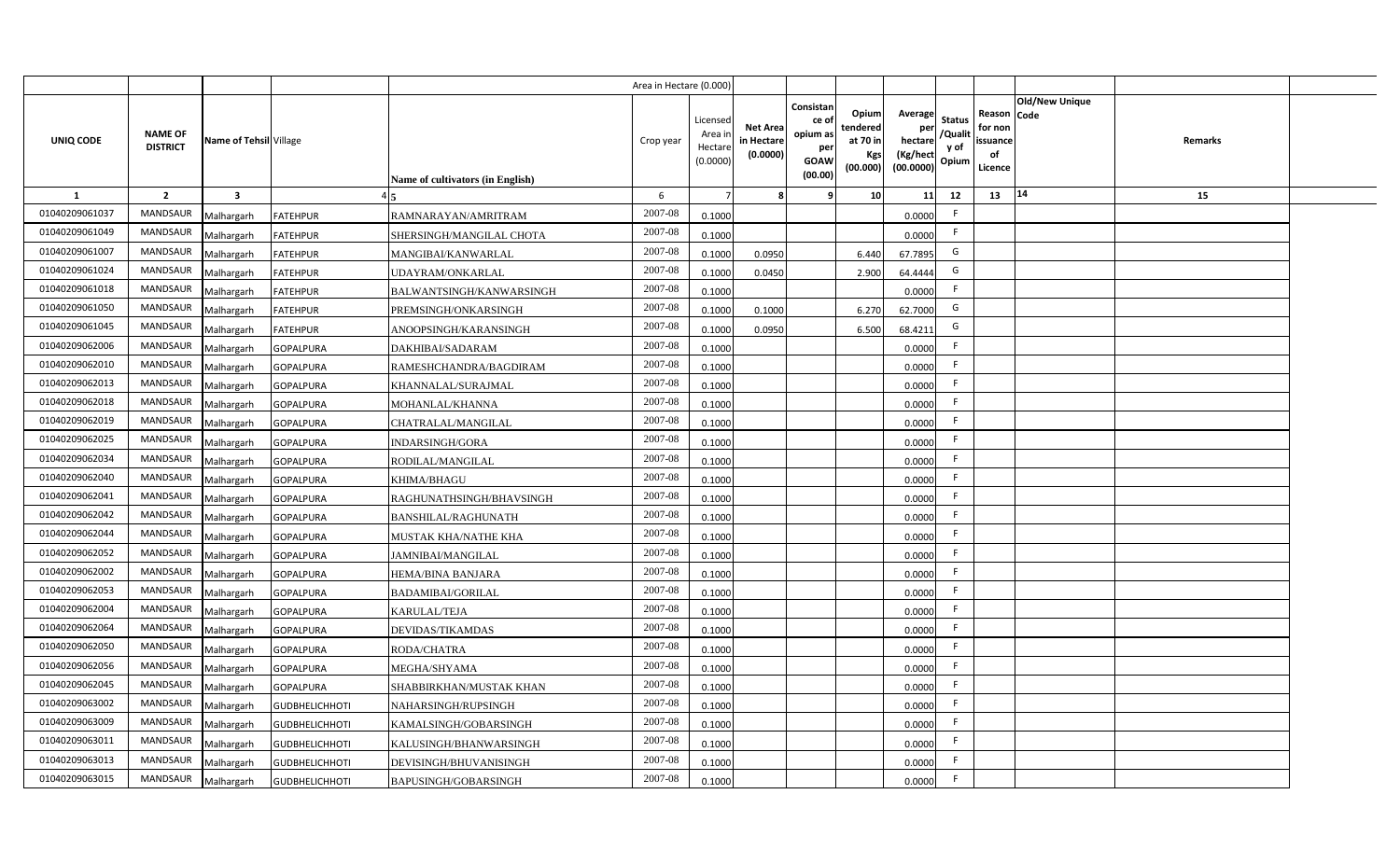|                |                                   |                        |                       |                                         | Area in Hectare (0.000) |                                           |                                           |                                                                 |                                                  |                                                                                                 |                                                     |                       |                |  |
|----------------|-----------------------------------|------------------------|-----------------------|-----------------------------------------|-------------------------|-------------------------------------------|-------------------------------------------|-----------------------------------------------------------------|--------------------------------------------------|-------------------------------------------------------------------------------------------------|-----------------------------------------------------|-----------------------|----------------|--|
| UNIQ CODE      | <b>NAME OF</b><br><b>DISTRICT</b> | Name of Tehsil Village |                       | <b>Name of cultivators (in English)</b> | Crop year               | Licensed<br>Area i<br>Hectare<br>(0.0000) | <b>Net Area</b><br>in Hectare<br>(0.0000) | Consistan<br>ce of<br>opium as<br>per<br><b>GOAW</b><br>(00.00) | Opium<br>tendered<br>at 70 in<br>Kgs<br>(00.000) | Average<br><b>Status</b><br>per<br>/Qualit<br>hectare<br>y of<br>(Kg/hect<br>Opium<br>(00.0000) | Reason Code<br>for non<br>issuance<br>of<br>Licence | <b>Old/New Unique</b> | <b>Remarks</b> |  |
| 1              | $\overline{2}$                    | $\mathbf{3}$           |                       |                                         | 6                       |                                           |                                           | ۹                                                               | 10                                               | 11<br>12                                                                                        | 13                                                  | 14                    | 15             |  |
| 01040209063016 | <b>MANDSAUR</b>                   | Malhargarh             | <b>GUDBHELICHHOTI</b> | RUPSINGH/NAHARSINGH                     | 2007-08                 | 0.1000                                    |                                           |                                                                 |                                                  | F.<br>0.0000                                                                                    |                                                     |                       |                |  |
| 01040209063018 | MANDSAUR                          | Malhargarh             | <b>GUDBHELICHHOTI</b> | BHANWARBAI/KACHRUSINGH                  | 2007-08                 | 0.1000                                    |                                           |                                                                 |                                                  | -F<br>0.0000                                                                                    |                                                     |                       |                |  |
| 01040209063024 | <b>MANDSAUR</b>                   | Malhargarh             | <b>GUDBHELICHHOTI</b> | CHAGANLAL/NANDA                         | 2007-08                 | 0.1000                                    |                                           |                                                                 |                                                  | F<br>0.0000                                                                                     |                                                     |                       |                |  |
| 01040209063029 | MANDSAUR                          | Malhargarh             | <b>GUDBHELICHHOTI</b> | BHOPALSINGH/NAHARSINGH                  | 2007-08                 | 0.1000                                    |                                           |                                                                 |                                                  | -F<br>0.0000                                                                                    |                                                     |                       |                |  |
| 01040209063035 | MANDSAUR                          | Malhargarh             | <b>GUDBHELICHHOTI</b> | BHANWARSINGH/GOBARSINGH                 | 2007-08                 | 0.1000                                    |                                           |                                                                 |                                                  | F.<br>0.0000                                                                                    |                                                     |                       |                |  |
| 01040209063040 | MANDSAUR                          | Malhargarh             | <b>GUDBHELICHHOTI</b> | KALUSINGH/BHERUSINGH                    | 2007-08                 | 0.1000                                    | 0.0950                                    |                                                                 | 6.400                                            | G<br>67.3684                                                                                    |                                                     |                       |                |  |
| 01040209063047 | MANDSAUR                          | Malhargarh             | <b>GUDBHELICHHOTI</b> | KALABAI/DHAPUBAI                        | 2007-08                 | 0.1000                                    |                                           |                                                                 |                                                  | F.<br>0.0000                                                                                    |                                                     |                       |                |  |
| 01040209063050 | MANDSAUR                          | Malhargarh             | <b>GUDBHELICHHOTI</b> | DHAPUBAI/RAMCHANDRA                     | 2007-08                 | 0.1000                                    |                                           |                                                                 |                                                  | F<br>0.0000                                                                                     |                                                     |                       |                |  |
| 01040209063019 | <b>MANDSAUR</b>                   | Malhargarh             | <b>GUDBHELICHHOTI</b> | AMARSINGH/DATAKSINGH                    | 2007-08                 | 0.1000                                    |                                           |                                                                 |                                                  | -F<br>0.0000                                                                                    |                                                     |                       |                |  |
| 01040209063061 | <b>MANDSAUR</b>                   | Malhargarh             | <b>GUDBHELICHHOTI</b> | MODIRAM/NATHULAL                        | 2007-08                 | 0.1000                                    |                                           |                                                                 |                                                  | F<br>0.0000                                                                                     |                                                     |                       |                |  |
| 01040209063042 | <b>MANDSAUR</b>                   | Malhargarh             | <b>GUDBHELICHHOTI</b> | <b>GOPAL/KACHRU</b>                     | 2007-08                 | 0.1000                                    | 0.1000                                    |                                                                 | 6.360                                            | G<br>63.6000                                                                                    |                                                     |                       |                |  |
| 01040209063063 | MANDSAUR                          | Malhargarh             | <b>GUDBHELICHHOTI</b> | <b>BHAGIRATH/BALA</b>                   | 2007-08                 | 0.1000                                    | 0.1000                                    |                                                                 | 7.300                                            | G<br>73.0000                                                                                    |                                                     |                       |                |  |
| 01040209063023 | MANDSAUR                          | Malhargarh             | <b>GUDBHELICHHOTI</b> | UMEDSINGH/AMARSINGH                     | 2007-08                 | 0.1000                                    | 0.1000                                    |                                                                 | 5.080                                            | G<br>50.8000                                                                                    | 04                                                  |                       |                |  |
| 01040209063021 | MANDSAUR                          | Malhargarh             | <b>GUDBHELICHHOTI</b> | LALURAM/GAMERA                          | 2007-08                 | 0.1000                                    |                                           |                                                                 |                                                  | -F<br>0.0000                                                                                    |                                                     |                       |                |  |
| 01040209063041 | MANDSAUR                          | Malhargarh             | <b>GUDBHELICHHOTI</b> | <b>BABULAL/KANIRAM</b>                  | 2007-08                 | 0.1000                                    |                                           |                                                                 |                                                  | F.<br>0.0000                                                                                    |                                                     |                       |                |  |
| 01040209063036 | MANDSAUR                          | Malhargarh             | <b>GUDBHELICHHOTI</b> | RAMESHVER/SHRINIVAS                     | 2007-08                 | 0.1000                                    |                                           |                                                                 |                                                  | F<br>0.0000                                                                                     |                                                     |                       |                |  |
| 01040209063007 | MANDSAUR                          | Malhargarh             | <b>GUDBHELICHHOTI</b> | SUKHRAJ/JIVANRAJ                        | 2007-08                 | 0.1000                                    |                                           |                                                                 |                                                  | F<br>0.0000                                                                                     |                                                     |                       |                |  |
| 01040209063053 | MANDSAUR                          | Malhargarh             | <b>GUDBHELICHHOTI</b> | JAGDISHGIR/RAGHUNATHGIR                 | $2007 - 08$             | 0.1000                                    |                                           |                                                                 |                                                  | F.<br>0.0000                                                                                    |                                                     |                       |                |  |
| 01040209063001 | MANDSAUR                          | Malhargarh             | <b>GUDBHELICHHOTI</b> | GORDHANLAL/FULCHANDRA                   | 2007-08                 | 0.1000                                    |                                           |                                                                 |                                                  | -F<br>0.0000                                                                                    |                                                     |                       |                |  |
| 01040209064002 | MANDSAUR                          | Malhargarh             | <b>HARMALA</b>        | PHOOLSINGH/HIRALAL                      | $2007 - 08$             | 0.1000                                    |                                           |                                                                 |                                                  | F<br>0.0000                                                                                     |                                                     |                       |                |  |
| 01040209064004 | MANDSAUR                          | Malhargarh             | <b>HARMALA</b>        | SHRAWAN/HIRALAL                         | 2007-08                 | 0.1000                                    | 0.0950                                    |                                                                 | 6.050                                            | G<br>63.6842                                                                                    |                                                     |                       |                |  |
| 01040209064001 | <b>MANDSAUR</b>                   | Malhargarh             | <b>HARMALA</b>        | BHERULAL/HARJI                          | 2007-08                 | 0.1000                                    |                                           |                                                                 |                                                  | F<br>0.0000                                                                                     |                                                     |                       |                |  |
| 01040209064009 | MANDSAUR                          | Malhargarh             | <b>HARMALA</b>        | TULSIRAM/HARJI                          | 2007-08                 | 0.1000                                    |                                           |                                                                 |                                                  | F.<br>0.0000                                                                                    |                                                     |                       |                |  |
| 01040209064022 | MANDSAUR                          | Malhargarh             | <b>HARMALA</b>        | BAHADURSINGH/MULCHANDRA                 | 2007-08                 | 0.1000                                    |                                           |                                                                 |                                                  | F.<br>0.0000                                                                                    |                                                     |                       |                |  |
| 01040209064011 | MANDSAUR                          | Malhargarh             | <b>HARMALA</b>        | KANWARLAL/RODMAL                        | 2007-08                 | 0.1000                                    |                                           |                                                                 |                                                  | F.<br>0.0000                                                                                    |                                                     |                       |                |  |
| 01040209064017 | MANDSAUR                          | Malhargarh             | <b>HARMALA</b>        | RAMLAL/LALURAM                          | 2007-08                 | 0.1000                                    |                                           |                                                                 |                                                  | F.<br>0.0000                                                                                    |                                                     |                       |                |  |
| 01040209064012 | MANDSAUR                          | Malhargarh             | <b>HARMALA</b>        | DULESINGH/DEVISINGH                     | 2007-08                 | 0.1000                                    |                                           |                                                                 |                                                  | F<br>0.0000                                                                                     |                                                     |                       |                |  |
| 01040209137001 | MANDSAUR                          | Malhargarh             | HARMALA MAJRA         | KANKUBAI/MULCHAND                       | 2007-08                 | 0.1000                                    |                                           |                                                                 |                                                  | F<br>0.0000                                                                                     |                                                     |                       |                |  |
| 01040209137003 | MANDSAUR                          | Malhargarh             | HARMALA MAJRA         | BHUPENDRASINGH/DULESINGH                | 2007-08                 | 0.1000                                    |                                           |                                                                 |                                                  | F<br>0.0000                                                                                     |                                                     |                       |                |  |
| 01040209137007 | MANDSAUR                          | Malhargarh             | HARMALA MAJRA         | CHUNNILAL/LAXMAN                        | 2007-08                 | 0.1000                                    |                                           |                                                                 |                                                  | F.<br>0.0000                                                                                    |                                                     |                       |                |  |
| 01040209137008 | MANDSAUR                          | Malhargarh             | <b>HARMALA MAJRA</b>  | RAMESHCHAND/KANIRAM                     | 2007-08                 | 0.1000                                    | 0.0900                                    |                                                                 | 5.640                                            | G<br>62.6667                                                                                    |                                                     |                       |                |  |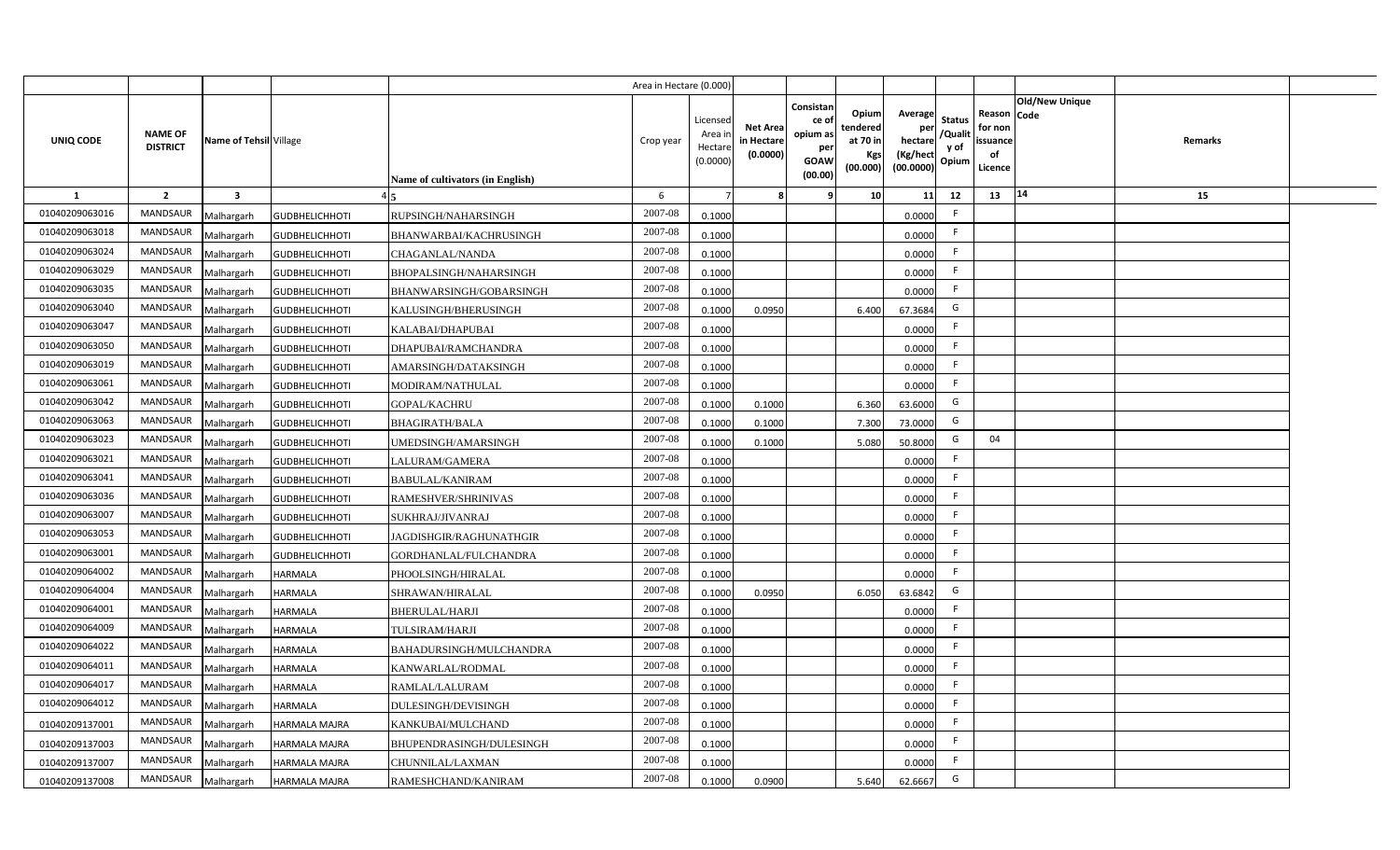|                |                                   |                         |               |                                  | Area in Hectare (0.000) |                                          |                                           |                                                         |                                                          |                                                            |                                  |                                                     |                       |                  |  |
|----------------|-----------------------------------|-------------------------|---------------|----------------------------------|-------------------------|------------------------------------------|-------------------------------------------|---------------------------------------------------------|----------------------------------------------------------|------------------------------------------------------------|----------------------------------|-----------------------------------------------------|-----------------------|------------------|--|
| UNIQ CODE      | <b>NAME OF</b><br><b>DISTRICT</b> | Name of Tehsil Village  |               | Name of cultivators (in English) | Crop year               | Licensed<br>Area i<br>Hectar<br>(0.0000) | <b>Net Area</b><br>in Hectare<br>(0.0000) | Consistan<br>ce o<br>opium as<br>per<br>GOAW<br>(00.00) | Opiuml<br>tendered<br>at 70 in<br><b>Kgs</b><br>(00.000) | Average<br>per<br>hectare<br>(Kg/hect<br>$(00.0000)$ Opium | <b>Status</b><br>/Qualit<br>y of | Reason Code<br>for non<br>issuance<br>of<br>Licence | <b>Old/New Unique</b> | Remarks          |  |
| <b>1</b>       | $\overline{2}$                    | $\overline{\mathbf{3}}$ |               |                                  | 6                       |                                          |                                           |                                                         | 10                                                       | 11                                                         | 12                               | 13                                                  | $ 14\rangle$          | 15               |  |
| 01040209137014 | <b>MANDSAUR</b>                   | Malhargarh              | HARMALA MAJRA | PRAHLAD/BHERULAL                 | 2007-08                 | 0.1000                                   |                                           |                                                         |                                                          | 0.0000                                                     | F.                               |                                                     |                       |                  |  |
| 01040209137027 | <b>MANDSAUR</b>                   | Malhargarh              | HARMALA MAJRA | <b>JAGDISH/BHERULAL</b>          | 2007-08                 | 0.1000                                   |                                           |                                                         |                                                          | 0.0000                                                     | F.                               |                                                     |                       | TRANSFER/harmala |  |
| 01040209137033 | <b>MANDSAUR</b>                   | Malhargarh              | HARMALA MAJRA | PRITHVIRAJ/CHUNNILAL             | 2007-08                 | 0.1000                                   |                                           |                                                         |                                                          | 0.0000                                                     | F.                               |                                                     |                       |                  |  |
| 01040209137042 | <b>MANDSAUR</b>                   | Malhargarh              | HARMALA MAJRA | KARANSINGH/BAHADURSINGH          | 2007-08                 | 0.1000                                   |                                           |                                                         |                                                          | 0.0000                                                     | F.                               |                                                     |                       |                  |  |
| 01040209065002 | MANDSAUR                          | Malhargarh              | HARSOL        | RADHESHYAM/MANGILAL              | 2007-08                 | 0.1000                                   |                                           |                                                         |                                                          | 0.0000                                                     | F.                               |                                                     |                       |                  |  |
| 01040209065004 | <b>MANDSAUR</b>                   | Malhargarh              | HARSOL        | BHUVANISHANKAR/JIVA              | 2007-08                 | 0.1000                                   | 0.1000                                    |                                                         | 6.760                                                    | 67.6000                                                    | G                                |                                                     |                       |                  |  |
| 01040209065008 | <b>MANDSAUR</b>                   | Malhargarh              | HARSOL        | SHANTILAL/KASHIBAI               | 2007-08                 | 0.1000                                   |                                           |                                                         |                                                          | 0.0000                                                     | F.                               |                                                     |                       |                  |  |
| 01040209065011 | <b>MANDSAUR</b>                   | Malhargarh              | <b>HARSOL</b> | MANGILAL/GOBAR PRJAPAT           | 2007-08                 | 0.1000                                   |                                           |                                                         |                                                          | 0.0000                                                     | F.                               |                                                     |                       |                  |  |
| 01040209065013 | <b>MANDSAUR</b>                   | Malhargarh              | <b>HARSOL</b> | AMRITRAM/DHANNA                  | 2007-08                 | 0.1000                                   |                                           |                                                         |                                                          | 0.0000                                                     | F.                               |                                                     |                       |                  |  |
| 01040209065016 | <b>MANDSAUR</b>                   | Malhargarh              | <b>HARSOL</b> | RADHU/DEVA BALAI                 | 2007-08                 | 0.1000                                   |                                           |                                                         |                                                          | 0.0000                                                     | F                                |                                                     |                       |                  |  |
| 01040209065018 | <b>MANDSAUR</b>                   | Malhargarh              | HARSOL        | MANGILAL/NANURAM BALAI           | 2007-08                 | 0.1000                                   |                                           |                                                         |                                                          | 0.0000                                                     | F.                               |                                                     |                       |                  |  |
| 01040209065030 | <b>MANDSAUR</b>                   | Malhargarh              | HARSOL        | KANCHANBAI/DAYARAM               | 2007-08                 | 0.1000                                   |                                           |                                                         |                                                          | 0.0000                                                     | F.                               |                                                     |                       |                  |  |
| 01040209065032 | <b>MANDSAUR</b>                   | Malhargarh              | HARSOL        | ALLANUR/NANUJI                   | 2007-08                 | 0.1000                                   |                                           |                                                         |                                                          | 0.0000                                                     | F.                               |                                                     |                       |                  |  |
| 01040209065035 | <b>MANDSAUR</b>                   | Malhargarh              | HARSOL        | FIROJKHAN/BUNDUKHAN              | 2007-08                 | 0.1000                                   |                                           |                                                         |                                                          | 0.0000                                                     | F.                               |                                                     |                       |                  |  |
| 01040209065036 | MANDSAUR                          | Malhargarh              | HARSOL        | AZIZ MOHD./FAKIRMOHD.            | 2007-08                 | 0.1000                                   |                                           |                                                         |                                                          | 0.0000                                                     | F.                               |                                                     |                       |                  |  |
| 01040209065038 | <b>MANDSAUR</b>                   | Malhargarh              | HARSOL        | AKLAKHKHAN/ABDUL                 | 2007-08                 | 0.1000                                   |                                           |                                                         |                                                          | 0.0000                                                     | F.                               | 08                                                  |                       |                  |  |
| 01040209065042 | <b>MANDSAUR</b>                   | Malhargarh              | HARSOL        | UDAYSINGH/FOJSINGH               | 2007-08                 | 0.1000                                   | 0.0950                                    |                                                         | 5.870                                                    | 61.7895                                                    | G                                |                                                     |                       |                  |  |
| 01040209065044 | <b>MANDSAUR</b>                   | Malhargarh              | HARSOL        | KALABAI/MANNALAL                 | 2007-08                 | 0.1000                                   |                                           |                                                         |                                                          | 0.0000                                                     | F.                               |                                                     |                       |                  |  |
| 01040209065047 | <b>MANDSAUR</b>                   | Malhargarh              | HARSOL        | FARUKHKHAN/SHABBIR KHAN          | 2007-08                 | 0.1000                                   |                                           |                                                         |                                                          | 0.0000                                                     | F.                               |                                                     |                       |                  |  |
| 01040209065048 | <b>MANDSAUR</b>                   | Malhargarh              | HARSOL        | MUNSHI MOHD./MOHD.HUSSAIN        | 2007-08                 | 0.1000                                   |                                           |                                                         |                                                          | 0.0000                                                     | F.                               |                                                     |                       |                  |  |
| 01040209065049 | <b>MANDSAUF</b>                   | Malhargarh              | HARSOL        | <b>BHARATSINGH/SARDUL SINGH</b>  | 2007-08                 | 0.1000                                   |                                           |                                                         |                                                          | 0.0000                                                     | F.                               |                                                     |                       |                  |  |
| 01040209065050 | <b>MANDSAUR</b>                   | Malhargarh              | HARSOL        | SOHANBAI/BHAGIRATH               | 2007-08                 | 0.1000                                   |                                           |                                                         |                                                          | 0.0000                                                     | F.                               |                                                     |                       |                  |  |
| 01040209065052 | <b>MANDSAUR</b>                   | Malhargarh              | HARSOL        | HAMID KHAN/SHER KHAN             | 2007-08                 | 0.1000                                   |                                           |                                                         |                                                          | 0.0000                                                     | F.                               |                                                     |                       |                  |  |
| 01040209065064 | <b>MANDSAUR</b>                   | Malhargarh              | HARSOL        | SHAYRA BEE/NAYUM MOHAMMAD        | 2007-08                 | 0.1000                                   |                                           |                                                         |                                                          | 0.0000                                                     | F.                               |                                                     |                       |                  |  |
| 01040209065066 | <b>MANDSAUR</b>                   | Malhargarh              | HARSOL        | MAKBUL KHAN/GUL MOHD.            | 2007-08                 | 0.1000                                   |                                           |                                                         |                                                          | 0.0000                                                     | F.                               |                                                     |                       |                  |  |
| 01040209065072 | <b>MANDSAUR</b>                   | Malhargarh              | HARSOL        | MOHAMMADNOOR/IMAMBAKSH           | 2007-08                 | 0.1000                                   |                                           |                                                         |                                                          | 0.0000                                                     | F.                               |                                                     |                       |                  |  |
| 01040209065021 | <b>MANDSAUR</b>                   | Malhargarh              | HARSOL        | RAMIBAI/MOHANLAL                 | 2007-08                 | 0.1000                                   | 0.0500                                    |                                                         | 3.450                                                    | 69.0000                                                    | G                                |                                                     |                       |                  |  |
| 01040209065065 | <b>MANDSAUR</b>                   | Malhargarh              | HARSOL        | YUSUF MOHD./NOORMOHD.            | 2007-08                 | 0.1000                                   |                                           |                                                         |                                                          | 0.0000                                                     | F.                               |                                                     |                       |                  |  |
| 01040209065009 | <b>MANDSAUR</b>                   | Malhargarh              | HARSOL        | RAHAMATBI/ALLABAKSH              | 2007-08                 | 0.1000                                   |                                           |                                                         |                                                          | 0.0000                                                     | F.                               |                                                     |                       |                  |  |
| 01040209065068 | <b>MANDSAUR</b>                   | Malhargarh              | HARSOL        | ANWAR MOHD./IBRAHIM              | 2007-08                 | 0.1000                                   |                                           |                                                         |                                                          | 0.0000                                                     | F.                               |                                                     |                       |                  |  |
| 01040209065010 | MANDSAUR                          | Malhargarh              | HARSOL        | JAGANNATH/NANALAL                | 2007-08                 | 0.1000                                   |                                           |                                                         |                                                          | 0.0000                                                     | F.                               |                                                     |                       | TRANSFER/BUDA    |  |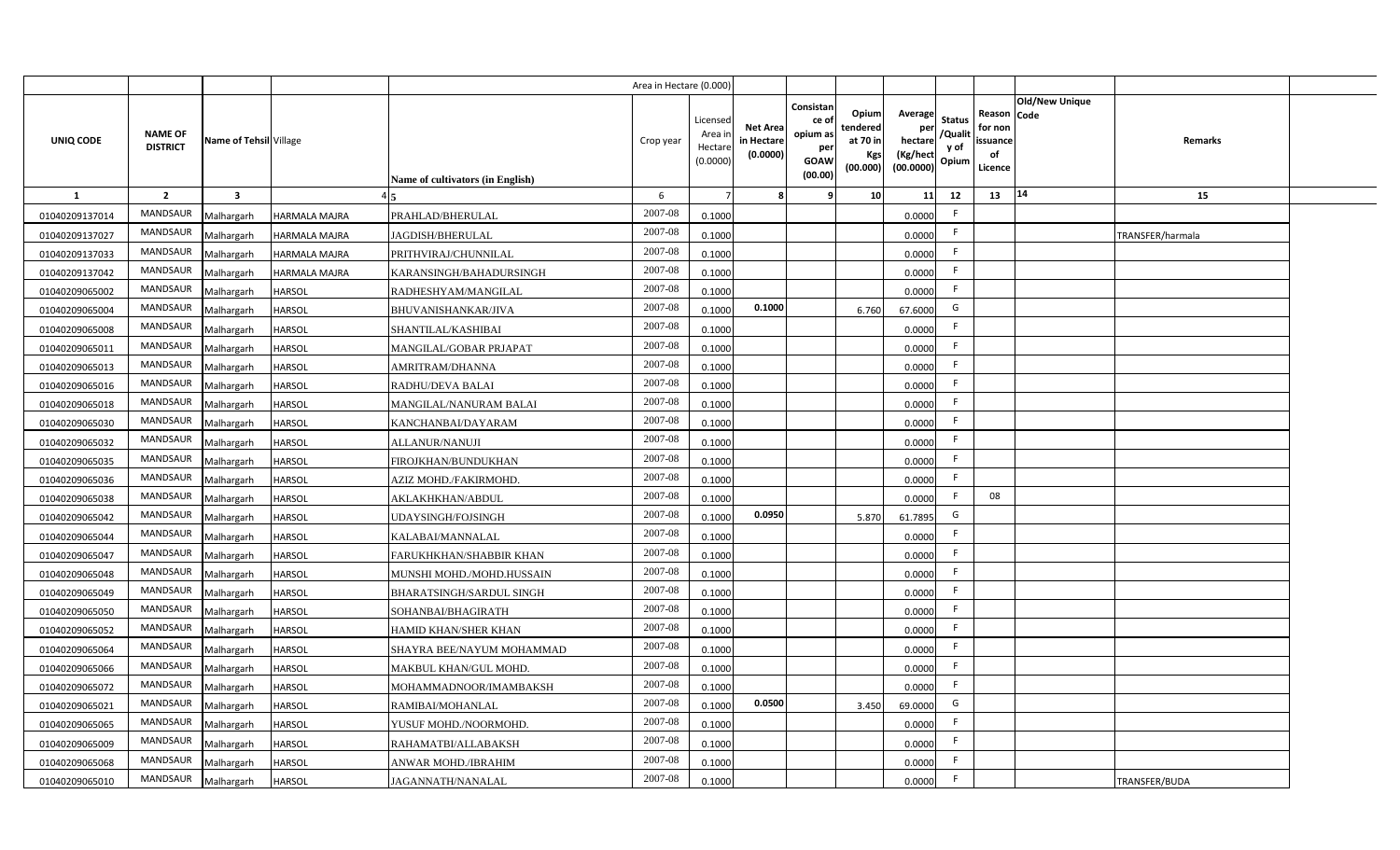|                |                                   |                         |                  |                                  | Area in Hectare (0.000) |                                          |                                           |                                                         |                                                   |                                                            |                                  |                                                     |                       |                   |  |
|----------------|-----------------------------------|-------------------------|------------------|----------------------------------|-------------------------|------------------------------------------|-------------------------------------------|---------------------------------------------------------|---------------------------------------------------|------------------------------------------------------------|----------------------------------|-----------------------------------------------------|-----------------------|-------------------|--|
| UNIQ CODE      | <b>NAME OF</b><br><b>DISTRICT</b> | Name of Tehsil Village  |                  | Name of cultivators (in English) | Crop year               | Licensed<br>Area i<br>Hectar<br>(0.0000) | <b>Net Area</b><br>in Hectare<br>(0.0000) | Consistan<br>ce o<br>opium as<br>per<br>GOAW<br>(00.00) | Opiuml<br>tendered<br>at 70 in<br>Kgs<br>(00.000) | Average<br>per<br>hectare<br>(Kg/hect<br>$(00.0000)$ Opium | <b>Status</b><br>/Qualit<br>y of | Reason Code<br>for non<br>issuance<br>of<br>Licence | <b>Old/New Unique</b> | Remarks           |  |
| <b>1</b>       | $\overline{2}$                    | $\overline{\mathbf{3}}$ |                  |                                  | 6                       |                                          |                                           |                                                         | 10                                                | 11                                                         | 12                               | 13                                                  | 14                    | 15                |  |
| 01040209065070 | <b>MANDSAUR</b>                   | Malhargarh              | HARSOL           | MAHBOOB KHA/GULMOHAMAD           | 2007-08                 | 0.1000                                   |                                           |                                                         |                                                   | 0.0000                                                     | F.                               |                                                     |                       |                   |  |
| 01040209065069 | <b>MANDSAUR</b>                   | Malhargarh              | HARSOL           | <b>GAFUR MOHD.AMIR MOHD.</b>     | 2007-08                 | 0.1000                                   |                                           |                                                         |                                                   | 0.0000                                                     | F.                               |                                                     |                       |                   |  |
| 01040209065073 | <b>MANDSAUR</b>                   | Malhargarh              | HARSOL           | JANIBAI/NARAYAN                  | 2007-08                 | 0.1000                                   |                                           |                                                         |                                                   | 0.0000                                                     | F.                               |                                                     |                       |                   |  |
| 01040209065039 | <b>MANDSAUR</b>                   | Malhargarh              | HARSOL           | VARDIBAI/KANWARLAL               | 2007-08                 | 0.1000                                   |                                           |                                                         |                                                   | 0.0000                                                     | F.                               |                                                     |                       |                   |  |
| 01040209065074 | <b>MANDSAUR</b>                   | Malhargarh              | HARSOL           | HAJRABI/ABDULLATIF               | 2007-08                 | 0.1000                                   |                                           |                                                         |                                                   | 0.0000                                                     | F.                               |                                                     |                       |                   |  |
| 01040209065045 | <b>MANDSAUR</b>                   | Malhargarh              | HARSOL           | AZIZ MOHD./ABDUL LATIF           | 2007-08                 | 0.1000                                   |                                           |                                                         |                                                   | 0.0000                                                     | F.                               |                                                     |                       |                   |  |
| 01040209065022 | <b>MANDSAUR</b>                   | Malhargarh              | HARSOL           | VIJAYSINGH/PRATAPSINGH           | 2007-08                 | 0.1000                                   |                                           |                                                         |                                                   | 0.0000                                                     | F.                               |                                                     |                       |                   |  |
| 01040209065060 | <b>MANDSAUR</b>                   | Malhargarh              | HARSOL           | MOHD. HUSSAIN/SHAFI MOHD.        | 2007-08                 | 0.1000                                   |                                           |                                                         |                                                   | 0.0000                                                     | F.                               |                                                     |                       |                   |  |
| 01040209065023 | <b>MANDSAUR</b>                   | Malhargarh              | HARSOL           | <b>BASHIR MOHAMMAD/VAJIR</b>     | 2007-08                 | 0.1000                                   |                                           |                                                         |                                                   | 0.0000                                                     | F                                |                                                     |                       |                   |  |
| 01040209066003 | <b>MANDSAUR</b>                   | Malhargarh              | HINGORIYA CHHOTA | MANOHARSINGH/PARWATSINGH         | 2007-08                 | 0.1000                                   |                                           |                                                         |                                                   | 0.0000                                                     | F                                |                                                     |                       |                   |  |
| 01040209066004 | MANDSAUR                          | Malhargarh              | HINGORIYA CHHOTA | MANSINGH/KISHANSINGH             | 2007-08                 | 0.1000                                   |                                           |                                                         |                                                   | 0.0000                                                     | F.                               |                                                     |                       |                   |  |
| 01040209066006 | MANDSAUR                          | Malhargarh              | HINGORIYA CHHOTA | RAMGOPAL/PYARCHAND               | 2007-08                 | 0.1000                                   |                                           |                                                         |                                                   | 0.0000                                                     | F.                               |                                                     |                       |                   |  |
| 01040209066008 | <b>MANDSAUR</b>                   | Malhargarh              | HINGORIYA CHHOTA | NATHUSINGH/GULABSINGH            | 2007-08                 | 0.1000                                   |                                           |                                                         |                                                   | 0.0000                                                     | F.                               |                                                     |                       |                   |  |
| 01040209066009 | MANDSAUR                          | Malhargarh              | HINGORIYA CHHOTA | <b>BHULIBAI/PYARCHAND</b>        | 2007-08                 | 0.1000                                   |                                           |                                                         |                                                   | 0.0000                                                     | F.                               |                                                     |                       | TRANSFER/TAKRAWAD |  |
| 01040209066010 | <b>MANDSAUR</b>                   | Malhargarh              | HINGORIYA CHHOTA | TANWARSINGH/BHANWARSINGH         | 2007-08                 | 0.1000                                   |                                           |                                                         |                                                   | 0.0000                                                     | F.                               |                                                     |                       |                   |  |
| 01040209066011 | MANDSAUR                          | Malhargarh              | HINGORIYA CHHOTA | GORDHANSINGH/LAXMANSINGH         | 2007-08                 | 0.1000                                   |                                           |                                                         |                                                   | 0.0000                                                     | F.                               |                                                     |                       |                   |  |
| 01040209066012 | <b>MANDSAUR</b>                   | Malhargarh              | HINGORIYA CHHOTA | AANANDKUNWAR/KANSINGH            | 2007-08                 | 0.1000                                   |                                           |                                                         |                                                   | 0.0000                                                     | F.                               |                                                     |                       |                   |  |
| 01040209066014 | <b>MANDSAUR</b>                   | Malhargarh              | HINGORIYA CHHOTA | LAXMANSINGH/SARDARSINGH          | 2007-08                 | 0.1000                                   |                                           |                                                         |                                                   | 0.0000                                                     | F.                               |                                                     |                       |                   |  |
| 01040209066017 | MANDSAUR                          | Malhargarh              | HINGORIYA CHHOTA | NAGUSINGH/MOHANSINGH             | 2007-08                 | 0.1000                                   |                                           |                                                         |                                                   | 0.0000                                                     | F.                               |                                                     |                       |                   |  |
| 01040209066018 | <b>MANDSAUR</b>                   | Malhargarh              | HINGORIYA CHHOTA | VISHANSINGH/MADHOSINGH           | 2007-08                 | 0.1000                                   |                                           |                                                         |                                                   | 0.0000                                                     | F.                               |                                                     |                       |                   |  |
| 01040209066019 | <b>MANDSAUR</b>                   | Malhargarh              | HINGORIYA CHHOTA | DURGASINGH/LAXMANSINGH           | 2007-08                 | 0.1000                                   |                                           |                                                         |                                                   | 0.0000                                                     | F.                               |                                                     |                       |                   |  |
| 01040209066021 | <b>MANDSAUR</b>                   | Malhargarh              | HINGORIYA CHHOTA | DARBARSINGH/LAXMANSINGH          | 2007-08                 | 0.1000                                   |                                           |                                                         |                                                   | 0.0000                                                     | F.                               |                                                     |                       |                   |  |
| 01040209066025 | <b>MANDSAUR</b>                   | Malhargarh              | HINGORIYA CHHOTA | VIKRAMSINGH/KISHANSINGH          | 2007-08                 | 0.1000                                   |                                           |                                                         |                                                   | 0.0000                                                     | F.                               |                                                     |                       |                   |  |
| 01040209066013 | MANDSAUR                          | Malhargarh              | HINGORIYA CHHOTA | <b>JIVANSINGH/INDARSINGH</b>     | 2007-08                 | 0.1000                                   |                                           |                                                         |                                                   | 0.0000                                                     | F.                               |                                                     |                       |                   |  |
| 01040209066022 | <b>MANDSAUR</b>                   | Malhargarh              | HINGORIYA CHHOTA | LAXMANSINGH/SHIV SINGH           | 2007-08                 | 0.1000                                   |                                           |                                                         |                                                   | 0.0000                                                     | F.                               |                                                     |                       |                   |  |
| 01040209066005 | <b>MANDSAUR</b>                   | Malhargarh              | HINGORIYA CHHOTA | BHANWARSINGH/INDARSINGH          | 2007-08                 | 0.1000                                   |                                           |                                                         |                                                   | 0.0000                                                     | F.                               |                                                     |                       |                   |  |
| 01040209067001 | <b>MANDSAUR</b>                   | Malhargarh              | HIRLI            | AMARSINGH/KISHANSINGH            | 2007-08                 | 0.1000                                   |                                           |                                                         |                                                   | 0.0000                                                     | F.                               |                                                     |                       |                   |  |
| 01040209067004 | <b>MANDSAUR</b>                   | Malhargarh              | HIRLI            | NIRBHAYSINGH/RUPSINGH            | 2007-08                 | 0.1000                                   |                                           |                                                         |                                                   | 0.0000                                                     | F                                |                                                     |                       |                   |  |
| 01040209067006 | <b>MANDSAUR</b>                   | Malhargarh              | HIRLI            | KARULAL/BHANWARLAL               | 2007-08                 | 0.1000                                   |                                           |                                                         |                                                   | 0.0000                                                     | F.                               |                                                     |                       |                   |  |
| 01040209067009 | <b>MANDSAUR</b>                   | Malhargarh              | HIRLI            | RANJEETSINGH/RAMSINGH            | 2007-08                 | 0.1000                                   |                                           |                                                         |                                                   | 0.0000                                                     | F.                               |                                                     |                       |                   |  |
| 01040209067014 | <b>MANDSAUR</b>                   | Malhargarh              | HIRLI            | NANDKISHOR/MANGILAL              | 2007-08                 | 0.1000                                   |                                           |                                                         |                                                   | 0.0000                                                     | F.                               |                                                     |                       |                   |  |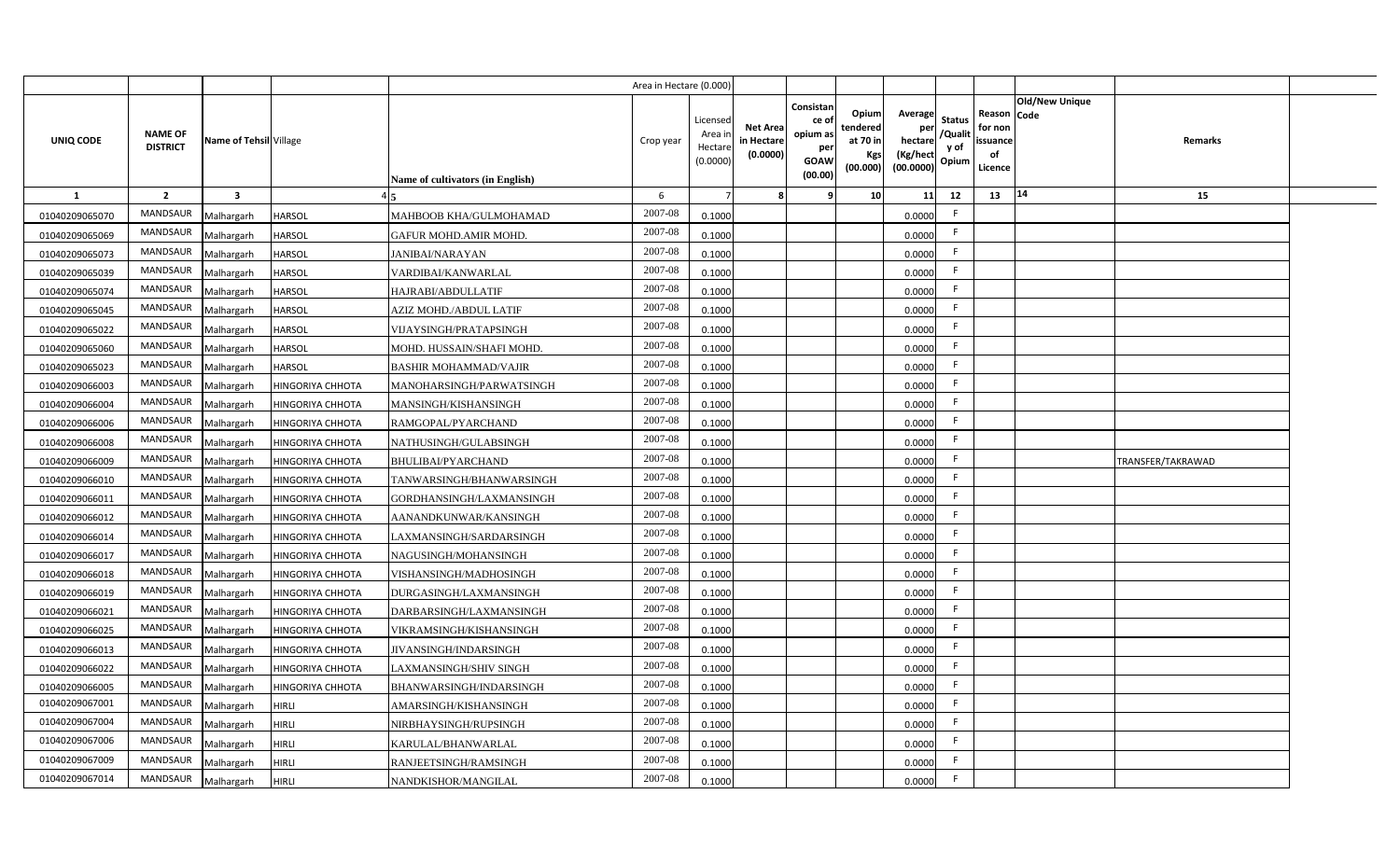|                |                                   |                         |                 |                                  | Area in Hectare (0.000) |                                          |                                           |                                                                |                                                  |                                                    |                                           |                                                                       |                        |  |
|----------------|-----------------------------------|-------------------------|-----------------|----------------------------------|-------------------------|------------------------------------------|-------------------------------------------|----------------------------------------------------------------|--------------------------------------------------|----------------------------------------------------|-------------------------------------------|-----------------------------------------------------------------------|------------------------|--|
| UNIQ CODE      | <b>NAME OF</b><br><b>DISTRICT</b> | Name of Tehsil Village  |                 | Name of cultivators (in English) | Crop year               | Licensec<br>Area i<br>Hectar<br>(0.0000) | <b>Net Area</b><br>in Hectare<br>(0.0000) | Consistan<br>ce o<br>opium as<br>per<br><b>GOAW</b><br>(00.00) | Opium<br>tendered<br>at 70 in<br>Kgs<br>(00.000) | Average<br>per<br>hectare<br>(Kg/hect<br>(00.0000) | <b>Status</b><br>/Qualit<br>y of<br>Opium | Old/New Unique<br>Reason Code<br>for non<br>issuance<br>of<br>Licence | Remarks                |  |
| <b>1</b>       | $\overline{2}$                    | $\overline{\mathbf{3}}$ |                 |                                  | 6                       |                                          |                                           |                                                                | 10                                               | 11                                                 | 12                                        | 14<br>13                                                              | 15                     |  |
| 01040209067017 | <b>MANDSAUR</b>                   | Malhargarh              | <b>HIRLI</b>    | BHOPAL/MANGILAL                  | 2007-08                 | 0.1000                                   |                                           |                                                                |                                                  | 0.0000                                             | F.                                        |                                                                       |                        |  |
| 01040209067019 | MANDSAUR                          | Malhargarh              | HIRLI           | NATHIBAI/KESHRAM                 | 2007-08                 | 0.1000                                   |                                           |                                                                |                                                  | 0.0000                                             | F.                                        |                                                                       |                        |  |
| 01040209067024 | <b>MANDSAUR</b>                   | Malhargarh              | <b>HIRLI</b>    | DEVISINGH/BHUVANISINGH           | 2007-08                 | 0.1000                                   |                                           |                                                                |                                                  | 0.0000                                             | -F                                        |                                                                       | TRANSFER/AAVNAKACHRIYA |  |
| 01040209067016 | <b>MANDSAUR</b>                   | Malhargarh              | HIRLI           | PHOOLBAI/BAPUSINGH               | 2007-08                 | 0.1000                                   |                                           |                                                                |                                                  | 0.0000                                             | F.                                        |                                                                       |                        |  |
| 01040209067031 | <b>MANDSAUR</b>                   | Malhargarh              | <b>HIRLI</b>    | CHANDRAKALABAI/BHOPALSINGH       | 2007-08                 | 0.1000                                   |                                           |                                                                |                                                  | 0.0000                                             | -F                                        |                                                                       |                        |  |
| 01040209067003 | <b>MANDSAUR</b>                   | Malhargarh              | HIRLI           | KHUMANSINGH/RUPSINGH             | 2007-08                 | 0.1000                                   |                                           |                                                                |                                                  | 0.0000                                             | F.                                        |                                                                       |                        |  |
| 01040209067010 | <b>MANDSAUR</b>                   | Malhargarh              | <b>HIRLI</b>    | PRAHLADSINGH /RAMSINGH           | 2007-08                 | 0.1000                                   |                                           |                                                                |                                                  | 0.0000                                             | F.                                        |                                                                       |                        |  |
| 01040209067013 | <b>MANDSAUR</b>                   | Malhargarh              | <b>HIRLI</b>    | RAMNARAYAN/LAXMICHAND            | 2007-08                 | 0.1000                                   |                                           |                                                                |                                                  | 0.0000                                             | F.                                        |                                                                       |                        |  |
| 01040209067020 | <b>MANDSAUR</b>                   | Malhargarh              | <b>HIRLI</b>    | BHURSINGH/PREMSINGH              | 2007-08                 | 0.1000                                   |                                           |                                                                |                                                  | 0.0000                                             | N                                         |                                                                       |                        |  |
| 01040209067025 | <b>MANDSAUR</b>                   | Malhargarh              | <b>HIRLI</b>    | BHANWARBAI/GORDHANSINGH          | 2007-08                 | 0.1000                                   |                                           |                                                                |                                                  | 0.0000                                             | F.                                        |                                                                       |                        |  |
| 01040209067007 | MANDSAUR                          | Malhargarh              | <b>HIRLI</b>    | KESHARSINGH/SURATSINGH           | 2007-08                 | 0.1000                                   |                                           |                                                                |                                                  | 0.0000                                             | $\mathsf{F}$                              |                                                                       |                        |  |
| 01040209068002 | MANDSAUR                          | Malhargarh              | <b>KACHNARA</b> | KESHARSINGH/MADHOSINGH           | 2007-08                 | 0.1000                                   | 0.0950                                    |                                                                | 4.340                                            | 45.6842                                            | G                                         | 04                                                                    |                        |  |
| 01040209068004 | MANDSAUR                          | Malhargarh              | <b>KACHNARA</b> | GAJRAJSINGH/KISHORSINGH          | 2007-08                 | 0.1000                                   | 0.0950                                    |                                                                | 6.280                                            | 66.1053                                            | G                                         |                                                                       |                        |  |
| 01040209068006 | MANDSAUR                          | Malhargarh              | <b>KACHNARA</b> | GAJRAJSINGH/DEVISINGH            | 2007-08                 | 0.1000                                   | 0.1000                                    |                                                                | 6.680                                            | 66.8000                                            | G                                         |                                                                       |                        |  |
| 01040209068012 | MANDSAUR                          | Malhargarh              | <b>KACHNARA</b> | PRABHUSINGH/LADUSINGH            | 2007-08                 | 0.1000                                   | 0.0950                                    |                                                                | 6.200                                            | 65.2632                                            | G                                         |                                                                       |                        |  |
| 01040209068019 | MANDSAUR                          | Malhargarh              | <b>KACHNARA</b> | CHANDRAKALABAI/GORDHANSINGH      | 2007-08                 | 0.1000                                   | 0.0900                                    |                                                                | 6.320                                            | 70.2222                                            | G                                         |                                                                       |                        |  |
| 01040209068022 | MANDSAUR                          | Malhargarh              | <b>KACHNARA</b> | GAJRAJSINGH/SWARUPSINGH          | 2007-08                 | 0.1000                                   | 0.1000                                    |                                                                | 6.440                                            | 64.4000                                            | G                                         |                                                                       |                        |  |
| 01040209068032 | MANDSAUR                          | Malhargarh              | <b>KACHNARA</b> | BHOPALSINGH/KALUSINGH            | 2007-08                 | 0.1000                                   | 0.0900                                    |                                                                | 5.680                                            | 63.1111                                            | G                                         |                                                                       |                        |  |
| 01040209068030 | MANDSAUR                          | Malhargarh              | <b>KACHNARA</b> | BALWANTSINGH/BHUWANISINGH        | 2007-08                 | 0.100                                    | 0.0950                                    |                                                                | 6.410                                            | 67.4737                                            | G                                         |                                                                       |                        |  |
| 01040209068044 | MANDSAUR                          | Malhargarh              | <b>KACHNARA</b> | MANGUSINGH/GOBARSINGH            | 2007-08                 | 0.1000                                   |                                           |                                                                |                                                  | 0.0000                                             | F.                                        |                                                                       |                        |  |
| 01040209068050 | MANDSAUR                          | Malhargarh              | <b>KACHNARA</b> | RANJITSINGH/KACHRUSINGH          | 2007-08                 | 0.1000                                   |                                           |                                                                |                                                  | 0.0000                                             | F.                                        |                                                                       |                        |  |
| 01040209068052 | <b>MANDSAUR</b>                   | Malhargarh              | <b>KACHNARA</b> | MANGUSINGH/KARANSINGH            | 2007-08                 | 0.1000                                   | 0.0400                                    |                                                                | 2.510                                            | 62.7500                                            | G                                         |                                                                       |                        |  |
| 01040209068066 | <b>MANDSAUR</b>                   | Malhargarh              | <b>KACHNARA</b> | BHANWARSINGH/ONKARSINGH          | 2007-08                 | 0.1000                                   | 0.0950                                    |                                                                | 6.200                                            | 65.2632                                            | G                                         |                                                                       |                        |  |
| 01040209068069 | <b>MANDSAUR</b>                   | Malhargarh              | <b>KACHNARA</b> | KAMLABAI/ONKARSINGH              | 2007-08                 | 0.1000                                   | 0.0950                                    |                                                                | 6.810                                            | 71.6842                                            | G                                         |                                                                       |                        |  |
| 01040209068070 | <b>MANDSAUR</b>                   | Malhargarh              | <b>KACHNARA</b> | KAMALSINGH/NIRBHAYSINGH          | 2007-08                 | 0.1000                                   | 0.0950                                    |                                                                | 5.830                                            | 61.3684                                            | G                                         |                                                                       |                        |  |
| 01040209068088 | MANDSAUR                          | Malhargarh              | <b>KACHNARA</b> | AXMANSINGH/RAMSINGH              | 2007-08                 | 0.1000                                   | 0.0950                                    |                                                                | 6.760                                            | 71.1579                                            | G                                         |                                                                       |                        |  |
| 01040209068017 | <b>MANDSAUR</b>                   | Malhargarh              | <b>KACHNARA</b> | VINODSINGH/KACHRUSINGH           | 2007-08                 | 0.1000                                   | 0.0950                                    |                                                                | 6.790                                            | 71.4737                                            | G                                         |                                                                       |                        |  |
| 01040209068058 | MANDSAUR                          | Malhargarh              | <b>KACHNARA</b> | GOVINDSINGH/KACHRUSINGH          | 2007-08                 | 0.1000                                   | 0.1000                                    |                                                                | 7.520                                            | 75.2000                                            | G                                         |                                                                       |                        |  |
| 01040209068072 | MANDSAUR                          | Malhargarh              | <b>KACHNARA</b> | HUDDIBAI/RUPSINGH                | 2007-08                 | 0.1000                                   | 0.0900                                    |                                                                | 6.000                                            | 66.6667                                            | G                                         |                                                                       |                        |  |
| 01040209068010 | MANDSAUR                          | Malhargarh              | <b>KACHNARA</b> | RAMSINGH/ISHWARSINGH             | 2007-08                 | 0.1000                                   |                                           |                                                                |                                                  | 0.0000                                             | $\mathsf{F}$                              |                                                                       |                        |  |
| 01040209068065 | MANDSAUR                          | Malhargarh              | <b>KACHNARA</b> | AXMANSINGH/ISHWARSINGH           | 2007-08                 | 0.1000                                   |                                           |                                                                |                                                  | 0.0000                                             | $\mathsf{F}$                              |                                                                       |                        |  |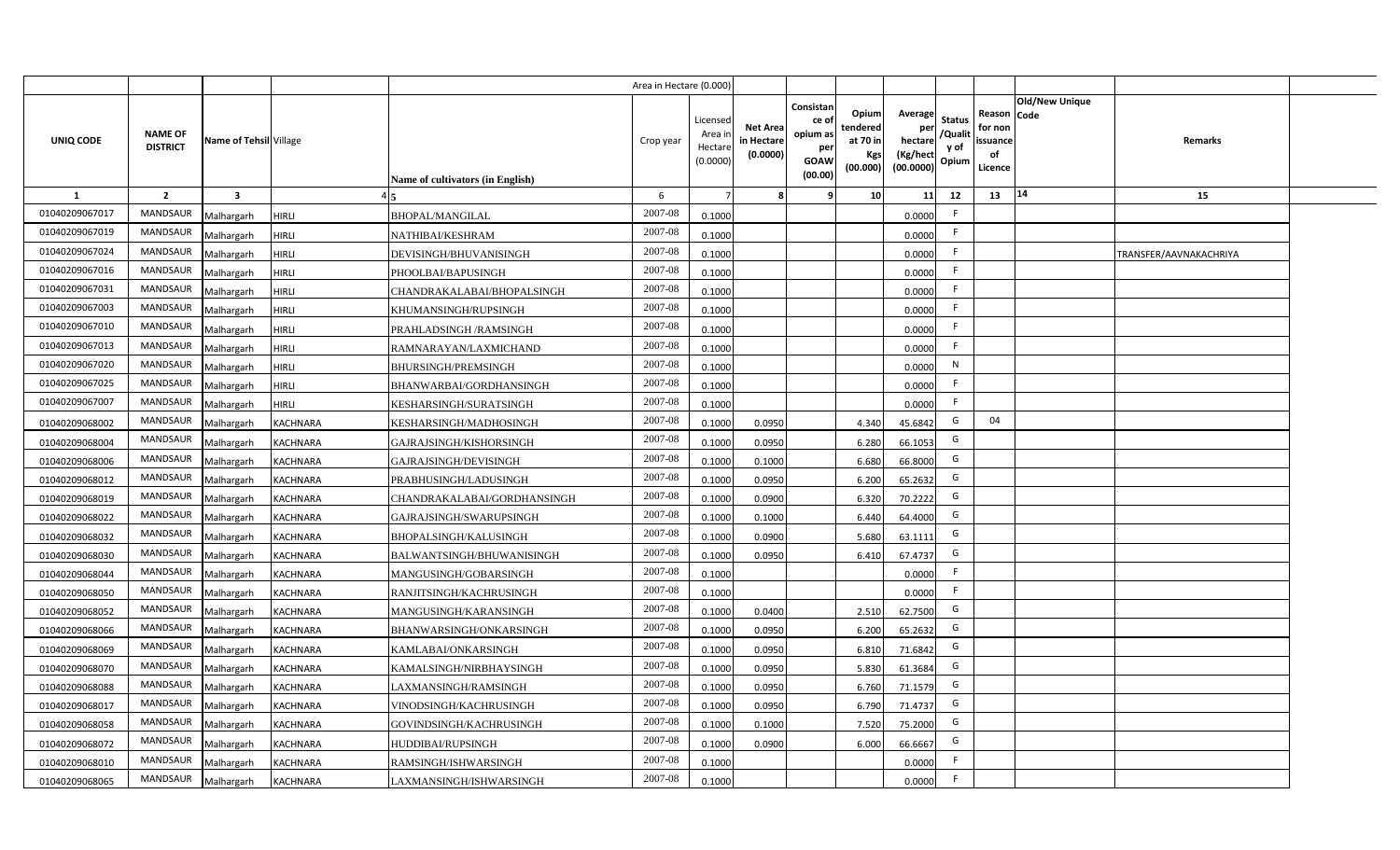|                |                                   |                         |                           |                                  | Area in Hectare (0.000) |                                           |                                           |                                                                 |                                                  |                                                    |                                           |                                                     |                       |         |  |
|----------------|-----------------------------------|-------------------------|---------------------------|----------------------------------|-------------------------|-------------------------------------------|-------------------------------------------|-----------------------------------------------------------------|--------------------------------------------------|----------------------------------------------------|-------------------------------------------|-----------------------------------------------------|-----------------------|---------|--|
| UNIQ CODE      | <b>NAME OF</b><br><b>DISTRICT</b> | Name of Tehsil Village  |                           | Name of cultivators (in English) | Crop year               | Licensed<br>Area i<br>Hectare<br>(0.0000) | <b>Net Area</b><br>in Hectare<br>(0.0000) | Consistan<br>ce of<br>opium as<br>per<br><b>GOAW</b><br>(00.00) | Opium<br>tendered<br>at 70 in<br>Kgs<br>(00.000) | Average<br>per<br>hectare<br>(Kg/hect<br>(00.0000) | <b>Status</b><br>/Qualit<br>y of<br>Opium | Reason Code<br>for non<br>issuance<br>of<br>Licence | <b>Old/New Unique</b> | Remarks |  |
| $\mathbf{1}$   | $\overline{2}$                    | $\overline{\mathbf{3}}$ |                           |                                  | 6                       |                                           | 8                                         | 9                                                               | 10 <sup>1</sup>                                  | 11                                                 | 12                                        | 13                                                  | 14                    | 15      |  |
| 01040209068062 | MANDSAUR                          | Malhargarh              | <b>KACHNARA</b>           | GHASIPURI/GOTAMPURI              | 2007-08                 | 0.1000                                    | 0.0950                                    |                                                                 | 6.650                                            | 70.0000                                            |                                           | 02                                                  |                       |         |  |
| 01040209068037 | <b>MANDSAUR</b>                   | Malhargarh              | <b>KACHNARA</b>           | <b>BANSHILAL/MATHURALAL</b>      | 2007-08                 | 0.1000                                    |                                           |                                                                 |                                                  | 0.0000                                             | F                                         |                                                     |                       |         |  |
| 01040209068048 | <b>MANDSAUR</b>                   | Malhargarh              | <b>KACHNARA</b>           | SAJJANSINGH/MOHANSINGH           | 2007-08                 | 0.1000                                    |                                           |                                                                 |                                                  | 0.0000                                             | F.                                        |                                                     |                       |         |  |
| 01040209068049 | MANDSAUR                          | Malhargarh              | <b>KACHNARA</b>           | NOKSINGH/KALUSINGH               | 2007-08                 | 0.1000                                    | 0.0950                                    |                                                                 | 6.060                                            | 63.7895                                            | G                                         |                                                     |                       |         |  |
| 01040209068005 | MANDSAUR                          | Malhargarh              | <b>KACHNARA</b>           | NATHUSINGH/DEVISINGH             | 2007-08                 | 0.1000                                    |                                           |                                                                 |                                                  | 0.0000                                             | F.                                        |                                                     |                       |         |  |
| 01040209069002 | MANDSAUR                          | Malhargarh              | KALIYAKHEDI GUJRAN        | <b>KALU/KANIRAM</b>              | 2007-08                 | 0.1000                                    |                                           |                                                                 |                                                  | 0.0000                                             | F.                                        |                                                     |                       |         |  |
| 01040209069004 | MANDSAUR                          | Malhargarh              | <b>KALIYAKHEDI GUJRAN</b> | KHUBCHAND/CHOUTHMAL              | 2007-08                 | 0.1000                                    |                                           |                                                                 |                                                  | 0.0000                                             | F                                         |                                                     |                       |         |  |
| 01040209069005 | MANDSAUR                          | Malhargarh              | <b>KALIYAKHEDI GUJRAN</b> | FAKIRCHAND/NATHULAL              | 2007-08                 | 0.1000                                    |                                           |                                                                 |                                                  | 0.0000                                             | F.                                        |                                                     |                       |         |  |
| 01040209069006 | <b>MANDSAUR</b>                   | Malhargarh              | KALIYAKHEDI GUJRAN        | LAXMAN/KARULAL                   | 2007-08                 | 0.1000                                    |                                           |                                                                 |                                                  | 0.0000                                             | F                                         |                                                     |                       |         |  |
| 01040209069010 | MANDSAUR                          | Malhargarh              | <b>KALIYAKHEDI GUJRAN</b> | <b>BHONILAL/RUGHNATH</b>         | 2007-08                 | 0.1000                                    |                                           |                                                                 |                                                  | 0.0000                                             | F.                                        |                                                     |                       |         |  |
| 01040209069012 | <b>MANDSAUR</b>                   | Malhargarh              | <b>KALIYAKHEDI GUJRAN</b> | RAMSINGH/BHAGIRATH               | 2007-08                 | 0.1000                                    |                                           |                                                                 |                                                  | 0.0000                                             | F                                         |                                                     |                       |         |  |
| 01040209069013 | MANDSAUR                          | Malhargarh              | <b>KALIYAKHEDI GUJRAN</b> | <b>RAMIBAI/KISHOR</b>            | 2007-08                 | 0.1000                                    |                                           |                                                                 |                                                  | 0.0000                                             | F.                                        |                                                     |                       |         |  |
| 01040209069014 | <b>MANDSAUR</b>                   | Malhargarh              | <b>KALIYAKHEDI GUJRAN</b> | MADANLAL/SHANKARLAL              | 2007-08                 | 0.1000                                    |                                           |                                                                 |                                                  | 0.0000                                             | F                                         |                                                     |                       |         |  |
| 01040209069017 | <b>MANDSAUR</b>                   | Malhargarh              | KALIYAKHEDI GUJRAN        | GOKULLAL/MEGHRAJ                 | 2007-08                 | 0.1000                                    |                                           |                                                                 |                                                  | 0.0000                                             | F.                                        |                                                     |                       |         |  |
| 01040209069018 | <b>MANDSAUR</b>                   | Malhargarh              | <b>KALIYAKHEDI GUJRAN</b> | SHYAMLAL/GANGARAM                | 2007-08                 | 0.1000                                    |                                           |                                                                 |                                                  | 0.0000                                             | F.                                        |                                                     |                       |         |  |
| 01040209069021 | <b>MANDSAUR</b>                   | Malhargarh              | <b>KALIYAKHEDI GUJRAN</b> | NANDUBAI/RAMLAL                  | 2007-08                 | 0.1000                                    |                                           |                                                                 |                                                  | 0.0000                                             | F                                         |                                                     |                       |         |  |
| 01040209069029 | <b>MANDSAUR</b>                   | Malhargarh              | <b>KALIYAKHEDI GUJRAN</b> | SHIVRAM/MOTILAL                  | 2007-08                 | 0.1000                                    |                                           |                                                                 |                                                  | 0.0000                                             | -F                                        |                                                     |                       |         |  |
| 01040209069030 | <b>MANDSAUR</b>                   | Malhargarh              | <b>KALIYAKHEDI GUJRAN</b> | SHANKARLAL/NARAYAN               | 2007-08                 | 0.1000                                    |                                           |                                                                 |                                                  | 0.0000                                             | -F                                        | 09                                                  |                       |         |  |
| 01040209069036 | <b>MANDSAUR</b>                   | Malhargarh              | <b>KALIYAKHEDI GUJRAN</b> | <b>GHISALAL/DEVA</b>             | 2007-08                 | 0.1000                                    |                                           |                                                                 |                                                  | 0.0000                                             | F                                         |                                                     |                       |         |  |
| 01040209069038 | <b>MANDSAUR</b>                   | Malhargarh              | KALIYAKHEDI GUJRAN        | RAMIBAI/SUHAGBAI                 | 2007-08                 | 0.1000                                    |                                           |                                                                 |                                                  | 0.0000                                             | F                                         |                                                     |                       |         |  |
| 01040209069041 | MANDSAUR                          | Malhargarh              | KALIYAKHEDI GUJRAN        | GENDMAL/ONKARLAL                 | 2007-08                 | 0.1000                                    |                                           |                                                                 |                                                  | 0.0000                                             | F.                                        |                                                     |                       |         |  |
| 01040209069039 | <b>MANDSAUR</b>                   | Malhargarh              | KALIYAKHEDI GUJRAN        | DHAPUBAI/KISHAN                  | 2007-08                 | 0.1000                                    |                                           |                                                                 |                                                  | 0.0000                                             | F                                         |                                                     |                       |         |  |
| 01040209069034 | <b>MANDSAUR</b>                   | Malhargarh              | <b>KALIYAKHEDI GUJRAN</b> | KESHARBAI/HIRALAL                | 2007-08                 | 0.1000                                    |                                           |                                                                 |                                                  | 0.0000                                             | F.                                        |                                                     |                       |         |  |
| 01040209069043 | <b>MANDSAUR</b>                   | Malhargarh              | KALIYAKHEDI GUJRAN        | LACHIBAI/PANNALAL                | $2007 - 08$             | 0.1000                                    |                                           |                                                                 |                                                  | 0.0000                                             | F                                         |                                                     |                       |         |  |
| 01040209069046 | <b>MANDSAUR</b>                   | Malhargarh              | <b>KALIYAKHEDI GUJRAN</b> | KANWARLAL/UDAYRAM                | 2007-08                 | 0.1000                                    |                                           |                                                                 |                                                  | 0.0000                                             | F.                                        |                                                     |                       |         |  |
| 01040209069011 | <b>MANDSAUR</b>                   | Malhargarh              | KALIYAKHEDI GUJRAN        | KANWARLAL/BHONIRAM               | 2007-08                 | 0.1000                                    |                                           |                                                                 |                                                  | 0.0000                                             | F                                         |                                                     |                       |         |  |
| 01040209069031 | <b>MANDSAUR</b>                   | Malhargarh              | <b>KALIYAKHEDI GUJRAN</b> | GANGARAM/MOTILAL                 | 2007-08                 | 0.1000                                    |                                           |                                                                 |                                                  | 0.0000                                             | F                                         |                                                     |                       |         |  |
| 01040209069047 | MANDSAUR                          | Malhargarh              | KALIYAKHEDI GUJRAN        | <b>ONKARLAL/FAKIRCHANDRA</b>     | 2007-08                 | 0.1000                                    |                                           |                                                                 |                                                  | 0.0000                                             | F                                         |                                                     |                       |         |  |
| 01040209070001 | <b>MANDSAUR</b>                   | Malhargarh              | KHADPALIYA                | BALMUKUNAD/HAJARILAL             | 2007-08                 | 0.1000                                    | 0.0950                                    |                                                                 | 6.910                                            | 72.7368                                            | G                                         |                                                     |                       |         |  |
| 01040209070002 | <b>MANDSAUR</b>                   | Malhargarh              | <b>KHADPALIYA</b>         | KANEHIYALAL/JAICHAND             | 2007-08                 | 0.1000                                    | 0.0950                                    |                                                                 | 6.380                                            | 67.1579                                            | G                                         |                                                     |                       |         |  |
| 01040209070004 | MANDSAUR                          | Malhargarh              | <b>KHADPALIYA</b>         | RAGHUNATH/PANNALAL               | 2007-08                 | 0.1000                                    |                                           |                                                                 |                                                  | 0.0000                                             | F                                         |                                                     |                       |         |  |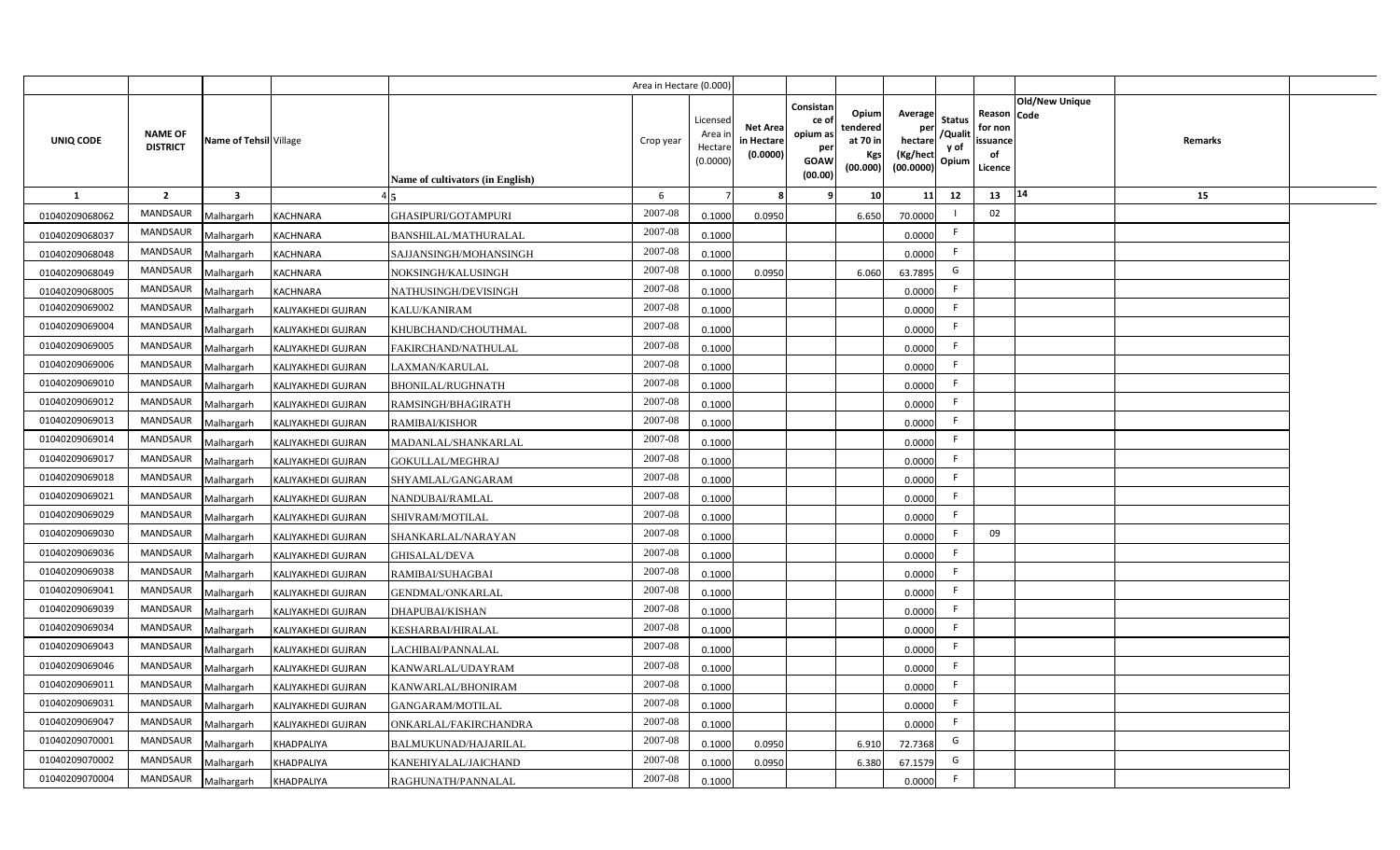|                |                                   |                         |                   |                                  | Area in Hectare (0.000 |                                          |                                          |                                                                 |                                                  |                                                    |                                           |                                                     |                |         |  |
|----------------|-----------------------------------|-------------------------|-------------------|----------------------------------|------------------------|------------------------------------------|------------------------------------------|-----------------------------------------------------------------|--------------------------------------------------|----------------------------------------------------|-------------------------------------------|-----------------------------------------------------|----------------|---------|--|
| UNIQ CODE      | <b>NAME OF</b><br><b>DISTRICT</b> | Name of Tehsil Village  |                   | Name of cultivators (in English) | Crop year              | Licensed<br>Area i<br>Hectar<br>(0.0000) | <b>Net Area</b><br>in Hectar<br>(0.0000) | Consistan<br>ce of<br>opium as<br>per<br><b>GOAW</b><br>(00.00) | Opium<br>tendered<br>at 70 in<br>Kgs<br>(00.000) | Average<br>per<br>hectare<br>(Kg/hect<br>(00.0000) | <b>Status</b><br>/Qualit<br>y of<br>Opium | Reason Code<br>for non<br>issuance<br>of<br>Licence | Old/New Unique | Remarks |  |
| 1              | $\overline{2}$                    | $\overline{\mathbf{3}}$ |                   |                                  | 6                      |                                          |                                          | 9                                                               | 10 <sup>1</sup>                                  | 11                                                 | 12                                        | 13                                                  | 14             | 15      |  |
| 01040209070005 | MANDSAUR                          | Malhargarh              | <b>KHADPALIYA</b> | JAGANNATH/BHERULAL               | 2007-08                | 0.1000                                   | 0.1000                                   |                                                                 | 6.460                                            | 64.6000                                            | G                                         |                                                     |                |         |  |
| 01040209070006 | MANDSAUR                          | Malhargarh              | <b>KHADPALIYA</b> | <b>CHENRAM/BHERULAL</b>          | $2007 - 08$            | 0.1000                                   |                                          |                                                                 |                                                  | 0.0000                                             | -F                                        |                                                     |                |         |  |
| 01040209070007 | MANDSAUR                          | Malhargarh              | <b>KHADPALIYA</b> | SAJJANBAI/BANSHILAL              | 2007-08                | 0.1000                                   |                                          |                                                                 |                                                  | 0.0000                                             | -F                                        |                                                     |                |         |  |
| 01040209070012 | <b>MANDSAUR</b>                   | Malhargarh              | <b>KHADPALIYA</b> | VARDIBAI/PRABHULAL               | 2007-08                | 0.1000                                   | 0.1050                                   |                                                                 | 7.000                                            | 66.6667                                            | G                                         |                                                     |                |         |  |
| 01040209070021 | <b>MANDSAUR</b>                   | Malhargarh              | KHADPALIYA        | CHAGANLAL/BAPULAL/BHERULAL       | 2007-08                | 0.1000                                   |                                          |                                                                 |                                                  | 0.0000                                             |                                           |                                                     |                |         |  |
| 01040209070022 | MANDSAUR                          | Malhargarh              | <b>KHADPALIYA</b> | MANGILAL/GULABCHAND              | 2007-08                | 0.1000                                   |                                          |                                                                 |                                                  | 0.0000                                             | -F                                        |                                                     |                |         |  |
| 01040209070023 | <b>MANDSAUR</b>                   | Malhargarh              | <b>KHADPALIYA</b> | MATHURALAL/SUKHLAL               | 2007-08                | 0.1000                                   |                                          |                                                                 |                                                  | 0.0000                                             | -F                                        |                                                     |                |         |  |
| 01040209070024 | MANDSAUR                          | Malhargarh              | <b>KHADPALIYA</b> | PURALAL/BHERULAL                 | 2007-08                | 0.1000                                   |                                          |                                                                 |                                                  | 0.0000                                             | F.                                        |                                                     |                |         |  |
| 01040209070027 | <b>MANDSAUR</b>                   | Malhargarh              | <b>KHADPALIYA</b> | KACHRULAL/SHIVLAL                | 2007-08                | 0.1000                                   | 0.1000                                   |                                                                 | 7.010                                            | 70.1000                                            | G                                         |                                                     |                |         |  |
| 01040209070029 | <b>MANDSAUR</b>                   | Malhargarh              | <b>KHADPALIYA</b> | VARDIBAI/GANGARAM                | 2007-08                | 0.100                                    | 0.0500                                   |                                                                 | 3.270                                            | 65.4000                                            | G                                         |                                                     |                |         |  |
| 01040209070033 | MANDSAUR                          | Malhargarh              | <b>KHADPALIYA</b> | RAMSINGH/MADANSINGH              | 2007-08                | 0.1000                                   | 0.0950                                   |                                                                 | 6.400                                            | 67.3684                                            | G                                         |                                                     |                |         |  |
| 01040209070035 | <b>MANDSAUR</b>                   | Malhargarh              | <b>KHADPALIYA</b> | RATANKUNWAR/AMARSINGH            | 2007-08                | 0.1000                                   | 0.1000                                   |                                                                 | 6.270                                            | 62.7000                                            | G                                         |                                                     |                |         |  |
| 01040209070036 | <b>MANDSAUR</b>                   | Malhargarh              | <b>KHADPALIYA</b> | MOHANLAL/BHANWARLAL              | 2007-08                | 0.1000                                   | 0.1000                                   |                                                                 | 6.940                                            | 69.4000                                            | G                                         |                                                     |                |         |  |
| 01040209070037 | <b>MANDSAUR</b>                   | Malhargarh              | <b>KHADPALIYA</b> | AMNALAL/BHANWARLAL               | 2007-08                | 0.1000                                   | 0.0950                                   |                                                                 | 6.670                                            | 70.2105                                            | G                                         |                                                     |                |         |  |
| 01040209070040 | <b>MANDSAUR</b>                   | Malhargarh              | <b>KHADPALIYA</b> | GITABAI/RAMCHANDAR               | 2007-08                | 0.1000                                   | 0.1000                                   |                                                                 | 6.200                                            | 62.0000                                            | G                                         |                                                     |                |         |  |
| 01040209070046 | MANDSAUR                          | Malhargarh              | <b>KHADPALIYA</b> | AMRITRAM/KALURAM                 | 2007-08                | 0.1000                                   | 0.0950                                   |                                                                 | 6.810                                            | 71.6842                                            | G                                         |                                                     |                |         |  |
| 01040209070048 | <b>MANDSAUR</b>                   | Malhargarh              | KHADPALIYA        | DEVBKSH/JAYCHAND                 | 2007-08                | 0.100                                    | 0.0950                                   |                                                                 | 6.550                                            | 68.9474                                            | G                                         |                                                     |                |         |  |
| 01040209070049 | <b>MANDSAUR</b>                   | Malhargarh              | <b>KHADPALIYA</b> | BHAGWATILAL/AANANDILAL           | 2007-08                | 0.1000                                   |                                          |                                                                 |                                                  | 0.0000                                             | F.                                        |                                                     |                |         |  |
| 01040209070051 | <b>MANDSAUR</b>                   | Malhargarh              | <b>KHADPALIYA</b> | SURESHCHANDRA/RAMNIVAS           | 2007-08                | 0.1000                                   | 0.0950                                   |                                                                 | 7.320                                            | 77.0526                                            | G                                         |                                                     |                |         |  |
| 01040209070052 | <b>MANDSAUR</b>                   | Malhargarh              | KHADPALIYA        | <b>BABULAL/HIRALAL</b>           | 2007-08                | 0.100                                    |                                          |                                                                 |                                                  | 0.0000                                             | F.                                        |                                                     |                |         |  |
| 01040209070053 | <b>MANDSAUR</b>                   | Malhargarh              | <b>KHADPALIYA</b> | RAMNIVAS@RAMVILAS/JAICHAND       | 2007-08                | 0.1000                                   | 0.1000                                   |                                                                 | 7.050                                            | 70.5000                                            | G                                         |                                                     |                |         |  |
| 01040209070056 | MANDSAUR                          | Malhargarh              | <b>KHADPALIYA</b> | RADHESHYAM/BAGDIRAM              | 2007-08                | 0.1000                                   | 0.0950                                   |                                                                 | 6.590                                            | 69.3684                                            | G                                         |                                                     |                |         |  |
| 01040209070057 | <b>MANDSAUR</b>                   | Malhargarh              | KHADPALIYA        | PRBHULAL/KANEHIYALAL             | 2007-08                | 0.100                                    | 0.1000                                   |                                                                 | 6.810                                            | 68.1000                                            | G                                         |                                                     |                |         |  |
| 01040209070058 | <b>MANDSAUR</b>                   | Malhargarh              | <b>KHADPALIYA</b> | AMBARAM/CHENSINGH                | 2007-08                | 0.1000                                   |                                          |                                                                 |                                                  | 0.0000                                             | $\mathsf{F}$                              |                                                     |                |         |  |
| 01040209070059 | MANDSAUR                          | Malhargarh              | <b>KHADPALIYA</b> | MOHANBAI/ONKARLAL                | 2007-08                | 0.1000                                   |                                          |                                                                 |                                                  | 0.0000                                             | F                                         |                                                     |                |         |  |
| 01040209070060 | MANDSAUR                          | Malhargarh              | <b>KHADPALIYA</b> | LAXMANSINGH/SHAMBHUSINGH         | 2007-08                | 0.1000                                   |                                          |                                                                 |                                                  | 0.0000                                             | -F                                        |                                                     |                |         |  |
| 01040209070008 | MANDSAUR                          | Malhargarh              | <b>KHADPALIYA</b> | HAJARILAL/SHIVLAL                | 2007-08                | 0.1000                                   |                                          |                                                                 |                                                  | 0.0000                                             | $\mathsf{F}$                              |                                                     |                |         |  |
| 01040209070062 | MANDSAUR                          | Malhargarh              | <b>KHADPALIYA</b> | HIMMATSINGH/LALSINGH             | 2007-08                | 0.1000                                   |                                          |                                                                 |                                                  | 0.0000                                             | $\mathsf{F}$                              |                                                     |                |         |  |
| 01040209070063 | <b>MANDSAUR</b>                   | Malhargarh              | <b>KHADPALIYA</b> | RAMPRAHLAD/HIRALAL               | 2007-08                | 0.1000                                   |                                          |                                                                 |                                                  | 0.0000                                             | $\mathsf{F}$                              |                                                     |                |         |  |
| 01040209070067 | MANDSAUR                          | Malhargarh              | <b>KHADPALIYA</b> | HIRALAL/CHAMPALAL                | 2007-08                | 0.1000                                   | 0.0950                                   |                                                                 | 6.000                                            | 63.1579                                            | G                                         |                                                     |                |         |  |
| 01040209070020 | MANDSAUR                          | Malhargarh              | <b>KHADPALIYA</b> | <b>BAPULAL/BHERULAL</b>          | 2007-08                | 0.1000                                   |                                          |                                                                 |                                                  | 0.0000                                             | -F                                        |                                                     |                |         |  |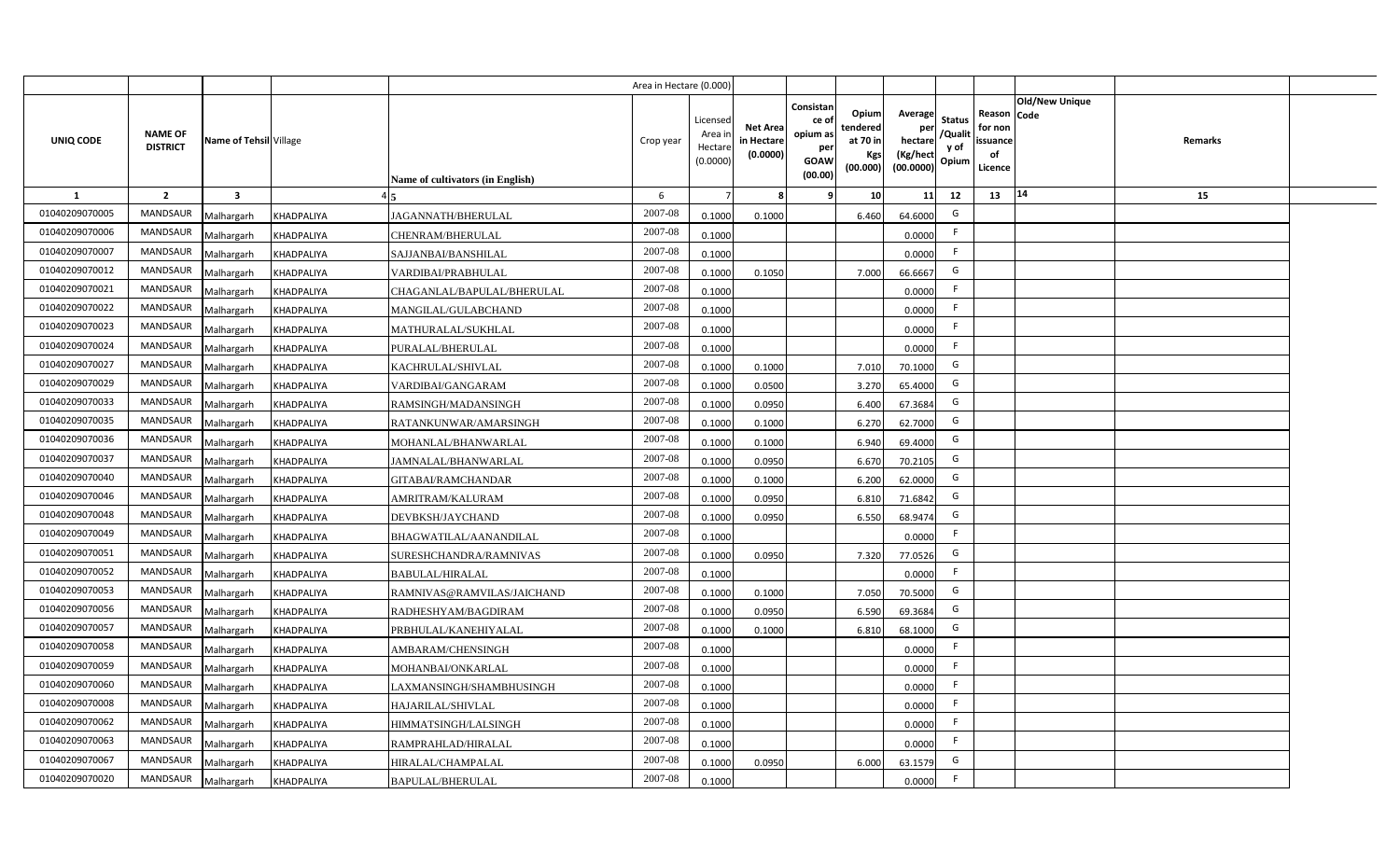|                |                                   |                         |                   |                                  | Area in Hectare (0.000 |                                          |                                          |                                                                 |                                                  |                                                    |                                           |                                                     |                |         |  |
|----------------|-----------------------------------|-------------------------|-------------------|----------------------------------|------------------------|------------------------------------------|------------------------------------------|-----------------------------------------------------------------|--------------------------------------------------|----------------------------------------------------|-------------------------------------------|-----------------------------------------------------|----------------|---------|--|
| UNIQ CODE      | <b>NAME OF</b><br><b>DISTRICT</b> | Name of Tehsil Village  |                   | Name of cultivators (in English) | Crop year              | Licensed<br>Area i<br>Hectar<br>(0.0000) | <b>Net Area</b><br>in Hectar<br>(0.0000) | Consistan<br>ce of<br>opium as<br>per<br><b>GOAW</b><br>(00.00) | Opium<br>tendered<br>at 70 in<br>Kgs<br>(00.000) | Average<br>per<br>hectare<br>(Kg/hect<br>(00.0000) | <b>Status</b><br>/Qualit<br>y of<br>Opium | Reason Code<br>for non<br>issuance<br>of<br>Licence | Old/New Unique | Remarks |  |
| 1              | $\overline{2}$                    | $\overline{\mathbf{3}}$ |                   |                                  | -6                     |                                          |                                          | -9                                                              | 10 <sup>1</sup>                                  | 11                                                 | 12                                        | 13                                                  | 14             | 15      |  |
| 01040209070003 | <b>MANDSAUR</b>                   | Malhargarh              | <b>KHADPALIYA</b> | SUKHIBAI/KANWARLAL               | 2007-08                | 0.1000                                   | 0.0900                                   |                                                                 | 6.330                                            | 70.3333                                            | G                                         |                                                     |                |         |  |
| 01040209070055 | MANDSAUR                          | Malhargarh              | KHADPALIYA        | DEVILAL/JAMNALAL                 | 2007-08                | 0.1000                                   | 0.1000                                   |                                                                 | 6.620                                            | 66.2000                                            | G                                         |                                                     |                |         |  |
| 01040209070068 | <b>MANDSAUR</b>                   | Malhargarh              | <b>KHADPALIYA</b> | <b>BASANTILAL/GANGARAM</b>       | 2007-08                | 0.1000                                   | 0.1000                                   |                                                                 | 6.950                                            | 69.5000                                            | G                                         |                                                     |                |         |  |
| 01040209070069 | <b>MANDSAUR</b>                   | Malhargarh              | <b>KHADPALIYA</b> | BADRILAL/JAGANNATH               | 2007-08                | 0.100                                    | 0.1000                                   |                                                                 | 6.690                                            | 66.9000                                            | G                                         |                                                     | 01040209075004 |         |  |
| 01040209070070 | MANDSAUR                          | Malhargarh              | <b>KHADPALIYA</b> | <b>BAGDIRAM/JAGANNATH</b>        | 2007-08                | 0.100                                    | 0.1000                                   |                                                                 | 6.660                                            | 66.6000                                            | G                                         |                                                     | 01040209075018 |         |  |
| 01040209070071 | <b>MANDSAUR</b>                   | Malhargarh              | <b>KHADPALIYA</b> | RAMNIWAS/VARDICHANDRA            | 2007-08                | 0.1000                                   | 0.1000                                   |                                                                 | 6.850                                            | 68.5000                                            | G                                         |                                                     | 01040209075037 |         |  |
| 01040209070072 | <b>MANDSAUR</b>                   | Malhargarh              | <b>KHADPALIYA</b> | DASHRATHKUMAR/AANANDILAL         | 2007-08                | 0.1000                                   | 0.1000                                   |                                                                 | 7.210                                            | 72.1000                                            | G                                         |                                                     | 01040209075006 |         |  |
| 01040209071001 | MANDSAUR                          | Malhargarh              | <b>KHEJDI</b>     | GOBARSINGH/KISHORSINGH           | 2007-08                | 0.1000                                   |                                          |                                                                 |                                                  | 0.0000                                             | $\mathsf{F}$                              |                                                     |                |         |  |
| 01040209071003 | MANDSAUR                          | Malhargarh              | KHEJDI            | PYARSINGH/KISHORSINGH            | 2007-08                | 0.1000                                   |                                          |                                                                 |                                                  | 0.0000                                             | F.                                        |                                                     |                |         |  |
| 01040209071006 | MANDSAUR                          | Malhargarh              | <b>KHEJDI</b>     | MANSINGH/HINDUSINGH              | 2007-08                | 0.1000                                   |                                          |                                                                 |                                                  | 0.0000                                             | -F                                        |                                                     |                |         |  |
| 01040209071007 | MANDSAUR                          | Malhargarh              | <b>KHEJDI</b>     | MOHAN/NANDA KULMI                | 2007-08                | 0.1000                                   |                                          |                                                                 |                                                  | 0.0000                                             |                                           |                                                     |                |         |  |
| 01040209071008 | MANDSAUR                          | Malhargarh              | <b>KHEJDI</b>     | SHITALSINGH/AMARSINGH            | 2007-08                | 0.1000                                   |                                          |                                                                 |                                                  | 0.0000                                             | -F                                        |                                                     |                |         |  |
| 01040209071010 | <b>MANDSAUR</b>                   | Malhargarh              | <b>KHEJDI</b>     | BHERUSINGH/SHIVSINGH             | 2007-08                | 0.1000                                   |                                          |                                                                 |                                                  | 0.0000                                             | -F                                        |                                                     |                |         |  |
| 01040209071012 | <b>MANDSAUR</b>                   | Malhargarh              | KHEJDI            | KALU/LAXMAN DARJI                | 2007-08                | 0.1000                                   |                                          |                                                                 |                                                  | 0.0000                                             | F.                                        |                                                     |                |         |  |
| 01040209071014 | <b>MANDSAUR</b>                   | Malhargarh              | <b>KHEJDI</b>     | <b>DEVILAL/RUPA NAI</b>          | 2007-08                | 0.1000                                   |                                          |                                                                 |                                                  | 0.0000                                             | -F                                        |                                                     |                |         |  |
| 01040209071016 | <b>MANDSAUR</b>                   | Malhargarh              | KHEJDI            | CHENSINGH/GOBARSINGH             | 2007-08                | 0.1000                                   |                                          |                                                                 |                                                  | 0.0000                                             | F.                                        |                                                     |                |         |  |
| 01040209071023 | <b>MANDSAUR</b>                   | Malhargarh              | <b>KHEJDI</b>     | SAJJANSINGH/RUPSINGH             | 2007-08                | 0.1000                                   |                                          |                                                                 |                                                  | 0.0000                                             | -F                                        |                                                     |                |         |  |
| 01040209071028 | <b>MANDSAUR</b>                   | Malhargarh              | <b>KHEJDI</b>     | GORDHANLAL/MODIRAM               | 2007-08                | 0.1000                                   |                                          |                                                                 |                                                  | 0.0000                                             | F.                                        |                                                     |                |         |  |
| 01040209071030 | <b>MANDSAUR</b>                   | Malhargarh              | <b>KHEJDI</b>     | KACHRUSINGH/LALSINGH             | 2007-08                | 0.100                                    |                                          |                                                                 |                                                  | 0.0000                                             | F.                                        |                                                     |                |         |  |
| 01040209071033 | <b>MANDSAUR</b>                   | Malhargarh              | <b>KHEJDI</b>     | RATANLAL/LAXMAN                  | 2007-08                | 0.1000                                   |                                          |                                                                 |                                                  | 0.0000                                             | F.                                        |                                                     |                |         |  |
| 01040209071034 | <b>MANDSAUR</b>                   | Malhargarh              | <b>KHEJDI</b>     | GORDHANSINGH/SHIVSINGH           | 2007-08                | 0.1000                                   |                                          |                                                                 |                                                  | 0.0000                                             | -F                                        |                                                     |                |         |  |
| 01040209071035 | <b>MANDSAUR</b>                   | Malhargarh              | <b>KHEJDI</b>     | HARISINGH/LALSINGH               | 2007-08                | 0.100                                    |                                          |                                                                 |                                                  | 0.0000                                             | -F                                        |                                                     |                |         |  |
| 01040209071038 | MANDSAUR                          | Malhargarh              | <b>KHEJDI</b>     | <b>BULAKBAI/RUPSINGH</b>         | 2007-08                | 0.100                                    |                                          |                                                                 |                                                  | 0.0000                                             | -F                                        |                                                     |                |         |  |
| 01040209071039 | <b>MANDSAUR</b>                   | Malhargarh              | <b>KHEJDI</b>     | NAVALSINGH/BHERUSINGH            | 2007-08                | 0.100                                    |                                          |                                                                 |                                                  | 0.0000                                             | -F                                        |                                                     |                |         |  |
| 01040209071042 | MANDSAUR                          | Malhargarh              | <b>KHEJDI</b>     | SHANKARLAL/BHUVAN DARJI          | 2007-08                | 0.1000                                   |                                          |                                                                 |                                                  | 0.0000                                             | $\mathsf{F}$                              |                                                     |                |         |  |
| 01040209071043 | MANDSAUR                          | Malhargarh              | <b>KHEJDI</b>     | RUPABAI/MADHUSINGH               | 2007-08                | 0.1000                                   |                                          |                                                                 |                                                  | 0.0000                                             | F                                         |                                                     |                |         |  |
| 01040209071045 | MANDSAUR                          | Malhargarh              | <b>KHEJDI</b>     | DEVISINGH/LAXMANSINGH            | 2007-08                | 0.1000                                   |                                          |                                                                 |                                                  | 0.0000                                             | F                                         |                                                     |                |         |  |
| 01040209071047 | MANDSAUR                          | Malhargarh              | <b>KHEJDI</b>     | JDAYSINGH/SHITALSINGH/AMARSINGH  | 2007-08                | 0.1000                                   |                                          |                                                                 |                                                  | 0.0000                                             | F                                         |                                                     |                |         |  |
| 01040209071048 | MANDSAUR                          | Malhargarh              | <b>KHEJDI</b>     | ISHWARSINGH/RAMSINGH             | 2007-08                | 0.1000                                   |                                          |                                                                 |                                                  | 0.0000                                             | -F                                        |                                                     |                |         |  |
| 01040209071049 | MANDSAUR                          | Malhargarh              | <b>KHEJDI</b>     | DEVILAL/DOLATRAM                 | 2007-08                | 0.1000                                   |                                          |                                                                 |                                                  | 0.0000                                             | -F                                        |                                                     |                |         |  |
| 01040209071051 | MANDSAUR                          | Malhargarh              | <b>KHEJDI</b>     | SHYAMLAL/DOULATRAM               | 2007-08                | 0.1000                                   |                                          |                                                                 |                                                  | 0.0000                                             | -F                                        |                                                     |                |         |  |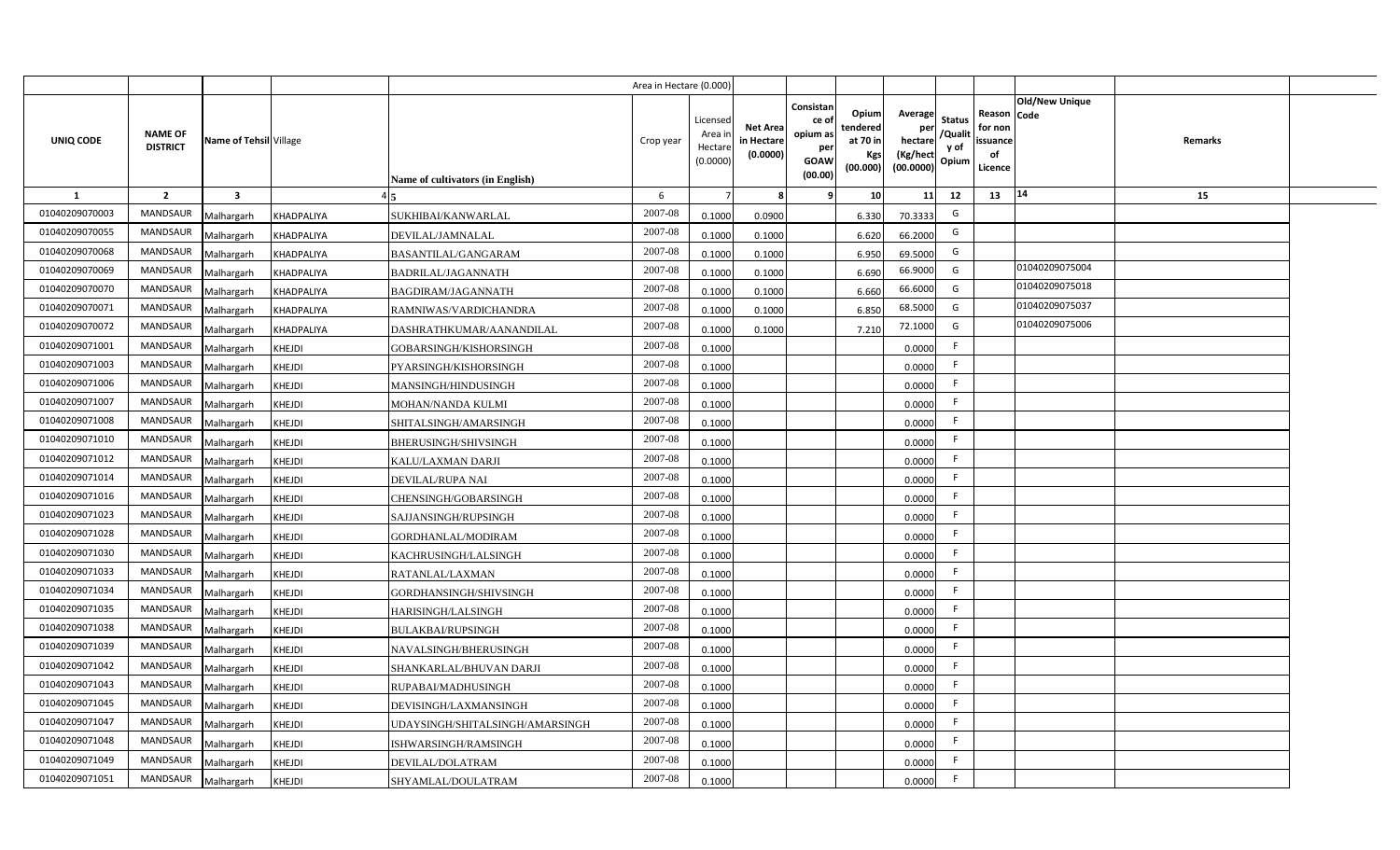|                |                                   |                         |                         |                                   | Area in Hectare (0.000 |                                          |                                          |                                                                 |                                                  |                                                    |                                           |                                                     |                |         |  |
|----------------|-----------------------------------|-------------------------|-------------------------|-----------------------------------|------------------------|------------------------------------------|------------------------------------------|-----------------------------------------------------------------|--------------------------------------------------|----------------------------------------------------|-------------------------------------------|-----------------------------------------------------|----------------|---------|--|
| UNIQ CODE      | <b>NAME OF</b><br><b>DISTRICT</b> | Name of Tehsil Village  |                         | Name of cultivators (in English)  | Crop year              | Licensec<br>Area i<br>Hectar<br>(0.0000) | <b>Net Area</b><br>in Hectar<br>(0.0000) | Consistan<br>ce of<br>opium as<br>per<br><b>GOAW</b><br>(00.00) | Opium<br>tendered<br>at 70 in<br>Kgs<br>(00.000) | Average<br>per<br>hectare<br>(Kg/hect<br>(00.0000) | <b>Status</b><br>/Qualit<br>y of<br>Opium | Reason Code<br>for non<br>issuance<br>of<br>Licence | Old/New Unique | Remarks |  |
| 1              | $\overline{2}$                    | $\overline{\mathbf{3}}$ |                         |                                   | 6                      |                                          |                                          | q                                                               | 10 <sup>1</sup>                                  | 11                                                 | 12                                        | 13                                                  | 14             | 15      |  |
| 01040209071053 | MANDSAUR                          | Malhargarh              | <b>KHEJDI</b>           | MANGUSINGH/SHITALSINGH            | 2007-08                | 0.1000                                   |                                          |                                                                 |                                                  | 0.0000                                             | -F                                        |                                                     |                |         |  |
| 01040209071054 | MANDSAUR                          | Malhargarh              | <b>KHEJDI</b>           | PAPPUSINGH/BHUVANISINGH           | 2007-08                | 0.1000                                   |                                          |                                                                 |                                                  | 0.0000                                             | F.                                        |                                                     |                |         |  |
| 01040209071056 | MANDSAUR                          | Malhargarh              | <b>KHEJDI</b>           | INDARSINGH/KESHARSINGH            | 2007-08                | 0.1000                                   |                                          |                                                                 |                                                  | 0.0000                                             | -F                                        |                                                     |                |         |  |
| 01040209071025 | <b>MANDSAUR</b>                   | Malhargarh              | <b>KHEJDI</b>           | <b>BANSHILAL/CHANDAJI</b>         | 2007-08                | 0.1000                                   |                                          |                                                                 |                                                  | 0.0000                                             | -F                                        |                                                     |                |         |  |
| 01040209071020 | MANDSAUR                          | Malhargarh              | <b>KHEJDI</b>           | KARULAL/NARAYAN                   | 2007-08                | 0.1000                                   |                                          |                                                                 |                                                  | 0.0000                                             |                                           |                                                     |                |         |  |
| 01040209071029 | MANDSAUR                          | Malhargarh              | <b>KHEJDI</b>           | MANOHARSINGH/SWARUPSINGH          | 2007-08                | 0.1000                                   |                                          |                                                                 |                                                  | 0.0000                                             | F.                                        |                                                     |                |         |  |
| 01040209071027 | MANDSAUR                          | Malhargarh              | <b>KHEJDI</b>           | RATANSINGH/SWARUPSINGH            | 2007-08                | 0.1000                                   |                                          |                                                                 |                                                  | 0.0000                                             | -F                                        |                                                     |                |         |  |
| 01040209071044 | MANDSAUR                          | Malhargarh              | <b>KHEJDI</b>           | MANGIBAI/RAMCHANDRA               | 2007-08                | 0.1000                                   |                                          |                                                                 |                                                  | 0.0000                                             |                                           |                                                     |                |         |  |
| 01040209071022 | <b>MANDSAUR</b>                   | Malhargarh              | KHEJDI                  | DULESINGH/GOBARSINGH              | 2007-08                | 0.1000                                   |                                          |                                                                 |                                                  | 0.0000                                             | -F                                        |                                                     |                |         |  |
| 01040209071052 | MANDSAUR                          | Malhargarh              | <b>KHEJDI</b>           | SHYAMLAL/MOHANLAL                 | 2007-08                | 0.1000                                   |                                          |                                                                 |                                                  | 0.0000                                             | F.                                        |                                                     |                |         |  |
| 01040209071011 | <b>MANDSAUR</b>                   | Malhargarh              | <b>KHEJDI</b>           | SURAJBAI/SHIVSINGH                | 2007-08                | 0.1000                                   |                                          |                                                                 |                                                  | 0.0000                                             | -F                                        |                                                     |                |         |  |
| 01040209071021 | <b>MANDSAUR</b>                   | Malhargarh              | <b>KHEJDI</b>           | KESHARSINGH/MANSINGH              | 2007-08                | 0.1000                                   |                                          |                                                                 |                                                  | 0.0000                                             | -F                                        |                                                     |                |         |  |
| 01040209071046 | <b>MANDSAUR</b>                   | Malhargarh              | <b>KHEJDI</b>           | NIRBHAYSINGH/RUPSINGH/SWARUPSINGH | 2007-08                | 0.1000                                   |                                          |                                                                 |                                                  | 0.0000                                             | F.                                        |                                                     | 01040209067022 |         |  |
| 01040209072003 | <b>MANDSAUR</b>                   | Malhargarh              | <b>KISHAN GARHMAJRA</b> | NARAYNIBAI/BHERA                  | 2007-08                | 0.1000                                   | 0.1000                                   |                                                                 | 2.760                                            | 27.6000                                            | G                                         | 04                                                  |                |         |  |
| 01040209072014 | <b>MANDSAUR</b>                   | Malhargarh              | <b>KISHAN GARHMAJRA</b> | PRAKASH/BHANWARLAL                | 2007-08                | 0.1000                                   | 0.0900                                   |                                                                 | 6.080                                            | 67.5556                                            | G                                         |                                                     |                |         |  |
| 01040209072016 | MANDSAUR                          | Malhargarh              | <b>KISHAN GARHMAJRA</b> | MOHANLAL/BHANWARLAL               | 2007-08                | 0.1000                                   | 0.0900                                   |                                                                 | 6.010                                            | 66.7778                                            | G                                         |                                                     |                |         |  |
| 01040209072017 | <b>MANDSAUR</b>                   | Malhargarh              | <b>KISHAN GARHMAJRA</b> | PREMCHAND/BHANWARLAL              | 2007-08                | 0.100                                    | 0.0900                                   |                                                                 | 5.860                                            | 65.1111                                            | G                                         |                                                     |                |         |  |
| 01040209072028 | <b>MANDSAUR</b>                   | Malhargarh              | <b>KISHAN GARHMAJRA</b> | KAMLESHKUMAR/GANGARAM             | 2007-08                | 0.100                                    | 0.0900                                   |                                                                 | 5.760                                            | 64.0000                                            | G                                         |                                                     |                |         |  |
| 01040209072032 | <b>MANDSAUR</b>                   | Malhargarh              | <b>KISHAN GARHMAJRA</b> | NARVADABAI/VARDICHAND             | $2007 - 08$            | 0.1000                                   |                                          |                                                                 |                                                  | 0.0000                                             | F.                                        |                                                     |                |         |  |
| 01040209072036 | <b>MANDSAUR</b>                   | Malhargarh              | <b>KISHAN GARHMAJRA</b> | RATANLAL/NARAYAN                  | 2007-08                | 0.100                                    | 0.0950                                   |                                                                 | 5.810                                            | 61.1579                                            | G                                         |                                                     |                |         |  |
| 01040209072037 | MANDSAUR                          | Malhargarh              | <b>KISHAN GARHMAJRA</b> | NANDUBAI/SURAJMAL                 | 2007-08                | 0.100                                    | 0.0950                                   |                                                                 | 6.240                                            | 65.6842                                            |                                           | 02                                                  |                |         |  |
| 01040209072018 | MANDSAUR                          | Malhargarh              | <b>KISHAN GARHMAJRA</b> | AMBALAL/KARULAL                   | 2007-08                | 0.100                                    | 0.1000                                   |                                                                 | 6.140                                            | 61.4000                                            | G                                         |                                                     |                |         |  |
| 01040209072042 | <b>MANDSAUR</b>                   | Malhargarh              | <b>KISHAN GARHMAJRA</b> | <b>KANIRAM/MOTI</b>               | 2007-08                | 0.1000                                   |                                          |                                                                 |                                                  | 0.0000                                             | -F                                        |                                                     |                |         |  |
| 01040209072044 | MANDSAUR                          | Malhargarh              | <b>KISHAN GARHMAJRA</b> | NAHARSINGH/NANURAM                | 2007-08                | 0.1000                                   | 0.0950                                   |                                                                 | 6.110                                            | 64.3158                                            | G                                         |                                                     |                |         |  |
| 01040209072045 | MANDSAUR                          | Malhargarh              | KISHAN GARHMAJRA        | UMABAI/KAMALKUMAR                 | 2007-08                | 0.1000                                   |                                          |                                                                 |                                                  | 0.0000                                             | F                                         |                                                     |                |         |  |
| 01040209072046 | MANDSAUR                          | Malhargarh              | <b>KISHAN GARHMAJRA</b> | KAMLABAI/ONKARLAL                 | 2007-08                | 0.1000                                   | 0.0900                                   |                                                                 | 5.460                                            | 60.6667                                            | G                                         |                                                     |                |         |  |
| 01040209073002 | MANDSAUR                          | Malhargarh              | KITTUKHEDI              | RAMESHWARGIR/SHANKARGIR           | 2007-08                | 0.1000                                   |                                          |                                                                 |                                                  | 0.0000                                             | $\mathsf{F}$                              |                                                     |                |         |  |
| 01040209073004 | MANDSAUR                          | Malhargarh              | KITTUKHEDI              | MANGUSINGH/PRATAPSINGH            | 2007-08                | 0.1000                                   |                                          |                                                                 |                                                  | 0.0000                                             | F.                                        |                                                     |                |         |  |
| 01040209073008 | MANDSAUR                          | Malhargarh              | <b>KITTUKHEDI</b>       | RAGHUNATHSINGH/FATEHSINGH         | 2007-08                | 0.1000                                   |                                          |                                                                 |                                                  | 0.0000                                             | E                                         |                                                     |                |         |  |
| 01040209073010 | MANDSAUR                          | Malhargarh              | KITTUKHEDI              | NAGUSINGH/NAVALSINGH              | 2007-08                | 0.1000                                   |                                          |                                                                 |                                                  | 0.0000                                             | -F                                        |                                                     |                |         |  |
| 01040209073012 | MANDSAUR                          | Malhargarh              | KITTUKHEDI              | GOPAL/MOHANLAL                    | 2007-08                | 0.1000                                   |                                          |                                                                 |                                                  | 0.0000                                             | -F                                        |                                                     |                |         |  |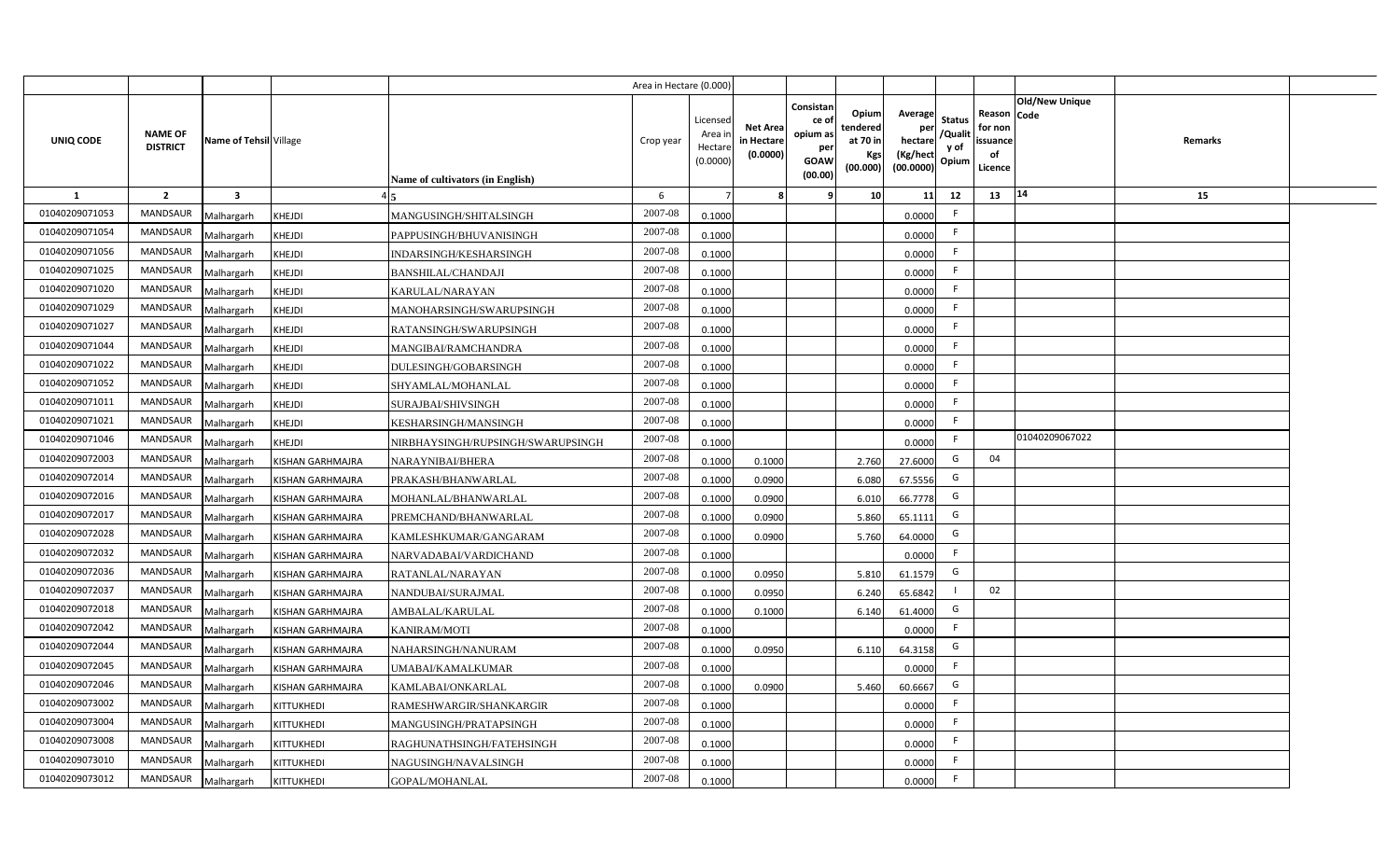|                |                                   |                         |                   |                                  | Area in Hectare (0.000 |                                          |                                           |                                                                 |                                                  |                                                    |                                           |                                                     |                       |                  |  |
|----------------|-----------------------------------|-------------------------|-------------------|----------------------------------|------------------------|------------------------------------------|-------------------------------------------|-----------------------------------------------------------------|--------------------------------------------------|----------------------------------------------------|-------------------------------------------|-----------------------------------------------------|-----------------------|------------------|--|
| UNIQ CODE      | <b>NAME OF</b><br><b>DISTRICT</b> | Name of Tehsil Village  |                   | Name of cultivators (in English) | Crop year              | Licensec<br>Area i<br>Hectar<br>(0.0000) | <b>Net Area</b><br>in Hectare<br>(0.0000) | Consistan<br>ce of<br>opium as<br>per<br><b>GOAW</b><br>(00.00) | Opium<br>tendered<br>at 70 in<br>Kgs<br>(00.000) | Average<br>per<br>hectare<br>(Kg/hect<br>(00.0000) | <b>Status</b><br>/Qualit<br>y of<br>Opium | Reason Code<br>for non<br>issuance<br>of<br>Licence | <b>Old/New Unique</b> | Remarks          |  |
| 1              | $\overline{2}$                    | $\overline{\mathbf{3}}$ |                   |                                  | 6                      |                                          |                                           | q                                                               | 10 <sup>1</sup>                                  | 11                                                 | 12                                        | 13                                                  | 14                    | 15               |  |
| 01040209073013 | <b>MANDSAUR</b>                   | Malhargarh              | <b>KITTUKHEDI</b> | VISHNUGIR/SHANKARGIR             | 2007-08                | 0.1000                                   |                                           |                                                                 |                                                  | 0.0000                                             | -F                                        |                                                     |                       |                  |  |
| 01040209073021 | <b>MANDSAUR</b>                   | Malhargarh              | KITTUKHEDI        | MANOHARSINGH/MANSINGH            | 2007-08                | 0.1000                                   |                                           |                                                                 |                                                  | 0.0000                                             | -F                                        |                                                     |                       |                  |  |
| 01040209073023 | <b>MANDSAUR</b>                   | Malhargarh              | KITTUKHEDI        | BHANWARSINGH/MADANSINGH          | 2007-08                | 0.1000                                   |                                           |                                                                 |                                                  | 0.0000                                             |                                           |                                                     |                       |                  |  |
| 01040209073025 | MANDSAUR                          | Malhargarh              | KITTUKHEDI        | VIRSINGH/MOHANSINGH              | 2007-08                | 0.1000                                   |                                           |                                                                 |                                                  | 0.0000                                             |                                           |                                                     |                       |                  |  |
| 01040209073032 | MANDSAUR                          | Malhargarh              | KITTUKHEDI        | KESHARSINGH/SURATSINGH           | 2007-08                | 0.1000                                   |                                           |                                                                 |                                                  | 0.0000                                             | -F                                        |                                                     |                       |                  |  |
| 01040209073036 | <b>MANDSAUR</b>                   | Malhargarh              | KITTUKHEDI        | VINODSINGH/RUPSINGH              | 2007-08                | 0.1000                                   |                                           |                                                                 |                                                  | 0.0000                                             | <b>F</b>                                  |                                                     |                       |                  |  |
| 01040209073037 | MANDSAUR                          | Malhargarh              | KITTUKHEDI        | RAMESHPURI/DALUPURI              | 2007-08                | 0.1000                                   |                                           |                                                                 |                                                  | 0.0000                                             | F.                                        |                                                     |                       |                  |  |
| 01040209073038 | <b>MANDSAUR</b>                   | Malhargarh              | KITTUKHEDI        | NAVALSINGH/BHANWARSINGH          | 2007-08                | 0.1000                                   |                                           |                                                                 |                                                  | 0.0000                                             | -F                                        |                                                     |                       |                  |  |
| 01040209073042 | <b>MANDSAUR</b>                   | Malhargarh              | KITTUKHEDI        | TEJSINGH/BHERUSINGH              | 2007-08                | 0.1000                                   |                                           |                                                                 |                                                  | 0.0000                                             | F.                                        |                                                     |                       |                  |  |
| 01040209073053 | <b>MANDSAUR</b>                   | Malhargarh              | <b>KITTUKHEDI</b> | SHANTILAL/RAMNARAYAN             | 2007-08                | 0.1000                                   |                                           |                                                                 |                                                  | 0.0000                                             | F.                                        |                                                     |                       |                  |  |
| 01040209073059 | <b>MANDSAUR</b>                   | Malhargarh              | <b>KITTUKHEDI</b> | MADANLAL/RAMNARAYAN              | 2007-08                | 0.1000                                   |                                           |                                                                 |                                                  | 0.0000                                             | -F                                        |                                                     |                       |                  |  |
| 01040209073067 | <b>MANDSAUR</b>                   | Malhargarh              | KITTUKHEDI        | JMRAOSINGH/SHIVSINGH             | 2007-08                | 0.1000                                   |                                           |                                                                 |                                                  | 0.0000                                             | -F                                        |                                                     |                       |                  |  |
| 01040209073075 | <b>MANDSAUR</b>                   | Malhargarh              | KITTUKHEDI        | MENABAI/TORGIR                   | 2007-08                | 0.1000                                   |                                           |                                                                 |                                                  | 0.0000                                             | E                                         |                                                     |                       |                  |  |
| 01040209073077 | <b>MANDSAUR</b>                   | Malhargarh              | KITTUKHEDI        | BHARATSINGH/BHUVANISINGH         | 2007-08                | 0.1000                                   |                                           |                                                                 |                                                  | 0.0000                                             | F.                                        |                                                     |                       |                  |  |
| 01040209073017 | <b>MANDSAUR</b>                   | Malhargarh              | KITTUKHEDI        | KANCHANKUNWAR/RAMSINGH           | 2007-08                | 0.1000                                   |                                           |                                                                 |                                                  | 0.0000                                             | F.                                        |                                                     |                       |                  |  |
| 01040209073081 | <b>MANDSAUR</b>                   | Malhargarh              | KITTUKHEDI        | BHAGWANPURI/MATHURAPURI          | 2007-08                | 0.1000                                   |                                           |                                                                 |                                                  | 0.0000                                             | F.                                        |                                                     |                       |                  |  |
| 01040209073086 | MANDSAUR                          | Malhargarh              | KITTUKHEDI        | MANGUSINGH/DEVISINGH             | 2007-08                | 0.1000                                   |                                           |                                                                 |                                                  | 0.0000                                             | F.                                        |                                                     |                       |                  |  |
| 01040209073087 | <b>MANDSAUR</b>                   | Malhargarh              | KITTUKHEDI        | BHANWARSINGH/LALSINGH            | 2007-08                | 0.100                                    |                                           |                                                                 |                                                  | 0.0000                                             | E                                         |                                                     |                       |                  |  |
| 01040209073088 | <b>MANDSAUR</b>                   | Malhargarh              | KITTUKHEDI        | KALUGIR/SHANKARGIR/MANGUGIR      | 2007-08                | 0.1000                                   |                                           |                                                                 |                                                  | 0.0000                                             | F.                                        |                                                     |                       |                  |  |
| 01040209073092 | <b>MANDSAUR</b>                   | Malhargarh              | KITTUKHEDI        | SHIVSINGH/KHUMANSINGH            | $2007 - 08$            | 0.100                                    |                                           |                                                                 |                                                  | 0.0000                                             | -F                                        |                                                     |                       |                  |  |
| 01040209073078 | <b>MANDSAUR</b>                   | Malhargarh              | KITTUKHEDI        | ISHWARSINGH/SHITALSINGH          | 2007-08                | 0.1000                                   |                                           |                                                                 |                                                  | 0.0000                                             | F.                                        |                                                     |                       |                  |  |
| 01040209073094 | <b>MANDSAUR</b>                   | Malhargarh              | KITTUKHEDI        | MADANSINGH/ONKARSINGH            | 2007-08                | 0.100                                    |                                           |                                                                 |                                                  | 0.0000                                             | E                                         |                                                     |                       |                  |  |
| 01040209073015 | <b>MANDSAUR</b>                   | Malhargarh              | KITTUKHEDI        | GOVERDHANSINGH/NARAYANSINGH      | 2007-08                | 0.1000                                   |                                           |                                                                 |                                                  | 0.0000                                             | F.                                        |                                                     |                       |                  |  |
| 01040209073079 | MANDSAUR                          | Malhargarh              | KITTUKHEDI        | GOVINDSINGH/BHANWARSINGH         | 2007-08                | 0.1000                                   |                                           |                                                                 |                                                  | 0.0000                                             | -F                                        |                                                     |                       |                  |  |
| 01040209073056 | MANDSAUR                          | Malhargarh              | KITTUKHEDI        | LALKUNWAR/KACHRUSINGH            | 2007-08                | 0.1000                                   |                                           |                                                                 |                                                  | 0.0000                                             | F.                                        |                                                     |                       | TRANSFER/MUNDEDI |  |
| 01040209073057 | MANDSAUR                          | Malhargarh              | KITTUKHEDI        | SHAMBHULAL/HIRALAL BHIL          | 2007-08                | 0.1000                                   |                                           |                                                                 |                                                  | 0.0000                                             | -F                                        |                                                     |                       |                  |  |
| 01040209073076 | MANDSAUR                          | Malhargarh              | KITTUKHEDI        | JMMEDSINGH/RATANSINGH            | 2007-08                | 0.1000                                   |                                           |                                                                 |                                                  | 0.0000                                             | E                                         |                                                     |                       |                  |  |
| 01040209073022 | MANDSAUR                          | Malhargarh              | KITTUKHEDI        | RATANSINGH/RAMSINGH              | 2007-08                | 0.1000                                   |                                           |                                                                 |                                                  | 0.0000                                             | F.                                        |                                                     |                       |                  |  |
| 01040209074002 | <b>MANDSAUR</b>                   | Malhargarh              | LODAKHEDA         | SADARAM/CHANDA                   | 2007-08                | 0.1000                                   |                                           |                                                                 |                                                  | 0.0000                                             | $\mathsf{F}$                              |                                                     |                       |                  |  |
| 01040209074003 | MANDSAUR                          | Malhargarh              | LODAKHEDA         | <b>BHANA/HAJARI</b>              | 2007-08                | 0.1000                                   |                                           |                                                                 |                                                  | 0.0000                                             | -F                                        |                                                     |                       |                  |  |
| 01040209074004 | MANDSAUR                          | Malhargarh              | LODAKHEDA         | RADHESHYAM/CHITAR                | 2007-08                | 0.1000                                   |                                           |                                                                 |                                                  | 0.0000                                             | -F                                        |                                                     |                       |                  |  |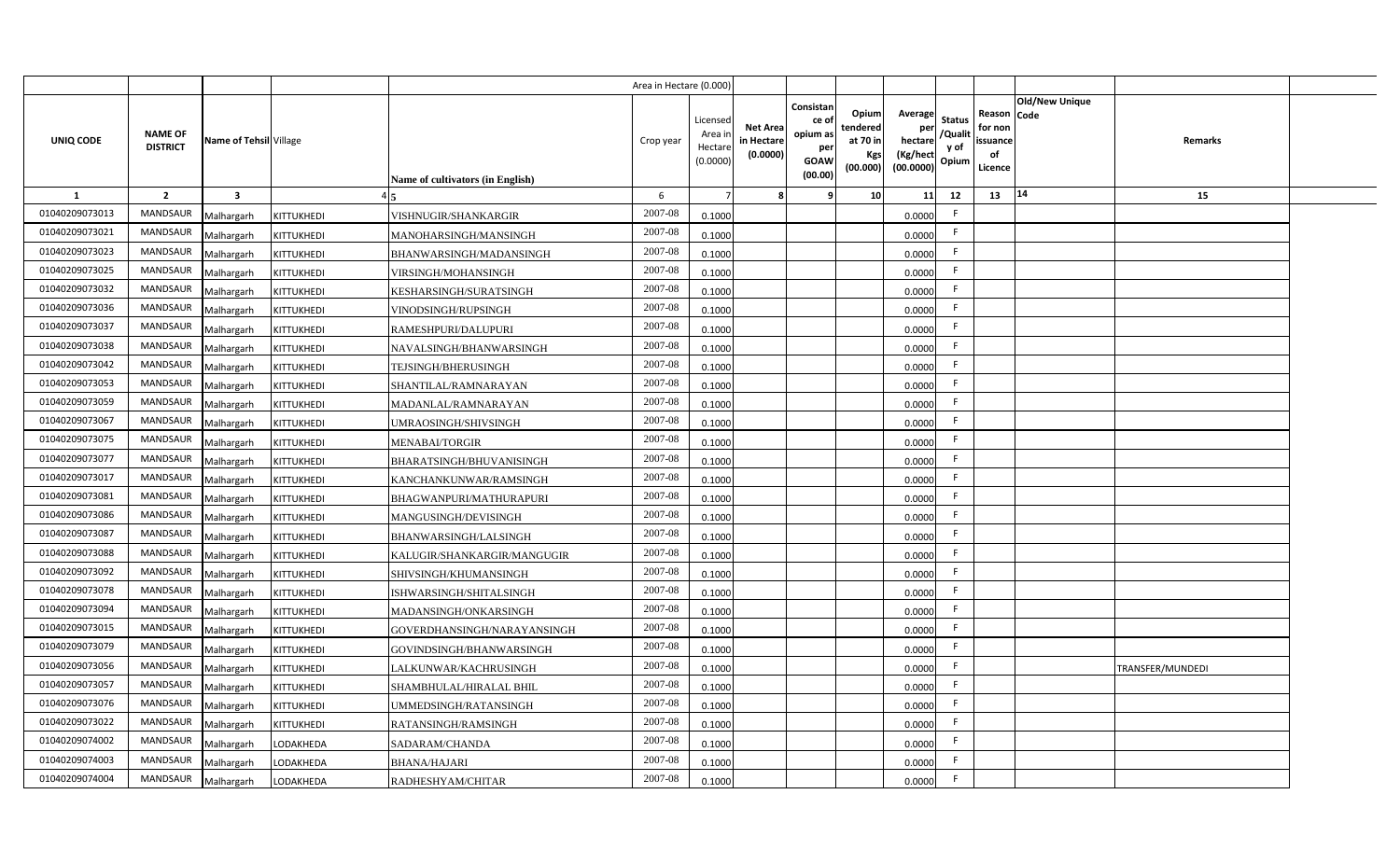|                  |                                   |                         |           |                                  | Area in Hectare (0.000 |                                          |                                          |                                                                 |                                                  |                                                    |                                           |                                                     |                       |         |  |
|------------------|-----------------------------------|-------------------------|-----------|----------------------------------|------------------------|------------------------------------------|------------------------------------------|-----------------------------------------------------------------|--------------------------------------------------|----------------------------------------------------|-------------------------------------------|-----------------------------------------------------|-----------------------|---------|--|
| <b>UNIQ CODE</b> | <b>NAME OF</b><br><b>DISTRICT</b> | Name of Tehsil Village  |           | Name of cultivators (in English) | Crop year              | Licensed<br>Area i<br>Hectar<br>(0.0000) | <b>Net Area</b><br>in Hectar<br>(0.0000) | Consistan<br>ce of<br>opium as<br>per<br><b>GOAW</b><br>(00.00) | Opium<br>tendered<br>at 70 in<br>Kgs<br>(00.000) | Average<br>per<br>hectare<br>(Kg/hect<br>(00.0000) | <b>Status</b><br>/Qualit<br>y of<br>Opium | Reason Code<br>for non<br>issuance<br>of<br>Licence | <b>Old/New Unique</b> | Remarks |  |
| 1                | $\overline{2}$                    | $\overline{\mathbf{3}}$ |           |                                  | 6                      |                                          |                                          | 9                                                               | 10 <sup>1</sup>                                  | 11                                                 | 12                                        | 13                                                  | 14                    | 15      |  |
| 01040209074005   | MANDSAUR                          | Malhargarh              | LODAKHEDA | JAGDISH/LAKHA                    | 2007-08                | 0.1000                                   |                                          |                                                                 |                                                  | 0.0000                                             | -F                                        |                                                     |                       |         |  |
| 01040209074013   | MANDSAUR                          | Malhargarh              | LODAKHEDA | <b>TEJA/SOJI</b>                 | $2007 - 08$            | 0.1000                                   |                                          |                                                                 |                                                  | 0.0000                                             | F.                                        |                                                     |                       |         |  |
| 01040209074015   | MANDSAUR                          | Malhargarh              | LODAKHEDA | PIRULAL/BHAVSINGH                | 2007-08                | 0.1000                                   |                                          |                                                                 |                                                  | 0.0000                                             | -F                                        |                                                     |                       |         |  |
| 01040209074016   | <b>MANDSAUR</b>                   | Malhargarh              | LODAKHEDA | JAGDISH/PARASRAM                 | 2007-08                | 0.1000                                   |                                          |                                                                 |                                                  | 0.0000                                             | -F                                        |                                                     |                       |         |  |
| 01040209074017   | <b>MANDSAUR</b>                   | Malhargarh              | LODAKHEDA | MANGU/KANIRAM                    | 2007-08                | 0.1000                                   |                                          |                                                                 |                                                  | 0.0000                                             | -F                                        |                                                     |                       |         |  |
| 01040209074030   | MANDSAUR                          | Malhargarh              | LODAKHEDA | <b>BANSHILAL/AMARSINGH</b>       | 2007-08                | 0.1000                                   |                                          |                                                                 |                                                  | 0.0000                                             | F.                                        |                                                     |                       |         |  |
| 01040209074031   | MANDSAUR                          | Malhargarh              | LODAKHEDA | RAMSINGH/TEJA                    | 2007-08                | 0.1000                                   |                                          |                                                                 |                                                  | 0.0000                                             | -F                                        |                                                     |                       |         |  |
| 01040209074035   | MANDSAUR                          | Malhargarh              | LODAKHEDA | <b>RODA/BIHARI</b>               | 2007-08                | 0.1000                                   |                                          |                                                                 |                                                  | 0.0000                                             | F.                                        |                                                     |                       |         |  |
| 01040209074036   | <b>MANDSAUR</b>                   | Malhargarh              | LODAKHEDA | SARDARSINGH/TEJA                 | 2007-08                | 0.1000                                   |                                          |                                                                 |                                                  | 0.0000                                             | -F                                        |                                                     |                       |         |  |
| 01040209074037   | MANDSAUR                          | Malhargarh              | LODAKHEDA | CHOUTHMAL/CHITAR                 | 2007-08                | 0.1000                                   |                                          |                                                                 |                                                  | 0.0000                                             | F.                                        |                                                     |                       |         |  |
| 01040209074042   | <b>MANDSAUR</b>                   | Malhargarh              | LODAKHEDA | KHIMA/DALLA                      | 2007-08                | 0.1000                                   |                                          |                                                                 |                                                  | 0.0000                                             | -F                                        |                                                     |                       |         |  |
| 01040209074043   | <b>MANDSAUR</b>                   | Malhargarh              | LODAKHEDA | <b>BABULAL/CHITAR</b>            | 2007-08                | 0.1000                                   |                                          |                                                                 |                                                  | 0.0000                                             | -F                                        |                                                     |                       |         |  |
| 01040209074051   | <b>MANDSAUR</b>                   | Malhargarh              | LODAKHEDA | RAYSINGH/KANWARA                 | 2007-08                | 0.1000                                   |                                          |                                                                 |                                                  | 0.0000                                             | F.                                        |                                                     |                       |         |  |
| 01040209074053   | <b>MANDSAUR</b>                   | Malhargarh              | LODAKHEDA | RAJMAL/RODMAL                    | 2007-08                | 0.1000                                   |                                          |                                                                 |                                                  | 0.0000                                             | $\mathsf{F}$                              |                                                     |                       |         |  |
| 01040209074054   | <b>MANDSAUR</b>                   | Malhargarh              | LODAKHEDA | <b>MADANLAL/CHITAR</b>           | 2007-08                | 0.1000                                   |                                          |                                                                 |                                                  | 0.0000                                             | F                                         |                                                     |                       |         |  |
| 01040209074055   | <b>MANDSAUR</b>                   | Malhargarh              | LODAKHEDA | <b>BABULAL/GORILAL</b>           | 2007-08                | 0.1000                                   |                                          |                                                                 |                                                  | 0.0000                                             | F.                                        |                                                     |                       |         |  |
| 01040209074057   | <b>MANDSAUR</b>                   | Malhargarh              | LODAKHEDA | MADANLAL/MANGILAL                | 2007-08                | 0.1000                                   |                                          |                                                                 |                                                  | 0.0000                                             | F.                                        |                                                     |                       |         |  |
| 01040209074062   | <b>MANDSAUR</b>                   | Malhargarh              | LODAKHEDA | <b>BHIMSINGH/SURAJMAL</b>        | 2007-08                | 0.1000                                   |                                          |                                                                 |                                                  | 0.0000                                             | F.                                        |                                                     |                       |         |  |
| 01040209074064   | <b>MANDSAUR</b>                   | Malhargarh              | LODAKHEDA | <b>BANSHILAL/PARASRAM</b>        | 2007-08                | 0.1000                                   |                                          |                                                                 |                                                  | 0.0000                                             | F.                                        |                                                     |                       |         |  |
| 01040209074067   | <b>MANDSAUR</b>                   | Malhargarh              | LODAKHEDA | MOHANLAL/KHIMA                   | 2007-08                | 0.100                                    |                                          |                                                                 |                                                  | 0.0000                                             | F.                                        |                                                     |                       |         |  |
| 01040209074068   | MANDSAUR                          | Malhargarh              | LODAKHEDA | RAJMAL/PANNALAL                  | $2007 - 08$            | 0.1000                                   |                                          |                                                                 |                                                  | 0.0000                                             | $\mathsf{F}$                              |                                                     |                       |         |  |
| 01040209074071   | MANDSAUR                          | Malhargarh              | LODAKHEDA | RAJU/SHIVLAL                     | 2007-08                | 0.1000                                   |                                          |                                                                 |                                                  | 0.0000                                             | -F                                        |                                                     |                       |         |  |
| 01040209074072   | <b>MANDSAUR</b>                   | Malhargarh              | LODAKHEDA | VIDYARAM/KANWARLAL               | 2007-08                | 0.1000                                   |                                          |                                                                 |                                                  | 0.0000                                             | -F                                        |                                                     |                       |         |  |
| 01040209074073   | MANDSAUR                          | Malhargarh              | LODAKHEDA | AASHIBAI/BHAVSINGH               | $2007 - 08$            | 0.1000                                   |                                          |                                                                 |                                                  | 0.0000                                             | F.                                        |                                                     |                       |         |  |
| 01040209074045   | MANDSAUR                          | Malhargarh              | LODAKHEDA | KANIRAM/BHAVSINGH                | 2007-08                | 0.1000                                   |                                          |                                                                 |                                                  | 0.0000                                             | F                                         |                                                     |                       |         |  |
| 01040209074041   | MANDSAUR                          | Malhargarh              | LODAKHEDA | BHAVSINGH/KESHURAM               | 2007-08                | 0.1000                                   |                                          |                                                                 |                                                  | 0.0000                                             | F                                         |                                                     |                       |         |  |
| 01040209074021   | MANDSAUR                          | Malhargarh              | LODAKHEDA | NOJIBAI/MANGILAL                 | 2007-08                | 0.1000                                   | 0.0950                                   |                                                                 | 6.830                                            | 71.8947                                            | G                                         |                                                     |                       |         |  |
| 01040209074048   | MANDSAUR                          | Malhargarh              | LODAKHEDA | <b>BHAGGA/BALA</b>               | 2007-08                | 0.1000                                   |                                          |                                                                 |                                                  | 0.0000                                             | $\mathsf{F}$                              |                                                     |                       |         |  |
| 01040209074050   | MANDSAUR                          | Malhargarh              | LODAKHEDA | KALURAM/CHANDA                   | 2007-08                | 0.1000                                   |                                          |                                                                 |                                                  | 0.0000                                             | $\mathsf{F}$                              |                                                     |                       |         |  |
| 01040209074059   | MANDSAUR                          | Malhargarh              | LODAKHEDA | KARANSINGH/GORILAL               | 2007-08                | 0.1000                                   |                                          |                                                                 |                                                  | 0.0000                                             | -F                                        |                                                     |                       |         |  |
| 01040209074038   | MANDSAUR                          | Malhargarh              | LODAKHEDA | RAJMAL/LAXMAN                    | 2007-08                | 0.1000                                   |                                          |                                                                 |                                                  | 0.0000                                             | -F                                        |                                                     |                       |         |  |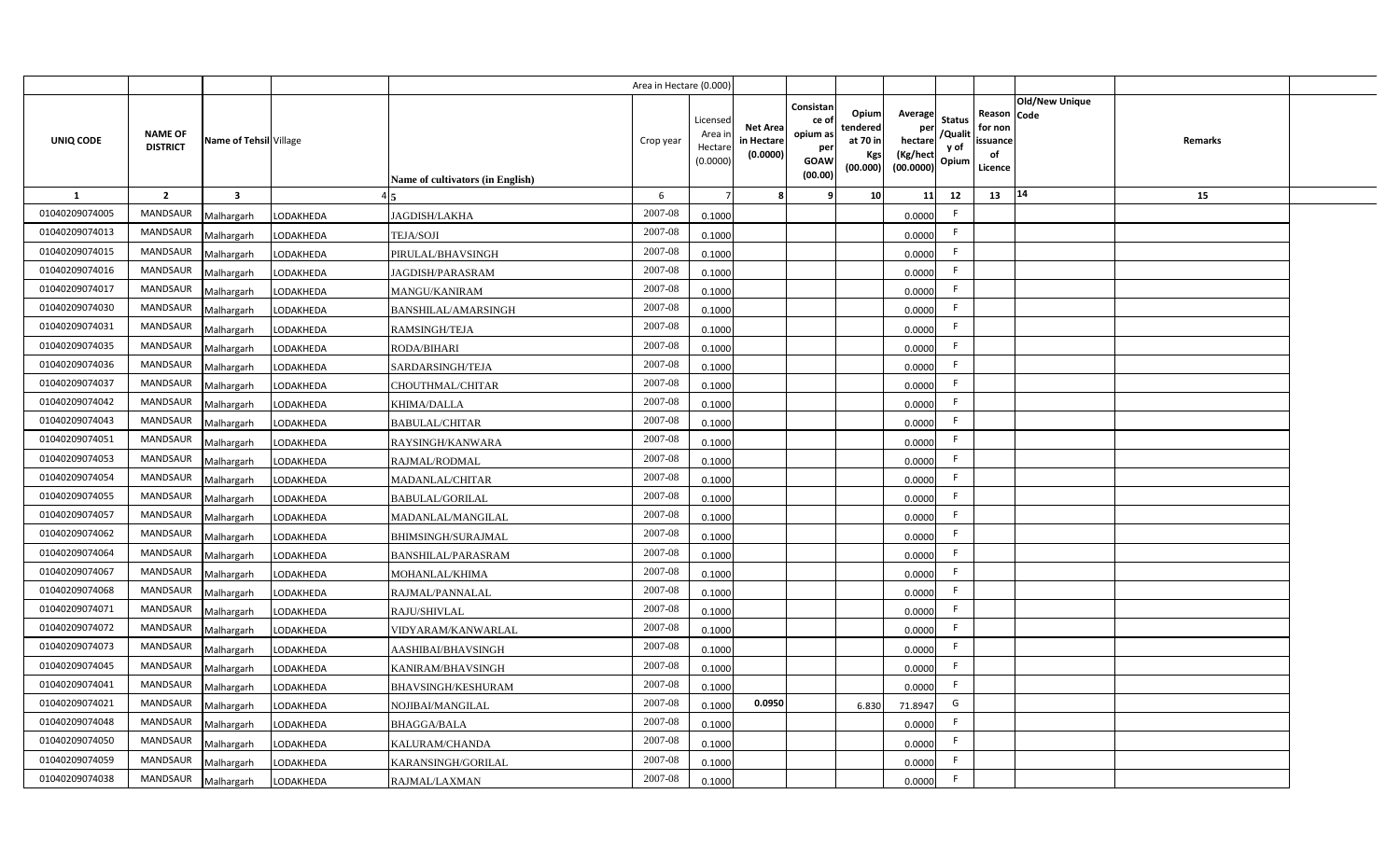|                |                                   |                         |             |                                         | Area in Hectare (0.000) |                                            |                                    |                                                          |                                                  |                                                    |                                           |                                                                                   |                                |
|----------------|-----------------------------------|-------------------------|-------------|-----------------------------------------|-------------------------|--------------------------------------------|------------------------------------|----------------------------------------------------------|--------------------------------------------------|----------------------------------------------------|-------------------------------------------|-----------------------------------------------------------------------------------|--------------------------------|
| UNIQ CODE      | <b>NAME OF</b><br><b>DISTRICT</b> | Name of Tehsil Village  |             | <b>Name of cultivators (in English)</b> | Crop year               | Licensed<br>Area in<br>Hectare<br>(0.0000) | Net Area<br>in Hectare<br>(0.0000) | Consistan<br>ce of<br>opium as<br>per<br>GOAW<br>(00.00) | Opium<br>tendered<br>at 70 in<br>Kgs<br>(00.000) | Average<br>per<br>hectare<br>(Kg/hect<br>(00.0000) | <b>Status</b><br>/Qualit<br>y of<br>Opium | <b>Old/New Unique</b><br>Reason  <br>Code<br>for non<br>issuance<br>of<br>Licence | <b>Remarks</b>                 |
| 1              | $\overline{2}$                    | $\overline{\mathbf{3}}$ |             |                                         | 6                       |                                            |                                    |                                                          | 10                                               | 11                                                 | 12                                        | 14<br>13                                                                          | 15                             |
| 01040209074076 | <b>MANDSAUR</b>                   | <b>Aalhargarh</b>       | LODAKHEDA   | KISHANLAL/RUPABANJARA                   | 2007-08                 | 0.1000                                     |                                    |                                                          |                                                  | 0.0000                                             | F                                         | 01040209076032                                                                    |                                |
| 01040209075001 | <b>MANDSAUR</b>                   | Malhargarh              | MANSHAKHEDI | VARDICHAND/LAXMAN                       | 2007-08                 | 0.1000                                     |                                    |                                                          |                                                  | 0.0000                                             | F                                         | 09                                                                                | NAMECHANGE/TRANSFER/KHADPALIYA |
| 01040209075002 | MANDSAUR                          | Malhargarh              | MANSHAKHEDI | MANGILAL/SHANKAR                        | 2007-08                 | 0.1000                                     |                                    |                                                          |                                                  | 0.0000                                             | F                                         |                                                                                   |                                |
| 01040209075003 | MANDSAUR                          | Malhargarh              | MANSHAKHEDI | NANDRAM/VARDICHAND                      | 2007-08                 | 0.1000                                     | 0.0950                             |                                                          | 6.420                                            | 67.5789                                            | G                                         |                                                                                   |                                |
| 01040209075005 | MANDSAUR                          | Malhargarh              | MANSHAKHEDI | SITABAI/VARDA                           | 2007-08                 | 0.1000                                     |                                    |                                                          |                                                  | 0.0000                                             | F.                                        |                                                                                   |                                |
| 01040209075007 | MANDSAUR                          | Malhargarh              | MANSHAKHEDI | BHURIBAI/JAGANNATH                      | 2007-08                 | 0.1000                                     | 0.1000                             |                                                          | 6.510                                            | 65.1000                                            |                                           | 02                                                                                | TRANSFER/khadpaliya            |
| 01040209075008 | MANDSAUR                          | Malhargarh              | MANSHAKHEDI | RADHAKISHAN/BHERULAL                    | 2007-08                 | 0.1000                                     | 0.1000                             |                                                          | 6.880                                            | 68.8000                                            | G                                         |                                                                                   |                                |
| 01040209075009 | <b>MANDSAUR</b>                   | Malhargarh              | MANSHAKHEDI | BHERULAL/BALKISHAN                      | 2007-08                 | 0.1000                                     | 0.0900                             |                                                          | 5.750                                            | 63.8889                                            | G                                         |                                                                                   |                                |
| 01040209075010 | <b>MANDSAUR</b>                   | Malhargarh              | MANSHAKHEDI | ONKARLAL/BALKISHAN                      | 2007-08                 | 0.1000                                     | 0.0650                             |                                                          | 4.290                                            | 66.0000                                            | G                                         |                                                                                   |                                |
| 01040209075012 | <b>MANDSAUR</b>                   | Malhargarh              | MANSHAKHEDI | UDAYSINGH/CHATRA                        | 2007-08                 | 0.1000                                     |                                    |                                                          |                                                  | 0.0000                                             | F                                         |                                                                                   |                                |
| 01040209075014 | MANDSAUR                          | Malhargarh              | MANSHAKHEDI | RADHESHYAM/JAISINGH                     | 2007-08                 | 0.1000                                     |                                    |                                                          |                                                  | 0.0000                                             | F                                         |                                                                                   |                                |
| 01040209075015 | <b>MANDSAUR</b>                   | <b>Aalhargarh</b>       | MANSHAKHEDI | PRITHVIRAJ/RATAN GOD                    | 2007-08                 | 0.1000                                     | 0.0950                             |                                                          | 6.840                                            | 72.0000                                            | G                                         |                                                                                   |                                |
| 01040209075016 | <b>MANDSAUR</b>                   | Malhargarh              | MANSHAKHEDI | KARULAL/GABBA                           | 2007-08                 | 0.1000                                     | 0.1000                             |                                                          | 6.730                                            | 67.3000                                            | G                                         |                                                                                   |                                |
| 01040209075017 | <b>MANDSAUR</b>                   | Malhargarh              | MANSHAKHEDI | KANWARLAL/BALKISHAN                     | 2007-08                 | 0.1000                                     | 0.0650                             |                                                          | 4.370                                            | 67.2308                                            | G                                         |                                                                                   |                                |
| 01040209075020 | <b>MANDSAUR</b>                   | Malhargarh              | MANSHAKHEDI | KANWARIBAI/CHANDA                       | 2007-08                 | 0.1000                                     |                                    |                                                          |                                                  | 0.0000                                             | F                                         |                                                                                   |                                |
| 01040209075021 | <b>MANDSAUR</b>                   | Malhargarh              | MANSHAKHEDI | RAMLAL/VARDA                            | 2007-08                 | 0.1000                                     |                                    |                                                          |                                                  | 0.000C                                             | F                                         |                                                                                   |                                |
| 01040209075022 | <b>MANDSAUR</b>                   | Malhargarh              | MANSHAKHEDI | SHANKARLAL/GANGARAM                     | 2007-08                 | 0.1000                                     | 0.1000                             |                                                          | 6.560                                            | 65.6000                                            | G                                         |                                                                                   |                                |
| 01040209075023 | <b>MANDSAUR</b>                   | Malhargarh              | MANSHAKHEDI | BHAGATRAM/AMRULAL                       | 2007-08                 | 0.1000                                     |                                    |                                                          |                                                  | 0.0000                                             | F.                                        |                                                                                   |                                |
| 01040209075025 | <b>MANDSAUR</b>                   | Malhargarh              | MANSHAKHEDI | BHANWARLAL/RATANLAL                     | 2007-08                 | 0.1000                                     | 0.0950                             |                                                          | 7.150                                            | 75.2632                                            |                                           | 02                                                                                |                                |
| 01040209075027 | <b>MANDSAUR</b>                   | Malhargarh              | MANSHAKHEDI | GODIBAI@GORVADHANBAI/RATANLAL           | 2007-08                 | 0.1000                                     | 0.0950                             |                                                          | 6.760                                            | 71.1579                                            | G                                         |                                                                                   |                                |
| 01040209075028 | <b>MANDSAUR</b>                   | Malhargarh              | MANSHAKHEDI | PARASRAM/BHANWARLAL                     | 2007-08                 | 0.1000                                     |                                    |                                                          |                                                  | 0.0000                                             | F.                                        |                                                                                   |                                |
| 01040209075029 | <b>MANDSAUR</b>                   | Malhargarh              | MANSHAKHEDI | MANGILAL/BHANWARLAL                     | 2007-08                 | 0.1000                                     |                                    |                                                          |                                                  | 0.0000                                             | F.                                        |                                                                                   |                                |
| 01040209075032 | MANDSAUR                          | Malhargarh              | MANSHAKHEDI | AMRA/VARDA                              | 2007-08                 | 0.1000                                     |                                    |                                                          |                                                  | 0.000C                                             | F                                         |                                                                                   |                                |
| 01040209075033 | <b>MANDSAUR</b>                   | Malhargarh              | MANSHAKHEDI | PRITHVIRAJ/CHATARA                      | 2007-08                 | 0.1000                                     |                                    |                                                          |                                                  | 0.0000                                             | F.                                        |                                                                                   |                                |
| 01040209075035 | MANDSAUR                          | Malhargarh              | MANSHAKHEDI | BADRILAL/KANWARLAL                      | 2007-08                 | 0.1000                                     |                                    |                                                          |                                                  | 0.000C                                             | F.                                        |                                                                                   | TRANSFER/KHADPALIYA            |
| 01040209075040 | MANDSAUR                          | Malhargarh              | MANSHAKHEDI | MANOHARLAL/GORILAL                      | 2007-08                 | 0.1000                                     | 0.0950                             |                                                          | 6.700                                            | 70.5263                                            | G                                         |                                                                                   |                                |
| 01040209075044 | <b>MANDSAUR</b>                   | Malhargarh              | MANSHAKHEDI | GOPAL/BHANWAR GOD                       | 2007-08                 | 0.1000                                     |                                    |                                                          |                                                  | 0.0000                                             | F                                         |                                                                                   |                                |
| 01040209075045 | <b>MANDSAUR</b>                   | Malhargarh              | MANSHAKHEDI | PRITHVIRAJ/RATANLAL                     | 2007-08                 | 0.1000                                     |                                    |                                                          |                                                  | 0.0000                                             | F                                         |                                                                                   |                                |
| 01040209075047 | <b>MANDSAUR</b>                   | Malhargarh              | MANSHAKHEDI | KANWARLAL/MANGILAL                      | 2007-08                 | 0.1000                                     |                                    |                                                          |                                                  | 0.0000                                             | F                                         |                                                                                   |                                |
| 01040209075053 | MANDSAUR                          | Malhargarh              | MANSHAKHEDI | HIRALAL/PANNALAL                        | 2007-08                 | 0.1000                                     | 0.1000                             |                                                          | 6.900                                            | 69.0000                                            | G                                         |                                                                                   |                                |
| 01040209075054 | MANDSAUR                          | Malhargarh              | MANSHAKHEDI | KISHANLAL/BHERULAL                      | 2007-08                 | 0.1000                                     | 0.1000                             |                                                          | 6.880                                            | 68.8000                                            | G                                         |                                                                                   |                                |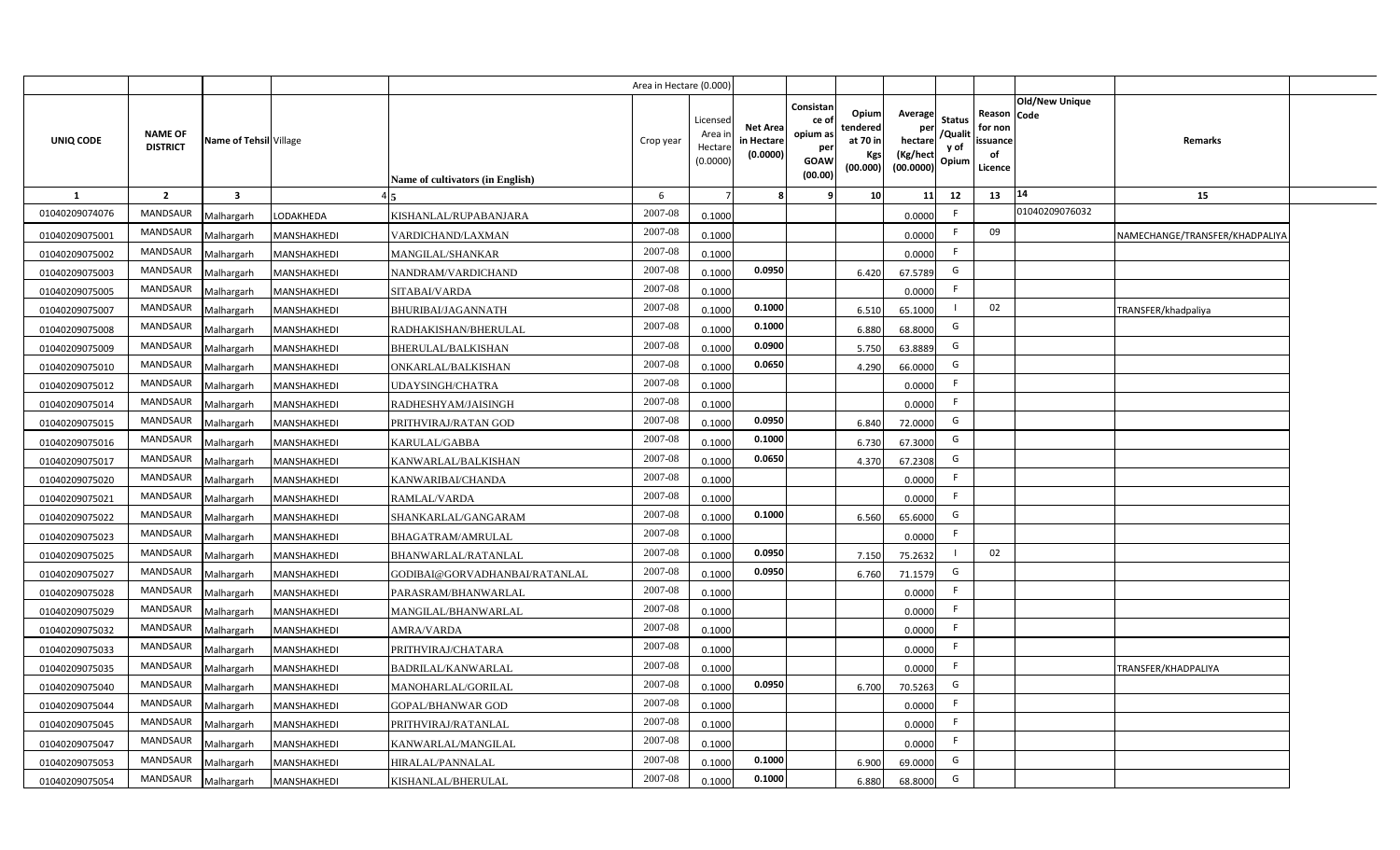|                |                                   |                         |             |                                  | Area in Hectare (0.000) |                                          |                                           |                                                         |                                                   |                                                            |                                  |                                                     |                       |                     |  |
|----------------|-----------------------------------|-------------------------|-------------|----------------------------------|-------------------------|------------------------------------------|-------------------------------------------|---------------------------------------------------------|---------------------------------------------------|------------------------------------------------------------|----------------------------------|-----------------------------------------------------|-----------------------|---------------------|--|
| UNIQ CODE      | <b>NAME OF</b><br><b>DISTRICT</b> | Name of Tehsil Village  |             | Name of cultivators (in English) | Crop year               | Licensed<br>Area i<br>Hectar<br>(0.0000) | <b>Net Area</b><br>in Hectare<br>(0.0000) | Consistan<br>ce o<br>opium as<br>per<br>GOAW<br>(00.00) | Opiuml<br>tendered<br>at 70 in<br>Kgs<br>(00.000) | Average<br>per<br>hectare<br>(Kg/hect<br>$(00.0000)$ Opium | <b>Status</b><br>/Qualit<br>y of | Reason Code<br>for non<br>issuance<br>of<br>Licence | <b>Old/New Unique</b> | Remarks             |  |
| <b>1</b>       | $\overline{2}$                    | $\overline{\mathbf{3}}$ |             |                                  | 6                       |                                          |                                           |                                                         | 10                                                | 11                                                         | 12                               | 13                                                  | 14                    | 15                  |  |
| 01040209075055 | <b>MANDSAUR</b>                   | Malhargarh              | MANSHAKHEDI | RADHESHYAM/CHANDRASINGH          | 2007-08                 | 0.1000                                   |                                           |                                                         |                                                   | 0.0000                                                     | F.                               |                                                     |                       |                     |  |
| 01040209075056 | <b>MANDSAUR</b>                   | Malhargarh              | MANSHAKHEDI | DEVILAL/MANGILAL                 | 2007-08                 | 0.1000                                   |                                           |                                                         |                                                   | 0.0000                                                     | F.                               |                                                     |                       | TRANSFER/AABAKHEDI  |  |
| 01040209075060 | <b>MANDSAUR</b>                   | Malhargarh              | MANSHAKHEDI | GANPATLAL/RATANLAL               | 2007-08                 | 0.1000                                   |                                           |                                                         |                                                   | 0.0000                                                     | F.                               |                                                     |                       |                     |  |
| 01040209075061 | <b>MANDSAUR</b>                   | Malhargarh              | MANSHAKHEDI | DASHRATHKUMAR/BIHARILAL          | 2007-08                 | 0.1000                                   | 0.0950                                    |                                                         | 6.730                                             | 70.8421                                                    | G                                |                                                     |                       |                     |  |
| 01040209075062 | <b>MANDSAUR</b>                   | Malhargarh              | MANSHAKHEDI | BHANWARLAL/GABBA                 | 2007-08                 | 0.1000                                   |                                           |                                                         |                                                   | 0.0000                                                     | F.                               |                                                     |                       |                     |  |
| 01040209075065 | <b>MANDSAUR</b>                   | Malhargarh              | MANSHAKHEDI | GORILAL/HAJARILAL                | 2007-08                 | 0.1000                                   |                                           |                                                         |                                                   | 0.0000                                                     | F.                               |                                                     |                       |                     |  |
| 01040209075066 | <b>MANDSAUR</b>                   | Malhargarh              | MANSHAKHEDI | ASHOKKUMAR/RAMCHANDRA            | 2007-08                 | 0.100                                    | 0.1000                                    |                                                         | 6.760                                             | 67.6000                                                    | G                                |                                                     |                       |                     |  |
| 01040209075067 | <b>MANDSAUR</b>                   | Malhargarh              | MANSHAKHEDI | RAMPRASAD/SHIVLAL                | 2007-08                 | 0.1000                                   | 0.0950                                    |                                                         | 6.350                                             | 66.8421                                                    | G                                |                                                     |                       |                     |  |
| 01040209075068 | <b>MANDSAUR</b>                   | Malhargarh              | MANSHAKHEDI | RADHESHYAM/JAGANNATH             | 2007-08                 | 0.1000                                   |                                           |                                                         |                                                   | 0.0000                                                     | F.                               |                                                     |                       | TRANSFER/KHADPALIYA |  |
| 01040209075073 | <b>MANDSAUR</b>                   | Malhargarh              | MANSHAKHEDI | RATANLAL/MANGILAL                | 2007-08                 | 0.1000                                   |                                           |                                                         |                                                   | 0.0000                                                     | F.                               |                                                     |                       |                     |  |
| 01040209075074 | <b>MANDSAUR</b>                   | Malhargarh              | MANSHAKHEDI | <b>BAGDIRAM/MANGILAL</b>         | 2007-08                 | 0.1000                                   |                                           |                                                         |                                                   | 0.0000                                                     | F.                               |                                                     |                       |                     |  |
| 01040209075075 | MANDSAUR                          | Malhargarh              | MANSHAKHEDI | RAYSINGH/NIRBHA                  | 2007-08                 | 0.1000                                   |                                           |                                                         |                                                   | 0.0000                                                     | F.                               |                                                     |                       |                     |  |
| 01040209075081 | <b>MANDSAUR</b>                   | Malhargarh              | MANSHAKHEDI | RAMNARAYAN/BHERULAL              | 2007-08                 | 0.1000                                   |                                           |                                                         |                                                   | 0.0000                                                     | F.                               |                                                     | 01040209053065        |                     |  |
| 01040209076001 | MANDSAUR                          | Malhargarh              | MUNZAKHEDI  | JAGDISHCHANDRA/BHAGATRAM         | 2007-08                 | 0.1000                                   |                                           |                                                         |                                                   | 0.0000                                                     | F.                               |                                                     |                       |                     |  |
| 01040209076002 | <b>MANDSAUR</b>                   | Malhargarh              | MUNZAKHEDI  | KANWARLAL/CHENRAM                | 2007-08                 | 0.1000                                   | 0.0950                                    |                                                         | 5.400                                             | 56.8421                                                    | G                                |                                                     |                       |                     |  |
| 01040209076003 | MANDSAUR                          | Malhargarh              | MUNZAKHEDI  | SONABAI/NARAYAN                  | 2007-08                 | 0.1000                                   | 0.1000                                    |                                                         | 5.220                                             | 52.2000                                                    | G                                | 04                                                  |                       |                     |  |
| 01040209076004 | <b>MANDSAUR</b>                   | Malhargarh              | MUNZAKHEDI  | MEGHA/SABBA BANJARA              | 2007-08                 | 0.1000                                   |                                           |                                                         |                                                   | 0.0000                                                     | F.                               |                                                     |                       |                     |  |
| 01040209076005 | <b>MANDSAUR</b>                   | Malhargarh              | MUNZAKHEDI  | PANNIBAI/MANA                    | 2007-08                 | 0.1000                                   |                                           |                                                         |                                                   | 0.0000                                                     | F.                               |                                                     |                       |                     |  |
| 01040209076011 | MANDSAUR                          | Malhargarh              | MUNZAKHEDI  | MANGYA/UDABALAI                  | 2007-08                 | 0.1000                                   |                                           |                                                         |                                                   | 0.0000                                                     | F.                               |                                                     |                       |                     |  |
| 01040209076013 | <b>MANDSAUR</b>                   | Malhargarh              | MUNZAKHEDI  | KALURAM/MEGHA                    | 2007-08                 | 0.1000                                   |                                           |                                                         |                                                   | 0.0000                                                     | F.                               |                                                     |                       |                     |  |
| 01040209076015 | <b>MANDSAUR</b>                   | Malhargarh              | MUNZAKHEDI  | <b>GOTAMLAL/KISHAN GAYRI</b>     | 2007-08                 | 0.1000                                   |                                           |                                                         |                                                   | 0.0000                                                     | F.                               |                                                     |                       |                     |  |
| 01040209076019 | <b>MANDSAUR</b>                   | Malhargarh              | MUNZAKHEDI  | BHERULAL/GOTAM                   | 2007-08                 | 0.1000                                   |                                           |                                                         |                                                   | 0.0000                                                     | F.                               |                                                     |                       |                     |  |
| 01040209076020 | <b>MANDSAUR</b>                   | Malhargarh              | MUNZAKHEDI  | RAMLAL/UDAYLAL                   | 2007-08                 | 0.1000                                   |                                           |                                                         |                                                   | 0.0000                                                     | F.                               |                                                     |                       |                     |  |
| 01040209076021 | <b>MANDSAUR</b>                   | Malhargarh              | MUNZAKHEDI  | SALEGRAM/NARAYAN                 | 2007-08                 | 0.1000                                   |                                           |                                                         |                                                   | 0.0000                                                     | F.                               |                                                     |                       |                     |  |
| 01040209076022 | <b>MANDSAUR</b>                   | Malhargarh              | MUNZAKHEDI  | SHAYAMLAL/RATANLAL               | 2007-08                 | 0.1000                                   |                                           |                                                         |                                                   | 0.0000                                                     | F.                               |                                                     |                       |                     |  |
| 01040209076023 | <b>MANDSAUR</b>                   | Malhargarh              | MUNZAKHEDI  | NIRBHAYRAM/NARAYAN               | 2007-08                 | 0.1000                                   |                                           |                                                         |                                                   | 0.0000                                                     | F.                               |                                                     |                       |                     |  |
| 01040209076024 | <b>MANDSAUR</b>                   | Malhargarh              | MUNZAKHEDI  | RATANSINGH/PARTHESINGH           | 2007-08                 | 0.1000                                   | 0.0450                                    |                                                         | 2.830                                             | 62.8889                                                    | G                                |                                                     |                       |                     |  |
| 01040209076025 | <b>MANDSAUR</b>                   | Malhargarh              | MUNZAKHEDI  | BALUSINGH/BHANWARSINGH           | 2007-08                 | 0.1000                                   |                                           |                                                         |                                                   | 0.0000                                                     | F.                               |                                                     |                       |                     |  |
| 01040209076029 | <b>MANDSAUR</b>                   | Malhargarh              | MUNZAKHEDI  | BHAGATRAM/JAGANNATH              | 2007-08                 | 0.1000                                   | 0.1050                                    |                                                         | 6.630                                             | 63.1429                                                    | G                                |                                                     |                       |                     |  |
| 01040209076031 | <b>MANDSAUR</b>                   | Malhargarh              | MUNZAKHEDI  | KANEHIYALAL/CHENRAM              | 2007-08                 | 0.1000                                   |                                           |                                                         |                                                   | 0.0000                                                     | F.                               |                                                     |                       |                     |  |
| 01040209076033 | <b>MANDSAUR</b>                   | Malhargarh              | MUNZAKHEDI  | HARCHAND/UDAYRAM                 | 2007-08                 | 0.1000                                   |                                           |                                                         |                                                   | 0.0000                                                     | F.                               |                                                     |                       |                     |  |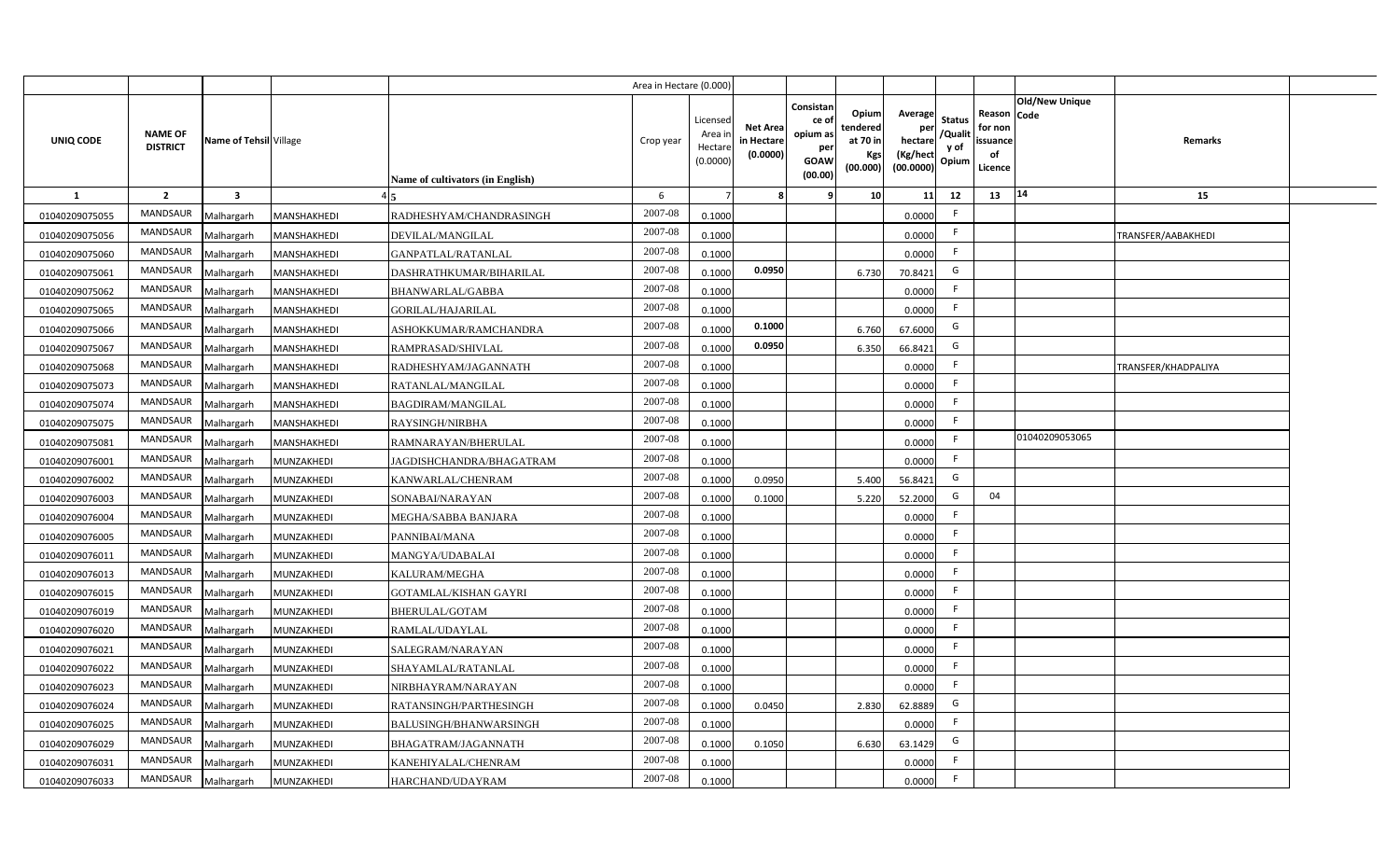|                |                                   |                         |             |                                  | Area in Hectare (0.000 |                                          |                                          |                                                                 |                                                  |                                                    |                                           |                                                     |                       |                |  |
|----------------|-----------------------------------|-------------------------|-------------|----------------------------------|------------------------|------------------------------------------|------------------------------------------|-----------------------------------------------------------------|--------------------------------------------------|----------------------------------------------------|-------------------------------------------|-----------------------------------------------------|-----------------------|----------------|--|
| UNIQ CODE      | <b>NAME OF</b><br><b>DISTRICT</b> | Name of Tehsil Village  |             | Name of cultivators (in English) | Crop year              | Licensed<br>Area i<br>Hectar<br>(0.0000) | <b>Net Area</b><br>in Hectar<br>(0.0000) | Consistan<br>ce of<br>opium as<br>per<br><b>GOAW</b><br>(00.00) | Opium<br>tendered<br>at 70 in<br>Kgs<br>(00.000) | Average<br>per<br>hectare<br>(Kg/hect<br>(00.0000) | <b>Status</b><br>/Qualit<br>y of<br>Opium | Reason Code<br>for non<br>issuance<br>of<br>Licence | <b>Old/New Unique</b> | <b>Remarks</b> |  |
| 1              | $\overline{2}$                    | $\overline{\mathbf{3}}$ |             |                                  | 6                      |                                          |                                          | ٠q                                                              | 10 <sup>1</sup>                                  | 11                                                 | 12                                        | 13                                                  | $\vert 14$            | 15             |  |
| 01040209076014 | MANDSAUR                          | Malhargarh              | MUNZAKHEDI  | BAPULAL/CHAINRAM                 | 2007-08                | 0.1000                                   |                                          |                                                                 |                                                  | 0.0000                                             | -F                                        |                                                     |                       |                |  |
| 01040209076007 | MANDSAUR                          | Malhargarh              | MUNZAKHEDI  | CHATARBHUJ/UDA                   | 2007-08                | 0.1000                                   |                                          |                                                                 |                                                  | 0.0000                                             | F.                                        |                                                     |                       |                |  |
| 01040209076026 | <b>MANDSAUR</b>                   | Malhargarh              | MUNZAKHEDI  | MADANSINGH/BHANWARSINGH          | 2007-08                | 0.1000                                   |                                          |                                                                 |                                                  | 0.0000                                             | - F                                       |                                                     |                       |                |  |
| 01040209076008 | MANDSAUR                          | Malhargarh              | MUNZAKHEDI  | <b>KANIRAM/MEGHA</b>             | 2007-08                | 0.1000                                   |                                          |                                                                 |                                                  | 0.0000                                             | -F                                        |                                                     |                       |                |  |
| 01040209077008 | MANDSAUR                          | Malhargarh              | NARAYANGARH | DINESHCHANDRA/RAMGOPAL           | 2007-08                | 0.1000                                   | 0.1000                                   |                                                                 | 6.630                                            | 66.3000                                            | G                                         |                                                     |                       |                |  |
| 01040209077009 | <b>MANDSAUR</b>                   | Malhargarh              | NARAYANGARH | <b>DULICHAND/BHAGWAN TELI</b>    | 2007-08                | 0.1000                                   | 0.1050                                   |                                                                 | 6.550                                            | 62.3810                                            | G                                         |                                                     |                       |                |  |
| 01040209077025 | <b>MANDSAUR</b>                   | Malhargarh              | NARAYANGARH | RAMESHCHANDRA/TULSIRAM           | 2007-08                | 0.1000                                   | 0.0950                                   |                                                                 | 6.830                                            | 71.8947                                            | G                                         |                                                     |                       |                |  |
| 01040209077038 | MANDSAUR                          | Malhargarh              | NARAYANGARH | KANEHIYALAL/RATANLAL             | 2007-08                | 0.1000                                   | 0.1000                                   |                                                                 | 6.630                                            | 66.3000                                            | G                                         |                                                     |                       |                |  |
| 01040209077056 | MANDSAUR                          | Malhargarh              | NARAYANGARH | RAMNARAYAN/MULCHAND              | 2007-08                | 0.100                                    | 0.0450                                   |                                                                 | 3.100                                            | 68.8889                                            | G                                         |                                                     |                       |                |  |
| 01040209077057 | MANDSAUR                          | Malhargarh              | NARAYANGARH | <b>BABULAL/SITARAM</b>           | 2007-08                | 0.100                                    | 0.1000                                   |                                                                 | 7.110                                            | 71.1000                                            | G                                         |                                                     |                       |                |  |
| 01040209077073 | MANDSAUR                          | Malhargarh              | NARAYANGARH | PRABHULAL/DALLA                  | 2007-08                | 0.1000                                   |                                          |                                                                 |                                                  | 0.0000                                             |                                           |                                                     |                       |                |  |
| 01040209077076 | MANDSAUR                          | Malhargarh              | NARAYANGARH | BABULAL/RAMPRATAP                | 2007-08                | 0.1000                                   | 0.1050                                   |                                                                 | 7.200                                            | 68.5714                                            | G                                         |                                                     |                       |                |  |
| 01040209077077 | <b>MANDSAUR</b>                   | Malhargarh              | NARAYANGARH | CHENRAM/MULCHAND                 | 2007-08                | 0.1000                                   | 0.1000                                   |                                                                 | 7.120                                            | 71.2000                                            |                                           | 02                                                  |                       |                |  |
| 01040209077082 | <b>MANDSAUR</b>                   | Malhargarh              | NARAYANGARH | RAMNARAYAN/LAXMAN                | 2007-08                | 0.1000                                   | 0.0950                                   |                                                                 | 6.510                                            | 68.5263                                            | G                                         |                                                     |                       |                |  |
| 01040209077088 | <b>MANDSAUR</b>                   | Malhargarh              | NARAYANGARH | MOHANLAL/FAKIRCHAND              | 2007-08                | 0.1000                                   | 0.1000                                   |                                                                 | 6.390                                            | 63.9000                                            | G                                         |                                                     |                       |                |  |
| 01040209077029 | <b>MANDSAUR</b>                   | Malhargarh              | NARAYANGARH | SUKHLAL/ONKARLAL                 | 2007-08                | 0.1000                                   |                                          |                                                                 |                                                  | 0.0000                                             | F.                                        |                                                     |                       |                |  |
| 01040209077034 | <b>MANDSAUR</b>                   | Malhargarh              | NARAYANGARH | GOPALDAS/JAGDISHCHANDRA          | 2007-08                | 0.1000                                   |                                          |                                                                 |                                                  | 0.0000                                             | N                                         |                                                     |                       |                |  |
| 01040209077095 | <b>MANDSAUR</b>                   | Malhargarh              | NARAYANGARH | FAKIRCHNAD/RAMNARAYAN            | 2007-08                | 0.1000                                   |                                          |                                                                 |                                                  | 0.0000                                             | E                                         |                                                     |                       |                |  |
| 01040209077026 | <b>MANDSAUR</b>                   | Malhargarh              | NARAYANGARH | GHISIBAI/RADHESHYAM              | 2007-08                | 0.100                                    | 0.1000                                   |                                                                 | 6.050                                            | 60.5000                                            | G                                         |                                                     |                       |                |  |
| 01040209077070 | <b>MANDSAUR</b>                   | Malhargarh              | NARAYANGARH | BHANWARBAI/NANDUBAI              | 2007-08                | 0.1000                                   | 0.1000                                   |                                                                 | 6.080                                            | 60.8000                                            | G                                         |                                                     |                       |                |  |
| 01040209077097 | <b>MANDSAUR</b>                   | Malhargarh              | NARAYANGARH | KANWARLAL/PANNALAL               | 2007-08                | 0.1000                                   | 0.1000                                   |                                                                 | 7.420                                            | 74.2000                                            | G                                         |                                                     |                       |                |  |
| 01040209077099 | <b>MANDSAUR</b>                   | Malhargarh              | NARAYANGARH | SHRIRAM/NATHU                    | 2007-08                | 0.100                                    | 0.1050                                   |                                                                 | 6.650                                            | 63.3333                                            | G                                         |                                                     |                       |                |  |
| 01040209077102 | MANDSAUR                          | Malhargarh              | NARAYANGARH | NANDUBAI/NATHU                   | 2007-08                | 0.100                                    | 0.1000                                   |                                                                 | 6.340                                            | 63.4000                                            |                                           | 02                                                  |                       |                |  |
| 01040209077103 | <b>MANDSAUR</b>                   | Malhargarh              | NARAYANGARH | DULICHAND/UDAYRAM                | 2007-08                | 0.100                                    | 0.0950                                   |                                                                 | 6.240                                            | 65.6842                                            | G                                         |                                                     |                       |                |  |
| 01040209077104 | <b>MANDSAUR</b>                   | Malhargarh              | NARAYANGARH | JAGDISH/VARDICHAND               | 2007-08                | 0.1000                                   | 0.1000                                   |                                                                 | 6.080                                            | 60.8000                                            | G                                         |                                                     |                       |                |  |
| 01040209077107 | MANDSAUR                          | Malhargarh              | NARAYANGARH | RAMPRASAD/NIRBHAYRAM             | 2007-08                | 0.1000                                   | 0.1000                                   |                                                                 | 7.020                                            | 70.2000                                            | G                                         |                                                     |                       |                |  |
| 01040209077109 | MANDSAUR                          | Malhargarh              | NARAYANGARH | MODIRAM/DEVILAL                  | 2007-08                | 0.1000                                   | 0.1000                                   |                                                                 | 7.460                                            | 74.6000                                            | G                                         |                                                     |                       |                |  |
| 01040209077071 | MANDSAUR                          | Malhargarh              | NARAYANGARH | DEVBAI/BALKISHAN                 | 2007-08                | 0.1000                                   | 0.1000                                   |                                                                 | 6.900                                            | 69.0000                                            | G                                         |                                                     |                       |                |  |
| 01040209077116 | MANDSAUR                          | Malhargarh              | NARAYANGARH | RAJMAL/AMBALAL                   | 2007-08                | 0.1000                                   | 0.1000                                   |                                                                 | 7.040                                            | 70.4000                                            | G                                         |                                                     |                       |                |  |
| 01040209077117 | MANDSAUR                          | Malhargarh              | NARAYANGARH | AMBALAL/NATHU                    | 2007-08                | 0.1000                                   | 0.1000                                   |                                                                 | 6.960                                            | 69.6000                                            | G                                         |                                                     |                       |                |  |
| 01040209077114 | MANDSAUR                          | Malhargarh              | NARAYANGARH | SHANTILAL/RAGHUNATH              | 2007-08                | 0.1000                                   |                                          |                                                                 |                                                  | 0.0000                                             | -F                                        |                                                     |                       |                |  |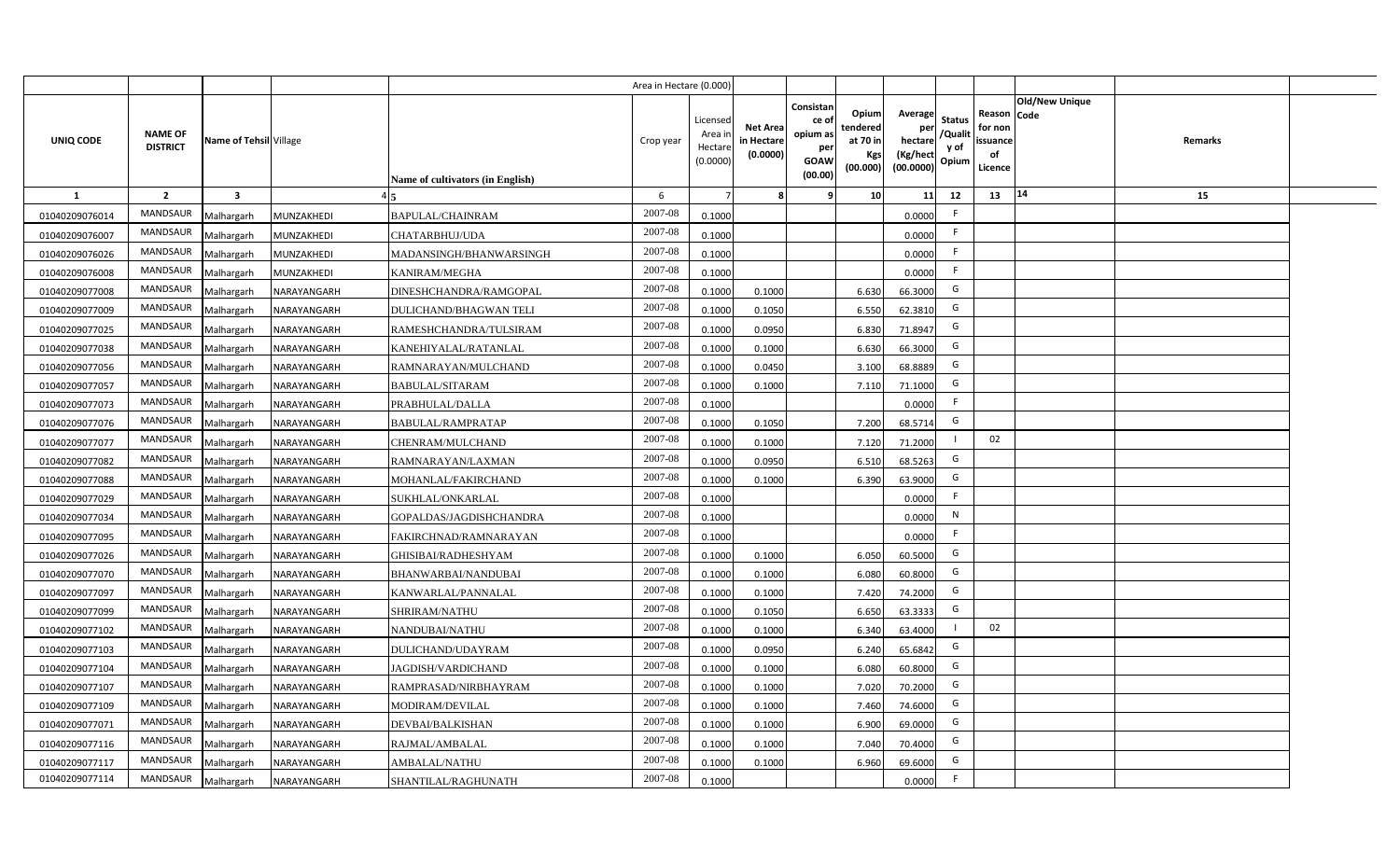|                |                                   |                         |             |                                         | Area in Hectare (0.000) |                                           |                                           |                                                                                                                     |                                                    |                                           |                                                     |                       |         |  |
|----------------|-----------------------------------|-------------------------|-------------|-----------------------------------------|-------------------------|-------------------------------------------|-------------------------------------------|---------------------------------------------------------------------------------------------------------------------|----------------------------------------------------|-------------------------------------------|-----------------------------------------------------|-----------------------|---------|--|
| UNIQ CODE      | <b>NAME OF</b><br><b>DISTRICT</b> | Name of Tehsil Village  |             | <b>Name of cultivators (in English)</b> | Crop year               | Licensed<br>Area i<br>Hectare<br>(0.0000) | <b>Net Area</b><br>in Hectare<br>(0.0000) | Consistan<br>Opium<br>ce of<br>tendered<br>opium as<br>at 70 in<br>per<br>Kgs<br><b>GOAW</b><br>(00.000)<br>(00.00) | Average<br>per<br>hectare<br>(Kg/hect<br>(00.0000) | <b>Status</b><br>/Qualit<br>y of<br>Opium | Reason Code<br>for non<br>issuance<br>of<br>Licence | <b>Old/New Unique</b> | Remarks |  |
| 1              | $\overline{2}$                    | $\overline{\mathbf{3}}$ |             |                                         | 6                       |                                           | 8                                         | -9                                                                                                                  | 10 <sup>1</sup><br>11                              | 12                                        | 13                                                  | 14                    | 15      |  |
| 01040209077021 | MANDSAUR                          | Malhargarh              | NARAYANGARH | SUBHASHCHANDRA/RATANLAL                 | 2007-08                 | 0.1000                                    | 0.1000                                    | 6.680                                                                                                               | 66.8000                                            |                                           | 02                                                  |                       |         |  |
| 01040209077111 | MANDSAUR                          | Malhargarh              | NARAYANGARH | <b>BALMUKUNAD/KACHRU</b>                | 2007-08                 | 0.1000                                    | 0.1000                                    | 7.390                                                                                                               | 73.9000                                            | G                                         |                                                     |                       |         |  |
| 01040209077108 | <b>MANDSAUR</b>                   | Malhargarh              | NARAYANGARH | CHENRAM/JAGANNATH                       | 2007-08                 | 0.1000                                    |                                           |                                                                                                                     | 0.0000                                             | F.                                        |                                                     |                       |         |  |
| 01040209077106 | <b>MANDSAUR</b>                   | Malhargarh              | NARAYANGARH | KAUSHALYABAI/BADRILAL                   | 2007-08                 | 0.1000                                    | 0.0950                                    | 6.890                                                                                                               | 72.5263                                            | G                                         |                                                     |                       |         |  |
| 01040209077098 | MANDSAUR                          | Malhargarh              | NARAYANGARH | RAMESHCHAND/MANGILAL                    | 2007-08                 | 0.1000                                    |                                           |                                                                                                                     | 0.0000                                             | F.                                        |                                                     |                       |         |  |
| 01040209077040 | <b>MANDSAUR</b>                   | Malhargarh              | NARAYANGARH | PRABHULAL/UDAYRAM                       | 2007-08                 | 0.1000                                    | 0.1000                                    | 6.600                                                                                                               | 66.0000                                            | G                                         |                                                     |                       |         |  |
| 01040209077128 | <b>MANDSAUR</b>                   | Malhargarh              | NARAYANGARH | HUKMICHAND/DEVILAL                      | 2007-08                 | 0.1000                                    | 0.1000                                    | 7.390                                                                                                               | 73.9000                                            | G                                         |                                                     |                       |         |  |
| 01040209077041 | MANDSAUR                          | Malhargarh              | NARAYANGARH | AMBALAL/PRABHULAL                       | 2007-08                 | 0.1000                                    | 0.1000                                    | 6.600                                                                                                               | 66.0000                                            | G                                         |                                                     |                       |         |  |
| 01040209077037 | <b>MANDSAUR</b>                   | Malhargarh              | NARAYANGARH | ONKARIBAI/BHERULAL                      | 2007-08                 | 0.1000                                    | 0.1000                                    | 6.270                                                                                                               | 62.7000                                            | G                                         |                                                     |                       |         |  |
| 01040209077131 | <b>MANDSAUR</b>                   | Malhargarh              | NARAYANGARH | DEVILAL/NANDRAM                         | 2007-08                 | 0.1000                                    | 0.0950                                    | 7.010                                                                                                               | 73.7895                                            | G                                         |                                                     |                       |         |  |
| 01040209077059 | <b>MANDSAUR</b>                   | Malhargarh              | NARAYANGARH | MOHANLAL/RADHAKISHAN                    | 2007-08                 | 0.1000                                    |                                           |                                                                                                                     | 0.0000                                             | -F                                        |                                                     |                       |         |  |
| 01040209077130 | <b>MANDSAUR</b>                   | Malhargarh              | NARAYANGARH | KISHORKUMAR/BHUVANISHANKAR/SITABAI      | 2007-08                 | 0.1000                                    |                                           |                                                                                                                     | 0.0000                                             | F                                         |                                                     |                       |         |  |
| 01040209077129 | <b>MANDSAUR</b>                   | Malhargarh              | NARAYANGARH | RAMNARAYAN/BHERULAL                     | 2007-08                 | 0.1000                                    | 0.1000                                    | 6.930                                                                                                               | 69.3000                                            |                                           | 02                                                  |                       |         |  |
| 01040209077127 | <b>MANDSAUR</b>                   | Malhargarh              | NARAYANGARH | RAMKANYABAI/BHERULAL                    | 2007-08                 | 0.1000                                    | 0.1000                                    | 6.990                                                                                                               | 69.9000                                            | G                                         |                                                     |                       |         |  |
| 01040209077125 | <b>MANDSAUR</b>                   | Malhargarh              | NARAYANGARH | HIRALAL/MANGILAL                        | 2007-08                 | 0.1000                                    | 0.1000                                    | 7.150                                                                                                               | 71.5000                                            | G                                         |                                                     |                       |         |  |
| 01040209077124 | <b>MANDSAUR</b>                   | Malhargarh              | NARAYANGARH | RADHEYSHYAM/MANGILAL                    | 2007-08                 | 0.1000                                    | 0.1000                                    | 7.080                                                                                                               | 70.8000                                            | G                                         |                                                     |                       |         |  |
| 01040209077123 | <b>MANDSAUR</b>                   | Malhargarh              | NARAYANGARH | MOHANLAL/NARAYAN                        | 2007-08                 | 0.1000                                    | 0.1000                                    | 7.210                                                                                                               | 72.1000                                            | G                                         |                                                     |                       |         |  |
| 01040209077132 | <b>MANDSAUR</b>                   | Malhargarh              | NARAYANGARH | KANEHIYALAL/MANGILAL                    | 2007-08                 | 0.1000                                    | 0.1000                                    | 7.040                                                                                                               | 70.4000                                            | G                                         |                                                     |                       |         |  |
| 01040209077133 | <b>MANDSAUR</b>                   | Malhargarh              | NARAYANGARH | RAMNIVAS/RAMPRASAD                      | 2007-08                 | 0.1000                                    | 0.0950                                    | 7.060                                                                                                               | 74.3158                                            | G                                         |                                                     |                       |         |  |
| 01040209077011 | <b>MANDSAUR</b>                   | Malhargarh              | NARAYANGARH | MOHANLAL/BHAGCHAND                      | 2007-08                 | 0.1000                                    | 0.0950                                    | 6.600                                                                                                               | 69.4737                                            | G                                         |                                                     |                       |         |  |
| 01040209077134 | <b>MANDSAUR</b>                   | Malhargarh              | NARAYANGARH | SUHAGBAI/BHUVAN                         | 2007-08                 | 0.1000                                    | 0.1000                                    | 6.600                                                                                                               | 66.0000                                            | G                                         |                                                     |                       |         |  |
| 01040209077135 | <b>MANDSAUR</b>                   | Malhargarh              | NARAYANGARH | BHAGATRAM/RAMGOPAL                      | $2007 - 08$             | 0.1000                                    | 0.1000                                    | 7.060                                                                                                               | 70.6000                                            |                                           | 02                                                  |                       |         |  |
| 01040209077014 | <b>MANDSAUR</b>                   | Malhargarh              | NARAYANGARH | VARDICHAND/RADHAKISHAN                  | 2007-08                 | 0.1000                                    | 0.1000                                    | 6.780                                                                                                               | 67.8000                                            | G                                         |                                                     |                       |         |  |
| 01040209077136 | MANDSAUR                          | Malhargarh              | NARAYANGARH | PRABHULAL/PYARCHAND                     | 2007-08                 | 0.1000                                    | 0.0900                                    | 6.200                                                                                                               | 68.8889                                            | G                                         |                                                     |                       |         |  |
| 01040209077047 | MANDSAUR                          | Malhargarh              | NARAYANGARH | PRATAPSINGH/SARDARSINGH                 | 2007-08                 | 0.1000                                    | 0.0950                                    | 6.980                                                                                                               | 73.4737                                            | G                                         |                                                     |                       |         |  |
| 01040209077140 | MANDSAUR                          | Malhargarh              | NARAYANGARH | RAJENDRA/BALMUKUNAND                    | 2007-08                 | 0.1000                                    |                                           |                                                                                                                     | 0.0000                                             | F                                         |                                                     |                       |         |  |
| 01040209077141 | MANDSAUR                          | Malhargarh              | NARAYANGARH | SHAITANSINGH/VIJAYSINGH                 | 2007-08                 | 0.1000                                    | 0.0950                                    | 7.880                                                                                                               | 82.9474                                            | G                                         |                                                     |                       |         |  |
| 01040209077142 | MANDSAUR                          | Malhargarh              | NARAYANGARH | PRATAPSINGH/KISHANSINGH                 | 2007-08                 | 0.1000                                    |                                           |                                                                                                                     | 0.0000                                             | F                                         |                                                     |                       |         |  |
| 01040209077145 | MANDSAUR                          | Malhargarh              | NARAYANGARH | DULICHAND/BHUVAN                        | 2007-08                 | 0.1000                                    | 0.1000                                    | 7.000                                                                                                               | 70.0000                                            |                                           | 02                                                  |                       |         |  |
| 01040209077033 | MANDSAUR                          | Malhargarh              | NARAYANGARH | <b>GANGARAM/NATHU</b>                   | 2007-08                 | 0.1000                                    | 0.1000                                    | 6.950                                                                                                               | 69.5000                                            | G                                         |                                                     |                       |         |  |
| 01040209077147 | MANDSAUR                          | Malhargarh              | NARAYANGARH | KARANSINGH/KALUSINGH                    | 2007-08                 | 0.1000                                    |                                           |                                                                                                                     | 0.0000                                             | F                                         |                                                     |                       |         |  |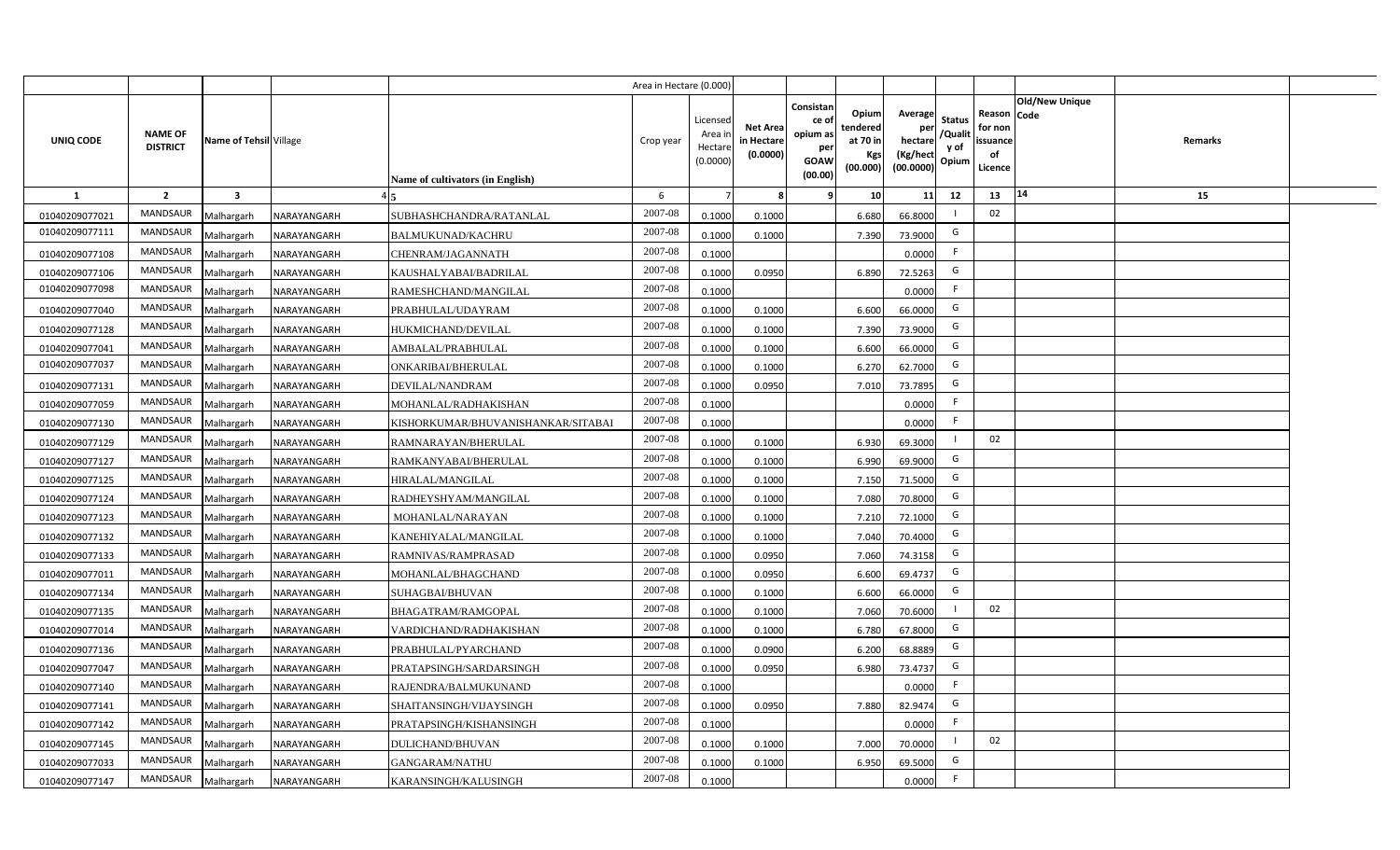|                |                                   |                         |                 |                                         | Area in Hectare (0.000) |                                           |                                           |                                                                |                                                         |                                                    |                                           |                                                     |                       |         |  |
|----------------|-----------------------------------|-------------------------|-----------------|-----------------------------------------|-------------------------|-------------------------------------------|-------------------------------------------|----------------------------------------------------------------|---------------------------------------------------------|----------------------------------------------------|-------------------------------------------|-----------------------------------------------------|-----------------------|---------|--|
| UNIQ CODE      | <b>NAME OF</b><br><b>DISTRICT</b> | Name of Tehsil Village  |                 | <b>Name of cultivators (in English)</b> | Crop year               | Licensed<br>Area i<br>Hectare<br>(0.0000) | <b>Net Area</b><br>in Hectare<br>(0.0000) | Consistan<br>ce o<br>opium as<br>per<br><b>GOAW</b><br>(00.00) | Opium<br>tendered<br>at 70 in<br><b>Kgs</b><br>(00.000) | Average<br>per<br>hectare<br>(Kg/hect<br>(00.0000) | <b>Status</b><br>/Qualit<br>y of<br>Opium | Reason Code<br>for non<br>issuance<br>of<br>Licence | <b>Old/New Unique</b> | Remarks |  |
| <b>1</b>       | $\overline{2}$                    | $\overline{\mathbf{3}}$ |                 |                                         | 6                       |                                           | 8                                         | -9                                                             | 10 <sup>1</sup>                                         | 11                                                 | 12                                        | 13                                                  | 14                    | 15      |  |
| 01040209077148 | MANDSAUR                          | Malhargarh              | NARAYANGARH     | DHAPUBAI/MOTILAL                        | 2007-08                 | 0.1000                                    | 0.1000                                    |                                                                | 6.420                                                   | 64.2000                                            | G                                         |                                                     |                       |         |  |
| 01040209077048 | <b>MANDSAUR</b>                   | Malhargarh              | NARAYANGARH     | SATYANARAYAN/DEVILAL                    | 2007-08                 | 0.1000                                    | 0.1000                                    |                                                                | 6.590                                                   | 65.9000                                            | G                                         |                                                     |                       |         |  |
| 01040209078001 | <b>MANDSAUR</b>                   | Malhargarh              | PIPLIYAVISHNIYA | SHANTILAL/MANSHARAM                     | 2007-08                 | 0.1000                                    |                                           |                                                                |                                                         | 0.0000                                             | - F                                       |                                                     |                       |         |  |
| 01040209078004 | <b>MANDSAUR</b>                   | Malhargarh              | PIPLIYAVISHNIYA | RAMESHCHAND/ASHARAM                     | 2007-08                 | 0.1000                                    | 0.0950                                    |                                                                | 5.920                                                   | 62.3158                                            | G                                         |                                                     |                       |         |  |
| 01040209078006 | <b>MANDSAUR</b>                   | Malhargarh              | PIPLIYAVISHNIYA | RADHESHYAM/BHERULAL/NANDUBAI            | 2007-08                 | 0.1000                                    | 0.0950                                    |                                                                | 6.780                                                   | 71.3684                                            | G                                         |                                                     |                       |         |  |
| 01040209078007 | <b>MANDSAUR</b>                   | Malhargarh              | PIPLIYAVISHNIYA | KACHRULAL/MOHANLAL                      | 2007-08                 | 0.1000                                    | 0.0950                                    |                                                                | 6.620                                                   | 69.6842                                            | G                                         |                                                     |                       |         |  |
| 01040209078009 | MANDSAUR                          | Malhargarh              | PIPLIYAVISHNIYA | RAJARAM/ONKARLAL                        | 2007-08                 | 0.1000                                    | 0.0900                                    |                                                                | 6.790                                                   | 75.4444                                            | G                                         |                                                     |                       |         |  |
| 01040209078011 | <b>MANDSAUR</b>                   | Malhargarh              | PIPLIYAVISHNIYA | NARAYAN/NATHU BALAI                     | 2007-08                 | 0.1000                                    | 0.0950                                    |                                                                | 7.170                                                   | 75.4737                                            | G                                         |                                                     |                       |         |  |
| 01040209078013 | MANDSAUR                          | Malhargarh              | PIPLIYAVISHNIYA | AMBALA/BHERULAL                         | 2007-08                 | 0.1000                                    | 0.0950                                    |                                                                | 6.130                                                   | 64.5263                                            | G                                         |                                                     |                       |         |  |
| 01040209078016 | MANDSAUR                          | Malhargarh              | PIPLIYAVISHNIYA | KANYABAI/RAMCHANDRA                     | 2007-08                 | 0.1000                                    | 0.0900                                    |                                                                | 6.460                                                   | 71.7778                                            | G                                         |                                                     |                       |         |  |
| 01040209078018 | <b>MANDSAUR</b>                   | Malhargarh              | PIPLIYAVISHNIYA | RAMLAL/NARAYAN                          | 2007-08                 | 0.1000                                    | 0.0950                                    |                                                                | 6.590                                                   | 69.3684                                            | G                                         |                                                     |                       |         |  |
| 01040209078028 | MANDSAUR                          | Malhargarh              | PIPLIYAVISHNIYA | NARAYAN/CHUNNILAL                       | 2007-08                 | 0.1000                                    |                                           |                                                                |                                                         | 0.0000                                             | -F                                        |                                                     |                       |         |  |
| 01040209078032 | <b>MANDSAUR</b>                   | Malhargarh              | PIPLIYAVISHNIYA | RADHESHYAM/KACHRU                       | $2007 - 08$             | 0.1000                                    | 0.0950                                    |                                                                | 6.380                                                   | 67.1579                                            | G                                         |                                                     |                       |         |  |
| 01040209078035 | MANDSAUR                          | Malhargarh              | PIPLIYAVISHNIYA | RODULAL/RAMPRATAP                       | 2007-08                 | 0.1000                                    | 0.0950                                    |                                                                | 6.540                                                   | 68.8421                                            | G                                         |                                                     |                       |         |  |
| 01040209078043 | MANDSAUR                          | Malhargarh              | PIPLIYAVISHNIYA | RAMCHANDRA/BHERULAL                     | 2007-08                 | 0.1000                                    | 0.0950                                    |                                                                | 6.790                                                   | 71.4737                                            | G                                         |                                                     |                       |         |  |
| 01040209078048 | MANDSAUR                          | Malhargarh              | PIPLIYAVISHNIYA | NAGESHWAR/MANGILAL                      | 2007-08                 | 0.1000                                    | 0.0950                                    |                                                                | 6.380                                                   | 67.1579                                            | G                                         |                                                     |                       |         |  |
| 01040209078063 | MANDSAUR                          | Malhargarh              | PIPLIYAVISHNIYA | KAILASHCHAND/RAMLAL                     | 2007-08                 | 0.1000                                    | 0.0950                                    |                                                                | 6.820                                                   | 71.7895                                            | G                                         |                                                     |                       |         |  |
| 01040209078066 | MANDSAUR                          | Malhargarh              | PIPLIYAVISHNIYA | <b>BAGDIRAM/BOTLAL</b>                  | 2007-08                 | 0.1000                                    | 0.0950                                    |                                                                | 6.300                                                   | 66.3158                                            | G                                         |                                                     |                       |         |  |
| 01040209078068 | MANDSAUR                          | Malhargarh              | PIPLIYAVISHNIYA | KANWARLAL/BHERULAL                      | 2007-08                 | 0.1000                                    | 0.0450                                    |                                                                | 3.310                                                   | 73.5556                                            | G                                         |                                                     |                       |         |  |
| 01040209078070 | MANDSAUR                          | Malhargarh              | PIPLIYAVISHNIYA | SATYANARAYAN/RAMLAL                     | 2007-08                 | 0.1000                                    | 0.1000                                    |                                                                | 6.400                                                   | 64.0000                                            | G                                         |                                                     |                       |         |  |
| 01040209078085 | MANDSAUR                          | Malhargarh              | PIPLIYAVISHNIYA | SHANKARLAL/BHURA                        | 2007-08                 | 0.1000                                    | 0.0900                                    |                                                                | 5.780                                                   | 64.2222                                            | G                                         |                                                     |                       |         |  |
| 01040209078086 | MANDSAUR                          | Malhargarh              | PIPLIYAVISHNIYA | MOTIRAM/ASHARAM                         | 2007-08                 | 0.1000                                    | 0.0950                                    |                                                                | 6.190                                                   | 65.1579                                            | $\mathbf{I}$                              | 02                                                  |                       |         |  |
| 01040209078093 | MANDSAUR                          | Malhargarh              | PIPLIYAVISHNIYA | KAILASHCHANDRA/BAGDIRAM                 | 2007-08                 | 0.1000                                    | 0.0950                                    |                                                                | 6.260                                                   | 65.8947                                            | G                                         |                                                     |                       |         |  |
| 01040209078095 | MANDSAUR                          | Malhargarh              | PIPLIYAVISHNIYA | <b>GOPAL/RAJARAM</b>                    | 2007-08                 | 0.1000                                    | 0.0950                                    |                                                                | 6.850                                                   | 72.1053                                            | G                                         |                                                     |                       |         |  |
| 01040209078083 | <b>MANDSAUR</b>                   | Malhargarh              | PIPLIYAVISHNIYA | RAMLAL/BHAGIRATH                        | 2007-08                 | 0.1000                                    | 0.1000                                    |                                                                | 7.210                                                   | 72.1000                                            | G                                         |                                                     |                       |         |  |
| 01040209078072 | MANDSAUR                          | Malhargarh              | PIPLIYAVISHNIYA | VIDHYABAI/DINESH                        | 2007-08                 | 0.1000                                    |                                           |                                                                |                                                         | 0.0000                                             | F                                         |                                                     |                       |         |  |
| 01040209078027 | MANDSAUR                          | Malhargarh              | PIPLIYAVISHNIYA | SHRILAL/NATHU                           | 2007-08                 | 0.1000                                    |                                           |                                                                |                                                         | 0.0000                                             | F                                         |                                                     |                       |         |  |
| 01040209078015 | MANDSAUR                          | Malhargarh              | PIPLIYAVISHNIYA | AVANTIBAI/KACHRULAL                     | 2007-08                 | 0.1000                                    | 0.0950                                    |                                                                | 6.850                                                   | 72.1053                                            | G                                         |                                                     |                       |         |  |
| 01040209078042 | MANDSAUR                          | Malhargarh              | PIPLIYAVISHNIYA | GHANSHYAM/SHANKARLAL                    | 2007-08                 | 0.1000                                    | 0.0950                                    |                                                                | 6.730                                                   | 70.8421                                            | G                                         |                                                     |                       |         |  |
| 01040209078024 | MANDSAUR                          | Malhargarh              | PIPLIYAVISHNIYA | MOTILAL/ISHWARLAL                       | 2007-08                 | 0.1000                                    | 0.0950                                    |                                                                | 6.440                                                   | 67.7895                                            |                                           | 02                                                  |                       |         |  |
| 01040209078044 | MANDSAUR                          | Malhargarh              | PIPLIYAVISHNIYA | RAMESHCHANDRA/KACHRU NAI                | 2007-08                 | 0.1000                                    |                                           |                                                                |                                                         | 0.0000                                             | F.                                        |                                                     |                       |         |  |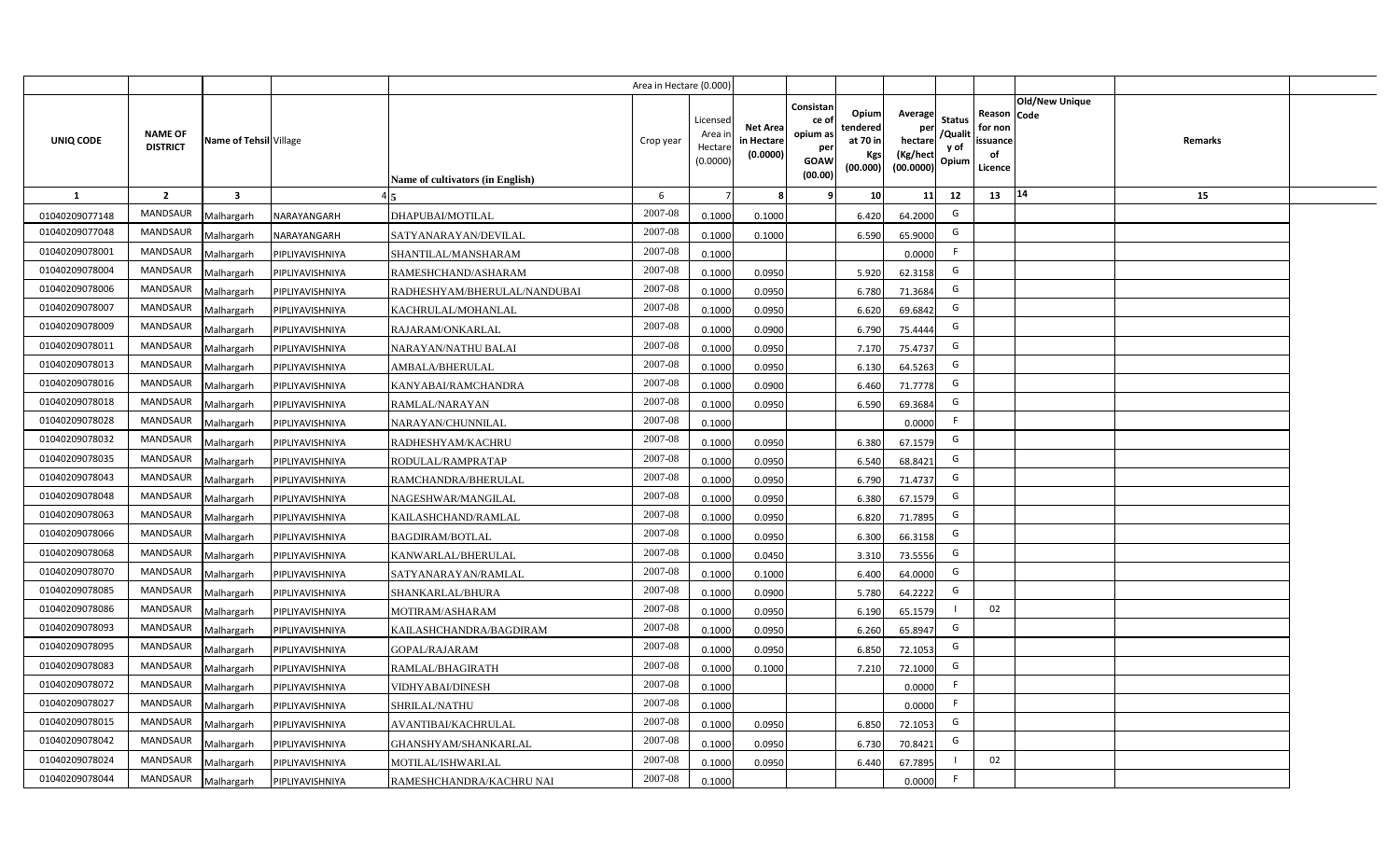|                  |                                   |                         |                 |                                         | Area in Hectare (0.000) |                                           |                                           |                                                                |                                                         |                                                    |                                           |                                                     |                                  |  |
|------------------|-----------------------------------|-------------------------|-----------------|-----------------------------------------|-------------------------|-------------------------------------------|-------------------------------------------|----------------------------------------------------------------|---------------------------------------------------------|----------------------------------------------------|-------------------------------------------|-----------------------------------------------------|----------------------------------|--|
| <b>UNIQ CODE</b> | <b>NAME OF</b><br><b>DISTRICT</b> | Name of Tehsil Village  |                 | <b>Name of cultivators (in English)</b> | Crop year               | Licensed<br>Area i<br>Hectare<br>(0.0000) | <b>Net Area</b><br>in Hectare<br>(0.0000) | Consistan<br>ce o<br>opium as<br>per<br><b>GOAW</b><br>(00.00) | Opium<br>tendered<br>at 70 in<br><b>Kgs</b><br>(00.000) | Average<br>per<br>hectare<br>(Kg/hect<br>(00.0000) | <b>Status</b><br>/Qualit<br>y of<br>Opium | Reason Code<br>for non<br>issuance<br>of<br>Licence | <b>Old/New Unique</b><br>Remarks |  |
| 1                | $\overline{2}$                    | $\overline{\mathbf{3}}$ |                 |                                         | 6                       |                                           | 8                                         | 9                                                              | 10 <sup>1</sup>                                         | 11                                                 | 12                                        | 13                                                  | 14<br>15                         |  |
| 01040209078049   | MANDSAUR                          | Malhargarh              | PIPLIYAVISHNIYA | SAJJANLAL/MAYARAM                       | 2007-08                 | 0.1000                                    | 0.0900                                    |                                                                | 5.900                                                   | 65.5556                                            | G                                         |                                                     |                                  |  |
| 01040209078055   | <b>MANDSAUR</b>                   | Malhargarh              | PIPLIYAVISHNIYA | SHIVLAL/BADRILAL                        | $2007 - 08$             | 0.1000                                    | 0.0950                                    |                                                                | 6.480                                                   | 68.2105                                            | G                                         |                                                     |                                  |  |
| 01040209078040   | <b>MANDSAUR</b>                   | Malhargarh              | PIPLIYAVISHNIYA | LILABAI/BABULAL                         | 2007-08                 | 0.1000                                    | 0.0950                                    |                                                                | 7.500                                                   | 78.9474                                            | G                                         |                                                     |                                  |  |
| 01040209078098   | <b>MANDSAUR</b>                   | Malhargarh              | PIPLIYAVISHNIYA | SHANTILAL/BHANWARLAL                    | 2007-08                 | 0.1000                                    | 0.0950                                    |                                                                | 6.230                                                   | 65.5789                                            |                                           | 02                                                  |                                  |  |
| 01040209078099   | <b>MANDSAUR</b>                   | Malhargarh              | PIPLIYAVISHNIYA | SHANKARLAL/TULSIRAM                     | 2007-08                 | 0.1000                                    | 0.0950                                    |                                                                | 6.730                                                   | 70.8421                                            |                                           | 02                                                  |                                  |  |
| 01040209078071   | <b>MANDSAUR</b>                   | Malhargarh              | PIPLIYAVISHNIYA | <b>BHAGWATIBAI/BADRILAL</b>             | 2007-08                 | 0.1000                                    | 0.1000                                    |                                                                | 6.640                                                   | 66.4000                                            | G                                         |                                                     |                                  |  |
| 01040209078088   | <b>MANDSAUR</b>                   | Malhargarh              | PIPLIYAVISHNIYA | KRISHNASHANKAR/PRABHULAL                | 2007-08                 | 0.1000                                    | 0.1000                                    |                                                                | 6.660                                                   | 66.6000                                            | G                                         |                                                     |                                  |  |
| 01040209079003   | <b>MANDSAUR</b>                   | Malhargarh              | SOMYA           | BHAGATRAM/JADAOCHAND                    | 2007-08                 | 0.1000                                    |                                           |                                                                |                                                         | 0.0000                                             | F                                         |                                                     |                                  |  |
| 01040209079010   | <b>MANDSAUR</b>                   | Malhargarh              | SOMYA           | RAMSINGH/SOBHAGSINGH                    | 2007-08                 | 0.1000                                    |                                           |                                                                |                                                         | 0.0000                                             | F                                         |                                                     |                                  |  |
| 01040209079017   | <b>MANDSAUR</b>                   | Malhargarh              | SOMYA           | RAMLAL/RANCHOD                          | 2007-08                 | 0.1000                                    |                                           |                                                                |                                                         | 0.0000                                             | N                                         |                                                     |                                  |  |
| 01040209079029   | <b>MANDSAUR</b>                   | Malhargarh              | SOMYA           | CHANDABAI/KANWARLAL                     | 2007-08                 | 0.1000                                    |                                           |                                                                |                                                         | 0.0000                                             | F.                                        |                                                     |                                  |  |
| 01040209079031   | <b>MANDSAUR</b>                   | Malhargarh              | SOMYA           | BHARATSINGH/BALWANTSINGH                | $2007 - 08$             | 0.1000                                    |                                           |                                                                |                                                         | 0.0000                                             | F                                         |                                                     |                                  |  |
| 01040209079032   | <b>MANDSAUR</b>                   | Malhargarh              | SOMYA           | KANWARLAL/BHUVANIRAM                    | 2007-08                 | 0.1000                                    |                                           |                                                                |                                                         | 0.0000                                             | F.                                        |                                                     |                                  |  |
| 01040209079033   | <b>MANDSAUR</b>                   | Malhargarh              | SOMYA           | GOPALKRISHN/PRABHULAL                   | 2007-08                 | 0.1000                                    |                                           |                                                                |                                                         | 0.0000                                             | F                                         |                                                     |                                  |  |
| 01040209079036   | <b>MANDSAUR</b>                   | Malhargarh              | SOMYA           | DALPATSINGH/BHAGIRATHSINGH              | 2007-08                 | 0.1000                                    |                                           |                                                                |                                                         | 0.0000                                             | F                                         |                                                     |                                  |  |
| 01040209079037   | <b>MANDSAUR</b>                   | Malhargarh              | SOMYA           | KARUSINGH/MANGUSINGH                    | $2007 - 08$             | 0.1000                                    | 0.1000                                    |                                                                | 6.290                                                   | 62.9000                                            | G                                         |                                                     |                                  |  |
| 01040209079038   | <b>MANDSAUR</b>                   | Malhargarh              | SOMYA           | KAMALSINGH/RAMSINGH                     | 2007-08                 | 0.1000                                    | 0.0950                                    |                                                                | 6.820                                                   | 71.7895                                            | G                                         |                                                     |                                  |  |
| 01040209079039   | <b>MANDSAUR</b>                   | Malhargarh              | SOMYA           | BHERUSINGH/MANGUSINGH                   | 2007-08                 | 0.1000                                    | 0.0850                                    |                                                                | 5.200                                                   | 61.1765                                            | G                                         |                                                     |                                  |  |
| 01040209079040   | <b>MANDSAUR</b>                   | Malhargarh              | SOMYA           | SARVANSINGH/MANGUSINGH                  | 2007-08                 | 0.1000                                    | 0.0950                                    |                                                                | 6.550                                                   | 68.9474                                            | G                                         |                                                     |                                  |  |
| 01040209079041   | <b>MANDSAUR</b>                   | Malhargarh              | SOMYA           | KISHANSINGH/MANGUSINGH                  | 2007-08                 | 0.1000                                    | 0.0950                                    |                                                                | 6.170                                                   | 64.9474                                            | G                                         |                                                     |                                  |  |
| 01040209079042   | <b>MANDSAUR</b>                   | Malhargarh              | SOMYA           | LALSINGH/MANGUSINGH                     | 2007-08                 | 0.1000                                    | 0.0950                                    |                                                                | 6.040                                                   | 63.5789                                            | G                                         |                                                     |                                  |  |
| 01040209079046   | <b>MANDSAUR</b>                   | Malhargarh              | SOMYA           | SHYAMKUNWAR/HAMERIBAI                   | $2007 - 08$             | 0.1000                                    |                                           |                                                                |                                                         | 0.0000                                             | F                                         |                                                     |                                  |  |
| 01040209079049   | <b>MANDSAUR</b>                   | Malhargarh              | SOMYA           | BHANWARLAL/BHERULAL                     | 2007-08                 | 0.1000                                    |                                           |                                                                |                                                         | 0.0000                                             | F                                         |                                                     |                                  |  |
| 01040209079050   | <b>MANDSAUR</b>                   | Malhargarh              | SOMYA           | RADHESHYAM/MANGILAL                     | 2007-08                 | 0.1000                                    |                                           |                                                                |                                                         | 0.0000                                             | E                                         |                                                     |                                  |  |
| 01040209079056   | MANDSAUR                          | Malhargarh              | SOMYA           | BAPULAL/RADHAKISHAN                     | 2007-08                 | 0.1000                                    | 0.0700                                    |                                                                | 4.170                                                   | 59.5714                                            | G                                         |                                                     |                                  |  |
| 01040209079057   | MANDSAUR                          | Malhargarh              | SOMYA           | MUNNALAL/BHANWARLAL                     | 2007-08                 | 0.1000                                    |                                           |                                                                |                                                         | 0.0000                                             | F                                         |                                                     |                                  |  |
| 01040209079058   | MANDSAUR                          | Malhargarh              | SOMYA           | CHENRAM/RADHAKISHAN                     | 2007-08                 | 0.1000                                    | 0.0800                                    |                                                                | 5.580                                                   | 69.7500                                            | G                                         |                                                     |                                  |  |
| 01040209079060   | MANDSAUR                          | Malhargarh              | SOMYA           | RANJITSINGH/RAMSINGH                    | 2007-08                 | 0.1000                                    |                                           |                                                                |                                                         | 0.0000                                             | F                                         |                                                     |                                  |  |
| 01040209079068   | MANDSAUR                          | Malhargarh              | SOMYA           | FAKIRCHAND/NATHU                        | 2007-08                 | 0.1000                                    |                                           |                                                                |                                                         | 0.0000                                             | F                                         |                                                     |                                  |  |
| 01040209079069   | <b>MANDSAUR</b>                   | Malhargarh              | SOMYA           | LAXMINARAYAN/VARDICHAND                 | 2007-08                 | 0.1000                                    |                                           |                                                                |                                                         | 0.0000                                             | F                                         |                                                     |                                  |  |
| 01040209079028   | MANDSAUR                          | Malhargarh              | SOMYA           | GANUKUNWAR/RAGHUVIRSINGH                | 2007-08                 | 0.1000                                    |                                           |                                                                |                                                         | 0.0000                                             | F                                         |                                                     |                                  |  |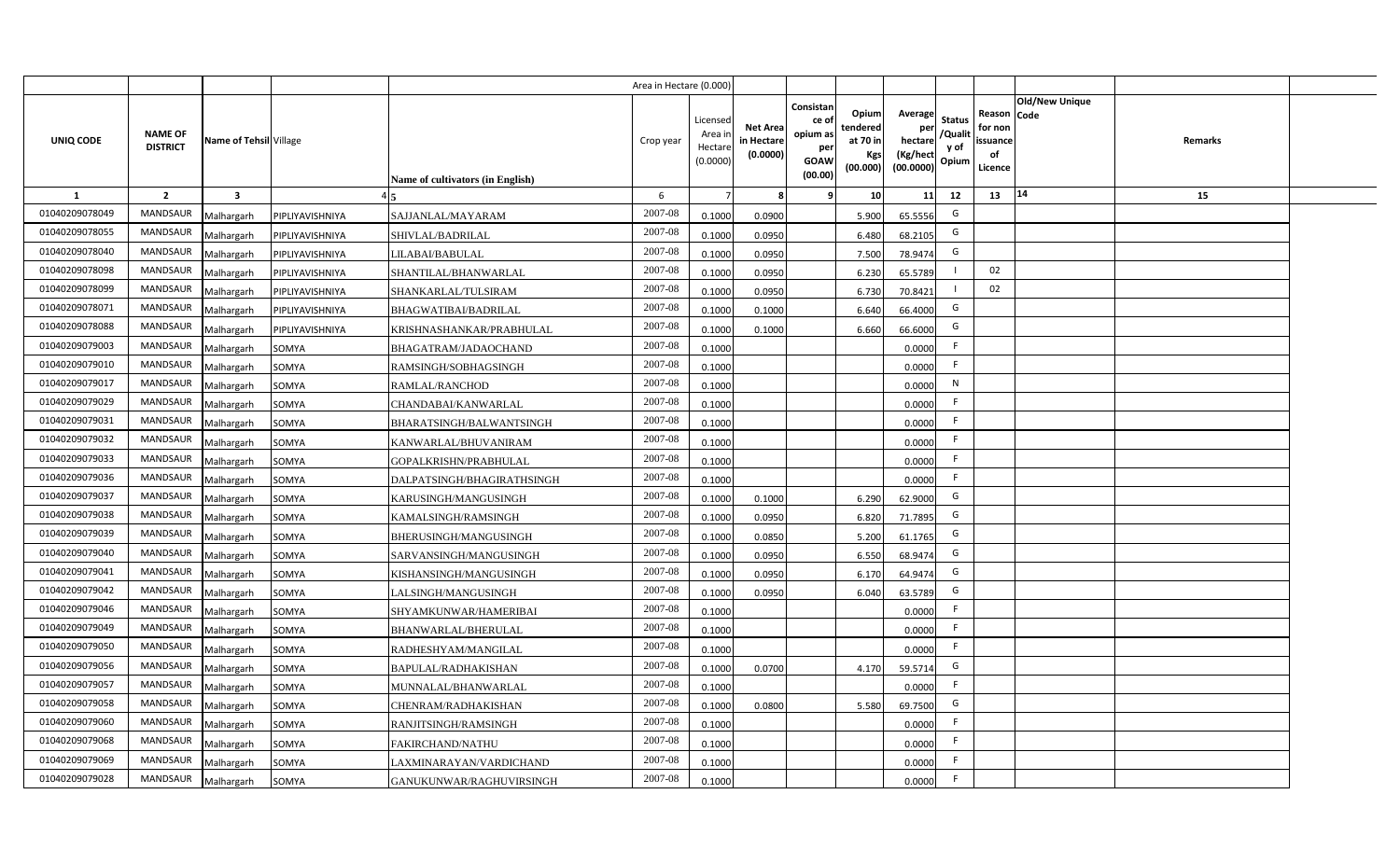|                |                                   |                         |                |                                         | Area in Hectare (0.000) |                                          |                                           |                                                                |                                                  |                                                    |                                           |                                                                       |         |  |
|----------------|-----------------------------------|-------------------------|----------------|-----------------------------------------|-------------------------|------------------------------------------|-------------------------------------------|----------------------------------------------------------------|--------------------------------------------------|----------------------------------------------------|-------------------------------------------|-----------------------------------------------------------------------|---------|--|
| UNIQ CODE      | <b>NAME OF</b><br><b>DISTRICT</b> | Name of Tehsil Village  |                | <b>Name of cultivators (in English)</b> | Crop year               | Licensec<br>Area i<br>Hectar<br>(0.0000) | <b>Net Area</b><br>in Hectare<br>(0.0000) | Consistan<br>ce o<br>opium as<br>per<br><b>GOAW</b><br>(00.00) | Opium<br>tendered<br>at 70 in<br>Kgs<br>(00.000) | Average<br>per<br>hectare<br>(Kg/hect<br>(00.0000) | <b>Status</b><br>/Qualit<br>y of<br>Opium | Old/New Unique<br>Reason Code<br>for non<br>issuance<br>of<br>Licence | Remarks |  |
| <b>1</b>       | $\overline{2}$                    | $\overline{\mathbf{3}}$ |                |                                         | 6                       |                                          |                                           |                                                                | 10                                               | 11                                                 | 12                                        | 14<br>13                                                              | 15      |  |
| 01040209079025 | MANDSAUR                          | Malhargarh              | SOMYA          | KANEHIALAL/JAGANNATH                    | 2007-08                 | 0.1000                                   | 0.0900                                    |                                                                | 5.940                                            | 66.0000                                            | G                                         |                                                                       |         |  |
| 01040209079016 | MANDSAUR                          | Malhargarh              | SOMYA          | HIRALAL/RANCHOD BALAI                   | 2007-08                 | 0.1000                                   |                                           |                                                                |                                                  | 0.0000                                             | F.                                        |                                                                       |         |  |
| 01040209079078 | MANDSAUR                          | Malhargarh              | SOMYA          | KANEHIALAL/BHERULAL                     | 2007-08                 | 0.1000                                   | 0.0850                                    |                                                                | 4.930                                            | 58.0000                                            | G                                         |                                                                       |         |  |
| 01040209079085 | <b>MANDSAUR</b>                   | Malhargarh              | SOMYA          | CHENRAM/MANGILAL DIVANIYA               | 2007-08                 | 0.1000                                   | 0.1000                                    |                                                                | 5.970                                            | 59.7000                                            | G                                         |                                                                       |         |  |
| 01040209079086 | MANDSAUR                          | Malhargarh              | SOMYA          | AASHARAM/GOBAR                          | 2007-08                 | 0.100                                    | 0.0950                                    |                                                                | 6.000                                            | 63.1579                                            | G                                         |                                                                       |         |  |
| 01040209079102 | <b>MANDSAUR</b>                   | Malhargarh              | SOMYA          | SITABAI/LAXMICHAND                      | 2007-08                 | 0.1000                                   |                                           |                                                                |                                                  | 0.0000                                             | N                                         |                                                                       |         |  |
| 01040209079011 | MANDSAUR                          | Malhargarh              | SOMYA          | KARULAL/SHAMBHU CHAMAR                  | 2007-08                 | 0.1000                                   | 0.0950                                    |                                                                | 6.500                                            | 68.4211                                            | G                                         |                                                                       |         |  |
| 01040209080009 | <b>MANDSAUR</b>                   | Malhargarh              | ZARDA          | NAHARSINGH/GOBARSINGH                   | 2007-08                 | 0.1000                                   |                                           |                                                                |                                                  | 0.0000                                             | F.                                        |                                                                       |         |  |
| 01040209080010 | <b>MANDSAUR</b>                   | Malhargarh              | ZARDA          | RAMPRASAD/KISHANLAL                     | 2007-08                 | 0.1000                                   |                                           |                                                                |                                                  | 0.0000                                             | $\mathsf{F}$                              |                                                                       |         |  |
| 01040209080014 | <b>MANDSAUR</b>                   | Malhargarh              | ZARDA          | VARDICHAND/BHANWARLAL                   | 2007-08                 | 0.1000                                   |                                           |                                                                |                                                  | 0.0000                                             | F.                                        |                                                                       |         |  |
| 01040209080019 | <b>MANDSAUR</b>                   | Malhargarh              | ZARDA          | HIRALAL/MANGILAL                        | 2007-08                 | 0.1000                                   |                                           |                                                                |                                                  | 0.0000                                             | -F                                        |                                                                       |         |  |
| 01040209080028 | <b>MANDSAUR</b>                   | Malhargarh              | ZARDA          | BAPUSINGH/BHANWARSINGH                  | 2007-08                 | 0.1000                                   |                                           |                                                                |                                                  | 0.0000                                             | -F                                        |                                                                       |         |  |
| 01040209080030 | <b>MANDSAUR</b>                   | Malhargarh              | ZARDA          | ROOPCHAND/KACHRU                        | 2007-08                 | 0.1000                                   |                                           |                                                                |                                                  | 0.0000                                             | -F                                        |                                                                       |         |  |
| 01040209080044 | <b>MANDSAUR</b>                   | Malhargarh              | ZARDA          | VARDICHAND/PYARCHAND                    | 2007-08                 | 0.1000                                   |                                           |                                                                |                                                  | 0.0000                                             | F                                         |                                                                       |         |  |
| 01040209080069 | MANDSAUR                          | Malhargarh              | ZARDA          | DINESHCHAND/MOHANLAL                    | 2007-08                 | 0.1000                                   |                                           |                                                                |                                                  | 0.0000                                             | F.                                        |                                                                       |         |  |
| 01040209080072 | <b>MANDSAUR</b>                   | Malhargarh              | ZARDA          | SHANKARLAL/MITTHULAL                    | 2007-08                 | 0.1000                                   |                                           |                                                                |                                                  | 0.0000                                             | F.                                        |                                                                       |         |  |
| 01040209080074 | MANDSAUR                          | Malhargarh              | ZARDA          | PAWANLAL/MITTHULAL                      | 2007-08                 | 0.1000                                   | 0.0950                                    |                                                                | 6.120                                            | 64.4211                                            | G                                         |                                                                       |         |  |
| 01040209081004 | <b>MANDSAUR</b>                   | Malhargarh              | <b>MUNDADI</b> | PREMSINGH/RAMSINGH                      | 2007-08                 | 0.100                                    | 0.1000                                    |                                                                | 6.710                                            | 67.1000                                            | G                                         |                                                                       |         |  |
| 01040209081006 | MANDSAUR                          | Malhargarh              | <b>MUNDADI</b> | ISHWARSINGH/BHARATSINGH                 | 2007-08                 | 0.1000                                   | 0.1050                                    |                                                                | 7.530                                            | 71.7143                                            | G                                         |                                                                       |         |  |
| 01040209081007 | MANDSAUR                          | Malhargarh              | <b>MUNDADI</b> | MANGUSINGH/KANKUBAI/BHANWARSINGH        | 2007-08                 | 0.100                                    | 0.1000                                    |                                                                | 6.720                                            | 67.2000                                            | G                                         |                                                                       |         |  |
| 01040209081008 | MANDSAUR                          | Malhargarh              | <b>MUNDADI</b> | NAHARSINGH/BHERUSINGH                   | $2007 - 08$             | 0.1000                                   |                                           |                                                                |                                                  | 0.0000                                             | $\mathsf{F}$                              |                                                                       |         |  |
| 01040209081011 | <b>MANDSAUR</b>                   | Malhargarh              | <b>MUNDADI</b> | ISHWARSINGH/NATHUSINGH                  | 2007-08                 | 0.1000                                   |                                           |                                                                |                                                  | 0.0000                                             | $\mathsf{F}$                              |                                                                       |         |  |
| 01040209081013 | MANDSAUR                          | Malhargarh              | <b>MUNDADI</b> | BALWANTSINGH/AMARSINGH                  | 2007-08                 | 0.1000                                   | 0.0950                                    |                                                                | 6.950                                            | 73.1579                                            | G                                         |                                                                       |         |  |
| 01040209081009 | <b>MANDSAUR</b>                   | Malhargarh              | <b>MUNDADI</b> | KALUSINGH/BHERUSINGH                    | 2007-08                 | 0.1000                                   | 0.1000                                    |                                                                | 6.690                                            | 66.9000                                            | G                                         |                                                                       |         |  |
| 01040209081015 | MANDSAUR                          | Malhargarh              | <b>MUNDADI</b> | UMRAOSINGH/JUZHARSINGH                  | 2007-08                 | 0.1000                                   | 0.0400                                    |                                                                | 2.840                                            | 71.0000                                            | G                                         |                                                                       |         |  |
| 01040209081016 | <b>MANDSAUR</b>                   | Malhargarh              | <b>MUNDADI</b> | BAPUSINGH/JUZHARSINGH                   | 2007-08                 | 0.1000                                   | 0.0950                                    |                                                                | 7.440                                            | 78.3158                                            | G                                         |                                                                       |         |  |
| 01040209081020 | MANDSAUR                          | Malhargarh              | <b>MUNDADI</b> | VIRAM/RAMA                              | 2007-08                 | 0.1000                                   | 0.1000                                    |                                                                | 6.710                                            | 67.1000                                            | G                                         |                                                                       |         |  |
| 01040209081022 | MANDSAUR                          | Malhargarh              | <b>MUNDADI</b> | ONKARSINGH/PRABHUSINGH                  | 2007-08                 | 0.1000                                   |                                           |                                                                |                                                  | 0.0000                                             | F.                                        |                                                                       |         |  |
| 01040209081025 | MANDSAUR                          | Malhargarh              | <b>MUNDADI</b> | BAPUSINGH/BHARATSINGH                   | 2007-08                 | 0.1000                                   |                                           |                                                                |                                                  | 0.0000                                             | $\mathsf{F}$                              |                                                                       |         |  |
| 01040209081026 | MANDSAUR                          | Malhargarh              | <b>MUNDADI</b> | <b>JLABAI/MEHTABSINGH</b>               | 2007-08                 | 0.1000                                   |                                           |                                                                |                                                  | 0.0000                                             | -F                                        |                                                                       |         |  |
| 01040209081027 | MANDSAUR                          | Malhargarh              | <b>MUNDADI</b> | PREMBAI/BHANWARSINGH                    | 2007-08                 | 0.1000                                   | 0.1000                                    |                                                                | 6.740                                            | 67.4000                                            | G                                         |                                                                       |         |  |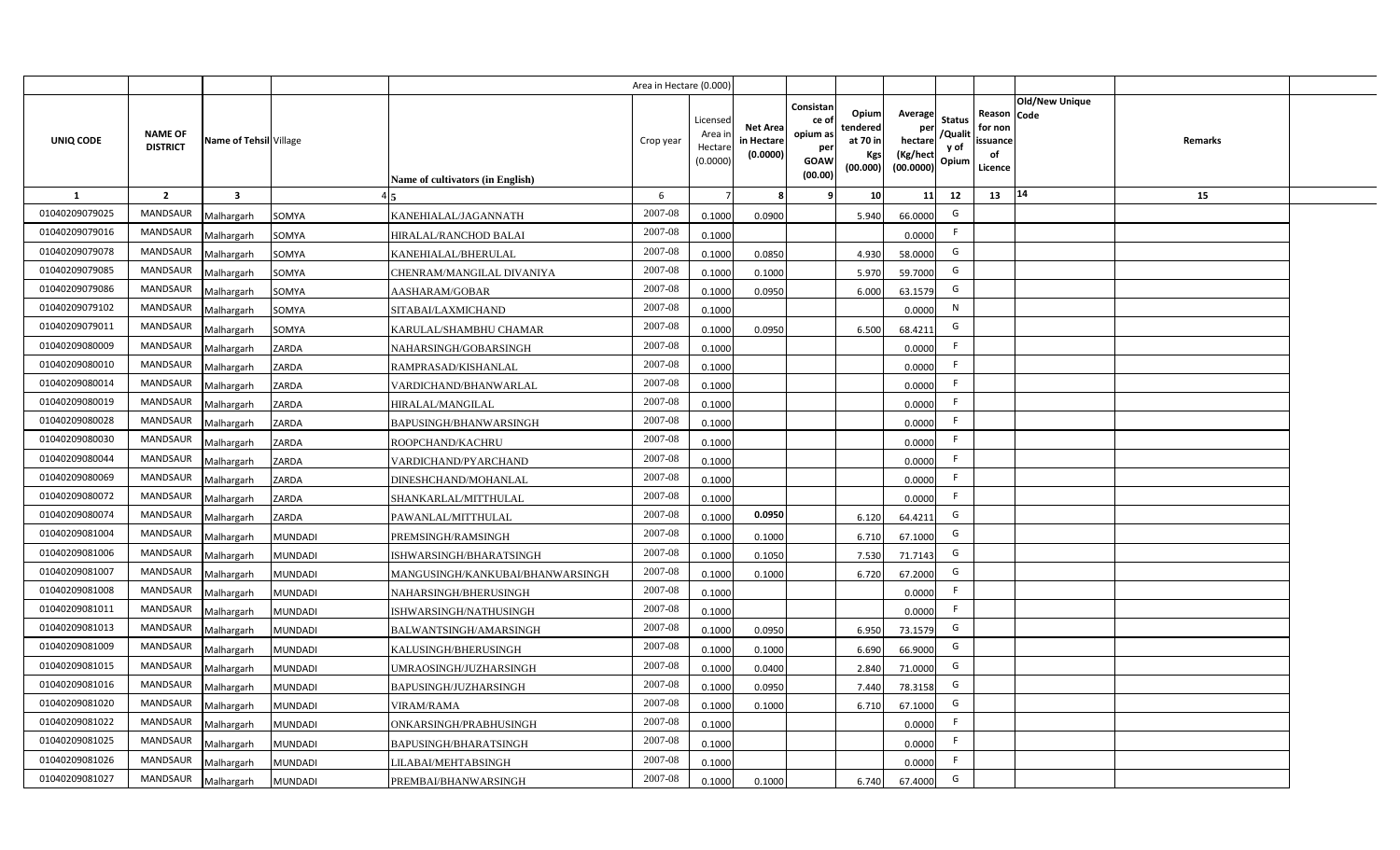|                |                                   |                         |                |                                  | Area in Hectare (0.000 |                                          |                                           |                                                                 |                                                  |                                                    |                                           |                                                     |                |                |  |
|----------------|-----------------------------------|-------------------------|----------------|----------------------------------|------------------------|------------------------------------------|-------------------------------------------|-----------------------------------------------------------------|--------------------------------------------------|----------------------------------------------------|-------------------------------------------|-----------------------------------------------------|----------------|----------------|--|
| UNIQ CODE      | <b>NAME OF</b><br><b>DISTRICT</b> | Name of Tehsil Village  |                | Name of cultivators (in English) | Crop year              | Licensed<br>Area i<br>Hectar<br>(0.0000) | <b>Net Area</b><br>in Hectare<br>(0.0000) | Consistan<br>ce of<br>opium as<br>per<br><b>GOAW</b><br>(00.00) | Opium<br>tendered<br>at 70 in<br>Kgs<br>(00.000) | Average<br>per<br>hectare<br>(Kg/hect<br>(00.0000) | <b>Status</b><br>/Qualit<br>y of<br>Opium | Reason Code<br>for non<br>issuance<br>of<br>Licence | Old/New Unique | <b>Remarks</b> |  |
| 1              | $\overline{2}$                    | $\overline{\mathbf{3}}$ |                |                                  | 6                      |                                          |                                           | -9                                                              | 10 <sup>1</sup>                                  | 11                                                 | 12                                        | 13                                                  | 14             | 15             |  |
| 01040209081028 | <b>MANDSAUR</b>                   | Malhargarh              | <b>MUNDADI</b> | KAMALSINGH/RUPSINGH              | 2007-08                | 0.1000                                   | 0.1000                                    |                                                                 | 6.820                                            | 68.2000                                            | G                                         |                                                     |                |                |  |
| 01040209081030 | MANDSAUR                          | Malhargarh              | <b>MUNDADI</b> | NAHARSINGH/DEVISINGH             | 2007-08                | 0.1000                                   | 0.0950                                    |                                                                 | 7.190                                            | 75.6842                                            | G                                         |                                                     |                |                |  |
| 01040209081032 | <b>MANDSAUR</b>                   | Malhargarh              | <b>MUNDADI</b> | SHIVSINGH/BHERUSINGH             | 2007-08                | 0.1000                                   | 0.0950                                    |                                                                 | 7.060                                            | 74.3158                                            | G                                         |                                                     |                |                |  |
| 01040209081033 | <b>MANDSAUR</b>                   | Malhargarh              | <b>MUNDADI</b> | GOVINDSINGH/BHERUSINGH           | 2007-08                | 0.100                                    | 0.1000                                    |                                                                 | 6.730                                            | 67.3000                                            | G                                         |                                                     |                |                |  |
| 01040209081034 | MANDSAUR                          | Malhargarh              | <b>MUNDADI</b> | PRABHUSINGH/BHERUSINGH           | 2007-08                | 0.100                                    | 0.1000                                    |                                                                 | 6.380                                            | 63.8000                                            | G                                         |                                                     |                |                |  |
| 01040209081038 | <b>MANDSAUR</b>                   | Malhargarh              | <b>MUNDADI</b> | DEVISINGH/BHANWARSINGH           | 2007-08                | 0.1000                                   | 0.1000                                    |                                                                 | 7.350                                            | 73.5000                                            | G                                         |                                                     |                |                |  |
| 01040209081040 | MANDSAUR                          | Malhargarh              | <b>MUNDADI</b> | NAHARSINGH/RAMSINGH (BADA)       | 2007-08                | 0.1000                                   | 0.1000                                    |                                                                 | 6.460                                            | 64.6000                                            | G                                         |                                                     |                |                |  |
| 01040209081042 | MANDSAUR                          | Malhargarh              | <b>MUNDADI</b> | SALAMSINGH/GIRWARSINGH           | 2007-08                | 0.1000                                   | 0.1000                                    |                                                                 | 6.340                                            | 63.4000                                            | G                                         |                                                     |                |                |  |
| 01040209081046 | MANDSAUR                          | Malhargarh              | <b>MUNDADI</b> | BHAGATSINGH/BHERUSINGH           | 2007-08                | 0.100                                    | 0.0950                                    |                                                                 | 6.590                                            | 69.3684                                            | G                                         |                                                     |                |                |  |
| 01040209081049 | MANDSAUR                          | Malhargarh              | <b>MUNDADI</b> | LAXMANSINGH/RAMSINGH             | 2007-08                | 0.100                                    | 0.1000                                    |                                                                 | 6.630                                            | 66.3000                                            | G                                         |                                                     |                |                |  |
| 01040209081055 | MANDSAUR                          | Malhargarh              | <b>MUNDADI</b> | BALWANTSINGH/NAHARSINGH          | 2007-08                | 0.1000                                   |                                           |                                                                 |                                                  | 0.0000                                             |                                           |                                                     |                |                |  |
| 01040209081059 | MANDSAUR                          | Malhargarh              | <b>MUNDADI</b> | <b>JAGANNATH/KALU</b>            | 2007-08                | 0.1000                                   | 0.1000                                    |                                                                 | 6.280                                            | 62.8000                                            | G                                         |                                                     |                |                |  |
| 01040209082001 | <b>MANDSAUR</b>                   | Malhargarh              | MINDLAKHEDA    | SHAYAMLAL/PHOOLCHAND             | 2007-08                | 0.1000                                   | 0.0500                                    |                                                                 | 3.430                                            | 68.6000                                            | G                                         |                                                     |                |                |  |
| 01040209082002 | <b>MANDSAUR</b>                   | Malhargarh              | MINDLAKHEDA    | <b>RODA/SAVA</b>                 | 2007-08                | 0.1000                                   |                                           |                                                                 |                                                  | 0.0000                                             | -F                                        |                                                     |                |                |  |
| 01040209082003 | <b>MANDSAUR</b>                   | Malhargarh              | MINDLAKHEDA    | MOHANLAL/KACHRU                  | 2007-08                | 0.1000                                   |                                           |                                                                 |                                                  | 0.0000                                             | -F                                        |                                                     |                |                |  |
| 01040209082005 | MANDSAUR                          | Malhargarh              | MINDLAKHEDA    | RAMCHANDRA/HARLAL                | 2007-08                | 0.1000                                   |                                           |                                                                 |                                                  | 0.0000                                             | F.                                        |                                                     |                |                |  |
| 01040209082006 | MANDSAUR                          | Malhargarh              | MINDLAKHEDA    | <b>BOTLAL/RAMLAL</b>             | 2007-08                | 0.1000                                   | 0.1000                                    |                                                                 | 7.440                                            | 74.4000                                            | G                                         |                                                     |                |                |  |
| 01040209082008 | <b>MANDSAUR</b>                   | Malhargarh              | MINDLAKHEDA    | MANGILAL/LAXMAN                  | 2007-08                | 0.100                                    | 0.0950                                    |                                                                 | 7.240                                            | 76.2105                                            | G                                         |                                                     |                |                |  |
| 01040209082012 | <b>MANDSAUR</b>                   | Malhargarh              | MINDLAKHEDA    | AMBALAL/ONKARLAL                 | 2007-08                | 0.100                                    | 0.0950                                    |                                                                 | 7.220                                            | 76.0000                                            | G                                         |                                                     |                |                |  |
| 01040209082013 | <b>MANDSAUR</b>                   | Malhargarh              | MINDLAKHEDA    | MOHANSINGH/MANSINGH              | 2007-08                | 0.1000                                   |                                           |                                                                 |                                                  | 0.0000                                             | F.                                        |                                                     |                |                |  |
| 01040209082019 | MANDSAUR                          | Malhargarh              | MINDLAKHEDA    | DAULATRAM/MEGHA                  | 2007-08                | 0.1000                                   | 0.1000                                    |                                                                 | 7.290                                            | 72.9000                                            | G                                         |                                                     |                |                |  |
| 01040209082023 | MANDSAUR                          | Malhargarh              | MINDLAKHEDA    | <b>BABULAL/RAMLAL</b>            | 2007-08                | 0.100                                    | 0.1000                                    |                                                                 | 7.240                                            | 72.4000                                            | G                                         |                                                     |                |                |  |
| 01040209082025 | MANDSAUR                          | Malhargarh              | MINDLAKHEDA    | BABULAL/BHERULAL                 | 2007-08                | 0.100                                    |                                           |                                                                 |                                                  | 0.0000                                             | -F                                        |                                                     |                |                |  |
| 01040209082026 | <b>MANDSAUR</b>                   | Malhargarh              | MINDLAKHEDA    | ASHODABAI/GOPAL                  | 2007-08                | 0.1000                                   | 0.095                                     |                                                                 | 6.880                                            | 72.4211                                            | G                                         |                                                     |                |                |  |
| 01040209082027 | <b>MANDSAUR</b>                   | Malhargarh              | MINDLAKHEDA    | PREMBAI/SITARAM                  | 2007-08                | 0.1000                                   | 0.1000                                    |                                                                 | 6.260                                            | 62.6000                                            | G                                         |                                                     |                |                |  |
| 01040209082034 | MANDSAUR                          | Malhargarh              | MINDLAKHEDA    | SAJJANSINGH/KISHORSINGH          | 2007-08                | 0.1000                                   | 0.1000                                    |                                                                 | 7.280                                            | 72.8000                                            | G                                         |                                                     |                |                |  |
| 01040209082036 | MANDSAUR                          | Malhargarh              | MINDLAKHEDA    | PRABHULAL/BHUVAN                 | 2007-08                | 0.1000                                   | 0.0850                                    |                                                                 | 5.760                                            | 67.7647                                            | G                                         |                                                     |                |                |  |
| 01040209082040 | MANDSAUR                          | Malhargarh              | MINDLAKHEDA    | JAMNALAL/LAXMINARAYAN            | 2007-08                | 0.1000                                   | 0.095                                     |                                                                 | 6.670                                            | 70.2105                                            | G                                         |                                                     |                |                |  |
| 01040209082045 | MANDSAUR                          | Malhargarh              | MINDLAKHEDA    | RANGLAL/GENDALAL                 | 2007-08                | 0.1000                                   |                                           |                                                                 |                                                  | 0.0000                                             | -F                                        |                                                     |                |                |  |
| 01040209082046 | MANDSAUR                          | Malhargarh              | MINDLAKHEDA    | KARULAL/VARDA                    | 2007-08                | 0.1000                                   | 0.1000                                    |                                                                 | 6.580                                            | 65.8000                                            | G                                         |                                                     |                |                |  |
| 01040209082047 | MANDSAUR                          | Malhargarh              | MINDLAKHEDA    | VARDICHAND/LAXMAN                | 2007-08                | 0.1000                                   | 0.0950                                    |                                                                 | 6.920                                            | 72.8421                                            | G                                         |                                                     |                |                |  |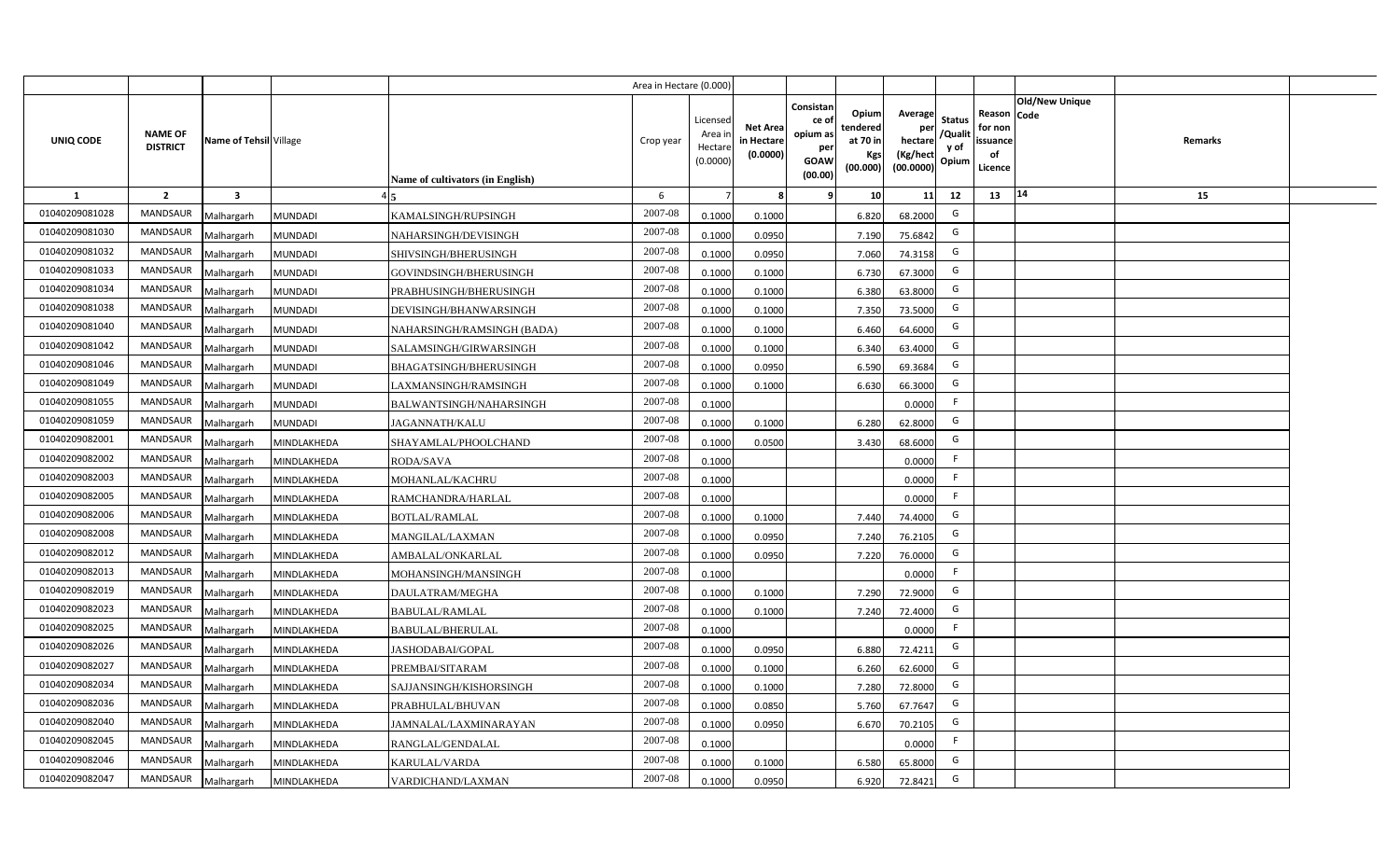|                |                                   |                         |                    |                                  | Area in Hectare (0.000) |                                           |                                           |                                                                                                              |                                                           |                                           |                                                     |                       |         |  |
|----------------|-----------------------------------|-------------------------|--------------------|----------------------------------|-------------------------|-------------------------------------------|-------------------------------------------|--------------------------------------------------------------------------------------------------------------|-----------------------------------------------------------|-------------------------------------------|-----------------------------------------------------|-----------------------|---------|--|
| UNIQ CODE      | <b>NAME OF</b><br><b>DISTRICT</b> | Name of Tehsil Village  |                    | Name of cultivators (in English) | Crop year               | Licensed<br>Area i<br>Hectare<br>(0.0000) | <b>Net Area</b><br>in Hectare<br>(0.0000) | Consistan<br>Opium<br>ce of<br>tendered<br>opium as<br>at 70 in<br>per<br><b>GOAW</b><br>(00.000)<br>(00.00) | Average<br>per<br>hectare<br>(Kg/hect<br>Kgs<br>(00.0000) | <b>Status</b><br>/Qualit<br>y of<br>Opium | Reason Code<br>for non<br>issuance<br>of<br>Licence | <b>Old/New Unique</b> | Remarks |  |
| 1              | $\overline{2}$                    | $\overline{\mathbf{3}}$ |                    |                                  | 6                       |                                           | 8                                         | -9                                                                                                           | 10 <sup>1</sup>                                           | 11<br>12                                  | 13                                                  | 14                    | 15      |  |
| 01040209082051 | <b>MANDSAUR</b>                   | Malhargarh              | MINDLAKHEDA        | MANGUBAI@MANGIBAI/BHAGUBAI       | 2007-08                 | 0.1000                                    | 0.1000                                    | 6.600                                                                                                        | 66.0000                                                   | G                                         |                                                     |                       |         |  |
| 01040209082053 | MANDSAUR                          | Malhargarh              | MINDLAKHEDA        | LILABAI/MOHANLAL                 | 2007-08                 | 0.1000                                    |                                           |                                                                                                              | 0.0000                                                    | F.                                        |                                                     |                       |         |  |
| 01040209082059 | <b>MANDSAUR</b>                   | Malhargarh              | MINDLAKHEDA        | ISHWARLAL/KISHAN                 | 2007-08                 | 0.1000                                    | 0.1000                                    | 6.830                                                                                                        | 68.3000                                                   | G                                         |                                                     |                       |         |  |
| 01040209082067 | <b>MANDSAUR</b>                   | Malhargarh              | MINDLAKHEDA        | NARSINGHLAL/KASHIRAM             | 2007-08                 | 0.1000                                    | 0.0950                                    | 6.690                                                                                                        | 70.4211                                                   | G                                         |                                                     |                       |         |  |
| 01040209082069 | MANDSAUR                          | Malhargarh              | MINDLAKHEDA        | RUKMANBAI/BHANWARLAL             | 2007-08                 | 0.1000                                    |                                           |                                                                                                              | 0.0000                                                    | -F                                        |                                                     |                       |         |  |
| 01040209082072 | <b>MANDSAUR</b>                   | Malhargarh              | MINDLAKHEDA        | <b>RAMLAL/DEVA</b>               | 2007-08                 | 0.1000                                    | 0.1000                                    | 7.100                                                                                                        | 71.0000                                                   | G                                         |                                                     |                       |         |  |
| 01040209082074 | <b>MANDSAUR</b>                   | Malhargarh              | MINDLAKHEDA        | <b>MANGILAL/ONKAR</b>            | 2007-08                 | 0.1000                                    | 0.1000                                    | 7.570                                                                                                        | 75.7000                                                   | G                                         |                                                     |                       |         |  |
| 01040209082076 | MANDSAUR                          | Malhargarh              | MINDLAKHEDA        | SHIVNARAYAN/NARSINGHLAL          | 2007-08                 | 0.1000                                    | 0.0950                                    | 6.960                                                                                                        | 73.2632                                                   | G                                         |                                                     |                       |         |  |
| 01040209082081 | MANDSAUR                          | Malhargarh              | MINDLAKHEDA        | BABULAL/GIRDHARILAL              | 2007-08                 | 0.1000                                    | 0.1000                                    | 6.540                                                                                                        | 65.4000                                                   | G                                         |                                                     |                       |         |  |
| 01040209082082 | MANDSAUR                          | Malhargarh              | MINDLAKHEDA        | PRABHULAL/UDAYRAM SUTAR          | 2007-08                 | 0.1000                                    | 0.1000                                    | 6.700                                                                                                        | 67.0000                                                   | G                                         |                                                     |                       |         |  |
| 01040209082085 | MANDSAUR                          | Malhargarh              | MINDLAKHEDA        | SHYAMLAL/ISHWARLAL               | 2007-08                 | 0.1000                                    | 0.0950                                    | 6.960                                                                                                        | 73.2632                                                   | G                                         |                                                     |                       |         |  |
| 01040209082086 | MANDSAUR                          | Malhargarh              | MINDLAKHEDA        | ANOSH/NARSINGHLAL                | 2007-08                 | 0.1000                                    | 0.0950                                    | 7.750                                                                                                        | 81.5789                                                   | G                                         |                                                     |                       |         |  |
| 01040209082039 | <b>MANDSAUR</b>                   | Malhargarh              | MINDLAKHEDA        | DEVISINGH/RAMSINGH               | 2007-08                 | 0.1000                                    |                                           |                                                                                                              | 0.0000                                                    | F                                         |                                                     |                       |         |  |
| 01040209082060 | <b>MANDSAUR</b>                   | Malhargarh              | MINDLAKHEDA        | KANWARLAL/BHAGWAN                | 2007-08                 | 0.1000                                    | 0.0800                                    | 5.940                                                                                                        | 74.2500                                                   | G                                         |                                                     |                       |         |  |
| 01040209082070 | <b>MANDSAUR</b>                   | Malhargarh              | MINDLAKHEDA        | MANSINGH/LAXMANSINGH             | 2007-08                 | 0.1000                                    |                                           |                                                                                                              | 0.0000                                                    | -F                                        |                                                     |                       |         |  |
| 01040209082090 | MANDSAUR                          | Malhargarh              | MINDLAKHEDA        | DEVILAL/AMBALAL                  | 2007-08                 | 0.1000                                    | 0.1000                                    | 8.190                                                                                                        | 81.9000                                                   | G                                         |                                                     |                       |         |  |
| 01040209082015 | MANDSAUR                          | Malhargarh              | MINDLAKHEDA        | NANDKISHOR/MOHANLAL              | 2007-08                 | 0.1000                                    |                                           |                                                                                                              | 0.0000                                                    | F.                                        |                                                     |                       |         |  |
| 01040209082024 | <b>MANDSAUR</b>                   | Malhargarh              | MINDLAKHEDA        | BHERULAL/BHAGIRATH               | 2007-08                 | 0.1000                                    |                                           |                                                                                                              | 0.0000                                                    | F                                         |                                                     |                       |         |  |
| 01040209082010 | MANDSAUR                          | Malhargarh              | MINDLAKHEDA        | KARULAL/MANNA                    | 2007-08                 | 0.1000                                    | 0.1000                                    | 7.910                                                                                                        | 79.1000                                                   | G                                         |                                                     |                       |         |  |
| 01040209082022 | <b>MANDSAUR</b>                   | Malhargarh              | MINDLAKHEDA        | <b>GOPAL/MANNA</b>               | 2007-08                 | 0.1000                                    | 0.0950                                    | 7.180                                                                                                        | 75.5789                                                   | G                                         |                                                     |                       |         |  |
| 01040209082083 | <b>MANDSAUR</b>                   | Malhargarh              | MINDLAKHEDA        | GHANSHYAM/BHANWARLAL             | 2007-08                 | 0.1000                                    | 0.0950                                    | 7.310                                                                                                        | 76.9474                                                   | G                                         |                                                     |                       |         |  |
| 01040209082021 | MANDSAUR                          | Malhargarh              | MINDLAKHEDA        | RAMESHCHANDRA/HAJARILAL          | 2007-08                 | 0.1000                                    | 0.1000                                    | 7.01                                                                                                         | 70.1000                                                   | G                                         |                                                     |                       |         |  |
| 01040209082091 | MANDSAUR                          | Malhargarh              | MINDLAKHEDA        | AMRIBAI/BHAGWAN                  | 2007-08                 | 0.1000                                    | 0.1000                                    | 7.180                                                                                                        | 71.8000                                                   | G                                         |                                                     |                       |         |  |
| 01040209082092 | <b>MANDSAUR</b>                   | Malhargarh              | MINDLAKHEDA        | CHANDRKALABAI/JAGDISH/HIRALAL    | 2007-08                 | 0.1000                                    | 0.1000                                    | 7.620                                                                                                        | 76.2000                                                   | G                                         |                                                     |                       |         |  |
| 01040209082087 | <b>MANDSAUR</b>                   | Malhargarh              | MINDLAKHEDA        | RADHESHYAM/RATANLAL              | 2007-08                 | 0.1000                                    |                                           |                                                                                                              | 0.0000                                                    | F                                         |                                                     |                       |         |  |
| 01040209082084 | MANDSAUR                          | Malhargarh              | MINDLAKHEDA        | KARULAL/NARSINGHLAL              | 2007-08                 | 0.1000                                    | 0.0950                                    | 7.120                                                                                                        | 74.9474                                                   | G                                         |                                                     |                       |         |  |
| 01040209082093 | MANDSAUR                          | Malhargarh              | MINDLAKHEDA        | NAGESHWAR/BHANWARLAL             | 2007-08                 | 0.1000                                    | 0.1000                                    | 7.510                                                                                                        | 75.1000                                                   | G                                         |                                                     |                       |         |  |
| 01040209083001 | MANDSAUR                          | Malhargarh              | DODIYA MINA        | KUSHALBAI/GANGARAM               | 2007-08                 | 0.1000                                    | 0.0950                                    | 6.000                                                                                                        | 63.1579                                                   | G                                         |                                                     |                       |         |  |
| 01040209083002 | MANDSAUR                          | Malhargarh              | DODIYA MINA        | <b>BAGDIRAM/PANNA</b>            | 2007-08                 | 0.1000                                    |                                           |                                                                                                              | 0.0000                                                    | F.                                        |                                                     |                       |         |  |
| 01040209083003 | MANDSAUR                          | Malhargarh              | DODIYA MINA        | DHAPUBAI/MANGILAL                | 2007-08                 | 0.1000                                    |                                           |                                                                                                              | 0.0000                                                    | F.                                        |                                                     |                       |         |  |
| 01040209083004 | MANDSAUR                          | Malhargarh              | <b>DODIYA MINA</b> | <b>GHASILAL/PYARA</b>            | 2007-08                 | 0.1000                                    |                                           |                                                                                                              | 0.0000                                                    | F.                                        |                                                     |                       |         |  |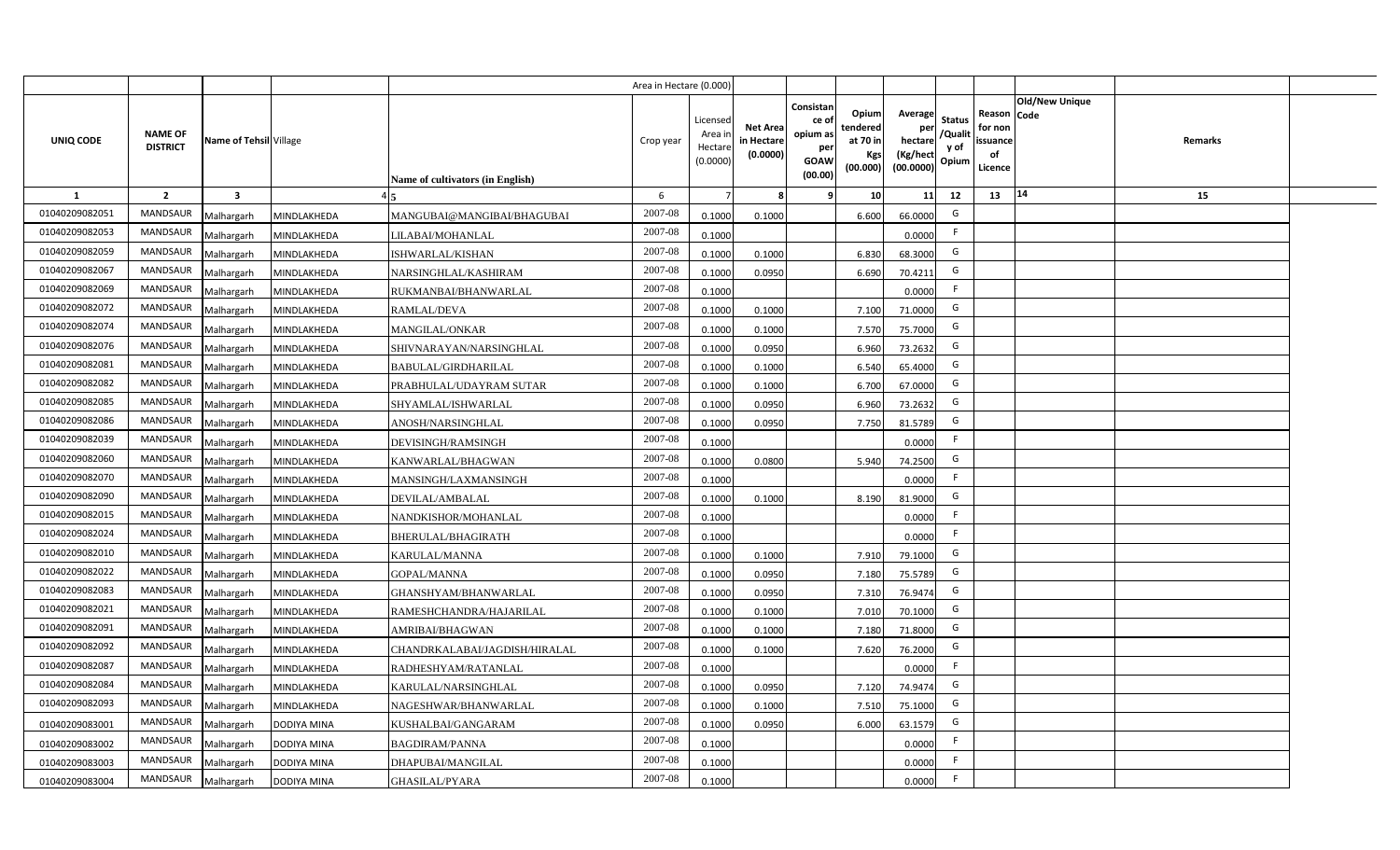|                |                                   |                         |             |                                  | Area in Hectare (0.000) |                                           |                                           |                                                                 |                                                  |                                                    |                                           |                                                     |                       |                |  |
|----------------|-----------------------------------|-------------------------|-------------|----------------------------------|-------------------------|-------------------------------------------|-------------------------------------------|-----------------------------------------------------------------|--------------------------------------------------|----------------------------------------------------|-------------------------------------------|-----------------------------------------------------|-----------------------|----------------|--|
| UNIQ CODE      | <b>NAME OF</b><br><b>DISTRICT</b> | Name of Tehsil Village  |             | Name of cultivators (in English) | Crop year               | Licensed<br>Area i<br>Hectare<br>(0.0000) | <b>Net Area</b><br>in Hectare<br>(0.0000) | Consistan<br>ce of<br>opium as<br>per<br><b>GOAW</b><br>(00.00) | Opium<br>tendered<br>at 70 in<br>Kgs<br>(00.000) | Average<br>per<br>hectare<br>(Kg/hect<br>(00.0000) | <b>Status</b><br>/Qualit<br>y of<br>Opium | Reason Code<br>for non<br>issuance<br>of<br>Licence | <b>Old/New Unique</b> | <b>Remarks</b> |  |
| $\mathbf{1}$   | $\overline{2}$                    | $\overline{\mathbf{3}}$ |             |                                  | 6                       |                                           | 8                                         | ٩                                                               | 10                                               | 11                                                 | 12                                        | 13                                                  | 14                    | 15             |  |
| 01040209083008 | MANDSAUR                          | Malhargarh              | DODIYA MINA | RAMA/NANDRAM                     | 2007-08                 | 0.1000                                    |                                           |                                                                 |                                                  | 0.0000                                             | F                                         |                                                     |                       |                |  |
| 01040209083009 | <b>MANDSAUR</b>                   | Malhargarh              | DODIYA MINA | <b>BHAGIRATH/SITARAM</b>         | 2007-08                 | 0.1000                                    | 0.0550                                    |                                                                 | 2.800                                            | 50.9091                                            | G                                         | 04                                                  |                       |                |  |
| 01040209083012 | <b>MANDSAUR</b>                   | Malhargarh              | DODIYA MINA | NANDA/MANNA                      | 2007-08                 | 0.1000                                    |                                           |                                                                 |                                                  | 0.0000                                             | F                                         |                                                     |                       |                |  |
| 01040209083019 | MANDSAUR                          | Malhargarh              | DODIYA MINA | KESHURAM/MANNA                   | 2007-08                 | 0.1000                                    |                                           |                                                                 |                                                  | 0.0000                                             | F.                                        |                                                     |                       |                |  |
| 01040209083020 | MANDSAUR                          | Malhargarh              | DODIYA MINA | KAMALDAS/PRABHUDAS               | 2007-08                 | 0.1000                                    | 0.0950                                    |                                                                 | 5.640                                            | 59.3684                                            | G                                         |                                                     |                       |                |  |
| 01040209083025 | <b>MANDSAUR</b>                   | Malhargarh              | DODIYA MINA | RAJIBAI/SEVA                     | 2007-08                 | 0.1000                                    |                                           |                                                                 |                                                  | 0.0000                                             | F                                         |                                                     |                       |                |  |
| 01040209083034 | MANDSAUR                          | Malhargarh              | DODIYA MINA | SEETABAI/BALMUKUND               | 2007-08                 | 0.1000                                    | 0.0500                                    |                                                                 | 2.680                                            | 53.6000                                            | G                                         | 04                                                  |                       |                |  |
| 01040209083038 | <b>MANDSAUR</b>                   | Malhargarh              | DODIYA MINA | KANCHANBAI/HIRALAL               | 2007-08                 | 0.1000                                    | 0.0950                                    |                                                                 | 5.630                                            | 59.2632                                            | G                                         |                                                     |                       |                |  |
| 01040209083039 | <b>MANDSAUR</b>                   | Malhargarh              | DODIYA MINA | MUNNIBAI/MOHAN                   | 2007-08                 | 0.1000                                    | 0.0950                                    |                                                                 | 6.370                                            | 67.0526                                            | G                                         |                                                     |                       |                |  |
| 01040209083040 | MANDSAUR                          | Malhargarh              | DODIYA MINA | KARULAL/MANNA                    | 2007-08                 | 0.1000                                    |                                           |                                                                 |                                                  | 0.0000                                             | F.                                        |                                                     |                       |                |  |
| 01040209084001 | <b>MANDSAUR</b>                   | Malhargarh              | ARNIYAMEENA | AMRTRAM/HIRALAL                  | 2007-08                 | 0.1000                                    |                                           |                                                                 |                                                  | 0.0000                                             | F                                         |                                                     |                       |                |  |
| 01040209084002 | <b>MANDSAUR</b>                   | Malhargarh              | ARNIYAMEENA | MANGILAL/RADHAKISHAN             | 2007-08                 | 0.1000                                    |                                           |                                                                 |                                                  | 0.0000                                             | -F                                        |                                                     |                       |                |  |
| 01040209084004 | <b>MANDSAUR</b>                   | Malhargarh              | ARNIYAMEENA | KISHANLAL/BHUWAN                 | 2007-08                 | 0.1000                                    |                                           |                                                                 |                                                  | 0.0000                                             | F.                                        |                                                     |                       |                |  |
| 01040209084006 | MANDSAUR                          | Malhargarh              | ARNIYAMEENA | NANIBAI/LAXMICHAND               | 2007-08                 | 0.1000                                    |                                           |                                                                 |                                                  | 0.0000                                             | -F                                        |                                                     |                       |                |  |
| 01040209084007 | <b>MANDSAUR</b>                   | Malhargarh              | ARNIYAMEENA | RAMKISHAN/DHANRAJ                | 2007-08                 | 0.1000                                    |                                           |                                                                 |                                                  | 0.0000                                             | F                                         |                                                     |                       |                |  |
| 01040209084008 | <b>MANDSAUR</b>                   | Malhargarh              | ARNIYAMEENA | PRABHULAL/HIRALAL                | 2007-08                 | 0.1000                                    |                                           |                                                                 |                                                  | 0.0000                                             | F.                                        |                                                     |                       |                |  |
| 01040209084009 | <b>MANDSAUR</b>                   | Malhargarh              | ARNIYAMEENA | SUKHLAL/MOHANLAL                 | 2007-08                 | 0.1000                                    |                                           |                                                                 |                                                  | 0.0000                                             | F                                         |                                                     |                       |                |  |
| 01040209084010 | <b>MANDSAUR</b>                   | Malhargarh              | ARNIYAMEENA | <b>BADRILAL/DHANRAJ</b>          | $2007 - 08$             | 0.1000                                    |                                           |                                                                 |                                                  | 0.0000                                             | F                                         |                                                     |                       |                |  |
| 01040209084013 | MANDSAUR                          | Malhargarh              | ARNIYAMEENA | CHUNNILAL/GULAB                  | 2007-08                 | 0.1000                                    |                                           |                                                                 |                                                  | 0.0000                                             | F.                                        |                                                     |                       |                |  |
| 01040209084016 | <b>MANDSAUR</b>                   | Malhargarh              | ARNIYAMEENA | BADRINATH/SHAMBHUNATH            | $2007 - 08$             | 0.1000                                    |                                           |                                                                 |                                                  | 0.0000                                             | F                                         |                                                     |                       |                |  |
| 01040209084017 | <b>MANDSAUR</b>                   | Malhargarh              | ARNIYAMEENA | BAPULAL/RADHAKISHAN              | 2007-08                 | 0.1000                                    |                                           |                                                                 |                                                  | 0.0000                                             | F                                         |                                                     |                       |                |  |
| 01040209084018 | <b>MANDSAUR</b>                   | Malhargarh              | ARNIYAMEENA | DHAPUBAI/DHANRAJ                 | 2007-08                 | 0.1000                                    |                                           |                                                                 |                                                  | 0.0000                                             | F                                         |                                                     |                       |                |  |
| 01040209084019 | <b>MANDSAUR</b>                   | Malhargarh              | ARNIYAMEENA | NANDLAL/HIRALAL                  | 2007-08                 | 0.1000                                    |                                           |                                                                 |                                                  | 0.0000                                             | F                                         |                                                     |                       |                |  |
| 01040209084020 | <b>MANDSAUR</b>                   | Malhargarh              | ARNIYAMEENA | <b>VARDIBAI/MANGILAL</b>         | 2007-08                 | 0.1000                                    |                                           |                                                                 |                                                  | 0.0000                                             | F                                         |                                                     |                       |                |  |
| 01040209084023 | MANDSAUR                          | Malhargarh              | ARNIYAMEENA | <b>BHUVANILAL/UDA</b>            | 2007-08                 | 0.1000                                    |                                           |                                                                 |                                                  | 0.0000                                             | F                                         |                                                     |                       |                |  |
| 01040209087001 | MANDSAUR                          | Malhargarh              | NAPAKHEDA   | SURAJBAI/KALU                    | 2007-08                 | 0.1000                                    | 0.1000                                    |                                                                 | 6.790                                            | 67.9000                                            | G                                         |                                                     |                       |                |  |
| 01040209087006 | MANDSAUR                          | Malhargarh              | NAPAKHEDA   | <b>GENDIBAI/BAGDIRAM</b>         | 2007-08                 | 0.1000                                    | 0.1050                                    |                                                                 | 7.650                                            | 72.8571                                            | G                                         |                                                     |                       |                |  |
| 01040209087007 | MANDSAUR                          | Malhargarh              | NAPAKHEDA   | <b>HIRA/NAVAL</b>                | 2007-08                 | 0.1000                                    | 0.1000                                    |                                                                 | 6.500                                            | 65.0000                                            | G                                         |                                                     |                       |                |  |
| 01040209087012 | <b>MANDSAUR</b>                   | Malhargarh              | NAPAKHEDA   | KAILASHKUNWAR/BHERUSINGH         | 2007-08                 | 0.1000                                    | 0.1000                                    |                                                                 | 6.880                                            | 68.8000                                            | G                                         |                                                     |                       |                |  |
| 01040209087014 | <b>MANDSAUR</b>                   | Malhargarh              | NAPAKHEDA   | <b>NARU/RATAN</b>                | 2007-08                 | 0.1000                                    | 0.1000                                    |                                                                 | 7.580                                            | 75.8000                                            | G                                         |                                                     |                       |                |  |
| 01040209087016 | MANDSAUR                          | Malhargarh              | NAPAKHEDA   | DEVILAL/CHUNNIBAI                | 2007-08                 | 0.1000                                    | 0.1050                                    |                                                                 | 7.430                                            | 70.7619                                            | G                                         |                                                     |                       |                |  |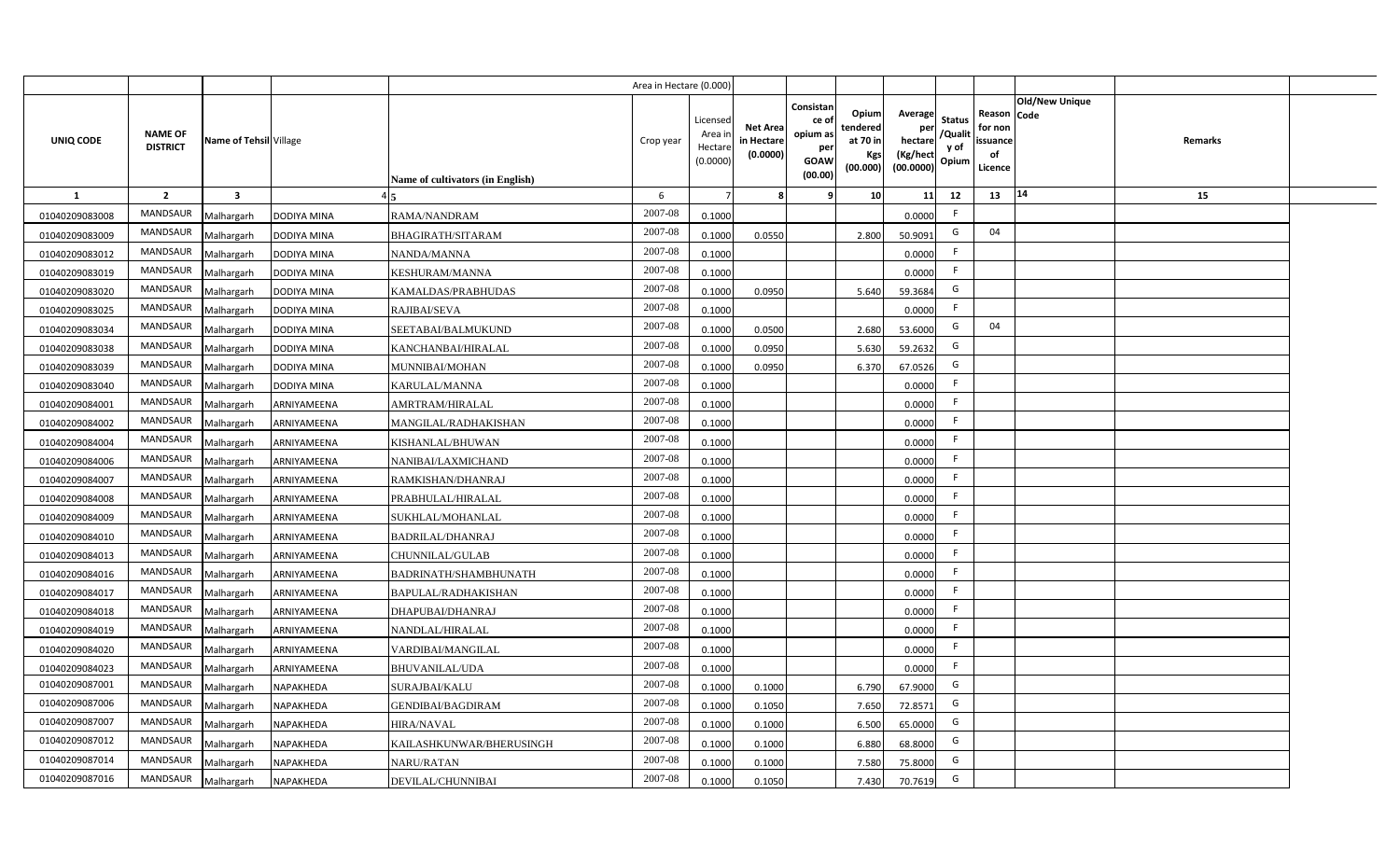|                |                                   |                         |           |                                  | Area in Hectare (0.000 |                                          |                                           |                                                                 |                                                  |                                                    |                                           |                                                     |                       |                  |  |
|----------------|-----------------------------------|-------------------------|-----------|----------------------------------|------------------------|------------------------------------------|-------------------------------------------|-----------------------------------------------------------------|--------------------------------------------------|----------------------------------------------------|-------------------------------------------|-----------------------------------------------------|-----------------------|------------------|--|
| UNIQ CODE      | <b>NAME OF</b><br><b>DISTRICT</b> | Name of Tehsil Village  |           | Name of cultivators (in English) | Crop year              | Licensec<br>Area i<br>Hectar<br>(0.0000) | <b>Net Area</b><br>in Hectare<br>(0.0000) | Consistan<br>ce of<br>opium as<br>per<br><b>GOAW</b><br>(00.00) | Opium<br>tendered<br>at 70 in<br>Kgs<br>(00.000) | Average<br>per<br>hectare<br>(Kg/hect<br>(00.0000) | <b>Status</b><br>/Qualit<br>y of<br>Opium | Reason Code<br>for non<br>issuance<br>of<br>Licence | <b>Old/New Unique</b> | <b>Remarks</b>   |  |
| 1              | $\overline{2}$                    | $\overline{\mathbf{3}}$ |           |                                  | 6                      |                                          |                                           | <b>q</b>                                                        | 10                                               | 11                                                 | 12                                        | 13                                                  | 14                    | 15               |  |
| 01040209087018 | <b>MANDSAUR</b>                   | Malhargarh              | NAPAKHEDA | <b>MANGILAL/HIRALAL</b>          | 2007-08                | 0.100                                    | 0.1000                                    |                                                                 | 7.220                                            | 72.2000                                            | G                                         |                                                     |                       |                  |  |
| 01040209087019 | <b>MANDSAUR</b>                   | Malhargarh              | NAPAKHEDA | JAGDISH/HIRALAL                  | 2007-08                | 0.100                                    | 0.1000                                    |                                                                 | 7.280                                            | 72.8000                                            | G                                         |                                                     |                       |                  |  |
| 01040209087020 | <b>MANDSAUR</b>                   | Malhargarh              | NAPAKHEDA | <b>GANGARAM/BHUWAN</b>           | 2007-08                | 0.100                                    | 0.1000                                    |                                                                 | 7.170                                            | 71.7000                                            | G                                         |                                                     |                       |                  |  |
| 01040209087022 | <b>MANDSAUR</b>                   | Malhargarh              | NAPAKHEDA | FAKIRCHAND/LAXMAN                | 2007-08                | 0.100                                    | 0.0950                                    |                                                                 | 6.850                                            | 72.1053                                            | G                                         |                                                     |                       |                  |  |
| 01040209087023 | MANDSAUR                          | Malhargarh              | NAPAKHEDA | <b>BABULAL/NANDLAL</b>           | 2007-08                | 0.1000                                   | 0.1000                                    |                                                                 | 7.080                                            | 70.8000                                            | G                                         |                                                     |                       |                  |  |
| 01040209087024 | <b>MANDSAUR</b>                   | Malhargarh              | NAPAKHEDA | VARDICHAND/HIRALAL               | 2007-08                | 0.1000                                   | 0.1050                                    |                                                                 | 8.110                                            | 77.2381                                            | G                                         |                                                     |                       |                  |  |
| 01040209087029 | MANDSAUR                          | Malhargarh              | NAPAKHEDA | BHARATLAL/BANSHIBAI              | 2007-08                | 0.1000                                   |                                           |                                                                 |                                                  | 0.0000                                             | F.                                        |                                                     |                       |                  |  |
| 01040209087034 | <b>MANDSAUR</b>                   | Malhargarh              | NAPAKHEDA | FAKIRCHAND/GANGARAM              | 2007-08                | 0.1000                                   | 0.1000                                    |                                                                 | 7.330                                            | 73.3000                                            | G                                         |                                                     |                       |                  |  |
| 01040209087036 | MANDSAUR                          | Malhargarh              | NAPAKHEDA | KANEHIYALAL/NANDRAM              | 2007-08                | 0.1000                                   | 0.1000                                    |                                                                 | 7.470                                            | 74.7000                                            | G                                         |                                                     |                       |                  |  |
| 01040209087038 | <b>MANDSAUR</b>                   | Malhargarh              | NAPAKHEDA | RAMSINGH/JETRAM                  | 2007-08                | 0.1000                                   | 0.1000                                    |                                                                 | 7.420                                            | 74.2000                                            | G                                         |                                                     |                       |                  |  |
| 01040209087040 | <b>MANDSAUR</b>                   | Malhargarh              | NAPAKHEDA | RAYSINGH/SUKHLAL                 | 2007-08                | 0.1000                                   | 0.1000                                    |                                                                 | 7.410                                            | 74.1000                                            | G                                         |                                                     |                       |                  |  |
| 01040209087041 | <b>MANDSAUR</b>                   | Malhargarh              | NAPAKHEDA | RATANLAL/DEVKISHAN               | 2007-08                | 0.1000                                   | 0.1000                                    |                                                                 | 7.150                                            | 71.5000                                            | G                                         |                                                     |                       |                  |  |
| 01040209087044 | <b>MANDSAUR</b>                   | Malhargarh              | NAPAKHEDA | DEVILAL/RATANLAL                 | 2007-08                | 0.1000                                   | 0.1000                                    |                                                                 | 7.080                                            | 70.8000                                            | G                                         |                                                     |                       |                  |  |
| 01040209087047 | <b>MANDSAUR</b>                   | Malhargarh              | NAPAKHEDA | MANGILAL/NANDLAL@BHANWARLAL      | 2007-08                | 0.1000                                   | 0.1000                                    |                                                                 | 6.900                                            | 69.0000                                            | G                                         |                                                     |                       |                  |  |
| 01040209087051 | <b>MANDSAUR</b>                   | Malhargarh              | NAPAKHEDA | KAILASHBAI/NATHULAL              | 2007-08                | 0.1000                                   | 0.0950                                    |                                                                 | 6.610                                            | 69.5789                                            | G                                         |                                                     |                       |                  |  |
| 01040209087054 | <b>MANDSAUR</b>                   | Malhargarh              | NAPAKHEDA | <b>BALU/NAHAR</b>                | 2007-08                | 0.1000                                   | 0.1000                                    |                                                                 | 6.940                                            | 69.4000                                            | G                                         |                                                     |                       |                  |  |
| 01040209087056 | <b>MANDSAUR</b>                   | Malhargarh              | NAPAKHEDA | PARASRAM/MANGILAL                | 2007-08                | 0.100                                    | 0.1050                                    |                                                                 | 8.040                                            | 76.5714                                            | G                                         |                                                     |                       |                  |  |
| 01040209087059 | <b>MANDSAUR</b>                   | Malhargarh              | NAPAKHEDA | RAMESH/RAMPRASAD                 | 2007-08                | 0.100                                    | 0.1050                                    |                                                                 | 7.630                                            | 72.6667                                            | G                                         |                                                     |                       |                  |  |
| 01040209087061 | <b>MANDSAUR</b>                   | Malhargarh              | NAPAKHEDA | <b>BASANTILAL/SUKHLAL</b>        | $2007 - 08$            | 0.1000                                   | 0.1000                                    |                                                                 | 6.870                                            | 68.7000                                            | G                                         |                                                     |                       |                  |  |
| 01040209087062 | <b>MANDSAUR</b>                   | Malhargarh              | NAPAKHEDA | <b>MANGILAL/RAMLAL</b>           | $2007 - 08$            | 0.100                                    | 0.0950                                    |                                                                 | 6.500                                            | 68.4211                                            | G                                         |                                                     |                       |                  |  |
| 01040209087063 | <b>MANDSAUR</b>                   | Malhargarh              | NAPAKHEDA | <b>BHUVAN/DOLA</b>               | 2007-08                | 0.100                                    | 0.1050                                    |                                                                 | 7.930                                            | 75.5238                                            | G                                         |                                                     |                       |                  |  |
| 01040209087066 | <b>MANDSAUR</b>                   | Malhargarh              | NAPAKHEDA | <b>AGDISH/KISHOR</b>             | 2007-08                | 0.100                                    | 0.0900                                    |                                                                 | 7.380                                            | 82.0000                                            | G                                         |                                                     |                       |                  |  |
| 01040209087067 | <b>MANDSAUR</b>                   | Malhargarh              | NAPAKHEDA | DEVILAL/RUPAJI                   | 2007-08                | 0.1000                                   | 0.1050                                    |                                                                 | 7.430                                            | 70.7619                                            | G                                         |                                                     |                       |                  |  |
| 01040209087071 | MANDSAUR                          | Malhargarh              | NAPAKHEDA | KAVERIBAI/NANDA                  | 2007-08                | 0.100                                    | 0.1000                                    |                                                                 | 6.800                                            | 68.0000                                            | G                                         |                                                     |                       |                  |  |
| 01040209087073 | MANDSAUR                          | Malhargarh              | NAPAKHEDA | <b>HARLAL/PARTHA</b>             | 2007-08                | 0.1000                                   | 0.1000                                    |                                                                 | 7.010                                            | 70.1000                                            | G                                         |                                                     |                       |                  |  |
| 01040209087075 | MANDSAUR                          | Malhargarh              | NAPAKHEDA | MANGILAL/BAGDIRAM                | 2007-08                | 0.1000                                   | 0.1000                                    |                                                                 | 6.870                                            | 68.7000                                            | G                                         |                                                     |                       |                  |  |
| 01040209087084 | MANDSAUR                          | Malhargarh              | NAPAKHEDA | MADHO/ONKAR                      | 2007-08                | 0.1000                                   | 0.0950                                    |                                                                 | 6.540                                            | 68.8421                                            | G                                         |                                                     |                       |                  |  |
| 01040209087088 | MANDSAUR                          | Malhargarh              | NAPAKHEDA | NATHIBAI/KALU                    | 2007-08                | 0.1000                                   | 0.1000                                    |                                                                 | 7.210                                            | 72.1000                                            | G                                         |                                                     |                       |                  |  |
| 01040209087090 | <b>MANDSAUR</b>                   | Malhargarh              | NAPAKHEDA | BHERULAL/SUNDARBAI/RAMA          | 2007-08                | 0.1000                                   | 0.1000                                    |                                                                 | 7.090                                            | 70.9000                                            | G                                         |                                                     |                       |                  |  |
| 01040209087091 | <b>MANDSAUR</b>                   | Malhargarh              | NAPAKHEDA | RUPABAI/MANGILAL                 | 2007-08                | 0.1000                                   | 0.0900                                    |                                                                 | 5.970                                            | 66.3333                                            | G                                         |                                                     |                       |                  |  |
| 01040209087093 | MANDSAUR                          | Malhargarh              | NAPAKHEDA | RAMESHVER / UDA GAYRI            | 2007-08                | 0.1000                                   | 0.1050                                    |                                                                 | 7.490                                            | 71.3333                                            | G                                         |                                                     |                       | TRANSFER/RANAYRA |  |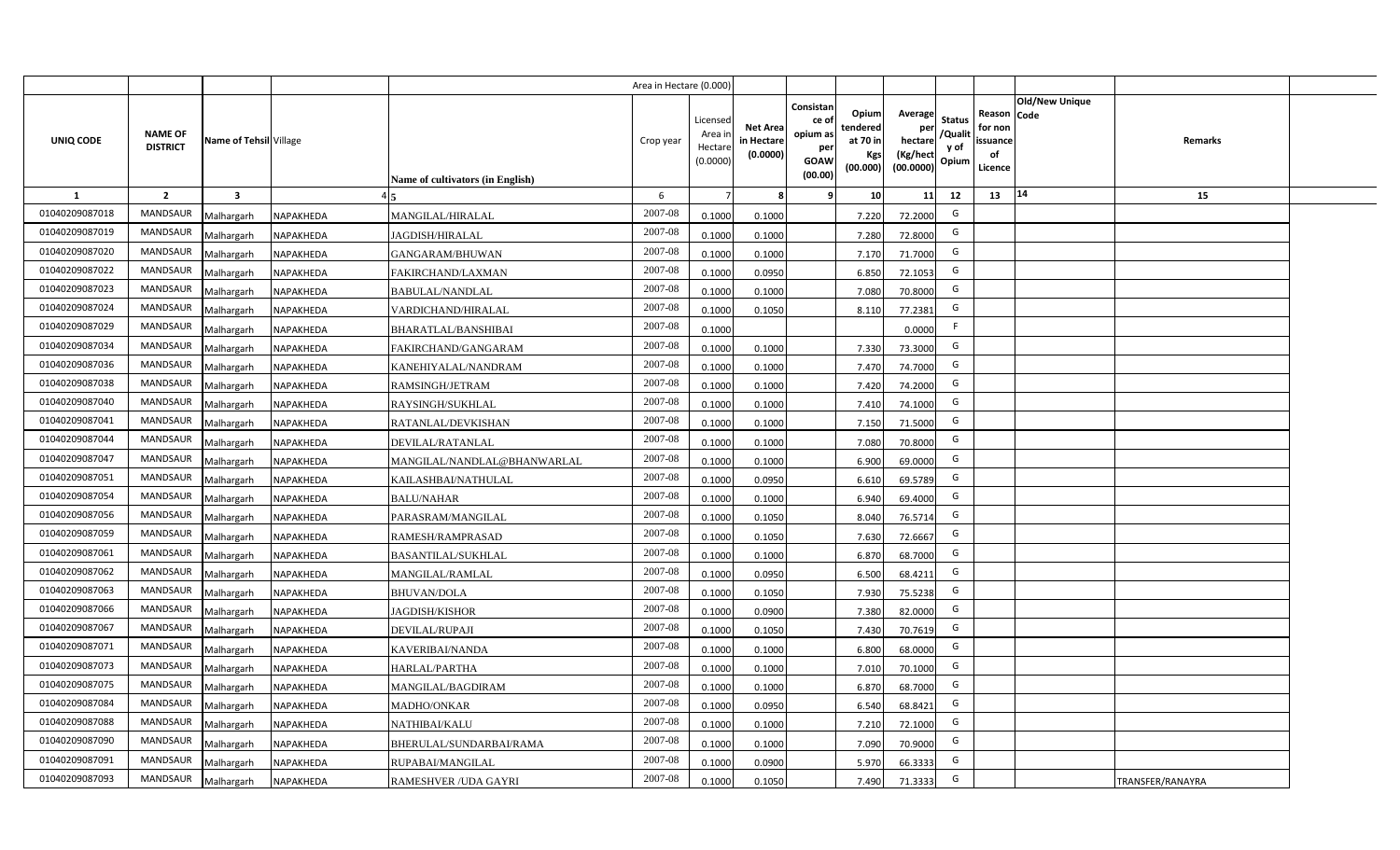|                |                                   |                         |                  |                                  | Area in Hectare (0.000) |                                           |                                           |                                                                                                                     |                                                    |                                           |                                                     |                       |         |  |
|----------------|-----------------------------------|-------------------------|------------------|----------------------------------|-------------------------|-------------------------------------------|-------------------------------------------|---------------------------------------------------------------------------------------------------------------------|----------------------------------------------------|-------------------------------------------|-----------------------------------------------------|-----------------------|---------|--|
| UNIQ CODE      | <b>NAME OF</b><br><b>DISTRICT</b> | Name of Tehsil Village  |                  | Name of cultivators (in English) | Crop year               | Licensed<br>Area i<br>Hectare<br>(0.0000) | <b>Net Area</b><br>in Hectare<br>(0.0000) | Consistan<br>Opium<br>ce of<br>tendered<br>opium as<br>at 70 in<br>per<br>Kgs<br><b>GOAW</b><br>(00.000)<br>(00.00) | Average<br>per<br>hectare<br>(Kg/hect<br>(00.0000) | <b>Status</b><br>/Qualit<br>y of<br>Opium | Reason Code<br>for non<br>issuance<br>of<br>Licence | <b>Old/New Unique</b> | Remarks |  |
| 1              | $\overline{2}$                    | $\overline{\mathbf{3}}$ |                  |                                  | 6                       |                                           | 8                                         | 10 <sup>1</sup><br>-9                                                                                               | 11                                                 | 12                                        | 13                                                  | 14                    | 15      |  |
| 01040209087095 | <b>MANDSAUR</b>                   | Malhargarh              | NAPAKHEDA        | MOHANLAL/HIRALAL                 | 2007-08                 | 0.1000                                    | 0.1000                                    | 8.120                                                                                                               | 81.2000                                            | G                                         |                                                     |                       |         |  |
| 01040209087096 | MANDSAUR                          | Malhargarh              | NAPAKHEDA        | RAGHUNATH/ONKAR                  | 2007-08                 | 0.1000                                    | 0.1000                                    | 7.620                                                                                                               | 76.2000                                            | G                                         |                                                     |                       |         |  |
| 01040209087097 | <b>MANDSAUR</b>                   | Malhargarh              | NAPAKHEDA        | MOTI/BHUVAN                      | 2007-08                 | 0.1000                                    | 0.1000                                    | 7.100                                                                                                               | 71.0000                                            | G                                         |                                                     |                       |         |  |
| 01040209087099 | <b>MANDSAUR</b>                   | Malhargarh              | NAPAKHEDA        | RAMESHWAR/GOBRU                  | 2007-08                 | 0.1000                                    | 0.1000                                    | 7.110                                                                                                               | 71.1000                                            | $\mathbf{I}$                              | 02                                                  |                       |         |  |
| 01040209087105 | MANDSAUR                          | Malhargarh              | NAPAKHEDA        | GORDHANSINGH/RUPSINGH            | 2007-08                 | 0.1000                                    | 0.0900                                    | 7.260                                                                                                               | 80.6667                                            | G                                         |                                                     |                       |         |  |
| 01040209087107 | <b>MANDSAUR</b>                   | Malhargarh              | NAPAKHEDA        | <b>MANNALAL/NANDA</b>            | 2007-08                 | 0.1000                                    | 0.1000                                    | 7.370                                                                                                               | 73.7000                                            | G                                         |                                                     |                       |         |  |
| 01040209087109 | <b>MANDSAUR</b>                   | Malhargarh              | NAPAKHEDA        | GORDHANLAL/BAPULAL               | 2007-08                 | 0.1000                                    | 0.1000                                    | 6.800                                                                                                               | 68.0000                                            | G                                         |                                                     |                       |         |  |
| 01040209087080 | MANDSAUR                          | Malhargarh              | NAPAKHEDA        | SATYANARAYAN/MOTILAL             | 2007-08                 | 0.1000                                    | 0.1000                                    | 6.730                                                                                                               | 67.3000                                            | G                                         |                                                     |                       |         |  |
| 01040209087077 | MANDSAUR                          | Malhargarh              | NAPAKHEDA        | SUGANKUNWAR/VAJESINGH            | 2007-08                 | 0.1000                                    | 0.1000                                    | 7.220                                                                                                               | 72.2000                                            | G                                         |                                                     |                       |         |  |
| 01040209087037 | MANDSAUR                          | Malhargarh              | NAPAKHEDA        | KARANSINGH/JETRAM                | 2007-08                 | 0.1000                                    | 0.1000                                    | 7.330                                                                                                               | 73.3000                                            | G                                         |                                                     |                       |         |  |
| 01040209087049 | <b>MANDSAUR</b>                   | Malhargarh              | NAPAKHEDA        | RAMLAL/BHUWAN                    | 2007-08                 | 0.1000                                    | 0.1000                                    | 7.120                                                                                                               | 71.2000                                            | G                                         |                                                     |                       |         |  |
| 01040209087112 | MANDSAUR                          | Malhargarh              | <b>NAPAKHEDA</b> | <b>BAPULAL/BALWANT</b>           | 2007-08                 | 0.1000                                    | 0.1000                                    | 7.210                                                                                                               | 72.1000                                            | G                                         |                                                     |                       |         |  |
| 01040209087113 | <b>MANDSAUR</b>                   | Malhargarh              | NAPAKHEDA        | RAMCHAND/BHANWARLAL              | 2007-08                 | 0.1000                                    | 0.1000                                    | 6.710                                                                                                               | 67.1000                                            | G                                         |                                                     |                       |         |  |
| 01040209087026 | <b>MANDSAUR</b>                   | Malhargarh              | <b>NAPAKHEDA</b> | SHOBHARAM/NATHULAL               | 2007-08                 | 0.1000                                    | 0.1000                                    | 6.890                                                                                                               | 68.9000                                            | G                                         |                                                     |                       |         |  |
| 01040209087002 | <b>MANDSAUR</b>                   | Malhargarh              | NAPAKHEDA        | <b>HIRALAL/RUGHA</b>             | 2007-08                 | 0.1000                                    | 0.0950                                    | 6.670                                                                                                               | 70.2105                                            | G                                         |                                                     |                       |         |  |
| 01040209087021 | MANDSAUR                          | Malhargarh              | NAPAKHEDA        | SHANKARLAL/GOBAR                 | 2007-08                 | 0.1000                                    | 0.1000                                    | 7.420                                                                                                               | 74.2000                                            | G                                         |                                                     |                       |         |  |
| 01040209087114 | MANDSAUR                          | Malhargarh              | NAPAKHEDA        | <b>NANIBAI/JHUJAR</b>            | 2007-08                 | 0.1000                                    | 0.1050                                    | 7.400                                                                                                               | 70.4762                                            | G                                         |                                                     |                       |         |  |
| 01040209087078 | <b>MANDSAUR</b>                   | Malhargarh              | NAPAKHEDA        | KAMLABAI/SAKRIBAI                | 2007-08                 | 0.1000                                    | 0.1000                                    | 7.140                                                                                                               | 71.4000                                            | G                                         |                                                     |                       |         |  |
| 01040209087030 | MANDSAUR                          | Malhargarh              | NAPAKHEDA        | SAJJANBAI/MADANSINGH             | 2007-08                 | 0.1000                                    | 0.1000                                    | 7.230                                                                                                               | 72.3000                                            | G                                         |                                                     |                       |         |  |
| 01040209087115 | <b>MANDSAUR</b>                   | Malhargarh              | NAPAKHEDA        | SOHANBAI/RODULAL                 | 2007-08                 | 0.1000                                    | 0.0900                                    | 6.020                                                                                                               | 66.8889                                            | G                                         |                                                     | 01040209096111        |         |  |
| 01040209088002 | <b>MANDSAUR</b>                   | Malhargarh              | <b>DABLA</b>     | BHANWARBAI/KANEHIYALAL           | 2007-08                 | 0.1000                                    |                                           |                                                                                                                     | 0.0000                                             | F.                                        |                                                     |                       |         |  |
| 01040209088006 | <b>MANDSAUR</b>                   | Malhargarh              | <b>DABLA</b>     | CHANDBAI/BHUVANISINGH            | 2007-08                 | 0.1000                                    | 0.1050                                    | 5.480                                                                                                               | 52.1905                                            | G                                         | 04                                                  |                       |         |  |
| 01040209088008 | <b>MANDSAUR</b>                   | Malhargarh              | <b>DABLA</b>     | BHUVANISINGH/KALUSINGH           | 2007-08                 | 0.1000                                    | 0.0100                                    | 0.800                                                                                                               | 80.0000                                            | G                                         |                                                     |                       |         |  |
| 01040209088009 | <b>MANDSAUR</b>                   | Malhargarh              | <b>DABLA</b>     | DEVISINGH/GOPALSINGH             | 2007-08                 | 0.1000                                    |                                           |                                                                                                                     | 0.0000                                             | F.                                        |                                                     |                       |         |  |
| 01040209088012 | <b>MANDSAUR</b>                   | Malhargarh              | <b>DABLA</b>     | DALURAM/KISHAN                   | 2007-08                 | 0.1000                                    |                                           |                                                                                                                     | 0.0000                                             | F                                         |                                                     |                       |         |  |
| 01040209088014 | MANDSAUR                          | Malhargarh              | <b>DABLA</b>     | RAMESHCHANDRA/HIRALAL            | 2007-08                 | 0.1000                                    |                                           |                                                                                                                     | 0.0000                                             | F                                         |                                                     |                       |         |  |
| 01040209088016 | MANDSAUR                          | Malhargarh              | <b>DABLA</b>     | BADRILAL/PRABHULAL               | 2007-08                 | 0.1000                                    |                                           |                                                                                                                     | 0.0000                                             | F                                         |                                                     |                       |         |  |
| 01040209088017 | MANDSAUR                          | Malhargarh              | <b>DABLA</b>     | ISHWARSINGH/ROOPSINGH            | 2007-08                 | 0.1000                                    |                                           |                                                                                                                     | 0.0000                                             | F                                         |                                                     |                       |         |  |
| 01040209088023 | MANDSAUR                          | Malhargarh              | <b>DABLA</b>     | PRABHULAL/UDA                    | 2007-08                 | 0.1000                                    |                                           |                                                                                                                     | 0.0000                                             | F                                         |                                                     |                       |         |  |
| 01040209088025 | MANDSAUR                          | Malhargarh              | <b>DABLA</b>     | MOHANSINGH/BHERUSINGH            | 2007-08                 | 0.1000                                    |                                           |                                                                                                                     | 0.0000                                             | F.                                        |                                                     |                       |         |  |
| 01040209088027 | MANDSAUR                          | Malhargarh              | <b>DABLA</b>     | PRATAPSINGH/RAMSINGH             | 2007-08                 | 0.1000                                    |                                           |                                                                                                                     | 0.0000                                             | F.                                        |                                                     |                       |         |  |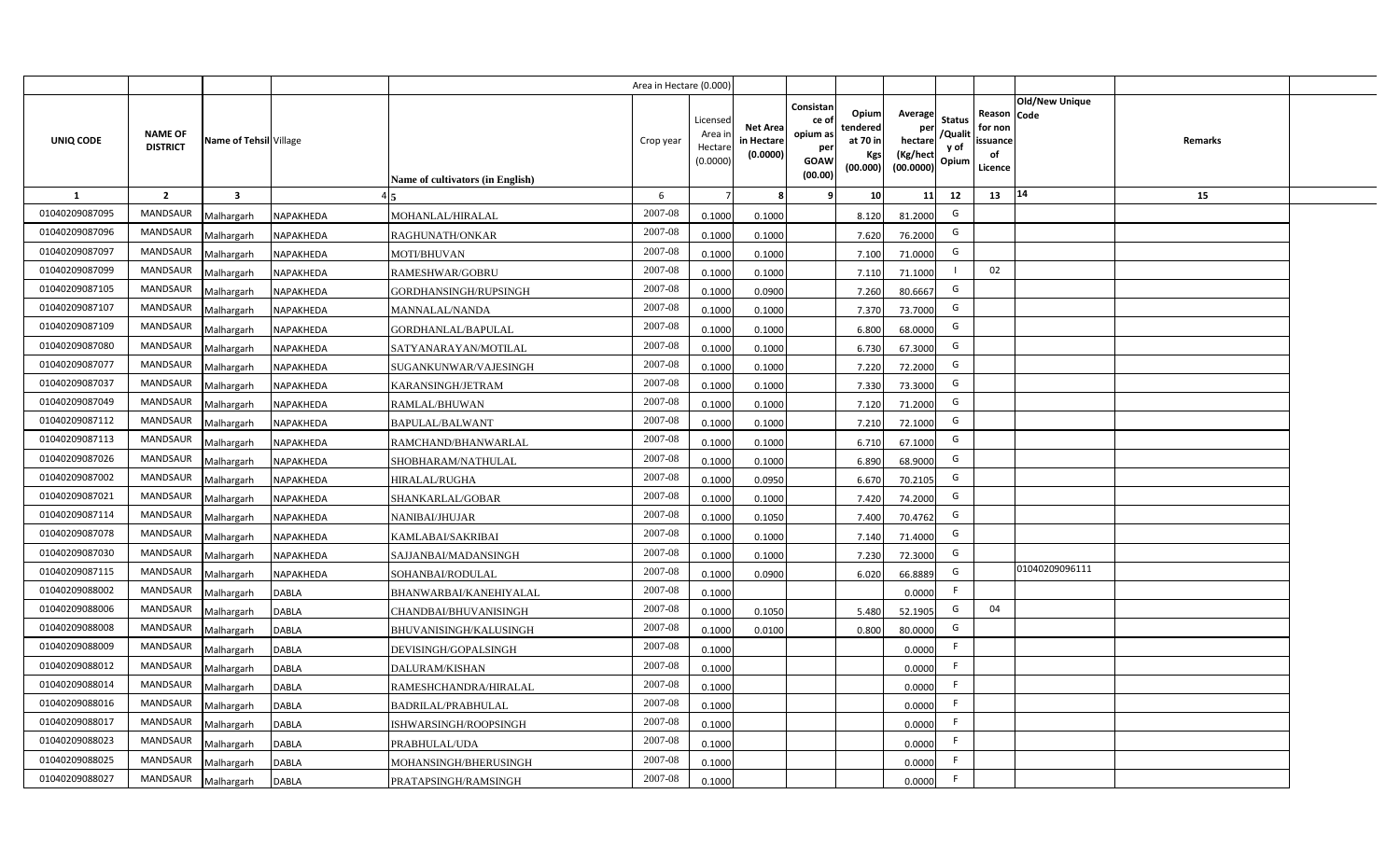|                |                                   |                         |              |                                  | Area in Hectare (0.000) |                                          |                                           |                                                                |                                                  |                                                    |                                           |                                                                       |         |  |
|----------------|-----------------------------------|-------------------------|--------------|----------------------------------|-------------------------|------------------------------------------|-------------------------------------------|----------------------------------------------------------------|--------------------------------------------------|----------------------------------------------------|-------------------------------------------|-----------------------------------------------------------------------|---------|--|
| UNIQ CODE      | <b>NAME OF</b><br><b>DISTRICT</b> | Name of Tehsil Village  |              | Name of cultivators (in English) | Crop year               | Licensec<br>Area i<br>Hectar<br>(0.0000) | <b>Net Area</b><br>in Hectare<br>(0.0000) | Consistan<br>ce o<br>opium as<br>per<br><b>GOAW</b><br>(00.00) | Opium<br>tendered<br>at 70 in<br>Kgs<br>(00.000) | Average<br>per<br>hectare<br>(Kg/hect<br>(00.0000) | <b>Status</b><br>/Qualit<br>y of<br>Opium | Old/New Unique<br>Reason Code<br>for non<br>issuance<br>of<br>Licence | Remarks |  |
| <b>1</b>       | $\overline{2}$                    | $\overline{\mathbf{3}}$ |              |                                  | 6                       |                                          |                                           |                                                                | 10                                               | 11                                                 | 12                                        | 14<br>13                                                              | 15      |  |
| 01040209088032 | <b>MANDSAUR</b>                   | Malhargarh              | <b>DABLA</b> | JMMEDPURI/BHERUPURI              | 2007-08                 | 0.1000                                   |                                           |                                                                |                                                  | 0.0000                                             | F.                                        |                                                                       |         |  |
| 01040209088034 | MANDSAUR                          | Malhargarh              | <b>DABLA</b> | KUSHALBAI/BAGDIRAM               | 2007-08                 | 0.1000                                   | 0.1000                                    |                                                                | 6.870                                            | 68.7000                                            | G                                         |                                                                       |         |  |
| 01040209088039 | <b>MANDSAUR</b>                   | Malhargarh              | <b>DABLA</b> | <b>MANUGIR/VIRAMGIR</b>          | 2007-08                 | 0.1000                                   |                                           |                                                                |                                                  | 0.0000                                             | -F                                        |                                                                       |         |  |
| 01040209088044 | <b>MANDSAUR</b>                   | Malhargarh              | DABLA        | RADHESHYAM/MODIRAM               | 2007-08                 | 0.1000                                   |                                           |                                                                |                                                  | 0.0000                                             | F.                                        |                                                                       |         |  |
| 01040209088045 | MANDSAUR                          | Malhargarh              | <b>DABLA</b> | CHENSINGH/RAMSINGH               | 2007-08                 | 0.1000                                   |                                           |                                                                |                                                  | 0.0000                                             | -F                                        |                                                                       |         |  |
| 01040209088047 | MANDSAUR                          | Malhargarh              | <b>DABLA</b> | MANSINGH/BHERUSINGH              | 2007-08                 | 0.1000                                   |                                           |                                                                |                                                  | 0.0000                                             | F.                                        |                                                                       |         |  |
| 01040209088052 | MANDSAUR                          | Malhargarh              | <b>DABLA</b> | MADHAVLAL/RUPABAGRI              | 2007-08                 | 0.1000                                   |                                           |                                                                |                                                  | 0.0000                                             | F.                                        |                                                                       |         |  |
| 01040209088058 | MANDSAUR                          | Malhargarh              | <b>DABLA</b> | KACHRUSINGH/RATANSINGH           | 2007-08                 | 0.1000                                   |                                           |                                                                |                                                  | 0.0000                                             | F.                                        |                                                                       |         |  |
| 01040209088063 | <b>MANDSAUR</b>                   | Malhargarh              | <b>DABLA</b> | <b>BASANTILAL/HIRALAL</b>        | 2007-08                 | 0.1000                                   |                                           |                                                                |                                                  | 0.0000                                             | F.                                        |                                                                       |         |  |
| 01040209088065 | <b>MANDSAUR</b>                   | Malhargarh              | <b>DABLA</b> | KANWARLAL/RAMLAL                 | 2007-08                 | 0.1000                                   |                                           |                                                                |                                                  | 0.0000                                             | F.                                        |                                                                       |         |  |
| 01040209088066 | MANDSAUR                          | Malhargarh              | <b>DABLA</b> | MANOHARSINGH/ISHWARSINGH         | 2007-08                 | 0.1000                                   |                                           |                                                                |                                                  | 0.0000                                             | $\mathsf{F}$                              |                                                                       |         |  |
| 01040209088068 | <b>MANDSAUR</b>                   | Malhargarh              | <b>DABLA</b> | AASHARAM/BHANWARLAL              | 2007-08                 | 0.1000                                   |                                           |                                                                |                                                  | 0.0000                                             | F.                                        |                                                                       |         |  |
| 01040209088070 | <b>MANDSAUR</b>                   | Malhargarh              | <b>DABLA</b> | KESHARSINGH/KACHRUSINGH          | $2007 - 08$             | 0.1000                                   |                                           |                                                                |                                                  | 0.0000                                             | -F                                        |                                                                       |         |  |
| 01040209088071 | MANDSAUR                          | Malhargarh              | <b>DABLA</b> | NANDRAM/BHAGIRATH                | 2007-08                 | 0.1000                                   | 0.0950                                    |                                                                | 6.980                                            | 73.4737                                            | G                                         |                                                                       |         |  |
| 01040209088074 | <b>MANDSAUR</b>                   | Malhargarh              | DABLA        | NAHARSINGH/KACHRUSINGH           | 2007-08                 | 0.1000                                   |                                           |                                                                |                                                  | 0.0000                                             | F.                                        |                                                                       |         |  |
| 01040209088077 | MANDSAUR                          | Malhargarh              | <b>DABLA</b> | NAHARSINGH/ROOPSINGH             | 2007-08                 | 0.1000                                   |                                           |                                                                |                                                  | 0.0000                                             | F.                                        | 07                                                                    |         |  |
| 01040209088078 | <b>MANDSAUR</b>                   | Malhargarh              | <b>DABLA</b> | KALURAM /GOGA                    | 2007-08                 | 0.1000                                   |                                           |                                                                |                                                  | 0.0000                                             | F.                                        |                                                                       |         |  |
| 01040209088079 | MANDSAUR                          | Malhargarh              | <b>DABLA</b> | RAJIBAI/KALUSINGH                | 2007-08                 | 0.1000                                   |                                           |                                                                |                                                  | 0.0000                                             | F.                                        |                                                                       |         |  |
| 01040209088080 | <b>MANDSAUR</b>                   | Malhargarh              | DABLA        | BHOMSINGH/PRAHLADSINGH           | 2007-08                 | 0.100                                    |                                           |                                                                |                                                  | 0.0000                                             | F.                                        |                                                                       |         |  |
| 01040209088081 | MANDSAUR                          | Malhargarh              | <b>DABLA</b> | JAGDISHCHANDRA/KALURAM           | 2007-08                 | 0.1000                                   |                                           |                                                                |                                                  | 0.0000                                             | F.                                        |                                                                       |         |  |
| 01040209088082 | <b>MANDSAUR</b>                   | Malhargarh              | DABLA        | MADHULAL/RUPA/DHAPUBAI           | 2007-08                 | 0.1000                                   |                                           |                                                                |                                                  | 0.0000                                             | F.                                        |                                                                       |         |  |
| 01040209088094 | <b>MANDSAUR</b>                   | Malhargarh              | DABLA        | VIJAYSINGH/GULABSINGH            | 2007-08                 | 0.1000                                   |                                           |                                                                |                                                  | 0.0000                                             | F.                                        |                                                                       |         |  |
| 01040209088096 | MANDSAUR                          | Malhargarh              | DABLA        | RADHESHYAM/CHHAGANLAL            | 2007-08                 | 0.1000                                   |                                           |                                                                |                                                  | 0.0000                                             | F.                                        |                                                                       |         |  |
| 01040209088100 | <b>MANDSAUR</b>                   | Malhargarh              | DABLA        | <b>GIRDHARI/BALA</b>             | 2007-08                 | 0.1000                                   |                                           |                                                                |                                                  | 0.0000                                             | F.                                        |                                                                       |         |  |
| 01040209088101 | MANDSAUR                          | Malhargarh              | <b>DABLA</b> | MUNAABAI/DULESINGH               | 2007-08                 | 0.1000                                   | 0.0300                                    |                                                                | 1.970                                            | 65.6667                                            | G                                         |                                                                       |         |  |
| 01040209088103 | MANDSAUR                          | Malhargarh              | DABLA        | NARAYAN MATA/RAJIBAI/NATHULAL    | 2007-08                 | 0.1000                                   | 0.1000                                    |                                                                | 6.480                                            | 64.8000                                            | G                                         |                                                                       |         |  |
| 01040209088104 | MANDSAUR                          | Malhargarh              | <b>DABLA</b> | MOHANLAL/CHHAGANLAL              | 2007-08                 | 0.1000                                   | 0.0950                                    |                                                                | 6.280                                            | 66.1053                                            | G                                         |                                                                       |         |  |
| 01040209088107 | MANDSAUR                          | Malhargarh              | <b>DABLA</b> | KASHIRAM/SAVA                    | 2007-08                 | 0.1000                                   | 0.0950                                    |                                                                | 5.900                                            | 62.1053                                            |                                           | 02                                                                    |         |  |
| 01040209088110 | MANDSAUR                          | Malhargarh              | <b>DABLA</b> | JAGDISHCHAND/GOBARLAL            | 2007-08                 | 0.1000                                   |                                           |                                                                |                                                  | 0.0000                                             | F.                                        |                                                                       |         |  |
| 01040209088117 | MANDSAUR                          | Malhargarh              | DABLA        | DILIPSINGH/RAMSINGH              | 2007-08                 | 0.1000                                   |                                           |                                                                |                                                  | 0.0000                                             | $\mathsf{F}$                              |                                                                       |         |  |
| 01040209088124 | MANDSAUR                          | Malhargarh              | <b>DABLA</b> | GITABAI/PREMCHAND                | 2007-08                 | 0.1000                                   |                                           |                                                                |                                                  | 0.0000                                             | $\mathsf{F}$                              |                                                                       |         |  |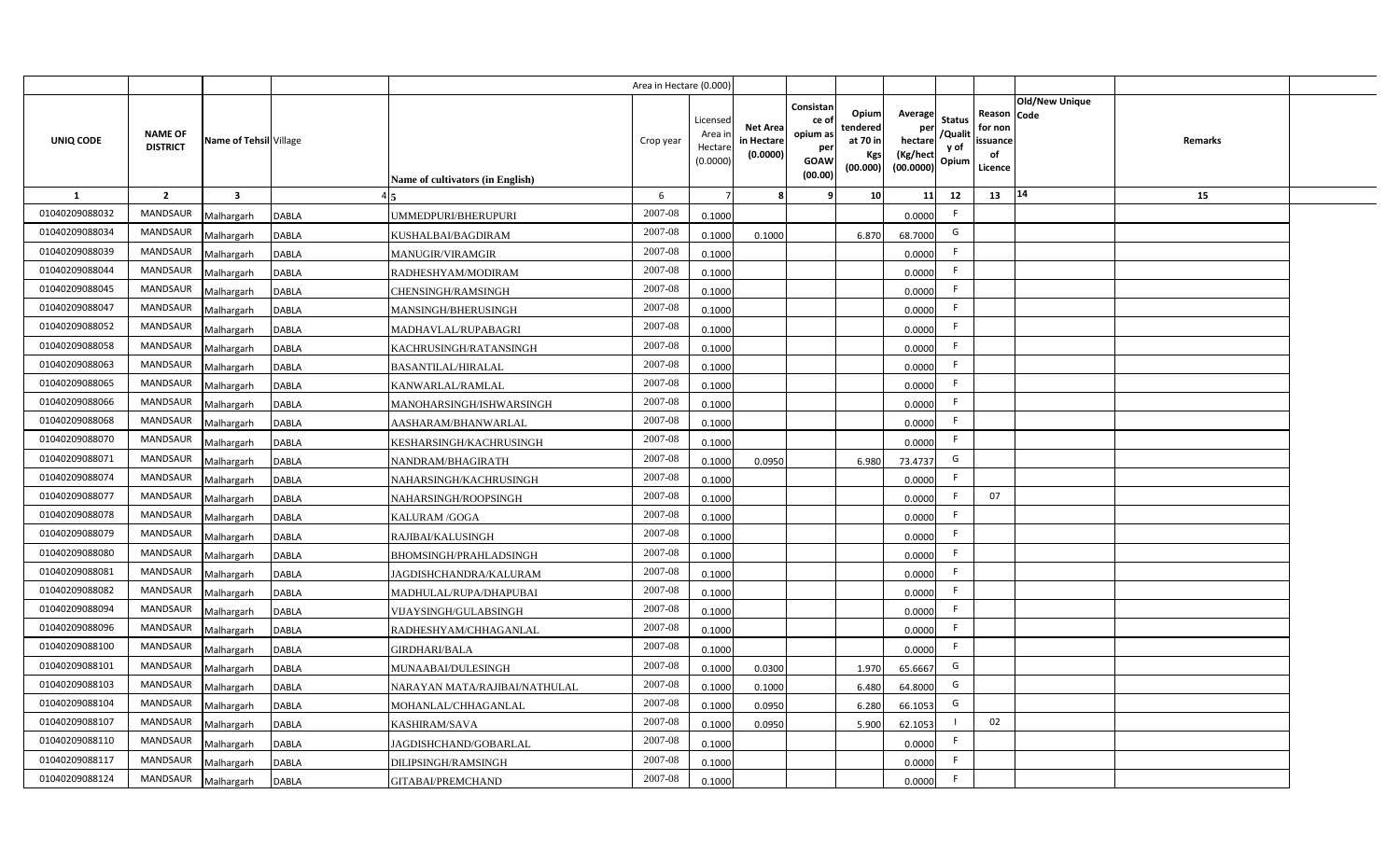|                |                                   |                         |                                               | Area in Hectare (0.000) |                                          |                                           |                                                         |                                                   |                                                            |                                  |                                                     |                       |                 |  |
|----------------|-----------------------------------|-------------------------|-----------------------------------------------|-------------------------|------------------------------------------|-------------------------------------------|---------------------------------------------------------|---------------------------------------------------|------------------------------------------------------------|----------------------------------|-----------------------------------------------------|-----------------------|-----------------|--|
| UNIQ CODE      | <b>NAME OF</b><br><b>DISTRICT</b> | Name of Tehsil Village  | Name of cultivators (in English)              | Crop year               | Licensed<br>Area i<br>Hectar<br>(0.0000) | <b>Net Area</b><br>in Hectare<br>(0.0000) | Consistan<br>ce o<br>opium as<br>per<br>GOAW<br>(00.00) | Opiuml<br>tendered<br>at 70 in<br>Kgs<br>(00.000) | Average<br>per<br>hectare<br>(Kg/hect<br>$(00.0000)$ Opium | <b>Status</b><br>/Qualit<br>y of | Reason Code<br>for non<br>issuance<br>of<br>Licence | <b>Old/New Unique</b> | Remarks         |  |
| 1              | $\overline{2}$                    | $\overline{\mathbf{3}}$ |                                               | 6                       |                                          |                                           |                                                         | 10                                                | 11                                                         | 12                               | 13                                                  | 14                    | 15              |  |
| 01040209088128 | <b>MANDSAUR</b>                   | Malhargarh              | DABLA<br>KESHARBAI/AMBALAL                    | 2007-08                 | 0.1000                                   |                                           |                                                         |                                                   | 0.0000                                                     | F.                               |                                                     |                       |                 |  |
| 01040209088130 | <b>MANDSAUR</b>                   | Malhargarh              | DABLA<br>JUZHARSINGH/GULABSINGH               | 2007-08                 | 0.1000                                   | 0.1000                                    |                                                         | 6.720                                             | 67.2000                                                    | G                                |                                                     |                       |                 |  |
| 01040209088141 | <b>MANDSAUR</b>                   | Malhargarh              | DABLA<br>NAGUPURI/NATHUPURI                   | 2007-08                 | 0.1000                                   |                                           |                                                         |                                                   | 0.0000                                                     | F.                               |                                                     |                       |                 |  |
| 01040209088142 | <b>MANDSAUR</b>                   | Malhargarh              | DABLA<br>PRABHUGIR/VIRAMGIR                   | 2007-08                 | 0.1000                                   |                                           |                                                         |                                                   | 0.0000                                                     | F.                               |                                                     |                       |                 |  |
| 01040209088143 | <b>MANDSAUR</b>                   | Malhargarh              | DABLA<br>MOTILAL/GAMER CHAMAR                 | 2007-08                 | 0.1000                                   |                                           |                                                         |                                                   | 0.0000                                                     | F.                               |                                                     |                       |                 |  |
| 01040209088144 | <b>MANDSAUR</b>                   | Malhargarh              | DABLA<br>BHARATLAL/BHERULAL KALAR             | 2007-08                 | 0.1000                                   |                                           |                                                         |                                                   | 0.0000                                                     | F.                               |                                                     |                       |                 |  |
| 01040209088145 | <b>MANDSAUR</b>                   | Malhargarh              | DABLA<br>BHANWARSINGH/KSIHORSINGH             | 2007-08                 | 0.1000                                   | 0.0200                                    |                                                         | 1.640                                             | 82.0000                                                    | G                                |                                                     |                       |                 |  |
| 01040209088146 | <b>MANDSAUR</b>                   | Malhargarh              | DABLA<br>OMPRAKASH/KANEHIALAL                 | 2007-08                 | 0.1000                                   |                                           |                                                         |                                                   | 0.0000                                                     | F.                               |                                                     |                       |                 |  |
| 01040209088147 | MANDSAUR                          | Malhargarh              | DABLA<br>PRAKASHCHAND/KISHNIBAI               | 2007-08                 | 0.1000                                   |                                           |                                                         |                                                   | 0.0000                                                     | F.                               |                                                     |                       |                 |  |
| 01040209088064 | <b>MANDSAUR</b>                   | Malhargarh              | DABLA<br>KANWARLAL/AMBALAL                    | 2007-08                 | 0.1000                                   |                                           |                                                         |                                                   | 0.0000                                                     | F.                               |                                                     |                       |                 |  |
| 01040209088129 | MANDSAUR                          | Malhargarh              | DABLA<br>JUZHARSINGH/AMARSINGH                | 2007-08                 | 0.1000                                   |                                           |                                                         |                                                   | 0.0000                                                     | F.                               |                                                     |                       |                 |  |
| 01040209088093 | <b>MANDSAUR</b>                   | Malhargarh              | DABLA<br>BHANWARBAI/AMARSINGH                 | 2007-08                 | 0.1000                                   |                                           |                                                         |                                                   | 0.0000                                                     | F.                               |                                                     |                       |                 |  |
| 01040209088046 | <b>MANDSAUR</b>                   | Malhargarh              | DABLA<br>ARJUNSINGH/NATHUSINGH                | 2007-08                 | 0.1000                                   |                                           |                                                         |                                                   | 0.0000                                                     | F.                               |                                                     |                       |                 |  |
| 01040209088166 | MANDSAUR                          | Malhargarh              | DABLA<br>BHERULAL/RATANLAL                    | 2007-08                 | 0.1000                                   | 0.1000                                    |                                                         | 5.700                                             | 57.0000                                                    | G                                |                                                     | 01010101081063        | TRANSFER//NMH-I |  |
| 01040209089001 | <b>MANDSAUR</b>                   | Malhargarh              | DORWADI MAJRA TALABPILROOPSINGH/PREMSINGH     | 2007-08                 | 0.1000                                   | 0.0650                                    |                                                         | 4.340                                             | 66.7692                                                    | G                                |                                                     |                       |                 |  |
| 01040209089002 | MANDSAUR                          | Malhargarh              | DORWADI MAJRA TALABPILPREMSINGH/AMARSINGH     | 2007-08                 | 0.1000                                   | 0.0950                                    |                                                         | 6.600                                             | 69.4737                                                    | G                                |                                                     |                       |                 |  |
| 01040209089004 | <b>MANDSAUR</b>                   | Malhargarh              | DORWADI MAJRA TALABPII GOBARSINGH/RAMSINGH    | 2007-08                 | 0.1000                                   | 0.0950                                    |                                                         | 6.600                                             | 69.4737                                                    | G                                |                                                     |                       |                 |  |
| 01040209089006 | <b>MANDSAUR</b>                   | Malhargarh              | DORWADI MAJRA TALABPILMOTISINGH/BAPUSINGH     | 2007-08                 | 0.1000                                   |                                           |                                                         |                                                   | 0.0000                                                     | F.                               |                                                     |                       |                 |  |
| 01040209089007 | <b>MANDSAUR</b>                   | Malhargarh              | DORWADI MAJRA TALABPILMADANSINGH/MANSINGH     | 2007-08                 | 0.1000                                   | 0.1000                                    |                                                         | 7.180                                             | 71.8000                                                    | G                                |                                                     |                       |                 |  |
| 01040209089008 | <b>MANDSAUR</b>                   | Malhargarh              | DORWADI MAJRA TALABPILSUMITRABAI/BHANWARSINGH | 2007-08                 | 0.1000                                   | 0.0950                                    |                                                         | 7.120                                             | 74.9474                                                    | G                                |                                                     |                       |                 |  |
| 01040209089009 | <b>MANDSAUR</b>                   | Malhargarh              | DORWADI MAJRA TALABPII DILIPSINGH/SHITALSINGH | 2007-08                 | 0.1000                                   |                                           |                                                         |                                                   | 0.0000                                                     | F.                               |                                                     |                       |                 |  |
| 01040209089011 | <b>MANDSAUR</b>                   | Malhargarh              | DORWADI MAJRA TALABPII UDAYSINGH/LALSINGH     | 2007-08                 | 0.1000                                   | 0.1000                                    |                                                         | 6.230                                             | 62.3000                                                    | G                                |                                                     |                       |                 |  |
| 01040209089022 | <b>MANDSAUR</b>                   | Malhargarh              | DORWADI MAJRA TALABPILPADAMSINGH/BHOPALSINGH  | 2007-08                 | 0.1000                                   |                                           |                                                         |                                                   | 0.0000                                                     | F.                               |                                                     |                       |                 |  |
| 01040209089023 | <b>MANDSAUR</b>                   | Malhargarh              | DORWADI MAJRA TALABPIIRANSINGH/RAMSINGH       | 2007-08                 | 0.1000                                   | 0.1000                                    |                                                         | 7.030                                             | 70.3000                                                    | G                                |                                                     |                       |                 |  |
| 01040209092001 | <b>MANDSAUR</b>                   | Malhargarh              | KHEDAKALYAKHEDI<br>BAPUSINGH/DEVISINGH        | 2007-08                 | 0.100                                    | 0.0950                                    |                                                         | 6.200                                             | 65.2632                                                    | G                                |                                                     |                       |                 |  |
| 01040209092002 | <b>MANDSAUR</b>                   | Malhargarh              | KHEDAKALYAKHEDI<br>PREMSINGH/BHANWARSINGH     | 2007-08                 | 0.100                                    | 0.1000                                    |                                                         | 6.860                                             | 68.6000                                                    | G                                |                                                     |                       |                 |  |
| 01040209092003 | <b>MANDSAUR</b>                   | Malhargarh              | KHEDAKALYAKHEDI<br>GOVINDSINGH/MADHUSINGH     | 2007-08                 | 0.100                                    | 0.1000                                    |                                                         | 7.010                                             | 70.1000                                                    | G                                |                                                     |                       |                 |  |
| 01040209092004 | <b>MANDSAUR</b>                   | Malhargarh              | KHEDAKALYAKHEDI<br>NATHUSINGH/DEVISINGH       | 2007-08                 | 0.1000                                   | 0.1000                                    |                                                         | 6.990                                             | 69.9000                                                    | G                                |                                                     |                       |                 |  |
| 01040209092006 | <b>MANDSAUR</b>                   | Malhargarh              | KHEDAKALYAKHEDI<br>MADANSINGH/RAMSINGH        | 2007-08                 | 0.1000                                   | 0.1000                                    |                                                         | 7.410                                             | 74.1000                                                    | G                                |                                                     |                       |                 |  |
| 01040209092008 | <b>MANDSAUR</b>                   | Malhargarh              | KHEDAKALYAKHEDI<br>KHUMANSINGH/RUPSINGH       | 2007-08                 | 0.1000                                   | 0.1000                                    |                                                         | 7.250                                             | 72.5000                                                    | G                                |                                                     |                       |                 |  |
| 01040209092009 | <b>MANDSAUR</b>                   | Malhargarh              | KHEDAKALYAKHEDI<br>RUGHNATHSINGH/BHERUSINGH   | 2007-08                 | 0.1000                                   | 0.1000                                    |                                                         | 6.800                                             | 68.0000                                                    | G                                |                                                     |                       |                 |  |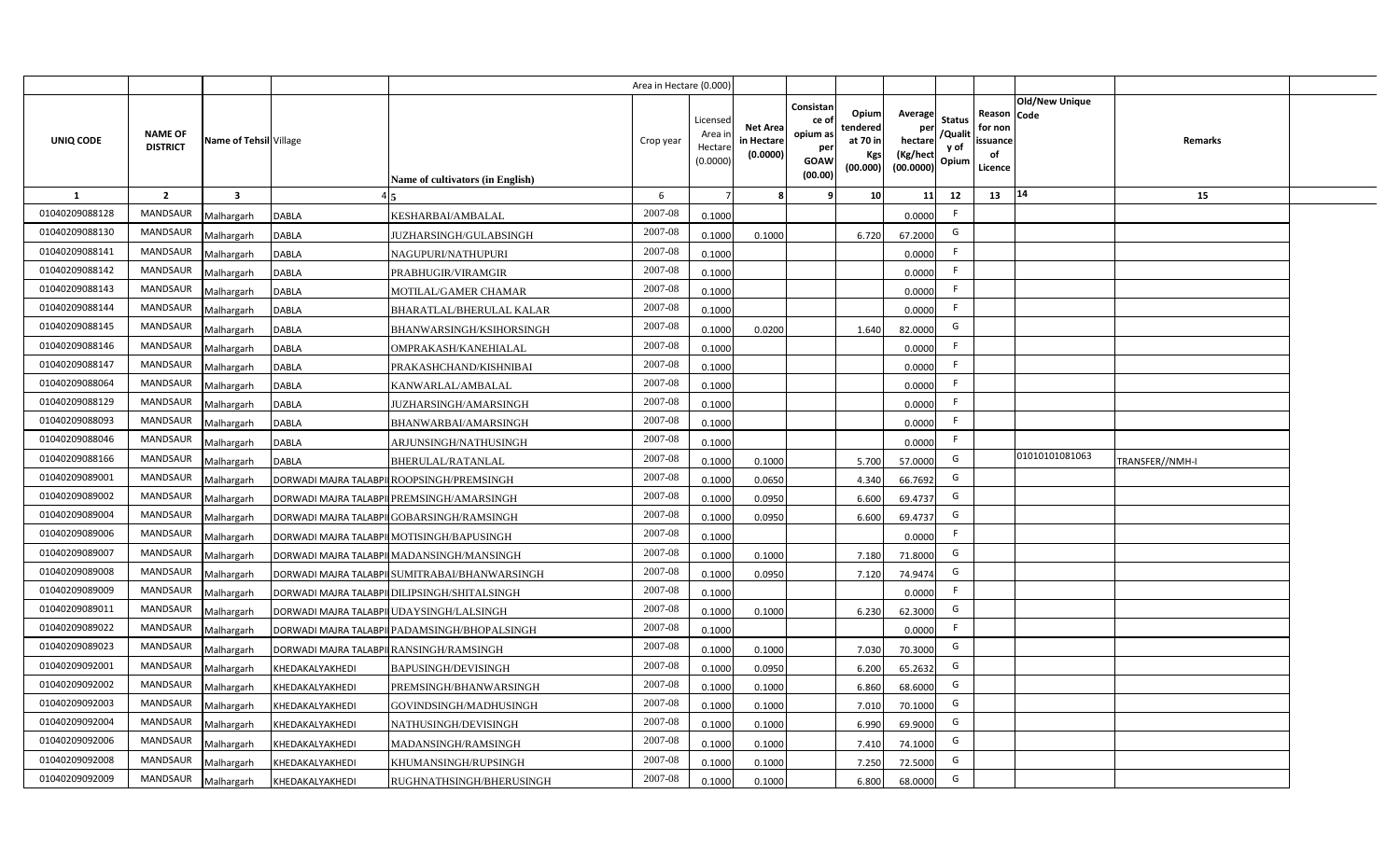|                |                                   |                         |                 |                                  | Area in Hectare (0.000 |                                          |                                          |                                                                 |                                                  |                                                    |                                           |                                                     |                |                           |  |
|----------------|-----------------------------------|-------------------------|-----------------|----------------------------------|------------------------|------------------------------------------|------------------------------------------|-----------------------------------------------------------------|--------------------------------------------------|----------------------------------------------------|-------------------------------------------|-----------------------------------------------------|----------------|---------------------------|--|
| UNIQ CODE      | <b>NAME OF</b><br><b>DISTRICT</b> | Name of Tehsil Village  |                 | Name of cultivators (in English) | Crop year              | Licensec<br>Area i<br>Hectar<br>(0.0000) | <b>Net Area</b><br>in Hectar<br>(0.0000) | Consistan<br>ce of<br>opium as<br>per<br><b>GOAW</b><br>(00.00) | Opium<br>tendered<br>at 70 in<br>Kgs<br>(00.000) | Average<br>per<br>hectare<br>(Kg/hect<br>(00.0000) | <b>Status</b><br>/Qualit<br>y of<br>Opium | Reason Code<br>for non<br>issuance<br>of<br>Licence | Old/New Unique | Remarks                   |  |
| 1              | $\overline{2}$                    | $\overline{\mathbf{3}}$ |                 |                                  | 6                      |                                          |                                          | 9                                                               | 10 <sup>1</sup>                                  | 11                                                 | 12                                        | 13                                                  | 14             | 15                        |  |
| 01040209092010 | MANDSAUR                          | Malhargarh              | KHEDAKALYAKHEDI | KAMALSINGH/NAHARSINGH            | 2007-08                | 0.1000                                   | 0.0950                                   |                                                                 | 7.460                                            | 78.5263                                            | G                                         |                                                     |                |                           |  |
| 01040209092011 | <b>MANDSAUR</b>                   | Malhargarh              | KHEDAKALYAKHEDI | MANGIBAI/NATHULAL                | 2007-08                | 0.100                                    | 0.0950                                   |                                                                 | 6.880                                            | 72.4211                                            | G                                         |                                                     |                |                           |  |
| 01040209092012 | MANDSAUR                          | Malhargarh              | KHEDAKALYAKHEDI | KACHRIBAI/BHERULAL               | 2007-08                | 0.1000                                   | 0.0950                                   |                                                                 | 6.910                                            | 72.7368                                            | G                                         |                                                     |                |                           |  |
| 01040209092013 | MANDSAUR                          | Malhargarh              | KHEDAKALYAKHEDI | BHOPALSINGH/SARDARSINGH          | 2007-08                | 0.100                                    | 0.1000                                   |                                                                 | 6.910                                            | 69.1000                                            | G                                         |                                                     |                |                           |  |
| 01040209092015 | MANDSAUR                          | Malhargarh              | KHEDAKALYAKHEDI | KANEHIYALAL/BHUVAN               | 2007-08                | 0.1000                                   | 0.1000                                   |                                                                 | 6.810                                            | 68.1000                                            | G                                         |                                                     |                |                           |  |
| 01040209092016 | <b>MANDSAUR</b>                   | Malhargarh              | KHEDAKALYAKHEDI | CHATARKUNWAR/UMMEDSINGH          | 2007-08                | 0.1000                                   | 0.1000                                   |                                                                 | 6.700                                            | 67.0000                                            | G                                         |                                                     |                |                           |  |
| 01040209092017 | <b>MANDSAUR</b>                   | Malhargarh              | KHEDAKALYAKHEDI | CHARANSINGH/SAJJANSINGH          | 2007-08                | 0.1000                                   | 0.1000                                   |                                                                 | 7.120                                            | 71.2000                                            | G                                         |                                                     |                |                           |  |
| 01040209092018 | MANDSAUR                          | Malhargarh              | KHEDAKALYAKHEDI | BHARATSINGH/GOBARSINGH           | 2007-08                | 0.1000                                   | 0.0950                                   |                                                                 | 6.730                                            | 70.8421                                            | G                                         |                                                     |                |                           |  |
| 01040209092021 | MANDSAUR                          | Malhargarh              | KHEDAKALYAKHEDI | ISHWARSINGH/GIRWARSINGH          | 2007-08                | 0.1000                                   | 0.0950                                   |                                                                 | 6.800                                            | 71.5789                                            | G                                         |                                                     |                |                           |  |
| 01040209092023 | <b>MANDSAUR</b>                   | Malhargarh              | KHEDAKALYAKHEDI | MANGUSINGH/BHUVANISINGH          | 2007-08                | 0.1000                                   | 0.1000                                   |                                                                 | 7.030                                            | 70.3000                                            | G                                         |                                                     |                |                           |  |
| 01040209092028 | MANDSAUR                          | Malhargarh              | KHEDAKALYAKHEDI | SHIVSINGH/MADHUSINGH@MANGUSINGH  | 2007-08                | 0.1000                                   | 0.0600                                   |                                                                 | 4.240                                            | 70.6667                                            | G                                         |                                                     |                |                           |  |
| 01040209092029 | MANDSAUR                          | Malhargarh              | KHEDAKALYAKHEDI | PAWANSINGH/BHARATSINGH           | 2007-08                | 0.1000                                   | 0.0950                                   |                                                                 | 7.090                                            | 74.6316                                            | G                                         |                                                     |                | TRANSFER/HINGORIYA CHHOTA |  |
| 01040209092038 | MANDSAUR                          | Malhargarh              | KHEDAKALYAKHEDI | RAMIBAI/INDARSINGH               | 2007-08                | 0.1000                                   | 0.1000                                   |                                                                 | 7.200                                            | 72.0000                                            | G                                         |                                                     |                |                           |  |
| 01040209092044 | <b>MANDSAUR</b>                   | Malhargarh              | KHEDAKALYAKHEDI | <b>KAMERIBAI/RAMLAL</b>          | 2007-08                | 0.1000                                   | 0.1000                                   |                                                                 | 7.610                                            | 76.1000                                            | G                                         |                                                     |                |                           |  |
| 01040209092046 | <b>MANDSAUR</b>                   | Malhargarh              | KHEDAKALYAKHEDI | <b>GANPAT/MANGILAL</b>           | 2007-08                | 0.100                                    | 0.1000                                   |                                                                 | 7.250                                            | 72.5000                                            | G                                         |                                                     |                |                           |  |
| 01040209092007 | <b>MANDSAUR</b>                   | Malhargarh              | KHEDAKALYAKHEDI | KAMALSINGH/ISHWARSINGH           | 2007-08                | 0.100                                    | 0.0900                                   |                                                                 | 6.010                                            | 66.7778                                            | G                                         |                                                     |                |                           |  |
| 01040209092014 | <b>MANDSAUR</b>                   | Malhargarh              | KHEDAKALYAKHEDI | GORDHANSINGH/BHUWANISINGH        | 2007-08                | 0.100                                    | 0.1000                                   |                                                                 | 6.930                                            | 69.3000                                            | G                                         |                                                     |                |                           |  |
| 01040209092024 | <b>MANDSAUR</b>                   | Malhargarh              | KHEDAKALYAKHEDI | GORDHANSINGH/JUZHARSINGH         | 2007-08                | 0.1000                                   |                                          |                                                                 |                                                  | 0.0000                                             | -F                                        |                                                     |                |                           |  |
| 01040209092035 | MANDSAUR                          | Malhargarh              | KHEDAKALYAKHEDI | RAMSINGH /ROOPSINGH              | 2007-08                | 0.100                                    | 0.1000                                   |                                                                 | 7.200                                            | 72.0000                                            | G                                         |                                                     |                |                           |  |
| 01040209092037 | <b>MANDSAUR</b>                   | Malhargarh              | KHEDAKALYAKHEDI | UZHARSINGH/RATANSINGH            | 2007-08                | 0.100                                    | 0.0950                                   |                                                                 | 6.580                                            | 69.2632                                            | G                                         |                                                     |                |                           |  |
| 01040209092040 | <b>MANDSAUR</b>                   | Malhargarh              | KHEDAKALYAKHEDI | <b>BHURIBAI/GOBARSINGH</b>       | 2007-08                | 0.1000                                   | 0.1000                                   |                                                                 | 7.270                                            | 72.7000                                            | G                                         |                                                     |                |                           |  |
| 01040209092048 | MANDSAUR                          | Malhargarh              | KHEDAKALYAKHEDI | BHANWARSINGH/KALUSINGH           | 2007-08                | 0.100                                    | 0.0950                                   |                                                                 | 5.990                                            | 63.0526                                            | G                                         |                                                     |                |                           |  |
| 01040209092032 | <b>MANDSAUR</b>                   | Malhargarh              | KHEDAKALYAKHEDI | MUKESHSINGH/BHUVANISINGH         | 2007-08                | 0.100                                    | 0.0950                                   |                                                                 | 7.400                                            | 77.8947                                            | G                                         |                                                     |                |                           |  |
| 01040209092020 | MANDSAUR                          | Malhargarh              | KHEDAKALYAKHEDI | PRABHUSINGH/KISHANSINGH          | 2007-08                | 0.1000                                   | 0.1000                                   |                                                                 | 7.000                                            | 70.0000                                            | G                                         |                                                     |                |                           |  |
| 01040209092033 | MANDSAUR                          | Malhargarh              | KHEDAKALYAKHEDI | ISHWARSINGH/MADHOSINGH           | 2007-08                | 0.1000                                   | 0.0650                                   |                                                                 | 4.180                                            | 64.3077                                            | G                                         |                                                     |                |                           |  |
| 01040209092051 | MANDSAUR                          | Malhargarh              | KHEDAKALYAKHEDI | SAJJANSINGH/BHERUSINGH           | 2007-08                | 0.1000                                   | 0.1000                                   |                                                                 | 6.970                                            | 69.7000                                            | G                                         |                                                     |                |                           |  |
| 01040209092052 | MANDSAUR                          | Malhargarh              | KHEDAKALYAKHEDI | SHIVSINGH/ONKARSINGH             | 2007-08                | 0.1000                                   | 0.1000                                   |                                                                 | 6.960                                            | 69.6000                                            | G                                         |                                                     | 01040209098007 | TRANSFER/KAACHRIYAKADMALA |  |
| 01040209092053 | MANDSAUR                          | Malhargarh              | KHEDAKALYAKHEDI | SULTANSINGH/JAYSINGH             | 2007-08                | 0.1000                                   | 0.1000                                   |                                                                 | 6.870                                            | 68.7000                                            | G                                         |                                                     | 01010101081099 | TRANSFER//NMH-I           |  |
| 01040209092054 | MANDSAUR                          | Malhargarh              | KHEDAKALYAKHEDI | DAPUBAI/BAHADURSINGH             | 2007-08                | 0.1000                                   | 0.1000                                   |                                                                 | 6.780                                            | 67.8000                                            | G                                         |                                                     | 01020104085052 | TRANSFER//NMH-II          |  |
| 01040209106002 | <b>MANDSAUR</b>                   | Malhargarh              | <b>HARIPURA</b> | MANSINGH/BHANWARSINGH            | 2007-08                | 0.1000                                   | 0.1000                                   |                                                                 | 6.270                                            | 62.7000                                            | G                                         |                                                     |                |                           |  |
| 01040209106008 | MANDSAUR                          | Malhargarh              | <b>HARIPURA</b> | VARDA/NANURAM                    | 2007-08                | 0.1000                                   |                                          |                                                                 |                                                  | 0.0000                                             | $\mathsf{F}$                              |                                                     |                |                           |  |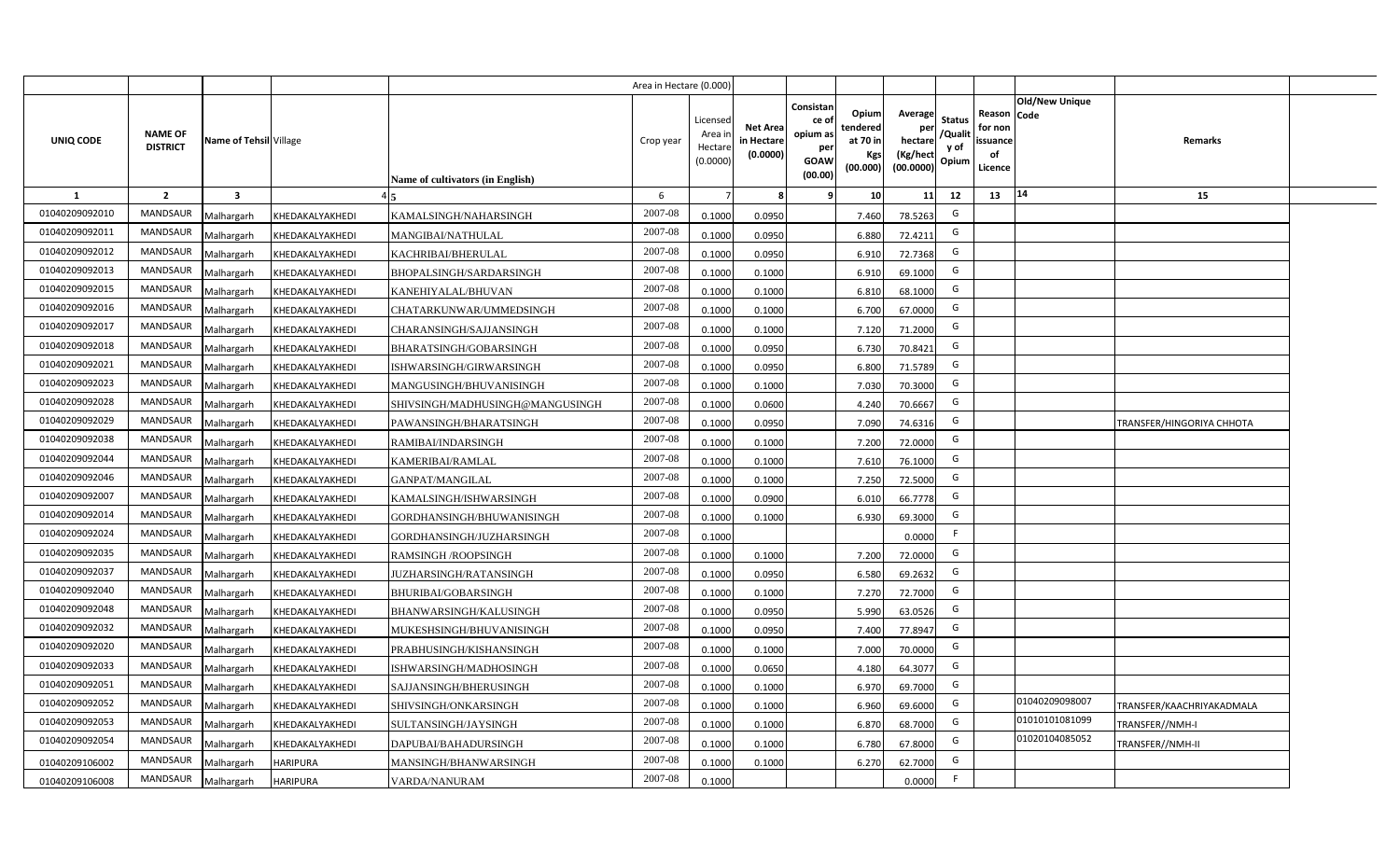|                |                                   |                         |                 |                                  | Area in Hectare (0.000) |                                           |                                           |                                                                                                                     |                                                    |                                           |                                                     |                       |         |  |
|----------------|-----------------------------------|-------------------------|-----------------|----------------------------------|-------------------------|-------------------------------------------|-------------------------------------------|---------------------------------------------------------------------------------------------------------------------|----------------------------------------------------|-------------------------------------------|-----------------------------------------------------|-----------------------|---------|--|
| UNIQ CODE      | <b>NAME OF</b><br><b>DISTRICT</b> | Name of Tehsil Village  |                 | Name of cultivators (in English) | Crop year               | Licensed<br>Area i<br>Hectare<br>(0.0000) | <b>Net Area</b><br>in Hectare<br>(0.0000) | Consistan<br>Opium<br>ce of<br>tendered<br>opium as<br>at 70 in<br>per<br>Kgs<br><b>GOAW</b><br>(00.000)<br>(00.00) | Average<br>per<br>hectare<br>(Kg/hect<br>(00.0000) | <b>Status</b><br>/Qualit<br>y of<br>Opium | Reason Code<br>for non<br>issuance<br>of<br>Licence | <b>Old/New Unique</b> | Remarks |  |
| 1              | $\overline{2}$                    | $\overline{\mathbf{3}}$ |                 |                                  | 6                       |                                           | 8                                         | 10 <sup>1</sup><br>-9                                                                                               | 11                                                 | 12                                        | 13                                                  | 14                    | 15      |  |
| 01040209106012 | MANDSAUR                          | Malhargarh              | <b>HARIPURA</b> | LILARAM/MAGNIRAM                 | 2007-08                 | 0.1000                                    | 0.1000                                    | 7.300                                                                                                               | 73.0000                                            | G                                         |                                                     |                       |         |  |
| 01040209106019 | MANDSAUR                          | Malhargarh              | <b>HARIPURA</b> | KARULAL/NIRBHAYRAM               | 2007-08                 | 0.1000                                    | 0.0950                                    | 6.540                                                                                                               | 68.8421                                            |                                           | 02                                                  |                       |         |  |
| 01040209106020 | <b>MANDSAUR</b>                   | Malhargarh              | <b>HARIPURA</b> | GYASWANTIBAI/BAGDIRAM            | 2007-08                 | 0.1000                                    |                                           |                                                                                                                     | 0.0000                                             | -F                                        |                                                     |                       |         |  |
| 01040209106024 | MANDSAUR                          | Malhargarh              | <b>HARIPURA</b> | NARAYAN/ONKAR                    | 2007-08                 | 0.1000                                    | 0.0950                                    | 6.790                                                                                                               | 71.4737                                            | G                                         |                                                     |                       |         |  |
| 01040209106027 | MANDSAUR                          | Malhargarh              | <b>HARIPURA</b> | <b>BAPULAL/PRABHULAL</b>         | 2007-08                 | 0.1000                                    |                                           |                                                                                                                     | 0.0000                                             | F.                                        |                                                     |                       |         |  |
| 01040209106032 | MANDSAUR                          | Malhargarh              | <b>HARIPURA</b> | KALAWANTIBAI/SALEGRAM            | 2007-08                 | 0.1000                                    | 0.0950                                    | 6.740                                                                                                               | 70.9474                                            | G                                         |                                                     |                       |         |  |
| 01040209106033 | MANDSAUR                          | Malhargarh              | <b>HARIPURA</b> | RAJIBAI/DUNGARSINGH              | 2007-08                 | 0.1000                                    | 0.0950                                    | 6.110                                                                                                               | 64.3158                                            | G                                         |                                                     |                       |         |  |
| 01040209106014 | MANDSAUR                          | Malhargarh              | <b>HARIPURA</b> | PRABHUSINGH/NATHUSINGH           | 2007-08                 | 0.1000                                    | 0.0750                                    | 4.930                                                                                                               | 65.7333                                            | G                                         |                                                     |                       |         |  |
| 01040209108001 | MANDSAUR                          | Malhargarh              | PALEWNA         | ROOP SINGH/DEVI SINGH            | 2007-08                 | 0.1000                                    | 0.1000                                    | 6.710                                                                                                               | 67.1000                                            | G                                         |                                                     |                       |         |  |
| 01040209108002 | MANDSAUR                          | Malhargarh              | PALEWNA         | UMMEDSINGH/BHANWARSINGH          | 2007-08                 | 0.1000                                    | 0.1000                                    | 6.580                                                                                                               | 65.8000                                            | G                                         |                                                     |                       |         |  |
| 01040209108003 | MANDSAUR                          | Malhargarh              | PALEWNA         | PYARIBAI/PREMSINGH               | 2007-08                 | 0.1000                                    |                                           |                                                                                                                     | 0.0000                                             | F                                         |                                                     |                       |         |  |
| 01040209108007 | MANDSAUR                          | Malhargarh              | PALEWNA         | PRABHUSINGH/DEVISINGH            | 2007-08                 | 0.1000                                    | 0.1000                                    | 6.370                                                                                                               | 63.7000                                            | G                                         |                                                     |                       |         |  |
| 01040209108010 | <b>MANDSAUR</b>                   | Malhargarh              | PALEWNA         | MADANSINGH/SURATSINGH            | 2007-08                 | 0.1000                                    | 0.1000                                    | 6.370                                                                                                               | 63.7000                                            | G                                         |                                                     |                       |         |  |
| 01040209108014 | <b>MANDSAUR</b>                   | Malhargarh              | PALEWNA         | <b>CHENSINGH/DEVISINGH</b>       | 2007-08                 | 0.1000                                    | 0.1000                                    | 6.990                                                                                                               | 69.9000                                            | G                                         |                                                     |                       |         |  |
| 01040209108015 | MANDSAUR                          | Malhargarh              | PALEWNA         | PRABHUSINGH/JAVANSINGH           | 2007-08                 | 0.1000                                    |                                           |                                                                                                                     | 0.0000                                             | F                                         |                                                     |                       |         |  |
| 01040209108016 | <b>MANDSAUR</b>                   | Malhargarh              | PALEWNA         | ROOPSINGH/JAWANSINGH             | 2007-08                 | 0.1000                                    |                                           |                                                                                                                     | 0.0000                                             | F.                                        |                                                     |                       |         |  |
| 01040209108017 | <b>MANDSAUR</b>                   | Malhargarh              | PALEWNA         | RAGUNATHSINGH/ROOPSINGH          | 2007-08                 | 0.1000                                    | 0.1000                                    | 6.530                                                                                                               | 65.3000                                            | G                                         |                                                     |                       |         |  |
| 01040209108018 | <b>MANDSAUR</b>                   | Malhargarh              | PALEWNA         | KUSHALBAI/SAJJANSINGH            | 2007-08                 | 0.1000                                    | 0.0950                                    | 6.320                                                                                                               | 66.5263                                            |                                           | 02                                                  |                       |         |  |
| 01040209108021 | <b>MANDSAUR</b>                   | Malhargarh              | PALEWNA         | <b>BHAGIRATH/FAKIRCHAND</b>      | 2007-08                 | 0.1000                                    | 0.0950                                    | 6.270                                                                                                               | 66.0000                                            | G                                         |                                                     |                       |         |  |
| 01040209108028 | <b>MANDSAUR</b>                   | Malhargarh              | PALEWNA         | DEVBAI/BAPUSINGH                 | 2007-08                 | 0.1000                                    |                                           |                                                                                                                     | 0.0000                                             | F                                         |                                                     |                       |         |  |
| 01040209108031 | <b>MANDSAUR</b>                   | Malhargarh              | PALEWNA         | MOTIYABAI/RAMCHAND               | 2007-08                 | 0.1000                                    | 0.1000                                    | 6.370                                                                                                               | 63.7000                                            | G                                         |                                                     |                       |         |  |
| 01040209108032 | MANDSAUR                          | Malhargarh              | PALEWNA         | KASTURIBAI/PYARELAL              | 2007-08                 | 0.1000                                    | 0.0650                                    | 4.220                                                                                                               | 64.9231                                            | G                                         |                                                     |                       |         |  |
| 01040209108039 | MANDSAUR                          | Malhargarh              | PALEWNA         | GOBARSINGH/GULABSINGH            | 2007-08                 | 0.1000                                    | 0.1050                                    | 7.170                                                                                                               | 68.2857                                            | G                                         |                                                     |                       |         |  |
| 01040209108044 | MANDSAUR                          | Malhargarh              | PALEWNA         | GOVINDSINGH/SHIVSINGH            | 2007-08                 | 0.1000                                    |                                           |                                                                                                                     | 0.0000                                             | F.                                        |                                                     |                       |         |  |
| 01040209108045 | MANDSAUR                          | Malhargarh              | PALEWNA         | MANOHARSINGH/ROOPSINGH           | 2007-08                 | 0.1000                                    | 0.1000                                    | 6.260                                                                                                               | 62.6000                                            | G                                         |                                                     |                       |         |  |
| 01040209108047 | MANDSAUR                          | Malhargarh              | PALEWNA         | PRATAPSINGH/PRABHUSINGH          | 2007-08                 | 0.1000                                    | 0.1000                                    | 6.660                                                                                                               | 66.6000                                            | G                                         |                                                     |                       |         |  |
| 01040209108048 | MANDSAUR                          | Malhargarh              | PALEWNA         | GOBARSINGH/MADHOSINGH            | 2007-08                 | 0.1000                                    |                                           |                                                                                                                     | 0.0000                                             | F                                         |                                                     |                       |         |  |
| 01040209108054 | MANDSAUR                          | Malhargarh              | PALEWNA         | SUSHILABAI/RAJMAL                | 2007-08                 | 0.1000                                    | 0.1000                                    | 6.510                                                                                                               | 65.1000                                            | G                                         |                                                     |                       |         |  |
| 01040209108061 | MANDSAUR                          | Malhargarh              | PALEWNA         | PYARSINGH/BHANWARSINGH           | 2007-08                 | 0.1000                                    |                                           |                                                                                                                     | 0.0000                                             | F                                         |                                                     |                       |         |  |
| 01040209108062 | MANDSAUR                          | Malhargarh              | PALEWNA         | JDAYSINGH/DEVISINGH              | 2007-08                 | 0.1000                                    | 0.0650                                    | 4.180                                                                                                               | 64.3077                                            | G                                         |                                                     |                       |         |  |
| 01040209108066 | MANDSAUR                          | Malhargarh              | PALEWNA         | RUGHNATH/BAGDIRAM                | 2007-08                 | 0.1000                                    | 0.0950                                    | 6.290                                                                                                               | 66.2105                                            | G                                         |                                                     |                       |         |  |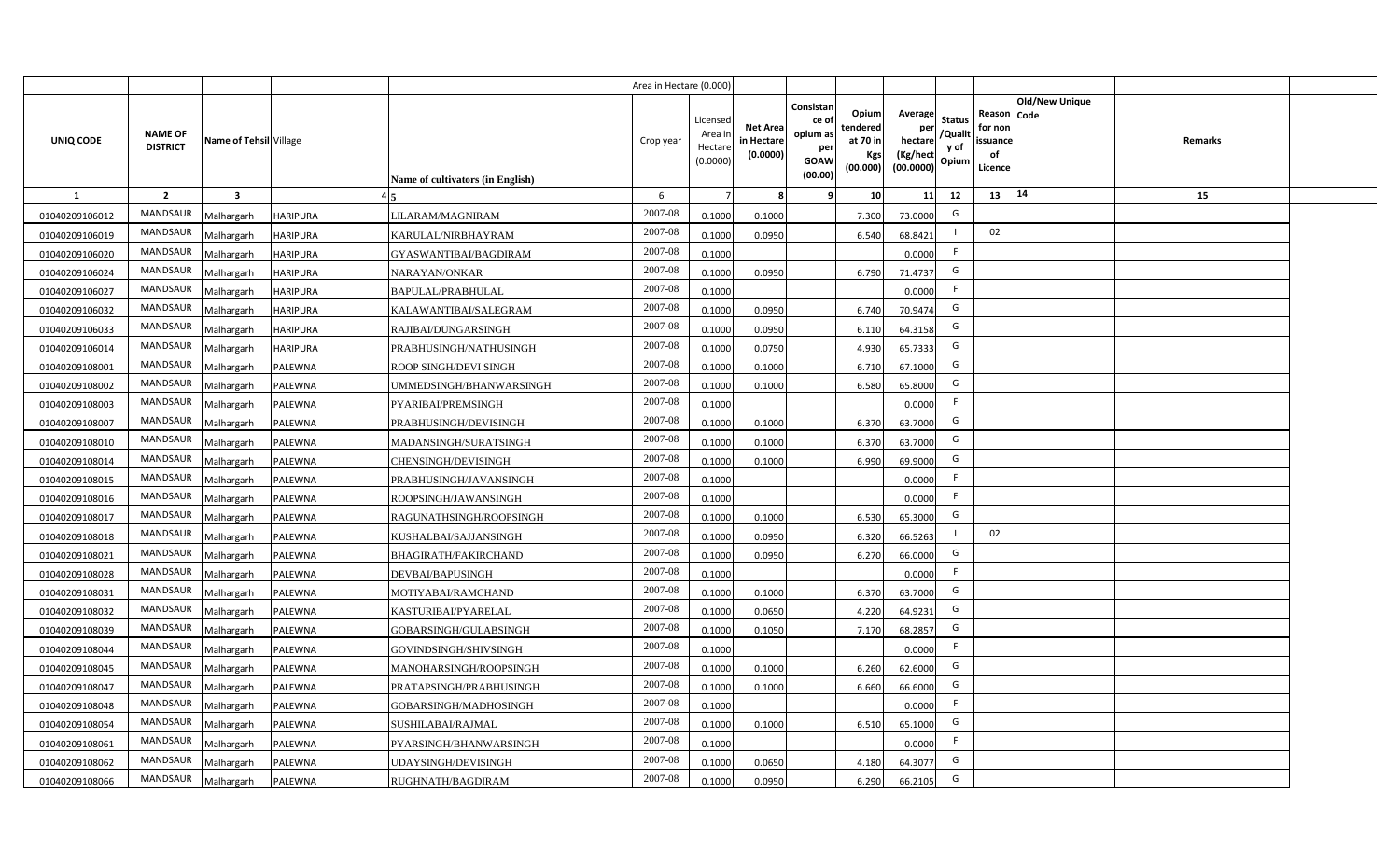|                  |                                   |                         |               |                                  | Area in Hectare (0.000 |                                          |                                           |                                                                 |                                                  |                                                    |                                           |                                                     |                       |         |  |
|------------------|-----------------------------------|-------------------------|---------------|----------------------------------|------------------------|------------------------------------------|-------------------------------------------|-----------------------------------------------------------------|--------------------------------------------------|----------------------------------------------------|-------------------------------------------|-----------------------------------------------------|-----------------------|---------|--|
| <b>UNIQ CODE</b> | <b>NAME OF</b><br><b>DISTRICT</b> | Name of Tehsil Village  |               | Name of cultivators (in English) | Crop year              | Licensec<br>Area i<br>Hectar<br>(0.0000) | <b>Net Area</b><br>in Hectare<br>(0.0000) | Consistan<br>ce of<br>opium as<br>per<br><b>GOAW</b><br>(00.00) | Opium<br>tendered<br>at 70 in<br>Kgs<br>(00.000) | Average<br>per<br>hectare<br>(Kg/hect<br>(00.0000) | <b>Status</b><br>/Qualit<br>y of<br>Opium | Reason Code<br>for non<br>issuance<br>of<br>Licence | <b>Old/New Unique</b> | Remarks |  |
| 1                | $\overline{2}$                    | $\overline{\mathbf{3}}$ |               |                                  | 6                      |                                          |                                           | ۹                                                               | 10 <sup>1</sup>                                  | 11                                                 | 12                                        | 13                                                  | 14                    | 15      |  |
| 01040209108067   | MANDSAUR                          | Malhargarh              | PALEWNA       | MANSINGH/BHUVANISINGH            | 2007-08                | 0.1000                                   | 0.0950                                    |                                                                 | 6.570                                            | 69.1579                                            | G                                         |                                                     |                       |         |  |
| 01040209108069   | MANDSAUR                          | Malhargarh              | PALEWNA       | RAMSINGH/GOBARSINGH              | 2007-08                | 0.1000                                   |                                           |                                                                 |                                                  | 0.0000                                             | F.                                        |                                                     |                       |         |  |
| 01040209108070   | MANDSAUR                          | Malhargarh              | PALEWNA       | GORDHANSINGH/BHERUSINGH          | 2007-08                | 0.1000                                   |                                           |                                                                 |                                                  | 0.0000                                             | -F                                        |                                                     |                       |         |  |
| 01040209108071   | <b>MANDSAUR</b>                   | Malhargarh              | PALEWNA       | <b>BAPUSINGH/SURATSINGH</b>      | 2007-08                | 0.100                                    | 0.0950                                    |                                                                 | 6.700                                            | 70.5263                                            | G                                         |                                                     |                       |         |  |
| 01040209108079   | MANDSAUR                          | Malhargarh              | PALEWNA       | ROOPSINGH/KALUSINGH              | 2007-08                | 0.1000                                   |                                           |                                                                 |                                                  | 0.0000                                             |                                           |                                                     |                       |         |  |
| 01040209108083   | MANDSAUR                          | Malhargarh              | PALEWNA       | FULCHAND/BALUJI                  | 2007-08                | 0.1000                                   | 0.1050                                    |                                                                 | 7.390                                            | 70.3810                                            | G                                         |                                                     |                       |         |  |
| 01040209108084   | MANDSAUR                          | Malhargarh              | PALEWNA       | DILIPSINGH/BAPUSINGH             | 2007-08                | 0.100                                    | 0.0950                                    |                                                                 | 7.110                                            | 74.8421                                            | G                                         |                                                     |                       |         |  |
| 01040209108086   | MANDSAUR                          | Malhargarh              | PALEWNA       | GOVINDSINGH/DEVISINGH            | 2007-08                | 0.1000                                   |                                           |                                                                 |                                                  | 0.0000                                             |                                           |                                                     |                       |         |  |
| 01040209108087   | MANDSAUR                          | Malhargarh              | PALEWNA       | BHUWANSINGH/SAMANDERSINGH        | 2007-08                | 0.1000                                   |                                           |                                                                 |                                                  | 0.0000                                             | -F                                        |                                                     |                       |         |  |
| 01040209108088   | MANDSAUR                          | Malhargarh              | PALEWNA       | BHANWARSINGH/GULABSINGH          | 2007-08                | 0.1000                                   |                                           |                                                                 |                                                  | 0.0000                                             | F.                                        |                                                     |                       |         |  |
| 01040209108094   | MANDSAUR                          | Malhargarh              | PALEWNA       | NAHARSINGH/ROOPSINGH             | 2007-08                | 0.1000                                   |                                           |                                                                 |                                                  | 0.0000                                             | -F                                        |                                                     |                       |         |  |
| 01040209108095   | <b>MANDSAUR</b>                   | Malhargarh              | PALEWNA       | RAJENDRASINGH/MANSINGH           | 2007-08                | 0.1000                                   | 0.0150                                    |                                                                 | 1.220                                            | 81.3333                                            | G                                         |                                                     |                       |         |  |
| 01040209108102   | <b>MANDSAUR</b>                   | Malhargarh              | PALEWNA       | BHUWANISINGH/KESHARSINGH         | 2007-08                | 0.1000                                   |                                           |                                                                 |                                                  | 0.0000                                             | F.                                        |                                                     |                       |         |  |
| 01040209108036   | <b>MANDSAUR</b>                   | Malhargarh              | PALEWNA       | NATHIBAI/NATHUSINGH              | 2007-08                | 0.1000                                   |                                           |                                                                 |                                                  | 0.0000                                             | E                                         |                                                     |                       |         |  |
| 01040209108093   | <b>MANDSAUR</b>                   | Malhargarh              | PALEWNA       | PRAHLADSINGH/PRABHUSINGH         | 2007-08                | 0.1000                                   |                                           |                                                                 |                                                  | 0.0000                                             | F                                         |                                                     |                       |         |  |
| 01040209108065   | MANDSAUR                          | Malhargarh              | PALEWNA       | BHERULAL/GOBRULAL                | 2007-08                | 0.1000                                   | 0.1050                                    |                                                                 | 6.680                                            | 63.6190                                            | G                                         |                                                     |                       |         |  |
| 01040209108035   | <b>MANDSAUR</b>                   | Malhargarh              | PALEWNA       | SAJJANLAL/NATHU                  | 2007-08                | 0.100                                    | 0.1000                                    |                                                                 | 6.630                                            | 66.3000                                            | G                                         |                                                     |                       |         |  |
| 01040209108056   | <b>MANDSAUR</b>                   | Malhargarh              | PALEWNA       | BHARATSINGH/PREMSINGH            | 2007-08                | 0.1000                                   |                                           |                                                                 |                                                  | 0.0000                                             | F.                                        |                                                     |                       |         |  |
| 01040209108026   | MANDSAUR                          | Malhargarh              | PALEWNA       | NAZARBAI/BHUVANISINGH            | 2007-08                | 0.1000                                   |                                           |                                                                 |                                                  | 0.0000                                             | F.                                        |                                                     |                       |         |  |
| 01040209108058   | <b>MANDSAUR</b>                   | Malhargarh              | PALEWNA       | SAJJANSINGH/BHERUSINGH           | 2007-08                | 0.100                                    |                                           |                                                                 |                                                  | 0.0000                                             | F.                                        |                                                     |                       |         |  |
| 01040209108027   | MANDSAUR                          | Malhargarh              | PALEWNA       | MANGUBAI/BHERUSINGH              | $2007 - 08$            | 0.1000                                   |                                           |                                                                 |                                                  | 0.0000                                             | E                                         |                                                     |                       |         |  |
| 01040209108072   | MANDSAUR                          | Malhargarh              | PALEWNA       | RATANSINGH/KISHORSINGH           | 2007-08                | 0.1000                                   |                                           |                                                                 |                                                  | 0.0000                                             | E                                         |                                                     |                       |         |  |
| 01040209108006   | <b>MANDSAUR</b>                   | Malhargarh              | PALEWNA       | PRABHUSINGH/KALUSINGH            | 2007-08                | 0.1000                                   | 0.1000                                    |                                                                 | 6.570                                            | 65.7000                                            | G                                         |                                                     |                       |         |  |
| 01040209112001   | MANDSAUR                          | Malhargarh              | BHANGIPIPLIYA | SULTANSINGH/NIHALBAI             | 2007-08                | 0.1000                                   | 0.1000                                    |                                                                 | 7.000                                            | 70.0000                                            | G                                         |                                                     |                       |         |  |
| 01040209112003   | MANDSAUR                          | Malhargarh              | BHANGIPIPLIYA | SURAJBAI/PYARSINGH               | 2007-08                | 0.1000                                   | 0.1000                                    |                                                                 | 6.710                                            | 67.1000                                            | G                                         |                                                     |                       |         |  |
| 01040209112004   | MANDSAUR                          | Malhargarh              | BHANGIPIPLIYA | <b>MANSINGH/BHRUSINGH</b>        | 2007-08                | 0.1000                                   | 0.1000                                    |                                                                 | 7.390                                            | 73.9000                                            | G                                         |                                                     |                       |         |  |
| 01040209112005   | MANDSAUR                          | Malhargarh              | BHANGIPIPLIYA | <b>DHAPUBAI/ RUPSINGH</b>        | 2007-08                | 0.1000                                   | 0.105                                     |                                                                 | 7.320                                            | 69.7143                                            | G                                         |                                                     |                       |         |  |
| 01040209112006   | MANDSAUR                          | Malhargarh              | BHANGIPIPLIYA | KISHANSINGH/DEVISINGH            | 2007-08                | 0.1000                                   | 0.1000                                    |                                                                 | 7.130                                            | 71.3000                                            | G                                         |                                                     |                       |         |  |
| 01040209112007   | MANDSAUR                          | Malhargarh              | BHANGIPIPLIYA | RUGNATHSINGH/LAXMANSINGH         | 2007-08                | 0.1000                                   | 0.1000                                    |                                                                 | 7.530                                            | 75.3000                                            | G                                         |                                                     |                       |         |  |
| 01040209112009   | MANDSAUR                          | Malhargarh              | BHANGIPIPLIYA | ANDARBAI/GAJRAJSINGH             | 2007-08                | 0.1000                                   | 0.1000                                    |                                                                 | 6.840                                            | 68.4000                                            | G                                         |                                                     |                       |         |  |
| 01040209112010   | MANDSAUR                          | Malhargarh              | BHANGIPIPLIYA | NARMADABAI/GOBERSINGH            | 2007-08                | 0.1000                                   | 0.0700                                    |                                                                 | 5.280                                            | 75.4286                                            | G                                         |                                                     |                       |         |  |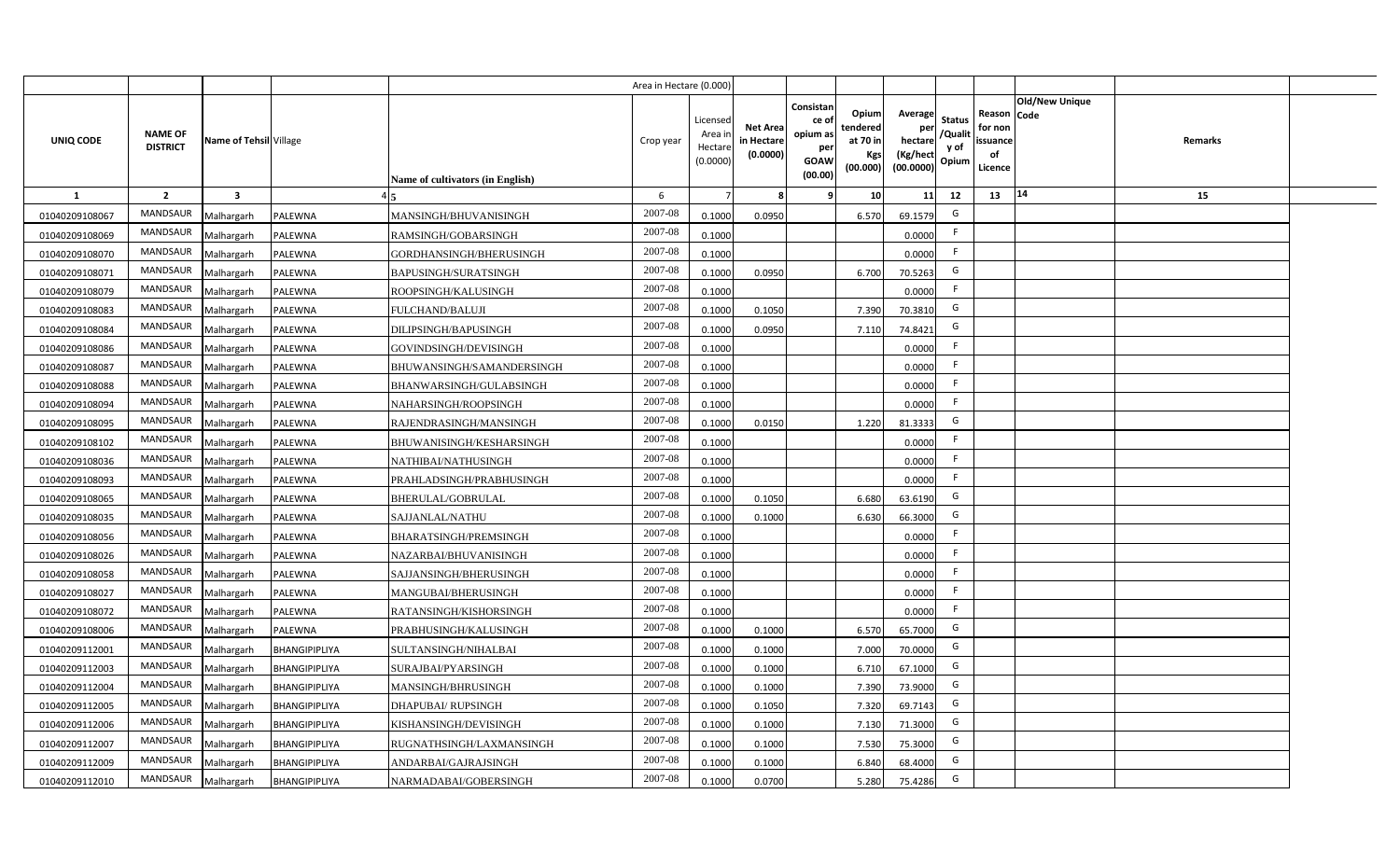|                |                                   |                         |                      |                                  | Area in Hectare (0.000) |                                           |                                           |                                                                 |                                                  |                                                    |                                           |                                                     |                       |                |  |
|----------------|-----------------------------------|-------------------------|----------------------|----------------------------------|-------------------------|-------------------------------------------|-------------------------------------------|-----------------------------------------------------------------|--------------------------------------------------|----------------------------------------------------|-------------------------------------------|-----------------------------------------------------|-----------------------|----------------|--|
| UNIQ CODE      | <b>NAME OF</b><br><b>DISTRICT</b> | Name of Tehsil Village  |                      | Name of cultivators (in English) | Crop year               | Licensed<br>Area i<br>Hectare<br>(0.0000) | <b>Net Area</b><br>in Hectare<br>(0.0000) | Consistan<br>ce of<br>opium as<br>per<br><b>GOAW</b><br>(00.00) | Opium<br>tendered<br>at 70 in<br>Kgs<br>(00.000) | Average<br>per<br>hectare<br>(Kg/hect<br>(00.0000) | <b>Status</b><br>/Qualit<br>y of<br>Opium | Reason Code<br>for non<br>issuance<br>of<br>Licence | <b>Old/New Unique</b> | <b>Remarks</b> |  |
| $\mathbf{1}$   | $\overline{2}$                    | $\overline{\mathbf{3}}$ |                      |                                  | 6                       |                                           | 8                                         | 9                                                               | 10                                               | 11                                                 | 12                                        | 13                                                  | 14                    | 15             |  |
| 01040209112012 | MANDSAUR                          | Malhargarh              | BHANGIPIPLIYA        | HARISINGH/BHAGGA                 | 2007-08                 | 0.1000                                    | 0.0950                                    |                                                                 | 6.750                                            | 71.0526                                            | G                                         |                                                     |                       |                |  |
| 01040209112014 | <b>MANDSAUR</b>                   | Malhargarh              | BHANGIPIPLIYA        | PREMSINGH/RUPSINGH               | 2007-08                 | 0.1000                                    | 0.1000                                    |                                                                 | 6.980                                            | 69.8000                                            | G                                         |                                                     |                       |                |  |
| 01040209112015 | MANDSAUR                          | Malhargarh              | BHANGIPIPLIYA        | KHUMANSINGH/BHUVANISINGH         | 2007-08                 | 0.1000                                    | 0.0950                                    |                                                                 | 7.120                                            | 74.9474                                            | G                                         |                                                     |                       |                |  |
| 01040209112016 | MANDSAUR                          | Malhargarh              | BHANGIPIPLIYA        | UMMEDSINGH/DEVISINGH             | 2007-08                 | 0.1000                                    | 0.1000                                    |                                                                 | 7.020                                            | 70.2000                                            | G                                         |                                                     |                       |                |  |
| 01040209112017 | MANDSAUR                          | Malhargarh              | BHANGIPIPLIYA        | BHARATSINGH/NAHARSINGH           | 2007-08                 | 0.1000                                    |                                           |                                                                 |                                                  | 0.0000                                             | F.                                        |                                                     |                       |                |  |
| 01040209112018 | <b>MANDSAUR</b>                   | Malhargarh              | BHANGIPIPLIYA        | PREMSINGH/KALUSINGH              | 2007-08                 | 0.1000                                    |                                           |                                                                 |                                                  | 0.0000                                             | F.                                        |                                                     |                       |                |  |
| 01040209112020 | MANDSAUR                          | Malhargarh              | BHANGIPIPLIYA        | HIRALAL/KISHANLAL                | 2007-08                 | 0.1000                                    | 0.1000                                    |                                                                 | 7.020                                            | 70.2000                                            | G                                         |                                                     |                       |                |  |
| 01040209112022 | <b>MANDSAUR</b>                   | Malhargarh              | BHANGIPIPLIYA        | UMRAOSINGH/MANGUSINGH            | 2007-08                 | 0.1000                                    | 0.0500                                    |                                                                 | 3.390                                            | 67.8000                                            | G                                         |                                                     |                       |                |  |
| 01040209112024 | <b>MANDSAUR</b>                   | Malhargarh              | BHANGIPIPLIYA        | NAHARSINGH/BHANWARSINGH          | 2007-08                 | 0.1000                                    |                                           |                                                                 |                                                  | 0.0000                                             | F.                                        |                                                     |                       |                |  |
| 01040209112025 | MANDSAUR                          | Malhargarh              | BHANGIPIPLIYA        | GOVINDSINGH/BHANWARSINGH         | 2007-08                 | 0.1000                                    |                                           |                                                                 |                                                  | 0.0000                                             | F.                                        |                                                     |                       |                |  |
| 01040209112027 | <b>MANDSAUR</b>                   | Malhargarh              | BHANGIPIPLIYA        | INDARSINGH/NATHUSINGH            | 2007-08                 | 0.1000                                    | 0.0500                                    |                                                                 | 3.750                                            | 75.0000                                            | G                                         |                                                     |                       |                |  |
| 01040209112028 | <b>MANDSAUR</b>                   | Malhargarh              | BHANGIPIPLIYA        | MADANSINGH/ROOPSINGH             | 2007-08                 | 0.1000                                    | 0.1000                                    |                                                                 | 7.170                                            | 71.7000                                            | G                                         |                                                     |                       |                |  |
| 01040209112030 | <b>MANDSAUR</b>                   | Malhargarh              | BHANGIPIPLIYA        | SHITALSINGH/BHUWANISINGH         | 2007-08                 | 0.1000                                    | 0.1000                                    |                                                                 | 7.030                                            | 70.3000                                            | G                                         |                                                     |                       |                |  |
| 01040209112037 | <b>MANDSAUR</b>                   | Malhargarh              | BHANGIPIPLIYA        | ONKARSINGH/PYARSINGH             | 2007-08                 | 0.1000                                    | 0.1000                                    |                                                                 | 6.950                                            | 69.5000                                            | G                                         |                                                     |                       |                |  |
| 01040209112039 | <b>MANDSAUR</b>                   | Malhargarh              | BHANGIPIPLIYA        | JUJHARSINGH/NIRBHAYSINGH         | 2007-08                 | 0.1000                                    | 0.0600                                    |                                                                 | 4.340                                            | 72.3333                                            | G                                         |                                                     |                       |                |  |
| 01040209112040 | <b>MANDSAUR</b>                   | Malhargarh              | BHANGIPIPLIYA        | MANGUSINGH/DEVISINGH             | 2007-08                 | 0.1000                                    | 0.1000                                    |                                                                 | 6.920                                            | 69.2000                                            | G                                         |                                                     |                       |                |  |
| 01040209112041 | MANDSAUR                          | Malhargarh              | BHANGIPIPLIYA        | CHENSINGH/PYARSINGH              | 2007-08                 | 0.1000                                    | 0.1000                                    |                                                                 | 7.340                                            | 73.4000                                            | G                                         |                                                     |                       |                |  |
| 01040209112045 | <b>MANDSAUR</b>                   | Malhargarh              | BHANGIPIPLIYA        | KAMLABAI/ROOPSINGH               | 2007-08                 | 0.1000                                    |                                           |                                                                 |                                                  | 0.0000                                             | F                                         |                                                     |                       |                |  |
| 01040209112048 | <b>MANDSAUR</b>                   | Malhargarh              | BHANGIPIPLIYA        | PREMSINGH/DEVISINGH              | $2007 - 08$             | 0.1000                                    |                                           |                                                                 |                                                  | 0.0000                                             | F.                                        |                                                     |                       |                |  |
| 01040209112049 | <b>MANDSAUR</b>                   | Malhargarh              | BHANGIPIPLIYA        | KESHARSINGH/KACHRUSINGH          | 2007-08                 | 0.1000                                    | 0.0950                                    |                                                                 | 6.91                                             | 72.7368                                            | G                                         |                                                     |                       |                |  |
| 01040209112054 | <b>MANDSAUR</b>                   | Malhargarh              | BHANGIPIPLIYA        | NAHARSINGH/RAYSINGH              | 2007-08                 | 0.1000                                    |                                           |                                                                 |                                                  | 0.0000                                             | F                                         |                                                     |                       |                |  |
| 01040209112056 | MANDSAUR                          | Malhargarh              | BHANGIPIPLIYA        | BHANWERSINGH/BHERUSINGH          | 2007-08                 | 0.1000                                    | 0.1050                                    |                                                                 | 6.980                                            | 66.4762                                            | G                                         |                                                     |                       |                |  |
| 01040209112057 | <b>MANDSAUR</b>                   | Malhargarh              | BHANGIPIPLIYA        | UDAYSINGH/CHENSINGH              | 2007-08                 | 0.1000                                    | 0.0950                                    |                                                                 | 7.310                                            | 76.9474                                            | G                                         |                                                     |                       |                |  |
| 01040209112062 | <b>MANDSAUR</b>                   | Malhargarh              | <b>BHANGIPIPLIYA</b> | ROOPSINGH/RAYSINGH               | 2007-08                 | 0.1000                                    |                                           |                                                                 |                                                  | 0.0000                                             | F                                         |                                                     |                       |                |  |
| 01040209112065 | MANDSAUR                          | Malhargarh              | BHANGIPIPLIYA        | UMMEDSINGH/RAMSINGH              | 2007-08                 | 0.1000                                    | 0.1000                                    |                                                                 | 6.580                                            | 65.8000                                            | G                                         |                                                     |                       |                |  |
| 01040209112067 | MANDSAUR                          | Malhargarh              | <b>BHANGIPIPLIYA</b> | RATANSINGH/MADHOSINGH            | 2007-08                 | 0.1000                                    | 0.1000                                    |                                                                 | 6.620                                            | 66.2000                                            | G                                         |                                                     |                       |                |  |
| 01040209112046 | MANDSAUR                          | Malhargarh              | BHANGIPIPLIYA        | JAWANSINGH/MANSINGH              | 2007-08                 | 0.1000                                    | 0.1000                                    |                                                                 | 6.730                                            | 67.3000                                            | G                                         |                                                     |                       |                |  |
| 01040209112055 | MANDSAUR                          | Malhargarh              | BHANGIPIPLIYA        | KALAVATIBAI/BAPUSINGH            | 2007-08                 | 0.1000                                    |                                           |                                                                 |                                                  | 0.0000                                             | F                                         |                                                     |                       |                |  |
| 01040209112047 | MANDSAUR                          | Malhargarh              | <b>BHANGIPIPLIYA</b> | RAMSINGH/PYARSINGH               | 2007-08                 | 0.1000                                    | 0.1000                                    |                                                                 | 6.500                                            | 65.0000                                            | G                                         |                                                     |                       |                |  |
| 01040209112064 | MANDSAUR                          | Malhargarh              | BHANGIPIPLIYA        | SHIVSINGH/GOBERSINGH             | 2007-08                 | 0.1000                                    |                                           |                                                                 |                                                  | 0.0000                                             | F                                         |                                                     |                       |                |  |
| 01040209112044 | MANDSAUR                          | Malhargarh              | BHANGIPIPLIYA        | RUKMANBAI/SHIVSINGH              | 2007-08                 | 0.1000                                    | 0.0950                                    |                                                                 | 6.210                                            | 65.3684                                            | G                                         |                                                     |                       |                |  |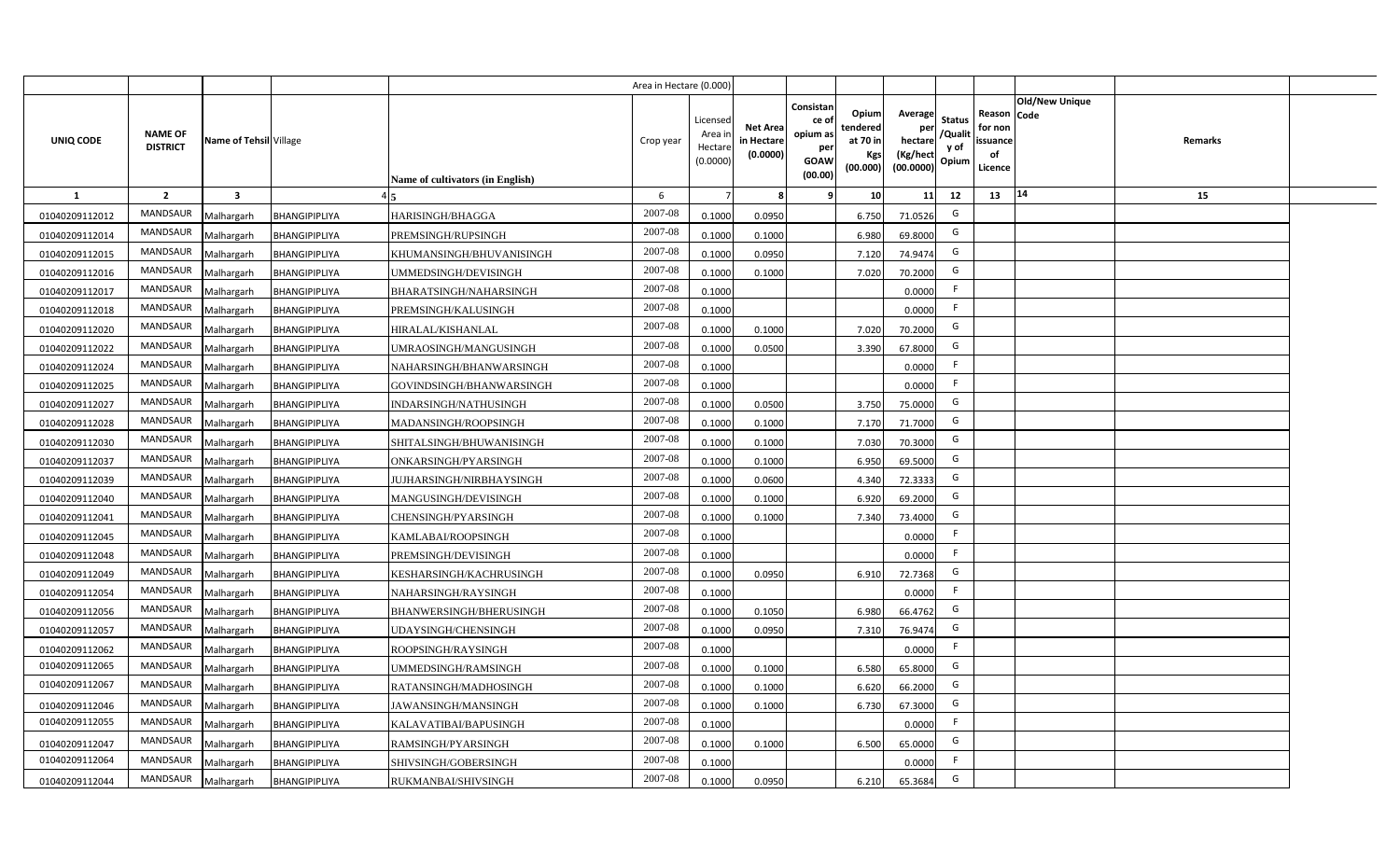|                  |                                   |                         |               |                                  | Area in Hectare (0.000 |                                          |                                          |                                                                 |                                                  |                                                    |                                           |                                                     |                       |         |  |
|------------------|-----------------------------------|-------------------------|---------------|----------------------------------|------------------------|------------------------------------------|------------------------------------------|-----------------------------------------------------------------|--------------------------------------------------|----------------------------------------------------|-------------------------------------------|-----------------------------------------------------|-----------------------|---------|--|
| <b>UNIQ CODE</b> | <b>NAME OF</b><br><b>DISTRICT</b> | Name of Tehsil Village  |               | Name of cultivators (in English) | Crop year              | Licensed<br>Area i<br>Hectar<br>(0.0000) | <b>Net Area</b><br>in Hectar<br>(0.0000) | Consistan<br>ce of<br>opium as<br>per<br><b>GOAW</b><br>(00.00) | Opium<br>tendered<br>at 70 in<br>Kgs<br>(00.000) | Average<br>per<br>hectare<br>(Kg/hect<br>(00.0000) | <b>Status</b><br>/Qualit<br>y of<br>Opium | Reason Code<br>for non<br>issuance<br>of<br>Licence | <b>Old/New Unique</b> | Remarks |  |
| $\mathbf{1}$     | $\overline{2}$                    | $\overline{\mathbf{3}}$ |               |                                  | 6                      |                                          |                                          | 9                                                               | 10 <sup>1</sup>                                  | 11                                                 | 12                                        | 13                                                  | 14                    | 15      |  |
| 01040209112068   | MANDSAUR                          | Malhargarh              | BHANGIPIPLIYA | MADANSINGH/KACHRUSINGH           | 2007-08                | 0.1000                                   | 0.1000                                   |                                                                 | 7.080                                            | 70.8000                                            | G                                         |                                                     |                       |         |  |
| 01040209112042   | MANDSAUR                          | Malhargarh              | BHANGIPIPLIYA | UDAYSINGH/BHUVANISINGH           | 2007-08                | 0.1000                                   |                                          |                                                                 |                                                  | 0.0000                                             | -F                                        |                                                     |                       |         |  |
| 01040209112031   | MANDSAUR                          | Malhargarh              | BHANGIPIPLIYA | MANOHARSINGH/KISHORSINGH         | 2007-08                | 0.1000                                   | 0.1000                                   |                                                                 | 7.170                                            | 71.7000                                            | G                                         |                                                     |                       |         |  |
| 01040209112043   | <b>MANDSAUR</b>                   | Malhargarh              | BHANGIPIPLIYA | MANGILAL/KISHANLAL               | 2007-08                | 0.100                                    | 0.0950                                   |                                                                 | 5.990                                            | 63.0526                                            | G                                         |                                                     |                       |         |  |
| 01040209112032   | MANDSAUR                          | Malhargarh              | BHANGIPIPLIYA | BALWANTSINGH/LALSINGH            | 2007-08                | 0.1000                                   | 0.0500                                   |                                                                 | 3.290                                            | 65.8000                                            | G                                         |                                                     |                       |         |  |
| 01040209112002   | MANDSAUR                          | Malhargarh              | BHANGIPIPLIYA | DHAPUBAI/BHANWERSINGH            | 2007-08                | 0.1000                                   |                                          |                                                                 |                                                  | 0.0000                                             | F.                                        |                                                     |                       |         |  |
| 01040209112051   | MANDSAUR                          | Malhargarh              | BHANGIPIPLIYA | BHAGATSINGH/MANSINGH             | 2007-08                | 0.100                                    | 0.1000                                   |                                                                 | 6.480                                            | 64.8000                                            | G                                         |                                                     |                       |         |  |
| 01040209112063   | MANDSAUR                          | Malhargarh              | BHANGIPIPLIYA | MANGUSINGH/RUPSINGH              | 2007-08                | 0.1000                                   | 0.1000                                   |                                                                 | 6.690                                            | 66.9000                                            | G                                         |                                                     |                       |         |  |
| 01040209112026   | MANDSAUR                          | Malhargarh              | BHANGIPIPLIYA | GORDHANSINGH/BHANWARSINGH        | 2007-08                | 0.100                                    | 0.1000                                   |                                                                 | 6.630                                            | 66.3000                                            | G                                         |                                                     |                       |         |  |
| 01040209119008   | MANDSAUR                          | Malhargarh              | <b>CHAVLI</b> | MANGILAL/HIRALAL                 | 2007-08                | 0.1000                                   |                                          |                                                                 |                                                  | 0.0000                                             | F.                                        |                                                     |                       |         |  |
| 01040209119013   | <b>MANDSAUR</b>                   | Malhargarh              | <b>CHAVLI</b> | <b>BALURAM/FAKIRA</b>            | 2007-08                | 0.1000                                   |                                          |                                                                 |                                                  | 0.0000                                             | -F                                        |                                                     |                       |         |  |
| 01040209119016   | <b>MANDSAUR</b>                   | Malhargarh              | <b>CHAVLI</b> | SHIVRAM/CHANDU                   | 2007-08                | 0.1000                                   |                                          |                                                                 |                                                  | 0.0000                                             | -F                                        |                                                     |                       |         |  |
| 01040209119020   | <b>MANDSAUR</b>                   | Malhargarh              | <b>CHAVLI</b> | <b>GOPAL/JAGANNATH</b>           | 2007-08                | 0.1000                                   | 0.1000                                   |                                                                 | 6.550                                            | 65.5000                                            | G                                         |                                                     |                       |         |  |
| 01040209119021   | <b>MANDSAUR</b>                   | Malhargarh              | <b>CHAVLI</b> | SATYANARAYAN/JAGANNATH           | 2007-08                | 0.1000                                   | 0.0600                                   |                                                                 | 4.060                                            | 67.6667                                            | G                                         |                                                     |                       |         |  |
| 01040209119024   | <b>MANDSAUR</b>                   | Malhargarh              | <b>CHAVLI</b> | KANEHIALAL/BHERULAL              | 2007-08                | 0.1000                                   |                                          |                                                                 |                                                  | 0.0000                                             | F                                         |                                                     |                       |         |  |
| 01040209119007   | <b>MANDSAUR</b>                   | Malhargarh              | <b>CHAVLI</b> | SURENDRAKUMAR/BHANWARLAL         | 2007-08                | 0.1000                                   |                                          |                                                                 |                                                  | 0.0000                                             | F.                                        |                                                     |                       |         |  |
| 01040209119009   | <b>MANDSAUR</b>                   | Malhargarh              | <b>CHAVLI</b> | CHAGANLAL/GOBAJI                 | 2007-08                | 0.1000                                   |                                          |                                                                 |                                                  | 0.0000                                             | -F                                        |                                                     |                       |         |  |
| 01040209119010   | <b>MANDSAUR</b>                   | Malhargarh              | <b>CHAVLI</b> | KOSHALYABAI/KANEHIYALAL          | 2007-08                | 0.1000                                   |                                          |                                                                 |                                                  | 0.0000                                             | F.                                        |                                                     |                       |         |  |
| 01040209119035   | <b>MANDSAUR</b>                   | Malhargarh              | <b>CHAVLI</b> | MOHANLAL/RATANLAL                | 2007-08                | 0.1000                                   | 0.0950                                   |                                                                 | 7.200                                            | 75.7895                                            | G                                         |                                                     |                       |         |  |
| 01040209119001   | <b>MANDSAUR</b>                   | Malhargarh              | <b>CHAVLI</b> | VARDICHAND/FAKIRA                | 2007-08                | 0.100                                    |                                          |                                                                 |                                                  | 0.0000                                             | F.                                        |                                                     |                       |         |  |
| 01040209119005   | MANDSAUR                          | Malhargarh              | <b>CHAVLI</b> | MENABAI/HIRALAL                  | $2007 - 08$            | 0.1000                                   |                                          |                                                                 |                                                  | 0.0000                                             | E                                         |                                                     |                       |         |  |
| 01040209123002   | MANDSAUR                          | Malhargarh              | <b>BADRI</b>  | MANSINGH/BALWANTSINGH            | 2007-08                | 0.1000                                   |                                          |                                                                 |                                                  | 0.0000                                             | -F                                        |                                                     |                       |         |  |
| 01040209123004   | <b>MANDSAUR</b>                   | Malhargarh              | <b>BADRI</b>  | VALLABHPRAKASH/BHERULAL          | 2007-08                | 0.1000                                   |                                          |                                                                 |                                                  | 0.0000                                             | -F                                        |                                                     |                       |         |  |
| 01040209123005   | MANDSAUR                          | Malhargarh              | <b>BADRI</b>  | DIPCHANDRA/GOBRU SUTHAR          | 2007-08                | 0.1000                                   |                                          |                                                                 |                                                  | 0.0000                                             | E                                         |                                                     |                       |         |  |
| 01040209123011   | MANDSAUR                          | Malhargarh              | <b>BADRI</b>  | GOPAL/DALURAM                    | 2007-08                | 0.1000                                   |                                          |                                                                 |                                                  | 0.0000                                             | F                                         |                                                     |                       |         |  |
| 01040209123012   | MANDSAUR                          | Malhargarh              | <b>BADRI</b>  | SURESHCHANDRA/CHANDRAPRAKASH     | 2007-08                | 0.1000                                   |                                          |                                                                 |                                                  | 0.0000                                             | -F                                        |                                                     |                       |         |  |
| 01040209123013   | MANDSAUR                          | Malhargarh              | <b>BADRI</b>  | SAMPATBAI/BABULAL                | 2007-08                | 0.1000                                   |                                          |                                                                 |                                                  | 0.0000                                             | E                                         |                                                     |                       |         |  |
| 01040209123017   | MANDSAUR                          | Malhargarh              | <b>BADRI</b>  | RAMESHWAR/VALLABHPRAKASH         | 2007-08                | 0.1000                                   |                                          |                                                                 |                                                  | 0.0000                                             | E                                         |                                                     |                       |         |  |
| 01040209123022   | MANDSAUR                          | Malhargarh              | <b>BADRI</b>  | RADHESHYAM/DIPCHAND              | 2007-08                | 0.1000                                   |                                          |                                                                 |                                                  | 0.0000                                             | E                                         |                                                     |                       |         |  |
| 01040209123026   | MANDSAUR                          | Malhargarh              | <b>BADRI</b>  | SURESHKUMAR/MANGILAL             | 2007-08                | 0.1000                                   |                                          |                                                                 |                                                  | 0.0000                                             | -F                                        |                                                     |                       |         |  |
| 01040209123032   | MANDSAUR                          | Malhargarh              | <b>BADRI</b>  | SAMDIBAI/KARULAL                 | 2007-08                | 0.1000                                   |                                          |                                                                 |                                                  | 0.0000                                             | -F                                        |                                                     |                       |         |  |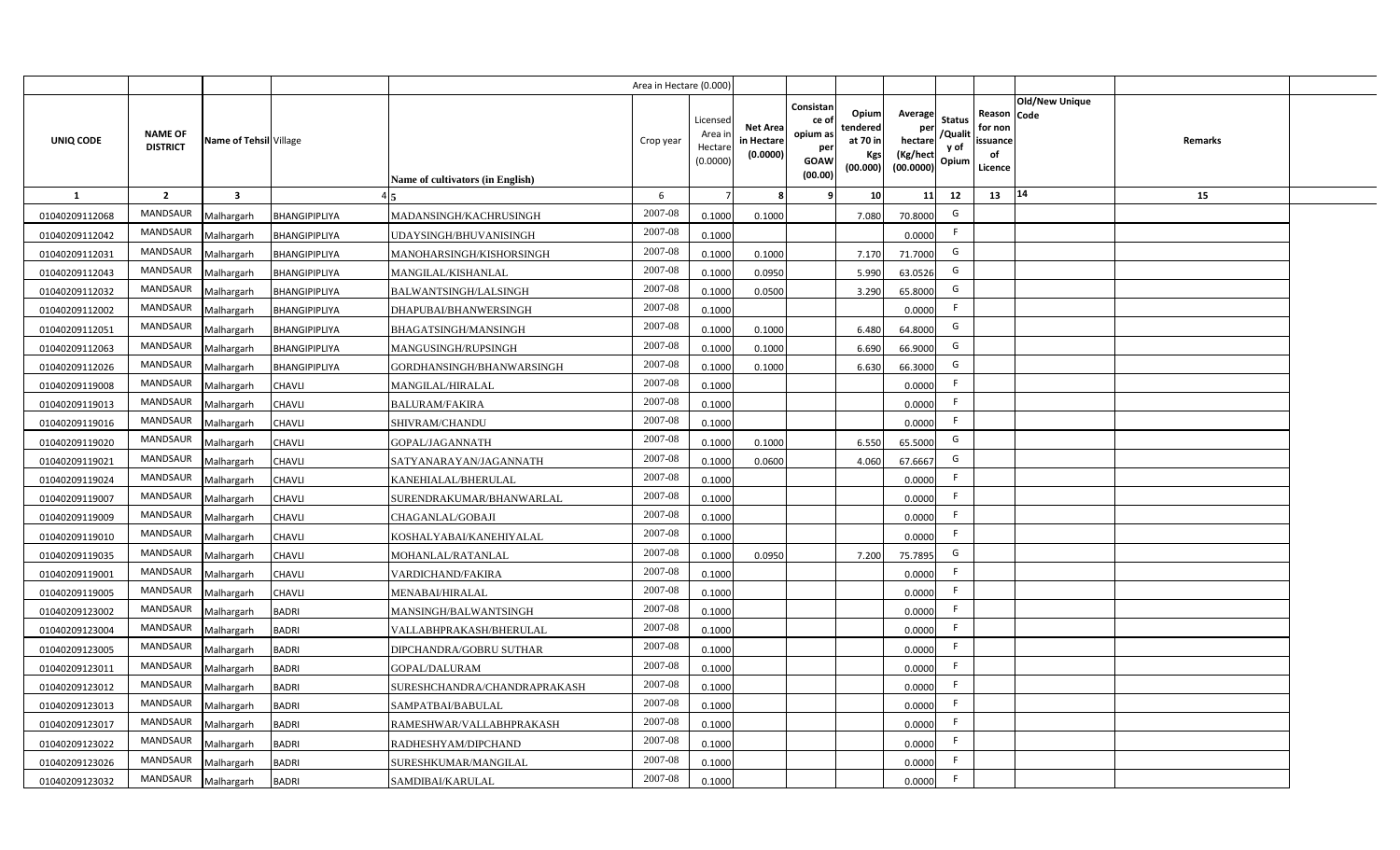|                |                                   |                         |                  |                                  | Area in Hectare (0.000) |                                          |                                           |                                                         |                                                          |                                                            |                                  |                                                     |                       |                      |  |
|----------------|-----------------------------------|-------------------------|------------------|----------------------------------|-------------------------|------------------------------------------|-------------------------------------------|---------------------------------------------------------|----------------------------------------------------------|------------------------------------------------------------|----------------------------------|-----------------------------------------------------|-----------------------|----------------------|--|
| UNIQ CODE      | <b>NAME OF</b><br><b>DISTRICT</b> | Name of Tehsil Village  |                  | Name of cultivators (in English) | Crop year               | Licensed<br>Area i<br>Hectar<br>(0.0000) | <b>Net Area</b><br>in Hectare<br>(0.0000) | Consistan<br>ce o<br>opium as<br>per<br>GOAW<br>(00.00) | Opiuml<br>tendered<br>at 70 in<br><b>Kgs</b><br>(00.000) | Average<br>per<br>hectare<br>(Kg/hect<br>$(00.0000)$ Opium | <b>Status</b><br>/Qualit<br>y of | Reason Code<br>for non<br>issuance<br>of<br>Licence | <b>Old/New Unique</b> | Remarks              |  |
| 1              | $\overline{2}$                    | $\overline{\mathbf{3}}$ |                  |                                  | 6                       |                                          |                                           |                                                         | 10                                                       | 11                                                         | 12                               | 13                                                  | 14                    | 15                   |  |
| 01040209123034 | <b>MANDSAUR</b>                   | Malhargarh              | BADRI            | RAMESHCHANDRA/FAKIRA             | 2007-08                 | 0.1000                                   |                                           |                                                         |                                                          | 0.0000                                                     | F.                               |                                                     |                       |                      |  |
| 01040209123035 | <b>MANDSAUR</b>                   | Malhargarh              | <b>BADRI</b>     | OMPARKASH/DALURAM                | 2007-08                 | 0.1000                                   |                                           |                                                         |                                                          | 0.0000                                                     | F.                               |                                                     |                       |                      |  |
| 01040209123037 | <b>MANDSAUR</b>                   | Malhargarh              | BADRI            | MOHANSINGH/BALVANTSINGH          | 2007-08                 | 0.1000                                   |                                           |                                                         |                                                          | 0.0000                                                     | F.                               |                                                     |                       |                      |  |
| 01040209123041 | <b>MANDSAUR</b>                   | Malhargarh              | BADRI            | MANOHARLAL/VIDHYASAGAR           | 2007-08                 | 0.1000                                   |                                           |                                                         |                                                          | 0.0000                                                     | F.                               |                                                     |                       |                      |  |
| 01040209123042 | MANDSAUR                          | Malhargarh              | BADRI            | BHERUSINGH/RAMSINGH              | 2007-08                 | 0.1000                                   |                                           |                                                         |                                                          | 0.0000                                                     | F.                               |                                                     |                       |                      |  |
| 01040209123046 | <b>MANDSAUR</b>                   | Malhargarh              | BADRI            | <b>JUWANSINGH/RAMSINGH</b>       | 2007-08                 | 0.1000                                   |                                           |                                                         |                                                          | 0.0000                                                     | F.                               |                                                     |                       |                      |  |
| 01040209123047 | <b>MANDSAUR</b>                   | Malhargarh              | BADRI            | KARULAL/MATHURALAL               | 2007-08                 | 0.1000                                   |                                           |                                                         |                                                          | 0.0000                                                     | N                                |                                                     |                       | TRANSFER/NARAYANGARH |  |
| 01040209123049 | MANDSAUR                          | Malhargarh              | BADRI            | KESHARBAI/RAMCHANDRA             | 2007-08                 | 0.1000                                   |                                           |                                                         |                                                          | 0.0000                                                     | F.                               |                                                     |                       |                      |  |
| 01040209123003 | <b>MANDSAUR</b>                   | Malhargarh              | BADRI            | KANEHIYALAL/GOBAJI               | 2007-08                 | 0.1000                                   |                                           |                                                         |                                                          | 0.0000                                                     | F                                |                                                     |                       |                      |  |
| 01040209123044 | <b>MANDSAUR</b>                   | Malhargarh              | <b>BADRI</b>     | MANOHARSINGH/BHANWARSINGH        | 2007-08                 | 0.1000                                   |                                           |                                                         |                                                          | 0.0000                                                     | F                                |                                                     |                       |                      |  |
| 01040209101003 | MANDSAUR                          | Malhargarh              | <b>BOTALGANJ</b> | HUSSAIN/AHMADNOOR                | 2007-08                 | 0.1000                                   |                                           |                                                         |                                                          | 0.0000                                                     | F.                               |                                                     |                       |                      |  |
| 01040209101011 | <b>MANDSAUR</b>                   | Malhargarh              | BOTALGANJ        | KAMRUDDIN/ALLANOOR               | 2007-08                 | 0.1000                                   |                                           |                                                         |                                                          | 0.0000                                                     | F.                               |                                                     |                       |                      |  |
| 01040209101014 | MANDSAUR                          | Malhargarh              | <b>BOTALGANJ</b> | RAZAK/VAFATI                     | 2007-08                 | 0.1000                                   | 0.1050                                    |                                                         | 6.620                                                    | 63.0476                                                    | G                                |                                                     |                       |                      |  |
| 01040209101016 | MANDSAUR                          | Malhargarh              | <b>BOTALGANJ</b> | SHAKUR/AJIJ                      | 2007-08                 | 0.1000                                   | 0.1050                                    |                                                         | 7.330                                                    | 69.8095                                                    | G                                |                                                     |                       |                      |  |
| 01040209101050 | MANDSAUR                          | Malhargarh              | <b>BOTALGANJ</b> | GOTAM/DHANNA                     | 2007-08                 | 0.1000                                   |                                           |                                                         |                                                          | 0.0000                                                     | F.                               |                                                     |                       |                      |  |
| 01040209101036 | MANDSAUR                          | Malhargarh              | <b>BOTALGANJ</b> | TORIBAI/ALLANOOR                 | 2007-08                 | 0.1000                                   | 0.1000                                    |                                                         | 6.800                                                    | 68.0000                                                    |                                  | 02                                                  |                       |                      |  |
| 01040209101026 | <b>MANDSAUR</b>                   | Malhargarh              | BOTALGANJ        | AZIZ/VAFATI                      | 2007-08                 | 0.1000                                   | 0.1000                                    |                                                         | 6.990                                                    | 69.9000                                                    | G                                |                                                     |                       |                      |  |
| 01040209101007 | <b>MANDSAUR</b>                   | Malhargarh              | BOTALGANJ        | <b>MUBARIK/NASRU</b>             | 2007-08                 | 0.1000                                   |                                           |                                                         |                                                          | 0.0000                                                     | F.                               |                                                     |                       |                      |  |
| 01040209101037 | MANDSAUR                          | Malhargarh              | <b>BOTALGANJ</b> | ISMAIL/AJIJ MOH.                 | 2007-08                 | 0.1000                                   | 0.1050                                    |                                                         | 6.780                                                    | 64.5714                                                    |                                  | 02                                                  |                       |                      |  |
| 01040209101032 | <b>MANDSAUR</b>                   | Malhargarh              | BOTALGANJ        | PRAHLADSINGH/HIMMATSINGH         | 2007-08                 | 0.1000                                   |                                           |                                                         |                                                          | 0.0000                                                     | F.                               |                                                     |                       |                      |  |
| 01040209101019 | <b>MANDSAUR</b>                   | Malhargarh              | BOTALGANJ        | RADHESHYAM/BHANWARLAL            | 2007-08                 | 0.1000                                   | 0.1050                                    |                                                         | 6.960                                                    | 66.2857                                                    | G                                |                                                     |                       |                      |  |
| 01040209101046 | <b>MANDSAUR</b>                   | Malhargarh              | BOTALGANJ        | <b>BAGDIRAM/DHANNA</b>           | 2007-08                 | 0.1000                                   |                                           |                                                         |                                                          | 0.0000                                                     | F.                               |                                                     |                       |                      |  |
| 01040209101013 | <b>MANDSAUR</b>                   | Malhargarh              | BOTALGANJ        | BABUKHA/NURMOHAMMAD              | 2007-08                 | 0.1000                                   |                                           |                                                         |                                                          | 0.0000                                                     | F.                               |                                                     |                       |                      |  |
| 01040209101043 | MANDSAUR                          | Malhargarh              | <b>BOTALGANJ</b> | MAJIDMOHD./NOORMOHD.             | 2007-08                 | 0.1000                                   |                                           |                                                         |                                                          | 0.0000                                                     | F.                               |                                                     |                       |                      |  |
| 01040209101040 | MANDSAUR                          | Malhargarh              | <b>BOTALGANJ</b> | BHANWARLAL/PRABHULAL             | 2007-08                 | 0.1000                                   |                                           |                                                         |                                                          | 0.0000                                                     | F.                               |                                                     |                       |                      |  |
| 01040209101006 | MANDSAUR                          | Malhargarh              | BOTALGANJ        | KHATUNABAI/MOHAMMAD              | 2007-08                 | 0.100                                    | 0.1000                                    |                                                         | 6.280                                                    | 62.8000                                                    | G                                |                                                     |                       |                      |  |
| 01040209109002 | MANDSAUR                          | Malhargarh              | devri            | PRATAPBAI/RAMA CHAMAR            | 2007-08                 | 0.100                                    | 0.0950                                    |                                                         | 6.890                                                    | 72.5263                                                    | G                                |                                                     |                       |                      |  |
| 01040209109003 | <b>MANDSAUR</b>                   | Malhargarh              | DEVRI            | MANGILAL/DALU                    | 2007-08                 | 0.1000                                   |                                           |                                                         |                                                          | 0.0000                                                     | F.                               |                                                     |                       |                      |  |
| 01040209109004 | <b>MANDSAUR</b>                   | Malhargarh              | devri            | <b>BHERU/KACHRU</b>              | 2007-08                 | 0.1000                                   | 0.1000                                    |                                                         | 7.230                                                    | 72.3000                                                    | G                                |                                                     |                       |                      |  |
| 01040209109011 | <b>MANDSAUR</b>                   | Malhargarh              | DEVRI            | MANGU/NANDA CHAMAR               | 2007-08                 | 0.1000                                   | 0.0950                                    |                                                         | 6.610                                                    | 69.5789                                                    | G                                |                                                     |                       |                      |  |
| 01040209109013 | <b>MANDSAUR</b>                   | Malhargarh              | <b>DEVRI</b>     | <b>GORDHAN/KACHRU</b>            | 2007-08                 | 0.1000                                   | 0.1000                                    |                                                         | 7.710                                                    | 77.1000                                                    | G                                |                                                     |                       |                      |  |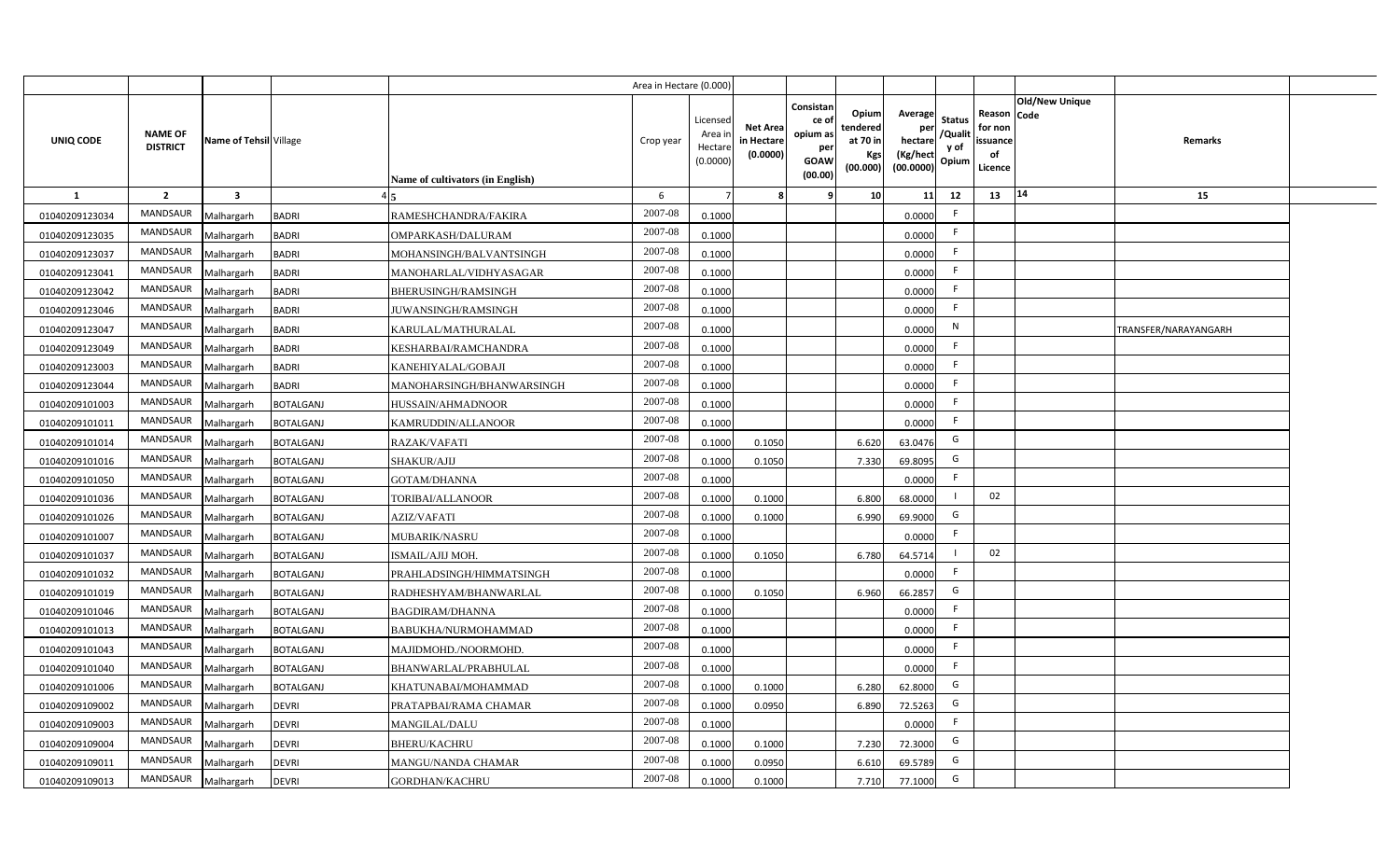|                |                                   |                         |              |                                  | Area in Hectare (0.000) |                                          |                                           |                                                         |                                                  |                                                    |                                           |                                                                       |         |  |
|----------------|-----------------------------------|-------------------------|--------------|----------------------------------|-------------------------|------------------------------------------|-------------------------------------------|---------------------------------------------------------|--------------------------------------------------|----------------------------------------------------|-------------------------------------------|-----------------------------------------------------------------------|---------|--|
| UNIQ CODE      | <b>NAME OF</b><br><b>DISTRICT</b> | Name of Tehsil Village  |              | Name of cultivators (in English) | Crop year               | Licensec<br>Area i<br>Hectar<br>(0.0000) | <b>Net Area</b><br>in Hectare<br>(0.0000) | Consistan<br>ce o<br>opium as<br>per<br>GOAW<br>(00.00) | Opium<br>tendered<br>at 70 in<br>Kgs<br>(00.000) | Average<br>per<br>hectare<br>(Kg/hect<br>(00.0000) | <b>Status</b><br>/Qualit<br>y of<br>Opium | Old/New Unique<br>Reason Code<br>for non<br>issuance<br>of<br>Licence | Remarks |  |
| $\mathbf{1}$   | $\overline{2}$                    | $\overline{\mathbf{3}}$ |              |                                  | 6                       |                                          |                                           |                                                         | 10                                               | 11                                                 | 12                                        | 14<br>13                                                              | 15      |  |
| 01040209109014 | MANDSAUR                          | Malhargarh              | <b>DEVRI</b> | RAJARAM/BHUVAN                   | 2007-08                 | 0.1000                                   |                                           |                                                         |                                                  | 0.0000                                             | F.                                        |                                                                       |         |  |
| 01040209109019 | MANDSAUR                          | Malhargarh              | <b>DEVRI</b> | NANDUBAI/SHITAL                  | 2007-08                 | 0.1000                                   |                                           |                                                         |                                                  | 0.0000                                             | F.                                        |                                                                       |         |  |
| 01040209109021 | MANDSAUR                          | Malhargarh              | <b>DEVRI</b> | NAGUSINGH/ARJUNSINGH             | 2007-08                 | 0.1000                                   | 0.1000                                    |                                                         | 6.970                                            | 69.7000                                            | G                                         |                                                                       |         |  |
| 01040209109024 | MANDSAUR                          | Malhargarh              | <b>DEVRI</b> | <b>BAGDIRAM/KHYALIRAM</b>        | 2007-08                 | 0.100                                    | 0.1000                                    |                                                         | 7.190                                            | 71.9000                                            | G                                         |                                                                       |         |  |
| 01040209109028 | MANDSAUR                          | Malhargarh              | <b>DEVRI</b> | DHANNALAL/MANGILAL               | 2007-08                 | 0.1000                                   |                                           |                                                         |                                                  | 0.0000                                             | -F                                        |                                                                       |         |  |
| 01040209109032 | MANDSAUR                          | Malhargarh              | <b>DEVRI</b> | VARDICHAND/KASHIRAM              | 2007-08                 | 0.1000                                   | 0.0950                                    |                                                         | 7.360                                            | 77.4737                                            | G                                         |                                                                       |         |  |
| 01040209109033 | <b>MANDSAUR</b>                   | Malhargarh              | <b>DEVRI</b> | TANKUBAI/VANSRAM                 | 2007-08                 | 0.1000                                   |                                           |                                                         |                                                  | 0.0000                                             | F.                                        |                                                                       |         |  |
| 01040209109036 | MANDSAUR                          | Malhargarh              | <b>DEVRI</b> | RADHESHYAM/KARU                  | 2007-08                 | 0.1000                                   | 0.1000                                    |                                                         | 7.140                                            | 71.4000                                            | G                                         |                                                                       |         |  |
| 01040209109037 | <b>MANDSAUR</b>                   | Malhargarh              | <b>DEVRI</b> | VARDICHAND/NANDRAM               | 2007-08                 | 0.1000                                   | 0.1000                                    |                                                         | 7.050                                            | 70.5000                                            |                                           | 02                                                                    |         |  |
| 01040209109038 | <b>MANDSAUR</b>                   | Malhargarh              | <b>DEVRI</b> | KESHURAM/VAKTA                   | 2007-08                 | 0.1000                                   | 0.1000                                    |                                                         | 6.860                                            | 68.6000                                            | G                                         |                                                                       |         |  |
| 01040209109039 | MANDSAUR                          | Malhargarh              | <b>DEVRI</b> | KASHIRAM/BHUVAN                  | 2007-08                 | 0.1000                                   | 0.1000                                    |                                                         | 7.480                                            | 74.8000                                            | G                                         |                                                                       |         |  |
| 01040209109040 | MANDSAUR                          | Malhargarh              | <b>DEVRI</b> | MANGILAL/NANDA GAYRI             | 2007-08                 | 0.1000                                   | 0.1000                                    |                                                         | 7.370                                            | 73.7000                                            | G                                         |                                                                       |         |  |
| 01040209109041 | MANDSAUR                          | Malhargarh              | <b>DEVRI</b> | BASANTILAL/PANNALAL              | $2007 - 08$             | 0.1000                                   |                                           |                                                         |                                                  | 0.0000                                             | -F                                        |                                                                       |         |  |
| 01040209109043 | MANDSAUR                          | Malhargarh              | <b>DEVRI</b> | RAMSINGH/BHIMSINGH               | 2007-08                 | 0.1000                                   | 0.0950                                    |                                                         | 7.450                                            | 78.4211                                            | G                                         |                                                                       |         |  |
| 01040209109044 | MANDSAUR                          | Malhargarh              | <b>DEVRI</b> | VIJAYSINGH/SHAMBHUSINGH          | 2007-08                 | 0.1000                                   |                                           |                                                         |                                                  | 0.0000                                             | F.                                        |                                                                       |         |  |
| 01040209109046 | MANDSAUR                          | Malhargarh              | <b>DEVRI</b> | GORDHANSINGH/SHAMBHUSINGH        | 2007-08                 | 0.1000                                   |                                           |                                                         |                                                  | 0.0000                                             | F.                                        |                                                                       |         |  |
| 01040209109048 | MANDSAUR                          | Malhargarh              | <b>DEVRI</b> | AMRITRAM/UDA                     | 2007-08                 | 0.1000                                   | 0.1000                                    |                                                         | 7.820                                            | 78.2000                                            | G                                         |                                                                       |         |  |
| 01040209109049 | MANDSAUR                          | Malhargarh              | <b>DEVRI</b> | DASHRATHSINGH/RAMSINGH           | 2007-08                 | 0.1000                                   |                                           |                                                         |                                                  | 0.0000                                             | F.                                        |                                                                       |         |  |
| 01040209109050 | <b>MANDSAUR</b>                   | Malhargarh              | <b>DEVRI</b> | RAMESHWER/RATANLAL GAYRI         | 2007-08                 | 0.100                                    | 0.0950                                    |                                                         | 7.570                                            | 79.6842                                            | G                                         |                                                                       |         |  |
| 01040209109054 | MANDSAUR                          | Malhargarh              | <b>DEVRI</b> | RAMLAL/BHANWARLAL                | 2007-08                 | 0.1000                                   |                                           |                                                         |                                                  | 0.0000                                             | F.                                        |                                                                       |         |  |
| 01040209109056 | MANDSAUR                          | Malhargarh              | <b>DEVRI</b> | RANGLAL/RATANLAL                 | 2007-08                 | 0.1000                                   | 0.1000                                    |                                                         | 7.220                                            | 72.2000                                            | G                                         |                                                                       |         |  |
| 01040209109057 | <b>MANDSAUR</b>                   | Malhargarh              | <b>DEVRI</b> | SAMPATBAI/PRABHULAL              | 2007-08                 | 0.1000                                   | 0.0950                                    |                                                         | 6.530                                            | 68.7368                                            |                                           | 02                                                                    |         |  |
| 01040209109059 | <b>MANDSAUR</b>                   | Malhargarh              | <b>DEVRI</b> | RAMKISHAN/NANDA                  | 2007-08                 | 0.1000                                   | 0.0950                                    |                                                         | 6.670                                            | 70.2105                                            | G                                         |                                                                       |         |  |
| 01040209109060 | <b>MANDSAUR</b>                   | Malhargarh              | <b>DEVRI</b> | BAGDIRAM/DALU                    | 2007-08                 | 0.1000                                   | 0.0950                                    |                                                         | 6.810                                            | 71.6842                                            | G                                         |                                                                       |         |  |
| 01040209109070 | <b>MANDSAUR</b>                   | Malhargarh              | <b>DEVRI</b> | SHYAMLAL/NANDRAM                 | 2007-08                 | 0.1000                                   | 0.0950                                    |                                                         | 6.780                                            | 71.3684                                            | G                                         |                                                                       |         |  |
| 01040209109073 | MANDSAUR                          | Malhargarh              | <b>DEVRI</b> | NARAYAN/NABBA                    | 2007-08                 | 0.1000                                   | 0.0950                                    |                                                         | 6.560                                            | 69.0526                                            | G                                         |                                                                       |         |  |
| 01040209109074 | <b>MANDSAUR</b>                   | Malhargarh              | <b>DEVRI</b> | RADHESHYAM/NABBA                 | 2007-08                 | 0.1000                                   | 0.0950                                    |                                                         | 6.730                                            | 70.8421                                            | G                                         |                                                                       |         |  |
| 01040209109075 | MANDSAUR                          | Malhargarh              | <b>DEVRI</b> | KAMALSINGH/ARJUNSINGH            | 2007-08                 | 0.1000                                   | 0.1000                                    |                                                         | 6.640                                            | 66.4000                                            | G                                         |                                                                       |         |  |
| 01040209109083 | MANDSAUR                          | Malhargarh              | <b>DEVRI</b> | KAMLABAI/BHERULAL                | 2007-08                 | 0.1000                                   | 0.0950                                    |                                                         | 6.870                                            | 72.3158                                            | G                                         |                                                                       |         |  |
| 01040209109085 | MANDSAUR                          | Malhargarh              | <b>DEVRI</b> | RAMESHWAR/LALU                   | 2007-08                 | 0.1000                                   | 0.1050                                    |                                                         | 7.780                                            | 74.0952                                            | G                                         |                                                                       |         |  |
| 01040209109088 | MANDSAUR                          | Malhargarh              | <b>DEVRI</b> | SHAMBHUSINGH/SAJJANSINGH         | 2007-08                 | 0.1000                                   |                                           |                                                         |                                                  | 0.0000                                             | F.                                        |                                                                       |         |  |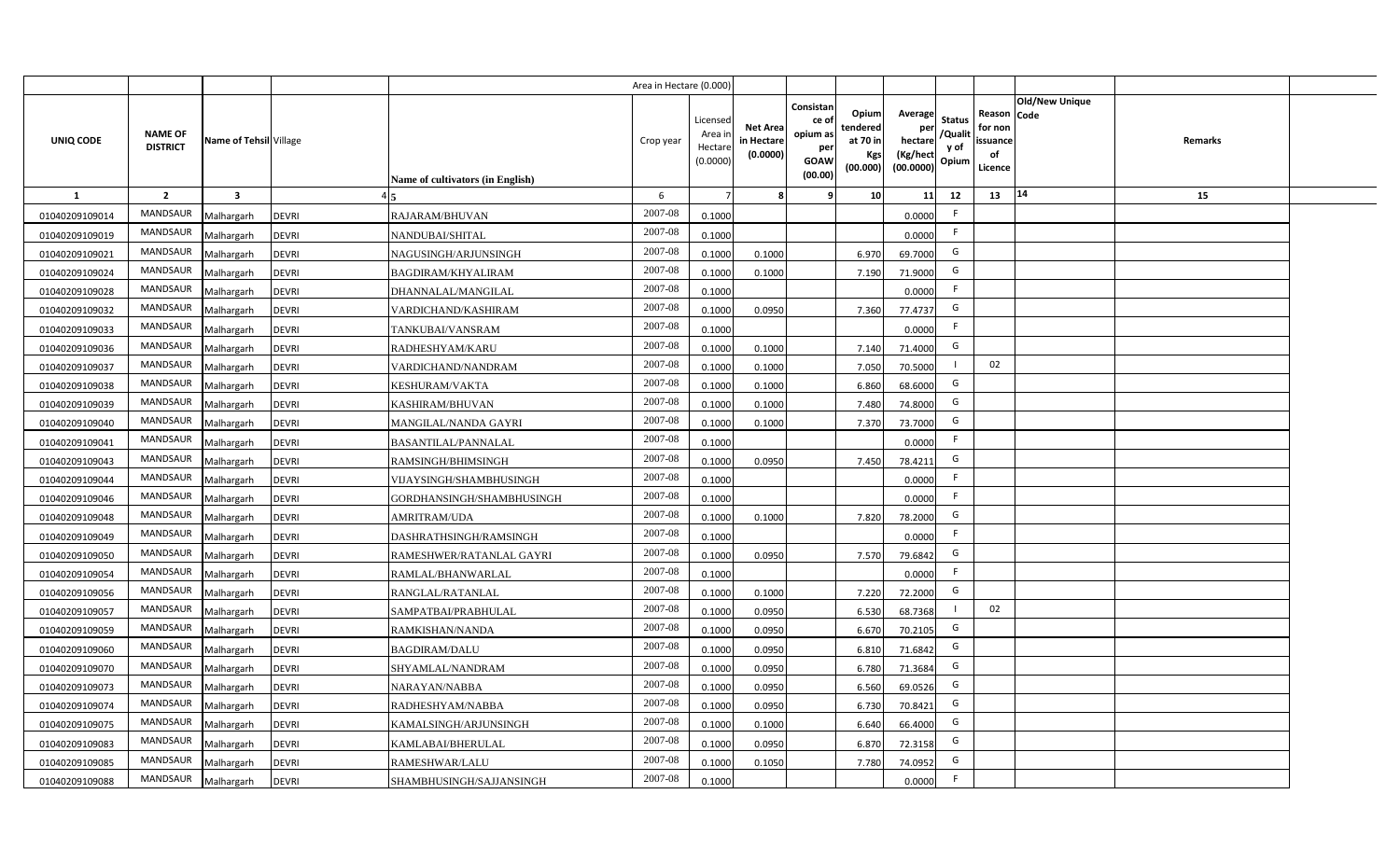|                  |                                   |                         |                  |                                  | Area in Hectare (0.000 |                                          |                                          |                                                                 |                                                  |                                                    |                                           |                                                     |                       |                 |  |
|------------------|-----------------------------------|-------------------------|------------------|----------------------------------|------------------------|------------------------------------------|------------------------------------------|-----------------------------------------------------------------|--------------------------------------------------|----------------------------------------------------|-------------------------------------------|-----------------------------------------------------|-----------------------|-----------------|--|
| <b>UNIQ CODE</b> | <b>NAME OF</b><br><b>DISTRICT</b> | Name of Tehsil Village  |                  | Name of cultivators (in English) | Crop year              | Licensed<br>Area i<br>Hectar<br>(0.0000) | <b>Net Area</b><br>in Hectar<br>(0.0000) | Consistan<br>ce of<br>opium as<br>per<br><b>GOAW</b><br>(00.00) | Opium<br>tendered<br>at 70 in<br>Kgs<br>(00.000) | Average<br>per<br>hectare<br>(Kg/hect<br>(00.0000) | <b>Status</b><br>/Qualit<br>y of<br>Opium | Reason Code<br>for non<br>issuance<br>of<br>Licence | <b>Old/New Unique</b> | Remarks         |  |
| $\mathbf{1}$     | $\overline{2}$                    | $\overline{\mathbf{3}}$ |                  |                                  | 6                      |                                          |                                          | 9                                                               | 10 <sup>1</sup>                                  | 11                                                 | 12                                        | 13                                                  | 14                    | 15              |  |
| 01040209109093   | MANDSAUR                          | Malhargarh              | <b>DEVRI</b>     | <b>MANGILAL/DEVA</b>             | 2007-08                | 0.1000                                   | 0.0800                                   |                                                                 | 6.600                                            | 82.5000                                            |                                           | 02                                                  |                       |                 |  |
| 01040209109094   | MANDSAUR                          | Malhargarh              | <b>DEVRI</b>     | TULSIRAM/MANGILAL                | 2007-08                | 0.1000                                   |                                          |                                                                 |                                                  | 0.0000                                             | F.                                        |                                                     |                       |                 |  |
| 01040209109103   | MANDSAUR                          | Malhargarh              | <b>DEVRI</b>     | <b>BAPULAL/ONKARLAL</b>          | 2007-08                | 0.1000                                   | 0.1050                                   |                                                                 | 7.250                                            | 69.0476                                            | G                                         |                                                     |                       |                 |  |
| 01040209109105   | <b>MANDSAUR</b>                   | Malhargarh              | <b>DEVRI</b>     | PAPPULAL/KANIRAM                 | 2007-08                | 0.100                                    | 0.1000                                   |                                                                 | 7.230                                            | 72.3000                                            | G                                         |                                                     |                       |                 |  |
| 01040209109106   | MANDSAUR                          | Malhargarh              | <b>DEVRI</b>     | HOLIBAI/VARDA                    | 2007-08                | 0.1000                                   |                                          |                                                                 |                                                  | 0.0000                                             |                                           |                                                     |                       |                 |  |
| 01040209109112   | MANDSAUR                          | Malhargarh              | <b>DEVRI</b>     | <b>MANGILAL/RATAN</b>            | 2007-08                | 0.1000                                   | 0.1000                                   |                                                                 | 7.020                                            | 70.2000                                            | G                                         |                                                     |                       |                 |  |
| 01040209109119   | MANDSAUR                          | Malhargarh              | <b>DEVRI</b>     | RAMESHWAR/RATANLAL PATIDAR       | 2007-08                | 0.100                                    | 0.1000                                   |                                                                 | 7.240                                            | 72.4000                                            | G                                         |                                                     |                       |                 |  |
| 01040209109080   | MANDSAUR                          | Malhargarh              | <b>DEVRI</b>     | CHUNNILAL/DALU                   | 2007-08                | 0.1000                                   | 0.1000                                   |                                                                 | 7.280                                            | 72.8000                                            | G                                         |                                                     |                       |                 |  |
| 01040209109010   | MANDSAUR                          | Malhargarh              | <b>DEVRI</b>     | <b>MANGILAL/KALU</b>             | 2007-08                | 0.100                                    | 0.1000                                   |                                                                 | 6.920                                            | 69.2000                                            | G                                         |                                                     |                       |                 |  |
| 01040209109053   | MANDSAUR                          | Malhargarh              | <b>DEVRI</b>     | DASHRATH/DHANNALAL               | 2007-08                | 0.1000                                   |                                          |                                                                 |                                                  | 0.0000                                             | F.                                        |                                                     |                       |                 |  |
| 01040209109121   | <b>MANDSAUR</b>                   | Malhargarh              | <b>DEVRI</b>     | PRABHULAL/MANGILAL               | 2007-08                | 0.1000                                   | 0.0950                                   |                                                                 | 6.830                                            | 71.8947                                            | G                                         |                                                     |                       |                 |  |
| 01040209109008   | <b>MANDSAUR</b>                   | Malhargarh              | <b>DEVRI</b>     | <b>NANDA/BABRU</b>               | 2007-08                | 0.1000                                   | 0.1000                                   |                                                                 | 7.350                                            | 73.5000                                            | G                                         |                                                     |                       |                 |  |
| 01040209109042   | <b>MANDSAUR</b>                   | Malhargarh              | <b>DEVRI</b>     | <b>MANNALAL/MADHO</b>            | 2007-08                | 0.1000                                   | 0.1000                                   |                                                                 | 7.000                                            | 70.0000                                            | G                                         |                                                     |                       |                 |  |
| 01040209109087   | <b>MANDSAUR</b>                   | Malhargarh              | <b>DEVRI</b>     | MANNALAL/CHATARBHUJ              | 2007-08                | 0.1000                                   | 0.0950                                   |                                                                 | 6.840                                            | 72.0000                                            | G                                         |                                                     |                       |                 |  |
| 01040209109047   | <b>MANDSAUR</b>                   | Malhargarh              | <b>DEVRI</b>     | DEVILAL/MODA                     | 2007-08                | 0.1000                                   | 0.1000                                   |                                                                 | 6.690                                            | 66.9000                                            | G                                         |                                                     |                       | TRANSFER/BELARA |  |
| 01040209109020   | <b>MANDSAUR</b>                   | Malhargarh              | <b>DEVRI</b>     | AMBALAL/CHATARBHUJ               | 2007-08                | 0.100                                    | 0.1050                                   |                                                                 | 6.860                                            | 65.3333                                            | G                                         |                                                     |                       |                 |  |
| 01040209117003   | <b>MANDSAUR</b>                   | Malhargarh              | DHIKNIYA         | KESHARBAI/CHUNNILAL              | 2007-08                | 0.1000                                   |                                          |                                                                 |                                                  | 0.0000                                             | E                                         |                                                     |                       |                 |  |
| 01040209117005   | <b>MANDSAUR</b>                   | Malhargarh              | DHIKNIYA         | GENDIBAI/CHUNNILAL               | 2007-08                | 0.100                                    | 0.1000                                   |                                                                 | 6.420                                            | 64.2000                                            | G                                         |                                                     |                       |                 |  |
| 01040209117009   | <b>MANDSAUR</b>                   | Malhargarh              | <b>DHIKNIYA</b>  | FAKIRCHAND/GANGARAM              | 2007-08                | 0.1000                                   |                                          |                                                                 |                                                  | 0.0000                                             | -F                                        |                                                     |                       |                 |  |
| 01040209117012   | <b>MANDSAUR</b>                   | Malhargarh              | <b>DHIKNIYA</b>  | MANGILAL/NARAYAN                 | 2007-08                | 0.100                                    |                                          |                                                                 |                                                  | 0.0000                                             | F.                                        |                                                     |                       |                 |  |
| 01040209117015   | MANDSAUR                          | Malhargarh              | <b>DHIKNIYA</b>  | BHANWARIBAI/AMBALAL              | $2007 - 08$            | 0.1000                                   |                                          |                                                                 |                                                  | 0.0000                                             | E                                         |                                                     |                       |                 |  |
| 01040209117019   | MANDSAUR                          | Malhargarh              | DHIKNIYA         | RADHESHYAM/AMBALAL               | 2007-08                | 0.1000                                   | 0.1000                                   |                                                                 | 7.040                                            | 70.4000                                            | G                                         |                                                     |                       |                 |  |
| 01040209117020   | <b>MANDSAUR</b>                   | Malhargarh              | DHIKNIYA         | RASUL/FAKIRMOHAMMAD              | 2007-08                | 0.100                                    | 0.1000                                   |                                                                 | 6.220                                            | 62.2000                                            | G                                         |                                                     |                       |                 |  |
| 01040209117021   | MANDSAUR                          | Malhargarh              | <b>DHIKNIYA</b>  | TULSIRAM/BAGDIRAM                | 2007-08                | 0.1000                                   | 0.0950                                   |                                                                 | 7.300                                            | 76.8421                                            | G                                         |                                                     |                       |                 |  |
| 01040209117035   | MANDSAUR                          | Malhargarh              | <b>DHIKNIYA</b>  | BABUBAI/BADRILAL                 | 2007-08                | 0.1000                                   | 0.1050                                   |                                                                 | 6.670                                            | 63.5238                                            | G                                         |                                                     |                       |                 |  |
| 01040209117036   | MANDSAUR                          | Malhargarh              | <b>DHIKNIYA</b>  | MOHANLAL/KACHRU                  | 2007-08                | 0.1000                                   |                                          |                                                                 |                                                  | 0.0000                                             | F                                         |                                                     |                       |                 |  |
| 01040209117045   | MANDSAUR                          | Malhargarh              | DHIKNIYA         | BHOPALSINGH/GENDKUNWAR           | 2007-08                | 0.1000                                   |                                          |                                                                 |                                                  | 0.0000                                             | E                                         |                                                     |                       |                 |  |
| 01040209117057   | MANDSAUR                          | Malhargarh              | <b>DHIKNIYA</b>  | BHANWARLAL/BALMUKUNAD            | 2007-08                | 0.1000                                   | 0.1000                                   |                                                                 | 6.670                                            | 66.7000                                            |                                           | 02                                                  |                       |                 |  |
| 01040209117061   | MANDSAUR                          | Malhargarh              | <b>DHIKNIYA</b>  | NAGUSINGH/RATANSINGH             | 2007-08                | 0.1000                                   |                                          |                                                                 |                                                  | 0.0000                                             | E                                         |                                                     |                       |                 |  |
| 01040209118002   | MANDSAUR                          | Malhargarh              | <b>BABUKHEDA</b> | RAMESHWAR/NANURAM                | 2007-08                | 0.1000                                   | 0.1000                                   |                                                                 | 7.550                                            | 75.5000                                            | G                                         |                                                     |                       |                 |  |
| 01040209118004   | MANDSAUR                          | Malhargarh              | <b>BABUKHEDA</b> | SAJJANSINGH/KALUSINGH            | 2007-08                | 0.1000                                   |                                          |                                                                 |                                                  | 0.0000                                             | F                                         |                                                     |                       |                 |  |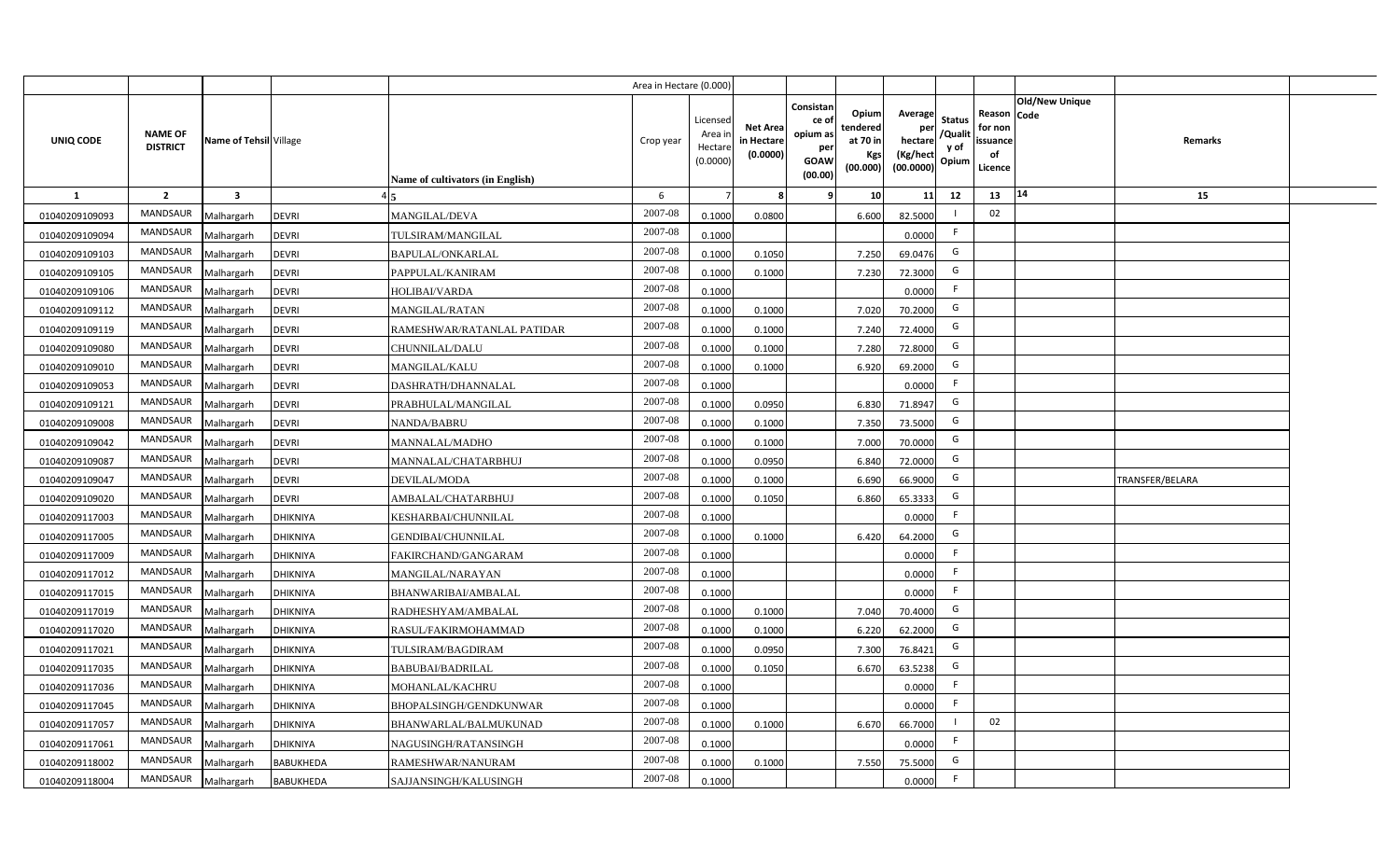|                |                                   |                         |                  |                                  | Area in Hectare (0.000 |                                          |                                           |                                                                 |                                                  |                                                    |                                           |                                                     |                       |         |  |
|----------------|-----------------------------------|-------------------------|------------------|----------------------------------|------------------------|------------------------------------------|-------------------------------------------|-----------------------------------------------------------------|--------------------------------------------------|----------------------------------------------------|-------------------------------------------|-----------------------------------------------------|-----------------------|---------|--|
| UNIQ CODE      | <b>NAME OF</b><br><b>DISTRICT</b> | Name of Tehsil Village  |                  | Name of cultivators (in English) | Crop year              | Licensec<br>Area i<br>Hectar<br>(0.0000) | <b>Net Area</b><br>in Hectare<br>(0.0000) | Consistan<br>ce of<br>opium as<br>per<br><b>GOAW</b><br>(00.00) | Opium<br>tendered<br>at 70 in<br>Kgs<br>(00.000) | Average<br>per<br>hectare<br>(Kg/hect<br>(00.0000) | <b>Status</b><br>/Qualit<br>y of<br>Opium | Reason Code<br>for non<br>issuance<br>of<br>Licence | <b>Old/New Unique</b> | Remarks |  |
| $\mathbf{1}$   | $\overline{2}$                    | $\overline{\mathbf{3}}$ |                  |                                  | 6                      |                                          |                                           | q                                                               | 10                                               | 11                                                 | 12                                        | 13                                                  | 14                    | 15      |  |
| 01040209118005 | MANDSAUR                          | Malhargarh              | <b>BABUKHEDA</b> | <b>BHANWARLAL/RAGHU</b>          | 2007-08                | 0.1000                                   |                                           |                                                                 |                                                  | 0.0000                                             | -F                                        |                                                     |                       |         |  |
| 01040209118006 | <b>MANDSAUR</b>                   | Malhargarh              | <b>BABUKHEDA</b> | ASHOK/BHERULAL                   | 2007-08                | 0.1000                                   |                                           |                                                                 |                                                  | 0.0000                                             | -F                                        |                                                     |                       |         |  |
| 01040209118009 | <b>MANDSAUR</b>                   | Malhargarh              | <b>BABUKHEDA</b> | RATANLAL/BALURAM                 | 2007-08                | 0.1000                                   |                                           |                                                                 |                                                  | 0.0000                                             |                                           |                                                     |                       |         |  |
| 01040209118010 | MANDSAUR                          | Malhargarh              | <b>BABUKHEDA</b> | BHERULAL/DALURAM                 | 2007-08                | 0.1000                                   |                                           |                                                                 |                                                  | 0.0000                                             |                                           |                                                     |                       |         |  |
| 01040209118012 | MANDSAUR                          | Malhargarh              | <b>BABUKHEDA</b> | GOVINDRAM/SUKHLAL                | 2007-08                | 0.1000                                   |                                           |                                                                 |                                                  | 0.0000                                             | -F                                        |                                                     |                       |         |  |
| 01040209118014 | MANDSAUR                          | Malhargarh              | <b>BABUKHEDA</b> | <b>GITABAI/BHERULAL</b>          | 2007-08                | 0.1000                                   | 0.1050                                    |                                                                 | 7.750                                            | 73.8095                                            | G                                         |                                                     |                       |         |  |
| 01040209118015 | MANDSAUR                          | Malhargarh              | <b>BABUKHEDA</b> | ISHWARSINGH/LALSINGH             | 2007-08                | 0.1000                                   | 0.1000                                    |                                                                 | 6.990                                            | 69.9000                                            | G                                         |                                                     |                       |         |  |
| 01040209118016 | MANDSAUR                          | Malhargarh              | <b>BABUKHEDA</b> | PRABHULAL/BALURAM                | 2007-08                | 0.1000                                   |                                           |                                                                 |                                                  | 0.0000                                             | E                                         |                                                     |                       |         |  |
| 01040209118018 | <b>MANDSAUR</b>                   | Malhargarh              | <b>BABUKHEDA</b> | JAGDISH/BHERULAL                 | 2007-08                | 0.1000                                   | 0.1000                                    |                                                                 | 6.960                                            | 69.6000                                            | G                                         |                                                     |                       |         |  |
| 01040209118019 | MANDSAUR                          | Malhargarh              | <b>BABUKHEDA</b> | SHANTIALAL/GANGABAI/NANURAM      | 2007-08                | 0.1000                                   | 0.1000                                    |                                                                 | 7.110                                            | 71.1000                                            | G                                         |                                                     |                       |         |  |
| 01040209118021 | <b>MANDSAUR</b>                   | Malhargarh              | <b>BABUKHEDA</b> | RAMPRASAD/TORIRAM                | 2007-08                | 0.100                                    | 0.1000                                    |                                                                 | 6.670                                            | 66.7000                                            | G                                         |                                                     |                       |         |  |
| 01040209118022 | <b>MANDSAUR</b>                   | Malhargarh              | <b>BABUKHEDA</b> | KANWARLAL/NARAYAN                | 2007-08                | 0.1000                                   | 0.0550                                    |                                                                 | 4.020                                            | 73.0909                                            | G                                         |                                                     |                       |         |  |
| 01040209118023 | <b>MANDSAUR</b>                   | Malhargarh              | <b>BABUKHEDA</b> | PARVATIBAI/NANDRAM               | 2007-08                | 0.1000                                   |                                           |                                                                 |                                                  | 0.0000                                             | -F                                        |                                                     |                       |         |  |
| 01040209118024 | <b>MANDSAUR</b>                   | Malhargarh              | <b>BABUKHEDA</b> | NARULAL/BAGDIBAI                 | 2007-08                | 0.1000                                   |                                           |                                                                 |                                                  | 0.0000                                             | -F                                        |                                                     |                       |         |  |
| 01040209118026 | <b>MANDSAUR</b>                   | Malhargarh              | <b>BABUKHEDA</b> | NATHUKUNWAR/MOTISINGH            | 2007-08                | 0.1000                                   |                                           |                                                                 |                                                  | 0.0000                                             | E                                         |                                                     |                       |         |  |
| 01040209118027 | <b>MANDSAUR</b>                   | Malhargarh              | <b>BABUKHEDA</b> | NARAYAN/PANNALAL                 | 2007-08                | 0.1000                                   | 0.1000                                    |                                                                 | 6.710                                            | 67.1000                                            | G                                         |                                                     |                       |         |  |
| 01040209118029 | MANDSAUR                          | Malhargarh              | <b>BABUKHEDA</b> | BHARATSINGH/BHANWARSINGH         | 2007-08                | 0.100                                    | 0.0950                                    |                                                                 | 7.110                                            | 74.8421                                            | G                                         |                                                     |                       |         |  |
| 01040209118030 | <b>MANDSAUR</b>                   | Malhargarh              | <b>BABUKHEDA</b> | DHAPUBAI/ONKARLAL                | 2007-08                | 0.100                                    | 0.1000                                    |                                                                 | 6.760                                            | 67.6000                                            | G                                         |                                                     |                       |         |  |
| 01040209118033 | <b>MANDSAUR</b>                   | Malhargarh              | <b>BABUKHEDA</b> | KESHURAM/DHURAJI                 | 2007-08                | 0.1000                                   |                                           |                                                                 |                                                  | 0.0000                                             | F.                                        |                                                     |                       |         |  |
| 01040209118035 | <b>MANDSAUR</b>                   | Malhargarh              | <b>BABUKHEDA</b> | RAMLAL/SALAGRAM                  | $2007 - 08$            | 0.100                                    | 0.1050                                    |                                                                 | 6.910                                            | 65.8095                                            | G                                         |                                                     |                       |         |  |
| 01040209118037 | <b>MANDSAUR</b>                   | Malhargarh              | <b>BABUKHEDA</b> | NOORMOHD/SHERKHAN                | 2007-08                | 0.100                                    |                                           |                                                                 |                                                  | 0.0000                                             | E                                         |                                                     |                       |         |  |
| 01040209118038 | <b>MANDSAUR</b>                   | Malhargarh              | <b>BABUKHEDA</b> | HIMMATSINGH/NAHARSINGH           | $2007 - 08$            | 0.1000                                   |                                           |                                                                 |                                                  | 0.0000                                             | E                                         |                                                     |                       |         |  |
| 01040209118039 | <b>MANDSAUR</b>                   | Malhargarh              | <b>BABUKHEDA</b> | RAJESH/BHANWARLAL                | 2007-08                | 0.1000                                   |                                           |                                                                 |                                                  | 0.0000                                             | F.                                        |                                                     |                       |         |  |
| 01040209118040 | MANDSAUR                          | Malhargarh              | <b>BABUKHEDA</b> | LAXMINARAYAN/GOVINDRAM           | 2007-08                | 0.1000                                   | 0.1000                                    |                                                                 | 7.060                                            | 70.6000                                            | G                                         |                                                     |                       |         |  |
| 01040209118041 | MANDSAUR                          | Malhargarh              | <b>BABUKHEDA</b> | OMPRAKSAH/PANNALAL               | 2007-08                | 0.1000                                   | 0.1000                                    |                                                                 | 7.480                                            | 74.8000                                            | G                                         |                                                     |                       |         |  |
| 01040209118042 | MANDSAUR                          | Malhargarh              | <b>BABUKHEDA</b> | GHASHIKHAN/ALAHAHARKHAN          | 2007-08                | 0.1000                                   |                                           |                                                                 |                                                  | 0.0000                                             | F.                                        |                                                     |                       |         |  |
| 01040209118043 | MANDSAUR                          | Malhargarh              | BABUKHEDA        | KAMALSINGH/KALYAN SINGH          | 2007-08                | 0.1000                                   | 0.1000                                    |                                                                 | 6.760                                            | 67.6000                                            | G                                         |                                                     |                       |         |  |
| 01040209118045 | MANDSAUR                          | Malhargarh              | <b>BABUKHEDA</b> | PRAHLAD/MOHANLAL                 | 2007-08                | 0.1000                                   | 0.035                                     |                                                                 | 2.770                                            | 79.1429                                            | G                                         |                                                     |                       |         |  |
| 01040209118046 | MANDSAUR                          | Malhargarh              | <b>BABUKHEDA</b> | TAMIJANBAI/BABUKHAN              | 2007-08                | 0.1000                                   | 0.1000                                    |                                                                 | 7.210                                            | 72.1000                                            | G                                         |                                                     |                       |         |  |
| 01040209118049 | <b>MANDSAUR</b>                   | Malhargarh              | <b>BABUKHEDA</b> | RESHAMKUNWAR/VIJAYSINGH          | 2007-08                | 0.1000                                   | 0.1000                                    |                                                                 | 6.910                                            | 69.1000                                            | G                                         |                                                     |                       |         |  |
| 01040209118050 | MANDSAUR                          | Malhargarh              | <b>BABUKHEDA</b> | BHERULAL/RAMLALBALAI             | 2007-08                | 0.1000                                   | 0.1000                                    |                                                                 | 6.420                                            | 64.2000                                            | G                                         |                                                     |                       |         |  |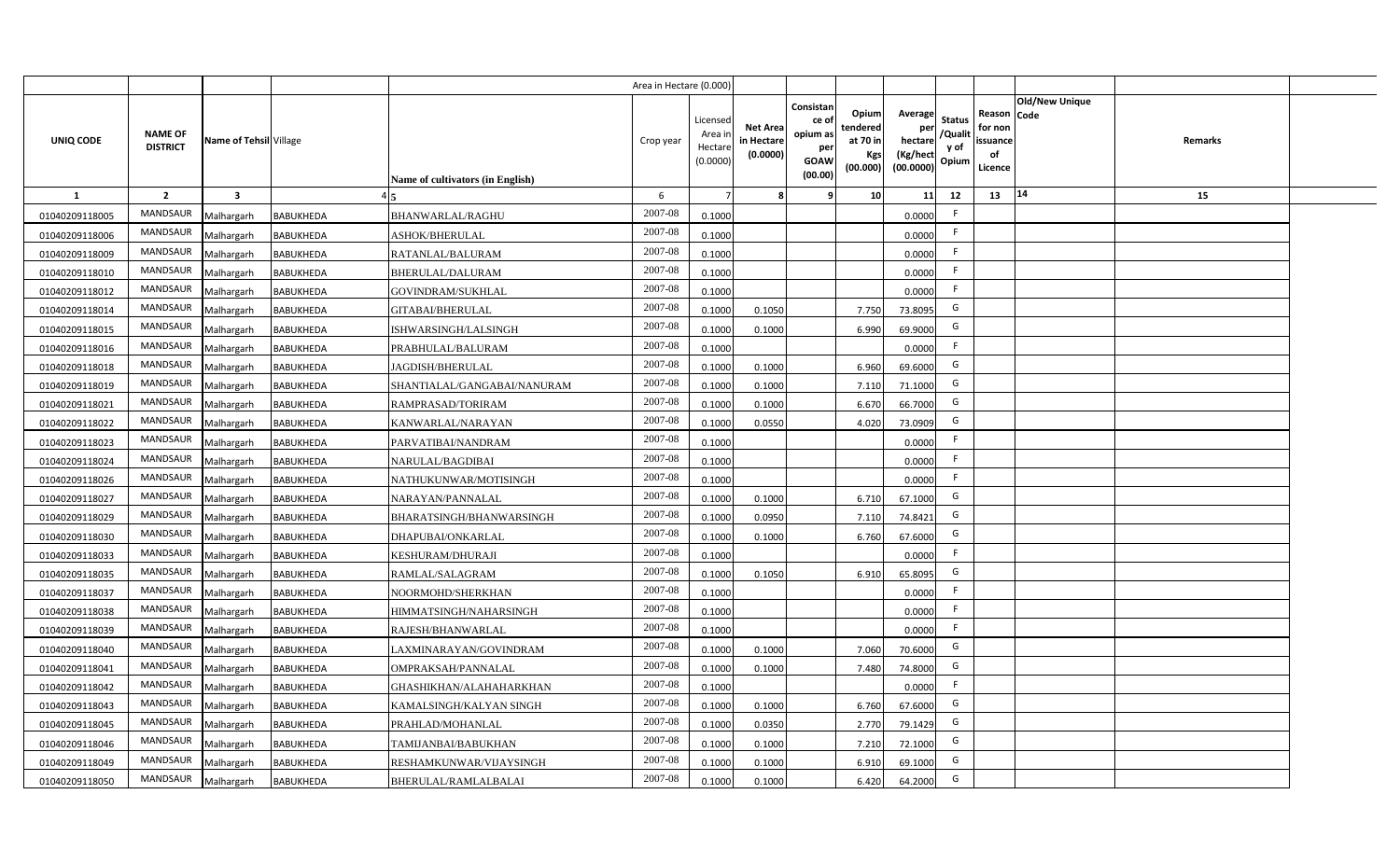|                |                                   |                         |                  |                                  | Area in Hectare (0.000) |                                           |                                           |                                                                                                                            |                                                    |                                           |                                                     |                       |         |  |
|----------------|-----------------------------------|-------------------------|------------------|----------------------------------|-------------------------|-------------------------------------------|-------------------------------------------|----------------------------------------------------------------------------------------------------------------------------|----------------------------------------------------|-------------------------------------------|-----------------------------------------------------|-----------------------|---------|--|
| UNIQ CODE      | <b>NAME OF</b><br><b>DISTRICT</b> | Name of Tehsil Village  |                  | Name of cultivators (in English) | Crop year               | Licensed<br>Area i<br>Hectare<br>(0.0000) | <b>Net Area</b><br>in Hectare<br>(0.0000) | Consistan<br>Opium<br>ce of<br>tendered<br>opium as<br>at 70 in<br>per<br><b>Kgs</b><br><b>GOAW</b><br>(00.000)<br>(00.00) | Average<br>per<br>hectare<br>(Kg/hect<br>(00.0000) | <b>Status</b><br>/Qualit<br>y of<br>Opium | Reason Code<br>for non<br>issuance<br>of<br>Licence | <b>Old/New Unique</b> | Remarks |  |
| 1              | $\overline{2}$                    | $\overline{\mathbf{3}}$ |                  |                                  | 6                       |                                           | 8                                         | 10 <sup>1</sup><br>٩                                                                                                       | 11                                                 | 12                                        | 13                                                  | 14                    | 15      |  |
| 01040209118052 | MANDSAUR                          | Malhargarh              | <b>BABUKHEDA</b> | KANWARLAL/RAMLAL                 | 2007-08                 | 0.1000                                    | 0.1000                                    | 6.670                                                                                                                      | 66.7000                                            | G                                         |                                                     |                       |         |  |
| 01040209118053 | MANDSAUR                          | Malhargarh              | <b>BABUKHEDA</b> | <b>DINESH/ONKARLAL</b>           | 2007-08                 | 0.1000                                    | 0.1050                                    | 7.230                                                                                                                      | 68.8571                                            | G                                         |                                                     |                       |         |  |
| 01040209118055 | MANDSAUR                          | Malhargarh              | <b>BABUKHEDA</b> | RAMESHWAR/DHANRAJ                | 2007-08                 | 0.1000                                    | 0.1000                                    | 6.860                                                                                                                      | 68.6000                                            | G                                         |                                                     |                       |         |  |
| 01040209118060 | MANDSAUR                          | Malhargarh              | <b>BABUKHEDA</b> | GOVINDSINGH/NAHARSINGH           | 2007-08                 | 0.1000                                    | 0.1000                                    | 7.030                                                                                                                      | 70.3000                                            | G                                         |                                                     |                       |         |  |
| 01040209118093 | <b>MANDSAUR</b>                   | Malhargarh              | <b>BABUKHEDA</b> | PRABHULAL/HEAMRAJ                | 2007-08                 | 0.1000                                    | 0.1000                                    | 6.240                                                                                                                      | 62.4000                                            | G                                         |                                                     |                       |         |  |
| 01040209118109 | <b>MANDSAUR</b>                   | Malhargarh              | <b>BABUKHEDA</b> | SHOBHARAM/NANDRAM                | 2007-08                 | 0.1000                                    | 0.1000                                    | 7.060                                                                                                                      | 70.6000                                            |                                           | 02                                                  |                       |         |  |
| 01040209118020 | MANDSAUR                          | Malhargarh              | <b>BABUKHEDA</b> | BHANWERSINGH/KHUSHALSINGH        | 2007-08                 | 0.1000                                    | 0.1000                                    | 7.400                                                                                                                      | 74.0000                                            | G                                         |                                                     |                       |         |  |
| 01040209129001 | MANDSAUR                          | Malhargarh              | <b>LIMBAWAS</b>  | <b>BHERULAL/RANGLAL</b>          | 2007-08                 | 0.1000                                    |                                           |                                                                                                                            | 0.0000                                             | F                                         |                                                     |                       |         |  |
| 01040209129004 | <b>MANDSAUR</b>                   | Malhargarh              | <b>LIMBAWAS</b>  | LILABAI/RAMESHWAR                | 2007-08                 | 0.1000                                    |                                           |                                                                                                                            | 0.0000                                             | F                                         |                                                     |                       |         |  |
| 01040209129005 | MANDSAUR                          | Malhargarh              | <b>LIMBAWAS</b>  | SHRANGARIBAI/RUPA                | 2007-08                 | 0.1000                                    |                                           |                                                                                                                            | 0.0000                                             | F                                         |                                                     |                       |         |  |
| 01040209129006 | <b>MANDSAUR</b>                   | Malhargarh              | <b>LIMBAWAS</b>  | AMRITRAM/MANGILAL                | 2007-08                 | 0.1000                                    |                                           |                                                                                                                            | 0.0000                                             | F.                                        |                                                     |                       |         |  |
| 01040209129010 | <b>MANDSAUR</b>                   | Malhargarh              | <b>LIMBAWAS</b>  | JAMNABAI/MANGILAL                | 2007-08                 | 0.1000                                    |                                           |                                                                                                                            | 0.0000                                             | F.                                        |                                                     |                       |         |  |
| 01040209129011 | <b>MANDSAUR</b>                   | Malhargarh              | <b>LIMBAWAS</b>  | KANHYYALAL/MANGILAL              | 2007-08                 | 0.1000                                    |                                           |                                                                                                                            | 0.0000                                             | F                                         |                                                     |                       |         |  |
| 01040209129012 | <b>MANDSAUR</b>                   | Malhargarh              | <b>LIMBAWAS</b>  | <b>DALU/HIRA</b>                 | 2007-08                 | 0.1000                                    |                                           |                                                                                                                            | 0.0000                                             | F.                                        |                                                     |                       |         |  |
| 01040209129013 | MANDSAUR                          | Malhargarh              | <b>LIMBAWAS</b>  | BHOPALSINGH/KISHORSINGH          | 2007-08                 | 0.1000                                    |                                           |                                                                                                                            | 0.0000                                             | -F                                        |                                                     |                       |         |  |
| 01040209129016 | <b>MANDSAUR</b>                   | Malhargarh              | <b>LIMBAWAS</b>  | <b>NATHULAL/RADHOO</b>           | 2007-08                 | 0.1000                                    |                                           |                                                                                                                            | 0.0000                                             | F.                                        |                                                     |                       |         |  |
| 01040209129017 | <b>MANDSAUR</b>                   | Malhargarh              | <b>LIMBAWAS</b>  | BHUWANIRAM/BHERULAL              | 2007-08                 | 0.1000                                    |                                           |                                                                                                                            | 0.0000                                             | F.                                        |                                                     |                       |         |  |
| 01040209129018 | MANDSAUR                          | Malhargarh              | <b>LIMBAWAS</b>  | KAMALKUANWER/PANNASINGH          | 2007-08                 | 0.1000                                    |                                           |                                                                                                                            | 0.0000                                             | F                                         |                                                     |                       |         |  |
| 01040209129019 | <b>MANDSAUR</b>                   | Malhargarh              | LIMBAWAS         | BHERULAL/BAGDIRAM                | 2007-08                 | 0.1000                                    |                                           |                                                                                                                            | 0.0000                                             | F                                         |                                                     |                       |         |  |
| 01040209129021 | <b>MANDSAUR</b>                   | Malhargarh              | <b>LIMBAWAS</b>  | UMRAOSINGH/UDAYSINGH             | 2007-08                 | 0.1000                                    |                                           |                                                                                                                            | 0.0000                                             | F.                                        |                                                     |                       |         |  |
| 01040209129024 | MANDSAUR                          | Malhargarh              | <b>LIMBAWAS</b>  | <b>BASANTILAL/NANURAM</b>        | $2007 - 08$             | 0.1000                                    |                                           |                                                                                                                            | 0.0000                                             | F                                         |                                                     |                       |         |  |
| 01040209129026 | MANDSAUR                          | Malhargarh              | <b>LIMBAWAS</b>  | KELASHCHAND/SURAJMAL             | 2007-08                 | 0.1000                                    |                                           |                                                                                                                            | 0.0000                                             | F                                         |                                                     |                       |         |  |
| 01040209129027 | <b>MANDSAUR</b>                   | Malhargarh              | <b>LIMBAWAS</b>  | AMBHALAL/BAGDIRAM                | 2007-08                 | 0.1000                                    |                                           |                                                                                                                            | 0.0000                                             | -F                                        |                                                     |                       |         |  |
| 01040209129028 | <b>MANDSAUR</b>                   | Malhargarh              | <b>LIMBAWAS</b>  | MOHANBAI/CHUNNILAL               | 2007-08                 | 0.1000                                    |                                           |                                                                                                                            | 0.0000                                             | F                                         |                                                     |                       |         |  |
| 01040209129031 | MANDSAUR                          | Malhargarh              | <b>LIMBAWAS</b>  | KACHRULAL/SHIVLAL                | 2007-08                 | 0.1000                                    |                                           |                                                                                                                            | 0.0000                                             | F                                         |                                                     |                       |         |  |
| 01040209129032 | MANDSAUR                          | Malhargarh              | <b>LIMBAWAS</b>  | BALVENTHSINGH/MADANSINGH         | 2007-08                 | 0.1000                                    | 0.0550                                    | 3.430                                                                                                                      | 62.3636                                            | G                                         |                                                     |                       |         |  |
| 01040209129033 | MANDSAUR                          | Malhargarh              | LIMBAWAS         | BANNUKUNWAR/VIKRAMSINGH          | 2007-08                 | 0.1000                                    |                                           |                                                                                                                            | 0.0000                                             | F                                         |                                                     |                       |         |  |
| 01040209129036 | MANDSAUR                          | Malhargarh              | <b>LIMBAWAS</b>  | CHAMPALAL/BHUWANIRAM             | 2007-08                 | 0.1000                                    |                                           |                                                                                                                            | 0.0000                                             | F                                         |                                                     |                       |         |  |
| 01040209129037 | MANDSAUR                          | Malhargarh              | <b>LIMBAWAS</b>  | MAHIPALSINGH/RAMSINGH            | 2007-08                 | 0.1000                                    |                                           |                                                                                                                            | 0.0000                                             | F                                         |                                                     |                       |         |  |
| 01040209129038 | MANDSAUR                          | Malhargarh              | LIMBAWAS         | SAMANTHSINGH/GOVIENDSINGH        | 2007-08                 | 0.1000                                    |                                           |                                                                                                                            | 0.0000                                             | F                                         |                                                     |                       |         |  |
| 01040209129042 | MANDSAUR                          | Malhargarh              | <b>LIMBAWAS</b>  | GOTUMLAL/RAJARAM                 | 2007-08                 | 0.1000                                    |                                           |                                                                                                                            | 0.0000                                             | F                                         |                                                     |                       |         |  |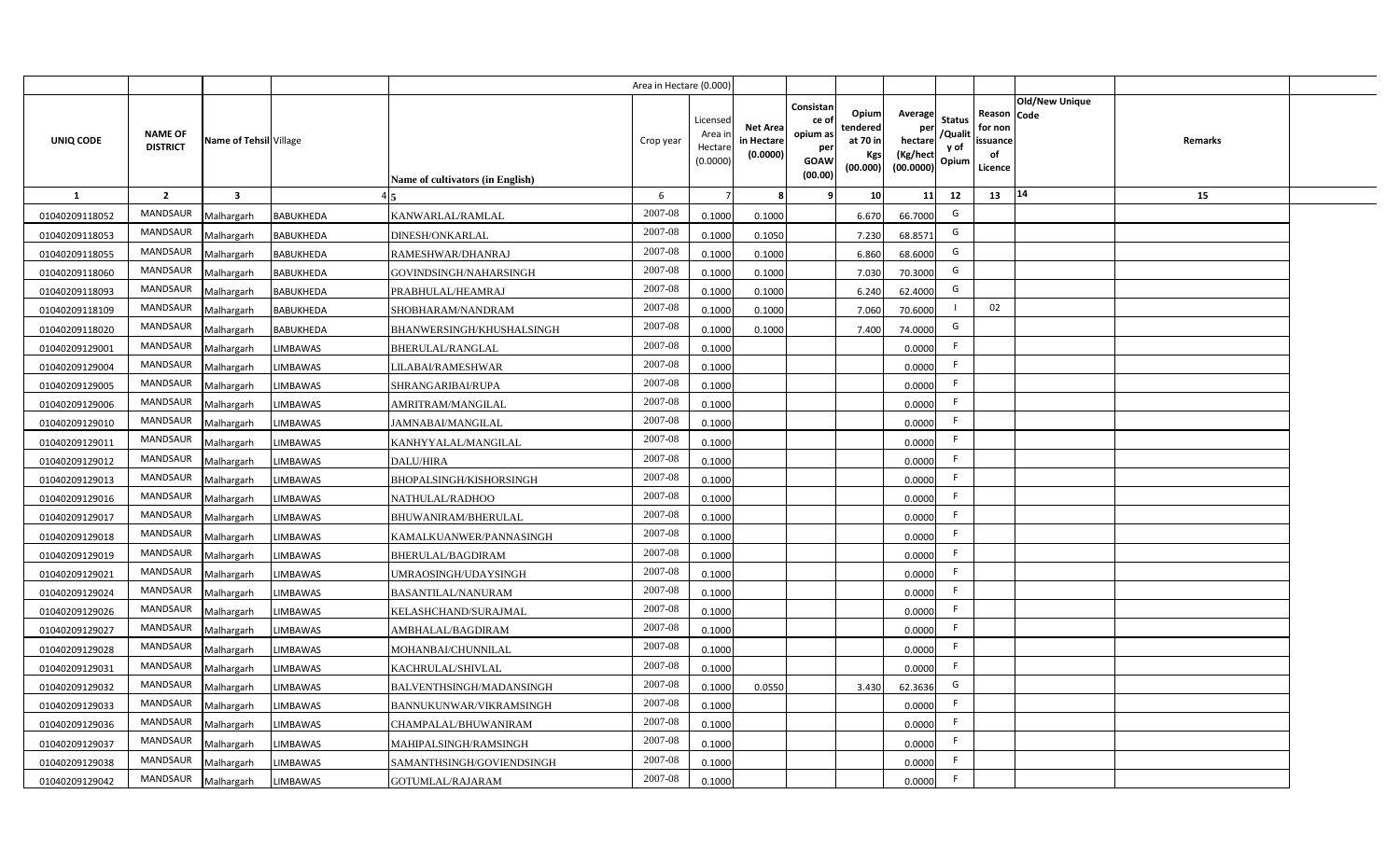|                |                                   |                         |                 |                                  | Area in Hectare (0.000 |                                          |                                          |                                                                 |                                                  |                                                    |                                           |                                                     |                |                |  |
|----------------|-----------------------------------|-------------------------|-----------------|----------------------------------|------------------------|------------------------------------------|------------------------------------------|-----------------------------------------------------------------|--------------------------------------------------|----------------------------------------------------|-------------------------------------------|-----------------------------------------------------|----------------|----------------|--|
| UNIQ CODE      | <b>NAME OF</b><br><b>DISTRICT</b> | Name of Tehsil Village  |                 | Name of cultivators (in English) | Crop year              | Licensed<br>Area i<br>Hectar<br>(0.0000) | <b>Net Area</b><br>in Hectar<br>(0.0000) | Consistan<br>ce of<br>opium as<br>per<br><b>GOAW</b><br>(00.00) | Opium<br>tendered<br>at 70 in<br>Kgs<br>(00.000) | Average<br>per<br>hectare<br>(Kg/hect<br>(00.0000) | <b>Status</b><br>/Qualit<br>y of<br>Opium | Reason Code<br>for non<br>issuance<br>of<br>Licence | Old/New Unique | <b>Remarks</b> |  |
| $\mathbf{1}$   | $\overline{2}$                    | $\overline{\mathbf{3}}$ |                 |                                  | 6                      |                                          |                                          | ٠q                                                              | 10 <sup>1</sup>                                  | 11                                                 | 12                                        | 13                                                  | 14             | 15             |  |
| 01040209129045 | MANDSAUR                          | Malhargarh              | <b>LIMBAWAS</b> | MAHIPALSINGH/KISHORSINGH         | 2007-08                | 0.1000                                   |                                          |                                                                 |                                                  | 0.0000                                             | E                                         |                                                     |                |                |  |
| 01040209129051 | MANDSAUR                          | Malhargarh              | <b>LIMBAWAS</b> | JAGDISHCHAND/NATHULAL            | 2007-08                | 0.1000                                   |                                          |                                                                 |                                                  | 0.0000                                             | F.                                        |                                                     |                |                |  |
| 01040209129052 | <b>MANDSAUR</b>                   | Malhargarh              | <b>LIMBAWAS</b> | KANHIYALAL/BHUWANIRAM            | 2007-08                | 0.1000                                   |                                          |                                                                 |                                                  | 0.0000                                             | - F                                       |                                                     |                |                |  |
| 01040209129058 | <b>MANDSAUR</b>                   | Malhargarh              | <b>LIMBAWAS</b> | KESHURAM/BHUWANIRAM              | 2007-08                | 0.1000                                   |                                          |                                                                 |                                                  | 0.0000                                             | -F                                        |                                                     |                |                |  |
| 01040209129059 | MANDSAUR                          | Malhargarh              | <b>LIMBAWAS</b> | DARBARSINGH/RAGHUNATHSINGH       | 2007-08                | 0.1000                                   |                                          |                                                                 |                                                  | 0.0000                                             |                                           |                                                     |                |                |  |
| 01040209129063 | <b>MANDSAUR</b>                   | Malhargarh              | <b>LIMBAWAS</b> | SURESHCHAND/HEERALAL             | 2007-08                | 0.1000                                   |                                          |                                                                 |                                                  | 0.0000                                             | F.                                        |                                                     |                |                |  |
| 01040209129064 | MANDSAUR                          | Malhargarh              | <b>LIMBAWAS</b> | DINESHKUMAR/HIRALAL              | 2007-08                | 0.1000                                   | 0.0950                                   |                                                                 | 6.220                                            | 65.4737                                            | G                                         |                                                     |                |                |  |
| 01040209129066 | MANDSAUR                          | Malhargarh              | <b>LIMBAWAS</b> | DASHRATH/KANEHIYALAL             | 2007-08                | 0.1000                                   | 0.0550                                   |                                                                 | 3.490                                            | 63.4545                                            | G                                         |                                                     |                |                |  |
| 01040209129069 | MANDSAUR                          | Malhargarh              | <b>LIMBAWAS</b> | DEVILAL/HIRALAL                  | 2007-08                | 0.1000                                   |                                          |                                                                 |                                                  | 0.0000                                             | F.                                        |                                                     |                |                |  |
| 01040209129071 | MANDSAUR                          | Malhargarh              | <b>LIMBAWAS</b> | BHUVANISHANKAR/DHAPUBAI          | 2007-08                | 0.1000                                   |                                          |                                                                 |                                                  | 0.0000                                             | -F                                        |                                                     |                |                |  |
| 01040209129074 | MANDSAUR                          | Malhargarh              | <b>LIMBAWAS</b> | <b>JDAYRAM/BHERULAL</b>          | 2007-08                | 0.1000                                   |                                          |                                                                 |                                                  | 0.0000                                             |                                           |                                                     |                |                |  |
| 01040209129078 | MANDSAUR                          | Malhargarh              | <b>LIMBAWAS</b> | CHANDIBAI/MANGILAL               | 2007-08                | 0.1000                                   |                                          |                                                                 |                                                  | 0.0000                                             | F.                                        |                                                     |                |                |  |
| 01040209129083 | <b>MANDSAUR</b>                   | Malhargarh              | <b>LIMBAWAS</b> | RAMPRASAD/ISHWARLAL              | 2007-08                | 0.1000                                   | 0.0500                                   |                                                                 | 3.220                                            | 64.4000                                            | G                                         |                                                     |                |                |  |
| 01040209129085 | <b>MANDSAUR</b>                   | Malhargarh              | <b>LIMBAWAS</b> | RAJIBAI/RAJARAM                  | 2007-08                | 0.1000                                   |                                          |                                                                 |                                                  | 0.0000                                             | F.                                        |                                                     |                |                |  |
| 01040209129022 | <b>MANDSAUR</b>                   | Malhargarh              | <b>LIMBAWAS</b> | RAMPARHLAD/BAPULAL               | 2007-08                | 0.1000                                   |                                          |                                                                 |                                                  | 0.0000                                             | -F                                        |                                                     |                |                |  |
| 01040209129095 | <b>MANDSAUR</b>                   | Malhargarh              | <b>LIMBAWAS</b> | <b>BADRILAL/NANURAM</b>          | 2007-08                | 0.1000                                   |                                          |                                                                 |                                                  | 0.0000                                             | F.                                        |                                                     |                |                |  |
| 01040209129097 | MANDSAUR                          | Malhargarh              | <b>LIMBAWAS</b> | <b>BHAGIRATH/HIRA</b>            | 2007-08                | 0.1000                                   |                                          |                                                                 |                                                  | 0.0000                                             | -F                                        |                                                     |                |                |  |
| 01040209129102 | <b>MANDSAUR</b>                   | Malhargarh              | <b>LIMBAWAS</b> | DASHRATHSINGH/GOVINDSINGH        | 2007-08                | 0.1000                                   |                                          |                                                                 |                                                  | 0.0000                                             | F.                                        |                                                     |                |                |  |
| 01040209129096 | <b>MANDSAUR</b>                   | Malhargarh              | <b>LIMBAWAS</b> | RAMGOPAL/PHOOLCHAND              | 2007-08                | 0.1000                                   |                                          |                                                                 |                                                  | 0.0000                                             | F.                                        |                                                     |                |                |  |
| 01040209129053 | <b>MANDSAUR</b>                   | Malhargarh              | <b>LIMBAWAS</b> | KARULAL/BHERULAL                 | 2007-08                | 0.1000                                   |                                          |                                                                 |                                                  | 0.0000                                             | F.                                        |                                                     |                |                |  |
| 01040209129041 | <b>MANDSAUR</b>                   | Malhargarh              | LIMBAWAS        | BHANWERSINGH/RUGNATHSINGH        | 2007-08                | 0.1000                                   |                                          |                                                                 |                                                  | 0.0000                                             | -F                                        |                                                     |                |                |  |
| 01040209129044 | MANDSAUR                          | Malhargarh              | <b>LIMBAWAS</b> | PRABHUDAS/RATANDHAS              | 2007-08                | 0.100                                    |                                          |                                                                 |                                                  | 0.0000                                             | -F                                        |                                                     |                |                |  |
| 01040209129007 | MANDSAUR                          | Malhargarh              | LIMBAWAS        | BHUWANIRAM/KANIRAM               | 2007-08                | 0.1000                                   |                                          |                                                                 |                                                  | 0.0000                                             | -F                                        |                                                     |                |                |  |
| 01040209129043 | <b>MANDSAUR</b>                   | Malhargarh              | <b>LIMBAWAS</b> | BHARATSINGH/DHANSINGH            | 2007-08                | 0.1000                                   |                                          |                                                                 |                                                  | 0.0000                                             | -F                                        |                                                     |                |                |  |
| 01040209107001 | MANDSAUR                          | Malhargarh              | <b>BELARA</b>   | HIRALAL/ONKAR                    | 2007-08                | 0.1000                                   | 0.0950                                   |                                                                 | 7.220                                            | 76.0000                                            | G                                         |                                                     |                |                |  |
| 01040209107009 | MANDSAUR                          | Malhargarh              | <b>BELARA</b>   | KARU/BHUWAN CHAMAR               | 2007-08                | 0.1000                                   | 0.1000                                   |                                                                 | 7.310                                            | 73.1000                                            | G                                         |                                                     |                |                |  |
| 01040209107013 | MANDSAUR                          | Malhargarh              | <b>BELARA</b>   | SURAJKUWER/RATANSINGH            | 2007-08                | 0.1000                                   | 0.0950                                   |                                                                 | 7.070                                            | 74.4211                                            | G                                         |                                                     |                |                |  |
| 01040209107015 | MANDSAUR                          | Malhargarh              | <b>BELARA</b>   | <b>BAPULAL/NANURAM</b>           | 2007-08                | 0.1000                                   | 0.095                                    |                                                                 | 6.500                                            | 68.4211                                            | G                                         |                                                     |                |                |  |
| 01040209107016 | MANDSAUR                          | Malhargarh              | <b>BELARA</b>   | <b>BHANWERLAL/KASHIRAM</b>       | 2007-08                | 0.1000                                   | 0.095                                    |                                                                 | 6.610                                            | 69.5789                                            | G                                         |                                                     |                |                |  |
| 01040209107019 | MANDSAUR                          | Malhargarh              | <b>BELARA</b>   | NANDUBAI/RAMCHANDRA              | 2007-08                | 0.1000                                   | 0.0950                                   |                                                                 | 7.120                                            | 74.9474                                            | G                                         |                                                     |                |                |  |
| 01040209107021 | MANDSAUR                          | Malhargarh              | <b>BELARA</b>   | GANGABAI/DHANNA                  | 2007-08                | 0.1000                                   | 0.1000                                   |                                                                 | 7.240                                            | 72.4000                                            | G                                         |                                                     |                |                |  |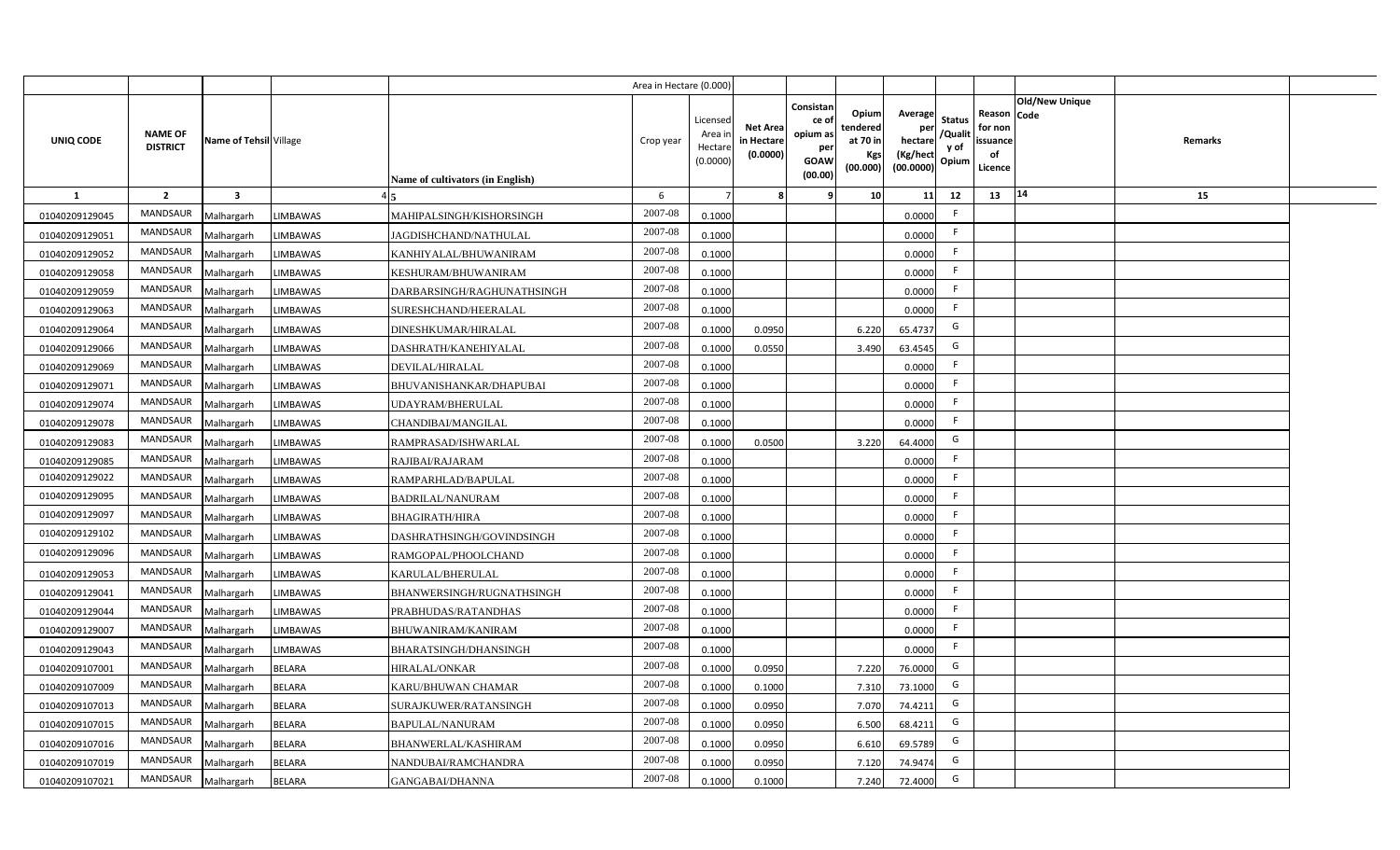|                |                                   |                         |                |                                  | Area in Hectare (0.000) |                                          |                                           |                                                         |                                                  |                                                    |                                           |                                                                              |                |  |
|----------------|-----------------------------------|-------------------------|----------------|----------------------------------|-------------------------|------------------------------------------|-------------------------------------------|---------------------------------------------------------|--------------------------------------------------|----------------------------------------------------|-------------------------------------------|------------------------------------------------------------------------------|----------------|--|
| UNIQ CODE      | <b>NAME OF</b><br><b>DISTRICT</b> | Name of Tehsil Village  |                | Name of cultivators (in English) | Crop year               | Licensec<br>Area i<br>Hectar<br>(0.0000) | <b>Net Area</b><br>in Hectare<br>(0.0000) | Consistan<br>ce o<br>opium as<br>per<br>GOAW<br>(00.00) | Opium<br>tendered<br>at 70 in<br>Kgs<br>(00.000) | Average<br>per<br>hectare<br>(Kg/hect<br>(00.0000) | <b>Status</b><br>/Qualit<br>y of<br>Opium | <b>Old/New Unique</b><br>Reason Code<br>for non<br>issuance<br>of<br>Licence | <b>Remarks</b> |  |
| $\mathbf{1}$   | $\overline{2}$                    | $\overline{\mathbf{3}}$ |                |                                  | 6                       |                                          |                                           |                                                         | 10                                               | 11                                                 | 12                                        | 14<br>13                                                                     | 15             |  |
| 01040209107023 | MANDSAUR                          | Malhargarh              | <b>BELARA</b>  | KANWARLAL/ROOPA                  | 2007-08                 | 0.1000                                   | 0.1000                                    |                                                         | 7.120                                            | 71.2000                                            | G                                         |                                                                              |                |  |
| 01040209107028 | MANDSAUR                          | Malhargarh              | <b>BELARA</b>  | MADANLAL/MAGNA                   | 2007-08                 | 0.1000                                   | 0.0950                                    |                                                         | 6.380                                            | 67.1579                                            | G                                         |                                                                              |                |  |
| 01040209107038 | <b>MANDSAUR</b>                   | Malhargarh              | <b>BELARA</b>  | RUKMANBAI/RAMCHAND               | 2007-08                 | 0.1000                                   | 0.0950                                    |                                                         | 7.330                                            | 77.1579                                            | G                                         |                                                                              |                |  |
| 01040209107043 | MANDSAUR                          | Malhargarh              | BELARA         | UDAYSINGH/KARANSINGH             | 2007-08                 | 0.100                                    | 0.0950                                    |                                                         | 6.400                                            | 67.3684                                            | G                                         |                                                                              |                |  |
| 01040209107048 | MANDSAUR                          | Malhargarh              | <b>BELARA</b>  | AXMINARAYAN/MAGNIRAM             | 2007-08                 | 0.1000                                   | 0.0950                                    |                                                         | 6.670                                            | 70.2105                                            | G                                         |                                                                              |                |  |
| 01040209107049 | MANDSAUR                          | Malhargarh              | BELARA         | <b>GENDALAL/MAGNIRAM</b>         | 2007-08                 | 0.1000                                   | 0.0950                                    |                                                         | 6.740                                            | 70.9474                                            | G                                         |                                                                              |                |  |
| 01040209107030 | <b>MANDSAUR</b>                   | Malhargarh              | <b>BELARA</b>  | NARAYAN/NATHU                    | 2007-08                 | 0.1000                                   | 0.1000                                    |                                                         | 7.130                                            | 71.3000                                            | G                                         |                                                                              |                |  |
| 01040209107004 | MANDSAUR                          | Malhargarh              | <b>BELARA</b>  | RATANSINGH/GOBARSINGH            | 2007-08                 | 0.1000                                   | 0.1000                                    |                                                         | 7.050                                            | 70.5000                                            | G                                         |                                                                              |                |  |
| 01040209111001 | <b>MANDSAUR</b>                   | Malhargarh              | KAMLIYA        | BAPUSINGH/JAYSINGH               | 2007-08                 | 0.1000                                   | 0.0800                                    |                                                         | 6.680                                            | 83.5000                                            | G                                         |                                                                              |                |  |
| 01040209111002 | <b>MANDSAUR</b>                   | Malhargarh              | <b>KAMLIYA</b> | NAHARSINGH/KALUSINGH             | 2007-08                 | 0.1000                                   | 0.1000                                    |                                                         | 7.160                                            | 71.6000                                            | G                                         |                                                                              |                |  |
| 01040209111006 | MANDSAUR                          | Malhargarh              | <b>KAMLIYA</b> | KACHRUSINGH/GANGARAM             | 2007-08                 | 0.1000                                   | 0.1000                                    |                                                         | 7.320                                            | 73.2000                                            | G                                         |                                                                              |                |  |
| 01040209111007 | MANDSAUR                          | Malhargarh              | <b>KAMLIYA</b> | MANSINGH/KISHANSINGH             | 2007-08                 | 0.1000                                   | 0.0950                                    |                                                         | 6.920                                            | 72.8421                                            | G                                         |                                                                              |                |  |
| 01040209111010 | MANDSAUR                          | Malhargarh              | <b>KAMLIYA</b> | HARISHKUMAR/BHANWARLAL           | 2007-08                 | 0.1000                                   | 0.1000                                    |                                                         | 6.580                                            | 65.8000                                            | G                                         |                                                                              |                |  |
| 01040209111012 | MANDSAUR                          | Malhargarh              | <b>KAMLIYA</b> | MEHTABBAI/NARAYAN                | 2007-08                 | 0.1000                                   | 0.0950                                    |                                                         | 6.830                                            | 71.8947                                            | G                                         |                                                                              |                |  |
| 01040209111013 | MANDSAUR                          | Malhargarh              | KAMLIYA        | MEHTABSINGH/NAWALSINGH           | 2007-08                 | 0.1000                                   | 0.0950                                    |                                                         | 6.530                                            | 68.7368                                            | G                                         |                                                                              |                |  |
| 01040209111017 | MANDSAUR                          | Malhargarh              | <b>KAMLIYA</b> | NATHUSINGH/PAHADSINGH            | 2007-08                 | 0.1000                                   | 0.0950                                    |                                                         | 6.580                                            | 69.2632                                            | G                                         |                                                                              |                |  |
| 01040209111018 | MANDSAUR                          | Malhargarh              | <b>KAMLIYA</b> | KALUSINGH/JAYSINGH               | 2007-08                 | 0.1000                                   | 0.1000                                    |                                                         | 6.890                                            | 68.9000                                            | G                                         |                                                                              |                |  |
| 01040209111020 | MANDSAUR                          | Malhargarh              | KAMLIYA        | NATHUSINGH/KISHANSINGH           | 2007-08                 | 0.1000                                   | 0.1000                                    |                                                         | 7.140                                            | 71.4000                                            | G                                         |                                                                              |                |  |
| 01040209111022 | MANDSAUR                          | Malhargarh              | KAMLIYA        | ROOPSINGH/GAMERSINGH             | 2007-08                 | 0.100                                    | 0.1000                                    |                                                         | 7.180                                            | 71.8000                                            | G                                         |                                                                              |                |  |
| 01040209111023 | MANDSAUR                          | Malhargarh              | <b>KAMLIYA</b> | SHANKARLAL/DALLA                 | 2007-08                 | 0.1000                                   | 0.1000                                    |                                                         | 6.950                                            | 69.5000                                            | G                                         |                                                                              |                |  |
| 01040209111025 | MANDSAUR                          | Malhargarh              | KAMLIYA        | KAMALDAS/PRABHUDAS               | 2007-08                 | 0.100                                    | 0.1000                                    |                                                         | 6.820                                            | 68.2000                                            | G                                         |                                                                              |                |  |
| 01040209111027 | <b>MANDSAUR</b>                   | Malhargarh              | <b>KAMLIYA</b> | UDAYSINGH/JAYSINGH               | 2007-08                 | 0.1000                                   |                                           |                                                         |                                                  | 0.0000                                             | F.                                        |                                                                              |                |  |
| 01040209111028 | MANDSAUR                          | Malhargarh              | <b>KAMLIYA</b> | SULTANSINGH/GAMERSINGH           | 2007-08                 | 0.1000                                   | 0.1000                                    |                                                         | 7.050                                            | 70.5000                                            | G                                         |                                                                              |                |  |
| 01040209111031 | <b>MANDSAUR</b>                   | Malhargarh              | KAMLIYA        | MANGILAL/PANNALAL                | 2007-08                 | 0.1000                                   | 0.0950                                    |                                                         | 6.950                                            | 73.1579                                            | G                                         |                                                                              |                |  |
| 01040209111033 | MANDSAUR                          | Malhargarh              | <b>KAMLIYA</b> | GOVINDSINGH/BHERUSINGH           | 2007-08                 | 0.1000                                   | 0.1000                                    |                                                         | 6.830                                            | 68.3000                                            | G                                         |                                                                              |                |  |
| 01040209111034 | MANDSAUR                          | Malhargarh              | <b>KAMLIYA</b> | SULTANSINGH/JALAMSINGH           | 2007-08                 | 0.1000                                   | 0.0950                                    |                                                         | 6.690                                            | 70.4211                                            | G                                         |                                                                              |                |  |
| 01040209111035 | MANDSAUR                          | Malhargarh              | <b>KAMLIYA</b> | GORDHANSINGH/JALAMSINGH          | 2007-08                 | 0.1000                                   | 0.1000                                    |                                                         | 6.830                                            | 68.3000                                            | G                                         |                                                                              |                |  |
| 01040209111037 | MANDSAUR                          | Malhargarh              | KAMLIYA        | MODSINGH/MANSINGH                | 2007-08                 | 0.1000                                   | 0.0950                                    |                                                         | 6.940                                            | 73.0526                                            | G                                         |                                                                              |                |  |
| 01040209111041 | MANDSAUR                          | Malhargarh              | KAMLIYA        | GOVINDSINGH/NIRBHAYSINGH         | 2007-08                 | 0.1000                                   | 0.1000                                    |                                                         | 6.920                                            | 69.2000                                            | G                                         |                                                                              |                |  |
| 01040209111043 | MANDSAUR                          | Malhargarh              | KAMLIYA        | KANWARLAL/NARAYAN                | 2007-08                 | 0.1000                                   | 0.0950                                    |                                                         | 6.690                                            | 70.4211                                            | G                                         |                                                                              |                |  |
| 01040209111044 | MANDSAUR                          | Malhargarh              | <b>KAMLIYA</b> | RANGLAL/NARAYAN                  | 2007-08                 | 0.1000                                   | 0.1000                                    |                                                         | 7.090                                            | 70.9000                                            | G                                         |                                                                              |                |  |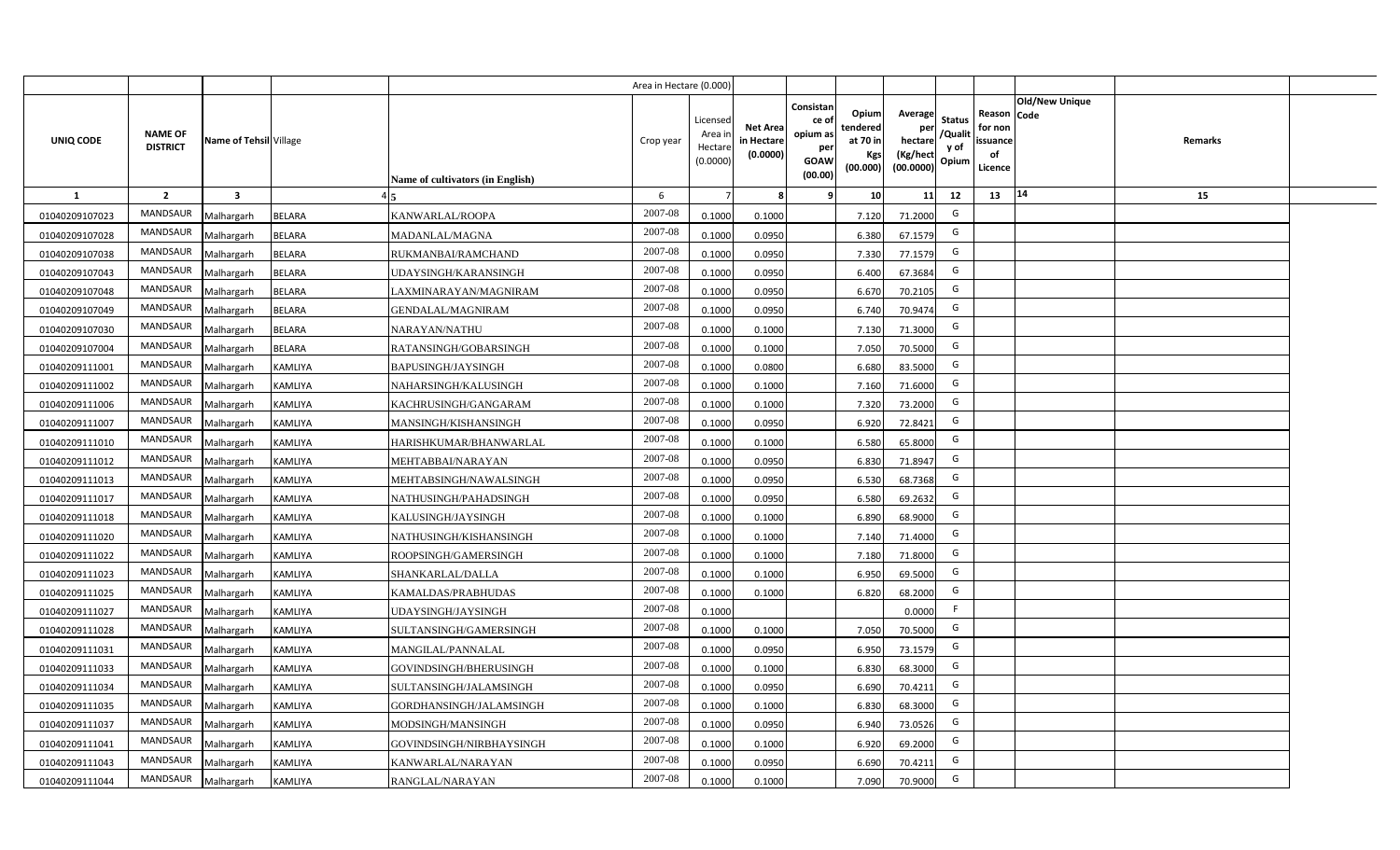|                  |                                   |                         |                    |                                         | Area in Hectare (0.000) |                                           |                                           |                                                                                                                     |                                                    |                                           |                                                     |                       |         |  |
|------------------|-----------------------------------|-------------------------|--------------------|-----------------------------------------|-------------------------|-------------------------------------------|-------------------------------------------|---------------------------------------------------------------------------------------------------------------------|----------------------------------------------------|-------------------------------------------|-----------------------------------------------------|-----------------------|---------|--|
| <b>UNIQ CODE</b> | <b>NAME OF</b><br><b>DISTRICT</b> | Name of Tehsil Village  |                    | <b>Name of cultivators (in English)</b> | Crop year               | Licensed<br>Area i<br>Hectare<br>(0.0000) | <b>Net Area</b><br>in Hectare<br>(0.0000) | Consistan<br>Opium<br>ce of<br>tendered<br>opium as<br>at 70 in<br>per<br>Kgs<br><b>GOAW</b><br>(00.000)<br>(00.00) | Average<br>per<br>hectare<br>(Kg/hect<br>(00.0000) | <b>Status</b><br>/Qualit<br>y of<br>Opium | Reason Code<br>for non<br>issuance<br>of<br>Licence | <b>Old/New Unique</b> | Remarks |  |
| 1                | $\overline{2}$                    | $\overline{\mathbf{3}}$ |                    |                                         | 6                       |                                           | 8                                         | 10 <sup>1</sup><br>-9                                                                                               | 11                                                 | 12                                        | 13                                                  | 14                    | 15      |  |
| 01040209111046   | MANDSAUR                          | Malhargarh              | KAMLIYA            | DEVILAL/BHANWARLAL                      | 2007-08                 | 0.1000                                    | 0.1000                                    | 7.300                                                                                                               | 73.0000                                            | G                                         |                                                     |                       |         |  |
| 01040209111049   | MANDSAUR                          | Malhargarh              | <b>KAMLIYA</b>     | JAGDISHSINGH/KALUSINGH                  | 2007-08                 | 0.1000                                    | 0.1000                                    | 6.650                                                                                                               | 66.5000                                            | G                                         |                                                     |                       |         |  |
| 01040209111050   | MANDSAUR                          | Malhargarh              | KAMLIYA            | <b>GENDALAL/TULSIRAM</b>                | 2007-08                 | 0.1000                                    | 0.1000                                    | 7.200                                                                                                               | 72.0000                                            | G                                         |                                                     |                       |         |  |
| 01040209111052   | <b>MANDSAUR</b>                   | Malhargarh              | <b>KAMLIYA</b>     | ONKARSINGH/DEVISINGH                    | 2007-08                 | 0.1000                                    | 0.1000                                    | 6.410                                                                                                               | 64.1000                                            | G                                         |                                                     |                       |         |  |
| 01040209111054   | MANDSAUR                          | Malhargarh              | KAMLIYA            | JASVANTHSINGH/NATHUSINGH                | 2007-08                 | 0.1000                                    | 0.1000                                    | 6.960                                                                                                               | 69.6000                                            | G                                         |                                                     |                       |         |  |
| 01040209111055   | MANDSAUR                          | Malhargarh              | KAMLIYA            | RAMSINGH/BAPUSINGH                      | 2007-08                 | 0.1000                                    | 0.0950                                    | 6.340                                                                                                               | 66.7368                                            | G                                         |                                                     |                       |         |  |
| 01040209111056   | MANDSAUR                          | Malhargarh              | KAMLIYA            | KANCHANBAI/RAMSINGH                     | 2007-08                 | 0.1000                                    | 0.1000                                    | 6.260                                                                                                               | 62.6000                                            | G                                         |                                                     |                       |         |  |
| 01040209111058   | MANDSAUR                          | Malhargarh              | KAMLIYA            | CHAINSINGH/MAANSINGH                    | 2007-08                 | 0.1000                                    | 0.1000                                    | 6.870                                                                                                               | 68.7000                                            |                                           | 02                                                  |                       |         |  |
| 01040209111060   | <b>MANDSAUR</b>                   | Malhargarh              | <b>KAMLIYA</b>     | KALUSINGH/NIRBHAYSINGH                  | 2007-08                 | 0.1000                                    | 0.1000                                    | 6.660                                                                                                               | 66.6000                                            | G                                         |                                                     |                       |         |  |
| 01040209111061   | <b>MANDSAUR</b>                   | Malhargarh              | KAMLIYA            | SHITALSINGH/HARISINGH                   | 2007-08                 | 0.1000                                    | 0.1000                                    | 6.540                                                                                                               | 65.4000                                            | G                                         |                                                     |                       |         |  |
| 01040209111063   | MANDSAUR                          | Malhargarh              | KAMLIYA            | GOVINDSINGH/RAMSINGH                    | 2007-08                 | 0.1000                                    | 0.1000                                    | 6.870                                                                                                               | 68.7000                                            | G                                         |                                                     |                       |         |  |
| 01040209111069   | <b>MANDSAUR</b>                   | Malhargarh              | <b>KAMLIYA</b>     | PUSHPABAI/JUGALKISHOR                   | 2007-08                 | 0.1000                                    | 0.0950                                    | 6.480                                                                                                               | 68.2105                                            | G                                         |                                                     |                       |         |  |
| 01040209111072   | <b>MANDSAUR</b>                   | Malhargarh              | KAMLIYA            | SHANTILAL/BHANWARLAL                    | 2007-08                 | 0.1000                                    | 0.0950                                    | 6.320                                                                                                               | 66.5263                                            | G                                         |                                                     |                       |         |  |
| 01040209111073   | <b>MANDSAUR</b>                   | Malhargarh              | KAMLIYA            | RANSINGH/NIRBHAYSINGH                   | 2007-08                 | 0.1000                                    | 0.1000                                    | 6.850                                                                                                               | 68.5000                                            | G                                         |                                                     |                       |         |  |
| 01040209111076   | <b>MANDSAUR</b>                   | Malhargarh              | KAMLIYA            | <b>JUZHARSINGH/NIRBHAYSINGH</b>         | 2007-08                 | 0.1000                                    | 0.1000                                    | 6.900                                                                                                               | 69.0000                                            | G                                         |                                                     |                       |         |  |
| 01040209111078   | <b>MANDSAUR</b>                   | Malhargarh              | KAMLIYA            | MANGUSINGH/DEVISINGH                    | 2007-08                 | 0.1000                                    | 0.0950                                    | 6.340                                                                                                               | 66.7368                                            | G                                         |                                                     |                       |         |  |
| 01040209111040   | <b>MANDSAUR</b>                   | Malhargarh              | KAMLIYA            | RUGHNATHSINGH/SURATSINGH                | 2007-08                 | 0.1000                                    | 0.1000                                    | 7.130                                                                                                               | 71.3000                                            | G                                         |                                                     |                       |         |  |
| 01040209111062   | <b>MANDSAUR</b>                   | Malhargarh              | KAMLIYA            | MANSINGH/HARISINGH                      | 2007-08                 | 0.1000                                    | 0.1050                                    | 6.690                                                                                                               | 63.7143                                            | G                                         |                                                     |                       |         |  |
| 01040209111029   | <b>MANDSAUR</b>                   | Malhargarh              | KAMLIYA            | ISHWARSINGH/NIRBHAYSINGH                | 2007-08                 | 0.1000                                    | 0.1000                                    | 6.540                                                                                                               | 65.4000                                            | G                                         |                                                     |                       |         |  |
| 01040209111079   | <b>MANDSAUR</b>                   | Malhargarh              | KAMLIYA            | MANGIBAI/BHANWERSINGH                   | 2007-08                 | 0.1000                                    | 0.1000                                    | 6.91                                                                                                                | 69.1000                                            | G                                         |                                                     |                       |         |  |
| 01040209111026   | MANDSAUR                          | Malhargarh              | <b>KAMLIYA</b>     | GOPALSINGH/KALUSINGH                    | 2007-08                 | 0.1000                                    | 0.0950                                    | 6.420                                                                                                               | 67.5789                                            | G                                         |                                                     |                       |         |  |
| 01040209111059   | <b>MANDSAUR</b>                   | Malhargarh              | KAMLIYA            | MOHANBAI/NIRBHAYSINGH                   | 2007-08                 | 0.1000                                    | 0.1000                                    | 6.700                                                                                                               | 67.0000                                            | G                                         |                                                     |                       |         |  |
| 01040209111030   | <b>MANDSAUR</b>                   | Malhargarh              | KAMLIYA            | GOPILAL/PANNALAL                        | 2007-08                 | 0.1000                                    | 0.1000                                    | 6.660                                                                                                               | 66.6000                                            | G                                         |                                                     |                       |         |  |
| 01040209111053   | MANDSAUR                          | Malhargarh              | <b>KAMLIYA</b>     | GOVINDSING/RATANSINGH                   | 2007-08                 | 0.1000                                    | 0.0950                                    | 6.120                                                                                                               | 64.4211                                            | G                                         |                                                     |                       |         |  |
| 01040209111070   | MANDSAUR                          | Malhargarh              | KAMLIYA            | AMARSINGH/LALSINGH                      | 2007-08                 | 0.1000                                    | 0.0950                                    | 6.410                                                                                                               | 67.4737                                            | G                                         |                                                     |                       |         |  |
| 01040209111080   | MANDSAUR                          | Malhargarh              | KAMLIYA            | SURATSINGH/SHIVSINGH                    | 2007-08                 | 0.1000                                    | 0.1000                                    | 6.880                                                                                                               | 68.8000                                            | G                                         |                                                     |                       |         |  |
| 01040209111057   | MANDSAUR                          | Malhargarh              | KAMLIYA            | VINODSINGH/JUJHARSINGH                  | 2007-08                 | 0.1000                                    | 0.1000                                    | 6.720                                                                                                               | 67.2000                                            | G                                         |                                                     |                       |         |  |
| 01040209111032   | MANDSAUR                          | Malhargarh              | KAMLIYA            | NAGESHVER/PANNALAL                      | 2007-08                 | 0.1000                                    | 0.0950                                    | 6.520                                                                                                               | 68.6316                                            | G                                         |                                                     |                       |         |  |
| 01040209111075   | MANDSAUR                          | Malhargarh              | KAMLIYA            | GOVINDSINGH/MEHTABSINGH/BULAKBAI        | 2007-08                 | 0.1000                                    | 0.1000                                    | 6.660                                                                                                               | 66.6000                                            | G                                         |                                                     |                       |         |  |
| 01040209113001   | MANDSAUR                          | Malhargarh              | CHOUTHKHEDI        | KAMLESHPURI/NARAYANPURI                 | 2007-08                 | 0.1000                                    | 0.1000                                    | 7.560                                                                                                               | 75.6000                                            | G                                         |                                                     |                       |         |  |
| 01040209113005   | MANDSAUR                          | Malhargarh              | <b>CHOUTHKHEDI</b> | KISHANSINGH/UDAYSINGH/POKHARSINGH       | 2007-08                 | 0.1000                                    | 0.1000                                    | 6.750                                                                                                               | 67.5000                                            | G                                         |                                                     |                       |         |  |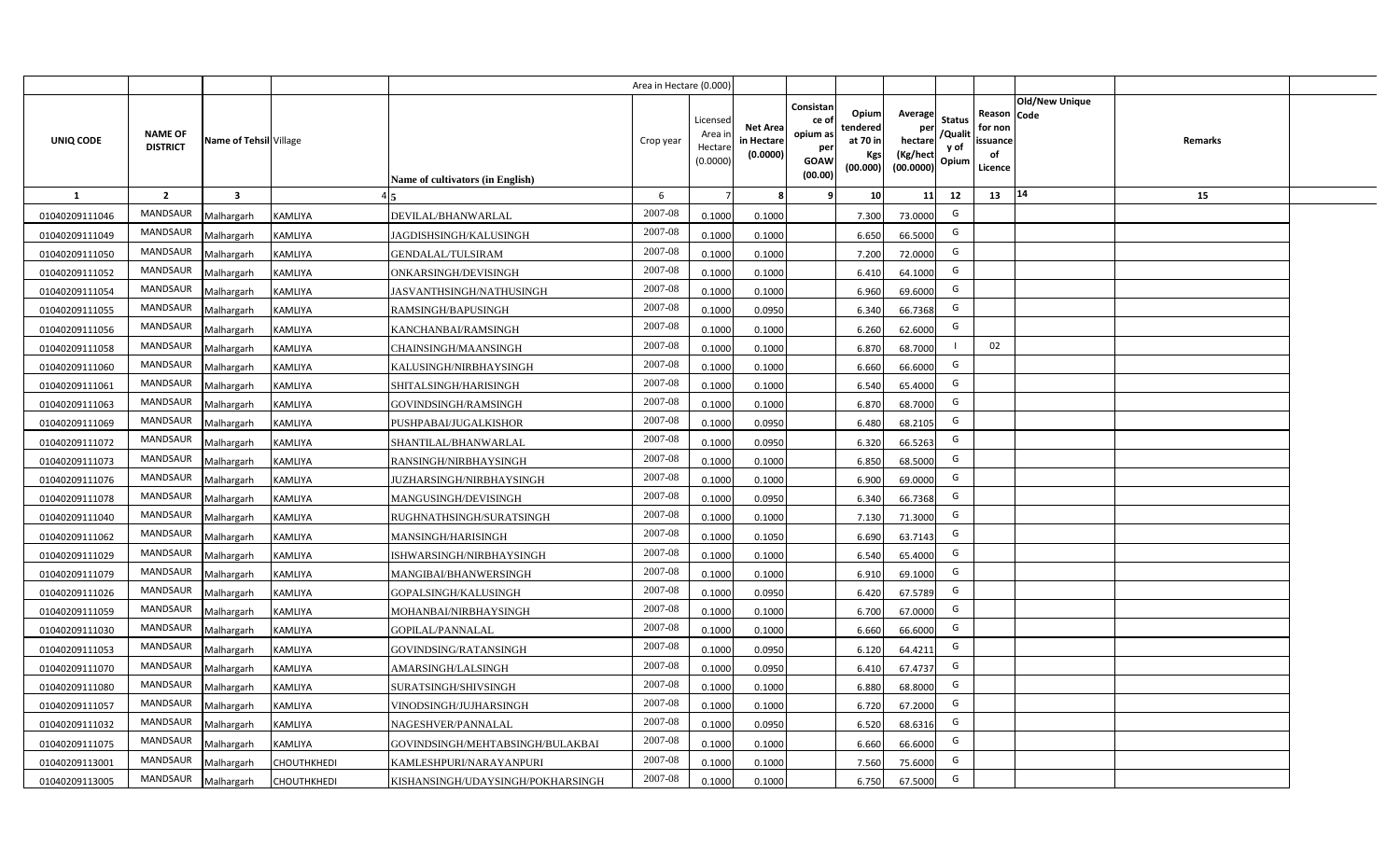|                |                                   |                         |                    |                                  | Area in Hectare (0.000 |                                          |                                           |                                                                 |                                                  |                                                    |                                           |                                                     |                       |                |  |
|----------------|-----------------------------------|-------------------------|--------------------|----------------------------------|------------------------|------------------------------------------|-------------------------------------------|-----------------------------------------------------------------|--------------------------------------------------|----------------------------------------------------|-------------------------------------------|-----------------------------------------------------|-----------------------|----------------|--|
| UNIQ CODE      | <b>NAME OF</b><br><b>DISTRICT</b> | Name of Tehsil Village  |                    | Name of cultivators (in English) | Crop year              | Licensec<br>Area i<br>Hectar<br>(0.0000) | <b>Net Area</b><br>in Hectare<br>(0.0000) | Consistan<br>ce of<br>opium as<br>per<br><b>GOAW</b><br>(00.00) | Opium<br>tendered<br>at 70 in<br>Kgs<br>(00.000) | Average<br>per<br>hectare<br>(Kg/hect<br>(00.0000) | <b>Status</b><br>/Qualit<br>y of<br>Opium | Reason Code<br>for non<br>issuance<br>of<br>Licence | <b>Old/New Unique</b> | <b>Remarks</b> |  |
| 1              | $\overline{2}$                    | $\overline{\mathbf{3}}$ |                    |                                  | 6                      |                                          |                                           | 9                                                               | 10 <sup>1</sup>                                  | 11                                                 | 12                                        | 13                                                  | $\vert 14$            | 15             |  |
| 01040209113006 | MANDSAUR                          | Malhargarh              | CHOUTHKHEDI        | BULAKBAI/UDAYLAL                 | 2007-08                | 0.1000                                   |                                           |                                                                 |                                                  | 0.0000                                             | -F                                        |                                                     |                       |                |  |
| 01040209113007 | MANDSAUR                          | Malhargarh              | CHOUTHKHEDI        | VARDIBAI/MANGU                   | 2007-08                | 0.1000                                   | 0.0900                                    |                                                                 | 6.490                                            | 72.1111                                            | G                                         |                                                     |                       |                |  |
| 01040209113008 | <b>MANDSAUR</b>                   | Malhargarh              | CHOUTHKHEDI        | RATANLAL/BHAGIRATH               | 2007-08                | 0.1000                                   | 0.1000                                    |                                                                 | 7.180                                            | 71.8000                                            | G                                         |                                                     |                       |                |  |
| 01040209113009 | MANDSAUR                          | Malhargarh              | CHOUTHKHEDI        | RANJITSINGH/UDAYSINGH            | 2007-08                | 0.100                                    | 0.0950                                    |                                                                 | 6.550                                            | 68.9474                                            | G                                         |                                                     |                       |                |  |
| 01040209113010 | MANDSAUR                          | Malhargarh              | <b>CHOUTHKHEDI</b> | <b>BHERULAL/DEVA</b>             | 2007-08                | 0.100                                    | 0.0900                                    |                                                                 | 6.610                                            | 73.4444                                            | G                                         |                                                     |                       |                |  |
| 01040209113012 | MANDSAUR                          | Malhargarh              | CHOUTHKHEDI        | SHIVSINGH/DEVISINGH              | 2007-08                | 0.1000                                   | 0.1000                                    |                                                                 | 6.680                                            | 66.8000                                            | G                                         |                                                     |                       |                |  |
| 01040209113016 | MANDSAUR                          | Malhargarh              | CHOUTHKHEDI        | <b>SHANTIBAI/PYARJI</b>          | 2007-08                | 0.1000                                   | 0.0950                                    |                                                                 | 7.730                                            | 81.3684                                            | G                                         |                                                     |                       |                |  |
| 01040209113018 | MANDSAUR                          | Malhargarh              | <b>CHOUTHKHEDI</b> | <b>BHOPALSINGH/ONKARSINGH</b>    | 2007-08                | 0.1000                                   | 0.0700                                    |                                                                 | 4.610                                            | 65.8571                                            | G                                         |                                                     |                       |                |  |
| 01040209113020 | MANDSAUR                          | Malhargarh              | CHOUTHKHEDI        | LALSINGH/MANGILAL                | 2007-08                | 0.100                                    | 0.1000                                    |                                                                 | 7.550                                            | 75.5000                                            | G                                         |                                                     |                       |                |  |
| 01040209113021 | MANDSAUR                          | Malhargarh              | <b>CHOUTHKHEDI</b> | <b>BAPULAL/BALUJI</b>            | 2007-08                | 0.1000                                   | 0.1000                                    |                                                                 | 7.420                                            | 74.2000                                            | G                                         |                                                     |                       |                |  |
| 01040209113022 | MANDSAUR                          | Malhargarh              | <b>CHOUTHKHEDI</b> | RAMLAL/VARDA                     | 2007-08                | 0.1000                                   | 0.0950                                    |                                                                 | 7.340                                            | 77.2632                                            | G                                         |                                                     |                       |                |  |
| 01040209113024 | MANDSAUR                          | Malhargarh              | CHOUTHKHEDI        | GOVINDSINGH/AMARSINGH            | 2007-08                | 0.1000                                   |                                           |                                                                 |                                                  | 0.0000                                             | -F                                        |                                                     |                       |                |  |
| 01040209113031 | <b>MANDSAUR</b>                   | Malhargarh              | <b>CHOUTHKHEDI</b> | AMRITRAM/MANGILAL                | 2007-08                | 0.1000                                   | 0.1000                                    |                                                                 | 7.370                                            | 73.7000                                            | G                                         |                                                     |                       |                |  |
| 01040209113032 | <b>MANDSAUR</b>                   | Malhargarh              | <b>CHOUTHKHEDI</b> | <b>BHERULAL/PREMA</b>            | 2007-08                | 0.1000                                   | 0.1050                                    |                                                                 | 7.310                                            | 69.6190                                            | G                                         |                                                     |                       |                |  |
| 01040209113034 | MANDSAUR                          | Malhargarh              | <b>CHOUTHKHEDI</b> | ISHWARLAL/MANGILAL               | 2007-08                | 0.1000                                   | 0.0950                                    |                                                                 | 7.100                                            | 74.7368                                            | G                                         |                                                     |                       |                |  |
| 01040209113035 | <b>MANDSAUR</b>                   | Malhargarh              | <b>CHOUTHKHEDI</b> | KANWARLAL/BHERULAL               | 2007-08                | 0.1000                                   | 0.1000                                    |                                                                 | 7.280                                            | 72.8000                                            | G                                         |                                                     |                       |                |  |
| 01040209113037 | <b>MANDSAUR</b>                   | Malhargarh              | CHOUTHKHEDI        | NANURAM/PYARJI                   | 2007-08                | 0.1000                                   | 0.0950                                    |                                                                 | 7.410                                            | 78.0000                                            |                                           | 02                                                  |                       |                |  |
| 01040209113038 | <b>MANDSAUR</b>                   | Malhargarh              | CHOUTHKHEDI        | RAMNARAYAN/KASHIRAM              | 2007-08                | 0.100                                    | 0.0950                                    |                                                                 | 6.510                                            | 68.5263                                            | G                                         |                                                     |                       |                |  |
| 01040209113039 | <b>MANDSAUR</b>                   | Malhargarh              | CHOUTHKHEDI        | PRABHULAL/KISHANLAL              | 2007-08                | 0.100                                    | 0.0950                                    |                                                                 | 5.660                                            | 59.5789                                            | G                                         |                                                     |                       |                |  |
| 01040209113041 | <b>MANDSAUR</b>                   | Malhargarh              | <b>CHOUTHKHEDI</b> | PRABHULAL/RAMCHANDRA             | 2007-08                | 0.1000                                   | 0.0800                                    |                                                                 | 6.090                                            | 76.1250                                            | G                                         |                                                     |                       |                |  |
| 01040209113042 | <b>MANDSAUR</b>                   | Malhargarh              | CHOUTHKHEDI        | RAMCHANDRA/BHAGIRATH             | 2007-08                | 0.100                                    | 0.0950                                    |                                                                 | 7.290                                            | 76.7368                                            | G                                         |                                                     |                       |                |  |
| 01040209113044 | <b>MANDSAUR</b>                   | Malhargarh              | <b>CHOUTHKHEDI</b> | KARULAL/MANGILAL                 | 2007-08                | 0.100                                    | 0.0900                                    |                                                                 | 7.040                                            | 78.2222                                            | G                                         |                                                     |                       |                |  |
| 01040209113046 | MANDSAUR                          | Malhargarh              | CHOUTHKHEDI        | <b>BASANTILAL/MANGILAL</b>       | 2007-08                | 0.100                                    | 0.1000                                    |                                                                 | 7.410                                            | 74.1000                                            | G                                         |                                                     |                       |                |  |
| 01040209113047 | <b>MANDSAUR</b>                   | Malhargarh              | <b>CHOUTHKHEDI</b> | BHARATSINGH/AMARSINGH            | 2007-08                | 0.100                                    | 0.0900                                    |                                                                 | 5.830                                            | 64.7778                                            | G                                         |                                                     |                       |                |  |
| 01040209113048 | <b>MANDSAUR</b>                   | Malhargarh              | CHOUTHKHEDI        | CHUNNILAL/BHANWARLAL             | 2007-08                | 0.1000                                   | 0.1000                                    |                                                                 | 7.320                                            | 73.2000                                            | G                                         |                                                     |                       |                |  |
| 01040209113049 | MANDSAUR                          | Malhargarh              | CHOUTHKHEDI        | KANCHANBAI/MOTISINGH             | 2007-08                | 0.1000                                   | 0.1000                                    |                                                                 | 6.900                                            | 69.0000                                            | G                                         |                                                     |                       |                |  |
| 01040209113054 | MANDSAUR                          | Malhargarh              | CHOUTHKHEDI        | MANGILAL/MEGHA                   | 2007-08                | 0.1000                                   | 0.1000                                    |                                                                 | 7.470                                            | 74.7000                                            | G                                         |                                                     |                       |                |  |
| 01040209113055 | MANDSAUR                          | Malhargarh              | CHOUTHKHEDI        | RATANLAL/BHERULAL                | 2007-08                | 0.1000                                   | 0.095                                     |                                                                 | 6.880                                            | 72.4211                                            | G                                         |                                                     |                       |                |  |
| 01040209113061 | MANDSAUR                          | Malhargarh              | CHOUTHKHEDI        | KANEHIYALAL/BHANWARLAL           | 2007-08                | 0.1000                                   | 0.1000                                    |                                                                 | 6.740                                            | 67.4000                                            | G                                         |                                                     |                       |                |  |
| 01040209113064 | MANDSAUR                          | Malhargarh              | CHOUTHKHEDI        | PARMESHVER/BAPULAL               | 2007-08                | 0.1000                                   | 0.0950                                    |                                                                 | 7.560                                            | 79.5789                                            | G                                         |                                                     |                       |                |  |
| 01040209113066 | MANDSAUR                          | Malhargarh              | CHOUTHKHEDI        | DASHRATHSINGH/UDAYSINGH          | 2007-08                | 0.1000                                   | 0.1000                                    |                                                                 | 6.750                                            | 67.5000                                            | G                                         |                                                     |                       |                |  |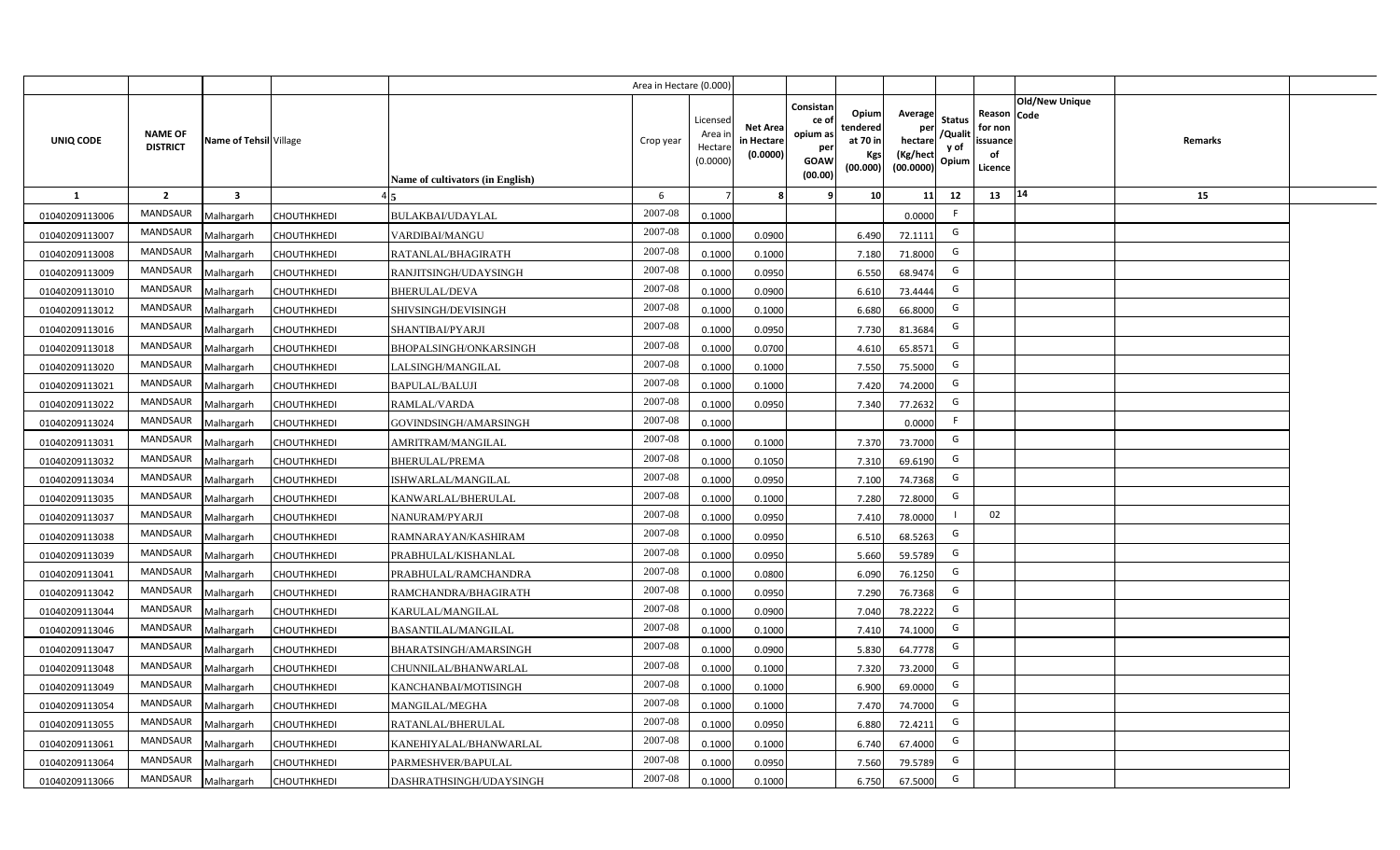|                |                                   |                         |                    |                                         | Area in Hectare (0.000) |                                          |                                           |                                                         |                                                  |                                                    |                                           |                                                                       |         |  |
|----------------|-----------------------------------|-------------------------|--------------------|-----------------------------------------|-------------------------|------------------------------------------|-------------------------------------------|---------------------------------------------------------|--------------------------------------------------|----------------------------------------------------|-------------------------------------------|-----------------------------------------------------------------------|---------|--|
| UNIQ CODE      | <b>NAME OF</b><br><b>DISTRICT</b> | Name of Tehsil Village  |                    | <b>Name of cultivators (in English)</b> | Crop year               | Licensec<br>Area i<br>Hectar<br>(0.0000) | <b>Net Area</b><br>in Hectare<br>(0.0000) | Consistan<br>ce o<br>opium as<br>per<br>GOAW<br>(00.00) | Opium<br>tendered<br>at 70 in<br>Kgs<br>(00.000) | Average<br>per<br>hectare<br>(Kg/hect<br>(00.0000) | <b>Status</b><br>/Qualit<br>y of<br>Opium | Old/New Unique<br>Reason Code<br>for non<br>issuance<br>of<br>Licence | Remarks |  |
| $\mathbf{1}$   | $\overline{2}$                    | $\overline{\mathbf{3}}$ |                    |                                         | 6                       |                                          |                                           |                                                         | 10                                               | 11                                                 | 12                                        | 14<br>13                                                              | 15      |  |
| 01040209113067 | MANDSAUR                          | Malhargarh              | CHOUTHKHEDI        | AXMANSINGH/KHUMANSINGH                  | 2007-08                 | 0.1000                                   |                                           |                                                         |                                                  | 0.0000                                             | -F                                        |                                                                       |         |  |
| 01040209113068 | MANDSAUR                          | Malhargarh              | CHOUTHKHEDI        | RAMCHANDRA/KANIRAM                      | 2007-08                 | 0.1000                                   | 0.1000                                    |                                                         | 7.380                                            | 73.8000                                            | G                                         |                                                                       |         |  |
| 01040209113069 | <b>MANDSAUR</b>                   | Malhargarh              | CHOUTHKHEDI        | BHOPAL/RAMCHANDRA                       | 2007-08                 | 0.100                                    | 0.0950                                    |                                                         | 7.140                                            | 75.1579                                            | G                                         |                                                                       |         |  |
| 01040209113071 | MANDSAUR                          | Malhargarh              | CHOUTHKHEDI        | KARULAL/BAALUJI                         | 2007-08                 | 0.100                                    | 0.1050                                    |                                                         | 7.710                                            | 73.4286                                            | G                                         |                                                                       |         |  |
| 01040209113072 | MANDSAUR                          | Malhargarh              | <b>CHOUTHKHEDI</b> | MADANSINGH/MODSINGH                     | 2007-08                 | 0.1000                                   | 0.0950                                    |                                                         | 6.160                                            | 64.8421                                            | G                                         |                                                                       |         |  |
| 01040209113075 | MANDSAUR                          | Malhargarh              | CHOUTHKHEDI        | KISHANLAL/PANNA                         | 2007-08                 | 0.100                                    | 0.1000                                    |                                                         | 6.600                                            | 66.0000                                            | G                                         |                                                                       |         |  |
| 01040209113076 | <b>MANDSAUR</b>                   | Malhargarh              | CHOUTHKHEDI        | PHOOLSINGH/NATHUSINGH                   | 2007-08                 | 0.1000                                   |                                           |                                                         |                                                  | 0.0000                                             | F.                                        |                                                                       |         |  |
| 01040209113082 | MANDSAUR                          | Malhargarh              | <b>CHOUTHKHEDI</b> | DEVILAL/SHITAL                          | 2007-08                 | 0.1000                                   | 0.0950                                    |                                                         | 6.430                                            | 67.6842                                            | G                                         |                                                                       |         |  |
| 01040209113084 | MANDSAUR                          | Malhargarh              | CHOUTHKHEDI        | <b>GULABBAI/NANURAM</b>                 | 2007-08                 | 0.1000                                   | 0.1000                                    |                                                         | 7.200                                            | 72.0000                                            | G                                         |                                                                       |         |  |
| 01040209113085 | <b>MANDSAUR</b>                   | Malhargarh              | CHOUTHKHEDI        | BAPUSINGH/NATHUSINGH                    | 2007-08                 | 0.1000                                   | 0.0400                                    |                                                         | 2.550                                            | 63.7500                                            | G                                         |                                                                       |         |  |
| 01040209113089 | MANDSAUR                          | Malhargarh              | CHOUTHKHEDI        | RADHESHYAM/PRABHULAL                    | 2007-08                 | 0.1000                                   | 0.1000                                    |                                                         | 7.550                                            | 75.5000                                            | G                                         |                                                                       |         |  |
| 01040209113027 | MANDSAUR                          | Malhargarh              | CHOUTHKHEDI        | ONKARLAL/KASHIRAM                       | 2007-08                 | 0.1000                                   | 0.1000                                    |                                                         | 6.440                                            | 64.4000                                            | G                                         |                                                                       |         |  |
| 01040209113011 | MANDSAUR                          | Malhargarh              | CHOUTHKHEDI        | RAJARAM/RATAN                           | 2007-08                 | 0.1000                                   | 0.1000                                    |                                                         | 7.090                                            | 70.9000                                            | G                                         |                                                                       |         |  |
| 01040209113091 | MANDSAUR                          | Malhargarh              | CHOUTHKHEDI        | <b>BULAKBAI/GOBARSINGH</b>              | 2007-08                 | 0.1000                                   | 0.0950                                    |                                                         | 5.820                                            | 61.2632                                            | G                                         |                                                                       |         |  |
| 01040209122002 | MANDSAUR                          | Malhargarh              | <b>CHITAKHEDI</b>  | MOHANLAL/GOGA                           | 2007-08                 | 0.1000                                   |                                           |                                                         |                                                  | 0.0000                                             | F.                                        |                                                                       |         |  |
| 01040209122003 | MANDSAUR                          | Malhargarh              | CHITAKHEDI         | SITARAM/SEVA                            | $2007 - 08$             | 0.1000                                   |                                           |                                                         |                                                  | 0.0000                                             | F.                                        |                                                                       |         |  |
| 01040209122008 | MANDSAUR                          | Malhargarh              | CHITAKHEDI         | NARAYAN/KESHURAM                        | 2007-08                 | 0.1000                                   |                                           |                                                         |                                                  | 0.0000                                             | F.                                        |                                                                       |         |  |
| 01040209122012 | MANDSAUR                          | Malhargarh              | CHITAKHEDI         | GOPAL/PRABHULAL                         | 2007-08                 | 0.1000                                   |                                           |                                                         |                                                  | 0.0000                                             | F.                                        |                                                                       |         |  |
| 01040209122018 | MANDSAUR                          | Malhargarh              | CHITAKHEDI         | AXMAN/KANIRAM                           | 2007-08                 | 0.1000                                   |                                           |                                                         |                                                  | 0.0000                                             | F.                                        |                                                                       |         |  |
| 01040209122021 | <b>MANDSAUR</b>                   | Malhargarh              | CHITAKHEDI         | BHANWARSINGH/DEVISINGH                  | $2007 - 08$             | 0.1000                                   |                                           |                                                         |                                                  | 0.0000                                             | F.                                        |                                                                       |         |  |
| 01040209122022 | MANDSAUR                          | Malhargarh              | CHITAKHEDI         | RODMAL/SHANKARLAL                       | 2007-08                 | 0.100                                    | 0.1000                                    |                                                         | 6.520                                            | 65.2000                                            | G                                         |                                                                       |         |  |
| 01040209122030 | <b>MANDSAUR</b>                   | Malhargarh              | CHITAKHEDI         | RATANLAL/PREMCHAND                      | 2007-08                 | 0.1000                                   |                                           |                                                         |                                                  | 0.0000                                             | F.                                        |                                                                       |         |  |
| 01040209122048 | MANDSAUR                          | Malhargarh              | CHITAKHEDI         | BABULAL/GOGA                            | 2007-08                 | 0.1000                                   |                                           |                                                         |                                                  | 0.0000                                             | $\mathsf{F}$                              |                                                                       |         |  |
| 01040209122055 | MANDSAUR                          | Malhargarh              | CHITAKHEDI         | SURENDSINGH/CHANDANSINGH                | 2007-08                 | 0.1000                                   |                                           |                                                         |                                                  | 0.0000                                             | F                                         |                                                                       |         |  |
| 01040209122029 | MANDSAUR                          | Malhargarh              | CHITAKHEDI         | PRBHULAL/SITARAM                        | 2007-08                 | 0.1000                                   |                                           |                                                         |                                                  | 0.0000                                             | $\mathsf{F}$                              |                                                                       |         |  |
| 01040209122005 | MANDSAUR                          | Malhargarh              | CHITAKHEDI         | DHAPUBAI/KALU                           | 2007-08                 | 0.1000                                   |                                           |                                                         |                                                  | 0.0000                                             | $\mathsf{F}$                              |                                                                       |         |  |
| 01040209122028 | MANDSAUR                          | Malhargarh              | CHITAKHEDI         | NATHULAL/SITARAM                        | 2007-08                 | 0.1000                                   |                                           |                                                         |                                                  | 0.0000                                             | F.                                        |                                                                       |         |  |
| 01040209122032 | MANDSAUR                          | Malhargarh              | CHITAKHEDI         | BHANWARLAL/GOVINDRAM                    | 2007-08                 | 0.1000                                   |                                           |                                                         |                                                  | 0.0000                                             | F.                                        |                                                                       |         |  |
| 01040209122001 | MANDSAUR                          | Malhargarh              | CHITAKHEDI         | SITARAM/KALU                            | 2007-08                 | 0.1000                                   |                                           |                                                         |                                                  | 0.0000                                             | $\mathsf{F}$                              |                                                                       |         |  |
| 01040209122041 | MANDSAUR                          | Malhargarh              | CHITAKHEDI         | RAMKISHAN/MOHANLAL                      | 2007-08                 | 0.1000                                   |                                           |                                                         |                                                  | 0.0000                                             | F.                                        |                                                                       |         |  |
| 01040209122056 | MANDSAUR                          | Malhargarh              | <b>CHITAKHEDI</b>  | RAVINDRAPRAKASH/HARCHAND                | 2007-08                 | 0.1000                                   |                                           |                                                         |                                                  | 0.0000                                             | F.                                        | 01040209006092                                                        |         |  |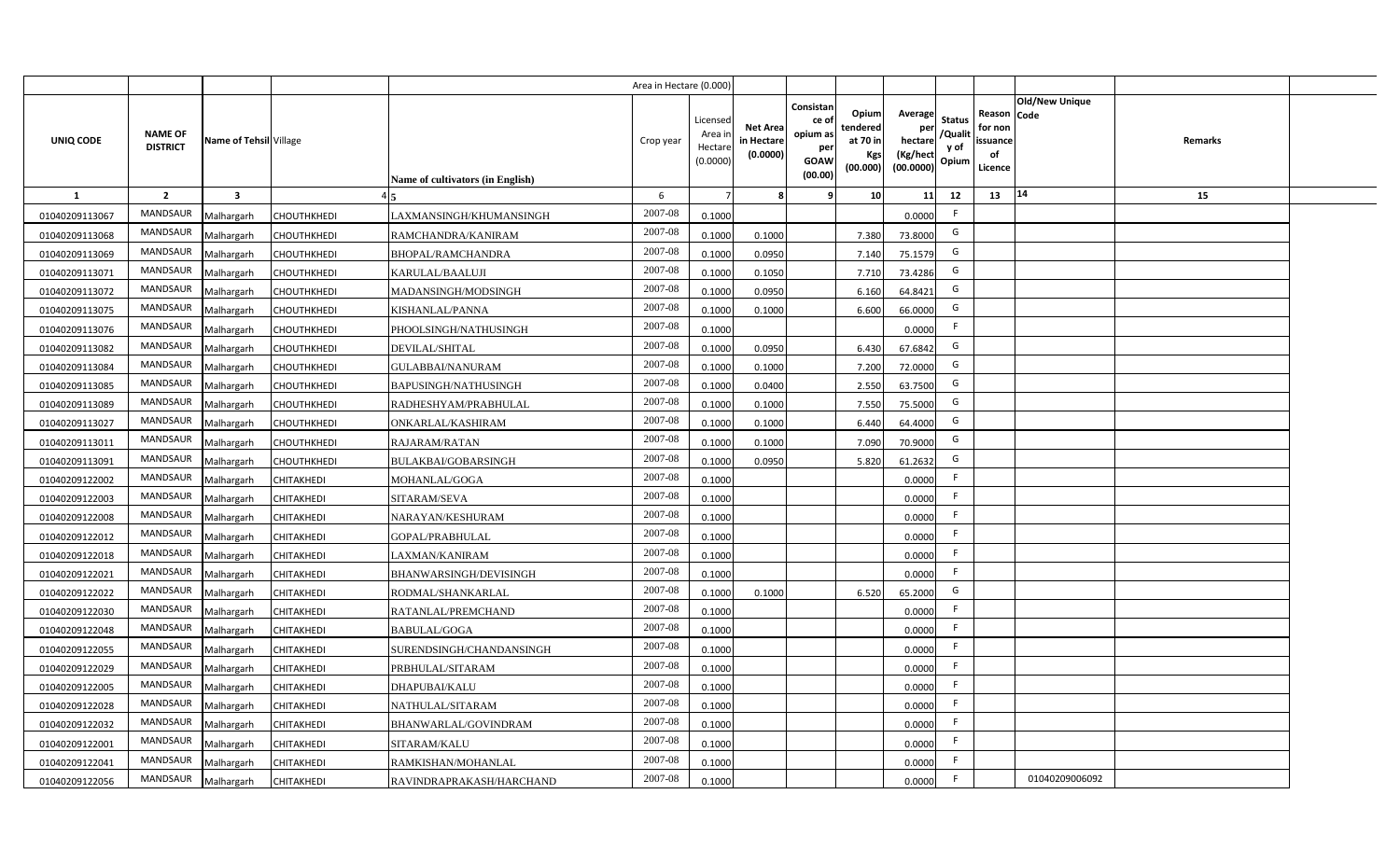|                |                                   |                         |                    |                                  | Area in Hectare (0.000) |                                          |                                           |                                                         |                                                         |                                                            |                                  |                                                     |                       |                   |  |
|----------------|-----------------------------------|-------------------------|--------------------|----------------------------------|-------------------------|------------------------------------------|-------------------------------------------|---------------------------------------------------------|---------------------------------------------------------|------------------------------------------------------------|----------------------------------|-----------------------------------------------------|-----------------------|-------------------|--|
| UNIQ CODE      | <b>NAME OF</b><br><b>DISTRICT</b> | Name of Tehsil Village  |                    | Name of cultivators (in English) | Crop year               | Licensed<br>Area i<br>Hectar<br>(0.0000) | <b>Net Area</b><br>in Hectare<br>(0.0000) | Consistan<br>ce o<br>opium as<br>per<br>GOAW<br>(00.00) | Opium<br>tendered<br>at 70 in<br><b>Kgs</b><br>(00.000) | Average<br>per<br>hectare<br>(Kg/hect<br>$(00.0000)$ Opium | <b>Status</b><br>/Qualit<br>y of | Reason Code<br>for non<br>issuance<br>of<br>Licence | <b>Old/New Unique</b> | <b>Remarks</b>    |  |
| 1              | $\overline{2}$                    | $\overline{\mathbf{3}}$ |                    |                                  | 6                       |                                          |                                           |                                                         | 10                                                      | 11                                                         | 12                               | 13                                                  | 14                    | 15                |  |
| 01040209128005 | <b>MANDSAUR</b>                   | Malhargarh              | AAFUKHEDI          | KANWARLAL/ONKAR                  | 2007-08                 | 0.1000                                   |                                           |                                                         |                                                         | 0.0000                                                     | F.                               |                                                     |                       |                   |  |
| 01040209128006 | <b>MANDSAUR</b>                   | Malhargarh              | AAFUKHEDI          | RAMCHAND/ONKARLAL                | 2007-08                 | 0.1000                                   |                                           |                                                         |                                                         | 0.0000                                                     | F.                               |                                                     |                       |                   |  |
| 01040209128010 | <b>MANDSAUR</b>                   | Malhargarh              | AAFUKHEDI          | KAMALSINGH/KARANSINGH            | 2007-08                 | 0.1000                                   |                                           |                                                         |                                                         | 0.0000                                                     | F.                               |                                                     |                       |                   |  |
| 01040209128004 | MANDSAUR                          | Malhargarh              | AAFUKHEDI          | JANIBAI/MANGUSINGH               | 2007-08                 | 0.1000                                   |                                           |                                                         |                                                         | 0.0000                                                     | F.                               |                                                     |                       |                   |  |
| 01040209128011 | <b>MANDSAUR</b>                   | Malhargarh              | AAFUKHEDI          | DEVILAL/NANURAM                  | 2007-08                 | 0.1000                                   |                                           |                                                         |                                                         | 0.0000                                                     | F.                               |                                                     |                       |                   |  |
| 01040209128023 | MANDSAUR                          | Malhargarh              | AAFUKHEDI          | PRABHULAL/SEVA                   | 2007-08                 | 0.1000                                   |                                           |                                                         |                                                         | 0.0000                                                     | F.                               |                                                     |                       |                   |  |
| 01040209128024 | <b>MANDSAUR</b>                   | Malhargarh              | AAFUKHEDI          | BHARATSINGH/NIRBHAYSINGH         | 2007-08                 | 0.1000                                   |                                           |                                                         |                                                         | 0.0000                                                     | F.                               |                                                     |                       |                   |  |
| 01040209128025 | <b>MANDSAUR</b>                   | Malhargarh              | AAFUKHEDI          | PRABHUSINGH/NAHARSINGH           | 2007-08                 | 0.1000                                   |                                           |                                                         |                                                         | 0.0000                                                     | F.                               |                                                     |                       |                   |  |
| 01040209128026 | <b>MANDSAUR</b>                   | Malhargarh              | AAFUKHEDI          | RAMPARSAD/SAWAJI                 | 2007-08                 | 0.1000                                   |                                           |                                                         |                                                         | 0.0000                                                     | F.                               |                                                     |                       |                   |  |
| 01040209128027 | MANDSAUR                          | Malhargarh              | AAFUKHEDI          | KISHORSINGH/ROOPSINGH            | 2007-08                 | 0.1000                                   |                                           |                                                         |                                                         | 0.0000                                                     | F.                               |                                                     |                       |                   |  |
| 01040209128029 | <b>MANDSAUR</b>                   | Malhargarh              | AAFUKHEDI          | <b>JAKIRHUSSAIN/HABIBKHAN</b>    | 2007-08                 | 0.1000                                   |                                           |                                                         |                                                         | 0.0000                                                     | F.                               |                                                     |                       |                   |  |
| 01040209128032 | MANDSAUR                          | Malhargarh              | AAFUKHEDI          | SULTANSINGH/MANGUSINGH           | 2007-08                 | 0.1000                                   |                                           |                                                         |                                                         | 0.0000                                                     | F.                               |                                                     |                       |                   |  |
| 01040209128036 | <b>MANDSAUR</b>                   | Malhargarh              | AAFUKHEDI          | DULESINGH/KALUSINGGH             | 2007-08                 | 0.1000                                   |                                           |                                                         |                                                         | 0.0000                                                     | F.                               |                                                     |                       |                   |  |
| 01040209128037 | <b>MANDSAUR</b>                   | Malhargarh              | AAFUKHEDI          | RAMSINGH/KACHRUSINGH             | 2007-08                 | 0.1000                                   |                                           |                                                         |                                                         | 0.0000                                                     | F.                               |                                                     |                       |                   |  |
| 01040209128039 | MANDSAUR                          | Malhargarh              | AAFUKHEDI          | GITABAI/JAYSINGH                 | 2007-08                 | 0.1000                                   |                                           |                                                         |                                                         | 0.0000                                                     | F.                               |                                                     |                       |                   |  |
| 01040209128040 | <b>MANDSAUR</b>                   | Malhargarh              | AAFUKHEDI          | KARULAL/MOTILAL                  | 2007-08                 | 0.1000                                   |                                           |                                                         |                                                         | 0.0000                                                     | F.                               |                                                     |                       |                   |  |
| 01040209128041 | <b>MANDSAUR</b>                   | Malhargarh              | <b>AAFUKHEDI</b>   | BHANWARSINGH/BHUVANISINGH        | 2007-08                 | 0.1000                                   |                                           |                                                         |                                                         | 0.0000                                                     | F.                               |                                                     |                       |                   |  |
| 01040209128043 | <b>MANDSAUR</b>                   | Malhargarh              | AAFUKHEDI          | KESHARSINGH/DEVISINGH            | 2007-08                 | 0.1000                                   |                                           |                                                         |                                                         | 0.0000                                                     | F.                               |                                                     |                       |                   |  |
| 01040209128045 | <b>MANDSAUR</b>                   | Malhargarh              | AAFUKHEDI          | GOBERSINGH/BHANWERSINGH          | 2007-08                 | 0.1000                                   |                                           |                                                         |                                                         | 0.0000                                                     | F.                               |                                                     |                       | TRANSFER/BARUZHNA |  |
| 01040209128002 | MANDSAUR                          | Malhargarh              | AAFUKHEDI          | ONKARLAL/BHANWARLAL              | 2007-08                 | 0.1000                                   |                                           |                                                         |                                                         | 0.0000                                                     | F                                |                                                     |                       |                   |  |
| 01040209128049 | MANDSAUR                          | Malhargarh              | AAFUKHEDI          | <b>SANTOSHBAI/RUPSINGH</b>       | 2007-08                 | 0.1000                                   | 0.0950                                    |                                                         | 6.590                                                   | 69.3684                                                    | G                                |                                                     | 01040209090045        |                   |  |
| 01040209105001 | <b>MANDSAUR</b>                   | Malhargarh              | AAKIYAPALRA        | RATANSINGH/PYARSINGH             | 2007-08                 | 0.1000                                   |                                           |                                                         |                                                         | 0.0000                                                     | F.                               |                                                     |                       |                   |  |
| 01040209105003 | <b>MANDSAUR</b>                   | Malhargarh              | <b>AAKIYAPALRA</b> | HANSKUNWAR/DULESINGH             | 2007-08                 | 0.1000                                   | 0.1000                                    |                                                         | 7.570                                                   | 75.7000                                                    | G                                |                                                     |                       |                   |  |
| 01040209105012 | <b>MANDSAUR</b>                   | Malhargarh              | AAKIYAPALRA        | SOHANLAL/KHIMA                   | 2007-08                 | 0.1000                                   |                                           |                                                         |                                                         | 0.0000                                                     | F.                               |                                                     |                       |                   |  |
| 01040209105013 | MANDSAUR                          | Malhargarh              | AAKIYAPALRA        | UMRAOSINGH/LAXMANSINGH           | 2007-08                 | 0.1000                                   |                                           |                                                         |                                                         | 0.0000                                                     | F.                               |                                                     |                       |                   |  |
| 01040209105018 | <b>MANDSAUR</b>                   | Malhargarh              | AAKIYAPALRA        | GORDHANLAL/SUKHRAM               | 2007-08                 | 0.100                                    | 0.1000                                    |                                                         | 7.490                                                   | 74.9000                                                    | G                                |                                                     |                       |                   |  |
| 01040209105024 | MANDSAUR                          | Malhargarh              | AAKIYAPALRA        | KALURAM/LALURAM                  | 2007-08                 | 0.1000                                   |                                           |                                                         |                                                         | 0.0000                                                     | F.                               |                                                     |                       |                   |  |
| 01040209105025 | MANDSAUR                          | Malhargarh              | AAKIYAPALRA        | LALURAM/KHEMRAJ                  | 2007-08                 | 0.1000                                   | 0.1000                                    |                                                         | 6.210                                                   | 62.1000                                                    | G                                |                                                     |                       |                   |  |
| 01040209105028 | <b>MANDSAUR</b>                   | Malhargarh              | AAKIYAPALRA        | TULSIRAM/RATNLAL                 | 2007-08                 | 0.1000                                   | 0.1000                                    |                                                         | 6.510                                                   | 65.1000                                                    |                                  | 02                                                  |                       |                   |  |
| 01040209105038 | MANDSAUR                          | Malhargarh              | AAKIYAPALRA        | KISHORSINGH/RATANSINGH           | 2007-08                 | 0.1000                                   |                                           |                                                         |                                                         | 0.0000                                                     | -F                               |                                                     |                       |                   |  |
| 01040209105040 | MANDSAUR                          | Malhargarh              | <b>AAKIYAPALRA</b> | NATHUSINGH/ROOPSINGH             | 2007-08                 | 0.1000                                   |                                           |                                                         |                                                         | 0.0000                                                     | F                                |                                                     |                       |                   |  |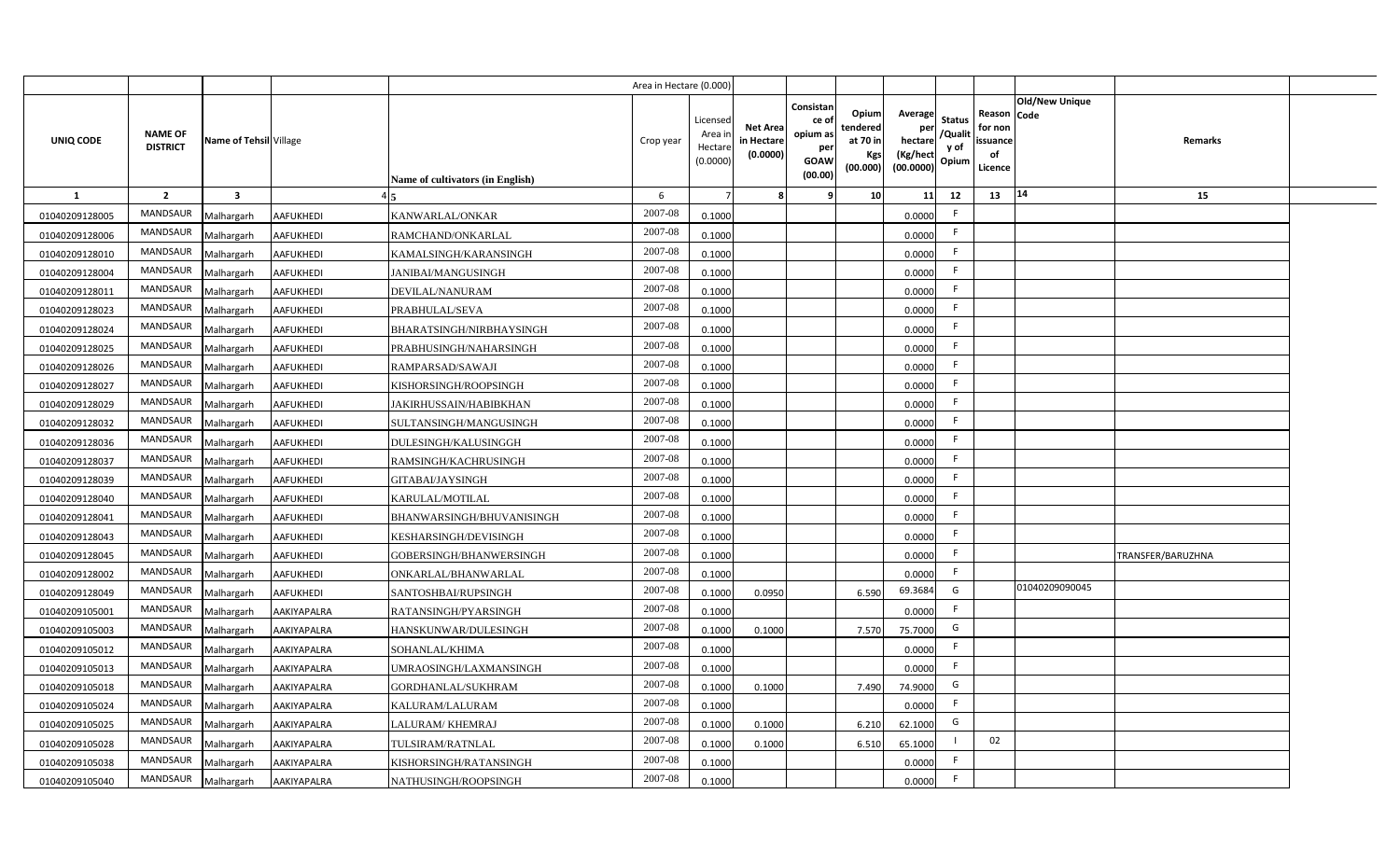|                |                                   |                         |               |                                  | Area in Hectare (0.000 |                                          |                                           |                                                                 |                                                  |                                                    |                                           |                                                     |                |                |  |
|----------------|-----------------------------------|-------------------------|---------------|----------------------------------|------------------------|------------------------------------------|-------------------------------------------|-----------------------------------------------------------------|--------------------------------------------------|----------------------------------------------------|-------------------------------------------|-----------------------------------------------------|----------------|----------------|--|
| UNIQ CODE      | <b>NAME OF</b><br><b>DISTRICT</b> | Name of Tehsil Village  |               | Name of cultivators (in English) | Crop year              | Licensec<br>Area i<br>Hectar<br>(0.0000) | <b>Net Area</b><br>in Hectare<br>(0.0000) | Consistan<br>ce of<br>opium as<br>per<br><b>GOAW</b><br>(00.00) | Opium<br>tendered<br>at 70 in<br>Kgs<br>(00.000) | Average<br>per<br>hectare<br>(Kg/hect<br>(00.0000) | <b>Status</b><br>/Qualit<br>y of<br>Opium | Reason Code<br>for non<br>issuance<br>of<br>Licence | Old/New Unique | <b>Remarks</b> |  |
| 1              | $\overline{2}$                    | $\overline{\mathbf{3}}$ |               |                                  | 6                      |                                          |                                           | 9                                                               | 10 <sup>1</sup>                                  | 11                                                 | 12                                        | 13                                                  | $\vert 14$     | 15             |  |
| 01040209105044 | MANDSAUR                          | Malhargarh              | AAKIYAPALRA   | SALAGRAM/KISHAN                  | 2007-08                | 0.1000                                   |                                           |                                                                 |                                                  | 0.0000                                             | $\mathsf{F}$                              |                                                     |                |                |  |
| 01040209105016 | MANDSAUR                          | Malhargarh              | AAKIYAPALRA   | <b>BACCHULAL/ONKAR</b>           | 2007-08                | 0.1000                                   | 0.1000                                    |                                                                 | 7.410                                            | 74.1000                                            | G                                         |                                                     |                |                |  |
| 01040209105046 | <b>MANDSAUR</b>                   | Malhargarh              | AAKIYAPALRA   | DHANSINGH/BALWANTSINGH           | 2007-08                | 0.1000                                   |                                           |                                                                 |                                                  | 0.0000                                             |                                           |                                                     |                |                |  |
| 01040209105034 | MANDSAUR                          | Malhargarh              | AAKIYAPALRA   | LALSINGH/SHAMBHUSINGH            | 2007-08                | 0.1000                                   |                                           |                                                                 |                                                  | 0.0000                                             | -F                                        |                                                     |                |                |  |
| 01040209105007 | MANDSAUR                          | Malhargarh              | AAKIYAPALRA   | INDARKUNWAR/RODSINGH             | 2007-08                | 0.1000                                   |                                           |                                                                 |                                                  | 0.0000                                             |                                           |                                                     |                |                |  |
| 01040209114002 | <b>MANDSAUR</b>                   | Malhargarh              | <b>BADPUR</b> | <b>JAWANSINGH/PREMSINGH</b>      | 2007-08                | 0.1000                                   | 0.1000                                    |                                                                 | 7.350                                            | 73.5000                                            | G                                         |                                                     |                |                |  |
| 01040209114003 | MANDSAUR                          | Malhargarh              | <b>BADPUR</b> | SUGANBAI/HARISINGH/BHANWARSINGH  | 2007-08                | 0.1000                                   | 0.0950                                    |                                                                 | 6.960                                            | 73.2632                                            | G                                         |                                                     |                |                |  |
| 01040209114006 | MANDSAUR                          | Malhargarh              | <b>BADPUR</b> | NAHARSINGH/KESHARSINGH           | 2007-08                | 0.1000                                   | 0.1000                                    |                                                                 | 6.970                                            | 69.7000                                            | G                                         |                                                     |                |                |  |
| 01040209114007 | MANDSAUR                          | Malhargarh              | <b>BADPUR</b> | DHAPUBAI/AMRA                    | 2007-08                | 0.100                                    | 0.1000                                    |                                                                 | 6.980                                            | 69.8000                                            | G                                         |                                                     |                |                |  |
| 01040209114010 | MANDSAUR                          | Malhargarh              | <b>BADPUR</b> | <b>NATHULAL/KACHRU</b>           | 2007-08                | 0.1000                                   | 0.1000                                    |                                                                 | 7.020                                            | 70.2000                                            | G                                         |                                                     |                |                |  |
| 01040209114015 | MANDSAUR                          | Malhargarh              | <b>BADPUR</b> | BHANWARSINGH/LAXMANSINGH         | 2007-08                | 0.1000                                   | 0.0950                                    |                                                                 | 7.030                                            | 74.0000                                            | G                                         |                                                     |                |                |  |
| 01040209114017 | MANDSAUR                          | Malhargarh              | <b>BADPUR</b> | KAILASHBAI/GOBARSINGH            | 2007-08                | 0.1000                                   | 0.0950                                    |                                                                 | 6.830                                            | 71.8947                                            | G                                         |                                                     |                |                |  |
| 01040209114019 | <b>MANDSAUR</b>                   | Malhargarh              | <b>BADPUR</b> | HARISINGH/BHERUSINGH             | 2007-08                | 0.1000                                   | 0.0950                                    |                                                                 | 6.800                                            | 71.5789                                            | G                                         |                                                     |                |                |  |
| 01040209114025 | <b>MANDSAUR</b>                   | Malhargarh              | <b>BADPUR</b> | MOHANSINGH/MAANSINGH             | 2007-08                | 0.1000                                   | 0.1000                                    |                                                                 | 6.580                                            | 65.8000                                            | G                                         |                                                     |                |                |  |
| 01040209114028 | MANDSAUR                          | Malhargarh              | <b>BADPUR</b> | KAMLABAI/SAJJANSINGH             | 2007-08                | 0.1000                                   | 0.1000                                    |                                                                 | 6.620                                            | 66.2000                                            | G                                         |                                                     |                |                |  |
| 01040209114030 | <b>MANDSAUR</b>                   | Malhargarh              | <b>BADPUR</b> | RAJARAM/PREMA                    | 2007-08                | 0.1000                                   | 0.1000                                    |                                                                 | 7.040                                            | 70.4000                                            | G                                         |                                                     |                |                |  |
| 01040209114032 | <b>MANDSAUR</b>                   | Malhargarh              | <b>BADPUR</b> | GOBARSINGH/MOTISINGH             | 2007-08                | 0.1000                                   | 0.0950                                    |                                                                 | 6.990                                            | 73.5789                                            | G                                         |                                                     |                |                |  |
| 01040209114033 | <b>MANDSAUR</b>                   | Malhargarh              | <b>BADPUR</b> | RAJENDRASINGH/PYARSINGH          | 2007-08                | 0.100                                    | 0.1000                                    |                                                                 | 7.010                                            | 70.1000                                            | G                                         |                                                     |                |                |  |
| 01040209114034 | <b>MANDSAUR</b>                   | Malhargarh              | <b>BADPUR</b> | BANSHILAL/SALAGRAM               | 2007-08                | 0.100                                    | 0.1000                                    |                                                                 | 7.180                                            | 71.8000                                            | G                                         |                                                     |                |                |  |
| 01040209114041 | <b>MANDSAUR</b>                   | Malhargarh              | <b>BADPUR</b> | PRABHUSINGH/SURATSINGH           | 2007-08                | 0.1000                                   | 0.1000                                    |                                                                 | 7.100                                            | 71.0000                                            | G                                         |                                                     |                |                |  |
| 01040209114043 | <b>MANDSAUR</b>                   | Malhargarh              | <b>BADPUR</b> | MUNNABAI/BAPUSINGH               | 2007-08                | 0.100                                    | 0.1000                                    |                                                                 | 7.300                                            | 73.0000                                            | G                                         |                                                     |                |                |  |
| 01040209114049 | MANDSAUR                          | Malhargarh              | <b>BADPUR</b> | AMARSINGH/RAMSINGH               | 2007-08                | 0.100                                    | 0.1000                                    |                                                                 | 6.940                                            | 69.4000                                            | G                                         |                                                     |                |                |  |
| 01040209114050 | MANDSAUR                          | Malhargarh              | <b>BADPUR</b> | RAMLAL/NARAYAN                   | 2007-08                | 0.100                                    | 0.0950                                    |                                                                 | 7.030                                            | 74.0000                                            | G                                         |                                                     |                |                |  |
| 01040209114056 | MANDSAUR                          | Malhargarh              | <b>BADPUR</b> | KISHNIBAI/SALEGRAM               | 2007-08                | 0.100                                    | 0.0950                                    |                                                                 | 6.960                                            | 73.2632                                            | G                                         |                                                     |                |                |  |
| 01040209114057 | MANDSAUR                          | Malhargarh              | <b>BADPUR</b> | NANDRAM/GANGARAM                 | 2007-08                | 0.1000                                   | 0.1000                                    |                                                                 | 7.480                                            | 74.8000                                            | G                                         |                                                     |                |                |  |
| 01040209114066 | MANDSAUR                          | Malhargarh              | <b>BADPUR</b> | BHANWARSINGH/SAMANDIBAI          | 2007-08                | 0.1000                                   |                                           |                                                                 |                                                  | 0.0000                                             | F                                         |                                                     |                |                |  |
| 01040209114070 | MANDSAUR                          | Malhargarh              | <b>BADPUR</b> | <b>BASHANTIBAI/BALAKDAS</b>      | 2007-08                | 0.1000                                   | 0.0950                                    |                                                                 | 6.480                                            | 68.2105                                            | G                                         |                                                     |                |                |  |
| 01040209114073 | MANDSAUR                          | Malhargarh              | <b>BADPUR</b> | MOHANSINGH/GOBARSINGH            | 2007-08                | 0.1000                                   | 0.1000                                    |                                                                 | 6.730                                            | 67.3000                                            | G                                         |                                                     |                |                |  |
| 01040209114075 | MANDSAUR                          | Malhargarh              | <b>BADPUR</b> | <b>BAGDIRAM/ONKAR</b>            | 2007-08                | 0.1000                                   | 0.1000                                    |                                                                 | 6.690                                            | 66.9000                                            | G                                         |                                                     |                |                |  |
| 01040209114080 | MANDSAUR                          | Malhargarh              | <b>BADPUR</b> | MANGILAL/NATHULAL                | 2007-08                | 0.1000                                   | 0.1000                                    |                                                                 | 7.390                                            | 73.9000                                            | G                                         |                                                     |                |                |  |
| 01040209114074 | MANDSAUR                          | Malhargarh              | <b>BADPUR</b> | DASHRATHSINGH/GOBARSINGH         | 2007-08                | 0.1000                                   | 0.0950                                    |                                                                 | 6.750                                            | 71.0526                                            | G                                         |                                                     |                |                |  |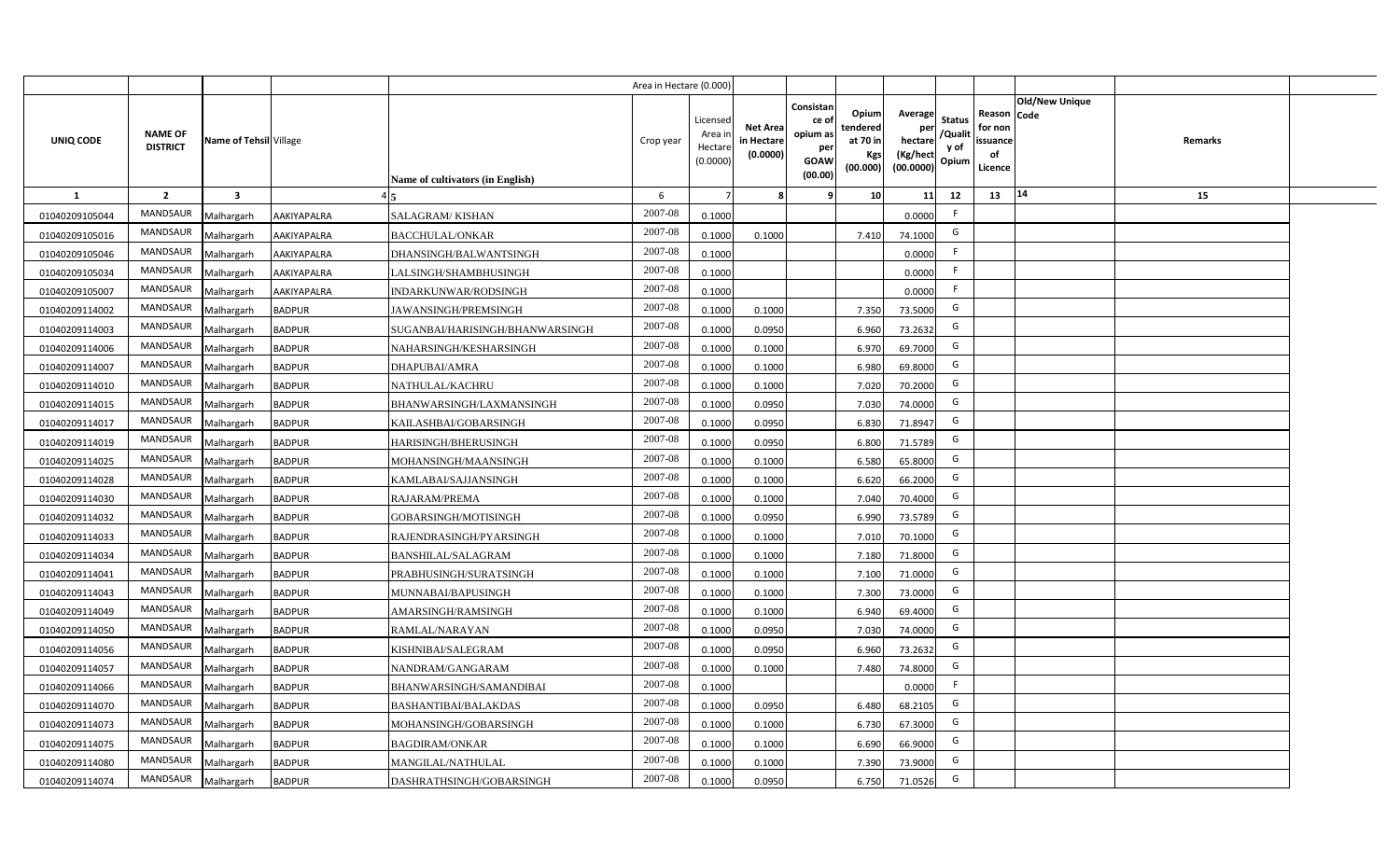|                |                                   |                         |                |                                  | Area in Hectare (0.000) |                                          |                                           |                                                         |                                                  |                                                    |                                           |                                                                              |         |  |
|----------------|-----------------------------------|-------------------------|----------------|----------------------------------|-------------------------|------------------------------------------|-------------------------------------------|---------------------------------------------------------|--------------------------------------------------|----------------------------------------------------|-------------------------------------------|------------------------------------------------------------------------------|---------|--|
| UNIQ CODE      | <b>NAME OF</b><br><b>DISTRICT</b> | Name of Tehsil Village  |                | Name of cultivators (in English) | Crop year               | Licensec<br>Area i<br>Hectar<br>(0.0000) | <b>Net Area</b><br>in Hectare<br>(0.0000) | Consistan<br>ce o<br>opium as<br>per<br>GOAW<br>(00.00) | Opium<br>tendered<br>at 70 in<br>Kgs<br>(00.000) | Average<br>per<br>hectare<br>(Kg/hect<br>(00.0000) | <b>Status</b><br>/Qualit<br>y of<br>Opium | <b>Old/New Unique</b><br>Reason Code<br>for non<br>issuance<br>of<br>Licence | Remarks |  |
| <b>1</b>       | $\overline{2}$                    | $\overline{\mathbf{3}}$ |                |                                  | 6                       |                                          |                                           |                                                         | 10                                               | 11                                                 | 12                                        | 14<br>13                                                                     | 15      |  |
| 01040209114078 | MANDSAUR                          | Malhargarh              | <b>BADPUR</b>  | RAMCHANDARA/BAGDIRAM             | 2007-08                 | 0.1000                                   | 0.1000                                    |                                                         | 6.460                                            | 64.6000                                            | G                                         |                                                                              |         |  |
| 01040209114081 | MANDSAUR                          | Malhargarh              | <b>BADPUR</b>  | SALAMSINGH/BAPUSINGH             | 2007-08                 | 0.1000                                   | 0.0950                                    |                                                         | 6.650                                            | 70.0000                                            | G                                         |                                                                              |         |  |
| 01040209114009 | <b>MANDSAUR</b>                   | Malhargarh              | <b>BADPUR</b>  | NARMDABAI/MODSINGH               | 2007-08                 | 0.1000                                   | 0.0950                                    |                                                         | 6.560                                            | 69.0526                                            | G                                         |                                                                              |         |  |
| 01040209114035 | MANDSAUR                          | Malhargarh              | <b>BADPUR</b>  | SHANTIBAI/RAMSINGH               | 2007-08                 | 0.100                                    | 0.0950                                    |                                                         | 6.930                                            | 72.9474                                            | G                                         |                                                                              |         |  |
| 01040209114011 | MANDSAUR                          | Malhargarh              | <b>BADPUR</b>  | BHURSINGH/KESHARSINGH            | 2007-08                 | 0.100                                    | 0.1000                                    |                                                         | 7.010                                            | 70.1000                                            | G                                         |                                                                              |         |  |
| 01040209114051 | MANDSAUR                          | Malhargarh              | <b>BADPUR</b>  | RAMLAL/AMARCHAND                 | 2007-08                 | 0.100                                    | 0.1000                                    |                                                         | 7.100                                            | 71.0000                                            | G                                         |                                                                              |         |  |
| 01040209114046 | MANDSAUR                          | Malhargarh              | <b>BADPUR</b>  | <b>BAPUSINGH/HARISINGH</b>       | 2007-08                 | 0.1000                                   | 0.1000                                    |                                                         | 6.810                                            | 68.1000                                            | G                                         |                                                                              |         |  |
| 01040209114044 | MANDSAUR                          | Malhargarh              | <b>BADPUR</b>  | <b>JUZHARSINGH/HARISINGH</b>     | 2007-08                 | 0.1000                                   | 0.1000                                    |                                                         | 7.160                                            | 71.6000                                            | G                                         |                                                                              |         |  |
| 01040209114090 | <b>MANDSAUR</b>                   | Malhargarh              | <b>BADPUR</b>  | MOHANBAI/PRABHULAL               | 2007-08                 | 0.1000                                   | 0.1000                                    |                                                         | 7.010                                            | 70.1000                                            | G                                         |                                                                              |         |  |
| 01040209114091 | <b>MANDSAUR</b>                   | Malhargarh              | <b>BADPUR</b>  | RAMSINGH/KISHORSINGH             | 2007-08                 | 0.1000                                   | 0.1000                                    |                                                         | 6.040                                            | 60.4000                                            | G                                         |                                                                              |         |  |
| 01040209114076 | MANDSAUR                          | Malhargarh              | <b>BADPUR</b>  | MOHANBAI/MOHANLAL                | 2007-08                 | 0.1000                                   | 0.1000                                    |                                                         | 6.890                                            | 68.9000                                            | G                                         |                                                                              |         |  |
| 01040209114084 | MANDSAUR                          | Malhargarh              | <b>BADPUR</b>  | SHANKARLAL/PYARA                 | 2007-08                 | 0.1000                                   | 0.1000                                    |                                                         | 6.800                                            | 68.0000                                            | G                                         |                                                                              |         |  |
| 01040209114036 | MANDSAUR                          | Malhargarh              | <b>BADPUR</b>  | GOVINDSINGH/BHANWARSINGH         | 2007-08                 | 0.1000                                   | 0.1000                                    |                                                         | 6.940                                            | 69.4000                                            | G                                         |                                                                              |         |  |
| 01040209114083 | MANDSAUR                          | Malhargarh              | <b>BADPUR</b>  | NANDRAM/MADHU                    | 2007-08                 | 0.1000                                   | 0.1000                                    |                                                         | 7.260                                            | 72.6000                                            | G                                         |                                                                              |         |  |
| 01040209114087 | MANDSAUR                          | Malhargarh              | <b>BADPUR</b>  | MOHANSINGH/HAMERSINGH            | 2007-08                 | 0.1000                                   | 0.1000                                    |                                                         | 7.170                                            | 71.7000                                            | G                                         |                                                                              |         |  |
| 01040209114072 | MANDSAUR                          | Malhargarh              | <b>BADPUR</b>  | SHANKARLAL/JAYRAM                | 2007-08                 | 0.1000                                   | 0.1000                                    |                                                         | 7.290                                            | 72.9000                                            | G                                         |                                                                              |         |  |
| 01040209114092 | MANDSAUR                          | Malhargarh              | <b>BADPUR</b>  | <b>SHYAMUBAI/RAMSINGH</b>        | 2007-08                 | 0.1000                                   | 0.1000                                    |                                                         | 7.160                                            | 71.6000                                            | G                                         |                                                                              |         |  |
| 01040209114071 | MANDSAUR                          | Malhargarh              | <b>BADPUR</b>  | PRABHULAL/SHANKARLAL/KASHIBAI    | 2007-08                 | 0.100                                    | 0.1000                                    |                                                         | 6.960                                            | 69.6000                                            | G                                         |                                                                              |         |  |
| 01040209114079 | MANDSAUR                          | Malhargarh              | <b>BADPUR</b>  | KANEHIYALAL/DHULJI               | 2007-08                 | 0.100                                    | 0.1000                                    |                                                         | 7.270                                            | 72.7000                                            | G                                         |                                                                              |         |  |
| 01040209114077 | MANDSAUR                          | Malhargarh              | <b>BADPUR</b>  | ALURAM/SALEGRAM                  | 2007-08                 | 0.1000                                   | 0.0950                                    |                                                         | 6.700                                            | 70.5263                                            | G                                         |                                                                              |         |  |
| 01040209114012 | MANDSAUR                          | Malhargarh              | <b>BADPUR</b>  | MOHANBAI/GIRDHARI                | 2007-08                 | 0.1000                                   | 0.1000                                    |                                                         | 7.210                                            | 72.1000                                            | G                                         |                                                                              |         |  |
| 01040209114093 | MANDSAUR                          | Malhargarh              | <b>BADPUR</b>  | NARMDABAI/CHATRA                 | 2007-08                 | 0.1000                                   | 0.1000                                    |                                                         | 6.960                                            | 69.6000                                            | G                                         |                                                                              |         |  |
| 01040209114001 | MANDSAUR                          | Malhargarh              | <b>BADPUR</b>  | ISHWARSINGH/PREMSINGH            | 2007-08                 | 0.1000                                   | 0.1000                                    |                                                         | 7.070                                            | 70.7000                                            | G                                         |                                                                              |         |  |
| 01040209114024 | <b>MANDSAUR</b>                   | Malhargarh              | <b>BADPUR</b>  | MADANSINGH/PREMSINGH             | 2007-08                 | 0.1000                                   | 0.1050                                    |                                                         | 7.310                                            | 69.6190                                            | G                                         |                                                                              |         |  |
| 01040209114094 | MANDSAUR                          | Malhargarh              | <b>BADPUR</b>  | GOVINDSINGH/PREMSINGH            | 2007-08                 | 0.100                                    | 0.1050                                    |                                                         | 7.130                                            | 67.9048                                            | G                                         |                                                                              |         |  |
| 01040209124001 | MANDSAUR                          | Malhargarh              | <b>TURKIYA</b> | <b>JDAYSINGH/ONKARSINGH</b>      | 2007-08                 | 0.1000                                   | 0.0950                                    |                                                         | 6.930                                            | 72.9474                                            | G                                         |                                                                              |         |  |
| 01040209124002 | MANDSAUR                          | Malhargarh              | <b>TURKIYA</b> | NANIBAI/BHANWARSINGH             | 2007-08                 | 0.1000                                   |                                           |                                                         |                                                  | 0.0000                                             | $\mathsf{N}$                              |                                                                              |         |  |
| 01040209124006 | MANDSAUR                          | Malhargarh              | <b>TURKIYA</b> | DEVISINGH\DHULSINGH              | 2007-08                 | 0.1000                                   | 0.1000                                    |                                                         | 6.960                                            | 69.6000                                            | G                                         |                                                                              |         |  |
| 01040209124007 | MANDSAUR                          | Malhargarh              | <b>TURKIYA</b> | RATANSINGH/BHANWERSINGH          | 2007-08                 | 0.1000                                   | 0.1000                                    |                                                         | 7.080                                            | 70.8000                                            | G                                         |                                                                              |         |  |
| 01040209124008 | MANDSAUR                          | Malhargarh              | <b>TURKIYA</b> | BHERUSINGH/PAHADSINGH            | 2007-08                 | 0.1000                                   | 0.1000                                    |                                                         | 7.300                                            | 73.0000                                            | G                                         |                                                                              |         |  |
| 01040209124010 | MANDSAUR                          | Malhargarh              | <b>TURKIYA</b> | NATHUSINGH/DEVISINGH             | 2007-08                 | 0.1000                                   | 0.0950                                    |                                                         | 6.670                                            | 70.2105                                            | G                                         |                                                                              |         |  |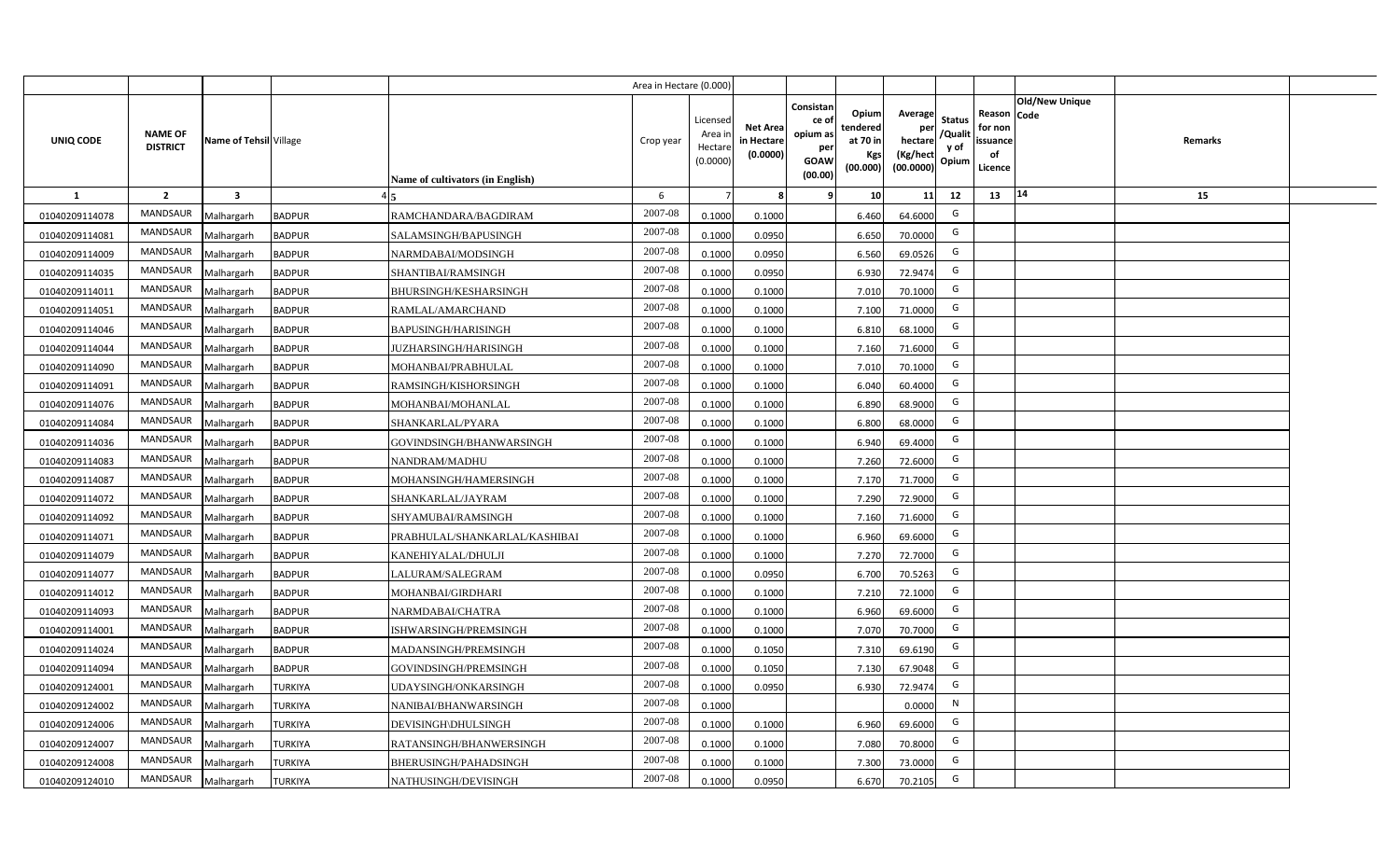|                |                                   |                         |                |                                  | Area in Hectare (0.000) |                                           |                                           |                                                                                                                     |                                                    |                                           |                                                     |                       |         |  |
|----------------|-----------------------------------|-------------------------|----------------|----------------------------------|-------------------------|-------------------------------------------|-------------------------------------------|---------------------------------------------------------------------------------------------------------------------|----------------------------------------------------|-------------------------------------------|-----------------------------------------------------|-----------------------|---------|--|
| UNIQ CODE      | <b>NAME OF</b><br><b>DISTRICT</b> | Name of Tehsil Village  |                | Name of cultivators (in English) | Crop year               | Licensed<br>Area i<br>Hectare<br>(0.0000) | <b>Net Area</b><br>in Hectare<br>(0.0000) | Consistan<br>Opium<br>ce of<br>tendered<br>opium as<br>at 70 in<br>per<br>Kgs<br><b>GOAW</b><br>(00.000)<br>(00.00) | Average<br>per<br>hectare<br>(Kg/hect<br>(00.0000) | <b>Status</b><br>/Qualit<br>y of<br>Opium | Reason Code<br>for non<br>issuance<br>of<br>Licence | <b>Old/New Unique</b> | Remarks |  |
| 1              | $\overline{2}$                    | $\overline{\mathbf{3}}$ |                |                                  | 6                       |                                           | 8                                         | 10 <sup>1</sup><br>-9                                                                                               | 11                                                 | 12                                        | 13                                                  | 14                    | 15      |  |
| 01040209124013 | MANDSAUR                          | Malhargarh              | <b>TURKIYA</b> | <b>BHERULAL/LAXMAN</b>           | 2007-08                 | 0.1000                                    | 0.1050                                    | 7.380                                                                                                               | 70.2857                                            | G                                         |                                                     |                       |         |  |
| 01040209124014 | MANDSAUR                          | Malhargarh              | <b>TURKIYA</b> | GANGABAI/GOVINDSINGH             | 2007-08                 | 0.1000                                    | 0.1000                                    | 7.130                                                                                                               | 71.3000                                            |                                           | 02                                                  |                       |         |  |
| 01040209124015 | <b>MANDSAUR</b>                   | Malhargarh              | <b>TURKIYA</b> | <b>BHURABAI/GOBARSINGH</b>       | 2007-08                 | 0.1000                                    | 0.1000                                    | 7.400                                                                                                               | 74.0000                                            | G                                         |                                                     |                       |         |  |
| 01040209124016 | MANDSAUR                          | Malhargarh              | <b>TURKIYA</b> | KANWARBAI/PREMSINGH              | 2007-08                 | 0.1000                                    | 0.1000                                    | 7.240                                                                                                               | 72.4000                                            |                                           | 02                                                  |                       |         |  |
| 01040209124017 | MANDSAUR                          | Malhargarh              | <b>TURKIYA</b> | NATHUSINGH/SHIVSINGH             | 2007-08                 | 0.1000                                    | 0.1000                                    | 7.080                                                                                                               | 70.8000                                            | G                                         |                                                     |                       |         |  |
| 01040209124018 | MANDSAUR                          | Malhargarh              | <b>TURKIYA</b> | <b>BHULIBAI/KISHORSINGH</b>      | 2007-08                 | 0.1000                                    | 0.1000                                    | 7.300                                                                                                               | 73.0000                                            | G                                         |                                                     |                       |         |  |
| 01040209124019 | MANDSAUR                          | Malhargarh              | <b>TURKIYA</b> | DEVISINGH/KALUSINGH              | 2007-08                 | 0.1000                                    | 0.1000                                    | 8.010                                                                                                               | 80.1000                                            | G                                         |                                                     |                       |         |  |
| 01040209124020 | MANDSAUR                          | Malhargarh              | <b>TURKIYA</b> | AMARSINGH/DEVISINGH              | 2007-08                 | 0.1000                                    | 0.1000                                    | 6.990                                                                                                               | 69.9000                                            | G                                         |                                                     |                       |         |  |
| 01040209124022 | MANDSAUR                          | Malhargarh              | <b>TURKIYA</b> | KALUSINGH/ROOPSINGH              | 2007-08                 | 0.1000                                    | 0.1000                                    | 6.870                                                                                                               | 68.7000                                            | G                                         |                                                     |                       |         |  |
| 01040209124023 | MANDSAUR                          | Malhargarh              | <b>TURKIYA</b> | PRHALADSINGH/KHUMANSINGH         | 2007-08                 | 0.1000                                    | 0.1000                                    | 6.550                                                                                                               | 65.5000                                            | G                                         |                                                     |                       |         |  |
| 01040209124025 | MANDSAUR                          | Malhargarh              | <b>TURKIYA</b> | <b>BHADURSINGH/RUPSINGH</b>      | 2007-08                 | 0.1000                                    | 0.1000                                    | 7.340                                                                                                               | 73.4000                                            | G                                         |                                                     |                       |         |  |
| 01040209124026 | MANDSAUR                          | Malhargarh              | <b>TURKIYA</b> | RAMSINGH/ROOPSINGH               | 2007-08                 | 0.1000                                    | 0.0950                                    | 6.860                                                                                                               | 72.2105                                            | G                                         |                                                     |                       |         |  |
| 01040209124033 | MANDSAUR                          | Malhargarh              | <b>TURKIYA</b> | SATYAPALSINGH/UDAYSINGH          | 2007-08                 | 0.1000                                    | 0.1000                                    | 6.990                                                                                                               | 69.9000                                            |                                           | 02                                                  |                       |         |  |
| 01040209124034 | <b>MANDSAUR</b>                   | Malhargarh              | <b>TURKIYA</b> | RUGHNATHSINGH/DEVISINGH          | 2007-08                 | 0.1000                                    | 0.1000                                    | 7.090                                                                                                               | 70.9000                                            | G                                         |                                                     |                       |         |  |
| 01040209124035 | MANDSAUR                          | Malhargarh              | <b>TURKIYA</b> | RAMSINGH/NATHUSINGH CHOTA        | 2007-08                 | 0.1000                                    | 0.1000                                    | 6.660                                                                                                               | 66.6000                                            | G                                         |                                                     |                       |         |  |
| 01040209124039 | MANDSAUR                          | Malhargarh              | <b>TURKIYA</b> | <b>BANSHILAL/GANGARAM</b>        | 2007-08                 | 0.1000                                    | 0.1000                                    | 7.090                                                                                                               | 70.9000                                            | G                                         |                                                     |                       |         |  |
| 01040209124043 | <b>MANDSAUR</b>                   | Malhargarh              | <b>TURKIYA</b> | MUNNIBAI/SARDARSINGH             | 2007-08                 | 0.1000                                    | 0.1000                                    | 7.050                                                                                                               | 70.5000                                            | G                                         |                                                     |                       |         |  |
| 01040209124044 | <b>MANDSAUR</b>                   | Malhargarh              | <b>TURKIYA</b> | NARENDERSINGH/UDAYSINGH          | 2007-08                 | 0.1000                                    | 0.1000                                    | 7.360                                                                                                               | 73.6000                                            | G                                         |                                                     |                       |         |  |
| 01040209124045 | <b>MANDSAUR</b>                   | Malhargarh              | <b>TURKIYA</b> | GOVINDSINGH/KESHARSINGH          | 2007-08                 | 0.1000                                    | 0.1000                                    | 6.840                                                                                                               | 68.4000                                            | G                                         |                                                     |                       |         |  |
| 01040209124046 | <b>MANDSAUR</b>                   | Malhargarh              | <b>TURKIYA</b> | UMABAI/KALUSINGH                 | 2007-08                 | 0.1000                                    | 0.0950                                    | 6.970                                                                                                               | 73.3684                                            | G                                         |                                                     |                       |         |  |
| 01040209124047 | <b>MANDSAUR</b>                   | Malhargarh              | <b>TURKIYA</b> | BHOPALSINGH/BHERUSINGH           | 2007-08                 | 0.1000                                    | 0.1000                                    | 7.260                                                                                                               | 72.6000                                            | G                                         |                                                     |                       |         |  |
| 01040209124051 | MANDSAUR                          | Malhargarh              | <b>TURKIYA</b> | RATANSINGH/RAMSINGH BADA         | 2007-08                 | 0.1000                                    | 0.1000                                    | 7.020                                                                                                               | 70.2000                                            | G                                         |                                                     |                       |         |  |
| 01040209124052 | MANDSAUR                          | Malhargarh              | <b>TURKIYA</b> | GORDHANSINGH/DEVISINGH           | 2007-08                 | 0.1000                                    | 0.1000                                    | 6.870                                                                                                               | 68.7000                                            | G                                         |                                                     |                       |         |  |
| 01040209124053 | <b>MANDSAUR</b>                   | Malhargarh              | <b>TURKIYA</b> | MULCHANDBAI/MANSINGH             | 2007-08                 | 0.1000                                    | 0.0950                                    | 6.710                                                                                                               | 70.6316                                            | G                                         |                                                     |                       |         |  |
| 01040209124058 | MANDSAUR                          | Malhargarh              | <b>TURKIYA</b> | GOPAL/MOOLCHAND                  | 2007-08                 | 0.1000                                    | 0.1000                                    | 7.040                                                                                                               | 70.4000                                            | G                                         |                                                     |                       |         |  |
| 01040209124059 | MANDSAUR                          | Malhargarh              | <b>TURKIYA</b> | KAILASHCHANDR/SHRI LAL           | 2007-08                 | 0.1000                                    | 0.1000                                    | 6.810                                                                                                               | 68.1000                                            | G                                         |                                                     |                       |         |  |
| 01040209124060 | MANDSAUR                          | Malhargarh              | <b>TURKIYA</b> | NATHULAL /BHANWARLAL             | 2007-08                 | 0.1000                                    | 0.1000                                    | 7.060                                                                                                               | 70.6000                                            | G                                         |                                                     |                       |         |  |
| 01040209124061 | MANDSAUR                          | Malhargarh              | <b>TURKIYA</b> | <b>BABULAL/NARAYAN</b>           | 2007-08                 | 0.1000                                    | 0.1050                                    | 7.760                                                                                                               | 73.9048                                            | G                                         |                                                     |                       |         |  |
| 01040209124062 | MANDSAUR                          | Malhargarh              | <b>TURKIYA</b> | UDAYSINGH/DULESINGH              | 2007-08                 | 0.1000                                    | 0.1000                                    | 7.660                                                                                                               | 76.6000                                            | G                                         |                                                     |                       |         |  |
| 01040209124063 | MANDSAUR                          | Malhargarh              | <b>TURKIYA</b> | RAMSINGH/PREMSINGH               | 2007-08                 | 0.1000                                    | 0.1000                                    | 6.840                                                                                                               | 68.4000                                            | G                                         |                                                     |                       |         |  |
| 01040209124066 | MANDSAUR                          | Malhargarh              | <b>TURKIYA</b> | VINODSINGH/RAMSINGH              | 2007-08                 | 0.1000                                    | 0.1000                                    | 7.250                                                                                                               | 72.5000                                            | G                                         |                                                     |                       |         |  |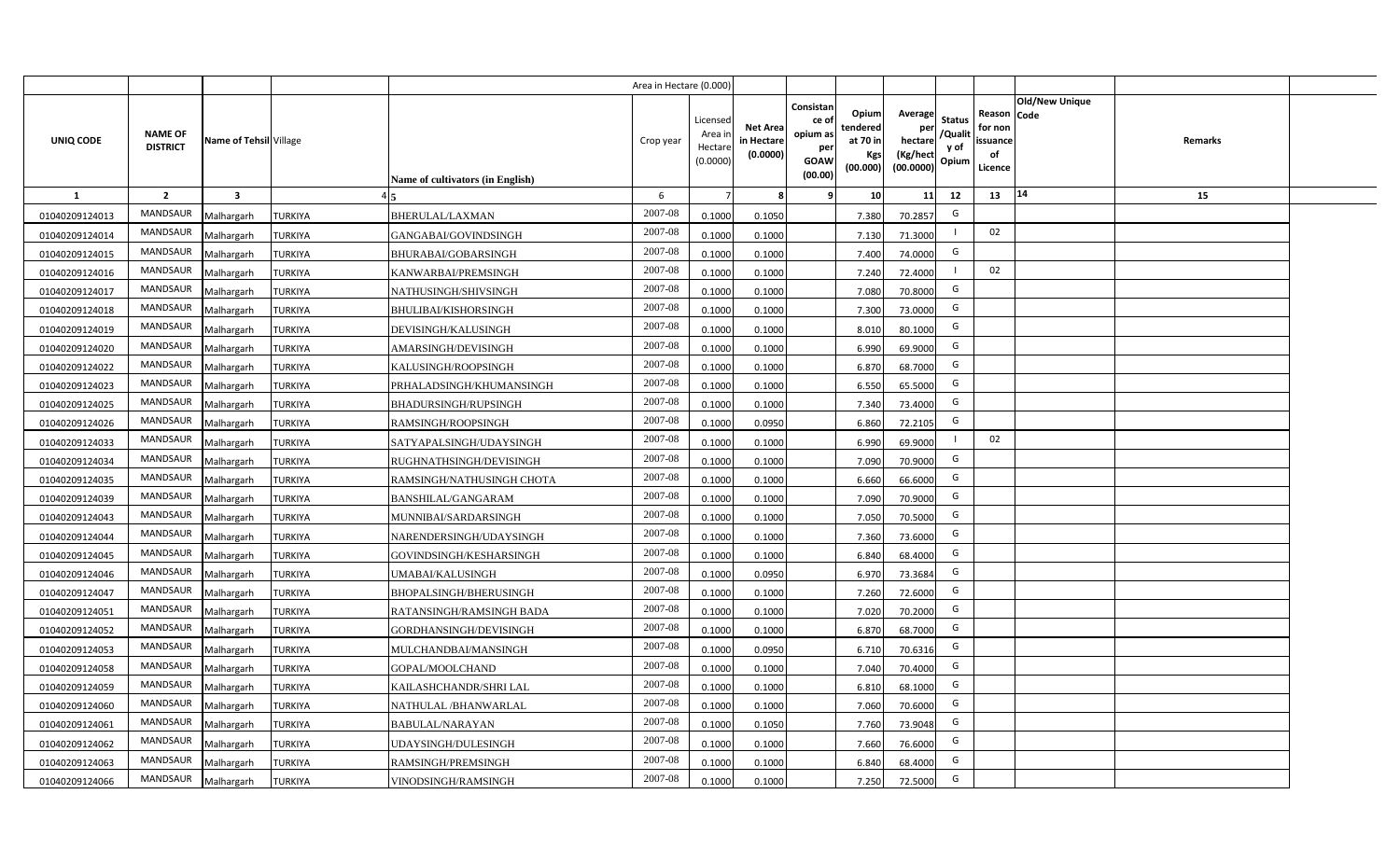|                |                                   |                         |                |                                  | Area in Hectare (0.000) |                                          |                                           |                                                         |                                                  |                                                    |                                           |                                                                       |         |  |
|----------------|-----------------------------------|-------------------------|----------------|----------------------------------|-------------------------|------------------------------------------|-------------------------------------------|---------------------------------------------------------|--------------------------------------------------|----------------------------------------------------|-------------------------------------------|-----------------------------------------------------------------------|---------|--|
| UNIQ CODE      | <b>NAME OF</b><br><b>DISTRICT</b> | Name of Tehsil Village  |                | Name of cultivators (in English) | Crop year               | Licensec<br>Area i<br>Hectar<br>(0.0000) | <b>Net Area</b><br>in Hectare<br>(0.0000) | Consistan<br>ce o<br>opium as<br>per<br>GOAW<br>(00.00) | Opium<br>tendered<br>at 70 in<br>Kgs<br>(00.000) | Average<br>per<br>hectare<br>(Kg/hect<br>(00.0000) | <b>Status</b><br>/Qualit<br>y of<br>Opium | Old/New Unique<br>Reason Code<br>for non<br>issuance<br>of<br>Licence | Remarks |  |
| <b>1</b>       | $\overline{2}$                    | $\overline{\mathbf{3}}$ |                |                                  | 6                       |                                          |                                           |                                                         | 10                                               | 11                                                 | 12                                        | 14<br>13                                                              | 15      |  |
| 01040209124067 | MANDSAUR                          | Malhargarh              | <b>TURKIYA</b> | RAMSINGH/NATHUSINGH BADA         | 2007-08                 | 0.1000                                   | 0.1000                                    |                                                         | 7.130                                            | 71.3000                                            | G                                         |                                                                       |         |  |
| 01040209124068 | MANDSAUR                          | Malhargarh              | <b>TURKIYA</b> | SITABAI/BHANWARLAL               | 2007-08                 | 0.1000                                   | 0.1000                                    |                                                         | 6.770                                            | 67.7000                                            | G                                         |                                                                       |         |  |
| 01040209124069 | MANDSAUR                          | Malhargarh              | <b>TURKIYA</b> | DEVILAL/BHERULAL                 | 2007-08                 | 0.1000                                   | 0.0800                                    |                                                         | 5.450                                            | 68.1250                                            | G                                         |                                                                       |         |  |
| 01040209124070 | <b>MANDSAUR</b>                   | Malhargarh              | <b>TURKIYA</b> | SHIVSINGH/KALUSINGH              | 2007-08                 | 0.100                                    | 0.1000                                    |                                                         | 7.180                                            | 71.8000                                            | G                                         |                                                                       |         |  |
| 01040209124071 | MANDSAUR                          | Malhargarh              | <b>TURKIYA</b> | BHOPALSINGH/KISHORSINGH          | 2007-08                 | 0.100                                    | 0.1000                                    |                                                         | 6.790                                            | 67.9000                                            | G                                         |                                                                       |         |  |
| 01040209124072 | MANDSAUR                          | Malhargarh              | <b>TURKIYA</b> | SHANTILAL/CHAGANLAL              | 2007-08                 | 0.1000                                   | 0.1000                                    |                                                         | 6.820                                            | 68.2000                                            | G                                         |                                                                       |         |  |
| 01040209124074 | MANDSAUR                          | Malhargarh              | <b>TURKIYA</b> | SULTANSINGH/KALUSINGH            | 2007-08                 | 0.1000                                   | 0.1000                                    |                                                         | 6.810                                            | 68.1000                                            | G                                         |                                                                       |         |  |
| 01040209124075 | <b>MANDSAUR</b>                   | Malhargarh              | <b>TURKIYA</b> | KAMALSINGH/JUZHARSINGH           | 2007-08                 | 0.1000                                   | 0.1000                                    |                                                         | 6.960                                            | 69.6000                                            | G                                         |                                                                       |         |  |
| 01040209124076 | MANDSAUR                          | Malhargarh              | <b>TURKIYA</b> | SURENDRASINGH/JUZHARSINGH        | 2007-08                 | 0.100                                    | 0.1000                                    |                                                         | 6.670                                            | 66.7000                                            | G                                         |                                                                       |         |  |
| 01040209124077 | <b>MANDSAUR</b>                   | Malhargarh              | <b>TURKIYA</b> | BAPUSINGH/HAMERSINGH             | 2007-08                 | 0.1000                                   | 0.1000                                    |                                                         | 6.980                                            | 69.8000                                            | G                                         |                                                                       |         |  |
| 01040209124081 | MANDSAUR                          | Malhargarh              | <b>TURKIYA</b> | SAMANDERBAI/ONKARSINGH           | 2007-08                 | 0.1000                                   | 0.1000                                    |                                                         | 7.560                                            | 75.6000                                            | G                                         |                                                                       |         |  |
| 01040209124084 | MANDSAUR                          | Malhargarh              | <b>TURKIYA</b> | JAGDISH/RAMCHANDRA               | 2007-08                 | 0.1000                                   | 0.1000                                    |                                                         | 7.040                                            | 70.4000                                            | G                                         |                                                                       |         |  |
| 01040209124085 | MANDSAUR                          | Malhargarh              | <b>TURKIYA</b> | KALUSINGH/BHERUSINGH             | 2007-08                 | 0.1000                                   | 0.0950                                    |                                                         | 6.230                                            | 65.5789                                            | G                                         |                                                                       |         |  |
| 01040209124086 | MANDSAUR                          | Malhargarh              | <b>TURKIYA</b> | <b>JDAYLAL/ROOPLAL</b>           | 2007-08                 | 0.1000                                   | 0.1000                                    |                                                         | 6.830                                            | 68.3000                                            | G                                         |                                                                       |         |  |
| 01040209124089 | MANDSAUR                          | Malhargarh              | <b>TURKIYA</b> | DULESINGH/HAMERSINGH             | 2007-08                 | 0.1000                                   | 0.1000                                    |                                                         | 7.760                                            | 77.6000                                            | G                                         |                                                                       |         |  |
| 01040209124094 | MANDSAUR                          | Malhargarh              | <b>TURKIYA</b> | RATANSINGH/KISHANSINGH           | 2007-08                 | 0.1000                                   | 0.1000                                    |                                                         | 7.180                                            | 71.8000                                            |                                           | 02                                                                    |         |  |
| 01040209124095 | MANDSAUR                          | Malhargarh              | <b>TURKIYA</b> | ARJUNSINGH/BALSINGH              | 2007-08                 | 0.100                                    | 0.1050                                    |                                                         | 7.380                                            | 70.2857                                            | G                                         |                                                                       |         |  |
| 01040209124101 | MANDSAUR                          | Malhargarh              | <b>TURKIYA</b> | BHERULAL/GANGARAM                | 2007-08                 | 0.100                                    | 0.1000                                    |                                                         | 7.240                                            | 72.4000                                            | G                                         |                                                                       |         |  |
| 01040209124105 | MANDSAUR                          | Malhargarh              | <b>TURKIYA</b> | CHAGANLAL/GANPATLAL              | 2007-08                 | 0.1000                                   | 0.1000                                    |                                                         | 6.960                                            | 69.6000                                            | G                                         |                                                                       |         |  |
| 01040209124109 | MANDSAUR                          | Malhargarh              | <b>TURKIYA</b> | MADHOSINGH/BHAWERSINGH           | 2007-08                 | 0.100                                    | 0.0950                                    |                                                         | 6.950                                            | 73.1579                                            | G                                         |                                                                       |         |  |
| 01040209124112 | <b>MANDSAUR</b>                   | Malhargarh              | <b>TURKIYA</b> | RATANSINGH/JALAMSINGH            | $2007 - 08$             | 0.100                                    | 0.0950                                    |                                                         | 6.870                                            | 72.3158                                            | G                                         |                                                                       |         |  |
| 01040209124113 | <b>MANDSAUR</b>                   | Malhargarh              | <b>TURKIYA</b> | GOVINDSINGH/JALAMSINGH           | 2007-08                 | 0.100                                    | 0.1000                                    |                                                         | 6.970                                            | 69.7000                                            | G                                         |                                                                       |         |  |
| 01040209124114 | <b>MANDSAUR</b>                   | Malhargarh              | <b>TURKIYA</b> | JDAYSINGH/KARANSINGH             | 2007-08                 | 0.1000                                   | 0.1000                                    |                                                         | 6.890                                            | 68.9000                                            | G                                         |                                                                       |         |  |
| 01040209124115 | MANDSAUR                          | Malhargarh              | <b>TURKIYA</b> | SONABAI/KESARSINGH               | 2007-08                 | 0.1000                                   | 0.1000                                    |                                                         | 7.070                                            | 70.7000                                            | G                                         |                                                                       |         |  |
| 01040209124119 | <b>MANDSAUR</b>                   | Malhargarh              | <b>TURKIYA</b> | RADHYSHYAM/NANURAMSHARMA         | 2007-08                 | 0.1000                                   | 0.1000                                    |                                                         | 6.860                                            | 68.6000                                            | G                                         |                                                                       |         |  |
| 01040209124120 | MANDSAUR                          | Malhargarh              | <b>TURKIYA</b> | RAMESHSINGH/UDAYSINGH            | 2007-08                 | 0.1000                                   | 0.0950                                    |                                                         | 7.050                                            | 74.2105                                            | G                                         |                                                                       |         |  |
| 01040209124121 | MANDSAUR                          | Malhargarh              | <b>TURKIYA</b> | MOHAMMADHUSAIN/SULEMAN           | 2007-08                 | 0.1000                                   | 0.1000                                    |                                                         | 7.210                                            | 72.1000                                            | G                                         |                                                                       |         |  |
| 01040209124122 | MANDSAUR                          | Malhargarh              | <b>TURKIYA</b> | BAPUSINGH/BHUWANISINGH           | 2007-08                 | 0.1000                                   | 0.0950                                    |                                                         | 6.150                                            | 64.7368                                            | G                                         |                                                                       |         |  |
| 01040209124130 | MANDSAUR                          | Malhargarh              | <b>TURKIYA</b> | SURAJBAI/MADANSINGH              | 2007-08                 | 0.1000                                   | 0.1000                                    |                                                         | 6.650                                            | 66.5000                                            | G                                         |                                                                       |         |  |
| 01040209124131 | MANDSAUR                          | Malhargarh              | <b>TURKIYA</b> | PADAMSINGH/BHUVANISINGH          | 2007-08                 | 0.1000                                   | 0.0950                                    |                                                         | 7.110                                            | 74.8421                                            | G                                         |                                                                       |         |  |
| 01040209124024 | MANDSAUR                          | Malhargarh              | <b>TURKIYA</b> | RANSINGH/HAMERSINGH              | 2007-08                 | 0.1000                                   | 0.1000                                    |                                                         | 7.150                                            | 71.5000                                            | G                                         |                                                                       |         |  |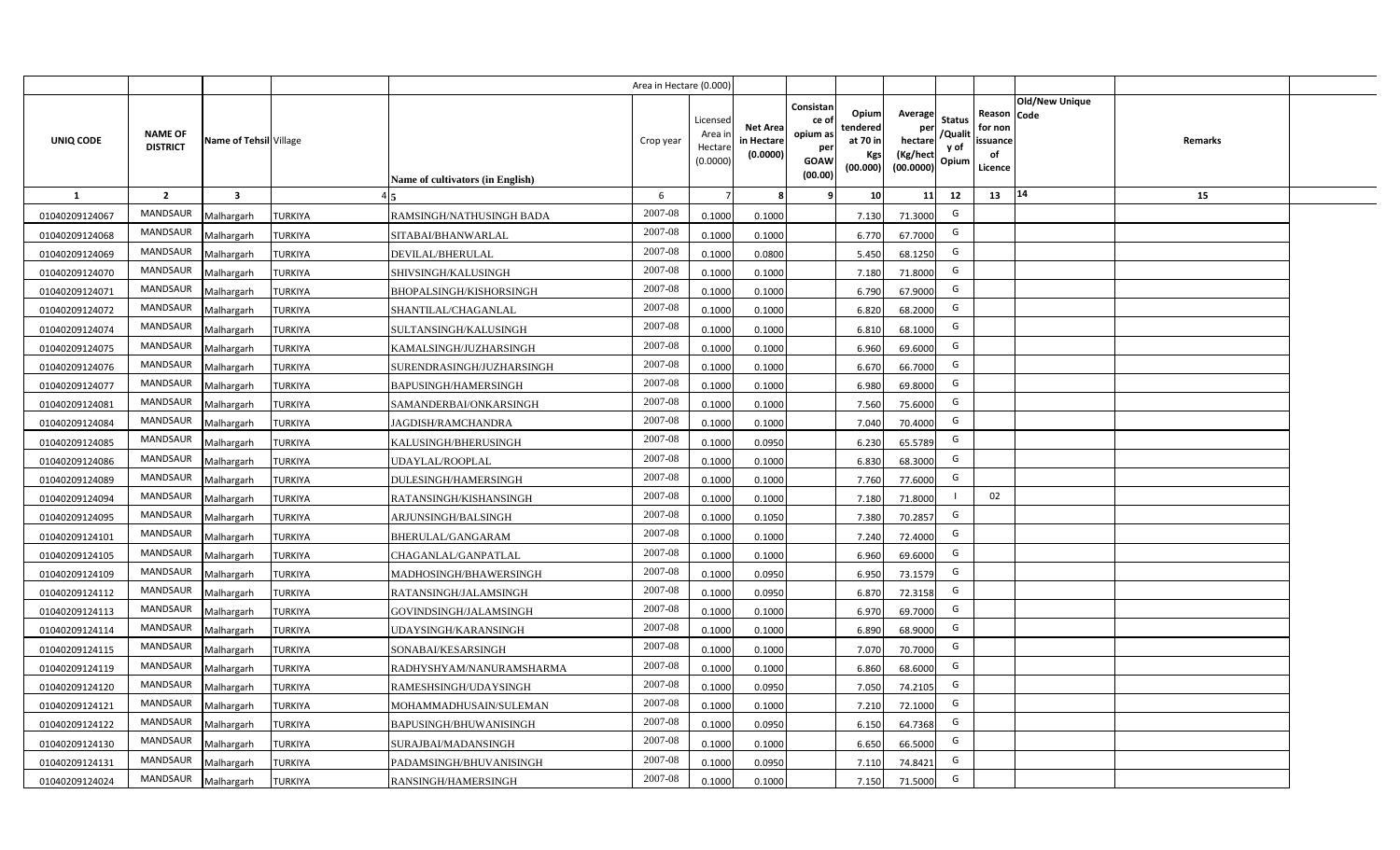|                  |                                   |                         |                |                                  | Area in Hectare (0.000 |                                          |                                          |                                                                 |                                                  |                                                    |                                           |                                                     |                |                   |  |
|------------------|-----------------------------------|-------------------------|----------------|----------------------------------|------------------------|------------------------------------------|------------------------------------------|-----------------------------------------------------------------|--------------------------------------------------|----------------------------------------------------|-------------------------------------------|-----------------------------------------------------|----------------|-------------------|--|
| <b>UNIQ CODE</b> | <b>NAME OF</b><br><b>DISTRICT</b> | Name of Tehsil Village  |                | Name of cultivators (in English) | Crop year              | Licensec<br>Area i<br>Hectar<br>(0.0000) | <b>Net Area</b><br>in Hectar<br>(0.0000) | Consistan<br>ce of<br>opium as<br>per<br><b>GOAW</b><br>(00.00) | Opium<br>tendered<br>at 70 in<br>Kgs<br>(00.000) | Average<br>per<br>hectare<br>(Kg/hect<br>(00.0000) | <b>Status</b><br>/Qualit<br>y of<br>Opium | Reason Code<br>for non<br>issuance<br>of<br>Licence | Old/New Unique | Remarks           |  |
| 1                | $\overline{2}$                    | $\overline{\mathbf{3}}$ |                |                                  | 6                      |                                          |                                          | 9                                                               | 10 <sup>1</sup>                                  | 11                                                 | 12                                        | 13                                                  | 14             | 15                |  |
| 01040209124132   | MANDSAUR                          | Malhargarh              | <b>TURKIYA</b> | <b>BHERULAL/GOPILAL</b>          | 2007-08                | 0.1000                                   | 0.1000                                   |                                                                 | 7.200                                            | 72.0000                                            | G                                         |                                                     |                |                   |  |
| 01040209124134   | MANDSAUR                          | Malhargarh              | <b>TURKIYA</b> | BHERUSINGH/RAMSINGH              | 2007-08                | 0.100                                    | 0.1000                                   |                                                                 | 6.690                                            | 66.9000                                            | G                                         |                                                     |                |                   |  |
| 01040209124055   | MANDSAUR                          | Malhargarh              | <b>TURKIYA</b> | NAVALSINGH/KISHORSINGH CHOTA     | 2007-08                | 0.1000                                   | 0.1000                                   |                                                                 | 7.180                                            | 71.8000                                            | G                                         |                                                     |                |                   |  |
| 01040209124056   | <b>MANDSAUR</b>                   | Malhargarh              | <b>TURKIYA</b> | <b>BHARATSINGH/KISHORSINGH</b>   | 2007-08                | 0.100                                    | 0.1000                                   |                                                                 | 7.240                                            | 72.4000                                            | G                                         |                                                     |                |                   |  |
| 01040209124036   | <b>MANDSAUR</b>                   | Malhargarh              | <b>TURKIYA</b> | MOHANLAL/GANGARAM                | 2007-08                | 0.1000                                   | 0.1000                                   |                                                                 | 7.000                                            | 70.0000                                            | G                                         |                                                     |                |                   |  |
| 01040209124064   | MANDSAUR                          | Malhargarh              | <b>TURKIYA</b> | SHANTILAL/MANGILAL               | 2007-08                | 0.1000                                   | 0.0950                                   |                                                                 | 6.680                                            | 70.3158                                            | G                                         |                                                     |                |                   |  |
| 01040209124012   | MANDSAUR                          | Malhargarh              | <b>TURKIYA</b> | NANDU/MANNALAL                   | 2007-08                | 0.100                                    | 0.1050                                   |                                                                 | 6.920                                            | 65.9048                                            | G                                         |                                                     |                |                   |  |
| 01040209124003   | MANDSAUR                          | Malhargarh              | <b>TURKIYA</b> | RAMSINGH/DUNGERSINGH             | 2007-08                | 0.1000                                   | 0.1000                                   |                                                                 | 7.230                                            | 72.3000                                            | G                                         |                                                     |                |                   |  |
| 01040209124137   | <b>MANDSAUR</b>                   | Malhargarh              | <b>TURKIYA</b> | BHANWARBAI/KISHORSINGH           | 2007-08                | 0.1000                                   | 0.1000                                   |                                                                 | 6.960                                            | 69.6000                                            | G                                         |                                                     |                |                   |  |
| 01040209124138   | MANDSAUR                          | Malhargarh              | <b>TURKIYA</b> | <b>JMRAOSINGH/KESHARSINGH</b>    | 2007-08                | 0.1000                                   | 0.1000                                   |                                                                 | 6.760                                            | 67.6000                                            | G                                         |                                                     |                |                   |  |
| 01040209124127   | <b>MANDSAUR</b>                   | Malhargarh              | <b>TURKIYA</b> | KAMALGIR/SOHANGIR                | 2007-08                | 0.1000                                   | 0.1000                                   |                                                                 | 7.160                                            | 71.6000                                            | G                                         |                                                     |                |                   |  |
| 01040209124111   | <b>MANDSAUR</b>                   | Malhargarh              | <b>TURKIYA</b> | KANCHANBAI/HARISINGH             | 2007-08                | 0.1000                                   | 0.1000                                   |                                                                 | 7.370                                            | 73.7000                                            |                                           | 02                                                  |                |                   |  |
| 01040209124100   | <b>MANDSAUR</b>                   | Malhargarh              | <b>TURKIYA</b> | <b>JUJHARSINGH/PREMSINGH</b>     | 2007-08                | 0.1000                                   | 0.1000                                   |                                                                 | 7.040                                            | 70.4000                                            |                                           | 02                                                  |                |                   |  |
| 01040209124029   | <b>MANDSAUR</b>                   | Malhargarh              | <b>TURKIYA</b> | KRISHNSINGH/UDAYSINGH            | 2007-08                | 0.1000                                   | 0.0950                                   |                                                                 | 6.780                                            | 71.3684                                            | G                                         |                                                     |                |                   |  |
| 01040209124054   | <b>MANDSAUR</b>                   | Malhargarh              | <b>TURKIYA</b> | <b>BALURAM/KALURAM</b>           | 2007-08                | 0.1000                                   | 0.1000                                   |                                                                 | 7.190                                            | 71.9000                                            | G                                         |                                                     |                |                   |  |
| 01040209124139   | <b>MANDSAUR</b>                   | Malhargarh              | <b>TURKIYA</b> | NAZERBAI/BHERUSINGH              | 2007-08                | 0.1000                                   | 0.1000                                   |                                                                 | 7.810                                            | 78.1000                                            | G                                         |                                                     |                |                   |  |
| 01040209124116   | <b>MANDSAUR</b>                   | Malhargarh              | <b>TURKIYA</b> | PRABHUGIR/MOHANGIR               | 2007-08                | 0.100                                    | 0.1000                                   |                                                                 | 6.830                                            | 68.3000                                            | G                                         |                                                     |                |                   |  |
| 01040209124040   | <b>MANDSAUR</b>                   | Malhargarh              | <b>TURKIYA</b> | PHOOLABAI/FATEHSINGH             | 2007-08                | 0.100                                    | 0.1000                                   |                                                                 | 7.460                                            | 74.6000                                            |                                           | 02                                                  |                |                   |  |
| 01040209124083   | MANDSAUR                          | Malhargarh              | <b>TURKIYA</b> | SULTANSINGH/DEVSINGH             | 2007-08                | 0.1000                                   | 0.1050                                   |                                                                 | 7.370                                            | 70.1905                                            | G                                         |                                                     |                |                   |  |
| 01040209124073   | <b>MANDSAUR</b>                   | Malhargarh              | <b>TURKIYA</b> | GORDHANSINGH/KISHORSINGH         | 2007-08                | 0.100                                    | 0.1000                                   |                                                                 | 7.270                                            | 72.7000                                            | G                                         |                                                     |                |                   |  |
| 01040209124050   | MANDSAUR                          | Malhargarh              | <b>TURKIYA</b> | NAWALSINGH/KISHORSINGH BADA      | $2007 - 08$            | 0.100                                    | 0.1000                                   |                                                                 | 7.380                                            | 73.8000                                            | G                                         |                                                     |                |                   |  |
| 01040209124082   | MANDSAUR                          | Malhargarh              | <b>TURKIYA</b> | KANWARBAI/KISHORSINGH            | 2007-08                | 0.1000                                   | 0.1000                                   |                                                                 | 7.280                                            | 72.8000                                            |                                           | 02                                                  |                |                   |  |
| 01040209124065   | <b>MANDSAUR</b>                   | Malhargarh              | <b>TURKIYA</b> | RAJENDRAKUMAR/UDAYLAL            | 2007-08                | 0.100                                    | 0.1000                                   |                                                                 | 6.930                                            | 69.3000                                            | G                                         |                                                     |                |                   |  |
| 01040209124057   | MANDSAUR                          | Malhargarh              | <b>TURKIYA</b> | <b>BALSINGH/BHERUSINGH</b>       | 2007-08                | 0.1000                                   | 0.1000                                   |                                                                 | 7.890                                            | 78.9000                                            | G                                         |                                                     |                |                   |  |
| 01040209124021   | MANDSAUR                          | Malhargarh              | <b>TURKIYA</b> | BHANWARLAL/BAGDIRAM TAILOR       | 2007-08                | 0.1000                                   | 0.1000                                   |                                                                 | 7.050                                            | 70.5000                                            | G                                         |                                                     |                |                   |  |
| 01040209124037   | MANDSAUR                          | Malhargarh              | <b>TURKIYA</b> | JDAYSINGH/BHANWARSINGH           | 2007-08                | 0.1000                                   | 0.1000                                   |                                                                 | 6.950                                            | 69.5000                                            | G                                         |                                                     |                |                   |  |
| 01040209124041   | MANDSAUR                          | Malhargarh              | <b>TURKIYA</b> | RADHESHYAM/NANURAM BARETH        | 2007-08                | 0.1000                                   | 0.1000                                   |                                                                 | 6.940                                            | 69.4000                                            | G                                         |                                                     |                |                   |  |
| 01040209124141   | MANDSAUR                          | Malhargarh              | <b>TURKIYA</b> | PRAKASHBAI/ LAXMANSINGH          | 2007-08                | 0.1000                                   | 0.1000                                   |                                                                 | 7.210                                            | 72.1000                                            | G                                         |                                                     |                |                   |  |
| 01040209124080   | MANDSAUR                          | Malhargarh              | <b>TURKIYA</b> | KAILASHBAI/SHIVSINGH             | 2007-08                | 0.1000                                   | 0.1000                                   |                                                                 | 7.740                                            | 77.4000                                            | G                                         |                                                     |                |                   |  |
| 01040209124129   | MANDSAUR                          | Malhargarh              | <b>TURKIYA</b> | ROOPSINGH/PREMSINGH              | 2007-08                | 0.1000                                   | 0.0950                                   |                                                                 | 6.360                                            | 66.9474                                            | G                                         |                                                     |                |                   |  |
| 01040209124009   | MANDSAUR                          | Malhargarh              | <b>TURKIYA</b> | PURANGIR/RAMGIR                  | 2007-08                | 0.1000                                   | 0.1000                                   |                                                                 | 7.370                                            | 73.7000                                            | G                                         |                                                     |                | TRANSFER/BORKHEDI |  |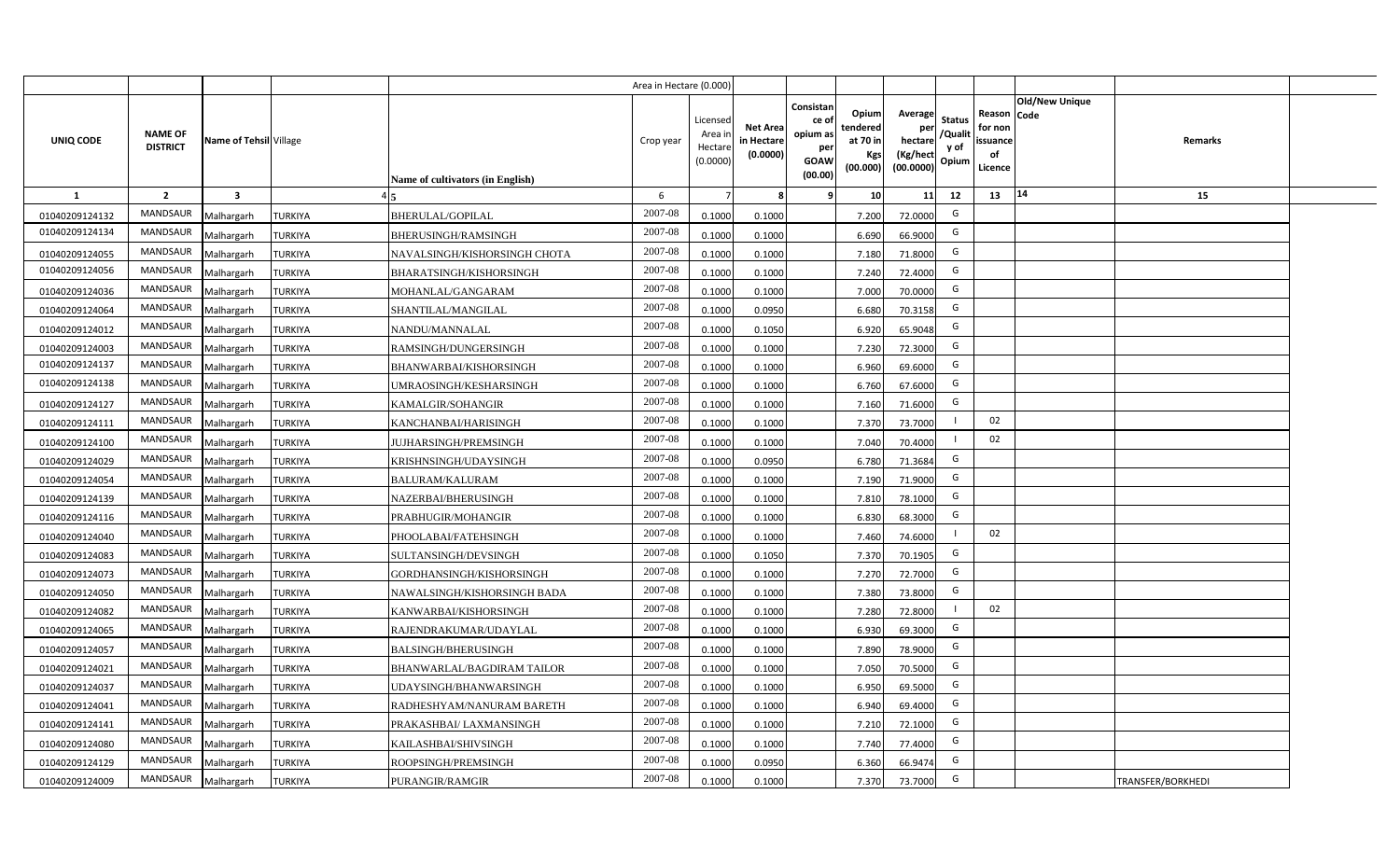|                |                                   |                         |                |                                    | Area in Hectare (0.000) |                                          |                                           |                                                         |                                                  |                                                    |                                           |                                                                              |         |  |
|----------------|-----------------------------------|-------------------------|----------------|------------------------------------|-------------------------|------------------------------------------|-------------------------------------------|---------------------------------------------------------|--------------------------------------------------|----------------------------------------------------|-------------------------------------------|------------------------------------------------------------------------------|---------|--|
| UNIQ CODE      | <b>NAME OF</b><br><b>DISTRICT</b> | Name of Tehsil Village  |                | Name of cultivators (in English)   | Crop year               | Licensec<br>Area i<br>Hectar<br>(0.0000) | <b>Net Area</b><br>in Hectare<br>(0.0000) | Consistan<br>ce o<br>opium as<br>per<br>GOAW<br>(00.00) | Opium<br>tendered<br>at 70 in<br>Kgs<br>(00.000) | Average<br>per<br>hectare<br>(Kg/hect<br>(00.0000) | <b>Status</b><br>/Qualit<br>y of<br>Opium | <b>Old/New Unique</b><br>Reason Code<br>for non<br>issuance<br>of<br>Licence | Remarks |  |
| $\mathbf{1}$   | $\overline{2}$                    | $\overline{\mathbf{3}}$ |                |                                    | 6                       |                                          |                                           |                                                         | 10                                               | 11                                                 | 12                                        | 14<br>13                                                                     | 15      |  |
| 01040209124142 | MANDSAUR                          | Malhargarh              | <b>TURKIYA</b> | ISHAKMOHAMMAD/MOHAMMAD HUSSAIN MAN | 2007-08                 | 0.1000                                   |                                           |                                                         |                                                  | 0.0000                                             | F.                                        |                                                                              |         |  |
| 01040209124124 | MANDSAUR                          | Malhargarh              | <b>TURKIYA</b> | NATHUSINGH/JAYSINGH                | 2007-08                 | 0.1000                                   | 0.1000                                    |                                                         | 7.120                                            | 71.2000                                            | G                                         |                                                                              |         |  |
| 01040209124049 | <b>MANDSAUR</b>                   | Malhargarh              | <b>TURKIYA</b> | BHAGATSINGH/BHERUSINGH             | 2007-08                 | 0.1000                                   | 0.1000                                    |                                                         | 6.770                                            | 67.7000                                            | G                                         |                                                                              |         |  |
| 01040209124143 | MANDSAUR                          | Malhargarh              | <b>TURKIYA</b> | LILABAI/JALAMSINGH                 | 2007-08                 | 0.100                                    | 0.1000                                    |                                                         | 7.110                                            | 71.1000                                            | G                                         |                                                                              |         |  |
| 01040209124144 | MANDSAUR                          | Malhargarh              | <b>TURKIYA</b> | MANOHARSINGH/JALAMSINGH            | 2007-08                 | 0.1000                                   | 0.1000                                    |                                                         | 6.980                                            | 69.8000                                            | G                                         |                                                                              |         |  |
| 01040209126002 | MANDSAUR                          | Malhargarh              | <b>RICHA</b>   | HIRALAL/RATANLAL                   | 2007-08                 | 0.1000                                   |                                           |                                                         |                                                  | 0.0000                                             | F                                         |                                                                              |         |  |
| 01040209126003 | MANDSAUR                          | Malhargarh              | <b>RICHA</b>   | PYARA/ONKAR GAYRI                  | 2007-08                 | 0.1000                                   |                                           |                                                         |                                                  | 0.0000                                             | F.                                        |                                                                              |         |  |
| 01040209126004 | MANDSAUR                          | Malhargarh              | <b>RICHA</b>   | GANGABAI/BHUVAN                    | 2007-08                 | 0.1000                                   |                                           |                                                         |                                                  | 0.0000                                             | F.                                        |                                                                              |         |  |
| 01040209126005 | <b>MANDSAUR</b>                   | Malhargarh              | <b>RICHA</b>   | NOJIBAI/KANIRAM@KANHA              | 2007-08                 | 0.1000                                   |                                           |                                                         |                                                  | 0.0000                                             | F.                                        |                                                                              |         |  |
| 01040209126006 | <b>MANDSAUR</b>                   | Malhargarh              | <b>RICHA</b>   | <b>RATAN/HIRA</b>                  | 2007-08                 | 0.1000                                   | 0.1000                                    |                                                         | 6.650                                            | 66.5000                                            | G                                         |                                                                              |         |  |
| 01040209126008 | MANDSAUR                          | Malhargarh              | <b>RICHA</b>   | RAMSINGH/BHUWANSINGH               | 2007-08                 | 0.1000                                   |                                           |                                                         |                                                  | 0.0000                                             | $\mathsf{F}$                              |                                                                              |         |  |
| 01040209126009 | MANDSAUR                          | Malhargarh              | <b>RICHA</b>   | KESHARSINGH/KHUMANSINGH            | 2007-08                 | 0.1000                                   |                                           |                                                         |                                                  | 0.0000                                             | F.                                        |                                                                              |         |  |
| 01040209126010 | MANDSAUR                          | Malhargarh              | <b>RICHA</b>   | BHERULAL/BHANWARLAL                | 2007-08                 | 0.1000                                   |                                           |                                                         |                                                  | 0.0000                                             | F.                                        |                                                                              |         |  |
| 01040209126013 | MANDSAUR                          | Malhargarh              | <b>RICHA</b>   | <b>MANGILAL/HIRA</b>               | 2007-08                 | 0.1000                                   | 0.0500                                    |                                                         | 3.730                                            | 74.6000                                            |                                           | 02                                                                           |         |  |
| 01040209126014 | MANDSAUR                          | Malhargarh              | <b>RICHA</b>   | MOHANSINGH/GULABSINGH              | 2007-08                 | 0.1000                                   |                                           |                                                         |                                                  | 0.0000                                             | F.                                        |                                                                              |         |  |
| 01040209126015 | MANDSAUR                          | Malhargarh              | <b>RICHA</b>   | ONKARSINGH/BAGDUSINGH              | 2007-08                 | 0.1000                                   |                                           |                                                         |                                                  | 0.0000                                             | F.                                        |                                                                              |         |  |
| 01040209126017 | MANDSAUR                          | Malhargarh              | <b>RICHA</b>   | BAGDUSINGH/DULESINGH               | 2007-08                 | 0.1000                                   |                                           |                                                         |                                                  | 0.0000                                             | F.                                        |                                                                              |         |  |
| 01040209126018 | MANDSAUR                          | Malhargarh              | <b>RICHA</b>   | RAMLAL/SHIVLAL                     | 2007-08                 | 0.1000                                   |                                           |                                                         |                                                  | 0.0000                                             | F.                                        |                                                                              |         |  |
| 01040209126019 | MANDSAUR                          | Malhargarh              | <b>RICHA</b>   | MANSINGH/BHERUSINGH                | 2007-08                 | 0.100                                    | 0.1000                                    |                                                         | 6.620                                            | 66.2000                                            | G                                         |                                                                              |         |  |
| 01040209126022 | MANDSAUR                          | Malhargarh              | <b>RICHA</b>   | SATYANARAYAN/SHANKARLAL            | 2007-08                 | 0.1000                                   |                                           |                                                         |                                                  | 0.0000                                             | F.                                        |                                                                              |         |  |
| 01040209126023 | MANDSAUR                          | Malhargarh              | <b>RICHA</b>   | AXMINARAYAN/BASANTILAL             | 2007-08                 | 0.1000                                   |                                           |                                                         |                                                  | 0.0000                                             | F.                                        |                                                                              |         |  |
| 01040209126025 | <b>MANDSAUR</b>                   | Malhargarh              | <b>RICHA</b>   | RAMLAL/UDA                         | 2007-08                 | 0.1000                                   |                                           |                                                         |                                                  | 0.0000                                             | F.                                        |                                                                              |         |  |
| 01040209126027 | MANDSAUR                          | Malhargarh              | <b>RICHA</b>   | YASHVANTSINGH/KESHARSINGH          | 2007-08                 | 0.1000                                   | 0.1000                                    |                                                         | 6.010                                            | 60.1000                                            | G                                         |                                                                              |         |  |
| 01040209126028 | <b>MANDSAUR</b>                   | Malhargarh              | <b>RICHA</b>   | MAHENDRASINGH/KESHARSINGH          | 2007-08                 | 0.1000                                   |                                           |                                                         |                                                  | 0.0000                                             | F.                                        |                                                                              |         |  |
| 01040209126031 | MANDSAUR                          | Malhargarh              | <b>RICHA</b>   | KHUSHALSINGH/RAMSINGH              | 2007-08                 | 0.1000                                   | 0.0950                                    |                                                         | 6.550                                            | 68.9474                                            | G                                         |                                                                              |         |  |
| 01040209126037 | MANDSAUR                          | Malhargarh              | <b>RICHA</b>   | GOVINDGIR/MANGUGIR                 | 2007-08                 | 0.1000                                   |                                           |                                                         |                                                  | 0.0000                                             | F                                         |                                                                              |         |  |
| 01040209126041 | MANDSAUR                          | Malhargarh              | <b>RICHA</b>   | NARAYAN/MANGILAL                   | 2007-08                 | 0.1000                                   |                                           |                                                         |                                                  | 0.0000                                             | F                                         |                                                                              |         |  |
| 01040209126042 | MANDSAUR                          | Malhargarh              | <b>RICHA</b>   | RAGHUVEERSINGH/KHUSHALSINGH        | 2007-08                 | 0.1000                                   | 0.0950                                    |                                                         | 7.690                                            | 80.9474                                            | G                                         |                                                                              |         |  |
| 01040209126049 | MANDSAUR                          | Malhargarh              | <b>RICHA</b>   | MOHANLAL/SHANKARLAL                | 2007-08                 | 0.1000                                   |                                           |                                                         |                                                  | 0.0000                                             | E                                         |                                                                              |         |  |
| 01040209126052 | MANDSAUR                          | Malhargarh              | <b>RICHA</b>   | DHANSINGH/ROOPSINGH                | 2007-08                 | 0.1000                                   |                                           |                                                         |                                                  | 0.0000                                             | E                                         |                                                                              |         |  |
| 01040209126067 | MANDSAUR                          | Malhargarh              | <b>RICHA</b>   | RAMLAL/MODA                        | 2007-08                 | 0.1000                                   |                                           |                                                         |                                                  | 0.0000                                             | E                                         |                                                                              |         |  |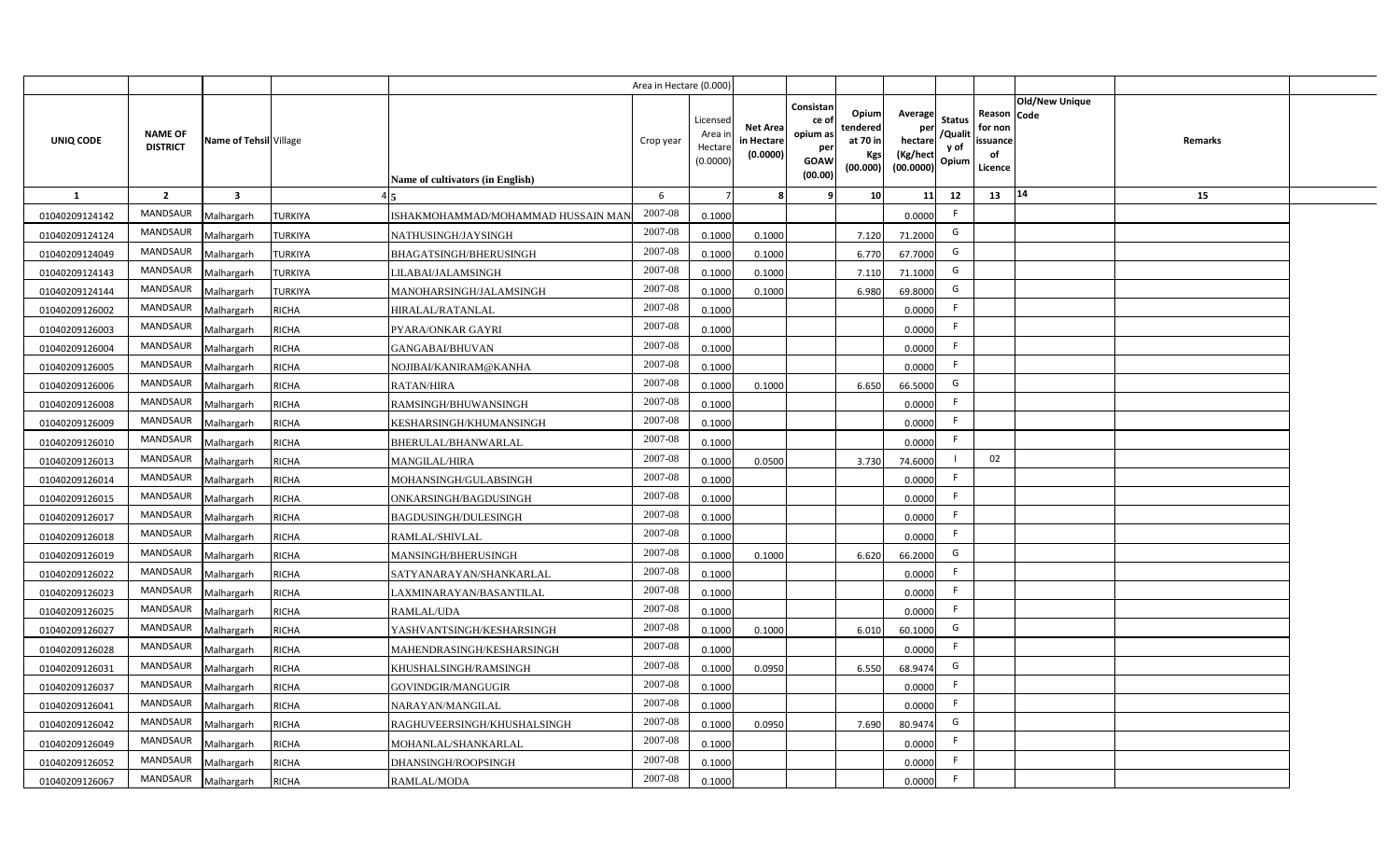|                |                                   |                         |                         |                                         | Area in Hectare (0.000) |                                          |                                           |                                                         |                                                  |                                                    |                                           |                                                                       |                      |  |
|----------------|-----------------------------------|-------------------------|-------------------------|-----------------------------------------|-------------------------|------------------------------------------|-------------------------------------------|---------------------------------------------------------|--------------------------------------------------|----------------------------------------------------|-------------------------------------------|-----------------------------------------------------------------------|----------------------|--|
| UNIQ CODE      | <b>NAME OF</b><br><b>DISTRICT</b> | Name of Tehsil Village  |                         | <b>Name of cultivators (in English)</b> | Crop year               | Licensec<br>Area i<br>Hectar<br>(0.0000) | <b>Net Area</b><br>in Hectare<br>(0.0000) | Consistan<br>ce o<br>opium as<br>per<br>GOAW<br>(00.00) | Opium<br>tendered<br>at 70 in<br>Kgs<br>(00.000) | Average<br>per<br>hectare<br>(Kg/hect<br>(00.0000) | <b>Status</b><br>/Qualit<br>y of<br>Opium | Old/New Unique<br>Reason Code<br>for non<br>issuance<br>of<br>Licence | Remarks              |  |
| $\mathbf{1}$   | $\overline{2}$                    | $\overline{\mathbf{3}}$ |                         |                                         | 6                       |                                          |                                           |                                                         | 10                                               | 11                                                 | 12                                        | 14<br>13                                                              | 15                   |  |
| 01040209126078 | MANDSAUR                          | Malhargarh              | <b>RICHA</b>            | AMARSINGH/GULABSINGH                    | 2007-08                 | 0.1000                                   | 0.1050                                    |                                                         | 6.920                                            | 65.9048                                            |                                           | 02                                                                    |                      |  |
| 01040209126087 | MANDSAUR                          | Malhargarh              | <b>RICHA</b>            | GHANSHYAMSINGH/KESHARSINGH              | 2007-08                 | 0.1000                                   | 0.0950                                    |                                                         | 6.990                                            | 73.5789                                            | G                                         |                                                                       |                      |  |
| 01040209126092 | <b>MANDSAUR</b>                   | Malhargarh              | <b>RICHA</b>            | AYYUBMOHAMMAD/FAKIRMOHAMMAD             | 2007-08                 | 0.1000                                   |                                           |                                                         |                                                  | 0.0000                                             | F.                                        |                                                                       |                      |  |
| 01040209126093 | MANDSAUR                          | Malhargarh              | <b>RICHA</b>            | JAKIRHUSSAIN/FAKIRMOHAMMAD              | 2007-08                 | 0.1000                                   |                                           |                                                         |                                                  | 0.0000                                             | F.                                        |                                                                       |                      |  |
| 01040209126097 | MANDSAUR                          | Malhargarh              | <b>RICHA</b>            | KRIPALSINGH/BHAGWAN                     | 2007-08                 | 0.1000                                   | 0.0950                                    |                                                         | 7.070                                            | 74.4211                                            | G                                         |                                                                       |                      |  |
| 01040209126100 | MANDSAUR                          | Malhargarh              | <b>RICHA</b>            | JHMAKLAL/MANGILAL                       | 2007-08                 | 0.1000                                   |                                           |                                                         |                                                  | 0.0000                                             | F                                         |                                                                       |                      |  |
| 01040209126101 | <b>MANDSAUR</b>                   | Malhargarh              | <b>RICHA</b>            | BHERULAL/VISHRAM                        | 2007-08                 | 0.1000                                   |                                           |                                                         |                                                  | 0.0000                                             | F.                                        |                                                                       |                      |  |
| 01040209126104 | MANDSAUR                          | Malhargarh              | <b>RICHA</b>            | KACHRULAL/CHOUTHMAL                     | 2007-08                 | 0.1000                                   |                                           |                                                         |                                                  | 0.0000                                             | F.                                        |                                                                       |                      |  |
| 01040209126105 | MANDSAUR                          | Malhargarh              | <b>RICHA</b>            | SAMANDIBAI/NATHULAL                     | 2007-08                 | 0.1000                                   |                                           |                                                         |                                                  | 0.0000                                             | -F                                        |                                                                       |                      |  |
| 01040209126109 | <b>MANDSAUR</b>                   | Malhargarh              | <b>RICHA</b>            | KESHURAM/CHUNNILAL                      | 2007-08                 | 0.1000                                   |                                           |                                                         |                                                  | 0.0000                                             | F.                                        |                                                                       |                      |  |
| 01040209126115 | MANDSAUR                          | Malhargarh              | <b>RICHA</b>            | KACHRULAL/NARAYAN                       | 2007-08                 | 0.1000                                   | 0.1000                                    |                                                         | 7.160                                            | 71.6000                                            | G                                         |                                                                       |                      |  |
| 01040209126116 | MANDSAUR                          | Malhargarh              | <b>RICHA</b>            | MOHANLAL/KARULAL                        | 2007-08                 | 0.1000                                   |                                           |                                                         |                                                  | 0.0000                                             | F.                                        |                                                                       |                      |  |
| 01040209126118 | MANDSAUR                          | Malhargarh              | <b>RICHA</b>            | SITARAM/VISHRAM                         | 2007-08                 | 0.1000                                   |                                           |                                                         |                                                  | 0.0000                                             | F.                                        |                                                                       |                      |  |
| 01040209126129 | MANDSAUR                          | Malhargarh              | <b>RICHA</b>            | CHAINSINGH/BHANWERSINGH                 | 2007-08                 | 0.1000                                   |                                           |                                                         |                                                  | 0.0000                                             | F                                         |                                                                       |                      |  |
| 01040209126131 | MANDSAUR                          | Malhargarh              | <b>RICHA</b>            | BHAGWANLAL/CHUNNILAL                    | 2007-08                 | 0.1000                                   |                                           |                                                         |                                                  | 0.0000                                             | F.                                        |                                                                       |                      |  |
| 01040209126134 | MANDSAUR                          | Malhargarh              | <b>RICHA</b>            | PRAKASHCHAND/SHANKARLAL MAHAJAN         | 2007-08                 | 0.1000                                   |                                           |                                                         |                                                  | 0.0000                                             | F.                                        |                                                                       |                      |  |
| 01040209126135 | MANDSAUR                          | Malhargarh              | <b>RICHA</b>            | BHERULAL/KISHANLAL                      | 2007-08                 | 0.1000                                   | 0.1000                                    |                                                         | 6.460                                            | 64.6000                                            | G                                         |                                                                       |                      |  |
| 01040209126139 | MANDSAUR                          | Malhargarh              | <b>RICHA</b>            | KACHRULAL/VISHRAM                       | 2007-08                 | 0.1000                                   |                                           |                                                         |                                                  | 0.0000                                             | F.                                        |                                                                       |                      |  |
| 01040209126142 | MANDSAUR                          | Malhargarh              | <b>RICHA</b>            | SAMANDKUNWAR/UMRAOSINGH                 | 2007-08                 | 0.1000                                   |                                           |                                                         |                                                  | 0.0000                                             | F.                                        |                                                                       |                      |  |
| 01040209126143 | <b>MANDSAUR</b>                   | Malhargarh              | <b>RICHA</b>            | JASKUNWAR/BASANTILAL                    | $2007 - 08$             | 0.1000                                   |                                           |                                                         |                                                  | 0.0000                                             | F.                                        |                                                                       |                      |  |
| 01040209126071 | MANDSAUR                          | Malhargarh              | <b>RICHA</b>            | BHAGWANSINGH/MODSINGH                   | 2007-08                 | 0.100                                    | 0.0800                                    |                                                         | 5.420                                            | 67.7500                                            |                                           | 02                                                                    |                      |  |
| 01040209126130 | <b>MANDSAUR</b>                   | Malhargarh              | <b>RICHA</b>            | RAMGOPAL/DEVILAL                        | 2007-08                 | 0.100                                    | 0.1000                                    |                                                         | 7.060                                            | 70.6000                                            |                                           | 02                                                                    |                      |  |
| 01040209126161 | MANDSAUR                          | Malhargarh              | <b>RICHA</b>            | NANDKISHOR/AMBALAL                      | $2007 - 08$             | 0.1000                                   |                                           |                                                         |                                                  | 0.0000                                             | E                                         |                                                                       |                      |  |
| 01040209126163 | MANDSAUR                          | Malhargarh              | <b>RICHA</b>            | NANDUBAI/CHAMPALAL                      | 2007-08                 | 0.1000                                   |                                           |                                                         |                                                  | 0.0000                                             | F.                                        |                                                                       |                      |  |
| 01040209126095 | MANDSAUR                          | Malhargarh              | <b>RICHA</b>            | KALUKHAN/MOHAMMAD HUSSAIN               | 2007-08                 | 0.1000                                   |                                           |                                                         |                                                  | 0.0000                                             | E                                         |                                                                       |                      |  |
| 01040209126148 | MANDSAUR                          | Malhargarh              | <b>RICHA</b>            | PRABHULAL/NARAYAN                       | 2007-08                 | 0.1000                                   | 0.1000                                    |                                                         | 7.300                                            | 73.0000                                            | G                                         |                                                                       |                      |  |
| 01040209126113 | MANDSAUR                          | Malhargarh              | <b>RICHA</b>            | AMARSINGH/TEJSINGH                      | 2007-08                 | 0.1000                                   |                                           |                                                         |                                                  | 0.0000                                             | F.                                        |                                                                       |                      |  |
| 01040209104003 | MANDSAUR                          | Malhargarh              | <b>BARKHEDA VIRPURA</b> | VIRAMKUNWAR/AMARSINGH                   | 2007-08                 | 0.1000                                   |                                           |                                                         |                                                  | 0.0000                                             | -F                                        |                                                                       |                      |  |
| 01040209104007 | MANDSAUR                          | Malhargarh              | <b>BARKHEDA VIRPURA</b> | BHANWARSINGH/BHERUSINGH                 | 2007-08                 | 0.1000                                   |                                           |                                                         |                                                  | 0.0000                                             | E                                         |                                                                       |                      |  |
| 01040209104012 | MANDSAUR                          | Malhargarh              | <b>BARKHEDA VIRPURA</b> | GHISIBAI/CHAGANLAL                      | 2007-08                 | 0.1000                                   |                                           |                                                         |                                                  | 0.0000                                             | F.                                        |                                                                       |                      |  |
| 01040209104017 | MANDSAUR                          | Malhargarh              | <b>BARKHEDA VIRPURA</b> | KACHRU/GANGARAM                         | 2007-08                 | 0.1000                                   | 0.1050                                    |                                                         | 6.260                                            | 59.6190                                            | G                                         |                                                                       | TRANSFER/NARAYANGARH |  |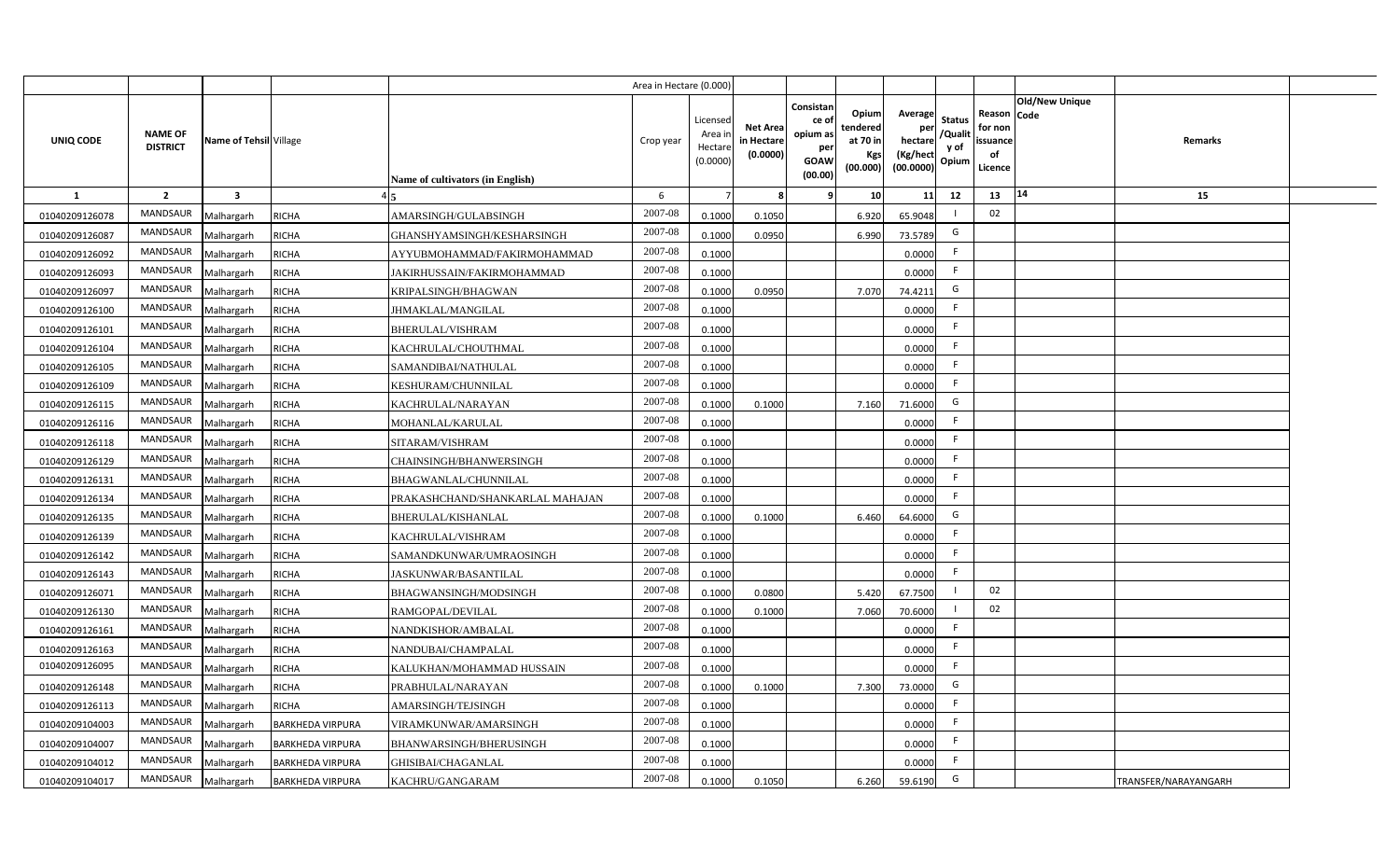|                |                                   |                         |                         |                                  | Area in Hectare (0.000 |                                          |                                           |                                                                 |                                                  |                                                    |                                           |                                                     |                |         |  |
|----------------|-----------------------------------|-------------------------|-------------------------|----------------------------------|------------------------|------------------------------------------|-------------------------------------------|-----------------------------------------------------------------|--------------------------------------------------|----------------------------------------------------|-------------------------------------------|-----------------------------------------------------|----------------|---------|--|
| UNIQ CODE      | <b>NAME OF</b><br><b>DISTRICT</b> | Name of Tehsil Village  |                         | Name of cultivators (in English) | Crop year              | Licensec<br>Area i<br>Hectar<br>(0.0000) | <b>Net Area</b><br>in Hectare<br>(0.0000) | Consistan<br>ce of<br>opium as<br>per<br><b>GOAW</b><br>(00.00) | Opium<br>tendered<br>at 70 in<br>Kgs<br>(00.000) | Average<br>per<br>hectare<br>(Kg/hect<br>(00.0000) | <b>Status</b><br>/Qualit<br>y of<br>Opium | Reason Code<br>for non<br>issuance<br>of<br>Licence | Old/New Unique | Remarks |  |
| 1              | $\overline{2}$                    | $\overline{\mathbf{3}}$ |                         |                                  | 6                      |                                          |                                           | ٠q                                                              | 10 <sup>1</sup>                                  | 11                                                 | 12                                        | 13                                                  | $\vert 14$     | 15      |  |
| 01040209104018 | MANDSAUR                          | Malhargarh              | <b>BARKHEDA VIRPURA</b> | MANGIBAI/RAMLAL                  | 2007-08                | 0.1000                                   |                                           |                                                                 |                                                  | 0.0000                                             | -F                                        |                                                     |                |         |  |
| 01040209104025 | MANDSAUR                          | Malhargarh              | <b>BARKHEDA VIRPURA</b> | RAMLAL/BHERA                     | 2007-08                | 0.1000                                   |                                           |                                                                 |                                                  | 0.0000                                             | F.                                        |                                                     |                |         |  |
| 01040209104020 | <b>MANDSAUR</b>                   | Malhargarh              | <b>BARKHEDA VIRPURA</b> | BHERULAL/BHAGIRATH               | 2007-08                | 0.1000                                   |                                           |                                                                 |                                                  | 0.0000                                             |                                           |                                                     |                |         |  |
| 01040209104030 | MANDSAUR                          | Malhargarh              | <b>BARKHEDA VIRPURA</b> | BHAGIRATH/MATHURALAL             | 2007-08                | 0.1000                                   |                                           |                                                                 |                                                  | 0.0000                                             | -F                                        |                                                     |                |         |  |
| 01040209104014 | MANDSAUR                          | Malhargarh              | <b>BARKHEDA VIRPURA</b> | PRAKASHCHANDRA/SHANKARLAL AHIR   | 2007-08                | 0.1000                                   |                                           |                                                                 |                                                  | 0.0000                                             |                                           |                                                     |                |         |  |
| 01040209104032 | MANDSAUR                          | Malhargarh              | <b>BARKHEDA VIRPURA</b> | NARENDRA/KANHAIYALAL             | 2007-08                | 0.1000                                   |                                           |                                                                 |                                                  | 0.0000                                             | F.                                        |                                                     |                |         |  |
| 01040209104034 | MANDSAUR                          | Malhargarh              | <b>BARKHEDA VIRPURA</b> | MOHANLAL/SHANKARLAL              | 2007-08                | 0.1000                                   |                                           |                                                                 |                                                  | 0.0000                                             |                                           |                                                     |                |         |  |
| 01040209104022 | MANDSAUR                          | Malhargarh              | <b>BARKHEDA VIRPURA</b> | <b>JDAYRAM/RATANLAL</b>          | 2007-08                | 0.1000                                   |                                           |                                                                 |                                                  | 0.0000                                             | E                                         |                                                     |                |         |  |
| 01040209110002 | MANDSAUR                          | Malhargarh              | <b>BORKHEDI</b>         | CHENSINGH/MANSINGH               | 2007-08                | 0.1000                                   |                                           |                                                                 |                                                  | 0.0000                                             | F.                                        |                                                     |                |         |  |
| 01040209110003 | MANDSAUR                          | Malhargarh              | <b>BORKHEDI</b>         | BHANWARKUNWAR/BHANWARSINGH       | 2007-08                | 0.1000                                   |                                           |                                                                 |                                                  | 0.0000                                             | -F                                        |                                                     |                |         |  |
| 01040209110005 | MANDSAUR                          | Malhargarh              | <b>BORKHEDI</b>         | <b>MANGILAL/ONKAR</b>            | 2007-08                | 0.1000                                   | 0.1000                                    |                                                                 | 6.380                                            | 63.8000                                            | G                                         |                                                     |                |         |  |
| 01040209110007 | MANDSAUR                          | Malhargarh              | <b>BORKHEDI</b>         | <b>BHANWERMANGU/BHARTI</b>       | 2007-08                | 0.1000                                   | 0.0500                                    |                                                                 | 3.890                                            | 77.8000                                            | G                                         |                                                     |                |         |  |
| 01040209110008 | <b>MANDSAUR</b>                   | Malhargarh              | <b>BORKHEDI</b>         | SHAMBHU/KASHIRAM                 | 2007-08                | 0.1000                                   | 0.0950                                    |                                                                 | 7.150                                            | 75.2632                                            | G                                         |                                                     |                |         |  |
| 01040209110009 | <b>MANDSAUR</b>                   | Malhargarh              | <b>BORKHEDI</b>         | CHATARBHUJ/KASHIRAM              | 2007-08                | 0.1000                                   | 0.1000                                    |                                                                 | 7.060                                            | 70.6000                                            | G                                         |                                                     |                |         |  |
| 01040209110011 | MANDSAUR                          | Malhargarh              | <b>BORKHEDI</b>         | MOHANSINGH/BHANWARSINGH          | 2007-08                | 0.1000                                   |                                           |                                                                 |                                                  | 0.0000                                             | -F                                        |                                                     |                |         |  |
| 01040209110013 | <b>MANDSAUR</b>                   | Malhargarh              | <b>BORKHEDI</b>         | PARWATSINGH/BHANWARSINGH         | 2007-08                | 0.1000                                   | 0.0950                                    |                                                                 | 7.030                                            | 74.0000                                            | G                                         |                                                     |                |         |  |
| 01040209110019 | <b>MANDSAUR</b>                   | Malhargarh              | <b>BORKHEDI</b>         | KANWARLAL/RAMPRATAP              | 2007-08                | 0.1000                                   | 0.1000                                    |                                                                 | 7.570                                            | 75.7000                                            | G                                         |                                                     |                |         |  |
| 01040209110023 | <b>MANDSAUR</b>                   | Malhargarh              | <b>BORKHEDI</b>         | LAXMAN/CHATARBHUJ                | 2007-08                | 0.100                                    | 0.1000                                    |                                                                 | 7.450                                            | 74.5000                                            | G                                         |                                                     |                |         |  |
| 01040209110024 | <b>MANDSAUR</b>                   | Malhargarh              | <b>BORKHEDI</b>         | BHANWARLAL/MANGILAL              | 2007-08                | 0.100                                    | 0.1050                                    |                                                                 | 6.770                                            | 64.4762                                            | G                                         |                                                     |                |         |  |
| 01040209110028 | <b>MANDSAUR</b>                   | Malhargarh              | <b>BORKHEDI</b>         | LAXMAN/BHANWAR BHARTI            | 2007-08                | 0.1000                                   | 0.1000                                    |                                                                 | 7.320                                            | 73.2000                                            | G                                         |                                                     |                |         |  |
| 01040209110031 | <b>MANDSAUR</b>                   | Malhargarh              | <b>BORKHEDI</b>         | BALWANTSINGH/MOHANSINGH          | 2007-08                | 0.1000                                   |                                           |                                                                 |                                                  | 0.0000                                             |                                           |                                                     |                |         |  |
| 01040209110037 | <b>MANDSAUR</b>                   | Malhargarh              | <b>BORKHEDI</b>         | PRAHLAD/KARULAL                  | 2007-08                | 0.100                                    |                                           |                                                                 |                                                  | 0.0000                                             | -F                                        |                                                     |                |         |  |
| 01040209110039 | MANDSAUR                          | Malhargarh              | <b>BORKHEDI</b>         | JAGDISH/KARU BHARTI              | 2007-08                | 0.100                                    | 0.0950                                    |                                                                 | 7.010                                            | 73.7895                                            | G                                         |                                                     |                |         |  |
| 01040209110043 | <b>MANDSAUR</b>                   | Malhargarh              | <b>BORKHEDI</b>         | OMPRAKASH/CHATARBHUJ             | 2007-08                | 0.100                                    | 0.0950                                    |                                                                 | 7.120                                            | 74.9474                                            | G                                         |                                                     |                |         |  |
| 01040209110042 | MANDSAUR                          | Malhargarh              | <b>BORKHEDI</b>         | <b>BHONIBAI/BHERULAL</b>         | 2007-08                | 0.1000                                   |                                           |                                                                 |                                                  | 0.0000                                             | F.                                        |                                                     |                |         |  |
| 01040209110032 | MANDSAUR                          | Malhargarh              | <b>BORKHEDI</b>         | BADAMIBAI/KHYALIRAM              | 2007-08                | 0.1000                                   | 0.1000                                    |                                                                 | 7.420                                            | 74.2000                                            | G                                         |                                                     |                |         |  |
| 01040209110049 | MANDSAUR                          | Malhargarh              | <b>BORKHEDI</b>         | KAMALSINGH/PYARSINGH             | 2007-08                | 0.1000                                   | 0.0950                                    |                                                                 | 7.130                                            | 75.0526                                            | G                                         |                                                     |                |         |  |
| 01040209110026 | MANDSAUR                          | Malhargarh              | <b>BORKHEDI</b>         | BALMUKAND/NANDRAM                | 2007-08                | 0.1000                                   | 0.1000                                    |                                                                 | 7.120                                            | 71.2000                                            | G                                         |                                                     |                |         |  |
| 01040209110035 | MANDSAUR                          | Malhargarh              | <b>BORKHEDI</b>         | SHAYAMKUNWAR/SARDARSINGH         | 2007-08                | 0.1000                                   | 0.1000                                    |                                                                 | 6.680                                            | 66.8000                                            | G                                         |                                                     |                |         |  |
| 01040209110004 | MANDSAUR                          | Malhargarh              | <b>BORKHEDI</b>         | PYARSINGH/BHUVANISINGH           | 2007-08                | 0.1000                                   | 0.0950                                    |                                                                 | 7.130                                            | 75.0526                                            | G                                         |                                                     |                |         |  |
| 01040209110029 | MANDSAUR                          | Malhargarh              | <b>BORKHEDI</b>         | NARAYANSINGH/PYARSINGH           | 2007-08                | 0.1000                                   | 0.0950                                    |                                                                 | 6.940                                            | 73.0526                                            | G                                         |                                                     |                |         |  |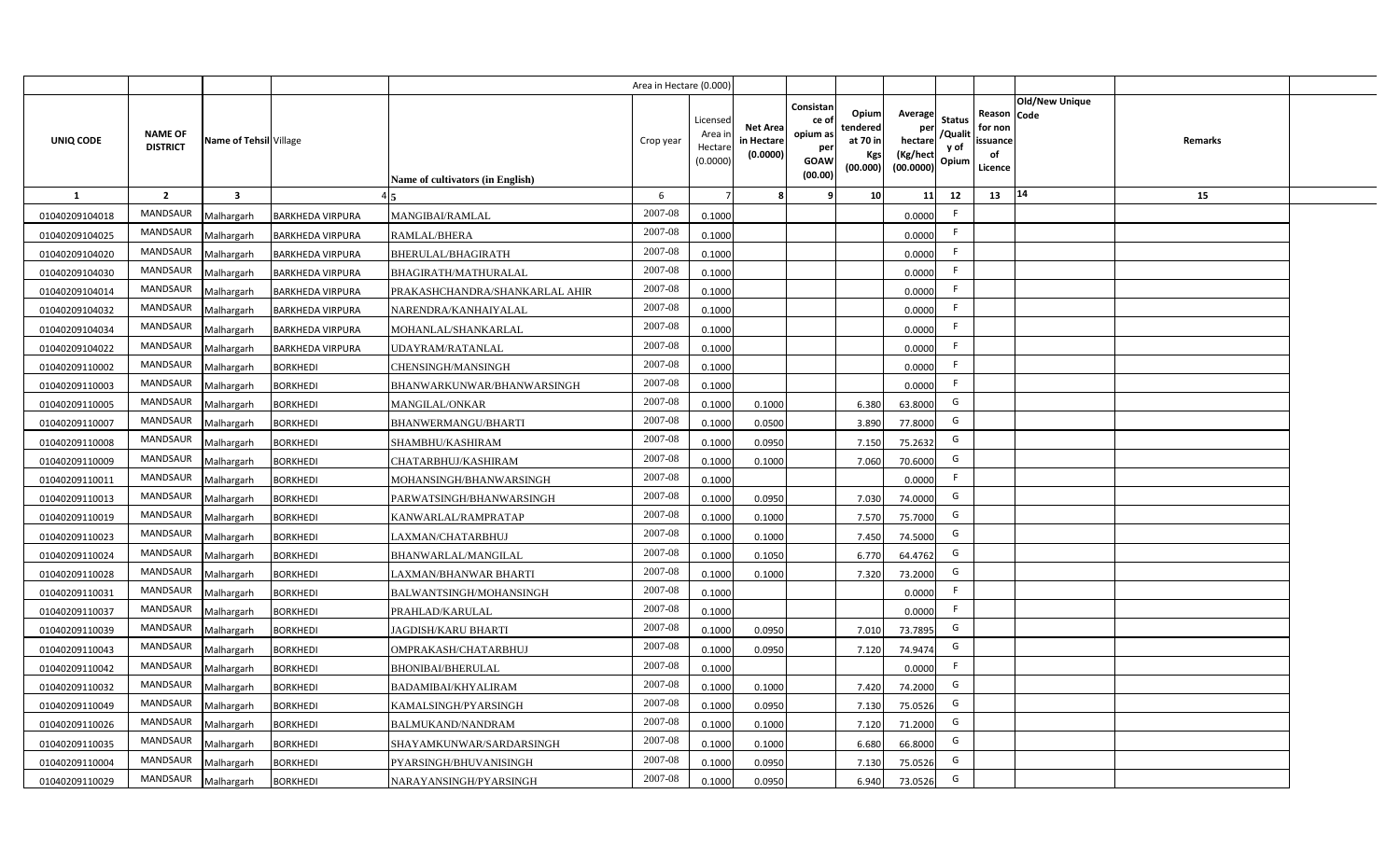|                |                                   |                         |                         |                                  | Area in Hectare (0.000 |                                          |                                           |                                                                 |                                                  |                                                    |                                           |                                                     |                |         |  |
|----------------|-----------------------------------|-------------------------|-------------------------|----------------------------------|------------------------|------------------------------------------|-------------------------------------------|-----------------------------------------------------------------|--------------------------------------------------|----------------------------------------------------|-------------------------------------------|-----------------------------------------------------|----------------|---------|--|
| UNIQ CODE      | <b>NAME OF</b><br><b>DISTRICT</b> | Name of Tehsil Village  |                         | Name of cultivators (in English) | Crop year              | Licensec<br>Area i<br>Hectar<br>(0.0000) | <b>Net Area</b><br>in Hectare<br>(0.0000) | Consistan<br>ce of<br>opium as<br>per<br><b>GOAW</b><br>(00.00) | Opium<br>tendered<br>at 70 in<br>Kgs<br>(00.000) | Average<br>per<br>hectare<br>(Kg/hect<br>(00.0000) | <b>Status</b><br>/Qualit<br>y of<br>Opium | Reason Code<br>for non<br>issuance<br>of<br>Licence | Old/New Unique | Remarks |  |
| $\mathbf{1}$   | $\overline{2}$                    | $\overline{\mathbf{3}}$ |                         |                                  | 6                      |                                          |                                           | q                                                               | 10 <sup>1</sup>                                  | 11                                                 | 12                                        | 13                                                  | $\vert 14$     | 15      |  |
| 01040209116001 | MANDSAUR                          | Malhargarh              | <b>UJAGRIYA</b>         | KALU/FAKIR MOHMMAD               | 2007-08                | 0.1000                                   |                                           |                                                                 |                                                  | 0.0000                                             | -F                                        |                                                     |                |         |  |
| 01040209116007 | MANDSAUR                          | Malhargarh              | <b>UJAGRIYA</b>         | MOHAMMADHUSSAIN/KALU             | 2007-08                | 0.1000                                   |                                           |                                                                 |                                                  | 0.0000                                             | F.                                        |                                                     |                |         |  |
| 01040209116014 | MANDSAUR                          | Malhargarh              | <b>UJAGRIYA</b>         | INDARKUNWAR/CHOGALAL             | 2007-08                | 0.1000                                   |                                           |                                                                 |                                                  | 0.0000                                             | -F                                        |                                                     |                |         |  |
| 01040209116018 | <b>MANDSAUR</b>                   | Malhargarh              | <b>UJAGRIYA</b>         | ARJUNSINGH/MADHOSINGH            | 2007-08                | 0.1000                                   |                                           |                                                                 |                                                  | 0.0000                                             | -F                                        |                                                     |                |         |  |
| 01040209116021 | MANDSAUR                          | Malhargarh              | <b>UJAGRIYA</b>         | BHARATSINGH/MADHOSINGH           | 2007-08                | 0.1000                                   |                                           |                                                                 |                                                  | 0.0000                                             |                                           |                                                     |                |         |  |
| 01040209116022 | MANDSAUR                          | Malhargarh              | <b>UJAGRIYA</b>         | JAYSINGH/KISHANSINGH             | 2007-08                | 0.1000                                   |                                           |                                                                 |                                                  | 0.0000                                             | F.                                        |                                                     |                |         |  |
| 01040209116023 | MANDSAUR                          | Malhargarh              | <b>UJAGRIYA</b>         | JAKIR HUSSAIN/FAKIRMOHD.         | 2007-08                | 0.1000                                   |                                           |                                                                 |                                                  | 0.0000                                             | -F                                        |                                                     |                |         |  |
| 01040209116016 | MANDSAUR                          | Malhargarh              | <b>UJAGRIYA</b>         | SHAFIMOHAMMAD/FAKIRMOHAMMAD      | 2007-08                | 0.1000                                   |                                           |                                                                 |                                                  | 0.0000                                             |                                           |                                                     |                |         |  |
| 01040209116006 | MANDSAUR                          | Malhargarh              | <b>UJAGRIYA</b>         | SHABBIR MOHAMMAD/FAKIR MOHAMMAD  | 2007-08                | 0.1000                                   |                                           |                                                                 |                                                  | 0.0000                                             | -F                                        |                                                     |                |         |  |
| 01040209116019 | MANDSAUR                          | Malhargarh              | <b>UJAGRIYA</b>         | VIKRAMSINGH/PRATAPSINGH          | 2007-08                | 0.1000                                   |                                           |                                                                 |                                                  | 0.0000                                             | F.                                        |                                                     |                |         |  |
| 01040209116020 | MANDSAUR                          | Malhargarh              | <b>UJAGRIYA</b>         | <b>BHERULAL/POKHARLAL</b>        | 2007-08                | 0.1000                                   |                                           |                                                                 |                                                  | 0.0000                                             | -F                                        |                                                     |                |         |  |
| 01040209120002 | MANDSAUR                          | Malhargarh              | <b>LASUDIYA RATHORE</b> | SOHANBAI/CHIMANLAL               | 2007-08                | 0.1000                                   | 0.0450                                    |                                                                 | 3.140                                            | 69.7778                                            | G                                         |                                                     |                |         |  |
| 01040209120005 | <b>MANDSAUR</b>                   | Malhargarh              | <b>LASUDIYA RATHORE</b> | RATANKUNWAR/PADAMSINGH           | 2007-08                | 0.1000                                   | 0.1000                                    |                                                                 | 6.870                                            | 68.7000                                            | G                                         |                                                     |                |         |  |
| 01040209120007 | <b>MANDSAUR</b>                   | Malhargarh              | <b>LASUDIYA RATHORE</b> | KISHANSINGH/KALUSINGH            | 2007-08                | 0.1000                                   | 0.1000                                    |                                                                 | 6.840                                            | 68.4000                                            | G                                         |                                                     |                |         |  |
| 01040209120009 | <b>MANDSAUR</b>                   | Malhargarh              | <b>LASUDIYA RATHORE</b> | BHOMSINGH/KALUSINGH              | 2007-08                | 0.1000                                   | 0.0950                                    |                                                                 | 7.190                                            | 75.6842                                            | G                                         |                                                     |                |         |  |
| 01040209120010 | <b>MANDSAUR</b>                   | Malhargarh              | <b>LASUDIYA RATHORE</b> | PARTHESINGH/BHERUSINGH           | 2007-08                | 0.1000                                   |                                           |                                                                 |                                                  | 0.0000                                             | F.                                        |                                                     |                |         |  |
| 01040209120011 | <b>MANDSAUR</b>                   | Malhargarh              | <b>LASUDIYA RATHORE</b> | SUHAGBAI/KACHRU                  | 2007-08                | 0.1000                                   |                                           |                                                                 |                                                  | 0.0000                                             | F.                                        |                                                     |                |         |  |
| 01040209120012 | <b>MANDSAUR</b>                   | Malhargarh              | <b>LASUDIYA RATHORE</b> | NARAYAN/NANURAM                  | 2007-08                | 0.1000                                   | 0.1000                                    |                                                                 | 6.880                                            | 68.8000                                            | G                                         |                                                     |                |         |  |
| 01040209120013 | MANDSAUR                          | Malhargarh              | <b>LASUDIYA RATHORE</b> | MANGILAL/CHIMANLAL               | 2007-08                | 0.1000                                   | 0.095                                     |                                                                 | 6.740                                            | 70.9474                                            | G                                         |                                                     |                |         |  |
| 01040209120014 | <b>MANDSAUR</b>                   | Malhargarh              | <b>LASUDIYA RATHORE</b> | SOHANSINGH/RAMSINGH              | 2007-08                | 0.100                                    |                                           |                                                                 |                                                  | 0.0000                                             | F.                                        |                                                     |                |         |  |
| 01040209120016 | MANDSAUR                          | Malhargarh              | <b>LASUDIYA RATHORE</b> | SAYARKUNWAR/VAJESINGH            | $2007 - 08$            | 0.100                                    | 0.1000                                    |                                                                 | 7.250                                            | 72.5000                                            | G                                         |                                                     |                |         |  |
| 01040209120017 | MANDSAUR                          | Malhargarh              | <b>LASUDIYA RATHORE</b> | BHERULAL/BHUVAN                  | 2007-08                | 0.100                                    | 0.1000                                    |                                                                 | 6.670                                            | 66.7000                                            | G                                         |                                                     |                |         |  |
| 01040209120020 | <b>MANDSAUR</b>                   | Malhargarh              | <b>LASUDIYA RATHORE</b> | BALUSINGH/CHATARSINGH            | 2007-08                | 0.100                                    |                                           |                                                                 |                                                  | 0.0000                                             | -F                                        |                                                     |                |         |  |
| 01040209120021 | MANDSAUR                          | Malhargarh              | <b>LASUDIYA RATHORE</b> | KAMALSINGH/SAJJANSINGH           | 2007-08                | 0.1000                                   |                                           |                                                                 |                                                  | 0.0000                                             | E                                         |                                                     |                |         |  |
| 01040209120023 | MANDSAUR                          | Malhargarh              | <b>LASUDIYA RATHORE</b> | KASTURCHAND/SITARAM              | 2007-08                | 0.1000                                   | 0.0950                                    |                                                                 | 7.110                                            | 74.8421                                            | G                                         |                                                     |                |         |  |
| 01040209120028 | MANDSAUR                          | Malhargarh              | <b>LASUDIYA RATHORE</b> | FUNDASINGH/BHOMSINGH             | 2007-08                | 0.1000                                   | 0.095                                     |                                                                 | 6.780                                            | 71.3684                                            | G                                         |                                                     |                |         |  |
| 01040209120029 | MANDSAUR                          | Malhargarh              | <b>LASUDIYA RATHORE</b> | KAILASHCHANDRA/RATANLAL          | 2007-08                | 0.1000                                   | 0.1000                                    |                                                                 | 6.690                                            | 66.9000                                            | G                                         |                                                     |                |         |  |
| 01040209120030 | MANDSAUR                          | Malhargarh              | <b>LASUDIYA RATHORE</b> | <b>BHABHUTRAM/BABRU</b>          | 2007-08                | 0.1000                                   | 0.1000                                    |                                                                 | 7.530                                            | 75.3000                                            | G                                         |                                                     |                |         |  |
| 01040209120037 | MANDSAUR                          | Malhargarh              | <b>LASUDIYA RATHORE</b> | KAMLABAI/BHUWANISHANKER          | 2007-08                | 0.1000                                   | 0.0950                                    |                                                                 | 6.550                                            | 68.9474                                            | G                                         |                                                     |                |         |  |
| 01040209120040 | MANDSAUR                          | Malhargarh              | <b>LASUDIYA RATHORE</b> | BAGDIBAI/GANGARAM                | 2007-08                | 0.1000                                   |                                           |                                                                 |                                                  | 0.0000                                             | -F                                        |                                                     |                |         |  |
| 01040209120042 | MANDSAUR                          | Malhargarh              | <b>LASUDIYA RATHORE</b> | RAJENDRA/RAMESHCHANDRA           | 2007-08                | 0.1000                                   |                                           |                                                                 |                                                  | 0.0000                                             | -F                                        |                                                     |                |         |  |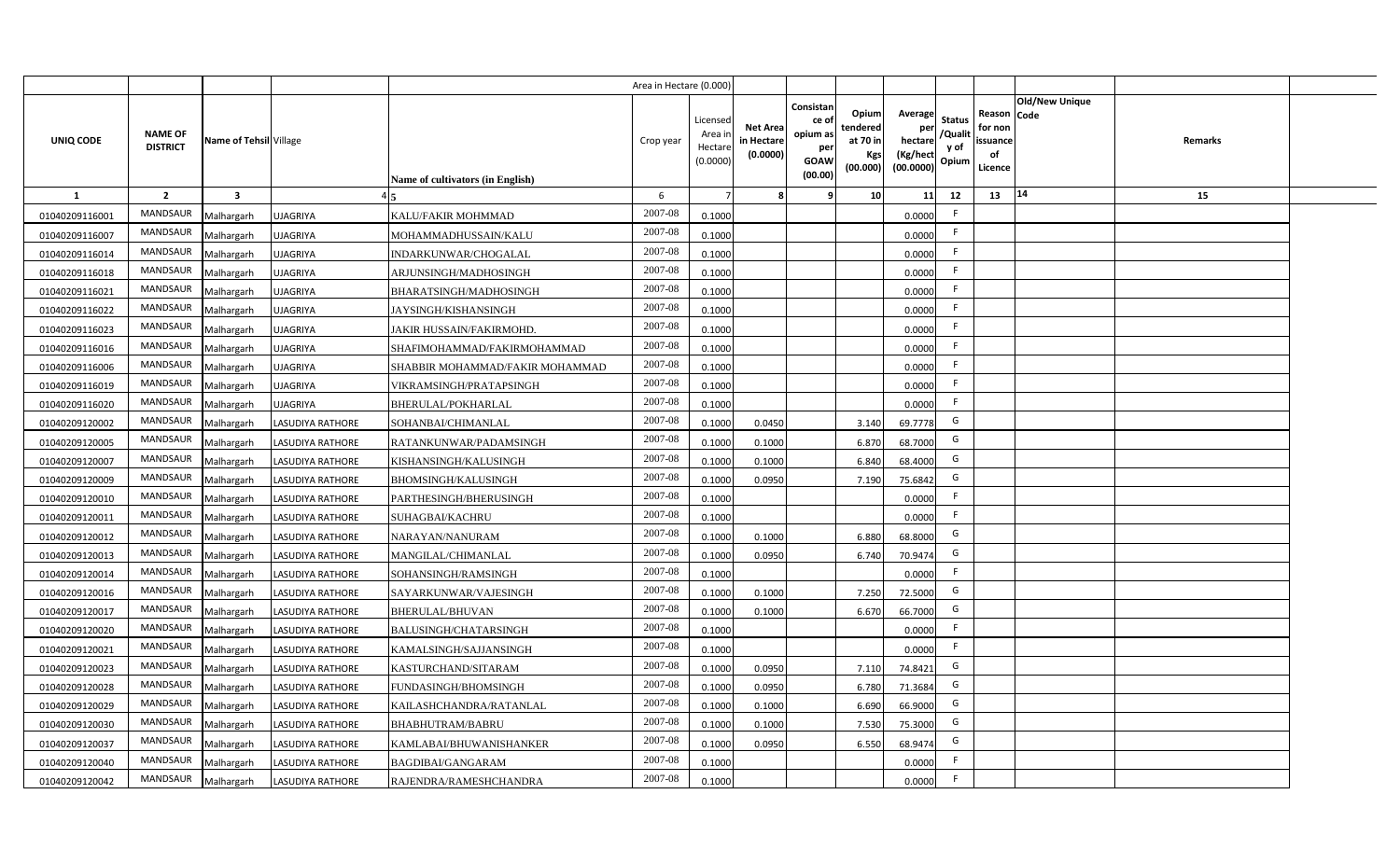|                |                                   |                         |                         |                                  | Area in Hectare (0.000 |                                          |                                           |                                                                 |                                                  |                                                    |                                           |                                                     |                       |         |  |
|----------------|-----------------------------------|-------------------------|-------------------------|----------------------------------|------------------------|------------------------------------------|-------------------------------------------|-----------------------------------------------------------------|--------------------------------------------------|----------------------------------------------------|-------------------------------------------|-----------------------------------------------------|-----------------------|---------|--|
| UNIQ CODE      | <b>NAME OF</b><br><b>DISTRICT</b> | Name of Tehsil Village  |                         | Name of cultivators (in English) | Crop year              | Licensec<br>Area i<br>Hectar<br>(0.0000) | <b>Net Area</b><br>in Hectare<br>(0.0000) | Consistan<br>ce of<br>opium as<br>per<br><b>GOAW</b><br>(00.00) | Opium<br>tendered<br>at 70 in<br>Kgs<br>(00.000) | Average<br>per<br>hectare<br>(Kg/hect<br>(00.0000) | <b>Status</b><br>/Qualit<br>y of<br>Opium | Reason Code<br>for non<br>issuance<br>of<br>Licence | <b>Old/New Unique</b> | Remarks |  |
| $\mathbf{1}$   | $\overline{2}$                    | $\overline{\mathbf{3}}$ |                         |                                  | 6                      |                                          |                                           | q                                                               | 10                                               | 11                                                 | 12                                        | 13                                                  | 14                    | 15      |  |
| 01040209120045 | MANDSAUR                          | Malhargarh              | <b>LASUDIYA RATHORE</b> | SHRWANSINGH/RAMSINGH             | 2007-08                | 0.1000                                   |                                           |                                                                 |                                                  | 0.0000                                             | -F                                        |                                                     |                       |         |  |
| 01040209120046 | <b>MANDSAUR</b>                   | Malhargarh              | LASUDIYA RATHORE        | MANGUSINGH/BHANWARSINGH          | 2007-08                | 0.1000                                   |                                           |                                                                 |                                                  | 0.0000                                             | -F                                        |                                                     |                       |         |  |
| 01040209120050 | MANDSAUR                          | Malhargarh              | <b>LASUDIYA RATHORE</b> | RAMGOPAL/CHIMANLAL               | 2007-08                | 0.100                                    | 0.0950                                    |                                                                 | 6.580                                            | 69.2632                                            | G                                         |                                                     |                       |         |  |
| 01040209120054 | MANDSAUR                          | Malhargarh              | <b>LASUDIYA RATHORE</b> | MADANLAL/BHERULAL                | 2007-08                | 0.100                                    | 0.0950                                    |                                                                 | 6.920                                            | 72.8421                                            | G                                         |                                                     |                       |         |  |
| 01040209120056 | <b>MANDSAUR</b>                   | Malhargarh              | <b>LASUDIYA RATHORE</b> | NARAYANSINGH/BAGDUSINGH          | 2007-08                | 0.1000                                   |                                           |                                                                 |                                                  | 0.0000                                             | -F                                        |                                                     |                       |         |  |
| 01040209120057 | <b>MANDSAUR</b>                   | Malhargarh              | <b>LASUDIYA RATHORE</b> | GATTUKUNWAR/JIVANSINGH           | 2007-08                | 0.1000                                   | 0.1000                                    |                                                                 | 6.770                                            | 67.7000                                            | G                                         |                                                     |                       |         |  |
| 01040209120058 | MANDSAUR                          | Malhargarh              | <b>LASUDIYA RATHORE</b> | <b>BANSHILAL/NANDRAM</b>         | 2007-08                | 0.1000                                   | 0.1000                                    |                                                                 | 7.320                                            | 73.2000                                            | G                                         |                                                     |                       |         |  |
| 01040209120060 | MANDSAUR                          | Malhargarh              | <b>LASUDIYA RATHORE</b> | PRABHULAL/SHANKARLAL             | 2007-08                | 0.1000                                   |                                           |                                                                 |                                                  | 0.0000                                             | -F                                        |                                                     |                       |         |  |
| 01040209120061 | <b>MANDSAUR</b>                   | Malhargarh              | <b>LASUDIYA RATHORE</b> | RAMPRASAD/PRABHULAL              | 2007-08                | 0.1000                                   |                                           |                                                                 |                                                  | 0.0000                                             | -F                                        |                                                     |                       |         |  |
| 01040209120063 | MANDSAUR                          | Malhargarh              | <b>LASUDIYA RATHORE</b> | BHARATSINGH/HARISINGH            | 2007-08                | 0.1000                                   | 0.0350                                    |                                                                 | 2.280                                            | 65.1429                                            | G                                         |                                                     |                       |         |  |
| 01040209120068 | <b>MANDSAUR</b>                   | Malhargarh              | <b>LASUDIYA RATHORE</b> | KANWARSINGH/MOHANSINGH           | 2007-08                | 0.1000                                   | 0.0950                                    |                                                                 | 7.430                                            | 78.2105                                            | G                                         |                                                     |                       |         |  |
| 01040209120069 | <b>MANDSAUR</b>                   | Malhargarh              | <b>LASUDIYA RATHORE</b> | DILIPSINGH/ARJUNSINGH            | 2007-08                | 0.1000                                   | 0.1000                                    |                                                                 | 7.390                                            | 73.9000                                            | G                                         |                                                     |                       |         |  |
| 01040209120071 | <b>MANDSAUR</b>                   | Malhargarh              | <b>LASUDIYA RATHORE</b> | ANILAKUMAR/RAMPRATAP             | 2007-08                | 0.1000                                   | 0.0950                                    |                                                                 | 7.090                                            | 74.6316                                            | G                                         |                                                     |                       |         |  |
| 01040209120077 | <b>MANDSAUR</b>                   | Malhargarh              | <b>LASUDIYA RATHORE</b> | HARISINGH/BHOMSINGH              | 2007-08                | 0.1000                                   | 0.0950                                    |                                                                 | 7.360                                            | 77.4737                                            | G                                         |                                                     |                       |         |  |
| 01040209120080 | <b>MANDSAUR</b>                   | Malhargarh              | LASUDIYA RATHORE        | DIPSINGH/RODSINGH                | 2007-08                | 0.1000                                   | 0.1050                                    |                                                                 | 8.050                                            | 76.6667                                            | G                                         |                                                     |                       |         |  |
| 01040209120081 | <b>MANDSAUR</b>                   | Malhargarh              | <b>LASUDIYA RATHORE</b> | RAMKANYABAI/PRABHULAL            | 2007-08                | 0.100                                    | 0.0850                                    |                                                                 | 5.320                                            | 62.5882                                            | G                                         |                                                     |                       |         |  |
| 01040209120082 | MANDSAUR                          | Malhargarh              | <b>LASUDIYA RATHORE</b> | NAGUSINGH/KAMALSINGH             | 2007-08                | 0.1000                                   |                                           |                                                                 |                                                  | 0.0000                                             | E                                         |                                                     |                       |         |  |
| 01040209120084 | <b>MANDSAUR</b>                   | Malhargarh              | <b>LASUDIYA RATHORE</b> | RAMIBAI@RAMAKANTABAI/PRABHULAL   | 2007-08                | 0.100                                    | 0.0250                                    |                                                                 | 1.920                                            | 76.8000                                            | G                                         |                                                     |                       |         |  |
| 01040209120086 | <b>MANDSAUR</b>                   | Malhargarh              | <b>LASUDIYA RATHORE</b> | MOHANLAL/NANDRAM                 | $2007 - 08$            | 0.100                                    | 0.0950                                    |                                                                 | 6.870                                            | 72.3158                                            | G                                         |                                                     |                       |         |  |
| 01040209120088 | <b>MANDSAUR</b>                   | Malhargarh              | <b>LASUDIYA RATHORE</b> | DHANSINGH/SHAMBHUSINGH           | $2007 - 08$            | 0.100                                    |                                           |                                                                 |                                                  | 0.0000                                             | -F                                        |                                                     |                       |         |  |
| 01040209120090 | <b>MANDSAUR</b>                   | Malhargarh              | <b>LASUDIYA RATHORE</b> | SUGANKUNAWARWAR/KAMALSINGH       | 2007-08                | 0.100                                    | 0.1000                                    |                                                                 | 6.770                                            | 67.7000                                            | G                                         |                                                     |                       |         |  |
| 01040209120093 | <b>MANDSAUR</b>                   | Malhargarh              | <b>LASUDIYA RATHORE</b> | CHENSINGH/KISHANSINGH            | 2007-08                | 0.100                                    | 0.1000                                    |                                                                 | 7.160                                            | 71.6000                                            | G                                         |                                                     |                       |         |  |
| 01040209120096 | <b>MANDSAUR</b>                   | Malhargarh              | LASUDIYA RATHORE        | BABULAL/NARAYAN                  | 2007-08                | 0.1000                                   |                                           |                                                                 |                                                  | 0.0000                                             | F.                                        |                                                     |                       |         |  |
| 01040209120097 | MANDSAUR                          | Malhargarh              | <b>LASUDIYA RATHORE</b> | BHANWARKUNWAR/RAJKUNWAR          | 2007-08                | 0.1000                                   |                                           |                                                                 |                                                  | 0.0000                                             | -F                                        |                                                     |                       |         |  |
| 01040209120098 | MANDSAUR                          | Malhargarh              | <b>LASUDIYA RATHORE</b> | FAKIRCHAND/SAGUBAI               | 2007-08                | 0.1000                                   |                                           |                                                                 |                                                  | 0.0000                                             | F                                         |                                                     |                       |         |  |
| 01040209120100 | MANDSAUR                          | Malhargarh              | <b>LASUDIYA RATHORE</b> | MANGUSINGH/LAXMANSINGH           | 2007-08                | 0.1000                                   | 0.1000                                    |                                                                 | 7.090                                            | 70.9000                                            | G                                         |                                                     |                       |         |  |
| 01040209120101 | MANDSAUR                          | Malhargarh              | <b>LASUDIYA RATHORE</b> | MUNNABAI/DASHRATHLAL             | 2007-08                | 0.1000                                   |                                           |                                                                 |                                                  | 0.0000                                             | E                                         |                                                     |                       |         |  |
| 01040209120102 | MANDSAUR                          | Malhargarh              | <b>LASUDIYA RATHORE</b> | GOPAL/BHERULAL                   | 2007-08                | 0.1000                                   | 0.0450                                    |                                                                 | 3.000                                            | 66.6667                                            | G                                         |                                                     |                       |         |  |
| 01040209120110 | MANDSAUR                          | Malhargarh              | <b>LASUDIYA RATHORE</b> | KRISHNKUNWAR/ARJUNSINGH          | 2007-08                | 0.1000                                   | 0.1000                                    |                                                                 | 6.450                                            | 64.5000                                            | G                                         |                                                     |                       |         |  |
| 01040209120116 | MANDSAUR                          | Malhargarh              | <b>LASUDIYA RATHORE</b> | DILIPSINGH/KAMALSINGH            | 2007-08                | 0.1000                                   |                                           |                                                                 |                                                  | 0.0000                                             | -F                                        |                                                     |                       |         |  |
| 01040209120122 | MANDSAUR                          | Malhargarh              | <b>LASUDIYA RATHORE</b> | PHOOLSINGH/RAMSINGH              | 2007-08                | 0.1000                                   | 0.1000                                    |                                                                 | 6.880                                            | 68.8000                                            | G                                         |                                                     |                       |         |  |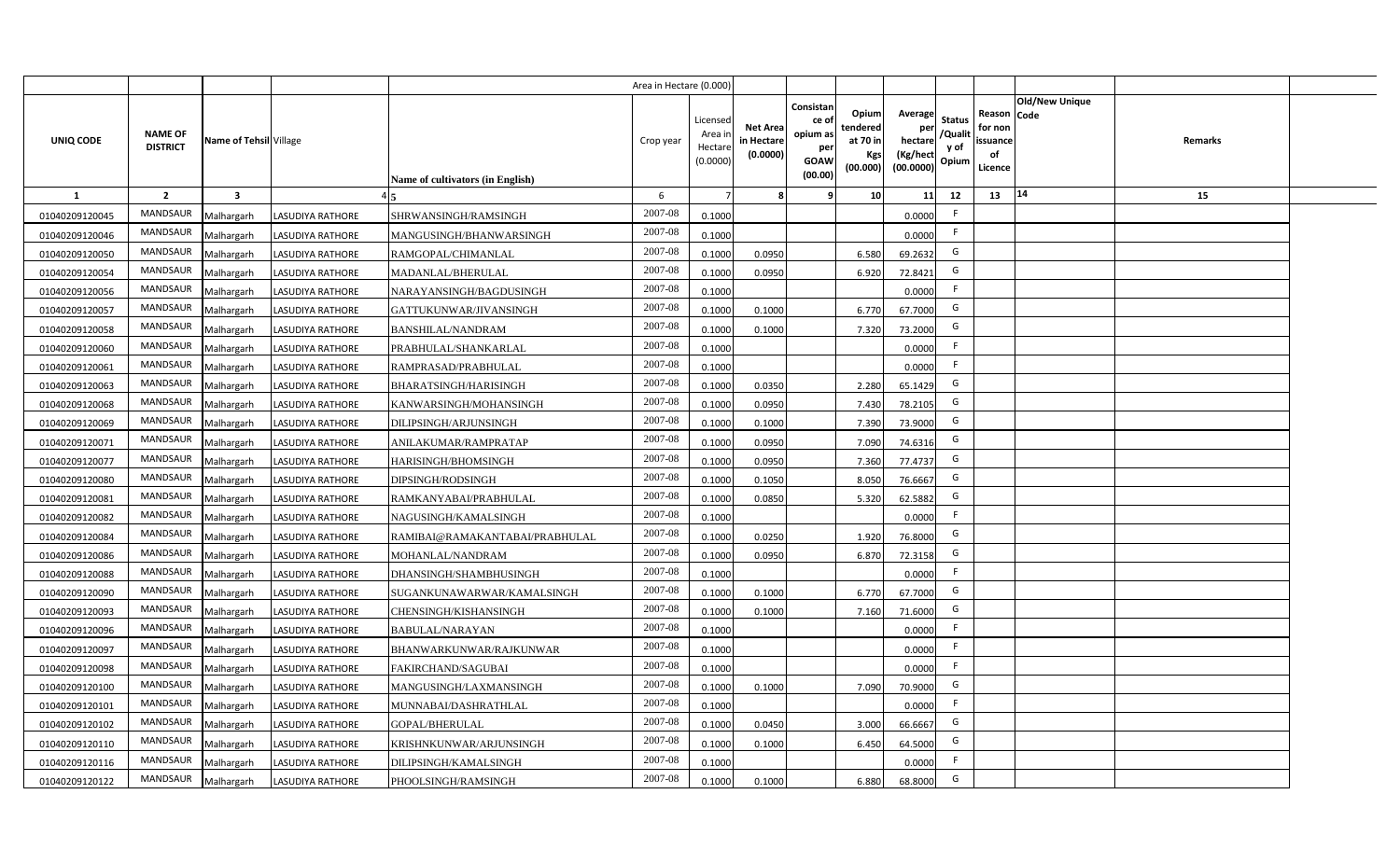|                |                                   |                         |                         |                                  | Area in Hectare (0.000 |                                          |                                           |                                                                 |                                                  |                                                    |                                           |                                                     |                |         |  |
|----------------|-----------------------------------|-------------------------|-------------------------|----------------------------------|------------------------|------------------------------------------|-------------------------------------------|-----------------------------------------------------------------|--------------------------------------------------|----------------------------------------------------|-------------------------------------------|-----------------------------------------------------|----------------|---------|--|
| UNIQ CODE      | <b>NAME OF</b><br><b>DISTRICT</b> | Name of Tehsil Village  |                         | Name of cultivators (in English) | Crop year              | Licensec<br>Area i<br>Hectar<br>(0.0000) | <b>Net Area</b><br>in Hectare<br>(0.0000) | Consistan<br>ce of<br>opium as<br>per<br><b>GOAW</b><br>(00.00) | Opium<br>tendered<br>at 70 in<br>Kgs<br>(00.000) | Average<br>per<br>hectare<br>(Kg/hect<br>(00.0000) | <b>Status</b><br>/Qualit<br>y of<br>Opium | Reason Code<br>for non<br>issuance<br>of<br>Licence | Old/New Unique | Remarks |  |
| 1              | $\overline{2}$                    | $\overline{\mathbf{3}}$ |                         |                                  | -6                     |                                          |                                           | ٠q                                                              | 10 <sup>1</sup>                                  | 11                                                 | 12                                        | 13                                                  | 14             | 15      |  |
| 01040209120124 | MANDSAUR                          | Malhargarh              | <b>LASUDIYA RATHORE</b> | LAKHANSINGH/BHANWARSINGH         | 2007-08                | 0.1000                                   |                                           |                                                                 |                                                  | 0.0000                                             | -F                                        |                                                     |                |         |  |
| 01040209120128 | MANDSAUR                          | Malhargarh              | <b>LASUDIYA RATHORE</b> | SAMANDARSINGH/DIPSINGH           | 2007-08                | 0.1000                                   |                                           |                                                                 |                                                  | 0.0000                                             | F.                                        |                                                     |                |         |  |
| 01040209120130 | <b>MANDSAUR</b>                   | Malhargarh              | <b>LASUDIYA RATHORE</b> | NARVARSINGH/SOHANSINGH           | 2007-08                | 0.1000                                   |                                           |                                                                 |                                                  | 0.0000                                             | - F                                       |                                                     |                |         |  |
| 01040209120134 | MANDSAUR                          | Malhargarh              | <b>LASUDIYA RATHORE</b> | SHAMBHUSINGH/DIPSINGH            | 2007-08                | 0.1000                                   |                                           |                                                                 |                                                  | 0.0000                                             | -F                                        |                                                     |                |         |  |
| 01040209120135 | MANDSAUR                          | Malhargarh              | <b>LASUDIYA RATHORE</b> | VIKRAMSINGH/RAMSINGH             | 2007-08                | 0.1000                                   | 0.1000                                    |                                                                 | 6.710                                            | 67.1000                                            | G                                         |                                                     |                |         |  |
| 01040209120141 | <b>MANDSAUR</b>                   | Malhargarh              | <b>LASUDIYA RATHORE</b> | NARENDRAKUNWAR/JITSINGH          | 2007-08                | 0.1000                                   |                                           |                                                                 |                                                  | 0.0000                                             | F.                                        |                                                     |                |         |  |
| 01040209120142 | MANDSAUR                          | Malhargarh              | <b>LASUDIYA RATHORE</b> | RAMCHANDRA/SHIVNARAYAN           | 2007-08                | 0.1000                                   | 0.0950                                    |                                                                 | 6.800                                            | 71.5789                                            | G                                         |                                                     |                |         |  |
| 01040209120143 | MANDSAUR                          | Malhargarh              | <b>LASUDIYA RATHORE</b> | AMARSINGH/SAMANDSINGH            | 2007-08                | 0.100                                    | 0.1000                                    |                                                                 | 6.660                                            | 66.6000                                            | G                                         |                                                     |                |         |  |
| 01040209120144 | MANDSAUR                          | Malhargarh              | <b>LASUDIYA RATHORE</b> | BHANWARIBAI/RATANLAL             | 2007-08                | 0.100                                    | 0.1000                                    |                                                                 | 6.700                                            | 67.0000                                            | G                                         |                                                     |                |         |  |
| 01040209120146 | MANDSAUR                          | Malhargarh              | <b>LASUDIYA RATHORE</b> | RAMSUKHIBAI/RAMCHANDRA           | 2007-08                | 0.1000                                   | 0.0950                                    |                                                                 | 6.610                                            | 69.5789                                            | G                                         |                                                     |                |         |  |
| 01040209120155 | MANDSAUR                          | Malhargarh              | <b>LASUDIYA RATHORE</b> | SATYANARAYAN/BHANWARLAL          | 2007-08                | 0.1000                                   |                                           |                                                                 |                                                  | 0.0000                                             |                                           |                                                     |                |         |  |
| 01040209120156 | MANDSAUR                          | Malhargarh              | <b>LASUDIYA RATHORE</b> | GOPAL/POONAMCHAND                | 2007-08                | 0.1000                                   | 0.1000                                    |                                                                 | 7.040                                            | 70.4000                                            | G                                         |                                                     |                |         |  |
| 01040209120157 | <b>MANDSAUR</b>                   | Malhargarh              | <b>LASUDIYA RATHORE</b> | RAJENDRAKUMAR/BHUVANISHANKAR     | 2007-08                | 0.1000                                   | 0.0950                                    |                                                                 | 6.640                                            | 69.8947                                            | G                                         |                                                     |                |         |  |
| 01040209120159 | <b>MANDSAUR</b>                   | Malhargarh              | <b>LASUDIYA RATHORE</b> | BAGDUSINGH/RAYSINGH              | 2007-08                | 0.1000                                   |                                           |                                                                 |                                                  | 0.0000                                             | -F                                        |                                                     |                |         |  |
| 01040209120163 | MANDSAUR                          | Malhargarh              | <b>LASUDIYA RATHORE</b> | <b>BHANWER/RANSINGH</b>          | 2007-08                | 0.1000                                   |                                           |                                                                 |                                                  | 0.0000                                             | -F                                        |                                                     |                |         |  |
| 01040209120166 | <b>MANDSAUR</b>                   | Malhargarh              | <b>LASUDIYA RATHORE</b> | <b>BHADUR/KALUSINGH</b>          | 2007-08                | 0.1000                                   |                                           |                                                                 |                                                  | 0.0000                                             | F.                                        |                                                     |                |         |  |
| 01040209120169 | <b>MANDSAUR</b>                   | Malhargarh              | <b>LASUDIYA RATHORE</b> | KUSHALSINGH/BHOPALSINGH          | 2007-08                | 0.1000                                   |                                           |                                                                 |                                                  | 0.0000                                             | -F                                        |                                                     |                |         |  |
| 01040209120170 | <b>MANDSAUR</b>                   | Malhargarh              | <b>LASUDIYA RATHORE</b> | RATANSINGH/SHIVSINGH             | 2007-08                | 0.1000                                   |                                           |                                                                 |                                                  | 0.0000                                             | F.                                        |                                                     |                |         |  |
| 01040209120065 | <b>MANDSAUR</b>                   | Malhargarh              | <b>LASUDIYA RATHORE</b> | KANHYYALAL/AMRAJI                | 2007-08                | 0.1000                                   | 0.1000                                    |                                                                 | 6.630                                            | 66.3000                                            | G                                         |                                                     |                |         |  |
| 01040209120099 | <b>MANDSAUR</b>                   | Malhargarh              | <b>LASUDIYA RATHORE</b> | SHANTILAL/AMRAJI                 | 2007-08                | 0.1000                                   | 0.1000                                    |                                                                 | 6.950                                            | 69.5000                                            | G                                         |                                                     |                |         |  |
| 01040209120104 | <b>MANDSAUR</b>                   | Malhargarh              | LASUDIYA RATHORE        | <b>BHAGATRAM/KACHRU</b>          | 2007-08                | 0.1000                                   |                                           |                                                                 |                                                  | 0.0000                                             | -F                                        |                                                     |                |         |  |
| 01040209120075 | MANDSAUR                          | Malhargarh              | <b>LASUDIYA RATHORE</b> | KESHARSINGH/JAWANSINGH           | 2007-08                | 0.100                                    | 0.1000                                    |                                                                 | 7.110                                            | 71.1000                                            | G                                         |                                                     |                |         |  |
| 01040209120108 | MANDSAUR                          | Malhargarh              | <b>LASUDIYA RATHORE</b> | KHUMANSINGH/JAWANSINGH           | 2007-08                | 0.100                                    | 0.1000                                    |                                                                 | 7.200                                            | 72.0000                                            | G                                         |                                                     |                |         |  |
| 01040209120107 | MANDSAUR                          | Malhargarh              | <b>LASUDIYA RATHORE</b> | NAHARSINGH/JAWANSINGH            | 2007-08                | 0.100                                    | 0.1000                                    |                                                                 | 7.330                                            | 73.3000                                            | G                                         |                                                     |                |         |  |
| 01040209120162 | MANDSAUR                          | Malhargarh              | <b>LASUDIYA RATHORE</b> | MANGUSINGH/BAHADURSINGH          | 2007-08                | 0.1000                                   | 0.1000                                    |                                                                 | 7.880                                            | 78.8000                                            | G                                         |                                                     |                |         |  |
| 01040209120161 | MANDSAUR                          | Malhargarh              | <b>LASUDIYA RATHORE</b> | PAPPUSINGH/BHANWARSINGH          | 2007-08                | 0.1000                                   |                                           |                                                                 |                                                  | 0.0000                                             | F                                         |                                                     |                |         |  |
| 01040209120172 | MANDSAUR                          | Malhargarh              | <b>LASUDIYA RATHORE</b> | <b>BHARATSINGH/DIPSINGH</b>      | 2007-08                | 0.1000                                   | 0.1000                                    |                                                                 | 7.450                                            | 74.5000                                            | G                                         |                                                     |                |         |  |
| 01040209120076 | MANDSAUR                          | Malhargarh              | <b>LASUDIYA RATHORE</b> | ONKARSINGH/PADAMSINGH            | 2007-08                | 0.1000                                   | 0.1000                                    |                                                                 | 7.360                                            | 73.6000                                            | G                                         |                                                     |                |         |  |
| 01040209120173 | MANDSAUR                          | Malhargarh              | <b>LASUDIYA RATHORE</b> | PURANSINGH/KALUSINGH             | 2007-08                | 0.1000                                   | 0.1000                                    |                                                                 | 7.360                                            | 73.6000                                            | G                                         |                                                     |                |         |  |
| 01040209120138 | MANDSAUR                          | Malhargarh              | <b>LASUDIYA RATHORE</b> | RAMSINGH/NATHUSINGH              | 2007-08                | 0.1000                                   | 0.1000                                    |                                                                 | 6.660                                            | 66.6000                                            | G                                         |                                                     |                |         |  |
| 01040209120053 | MANDSAUR                          | Malhargarh              | <b>LASUDIYA RATHORE</b> | KAMALSINGH/RAMSINGH              | 2007-08                | 0.1000                                   | 0.0950                                    |                                                                 | 6.590                                            | 69.3684                                            | G                                         |                                                     |                |         |  |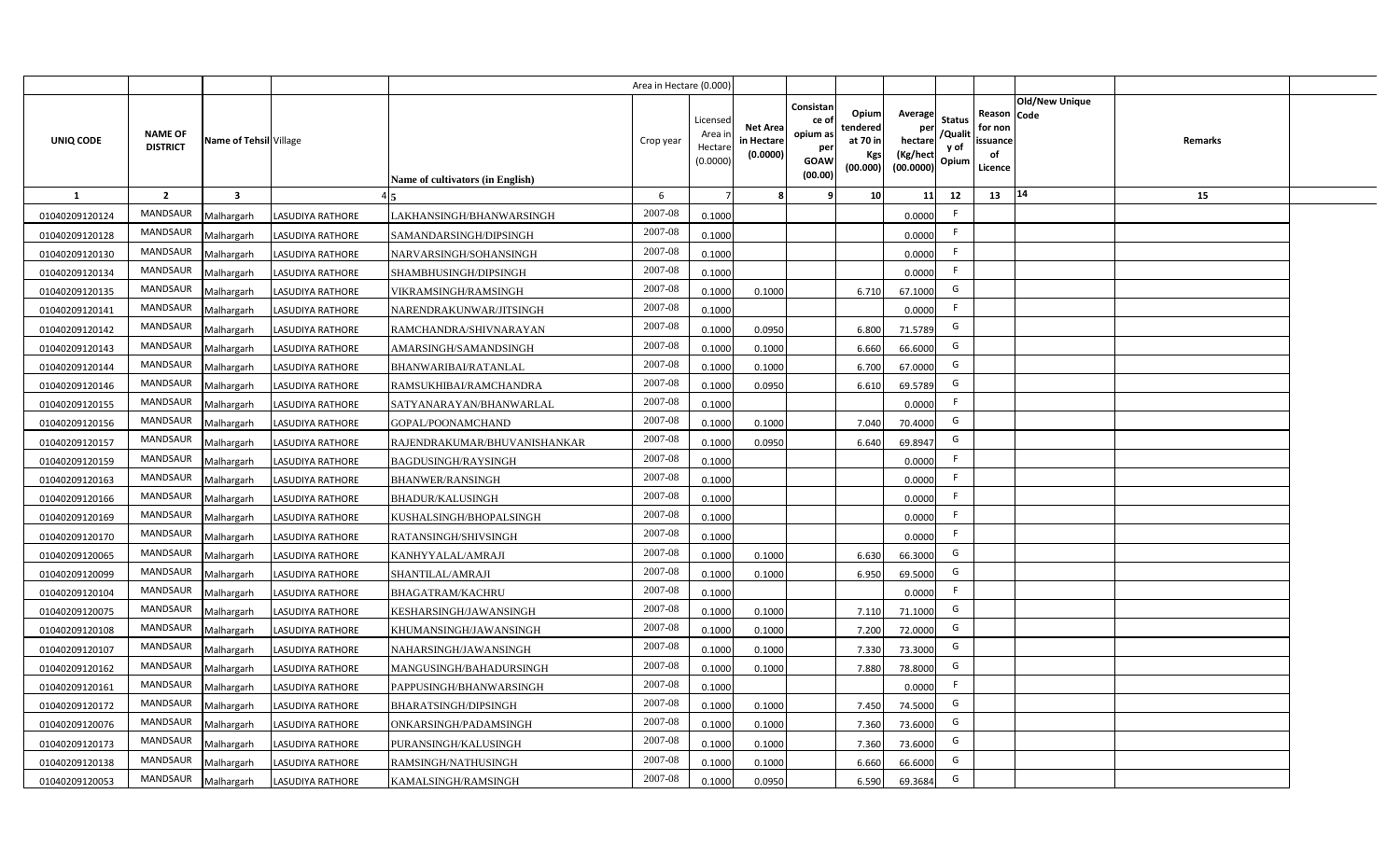|                |                                   |                         |                         |                                   | Area in Hectare (0.000) |                                           |                                           |                                                                                                                     |                                                    |                                           |                                                     |                       |         |  |
|----------------|-----------------------------------|-------------------------|-------------------------|-----------------------------------|-------------------------|-------------------------------------------|-------------------------------------------|---------------------------------------------------------------------------------------------------------------------|----------------------------------------------------|-------------------------------------------|-----------------------------------------------------|-----------------------|---------|--|
| UNIQ CODE      | <b>NAME OF</b><br><b>DISTRICT</b> | Name of Tehsil Village  |                         | Name of cultivators (in English)  | Crop year               | Licensed<br>Area i<br>Hectare<br>(0.0000) | <b>Net Area</b><br>in Hectare<br>(0.0000) | Consistan<br>Opium<br>ce of<br>tendered<br>opium as<br>at 70 in<br>per<br>Kgs<br><b>GOAW</b><br>(00.000)<br>(00.00) | Average<br>per<br>hectare<br>(Kg/hect<br>(00.0000) | <b>Status</b><br>/Qualit<br>y of<br>Opium | Reason Code<br>for non<br>issuance<br>of<br>Licence | <b>Old/New Unique</b> | Remarks |  |
| 1              | $\overline{2}$                    | $\overline{\mathbf{3}}$ |                         |                                   | 6                       |                                           | 8                                         | 10<br>-9                                                                                                            | 11                                                 | 12                                        | 13                                                  | 14                    | 15      |  |
| 01040209120118 | MANDSAUR                          | Malhargarh              | <b>LASUDIYA RATHORE</b> | <b>BANESINGH/BAGDUSINGH</b>       | 2007-08                 | 0.1000                                    | 0.1050                                    | 7.370                                                                                                               | 70.1905                                            | G                                         |                                                     |                       |         |  |
| 01040209120072 | MANDSAUR                          | Malhargarh              | <b>LASUDIYA RATHORE</b> | VIKRAMSINGH/UMRAOSINGH/MADHOSINGH | 2007-08                 | 0.1000                                    | 0.0950                                    | 6.610                                                                                                               | 69.5789                                            | G                                         |                                                     |                       |         |  |
| 01040209120015 | <b>MANDSAUR</b>                   | Malhargarh              | <b>LASUDIYA RATHORE</b> | MADHU/DULESINGH                   | 2007-08                 | 0.1000                                    | 0.1050                                    | 6.900                                                                                                               | 65.7143                                            | G                                         |                                                     |                       |         |  |
| 01040209120032 | MANDSAUR                          | Malhargarh              | <b>LASUDIYA RATHORE</b> | BAGDUSINGH/SARDARSINGH            | 2007-08                 | 0.1000                                    | 0.0950                                    | 6.420                                                                                                               | 67.5789                                            | G                                         |                                                     |                       |         |  |
| 01040209120008 | MANDSAUR                          | Malhargarh              | <b>LASUDIYA RATHORE</b> | RATANSINGH/PARTHESINGH            | 2007-08                 | 0.1000                                    |                                           |                                                                                                                     | 0.0000                                             | -F                                        |                                                     |                       |         |  |
| 01040209120066 | <b>MANDSAUR</b>                   | Malhargarh              | <b>LASUDIYA RATHORE</b> | GOVINDKUNWAR/BAPUSINGH            | 2007-08                 | 0.1000                                    | 0.0350                                    | 2.590                                                                                                               | 74.0000                                            | G                                         |                                                     |                       |         |  |
| 01040209120059 | MANDSAUR                          | Malhargarh              | <b>LASUDIYA RATHORE</b> | SHAYAMSINGH/BALUSINGH             | 2007-08                 | 0.1000                                    | 0.0100                                    | 1.010                                                                                                               | 101.0000                                           | G                                         |                                                     |                       |         |  |
| 01040209120167 | MANDSAUR                          | Malhargarh              | <b>LASUDIYA RATHORE</b> | KAMALSINGH/PARTHESINGH            | 2007-08                 | 0.1000                                    | 0.1000                                    | 6.470                                                                                                               | 64.7000                                            | G                                         |                                                     |                       |         |  |
| 01040209120019 | MANDSAUR                          | Malhargarh              | <b>LASUDIYA RATHORE</b> | RATANSINGH/DULESINGH              | 2007-08                 | 0.1000                                    |                                           |                                                                                                                     | 0.0000                                             | F.                                        |                                                     |                       |         |  |
| 01040209120018 | MANDSAUR                          | Malhargarh              | <b>LASUDIYA RATHORE</b> | MOHANSINGH/UDAYSINGH              | 2007-08                 | 0.1000                                    | 0.0950                                    | 7.160                                                                                                               | 75.3684                                            | G                                         |                                                     |                       |         |  |
| 01040209120026 | MANDSAUR                          | Malhargarh              | <b>LASUDIYA RATHORE</b> | MANGILAL/CHENA                    | 2007-08                 | 0.1000                                    | 0.0950                                    | 6.870                                                                                                               | 72.3158                                            | G                                         |                                                     |                       |         |  |
| 01040209120006 | <b>MANDSAUR</b>                   | Malhargarh              | <b>LASUDIYA RATHORE</b> | PARTHA/BHUVAN                     | 2007-08                 | 0.1000                                    |                                           |                                                                                                                     | 0.0000                                             | F.                                        |                                                     |                       |         |  |
| 01040209120038 | <b>MANDSAUR</b>                   | Malhargarh              | <b>LASUDIYA RATHORE</b> | BHANWARSINGH/BHUVANISINGH         | 2007-08                 | 0.1000                                    |                                           |                                                                                                                     | 0.0000                                             | F                                         |                                                     |                       |         |  |
| 01040209120164 | <b>MANDSAUR</b>                   | Malhargarh              | <b>LASUDIYA RATHORE</b> | RAMCHANDRA/GOKUL                  | 2007-08                 | 0.1000                                    | 0.0950                                    | 6.430                                                                                                               | 67.6842                                            | G                                         |                                                     |                       |         |  |
| 01040209120087 | MANDSAUR                          | Malhargarh              | <b>LASUDIYA RATHORE</b> | BAPUALAL/AMARAJI                  | 2007-08                 | 0.1000                                    | 0.1000                                    | 6.570                                                                                                               | 65.7000                                            | G                                         |                                                     |                       |         |  |
| 01040209120064 | <b>MANDSAUR</b>                   | Malhargarh              | <b>LASUDIYA RATHORE</b> | RODIBAI/BHANWARLAL                | 2007-08                 | 0.1000                                    |                                           |                                                                                                                     | 0.0000                                             | F.                                        |                                                     |                       |         |  |
| 01040209120067 | <b>MANDSAUR</b>                   | Malhargarh              | <b>LASUDIYA RATHORE</b> | CHENSINGH/RODSINGH                | 2007-08                 | 0.1000                                    | 0.1000                                    | 7.250                                                                                                               | 72.5000                                            | G                                         |                                                     |                       |         |  |
| 01040209120114 | <b>MANDSAUR</b>                   | Malhargarh              | <b>LASUDIYA RATHORE</b> | SUGANKUNWAR/MANGUSINGH            | 2007-08                 | 0.1000                                    | 0.0900                                    | 6.510                                                                                                               | 72.3333                                            | G                                         |                                                     |                       |         |  |
| 01040209120083 | <b>MANDSAUR</b>                   | Malhargarh              | <b>LASUDIYA RATHORE</b> | BALUSINGH/VAJESINGH               | 2007-08                 | 0.1000                                    | 0.1000                                    | 7.390                                                                                                               | 73.9000                                            | G                                         |                                                     |                       |         |  |
| 01040209120117 | <b>MANDSAUR</b>                   | Malhargarh              | <b>LASUDIYA RATHORE</b> | RODSINGH/NATHUSINGH               | 2007-08                 | 0.1000                                    | 0.1000                                    | 6.890                                                                                                               | 68.9000                                            | G                                         |                                                     |                       |         |  |
| 01040209120048 | <b>MANDSAUR</b>                   | Malhargarh              | <b>LASUDIYA RATHORE</b> | BHOPALSINGH/NATHUSINGH            | 2007-08                 | 0.1000                                    |                                           |                                                                                                                     | 0.0000                                             | F.                                        |                                                     |                       |         |  |
| 01040209120079 | MANDSAUR                          | Malhargarh              | <b>LASUDIYA RATHORE</b> | GOPALSINGH/RANSINGH               | 2007-08                 | 0.1000                                    | 0.1000                                    | 7.590                                                                                                               | 75.9000                                            | G                                         |                                                     |                       |         |  |
| 01040209120094 | MANDSAUR                          | Malhargarh              | <b>LASUDIYA RATHORE</b> | PAPPUSINGH/MANOHARSINGH           | 2007-08                 | 0.1000                                    | 0.1000                                    | 7.21                                                                                                                | 72.1000                                            | G                                         |                                                     |                       |         |  |
| 01040209120131 | <b>MANDSAUR</b>                   | Malhargarh              | <b>LASUDIYA RATHORE</b> | <b>BABULAL/SITARAM</b>            | 2007-08                 | 0.1000                                    | 0.0950                                    | 6.800                                                                                                               | 71.5789                                            | G                                         |                                                     |                       |         |  |
| 01040209120024 | MANDSAUR                          | Malhargarh              | <b>LASUDIYA RATHORE</b> | JALAMSINGH/VAKTAWARSINGH          | 2007-08                 | 0.1000                                    | 0.0950                                    | 6.450                                                                                                               | 67.8947                                            | G                                         |                                                     |                       |         |  |
| 01040209120027 | MANDSAUR                          | Malhargarh              | <b>LASUDIYA RATHORE</b> | HEMRAJ/HAMERA                     | 2007-08                 | 0.1000                                    |                                           |                                                                                                                     | 0.0000                                             | F                                         |                                                     |                       |         |  |
| 01040209120153 | MANDSAUR                          | Malhargarh              | <b>LASUDIYA RATHORE</b> | DHANNALAL/HEMRAJ                  | 2007-08                 | 0.1000                                    |                                           |                                                                                                                     | 0.0000                                             | F                                         |                                                     |                       |         |  |
| 01040209120133 | MANDSAUR                          | Malhargarh              | <b>LASUDIYA RATHORE</b> | KANEHIYALAL/BHERULAL              | 2007-08                 | 0.1000                                    | 0.0650                                    | 4.470                                                                                                               | 68.7692                                            | G                                         |                                                     |                       |         |  |
| 01040209120051 | MANDSAUR                          | Malhargarh              | <b>LASUDIYA RATHORE</b> | SAGARMAL/PRABHULAL                | 2007-08                 | 0.1000                                    |                                           |                                                                                                                     | 0.0000                                             | F.                                        |                                                     |                       |         |  |
| 01040209120036 | MANDSAUR                          | Malhargarh              | <b>LASUDIYA RATHORE</b> | PUNAMCHAND/ONKARLAL               | 2007-08                 | 0.1000                                    | 0.1000                                    | 6.950                                                                                                               | 69.5000                                            | G                                         |                                                     |                       |         |  |
| 01040209120109 | MANDSAUR                          | Malhargarh              | <b>LASUDIYA RATHORE</b> | SAJJANSINGH/DULESINGH             | 2007-08                 | 0.1000                                    | 0.1000                                    | 7.240                                                                                                               | 72.4000                                            | G                                         |                                                     |                       |         |  |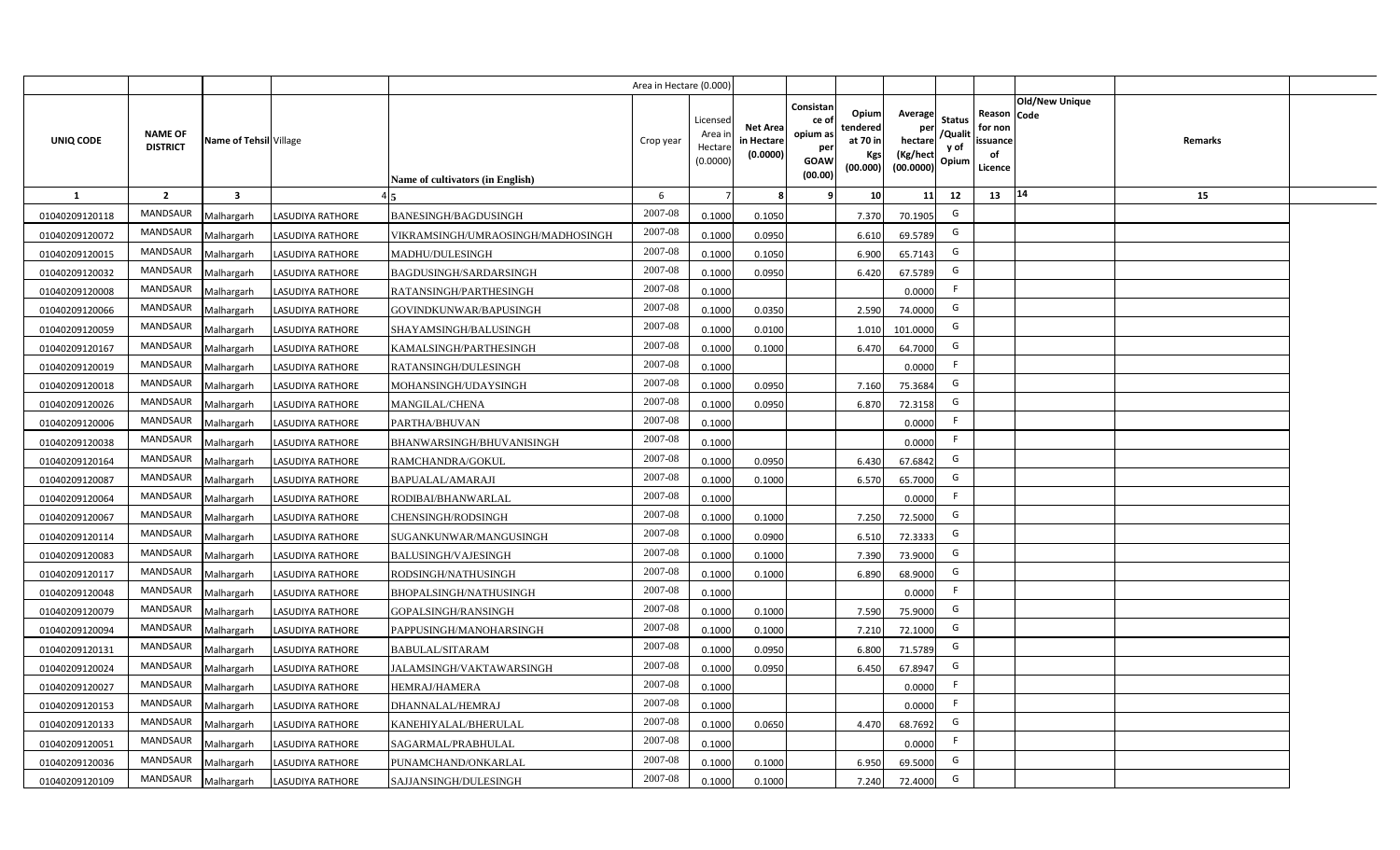|                  |                                   |                         |                         |                                  | Area in Hectare (0.000) |                                           |                                           |                                                                 |                                                  |                                                    |                                           |                                                     |                       |                |  |
|------------------|-----------------------------------|-------------------------|-------------------------|----------------------------------|-------------------------|-------------------------------------------|-------------------------------------------|-----------------------------------------------------------------|--------------------------------------------------|----------------------------------------------------|-------------------------------------------|-----------------------------------------------------|-----------------------|----------------|--|
| <b>UNIQ CODE</b> | <b>NAME OF</b><br><b>DISTRICT</b> | Name of Tehsil Village  |                         | Name of cultivators (in English) | Crop year               | Licensed<br>Area i<br>Hectare<br>(0.0000) | <b>Net Area</b><br>in Hectare<br>(0.0000) | Consistan<br>ce of<br>opium as<br>per<br><b>GOAW</b><br>(00.00) | Opium<br>tendered<br>at 70 in<br>Kgs<br>(00.000) | Average<br>per<br>hectare<br>(Kg/hect<br>(00.0000) | <b>Status</b><br>/Qualit<br>y of<br>Opium | Reason Code<br>for non<br>issuance<br>of<br>Licence | <b>Old/New Unique</b> | <b>Remarks</b> |  |
| $\mathbf{1}$     | $\overline{2}$                    | $\overline{\mathbf{3}}$ |                         |                                  | 6                       |                                           | 8                                         | 9                                                               | 10                                               | 11                                                 | 12                                        | 13                                                  | 14                    | 15             |  |
| 01040209120025   | MANDSAUR                          | Malhargarh              | <b>LASUDIYA RATHORE</b> | SWARUSINGH/DULESINGH             | 2007-08                 | 0.1000                                    | 0.1050                                    |                                                                 | 7.530                                            | 71.7143                                            | G                                         |                                                     |                       |                |  |
| 01040209120043   | <b>MANDSAUR</b>                   | Malhargarh              | <b>LASUDIYA RATHORE</b> | BHABHUTRAM/KACHRU                | 2007-08                 | 0.1000                                    |                                           |                                                                 |                                                  | 0.0000                                             | F.                                        |                                                     |                       |                |  |
| 01040209120031   | <b>MANDSAUR</b>                   | Malhargarh              | <b>LASUDIYA RATHORE</b> | SHAMBHU/GAJRIYA                  | 2007-08                 | 0.1000                                    | 0.1000                                    |                                                                 | 7.030                                            | 70.3000                                            | G                                         |                                                     |                       |                |  |
| 01040209120085   | MANDSAUR                          | Malhargarh              | <b>LASUDIYA RATHORE</b> | CHENRAM/PARTHA                   | 2007-08                 | 0.1000                                    | 0.1000                                    |                                                                 | 6.950                                            | 69.5000                                            | G                                         |                                                     |                       |                |  |
| 01040209120092   | MANDSAUR                          | Malhargarh              | <b>LASUDIYA RATHORE</b> | DEVILAL/GIRDHARI                 | 2007-08                 | 0.1000                                    |                                           |                                                                 |                                                  | 0.0000                                             | F.                                        |                                                     |                       |                |  |
| 01040209120089   | <b>MANDSAUR</b>                   | Malhargarh              | <b>LASUDIYA RATHORE</b> | DASHRATSINGH/SHITALSINGH         | 2007-08                 | 0.1000                                    |                                           |                                                                 |                                                  | 0.0000                                             | F.                                        |                                                     |                       |                |  |
| 01040209120121   | MANDSAUR                          | Malhargarh              | <b>LASUDIYA RATHORE</b> | SHANTIBAI/DEVA                   | 2007-08                 | 0.1000                                    | 0.1000                                    |                                                                 | 6.790                                            | 67.9000                                            | G                                         |                                                     |                       |                |  |
| 01040209120004   | <b>MANDSAUR</b>                   | Malhargarh              | <b>LASUDIYA RATHORE</b> | LACHIRAM/KASHIRAM                | 2007-08                 | 0.1000                                    | 0.0950                                    |                                                                 | 6.780                                            | 71.3684                                            | G                                         |                                                     |                       |                |  |
| 01040209120062   | <b>MANDSAUR</b>                   | Malhargarh              | <b>LASUDIYA RATHORE</b> | RAMCHANDRA/LACHIRAM              | 2007-08                 | 0.1000                                    | 0.1000                                    |                                                                 | 7.250                                            | 72.5000                                            | G                                         |                                                     |                       |                |  |
| 01040209120095   | MANDSAUR                          | Malhargarh              | <b>LASUDIYA RATHORE</b> | <b>BABULAL/CHIMANLAL</b>         | 2007-08                 | 0.1000                                    | 0.0450                                    |                                                                 | 3.260                                            | 72.4444                                            | G                                         |                                                     |                       |                |  |
| 01040209120174   | <b>MANDSAUR</b>                   | Malhargarh              | <b>LASUDIYA RATHORE</b> | MANGILAL/JADURAM                 | 2007-08                 | 0.1000                                    | 0.1050                                    |                                                                 | 7.130                                            | 67.9048                                            | G                                         |                                                     | 01060316078009        |                |  |
| 01040209120175   | <b>MANDSAUR</b>                   | Malhargarh              | <b>LASUDIYA RATHORE</b> | RAMKUNWAR/RATANSINGH             | 2007-08                 | 0.1000                                    | 0.1000                                    |                                                                 | 6.980                                            | 69.8000                                            | G                                         |                                                     | 01010101119033        |                |  |
| 01040209121002   | <b>MANDSAUR</b>                   | Malhargarh              | LUNAHEDA                | <b>RUPA/MODA</b>                 | 2007-08                 | 0.1000                                    |                                           |                                                                 |                                                  | 0.0000                                             | F                                         |                                                     |                       |                |  |
| 01040209121003   | <b>MANDSAUR</b>                   | Malhargarh              | LUNAHEDA                | RAMCHANDRA/NENA                  | 2007-08                 | 0.1000                                    |                                           |                                                                 |                                                  | 0.0000                                             | -F                                        |                                                     |                       |                |  |
| 01040209121008   | <b>MANDSAUR</b>                   | Malhargarh              | LUNAHEDA                | <b>BABULAL/SITARAM</b>           | 2007-08                 | 0.1000                                    |                                           |                                                                 |                                                  | 0.0000                                             | F                                         |                                                     |                       |                |  |
| 01040209121011   | <b>MANDSAUR</b>                   | Malhargarh              | LUNAHEDA                | CHOUTHMAL/LAKMICHAND             | 2007-08                 | 0.1000                                    |                                           |                                                                 |                                                  | 0.0000                                             | F                                         |                                                     |                       |                |  |
| 01040209121013   | MANDSAUR                          | Malhargarh              | LUNAHEDA                | MOHANLAL/GHASI                   | 2007-08                 | 0.1000                                    |                                           |                                                                 |                                                  | 0.0000                                             | F                                         |                                                     |                       |                |  |
| 01040209121016   | <b>MANDSAUR</b>                   | Malhargarh              | LUNAHEDA                | RANCHOAD/GOKUL                   | 2007-08                 | 0.1000                                    |                                           |                                                                 |                                                  | 0.0000                                             | F                                         |                                                     |                       |                |  |
| 01040209121017   | <b>MANDSAUR</b>                   | Malhargarh              | LUNAHEDA                | ARJUNSINGH/BHANWERSINGH          | 2007-08                 | 0.1000                                    |                                           |                                                                 |                                                  | 0.0000                                             | F.                                        |                                                     |                       |                |  |
| 01040209121024   | <b>MANDSAUR</b>                   | Malhargarh              | LUNAHEDA                | SAJJANBAI/RAMPRATAP              | $2007 - 08$             | 0.1000                                    |                                           |                                                                 |                                                  | 0.0000                                             | F                                         |                                                     |                       |                |  |
| 01040209121025   | <b>MANDSAUR</b>                   | Malhargarh              | LUNAHEDA                | HASTIMAL/CHTABHUJ                | 2007-08                 | 0.1000                                    |                                           |                                                                 |                                                  | 0.0000                                             | F                                         |                                                     |                       |                |  |
| 01040209121027   | <b>MANDSAUR</b>                   | Malhargarh              | LUNAHEDA                | BALARAM/MADHULAL                 | 2007-08                 | 0.1000                                    |                                           |                                                                 |                                                  | 0.0000                                             | F                                         |                                                     |                       |                |  |
| 01040209121030   | <b>MANDSAUR</b>                   | Malhargarh              | LUNAHEDA                | <b>MOHANDAS/ RATANDAS</b>        | 2007-08                 | 0.1000                                    |                                           |                                                                 |                                                  | 0.0000                                             | F                                         |                                                     |                       |                |  |
| 01040209121031   | MANDSAUR                          | Malhargarh              | LUNAHEDA                | <b>BABULAL/DHANNA</b>            | 2007-08                 | 0.1000                                    |                                           |                                                                 |                                                  | 0.0000                                             | F                                         |                                                     |                       |                |  |
| 01040209121032   | MANDSAUR                          | Malhargarh              | LUNAHEDA                | LAXMAN/NARAYAN                   | 2007-08                 | 0.1000                                    |                                           |                                                                 |                                                  | 0.0000                                             | F                                         |                                                     |                       |                |  |
| 01040209121034   | MANDSAUR                          | Malhargarh              | LUNAHEDA                | RAMESHCHAND/VARDICHAND           | 2007-08                 | 0.1000                                    |                                           |                                                                 |                                                  | 0.0000                                             | F                                         |                                                     |                       |                |  |
| 01040209121035   | MANDSAUR                          | Malhargarh              | LUNAHEDA                | NANDKISHOR/BHANWARLAL            | 2007-08                 | 0.1000                                    |                                           |                                                                 |                                                  | 0.0000                                             | F                                         |                                                     |                       |                |  |
| 01040209121040   | MANDSAUR                          | Malhargarh              | LUNAHEDA                | ASHOKKUMAR/BHANWARLAL            | 2007-08                 | 0.1000                                    |                                           |                                                                 |                                                  | 0.0000                                             | F                                         |                                                     |                       |                |  |
| 01040209121041   | MANDSAUR                          | Malhargarh              | LUNAHEDA                | <b>RODMAL/ BHUVAN</b>            | 2007-08                 | 0.1000                                    |                                           |                                                                 |                                                  | 0.0000                                             | F                                         |                                                     |                       |                |  |
| 01040209121042   | <b>MANDSAUR</b>                   | Malhargarh              | LUNAHEDA                | MOHANLAL/NANDRAM                 | 2007-08                 | 0.1000                                    |                                           |                                                                 |                                                  | 0.0000                                             | F                                         |                                                     |                       |                |  |
| 01040209121043   | MANDSAUR                          | Malhargarh              | LUNAHEDA                | NANDRAM/AMRA                     | 2007-08                 | 0.1000                                    |                                           |                                                                 |                                                  | 0.0000                                             | F                                         |                                                     |                       |                |  |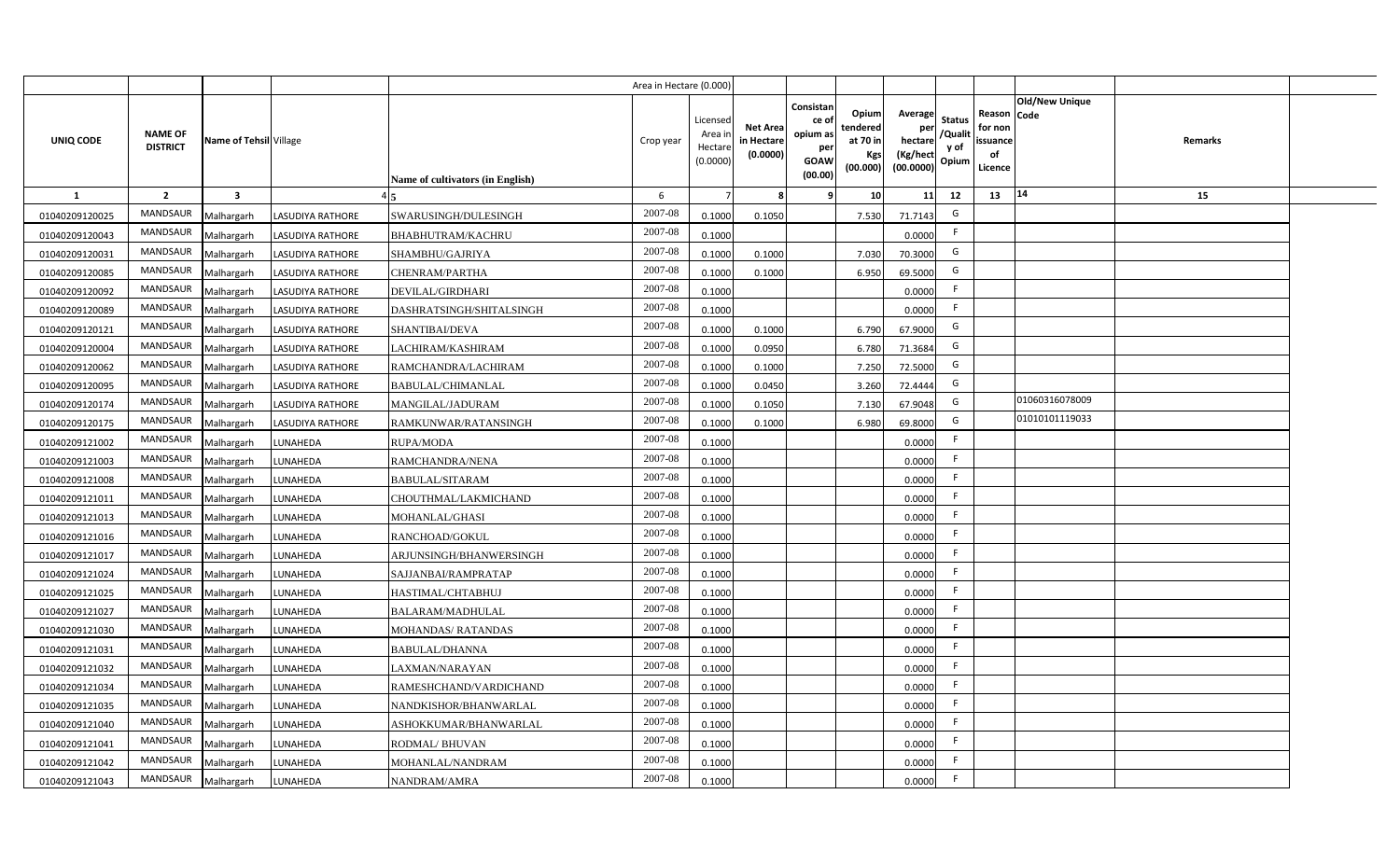|                |                                   |                         |                   |                                  | Area in Hectare (0.000 |                                          |                                          |                                                                 |                                                  |                                                    |                                           |                                                     |                |         |  |
|----------------|-----------------------------------|-------------------------|-------------------|----------------------------------|------------------------|------------------------------------------|------------------------------------------|-----------------------------------------------------------------|--------------------------------------------------|----------------------------------------------------|-------------------------------------------|-----------------------------------------------------|----------------|---------|--|
| UNIQ CODE      | <b>NAME OF</b><br><b>DISTRICT</b> | Name of Tehsil Village  |                   | Name of cultivators (in English) | Crop year              | Licenseo<br>Area i<br>Hectar<br>(0.0000) | <b>Net Area</b><br>in Hectar<br>(0.0000) | Consistan<br>ce of<br>opium as<br>per<br><b>GOAW</b><br>(00.00) | Opium<br>tendered<br>at 70 in<br>Kgs<br>(00.000) | Average<br>per<br>hectare<br>(Kg/hect<br>(00.0000) | <b>Status</b><br>/Qualit<br>y of<br>Opium | Reason Code<br>for non<br>issuance<br>of<br>Licence | Old/New Unique | Remarks |  |
| $\mathbf{1}$   | $\overline{2}$                    | $\overline{\mathbf{3}}$ |                   |                                  | 6                      |                                          |                                          | q                                                               | 10 <sup>1</sup>                                  | 11                                                 | 12                                        | 13                                                  | 14             | 15      |  |
| 01040209121051 | MANDSAUR                          | Malhargarh              | LUNAHEDA          | MANSUKHLAL/VARDICHAND            | 2007-08                | 0.1000                                   |                                          |                                                                 |                                                  | 0.0000                                             |                                           |                                                     |                |         |  |
| 01040209121054 | MANDSAUR                          | Malhargarh              | LUNAHEDA          | NAHARSINGH/VIJAYSINGH            | 2007-08                | 0.1000                                   |                                          |                                                                 |                                                  | 0.0000                                             | -F                                        |                                                     |                |         |  |
| 01040209121056 | MANDSAUR                          | Malhargarh              | LUNAHEDA          | RAMSINGH/CHENSINGH               | 2007-08                | 0.1000                                   |                                          |                                                                 |                                                  | 0.0000                                             | -F                                        |                                                     |                |         |  |
| 01040209121058 | MANDSAUR                          | Malhargarh              | LUNAHEDA          | NANDUBAI/BAGDIRAM                | 2007-08                | 0.1000                                   |                                          |                                                                 |                                                  | 0.0000                                             | -F                                        |                                                     |                |         |  |
| 01040209121060 | MANDSAUR                          | Malhargarh              | LUNAHEDA          | GANGABAI/SHANKARLAL              | 2007-08                | 0.1000                                   |                                          |                                                                 |                                                  | 0.0000                                             |                                           |                                                     |                |         |  |
| 01040209121064 | MANDSAUR                          | Malhargarh              | LUNAHEDA          | DEVILAL/NANDRAM                  | 2007-08                | 0.1000                                   |                                          |                                                                 |                                                  | 0.0000                                             | F.                                        |                                                     |                |         |  |
| 01040209121071 | <b>MANDSAUR</b>                   | Malhargarh              | LUNAHEDA          | PARWATIBAI/BAGDIRAM              | 2007-08                | 0.1000                                   |                                          |                                                                 |                                                  | 0.0000                                             | E                                         |                                                     |                |         |  |
| 01040209121072 | MANDSAUR                          | Malhargarh              | LUNAHEDA          | PYARCHAND/RADHIBAI               | 2007-08                | 0.1000                                   |                                          |                                                                 |                                                  | 0.0000                                             | -F                                        |                                                     |                |         |  |
| 01040209121074 | MANDSAUR                          | Malhargarh              | LUNAHEDA          | RAMLAL/BHUVAN                    | 2007-08                | 0.1000                                   | 0.1000                                   |                                                                 | 5.170                                            | 51.7000                                            | G                                         | 04                                                  |                |         |  |
| 01040209121075 | <b>MANDSAUR</b>                   | Malhargarh              | LUNAHEDA          | BOTLAL/JAGANNATH                 | 2007-08                | 0.1000                                   |                                          |                                                                 |                                                  | 0.0000                                             | -F                                        |                                                     |                |         |  |
| 01040209121090 | <b>MANDSAUR</b>                   | Malhargarh              | LUNAHEDA          | VARDICHAND/KANWARLAL             | 2007-08                | 0.1000                                   |                                          |                                                                 |                                                  | 0.0000                                             | F.                                        |                                                     |                |         |  |
| 01040209121092 | <b>MANDSAUR</b>                   | Malhargarh              | LUNAHEDA          | KANWARLAL/BHUVAN                 | 2007-08                | 0.1000                                   |                                          |                                                                 |                                                  | 0.0000                                             | -F                                        |                                                     |                |         |  |
| 01040209121095 | <b>MANDSAUR</b>                   | Malhargarh              | LUNAHEDA          | KARULAL/BHAGIRATH                | 2007-08                | 0.1000                                   |                                          |                                                                 |                                                  | 0.0000                                             | F.                                        |                                                     |                |         |  |
| 01040209121096 | <b>MANDSAUR</b>                   | Malhargarh              | LUNAHEDA          | RATANLAL/BHAGIRATH               | 2007-08                | 0.1000                                   |                                          |                                                                 |                                                  | 0.0000                                             | F.                                        |                                                     |                |         |  |
| 01040209121098 | MANDSAUR                          | Malhargarh              | LUNAHEDA          | KAILASHCHANDRA/NATHULAL          | 2007-08                | 0.1000                                   | 0.1000                                   |                                                                 | 6.430                                            | 64.3000                                            | G                                         |                                                     |                |         |  |
| 01040209121104 | <b>MANDSAUR</b>                   | Malhargarh              | LUNAHEDA          | BHAGWANIBAI/BOTLAL               | 2007-08                | 0.100                                    |                                          |                                                                 |                                                  | 0.0000                                             | F.                                        |                                                     |                |         |  |
| 01040209121021 | <b>MANDSAUR</b>                   | Malhargarh              | LUNAHEDA          | BHANWARLAL/NANURAM               | 2007-08                | 0.1000                                   |                                          |                                                                 |                                                  | 0.0000                                             | F.                                        |                                                     |                |         |  |
| 01040209121099 | <b>MANDSAUR</b>                   | Malhargarh              | LUNAHEDA          | PRABHULAL/CHENRAM                | 2007-08                | 0.1000                                   |                                          |                                                                 |                                                  | 0.0000                                             | F.                                        |                                                     |                |         |  |
| 01040209121033 | <b>MANDSAUR</b>                   | Malhargarh              | LUNAHEDA          | RAMPRASAD/HIRALAL                | 2007-08                | 0.100                                    |                                          |                                                                 |                                                  | 0.0000                                             | F.                                        |                                                     |                |         |  |
| 01040209121046 | MANDSAUR                          | Malhargarh              | LUNAHEDA          | <b>GORDHANDAS/BADRIDAS</b>       | $2007 - 08$            | 0.100                                    |                                          |                                                                 |                                                  | 0.0000                                             | -F                                        |                                                     |                |         |  |
| 01040209121006 | <b>MANDSAUR</b>                   | Malhargarh              | LUNAHEDA          | JAMUNABAI/BHUWAN                 | 2007-08                | 0.1000                                   |                                          |                                                                 |                                                  | 0.0000                                             | F.                                        |                                                     |                |         |  |
| 01040209125006 | MANDSAUR                          | Malhargarh              | <b>BANSHKHEDI</b> | MADANSINGH/GOBARSINGH            | 2007-08                | 0.1000                                   |                                          |                                                                 |                                                  | 0.0000                                             | F.                                        |                                                     |                |         |  |
| 01040209125007 | MANDSAUR                          | Malhargarh              | <b>BANSHKHEDI</b> | BHANWARSINGH/SURATSINGH          | 2007-08                | 0.1000                                   |                                          |                                                                 |                                                  | 0.0000                                             | E                                         |                                                     |                |         |  |
| 01040209125009 | MANDSAUR                          | Malhargarh              | <b>BANSHKHEDI</b> | BHANWARLAL/NARAYAN               | 2007-08                | 0.1000                                   |                                          |                                                                 |                                                  | 0.0000                                             | F                                         |                                                     |                |         |  |
| 01040209125011 | MANDSAUR                          | Malhargarh              | <b>BANSHKHEDI</b> | BANSHILAL/KESHURAM               | 2007-08                | 0.1000                                   |                                          |                                                                 |                                                  | 0.0000                                             | -F                                        |                                                     |                |         |  |
| 01040209125019 | MANDSAUR                          | Malhargarh              | <b>BANSHKHEDI</b> | <b>BABULAL/DHANRAJ</b>           | 2007-08                | 0.1000                                   | 0.1000                                   |                                                                 | 7.590                                            | 75.9000                                            | G                                         |                                                     |                |         |  |
| 01040209125024 | MANDSAUR                          | Malhargarh              | <b>BANSHKHEDI</b> | ISHWARSINGH/BHANWARSINGH         | 2007-08                | 0.1000                                   | 0.0500                                   |                                                                 | 3.710                                            | 74.2000                                            | G                                         |                                                     |                |         |  |
| 01040209125025 | MANDSAUR                          | Malhargarh              | <b>BANSHKHEDI</b> | BHAGATSINGH/MADANSINGH           | 2007-08                | 0.1000                                   | 0.1000                                   |                                                                 | 7.200                                            | 72.0000                                            | G                                         |                                                     |                |         |  |
| 01040209125028 | MANDSAUR                          | Malhargarh              | <b>BANSHKHEDI</b> | JAGDISHCHANDRA/BHAGIRATH         | 2007-08                | 0.1000                                   | 0.0300                                   |                                                                 | 1.950                                            | 65.0000                                            | G                                         |                                                     |                |         |  |
| 01040209125029 | <b>MANDSAUR</b>                   | Malhargarh              | <b>BANSHKHEDI</b> | GOPAL/MODIRAM                    | 2007-08                | 0.1000                                   |                                          |                                                                 |                                                  | 0.0000                                             | -F                                        |                                                     |                |         |  |
| 01040209125030 | MANDSAUR                          | Malhargarh              | <b>BANSHKHEDI</b> | SHOBHARAM/DULICHAND              | 2007-08                | 0.1000                                   | 0.1000                                   |                                                                 | 7.290                                            | 72.9000                                            | G                                         |                                                     |                |         |  |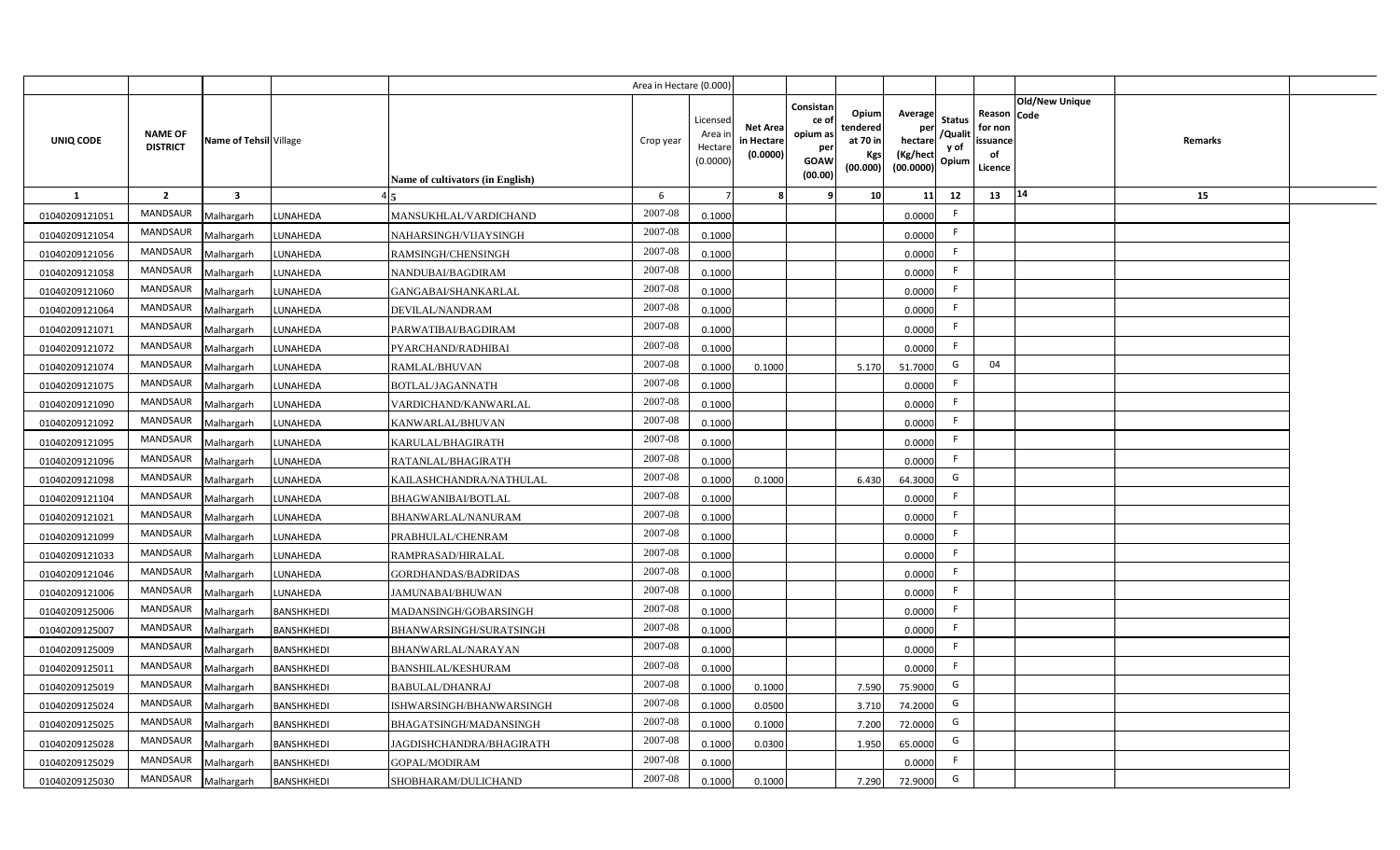|                |                                   |                         |                   |                                  | Area in Hectare (0.000 |                                          |                                          |                                                                 |                                                  |                                                    |                                           |                                                     |                |                  |  |
|----------------|-----------------------------------|-------------------------|-------------------|----------------------------------|------------------------|------------------------------------------|------------------------------------------|-----------------------------------------------------------------|--------------------------------------------------|----------------------------------------------------|-------------------------------------------|-----------------------------------------------------|----------------|------------------|--|
| UNIQ CODE      | <b>NAME OF</b><br><b>DISTRICT</b> | Name of Tehsil Village  |                   | Name of cultivators (in English) | Crop year              | Licenseo<br>Area i<br>Hectar<br>(0.0000) | <b>Net Area</b><br>in Hectar<br>(0.0000) | Consistan<br>ce of<br>opium as<br>per<br><b>GOAW</b><br>(00.00) | Opium<br>tendered<br>at 70 in<br>Kgs<br>(00.000) | Average<br>per<br>hectare<br>(Kg/hect<br>(00.0000) | <b>Status</b><br>/Qualit<br>y of<br>Opium | Reason Code<br>for non<br>issuance<br>of<br>Licence | Old/New Unique | Remarks          |  |
| $\mathbf{1}$   | $\overline{2}$                    | $\overline{\mathbf{3}}$ |                   |                                  | 6                      |                                          |                                          | q                                                               | 10 <sup>1</sup>                                  | 11                                                 | 12                                        | 13                                                  | 14             | 15               |  |
| 01040209125033 | MANDSAUR                          | Malhargarh              | <b>BANSHKHEDI</b> | DEVILAL/KASHIRAM                 | 2007-08                | 0.1000                                   |                                          |                                                                 |                                                  | 0.0000                                             | -F                                        |                                                     |                |                  |  |
| 01040209125035 | MANDSAUR                          | Malhargarh              | <b>BANSHKHEDI</b> | AMER SINGH/NATHUSINGH            | $2007 - 08$            | 0.1000                                   |                                          |                                                                 |                                                  | 0.0000                                             | F.                                        |                                                     |                |                  |  |
| 01040209125040 | MANDSAUR                          | Malhargarh              | <b>BANSHKHEDI</b> | SUDHADEVI/KANEHIYALAL            | 2007-08                | 0.1000                                   |                                          |                                                                 |                                                  | 0.0000                                             | -F                                        |                                                     |                |                  |  |
| 01040209125047 | <b>MANDSAUR</b>                   | Malhargarh              | <b>BANSHKHEDI</b> | PYARCHAND/NARAYAN                | 2007-08                | 0.100                                    | 0.1000                                   |                                                                 | 6.920                                            | 69.2000                                            | G                                         |                                                     |                |                  |  |
| 01040209125049 | MANDSAUR                          | Malhargarh              | <b>BANSHKHEDI</b> | GITABAI/BHANWARLAL               | 2007-08                | 0.1000                                   |                                          |                                                                 |                                                  | 0.0000                                             | -F                                        |                                                     |                |                  |  |
| 01040209125050 | MANDSAUR                          | Malhargarh              | <b>BANSHKHEDI</b> | CHGANLAL/JIVA                    | 2007-08                | 0.1000                                   | 0.1000                                   |                                                                 | 5.940                                            | 59.4000                                            | G                                         |                                                     |                |                  |  |
| 01040209125051 | MANDSAUR                          | Malhargarh              | <b>BANSHKHEDI</b> | KANKUBAI/CHUNNILAL               | 2007-08                | 0.1000                                   |                                          |                                                                 |                                                  | 0.0000                                             | E                                         |                                                     |                |                  |  |
| 01040209125052 | MANDSAUR                          | Malhargarh              | <b>BANSHKHEDI</b> | KARULAL/JIVA                     | 2007-08                | 0.1000                                   |                                          |                                                                 |                                                  | 0.0000                                             | F.                                        |                                                     |                |                  |  |
| 01040209125059 | MANDSAUR                          | Malhargarh              | <b>BANSHKHEDI</b> | BHANWARSINGH/KALUSINGH           | 2007-08                | 0.1000                                   |                                          |                                                                 |                                                  | 0.0000                                             | E                                         |                                                     |                |                  |  |
| 01040209125062 | MANDSAUR                          | Malhargarh              | BANSHKHEDI        | MAGANBAI/MULCHAND                | 2007-08                | 0.1000                                   |                                          |                                                                 |                                                  | 0.0000                                             | E                                         |                                                     |                | TRANSFER/BADPUR  |  |
| 01040209125065 | <b>MANDSAUR</b>                   | Malhargarh              | <b>BANSHKHEDI</b> | PRAHLADSINGH/UDAYSINGH           | 2007-08                | 0.1000                                   | 0.0400                                   |                                                                 | 2.930                                            | 73.2500                                            |                                           | 02                                                  |                |                  |  |
| 01040209125014 | <b>MANDSAUR</b>                   | Malhargarh              | <b>BANSHKHEDI</b> | KESHARSINGH/ROOPSINGH            | 2007-08                | 0.1000                                   |                                          |                                                                 |                                                  | 0.0000                                             | -F                                        |                                                     |                |                  |  |
| 01040209125031 | <b>MANDSAUR</b>                   | Malhargarh              | <b>BANSHKHEDI</b> | <b>BABULAL/DULICHAND</b>         | 2007-08                | 0.1000                                   | 0.0400                                   |                                                                 | 3.070                                            | 76.7500                                            | G                                         |                                                     |                |                  |  |
| 01040209125032 | <b>MANDSAUR</b>                   | Malhargarh              | <b>BANSHKHEDI</b> | RAMSINGH/NAHARSINGH              | $2007 - 08$            | 0.1000                                   |                                          |                                                                 |                                                  | 0.0000                                             | E                                         |                                                     |                |                  |  |
| 01040209125064 | <b>MANDSAUR</b>                   | Malhargarh              | BANSHKHEDI        | BHARATLAL/HEMRAJ                 | 2007-08                | 0.1000                                   |                                          |                                                                 |                                                  | 0.0000                                             | F                                         |                                                     |                |                  |  |
| 01040209125022 | MANDSAUR                          | Malhargarh              | <b>BANSHKHEDI</b> | BHARATLAL/HIRALAL                | 2007-08                | 0.1000                                   | 0.1000                                   |                                                                 | 7.240                                            | 72.4000                                            | G                                         |                                                     |                |                  |  |
| 01040209125048 | <b>MANDSAUR</b>                   | Malhargarh              | <b>BANSHKHEDI</b> | HIRALAL/DEVAJI                   | 2007-08                | 0.1000                                   |                                          |                                                                 |                                                  | 0.0000                                             | F.                                        |                                                     |                |                  |  |
| 01040209125012 | <b>MANDSAUR</b>                   | Malhargarh              | BANSHKHEDI        | BHANWARBAI/SAMANDARSINGH         | 2007-08                | 0.1000                                   |                                          |                                                                 |                                                  | 0.0000                                             | F.                                        |                                                     |                |                  |  |
| 01040209125037 | <b>MANDSAUR</b>                   | Malhargarh              | <b>BANSHKHEDI</b> | RAMSINGH/JAYSINGH                | 2007-08                | 0.1000                                   |                                          |                                                                 |                                                  | 0.0000                                             | F.                                        |                                                     |                |                  |  |
| 01040209125001 | <b>MANDSAUR</b>                   | Malhargarh              | <b>BANSHKHEDI</b> | JDAYSINGH/RUPSINGH               | 2007-08                | 0.100                                    |                                          |                                                                 |                                                  | 0.0000                                             | F.                                        |                                                     |                |                  |  |
| 01040209125027 | MANDSAUR                          | Malhargarh              | <b>BANSHKHEDI</b> | JDAYSINGH/BHANWARSINGH           | $2007 - 08$            | 0.1000                                   |                                          |                                                                 |                                                  | 0.0000                                             | E                                         |                                                     |                |                  |  |
| 01040209125068 | MANDSAUR                          | Malhargarh              | <b>BANSHKHEDI</b> | NAWALSINGH/BHANWARSINGH          | 2007-08                | 0.1000                                   |                                          |                                                                 |                                                  | 0.0000                                             | E                                         |                                                     |                |                  |  |
| 01040209125023 | <b>MANDSAUR</b>                   | Malhargarh              | <b>BANSHKHEDI</b> | CHOTHMAL/BHANWERLAL              | 2007-08                | 0.1000                                   | 0.1000                                   |                                                                 | 6.950                                            | 69.5000                                            | G                                         |                                                     |                |                  |  |
| 01040209125057 | MANDSAUR                          | Malhargarh              | <b>BANSHKHEDI</b> | BHANWARSINGH/KISHANSINGH         | 2007-08                | 0.1000                                   |                                          |                                                                 |                                                  | 0.0000                                             | F                                         |                                                     |                |                  |  |
| 01040209125004 | MANDSAUR                          | Malhargarh              | <b>BANSHKHEDI</b> | RAMSINGH/GAJRAJSINGH             | 2007-08                | 0.1000                                   |                                          |                                                                 |                                                  | 0.0000                                             | F                                         |                                                     |                |                  |  |
| 01040209125010 | MANDSAUR                          | Malhargarh              | <b>BANSHKHEDI</b> | GHISIBAI/BHERUSINGH              | 2007-08                | 0.1000                                   |                                          |                                                                 |                                                  | 0.0000                                             | -F                                        |                                                     |                |                  |  |
| 01040209125038 | MANDSAUR                          | Malhargarh              | <b>BANSHKHEDI</b> | ISHWARSINGH/NIRBHAYSINGH         | 2007-08                | 0.1000                                   |                                          |                                                                 |                                                  | 0.0000                                             | E                                         |                                                     |                | TRANSFER/DORWADA |  |
| 01040209130006 | MANDSAUR                          | Malhargarh              | PIRGURADIYA       | RUKMANBAI/JAYSINGH               | 2007-08                | 0.1000                                   |                                          |                                                                 |                                                  | 0.0000                                             | E                                         |                                                     |                |                  |  |
| 01040209130026 | MANDSAUR                          | Malhargarh              | PIRGURADIYA       | PRBHULAL/JASRAJ                  | 2007-08                | 0.1000                                   |                                          |                                                                 |                                                  | 0.0000                                             | E                                         |                                                     |                |                  |  |
| 01040209130032 | MANDSAUR                          | Malhargarh              | PIRGURADIYA       | SITARAM/KISHANLAL                | 2007-08                | 0.1000                                   |                                          |                                                                 |                                                  | 0.0000                                             | -F                                        |                                                     |                |                  |  |
| 01040209130033 | MANDSAUR                          | Malhargarh              | PIRGURADIYA       | KAMALSINGH/LALSINGH              | 2007-08                | 0.1000                                   |                                          |                                                                 |                                                  | 0.0000                                             | -F                                        |                                                     |                |                  |  |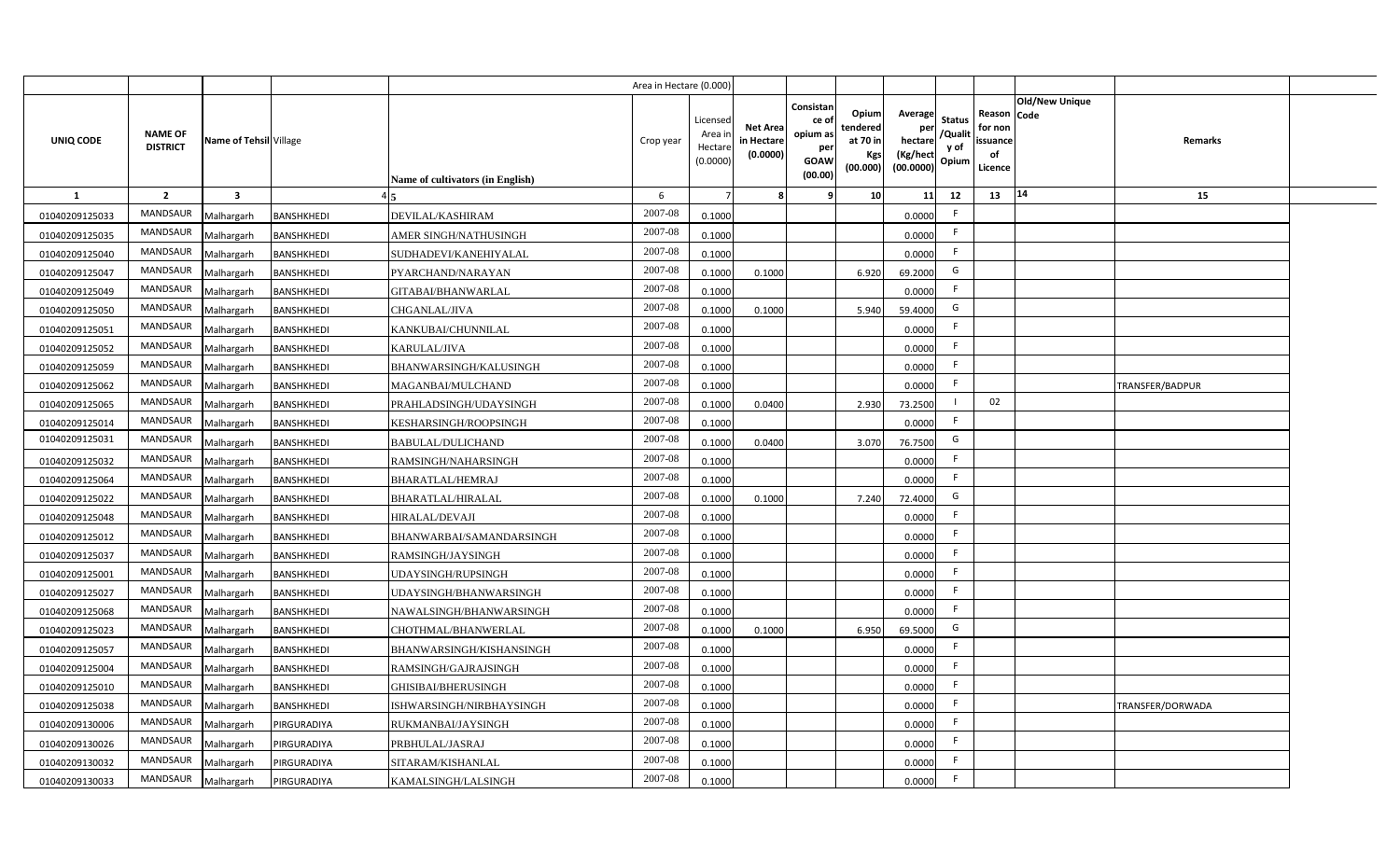|                |                                   |                         |                   |                                  | Area in Hectare (0.000 |                                          |                                          |                                                                 |                                                  |                                                    |                                           |                                                     |                |                                |  |
|----------------|-----------------------------------|-------------------------|-------------------|----------------------------------|------------------------|------------------------------------------|------------------------------------------|-----------------------------------------------------------------|--------------------------------------------------|----------------------------------------------------|-------------------------------------------|-----------------------------------------------------|----------------|--------------------------------|--|
| UNIQ CODE      | <b>NAME OF</b><br><b>DISTRICT</b> | Name of Tehsil Village  |                   | Name of cultivators (in English) | Crop year              | Licensec<br>Area i<br>Hectar<br>(0.0000) | <b>Net Area</b><br>in Hectar<br>(0.0000) | Consistan<br>ce of<br>opium as<br>per<br><b>GOAW</b><br>(00.00) | Opium<br>tendered<br>at 70 in<br>Kgs<br>(00.000) | Average<br>per<br>hectare<br>(Kg/hect<br>(00.0000) | <b>Status</b><br>/Qualit<br>y of<br>Opium | Reason Code<br>for non<br>issuance<br>of<br>Licence | Old/New Unique | <b>Remarks</b>                 |  |
| 1              | $\overline{2}$                    | $\overline{\mathbf{3}}$ |                   |                                  | 6                      |                                          |                                          | ٠q                                                              | 10 <sup>1</sup>                                  | 11                                                 | 12                                        | 13                                                  | 14             | 15                             |  |
| 01040209130035 | MANDSAUR                          | Malhargarh              | PIRGURADIYA       | DEVISINGH/GOBARSINGH             | 2007-08                | 0.1000                                   |                                          |                                                                 |                                                  | 0.0000                                             | -F                                        |                                                     |                |                                |  |
| 01040209130037 | MANDSAUR                          | Malhargarh              | PIRGURADIYA       | BAPUSINGH/DUNGARSINGH            | 2007-08                | 0.1000                                   |                                          |                                                                 |                                                  | 0.0000                                             | F.                                        |                                                     |                |                                |  |
| 01040209130042 | <b>MANDSAUR</b>                   | Malhargarh              | PIRGURADIYA       | SHITALSINGH/BHANWARSINGH         | 2007-08                | 0.1000                                   |                                          |                                                                 |                                                  | 0.0000                                             |                                           |                                                     |                |                                |  |
| 01040209130043 | MANDSAUR                          | Malhargarh              | PIRGURADIYA       | RATANSINGH/BHUVANISINGH          | 2007-08                | 0.1000                                   |                                          |                                                                 |                                                  | 0.0000                                             | -F                                        |                                                     |                |                                |  |
| 01040209130046 | MANDSAUR                          | Malhargarh              | PIRGURADIYA       | LAXMAN/BHAGGA                    | 2007-08                | 0.1000                                   |                                          |                                                                 |                                                  | 0.0000                                             |                                           |                                                     |                |                                |  |
| 01040209130051 | MANDSAUR                          | Malhargarh              | PIRGURADIYA       | RAMESH/KARULAL                   | 2007-08                | 0.1000                                   |                                          |                                                                 |                                                  | 0.0000                                             | F.                                        |                                                     |                |                                |  |
| 01040209130056 | MANDSAUR                          | Malhargarh              | PIRGURADIYA       | GOBARSINGH/RAYSINGH              | 2007-08                | 0.1000                                   |                                          |                                                                 |                                                  | 0.0000                                             | F.                                        |                                                     |                |                                |  |
| 01040209130060 | MANDSAUR                          | Malhargarh              | PIRGURADIYA       | SITABAI/BHANWARSINGH             | 2007-08                | 0.1000                                   |                                          |                                                                 |                                                  | 0.0000                                             | E                                         |                                                     |                |                                |  |
| 01040209130063 | MANDSAUR                          | Malhargarh              | PIRGURADIYA       | NAHARSINGH/ISHWARSINGH           | 2007-08                | 0.1000                                   |                                          |                                                                 |                                                  | 0.0000                                             | F.                                        |                                                     |                |                                |  |
| 01040209130066 | MANDSAUR                          | Malhargarh              | PIRGURADIYA       | UMMEDSINGH/BHUVANISINGH          | 2007-08                | 0.1000                                   |                                          |                                                                 |                                                  | 0.0000                                             | -F                                        |                                                     |                |                                |  |
| 01040209130067 | MANDSAUR                          | Malhargarh              | PIRGURADIYA       | SULTANSINGH/NIRBHESINGH          | 2007-08                | 0.1000                                   |                                          |                                                                 |                                                  | 0.0000                                             |                                           |                                                     |                |                                |  |
| 01040209130069 | MANDSAUR                          | Malhargarh              | PIRGURADIYA       | <b>GABBA/KALU BANJARA</b>        | 2007-08                | 0.1000                                   |                                          |                                                                 |                                                  | 0.0000                                             | -F                                        |                                                     |                |                                |  |
| 01040209130001 | <b>MANDSAUR</b>                   | Malhargarh              | PIRGURADIYA       | KISHORSINGH/KESHARSINGH          | 2007-08                | 0.1000                                   |                                          |                                                                 |                                                  | 0.0000                                             | -F                                        |                                                     |                |                                |  |
| 01040209130034 | <b>MANDSAUR</b>                   | Malhargarh              | PIRGURADIYA       | PRAKASHBAI/KACHRUSINGH           | 2007-08                | 0.1000                                   |                                          |                                                                 |                                                  | 0.0000                                             | F.                                        |                                                     |                |                                |  |
| 01040209130057 | MANDSAUR                          | Malhargarh              | PIRGURADIYA       | SURAJBAI/BHUWANSINGH             | 2007-08                | 0.1000                                   |                                          |                                                                 |                                                  | 0.0000                                             | $\mathsf{F}$                              |                                                     |                |                                |  |
| 01040209130040 | <b>MANDSAUR</b>                   | Malhargarh              | PIRGURADIYA       | MUKESH/PRABHUSINGH               | 2007-08                | 0.1000                                   |                                          |                                                                 |                                                  | 0.0000                                             | F.                                        |                                                     |                |                                |  |
| 01040209130036 | <b>MANDSAUR</b>                   | Malhargarh              | PIRGURADIYA       | VAJJABAI/DULESINGH               | 2007-08                | 0.1000                                   |                                          |                                                                 |                                                  | 0.0000                                             | -F                                        |                                                     |                | TRANSFER/PIPLIYA NATHVAT/NMH-I |  |
| 01040209130059 | <b>MANDSAUR</b>                   | Malhargarh              | PIRGURADIYA       | KACHRUDAS/DEVIDAS                | 2007-08                | 0.1000                                   |                                          |                                                                 |                                                  | 0.0000                                             | F.                                        |                                                     |                |                                |  |
| 01040209130022 | <b>MANDSAUR</b>                   | Malhargarh              | PIRGURADIYA       | KAMLABAI/PRABHUSINGH             | 2007-08                | 0.1000                                   |                                          |                                                                 |                                                  | 0.0000                                             | F.                                        |                                                     |                |                                |  |
| 01040209100001 | <b>MANDSAUR</b>                   | Malhargarh              | <b>HANUMANTYA</b> | PRABHUSINGH/AMARSINGH            | 2007-08                | 0.1000                                   | 0.0950                                   |                                                                 | 7.170                                            | 75.4737                                            | G                                         |                                                     |                |                                |  |
| 01040209100002 | <b>MANDSAUR</b>                   | Malhargarh              | HANUMANTYA        | KACHRUSINGH/RODSINGH             | 2007-08                | 0.100                                    | 0.1000                                   |                                                                 | 6.960                                            | 69.6000                                            | G                                         |                                                     |                |                                |  |
| 01040209100003 | <b>MANDSAUR</b>                   | Malhargarh              | HANUMANTYA        | RAMSINGH/KACHRUSINGH             | 2007-08                | 0.100                                    | 0.0950                                   |                                                                 | 6.840                                            | 72.0000                                            | G                                         |                                                     |                |                                |  |
| 01040209100004 | MANDSAUR                          | Malhargarh              | <b>HANUMANTYA</b> | VAJJABAI/BHANWARSINGH            | 2007-08                | 0.100                                    | 0.1000                                   |                                                                 | 6.970                                            | 69.7000                                            | G                                         |                                                     |                |                                |  |
| 01040209100006 | MANDSAUR                          | Malhargarh              | HANUMANTYA        | JDAYSINGH/BHUVANISINGH           | 2007-08                | 0.100                                    |                                          |                                                                 |                                                  | 0.0000                                             | -F                                        |                                                     |                |                                |  |
| 01040209100007 | MANDSAUR                          | Malhargarh              | HANUMANTYA        | RAMSINGH/UMMEDSINGH              | 2007-08                | 0.1000                                   | 0.1000                                   |                                                                 | 6.900                                            | 69.0000                                            | G                                         |                                                     |                |                                |  |
| 01040209100008 | MANDSAUR                          | Malhargarh              | HANUMANTYA        | KAMALSINGH/KACHRUSINGH           | 2007-08                | 0.1000                                   |                                          |                                                                 |                                                  | 0.0000                                             | F                                         |                                                     |                |                                |  |
| 01040209100009 | MANDSAUR                          | Malhargarh              | <b>HANUMANTYA</b> | SARTANSINGH/DEVISINGH            | 2007-08                | 0.1000                                   | 0.1000                                   |                                                                 | 6.920                                            | 69.2000                                            | G                                         |                                                     |                |                                |  |
| 01040209100011 | MANDSAUR                          | Malhargarh              | HANUMANTYA        | <b>BAPUSINGH/RAYSINGH</b>        | 2007-08                | 0.1000                                   | 0.1000                                   |                                                                 | 7.130                                            | 71.3000                                            | G                                         |                                                     |                |                                |  |
| 01040209100013 | MANDSAUR                          | Malhargarh              | <b>HANUMANTYA</b> | FATEHSINGH/RAMSINGH              | 2007-08                | 0.1000                                   | 0.1000                                   |                                                                 | 7.260                                            | 72.6000                                            | G                                         |                                                     |                |                                |  |
| 01040209100015 | MANDSAUR                          | Malhargarh              | <b>HANUMANTYA</b> | JAWANSINGH/ROOPSINGH             | 2007-08                | 0.1000                                   | 0.0950                                   |                                                                 | 6.640                                            | 69.8947                                            | G                                         |                                                     |                |                                |  |
| 01040209100016 | MANDSAUR                          | Malhargarh              | <b>HANUMANTYA</b> | DEVILAL/GOPILAL                  | 2007-08                | 0.1000                                   |                                          |                                                                 |                                                  | 0.0000                                             | $\mathsf{F}$                              |                                                     |                |                                |  |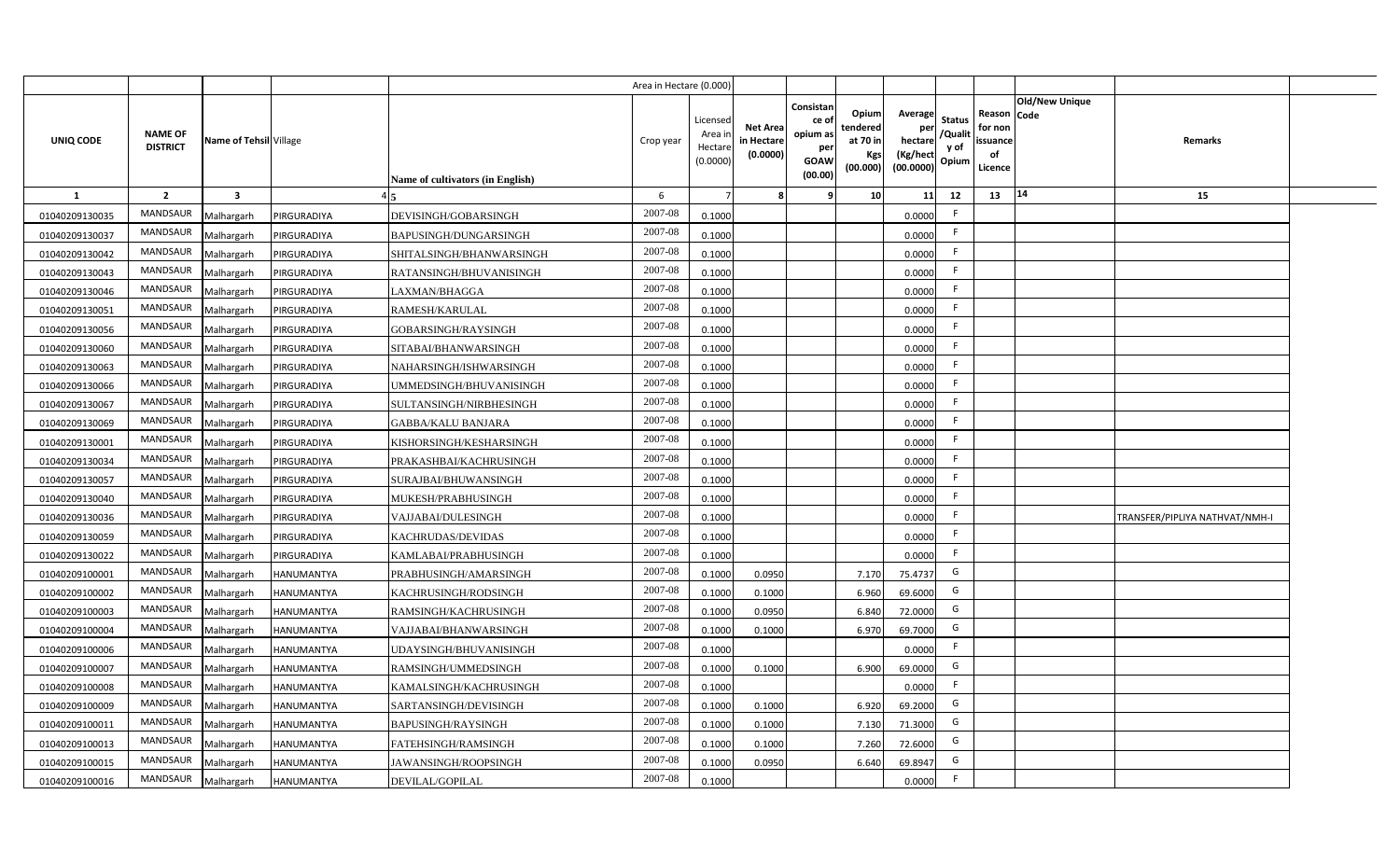|                |                                   |                         |                   |                                         | Area in Hectare (0.000) |                                           |                                           |                                                                |                                                         |                                                    |                                           |                                                     |                                  |  |
|----------------|-----------------------------------|-------------------------|-------------------|-----------------------------------------|-------------------------|-------------------------------------------|-------------------------------------------|----------------------------------------------------------------|---------------------------------------------------------|----------------------------------------------------|-------------------------------------------|-----------------------------------------------------|----------------------------------|--|
| UNIQ CODE      | <b>NAME OF</b><br><b>DISTRICT</b> | Name of Tehsil Village  |                   | <b>Name of cultivators (in English)</b> | Crop year               | Licensed<br>Area i<br>Hectare<br>(0.0000) | <b>Net Area</b><br>in Hectare<br>(0.0000) | Consistan<br>ce o<br>opium as<br>per<br><b>GOAW</b><br>(00.00) | Opium<br>tendered<br>at 70 in<br><b>Kgs</b><br>(00.000) | Average<br>per<br>hectare<br>(Kg/hect<br>(00.0000) | <b>Status</b><br>/Qualit<br>y of<br>Opium | Reason Code<br>for non<br>issuance<br>of<br>Licence | <b>Old/New Unique</b><br>Remarks |  |
| 1              | $\overline{2}$                    | $\overline{\mathbf{3}}$ |                   |                                         | 6                       |                                           | 8                                         | 9                                                              | 10 <sup>1</sup>                                         | 11                                                 | 12                                        | 13                                                  | 14<br>15                         |  |
| 01040209100018 | MANDSAUR                          | Malhargarh              | <b>HANUMANTYA</b> | GORDHANSINGH/BHANWARSINGH               | 2007-08                 | 0.1000                                    | 0.1000                                    |                                                                | 6.870                                                   | 68.7000                                            | G                                         |                                                     |                                  |  |
| 01040209100023 | MANDSAUR                          | Malhargarh              | <b>HANUMANTYA</b> | <b>GENDA/MANGU</b>                      | 2007-08                 | 0.1000                                    | 0.0350                                    |                                                                | 4.210                                                   | 120.2857                                           | G                                         |                                                     |                                  |  |
| 01040209100024 | <b>MANDSAUR</b>                   | Malhargarh              | <b>HANUMANTYA</b> | UDAYSINGH/RAMSINGH                      | 2007-08                 | 0.1000                                    | 0.0950                                    |                                                                | 7.100                                                   | 74.7368                                            | G                                         |                                                     |                                  |  |
| 01040209100025 | <b>MANDSAUR</b>                   | Malhargarh              | <b>HANUMANTYA</b> | LAXMANSINGH/ONKAR                       | 2007-08                 | 0.1000                                    | 0.1000                                    |                                                                | 7.350                                                   | 73.5000                                            | G                                         |                                                     |                                  |  |
| 01040209100027 | MANDSAUR                          | Malhargarh              | HANUMANTYA        | KALUSINGH/UDAYSINGH                     | 2007-08                 | 0.1000                                    | 0.1000                                    |                                                                | 6.280                                                   | 62.8000                                            | G                                         |                                                     |                                  |  |
| 01040209100031 | <b>MANDSAUR</b>                   | Malhargarh              | <b>HANUMANTYA</b> | MOHANSINGH/RUGHNATHSINGH                | 2007-08                 | 0.1000                                    | 0.1000                                    |                                                                | 7.210                                                   | 72.1000                                            | G                                         |                                                     |                                  |  |
| 01040209100034 | <b>MANDSAUR</b>                   | Malhargarh              | <b>HANUMANTYA</b> | BALWANTSINGH/RAMSINGH                   | 2007-08                 | 0.1000                                    | 0.0950                                    |                                                                | 7.020                                                   | 73.8947                                            | G                                         |                                                     |                                  |  |
| 01040209100041 | <b>MANDSAUR</b>                   | Malhargarh              | <b>HANUMANTYA</b> | RAMSINGH/RUPSINGH                       | 2007-08                 | 0.1000                                    | 0.0950                                    |                                                                | 6.820                                                   | 71.7895                                            | G                                         |                                                     |                                  |  |
| 01040209100042 | <b>MANDSAUR</b>                   | Malhargarh              | HANUMANTYA        | UDAYSINGH/RUPSINGH                      | 2007-08                 | 0.1000                                    | 0.1000                                    |                                                                | 7.370                                                   | 73.7000                                            | G                                         |                                                     |                                  |  |
| 01040209100043 | <b>MANDSAUR</b>                   | Malhargarh              | HANUMANTYA        | MADANSINGH/MEHTABSINGH                  | 2007-08                 | 0.1000                                    | 0.1000                                    |                                                                | 6.170                                                   | 61.7000                                            | G                                         |                                                     |                                  |  |
| 01040209100044 | <b>MANDSAUR</b>                   | Malhargarh              | <b>HANUMANTYA</b> | RAMESHWAR/VARDA                         | 2007-08                 | 0.1000                                    | 0.0950                                    |                                                                | 7.240                                                   | 76.2105                                            | G                                         |                                                     |                                  |  |
| 01040209100048 | <b>MANDSAUR</b>                   | Malhargarh              | <b>HANUMANTYA</b> | NAGESHWAR/BHERU                         | 2007-08                 | 0.1000                                    | 0.0950                                    |                                                                | 7.360                                                   | 77.4737                                            | G                                         |                                                     |                                  |  |
| 01040209100057 | <b>MANDSAUR</b>                   | Malhargarh              | <b>HANUMANTYA</b> | ROOPCHAND/ONKAR                         | 2007-08                 | 0.1000                                    | 0.1000                                    |                                                                | 7.140                                                   | 71.4000                                            | G                                         |                                                     |                                  |  |
| 01040209100058 | <b>MANDSAUR</b>                   | Malhargarh              | HANUMANTYA        | GOVINDSINGH/SHIVSINGH                   | 2007-08                 | 0.1000                                    | 0.0950                                    |                                                                | 7.540                                                   | 79.3684                                            | G                                         |                                                     |                                  |  |
| 01040209100061 | <b>MANDSAUR</b>                   | Malhargarh              | HANUMANTYA        | MUNNABAI/LALSINGH                       | 2007-08                 | 0.1000                                    | 0.1000                                    |                                                                | 7.010                                                   | 70.1000                                            | G                                         |                                                     |                                  |  |
| 01040209100062 | <b>MANDSAUR</b>                   | Malhargarh              | <b>HANUMANTYA</b> | AMARSINGH/MANSINGH                      | 2007-08                 | 0.1000                                    | 0.1000                                    |                                                                | 6.950                                                   | 69.5000                                            | G                                         |                                                     |                                  |  |
| 01040209100063 | <b>MANDSAUR</b>                   | Malhargarh              | HANUMANTYA        | <b>MANGILAL/RAMLAL</b>                  | 2007-08                 | 0.1000                                    |                                           |                                                                |                                                         | 0.0000                                             | F                                         |                                                     |                                  |  |
| 01040209100064 | <b>MANDSAUR</b>                   | Malhargarh              | <b>HANUMANTYA</b> | PRABHU/DEVA                             | 2007-08                 | 0.1000                                    |                                           |                                                                |                                                         | 0.0000                                             | F                                         |                                                     |                                  |  |
| 01040209100068 | <b>MANDSAUR</b>                   | Malhargarh              | <b>HANUMANTYA</b> | LACHIBAI/ONKAR                          | 2007-08                 | 0.1000                                    |                                           |                                                                |                                                         | 0.0000                                             | F                                         |                                                     |                                  |  |
| 01040209100073 | <b>MANDSAUR</b>                   | Malhargarh              | HANUMANTYA        | <b>BANSHILAL/PANNALAL</b>               | 2007-08                 | 0.1000                                    | 0.1000                                    |                                                                | 5.940                                                   | 59.4000                                            | G                                         |                                                     |                                  |  |
| 01040209100080 | <b>MANDSAUR</b>                   | Malhargarh              | <b>HANUMANTYA</b> | <b>BHANULAL/ONKAR</b>                   | 2007-08                 | 0.1000                                    |                                           |                                                                |                                                         | 0.0000                                             | F                                         |                                                     |                                  |  |
| 01040209100084 | <b>MANDSAUR</b>                   | Malhargarh              | HANUMANTYA        | <b>HIRALAL/KALU</b>                     | $2007 - 08$             | 0.1000                                    |                                           |                                                                |                                                         | 0.0000                                             | -F                                        |                                                     |                                  |  |
| 01040209100086 | <b>MANDSAUR</b>                   | Malhargarh              | HANUMANTYA        | RAMSINGH/KISHANSINGH                    | 2007-08                 | 0.1000                                    | 0.1000                                    |                                                                | 6.230                                                   | 62.3000                                            | G                                         |                                                     |                                  |  |
| 01040209100087 | <b>MANDSAUR</b>                   | Malhargarh              | <b>HANUMANTYA</b> | <b>BHOPALSINGH/ONKAR</b>                | 2007-08                 | 0.1000                                    | 0.0950                                    |                                                                | 5.920                                                   | 62.3158                                            | G                                         |                                                     |                                  |  |
| 01040209100091 | MANDSAUR                          | Malhargarh              | HANUMANTYA        | DURGASHANKAR/BHAGVAN JI                 | 2007-08                 | 0.1000                                    | 0.1000                                    |                                                                | 6.950                                                   | 69.5000                                            | G                                         |                                                     |                                  |  |
| 01040209100093 | MANDSAUR                          | Malhargarh              | <b>HANUMANTYA</b> | KARUSINGH/JUWANSINGH                    | 2007-08                 | 0.1000                                    | 0.0950                                    |                                                                | 6.090                                                   | 64.1053                                            | G                                         |                                                     |                                  |  |
| 01040209100035 | MANDSAUR                          | Malhargarh              | HANUMANTYA        | <b>KANA/VARDA</b>                       | 2007-08                 | 0.1000                                    | 0.1000                                    |                                                                | 3.940                                                   | 39.4000                                            | G                                         | 04                                                  |                                  |  |
| 01040209100083 | MANDSAUR                          | Malhargarh              | <b>HANUMANTYA</b> | MOHANLAL/GOKUL                          | 2007-08                 | 0.1000                                    | 0.1000                                    |                                                                | 6.300                                                   | 63.0000                                            | G                                         |                                                     |                                  |  |
| 01040209100051 | MANDSAUR                          | Malhargarh              | <b>HANUMANTYA</b> | SHIVSINGH/GANGASINGH                    | 2007-08                 | 0.1000                                    | 0.1000                                    |                                                                | 7.490                                                   | 74.9000                                            | G                                         |                                                     |                                  |  |
| 01040209100056 | MANDSAUR                          | Malhargarh              | HANUMANTYA        | BHOPALSINGH/PRABHUSINGH                 | 2007-08                 | 0.1000                                    | 0.0950                                    |                                                                | 7.280                                                   | 76.6316                                            | G                                         |                                                     |                                  |  |
| 01040209100089 | MANDSAUR                          | Malhargarh              | <b>HANUMANTYA</b> | KAMALSINGH/UDAYSINGH                    | 2007-08                 | 0.1000                                    | 0.0950                                    |                                                                | 7.000                                                   | 73.6842                                            | G                                         |                                                     |                                  |  |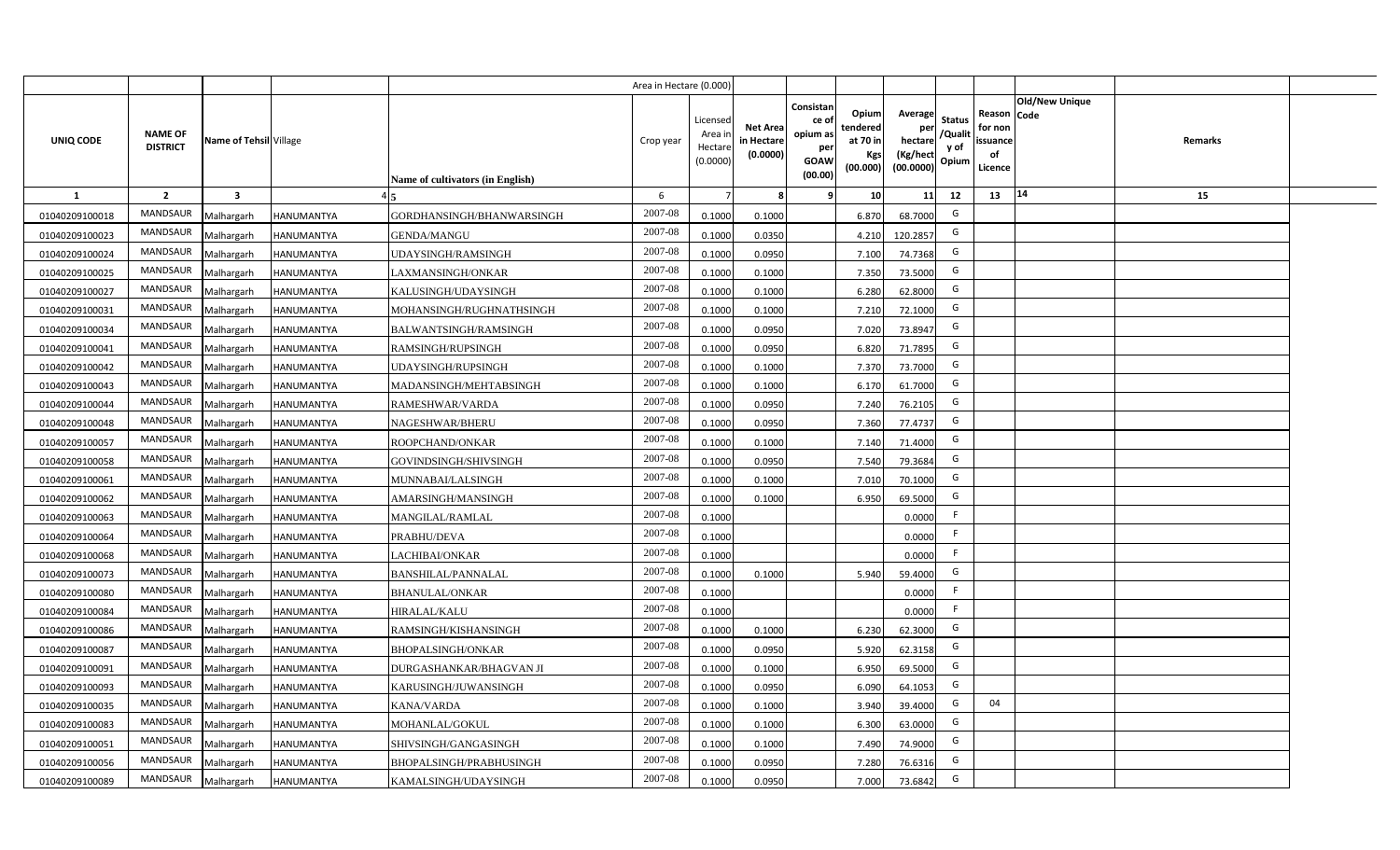|                |                                   |                         |                       |                                  | Area in Hectare (0.000) |                                           |                                           |                                                                                                                     |                                                    |                                           |                                                     |                       |         |  |
|----------------|-----------------------------------|-------------------------|-----------------------|----------------------------------|-------------------------|-------------------------------------------|-------------------------------------------|---------------------------------------------------------------------------------------------------------------------|----------------------------------------------------|-------------------------------------------|-----------------------------------------------------|-----------------------|---------|--|
| UNIQ CODE      | <b>NAME OF</b><br><b>DISTRICT</b> | Name of Tehsil Village  |                       | Name of cultivators (in English) | Crop year               | Licensed<br>Area i<br>Hectare<br>(0.0000) | <b>Net Area</b><br>in Hectare<br>(0.0000) | Consistan<br>Opium<br>ce of<br>tendered<br>opium as<br>at 70 in<br>per<br>Kgs<br><b>GOAW</b><br>(00.000)<br>(00.00) | Average<br>per<br>hectare<br>(Kg/hect<br>(00.0000) | <b>Status</b><br>/Qualit<br>y of<br>Opium | Reason Code<br>for non<br>issuance<br>of<br>Licence | <b>Old/New Unique</b> | Remarks |  |
| 1              | $\overline{2}$                    | $\overline{\mathbf{3}}$ |                       |                                  | 6                       |                                           | 8                                         | -9<br>10 <sup>1</sup>                                                                                               | 11                                                 | 12                                        | 13                                                  | 14                    | 15      |  |
| 01040209100029 | MANDSAUR                          | Malhargarh              | <b>HANUMANTYA</b>     | DULESINGH/RATANSINGH             | 2007-08                 | 0.1000                                    | 0.0950                                    | 7.270                                                                                                               | 76.5263                                            | G                                         |                                                     |                       |         |  |
| 01040209100072 | MANDSAUR                          | Malhargarh              | HANUMANTYA            | JUZHARSINGH/KISHORSINGH          | 2007-08                 | 0.1000                                    | 0.1000                                    | 7.420                                                                                                               | 74.2000                                            | G                                         |                                                     |                       |         |  |
| 01040209100097 | <b>MANDSAUR</b>                   | Malhargarh              | <b>HANUMANTYA</b>     | NAZARBAI/RAMSINGH                | 2007-08                 | 0.1000                                    | 0.1000                                    | 8.250                                                                                                               | 82.5000                                            | G                                         |                                                     |                       |         |  |
| 01040209100053 | MANDSAUR                          | Malhargarh              | HANUMANTYA            | HARISINGH/NAHARSINGH             | 2007-08                 | 0.1000                                    | 0.0950                                    | 6.750                                                                                                               | 71.0526                                            | G                                         |                                                     |                       |         |  |
| 01040209100090 | MANDSAUR                          | Malhargarh              | <b>HANUMANTYA</b>     | BHANWARIBAI/NAHARSINGH           | 2007-08                 | 0.1000                                    | 0.1000                                    | 7.810                                                                                                               | 78.1000                                            | G                                         |                                                     |                       |         |  |
| 01040209100059 | <b>MANDSAUR</b>                   | Malhargarh              | HANUMANTYA            | BHANWARSINGH/RAMSINGH            | 2007-08                 | 0.1000                                    | 0.1000                                    | 7.300                                                                                                               | 73.0000                                            | G                                         |                                                     |                       |         |  |
| 01040209102001 | <b>MANDSAUR</b>                   | Malhargarh              | KHAKHRIYAKHEDI        | PANBAI/DEVISINGH                 | 2007-08                 | 0.1000                                    | 0.1000                                    | 6.590                                                                                                               | 65.9000                                            | G                                         |                                                     |                       |         |  |
| 01040209102002 | MANDSAUR                          | Malhargarh              | KHAKHRIYAKHEDI        | HAGAMBAI/RAMLAL                  | 2007-08                 | 0.1000                                    |                                           |                                                                                                                     | 0.0000                                             | F                                         |                                                     |                       |         |  |
| 01040209102003 | MANDSAUR                          | Malhargarh              | KHAKHRIYAKHEDI        | KESHYABAI/MANSINGH               | 2007-08                 | 0.1000                                    | 0.0750                                    | 4.850                                                                                                               | 64.6667                                            | G                                         |                                                     |                       |         |  |
| 01040209102004 | MANDSAUR                          | Malhargarh              | KHAKHRIYAKHEDI        | RATANGIR/NARAYANGIR              | 2007-08                 | 0.1000                                    | 0.1000                                    | 6.990                                                                                                               | 69.9000                                            | G                                         |                                                     |                       |         |  |
| 01040209102005 | MANDSAUR                          | Malhargarh              | KHAKHRIYAKHEDI        | <b>MOTILAL/VARDA</b>             | 2007-08                 | 0.1000                                    | 0.0950                                    | 6.830                                                                                                               | 71.8947                                            | G                                         |                                                     |                       |         |  |
| 01040209102009 | <b>MANDSAUR</b>                   | Malhargarh              | KHAKHRIYAKHEDI        | HARIRAM/NATHULAL                 | 2007-08                 | 0.1000                                    | 0.1000                                    | 7.310                                                                                                               | 73.1000                                            | G                                         |                                                     |                       |         |  |
| 01040209102010 | <b>MANDSAUR</b>                   | Malhargarh              | KHAKHRIYAKHEDI        | <b>GANESHRAM/PYARCHAND</b>       | 2007-08                 | 0.1000                                    | 0.1000                                    | 7.580                                                                                                               | 75.8000                                            | G                                         |                                                     |                       |         |  |
| 01040209102011 | <b>MANDSAUR</b>                   | Malhargarh              | KHAKHRIYAKHEDI        | SHANTIBAI/HIRALAL                | 2007-08                 | 0.1000                                    | 0.1000                                    | 7.810                                                                                                               | 78.1000                                            | G                                         |                                                     |                       |         |  |
| 01040209102012 | MANDSAUR                          | Malhargarh              | KHAKHRIYAKHEDI        | GORDHANLAL/RAMLAL                | 2007-08                 | 0.1000                                    | 0.0950                                    | 7.440                                                                                                               | 78.3158                                            | G                                         |                                                     |                       |         |  |
| 01040209102014 | <b>MANDSAUR</b>                   | Malhargarh              | KHAKHRIYAKHEDI        | HIRALAL/BHANWARLAL               | 2007-08                 | 0.1000                                    | 0.1000                                    | 7.080                                                                                                               | 70.8000                                            | G                                         |                                                     |                       |         |  |
| 01040209102015 | <b>MANDSAUR</b>                   | Malhargarh              | KHAKHRIYAKHEDI        | CHATARSINGH/HARISINGH            | 2007-08                 | 0.1000                                    | 0.0950                                    | 6.780                                                                                                               | 71.3684                                            | G                                         |                                                     |                       |         |  |
| 01040209102016 | <b>MANDSAUR</b>                   | Malhargarh              | KHAKHRIYAKHEDI        | MAHIPALSINGH/AMARSINGH           | 2007-08                 | 0.1000                                    | 0.0950                                    | 6.620                                                                                                               | 69.6842                                            | G                                         |                                                     |                       |         |  |
| 01040209102019 | <b>MANDSAUR</b>                   | Malhargarh              | KHAKHRIYAKHEDI        | UDAYLAL/BHERULAL                 | 2007-08                 | 0.1000                                    | 0.1000                                    | 6.850                                                                                                               | 68.5000                                            | G                                         |                                                     |                       |         |  |
| 01040209102020 | <b>MANDSAUR</b>                   | Malhargarh              | KHAKHRIYAKHEDI        | MANSINGH/DEVISINGH               | 2007-08                 | 0.1000                                    | 0.0900                                    | 5.880                                                                                                               | 65.3333                                            | G                                         |                                                     |                       |         |  |
| 01040209102022 | <b>MANDSAUR</b>                   | Malhargarh              | KHAKHRIYAKHEDI        | BALWANTSINGH/NAHARSINGH          | 2007-08                 | 0.1000                                    | 0.0950                                    | 6.640                                                                                                               | 69.8947                                            | G                                         |                                                     |                       |         |  |
| 01040209102023 | MANDSAUR                          | Malhargarh              | KHAKHRIYAKHEDI        | RAMSINGH/BHURSINGH               | 2007-08                 | 0.1000                                    | 0.1000                                    | 6.490                                                                                                               | 64.9000                                            | G                                         |                                                     |                       |         |  |
| 01040209102024 | MANDSAUR                          | Malhargarh              | KHAKHRIYAKHEDI        | JUZHARSINGH/BHANWARSINGH         | 2007-08                 | 0.1000                                    | 0.1000                                    | 6.720                                                                                                               | 67.2000                                            | G                                         |                                                     |                       |         |  |
| 01040209102025 | <b>MANDSAUR</b>                   | Malhargarh              | KHAKHRIYAKHEDI        | PYARCHAND/MANGILAL               | 2007-08                 | 0.1000                                    | 0.0950                                    | 6.830                                                                                                               | 71.8947                                            | G                                         |                                                     |                       |         |  |
| 01040209102026 | MANDSAUR                          | Malhargarh              | KHAKHRIYAKHEDI        | MEHTABSINGH/NAHARSINGH           | 2007-08                 | 0.1000                                    | 0.0950                                    | 6.450                                                                                                               | 67.8947                                            | G                                         |                                                     |                       |         |  |
| 01040209102027 | MANDSAUR                          | Malhargarh              | KHAKHRIYAKHEDI        | VINODSINGH/KISHANSINGH           | 2007-08                 | 0.1000                                    | 0.0950                                    | 6.460                                                                                                               | 68.0000                                            | G                                         |                                                     |                       |         |  |
| 01040209102032 | MANDSAUR                          | Malhargarh              | KHAKHRIYAKHEDI        | BAPULAL/CHUNNILAL                | 2007-08                 | 0.1000                                    | 0.0950                                    | 7.190                                                                                                               | 75.6842                                            | G                                         |                                                     |                       |         |  |
| 01040209102034 | MANDSAUR                          | Malhargarh              | KHAKHRIYAKHEDI        | GAJJABAI/NIRBHAYSINGH            | 2007-08                 | 0.1000                                    | 0.0950                                    | 6.090                                                                                                               | 64.1053                                            | G                                         |                                                     |                       |         |  |
| 01040209102036 | MANDSAUR                          | Malhargarh              | KHAKHRIYAKHEDI        | SARTANSINGH/NIRBHAYSINGH         | 2007-08                 | 0.1000                                    | 0.1000                                    | 6.900                                                                                                               | 69.0000                                            | G                                         |                                                     |                       |         |  |
| 01040209102037 | MANDSAUR                          | Malhargarh              | KHAKHRIYAKHEDI        | <b>BHERULAL/RAMLAL</b>           | 2007-08                 | 0.1000                                    | 0.1000                                    | 6.410                                                                                                               | 64.1000                                            | G                                         |                                                     |                       |         |  |
| 01040209102044 | MANDSAUR                          | Malhargarh              | <b>KHAKHRIYAKHEDI</b> | ISHWARSINGH/BHERUSINGH           | 2007-08                 | 0.1000                                    | 0.1000                                    | 7.210                                                                                                               | 72.1000                                            | G                                         |                                                     |                       |         |  |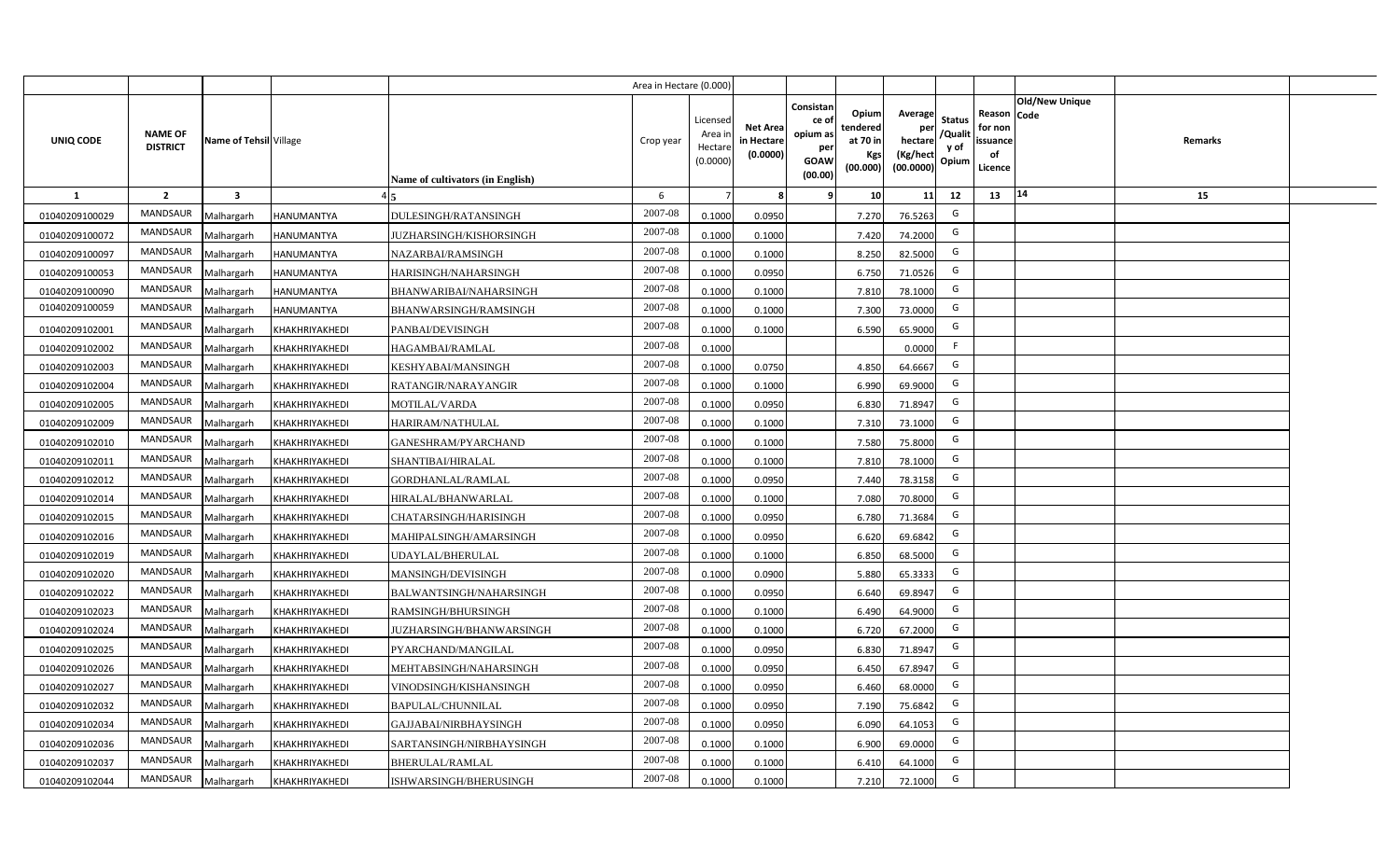|                |                                   |                         |                |                                         | Area in Hectare (0.000) |                                           |                                           |                                                                |                                                         |                                                    |                                           |                                                     |                                  |  |
|----------------|-----------------------------------|-------------------------|----------------|-----------------------------------------|-------------------------|-------------------------------------------|-------------------------------------------|----------------------------------------------------------------|---------------------------------------------------------|----------------------------------------------------|-------------------------------------------|-----------------------------------------------------|----------------------------------|--|
| UNIQ CODE      | <b>NAME OF</b><br><b>DISTRICT</b> | Name of Tehsil Village  |                | <b>Name of cultivators (in English)</b> | Crop year               | Licensed<br>Area i<br>Hectare<br>(0.0000) | <b>Net Area</b><br>in Hectare<br>(0.0000) | Consistan<br>ce o<br>opium as<br>per<br><b>GOAW</b><br>(00.00) | Opium<br>tendered<br>at 70 in<br><b>Kgs</b><br>(00.000) | Average<br>per<br>hectare<br>(Kg/hect<br>(00.0000) | <b>Status</b><br>/Qualit<br>y of<br>Opium | Reason Code<br>for non<br>issuance<br>of<br>Licence | <b>Old/New Unique</b><br>Remarks |  |
| 1              | $\overline{2}$                    | $\overline{\mathbf{3}}$ |                |                                         | 6                       |                                           | -8                                        | 9                                                              | 10 <sup>1</sup>                                         | 11                                                 | 12                                        | 13                                                  | 14<br>15                         |  |
| 01040209102018 | MANDSAUR                          | Malhargarh              | KHAKHRIYAKHEDI | SOHANBAI/MANOHARSINGH                   | 2007-08                 | 0.1000                                    | 0.1000                                    |                                                                | 6.990                                                   | 69.9000                                            |                                           | 02                                                  |                                  |  |
| 01040209102028 | MANDSAUR                          | Malhargarh              | KHAKHRIYAKHEDI | RAJMAL/RAMLAL                           | 2007-08                 | 0.1000                                    | 0.1000                                    |                                                                | 6.710                                                   | 67.1000                                            | G                                         |                                                     |                                  |  |
| 01040209102035 | <b>MANDSAUR</b>                   | Malhargarh              | KHAKHRIYAKHEDI | DHANNALAL/HARCHAND                      | 2007-08                 | 0.1000                                    | 0.1000                                    |                                                                | 7.710                                                   | 77.1000                                            |                                           | 02                                                  |                                  |  |
| 01040209102017 | <b>MANDSAUR</b>                   | Malhargarh              | KHAKHRIYAKHEDI | <b>KARUGIR/RATANGIR</b>                 | 2007-08                 | 0.1000                                    | 0.1000                                    |                                                                | 6.820                                                   | 68.2000                                            | G                                         |                                                     |                                  |  |
| 01040209102030 | MANDSAUR                          | Malhargarh              | KHAKHRIYAKHEDI | ONKARSINGH/BHURASINGH                   | 2007-08                 | 0.1000                                    |                                           |                                                                |                                                         | 0.0000                                             | F.                                        |                                                     |                                  |  |
| 01040209102045 | <b>MANDSAUR</b>                   | Malhargarh              | KHAKHRIYAKHEDI | JAGANNATH/MANGILAL                      | 2007-08                 | 0.1000                                    | 0.1000                                    |                                                                | 6.240                                                   | 62.4000                                            | G                                         |                                                     |                                  |  |
| 01040209103001 | <b>MANDSAUR</b>                   | Malhargarh              | <b>DORWADA</b> | UDAYSINGH/KALUSINGH                     | 2007-08                 | 0.1000                                    | 0.1000                                    |                                                                | 7.820                                                   | 78.2000                                            | G                                         |                                                     |                                  |  |
| 01040209103002 | MANDSAUR                          | Malhargarh              | <b>DORWADA</b> | CHANDRAKALABAI/GIRDHARI                 | 2007-08                 | 0.1000                                    | 0.0950                                    |                                                                | 6.880                                                   | 72.4211                                            | G                                         |                                                     |                                  |  |
| 01040209103003 | <b>MANDSAUR</b>                   | Malhargarh              | <b>DORWADA</b> | BULAKBAI/BALWANTSINGH                   | 2007-08                 | 0.1000                                    |                                           |                                                                |                                                         | 0.0000                                             | F                                         |                                                     |                                  |  |
| 01040209103004 | <b>MANDSAUR</b>                   | Malhargarh              | <b>DORWADA</b> | KALUSINGH/GOBARSINGH BADA               | 2007-08                 | 0.1000                                    | 0.1050                                    |                                                                | 7.200                                                   | 68.5714                                            | G                                         |                                                     |                                  |  |
| 01040209103012 | MANDSAUR                          | Malhargarh              | <b>DORWADA</b> | RAMLAL/MAGAN                            | 2007-08                 | 0.1000                                    | 0.1000                                    |                                                                | 7.050                                                   | 70.5000                                            | G                                         |                                                     |                                  |  |
| 01040209103013 | <b>MANDSAUR</b>                   | Malhargarh              | <b>DORWADA</b> | RUKMANBAI/NANDRAM                       | 2007-08                 | 0.1000                                    | 0.1000                                    |                                                                | 6.970                                                   | 69.7000                                            | G                                         |                                                     |                                  |  |
| 01040209103015 | <b>MANDSAUR</b>                   | Malhargarh              | <b>DORWADA</b> | MOHANBAI/DEVISINGH                      | 2007-08                 | 0.1000                                    |                                           |                                                                |                                                         | 0.0000                                             | F                                         |                                                     |                                  |  |
| 01040209103017 | <b>MANDSAUR</b>                   | Malhargarh              | <b>DORWADA</b> | KISHORSINGH/PREMSINGH                   | 2007-08                 | 0.1000                                    | 0.0950                                    |                                                                | 6.000                                                   | 63.1579                                            | G                                         |                                                     |                                  |  |
| 01040209103018 | MANDSAUR                          | Malhargarh              | <b>DORWADA</b> | KISHORSINGH/BHERUSINGH                  | 2007-08                 | 0.1000                                    | 0.1000                                    |                                                                | 7.350                                                   | 73.5000                                            | G                                         |                                                     |                                  |  |
| 01040209103019 | <b>MANDSAUR</b>                   | Malhargarh              | <b>DORWADA</b> | SITABAI/DULICHAND                       | 2007-08                 | 0.1000                                    | 0.1000                                    |                                                                | 6.590                                                   | 65.9000                                            | G                                         |                                                     |                                  |  |
| 01040209103020 | <b>MANDSAUR</b>                   | Malhargarh              | <b>DORWADA</b> | ROOPSINGH/JAYSINGH                      | 2007-08                 | 0.1000                                    | 0.1000                                    |                                                                | 7.210                                                   | 72.1000                                            | G                                         |                                                     |                                  |  |
| 01040209103022 | <b>MANDSAUR</b>                   | Malhargarh              | <b>DORWADA</b> | DEVISINGH/SAMANDERSINGH                 | 2007-08                 | 0.1000                                    | 0.1000                                    |                                                                | 7.160                                                   | 71.6000                                            | G                                         |                                                     |                                  |  |
| 01040209103024 | <b>MANDSAUR</b>                   | Malhargarh              | <b>DORWADA</b> | SURAJBAI/BHERUSINGH                     | 2007-08                 | 0.1000                                    | 0.1000                                    |                                                                | 7.060                                                   | 70.6000                                            | G                                         |                                                     |                                  |  |
| 01040209103025 | <b>MANDSAUR</b>                   | Malhargarh              | <b>DORWADA</b> | MADANLAL/RATANLAL                       | 2007-08                 | 0.1000                                    | 0.1000                                    |                                                                | 6.770                                                   | 67.7000                                            | G                                         |                                                     |                                  |  |
| 01040209103026 | <b>MANDSAUR</b>                   | Malhargarh              | <b>DORWADA</b> | MOHANBAI/JALAMSINGH                     | 2007-08                 | 0.1000                                    | 0.1000                                    |                                                                | 6.770                                                   | 67.7000                                            | G                                         |                                                     |                                  |  |
| 01040209103027 | MANDSAUR                          | Malhargarh              | <b>DORWADA</b> | <b>BHUVANISINGH/RAMSINGH</b>            | 2007-08                 | 0.1000                                    | 0.1000                                    |                                                                | 7.250                                                   | 72.5000                                            |                                           | 02                                                  |                                  |  |
| 01040209103028 | <b>MANDSAUR</b>                   | Malhargarh              | <b>DORWADA</b> | BHUVANISINGH/AJAYSINGH                  | 2007-08                 | 0.1000                                    | 0.0850                                    |                                                                | 5.770                                                   | 67.8824                                            | G                                         |                                                     |                                  |  |
| 01040209103029 | <b>MANDSAUR</b>                   | Malhargarh              | <b>DORWADA</b> | MANGUSINGH/BHUVANISINGH                 | 2007-08                 | 0.1000                                    | 0.1000                                    |                                                                | 7.200                                                   | 72.0000                                            | G                                         |                                                     |                                  |  |
| 01040209103033 | <b>MANDSAUR</b>                   | Malhargarh              | <b>DORWADA</b> | HARISINGH/SWAROOPSINGH                  | $2007 - 08$             | 0.1000                                    | 0.1000                                    |                                                                | 6.930                                                   | 69.3000                                            | G                                         |                                                     |                                  |  |
| 01040209103034 | MANDSAUR                          | Malhargarh              | <b>DORWADA</b> | KHAYLAIBAI/GOBARSINGH                   | 2007-08                 | 0.1000                                    | 0.0900                                    |                                                                | 6.700                                                   | 74.4444                                            | G                                         |                                                     |                                  |  |
| 01040209103036 | MANDSAUR                          | Malhargarh              | <b>DORWADA</b> | SHANTIBAI/MANGILAL                      | 2007-08                 | 0.1000                                    | 0.1000                                    |                                                                | 7.120                                                   | 71.2000                                            | G                                         |                                                     |                                  |  |
| 01040209103037 | MANDSAUR                          | Malhargarh              | <b>DORWADA</b> | JAYSINGH/SAMANDARSINGH                  | 2007-08                 | 0.1000                                    | 0.1000                                    |                                                                | 6.560                                                   | 65.6000                                            | G                                         |                                                     |                                  |  |
| 01040209103038 | MANDSAUR                          | Malhargarh              | <b>DORWADA</b> | AMARSINGH/KALUSINGH                     | 2007-08                 | 0.1000                                    | 0.1000                                    |                                                                | 6.550                                                   | 65.5000                                            | G                                         |                                                     |                                  |  |
| 01040209103039 | MANDSAUR                          | Malhargarh              | <b>DORWADA</b> | KARANSINGH/DULESINGH                    | 2007-08                 | 0.1000                                    | 0.0950                                    |                                                                | 6.510                                                   | 68.5263                                            | G                                         |                                                     |                                  |  |
| 01040209103040 | MANDSAUR                          | Malhargarh              | <b>DORWADA</b> | MANGILAL/BHUVAN                         | 2007-08                 | 0.1000                                    | 0.1050                                    |                                                                | 7.400                                                   | 70.4762                                            | G                                         |                                                     |                                  |  |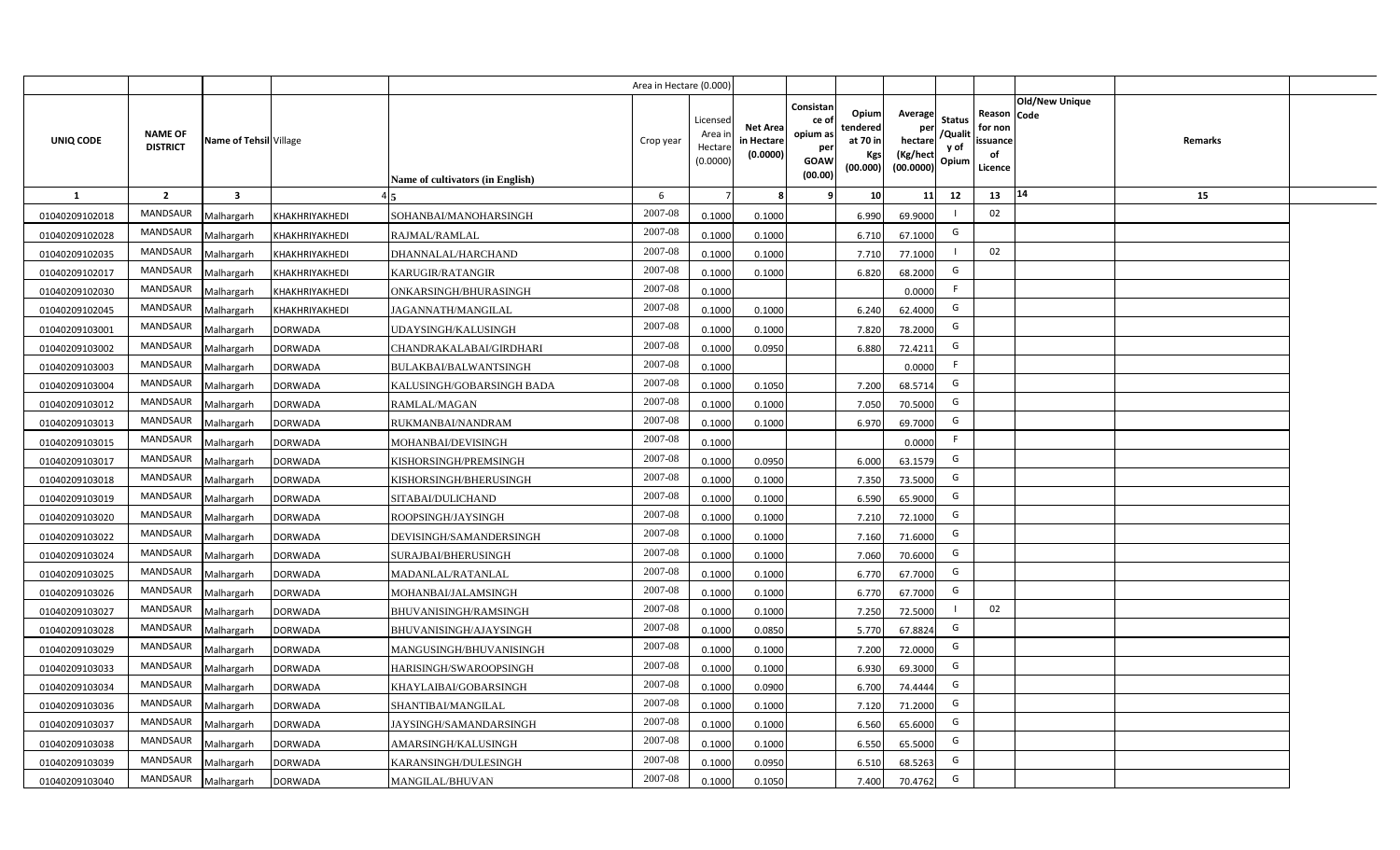|                |                                   |                         |                |                                  | Area in Hectare (0.000) |                                           |                                           |                                                                                                                     |                                                    |                                           |                                                     |                       |         |  |
|----------------|-----------------------------------|-------------------------|----------------|----------------------------------|-------------------------|-------------------------------------------|-------------------------------------------|---------------------------------------------------------------------------------------------------------------------|----------------------------------------------------|-------------------------------------------|-----------------------------------------------------|-----------------------|---------|--|
| UNIQ CODE      | <b>NAME OF</b><br><b>DISTRICT</b> | Name of Tehsil Village  |                | Name of cultivators (in English) | Crop year               | Licensed<br>Area i<br>Hectare<br>(0.0000) | <b>Net Area</b><br>in Hectare<br>(0.0000) | Consistan<br>Opium<br>ce of<br>tendered<br>opium as<br>at 70 in<br>per<br>Kgs<br><b>GOAW</b><br>(00.000)<br>(00.00) | Average<br>per<br>hectare<br>(Kg/hect<br>(00.0000) | <b>Status</b><br>/Qualit<br>y of<br>Opium | Reason Code<br>for non<br>issuance<br>of<br>Licence | <b>Old/New Unique</b> | Remarks |  |
| 1              | $\overline{2}$                    | $\overline{\mathbf{3}}$ |                |                                  | 6                       |                                           | 8                                         | 10<br>-9                                                                                                            | 11                                                 | 12                                        | 13                                                  | 14                    | 15      |  |
| 01040209103041 | MANDSAUR                          | Malhargarh              | <b>DORWADA</b> | AMARSINGH/MEGHSINGH              | 2007-08                 | 0.1000                                    | 0.0950                                    | 7.290                                                                                                               | 76.7368                                            | G                                         |                                                     |                       |         |  |
| 01040209103044 | MANDSAUR                          | Malhargarh              | <b>DORWADA</b> | KHUMANSINGH/PREMSINGH            | 2007-08                 | 0.1000                                    | 0.1000                                    | 7.210                                                                                                               | 72.1000                                            | G                                         |                                                     |                       |         |  |
| 01040209103046 | <b>MANDSAUR</b>                   | Malhargarh              | <b>DORWADA</b> | MANGILAL/MOTILAL                 | 2007-08                 | 0.1000                                    | 0.1000                                    | 7.350                                                                                                               | 73.5000                                            | G                                         |                                                     |                       |         |  |
| 01040209103048 | MANDSAUR                          | Malhargarh              | <b>DORWADA</b> | NAHARSINGH/AJITSINGH             | 2007-08                 | 0.1000                                    | 0.0500                                    | 3.480                                                                                                               | 69.6000                                            | G                                         |                                                     |                       |         |  |
| 01040209103049 | MANDSAUR                          | Malhargarh              | <b>DORWADA</b> | MOHANBAI/KISHORSINGH             | 2007-08                 | 0.1000                                    | 0.0950                                    | 6.690                                                                                                               | 70.4211                                            | G                                         |                                                     |                       |         |  |
| 01040209103050 | MANDSAUR                          | Malhargarh              | <b>DORWADA</b> | MANGILAL/MAGNIRAM                | 2007-08                 | 0.1000                                    | 0.1000                                    | 7.190                                                                                                               | 71.9000                                            | G                                         |                                                     |                       |         |  |
| 01040209103052 | MANDSAUR                          | Malhargarh              | <b>DORWADA</b> | KANEHIYALAL/GANESHRAM            | 2007-08                 | 0.1000                                    | 0.1000                                    | 7.360                                                                                                               | 73.6000                                            |                                           | 02                                                  |                       |         |  |
| 01040209103053 | MANDSAUR                          | Malhargarh              | <b>DORWADA</b> | KESHARSINGH/NAWALSINGH           | 2007-08                 | 0.1000                                    | 0.1050                                    | 7.850                                                                                                               | 74.7619                                            | G                                         |                                                     |                       |         |  |
| 01040209103056 | MANDSAUR                          | Malhargarh              | <b>DORWADA</b> | GOBARSINGH/NATHUSINGH            | 2007-08                 | 0.1000                                    | 0.1000                                    | 7.110                                                                                                               | 71.1000                                            | G                                         |                                                     |                       |         |  |
| 01040209103059 | MANDSAUR                          | Malhargarh              | <b>DORWADA</b> | GITABAI/BHIUVANISHANKAR          | 2007-08                 | 0.1000                                    | 0.0950                                    | 6.070                                                                                                               | 63.8947                                            | G                                         |                                                     |                       |         |  |
| 01040209103060 | MANDSAUR                          | Malhargarh              | <b>DORWADA</b> | BHERUSINGH/BHUVANISINGH          | 2007-08                 | 0.1000                                    | 0.1000                                    | 7.270                                                                                                               | 72.7000                                            | G                                         |                                                     |                       |         |  |
| 01040209103062 | MANDSAUR                          | Malhargarh              | <b>DORWADA</b> | DILIPKUMAR/KHUBCHANDRA           | 2007-08                 | 0.1000                                    | 0.1000                                    | 6.210                                                                                                               | 62.1000                                            | G                                         |                                                     |                       |         |  |
| 01040209103067 | <b>MANDSAUR</b>                   | Malhargarh              | <b>DORWADA</b> | <b>TORGIR/ONKARGIR</b>           | 2007-08                 | 0.1000                                    | 0.1000                                    | 7.510                                                                                                               | 75.1000                                            | G                                         |                                                     |                       |         |  |
| 01040209103068 | <b>MANDSAUR</b>                   | Malhargarh              | <b>DORWADA</b> | <b>BHERUSINGH/DEVISINGH</b>      | 2007-08                 | 0.1000                                    | 0.1000                                    | 6.980                                                                                                               | 69.8000                                            | G                                         |                                                     |                       |         |  |
| 01040209103070 | MANDSAUR                          | Malhargarh              | <b>DORWADA</b> | MADANSINGH/MANGUSINGH            | 2007-08                 | 0.1000                                    |                                           |                                                                                                                     | 0.0000                                             | F                                         |                                                     |                       |         |  |
| 01040209103071 | <b>MANDSAUR</b>                   | Malhargarh              | <b>DORWADA</b> | RUKMANBAI/UDAYSINGH              | 2007-08                 | 0.1000                                    |                                           |                                                                                                                     | 0.0000                                             | F.                                        |                                                     |                       |         |  |
| 01040209103073 | <b>MANDSAUR</b>                   | Malhargarh              | <b>DORWADA</b> | BAPUSINGH/NATHUSINGH             | 2007-08                 | 0.1000                                    | 0.1000                                    | 7.070                                                                                                               | 70.7000                                            | G                                         |                                                     |                       |         |  |
| 01040209103074 | <b>MANDSAUR</b>                   | Malhargarh              | <b>DORWADA</b> | DEVISINGH/LAXMANSINGH            | 2007-08                 | 0.1000                                    |                                           |                                                                                                                     | 0.0000                                             | F                                         |                                                     |                       |         |  |
| 01040209103075 | <b>MANDSAUR</b>                   | Malhargarh              | <b>DORWADA</b> | MANOHARSINGH/UDAYSINGH           | 2007-08                 | 0.1000                                    | 0.0950                                    | 7.460                                                                                                               | 78.5263                                            | G                                         |                                                     |                       |         |  |
| 01040209103077 | <b>MANDSAUR</b>                   | Malhargarh              | <b>DORWADA</b> | ROOPSINGH/KALUSINGH              | 2007-08                 | 0.1000                                    | 0.1000                                    | 7.540                                                                                                               | 75.4000                                            | G                                         |                                                     |                       |         |  |
| 01040209103080 | <b>MANDSAUR</b>                   | Malhargarh              | <b>DORWADA</b> | VISHNUGIR/SHAMBHUGIR             | 2007-08                 | 0.1000                                    |                                           |                                                                                                                     | 0.0000                                             | F.                                        |                                                     |                       |         |  |
| 01040209103083 | MANDSAUR                          | Malhargarh              | <b>DORWADA</b> | JAGDISH/CHAGANLAL                | 2007-08                 | 0.1000                                    | 0.0950                                    | 6.550                                                                                                               | 68.9474                                            | G                                         |                                                     |                       |         |  |
| 01040209103085 | MANDSAUR                          | Malhargarh              | <b>DORWADA</b> | SURESH/MANGILAL                  | 2007-08                 | 0.1000                                    |                                           |                                                                                                                     | 0.0000                                             | F                                         |                                                     |                       |         |  |
| 01040209103088 | <b>MANDSAUR</b>                   | Malhargarh              | <b>DORWADA</b> | MUKESHKUMAR/TECCHAND             | 2007-08                 | 0.1000                                    | 0.0950                                    | 6.780                                                                                                               | 71.3684                                            | G                                         |                                                     |                       |         |  |
| 01040209103089 | MANDSAUR                          | Malhargarh              | <b>DORWADA</b> | HARISINGH/UDAYSINGH              | 2007-08                 | 0.1000                                    | 0.1000                                    | 6.660                                                                                                               | 66.6000                                            | G                                         |                                                     |                       |         |  |
| 01040209103091 | MANDSAUR                          | Malhargarh              | <b>DORWADA</b> | MUNNABAI/BHANWARSINGH            | 2007-08                 | 0.1000                                    | 0.1000                                    | 7.080                                                                                                               | 70.8000                                            | G                                         |                                                     |                       |         |  |
| 01040209103092 | MANDSAUR                          | Malhargarh              | <b>DORWADA</b> | MOHANGIR/ONKARGIR                | 2007-08                 | 0.1000                                    | 0.0900                                    | 6.610                                                                                                               | 73.4444                                            | G                                         |                                                     |                       |         |  |
| 01040209103093 | MANDSAUR                          | Malhargarh              | <b>DORWADA</b> | SATYANARAYAN/RATANLAL            | 2007-08                 | 0.1000                                    | 0.0450                                    | 3.170                                                                                                               | 70.4444                                            | G                                         |                                                     |                       |         |  |
| 01040209103095 | MANDSAUR                          | Malhargarh              | <b>DORWADA</b> | RAMESHCHANDRA/PRABHULAL          | 2007-08                 | 0.1000                                    | 0.1000                                    | 6.940                                                                                                               | 69.4000                                            | G                                         |                                                     |                       |         |  |
| 01040209103096 | MANDSAUR                          | Malhargarh              | <b>DORWADA</b> | KALUSINGH/GOBARSINGH CHOTA       | 2007-08                 | 0.1000                                    | 0.1000                                    | 7.060                                                                                                               | 70.6000                                            | G                                         |                                                     |                       |         |  |
| 01040209103099 | MANDSAUR                          | Malhargarh              | <b>DORWADA</b> | <b>BHURIBAI/BHOPALSINGH</b>      | 2007-08                 | 0.1000                                    |                                           |                                                                                                                     | 0.0000                                             | F.                                        |                                                     |                       |         |  |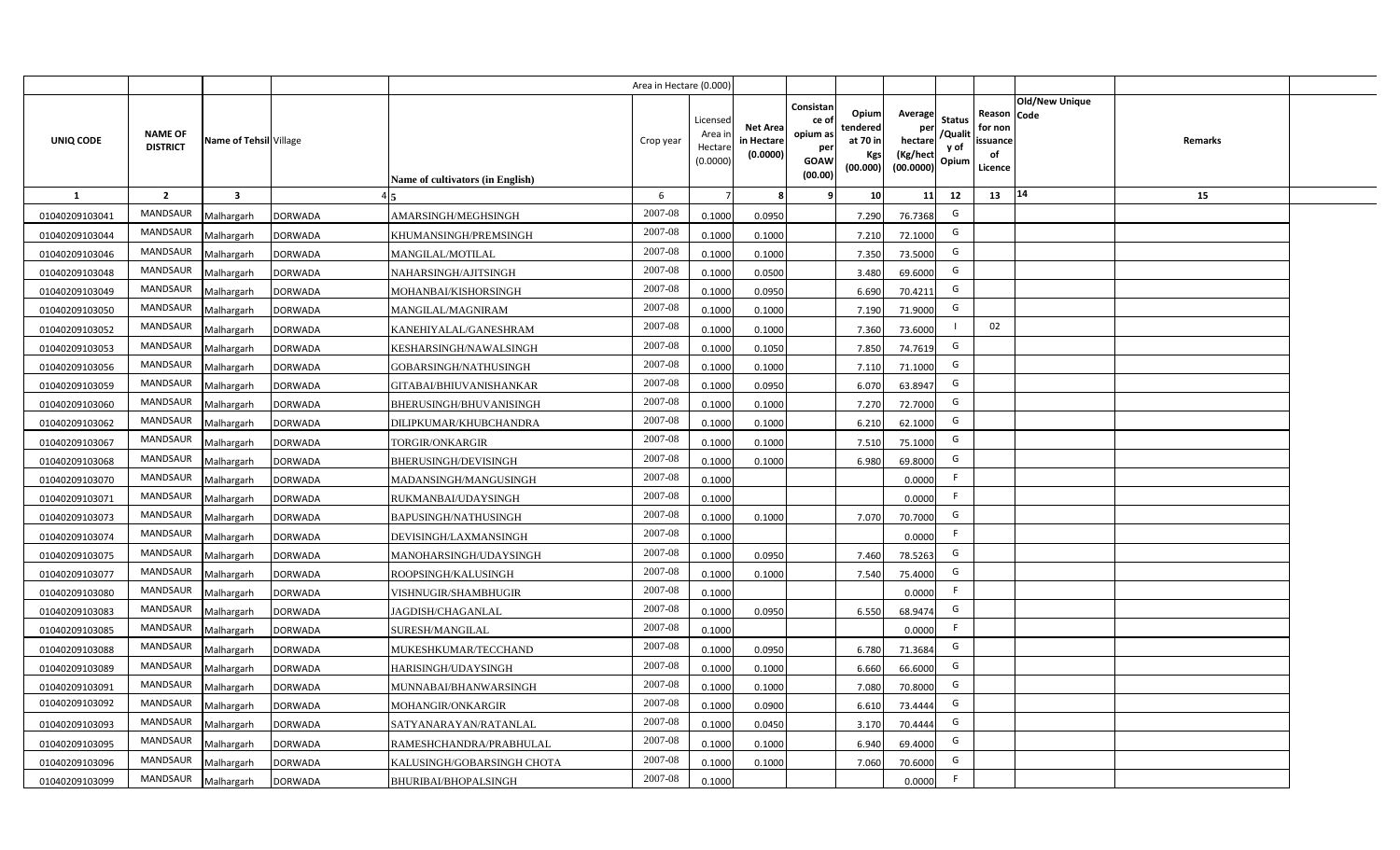|                |                                   |                         |                |                                  | Area in Hectare (0.000) |                                          |                                           |                                                         |                                                  |                                                    |                                           |                                                                       |         |  |
|----------------|-----------------------------------|-------------------------|----------------|----------------------------------|-------------------------|------------------------------------------|-------------------------------------------|---------------------------------------------------------|--------------------------------------------------|----------------------------------------------------|-------------------------------------------|-----------------------------------------------------------------------|---------|--|
| UNIQ CODE      | <b>NAME OF</b><br><b>DISTRICT</b> | Name of Tehsil Village  |                | Name of cultivators (in English) | Crop year               | Licensec<br>Area i<br>Hectar<br>(0.0000) | <b>Net Area</b><br>in Hectare<br>(0.0000) | Consistan<br>ce o<br>opium as<br>per<br>GOAW<br>(00.00) | Opium<br>tendered<br>at 70 in<br>Kgs<br>(00.000) | Average<br>per<br>hectare<br>(Kg/hect<br>(00.0000) | <b>Status</b><br>/Qualit<br>y of<br>Opium | Old/New Unique<br>Reason Code<br>for non<br>issuance<br>of<br>Licence | Remarks |  |
| $\mathbf{1}$   | $\overline{2}$                    | $\overline{\mathbf{3}}$ |                |                                  | 6                       |                                          |                                           |                                                         | 10                                               | 11                                                 | 12                                        | 14<br>13                                                              | 15      |  |
| 01040209103100 | MANDSAUR                          | Malhargarh              | <b>DORWADA</b> | SAJJANSINGH/BHERUSINGH           | 2007-08                 | 0.1000                                   | 0.1000                                    |                                                         | 6.700                                            | 67.0000                                            | G                                         |                                                                       |         |  |
| 01040209103103 | MANDSAUR                          | Malhargarh              | <b>DORWADA</b> | KRISHNABAI/JAGDISH               | 2007-08                 | 0.1000                                   | 0.0950                                    |                                                         | 6.650                                            | 70.0000                                            | G                                         |                                                                       |         |  |
| 01040209103104 | MANDSAUR                          | Malhargarh              | <b>DORWADA</b> | <b>ASHOK KUMAR/GIRDHARI</b>      | 2007-08                 | 0.1000                                   | 0.1000                                    |                                                         | 7.110                                            | 71.1000                                            | G                                         |                                                                       |         |  |
| 01040209103108 | <b>MANDSAUR</b>                   | Malhargarh              | <b>DORWADA</b> | REKHABAI/NARAYAN                 | 2007-08                 | 0.100                                    | 0.1000                                    |                                                         | 7.320                                            | 73.2000                                            | G                                         |                                                                       |         |  |
| 01040209103109 | MANDSAUR                          | Malhargarh              | <b>DORWADA</b> | <b>BHULIBAI/DEVISINGH</b>        | 2007-08                 | 0.100                                    | 0.0950                                    |                                                         | 6.760                                            | 71.1579                                            | G                                         |                                                                       |         |  |
| 01040209103112 | MANDSAUR                          | Malhargarh              | <b>DORWADA</b> | NAHARSINGH/NANUSINGH             | 2007-08                 | 0.1000                                   |                                           |                                                         |                                                  | 0.0000                                             | F.                                        |                                                                       |         |  |
| 01040209103113 | <b>MANDSAUR</b>                   | Malhargarh              | <b>DORWADA</b> | BHANWARSINGH/PREMSINGH           | 2007-08                 | 0.1000                                   | 0.0950                                    |                                                         | 6.920                                            | 72.8421                                            | G                                         |                                                                       |         |  |
| 01040209103114 | <b>MANDSAUR</b>                   | Malhargarh              | <b>DORWADA</b> | KESHARSINGH/ISHWARSINGH          | 2007-08                 | 0.1000                                   | 0.1000                                    |                                                         | 7.300                                            | 73.0000                                            | G                                         |                                                                       |         |  |
| 01040209103117 | MANDSAUR                          | Malhargarh              | <b>DORWADA</b> | KARULAL/MOHANLAL                 | 2007-08                 | 0.100                                    | 0.0950                                    |                                                         | 7.060                                            | 74.3158                                            | G                                         |                                                                       |         |  |
| 01040209103120 | <b>MANDSAUR</b>                   | Malhargarh              | <b>DORWADA</b> | BHARATGIR/BANSHIGIR              | 2007-08                 | 0.1000                                   | 0.1000                                    |                                                         | 6.910                                            | 69.1000                                            | G                                         |                                                                       |         |  |
| 01040209103122 | MANDSAUR                          | Malhargarh              | <b>DORWADA</b> | BHARATSINGH/DOULATSINGH          | 2007-08                 | 0.1000                                   | 0.0950                                    |                                                         | 7.560                                            | 79.5789                                            | G                                         |                                                                       |         |  |
| 01040209103125 | MANDSAUR                          | Malhargarh              | DORWADA        | RAJENDRASINGH/KISHORSINGH        | 2007-08                 | 0.1000                                   | 0.1000                                    |                                                         | 7.210                                            | 72.1000                                            | G                                         |                                                                       |         |  |
| 01040209103127 | MANDSAUR                          | Malhargarh              | <b>DORWADA</b> | SURESHKUMAR/MANAKLAL             | 2007-08                 | 0.1000                                   | 0.1000                                    |                                                         | 6.390                                            | 63.9000                                            | G                                         |                                                                       |         |  |
| 01040209103128 | MANDSAUR                          | Malhargarh              | <b>DORWADA</b> | KANWARBAI/RAMSINGH               | 2007-08                 | 0.1000                                   | 0.0950                                    |                                                         | 6.270                                            | 66.0000                                            | G                                         |                                                                       |         |  |
| 01040209103131 | MANDSAUR                          | Malhargarh              | <b>DORWADA</b> | RUKMANBAI/MADANSINGH             | 2007-08                 | 0.1000                                   | 0.0950                                    |                                                         | 6.880                                            | 72.4211                                            | G                                         |                                                                       |         |  |
| 01040209103134 | MANDSAUR                          | Malhargarh              | <b>DORWADA</b> | NAGULAL/RATANLAL                 | 2007-08                 | 0.1000                                   | 0.1000                                    |                                                         | 7.130                                            | 71.3000                                            | G                                         |                                                                       |         |  |
| 01040209103136 | MANDSAUR                          | Malhargarh              | <b>DORWADA</b> | RAMSINGH/NAHARSINGH              | 2007-08                 | 0.100                                    | 0.0950                                    |                                                         | 7.000                                            | 73.6842                                            | G                                         |                                                                       |         |  |
| 01040209103140 | MANDSAUR                          | Malhargarh              | <b>DORWADA</b> | BHUVANISHANKAR/PANNAJI           | 2007-08                 | 0.1000                                   | 0.0900                                    |                                                         | 6.230                                            | 69.2222                                            | G                                         |                                                                       |         |  |
| 01040209103151 | MANDSAUR                          | Malhargarh              | <b>DORWADA</b> | KAMLABAI/BHUVANISINGH            | 2007-08                 | 0.1000                                   | 0.1000                                    |                                                         | 7.230                                            | 72.3000                                            | G                                         |                                                                       |         |  |
| 01040209103152 | MANDSAUR                          | Malhargarh              | <b>DORWADA</b> | BHARATSINGH/JALAMSINGH           | 2007-08                 | 0.100                                    | 0.1000                                    |                                                         | 7.250                                            | 72.5000                                            | G                                         |                                                                       |         |  |
| 01040209103157 | <b>MANDSAUR</b>                   | Malhargarh              | <b>DORWADA</b> | SURAJBAI/RAMSINGH                | $2007 - 08$             | 0.100                                    | 0.0950                                    |                                                         | 6.850                                            | 72.1053                                            | G                                         |                                                                       |         |  |
| 01040209103159 | <b>MANDSAUR</b>                   | Malhargarh              | DORWADA        | PRABHULAL/KALULAL                | 2007-08                 | 0.100                                    | 0.1000                                    |                                                         | 7.120                                            | 71.2000                                            | G                                         |                                                                       |         |  |
| 01040209103160 | MANDSAUR                          | Malhargarh              | DORWADA        | RATNLAL/AMRA                     | 2007-08                 | 0.1000                                   |                                           |                                                         |                                                  | 0.0000                                             | -F                                        |                                                                       |         |  |
| 01040209103161 | MANDSAUR                          | Malhargarh              | DORWADA        | MADHUBALA/MANGILAL               | 2007-08                 | 0.1000                                   |                                           |                                                         |                                                  | 0.0000                                             | $\mathsf{F}$                              |                                                                       |         |  |
| 01040209103164 | MANDSAUR                          | Malhargarh              | DORWADA        | JAMNALAL/KISHANLAL               | 2007-08                 | 0.1000                                   | 0.1000                                    |                                                         | 7.140                                            | 71.4000                                            | G                                         |                                                                       |         |  |
| 01040209103165 | <b>MANDSAUR</b>                   | Malhargarh              | <b>DORWADA</b> | RAMSINGH/KACHRUSINGH             | 2007-08                 | 0.1000                                   | 0.1000                                    |                                                         | 7.070                                            | 70.7000                                            | G                                         |                                                                       |         |  |
| 01040209103175 | MANDSAUR                          | Malhargarh              | <b>DORWADA</b> | DHULSINGH/DEVISINGH              | 2007-08                 | 0.1000                                   | 0.1000                                    |                                                         | 6.800                                            | 68.0000                                            | G                                         |                                                                       |         |  |
| 01040209103176 | MANDSAUR                          | Malhargarh              | <b>DORWADA</b> | BAPUSINGH/GORDHANSINGH           | 2007-08                 | 0.1000                                   | 0.0950                                    |                                                         | 7.550                                            | 79.4737                                            | G                                         |                                                                       |         |  |
| 01040209103179 | MANDSAUR                          | Malhargarh              | DORWADA        | BHAGWATIBAI/MANGILAL             | 2007-08                 | 0.1000                                   | 0.0950                                    |                                                         | 6.770                                            | 71.2632                                            |                                           | 02                                                                    |         |  |
| 01040209103078 | MANDSAUR                          | Malhargarh              | DORWADA        | MOHANDAS/RAMESHWARDAS            | 2007-08                 | 0.1000                                   | 0.0950                                    |                                                         | 6.970                                            | 73.3684                                            | G                                         |                                                                       |         |  |
| 01040209103030 | MANDSAUR                          | Malhargarh              | <b>DORWADA</b> | LALITABAI/BANSHILAL              | 2007-08                 | 0.1000                                   | 0.0500                                    |                                                         | 3.550                                            | 71.0000                                            | G                                         |                                                                       |         |  |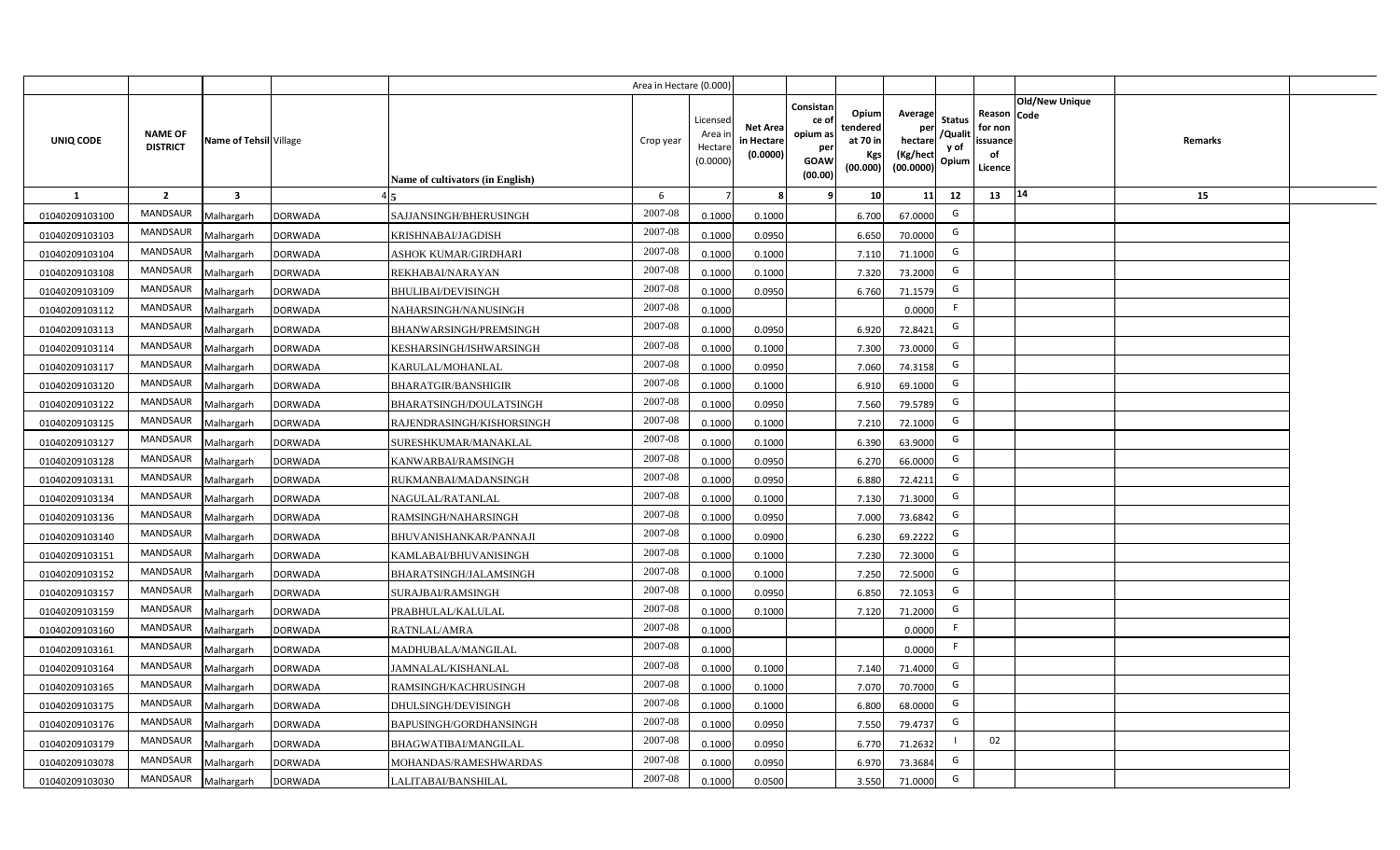|                  |                                   |                         |                |                                  | Area in Hectare (0.000 |                                          |                                           |                                                                 |                                                  |                                                    |                                           |                                                     |                |         |  |
|------------------|-----------------------------------|-------------------------|----------------|----------------------------------|------------------------|------------------------------------------|-------------------------------------------|-----------------------------------------------------------------|--------------------------------------------------|----------------------------------------------------|-------------------------------------------|-----------------------------------------------------|----------------|---------|--|
| <b>UNIQ CODE</b> | <b>NAME OF</b><br><b>DISTRICT</b> | Name of Tehsil Village  |                | Name of cultivators (in English) | Crop year              | Licensec<br>Area i<br>Hectar<br>(0.0000) | <b>Net Area</b><br>in Hectare<br>(0.0000) | Consistan<br>ce of<br>opium as<br>per<br><b>GOAW</b><br>(00.00) | Opium<br>tendered<br>at 70 in<br>Kgs<br>(00.000) | Average<br>per<br>hectare<br>(Kg/hect<br>(00.0000) | <b>Status</b><br>/Qualit<br>y of<br>Opium | Reason Code<br>for non<br>issuance<br>of<br>Licence | Old/New Unique | Remarks |  |
| 1                | $\overline{2}$                    | $\overline{\mathbf{3}}$ |                |                                  | 6                      |                                          |                                           | 9                                                               | 10 <sup>1</sup>                                  | 11                                                 | 12                                        | 13                                                  | 14             | 15      |  |
| 01040209103076   | MANDSAUR                          | Malhargarh              | <b>DORWADA</b> | HARISINGH/ONKARSINGH             | 2007-08                | 0.1000                                   |                                           |                                                                 |                                                  | 0.0000                                             | $\mathsf{F}$                              |                                                     |                |         |  |
| 01040209103102   | MANDSAUR                          | Malhargarh              | <b>DORWADA</b> | JUJHARSINGH/KISHORSINGH          | 2007-08                | 0.1000                                   | 0.0950                                    |                                                                 | 7.150                                            | 75.2632                                            | G                                         |                                                     |                |         |  |
| 01040209103079   | MANDSAUR                          | Malhargarh              | <b>DORWADA</b> | BALWANTSINGH/SULTANSINGH         | 2007-08                | 0.1000                                   | 0.1000                                    |                                                                 | 6.860                                            | 68.6000                                            | G                                         |                                                     |                |         |  |
| 01040209103097   | <b>MANDSAUR</b>                   | Malhargarh              | <b>DORWADA</b> | KISHANSINGH/GOBARSINGH           | 2007-08                | 0.100                                    | 0.1000                                    |                                                                 | 7.260                                            | 72.6000                                            | G                                         |                                                     |                |         |  |
| 01040209103194   | MANDSAUR                          | Malhargarh              | <b>DORWADA</b> | GOVINDSINGH/RAMSINGH BADA        | 2007-08                | 0.1000                                   | 0.0950                                    |                                                                 | 7.170                                            | 75.4737                                            | G                                         |                                                     |                |         |  |
| 01040209103197   | MANDSAUR                          | Malhargarh              | <b>DORWADA</b> | <b>BHARATLAL/RAMLAL</b>          | 2007-08                | 0.1000                                   | 0.1000                                    |                                                                 | 7.280                                            | 72.8000                                            | G                                         |                                                     |                |         |  |
| 01040209103084   | MANDSAUR                          | Malhargarh              | <b>DORWADA</b> | SULTANSINGH/RATANSINGH           | 2007-08                | 0.100                                    | 0.1000                                    |                                                                 | 6.850                                            | 68.5000                                            | G                                         |                                                     |                |         |  |
| 01040209103130   | MANDSAUR                          | Malhargarh              | <b>DORWADA</b> | PREMBAI/GOVINDSINGH              | 2007-08                | 0.1000                                   | 0.1000                                    |                                                                 | 7.220                                            | 72.2000                                            | G                                         |                                                     |                |         |  |
| 01040209103198   | MANDSAUR                          | Malhargarh              | <b>DORWADA</b> | LILABAI/BHARATSINGH              | 2007-08                | 0.1000                                   |                                           |                                                                 |                                                  | 0.0000                                             | -F                                        |                                                     |                |         |  |
| 01040209103199   | MANDSAUR                          | Malhargarh              | <b>DORWADA</b> | RANSINGH/DEVSINGH                | 2007-08                | 0.1000                                   |                                           |                                                                 |                                                  | 0.0000                                             | F.                                        |                                                     |                |         |  |
| 01040209103201   | MANDSAUR                          | Malhargarh              | <b>DORWADA</b> | MANGUBAI/DEVISINGH               | 2007-08                | 0.1000                                   | 0.1000                                    |                                                                 | 6.800                                            | 68.0000                                            | G                                         |                                                     |                |         |  |
| 01040209103202   | MANDSAUR                          | Malhargarh              | <b>DORWADA</b> | DALPATSINGH/BAPUSINGH            | 2007-08                | 0.1000                                   | 0.0950                                    |                                                                 | 7.040                                            | 74.1053                                            | G                                         |                                                     |                |         |  |
| 01040209103021   | <b>MANDSAUR</b>                   | Malhargarh              | <b>DORWADA</b> | ARJUNSINGH/BHURIBAI              | 2007-08                | 0.1000                                   | 0.1000                                    |                                                                 | 7.080                                            | 70.8000                                            | G                                         |                                                     |                |         |  |
| 01040209115001   | <b>MANDSAUR</b>                   | Malhargarh              | THADOD         | <b>MANGIBAI/KISHOR</b>           | 2007-08                | 0.1000                                   | 0.0950                                    |                                                                 | 6.640                                            | 69.8947                                            | G                                         |                                                     |                |         |  |
| 01040209115002   | <b>MANDSAUR</b>                   | Malhargarh              | <b>THADOD</b>  | KESHURAM/NANURAM                 | 2007-08                | 0.1000                                   |                                           |                                                                 |                                                  | 0.0000                                             | F                                         |                                                     |                |         |  |
| 01040209115005   | MANDSAUR                          | Malhargarh              | <b>THADOD</b>  | RUGHNATHSINGH/UDAYSINGH          | 2007-08                | 0.1000                                   | 0.1000                                    |                                                                 | 6.220                                            | 62.2000                                            | G                                         |                                                     |                |         |  |
| 01040209115007   | <b>MANDSAUR</b>                   | Malhargarh              | <b>THADOD</b>  | BABUKHAN/MOHAMMAD KHAN           | 2007-08                | 0.1000                                   |                                           |                                                                 |                                                  | 0.0000                                             | F                                         |                                                     |                |         |  |
| 01040209115008   | <b>MANDSAUR</b>                   | Malhargarh              | <b>THADOD</b>  | RAMKUNWARBAI/KANWARLAL           | 2007-08                | 0.1000                                   | 0.1050                                    |                                                                 | 7.150                                            | 68.0952                                            |                                           | 02                                                  |                |         |  |
| 01040209115009   | MANDSAUR                          | Malhargarh              | <b>THADOD</b>  | <b>RAMA/GHASI</b>                | 2007-08                | 0.1000                                   |                                           |                                                                 |                                                  | 0.0000                                             | F.                                        |                                                     |                |         |  |
| 01040209115011   | MANDSAUR                          | Malhargarh              | <b>THADOD</b>  | BABUKHA/FAKIRMOHAMMAD            | 2007-08                | 0.100                                    | 0.1000                                    |                                                                 | 6.470                                            | 64.7000                                            | G                                         |                                                     |                |         |  |
| 01040209115012   | MANDSAUR                          | Malhargarh              | <b>THADOD</b>  | RAMNARAYAN/MOHANLAL              | $2007 - 08$            | 0.100                                    |                                           |                                                                 |                                                  | 0.0000                                             | $\mathsf{F}$                              |                                                     |                |         |  |
| 01040209115017   | MANDSAUR                          | Malhargarh              | <b>THADOD</b>  | RAJIBAI/MANOHARLAL               | 2007-08                | 0.1000                                   |                                           |                                                                 |                                                  | 0.0000                                             | -F                                        |                                                     |                |         |  |
| 01040209115021   | MANDSAUR                          | Malhargarh              | <b>THADOD</b>  | RAGUVIR/LALKUAWER                | 2007-08                | 0.1000                                   |                                           |                                                                 |                                                  | 0.0000                                             | -F                                        |                                                     |                |         |  |
| 01040209115026   | MANDSAUR                          | Malhargarh              | <b>THADOD</b>  | PAWANKUNWAR/MADANSINGH           | 2007-08                | 0.1000                                   |                                           |                                                                 |                                                  | 0.0000                                             | $\mathsf{F}$                              |                                                     |                |         |  |
| 01040209115027   | MANDSAUR                          | Malhargarh              | <b>THADOD</b>  | BAPUSINGH/KHUMANSINGH            | 2007-08                | 0.1000                                   |                                           |                                                                 |                                                  | 0.0000                                             | F                                         |                                                     |                |         |  |
| 01040209115031   | MANDSAUR                          | Malhargarh              | <b>THADOD</b>  | <b>NARU/DEVA GAYRI</b>           | 2007-08                | 0.1000                                   |                                           |                                                                 |                                                  | 0.0000                                             | F                                         |                                                     |                |         |  |
| 01040209115038   | MANDSAUR                          | Malhargarh              | <b>THADOD</b>  | KAMLABAI/AMBALAL                 | 2007-08                | 0.1000                                   |                                           |                                                                 |                                                  | 0.0000                                             | $\mathsf{F}$                              |                                                     |                |         |  |
| 01040209115041   | MANDSAUR                          | Malhargarh              | <b>THADOD</b>  | PREMKUNWAR/KESHARSINGH           | 2007-08                | 0.1000                                   | 0.1000                                    |                                                                 | 4.280                                            | 42.8000                                            | G                                         | 04                                                  |                |         |  |
| 01040209115045   | MANDSAUR                          | Malhargarh              | <b>THADOD</b>  | KUBERSINGH/BHIMSINGH             | 2007-08                | 0.1000                                   |                                           |                                                                 |                                                  | 0.0000                                             | $\mathsf{F}$                              |                                                     |                |         |  |
| 01040209115046   | MANDSAUR                          | Malhargarh              | THADOD         | TEJPRAKASH/BHANWARLAL            | 2007-08                | 0.1000                                   |                                           |                                                                 |                                                  | 0.0000                                             | -F                                        |                                                     |                |         |  |
| 01040209115052   | MANDSAUR                          | Malhargarh              | <b>THADOD</b>  | MADANSINGH/SHIVSINGH             | 2007-08                | 0.1000                                   |                                           |                                                                 |                                                  | 0.0000                                             | -F                                        |                                                     |                |         |  |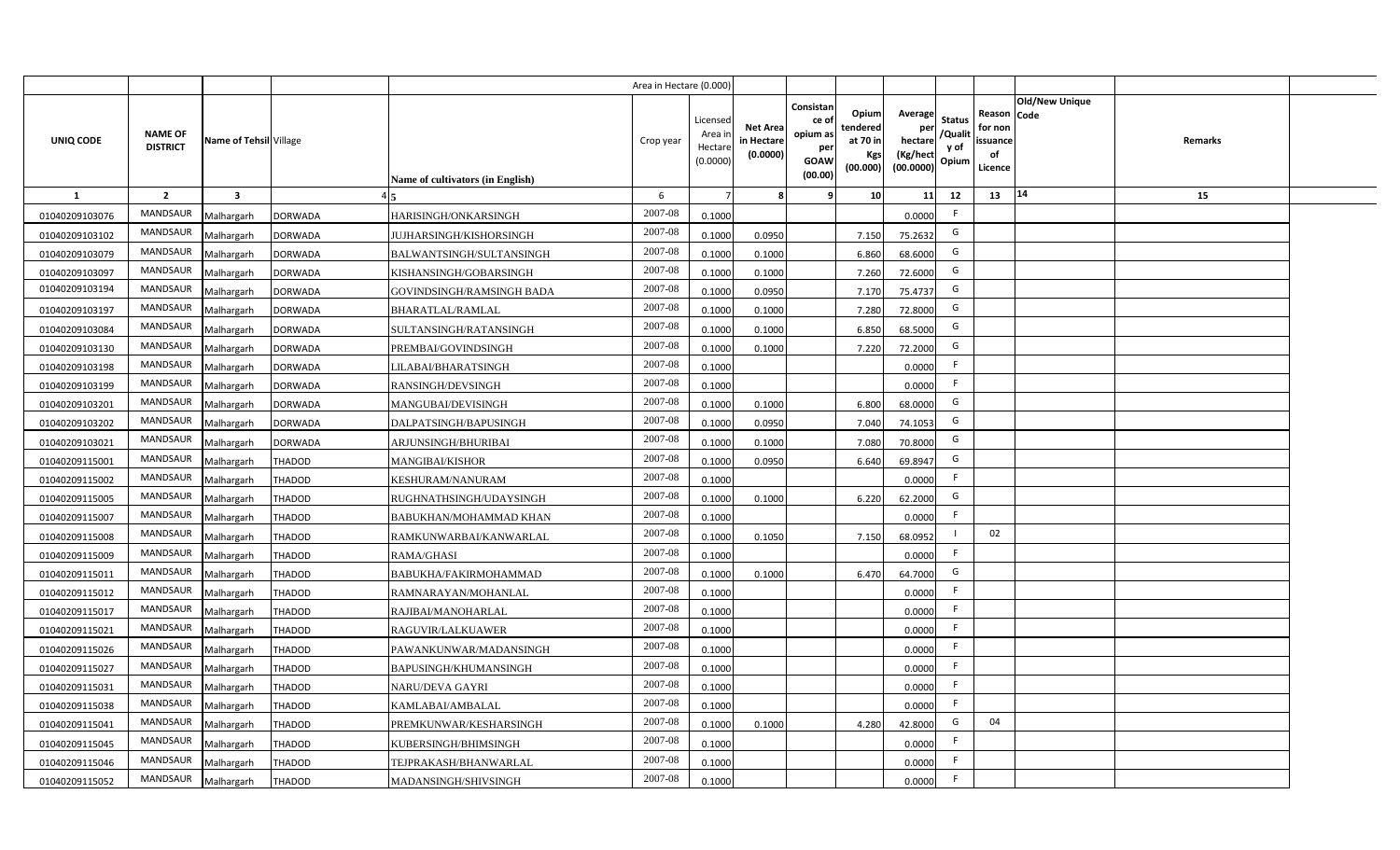|                |                                   |                         |                 |                                         | Area in Hectare (0.000 |                                          |                                          |                                                                 |                                                  |                                                    |                                           |                                                     |                       |                       |  |
|----------------|-----------------------------------|-------------------------|-----------------|-----------------------------------------|------------------------|------------------------------------------|------------------------------------------|-----------------------------------------------------------------|--------------------------------------------------|----------------------------------------------------|-------------------------------------------|-----------------------------------------------------|-----------------------|-----------------------|--|
| UNIQ CODE      | <b>NAME OF</b><br><b>DISTRICT</b> | Name of Tehsil Village  |                 | <b>Name of cultivators (in English)</b> | Crop year              | Licensed<br>Area i<br>Hectar<br>(0.0000) | <b>Net Area</b><br>in Hectar<br>(0.0000) | Consistan<br>ce of<br>opium as<br>per<br><b>GOAW</b><br>(00.00) | Opium<br>tendered<br>at 70 in<br>Kgs<br>(00.000) | Average<br>per<br>hectare<br>(Kg/hect<br>(00.0000) | <b>Status</b><br>/Qualit<br>y of<br>Opium | Reason Code<br>for non<br>issuance<br>of<br>Licence | <b>Old/New Unique</b> | Remarks               |  |
| $\mathbf{1}$   | $\overline{2}$                    | $\overline{\mathbf{3}}$ |                 |                                         | 6                      |                                          |                                          | q                                                               | 10                                               | 11                                                 | 12                                        | 13                                                  | 14                    | 15                    |  |
| 01040209115054 | MANDSAUR                          | Malhargarh              | <b>THADOD</b>   | MANSINGH/DULESINGH                      | 2007-08                | 0.1000                                   |                                          |                                                                 |                                                  | 0.0000                                             | F.                                        |                                                     |                       |                       |  |
| 01040209115058 | MANDSAUR                          | Malhargarh              | <b>THADOD</b>   | <b>JAGDISH/DEVA JAT</b>                 | 2007-08                | 0.1000                                   |                                          |                                                                 |                                                  | 0.0000                                             | F.                                        |                                                     |                       |                       |  |
| 01040209115060 | MANDSAUR                          | Malhargarh              | <b>THADOD</b>   | RAMSINGH/JUJHARSINGH                    | 2007-08                | 0.1000                                   |                                          |                                                                 |                                                  | 0.0000                                             | -F                                        |                                                     |                       |                       |  |
| 01040209115061 | MANDSAUR                          | Malhargarh              | <b>THADOD</b>   | <b>JAKIR HUSSAIN/ALLANUR</b>            | 2007-08                | 0.1000                                   |                                          |                                                                 |                                                  | 0.0000                                             | -F                                        |                                                     |                       |                       |  |
| 01040209115030 | MANDSAUR                          | Malhargarh              | <b>THADOD</b>   | MADANKUNWAR/SOHANSINGH                  | 2007-08                | 0.1000                                   | 0.0550                                   |                                                                 | 3.480                                            | 63.2727                                            | G                                         |                                                     |                       |                       |  |
| 01040209115034 | MANDSAUR                          | Malhargarh              | <b>THADOD</b>   | NAGUSINGH/BHIMSINGH                     | 2007-08                | 0.1000                                   |                                          |                                                                 |                                                  | 0.0000                                             | F                                         |                                                     |                       |                       |  |
| 01040209115004 | <b>MANDSAUR</b>                   | Malhargarh              | <b>THADOD</b>   | RAMLAL/MEGHA                            | 2007-08                | 0.1000                                   | 0.1050                                   |                                                                 | 6.720                                            | 64.0000                                            | G                                         |                                                     |                       |                       |  |
| 01040209127001 | MANDSAUR                          | Malhargarh              | <b>BARUZHNA</b> | HIRALAL/NANDRAM                         | 2007-08                | 0.1000                                   |                                          |                                                                 |                                                  | 0.0000                                             | -F                                        |                                                     |                       |                       |  |
| 01040209127002 | MANDSAUR                          | Malhargarh              | <b>BARUZHNA</b> | MOHANBAI/BHAGWAN                        | 2007-08                | 0.1000                                   |                                          |                                                                 |                                                  | 0.0000                                             | -F                                        |                                                     |                       |                       |  |
| 01040209127005 | <b>MANDSAUR</b>                   | Malhargarh              | <b>BARUZHNA</b> | KAMLESH/PRABHULAL/KALURAM               | 2007-08                | 0.1000                                   |                                          |                                                                 |                                                  | 0.0000                                             | $\mathsf{F}$                              |                                                     |                       |                       |  |
| 01040209127008 | <b>MANDSAUR</b>                   | Malhargarh              | <b>BARUZHNA</b> | MOOLCHAND/RANCHOD                       | 2007-08                | 0.1000                                   |                                          |                                                                 |                                                  | 0.0000                                             | F.                                        |                                                     |                       |                       |  |
| 01040209127009 | <b>MANDSAUR</b>                   | Malhargarh              | <b>BARUZHNA</b> | OMPRAKASH/KANWARLAL                     | 2007-08                | 0.1000                                   |                                          |                                                                 |                                                  | 0.0000                                             | F.                                        |                                                     |                       |                       |  |
| 01040209127013 | <b>MANDSAUR</b>                   | Malhargarh              | <b>BARUZHNA</b> | DHAPUBAI/PRABULAL                       | 2007-08                | 0.1000                                   |                                          |                                                                 |                                                  | 0.0000                                             | -F                                        |                                                     |                       |                       |  |
| 01040209127014 | <b>MANDSAUR</b>                   | Malhargarh              | <b>BARUZHNA</b> | SURAJMAL/BHAGATRAM                      | 2007-08                | 0.1000                                   |                                          |                                                                 |                                                  | 0.0000                                             | F.                                        |                                                     |                       |                       |  |
| 01040209127015 | MANDSAUR                          | Malhargarh              | <b>BARUZHNA</b> | DAULATRAM/BAPULAL                       | 2007-08                | 0.1000                                   |                                          |                                                                 |                                                  | 0.0000                                             | F.                                        |                                                     |                       |                       |  |
| 01040209127025 | <b>MANDSAUR</b>                   | Malhargarh              | BARUZHNA        | SHIVNARAYAN/NANDRAM                     | 2007-08                | 0.1000                                   |                                          |                                                                 |                                                  | 0.0000                                             | F.                                        |                                                     |                       |                       |  |
| 01040209127028 | <b>MANDSAUR</b>                   | Malhargarh              | <b>BARUZHNA</b> | KALURAM/SALEGRAM                        | 2007-08                | 0.1000                                   |                                          |                                                                 |                                                  | 0.0000                                             | F.                                        |                                                     |                       |                       |  |
| 01040209127030 | <b>MANDSAUR</b>                   | Malhargarh              | <b>BARUZHNA</b> | <b>BALARAM/NANDRAM</b>                  | 2007-08                | 0.1000                                   |                                          |                                                                 |                                                  | 0.0000                                             | F.                                        |                                                     |                       |                       |  |
| 01040209127038 | <b>MANDSAUR</b>                   | Malhargarh              | BARUZHNA        | AMBALAL/KISHANLAL                       | 2007-08                | 0.100                                    |                                          |                                                                 |                                                  | 0.0000                                             | F.                                        |                                                     |                       |                       |  |
| 01040209127042 | MANDSAUR                          | Malhargarh              | <b>BARUZHNA</b> | KANWARLAL/BAPULAL                       | $2007 - 08$            | 0.1000                                   |                                          |                                                                 |                                                  | 0.0000                                             | -F                                        |                                                     |                       |                       |  |
| 01040209127045 | <b>MANDSAUR</b>                   | Malhargarh              | BARUZHNA        | GANESHRAM/RANCHODLAL                    | 2007-08                | 0.1000                                   |                                          |                                                                 |                                                  | 0.0000                                             | F.                                        |                                                     |                       |                       |  |
| 01040209127046 | <b>MANDSAUR</b>                   | Malhargarh              | <b>BARUZHNA</b> | INDARMAL/ONKARLAL CHOTA                 | 2007-08                | 0.1000                                   |                                          |                                                                 |                                                  | 0.0000                                             | F.                                        |                                                     |                       |                       |  |
| 01040209127049 | <b>MANDSAUR</b>                   | Malhargarh              | <b>BARUZHNA</b> | SHYAMUBAI/SAJJAN                        | 2007-08                | 0.1000                                   |                                          |                                                                 |                                                  | 0.0000                                             | $\mathsf{F}$                              |                                                     |                       |                       |  |
| 01040209127051 | MANDSAUR                          | Malhargarh              | <b>BARUZHNA</b> | RAJMAL/RAMCHAND                         | 2007-08                | 0.1000                                   |                                          |                                                                 |                                                  | 0.0000                                             | F                                         |                                                     |                       |                       |  |
| 01040209127024 | MANDSAUR                          | Malhargarh              | <b>BARUZHNA</b> | FAKIRCHANDRA/AMRITRAM                   | 2007-08                | 0.1000                                   |                                          |                                                                 |                                                  | 0.0000                                             | -F                                        |                                                     |                       |                       |  |
| 01040209127004 | MANDSAUR                          | Malhargarh              | <b>BARUZHNA</b> | PRBHULAL/KALU BADA                      | 2007-08                | 0.1000                                   |                                          |                                                                 |                                                  | 0.0000                                             | $\mathsf{F}$                              |                                                     |                       |                       |  |
| 01040209127027 | MANDSAUR                          | Malhargarh              | <b>BARUZHNA</b> | SURESHCHAND/BADRILAL                    | 2007-08                | 0.1000                                   |                                          |                                                                 |                                                  | 0.0000                                             | F.                                        |                                                     |                       |                       |  |
| 01040209127033 | MANDSAUR                          | Malhargarh              | <b>BARUZHNA</b> | JAGDISH/RAMLAL                          | 2007-08                | 0.1000                                   |                                          |                                                                 |                                                  | 0.0000                                             | -F                                        |                                                     |                       |                       |  |
| 01040209127036 | MANDSAUR                          | Malhargarh              | <b>BARUZHNA</b> | SUBHASHCHANDRA/BHANWARLAL               | 2007-08                | 0.1000                                   |                                          |                                                                 |                                                  | 0.0000                                             | -F                                        |                                                     |                       | <b>TRANSFER/RICHA</b> |  |
| 01040209127020 | <b>MANDSAUR</b>                   | Malhargarh              | <b>BARUZHNA</b> | BHANWARLAL/MANGILAL                     | 2007-08                | 0.1000                                   |                                          |                                                                 |                                                  | 0.0000                                             | -F                                        |                                                     |                       |                       |  |
| 01040209127010 | MANDSAUR                          | Malhargarh              | <b>BARUZHNA</b> | BALARAM/JAGANNATH                       | $2007 - 08$            | 0.1000                                   |                                          |                                                                 |                                                  | 0.0000                                             | $\mathsf{F}$                              |                                                     |                       |                       |  |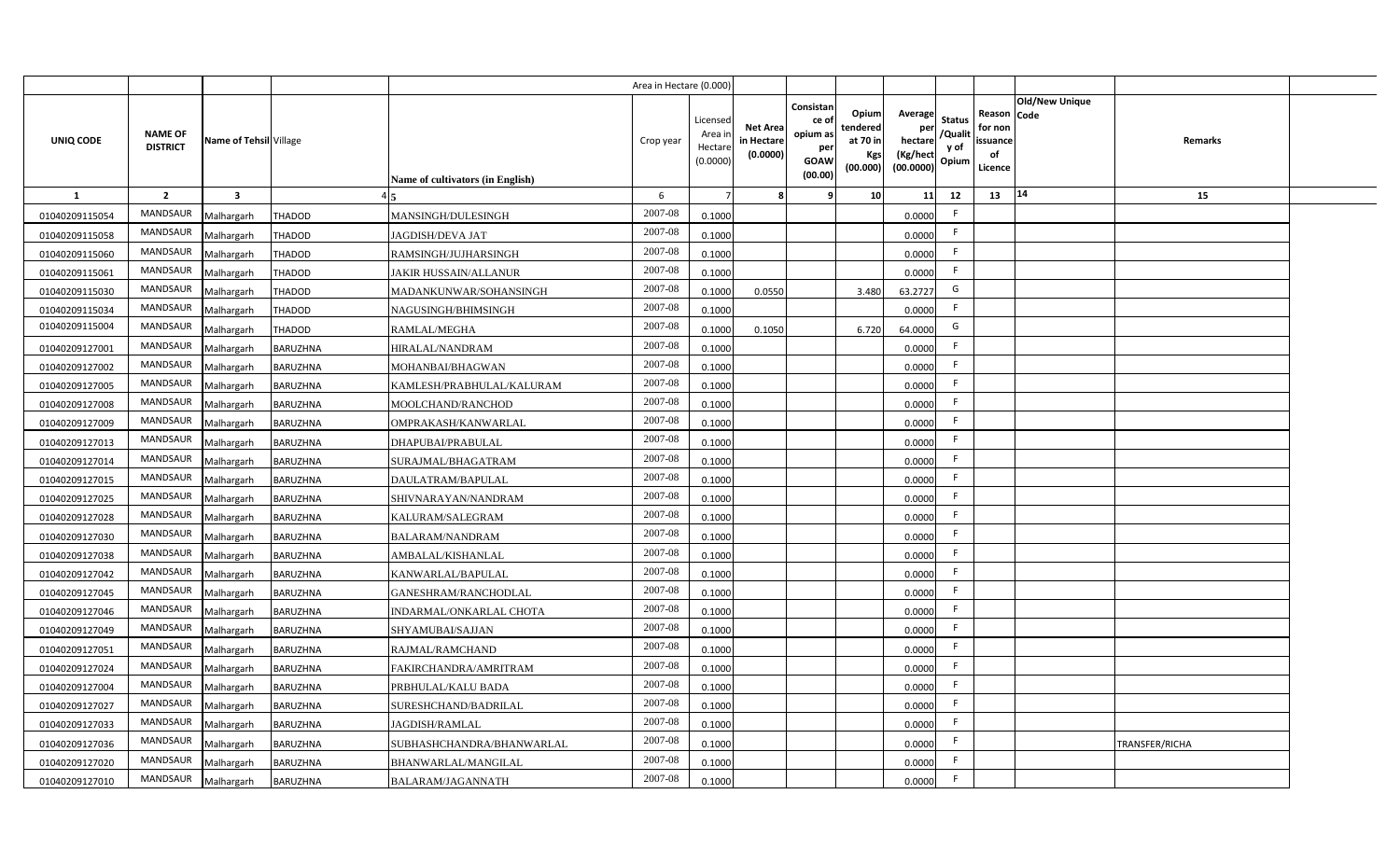|                |                                   |                         |                         |                                  | Area in Hectare (0.000 |                                          |                                          |                                                                 |                                                  |                                                    |                                           |                                                     |                |         |  |
|----------------|-----------------------------------|-------------------------|-------------------------|----------------------------------|------------------------|------------------------------------------|------------------------------------------|-----------------------------------------------------------------|--------------------------------------------------|----------------------------------------------------|-------------------------------------------|-----------------------------------------------------|----------------|---------|--|
| UNIQ CODE      | <b>NAME OF</b><br><b>DISTRICT</b> | Name of Tehsil Village  |                         | Name of cultivators (in English) | Crop year              | Licensed<br>Area i<br>Hectar<br>(0.0000) | <b>Net Area</b><br>in Hectar<br>(0.0000) | Consistan<br>ce of<br>opium as<br>per<br><b>GOAW</b><br>(00.00) | Opium<br>tendered<br>at 70 in<br>Kgs<br>(00.000) | Average<br>per<br>hectare<br>(Kg/hect<br>(00.0000) | <b>Status</b><br>/Qualit<br>y of<br>Opium | Reason Code<br>for non<br>issuance<br>of<br>Licence | Old/New Unique | Remarks |  |
| $\mathbf{1}$   | $\overline{2}$                    | $\overline{\mathbf{3}}$ |                         |                                  | 6                      |                                          |                                          | q                                                               | 10 <sup>1</sup>                                  | 11                                                 | 12                                        | 13                                                  | 14             | 15      |  |
| 01040209127041 | MANDSAUR                          | Malhargarh              | <b>BARUZHNA</b>         | SAJJANBAI/ONKARLAL               | 2007-08                | 0.1000                                   |                                          |                                                                 |                                                  | 0.0000                                             | -F                                        |                                                     |                |         |  |
| 01040209127047 | MANDSAUR                          | Malhargarh              | <b>BARUZHNA</b>         | GHANSHYAM/CHAINRAM               | 2007-08                | 0.1000                                   |                                          |                                                                 |                                                  | 0.0000                                             | -F                                        |                                                     |                |         |  |
| 01040209127035 | MANDSAUR                          | Malhargarh              | <b>BARUZHNA</b>         | KALURAM/RAMSUKH                  | 2007-08                | 0.1000                                   |                                          |                                                                 |                                                  | 0.0000                                             | -F                                        |                                                     |                |         |  |
| 01040209127031 | <b>MANDSAUR</b>                   | Malhargarh              | <b>BARUZHNA</b>         | <b>BADRILAL/SHIVLAL</b>          | 2007-08                | 0.1000                                   |                                          |                                                                 |                                                  | 0.0000                                             | -F                                        |                                                     |                |         |  |
| 01040209127021 | MANDSAUR                          | Malhargarh              | <b>BARUZHNA</b>         | RAMSURATBAI/SHANKARLAL           | 2007-08                | 0.1000                                   |                                          |                                                                 |                                                  | 0.0000                                             |                                           |                                                     |                |         |  |
| 01040209127062 | MANDSAUR                          | Malhargarh              | <b>BARUZHNA</b>         | ARVINDKUMAR/SAJJANLAL            | 2007-08                | 0.1000                                   |                                          |                                                                 |                                                  | 0.0000                                             | F.                                        |                                                     |                |         |  |
| 01040209127063 | MANDSAUR                          | Malhargarh              | BARUZHNA                | MUKESH/SHIVNARAYAN               | 2007-08                | 0.1000                                   |                                          |                                                                 |                                                  | 0.0000                                             | -F                                        |                                                     |                |         |  |
| 01040209127064 | MANDSAUR                          | Malhargarh              | <b>BARUZHNA</b>         | <b>BABULAL/BALARAM</b>           | 2007-08                | 0.1000                                   |                                          |                                                                 |                                                  | 0.0000                                             | F.                                        |                                                     |                |         |  |
| 01040209127065 | MANDSAUR                          | Malhargarh              | <b>BARUZHNA</b>         | MAHENDRAKUMAR/KANEHIYALAL        | 2007-08                | 0.1000                                   | 0.1000                                   |                                                                 | 6.440                                            | 64.4000                                            | G                                         |                                                     |                |         |  |
| 01040209127029 | MANDSAUR                          | Malhargarh              | <b>BARUZHNA</b>         | PREMNARAYAN/PRABHULAL            | 2007-08                | 0.1000                                   |                                          |                                                                 |                                                  | 0.0000                                             | F.                                        |                                                     |                |         |  |
| 01040209127016 | MANDSAUR                          | Malhargarh              | <b>BARUZHNA</b>         | BAPULAL/KISHANLAL                | 2007-08                | 0.1000                                   |                                          |                                                                 |                                                  | 0.0000                                             | -F                                        |                                                     |                |         |  |
| 01040209127018 | <b>MANDSAUR</b>                   | Malhargarh              | <b>BARUZHNA</b>         | SURAJMAL/BASANTILAL              | 2007-08                | 0.1000                                   |                                          |                                                                 |                                                  | 0.0000                                             | -F                                        |                                                     |                |         |  |
| 01040209127007 | MANDSAUR                          | Malhargarh              | <b>BARUZHNA</b>         | KANEHIYALAL/BHAGATRAM            | 2007-08                | 0.1000                                   | 0.1000                                   |                                                                 | 6.360                                            | 63.6000                                            | G                                         |                                                     |                |         |  |
| 01040209127012 | <b>MANDSAUR</b>                   | Malhargarh              | <b>BARUZHNA</b>         | RAMLAL/NANDA                     | 2007-08                | 0.1000                                   |                                          |                                                                 |                                                  | 0.0000                                             | $\mathsf{F}$                              |                                                     |                |         |  |
| 01040209127023 | <b>MANDSAUR</b>                   | Malhargarh              | BARUZHNA                | AGANNATH/NANDA                   | 2007-08                | 0.1000                                   |                                          |                                                                 |                                                  | 0.0000                                             | F.                                        |                                                     |                |         |  |
| 01040209127011 | <b>MANDSAUR</b>                   | Malhargarh              | <b>BARUZHNA</b>         | AGANNATH/SHIVLAL                 | 2007-08                | 0.1000                                   |                                          |                                                                 |                                                  | 0.0000                                             | F.                                        |                                                     |                |         |  |
| 01040209127019 | <b>MANDSAUR</b>                   | Malhargarh              | <b>BARUZHNA</b>         | INDARMAL/ONKARLAL (BADA)         | 2007-08                | 0.1000                                   |                                          |                                                                 |                                                  | 0.0000                                             | -F                                        |                                                     | 01040209128044 |         |  |
| 01040209094001 | <b>MANDSAUR</b>                   | Malhargarh              | KACHRIYA KADMALA        | RUPA/DHANNA                      | 2007-08                | 0.1000                                   |                                          |                                                                 |                                                  | 0.0000                                             | F.                                        |                                                     |                |         |  |
| 01040209094003 | <b>MANDSAUR</b>                   | Malhargarh              | KACHRIYA KADMALA        | RATANBAI/KANEHIALAL              | 2007-08                | 0.1000                                   |                                          |                                                                 |                                                  | 0.0000                                             | -F                                        |                                                     |                |         |  |
| 01040209094005 | <b>MANDSAUR</b>                   | Malhargarh              | KACHRIYA KADMALA        | RUKMANBAI/KASHIRAM               | 2007-08                | 0.100                                    |                                          |                                                                 |                                                  | 0.0000                                             | F.                                        |                                                     |                |         |  |
| 01040209094006 | MANDSAUR                          | Malhargarh              | <b>KACHRIYA KADMALA</b> | MANGILAL/KANIRAM                 | $2007 - 08$            | 0.100                                    |                                          |                                                                 |                                                  | 0.0000                                             | $\mathsf{F}$                              |                                                     |                |         |  |
| 01040209094008 | MANDSAUR                          | Malhargarh              | KACHRIYA KADMALA        | KARANSINGH/DEVISINGH             | 2007-08                | 0.1000                                   |                                          |                                                                 |                                                  | 0.0000                                             | -F                                        |                                                     |                |         |  |
| 01040209094011 | <b>MANDSAUR</b>                   | Malhargarh              | KACHRIYA KADMALA        | BHUWANIRAM/KALURAM               | 2007-08                | 0.1000                                   |                                          |                                                                 |                                                  | 0.0000                                             | -F                                        |                                                     |                |         |  |
| 01040209094013 | MANDSAUR                          | Malhargarh              | KACHRIYA KADMALA        | SATYANARAYAN/SUKHLAL             | 2007-08                | 0.1000                                   |                                          |                                                                 |                                                  | 0.0000                                             | E                                         |                                                     |                |         |  |
| 01040209094014 | MANDSAUR                          | Malhargarh              | KACHRIYA KADMALA        | RAJMAL/MOHANLAL                  | 2007-08                | 0.1000                                   |                                          |                                                                 |                                                  | 0.0000                                             | F                                         |                                                     |                |         |  |
| 01040209094015 | MANDSAUR                          | Malhargarh              | <b>KACHRIYA KADMALA</b> | MANGILAL/CHAMPALAL               | 2007-08                | 0.1000                                   |                                          |                                                                 |                                                  | 0.0000                                             | -F                                        |                                                     |                |         |  |
| 01040209094016 | MANDSAUR                          | Malhargarh              | KACHRIYA KADMALA        | DHANNALAL/RATANLAL               | 2007-08                | 0.1000                                   |                                          |                                                                 |                                                  | 0.0000                                             | E                                         |                                                     |                |         |  |
| 01040209094018 | MANDSAUR                          | Malhargarh              | KACHRIYA KADMALA        | KALUSINGH/RAMSINGH               | 2007-08                | 0.1000                                   |                                          |                                                                 |                                                  | 0.0000                                             | E                                         |                                                     |                |         |  |
| 01040209094019 | MANDSAUR                          | Malhargarh              | KACHRIYA KADMALA        | BAPUSINGH/HARISINGH              | 2007-08                | 0.1000                                   |                                          |                                                                 |                                                  | 0.0000                                             | E                                         |                                                     |                |         |  |
| 01040209094020 | MANDSAUR                          | Malhargarh              | KACHRIYA KADMALA        | MANU/RATANLAL                    | 2007-08                | 0.1000                                   |                                          |                                                                 |                                                  | 0.0000                                             | -F                                        |                                                     |                |         |  |
| 01040209094032 | MANDSAUR                          | Malhargarh              | KACHRIYA KADMALA        | ISHWARLAL/BHERULAL               | 2007-08                | 0.1000                                   |                                          |                                                                 |                                                  | 0.0000                                             | -F                                        |                                                     |                |         |  |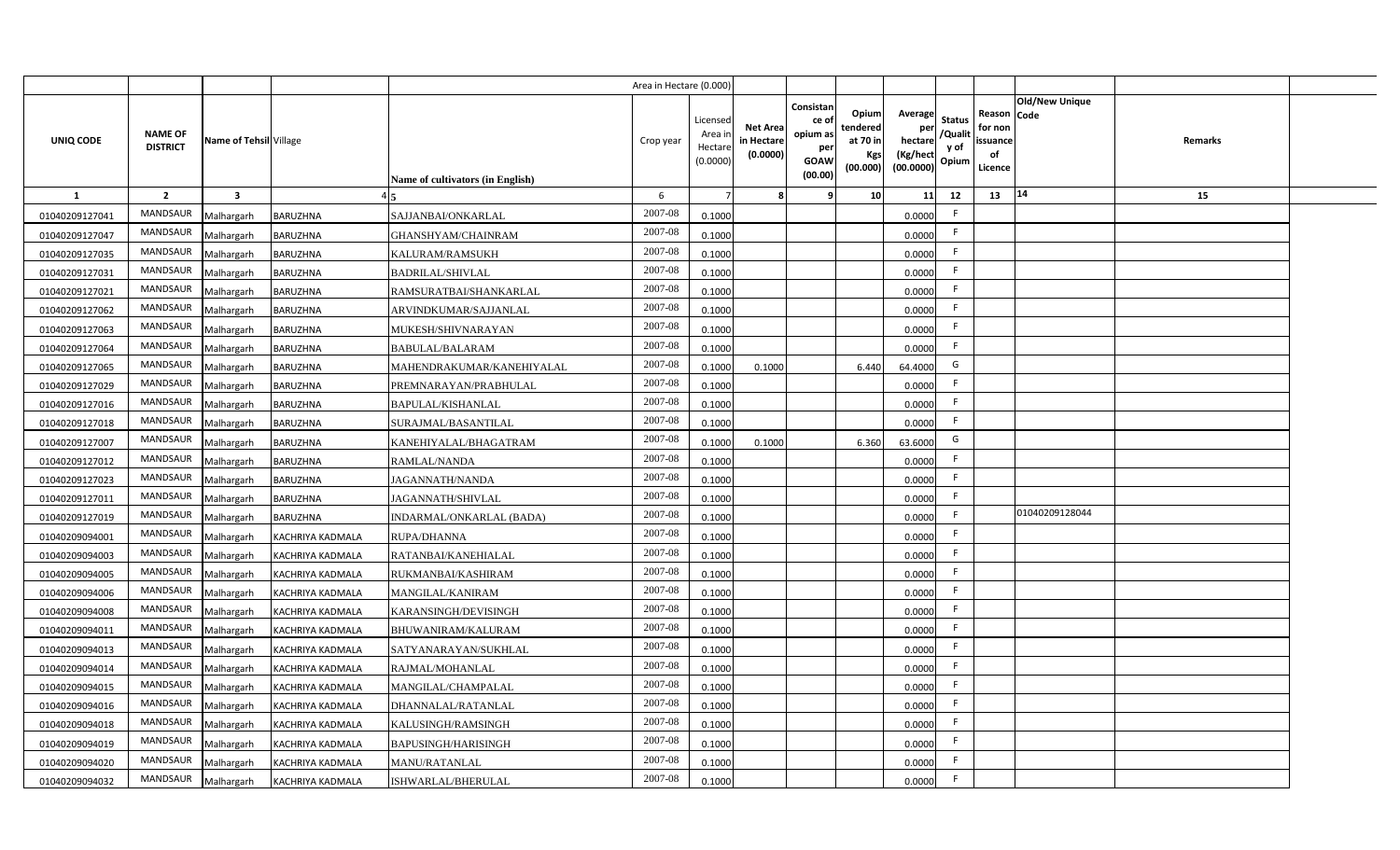|                |                                   |                         |                         |                                  | Area in Hectare (0.000 |                                          |                                           |                                                                 |                                                  |                                                    |                                           |                                                     |                       |                            |  |
|----------------|-----------------------------------|-------------------------|-------------------------|----------------------------------|------------------------|------------------------------------------|-------------------------------------------|-----------------------------------------------------------------|--------------------------------------------------|----------------------------------------------------|-------------------------------------------|-----------------------------------------------------|-----------------------|----------------------------|--|
| UNIQ CODE      | <b>NAME OF</b><br><b>DISTRICT</b> | Name of Tehsil Village  |                         | Name of cultivators (in English) | Crop year              | Licensec<br>Area i<br>Hectar<br>(0.0000) | <b>Net Area</b><br>in Hectare<br>(0.0000) | Consistan<br>ce of<br>opium as<br>per<br><b>GOAW</b><br>(00.00) | Opium<br>tendered<br>at 70 in<br>Kgs<br>(00.000) | Average<br>per<br>hectare<br>(Kg/hect<br>(00.0000) | <b>Status</b><br>/Qualit<br>y of<br>Opium | Reason Code<br>for non<br>issuance<br>of<br>Licence | <b>Old/New Unique</b> | Remarks                    |  |
| 1              | $\overline{2}$                    | $\overline{\mathbf{3}}$ |                         |                                  | 6                      |                                          |                                           | q                                                               | 10                                               | 11                                                 | 12                                        | 13                                                  | 14                    | 15                         |  |
| 01040209094034 | MANDSAUR                          | Malhargarh              | KACHRIYA KADMALA        | <b>BAPULAL/KASHIRAM</b>          | 2007-08                | 0.1000                                   |                                           |                                                                 |                                                  | 0.0000                                             | -F                                        |                                                     |                       |                            |  |
| 01040209094037 | <b>MANDSAUR</b>                   | Malhargarh              | KACHRIYA KADMALA        | KAMLABAI/RADHESHYAM              | 2007-08                | 0.1000                                   |                                           |                                                                 |                                                  | 0.0000                                             | -F                                        |                                                     |                       |                            |  |
| 01040209094039 | MANDSAUR                          | Malhargarh              | KACHRIYA KADMALA        | KHUMANSINGH/BHANWARSINGH         | 2007-08                | 0.1000                                   |                                           |                                                                 |                                                  | 0.0000                                             |                                           |                                                     |                       |                            |  |
| 01040209094040 | MANDSAUR                          | Malhargarh              | KACHRIYA KADMALA        | GOPAL/BHERULAL                   | 2007-08                | 0.1000                                   |                                           |                                                                 |                                                  | 0.0000                                             |                                           |                                                     |                       |                            |  |
| 01040209094044 | MANDSAUR                          | Malhargarh              | KACHRIYA KADMALA        | SAJJNSINGH/NAHARSINGH            | 2007-08                | 0.1000                                   |                                           |                                                                 |                                                  | 0.0000                                             | -F                                        |                                                     |                       |                            |  |
| 01040209094047 | MANDSAUR                          | Malhargarh              | KACHRIYA KADMALA        | SAJJANSINGH/NIRBHEYSINGH         | 2007-08                | 0.1000                                   |                                           |                                                                 |                                                  | 0.0000                                             | -F                                        |                                                     |                       |                            |  |
| 01040209094052 | MANDSAUR                          | Malhargarh              | <b>KACHRIYA KADMALA</b> | <b>GANESHRAM/PARTHA</b>          | 2007-08                | 0.1000                                   |                                           |                                                                 |                                                  | 0.0000                                             | F.                                        |                                                     |                       |                            |  |
| 01040209094048 | MANDSAUR                          | Malhargarh              | <b>KACHRIYA KADMALA</b> | SAJJANSINGH/KARANSINGH           | 2007-08                | 0.1000                                   |                                           |                                                                 |                                                  | 0.0000                                             | -F                                        |                                                     |                       |                            |  |
| 01040209094057 | <b>MANDSAUR</b>                   | Malhargarh              | <b>KACHRIYA KADMALA</b> | BHERUSINGH/BHUVANISINGH          | 2007-08                | 0.1000                                   |                                           |                                                                 |                                                  | 0.0000                                             | F.                                        |                                                     |                       |                            |  |
| 01040209094058 | MANDSAUR                          | Malhargarh              | <b>KACHRIYA KADMALA</b> | SAMANDARBAI/PREMSINGH            | 2007-08                | 0.1000                                   |                                           |                                                                 |                                                  | 0.0000                                             | E                                         |                                                     |                       |                            |  |
| 01040209094066 | <b>MANDSAUR</b>                   | Malhargarh              | <b>KACHRIYA KADMALA</b> | NAHARSINGH/BHUWANISINGH          | 2007-08                | 0.1000                                   |                                           |                                                                 |                                                  | 0.0000                                             | -F                                        |                                                     |                       |                            |  |
| 01040209094075 | <b>MANDSAUR</b>                   | Malhargarh              | <b>KACHRIYA KADMALA</b> | <b>BAGDIRAM/LAXMAN</b>           | 2007-08                | 0.1000                                   |                                           |                                                                 |                                                  | 0.0000                                             | -F                                        |                                                     |                       |                            |  |
| 01040209094082 | <b>MANDSAUR</b>                   | Malhargarh              | <b>KACHRIYA KADMALA</b> | BHANWARSINGH/BHUWANISINGH        | 2007-08                | 0.1000                                   |                                           |                                                                 |                                                  | 0.0000                                             | E                                         |                                                     |                       |                            |  |
| 01040209094083 | <b>MANDSAUR</b>                   | Malhargarh              | <b>KACHRIYA KADMALA</b> | <b>MANGILAL/HIRA</b>             | 2007-08                | 0.1000                                   |                                           |                                                                 |                                                  | 0.0000                                             | -F                                        |                                                     |                       |                            |  |
| 01040209094085 | <b>MANDSAUR</b>                   | Malhargarh              | KACHRIYA KADMALA        | NIRBHYSINGH/RATANSINGH           | 2007-08                | 0.1000                                   | 0.0100                                    |                                                                 | 0.760                                            | 76.0000                                            | G                                         |                                                     |                       |                            |  |
| 01040209094086 | <b>MANDSAUR</b>                   | Malhargarh              | <b>KACHRIYA KADMALA</b> | SAJJANSINGH/RUPSINGH             | 2007-08                | 0.1000                                   |                                           |                                                                 |                                                  | 0.0000                                             | F.                                        |                                                     |                       |                            |  |
| 01040209094089 | MANDSAUR                          | Malhargarh              | KACHRIYA KADMALA        | BALUSINGH/JUJHARSINGH            | 2007-08                | 0.1000                                   |                                           |                                                                 |                                                  | 0.0000                                             | E                                         |                                                     |                       |                            |  |
| 01040209094093 | <b>MANDSAUR</b>                   | Malhargarh              | KACHRIYA KADMALA        | SAJJANSINGH/KISHORSINGH          | 2007-08                | 0.100                                    |                                           |                                                                 |                                                  | 0.0000                                             |                                           |                                                     |                       |                            |  |
| 01040209094104 | <b>MANDSAUR</b>                   | Malhargarh              | KACHRIYA KADMALA        | RADHESHYAM/BHERULAL              | 2007-08                | 0.1000                                   |                                           |                                                                 |                                                  | 0.0000                                             | F.                                        |                                                     |                       | TRANSFER/AKIYABIKA/MDS-III |  |
| 01040209094088 | <b>MANDSAUR</b>                   | Malhargarh              | KACHRIYA KADMALA        | UJHARSINGH/KALUSINGH             | $2007 - 08$            | 0.100                                    |                                           |                                                                 |                                                  | 0.0000                                             | -F                                        |                                                     |                       |                            |  |
| 01040209094045 | <b>MANDSAUR</b>                   | Malhargarh              | KACHRIYA KADMALA        | PREMSINGH/RAMSINGH               | 2007-08                | 0.100                                    |                                           |                                                                 |                                                  | 0.0000                                             | E                                         |                                                     |                       | TRANSFER/GARRAWAD          |  |
| 01040209094138 | MANDSAUR                          | Malhargarh              | KACHRIYA KADMALA        | FUULBAI/RAMSINGH                 | 2007-08                | 0.1000                                   |                                           |                                                                 |                                                  | 0.0000                                             | E                                         |                                                     | 01040209098009        |                            |  |
| 01040209094139 | <b>MANDSAUR</b>                   | Malhargarh              | KACHRIYA KADMALA        | MANGUSINGH/KHUMANSINGH           | 2007-08                | 0.1000                                   |                                           |                                                                 |                                                  | 0.0000                                             | F.                                        |                                                     | 01040209098005        |                            |  |
| 01040209094140 | MANDSAUR                          | Malhargarh              | KACHRIYA KADMALA        | CHENSINGH/MOTISINGH              | 2007-08                | 0.1000                                   |                                           |                                                                 |                                                  | 0.0000                                             | F                                         |                                                     | 01040209098008        |                            |  |
| 01040209095001 | MANDSAUR                          | Malhargarh              | GARRAWAD                | KARULAL/DALLA                    | 2007-08                | 0.1000                                   | 0.1000                                    |                                                                 | 7.670                                            | 76.7000                                            | G                                         |                                                     |                       |                            |  |
| 01040209095002 | MANDSAUR                          | Malhargarh              | GARRAWAD                | BHURSINGH/MEGHSINGH              | 2007-08                | 0.1000                                   | 0.095                                     |                                                                 | 6.400                                            | 67.3684                                            | G                                         |                                                     |                       |                            |  |
| 01040209095003 | MANDSAUR                          | Malhargarh              | GARRAWAD                | <b>BAGDIRAM/NARAYAN</b>          | 2007-08                | 0.1000                                   |                                           |                                                                 |                                                  | 0.0000                                             | E                                         |                                                     |                       |                            |  |
| 01040209095004 | MANDSAUR                          | Malhargarh              | GARRAWAD                | DHAPUBAI/RAMSINGH                | 2007-08                | 0.1000                                   | 0.1000                                    |                                                                 | 7.580                                            | 75.8000                                            | G                                         |                                                     |                       |                            |  |
| 01040209095005 | MANDSAUR                          | Malhargarh              | GARRAWAD                | ROOPSINGH/SAMANDSINGH            | 2007-08                | 0.1000                                   | 0.1000                                    |                                                                 | 8.190                                            | 81.9000                                            | G                                         |                                                     |                       |                            |  |
| 01040209095007 | MANDSAUR                          | Malhargarh              | <b>GARRAWAD</b>         | KISHORSINGH/BHANWARSINGH         | 2007-08                | 0.1000                                   | 0.1000                                    |                                                                 | 7.100                                            | 71.0000                                            | G                                         |                                                     |                       |                            |  |
| 01040209095008 | MANDSAUR                          | Malhargarh              | GARRAWAD                | NAWALSINGH/GAJRAJSINGH           | 2007-08                | 0.1000                                   | 0.0950                                    |                                                                 | 7.150                                            | 75.2632                                            | G                                         |                                                     |                       |                            |  |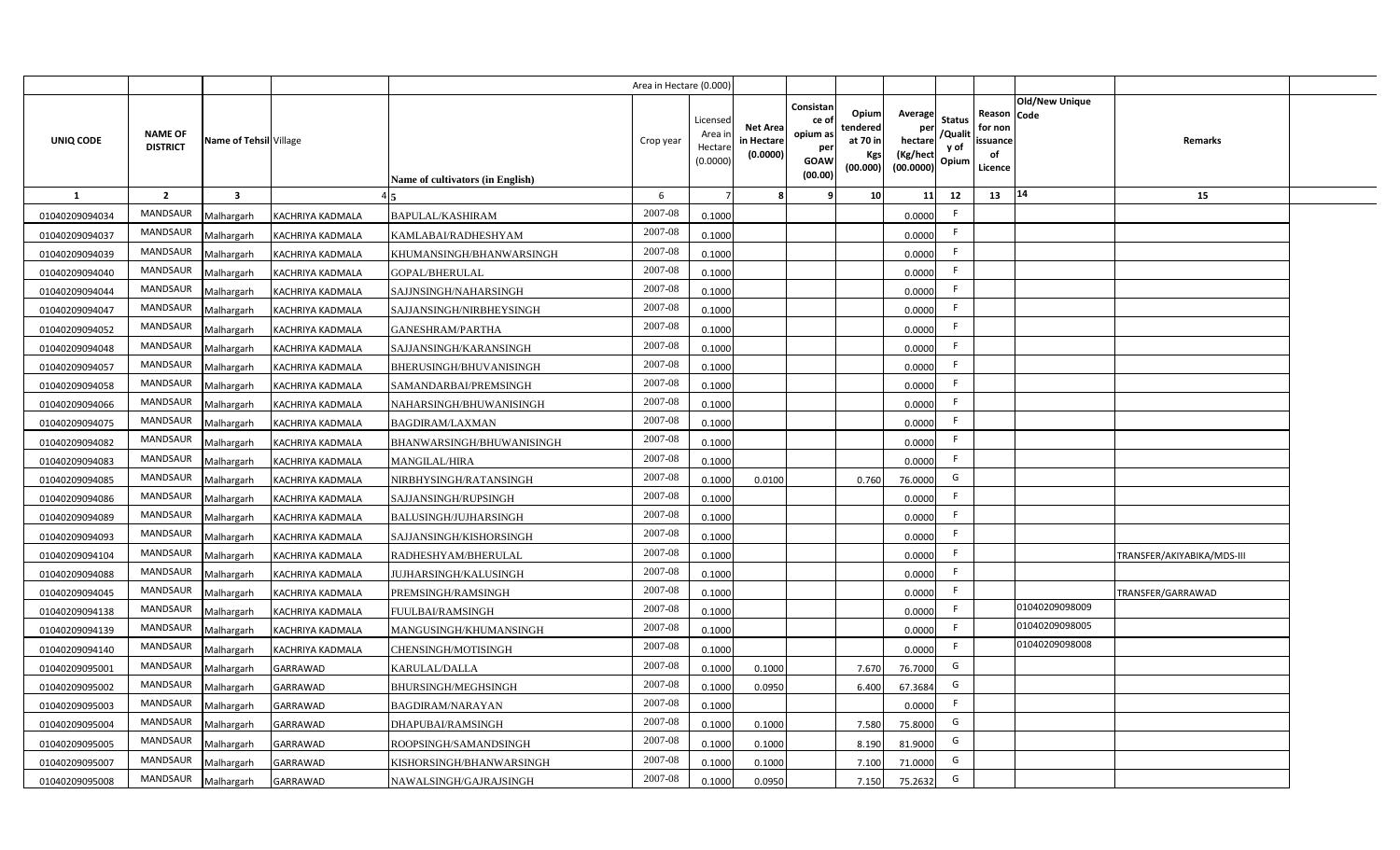|                |                                   |                         |                 |                                  | Area in Hectare (0.000) |                                          |                                           |                                                         |                                                  |                                                    |                                           |                                                                              |         |  |
|----------------|-----------------------------------|-------------------------|-----------------|----------------------------------|-------------------------|------------------------------------------|-------------------------------------------|---------------------------------------------------------|--------------------------------------------------|----------------------------------------------------|-------------------------------------------|------------------------------------------------------------------------------|---------|--|
| UNIQ CODE      | <b>NAME OF</b><br><b>DISTRICT</b> | Name of Tehsil Village  |                 | Name of cultivators (in English) | Crop year               | Licensec<br>Area i<br>Hectar<br>(0.0000) | <b>Net Area</b><br>in Hectare<br>(0.0000) | Consistan<br>ce o<br>opium as<br>per<br>GOAW<br>(00.00) | Opium<br>tendered<br>at 70 in<br>Kgs<br>(00.000) | Average<br>per<br>hectare<br>(Kg/hect<br>(00.0000) | <b>Status</b><br>/Qualit<br>y of<br>Opium | <b>Old/New Unique</b><br>Reason Code<br>for non<br>issuance<br>of<br>Licence | Remarks |  |
| $\mathbf{1}$   | $\overline{2}$                    | $\overline{\mathbf{3}}$ |                 |                                  | 6                       |                                          |                                           |                                                         | 10                                               | 11                                                 | 12                                        | 14<br>13                                                                     | 15      |  |
| 01040209095009 | MANDSAUR                          | Malhargarh              | <b>GARRAWAD</b> | RAMSINGH/LAXMANSINGH             | 2007-08                 | 0.1000                                   | 0.1000                                    |                                                         | 7.280                                            | 72.8000                                            | G                                         |                                                                              |         |  |
| 01040209095010 | MANDSAUR                          | Malhargarh              | GARRAWAD        | <b>BHANWARSINGH/ JAYSINGH</b>    | 2007-08                 | 0.1000                                   | 0.0950                                    |                                                         | 7.200                                            | 75.7895                                            | G                                         |                                                                              |         |  |
| 01040209095011 | MANDSAUR                          | Malhargarh              | GARRAWAD        | TEJPALSINGH/RAYSINGH             | 2007-08                 | 0.1000                                   | 0.1000                                    |                                                         | 7.660                                            | 76.6000                                            | G                                         |                                                                              |         |  |
| 01040209095015 | <b>MANDSAUR</b>                   | Malhargarh              | GARRAWAD        | FATEHSINGH/RAMSINGH              | 2007-08                 | 0.100                                    | 0.1000                                    |                                                         | 6.990                                            | 69.9000                                            | G                                         |                                                                              |         |  |
| 01040209095018 | MANDSAUR                          | Malhargarh              | GARRAWAD        | ROOPSINGH/NIRBHAYSINGH           | 2007-08                 | 0.100                                    | 0.0950                                    |                                                         | 7.370                                            | 77.5789                                            | G                                         |                                                                              |         |  |
| 01040209095019 | MANDSAUR                          | Malhargarh              | GARRAWAD        | INDRABAI/KALUSINGH               | 2007-08                 | 0.1000                                   | 0.1000                                    |                                                         | 7.460                                            | 74.6000                                            | G                                         |                                                                              |         |  |
| 01040209095020 | MANDSAUR                          | Malhargarh              | GARRAWAD        | JUZHARSINGH/SULTANSINGH          | 2007-08                 | 0.1000                                   | 0.1000                                    |                                                         | 7.540                                            | 75.4000                                            | G                                         |                                                                              |         |  |
| 01040209095021 | <b>MANDSAUR</b>                   | Malhargarh              | GARRAWAD        | ISHWARSINGH/NANUSINGH            | 2007-08                 | 0.1000                                   | 0.0950                                    |                                                         | 6.660                                            | 70.1053                                            | G                                         |                                                                              |         |  |
| 01040209095024 | MANDSAUR                          | Malhargarh              | GARRAWAD        | NAWALKISHOR/BHAWANILAL           | 2007-08                 | 0.100                                    | 0.0950                                    |                                                         | 7.350                                            | 77.3684                                            | G                                         |                                                                              |         |  |
| 01040209095025 | <b>MANDSAUR</b>                   | Malhargarh              | GARRAWAD        | DEVBAI/GOVINDRAM                 | 2007-08                 | 0.1000                                   | 0.1000                                    |                                                         | 7.300                                            | 73.0000                                            | G                                         |                                                                              |         |  |
| 01040209095026 | MANDSAUR                          | Malhargarh              | GARRAWAD        | MANGUSINGH/NANUSINGH             | 2007-08                 | 0.1000                                   | 0.1000                                    |                                                         | 7.290                                            | 72.9000                                            | G                                         |                                                                              |         |  |
| 01040209095027 | MANDSAUR                          | Malhargarh              | GARRAWAD        | SULTANSINGH/MADHOSINGH           | 2007-08                 | 0.1000                                   |                                           |                                                         |                                                  | 0.0000                                             | -F                                        |                                                                              |         |  |
| 01040209095028 | MANDSAUR                          | Malhargarh              | GARRAWAD        | KISHANSINGH/JAYSINGH             | 2007-08                 | 0.1000                                   |                                           |                                                         |                                                  | 0.0000                                             | F.                                        |                                                                              |         |  |
| 01040209095029 | MANDSAUR                          | Malhargarh              | GARRAWAD        | BAPULAL/RATANLAL                 | 2007-08                 | 0.1000                                   | 0.1000                                    |                                                         | 7.780                                            | 77.8000                                            | G                                         |                                                                              |         |  |
| 01040209095031 | MANDSAUR                          | Malhargarh              | GARRAWAD        | MANOHARSINGH/NAHARSINGH          | 2007-08                 | 0.1000                                   | 0.0950                                    |                                                         | 8.160                                            | 85.8947                                            | G                                         |                                                                              |         |  |
| 01040209095032 | MANDSAUR                          | Malhargarh              | GARRAWAD        | HARISHANKAR/DULICHAND            | 2007-08                 | 0.1000                                   | 0.0850                                    |                                                         | 6.710                                            | 78.9412                                            | G                                         |                                                                              |         |  |
| 01040209095035 | MANDSAUR                          | Malhargarh              | GARRAWAD        | MANGUSINGH/DEVISINGH             | 2007-08                 | 0.100                                    | 0.0950                                    |                                                         | 6.960                                            | 73.2632                                            | G                                         |                                                                              |         |  |
| 01040209095037 | MANDSAUR                          | Malhargarh              | GARRAWAD        | KARANSINGH/NAHARSINGH            | 2007-08                 | 0.100                                    | 0.1000                                    |                                                         | 7.030                                            | 70.3000                                            | G                                         |                                                                              |         |  |
| 01040209095038 | MANDSAUR                          | Malhargarh              | GARRAWAD        | BHUVANIGIR/LAXMANGIR             | 2007-08                 | 0.1000                                   | 0.1000                                    |                                                         | 7.160                                            | 71.6000                                            | G                                         |                                                                              |         |  |
| 01040209095040 | MANDSAUR                          | Malhargarh              | GARRAWAD        | NANIBAI/JAWANSINGH               | 2007-08                 | 0.100                                    | 0.1000                                    |                                                         | 7.400                                            | 74.0000                                            | G                                         |                                                                              |         |  |
| 01040209095041 | MANDSAUR                          | Malhargarh              | GARRAWAD        | MOOLCHANDBAI/UDAYSINGH           | $2007 - 08$             | 0.100                                    | 0.0950                                    |                                                         | 7.450                                            | 78.4211                                            | G                                         |                                                                              |         |  |
| 01040209095042 | <b>MANDSAUR</b>                   | Malhargarh              | GARRAWAD        | BHANWARSINGH/MADHOSINGH          | 2007-08                 | 0.100                                    | 0.0450                                    |                                                         | 3.180                                            | 70.6667                                            | G                                         |                                                                              |         |  |
| 01040209095044 | <b>MANDSAUR</b>                   | Malhargarh              | GARRAWAD        | KISHANSINGH/RAMSINGH             | 2007-08                 | 0.1000                                   | 0.1000                                    |                                                         | 7.370                                            | 73.7000                                            | G                                         |                                                                              |         |  |
| 01040209095046 | MANDSAUR                          | Malhargarh              | GARRAWAD        | <b>IAGANNATH/RUPA</b>            | 2007-08                 | 0.1000                                   | 0.1000                                    |                                                         | 6.930                                            | 69.3000                                            | G                                         |                                                                              |         |  |
| 01040209095047 | MANDSAUR                          | Malhargarh              | GARRAWAD        | ALSINGH/RAMSINGH                 | 2007-08                 | 0.1000                                   | 0.1000                                    |                                                         | 7.510                                            | 75.1000                                            | G                                         |                                                                              |         |  |
| 01040209095048 | <b>MANDSAUR</b>                   | Malhargarh              | GARRAWAD        | SITABAI/MOOLCHAND                | 2007-08                 | 0.1000                                   | 0.1000                                    |                                                         | 7.600                                            | 76.0000                                            | G                                         |                                                                              |         |  |
| 01040209095049 | MANDSAUR                          | Malhargarh              | GARRAWAD        | GHISIBAI/BHERUSINGH              | 2007-08                 | 0.1000                                   | 0.1000                                    |                                                         | 7.570                                            | 75.7000                                            | G                                         |                                                                              |         |  |
| 01040209095050 | MANDSAUR                          | Malhargarh              | GARRAWAD        | MANOHARLAL/MANGILAL              | 2007-08                 | 0.1000                                   | 0.0950                                    |                                                         | 7.000                                            | 73.6842                                            | G                                         |                                                                              |         |  |
| 01040209095053 | MANDSAUR                          | Malhargarh              | GARRAWAD        | BHUVANISINGH/SULTANSINGH         | 2007-08                 | 0.1000                                   | 0.1000                                    |                                                         | 7.500                                            | 75.0000                                            | G                                         |                                                                              |         |  |
| 01040209095054 | MANDSAUR                          | Malhargarh              | GARRAWAD        | GOVINDSINGH/BHANWARSINGH         | 2007-08                 | 0.1000                                   | 0.1000                                    |                                                         | 7.210                                            | 72.1000                                            | G                                         |                                                                              |         |  |
| 01040209095056 | MANDSAUR                          | Malhargarh              | GARRAWAD        | PANIBAI/KACHRUSINGH              | 2007-08                 | 0.1000                                   | 0.1000                                    |                                                         | 7.630                                            | 76.3000                                            | G                                         |                                                                              |         |  |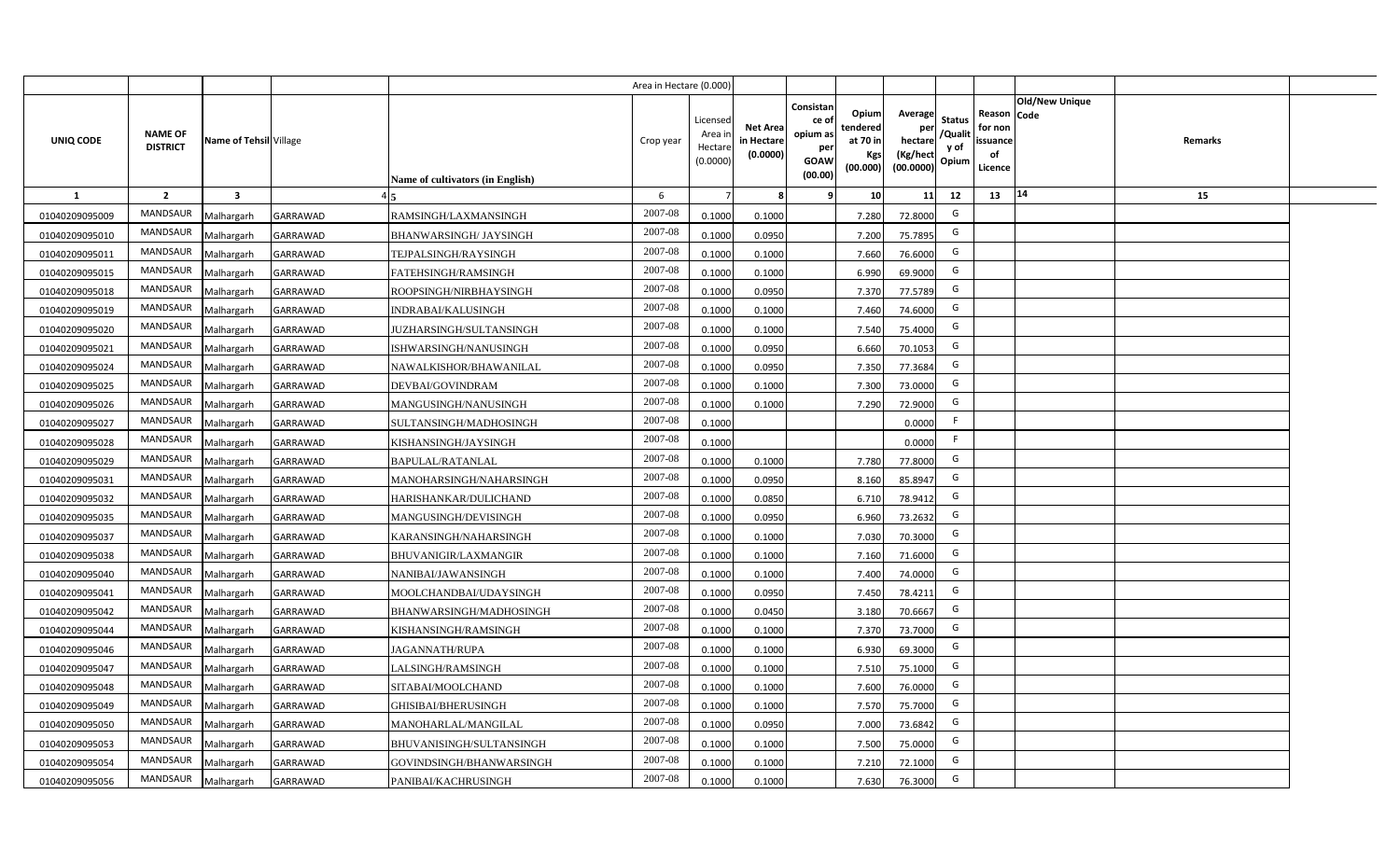|                  |                                   |                         |                 |                                  | Area in Hectare (0.000 |                                          |                                           |                                                                 |                                                  |                                                    |                                           |                                                     |                       |         |  |
|------------------|-----------------------------------|-------------------------|-----------------|----------------------------------|------------------------|------------------------------------------|-------------------------------------------|-----------------------------------------------------------------|--------------------------------------------------|----------------------------------------------------|-------------------------------------------|-----------------------------------------------------|-----------------------|---------|--|
| <b>UNIQ CODE</b> | <b>NAME OF</b><br><b>DISTRICT</b> | Name of Tehsil Village  |                 | Name of cultivators (in English) | Crop year              | Licensec<br>Area i<br>Hectar<br>(0.0000) | <b>Net Area</b><br>in Hectare<br>(0.0000) | Consistan<br>ce of<br>opium as<br>per<br><b>GOAW</b><br>(00.00) | Opium<br>tendered<br>at 70 in<br>Kgs<br>(00.000) | Average<br>per<br>hectare<br>(Kg/hect<br>(00.0000) | <b>Status</b><br>/Qualit<br>y of<br>Opium | Reason Code<br>for non<br>issuance<br>of<br>Licence | <b>Old/New Unique</b> | Remarks |  |
| $\mathbf{1}$     | $\overline{2}$                    | $\overline{\mathbf{3}}$ |                 |                                  | 6                      |                                          |                                           | q                                                               | 10                                               | 11                                                 | 12                                        | 13                                                  | 14                    | 15      |  |
| 01040209095063   | MANDSAUR                          | Malhargarh              | GARRAWAD        | KESHARSINGH/HARISINGH            | 2007-08                | 0.1000                                   | 0.1000                                    |                                                                 | 6.890                                            | 68.9000                                            | G                                         |                                                     |                       |         |  |
| 01040209095064   | <b>MANDSAUR</b>                   | Malhargarh              | GARRAWAD        | NAWALSINGH/RAMSINGH CHOHAN       | 2007-08                | 0.100                                    | 0.1000                                    |                                                                 | 7.440                                            | 74.4000                                            | G                                         |                                                     |                       |         |  |
| 01040209095066   | MANDSAUR                          | Malhargarh              | GARRAWAD        | PRABHULAL/HIRALAL                | 2007-08                | 0.100                                    | 0.0950                                    |                                                                 | 7.420                                            | 78.1053                                            | G                                         |                                                     |                       |         |  |
| 01040209095067   | MANDSAUR                          | Malhargarh              | GARRAWAD        | KALUSINGH/MANGUSINGH             | 2007-08                | 0.100                                    | 0.0950                                    |                                                                 | 6.660                                            | 70.1053                                            | G                                         |                                                     |                       |         |  |
| 01040209095070   | MANDSAUR                          | Malhargarh              | GARRAWAD        | SARDARSINGH/DEVISINGH            | 2007-08                | 0.1000                                   | 0.1000                                    |                                                                 | 7.550                                            | 75.5000                                            | G                                         |                                                     |                       |         |  |
| 01040209095071   | MANDSAUR                          | Malhargarh              | GARRAWAD        | GOBARSINGH/KACHRUSINGH           | 2007-08                | 0.1000                                   |                                           |                                                                 |                                                  | 0.0000                                             | -F                                        |                                                     |                       |         |  |
| 01040209095072   | MANDSAUR                          | Malhargarh              | GARRAWAD        | KAMALSINGH/MOTISINGH             | 2007-08                | 0.1000                                   |                                           |                                                                 |                                                  | 0.0000                                             | F.                                        |                                                     |                       |         |  |
| 01040209095074   | MANDSAUR                          | Malhargarh              | GARRAWAD        | BAPUSINGH/KACHRUSINGH            | 2007-08                | 0.1000                                   | 0.1050                                    |                                                                 | 7.950                                            | 75.7143                                            | G                                         |                                                     |                       |         |  |
| 01040209095075   | <b>MANDSAUR</b>                   | Malhargarh              | GARRAWAD        | BAPUSINGH/NATHUSINGH             | 2007-08                | 0.100                                    | 0.1000                                    |                                                                 | 7.660                                            | 76.6000                                            | G                                         |                                                     |                       |         |  |
| 01040209095077   | MANDSAUR                          | Malhargarh              | GARRAWAD        | RAMSINGH/BHANWARSINGH            | 2007-08                | 0.1000                                   | 0.0950                                    |                                                                 | 7.540                                            | 79.3684                                            | G                                         |                                                     |                       |         |  |
| 01040209095078   | <b>MANDSAUR</b>                   | Malhargarh              | GARRAWAD        | KANEHIYALAL/RAMCHANDRA           | 2007-08                | 0.1000                                   |                                           |                                                                 |                                                  | 0.0000                                             | -F                                        |                                                     |                       |         |  |
| 01040209095080   | <b>MANDSAUR</b>                   | Malhargarh              | GARRAWAD        | ARJUNSINGH/HARISINGH             | 2007-08                | 0.1000                                   | 0.0950                                    |                                                                 | 7.250                                            | 76.3158                                            | G                                         |                                                     |                       |         |  |
| 01040209095081   | <b>MANDSAUR</b>                   | Malhargarh              | GARRAWAD        | PREMSINGH/KALUSINGH              | 2007-08                | 0.1000                                   | 0.0950                                    |                                                                 | 6.830                                            | 71.8947                                            | G                                         |                                                     |                       |         |  |
| 01040209095083   | <b>MANDSAUR</b>                   | Malhargarh              | GARRAWAD        | PYARSINGH/KISHORSINGH            | 2007-08                | 0.1000                                   | 0.1000                                    |                                                                 | 6.730                                            | 67.3000                                            | G                                         |                                                     |                       |         |  |
| 01040209095084   | <b>MANDSAUR</b>                   | Malhargarh              | GARRAWAD        | MANGILAL/NATHULAL                | 2007-08                | 0.1000                                   | 0.0950                                    |                                                                 | 7.620                                            | 80.2105                                            | G                                         |                                                     |                       |         |  |
| 01040209095085   | <b>MANDSAUR</b>                   | Malhargarh              | GARRAWAD        | PRABHULAL/NARU                   | 2007-08                | 0.1000                                   | 0.1000                                    |                                                                 | 7.130                                            | 71.3000                                            | G                                         |                                                     |                       |         |  |
| 01040209095086   | MANDSAUR                          | Malhargarh              | GARRAWAD        | KALLUBAI/KANWARLAL               | 2007-08                | 0.100                                    | 0.0950                                    |                                                                 | 7.440                                            | 78.3158                                            | G                                         |                                                     |                       |         |  |
| 01040209095090   | <b>MANDSAUR</b>                   | Malhargarh              | GARRAWAD        | MANGUPURI/GOBARPURI              | 2007-08                | 0.100                                    | 0.1000                                    |                                                                 | 7.680                                            | 76.8000                                            | G                                         |                                                     |                       |         |  |
| 01040209095092   | <b>MANDSAUR</b>                   | Malhargarh              | GARRAWAD        | <b>JAWANSINGH/PREMSINGH</b>      | 2007-08                | 0.1000                                   | 0.0950                                    |                                                                 | 6.910                                            | 72.7368                                            | G                                         |                                                     |                       |         |  |
| 01040209095093   | <b>MANDSAUR</b>                   | Malhargarh              | GARRAWAD        | KARUSINGH/NAHARSINGH             | $2007 - 08$            | 0.100                                    | 0.0950                                    |                                                                 | 8.480                                            | 89.2632                                            | G                                         |                                                     |                       |         |  |
| 01040209095094   | <b>MANDSAUR</b>                   | Malhargarh              | GARRAWAD        | BHAGIRATH/MODIRAM                | 2007-08                | 0.100                                    | 0.1000                                    |                                                                 | 7.290                                            | 72.9000                                            | G                                         |                                                     |                       |         |  |
| 01040209095095   | <b>MANDSAUR</b>                   | Malhargarh              | GARRAWAD        | JDAYSINGH/BHERUSINGH             | 2007-08                | 0.1000                                   | 0.1000                                    |                                                                 | 7.770                                            | 77.7000                                            | G                                         |                                                     |                       |         |  |
| 01040209095097   | <b>MANDSAUR</b>                   | Malhargarh              | GARRAWAD        | <b>JDAYSINGH/BHANWARSINGH</b>    | 2007-08                | 0.1000                                   | 0.095                                     |                                                                 | 6.700                                            | 70.5263                                            | G                                         |                                                     |                       |         |  |
| 01040209095099   | MANDSAUR                          | Malhargarh              | GARRAWAD        | KARUPURI/RATANPURI               | 2007-08                | 0.100                                    | 0.1000                                    |                                                                 | 7.650                                            | 76.5000                                            | G                                         |                                                     |                       |         |  |
| 01040209095101   | MANDSAUR                          | Malhargarh              | GARRAWAD        | MADANSINGH/RAYSINGH              | 2007-08                | 0.1000                                   | 0.1000                                    |                                                                 | 6.880                                            | 68.8000                                            | G                                         |                                                     |                       |         |  |
| 01040209095104   | MANDSAUR                          | Malhargarh              | GARRAWAD        | MANGILAL/TULSIRAM                | 2007-08                | 0.1000                                   | 0.095                                     |                                                                 | 7.050                                            | 74.2105                                            | G                                         |                                                     |                       |         |  |
| 01040209095105   | MANDSAUR                          | Malhargarh              | <b>GARRAWAD</b> | BHANWARLAL/NANURAM               | 2007-08                | 0.1000                                   |                                           |                                                                 |                                                  | 0.0000                                             | E                                         |                                                     |                       |         |  |
| 01040209095107   | MANDSAUR                          | Malhargarh              | GARRAWAD        | RUGHNATHSINGH/GORDHANSINGH       | 2007-08                | 0.1000                                   |                                           |                                                                 |                                                  | 0.0000                                             | F.                                        |                                                     |                       |         |  |
| 01040209095111   | MANDSAUR                          | Malhargarh              | GARRAWAD        | AMARSINGH/KALUSINGH              | 2007-08                | 0.1000                                   | 0.1000                                    |                                                                 | 7.240                                            | 72.4000                                            | G                                         |                                                     |                       |         |  |
| 01040209095112   | MANDSAUR                          | Malhargarh              | <b>GARRAWAD</b> | MEHTABSINGH/NIRBHAYSINGH         | 2007-08                | 0.1000                                   | 0.1000                                    |                                                                 | 7.220                                            | 72.2000                                            | G                                         |                                                     |                       |         |  |
| 01040209095113   | MANDSAUR                          | Malhargarh              | GARRAWAD        | BHANWARLAL/MULCHAND              | 2007-08                | 0.1000                                   | 0.0950                                    |                                                                 | 7.080                                            | 74.5263                                            | G                                         |                                                     |                       |         |  |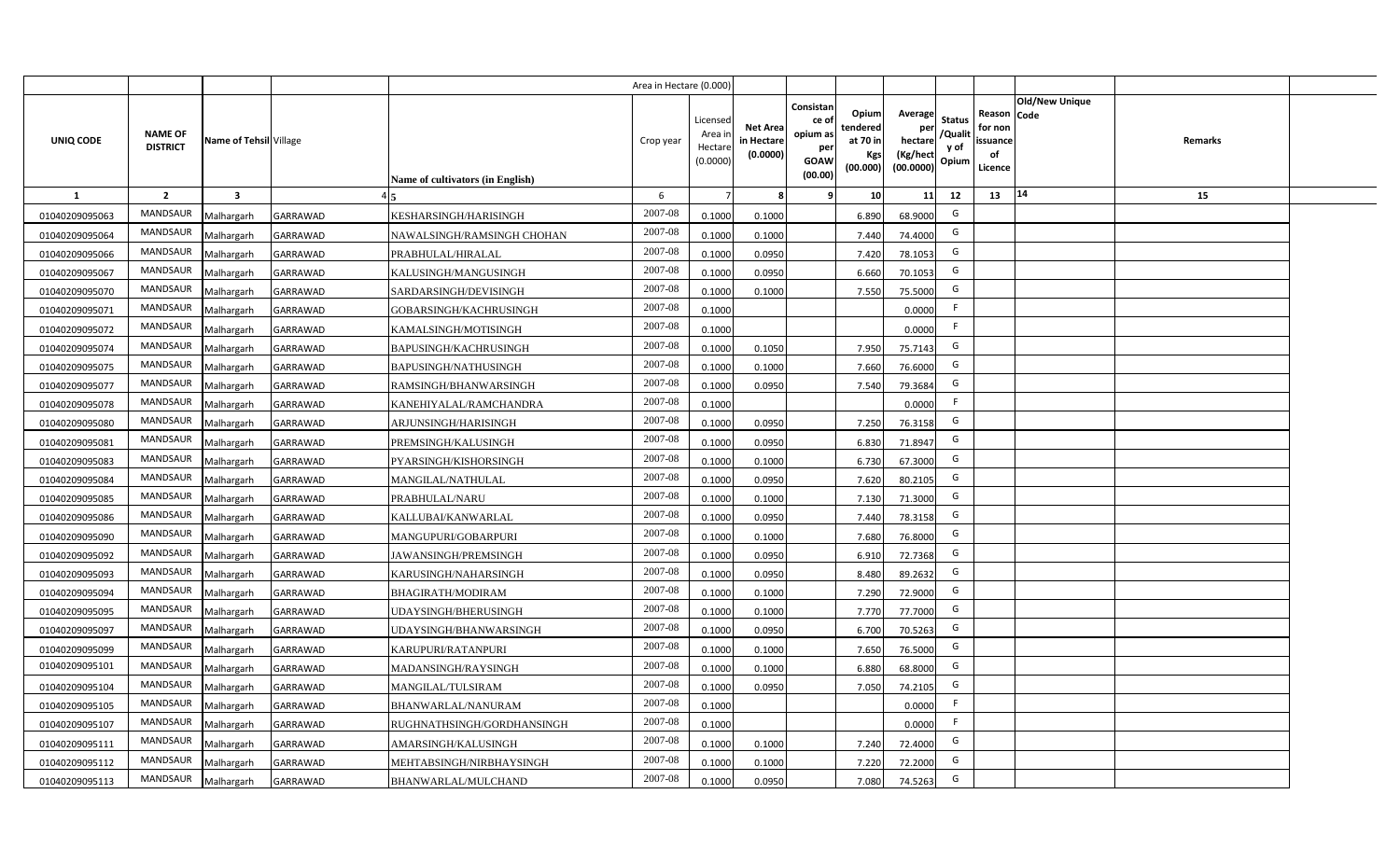|                |                                   |                         |                 |                                  | Area in Hectare (0.000) |                                           |                                           |                                                                                                                     |                                                    |                                           |                                                     |                       |         |  |
|----------------|-----------------------------------|-------------------------|-----------------|----------------------------------|-------------------------|-------------------------------------------|-------------------------------------------|---------------------------------------------------------------------------------------------------------------------|----------------------------------------------------|-------------------------------------------|-----------------------------------------------------|-----------------------|---------|--|
| UNIQ CODE      | <b>NAME OF</b><br><b>DISTRICT</b> | Name of Tehsil Village  |                 | Name of cultivators (in English) | Crop year               | Licensed<br>Area i<br>Hectare<br>(0.0000) | <b>Net Area</b><br>in Hectare<br>(0.0000) | Consistan<br>Opium<br>ce of<br>tendered<br>opium as<br>at 70 in<br>per<br>Kgs<br><b>GOAW</b><br>(00.000)<br>(00.00) | Average<br>per<br>hectare<br>(Kg/hect<br>(00.0000) | <b>Status</b><br>/Qualit<br>y of<br>Opium | Reason Code<br>for non<br>issuance<br>of<br>Licence | <b>Old/New Unique</b> | Remarks |  |
| 1              | $\overline{2}$                    | $\overline{\mathbf{3}}$ |                 |                                  | 6                       |                                           | 8                                         | 10 <sup>1</sup><br>-9                                                                                               | 11                                                 | 12                                        | 13                                                  | 14                    | 15      |  |
| 01040209095117 | MANDSAUR                          | Malhargarh              | GARRAWAD        | AMRULAL/AASHARAM                 | 2007-08                 | 0.1000                                    | 0.1000                                    | 6.780                                                                                                               | 67.8000                                            | G                                         |                                                     |                       |         |  |
| 01040209095118 | MANDSAUR                          | Malhargarh              | GARRAWAD        | KACHRIBAI/BHUVANISINGH           | 2007-08                 | 0.1000                                    | 0.1000                                    | 7.310                                                                                                               | 73.1000                                            | G                                         |                                                     |                       |         |  |
| 01040209095119 | <b>MANDSAUR</b>                   | Malhargarh              | GARRAWAD        | MOHANLAL/GABBA                   | 2007-08                 | 0.1000                                    |                                           |                                                                                                                     | 0.0000                                             | -F                                        |                                                     |                       |         |  |
| 01040209095120 | MANDSAUR                          | Malhargarh              | <b>GARRAWAD</b> | ROOPSINGH/NAHARSINGH             | 2007-08                 | 0.1000                                    | 0.1000                                    | 7.670                                                                                                               | 76.7000                                            |                                           | 02                                                  |                       |         |  |
| 01040209095122 | MANDSAUR                          | Malhargarh              | <b>GARRAWAD</b> | KACHRUSINGH/KISHANSINGH          | 2007-08                 | 0.1000                                    | 0.1000                                    | 6.820                                                                                                               | 68.2000                                            | G                                         |                                                     |                       |         |  |
| 01040209095124 | MANDSAUR                          | Malhargarh              | GARRAWAD        | KACHRIBAI/DEVISINGH              | 2007-08                 | 0.1000                                    | 0.1000                                    | 7.650                                                                                                               | 76.5000                                            | G                                         |                                                     |                       |         |  |
| 01040209095128 | MANDSAUR                          | Malhargarh              | GARRAWAD        | RAGHIYA/GEGIYA                   | 2007-08                 | 0.1000                                    | 0.0950                                    | 7.280                                                                                                               | 76.6316                                            | G                                         |                                                     |                       |         |  |
| 01040209095132 | MANDSAUR                          | Malhargarh              | GARRAWAD        | ARJUNSINGH/BHAGWATSINGH          | 2007-08                 | 0.1000                                    |                                           |                                                                                                                     | 0.0000                                             | F                                         |                                                     |                       |         |  |
| 01040209095138 | MANDSAUR                          | Malhargarh              | GARRAWAD        | RUPSINGH/BHERUSINGH              | 2007-08                 | 0.1000                                    | 0.0950                                    | 7.410                                                                                                               | 78.0000                                            | G                                         |                                                     |                       |         |  |
| 01040209095141 | MANDSAUR                          | Malhargarh              | GARRAWAD        | MUNNABAI/DARYAVSINGH             | 2007-08                 | 0.1000                                    | 0.0950                                    | 7.070                                                                                                               | 74.4211                                            | G                                         |                                                     |                       |         |  |
| 01040209095143 | MANDSAUR                          | Malhargarh              | GARRAWAD        | RODIBAI/JAGANNATH                | 2007-08                 | 0.1000                                    |                                           |                                                                                                                     | 0.0000                                             | F                                         |                                                     |                       |         |  |
| 01040209095144 | MANDSAUR                          | Malhargarh              | <b>GARRAWAD</b> | MEHTABSINGH/DEVISINGH            | 2007-08                 | 0.1000                                    | 0.0950                                    | 7.270                                                                                                               | 76.5263                                            | G                                         |                                                     |                       |         |  |
| 01040209095145 | MANDSAUR                          | Malhargarh              | GARRAWAD        | NANDUBAI/SALAGRAM                | 2007-08                 | 0.1000                                    | 0.1000                                    | 7.400                                                                                                               | 74.0000                                            | G                                         |                                                     |                       |         |  |
| 01040209095146 | <b>MANDSAUR</b>                   | Malhargarh              | <b>GARRAWAD</b> | <b>BHUWANISINGH/BHERUSINGH</b>   | 2007-08                 | 0.1000                                    | 0.1000                                    | 7.620                                                                                                               | 76.2000                                            | G                                         |                                                     |                       |         |  |
| 01040209095149 | MANDSAUR                          | Malhargarh              | GARRAWAD        | JETUNBAI/BHUVAN DARJI            | 2007-08                 | 0.1000                                    | 0.1000                                    | 7.430                                                                                                               | 74.3000                                            | G                                         |                                                     |                       |         |  |
| 01040209095156 | MANDSAUR                          | Malhargarh              | GARRAWAD        | ONKARSINGH/MADHAVSINGH           | 2007-08                 | 0.1000                                    |                                           |                                                                                                                     | 0.0000                                             | F.                                        |                                                     |                       |         |  |
| 01040209095157 | <b>MANDSAUR</b>                   | Malhargarh              | GARRAWAD        | KANCHANBAI/LALSINGH              | 2007-08                 | 0.1000                                    | 0.1000                                    | 7.660                                                                                                               | 76.6000                                            | G                                         |                                                     |                       |         |  |
| 01040209095159 | <b>MANDSAUR</b>                   | Malhargarh              | GARRAWAD        | BHANWARSINGH/RAYSINGH            | 2007-08                 | 0.1000                                    | 0.1000                                    | 6.790                                                                                                               | 67.9000                                            | G                                         |                                                     |                       |         |  |
| 01040209095160 | MANDSAUR                          | Malhargarh              | GARRAWAD        | PARASRAM/KACHRULAL               | 2007-08                 | 0.1000                                    | 0.0950                                    | 7.320                                                                                                               | 77.0526                                            | G                                         |                                                     |                       |         |  |
| 01040209095161 | <b>MANDSAUR</b>                   | Malhargarh              | GARRAWAD        | <b>BAGDIRAM/DEVILAL</b>          | 2007-08                 | 0.1000                                    |                                           |                                                                                                                     | 0.0000                                             | F                                         |                                                     |                       |         |  |
| 01040209095162 | MANDSAUR                          | Malhargarh              | GARRAWAD        | JDAYRAM/DALU@BHANU BANJARA       | 2007-08                 | 0.1000                                    | 0.1000                                    | 7.670                                                                                                               | 76.7000                                            | G                                         |                                                     |                       |         |  |
| 01040209095163 | MANDSAUR                          | Malhargarh              | GARRAWAD        | JAGDISH/MANGILAL                 | 2007-08                 | 0.1000                                    |                                           |                                                                                                                     | 0.0000                                             | F                                         |                                                     |                       |         |  |
| 01040209095167 | MANDSAUR                          | Malhargarh              | GARRAWAD        | DINESHKUMAR/PRABHULAL            | 2007-08                 | 0.1000                                    | 0.0950                                    | 6.860                                                                                                               | 72.2105                                            | G                                         |                                                     |                       |         |  |
| 01040209095168 | <b>MANDSAUR</b>                   | Malhargarh              | GARRAWAD        | KARULAL/KACHRU                   | 2007-08                 | 0.1000                                    | 0.0950                                    | 6.780                                                                                                               | 71.3684                                            | G                                         |                                                     |                       |         |  |
| 01040209095164 | MANDSAUR                          | Malhargarh              | GARRAWAD        | <b>GHISIBAI/BHERULAL</b>         | 2007-08                 | 0.1000                                    | 0.0950                                    | 7.160                                                                                                               | 75.3684                                            | G                                         |                                                     |                       |         |  |
| 01040209095055 | MANDSAUR                          | Malhargarh              | GARRAWAD        | MODSINGH/RAYSINGH                | 2007-08                 | 0.1000                                    | 0.0950                                    | 6.450                                                                                                               | 67.8947                                            | G                                         |                                                     |                       |         |  |
| 01040209095073 | MANDSAUR                          | Malhargarh              | GARRAWAD        | SHANTILAL/BHERULAL               | 2007-08                 | 0.1000                                    | 0.0950                                    | 7.280                                                                                                               | 76.6316                                            | G                                         |                                                     |                       |         |  |
| 01040209095082 | MANDSAUR                          | Malhargarh              | GARRAWAD        | BHOPALSINGH/RAYSINGH             | 2007-08                 | 0.1000                                    |                                           |                                                                                                                     | 0.0000                                             | F                                         |                                                     |                       |         |  |
| 01040209095126 | MANDSAUR                          | Malhargarh              | <b>GARRAWAD</b> | <b>BHAGWATSINGH/DEVISINGH</b>    | 2007-08                 | 0.1000                                    | 0.1000                                    | 7.080                                                                                                               | 70.8000                                            | G                                         |                                                     |                       |         |  |
| 01040209095175 | MANDSAUR                          | Malhargarh              | <b>GARRAWAD</b> | AMRIBAI/BHANWARSINGH             | 2007-08                 | 0.1000                                    | 0.1000                                    | 7.210                                                                                                               | 72.1000                                            | G                                         |                                                     |                       |         |  |
| 01040209095030 | MANDSAUR                          | Malhargarh              | <b>GARRAWAD</b> | KANSINGH/AMARSINGH               | 2007-08                 | 0.1000                                    | 0.0950                                    | 7.500                                                                                                               | 78.9474                                            | G                                         |                                                     |                       |         |  |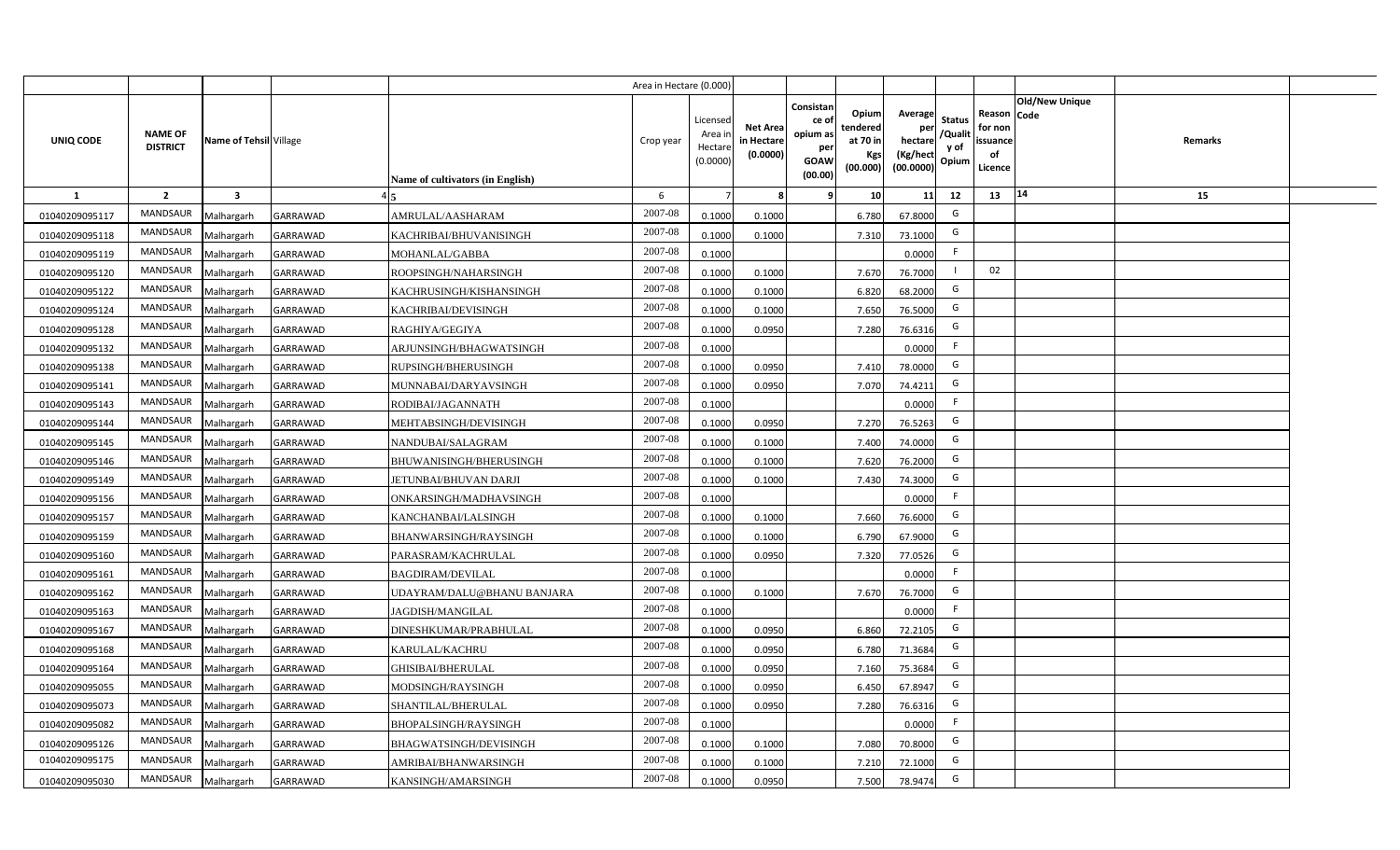|                |                                   |                         |                 |                                  | Area in Hectare (0.000) |                                          |                                           |                                                         |                                                  |                                                    |                                           |                                                     |                       |                           |  |
|----------------|-----------------------------------|-------------------------|-----------------|----------------------------------|-------------------------|------------------------------------------|-------------------------------------------|---------------------------------------------------------|--------------------------------------------------|----------------------------------------------------|-------------------------------------------|-----------------------------------------------------|-----------------------|---------------------------|--|
| UNIQ CODE      | <b>NAME OF</b><br><b>DISTRICT</b> | Name of Tehsil Village  |                 | Name of cultivators (in English) | Crop year               | Licensec<br>Area i<br>Hectar<br>(0.0000) | <b>Net Area</b><br>in Hectare<br>(0.0000) | Consistan<br>ce o<br>opium as<br>per<br>GOAW<br>(00.00) | Opium<br>tendered<br>at 70 in<br>Kgs<br>(00.000) | Average<br>per<br>hectare<br>(Kg/hect<br>(00.0000) | <b>Status</b><br>/Qualit<br>y of<br>Opium | Reason Code<br>for non<br>issuance<br>of<br>Licence | <b>Old/New Unique</b> | Remarks                   |  |
| $\mathbf{1}$   | $\overline{2}$                    | $\overline{\mathbf{3}}$ |                 |                                  | 6                       |                                          |                                           |                                                         | 10                                               | 11                                                 | 12                                        | 14<br>13                                            |                       | 15                        |  |
| 01040209095076 | MANDSAUR                          | Malhargarh              | <b>GARRAWAD</b> | <b>ISHWARSINGH/SHITALSINGH</b>   | 2007-08                 | 0.1000                                   | 0.0950                                    |                                                         | 6.920                                            | 72.8421                                            | G                                         |                                                     |                       |                           |  |
| 01040209095154 | MANDSAUR                          | Malhargarh              | GARRAWAD        | NATHUSINGH/SAMANDARSINGH         | 2007-08                 | 0.1000                                   | 0.1000                                    |                                                         | 7.130                                            | 71.3000                                            | G                                         |                                                     |                       |                           |  |
| 01040209095100 | MANDSAUR                          | Malhargarh              | GARRAWAD        | SHITALSINGH/RAMSINGH             | 2007-08                 | 0.1000                                   | 0.1000                                    |                                                         | 6.450                                            | 64.5000                                            | G                                         |                                                     |                       | TRANSFER/KAACHRIYAKADMALA |  |
| 01040209095133 | <b>MANDSAUR</b>                   | Malhargarh              | GARRAWAD        | MADANSINGH/RAMSINGH DARBAR       | 2007-08                 | 0.100                                    | 0.1000                                    |                                                         | 6.380                                            | 63.8000                                            | G                                         |                                                     |                       |                           |  |
| 01040209095106 | MANDSAUR                          | Malhargarh              | GARRAWAD        | BHERUSINGH/RUPSINGH              | 2007-08                 | 0.1000                                   |                                           |                                                         |                                                  | 0.0000                                             | F.                                        |                                                     |                       |                           |  |
| 01040209095023 | MANDSAUR                          | Malhargarh              | GARRAWAD        | MANGILAL/GOBAR                   | 2007-08                 | 0.1000                                   | 0.0950                                    |                                                         | 6.810                                            | 71.6842                                            | G                                         |                                                     |                       |                           |  |
| 01040209095036 | MANDSAUR                          | Malhargarh              | GARRAWAD        | KANCHANBAI/BHERULAL              | 2007-08                 | 0.1000                                   | 0.0950                                    |                                                         | 7.310                                            | 76.9474                                            | G                                         |                                                     |                       |                           |  |
| 01040209095170 | <b>MANDSAUR</b>                   | Malhargarh              | GARRAWAD        | GORDHANSINGH/JUZHARSINGH         | 2007-08                 | 0.1000                                   | 0.0950                                    |                                                         | 7.120                                            | 74.9474                                            | G                                         |                                                     | 01040209124048        |                           |  |
| 01040209099001 | <b>MANDSAUR</b>                   | Malhargarh              | SONGRA          | KANKUBAI/PANNALAL                | $2007 - 08$             | 0.1000                                   |                                           |                                                         |                                                  | 0.0000                                             | E                                         |                                                     |                       |                           |  |
| 01040209099002 | <b>MANDSAUR</b>                   | Malhargarh              | SONGRA          | CHANDALAL/BIHARI                 | 2007-08                 | 0.1000                                   | 0.1000                                    |                                                         | 6.730                                            | 67.3000                                            | G                                         |                                                     |                       |                           |  |
| 01040209099003 | MANDSAUR                          | Malhargarh              | SONGRA          | MANGU/DHANNA                     | 2007-08                 | 0.1000                                   |                                           |                                                         |                                                  | 0.0000                                             | F.                                        |                                                     |                       |                           |  |
| 01040209099004 | MANDSAUR                          | Malhargarh              | SONGRA          | <b>MOTI/BHERA</b>                | $2007 - 08$             | 0.1000                                   |                                           |                                                         |                                                  | 0.0000                                             | -F                                        |                                                     |                       |                           |  |
| 01040209099005 | MANDSAUR                          | Malhargarh              | SONGRA          | HARISINGH/BHERA                  | 2007-08                 | 0.1000                                   |                                           |                                                         |                                                  | 0.0000                                             | F.                                        |                                                     |                       |                           |  |
| 01040209099006 | MANDSAUR                          | Malhargarh              | SONGRA          | AKHA/BHERA                       | 2007-08                 | 0.1000                                   |                                           |                                                         |                                                  | 0.0000                                             | F                                         |                                                     |                       |                           |  |
| 01040209099008 | MANDSAUR                          | Malhargarh              | SONGRA          | MANGILAL/BAGDIRAM                | 2007-08                 | 0.1000                                   |                                           |                                                         |                                                  | 0.0000                                             | F.                                        |                                                     |                       |                           |  |
| 01040209099009 | MANDSAUR                          | Malhargarh              | SONGRA          | <b>BANSHILAL/BAPULAL</b>         | $2007 - 08$             | 0.1000                                   |                                           |                                                         |                                                  | 0.0000                                             | F.                                        |                                                     |                       |                           |  |
| 01040209099010 | MANDSAUR                          | Malhargarh              | SONGRA          | RODA/SHAMA                       | 2007-08                 | 0.1000                                   | 0.0950                                    |                                                         | 5.760                                            | 60.6316                                            | G                                         |                                                     |                       |                           |  |
| 01040209099013 | MANDSAUR                          | Malhargarh              | SONGRA          | RADHIBAI/MOTILAL                 | 2007-08                 | 0.1000                                   |                                           |                                                         |                                                  | 0.0000                                             | F                                         |                                                     |                       |                           |  |
| 01040209099015 | MANDSAUR                          | Malhargarh              | SONGRA          | HAJARI/MANNA                     | 2007-08                 | 0.1000                                   | 0.0900                                    |                                                         | 6.090                                            | 67.6667                                            | G                                         |                                                     |                       |                           |  |
| 01040209099016 | MANDSAUR                          | Malhargarh              | SONGRA          | DEVILAL/MOTILAL/BHERA            | 2007-08                 | 0.1000                                   |                                           |                                                         |                                                  | 0.0000                                             | F.                                        |                                                     |                       |                           |  |
| 01040209099017 | MANDSAUR                          | Malhargarh              | SONGRA          | KESHURAM/NARAYAN                 | $2007 - 08$             | 0.1000                                   |                                           |                                                         |                                                  | 0.0000                                             | F.                                        |                                                     |                       |                           |  |
| 01040209099019 | MANDSAUR                          | Malhargarh              | SONGRA          | GABBA/JAYSINGH                   | $2007 - 08$             | 0.1000                                   |                                           |                                                         |                                                  | 0.0000                                             | F.                                        |                                                     |                       |                           |  |
| 01040209099020 | MANDSAUR                          | Malhargarh              | SONGRA          | <b>GANGABAI/KISHOR</b>           | 2007-08                 | 0.1000                                   |                                           |                                                         |                                                  | 0.0000                                             | F                                         |                                                     |                       |                           |  |
| 01040209099022 | MANDSAUR                          | Malhargarh              | SONGRA          | BIHARI/CHATRA                    | 2007-08                 | 0.1000                                   |                                           |                                                         |                                                  | 0.0000                                             | E                                         |                                                     |                       |                           |  |
| 01040209099023 | MANDSAUR                          | Malhargarh              | SONGRA          | SARDUL/BIHARI                    | 2007-08                 | 0.1000                                   |                                           |                                                         |                                                  | 0.0000                                             | F                                         |                                                     |                       |                           |  |
| 01040209099025 | <b>MANDSAUR</b>                   | Malhargarh              | SONGRA          | KASHIBAI/HIRALAL                 | 2007-08                 | 0.1000                                   | 0.0450                                    |                                                         | 2.920                                            | 64.8889                                            | G                                         |                                                     |                       |                           |  |
| 01040209099026 | MANDSAUR                          | Malhargarh              | SONGRA          | MANGILAL/GABBA                   | 2007-08                 | 0.1000                                   |                                           |                                                         |                                                  | 0.0000                                             | E                                         |                                                     |                       |                           |  |
| 01040209099027 | MANDSAUR                          | Malhargarh              | SONGRA          | <b>JASSIBAI/BIHARI</b>           | 2007-08                 | 0.1000                                   | 0.1000                                    |                                                         | 6.610                                            | 66.1000                                            | G                                         |                                                     |                       |                           |  |
| 01040209099028 | MANDSAUR                          | Malhargarh              | SONGRA          | DHAPUBAI/DEVILAL                 | 2007-08                 | 0.1000                                   | 0.0950                                    |                                                         | 6.450                                            | 67.8947                                            | G                                         |                                                     |                       |                           |  |
| 01040209099031 | MANDSAUR                          | Malhargarh              | SONGRA          | BALURAM/NANDLAL                  | 2007-08                 | 0.1000                                   |                                           |                                                         |                                                  | 0.0000                                             | E                                         |                                                     |                       |                           |  |
| 01040209099032 | MANDSAUR                          | Malhargarh              | SONGRA          | MEHTABBAI/SAMDA                  | 2007-08                 | 0.1000                                   | 0.0400                                    |                                                         | 2.440                                            | 61.0000                                            | G                                         |                                                     |                       |                           |  |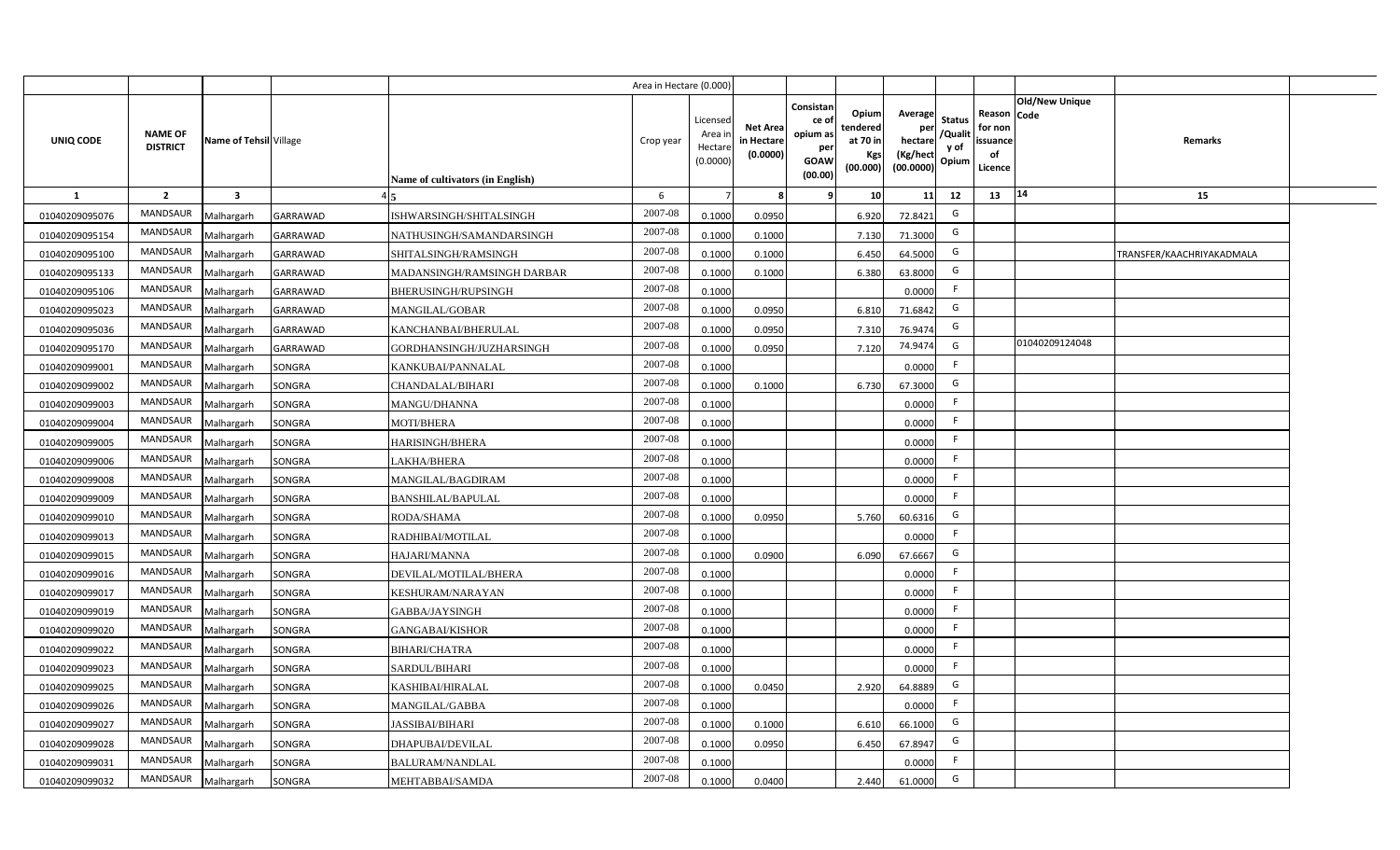|                |                                   |                         |        |                                  | Area in Hectare (0.000) |                                          |                                           |                                                         |                                                  |                                                    |                                           |                                                                       |         |  |
|----------------|-----------------------------------|-------------------------|--------|----------------------------------|-------------------------|------------------------------------------|-------------------------------------------|---------------------------------------------------------|--------------------------------------------------|----------------------------------------------------|-------------------------------------------|-----------------------------------------------------------------------|---------|--|
| UNIQ CODE      | <b>NAME OF</b><br><b>DISTRICT</b> | Name of Tehsil Village  |        | Name of cultivators (in English) | Crop year               | Licensec<br>Area i<br>Hectar<br>(0.0000) | <b>Net Area</b><br>in Hectare<br>(0.0000) | Consistan<br>ce o<br>opium as<br>per<br>GOAW<br>(00.00) | Opium<br>tendered<br>at 70 in<br>Kgs<br>(00.000) | Average<br>per<br>hectare<br>(Kg/hect<br>(00.0000) | <b>Status</b><br>/Qualit<br>y of<br>Opium | Old/New Unique<br>Reason Code<br>for non<br>issuance<br>of<br>Licence | Remarks |  |
| $\mathbf{1}$   | $\overline{2}$                    | $\overline{\mathbf{3}}$ |        |                                  | 6                       |                                          |                                           |                                                         | 10                                               | 11                                                 | 12                                        | 14<br>13                                                              | 15      |  |
| 01040209099033 | MANDSAUR                          | Malhargarh              | SONGRA | BADRILAL/PANNALAL                | 2007-08                 | 0.1000                                   | 0.1000                                    |                                                         | 6.580                                            | 65.8000                                            | G                                         |                                                                       |         |  |
| 01040209099035 | MANDSAUR                          | Malhargarh              | SONGRA | BADAMBAI/RAMNARAYAN              | 2007-08                 | 0.1000                                   |                                           |                                                         |                                                  | 0.0000                                             | F.                                        |                                                                       |         |  |
| 01040209099036 | MANDSAUR                          | Malhargarh              | SONGRA | <b>BHURIBAI/RAMU</b>             | 2007-08                 | 0.1000                                   | 0.1000                                    |                                                         | 5.830                                            | 58.3000                                            | G                                         |                                                                       |         |  |
| 01040209099038 | MANDSAUR                          | Malhargarh              | SONGRA | MANGIBAI/RUGHNATH                | 2007-08                 | 0.100                                    | 0.1000                                    |                                                         | 6.370                                            | 63.7000                                            | G                                         |                                                                       |         |  |
| 01040209099039 | MANDSAUR                          | Malhargarh              | SONGRA | KANA /SHITAL                     | 2007-08                 | 0.1000                                   |                                           |                                                         |                                                  | 0.0000                                             | F.                                        |                                                                       |         |  |
| 01040209099040 | MANDSAUR                          | Malhargarh              | SONGRA | SURAJMAL/TEJLAL                  | 2007-08                 | 0.1000                                   | 0.1000                                    |                                                         | 6.640                                            | 66.4000                                            | G                                         |                                                                       |         |  |
| 01040209099042 | MANDSAUR                          | Malhargarh              | SONGRA | KARULAL/ONKAR                    | 2007-08                 | 0.1000                                   |                                           |                                                         |                                                  | 0.0000                                             | F.                                        |                                                                       |         |  |
| 01040209099043 | MANDSAUR                          | Malhargarh              | SONGRA | RESHAMBAI/RATANLAL               | 2007-08                 | 0.1000                                   | 0.1000                                    |                                                         | 6.690                                            | 66.9000                                            | G                                         |                                                                       |         |  |
| 01040209099045 | <b>MANDSAUR</b>                   | Malhargarh              | SONGRA | KAILASHCHANDRA/UDAYRAM           | 2007-08                 | 0.100                                    | 0.1000                                    |                                                         | 7.120                                            | 71.2000                                            | G                                         |                                                                       |         |  |
| 01040209099046 | <b>MANDSAUR</b>                   | Malhargarh              | SONGRA | HAJARI/NARAYAN                   | 2007-08                 | 0.1000                                   |                                           |                                                         |                                                  | 0.0000                                             | F.                                        |                                                                       |         |  |
| 01040209099047 | MANDSAUR                          | Malhargarh              | SONGRA | RAMDAYAL/BHANWARLAL              | 2007-08                 | 0.1000                                   |                                           |                                                         |                                                  | 0.0000                                             | E                                         |                                                                       |         |  |
| 01040209099048 | MANDSAUR                          | Malhargarh              | SONGRA | BHAGATRAM/NARAYAN                | 2007-08                 | 0.1000                                   |                                           |                                                         |                                                  | 0.0000                                             | F.                                        |                                                                       |         |  |
| 01040209099049 | MANDSAUR                          | Malhargarh              | SONGRA | MANGUSINGH/DEVISINGH             | 2007-08                 | 0.1000                                   | 0.0950                                    |                                                         | 6.860                                            | 72.2105                                            | G                                         |                                                                       |         |  |
| 01040209099050 | MANDSAUR                          | Malhargarh              | SONGRA | GORDHANSINGH/KANIRAM             | 2007-08                 | 0.1000                                   |                                           |                                                         |                                                  | 0.0000                                             | F                                         |                                                                       |         |  |
| 01040209099051 | MANDSAUR                          | Malhargarh              | SONGRA | KARULAL/RODMAL                   | 2007-08                 | 0.1000                                   | 0.1000                                    |                                                         | 6.490                                            | 64.9000                                            | G                                         |                                                                       |         |  |
| 01040209099053 | MANDSAUR                          | Malhargarh              | SONGRA | <b>JDAYRAM/GABBA</b>             | 2007-08                 | 0.1000                                   |                                           |                                                         |                                                  | 0.0000                                             | F.                                        |                                                                       |         |  |
| 01040209099055 | MANDSAUR                          | Malhargarh              | SONGRA | <b>BHIMCHAND/KANIRAM</b>         | 2007-08                 | 0.1000                                   |                                           |                                                         |                                                  | 0.0000                                             | F.                                        |                                                                       |         |  |
| 01040209099056 | MANDSAUR                          | Malhargarh              | SONGRA | SURESHKUMAR/DEVILAL              | 2007-08                 | 0.1000                                   | 0.1000                                    |                                                         | 7.000                                            | 70.0000                                            | G                                         |                                                                       |         |  |
| 01040209099057 | MANDSAUR                          | Malhargarh              | SONGRA | NANDUBAI/KACHRU                  | 2007-08                 | 0.1000                                   |                                           |                                                         |                                                  | 0.0000                                             | F.                                        |                                                                       |         |  |
| 01040209099059 | MANDSAUR                          | Malhargarh              | SONGRA | PRAHLAD/MANGILAL                 | 2007-08                 | 0.1000                                   | 0.0950                                    |                                                         | 6.500                                            | 68.4211                                            | G                                         |                                                                       |         |  |
| 01040209099060 | MANDSAUR                          | Malhargarh              | SONGRA | BHIMCHAND/BIHARI                 | 2007-08                 | 0.1000                                   | 0.0900                                    |                                                         | 6.070                                            | 67.4444                                            | G                                         |                                                                       |         |  |
| 01040209099061 | <b>MANDSAUR</b>                   | Malhargarh              | SONGRA | <b>GHISALAL/MANGILAL</b>         | 2007-08                 | 0.1000                                   | 0.1000                                    |                                                         | 6.730                                            | 67.3000                                            | G                                         |                                                                       |         |  |
| 01040209099062 | MANDSAUR                          | Malhargarh              | SONGRA | DHURALAL/MANGILAL                | 2007-08                 | 0.1000                                   | 0.1000                                    |                                                         | 6.550                                            | 65.5000                                            | G                                         |                                                                       |         |  |
| 01040209099065 | <b>MANDSAUR</b>                   | Malhargarh              | SONGRA | GORDHAN/KESHURAM                 | 2007-08                 | 0.1000                                   |                                           |                                                         |                                                  | 0.0000                                             | F.                                        |                                                                       |         |  |
| 01040209099066 | MANDSAUR                          | Malhargarh              | SONGRA | SITARAM/BAGDIRAM                 | 2007-08                 | 0.1000                                   |                                           |                                                         |                                                  | 0.0000                                             | E                                         |                                                                       |         |  |
| 01040209099067 | MANDSAUR                          | Malhargarh              | SONGRA | DEVRAM/SITARAM                   | 2007-08                 | 0.1000                                   | 0.1000                                    |                                                         | 6.790                                            | 67.9000                                            | G                                         |                                                                       |         |  |
| 01040209099068 | MANDSAUR                          | Malhargarh              | SONGRA | KANIRAM/NARAYAN                  | 2007-08                 | 0.1000                                   | 0.0450                                    |                                                         | 2.990                                            | 66.4444                                            | G                                         |                                                                       |         |  |
| 01040209099072 | MANDSAUR                          | Malhargarh              | SONGRA | BALURAM/BHANWARLAL               | 2007-08                 | 0.1000                                   |                                           |                                                         |                                                  | 0.0000                                             | E                                         |                                                                       |         |  |
| 01040209099073 | MANDSAUR                          | Malhargarh              | SONGRA | SEVALAL/ONKAR                    | 2007-08                 | 0.1000                                   |                                           |                                                         |                                                  | 0.0000                                             | F                                         |                                                                       |         |  |
| 01040209099076 | MANDSAUR                          | Malhargarh              | SONGRA | <b>JDAYRAM/DHANNA</b>            | 2007-08                 | 0.1000                                   | 0.0950                                    |                                                         | 7.100                                            | 74.7368                                            | G                                         |                                                                       |         |  |
| 01040209099077 | MANDSAUR                          | Malhargarh              | SONGRA | HAJARI/SHITAL                    | 2007-08                 | 0.1000                                   | 0.1000                                    |                                                         | 7.180                                            | 71.8000                                            |                                           | 02                                                                    |         |  |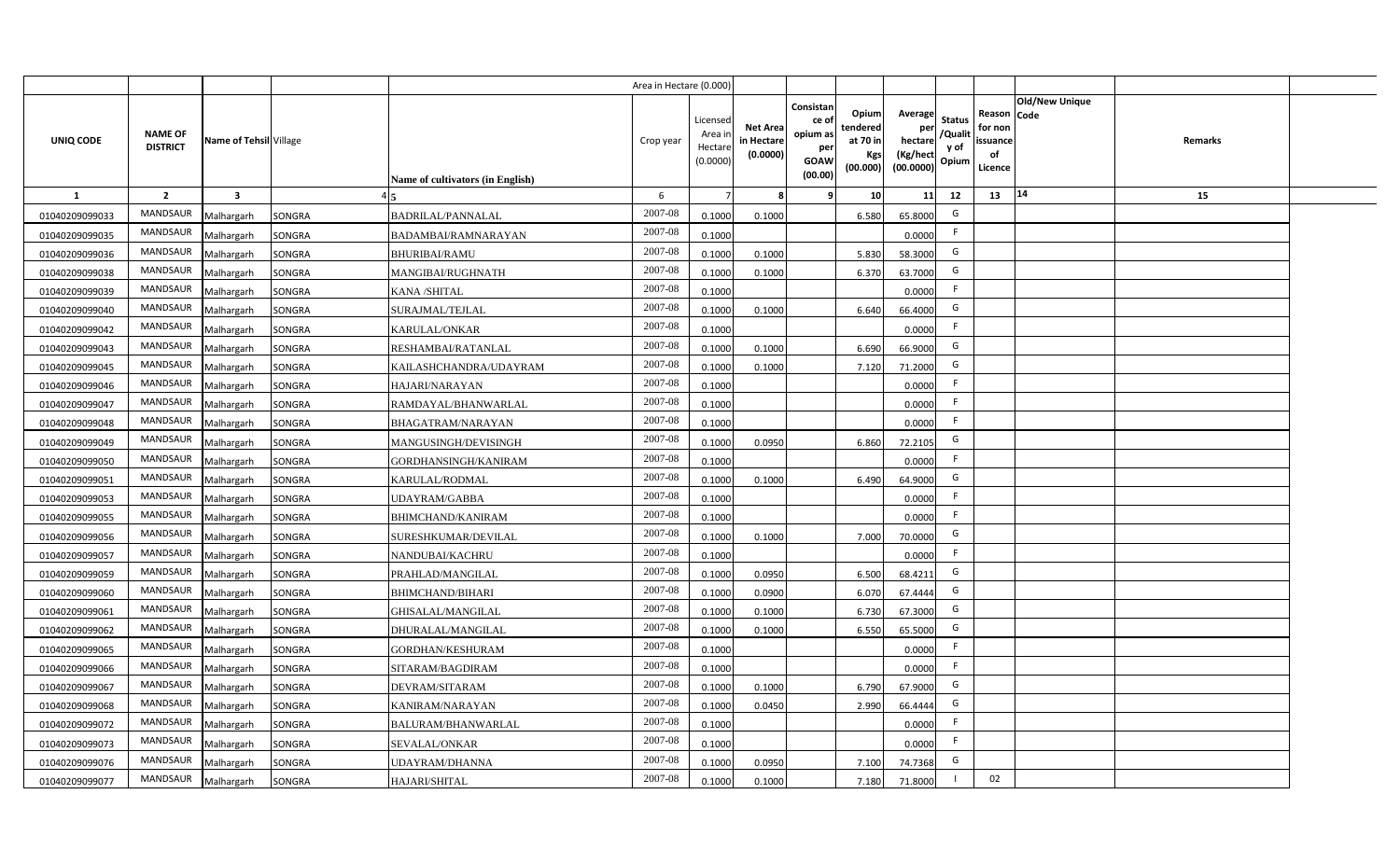|                |                                   |                         |                       |                                  | Area in Hectare (0.000 |                                          |                                           |                                                          |                                                  |                                                      |                                |                                                     |                       |                 |  |
|----------------|-----------------------------------|-------------------------|-----------------------|----------------------------------|------------------------|------------------------------------------|-------------------------------------------|----------------------------------------------------------|--------------------------------------------------|------------------------------------------------------|--------------------------------|-----------------------------------------------------|-----------------------|-----------------|--|
| UNIQ CODE      | <b>NAME OF</b><br><b>DISTRICT</b> | Name of Tehsil Village  |                       | Name of cultivators (in English) | Crop year              | Licensed<br>Area i<br>Hectar<br>(0.0000) | <b>Net Area</b><br>in Hectare<br>(0.0000) | Consistan<br>ce of<br>opium as<br>per<br>GOAW<br>(00.00) | Opium<br>tendered<br>at 70 in<br>Kgs<br>(00.000) | Average<br>hectare / Qualit<br>(Kg/hect<br>(00.0000) | <b>Status</b><br>y of<br>Opium | Reason Code<br>for non<br>issuance<br>of<br>Licence | <b>Old/New Unique</b> | Remarks         |  |
| $\mathbf{1}$   | $\overline{2}$                    | $\overline{\mathbf{3}}$ |                       |                                  | 6                      |                                          |                                           |                                                          | 10 <sup>1</sup>                                  | 11                                                   | 12                             | 13                                                  | $ 14\rangle$          | 15              |  |
| 01040209099078 | MANDSAUR                          | Malhargarh              | <b>SONGRA</b>         | KHYALIBAI/DEVISINGH              | 2007-08                | 0.1000                                   |                                           |                                                          |                                                  | 0.0000                                               | F.                             |                                                     |                       |                 |  |
| 01040209099080 | MANDSAUR                          | Malhargarh              | SONGRA                | BIHARILAL/DHANNA                 | 2007-08                | 0.1000                                   |                                           |                                                          |                                                  | 0.0000                                               | F.                             |                                                     |                       |                 |  |
| 01040209099081 | MANDSAUR                          | Malhargarh              | SONGRA                | LAXMINARAYAN/ONKAR               | 2007-08                | 0.1000                                   |                                           |                                                          |                                                  | 0.0000                                               | F.                             |                                                     |                       |                 |  |
| 01040209099083 | MANDSAUR                          | Malhargarh              | SONGRA                | RAMLAL/MANGILAL                  | 2007-08                | 0.1000                                   | 0.0250                                    |                                                          | 1.680                                            | 67.2000                                              | G                              |                                                     |                       |                 |  |
| 01040209099084 | MANDSAUR                          | Malhargarh              | SONGRA                | <b>JANIBAI/LAKHA</b>             | 2007-08                | 0.1000                                   |                                           |                                                          |                                                  | 0.0000                                               | F.                             |                                                     |                       |                 |  |
| 01040209099091 | <b>MANDSAUR</b>                   | Malhargarh              | SONGRA                | <b>BADRILAL/BAPULAL</b>          | 2007-08                | 0.1000                                   |                                           |                                                          |                                                  | 0.0000                                               | F.                             |                                                     |                       |                 |  |
| 01040209099093 | <b>MANDSAUR</b>                   | Malhargarh              | SONGRA                | <b>GAJRIBAI/LALA</b>             | 2007-08                | 0.1000                                   |                                           |                                                          |                                                  | 0.0000                                               | F                              |                                                     |                       |                 |  |
| 01040209099012 | MANDSAUR                          | Malhargarh              | SONGRA                | NAWALSINGH/SHIVSINGH             | 2007-08                | 0.1000                                   | 0.0950                                    |                                                          | 6.440                                            | 67.7895                                              | G                              |                                                     |                       |                 |  |
| 01040209099096 | MANDSAUR                          | Malhargarh              | SONGRA                | MEGHA/KHIMA                      | 2007-08                | 0.1000                                   |                                           |                                                          |                                                  | 0.0000                                               | F.                             |                                                     |                       |                 |  |
| 01040209099021 | MANDSAUR                          | Malhargarh              | SONGRA                | MANGILAL/MEGHA                   | 2007-08                | 0.1000                                   |                                           |                                                          |                                                  | 0.0000                                               | F                              |                                                     |                       |                 |  |
| 01040209099090 | MANDSAUR                          | Malhargarh              | SONGRA                | JAGDISH/MEGHA                    | 2007-08                | 0.1000                                   |                                           |                                                          |                                                  | 0.0000                                               | F.                             |                                                     |                       |                 |  |
| 01040209099044 | MANDSAUR                          | Malhargarh              | SONGRA                | GANGARAM/DHANNA                  | 2007-08                | 0.1000                                   |                                           |                                                          |                                                  | 0.0000                                               | F.                             |                                                     |                       |                 |  |
| 01040209099069 | MANDSAUR                          | Malhargarh              | <b>SONGRA</b>         | LAXMANSINGH/BHAVSINGH            | 2007-08                | 0.1000                                   |                                           |                                                          |                                                  | 0.0000                                               | F                              |                                                     |                       |                 |  |
| 01040209099095 | MANDSAUR                          | Malhargarh              | SONGRA                | BABULAL/NAGGALAL                 | 2007-08                | 0.1000                                   | 0.0950                                    |                                                          | 6.630                                            | 69.7895                                              | G                              |                                                     |                       |                 |  |
| 01040209099011 | MANDSAUR                          | Malhargarh              | SONGRA                | KANIRAM/BHERA                    | 2007-08                | 0.100                                    |                                           |                                                          |                                                  | 0.0000                                               | F.                             |                                                     |                       |                 |  |
| 01040209099054 | MANDSAUR                          | Malhargarh              | SONGRA                | KESHURAM/LAKHA                   | 2007-08                | 0.1000                                   |                                           |                                                          |                                                  | 0.0000                                               | F.                             |                                                     |                       |                 |  |
| 01040209099063 | MANDSAUR                          | Malhargarh              | <b>SONGRA</b>         | GORDHAN/MANGILAL                 | 2007-08                | 0.1000                                   |                                           |                                                          |                                                  | 0.0000                                               | F.                             |                                                     |                       |                 |  |
| 01040209099024 | <b>MANDSAUR</b>                   | Malhargarh              | SONGRA                | KANIRAM/GHASI                    | 2007-08                | 0.1000                                   | 0.1000                                    |                                                          | 7.350                                            | 73.5000                                              | G                              |                                                     |                       |                 |  |
| 01040209099058 | MANDSAUR                          | Malhargarh              | <b>SONGRA</b>         | LAXMAN/BIHARI                    | 2007-08                | 0.1000                                   |                                           |                                                          |                                                  | 0.0000                                               | F.                             |                                                     |                       |                 |  |
| 01040209099085 | MANDSAUR                          | Malhargarh              | SONGRA                | DINESHSINGH/MUNNABAI             | 2007-08                | 0.1000                                   |                                           |                                                          |                                                  | 0.0000                                               | F.                             |                                                     |                       |                 |  |
| 01040209099103 | <b>MANDSAUR</b>                   | Malhargarh              | SONGRA                | MANGU/NARAYAN                    | 2007-08                | 0.100                                    | 0.0950                                    |                                                          | 6.640                                            | 69.8947                                              | G                              |                                                     |                       |                 |  |
| 01040209099104 | MANDSAUR                          | Malhargarh              | SONGRA                | SWARUPIBAI/NARAYAN               | 2007-08                | 0.1000                                   |                                           |                                                          |                                                  | 0.0000                                               | F.                             |                                                     |                       |                 |  |
| 01040209099097 | <b>MANDSAUR</b>                   | Malhargarh              | SONGRA                | KANWARLAL/KARULAL                | 2007-08                | 0.1000                                   |                                           |                                                          |                                                  | 0.0000                                               | F.                             |                                                     |                       | TRANSFER/BADPUR |  |
| 01040209099075 | <b>MANDSAUR</b>                   | Malhargarh              | <b>SONGRA</b>         | <b>BHULIBAI/SITARAM</b>          | 2007-08                | 0.100                                    | 0.1000                                    |                                                          | 6.080                                            | 60.8000                                              | G                              |                                                     |                       |                 |  |
| 01040209099052 | <b>MANDSAUR</b>                   | Malhargarh              | SONGRA                | RAMLAL/KANIRAM                   | 2007-08                | 0.100                                    |                                           |                                                          |                                                  | 0.0000                                               | F.                             |                                                     |                       |                 |  |
| 01040209099041 | <b>MANDSAUR</b>                   | Malhargarh              | SONGRA                | SADALAL/KANIRAM                  | 2007-08                | 0.1000                                   | 0.0600                                    |                                                          | 3.970                                            | 66.1667                                              | G                              |                                                     |                       |                 |  |
| 01040209099110 | MANDSAUR                          | Malhargarh              | SONGRA                | MULCHANDBAI/BHOPALSINGH          | 2007-08                | 0.1000                                   |                                           |                                                          |                                                  | 0.0000                                               | F                              |                                                     | 01040209096045        |                 |  |
| 01040209085001 | MANDSAUR                          | Malhargarh              | CHILLODPIPLIYA        | BHANWARSINGH/DUNGARSINGH         | 2007-08                | 0.1000                                   | 0.0950                                    |                                                          | 6.750                                            | 71.0526                                              | G                              |                                                     |                       |                 |  |
| 01040209085002 | MANDSAUR                          | Malhargarh              | CHILLODPIPLIYA        | BANSHILAL/FAKIRCHAND             | 2007-08                | 0.1000                                   | 0.1050                                    |                                                          | 7.380                                            | 70.2857                                              | G                              |                                                     |                       |                 |  |
| 01040209085003 | MANDSAUR                          | Malhargarh              | CHILLODPIPLIYA        | CHENRAM/KALURAM                  | 2007-08                | 0.1000                                   |                                           |                                                          |                                                  | 0.0000                                               | F.                             |                                                     |                       |                 |  |
| 01040209085004 | MANDSAUR                          | Malhargarh              | <b>CHILLODPIPLIYA</b> | ONKARLAL/GOBARLAL                | 2007-08                | 0.1000                                   | 0.1000                                    |                                                          | 6.970                                            | 69.7000                                              | G                              |                                                     |                       |                 |  |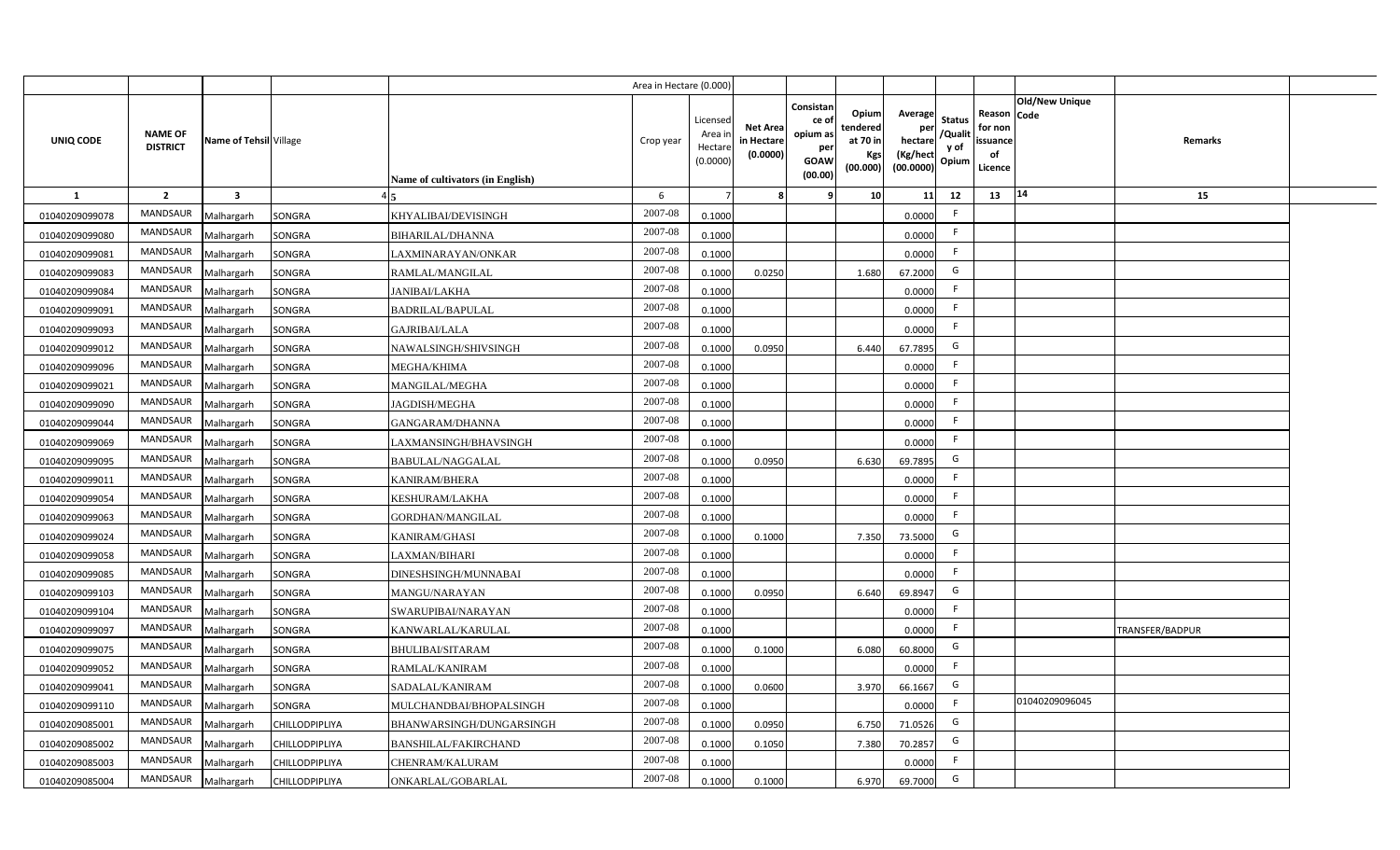|                |                                   |                         |                       |                                  | Area in Hectare (0.000) |                                           |                                           |                                                                                                                     |                                                    |                                           |                                                     |                       |         |  |
|----------------|-----------------------------------|-------------------------|-----------------------|----------------------------------|-------------------------|-------------------------------------------|-------------------------------------------|---------------------------------------------------------------------------------------------------------------------|----------------------------------------------------|-------------------------------------------|-----------------------------------------------------|-----------------------|---------|--|
| UNIQ CODE      | <b>NAME OF</b><br><b>DISTRICT</b> | Name of Tehsil Village  |                       | Name of cultivators (in English) | Crop year               | Licensed<br>Area i<br>Hectare<br>(0.0000) | <b>Net Area</b><br>in Hectare<br>(0.0000) | Consistan<br>Opium<br>ce of<br>tendered<br>opium as<br>at 70 in<br>per<br>Kgs<br><b>GOAW</b><br>(00.000)<br>(00.00) | Average<br>per<br>hectare<br>(Kg/hect<br>(00.0000) | <b>Status</b><br>/Qualit<br>y of<br>Opium | Reason Code<br>for non<br>issuance<br>of<br>Licence | <b>Old/New Unique</b> | Remarks |  |
| 1              | $\overline{2}$                    | $\overline{\mathbf{3}}$ |                       |                                  | 6                       |                                           | 8                                         | -9<br>10                                                                                                            | 11                                                 | 12                                        | 13                                                  | 14                    | 15      |  |
| 01040209085006 | MANDSAUR                          | Malhargarh              | <b>CHILLODPIPLIYA</b> | KAUSHALYABAI/RATANLAL            | 2007-08                 | 0.1000                                    | 0.0950                                    | 6.540                                                                                                               | 68.8421                                            | G                                         |                                                     |                       |         |  |
| 01040209085007 | MANDSAUR                          | Malhargarh              | CHILLODPIPLIYA        | GHANSHYAM/JETRAM                 | 2007-08                 | 0.1000                                    | 0.1000                                    | 7.550                                                                                                               | 75.5000                                            | G                                         |                                                     |                       |         |  |
| 01040209085008 | <b>MANDSAUR</b>                   | Malhargarh              | CHILLODPIPLIYA        | GANESHRAM/RAMNARAYAN             | 2007-08                 | 0.1000                                    | 0.0500                                    | 3.620                                                                                                               | 72.4000                                            | G                                         |                                                     |                       |         |  |
| 01040209085009 | <b>MANDSAUR</b>                   | Malhargarh              | CHILLODPIPLIYA        | <b>BAPULAL/HIRALAL</b>           | 2007-08                 | 0.1000                                    |                                           |                                                                                                                     | 0.0000                                             | -F                                        |                                                     |                       |         |  |
| 01040209085010 | MANDSAUR                          | Malhargarh              | CHILLODPIPLIYA        | CHENRAM/AMRITRAM                 | 2007-08                 | 0.1000                                    | 0.1000                                    | 6.620                                                                                                               | 66.2000                                            | G                                         |                                                     |                       |         |  |
| 01040209085011 | <b>MANDSAUR</b>                   | Malhargarh              | CHILLODPIPLIYA        | <b>IMRATIBAI/PRABHULAL</b>       | 2007-08                 | 0.1000                                    | 0.1000                                    | 7.360                                                                                                               | 73.6000                                            | G                                         |                                                     |                       |         |  |
| 01040209085012 | <b>MANDSAUR</b>                   | Malhargarh              | CHILLODPIPLIYA        | KANWARLAL/HAJARILAL              | 2007-08                 | 0.1000                                    |                                           |                                                                                                                     | 0.0000                                             | F                                         |                                                     |                       |         |  |
| 01040209085013 | MANDSAUR                          | Malhargarh              | <b>CHILLODPIPLIYA</b> | ASHOK KUMAR/PRABHUDAYAL          | 2007-08                 | 0.1000                                    |                                           |                                                                                                                     | 0.0000                                             | F                                         |                                                     |                       |         |  |
| 01040209085014 | MANDSAUR                          | Malhargarh              | CHILLODPIPLIYA        | FAKIRIBAI/LACHHIRAM              | 2007-08                 | 0.1000                                    |                                           |                                                                                                                     | 0.0000                                             | F.                                        |                                                     |                       |         |  |
| 01040209085015 | MANDSAUR                          | Malhargarh              | <b>CHILLODPIPLIYA</b> | RAMKANYABAI/RAMCHANDRA           | 2007-08                 | 0.1000                                    | 0.1000                                    | 7.170                                                                                                               | 71.7000                                            | G                                         |                                                     |                       |         |  |
| 01040209085016 | MANDSAUR                          | Malhargarh              | CHILLODPIPLIYA        | DHANNALAL/AMARJI                 | 2007-08                 | 0.1000                                    | 0.1000                                    | 7.390                                                                                                               | 73.9000                                            | G                                         |                                                     |                       |         |  |
| 01040209085018 | <b>MANDSAUR</b>                   | Malhargarh              | <b>CHILLODPIPLIYA</b> | CHATARDAS/HARLAL                 | 2007-08                 | 0.1000                                    | 0.1000                                    | 6.890                                                                                                               | 68.9000                                            | G                                         |                                                     |                       |         |  |
| 01040209085019 | <b>MANDSAUR</b>                   | Malhargarh              | CHILLODPIPLIYA        | PRBHULAL/GHASIRAM                | 2007-08                 | 0.1000                                    | 0.1000                                    | 6.700                                                                                                               | 67.0000                                            | G                                         |                                                     |                       |         |  |
| 01040209085021 | <b>MANDSAUR</b>                   | Malhargarh              | <b>CHILLODPIPLIYA</b> | KHUMANSINGH/NATHUSINGH           | 2007-08                 | 0.1000                                    | 0.0950                                    | 6.640                                                                                                               | 69.8947                                            | G                                         |                                                     |                       |         |  |
| 01040209085023 | MANDSAUR                          | Malhargarh              | CHILLODPIPLIYA        | BHANWARBAI/GAMERLAL              | 2007-08                 | 0.1000                                    | 0.1050                                    | 7.100                                                                                                               | 67.6190                                            | G                                         |                                                     |                       |         |  |
| 01040209085024 | <b>MANDSAUR</b>                   | Malhargarh              | CHILLODPIPLIYA        | <b>BHAGIRATH/KISHANLAL</b>       | 2007-08                 | 0.1000                                    | 0.0800                                    | 5.220                                                                                                               | 65.2500                                            | G                                         |                                                     |                       |         |  |
| 01040209085025 | <b>MANDSAUR</b>                   | Malhargarh              | <b>CHILLODPIPLIYA</b> | RATNIBAI/PRABHULAL               | 2007-08                 | 0.1000                                    |                                           |                                                                                                                     | 0.0000                                             | F.                                        |                                                     |                       |         |  |
| 01040209085026 | <b>MANDSAUR</b>                   | Malhargarh              | CHILLODPIPLIYA        | KUSHALBAI/ISHVERSINGH            | 2007-08                 | 0.1000                                    | 0.1000                                    | 6.610                                                                                                               | 66.1000                                            | G                                         |                                                     |                       |         |  |
| 01040209085027 | <b>MANDSAUR</b>                   | Malhargarh              | CHILLODPIPLIYA        | RUGHNATH/BAPULAL                 | 2007-08                 | 0.1000                                    | 0.1000                                    | 7.110                                                                                                               | 71.1000                                            | G                                         |                                                     |                       |         |  |
| 01040209085028 | <b>MANDSAUR</b>                   | Malhargarh              | CHILLODPIPLIYA        | ISHWARSINGH/KACHRUSINGH          | 2007-08                 | 0.1000                                    | 0.0950                                    | 6.720                                                                                                               | 70.7368                                            | $\mathbf{I}$                              | 02                                                  |                       |         |  |
| 01040209085029 | <b>MANDSAUR</b>                   | Malhargarh              | CHILLODPIPLIYA        | KAMLABAI/RAMGOPAL                | 2007-08                 | 0.1000                                    | 0.1000                                    | 7.080                                                                                                               | 70.8000                                            | G                                         |                                                     |                       |         |  |
| 01040209085031 | MANDSAUR                          | Malhargarh              | CHILLODPIPLIYA        | <b>CHANDIBAI/PREMSINGH</b>       | 2007-08                 | 0.1000                                    | 0.1000                                    | 6.760                                                                                                               | 67.6000                                            | G                                         |                                                     |                       |         |  |
| 01040209085033 | MANDSAUR                          | Malhargarh              | CHILLODPIPLIYA        | SAJJANLAL/MEGHRAJ                | 2007-08                 | 0.1000                                    | 0.1000                                    | 7.060                                                                                                               | 70.6000                                            | G                                         |                                                     |                       |         |  |
| 01040209085034 | <b>MANDSAUR</b>                   | Malhargarh              | CHILLODPIPLIYA        | <b>BHAGATRAM/ MEGHRAJ</b>        | 2007-08                 | 0.1000                                    | 0.1000                                    | 6.560                                                                                                               | 65.6000                                            | G                                         |                                                     |                       |         |  |
| 01040209085035 | <b>MANDSAUR</b>                   | Malhargarh              | CHILLODPIPLIYA        | RATANLAL/MEGHRAJ                 | 2007-08                 | 0.1000                                    | 0.1000                                    | 6.650                                                                                                               | 66.5000                                            | G                                         |                                                     |                       |         |  |
| 01040209085037 | MANDSAUR                          | Malhargarh              | CHILLODPIPLIYA        | RAMNIVAS/KESHURAM                | 2007-08                 | 0.1000                                    | 0.0250                                    | 2.050                                                                                                               | 82.0000                                            | G                                         |                                                     |                       |         |  |
| 01040209085038 | MANDSAUR                          | Malhargarh              | CHILLODPIPLIYA        | VIJAYRAM/KESHURAM                | 2007-08                 | 0.1000                                    | 0.1000                                    | 6.450                                                                                                               | 64.5000                                            | G                                         |                                                     |                       |         |  |
| 01040209085040 | MANDSAUR                          | Malhargarh              | CHILLODPIPLIYA        | RAMPRAHLAD/RAMNARAYAN            | 2007-08                 | 0.1000                                    | 0.0500                                    | 3.630                                                                                                               | 72.6000                                            | G                                         |                                                     |                       |         |  |
| 01040209085041 | MANDSAUR                          | Malhargarh              | <b>CHILLODPIPLIYA</b> | CHENRAM/MEGHRAJ                  | 2007-08                 | 0.1000                                    | 0.1000                                    | 7.550                                                                                                               | 75.5000                                            | G                                         |                                                     |                       |         |  |
| 01040209085042 | MANDSAUR                          | Malhargarh              | CHILLODPIPLIYA        | RAMCHANDRA/PARASRAM              | 2007-08                 | 0.1000                                    | 0.1000                                    | 6.970                                                                                                               | 69.7000                                            | G                                         |                                                     |                       |         |  |
| 01040209085043 | MANDSAUR                          | Malhargarh              | <b>CHILLODPIPLIYA</b> | NANDRAM/SITARAM                  | 2007-08                 | 0.1000                                    |                                           |                                                                                                                     | 0.0000                                             | F.                                        |                                                     |                       |         |  |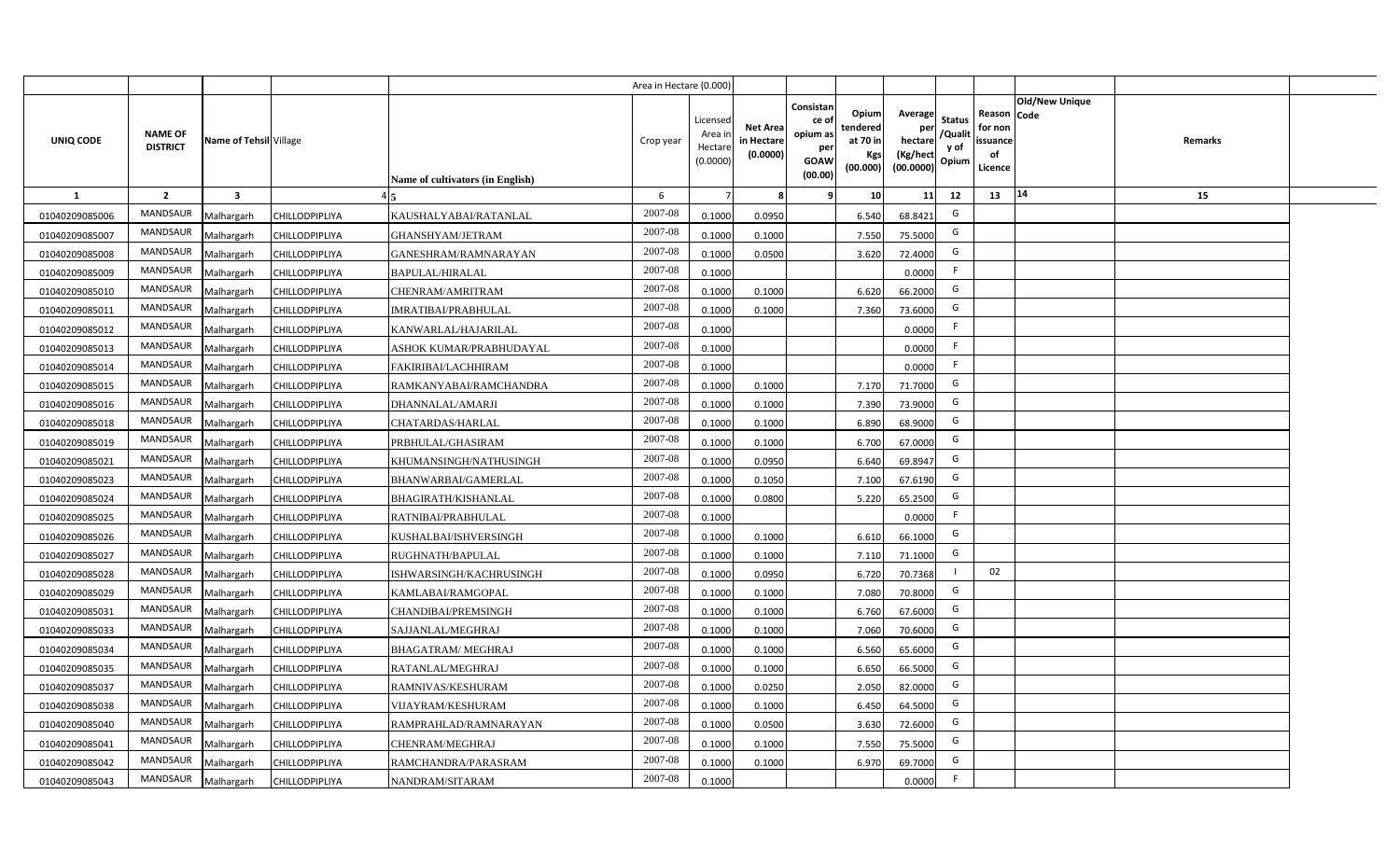|                  |                                   |                         |                       |                                  | Area in Hectare (0.000) |                                           |                                           |                                                         |                                                  |                                                    |                                           |                                                     |                                  |  |
|------------------|-----------------------------------|-------------------------|-----------------------|----------------------------------|-------------------------|-------------------------------------------|-------------------------------------------|---------------------------------------------------------|--------------------------------------------------|----------------------------------------------------|-------------------------------------------|-----------------------------------------------------|----------------------------------|--|
| <b>UNIQ CODE</b> | <b>NAME OF</b><br><b>DISTRICT</b> | Name of Tehsil Village  |                       | Name of cultivators (in English) | Crop year               | Licensed<br>Area i<br>Hectare<br>(0.0000) | <b>Net Area</b><br>in Hectare<br>(0.0000) | Consistan<br>ce o<br>opium as<br>per<br>GOAW<br>(00.00) | Opium<br>tendered<br>at 70 in<br>Kgs<br>(00.000) | Average<br>per<br>hectare<br>(Kg/hect<br>(00.0000) | <b>Status</b><br>/Qualit<br>y of<br>Opium | Reason Code<br>for non<br>issuance<br>of<br>Licence | <b>Old/New Unique</b><br>Remarks |  |
| 1                | $\overline{2}$                    | $\overline{\mathbf{3}}$ |                       |                                  | 6                       |                                           | 8                                         | ۹                                                       | 10                                               | 11                                                 | 12                                        | 13                                                  | 14<br>15                         |  |
| 01040209085044   | <b>MANDSAUR</b>                   | Malhargarh              | CHILLODPIPLIYA        | MOHANLAL/JAGANNATH               | 2007-08                 | 0.1000                                    | 0.1000                                    |                                                         | 7.040                                            | 70.4000                                            | G                                         |                                                     |                                  |  |
| 01040209085046   | <b>MANDSAUR</b>                   | Malhargarh              | CHILLODPIPLIYA        | SHAMBHULAL/SADABAI               | 2007-08                 | 0.1000                                    | 0.1000                                    |                                                         | 7.180                                            | 71.8000                                            | G                                         |                                                     |                                  |  |
| 01040209085048   | <b>MANDSAUR</b>                   | Malhargarh              | CHILLODPIPLIYA        | NATHULAL/BHERULAL                | 2007-08                 | 0.1000                                    | 0.1000                                    |                                                         | 7.380                                            | 73.8000                                            | G                                         |                                                     |                                  |  |
| 01040209085050   | <b>MANDSAUR</b>                   | Malhargarh              | CHILLODPIPLIYA        | JUZHARSINGH/BHERUSINGH           | 2007-08                 | 0.1000                                    | 0.1000                                    |                                                         | 7.340                                            | 73.4000                                            | G                                         |                                                     |                                  |  |
| 01040209085051   | <b>MANDSAUR</b>                   | Malhargarh              | CHILLODPIPLIYA        | RAVINDRAKUMAR/CHENRAM            | 2007-08                 | 0.1000                                    |                                           |                                                         |                                                  | 0.0000                                             | F                                         |                                                     |                                  |  |
| 01040209085052   | <b>MANDSAUR</b>                   | Malhargarh              | CHILLODPIPLIYA        | RAMBHABAI/SHANKARLAL             | 2007-08                 | 0.1000                                    | 0.0950                                    |                                                         | 7.010                                            | 73.7895                                            | G                                         |                                                     |                                  |  |
| 01040209085053   | <b>MANDSAUR</b>                   | Malhargarh              | <b>CHILLODPIPLIYA</b> | NAHARSINGH/DEVISINGH             | 2007-08                 | 0.1000                                    | 0.0950                                    |                                                         | 7.080                                            | 74.5263                                            | G                                         |                                                     |                                  |  |
| 01040209085055   | <b>MANDSAUR</b>                   | Malhargarh              | CHILLODPIPLIYA        | SUNDARBAI/DEVILAL                | 2007-08                 | 0.1000                                    | 0.1000                                    |                                                         | 6.680                                            | 66.8000                                            |                                           | 02                                                  |                                  |  |
| 01040209085056   | <b>MANDSAUR</b>                   | Malhargarh              | CHILLODPIPLIYA        | NIRBHAYSINGH/RAYSINGH            | 2007-08                 | 0.1000                                    | 0.1000                                    |                                                         | 6.970                                            | 69.7000                                            | G                                         |                                                     |                                  |  |
| 01040209085057   | MANDSAUR                          | Malhargarh              | CHILLODPIPLIYA        | <b>BAPULAL/BAGDIRAM</b>          | 2007-08                 | 0.1000                                    | 0.1000                                    |                                                         | 7.100                                            | 71.0000                                            | G                                         |                                                     |                                  |  |
| 01040209085058   | <b>MANDSAUR</b>                   | Malhargarh              | CHILLODPIPLIYA        | MADANLAL/JAGANNATH               | 2007-08                 | 0.1000                                    | 0.0950                                    |                                                         | 6.270                                            | 66.0000                                            | G                                         |                                                     |                                  |  |
| 01040209085059   | <b>MANDSAUR</b>                   | Malhargarh              | CHILLODPIPLIYA        | PARASRAM/JAGANNATH/NARAYNIBAI    | 2007-08                 | 0.1000                                    | 0.1000                                    |                                                         | 6.550                                            | 65.5000                                            | G                                         |                                                     |                                  |  |
| 01040209085060   | <b>MANDSAUR</b>                   | Malhargarh              | CHILLODPIPLIYA        | BHUVANISINGH/KACHRUSINGH         | 2007-08                 | 0.1000                                    | 0.1000                                    |                                                         | 6.540                                            | 65.4000                                            |                                           | 02                                                  |                                  |  |
| 01040209085061   | <b>MANDSAUR</b>                   | Malhargarh              | <b>CHILLODPIPLIYA</b> | LAXMANSINGH/ROOPSINGH            | 2007-08                 | 0.1000                                    | 0.1000                                    |                                                         | 7.400                                            | 74.0000                                            | G                                         |                                                     |                                  |  |
| 01040209085062   | MANDSAUR                          | Malhargarh              | CHILLODPIPLIYA        | RAGUVIRSINGH/DEVISINGH/MOTYABAI  | 2007-08                 | 0.1000                                    | 0.1000                                    |                                                         | 7.220                                            | 72.2000                                            | G                                         |                                                     |                                  |  |
| 01040209085064   | MANDSAUR                          | Malhargarh              | CHILLODPIPLIYA        | AMARSINGH/MOTISINGH              | 2007-08                 | 0.1000                                    | 0.1000                                    |                                                         | 7.360                                            | 73.6000                                            | G                                         |                                                     |                                  |  |
| 01040209085066   | <b>MANDSAUR</b>                   | Malhargarh              | CHILLODPIPLIYA        | VARDICHAND/KANIRAM               | 2007-08                 | 0.1000                                    | 0.0650                                    |                                                         | 4.760                                            | 73.2308                                            | G                                         |                                                     |                                  |  |
| 01040209085067   | <b>MANDSAUR</b>                   | Malhargarh              | CHILLODPIPLIYA        | DEVISINGH/BHUWANISINGH           | 2007-08                 | 0.1000                                    | 0.1000                                    |                                                         | 6.870                                            | 68.7000                                            | G                                         |                                                     |                                  |  |
| 01040209085068   | <b>MANDSAUR</b>                   | Malhargarh              | <b>CHILLODPIPLIYA</b> | GAJANBAI/JAYSINGH                | 2007-08                 | 0.1000                                    | 0.0500                                    |                                                         | 3.370                                            | 67.4000                                            | G                                         |                                                     |                                  |  |
| 01040209085069   | MANDSAUR                          | Malhargarh              | CHILLODPIPLIYA        | RAMKUNWARBAI/PANNALAL            | 2007-08                 | 0.1000                                    | 0.1000                                    |                                                         | 7.11                                             | 71.1000                                            | G                                         |                                                     |                                  |  |
| 01040209085070   | <b>MANDSAUR</b>                   | Malhargarh              | CHILLODPIPLIYA        | KALUSINGH/DEVISINGH              | 2007-08                 | 0.1000                                    | 0.1000                                    |                                                         | 7.120                                            | 71.2000                                            | G                                         |                                                     |                                  |  |
| 01040209085071   | <b>MANDSAUR</b>                   | Malhargarh              | CHILLODPIPLIYA        | RAMCHAND/JAGANNATH               | $2007 - 08$             | 0.1000                                    | 0.1000                                    |                                                         | 6.860                                            | 68.6000                                            | G                                         |                                                     |                                  |  |
| 01040209085072   | <b>MANDSAUR</b>                   | Malhargarh              | CHILLODPIPLIYA        | RAMPRASAD/ONKARLAL               | 2007-08                 | 0.1000                                    | 0.1000                                    |                                                         | 6.260                                            | 62.6000                                            | G                                         |                                                     |                                  |  |
| 01040209085074   | <b>MANDSAUR</b>                   | Malhargarh              | <b>CHILLODPIPLIYA</b> | KISHANLAL/VAJJA@VAJERAM          | 2007-08                 | 0.1000                                    | 0.0500                                    |                                                         | 3.820                                            | 76.4000                                            | G                                         |                                                     |                                  |  |
| 01040209085075   | <b>MANDSAUR</b>                   | Malhargarh              | CHILLODPIPLIYA        | BHUVANIRAM/ONKARLAL              | 2007-08                 | 0.1000                                    | 0.1000                                    |                                                         | 6.950                                            | 69.5000                                            | G                                         |                                                     |                                  |  |
| 01040209085076   | <b>MANDSAUR</b>                   | Malhargarh              | <b>CHILLODPIPLIYA</b> | RAMESHCHANDRA/GHASIRAM           | 2007-08                 | 0.1000                                    | 0.0950                                    |                                                         | 6.960                                            | 73.2632                                            | G                                         |                                                     |                                  |  |
| 01040209085077   | <b>MANDSAUR</b>                   | Malhargarh              | CHILLODPIPLIYA        | PYARSINGH/JAYSINGH               | 2007-08                 | 0.1000                                    | 0.1000                                    |                                                         | 6.710                                            | 67.1000                                            | G                                         |                                                     |                                  |  |
| 01040209085078   | MANDSAUR                          | Malhargarh              | CHILLODPIPLIYA        | JANIBAI/RAMGOPAL                 | 2007-08                 | 0.1000                                    |                                           |                                                         |                                                  | 0.0000                                             | F                                         |                                                     |                                  |  |
| 01040209085079   | MANDSAUR                          | Malhargarh              | <b>CHILLODPIPLIYA</b> | SAJJANSINGH/GHASISINGH           | 2007-08                 | 0.1000                                    | 0.1000                                    |                                                         | 6.780                                            | 67.8000                                            | G                                         |                                                     |                                  |  |
| 01040209085083   | MANDSAUR                          | Malhargarh              | CHILLODPIPLIYA        | RAMSUKHIBAI/SHIVLAL              | 2007-08                 | 0.1000                                    | 0.1000                                    |                                                         | 6.430                                            | 64.3000                                            | G                                         |                                                     |                                  |  |
| 01040209085084   | MANDSAUR                          | Malhargarh              | <b>CHILLODPIPLIYA</b> | DEVILAL/AMARJI                   | 2007-08                 | 0.1000                                    | 0.1000                                    |                                                         | 7.550                                            | 75.5000                                            | G                                         |                                                     |                                  |  |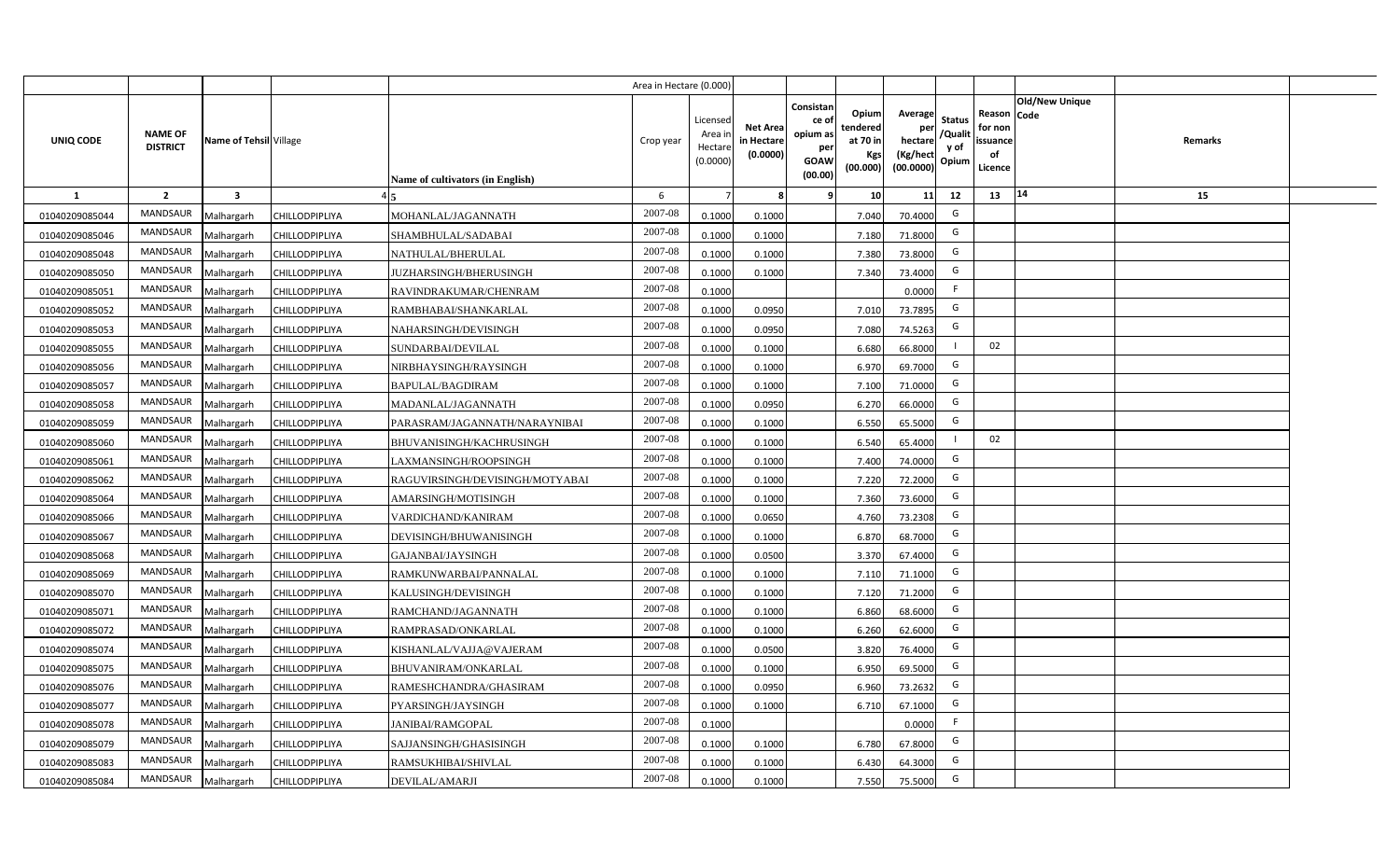|                |                                   |                         |                       |                                         | Area in Hectare (0.000) |                                           |                                           |                                                                |                                                         |                                                    |                                           |                                                     |                                  |  |
|----------------|-----------------------------------|-------------------------|-----------------------|-----------------------------------------|-------------------------|-------------------------------------------|-------------------------------------------|----------------------------------------------------------------|---------------------------------------------------------|----------------------------------------------------|-------------------------------------------|-----------------------------------------------------|----------------------------------|--|
| UNIQ CODE      | <b>NAME OF</b><br><b>DISTRICT</b> | Name of Tehsil Village  |                       | <b>Name of cultivators (in English)</b> | Crop year               | Licensed<br>Area i<br>Hectare<br>(0.0000) | <b>Net Area</b><br>in Hectare<br>(0.0000) | Consistan<br>ce o<br>opium as<br>per<br><b>GOAW</b><br>(00.00) | Opium<br>tendered<br>at 70 in<br><b>Kgs</b><br>(00.000) | Average<br>per<br>hectare<br>(Kg/hect<br>(00.0000) | <b>Status</b><br>/Qualit<br>y of<br>Opium | Reason Code<br>for non<br>issuance<br>of<br>Licence | <b>Old/New Unique</b><br>Remarks |  |
| 1              | $\overline{2}$                    | $\overline{\mathbf{3}}$ |                       |                                         | 6                       |                                           | -8                                        | 9                                                              | 10 <sup>1</sup>                                         | 11                                                 | 12                                        | 13                                                  | 14<br>15                         |  |
| 01040209085080 | MANDSAUR                          | Malhargarh              | <b>CHILLODPIPLIYA</b> | KAMLABAI/RUGHA                          | 2007-08                 | 0.1000                                    | 0.1000                                    |                                                                | 6.710                                                   | 67.1000                                            | G                                         |                                                     |                                  |  |
| 01040209085030 | MANDSAUR                          | Malhargarh              | CHILLODPIPLIYA        | RAMSINGH/LALSINGH                       | 2007-08                 | 0.1000                                    | 0.0950                                    |                                                                | 6.230                                                   | 65.5789                                            | G                                         |                                                     |                                  |  |
| 01040209085081 | <b>MANDSAUR</b>                   | Malhargarh              | CHILLODPIPLIYA        | KARIBAI/BHERUSINGH                      | 2007-08                 | 0.1000                                    | 0.1000                                    |                                                                | 6.790                                                   | 67.9000                                            | G                                         |                                                     |                                  |  |
| 01040209085086 | <b>MANDSAUR</b>                   | Malhargarh              | CHILLODPIPLIYA        | GOVINDSINGH/DUNGARSINGH                 | 2007-08                 | 0.1000                                    | 0.0950                                    |                                                                | 6.510                                                   | 68.5263                                            | G                                         |                                                     |                                  |  |
| 01040209085088 | MANDSAUR                          | Malhargarh              | CHILLODPIPLIYA        | <b>GANESHRAM/KACHRU</b>                 | 2007-08                 | 0.1000                                    | 0.1000                                    |                                                                | 7.000                                                   | 70.0000                                            | G                                         |                                                     |                                  |  |
| 01040209085049 | <b>MANDSAUR</b>                   | Malhargarh              | CHILLODPIPLIYA        | RAJENDRAKUMAR/CHENRAM                   | 2007-08                 | 0.1000                                    |                                           |                                                                |                                                         | 0.0000                                             | F                                         |                                                     |                                  |  |
| 01040209085089 | MANDSAUR                          | Malhargarh              | <b>CHILLODPIPLIYA</b> | RAMLAL/BANSHILAL                        | 2007-08                 | 0.1000                                    | 0.1000                                    |                                                                | 6.920                                                   | 69.2000                                            | G                                         |                                                     |                                  |  |
| 01040209085073 | MANDSAUR                          | Malhargarh              | <b>CHILLODPIPLIYA</b> | <b>RUPA/NATHU</b>                       | 2007-08                 | 0.1000                                    |                                           |                                                                |                                                         | 0.0000                                             | F                                         |                                                     |                                  |  |
| 01040209085054 | <b>MANDSAUR</b>                   | Malhargarh              | CHILLODPIPLIYA        | <b>BASANTIBAI/MANGILAL</b>              | 2007-08                 | 0.1000                                    | 0.0550                                    |                                                                | 4.080                                                   | 74.1818                                            | G                                         |                                                     |                                  |  |
| 01040209085020 | <b>MANDSAUR</b>                   | Malhargarh              | <b>CHILLODPIPLIYA</b> | GITABAI/SHITALLAL                       | 2007-08                 | 0.1000                                    | 0.1000                                    |                                                                | 6.730                                                   | 67.3000                                            |                                           | 02                                                  |                                  |  |
| 01040209085017 | <b>MANDSAUR</b>                   | Malhargarh              | CHILLODPIPLIYA        | BAPULAL/NIRBHAYRAM                      | 2007-08                 | 0.1000                                    | 0.1000                                    |                                                                | 6.790                                                   | 67.9000                                            | G                                         |                                                     |                                  |  |
| 01040209085090 | MANDSAUR                          | Malhargarh              | <b>CHILLODPIPLIYA</b> | <b>BHERULAL/LAXMAN</b>                  | 2007-08                 | 0.1000                                    | 0.1050                                    |                                                                | 6.910                                                   | 65.8095                                            | G                                         |                                                     | 01040209070011                   |  |
| 01040209090001 | MANDSAUR                          | Malhargarh              | <b>TALABPIPLIYA</b>   | KALUSINGH/KACHRUSINGH                   | 2007-08                 | 0.1000                                    | 0.1000                                    |                                                                | 7.180                                                   | 71.8000                                            | G                                         |                                                     |                                  |  |
| 01040209090002 | MANDSAUR                          | Malhargarh              | <b>TALABPIPLIYA</b>   | DAKHIBAI/NAHARSINGH                     | 2007-08                 | 0.1000                                    | 0.1050                                    |                                                                | 7.050                                                   | 67.1429                                            | G                                         |                                                     |                                  |  |
| 01040209090003 | MANDSAUR                          | Malhargarh              | <b>TALABPIPLIYA</b>   | AMARSINGH/SHIVSINGH                     | 2007-08                 | 0.1000                                    | 0.0950                                    |                                                                | 6.970                                                   | 73.3684                                            | G                                         |                                                     |                                  |  |
| 01040209090004 | MANDSAUR                          | Malhargarh              | <b>TALABPIPLIYA</b>   | DEVILAL/HEMRAJ                          | 2007-08                 | 0.1000                                    | 0.0900                                    |                                                                | 7.080                                                   | 78.6667                                            | G                                         |                                                     |                                  |  |
| 01040209090005 | <b>MANDSAUR</b>                   | Malhargarh              | <b>TALABPIPLIYA</b>   | MANGUSINGH/KACHRUSINGH                  | 2007-08                 | 0.1000                                    | 0.1000                                    |                                                                | 7.190                                                   | 71.9000                                            | G                                         |                                                     |                                  |  |
| 01040209090006 | <b>MANDSAUR</b>                   | Malhargarh              | <b>TALABPIPLIYA</b>   | NANDA/LALA                              | 2007-08                 | 0.1000                                    | 0.0900                                    |                                                                | 6.470                                                   | 71.8889                                            | G                                         |                                                     |                                  |  |
| 01040209090007 | MANDSAUR                          | Malhargarh              | <b>TALABPIPLIYA</b>   | MOTISINGH/RAMSINGH                      | 2007-08                 | 0.1000                                    | 0.0950                                    |                                                                | 7.690                                                   | 80.9474                                            | G                                         |                                                     |                                  |  |
| 01040209090008 | <b>MANDSAUR</b>                   | Malhargarh              | <b>TALABPIPLIYA</b>   | <b>BHERULAL/LALA</b>                    | 2007-08                 | 0.1000                                    | 0.1000                                    |                                                                | 7.270                                                   | 72.7000                                            | G                                         |                                                     |                                  |  |
| 01040209090013 | MANDSAUR                          | Malhargarh              | <b>TALABPIPLIYA</b>   | LALSINGH/MADHOSINGH                     | 2007-08                 | 0.1000                                    | 0.1000                                    |                                                                | 7.110                                                   | 71.1000                                            | G                                         |                                                     |                                  |  |
| 01040209090014 | <b>MANDSAUR</b>                   | Malhargarh              | <b>TALABPIPLIYA</b>   | UDAYSINGH/RAYSINGH                      | 2007-08                 | 0.1000                                    | 0.1000                                    |                                                                | 7.680                                                   | 76.8000                                            | G                                         |                                                     |                                  |  |
| 01040209090015 | <b>MANDSAUR</b>                   | Malhargarh              | <b>TALABPIPLIYA</b>   | LAXMAN/LALA                             | 2007-08                 | 0.1000                                    | 0.1000                                    |                                                                | 7.480                                                   | 74.8000                                            | G                                         |                                                     |                                  |  |
| 01040209090016 | MANDSAUR                          | Malhargarh              | <b>TALABPIPLIYA</b>   | <b>BHANWARLAL/HEMRAJ</b>                | 2007-08                 | 0.1000                                    | 0.0950                                    |                                                                | 6.600                                                   | 69.4737                                            | G                                         |                                                     |                                  |  |
| 01040209090017 | <b>MANDSAUR</b>                   | Malhargarh              | <b>TALABPIPLIYA</b>   | ROOPSINGH/SHIVSINGH                     | $2007 - 08$             | 0.1000                                    | 0.1000                                    |                                                                | 7.430                                                   | 74.3000                                            | G                                         |                                                     |                                  |  |
| 01040209090020 | <b>MANDSAUR</b>                   | Malhargarh              | TALABPIPLIYA          | NATHIBAI/NANDA                          | 2007-08                 | 0.1000                                    | 0.1000                                    |                                                                | 7.050                                                   | 70.5000                                            | G                                         |                                                     |                                  |  |
| 01040209090021 | MANDSAUR                          | Malhargarh              | <b>TALABPIPLIYA</b>   | NATHIBAI/HIRA                           | 2007-08                 | 0.1000                                    | 0.0950                                    |                                                                | 7.000                                                   | 73.6842                                            | G                                         |                                                     |                                  |  |
| 01040209090022 | MANDSAUR                          | Malhargarh              | TALABPIPLIYA          | <b>HIRA/NAVAL</b>                       | 2007-08                 | 0.1000                                    | 0.1000                                    |                                                                | 6.710                                                   | 67.1000                                            | G                                         |                                                     |                                  |  |
| 01040209090024 | MANDSAUR                          | Malhargarh              | <b>TALABPIPLIYA</b>   | MANGUSINGH/DEVISINGH                    | 2007-08                 | 0.1000                                    | 0.0950                                    |                                                                | 6.900                                                   | 72.6316                                            | G                                         |                                                     |                                  |  |
| 01040209090025 | MANDSAUR                          | Malhargarh              | <b>TALABPIPLIYA</b>   | KACHRU/CHATRA                           | 2007-08                 | 0.1000                                    | 0.1000                                    |                                                                | 6.980                                                   | 69.8000                                            | G                                         |                                                     |                                  |  |
| 01040209090026 | MANDSAUR                          | Malhargarh              | <b>TALABPIPLIYA</b>   | <b>BAGDIRAM/CHUNNILAL</b>               | 2007-08                 | 0.1000                                    | 0.1000                                    |                                                                | 7.640                                                   | 76.4000                                            | G                                         |                                                     |                                  |  |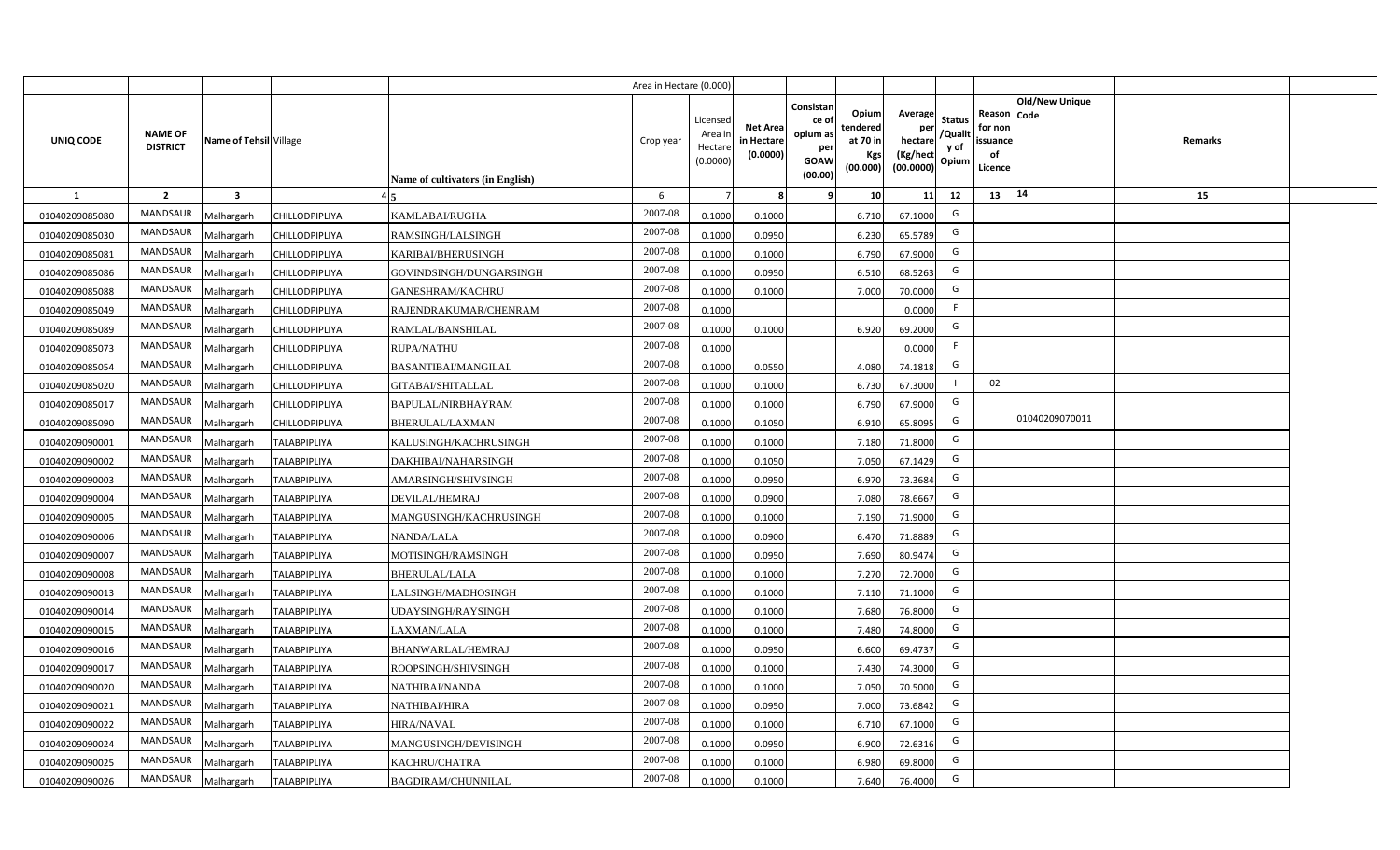|                |                                   |                         |                     |                                  | Area in Hectare (0.000) |                                           |                                           |                                                                                                                     |                                                    |                                           |                                                     |                       |                |  |
|----------------|-----------------------------------|-------------------------|---------------------|----------------------------------|-------------------------|-------------------------------------------|-------------------------------------------|---------------------------------------------------------------------------------------------------------------------|----------------------------------------------------|-------------------------------------------|-----------------------------------------------------|-----------------------|----------------|--|
| UNIQ CODE      | <b>NAME OF</b><br><b>DISTRICT</b> | Name of Tehsil Village  |                     | Name of cultivators (in English) | Crop year               | Licensed<br>Area i<br>Hectare<br>(0.0000) | <b>Net Area</b><br>in Hectare<br>(0.0000) | Consistan<br>Opium<br>ce of<br>tendered<br>opium as<br>at 70 in<br>per<br>Kgs<br><b>GOAW</b><br>(00.000)<br>(00.00) | Average<br>per<br>hectare<br>(Kg/hect<br>(00.0000) | <b>Status</b><br>/Qualit<br>y of<br>Opium | Reason Code<br>for non<br>issuance<br>of<br>Licence | <b>Old/New Unique</b> | <b>Remarks</b> |  |
| $\mathbf{1}$   | $\overline{2}$                    | $\overline{\mathbf{3}}$ |                     |                                  | 6                       |                                           | 8                                         | 10<br>9                                                                                                             | 11                                                 | 12                                        | 13                                                  | 14                    | 15             |  |
| 01040209090027 | MANDSAUR                          | Malhargarh              | <b>TALABPIPLIYA</b> | POKHARDAS/MOHANDAS               | 2007-08                 | 0.1000                                    | 0.1000                                    | 7.200                                                                                                               | 72.0000                                            | G                                         |                                                     |                       |                |  |
| 01040209090028 | MANDSAUR                          | Malhargarh              | <b>TALABPIPLIYA</b> | NAHARSINGH/DAULATSINGH           | 2007-08                 | 0.1000                                    | 0.1000                                    | 7.530                                                                                                               | 75.3000                                            | G                                         |                                                     |                       |                |  |
| 01040209090029 | <b>MANDSAUR</b>                   | Malhargarh              | <b>TALABPIPLIYA</b> | BHANWARSINGH/RAYSINGH            | 2007-08                 | 0.1000                                    | 0.0950                                    | 7.600                                                                                                               | 80.0000                                            | G                                         |                                                     |                       |                |  |
| 01040209090030 | MANDSAUR                          | Malhargarh              | <b>TALABPIPLIYA</b> | BAPUSINGH/BHANWARSINGH           | 2007-08                 | 0.1000                                    | 0.0950                                    | 6.990                                                                                                               | 73.5789                                            | G                                         |                                                     |                       |                |  |
| 01040209090032 | MANDSAUR                          | Malhargarh              | <b>TALABPIPLIYA</b> | <b>MANGILAL/ DHANNA</b>          | 2007-08                 | 0.1000                                    | 0.1000                                    | 7.350                                                                                                               | 73.5000                                            | G                                         |                                                     |                       |                |  |
| 01040209090033 | <b>MANDSAUR</b>                   | Malhargarh              | <b>TALABPIPLIYA</b> | MATHURALAL/KACHRULAL             | 2007-08                 | 0.1000                                    | 0.1000                                    | 7.240                                                                                                               | 72.4000                                            | G                                         |                                                     |                       |                |  |
| 01040209090034 | MANDSAUR                          | Malhargarh              | <b>TALABPIPLIYA</b> | MOTILAL/KACHRULAL                | 2007-08                 | 0.1000                                    | 0.0950                                    | 6.740                                                                                                               | 70.9474                                            | G                                         |                                                     |                       |                |  |
| 01040209090035 | MANDSAUR                          | Malhargarh              | <b>TALABPIPLIYA</b> | <b>BAPUSINGH/NAHARSINGH</b>      | 2007-08                 | 0.1000                                    | 0.1000                                    | 7.170                                                                                                               | 71.7000                                            | G                                         |                                                     |                       |                |  |
| 01040209090036 | MANDSAUR                          | Malhargarh              | <b>TALABPIPLIYA</b> | NATHUSINGH/BHANWARSINGH          | 2007-08                 | 0.1000                                    | 0.1000                                    | 7.110                                                                                                               | 71.1000                                            | G                                         |                                                     |                       |                |  |
| 01040209090040 | MANDSAUR                          | Malhargarh              | <b>TALABPIPLIYA</b> | MANSINGH/NAHARSINGH              | 2007-08                 | 0.1000                                    | 0.1000                                    | 7.640                                                                                                               | 76.4000                                            | G                                         |                                                     |                       |                |  |
| 01040209090042 | MANDSAUR                          | Malhargarh              | <b>TALABPIPLIYA</b> | BHANWARLAL/KACHRULAL             | 2007-08                 | 0.1000                                    | 0.1000                                    | 6.870                                                                                                               | 68.7000                                            | G                                         |                                                     |                       |                |  |
| 01040209090043 | MANDSAUR                          | Malhargarh              | <b>TALABPIPLIYA</b> | MOHANBAI/BAPUSINGH               | 2007-08                 | 0.1000                                    | 0.0950                                    | 6.920                                                                                                               | 72.8421                                            | G                                         |                                                     |                       |                |  |
| 01040209090044 | <b>MANDSAUR</b>                   | Malhargarh              | <b>TALABPIPLIYA</b> | MOHANLAL/CHUNNILAL               | 2007-08                 | 0.1000                                    | 0.0950                                    | 6.930                                                                                                               | 72.9474                                            | G                                         |                                                     |                       |                |  |
| 01040209090047 | MANDSAUR                          | Malhargarh              | <b>TALABPIPLIYA</b> | <b>BHAGWANTIBAI/KARULAL</b>      | 2007-08                 | 0.1000                                    | 0.1000                                    | 7.400                                                                                                               | 74.0000                                            | G                                         |                                                     |                       |                |  |
| 01040209090049 | <b>MANDSAUR</b>                   | Malhargarh              | <b>TALABPIPLIYA</b> | MADANSINGH/RAYSINGH              | 2007-08                 | 0.1000                                    | 0.0950                                    | 6.940                                                                                                               | 73.0526                                            | G                                         |                                                     |                       |                |  |
| 01040209090051 | <b>MANDSAUR</b>                   | Malhargarh              | <b>TALABPIPLIYA</b> | KESHARSINGH/RAMSINGH             | 2007-08                 | 0.1000                                    | 0.1000                                    | 7.100                                                                                                               | 71.0000                                            | G                                         |                                                     |                       |                |  |
| 01040209090052 | <b>MANDSAUR</b>                   | Malhargarh              | <b>TALABPIPLIYA</b> | MANNIBAI/KISHAN                  | 2007-08                 | 0.1000                                    | 0.0950                                    | 7.210                                                                                                               | 75.8947                                            | G                                         |                                                     |                       |                |  |
| 01040209090053 | <b>MANDSAUR</b>                   | Malhargarh              | <b>TALABPIPLIYA</b> | DEVISINGH/KACHRUSINGH            | 2007-08                 | 0.1000                                    | 0.1000                                    | 7.190                                                                                                               | 71.9000                                            | G                                         |                                                     |                       |                |  |
| 01040209090059 | <b>MANDSAUR</b>                   | Malhargarh              | <b>TALABPIPLIYA</b> | VAJERAM/KACHRU                   | 2007-08                 | 0.1000                                    | 0.1000                                    | 6.850                                                                                                               | 68.5000                                            | G                                         |                                                     |                       |                |  |
| 01040209090060 | <b>MANDSAUR</b>                   | Malhargarh              | <b>TALABPIPLIYA</b> | RAMLAL/MATHURALAL                | 2007-08                 | 0.1000                                    | 0.0950                                    | 7.230                                                                                                               | 76.1053                                            | G                                         |                                                     |                       |                |  |
| 01040209090061 | <b>MANDSAUR</b>                   | Malhargarh              | <b>TALABPIPLIYA</b> | UDAYSINGH/SHIVSINGH BADA         | 2007-08                 | 0.1000                                    | 0.0950                                    | 7.000                                                                                                               | 73.6842                                            | G                                         |                                                     |                       |                |  |
| 01040209090062 | <b>MANDSAUR</b>                   | Malhargarh              | <b>TALABPIPLIYA</b> | GANESHRAM/DALURAM                | 2007-08                 | 0.1000                                    | 0.1000                                    | 7.130                                                                                                               | 71.3000                                            | G                                         |                                                     |                       |                |  |
| 01040209090063 | <b>MANDSAUR</b>                   | Malhargarh              | <b>TALABPIPLIYA</b> | KAILASHCHANDARA/GIRDHARI         | 2007-08                 | 0.1000                                    | 0.1000                                    | 7.470                                                                                                               | 74.7000                                            | G                                         |                                                     |                       |                |  |
| 01040209090064 | MANDSAUR                          | Malhargarh              | <b>TALABPIPLIYA</b> | MITTHUBAI/KANAJI                 | 2007-08                 | 0.1000                                    | 0.0950                                    | 5.980                                                                                                               | 62.9474                                            | G                                         |                                                     |                       |                |  |
| 01040209090065 | MANDSAUR                          | Malhargarh              | <b>TALABPIPLIYA</b> | KARULAL/KANA                     | 2007-08                 | 0.1000                                    | 0.1000                                    | 7.350                                                                                                               | 73.5000                                            | G                                         |                                                     |                       |                |  |
| 01040209090066 | MANDSAUR                          | Malhargarh              | <b>TALABPIPLIYA</b> | UDAYSINGH/JAYSINGH               | 2007-08                 | 0.1000                                    | 0.1000                                    | 7.330                                                                                                               | 73.3000                                            | G                                         |                                                     |                       |                |  |
| 01040209090067 | MANDSAUR                          | Malhargarh              | <b>TALABPIPLIYA</b> | <b>JUZHARSINGH/NAHARSINGH</b>    | 2007-08                 | 0.1000                                    | 0.1000                                    | 7.140                                                                                                               | 71.4000                                            | G                                         |                                                     |                       |                |  |
| 01040209090068 | MANDSAUR                          | Malhargarh              | <b>TALABPIPLIYA</b> | GOBARSINGH/RAYSINGH              | 2007-08                 | 0.1000                                    | 0.0950                                    | 7.410                                                                                                               | 78.0000                                            | G                                         |                                                     |                       |                |  |
| 01040209090069 | MANDSAUR                          | Malhargarh              | <b>TALABPIPLIYA</b> | AMARSINGH/DEVISINGH              | 2007-08                 | 0.1000                                    | 0.1000                                    | 6.900                                                                                                               | 69.0000                                            | G                                         |                                                     |                       |                |  |
| 01040209090070 | <b>MANDSAUR</b>                   | Malhargarh              | <b>TALABPIPLIYA</b> | KHUMANSINGH/NAHARSINGH           | 2007-08                 | 0.1000                                    | 0.1050                                    | 7.450                                                                                                               | 70.9524                                            | G                                         |                                                     |                       |                |  |
| 01040209090071 | MANDSAUR                          | Malhargarh              | <b>TALABPIPLIYA</b> | LILABAI/ROOPSINGH                | 2007-08                 | 0.1000                                    | 0.1050                                    | 7.010                                                                                                               | 66.7619                                            | G                                         |                                                     |                       |                |  |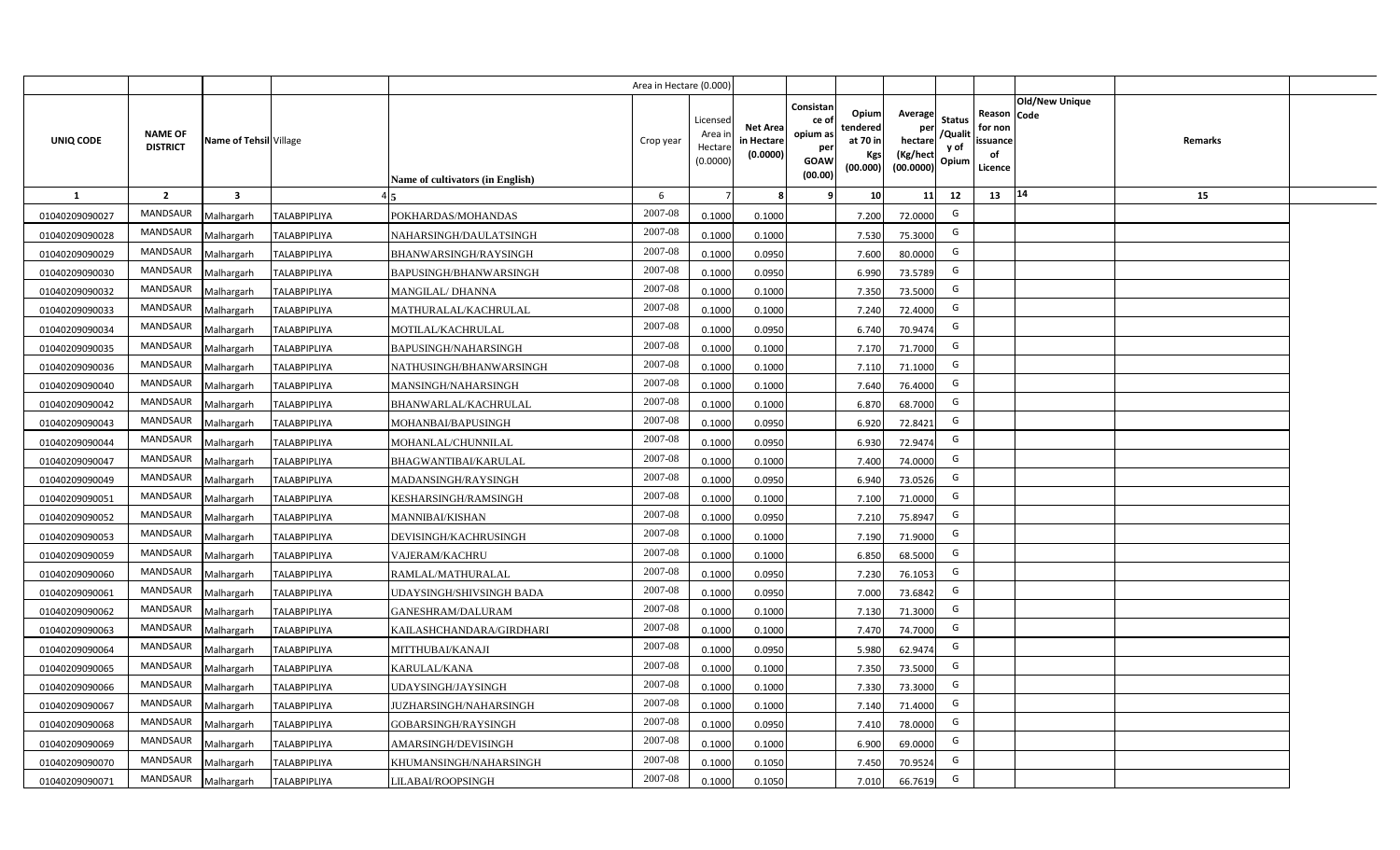|                |                                   |                         |                     |                                  | Area in Hectare (0.000) |                                          |                                           |                                                                |                                                  |                                                    |                                           |                                                                              |         |  |
|----------------|-----------------------------------|-------------------------|---------------------|----------------------------------|-------------------------|------------------------------------------|-------------------------------------------|----------------------------------------------------------------|--------------------------------------------------|----------------------------------------------------|-------------------------------------------|------------------------------------------------------------------------------|---------|--|
| UNIQ CODE      | <b>NAME OF</b><br><b>DISTRICT</b> | Name of Tehsil Village  |                     | Name of cultivators (in English) | Crop year               | Licensec<br>Area i<br>Hectar<br>(0.0000) | <b>Net Area</b><br>in Hectare<br>(0.0000) | Consistan<br>ce o<br>opium as<br>per<br><b>GOAW</b><br>(00.00) | Opium<br>tendered<br>at 70 in<br>Kgs<br>(00.000) | Average<br>per<br>hectare<br>(Kg/hect<br>(00.0000) | <b>Status</b><br>/Qualit<br>y of<br>Opium | <b>Old/New Unique</b><br>Reason Code<br>for non<br>issuance<br>of<br>Licence | Remarks |  |
| $\mathbf{1}$   | $\overline{2}$                    | $\overline{\mathbf{3}}$ |                     |                                  | 6                       |                                          |                                           |                                                                | 10                                               | 11                                                 | 12                                        | 14<br>13                                                                     | 15      |  |
| 01040209090072 | MANDSAUR                          | Malhargarh              | <b>TALABPIPLIYA</b> | NAWALSINGH/DEVISINGH             | 2007-08                 | 0.1000                                   | 0.1000                                    |                                                                | 7.260                                            | 72.6000                                            | G                                         |                                                                              |         |  |
| 01040209090075 | MANDSAUR                          | Malhargarh              | <b>TALABPIPLIYA</b> | LAXMINARAYAN/NIHALCHAND          | 2007-08                 | 0.1000                                   | 0.1000                                    |                                                                | 7.220                                            | 72.2000                                            | G                                         |                                                                              |         |  |
| 01040209090076 | MANDSAUR                          | Malhargarh              | <b>TALABPIPLIYA</b> | MENABAI/PRABHULAL                | 2007-08                 | 0.1000                                   | 0.1000                                    |                                                                | 7.250                                            | 72.5000                                            | G                                         |                                                                              |         |  |
| 01040209090078 | <b>MANDSAUR</b>                   | Malhargarh              | <b>TALABPIPLIYA</b> | RAMCHANDRA/PRABHULAL             | 2007-08                 | 0.100                                    | 0.1000                                    |                                                                | 7.330                                            | 73.3000                                            | G                                         |                                                                              |         |  |
| 01040209090079 | MANDSAUR                          | Malhargarh              | <b>TALABPIPLIYA</b> | SHANTIALAL/PRABHULAL             | 2007-08                 | 0.100                                    | 0.1000                                    |                                                                | 7.290                                            | 72.9000                                            | G                                         |                                                                              |         |  |
| 01040209090080 | MANDSAUR                          | Malhargarh              | <b>TALABPIPLIYA</b> | MANGILAL/PRABHULAL               | 2007-08                 | 0.1000                                   | 0.1000                                    |                                                                | 6.900                                            | 69.0000                                            | G                                         |                                                                              |         |  |
| 01040209090081 | MANDSAUR                          | Malhargarh              | <b>TALABPIPLIYA</b> | RAMCHANDRA/GIRDHARILAL           | 2007-08                 | 0.1000                                   | 0.1000                                    |                                                                | 7.260                                            | 72.6000                                            | G                                         |                                                                              |         |  |
| 01040209090082 | <b>MANDSAUR</b>                   | Malhargarh              | <b>TALABPIPLIYA</b> | MURLIDAS/MOHANDAS                | 2007-08                 | 0.1000                                   | 0.1000                                    |                                                                | 7.090                                            | 70.9000                                            | G                                         |                                                                              |         |  |
| 01040209090083 | MANDSAUR                          | Malhargarh              | <b>TALABPIPLIYA</b> | KALUDAS/MOHANDAS                 | 2007-08                 | 0.100                                    | 0.1050                                    |                                                                | 7.280                                            | 69.3333                                            | G                                         |                                                                              |         |  |
| 01040209090084 | <b>MANDSAUR</b>                   | Malhargarh              | <b>TALABPIPLIYA</b> | VISHNUDAS/MOHANDAS               | 2007-08                 | 0.1000                                   | 0.1000                                    |                                                                | 7.170                                            | 71.7000                                            |                                           | 02                                                                           |         |  |
| 01040209090085 | MANDSAUR                          | Malhargarh              | <b>TALABPIPLIYA</b> | SONABAI/BHUVNISINGH              | 2007-08                 | 0.1000                                   | 0.0950                                    |                                                                | 6.830                                            | 71.8947                                            | G                                         |                                                                              |         |  |
| 01040209090087 | MANDSAUR                          | Malhargarh              | <b>TALABPIPLIYA</b> | KESHRSINGH/BHERUSINGH            | 2007-08                 | 0.1000                                   | 0.1050                                    |                                                                | 7.070                                            | 67.3333                                            | G                                         |                                                                              |         |  |
| 01040209090089 | MANDSAUR                          | Malhargarh              | <b>TALABPIPLIYA</b> | SHANTILAL/RATANLAL               | 2007-08                 | 0.1000                                   | 0.1000                                    |                                                                | 6.950                                            | 69.5000                                            | G                                         |                                                                              |         |  |
| 01040209090090 | MANDSAUR                          | Malhargarh              | <b>TALABPIPLIYA</b> | <b>BAGDIRAM/NANDRAM</b>          | 2007-08                 | 0.1000                                   | 0.1000                                    |                                                                | 7.360                                            | 73.6000                                            | G                                         |                                                                              |         |  |
| 01040209090093 | MANDSAUR                          | Malhargarh              | <b>TALABPIPLIYA</b> | BHANWARSINGH/HARISINGH           | 2007-08                 | 0.1000                                   | 0.1000                                    |                                                                | 7.300                                            | 73.0000                                            | G                                         |                                                                              |         |  |
| 01040209090094 | MANDSAUR                          | Malhargarh              | <b>TALABPIPLIYA</b> | NATHUSINGH/MOTISINGH             | 2007-08                 | 0.1000                                   | 0.0950                                    |                                                                | 8.250                                            | 86.8421                                            | G                                         |                                                                              |         |  |
| 01040209090095 | MANDSAUR                          | Malhargarh              | <b>TALABPIPLIYA</b> | JMMEDSINGH/DULESINGH             | 2007-08                 | 0.100                                    | 0.1000                                    |                                                                | 7.050                                            | 70.5000                                            | G                                         |                                                                              |         |  |
| 01040209090096 | MANDSAUR                          | Malhargarh              | TALABPIPLIYA        | RADHESHYAM/KISHANLAL             | 2007-08                 | 0.100                                    | 0.1000                                    |                                                                | 7.670                                            | 76.7000                                            | G                                         |                                                                              |         |  |
| 01040209090100 | MANDSAUR                          | Malhargarh              | <b>TALABPIPLIYA</b> | KARULAL/NANDRAM                  | 2007-08                 | 0.1000                                   | 0.0950                                    |                                                                | 7.280                                            | 76.6316                                            | G                                         |                                                                              |         |  |
| 01040209090104 | MANDSAUR                          | Malhargarh              | <b>TALABPIPLIYA</b> | DEVILAL/POKHARLAL                | 2007-08                 | 0.100                                    | 0.1000                                    |                                                                | 6.840                                            | 68.4000                                            | G                                         |                                                                              |         |  |
| 01040209090105 | MANDSAUR                          | Malhargarh              | <b>TALABPIPLIYA</b> | <b>TEJA/HIRA</b>                 | $2007 - 08$             | 0.1000                                   | 0.1000                                    |                                                                | 7.170                                            | 71.7000                                            | G                                         |                                                                              |         |  |
| 01040209090107 | <b>MANDSAUR</b>                   | Malhargarh              | <b>TALABPIPLIYA</b> | BADRILAL/MATHURALAL              | 2007-08                 | 0.100                                    | 0.1000                                    |                                                                | 7.300                                            | 73.0000                                            | G                                         |                                                                              |         |  |
| 01040209090108 | <b>MANDSAUR</b>                   | Malhargarh              | TALABPIPLIYA        | PYARIBAI/BHERSINGH               | 2007-08                 | 0.1000                                   | 0.1000                                    |                                                                | 6.700                                            | 67.0000                                            | G                                         |                                                                              |         |  |
| 01040209090112 | MANDSAUR                          | Malhargarh              | TALABPIPLIYA        | NOKHSINGH/KISHORSINGH            | 2007-08                 | 0.1000                                   | 0.1000                                    |                                                                | 6.880                                            | 68.8000                                            | G                                         |                                                                              |         |  |
| 01040209090115 | MANDSAUR                          | Malhargarh              | <b>TALABPIPLIYA</b> | BHANWARLAL/KANEHIYALAL           | 2007-08                 | 0.1000                                   | 0.1000                                    |                                                                | 7.140                                            | 71.4000                                            | G                                         |                                                                              |         |  |
| 01040209090118 | MANDSAUR                          | Malhargarh              | <b>TALABPIPLIYA</b> | MODSINGH/ROOPSINGH               | 2007-08                 | 0.1000                                   | 0.1000                                    |                                                                | 7.110                                            | 71.1000                                            | G                                         |                                                                              |         |  |
| 01040209090119 | MANDSAUR                          | Malhargarh              | <b>TALABPIPLIYA</b> | BALWANTSINGH/ISHWARSINGH         | 2007-08                 | 0.1000                                   | 0.1000                                    |                                                                | 6.730                                            | 67.3000                                            | G                                         |                                                                              |         |  |
| 01040209090120 | MANDSAUR                          | Malhargarh              | <b>TALABPIPLIYA</b> | BHARATSINGH/DHULSINGH            | 2007-08                 | 0.1000                                   | 0.1000                                    |                                                                | 7.080                                            | 70.8000                                            | G                                         |                                                                              |         |  |
| 01040209090122 | MANDSAUR                          | Malhargarh              | <b>TALABPIPLIYA</b> | BANSHILAL/KISHANLAL              | 2007-08                 | 0.1000                                   | 0.0950                                    |                                                                | 7.400                                            | 77.8947                                            | G                                         |                                                                              |         |  |
| 01040209090123 | MANDSAUR                          | Malhargarh              | <b>TALABPIPLIYA</b> | SHANTIBAI/RAMRATAN               | 2007-08                 | 0.1000                                   | 0.1000                                    |                                                                | 7.340                                            | 73.4000                                            | G                                         |                                                                              |         |  |
| 01040209090124 | MANDSAUR                          | Malhargarh              | <b>TALABPIPLIYA</b> | LABHCHANDRA/VIJAYRAM             | 2007-08                 | 0.1000                                   | 0.1000                                    |                                                                | 6.920                                            | 69.2000                                            | G                                         |                                                                              |         |  |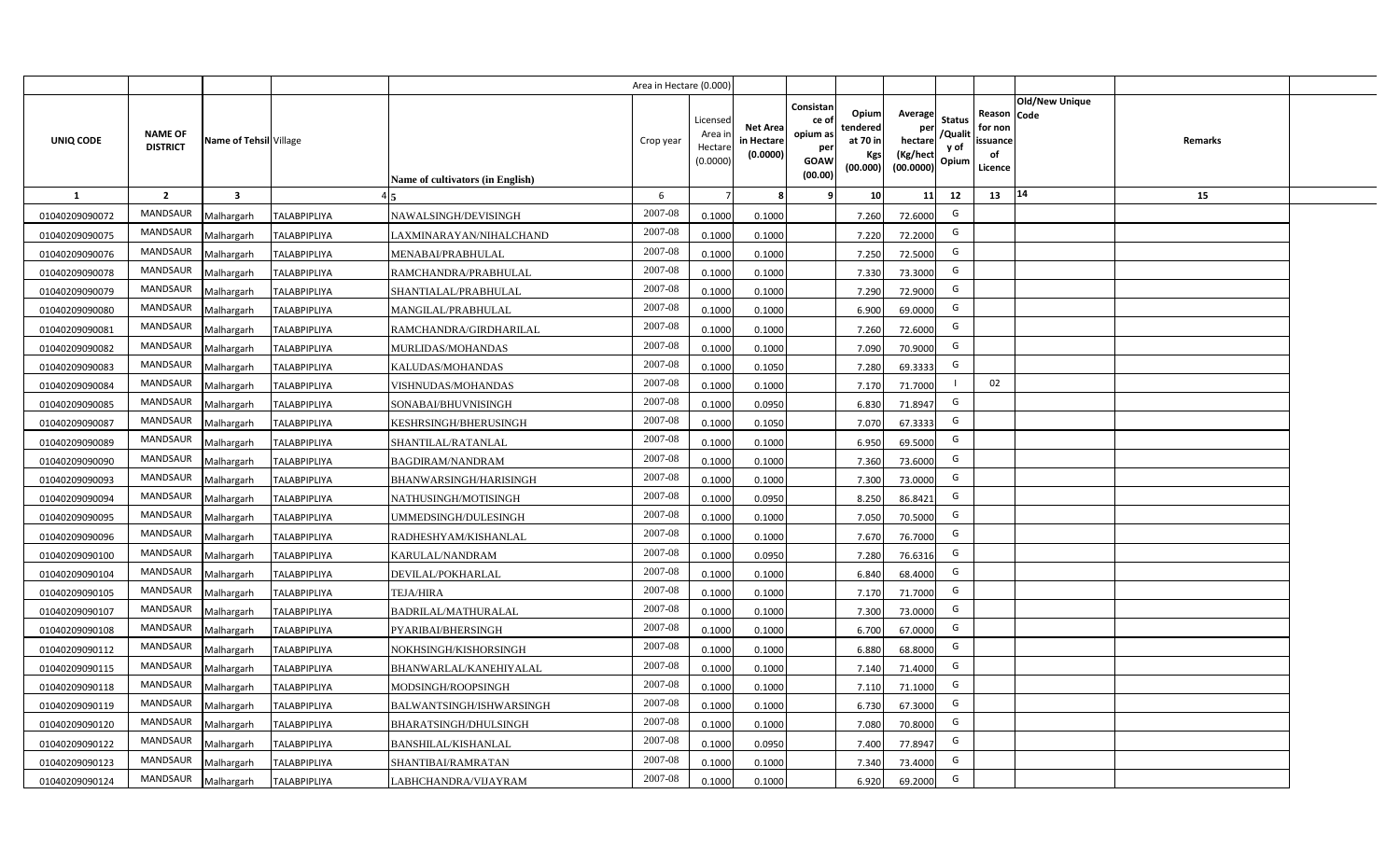|                |                                   |                         |                     |                                  | Area in Hectare (0.000) |                                           |                                           |                                                                                                              |                                                           |                                           |                                                     |                |                    |  |
|----------------|-----------------------------------|-------------------------|---------------------|----------------------------------|-------------------------|-------------------------------------------|-------------------------------------------|--------------------------------------------------------------------------------------------------------------|-----------------------------------------------------------|-------------------------------------------|-----------------------------------------------------|----------------|--------------------|--|
| UNIQ CODE      | <b>NAME OF</b><br><b>DISTRICT</b> | Name of Tehsil Village  |                     | Name of cultivators (in English) | Crop year               | Licensed<br>Area i<br>Hectare<br>(0.0000) | <b>Net Area</b><br>in Hectare<br>(0.0000) | Consistan<br>Opium<br>ce of<br>tendered<br>opium as<br>at 70 in<br>per<br><b>GOAW</b><br>(00.000)<br>(00.00) | Average<br>per<br>hectare<br>(Kg/hect<br>Kgs<br>(00.0000) | <b>Status</b><br>/Qualit<br>y of<br>Opium | Reason Code<br>for non<br>issuance<br>of<br>Licence | Old/New Unique | <b>Remarks</b>     |  |
| $\mathbf{1}$   | $\overline{2}$                    | $\overline{\mathbf{3}}$ |                     |                                  | 6                       |                                           | 8                                         | 9                                                                                                            | 10                                                        | 11<br>12                                  | 13                                                  | 14             | 15                 |  |
| 01040209090127 | <b>MANDSAUR</b>                   | Malhargarh              | <b>TALABPIPLIYA</b> | NATHUSINGH/PREMSINGH             | 2007-08                 | 0.1000                                    | 0.1000                                    | 7.330                                                                                                        | 73.3000                                                   | G                                         |                                                     |                |                    |  |
| 01040209090128 | <b>MANDSAUR</b>                   | Malhargarh              | <b>TALABPIPLIYA</b> | MANOHARSINGH/BAPUSINGH           | 2007-08                 | 0.1000                                    | 0.0950                                    | 7.030                                                                                                        | 74.0000                                                   | G                                         |                                                     |                |                    |  |
| 01040209090131 | <b>MANDSAUR</b>                   | Malhargarh              | <b>TALABPIPLIYA</b> | VINODKUMAR/KANWARLAL             | 2007-08                 | 0.1000                                    | 0.0950                                    | 6.930                                                                                                        | 72.9474                                                   | G                                         |                                                     |                |                    |  |
| 01040209090132 | MANDSAUR                          | Malhargarh              | <b>TALABPIPLIYA</b> | PARWATSINGH/PYARSINGH            | 2007-08                 | 0.1000                                    | 0.1000                                    | 7.170                                                                                                        | 71.7000                                                   | G                                         |                                                     |                |                    |  |
| 01040209090133 | MANDSAUR                          | Malhargarh              | <b>TALABPIPLIYA</b> | <b>BHOPAL SINGH/KISHORSINGH</b>  | 2007-08                 | 0.1000                                    | 0.1000                                    | 7.340                                                                                                        | 73.4000                                                   | G                                         |                                                     |                |                    |  |
| 01040209090134 | <b>MANDSAUR</b>                   | Malhargarh              | <b>TALABPIPLIYA</b> | RAMSINGH/LAXMAN                  | 2007-08                 | 0.1000                                    | 0.0950                                    | 6.940                                                                                                        | 73.0526                                                   | G                                         |                                                     |                |                    |  |
| 01040209090138 | MANDSAUR                          | Malhargarh              | <b>TALABPIPLIYA</b> | SHIVLAL/AMRA                     | 2007-08                 | 0.1000                                    | 0.1000                                    | 7.360                                                                                                        | 73.6000                                                   | G                                         |                                                     |                |                    |  |
| 01040209090140 | <b>MANDSAUR</b>                   | Malhargarh              | <b>TALABPIPLIYA</b> | PRABHULAL/LALA                   | 2007-08                 | 0.1000                                    | 0.1000                                    | 7.110                                                                                                        | 71.1000                                                   | G                                         |                                                     |                |                    |  |
| 01040209090141 | <b>MANDSAUR</b>                   | Malhargarh              | <b>TALABPIPLIYA</b> | DASHRATH/NIRBHAYSINGH            | 2007-08                 | 0.1000                                    | 0.0950                                    | 7.090                                                                                                        | 74.6316                                                   | G                                         |                                                     |                |                    |  |
| 01040209090145 | MANDSAUR                          | Malhargarh              | <b>TALABPIPLIYA</b> | SAJJANSINGH/KISHORSINGH          | 2007-08                 | 0.1000                                    | 0.1000                                    | 7.490                                                                                                        | 74.9000                                                   | G                                         |                                                     |                |                    |  |
| 01040209090146 | <b>MANDSAUR</b>                   | Malhargarh              | <b>TALABPIPLIYA</b> | DEVISINGH/KISHORSINGH            | 2007-08                 | 0.1000                                    | 0.0950                                    | 6.620                                                                                                        | 69.6842                                                   | G                                         |                                                     |                |                    |  |
| 01040209090152 | <b>MANDSAUR</b>                   | Malhargarh              | <b>TALABPIPLIYA</b> | <b>ONKAR/GOBAR</b>               | 2007-08                 | 0.1000                                    | 0.0950                                    | 6.830                                                                                                        | 71.8947                                                   | G                                         |                                                     |                |                    |  |
| 01040209090157 | <b>MANDSAUR</b>                   | Malhargarh              | <b>TALABPIPLIYA</b> | SHIVLAL/MOHANLAL                 | 2007-08                 | 0.1000                                    | 0.0950                                    | 7.130                                                                                                        | 75.0526                                                   | G                                         |                                                     |                |                    |  |
| 01040209090161 | <b>MANDSAUR</b>                   | Malhargarh              | <b>TALABPIPLIYA</b> | <b>AMRA/BABRU</b>                | 2007-08                 | 0.1000                                    | 0.0950                                    | 6.790                                                                                                        | 71.4737                                                   | G                                         |                                                     |                |                    |  |
| 01040209090165 | <b>MANDSAUR</b>                   | Malhargarh              | <b>TALABPIPLIYA</b> | <b>BHERULAL/BHUVAN</b>           | 2007-08                 | 0.1000                                    | 0.1000                                    | 7.240                                                                                                        | 72.4000                                                   | G                                         |                                                     |                |                    |  |
| 01040209090166 | <b>MANDSAUR</b>                   | Malhargarh              | <b>TALABPIPLIYA</b> | JAGDISHCHANDRA/SHOJILAL@SOGILAL  | 2007-08                 | 0.1000                                    | 0.1000                                    | 7.360                                                                                                        | 73.6000                                                   | G                                         |                                                     |                |                    |  |
| 01040209090169 | <b>MANDSAUR</b>                   | Malhargarh              | <b>TALABPIPLIYA</b> | BHAGATSINGH/NIRBHAYSINGH         | 2007-08                 | 0.1000                                    | 0.0950                                    | 7.090                                                                                                        | 74.6316                                                   | G                                         |                                                     |                |                    |  |
| 01040209090171 | <b>MANDSAUR</b>                   | Malhargarh              | <b>TALABPIPLIYA</b> | BHANWARBAI/NATHULAL              | 2007-08                 | 0.1000                                    | 0.0900                                    | 6.520                                                                                                        | 72.4444                                                   | G                                         |                                                     |                |                    |  |
| 01040209090173 | <b>MANDSAUR</b>                   | Malhargarh              | <b>TALABPIPLIYA</b> | DILIPSINGH/KARANSINGH            | 2007-08                 | 0.1000                                    | 0.1000                                    | 7.070                                                                                                        | 70.7000                                                   | G                                         |                                                     |                |                    |  |
| 01040209090174 | <b>MANDSAUR</b>                   | Malhargarh              | <b>TALABPIPLIYA</b> | SHAMBHUSINGH/KISHORSINGH         | 2007-08                 | 0.1000                                    | 0.1000                                    | 7.260                                                                                                        | 72.6000                                                   | G                                         |                                                     |                |                    |  |
| 01040209090176 | <b>MANDSAUR</b>                   | Malhargarh              | <b>TALABPIPLIYA</b> | KANTILAL/RATANLAL                | 2007-08                 | 0.1000                                    | 0.1050                                    | 7.600                                                                                                        | 72.3810                                                   | G                                         |                                                     |                |                    |  |
| 01040209090177 | <b>MANDSAUR</b>                   | Malhargarh              | <b>TALABPIPLIYA</b> | VAJJABAI/KALUSINGH               | 2007-08                 | 0.1000                                    | 0.1000                                    | 6.730                                                                                                        | 67.3000                                                   | G                                         |                                                     |                |                    |  |
| 01040209090086 | <b>MANDSAUR</b>                   | Malhargarh              | <b>TALABPIPLIYA</b> | BHANWARBAI/BHANWARLAL            | 2007-08                 | 0.1000                                    | 0.1000                                    | 7.030                                                                                                        | 70.3000                                                   | G                                         |                                                     |                |                    |  |
| 01040209090179 | MANDSAUR                          | Malhargarh              | <b>TALABPIPLIYA</b> | KALUSINGH/NAHARSINGH             | 2007-08                 | 0.1000                                    | 0.1000                                    | 6.81                                                                                                         | 68.1000                                                   | G                                         |                                                     |                |                    |  |
| 01040209090180 | <b>MANDSAUR</b>                   | Malhargarh              | <b>TALABPIPLIYA</b> | GIRDHARI/JAGANNATH               | 2007-08                 | 0.1000                                    | 0.1000                                    | 6.950                                                                                                        | 69.5000                                                   | G                                         |                                                     |                |                    |  |
| 01040209090125 | MANDSAUR                          | Malhargarh              | <b>TALABPIPLIYA</b> | KARIBAI/GORDHAN                  | 2007-08                 | 0.1000                                    | 0.1000                                    | 6.760                                                                                                        | 67.6000                                                   | G                                         |                                                     |                |                    |  |
| 01040209090182 | MANDSAUR                          | Malhargarh              | <b>TALABPIPLIYA</b> | GITABAI/MOHANLAL                 | 2007-08                 | 0.1000                                    | 0.1000                                    | 7.420                                                                                                        | 74.2000                                                   | G                                         |                                                     |                |                    |  |
| 01040209090037 | MANDSAUR                          | Malhargarh              | <b>TALABPIPLIYA</b> | <b>BULAKBAI/SHIVSINGH</b>        | 2007-08                 | 0.1000                                    | 0.1000                                    | 7.240                                                                                                        | 72.4000                                                   | G                                         |                                                     |                |                    |  |
| 01040209090045 | <b>MANDSAUR</b>                   | Malhargarh              | <b>TALABPIPLIYA</b> | <b>SANTOSHBAI/RUPSINGH</b>       | 2007-08                 | 0.1000                                    | 0.0950                                    | 6.590                                                                                                        | 69.3684                                                   | G                                         |                                                     |                | TRANSFER/AAFUKHEDI |  |
| 01040209090129 | <b>MANDSAUR</b>                   | Malhargarh              | <b>TALABPIPLIYA</b> | KANWARLAL/BHANWARLAL             | 2007-08                 | 0.1000                                    | 0.0950                                    | 6.940                                                                                                        | 73.0526                                                   | G                                         |                                                     |                |                    |  |
| 01040209090039 | MANDSAUR                          | Malhargarh              | <b>TALABPIPLIYA</b> | MANGUBAI/RAMSINGH                | 2007-08                 | 0.1000                                    | 0.1000                                    | 7.120                                                                                                        | 71.2000                                                   | G                                         |                                                     |                |                    |  |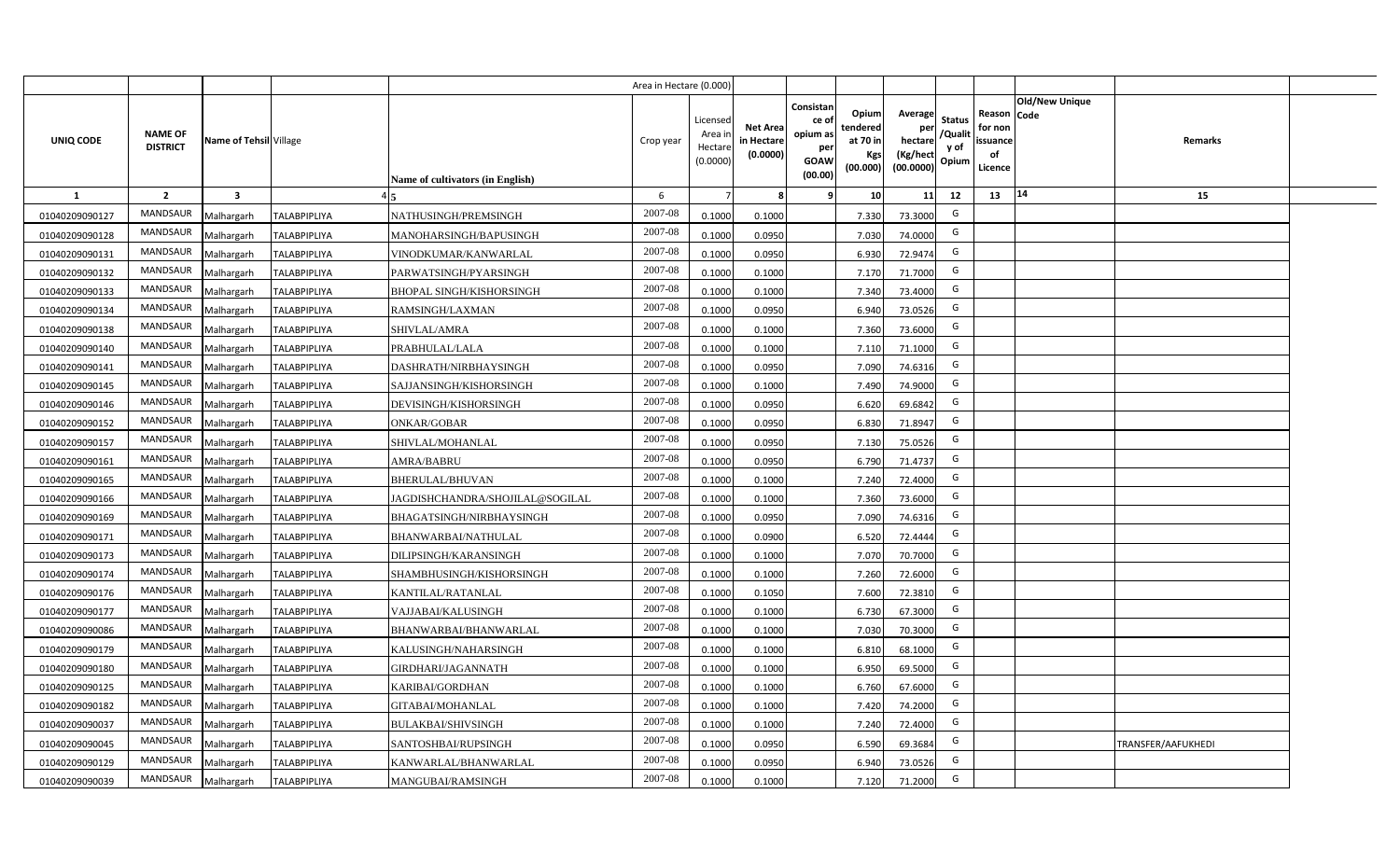|                |                                   |                         |                     |                                  | Area in Hectare (0.000 |                                          |                                          |                                                                 |                                                  |                                                    |                                           |                                                     |                |                        |  |
|----------------|-----------------------------------|-------------------------|---------------------|----------------------------------|------------------------|------------------------------------------|------------------------------------------|-----------------------------------------------------------------|--------------------------------------------------|----------------------------------------------------|-------------------------------------------|-----------------------------------------------------|----------------|------------------------|--|
| UNIQ CODE      | <b>NAME OF</b><br><b>DISTRICT</b> | Name of Tehsil Village  |                     | Name of cultivators (in English) | Crop year              | Licensed<br>Area i<br>Hectar<br>(0.0000) | <b>Net Area</b><br>in Hectar<br>(0.0000) | Consistan<br>ce of<br>opium as<br>per<br><b>GOAW</b><br>(00.00) | Opium<br>tendered<br>at 70 in<br>Kgs<br>(00.000) | Average<br>per<br>hectare<br>(Kg/hect<br>(00.0000) | <b>Status</b><br>/Qualit<br>y of<br>Opium | Reason Code<br>for non<br>issuance<br>of<br>Licence | Old/New Unique | <b>Remarks</b>         |  |
| 1              | $\overline{2}$                    | $\overline{\mathbf{3}}$ |                     |                                  | 6                      |                                          |                                          | -9                                                              | 10 <sup>1</sup>                                  | 11                                                 | 12                                        | 13                                                  | 14             | 15                     |  |
| 01040209090038 | MANDSAUR                          | Malhargarh              | <b>TALABPIPLIYA</b> | HARSINGH/GIRVARSINGH             | 2007-08                | 0.1000                                   | 0.1000                                   |                                                                 | 7.060                                            | 70.6000                                            | G                                         |                                                     |                |                        |  |
| 01040209090102 | MANDSAUR                          | Malhargarh              | <b>TALABPIPLIYA</b> | JAWANSINGH/SHIVSINGH             | 2007-08                | 0.1000                                   | 0.1000                                   |                                                                 | 7.210                                            | 72.1000                                            | G                                         |                                                     |                |                        |  |
| 01040209090142 | <b>MANDSAUR</b>                   | Malhargarh              | <b>TALABPIPLIYA</b> | <b>BHAVSINGH/LAKHA</b>           | 2007-08                | 0.1000                                   | 0.0950                                   |                                                                 | 7.150                                            | 75.2632                                            | G                                         |                                                     |                |                        |  |
| 01040209090156 | MANDSAUR                          | Malhargarh              | <b>TALABPIPLIYA</b> | KALUSINGH/NANDSINGH              | 2007-08                | 0.100                                    | 0.0950                                   |                                                                 | 6.500                                            | 68.4211                                            | G                                         |                                                     |                |                        |  |
| 01040209090098 | MANDSAUR                          | Malhargarh              | <b>TALABPIPLIYA</b> | KISHORSINGH/DAULATSINGH          | 2007-08                | 0.1000                                   | 0.1000                                   |                                                                 | 7.040                                            | 70.4000                                            | G                                         |                                                     |                |                        |  |
| 01040209090097 | <b>MANDSAUR</b>                   | Malhargarh              | <b>TALABPIPLIYA</b> | UDAYSINGH/SHIVSINGH CHHOTA       | 2007-08                | 0.1000                                   | 0.1000                                   |                                                                 | 7.020                                            | 70.2000                                            | G                                         |                                                     |                |                        |  |
| 01040209090183 | MANDSAUR                          | Malhargarh              | <b>TALABPIPLIYA</b> | <b>VARDIBAI/LALU</b>             | 2007-08                | 0.1000                                   |                                          |                                                                 |                                                  | 0.0000                                             | F.                                        |                                                     |                |                        |  |
| 01040209090184 | MANDSAUR                          | Malhargarh              | <b>TALABPIPLIYA</b> | RAMVILAS/BALARAM                 | 2007-08                | 0.1000                                   | 0.0950                                   |                                                                 | 6.920                                            | 72.8421                                            | G                                         |                                                     |                |                        |  |
| 01040209090164 | MANDSAUR                          | Malhargarh              | <b>TALABPIPLIYA</b> | NANDLAL/MODIRAM                  | 2007-08                | 0.100                                    | 0.1050                                   |                                                                 | 7.520                                            | 71.6190                                            | G                                         |                                                     |                |                        |  |
| 01040209090011 | MANDSAUR                          | Malhargarh              | <b>TALABPIPLIYA</b> | DEVISINGH/NAHARSINGH             | 2007-08                | 0.1000                                   | 0.1000                                   |                                                                 | 6.960                                            | 69.6000                                            | G                                         |                                                     |                |                        |  |
| 01040209090175 | MANDSAUR                          | Malhargarh              | <b>TALABPIPLIYA</b> | MANGUSINGH/CHATARSINGH           | 2007-08                | 0.1000                                   | 0.0950                                   |                                                                 | 6.920                                            | 72.8421                                            | G                                         |                                                     |                |                        |  |
| 01040209090160 | MANDSAUR                          | Malhargarh              | <b>TALABPIPLIYA</b> | NAZARBAI/BAPUSINGH               | 2007-08                | 0.1000                                   | 0.1000                                   |                                                                 | 7.270                                            | 72.7000                                            | G                                         |                                                     |                |                        |  |
| 01040209090048 | <b>MANDSAUR</b>                   | Malhargarh              | <b>TALABPIPLIYA</b> | BHERUSINGH/MADHOSINGH            | 2007-08                | 0.1000                                   | 0.1000                                   |                                                                 | 7.470                                            | 74.7000                                            | G                                         |                                                     |                |                        |  |
| 01040209090135 | <b>MANDSAUR</b>                   | Malhargarh              | <b>TALABPIPLIYA</b> | KISHORSINGH/LAXMANSINGH          | 2007-08                | 0.1000                                   | 0.1000                                   |                                                                 | 7.270                                            | 72.7000                                            | G                                         |                                                     |                |                        |  |
| 01040209090189 | <b>MANDSAUR</b>                   | Malhargarh              | <b>TALABPIPLIYA</b> | JDAYSINGH/KISHORSINGH            | 2007-08                | 0.1000                                   | 0.1000                                   |                                                                 | 6.670                                            | 66.7000                                            | G                                         |                                                     |                | TRANSFER/GUDBHELICHOTI |  |
| 01040209090190 | MANDSAUR                          | Malhargarh              | <b>TALABPIPLIYA</b> | DULESINGH/SAMANDARSINGH          | 2007-08                | 0.1000                                   | 0.1000                                   |                                                                 | 6.920                                            | 69.2000                                            | G                                         |                                                     |                |                        |  |
| 01040209090113 | <b>MANDSAUR</b>                   | Malhargarh              | <b>TALABPIPLIYA</b> | <b>GIRDHARI/DHNNA</b>            | 2007-08                | 0.1000                                   | 0.0950                                   |                                                                 | 7.140                                            | 75.1579                                            | G                                         |                                                     |                |                        |  |
| 01040209090121 | <b>MANDSAUR</b>                   | Malhargarh              | <b>TALABPIPLIYA</b> | <b>JDAYRAM/MOHANLAL</b>          | 2007-08                | 0.100                                    | 0.1000                                   |                                                                 | 7.310                                            | 73.1000                                            | G                                         |                                                     |                |                        |  |
| 01040209090192 | MANDSAUR                          | Malhargarh              | <b>TALABPIPLIYA</b> | NAHARSINGH/BAPUSINGH             | 2007-08                | 0.100                                    | 0.0950                                   |                                                                 | 7.390                                            | 77.7895                                            | G                                         |                                                     |                |                        |  |
| 01040209090193 | <b>MANDSAUR</b>                   | Malhargarh              | <b>TALABPIPLIYA</b> | <b>BASANTIBAI/MODIRAM</b>        | 2007-08                | 0.1000                                   | 0.0950                                   |                                                                 | 7.300                                            | 76.8421                                            | G                                         |                                                     |                |                        |  |
| 01040209090194 | MANDSAUR                          | Malhargarh              | <b>TALABPIPLIYA</b> | IUWANSINGH/NATHUSINGH            | 2007-08                | 0.100                                    | 0.1000                                   |                                                                 | 7.310                                            | 73.1000                                            | G                                         |                                                     | 01040209125034 |                        |  |
| 01040209091001 | MANDSAUR                          | Malhargarh              | <b>TAKRAWAD</b>     | BHARATSINGH/BHAGWANSINGH         | 2007-08                | 0.100                                    |                                          |                                                                 |                                                  | 0.0000                                             | -F                                        |                                                     |                |                        |  |
| 01040209091002 | MANDSAUR                          | Malhargarh              | <b>TAKRAWAD</b>     | HIRALAL/PARTHA                   | 2007-08                | 0.100                                    | 0.1050                                   |                                                                 | 7.660                                            | 72.9524                                            | G                                         |                                                     |                |                        |  |
| 01040209091003 | <b>MANDSAUR</b>                   | Malhargarh              | <b>TAKRAWAD</b>     | KANEHIYALAL/BAPULAL              | 2007-08                | 0.100                                    | 0.0950                                   |                                                                 | 6.850                                            | 72.1053                                            | G                                         |                                                     |                |                        |  |
| 01040209091004 | MANDSAUR                          | Malhargarh              | <b>TAKRAWAD</b>     | RAMCHANDRA/SHOBHARAM             | 2007-08                | 0.1000                                   | 0.1000                                   |                                                                 | 7.000                                            | 70.0000                                            | G                                         |                                                     |                |                        |  |
| 01040209091005 | MANDSAUR                          | Malhargarh              | <b>TAKRAWAD</b>     | RANGLAL/RATANLAL                 | 2007-08                | 0.1000                                   | 0.1000                                   |                                                                 | 7.430                                            | 74.3000                                            | G                                         |                                                     |                |                        |  |
| 01040209091006 | MANDSAUR                          | Malhargarh              | <b>TAKRAWAD</b>     | MOHANLAL/BHERULAL                | 2007-08                | 0.1000                                   | 0.1000                                   |                                                                 | 6.830                                            | 68.3000                                            | G                                         |                                                     |                |                        |  |
| 01040209091007 | MANDSAUR                          | Malhargarh              | <b>TAKRAWAD</b>     | HIRALAL/KISHANLAL                | 2007-08                | 0.1000                                   | 0.1000                                   |                                                                 | 6.930                                            | 69.3000                                            | G                                         |                                                     |                |                        |  |
| 01040209091008 | MANDSAUR                          | Malhargarh              | <b>TAKRAWAD</b>     | <b>BASANTILAL/KANWARLAL</b>      | 2007-08                | 0.1000                                   | 0.095                                    |                                                                 | 6.590                                            | 69.3684                                            | G                                         |                                                     |                |                        |  |
| 01040209091010 | MANDSAUR                          | Malhargarh              | <b>TAKRAWAD</b>     | MOHANBAI/BHUVANIRAM              | 2007-08                | 0.1000                                   | 0.1000                                   |                                                                 | 6.860                                            | 68.6000                                            | G                                         |                                                     |                |                        |  |
| 01040209091011 | MANDSAUR                          | Malhargarh              | <b>TAKRAWAD</b>     | KASTURABAI/MANGILAL              | 2007-08                | 0.1000                                   | 0.1000                                   |                                                                 | 6.680                                            | 66.8000                                            | G                                         |                                                     |                |                        |  |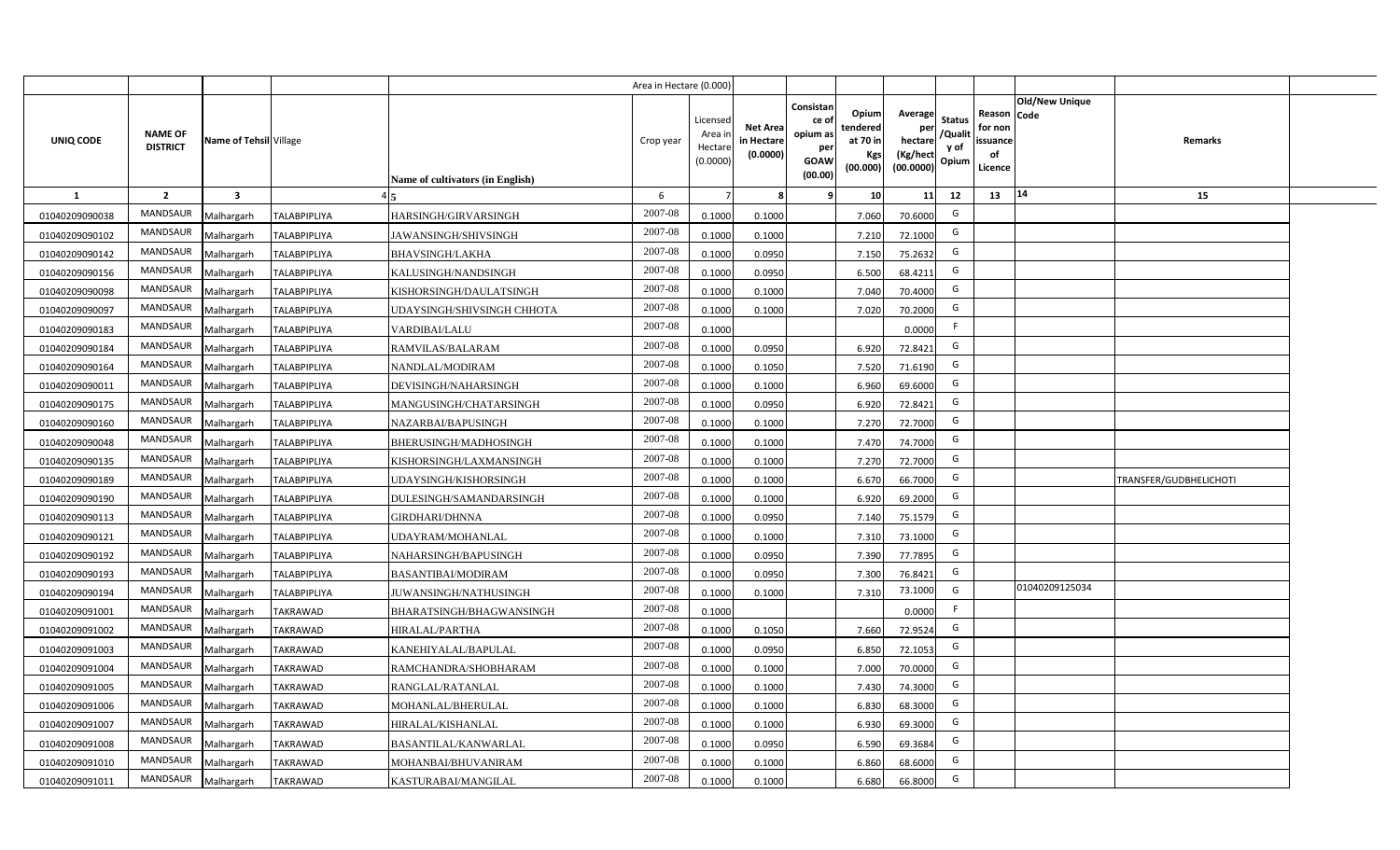|                |                                   |                         |                 |                                  | Area in Hectare (0.000) |                                          |                                           |                                                         |                                                  |                                                    |                                           |                                                                       |         |  |
|----------------|-----------------------------------|-------------------------|-----------------|----------------------------------|-------------------------|------------------------------------------|-------------------------------------------|---------------------------------------------------------|--------------------------------------------------|----------------------------------------------------|-------------------------------------------|-----------------------------------------------------------------------|---------|--|
| UNIQ CODE      | <b>NAME OF</b><br><b>DISTRICT</b> | Name of Tehsil Village  |                 | Name of cultivators (in English) | Crop year               | Licensec<br>Area i<br>Hectar<br>(0.0000) | <b>Net Area</b><br>in Hectare<br>(0.0000) | Consistan<br>ce o<br>opium as<br>per<br>GOAW<br>(00.00) | Opium<br>tendered<br>at 70 in<br>Kgs<br>(00.000) | Average<br>per<br>hectare<br>(Kg/hect<br>(00.0000) | <b>Status</b><br>/Qualit<br>y of<br>Opium | Old/New Unique<br>Reason Code<br>for non<br>issuance<br>of<br>Licence | Remarks |  |
| $\mathbf{1}$   | $\overline{2}$                    | $\overline{\mathbf{3}}$ |                 |                                  | 6                       |                                          |                                           |                                                         | 10                                               | 11                                                 | 12                                        | 14<br>13                                                              | 15      |  |
| 01040209091012 | MANDSAUR                          | Malhargarh              | <b>TAKRAWAD</b> | KANEHIYALAL/BHERULAL             | 2007-08                 | 0.1000                                   | 0.1000                                    |                                                         | 7.140                                            | 71.4000                                            | G                                         |                                                                       |         |  |
| 01040209091013 | MANDSAUR                          | Malhargarh              | <b>TAKRAWAD</b> | RAJMAL/MOTYABAI                  | 2007-08                 | 0.1000                                   | 0.1000                                    |                                                         | 7.080                                            | 70.8000                                            | G                                         |                                                                       |         |  |
| 01040209091014 | <b>MANDSAUR</b>                   | Malhargarh              | <b>TAKRAWAD</b> | BHERULAL/JAYKISHAN               | 2007-08                 | 0.1000                                   | 0.1000                                    |                                                         | 7.230                                            | 72.3000                                            | G                                         |                                                                       |         |  |
| 01040209091016 | MANDSAUR                          | Malhargarh              | <b>TAKRAWAD</b> | SURATRAM/RATANLAL                | 2007-08                 | 0.100                                    | 0.1000                                    |                                                         | 7.070                                            | 70.7000                                            | G                                         |                                                                       |         |  |
| 01040209091017 | MANDSAUR                          | Malhargarh              | <b>TAKRAWAD</b> | KANTABAI/KARULAL                 | 2007-08                 | 0.1000                                   | 0.0950                                    |                                                         | 6.610                                            | 69.5789                                            | G                                         |                                                                       |         |  |
| 01040209091018 | MANDSAUR                          | Malhargarh              | <b>TAKRAWAD</b> | JAGDISH/RAMPRAHLAD               | 2007-08                 | 0.1000                                   | 0.0950                                    |                                                         | 6.650                                            | 70.0000                                            | G                                         |                                                                       |         |  |
| 01040209091019 | MANDSAUR                          | Malhargarh              | <b>TAKRAWAD</b> | BANSHILAL/BHANWARLAL             | 2007-08                 | 0.1000                                   | 0.0950                                    |                                                         | 6.810                                            | 71.6842                                            | G                                         |                                                                       |         |  |
| 01040209091021 | MANDSAUR                          | Malhargarh              | <b>TAKRAWAD</b> | DEVRAM/BHUVANIRAM                | 2007-08                 | 0.1000                                   | 0.1000                                    |                                                         | 7.080                                            | 70.8000                                            | G                                         |                                                                       |         |  |
| 01040209091022 | <b>MANDSAUR</b>                   | Malhargarh              | <b>TAKRAWAD</b> | <b>JUZHAR/KISHAN</b>             | 2007-08                 | 0.1000                                   | 0.1000                                    |                                                         | 6.940                                            | 69.4000                                            | G                                         |                                                                       |         |  |
| 01040209091023 | <b>MANDSAUR</b>                   | Malhargarh              | <b>TAKRAWAD</b> | NARAYANDAS/TIKAMDAS              | 2007-08                 | 0.1000                                   | 0.1000                                    |                                                         | 7.350                                            | 73.5000                                            | G                                         |                                                                       |         |  |
| 01040209091024 | MANDSAUR                          | Malhargarh              | <b>TAKRAWAD</b> | MATHURALAL/HAJARILAL             | 2007-08                 | 0.1000                                   | 0.1000                                    |                                                         | 7.160                                            | 71.6000                                            | G                                         |                                                                       |         |  |
| 01040209091025 | MANDSAUR                          | Malhargarh              | <b>TAKRAWAD</b> | TULSIRAM/NATHULAL                | 2007-08                 | 0.1000                                   | 0.0950                                    |                                                         | 6.780                                            | 71.3684                                            | G                                         |                                                                       |         |  |
| 01040209091026 | MANDSAUR                          | Malhargarh              | <b>TAKRAWAD</b> | AMRITRAM/RAMPRAHLAD              | $2007 - 08$             | 0.1000                                   | 0.0950                                    |                                                         | 6.450                                            | 67.8947                                            | G                                         |                                                                       |         |  |
| 01040209091027 | MANDSAUR                          | Malhargarh              | <b>TAKRAWAD</b> | RAMESHWAR/BHERULAL               | 2007-08                 | 0.1000                                   | 0.1000                                    |                                                         | 8.280                                            | 82.8000                                            | G                                         |                                                                       |         |  |
| 01040209091028 | MANDSAUR                          | Malhargarh              | <b>TAKRAWAD</b> | BALARAM/HARLAL                   | 2007-08                 | 0.1000                                   | 0.0950                                    |                                                         | 6.480                                            | 68.2105                                            | G                                         |                                                                       |         |  |
| 01040209091029 | MANDSAUR                          | Malhargarh              | <b>TAKRAWAD</b> | RAMNARAYAN/HAJARILAL             | 2007-08                 | 0.1000                                   | 0.1000                                    |                                                         | 6.820                                            | 68.2000                                            | G                                         |                                                                       |         |  |
| 01040209091030 | MANDSAUR                          | Malhargarh              | <b>TAKRAWAD</b> | MANGILAL/KALURAM                 | 2007-08                 | 0.1000                                   | 0.0950                                    |                                                         | 6.870                                            | 72.3158                                            | G                                         |                                                                       |         |  |
| 01040209091031 | MANDSAUR                          | Malhargarh              | <b>TAKRAWAD</b> | PARASRAM/MATHURALAL              | 2007-08                 | 0.100                                    | 0.1000                                    |                                                         | 7.420                                            | 74.2000                                            | G                                         |                                                                       |         |  |
| 01040209091032 | MANDSAUR                          | Malhargarh              | TAKRAWAD        | BHUVANIRAM/RAMLAL                | 2007-08                 | 0.100                                    | 0.1000                                    |                                                         | 7.140                                            | 71.4000                                            | G                                         |                                                                       |         |  |
| 01040209091033 | MANDSAUR                          | Malhargarh              | <b>TAKRAWAD</b> | DHAPUBAI/RAMDAYAL                | 2007-08                 | 0.1000                                   | 0.0950                                    |                                                         | 6.940                                            | 73.0526                                            | G                                         |                                                                       |         |  |
| 01040209091035 | MANDSAUR                          | Malhargarh              | TAKRAWAD        | VARDICHAND/RADHAKISHAN           | 2007-08                 | 0.1000                                   | 0.1000                                    |                                                         | 7.070                                            | 70.7000                                            | G                                         |                                                                       |         |  |
| 01040209091036 | <b>MANDSAUR</b>                   | Malhargarh              | <b>TAKRAWAD</b> | RAMKANYABAI/MANGILAL             | 2007-08                 | 0.1000                                   | 0.1000                                    |                                                         | 7.330                                            | 73.3000                                            | G                                         |                                                                       |         |  |
| 01040209091037 | MANDSAUR                          | Malhargarh              | <b>TAKRAWAD</b> | GITABAI/HIRALAL                  | 2007-08                 | 0.1000                                   | 0.0800                                    |                                                         | 5.800                                            | 72.5000                                            | G                                         |                                                                       |         |  |
| 01040209091038 | <b>MANDSAUR</b>                   | Malhargarh              | <b>TAKRAWAD</b> | KARULAL/JALAM                    | 2007-08                 | 0.1000                                   | 0.1000                                    |                                                         | 6.660                                            | 66.6000                                            | G                                         |                                                                       |         |  |
| 01040209091039 | MANDSAUR                          | Malhargarh              | <b>TAKRAWAD</b> | JAGDISH/VARDICHAND               | 2007-08                 | 0.1000                                   | 0.0950                                    |                                                         | 6.970                                            | 73.3684                                            | G                                         |                                                                       |         |  |
| 01040209091040 | MANDSAUR                          | Malhargarh              | <b>TAKRAWAD</b> | SHANKARLAL/BAPULAL               | 2007-08                 | 0.1000                                   | 0.1000                                    |                                                         | 7.290                                            | 72.9000                                            | G                                         |                                                                       |         |  |
| 01040209091041 | <b>MANDSAUR</b>                   | Malhargarh              | <b>TAKRAWAD</b> | DEVRAM/ONKARLAL/KACHRU           | 2007-08                 | 0.1000                                   | 0.0950                                    |                                                         | 7.160                                            | 75.3684                                            | G                                         |                                                                       |         |  |
| 01040209091042 | MANDSAUR                          | Malhargarh              | TAKRAWAD        | MANGILAL/UDA@UDAYLAL             | 2007-08                 | 0.1000                                   | 0.0950                                    |                                                         | 6.230                                            | 65.5789                                            | G                                         |                                                                       |         |  |
| 01040209091043 | MANDSAUR                          | Malhargarh              | <b>TAKRAWAD</b> | MOHANLAL/RAMLAL                  | 2007-08                 | 0.1000                                   | 0.0950                                    |                                                         | 6.840                                            | 72.0000                                            | G                                         |                                                                       |         |  |
| 01040209091045 | MANDSAUR                          | Malhargarh              | <b>TAKRAWAD</b> | SURAJBAI/BHERULAL                | 2007-08                 | 0.1000                                   | 0.1000                                    |                                                         | 6.690                                            | 66.9000                                            | G                                         |                                                                       |         |  |
| 01040209091046 | MANDSAUR                          | Malhargarh              | <b>TAKRAWAD</b> | BHAGATRAM/PRABHULAL              | 2007-08                 | 0.1000                                   | 0.1000                                    |                                                         | 6.430                                            | 64.3000                                            | G                                         |                                                                       |         |  |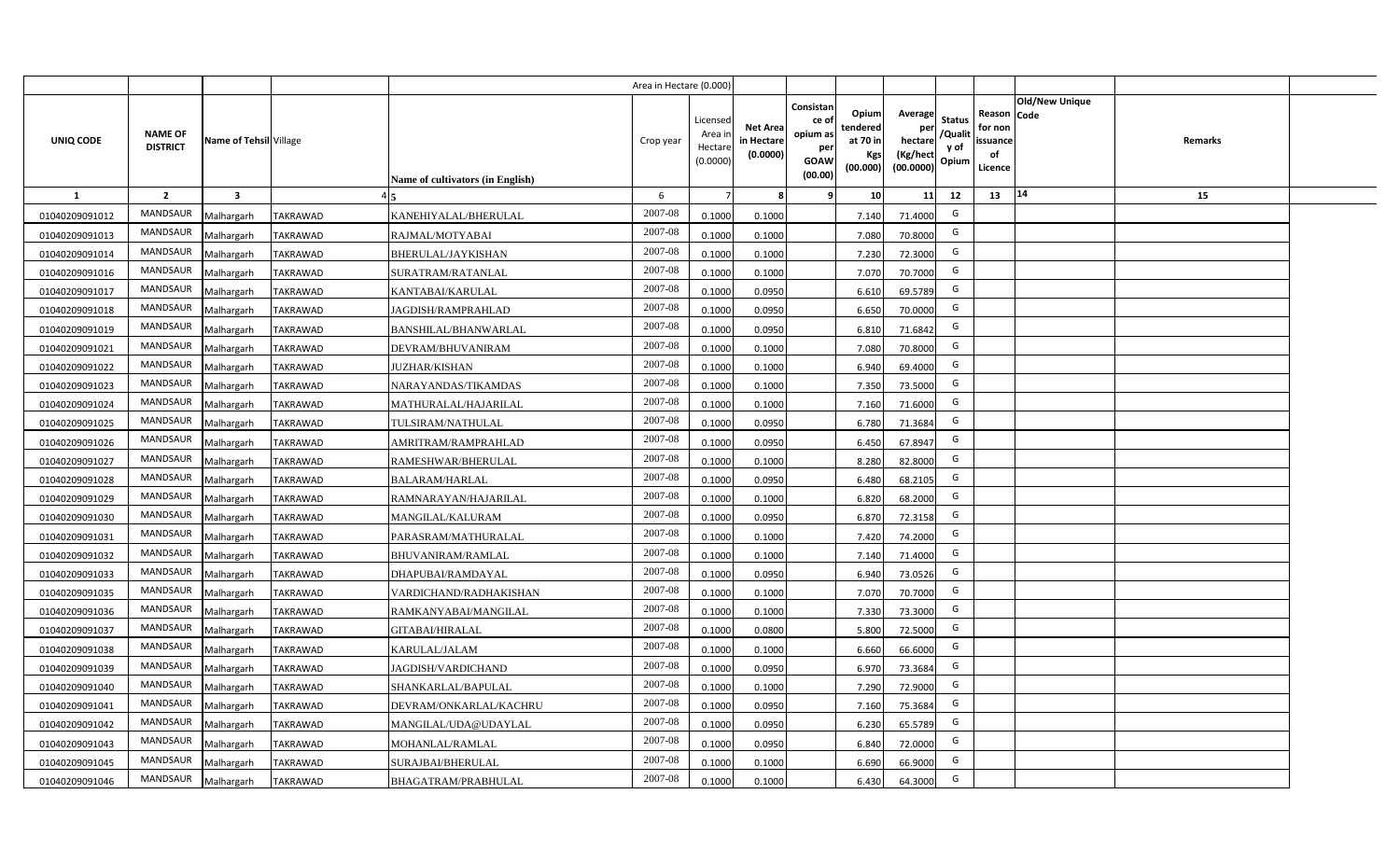|                |                                   |                         |                 |                                  | Area in Hectare (0.000) |                                          |                                           |                                                                |                                                  |                                                    |                                           |                                                                              |         |  |
|----------------|-----------------------------------|-------------------------|-----------------|----------------------------------|-------------------------|------------------------------------------|-------------------------------------------|----------------------------------------------------------------|--------------------------------------------------|----------------------------------------------------|-------------------------------------------|------------------------------------------------------------------------------|---------|--|
| UNIQ CODE      | <b>NAME OF</b><br><b>DISTRICT</b> | Name of Tehsil Village  |                 | Name of cultivators (in English) | Crop year               | Licensec<br>Area i<br>Hectar<br>(0.0000) | <b>Net Area</b><br>in Hectare<br>(0.0000) | Consistan<br>ce o<br>opium as<br>per<br><b>GOAW</b><br>(00.00) | Opium<br>tendered<br>at 70 in<br>Kgs<br>(00.000) | Average<br>per<br>hectare<br>(Kg/hect<br>(00.0000) | <b>Status</b><br>/Qualit<br>y of<br>Opium | <b>Old/New Unique</b><br>Reason Code<br>for non<br>issuance<br>of<br>Licence | Remarks |  |
| $\mathbf{1}$   | $\overline{2}$                    | $\overline{\mathbf{3}}$ |                 |                                  | 6                       |                                          |                                           |                                                                | 10                                               | 11                                                 | 12                                        | 14<br>13                                                                     | 15      |  |
| 01040209091047 | MANDSAUR                          | Malhargarh              | <b>TAKRAWAD</b> | AMRITRAM/NATHULAL                | 2007-08                 | 0.1000                                   |                                           |                                                                |                                                  | 0.0000                                             | F.                                        |                                                                              |         |  |
| 01040209091048 | MANDSAUR                          | Malhargarh              | <b>TAKRAWAD</b> | GHANSHYAM/KANEHIYALAL/BAPULAL    | 2007-08                 | 0.1000                                   | 0.0950                                    |                                                                | 6.720                                            | 70.7368                                            | G                                         |                                                                              |         |  |
| 01040209091049 | <b>MANDSAUR</b>                   | Malhargarh              | <b>TAKRAWAD</b> | RAKESHKUMAR/RADHAKISHAN          | 2007-08                 | 0.1000                                   | 0.1000                                    |                                                                | 7.200                                            | 72.0000                                            | G                                         |                                                                              |         |  |
| 01040209091050 | MANDSAUR                          | Malhargarh              | <b>TAKRAWAD</b> | CHAMPALAL/NANURAM                | 2007-08                 | 0.100                                    | 0.1000                                    |                                                                | 6.840                                            | 68.4000                                            | G                                         |                                                                              |         |  |
| 01040209091052 | MANDSAUR                          | Malhargarh              | <b>TAKRAWAD</b> | MANGIBAI/MANGILAL                | 2007-08                 | 0.100                                    | 0.0950                                    |                                                                | 6.570                                            | 69.1579                                            | G                                         |                                                                              |         |  |
| 01040209091053 | MANDSAUR                          | Malhargarh              | <b>TAKRAWAD</b> | SHYAMLAL/RAMDAYAL                | 2007-08                 | 0.1000                                   | 0.1000                                    |                                                                | 6.680                                            | 66.8000                                            | G                                         |                                                                              |         |  |
| 01040209091054 | MANDSAUR                          | Malhargarh              | <b>TAKRAWAD</b> | HARISHKUMAR/BALMUKUNAD           | 2007-08                 | 0.1000                                   | 0.1000                                    |                                                                | 6.860                                            | 68.6000                                            | G                                         |                                                                              |         |  |
| 01040209091055 | MANDSAUR                          | Malhargarh              | <b>TAKRAWAD</b> | SURATRAM/RAMNARAYAN              | 2007-08                 | 0.1000                                   | 0.1000                                    |                                                                | 6.620                                            | 66.2000                                            | G                                         |                                                                              |         |  |
| 01040209091056 | <b>MANDSAUR</b>                   | Malhargarh              | <b>TAKRAWAD</b> | RAMPRASAD/RATANLAL               | 2007-08                 | 0.1000                                   | 0.1000                                    |                                                                | 6.920                                            | 69.2000                                            | G                                         |                                                                              |         |  |
| 01040209091057 | <b>MANDSAUR</b>                   | Malhargarh              | <b>TAKRAWAD</b> | KOSHALYABAI/BHAGATRAM            | 2007-08                 | 0.1000                                   | 0.1000                                    |                                                                | 6.770                                            | 67.7000                                            | G                                         |                                                                              |         |  |
| 01040209091058 | MANDSAUR                          | Malhargarh              | <b>TAKRAWAD</b> | GIRDHARI/NATHULAL                | 2007-08                 | 0.1000                                   | 0.0950                                    |                                                                | 6.790                                            | 71.4737                                            | G                                         |                                                                              |         |  |
| 01040209091059 | MANDSAUR                          | Malhargarh              | <b>TAKRAWAD</b> | <b>AMARJI/BHERULAL</b>           | 2007-08                 | 0.1000                                   | 0.1000                                    |                                                                | 6.710                                            | 67.1000                                            | G                                         |                                                                              |         |  |
| 01040209091061 | MANDSAUR                          | Malhargarh              | <b>TAKRAWAD</b> | NIRBHAYRAM/PHOOLCHAND            | 2007-08                 | 0.1000                                   | 0.1000                                    |                                                                | 6.950                                            | 69.5000                                            | G                                         |                                                                              |         |  |
| 01040209091062 | MANDSAUR                          | Malhargarh              | <b>TAKRAWAD</b> | <b>BHULIBAI/PANNALAL</b>         | 2007-08                 | 0.1000                                   | 0.0950                                    |                                                                | 6.350                                            | 66.8421                                            | G                                         |                                                                              |         |  |
| 01040209091063 | MANDSAUR                          | Malhargarh              | <b>TAKRAWAD</b> | RADHESHYAM/BHERULAL              | 2007-08                 | 0.1000                                   | 0.1000                                    |                                                                | 6.560                                            | 65.6000                                            | G                                         |                                                                              |         |  |
| 01040209091064 | MANDSAUR                          | Malhargarh              | <b>TAKRAWAD</b> | SHIVLAL/PRATHA                   | 2007-08                 | 0.1000                                   | 0.1000                                    |                                                                | 7.320                                            | 73.2000                                            | G                                         |                                                                              |         |  |
| 01040209091065 | MANDSAUR                          | Malhargarh              | <b>TAKRAWAD</b> | RAMIBAI/MOTI                     | 2007-08                 | 0.1000                                   | 0.1000                                    |                                                                | 7.010                                            | 70.1000                                            | G                                         |                                                                              |         |  |
| 01040209091066 | MANDSAUR                          | Malhargarh              | <b>TAKRAWAD</b> | JAMNABAI/BHHERULAL               | 2007-08                 | 0.100                                    | 0.0950                                    |                                                                | 6.820                                            | 71.7895                                            | G                                         |                                                                              |         |  |
| 01040209091067 | MANDSAUR                          | Malhargarh              | TAKRAWAD        | MANGILAL/BHERULAL                | 2007-08                 | 0.100                                    | 0.1000                                    |                                                                | 7.400                                            | 74.0000                                            | G                                         |                                                                              |         |  |
| 01040209091069 | MANDSAUR                          | Malhargarh              | <b>TAKRAWAD</b> | MOOLCHANDRA/RADHAKISHAN          | 2007-08                 | 0.1000                                   | 0.1000                                    |                                                                | 7.160                                            | 71.6000                                            | G                                         |                                                                              |         |  |
| 01040209091071 | MANDSAUR                          | Malhargarh              | TAKRAWAD        | KANWARLAL/KALURAM                | 2007-08                 | 0.1000                                   | 0.1000                                    |                                                                | 7.050                                            | 70.5000                                            | G                                         |                                                                              |         |  |
| 01040209091072 | <b>MANDSAUR</b>                   | Malhargarh              | <b>TAKRAWAD</b> | MANGILAL/BHUVANIRAM              | 2007-08                 | 0.1000                                   | 0.0950                                    |                                                                | 7.090                                            | 74.6316                                            | G                                         |                                                                              |         |  |
| 01040209091073 | MANDSAUR                          | Malhargarh              | <b>TAKRAWAD</b> | GANGARAM/HARIRAM                 | 2007-08                 | 0.1000                                   | 0.1050                                    |                                                                | 6.860                                            | 65.3333                                            | G                                         |                                                                              |         |  |
| 01040209091074 | <b>MANDSAUR</b>                   | Malhargarh              | <b>TAKRAWAD</b> | KANEHIYALAL/BHANWARLAL BADA      | 2007-08                 | 0.1000                                   | 0.1000                                    |                                                                | 7.030                                            | 70.3000                                            | G                                         |                                                                              |         |  |
| 01040209091075 | MANDSAUR                          | Malhargarh              | <b>TAKRAWAD</b> | HAMID KHAN/VAJIR                 | 2007-08                 | 0.1000                                   |                                           |                                                                |                                                  | 0.0000                                             | E                                         |                                                                              |         |  |
| 01040209091077 | MANDSAUR                          | Malhargarh              | <b>TAKRAWAD</b> | VIKRAMSINGH/JUZHARSINGH          | 2007-08                 | 0.1000                                   | 0.1000                                    |                                                                | 7.150                                            | 71.5000                                            | G                                         |                                                                              |         |  |
| 01040209091078 | MANDSAUR                          | Malhargarh              | <b>TAKRAWAD</b> | GULAMHUSSAIN/NIJAMKHAN           | 2007-08                 | 0.1000                                   | 0.1000                                    |                                                                | 7.300                                            | 73.0000                                            | G                                         |                                                                              |         |  |
| 01040209091080 | MANDSAUR                          | Malhargarh              | TAKRAWAD        | RUPCHAMD/RAMLAL                  | 2007-08                 | 0.1000                                   | 0.1000                                    |                                                                | 7.010                                            | 70.1000                                            | G                                         |                                                                              |         |  |
| 01040209091081 | MANDSAUR                          | Malhargarh              | <b>TAKRAWAD</b> | BABULAL/JALIM                    | 2007-08                 | 0.1000                                   | 0.1000                                    |                                                                | 6.700                                            | 67.0000                                            | G                                         |                                                                              |         |  |
| 01040209091082 | MANDSAUR                          | Malhargarh              | <b>TAKRAWAD</b> | DILKHUSHKHAN/KHJUKHAN            | 2007-08                 | 0.1000                                   | 0.0950                                    |                                                                | 7.620                                            | 80.2105                                            | G                                         |                                                                              |         |  |
| 01040209091084 | MANDSAUR                          | Malhargarh              | <b>TAKRAWAD</b> | MOHANLAL/RATANLAL                | 2007-08                 | 0.1000                                   |                                           |                                                                |                                                  | 0.0000                                             | F.                                        |                                                                              |         |  |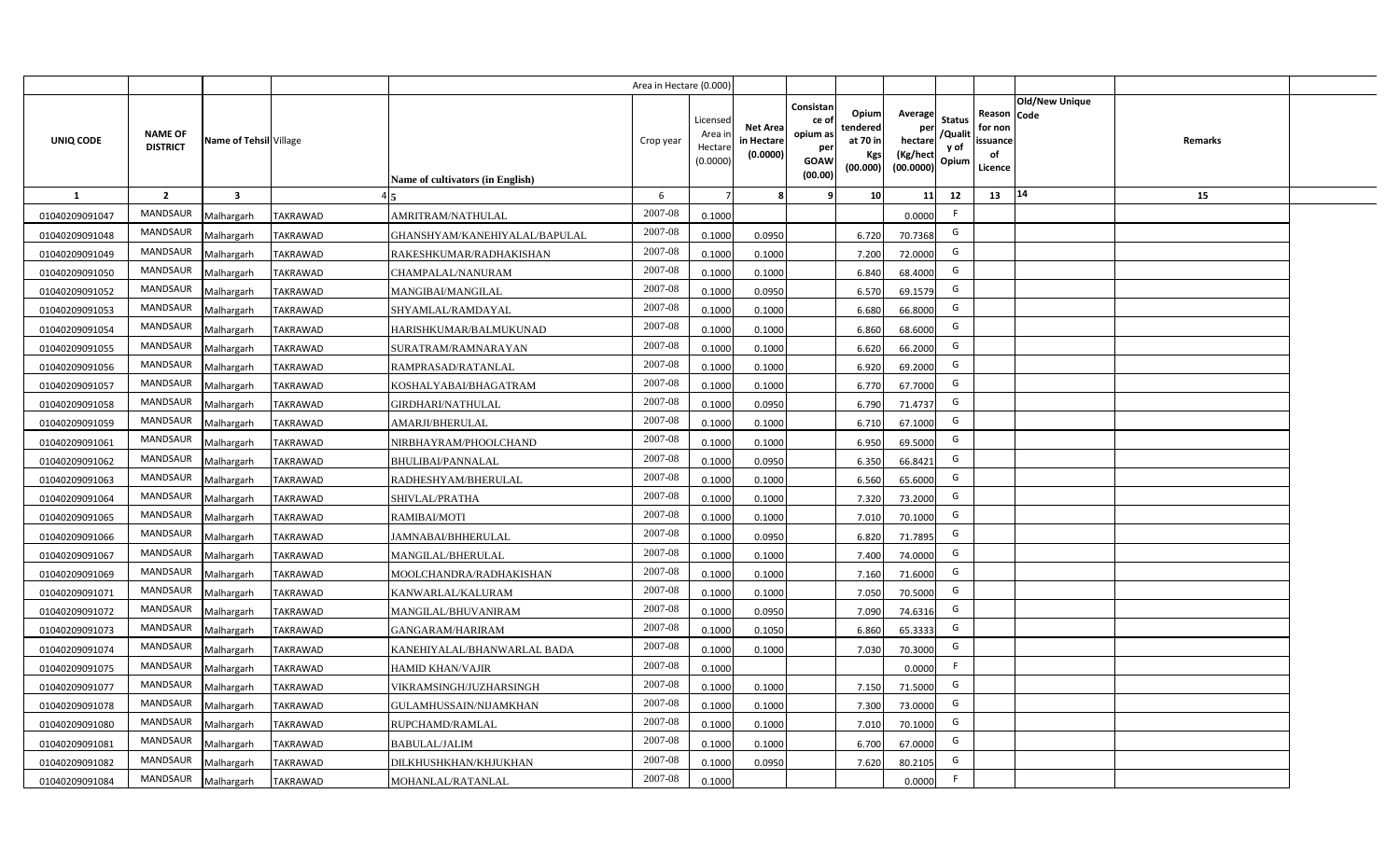|                |                                   |                         |                 |                                  | Area in Hectare (0.000) |                                          |                                           |                                                         |                                                  |                                                    |                                           |                                                                              |         |  |
|----------------|-----------------------------------|-------------------------|-----------------|----------------------------------|-------------------------|------------------------------------------|-------------------------------------------|---------------------------------------------------------|--------------------------------------------------|----------------------------------------------------|-------------------------------------------|------------------------------------------------------------------------------|---------|--|
| UNIQ CODE      | <b>NAME OF</b><br><b>DISTRICT</b> | Name of Tehsil Village  |                 | Name of cultivators (in English) | Crop year               | Licensec<br>Area i<br>Hectar<br>(0.0000) | <b>Net Area</b><br>in Hectare<br>(0.0000) | Consistan<br>ce o<br>opium as<br>per<br>GOAW<br>(00.00) | Opium<br>tendered<br>at 70 in<br>Kgs<br>(00.000) | Average<br>per<br>hectare<br>(Kg/hect<br>(00.0000) | <b>Status</b><br>/Qualit<br>y of<br>Opium | <b>Old/New Unique</b><br>Reason Code<br>for non<br>issuance<br>of<br>Licence | Remarks |  |
| 1              | $\overline{2}$                    | $\overline{\mathbf{3}}$ |                 |                                  | 6                       |                                          |                                           |                                                         | 10                                               | 11                                                 | 12                                        | 14<br>13                                                                     | 15      |  |
| 01040209091086 | MANDSAUR                          | Malhargarh              | <b>TAKRAWAD</b> | <b>BAGDIRAM/JAISINGH</b>         | 2007-08                 | 0.1000                                   | 0.1000                                    |                                                         | 7.400                                            | 74.0000                                            | G                                         |                                                                              |         |  |
| 01040209091087 | MANDSAUR                          | Malhargarh              | <b>TAKRAWAD</b> | KANEHIYALAL/NATHULAL             | 2007-08                 | 0.100                                    | 0.1000                                    |                                                         | 7.290                                            | 72.9000                                            | G                                         |                                                                              |         |  |
| 01040209091089 | MANDSAUR                          | Malhargarh              | <b>TAKRAWAD</b> | <b>DEVILAL/FAKIRCHAND</b>        | 2007-08                 | 0.100                                    |                                           |                                                         |                                                  | 0.0000                                             | F                                         |                                                                              |         |  |
| 01040209091090 | MANDSAUR                          | Malhargarh              | <b>TAKRAWAD</b> | RATANLAL/KISHANLAL               | 2007-08                 | 0.100                                    | 0.1000                                    |                                                         | 6.960                                            | 69.6000                                            | G                                         |                                                                              |         |  |
| 01040209091092 | MANDSAUR                          | Malhargarh              | <b>TAKRAWAD</b> | KAILASHCHANDRA/JAGANNATH         | 2007-08                 | 0.100                                    | 0.1000                                    |                                                         | 6.870                                            | 68.7000                                            | G                                         |                                                                              |         |  |
| 01040209091093 | MANDSAUR                          | Malhargarh              | <b>TAKRAWAD</b> | KASHIRAM/PRBHULAL                | 2007-08                 | 0.1000                                   | 0.0500                                    |                                                         | 3.610                                            | 72.2000                                            | G                                         |                                                                              |         |  |
| 01040209091095 | MANDSAUR                          | Malhargarh              | <b>TAKRAWAD</b> | RADHESHYAM/JAGANNATH             | 2007-08                 | 0.1000                                   | 0.1000                                    |                                                         | 7.100                                            | 71.0000                                            | G                                         |                                                                              |         |  |
| 01040209091096 | <b>MANDSAUR</b>                   | Malhargarh              | <b>TAKRAWAD</b> | KAYYUMALI/FAKRUSHAH              | 2007-08                 | 0.1000                                   | 0.1050                                    |                                                         | 6.790                                            | 64.6667                                            | G                                         |                                                                              |         |  |
| 01040209091097 | MANDSAUR                          | Malhargarh              | <b>TAKRAWAD</b> | <b>MANGILAL/RAMNIVAS</b>         | 2007-08                 | 0.100                                    | 0.1000                                    |                                                         | 6.940                                            | 69.4000                                            | G                                         |                                                                              |         |  |
| 01040209091098 | MANDSAUR                          | Malhargarh              | <b>TAKRAWAD</b> | KARULAL/RAMNIVAS                 | 2007-08                 | 0.1000                                   | 0.1000                                    |                                                         | 7.190                                            | 71.9000                                            | G                                         |                                                                              |         |  |
| 01040209091099 | <b>MANDSAUR</b>                   | Malhargarh              | <b>TAKRAWAD</b> | SURESHCHANDRA/RAMNIVAS           | 2007-08                 | 0.1000                                   | 0.1000                                    |                                                         | 7.010                                            | 70.1000                                            | G                                         |                                                                              |         |  |
| 01040209091100 | MANDSAUR                          | Malhargarh              | <b>TAKRAWAD</b> | GOVINDRAM/RAMNIVAS               | 2007-08                 | 0.1000                                   | 0.1000                                    |                                                         | 7.160                                            | 71.6000                                            | G                                         |                                                                              |         |  |
| 01040209091107 | <b>MANDSAUR</b>                   | Malhargarh              | <b>TAKRAWAD</b> | CHAMOBAI/KHAJUKHAN               | 2007-08                 | 0.1000                                   | 0.0950                                    |                                                         | 7.040                                            | 74.1053                                            | G                                         |                                                                              |         |  |
| 01040209091108 | MANDSAUR                          | Malhargarh              | TAKRAWAD        | RADHESHYAM/MATHURALAL            | 2007-08                 | 0.1000                                   | 0.1000                                    |                                                         | 8.860                                            | 88.6000                                            | G                                         |                                                                              |         |  |
| 01040209091109 | MANDSAUR                          | Malhargarh              | <b>TAKRAWAD</b> | GHANSHYAM/KANEHIYALAL            | 2007-08                 | 0.100                                    | 0.1000                                    |                                                         | 6.560                                            | 65.6000                                            | G                                         |                                                                              |         |  |
| 01040209091110 | MANDSAUR                          | Malhargarh              | <b>TAKRAWAD</b> | TAJMOHD/ALLAUDDIN                | 2007-08                 | 0.1000                                   | 0.1000                                    |                                                         | 7.300                                            | 73.0000                                            | G                                         |                                                                              |         |  |
| 01040209091112 | <b>MANDSAUR</b>                   | Malhargarh              | <b>TAKRAWAD</b> | MISHRILAL/DEVILAL                | 2007-08                 | 0.1000                                   |                                           |                                                         |                                                  | 0.0000                                             | F.                                        |                                                                              |         |  |
| 01040209091113 | MANDSAUR                          | Malhargarh              | <b>TAKRAWAD</b> | KARULAL/MANGILAL                 | 2007-08                 | 0.1000                                   | 0.0950                                    |                                                         | 6.610                                            | 69.5789                                            | G                                         |                                                                              |         |  |
| 01040209091114 | MANDSAUR                          | Malhargarh              | <b>TAKRAWAD</b> | MOHANLAL/NANURAM                 | 2007-08                 | 0.1000                                   | 0.1000                                    |                                                         | 7.020                                            | 70.2000                                            | G                                         |                                                                              |         |  |
| 01040209091115 | MANDSAUR                          | Malhargarh              | TAKRAWAD        | NANALAL/NATHULAL                 | 2007-08                 | 0.100                                    | 0.0950                                    |                                                         | 6.850                                            | 72.1053                                            | G                                         |                                                                              |         |  |
| 01040209091116 | MANDSAUR                          | Malhargarh              | TAKRAWAD        | SUGNABAI/BAPULAL                 | 2007-08                 | 0.1000                                   |                                           |                                                         |                                                  | 0.0000                                             | F.                                        |                                                                              |         |  |
| 01040209091117 | MANDSAUR                          | Malhargarh              | TAKRAWAD        | KARULAL/PANNALAL                 | 2007-08                 | 0.1000                                   | 0.0950                                    |                                                         | 6.660                                            | 70.1053                                            | G                                         |                                                                              |         |  |
| 01040209091118 | MANDSAUR                          | Malhargarh              | <b>TAKRAWAD</b> | BALURAM/MANGILAL                 | 2007-08                 | 0.1000                                   | 0.1000                                    |                                                         | 7.330                                            | 73.3000                                            | G                                         |                                                                              |         |  |
| 01040209091120 | MANDSAUR                          | Malhargarh              | <b>TAKRAWAD</b> | <b>JALLAUDDIN/KHUDABAKSH</b>     | 2007-08                 | 0.1000                                   |                                           |                                                         |                                                  | 0.0000                                             | E                                         |                                                                              |         |  |
| 01040209091121 | <b>MANDSAUR</b>                   | Malhargarh              | <b>TAKRAWAD</b> | GANGABAI/RAMESHWAR               | 2007-08                 | 0.1000                                   | 0.1000                                    |                                                         | 6.770                                            | 67.7000                                            | G                                         |                                                                              |         |  |
| 01040209091122 | MANDSAUR                          | Malhargarh              | <b>TAKRAWAD</b> | FAKIRCHAND/KALURAM               | 2007-08                 | 0.100                                    | 0.0950                                    |                                                         | 6.570                                            | 69.1579                                            | G                                         |                                                                              |         |  |
| 01040209091124 | MANDSAUR                          | Malhargarh              | <b>TAKRAWAD</b> | KANEHIALAL/BHANWARLAL            | 2007-08                 | 0.1000                                   | 0.1000                                    |                                                         | 6.680                                            | 66.8000                                            | G                                         |                                                                              |         |  |
| 01040209091125 | <b>MANDSAUR</b>                   | Malhargarh              | <b>TAKRAWAD</b> | FAKRUKHAN/CHANDKHAN              | 2007-08                 | 0.1000                                   | 0.1000                                    |                                                         | 7.370                                            | 73.7000                                            | G                                         |                                                                              |         |  |
| 01040209091127 | MANDSAUR                          | Malhargarh              | TAKRAWAD        | MUNNIBAI/HIRALAL                 | 2007-08                 | 0.1000                                   |                                           |                                                         |                                                  | 0.0000                                             | E                                         |                                                                              |         |  |
| 01040209091131 | MANDSAUR                          | Malhargarh              | <b>TAKRAWAD</b> | GULABBAI/UDAYRAM                 | 2007-08                 | 0.1000                                   | 0.1000                                    |                                                         | 6.970                                            | 69.7000                                            | G                                         |                                                                              |         |  |
| 01040209091133 | MANDSAUR                          | Malhargarh              | <b>TAKRAWAD</b> | MANGILAL/BHANWARLAL              | 2007-08                 | 0.1000                                   | 0.0900                                    |                                                         | 6.370                                            | 70.7778                                            | G                                         |                                                                              |         |  |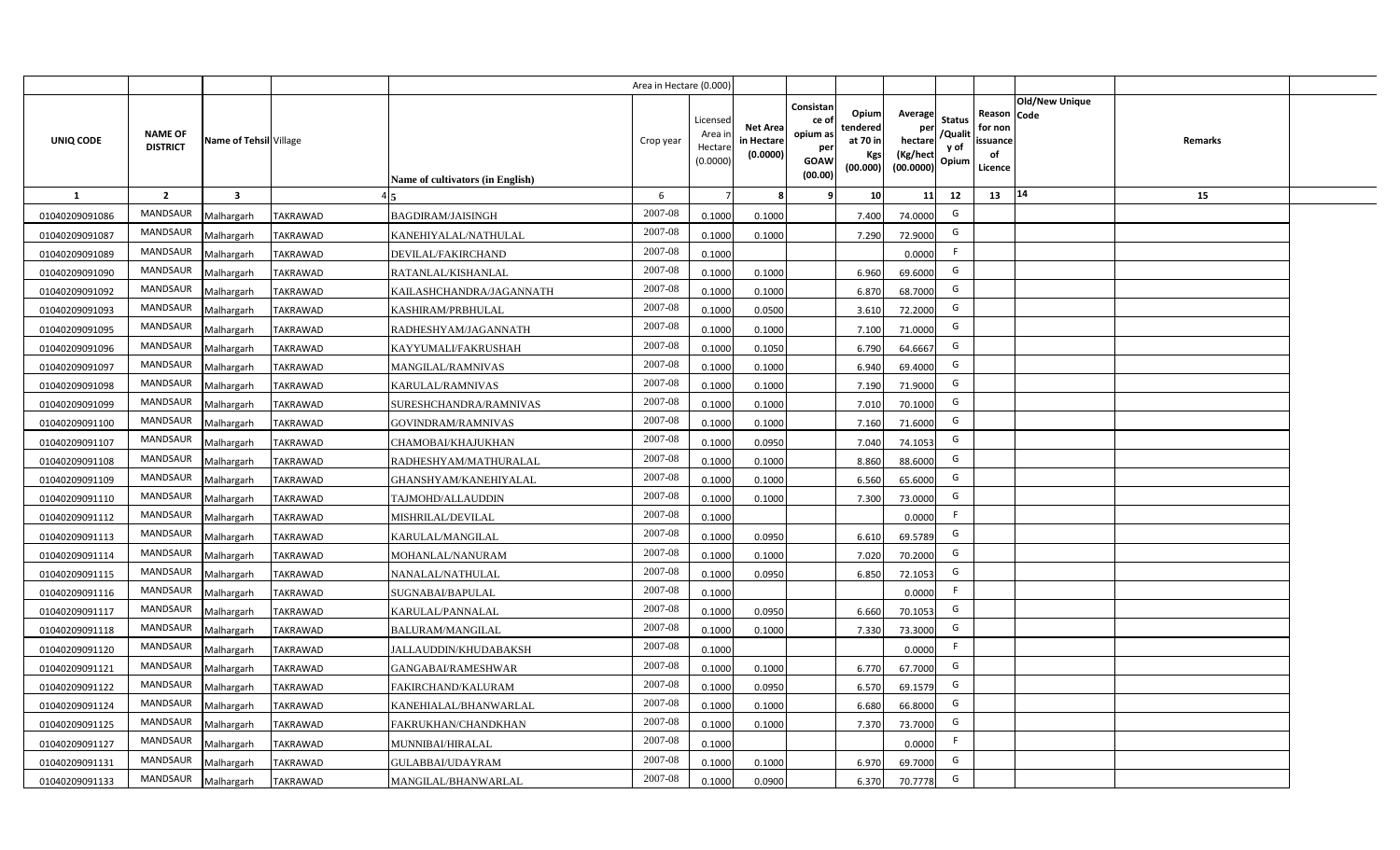|                  |                                   |                         |                 |                                  | Area in Hectare (0.000) |                                           |                                           |                                                                                                                     |                                                    |                                           |                                                     |                       |         |  |
|------------------|-----------------------------------|-------------------------|-----------------|----------------------------------|-------------------------|-------------------------------------------|-------------------------------------------|---------------------------------------------------------------------------------------------------------------------|----------------------------------------------------|-------------------------------------------|-----------------------------------------------------|-----------------------|---------|--|
| <b>UNIQ CODE</b> | <b>NAME OF</b><br><b>DISTRICT</b> | Name of Tehsil Village  |                 | Name of cultivators (in English) | Crop year               | Licensed<br>Area i<br>Hectare<br>(0.0000) | <b>Net Area</b><br>in Hectare<br>(0.0000) | Consistan<br>Opium<br>ce of<br>tendered<br>opium as<br>at 70 in<br>per<br>Kgs<br><b>GOAW</b><br>(00.000)<br>(00.00) | Average<br>per<br>hectare<br>(Kg/hect<br>(00.0000) | <b>Status</b><br>/Qualit<br>y of<br>Opium | Reason Code<br>for non<br>issuance<br>of<br>Licence | <b>Old/New Unique</b> | Remarks |  |
| $\mathbf{1}$     | $\overline{2}$                    | $\overline{\mathbf{3}}$ |                 |                                  | 6                       |                                           | 8                                         | 9<br>10                                                                                                             | 11                                                 | 12                                        | 13                                                  | 14                    | 15      |  |
| 01040209091134   | MANDSAUR                          | Malhargarh              | <b>TAKRAWAD</b> | RAMCHANDRA/SALEGRAM              | 2007-08                 | 0.1000                                    | 0.0950                                    | 7.030                                                                                                               | 74.0000                                            | G                                         |                                                     |                       |         |  |
| 01040209091135   | <b>MANDSAUR</b>                   | Malhargarh              | <b>TAKRAWAD</b> | KASHIBAI/NANURAM                 | 2007-08                 | 0.1000                                    | 0.1000                                    | 6.960                                                                                                               | 69.6000                                            | G                                         |                                                     |                       |         |  |
| 01040209091136   | <b>MANDSAUR</b>                   | Malhargarh              | <b>TAKRAWAD</b> | VARDICHAND/KISHANLAL             | 2007-08                 | 0.1000                                    | 0.0900                                    | 6.380                                                                                                               | 70.8889                                            | G                                         |                                                     |                       |         |  |
| 01040209091137   | MANDSAUR                          | Malhargarh              | <b>TAKRAWAD</b> | SHANTIBAI/RAMNARAYAN             | 2007-08                 | 0.1000                                    | 0.1000                                    | 7.220                                                                                                               | 72.2000                                            | G                                         |                                                     |                       |         |  |
| 01040209091138   | MANDSAUR                          | Malhargarh              | TAKRAWAD        | AMBALAL/VARDICHAND               | 2007-08                 | 0.1000                                    | 0.0950                                    | 6.300                                                                                                               | 66.3158                                            | G                                         |                                                     |                       |         |  |
| 01040209091140   | MANDSAUR                          | Malhargarh              | <b>TAKRAWAD</b> | NANDRAM/RAMLAL                   | 2007-08                 | 0.1000                                    | 0.0450                                    | 3.010                                                                                                               | 66.8889                                            | G                                         |                                                     |                       |         |  |
| 01040209091142   | MANDSAUR                          | Malhargarh              | <b>TAKRAWAD</b> | NATHULAL/MANGILAL                | 2007-08                 | 0.1000                                    | 0.1000                                    | 7.080                                                                                                               | 70.8000                                            | G                                         |                                                     |                       |         |  |
| 01040209091146   | MANDSAUR                          | Malhargarh              | <b>TAKRAWAD</b> | RAMESHWAR/HIRALAL                | 2007-08                 | 0.1000                                    |                                           |                                                                                                                     | 0.0000                                             | F                                         |                                                     |                       |         |  |
| 01040209091147   | <b>MANDSAUR</b>                   | Malhargarh              | <b>TAKRAWAD</b> | <b>BASANTIALAL/MOTILAL</b>       | 2007-08                 | 0.1000                                    | 0.0950                                    | 6.450                                                                                                               | 67.8947                                            | G                                         |                                                     |                       |         |  |
| 01040209091148   | MANDSAUR                          | Malhargarh              | <b>TAKRAWAD</b> | MANOHARLAL/BHERULAL              | 2007-08                 | 0.1000                                    | 0.0950                                    | 6.770                                                                                                               | 71.2632                                            | G                                         |                                                     |                       |         |  |
| 01040209091150   | <b>MANDSAUR</b>                   | Malhargarh              | <b>TAKRAWAD</b> | MANGILAL/FAKIRCHAND              | 2007-08                 | 0.1000                                    | 0.1000                                    | 6.630                                                                                                               | 66.3000                                            | G                                         |                                                     |                       |         |  |
| 01040209091153   | <b>MANDSAUR</b>                   | Malhargarh              | <b>TAKRAWAD</b> | MATHURALAL/VARDICHAND            | 2007-08                 | 0.1000                                    | 0.0950                                    | 6.940                                                                                                               | 73.0526                                            | G                                         |                                                     |                       |         |  |
| 01040209091154   | <b>MANDSAUR</b>                   | Malhargarh              | <b>TAKRAWAD</b> | LAXMINARAYAN/DHANNA              | $2007 - 08$             | 0.1000                                    | 0.0950                                    | 6.750                                                                                                               | 71.0526                                            | G                                         |                                                     |                       |         |  |
| 01040209091155   | <b>MANDSAUR</b>                   | Malhargarh              | <b>TAKRAWAD</b> | MANGILAL/RAMCHANDRA              | 2007-08                 | 0.1000                                    | 0.0950                                    | 6.620                                                                                                               | 69.6842                                            | G                                         |                                                     |                       |         |  |
| 01040209091158   | <b>MANDSAUR</b>                   | Malhargarh              | <b>TAKRAWAD</b> | ROOPKUNWAR/BAPUSINGH             | 2007-08                 | 0.1000                                    | 0.0950                                    | 6.390                                                                                                               | 67.2632                                            | G                                         |                                                     |                       |         |  |
| 01040209091160   | <b>MANDSAUR</b>                   | Malhargarh              | <b>TAKRAWAD</b> | BHERULAL/SHANKARLAL              | 2007-08                 | 0.1000                                    | 0.1000                                    | 7.380                                                                                                               | 73.8000                                            | G                                         |                                                     |                       |         |  |
| 01040209091161   | MANDSAUR                          | Malhargarh              | <b>TAKRAWAD</b> | SURAJBAI/DEVILAL                 | 2007-08                 | 0.1000                                    | 0.1000                                    | 6.800                                                                                                               | 68.0000                                            | G                                         |                                                     |                       |         |  |
| 01040209091162   | <b>MANDSAUR</b>                   | Malhargarh              | <b>TAKRAWAD</b> | <b>BAPULAL/SHIVLAL</b>           | 2007-08                 | 0.1000                                    | 0.1000                                    | 6.970                                                                                                               | 69.7000                                            | G                                         |                                                     |                       |         |  |
| 01040209091156   | MANDSAUR                          | Malhargarh              | <b>TAKRAWAD</b> | <b>BHERULAL/RATANBHIL</b>        | 2007-08                 | 0.1000                                    |                                           |                                                                                                                     | 0.0000                                             | F                                         |                                                     |                       |         |  |
| 01040209091163   | <b>MANDSAUR</b>                   | Malhargarh              | <b>TAKRAWAD</b> | BHAGATRAM/RAMNARAYAN             | 2007-08                 | 0.1000                                    | 0.1000                                    | 6.420                                                                                                               | 64.2000                                            | G                                         |                                                     |                       |         |  |
| 01040209091164   | MANDSAUR                          | Malhargarh              | <b>TAKRAWAD</b> | TORIRAM/KANEHIYALAL              | 2007-08                 | 0.1000                                    | 0.1000                                    | 7.120                                                                                                               | 71.2000                                            | G                                         |                                                     |                       |         |  |
| 01040209091165   | <b>MANDSAUR</b>                   | Malhargarh              | <b>TAKRAWAD</b> | VAJIRKHAN/FAKIRMOHD.             | 2007-08                 | 0.1000                                    | 0.1000                                    | 6.510                                                                                                               | 65.1000                                            | G                                         |                                                     |                       |         |  |
| 01040209091166   | <b>MANDSAUR</b>                   | Malhargarh              | <b>TAKRAWAD</b> | BHERULAL/KISHANLAL               | 2007-08                 | 0.1000                                    | 0.1000                                    | 7.010                                                                                                               | 70.1000                                            | G                                         |                                                     |                       |         |  |
| 01040209091167   | <b>MANDSAUR</b>                   | Malhargarh              | <b>TAKRAWAD</b> | ALLAUDDIN/FAKIRA                 | $2007 - 08$             | 0.1000                                    | 0.0950                                    | 7.160                                                                                                               | 75.3684                                            | G                                         |                                                     |                       |         |  |
| 01040209091168   | <b>MANDSAUR</b>                   | Malhargarh              | <b>TAKRAWAD</b> | CHENRAM/BAGDULAL                 | 2007-08                 | 0.1000                                    | 0.1000                                    | 6.890                                                                                                               | 68.9000                                            | G                                         |                                                     |                       |         |  |
| 01040209091169   | <b>MANDSAUR</b>                   | Malhargarh              | <b>TAKRAWAD</b> | RAMLAL/PRABHULAL                 | 2007-08                 | 0.1000                                    | 0.1000                                    | 6.990                                                                                                               | 69.9000                                            | G                                         |                                                     |                       |         |  |
| 01040209091170   | <b>MANDSAUR</b>                   | Malhargarh              | <b>TAKRAWAD</b> | DEVILAL/PYARCHAND                | 2007-08                 | 0.1000                                    | 0.1000                                    | 6.900                                                                                                               | 69.0000                                            | G                                         |                                                     |                       |         |  |
| 01040209091172   | MANDSAUR                          | Malhargarh              | <b>TAKRAWAD</b> | SARASWATIBAI/NANURAM             | 2007-08                 | 0.1000                                    | 0.1000                                    | 6.770                                                                                                               | 67.7000                                            | G                                         |                                                     |                       |         |  |
| 01040209091174   | MANDSAUR                          | Malhargarh              | TAKRAWAD        | RAMBHAJAN/GIRDHARILAL            | 2007-08                 | 0.1000                                    | 0.1000                                    | 7.050                                                                                                               | 70.5000                                            | G                                         |                                                     |                       |         |  |
| 01040209091175   | <b>MANDSAUR</b>                   | Malhargarh              | <b>TAKRAWAD</b> | AKBARSHAH/SUBHANSHAH             | 2007-08                 | 0.1000                                    | 0.1000                                    | 6.310                                                                                                               | 63.1000                                            | G                                         |                                                     |                       |         |  |
| 01040209091177   | MANDSAUR                          | Malhargarh              | <b>TAKRAWAD</b> | KANCHANBAI/FAKIRCHAND            | 2007-08                 | 0.1000                                    | 0.1000                                    | 7.320                                                                                                               | 73.2000                                            | G                                         |                                                     |                       |         |  |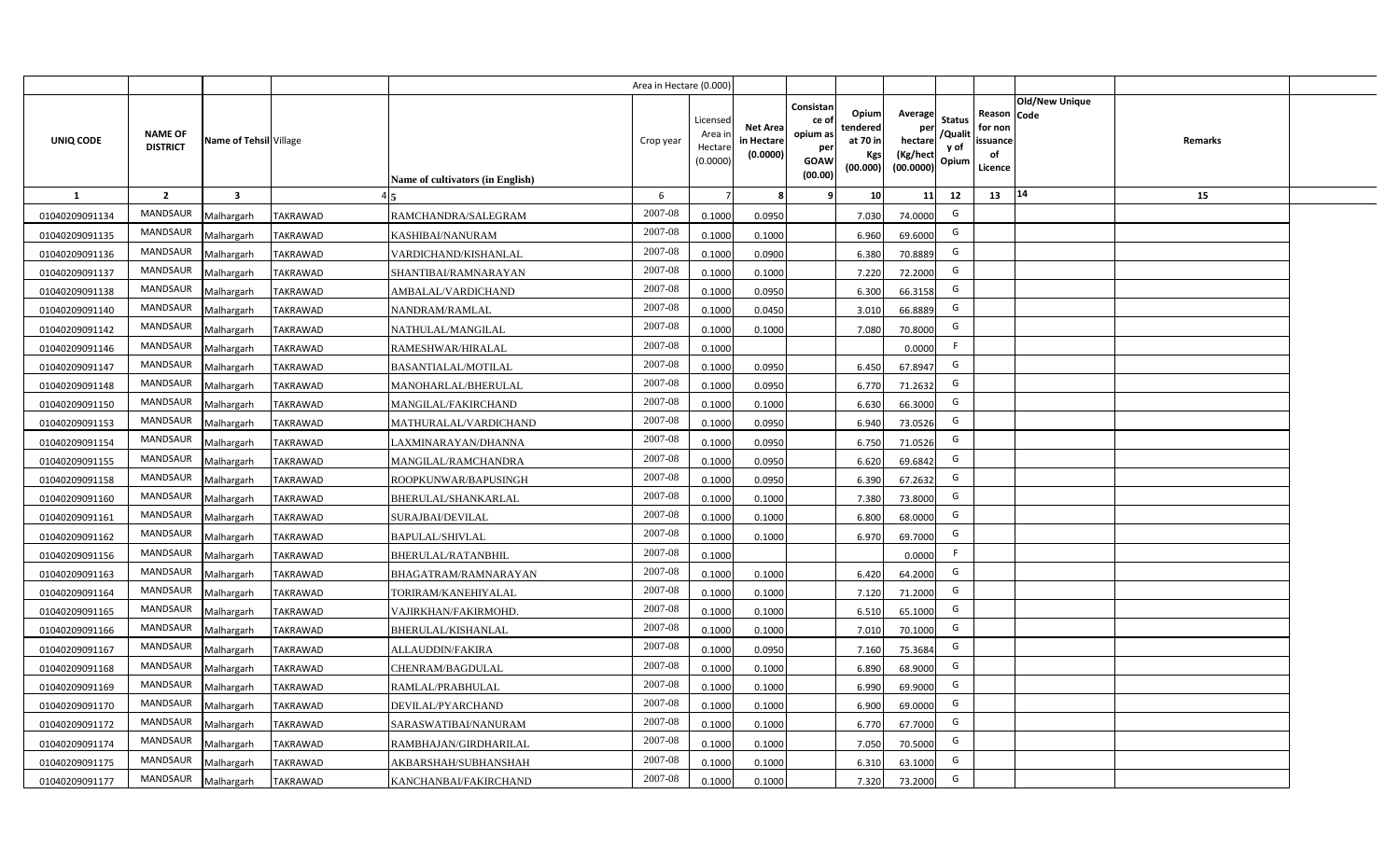|                |                                   |                         |                 |                                  | Area in Hectare (0.000) |                                           |                                           |                                                                                                                     |                                                    |                                           |                                                     |                       |         |  |
|----------------|-----------------------------------|-------------------------|-----------------|----------------------------------|-------------------------|-------------------------------------------|-------------------------------------------|---------------------------------------------------------------------------------------------------------------------|----------------------------------------------------|-------------------------------------------|-----------------------------------------------------|-----------------------|---------|--|
| UNIQ CODE      | <b>NAME OF</b><br><b>DISTRICT</b> | Name of Tehsil Village  |                 | Name of cultivators (in English) | Crop year               | Licensed<br>Area i<br>Hectare<br>(0.0000) | <b>Net Area</b><br>in Hectare<br>(0.0000) | Consistan<br>Opium<br>ce of<br>tendered<br>opium as<br>at 70 in<br>per<br>Kgs<br><b>GOAW</b><br>(00.000)<br>(00.00) | Average<br>per<br>hectare<br>(Kg/hect<br>(00.0000) | <b>Status</b><br>/Qualit<br>y of<br>Opium | Reason Code<br>for non<br>issuance<br>of<br>Licence | <b>Old/New Unique</b> | Remarks |  |
| 1              | $\overline{2}$                    | $\overline{\mathbf{3}}$ |                 |                                  | 6                       |                                           | 8                                         | 10 <sup>1</sup><br>-9                                                                                               | 11                                                 | 12                                        | 13                                                  | 14                    | 15      |  |
| 01040209091178 | MANDSAUR                          | Malhargarh              | <b>TAKRAWAD</b> | MADHU/BHUVAN                     | 2007-08                 | 0.1000                                    | 0.1000                                    | 6.870                                                                                                               | 68.7000                                            | G                                         |                                                     |                       |         |  |
| 01040209091179 | MANDSAUR                          | Malhargarh              | <b>TAKRAWAD</b> | GAFURANBAI/MUNIRSHAH             | 2007-08                 | 0.1000                                    |                                           |                                                                                                                     | 0.0000                                             | F.                                        |                                                     |                       |         |  |
| 01040209091180 | <b>MANDSAUR</b>                   | Malhargarh              | <b>TAKRAWAD</b> | JAMNALAL/RATANLAL                | 2007-08                 | 0.1000                                    | 0.1000                                    | 7.130                                                                                                               | 71.3000                                            | G                                         |                                                     |                       |         |  |
| 01040209091183 | MANDSAUR                          | Malhargarh              | <b>TAKRAWAD</b> | JAGDISH/DHAPUBAI                 | 2007-08                 | 0.1000                                    | 0.1050                                    | 6.910                                                                                                               | 65.8095                                            | G                                         |                                                     |                       |         |  |
| 01040209091186 | MANDSAUR                          | Malhargarh              | <b>TAKRAWAD</b> | SOHANBAI/BADRILAL                | 2007-08                 | 0.1000                                    | 0.1000                                    | 6.410                                                                                                               | 64.1000                                            | G                                         |                                                     |                       |         |  |
| 01040209091187 | MANDSAUR                          | Malhargarh              | TAKRAWAD        | MADHAV/NATHU                     | 2007-08                 | 0.1000                                    | 0.1000                                    | 7.250                                                                                                               | 72.5000                                            | G                                         |                                                     |                       |         |  |
| 01040209091188 | <b>MANDSAUR</b>                   | Malhargarh              | TAKRAWAD        | BHAGWANSINGH/BHANWARSINGH        | 2007-08                 | 0.1000                                    | 0.1000                                    | 7.010                                                                                                               | 70.1000                                            | G                                         |                                                     |                       |         |  |
| 01040209091189 | MANDSAUR                          | Malhargarh              | <b>TAKRAWAD</b> | RAJKUNWARBAI/BHARATSINGH         | 2007-08                 | 0.1000                                    | 0.0950                                    | 6.400                                                                                                               | 67.3684                                            | G                                         |                                                     |                       |         |  |
| 01040209091190 | MANDSAUR                          | Malhargarh              | TAKRAWAD        | DHANNA/BHUWAN                    | 2007-08                 | 0.1000                                    | 0.0950                                    | 6.840                                                                                                               | 72.0000                                            | G                                         |                                                     |                       |         |  |
| 01040209091193 | MANDSAUR                          | Malhargarh              | <b>TAKRAWAD</b> | <b>BALURAM/UDAYRAM</b>           | 2007-08                 | 0.1000                                    | 0.1000                                    | 7.100                                                                                                               | 71.0000                                            | G                                         |                                                     |                       |         |  |
| 01040209091195 | MANDSAUR                          | Malhargarh              | <b>TAKRAWAD</b> | LALSINGH/BHERUSINGH              | 2007-08                 | 0.1000                                    | 0.1000                                    | 6.960                                                                                                               | 69.6000                                            | G                                         |                                                     |                       |         |  |
| 01040209091199 | <b>MANDSAUR</b>                   | Malhargarh              | <b>TAKRAWAD</b> | KACHRU/LAXMAN NAYAK              | 2007-08                 | 0.1000                                    | 0.1000                                    | 7.450                                                                                                               | 74.5000                                            | G                                         |                                                     |                       |         |  |
| 01040209091201 | <b>MANDSAUR</b>                   | Malhargarh              | <b>TAKRAWAD</b> | OMPRAKASH/DEVRAM                 | 2007-08                 | 0.1000                                    | 0.1000                                    | 7.110                                                                                                               | 71.1000                                            | G                                         |                                                     |                       |         |  |
| 01040209091204 | <b>MANDSAUR</b>                   | Malhargarh              | <b>TAKRAWAD</b> | RAMDAYAL/BAGDULAL                | 2007-08                 | 0.1000                                    | 0.1000                                    | 7.020                                                                                                               | 70.2000                                            | G                                         |                                                     |                       |         |  |
| 01040209091205 | MANDSAUR                          | Malhargarh              | <b>TAKRAWAD</b> | ASHOKKUMAR/BASANTILAL            | 2007-08                 | 0.1000                                    | 0.0950                                    | 6.660                                                                                                               | 70.1053                                            | G                                         |                                                     |                       |         |  |
| 01040209091207 | <b>MANDSAUR</b>                   | Malhargarh              | <b>TAKRAWAD</b> | <b>BABULAL/BAGDIRAM</b>          | 2007-08                 | 0.1000                                    | 0.1000                                    | 6.720                                                                                                               | 67.2000                                            | G                                         |                                                     |                       |         |  |
| 01040209091210 | <b>MANDSAUR</b>                   | Malhargarh              | <b>TAKRAWAD</b> | HARDABAI/BHANWARLAL              | 2007-08                 | 0.1000                                    | 0.1000                                    | 6.900                                                                                                               | 69.0000                                            | G                                         |                                                     |                       |         |  |
| 01040209091211 | <b>MANDSAUR</b>                   | Malhargarh              | <b>TAKRAWAD</b> | MAHENDRAKUMAR/MEHTABBAI          | 2007-08                 | 0.1000                                    | 0.1000                                    | 6.950                                                                                                               | 69.5000                                            | G                                         |                                                     |                       |         |  |
| 01040209091079 | <b>MANDSAUR</b>                   | Malhargarh              | <b>TAKRAWAD</b> | ALLANUR/BASHIRANBI               | 2007-08                 | 0.1000                                    | 0.1000                                    | 6.950                                                                                                               | 69.5000                                            | G                                         |                                                     |                       |         |  |
| 01040209091213 | <b>MANDSAUR</b>                   | Malhargarh              | <b>TAKRAWAD</b> | BHAGATRAM/KISHANLAL              | 2007-08                 | 0.1000                                    | 0.1000                                    | 6.780                                                                                                               | 67.8000                                            | G                                         |                                                     |                       |         |  |
| 01040209091215 | <b>MANDSAUR</b>                   | Malhargarh              | <b>TAKRAWAD</b> | SHRIRAM/ONKARLAL                 | 2007-08                 | 0.1000                                    | 0.1000                                    | 6.850                                                                                                               | 68.5000                                            | G                                         |                                                     |                       |         |  |
| 01040209091009 | <b>MANDSAUR</b>                   | Malhargarh              | <b>TAKRAWAD</b> | RAJIBAI/JAGANNATH                | 2007-08                 | 0.1000                                    | 0.1000                                    | 6.950                                                                                                               | 69.5000                                            | G                                         |                                                     |                       |         |  |
| 01040209091217 | <b>MANDSAUR</b>                   | Malhargarh              | <b>TAKRAWAD</b> | <b>BAGDURAM/DHANNA</b>           | 2007-08                 | 0.1000                                    | 0.1000                                    | 6.860                                                                                                               | 68.6000                                            | G                                         |                                                     |                       |         |  |
| 01040209091088 | <b>MANDSAUR</b>                   | Malhargarh              | <b>TAKRAWAD</b> | MANKUNWAR/KASHIRAM               | 2007-08                 | 0.1000                                    | 0.1000                                    | 6.790                                                                                                               | 67.9000                                            | G                                         |                                                     |                       |         |  |
| 01040209091197 | <b>MANDSAUR</b>                   | Malhargarh              | <b>TAKRAWAD</b> | RAMBKSH/BHNAWARLAL               | 2007-08                 | 0.1000                                    | 0.0950                                    | 6.680                                                                                                               | 70.3158                                            | G                                         |                                                     |                       |         |  |
| 01040209091015 | MANDSAUR                          | Malhargarh              | TAKRAWAD        | JAGDISH/DEVRAM                   | 2007-08                 | 0.1000                                    | 0.1000                                    | 7.020                                                                                                               | 70.2000                                            | G                                         |                                                     |                       |         |  |
| 01040209091034 | MANDSAUR                          | Malhargarh              | <b>TAKRAWAD</b> | KANWARLAL/BHUVANIRAM             | 2007-08                 | 0.1000                                    | 0.1000                                    | 6.790                                                                                                               | 67.9000                                            | G                                         |                                                     |                       |         |  |
| 01040209091060 | MANDSAUR                          | Malhargarh              | <b>TAKRAWAD</b> | DULICHAND/RAMCHANDRA             | 2007-08                 | 0.1000                                    | 0.1000                                    | 7.130                                                                                                               | 71.3000                                            | G                                         |                                                     |                       |         |  |
| 01040209091203 | MANDSAUR                          | Malhargarh              | <b>TAKRAWAD</b> | <b>BHANWARLAL/BHERULAL</b>       | 2007-08                 | 0.1000                                    | 0.1000                                    | 7.200                                                                                                               | 72.0000                                            | G                                         |                                                     |                       |         |  |
| 01040209091218 | MANDSAUR                          | Malhargarh              | <b>TAKRAWAD</b> | CHAGANLAL/BAGDURAM               | 2007-08                 | 0.1000                                    | 0.1000                                    | 6.840                                                                                                               | 68.4000                                            | G                                         |                                                     |                       |         |  |
| 01040209091083 | MANDSAUR                          | Malhargarh              | <b>TAKRAWAD</b> | <b>LILADHAR/KACHRU</b>           | 2007-08                 | 0.1000                                    | 0.1000                                    | 6.960                                                                                                               | 69.6000                                            | G                                         |                                                     |                       |         |  |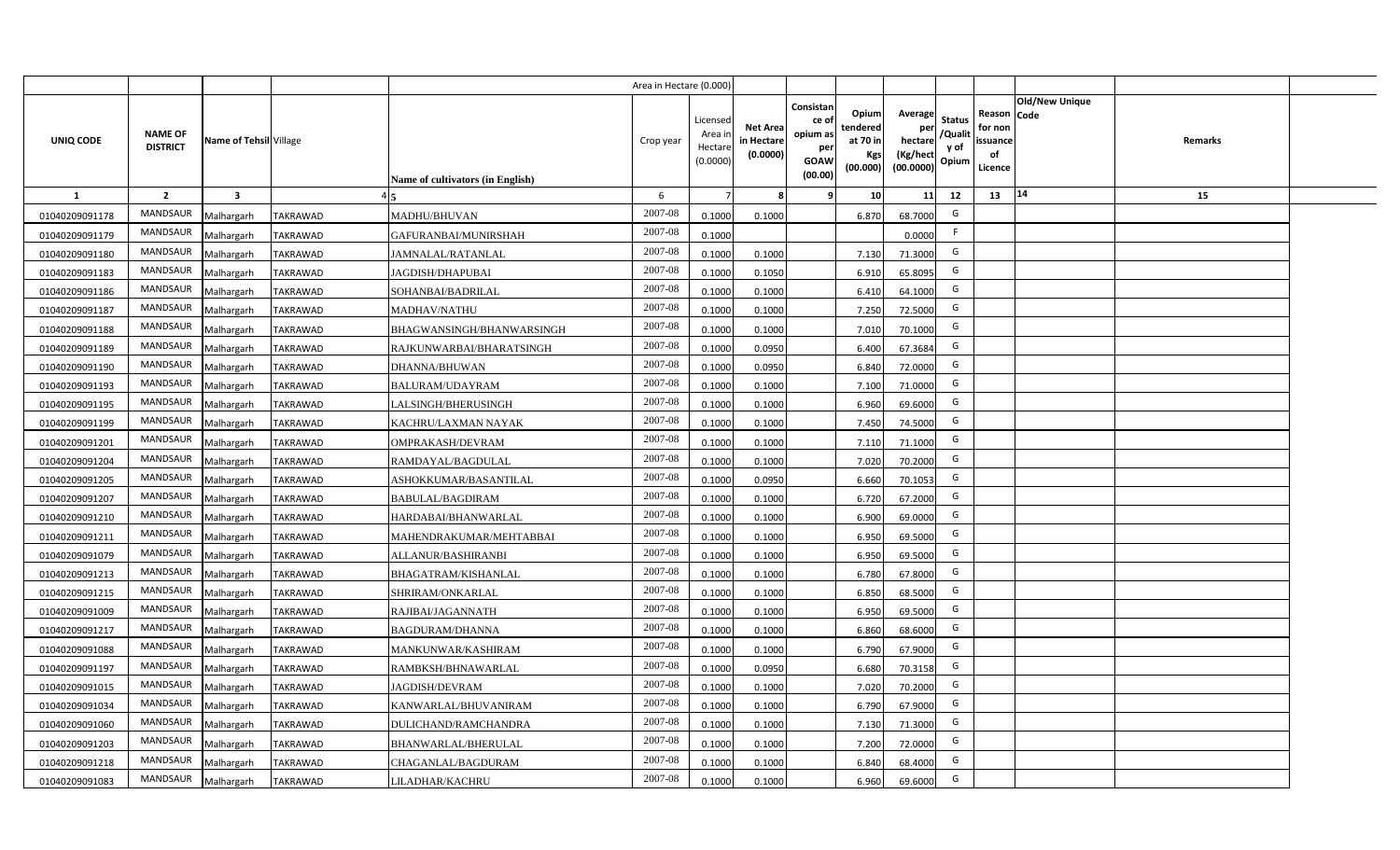|                  |                                   |                         |                     |                                  | Area in Hectare (0.000) |                                           |                                           |                                                                                                                     |                                                    |                                           |                                                     |                       |         |  |
|------------------|-----------------------------------|-------------------------|---------------------|----------------------------------|-------------------------|-------------------------------------------|-------------------------------------------|---------------------------------------------------------------------------------------------------------------------|----------------------------------------------------|-------------------------------------------|-----------------------------------------------------|-----------------------|---------|--|
| <b>UNIQ CODE</b> | <b>NAME OF</b><br><b>DISTRICT</b> | Name of Tehsil Village  |                     | Name of cultivators (in English) | Crop year               | Licensed<br>Area i<br>Hectare<br>(0.0000) | <b>Net Area</b><br>in Hectare<br>(0.0000) | Consistan<br>Opium<br>ce of<br>tendered<br>opium as<br>at 70 in<br>per<br>Kgs<br><b>GOAW</b><br>(00.000)<br>(00.00) | Average<br>per<br>hectare<br>(Kg/hect<br>(00.0000) | <b>Status</b><br>/Qualit<br>y of<br>Opium | Reason Code<br>for non<br>issuance<br>of<br>Licence | <b>Old/New Unique</b> | Remarks |  |
| $\mathbf{1}$     | $\overline{2}$                    | $\overline{\mathbf{3}}$ |                     |                                  | 6                       |                                           | 8                                         | -9<br>10 <sup>1</sup>                                                                                               | 11                                                 | 12                                        | 13                                                  | 14                    | 15      |  |
| 01040209091191   | MANDSAUR                          | Malhargarh              | <b>TAKRAWAD</b>     | KANEHIYALAL/BAGDU                | 2007-08                 | 0.1000                                    | 0.0950                                    | 7.140                                                                                                               | 75.1579                                            | G                                         |                                                     |                       |         |  |
| 01040209091222   | MANDSAUR                          | Malhargarh              | <b>TAKRAWAD</b>     | RAMBHJAN/ONKARLAL                | 2007-08                 | 0.1000                                    | 0.1000                                    | 6.810                                                                                                               | 68.1000                                            | G                                         |                                                     |                       |         |  |
| 01040209091224   | MANDSAUR                          | Malhargarh              | <b>TAKRAWAD</b>     | <b>BAPULAL/NATHULAL</b>          | 2007-08                 | 0.1000                                    | 0.1000                                    | 7.040                                                                                                               | 70.4000                                            | G                                         |                                                     |                       |         |  |
| 01040209091225   | MANDSAUR                          | Malhargarh              | <b>TAKRAWAD</b>     | DINESHCHANDRA/SHRIRAM            | 2007-08                 | 0.1000                                    | 0.1050                                    | 6.830                                                                                                               | 65.0476                                            | G                                         |                                                     |                       |         |  |
| 01040209091223   | MANDSAUR                          | Malhargarh              | TAKRAWAD            | KISHANLAL/NATHULAL               | 2007-08                 | 0.1000                                    | 0.1000                                    | 6.720                                                                                                               | 67.2000                                            | G                                         |                                                     |                       |         |  |
| 01040209091226   | <b>MANDSAUR</b>                   | Malhargarh              | TAKRAWAD            | PURALAL/KANEHIYALAL              | 2007-08                 | 0.1000                                    | 0.1000                                    | 7.310                                                                                                               | 73.1000                                            | G                                         |                                                     |                       |         |  |
| 01040209091227   | <b>MANDSAUR</b>                   | Malhargarh              | <b>TAKRAWAD</b>     | RAHMANSHAH/NOORSHAH              | 2007-08                 | 0.1000                                    | 0.1000                                    | 7.820                                                                                                               | 78.2000                                            | G                                         |                                                     |                       |         |  |
| 01040209091051   | MANDSAUR                          | Malhargarh              | <b>TAKRAWAD</b>     | LAXMINARAYAN/CHAMPALAL           | 2007-08                 | 0.1000                                    | 0.1000                                    | 6.920                                                                                                               | 69.2000                                            | G                                         |                                                     |                       |         |  |
| 01040209091209   | MANDSAUR                          | Malhargarh              | <b>TAKRAWAD</b>     | MANGILAL/KASHIRAM                | 2007-08                 | 0.1000                                    |                                           |                                                                                                                     | 0.0000                                             | F.                                        |                                                     |                       |         |  |
| 01040209091176   | <b>MANDSAUR</b>                   | Malhargarh              | <b>TAKRAWAD</b>     | LAXMINARAYAN/BHANWARLAL          | 2007-08                 | 0.1000                                    | 0.0950                                    | 6.730                                                                                                               | 70.8421                                            | G                                         |                                                     |                       |         |  |
| 01040209091206   | <b>MANDSAUR</b>                   | Malhargarh              | <b>TAKRAWAD</b>     | GORDHANLAL/NATHULAL              | 2007-08                 | 0.1000                                    | 0.0950                                    | 6.500                                                                                                               | 68.4211                                            | G                                         |                                                     |                       |         |  |
| 01040209091229   | <b>MANDSAUR</b>                   | Malhargarh              | <b>TAKRAWAD</b>     | MANOHARLAL/RAMCHANDRA            | 2007-08                 | 0.1000                                    | 0.1000                                    | 6.560                                                                                                               | 65.6000                                            | G                                         |                                                     |                       |         |  |
| 01040209091194   | <b>MANDSAUR</b>                   | Malhargarh              | <b>TAKRAWAD</b>     | RAMLAL/BHERULAL                  | 2007-08                 | 0.1000                                    | 0.1000                                    | 7.780                                                                                                               | 77.8000                                            | G                                         |                                                     |                       |         |  |
| 01040209091230   | <b>MANDSAUR</b>                   | Malhargarh              | <b>TAKRAWAD</b>     | VIDYABAI/HARIPRASAD              | 2007-08                 | 0.1000                                    | 0.0950                                    | 6.890                                                                                                               | 72.5263                                            | G                                         |                                                     |                       |         |  |
| 01040209091185   | MANDSAUR                          | Malhargarh              | <b>TAKRAWAD</b>     | MOHANLAL/MODIRAM                 | 2007-08                 | 0.1000                                    | 0.1000                                    | 6.890                                                                                                               | 68.9000                                            | G                                         |                                                     |                       |         |  |
| 01040209091231   | <b>MANDSAUR</b>                   | Malhargarh              | TAKRAWAD            | RAMPRASAD/KESHURAM               | 2007-08                 | 0.1000                                    | 0.1000                                    | 7.900                                                                                                               | 79.0000                                            | G                                         |                                                     | 01040209092005        |         |  |
| 01040209019021   | <b>MANDSAUR</b>                   | Malhargarh              | <b>MANASA KHURD</b> | AMBALAL/MOHANLAL                 | 2007-08                 | 0.1000                                    |                                           |                                                                                                                     | 0.0000                                             | F.                                        |                                                     |                       |         |  |
| 01040209019025   | <b>MANDSAUR</b>                   | Malhargarh              | <b>MANASA KHURD</b> | ASHOK KUMAR/SOHANLAL             | 2007-08                 | 0.1000                                    |                                           |                                                                                                                     | 0.0000                                             | F.                                        |                                                     |                       |         |  |
| 01040209019020   | <b>MANDSAUR</b>                   | Malhargarh              | <b>MANASA KHURD</b> | <b>JDAYRAM/RAMCHANDRA</b>        | 2007-08                 | 0.1000                                    |                                           |                                                                                                                     | 0.0000                                             | F                                         |                                                     |                       |         |  |
| 01040209019031   | MANDSAUR                          | Malhargarh              | <b>MANASA KHURD</b> | BHERUSINGH/SHAMBHUSINGH          | 2007-08                 | 0.1000                                    |                                           |                                                                                                                     | 0.0000                                             | F                                         |                                                     |                       |         |  |
| 01040209019003   | <b>MANDSAUR</b>                   | Malhargarh              | <b>MANASA KHURD</b> | MOHANLAL/NATHULAL                | 2007-08                 | 0.1000                                    |                                           |                                                                                                                     | 0.0000                                             | F                                         |                                                     |                       |         |  |
| 01040209019036   | <b>MANDSAUR</b>                   | Malhargarh              | <b>MANASA KHURD</b> | BABULAL/BHANWARLAL               | 2007-08                 | 0.1000                                    |                                           |                                                                                                                     | 0.0000                                             | F.                                        |                                                     |                       |         |  |
| 01040209019015   | <b>MANDSAUR</b>                   | Malhargarh              | <b>MANASA KHURD</b> | ROADSINGH/KALUSINGH              | 2007-08                 | 0.1000                                    |                                           |                                                                                                                     | 0.0000                                             | $\mathsf{N}$                              |                                                     |                       |         |  |
| 01040209020001   | MANDSAUR                          | Malhargarh              | MOLIYAKHEDI         | KANWARLAL/GABBU                  | 2007-08                 | 0.1000                                    | 0.1000                                    | 6.790                                                                                                               | 67.9000                                            | G                                         |                                                     |                       |         |  |
| 01040209020002   | MANDSAUR                          | Malhargarh              | MOLIYAKHEDI         | SHANKARLAL/NAGGAJI               | 2007-08                 | 0.1000                                    |                                           |                                                                                                                     | 0.0000                                             | F                                         |                                                     |                       |         |  |
| 01040209020003   | MANDSAUR                          | Malhargarh              | MOLIYAKHEDI         | KANKUBAI/LALURAM                 | 2007-08                 | 0.1000                                    |                                           |                                                                                                                     | 0.0000                                             | F                                         |                                                     |                       |         |  |
| 01040209020004   | MANDSAUR                          | Malhargarh              | MOLIYAKHEDI         | SHOBHARAM/KANWARLAL@NARAYAN      | 2007-08                 | 0.1000                                    | 0.1000                                    | 7.140                                                                                                               | 71.4000                                            | G                                         |                                                     |                       |         |  |
| 01040209020005   | MANDSAUR                          | Malhargarh              | MOLIYAKHEDI         | <b>GHASI/GORDHAN</b>             | 2007-08                 | 0.1000                                    |                                           |                                                                                                                     | 0.0000                                             | F.                                        |                                                     |                       |         |  |
| 01040209020008   | MANDSAUR                          | Malhargarh              | MOLIYAKHEDI         | PRAHLADSINGH/ANTARSINGH          | 2007-08                 | 0.1000                                    |                                           |                                                                                                                     | 0.0000                                             | F                                         |                                                     |                       |         |  |
| 01040209020011   | <b>MANDSAUR</b>                   | Malhargarh              | MOLIYAKHEDI         | SITABAI/RANGLAL @ GOKUL          | 2007-08                 | 0.1000                                    |                                           |                                                                                                                     | 0.0000                                             | F.                                        |                                                     |                       |         |  |
| 01040209020012   | MANDSAUR                          | Malhargarh              | MOLIYAKHEDI         | <b>BHANWARLAL/NAGJI</b>          | 2007-08                 | 0.1000                                    |                                           |                                                                                                                     | 0.0000                                             | F                                         |                                                     |                       |         |  |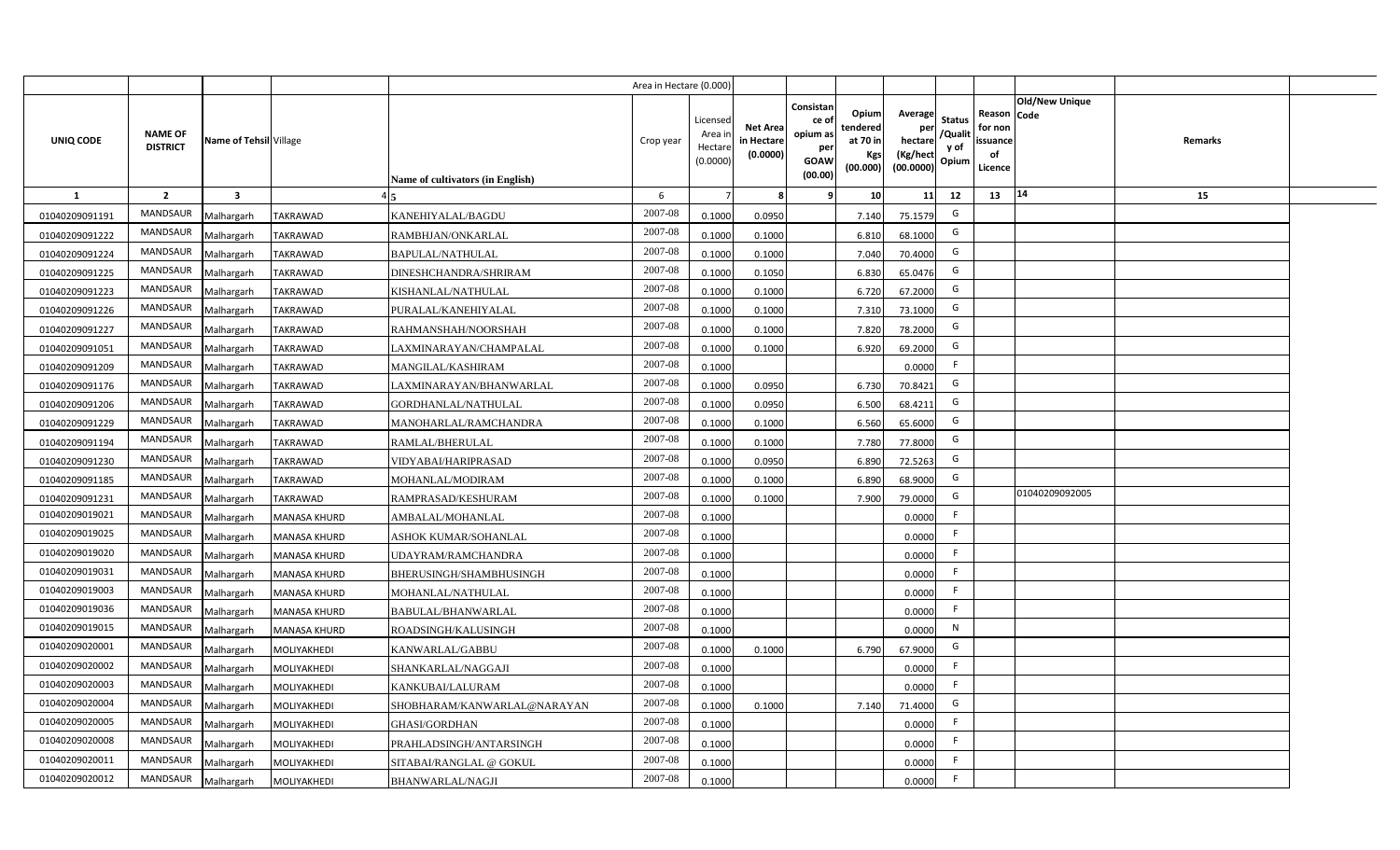|                |                                   |                         |                     |                                         | Area in Hectare (0.000) |                                           |                                           |                                                                 |                                                  |                                                                                                 |                                                     |                       |         |  |
|----------------|-----------------------------------|-------------------------|---------------------|-----------------------------------------|-------------------------|-------------------------------------------|-------------------------------------------|-----------------------------------------------------------------|--------------------------------------------------|-------------------------------------------------------------------------------------------------|-----------------------------------------------------|-----------------------|---------|--|
| UNIQ CODE      | <b>NAME OF</b><br><b>DISTRICT</b> | Name of Tehsil Village  |                     | <b>Name of cultivators (in English)</b> | Crop year               | Licensed<br>Area i<br>Hectare<br>(0.0000) | <b>Net Area</b><br>in Hectare<br>(0.0000) | Consistan<br>ce of<br>opium as<br>per<br><b>GOAW</b><br>(00.00) | Opium<br>tendered<br>at 70 in<br>Kgs<br>(00.000) | Average<br><b>Status</b><br>per<br>/Qualit<br>hectare<br>y of<br>(Kg/hect<br>Opium<br>(00.0000) | Reason Code<br>for non<br>issuance<br>of<br>Licence | <b>Old/New Unique</b> | Remarks |  |
| <b>1</b>       | $\overline{2}$                    | $\overline{\mathbf{3}}$ |                     |                                         | 6                       |                                           |                                           | -9                                                              | 10                                               | 11<br>12                                                                                        | 13                                                  | 14                    | 15      |  |
| 01040209020013 | <b>MANDSAUR</b>                   | Malhargarh              | MOLIYAKHEDI         | RADHESHYAM/DAMARSINGH                   | 2007-08                 | 0.1000                                    |                                           |                                                                 |                                                  | -F<br>0.0000                                                                                    |                                                     |                       |         |  |
| 01040209020014 | <b>MANDSAUR</b>                   | Malhargarh              | MOLIYAKHEDI         | TEKCHAND/GORDHAN                        | 2007-08                 | 0.1000                                    |                                           |                                                                 |                                                  | F.<br>0.0000                                                                                    |                                                     |                       |         |  |
| 01040209020015 | MANDSAUR                          | Malhargarh              | MOLIYAKHEDI         | GITABAI/SHANTILAL                       | 2007-08                 | 0.1000                                    | 0.1000                                    |                                                                 | 6.990                                            | G<br>69.9000                                                                                    |                                                     |                       |         |  |
| 01040209020016 | MANDSAUR                          | Malhargarh              | MOLIYAKHEDI         | MANNALAL/GABBU                          | 2007-08                 | 0.1000                                    |                                           |                                                                 |                                                  | -F<br>0.0000                                                                                    |                                                     |                       |         |  |
| 01040209020017 | MANDSAUR                          | Malhargarh              | MOLIYAKHEDI         | RAMCHANDRA/TEKCHAND                     | 2007-08                 | 0.1000                                    | 0.1000                                    |                                                                 | 6.630                                            | G<br>66.3000                                                                                    |                                                     |                       |         |  |
| 01040209020018 | MANDSAUR                          | Malhargarh              | MOLIYAKHEDI         | <b>BANSHILAL/DEVA</b>                   | 2007-08                 | 0.1000                                    | 0.0950                                    |                                                                 | 6.250                                            | G<br>65.7895                                                                                    |                                                     |                       |         |  |
| 01040209020019 | MANDSAUR                          | Malhargarh              | MOLIYAKHEDI         | JAGDISH/INDARMAL                        | 2007-08                 | 0.1000                                    |                                           |                                                                 |                                                  | F<br>0.0000                                                                                     |                                                     |                       |         |  |
| 01040209020020 | MANDSAUR                          | Malhargarh              | MOLIYAKHEDI         | JAYCHAND/KALU                           | 2007-08                 | 0.1000                                    | 0.1000                                    |                                                                 | 6.310                                            | G<br>63.1000                                                                                    |                                                     |                       |         |  |
| 01040209020025 | MANDSAUR                          | Malhargarh              | MOLIYAKHEDI         | HUDIBAI/DHURA                           | 2007-08                 | 0.1000                                    |                                           |                                                                 |                                                  | -F<br>0.0000                                                                                    |                                                     |                       |         |  |
| 01040209020026 | MANDSAUR                          | Malhargarh              | MOLIYAKHEDI         | OMPRAKASH/PRABHULAL                     | 2007-08                 | 0.1000                                    |                                           |                                                                 |                                                  | F<br>0.0000                                                                                     |                                                     |                       |         |  |
| 01040209020027 | MANDSAUR                          | Malhargarh              | MOLIYAKHEDI         | <b>BALARAM/NARAYANIBAI</b>              | 2007-08                 | 0.1000                                    | 0.1000                                    |                                                                 | 6.690                                            | G<br>66.9000                                                                                    |                                                     |                       |         |  |
| 01040209020029 | MANDSAUR                          | Malhargarh              | MOLIYAKHEDI         | JAGDISHCHAND/RANGLAL                    | 2007-08                 | 0.1000                                    |                                           |                                                                 |                                                  | -F<br>0.0000                                                                                    |                                                     |                       |         |  |
| 01040209020031 | MANDSAUR                          | Malhargarh              | MOLIYAKHEDI         | <b>MANGILAL/GHASI</b>                   | 2007-08                 | 0.1000                                    |                                           |                                                                 |                                                  | F<br>0.0000                                                                                     |                                                     |                       |         |  |
| 01040209020032 | MANDSAUR                          | Malhargarh              | MOLIYAKHEDI         | KARULAL/HAJARILAL                       | 2007-08                 | 0.1000                                    | 0.0950                                    |                                                                 | 6.080                                            | G<br>64.0000                                                                                    |                                                     |                       |         |  |
| 01040209020033 | MANDSAUR                          | Malhargarh              | MOLIYAKHEDI         | SHOBHARAM/RATANLAL                      | 2007-08                 | 0.1000                                    | 0.1000                                    |                                                                 | 6.450                                            | G<br>64.5000                                                                                    |                                                     |                       |         |  |
| 01040209020034 | MANDSAUR                          | Malhargarh              | MOLIYAKHEDI         | SHYAMLAL/TEKCHAND                       | 2007-08                 | 0.1000                                    | 0.1000                                    |                                                                 | 7.250                                            | G<br>72.5000                                                                                    |                                                     |                       |         |  |
| 01040209020037 | MANDSAUR                          | Malhargarh              | MOLIYAKHEDI         | VAKTARSINGH/MANOHARSINGH                | 2007-08                 | 0.1000                                    |                                           |                                                                 |                                                  | F.<br>0.0000                                                                                    |                                                     |                       |         |  |
| 01040209020038 | MANDSAUR                          | Malhargarh              | MOLIYAKHEDI         | GOPAL/BHAGIRATH JAT                     | 2007-08                 | 0.1000                                    |                                           |                                                                 |                                                  | F.<br>0.0000                                                                                    |                                                     |                       |         |  |
| 01040209020040 | MANDSAUR                          | Malhargarh              | MOLIYAKHEDI         | JAGDISH/PRATHVIRAJ (PARTHA)             | 2007-08                 | 0.1000                                    |                                           |                                                                 |                                                  | F<br>0.0000                                                                                     |                                                     |                       |         |  |
| 01040209020043 | MANDSAUR                          | Malhargarh              | MOLIYAKHEDI         | NANDUBAI/TEKCHANDRA                     | 2007-08                 | 0.1000                                    |                                           |                                                                 |                                                  | F.<br>0.0000                                                                                    |                                                     |                       |         |  |
| 01040209020045 | MANDSAUR                          | Malhargarh              | MOLIYAKHEDI         | VARDICHAND/MANGILAL                     | $2007 - 08$             | 0.1000                                    |                                           |                                                                 |                                                  | F.<br>0.0000                                                                                    |                                                     |                       |         |  |
| 01040209020049 | MANDSAUR                          | Malhargarh              | MOLIYAKHEDI         | PARVATSINGH/NAHARSINGH                  | 2007-08                 | 0.1000                                    |                                           |                                                                 |                                                  | F.<br>0.0000                                                                                    |                                                     |                       |         |  |
| 01040209020050 | MANDSAUR                          | Malhargarh              | MOLIYAKHEDI         | DASHRATHSINGH/BAHADUR                   | 2007-08                 | 0.1000                                    |                                           |                                                                 |                                                  | F<br>0.0000                                                                                     |                                                     |                       |         |  |
| 01040209020051 | MANDSAUR                          | Malhargarh              | MOLIYAKHEDI         | JAGDISHCHAND/KANWARLAL                  | 2007-08                 | 0.1000                                    | 0.1000                                    |                                                                 | 6.990                                            | G<br>69.9000                                                                                    |                                                     |                       |         |  |
| 01040209020052 | MANDSAUR                          | Malhargarh              | MOLIYAKHEDI         | MOTYABAI/NAGGAJI                        | 2007-08                 | 0.1000                                    |                                           |                                                                 |                                                  | F.<br>0.0000                                                                                    |                                                     |                       |         |  |
| 01040209020059 | MANDSAUR                          | Malhargarh              | MOLIYAKHEDI         | SHASHIKANT/AMBALAL                      | 2007-08                 | 0.1000                                    |                                           |                                                                 |                                                  | F<br>0.0000                                                                                     |                                                     |                       |         |  |
| 01040209020053 | MANDSAUR                          | Malhargarh              | MOLIYAKHEDI         | GOVINDRAM/JETRAM                        | 2007-08                 | 0.1000                                    | 0.0950                                    |                                                                 | 6.670                                            | G<br>70.2105                                                                                    |                                                     |                       |         |  |
| 01040209020061 | MANDSAUR                          | Malhargarh              | MOLIYAKHEDI         | GULABBAI/NHAHERSINGH                    | 2007-08                 | 0.1000                                    |                                           |                                                                 |                                                  | F.<br>0.0000                                                                                    |                                                     |                       |         |  |
| 01040209020062 | MANDSAUR                          | Malhargarh              | MOLIYAKHEDI         | <b>BANSILAL/GUBBU JI</b>                | 2007-08                 | 0.1000                                    | 0.0950                                    |                                                                 | 5.470                                            | G<br>57.5789                                                                                    | 05                                                  |                       |         |  |
| 01040209086001 | <b>MANDSAUR</b>                   | Malhargarh              | <b>JODHAPIPLIYA</b> | SITABAI/LAXMAN/LAXMINARAYAN             | 2007-08                 | 0.1000                                    |                                           |                                                                 |                                                  | -F<br>0.0000                                                                                    |                                                     |                       |         |  |
| 01040209086002 | <b>MANDSAUR</b>                   | Malhargarh              | <b>JODHAPIPLIYA</b> | MANGILAL/BHERULAL                       | 2007-08                 | 0.1000                                    | 0.0950                                    |                                                                 | 7.130                                            | G<br>75.0526                                                                                    |                                                     |                       |         |  |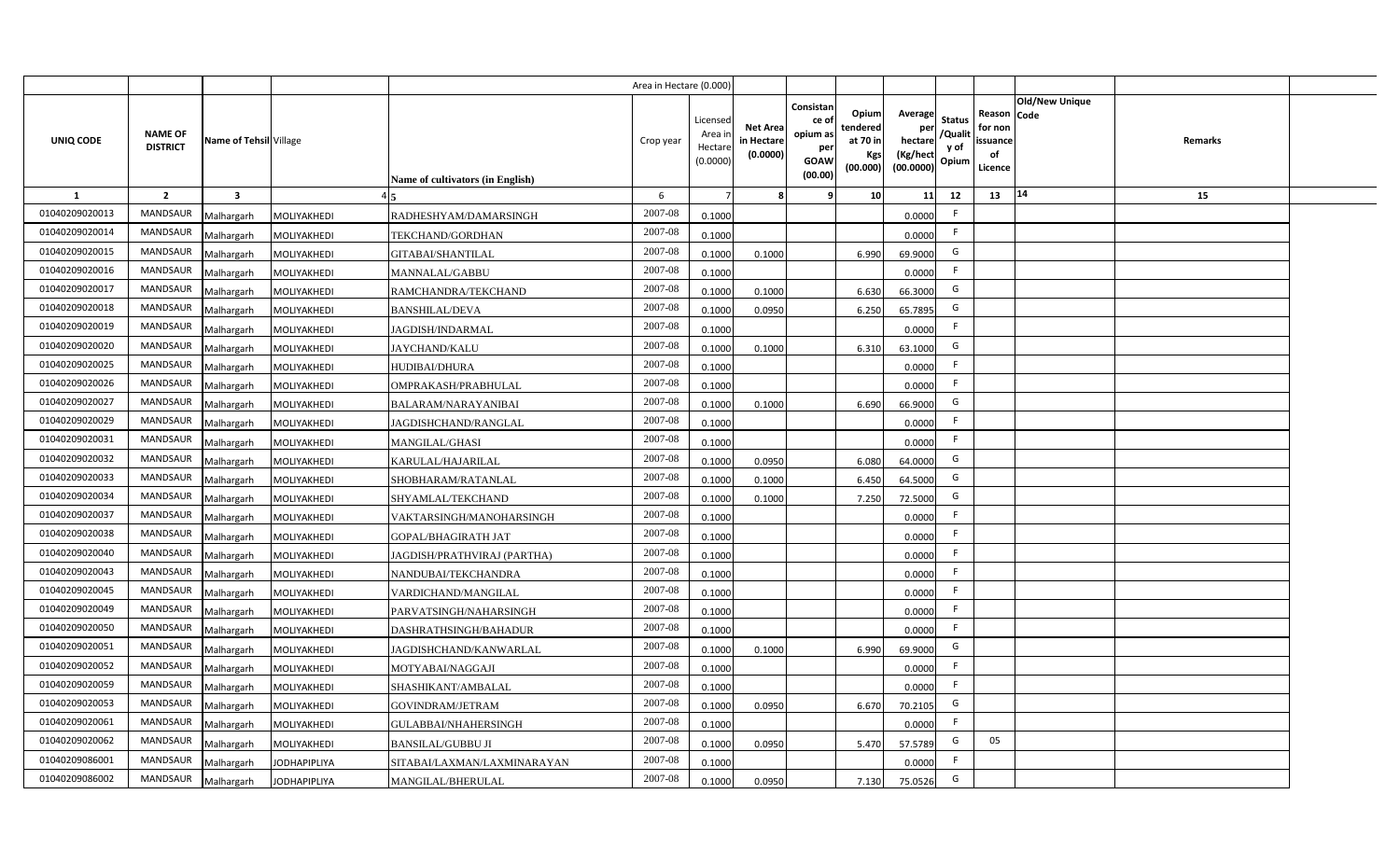|                |                                   |                         |                     |                                  | Area in Hectare (0.000 |                                          |                                           |                                                                 |                                                  |                                                    |                                           |                                                     |                       |                |  |
|----------------|-----------------------------------|-------------------------|---------------------|----------------------------------|------------------------|------------------------------------------|-------------------------------------------|-----------------------------------------------------------------|--------------------------------------------------|----------------------------------------------------|-------------------------------------------|-----------------------------------------------------|-----------------------|----------------|--|
| UNIQ CODE      | <b>NAME OF</b><br><b>DISTRICT</b> | Name of Tehsil Village  |                     | Name of cultivators (in English) | Crop year              | Licensed<br>Area i<br>Hectar<br>(0.0000) | <b>Net Area</b><br>in Hectare<br>(0.0000) | Consistan<br>ce of<br>opium as<br>per<br><b>GOAW</b><br>(00.00) | Opium<br>tendered<br>at 70 in<br>Kgs<br>(00.000) | Average<br>per<br>hectare<br>(Kg/hect<br>(00.0000) | <b>Status</b><br>/Qualit<br>y of<br>Opium | Reason Code<br>for non<br>issuance<br>of<br>Licence | <b>Old/New Unique</b> | <b>Remarks</b> |  |
| 1              | $\overline{2}$                    | $\overline{\mathbf{3}}$ |                     |                                  | 6                      |                                          |                                           | <b>q</b>                                                        | 10                                               | 11                                                 | 12                                        | 13                                                  | 14                    | 15             |  |
| 01040209086003 | <b>MANDSAUR</b>                   | Malhargarh              | <b>JODHAPIPLIYA</b> | RAMPRAHLAD/DHAPUBAI              | 2007-08                | 0.1000                                   | 0.1000                                    |                                                                 | 7.030                                            | 70.3000                                            | G                                         |                                                     |                       |                |  |
| 01040209086005 | <b>MANDSAUR</b>                   | Malhargarh              | <b>JODHAPIPLIYA</b> | KARULAL/RAMLAL                   | 2007-08                | 0.1000                                   |                                           |                                                                 |                                                  | 0.0000                                             | -F                                        |                                                     |                       |                |  |
| 01040209086006 | <b>MANDSAUR</b>                   | Malhargarh              | <b>JODHAPIPLIYA</b> | RADHESHYAM/KANIRAM               | 2007-08                | 0.1000                                   |                                           |                                                                 |                                                  | 0.0000                                             |                                           |                                                     |                       |                |  |
| 01040209086007 | <b>MANDSAUR</b>                   | Malhargarh              | <b>JODHAPIPLIYA</b> | NIRBHAYRAM/KANWARLAL             | 2007-08                | 0.100                                    | 0.1000                                    |                                                                 | 7.120                                            | 71.2000                                            | G                                         |                                                     |                       |                |  |
| 01040209086010 | <b>MANDSAUR</b>                   | Malhargarh              | <b>JODHAPIPLIYA</b> | DULERAMDAS/GULABDAS              | 2007-08                | 0.100                                    | 0.1000                                    |                                                                 | 7.000                                            | 70.0000                                            | G                                         |                                                     |                       |                |  |
| 01040209086011 | <b>MANDSAUR</b>                   | Malhargarh              | <b>JODHAPIPLIYA</b> | <b>GHISA/NATHU</b>               | 2007-08                | 0.1000                                   |                                           |                                                                 |                                                  | 0.0000                                             | -F                                        |                                                     |                       |                |  |
| 01040209086012 | MANDSAUR                          | Malhargarh              | <b>JODHAPIPLIYA</b> | MANGILAL/KISHANLAL               | 2007-08                | 0.1000                                   | 0.1000                                    |                                                                 | 6.910                                            | 69.1000                                            | G                                         |                                                     |                       |                |  |
| 01040209086013 | <b>MANDSAUR</b>                   | Malhargarh              | <b>JODHAPIPLIYA</b> | KANEHIYALAL/AMRA                 | 2007-08                | 0.1000                                   |                                           |                                                                 |                                                  | 0.0000                                             | E                                         |                                                     |                       |                |  |
| 01040209086014 | <b>MANDSAUR</b>                   | Malhargarh              | <b>JODHAPIPLIYA</b> | BHANWERLAL/MANGU                 | 2007-08                | 0.1000                                   | 0.1000                                    |                                                                 | 6.210                                            | 62.1000                                            | G                                         |                                                     |                       |                |  |
| 01040209086015 | <b>MANDSAUR</b>                   | Malhargarh              | <b>JODHAPIPLIYA</b> | <b>BAPULAL/SHRILAL</b>           | 2007-08                | 0.1000                                   |                                           |                                                                 |                                                  | 0.0000                                             | F.                                        |                                                     |                       |                |  |
| 01040209086016 | <b>MANDSAUR</b>                   | Malhargarh              | <b>JODHAPIPLIYA</b> | NANURAM/NANDA                    | 2007-08                | 0.1000                                   | 0.0900                                    |                                                                 | 6.310                                            | 70.1111                                            | G                                         |                                                     |                       |                |  |
| 01040209086017 | <b>MANDSAUR</b>                   | Malhargarh              | <b>JODHAPIPLIYA</b> | PRABHULAL/BAGDIRAM               | 2007-08                | 0.1000                                   | 0.0950                                    |                                                                 | 6.800                                            | 71.5789                                            | G                                         |                                                     |                       |                |  |
| 01040209086018 | <b>MANDSAUR</b>                   | Malhargarh              | <b>JODHAPIPLIYA</b> | SANTOSHBAI/DEVILAL               | 2007-08                | 0.1000                                   | 0.0950                                    |                                                                 | 7.000                                            | 73.6842                                            |                                           | 02                                                  |                       |                |  |
| 01040209086019 | <b>MANDSAUR</b>                   | Malhargarh              | <b>JODHAPIPLIYA</b> | NIHALBAI/GOBARLAL                | 2007-08                | 0.1000                                   | 0.0500                                    |                                                                 | 3.330                                            | 66.6000                                            | G                                         |                                                     |                       |                |  |
| 01040209086020 | <b>MANDSAUR</b>                   | Malhargarh              | <b>JODHAPIPLIYA</b> | PYARELAL/JAGRAM                  | 2007-08                | 0.1000                                   | 0.1000                                    |                                                                 | 7.160                                            | 71.6000                                            | G                                         |                                                     |                       |                |  |
| 01040209086021 | <b>MANDSAUR</b>                   | Malhargarh              | <b>JODHAPIPLIYA</b> | RATANLAL/KARULAL                 | 2007-08                | 0.1000                                   | 0.1000                                    |                                                                 | 7.840                                            | 78.4000                                            | G                                         |                                                     |                       |                |  |
| 01040209086022 | <b>MANDSAUR</b>                   | Malhargarh              | <b>JODHAPIPLIYA</b> | MADHULAL/KALURAM                 | 2007-08                | 0.100                                    | 0.0950                                    |                                                                 | 7.000                                            | 73.6842                                            | G                                         |                                                     |                       |                |  |
| 01040209086026 | <b>MANDSAUR</b>                   | Malhargarh              | <b>JODHAPIPLIYA</b> | RAMCHANDRA/PARTHA                | 2007-08                | 0.100                                    | 0.1000                                    |                                                                 | 6.710                                            | 67.1000                                            | G                                         |                                                     |                       |                |  |
| 01040209086027 | <b>MANDSAUR</b>                   | Malhargarh              | <b>JODHAPIPLIYA</b> | RAMNARAYAN/MANGU                 | 2007-08                | 0.1000                                   | 0.1000                                    |                                                                 | 6.960                                            | 69.6000                                            | G                                         |                                                     |                       |                |  |
| 01040209086028 | <b>MANDSAUR</b>                   | Malhargarh              | <b>JODHAPIPLIYA</b> | RAMESHWAR/BHAGIRATH              | $2007 - 08$            | 0.100                                    | 0.0950                                    |                                                                 | 6.810                                            | 71.6842                                            | G                                         |                                                     |                       |                |  |
| 01040209086029 | <b>MANDSAUR</b>                   | Malhargarh              | <b>JODHAPIPLIYA</b> | MOHANLAL/KISHANLAL               | 2007-08                | 0.100                                    | 0.0950                                    |                                                                 | 6.630                                            | 69.7895                                            | G                                         |                                                     |                       |                |  |
| 01040209086030 | <b>MANDSAUR</b>                   | Malhargarh              | <b>JODHAPIPLIYA</b> | MANOHARLAL/BHAGATRAM             | 2007-08                | 0.1000                                   | 0.0950                                    |                                                                 | 7.140                                            | 75.1579                                            | G                                         |                                                     |                       |                |  |
| 01040209086032 | <b>MANDSAUR</b>                   | Malhargarh              | <b>JODHAPIPLIYA</b> | RAMLAL/ISHWARLAL                 | 2007-08                | 0.1000                                   |                                           |                                                                 |                                                  | 0.0000                                             | F.                                        |                                                     |                       |                |  |
| 01040209086034 | MANDSAUR                          | Malhargarh              | <b>JODHAPIPLIYA</b> | RATANLAL/MOTI                    | 2007-08                | 0.1000                                   |                                           |                                                                 |                                                  | 0.0000                                             | -F                                        |                                                     |                       |                |  |
| 01040209086035 | MANDSAUR                          | Malhargarh              | <b>JODHAPIPLIYA</b> | RADHESHYAM/SITARAM               | 2007-08                | 0.1000                                   | 0.0950                                    |                                                                 | 6.290                                            | 66.2105                                            | G                                         |                                                     |                       |                |  |
| 01040209086036 | MANDSAUR                          | Malhargarh              | <b>JODHAPIPLIYA</b> | JAGANNATH/DHURA                  | 2007-08                | 0.1000                                   | 0.095                                     |                                                                 | 6.900                                            | 72.6316                                            | G                                         |                                                     |                       |                |  |
| 01040209086037 | MANDSAUR                          | Malhargarh              | <b>JODHAPIPLIYA</b> | MUKESH/ISHWARLAL                 | 2007-08                | 0.1000                                   | 0.1000                                    |                                                                 | 7.250                                            | 72.5000                                            | G                                         |                                                     |                       |                |  |
| 01040209086039 | MANDSAUR                          | Malhargarh              | <b>JODHAPIPLIYA</b> | DEVILAL/JETRAM                   | 2007-08                | 0.1000                                   |                                           |                                                                 |                                                  | 0.0000                                             | F.                                        |                                                     |                       |                |  |
| 01040209086041 | <b>MANDSAUR</b>                   | Malhargarh              | <b>JODHAPIPLIYA</b> | MOHANLAL/AMRA                    | 2007-08                | 0.1000                                   | 0.1000                                    |                                                                 | 7.380                                            | 73.8000                                            | G                                         |                                                     |                       |                |  |
| 01040209086043 | <b>MANDSAUR</b>                   | Malhargarh              | <b>JODHAPIPLIYA</b> | CHAGANLAL/CHUNNILAL/SITABAI      | 2007-08                | 0.1000                                   | 0.1000                                    |                                                                 | 7.360                                            | 73.6000                                            | G                                         |                                                     |                       |                |  |
| 01040209086045 | MANDSAUR                          | Malhargarh              | <b>JODHAPIPLIYA</b> | RAMLAL/DEVA                      | 2007-08                | 0.1000                                   | 0.1000                                    |                                                                 | 6.660                                            | 66.6000                                            | G                                         |                                                     |                       |                |  |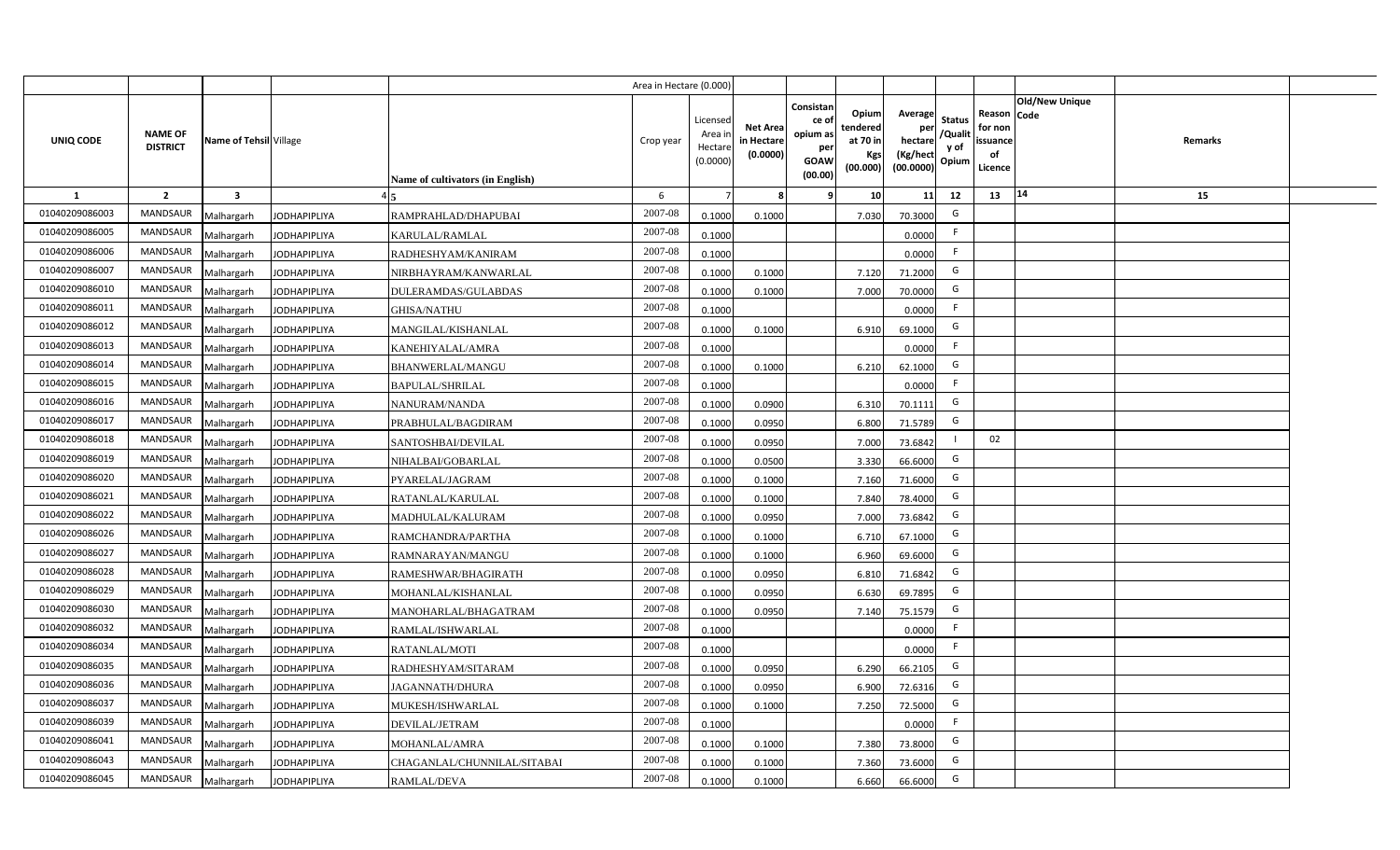|                |                                   |                         |                     |                                  | Area in Hectare (0.000) |                                           |                                           |                                                                                                                     |                                                    |                                           |                                                     |                |                |  |
|----------------|-----------------------------------|-------------------------|---------------------|----------------------------------|-------------------------|-------------------------------------------|-------------------------------------------|---------------------------------------------------------------------------------------------------------------------|----------------------------------------------------|-------------------------------------------|-----------------------------------------------------|----------------|----------------|--|
| UNIQ CODE      | <b>NAME OF</b><br><b>DISTRICT</b> | Name of Tehsil Village  |                     | Name of cultivators (in English) | Crop year               | Licensed<br>Area i<br>Hectare<br>(0.0000) | <b>Net Area</b><br>in Hectare<br>(0.0000) | Consistan<br>Opium<br>ce of<br>tendered<br>opium as<br>at 70 in<br>per<br>Kgs<br><b>GOAW</b><br>(00.000)<br>(00.00) | Average<br>per<br>hectare<br>(Kg/hect<br>(00.0000) | <b>Status</b><br>/Qualit<br>y of<br>Opium | Reason Code<br>for non<br>issuance<br>of<br>Licence | Old/New Unique | <b>Remarks</b> |  |
| 1              | $\overline{2}$                    | $\overline{\mathbf{3}}$ |                     |                                  | 6                       |                                           | 8                                         | 10<br>9                                                                                                             | 11                                                 | 12                                        | 13                                                  | 14             | 15             |  |
| 01040209086053 | <b>MANDSAUR</b>                   | Malhargarh              | <b>JODHAPIPLIYA</b> | BHANWARLAL/MAGNIRAM              | 2007-08                 | 0.1000                                    | 0.1000                                    | 7.390                                                                                                               | 73.9000                                            | G                                         |                                                     |                |                |  |
| 01040209086054 | <b>MANDSAUR</b>                   | Malhargarh              | <b>JODHAPIPLIYA</b> | RATANLAL/BHUVAN                  | 2007-08                 | 0.1000                                    | 0.1000                                    | 6.550                                                                                                               | 65.5000                                            | G                                         |                                                     |                |                |  |
| 01040209086057 | <b>MANDSAUR</b>                   | Malhargarh              | <b>JODHAPIPLIYA</b> | MANGILAL/BAGDIRAM                | 2007-08                 | 0.1000                                    | 0.0950                                    | 7.160                                                                                                               | 75.3684                                            | G                                         |                                                     |                |                |  |
| 01040209086058 | <b>MANDSAUR</b>                   | Malhargarh              | <b>JODHAPIPLIYA</b> | <b>BALARAM/MANGU</b>             | 2007-08                 | 0.1000                                    | 0.0900                                    | 5.800                                                                                                               | 64.4444                                            | G                                         |                                                     |                |                |  |
| 01040209086060 | <b>MANDSAUR</b>                   | Malhargarh              | <b>JODHAPIPLIYA</b> | GATTUBAI/PARASRAM                | 2007-08                 | 0.1000                                    | 0.0950                                    | 6.770                                                                                                               | 71.2632                                            | G                                         |                                                     |                |                |  |
| 01040209086061 | <b>MANDSAUR</b>                   | Malhargarh              | <b>JODHAPIPLIYA</b> | MADHULAL/GHASI                   | 2007-08                 | 0.1000                                    | 0.0950                                    | 6.680                                                                                                               | 70.3158                                            | G                                         |                                                     |                |                |  |
| 01040209086062 | <b>MANDSAUR</b>                   | Malhargarh              | <b>JODHAPIPLIYA</b> | SHANTILAL/NETRAM                 | 2007-08                 | 0.1000                                    | 0.0950                                    | 7.200                                                                                                               | 75.7895                                            | G                                         |                                                     |                |                |  |
| 01040209086066 | <b>MANDSAUR</b>                   | Malhargarh              | <b>JODHAPIPLIYA</b> | RAMCHANDRA/NATHU                 | 2007-08                 | 0.1000                                    | 0.1000                                    | 6.980                                                                                                               | 69.8000                                            | G                                         |                                                     |                |                |  |
| 01040209086067 | <b>MANDSAUR</b>                   | Malhargarh              | <b>JODHAPIPLIYA</b> | KESHURAM/GANESH                  | 2007-08                 | 0.1000                                    | 0.0950                                    | 6.460                                                                                                               | 68.0000                                            | G                                         |                                                     |                |                |  |
| 01040209086068 | <b>MANDSAUR</b>                   | Malhargarh              | <b>JODHAPIPLIYA</b> | GHANSHAYAM/BANSHILAL             | 2007-08                 | 0.1000                                    | 0.1000                                    | 6.880                                                                                                               | 68.8000                                            | G                                         |                                                     |                |                |  |
| 01040209086069 | <b>MANDSAUR</b>                   | Malhargarh              | <b>JODHAPIPLIYA</b> | PANNALAL/BAGDIRAM                | 2007-08                 | 0.1000                                    | 0.0900                                    | 6.210                                                                                                               | 69.0000                                            | G                                         |                                                     |                |                |  |
| 01040209086070 | <b>MANDSAUR</b>                   | Malhargarh              | <b>JODHAPIPLIYA</b> | GOBARLAL/MAGNIRAM                | 2007-08                 | 0.1000                                    |                                           |                                                                                                                     | 0.0000                                             | -F                                        |                                                     |                |                |  |
| 01040209086072 | <b>MANDSAUR</b>                   | Malhargarh              | <b>JODHAPIPLIYA</b> | RUKMANBAI/DAYARAM                | 2007-08                 | 0.1000                                    | 0.1000                                    | 6.880                                                                                                               | 68.8000                                            | G                                         |                                                     |                |                |  |
| 01040209086073 | MANDSAUR                          | Malhargarh              | <b>JODHAPIPLIYA</b> | <b>BHERULAL/HIRALAL</b>          | 2007-08                 | 0.1000                                    |                                           |                                                                                                                     | 0.0000                                             | -F                                        |                                                     |                |                |  |
| 01040209086074 | <b>MANDSAUR</b>                   | Malhargarh              | <b>JODHAPIPLIYA</b> | <b>BHAGWAN/HIRALAL</b>           | 2007-08                 | 0.1000                                    |                                           |                                                                                                                     | 0.0000                                             | F                                         |                                                     |                |                |  |
| 01040209086075 | <b>MANDSAUR</b>                   | Malhargarh              | <b>JODHAPIPLIYA</b> | MADANSINGH/ONKARSINGH            | 2007-08                 | 0.1000                                    | 0.1000                                    | 6.900                                                                                                               | 69.0000                                            | G                                         |                                                     |                |                |  |
| 01040209086076 | <b>MANDSAUR</b>                   | Malhargarh              | <b>JODHAPIPLIYA</b> | MADHULAL/SITARAM                 | 2007-08                 | 0.1000                                    |                                           |                                                                                                                     | 0.0000                                             | F                                         |                                                     |                |                |  |
| 01040209086079 | <b>MANDSAUR</b>                   | Malhargarh              | <b>JODHAPIPLIYA</b> | PRABHULAL/CHUNNILAL              | 2007-08                 | 0.1000                                    | 0.1000                                    | 6.890                                                                                                               | 68.9000                                            | G                                         |                                                     |                |                |  |
| 01040209086080 | <b>MANDSAUR</b>                   | Malhargarh              | <b>JODHAPIPLIYA</b> | KISHANLAL/MANGILAL               | 2007-08                 | 0.1000                                    | 0.0950                                    | 6.290                                                                                                               | 66.2105                                            | G                                         |                                                     |                |                |  |
| 01040209086083 | <b>MANDSAUR</b>                   | Malhargarh              | <b>JODHAPIPLIYA</b> | SHYAMLAL/KANWARLAL               | 2007-08                 | 0.1000                                    | 0.1000                                    | 6.680                                                                                                               | 66.8000                                            | G                                         |                                                     |                |                |  |
| 01040209086085 | <b>MANDSAUR</b>                   | Malhargarh              | <b>JODHAPIPLIYA</b> | MUKESH/LAXMINARAYAN              | 2007-08                 | 0.1000                                    | 0.0950                                    | 6.530                                                                                                               | 68.7368                                            | G                                         |                                                     |                |                |  |
| 01040209086087 | <b>MANDSAUR</b>                   | Malhargarh              | <b>JODHAPIPLIYA</b> | PREMLAL/PARTHA                   | 2007-08                 | 0.1000                                    | 0.1000                                    | 7.01                                                                                                                | 70.1000                                            | G                                         |                                                     |                |                |  |
| 01040209086088 | <b>MANDSAUR</b>                   | Malhargarh              | <b>JODHAPIPLIYA</b> | VIRAMLAL/MANNALAL                | 2007-08                 | 0.1000                                    | 0.1000                                    | 6.81                                                                                                                | 68.1000                                            | G                                         |                                                     |                |                |  |
| 01040209086091 | MANDSAUR                          | Malhargarh              | <b>JODHAPIPLIYA</b> | PREMSINGH/NANURAM                | 2007-08                 | 0.1000                                    |                                           |                                                                                                                     | 0.0000                                             | F                                         |                                                     |                |                |  |
| 01040209086038 | <b>MANDSAUR</b>                   | Malhargarh              | <b>JODHAPIPLIYA</b> | RAMPRASAD/NANDLAL                | 2007-08                 | 0.1000                                    | 0.1000                                    | 6.740                                                                                                               | 67.4000                                            | G                                         |                                                     |                |                |  |
| 01040209086040 | MANDSAUR                          | Malhargarh              | <b>JODHAPIPLIYA</b> | SHAMBUSINGH/RUGNATHSINGH         | 2007-08                 | 0.1000                                    | 0.0950                                    | 6.620                                                                                                               | 69.6842                                            | G                                         |                                                     |                |                |  |
| 01040209093001 | MANDSAUR                          | Malhargarh              | KALIYAKHEDIKALA     | <b>BHUVANIBAI/GIRDHARI</b>       | 2007-08                 | 0.1000                                    |                                           |                                                                                                                     | 0.0000                                             | F                                         |                                                     |                |                |  |
| 01040209093002 | MANDSAUR                          | Malhargarh              | KALIYAKHEDIKALA     | LALSINGH/ONKARSINGH              | 2007-08                 | 0.1000                                    |                                           |                                                                                                                     | 0.0000                                             | F                                         |                                                     |                |                |  |
| 01040209093003 | MANDSAUR                          | Malhargarh              | KALIYAKHEDIKALA     | JUZHARSINGH/RATANSINGH           | 2007-08                 | 0.1000                                    | 0.0950                                    | 6.770                                                                                                               | 71.2632                                            | G                                         |                                                     |                |                |  |
| 01040209093004 | <b>MANDSAUR</b>                   | Malhargarh              | KALIYAKHEDIKALA     | RAMDAYAL/KISHANLAL               | 2007-08                 | 0.1000                                    |                                           |                                                                                                                     | 0.0000                                             | F                                         |                                                     |                |                |  |
| 01040209093008 | MANDSAUR                          | Malhargarh              | KALIYAKHEDIKALA     | RAGUNATHSINGH/RATANSINGH         | 2007-08                 | 0.1000                                    | 0.0600                                    | 4.070                                                                                                               | 67.8333                                            | G                                         |                                                     |                |                |  |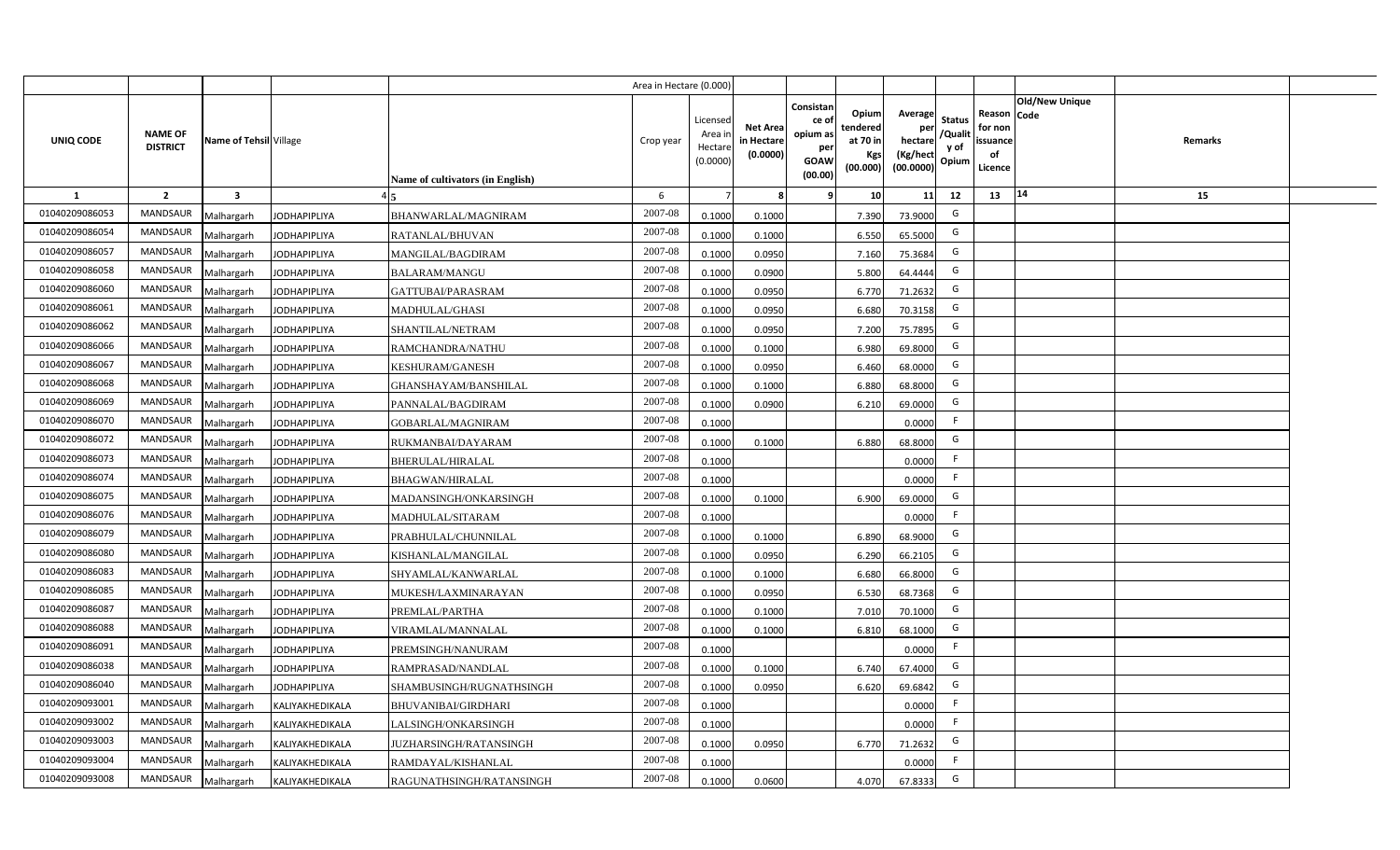|                |                                   |                         |                 |                                  | Area in Hectare (0.000 |                                          |                                           |                                                                 |                                                  |                                                    |                                           |                                                     |                       |                   |  |
|----------------|-----------------------------------|-------------------------|-----------------|----------------------------------|------------------------|------------------------------------------|-------------------------------------------|-----------------------------------------------------------------|--------------------------------------------------|----------------------------------------------------|-------------------------------------------|-----------------------------------------------------|-----------------------|-------------------|--|
| UNIQ CODE      | <b>NAME OF</b><br><b>DISTRICT</b> | Name of Tehsil Village  |                 | Name of cultivators (in English) | Crop year              | Licensec<br>Area i<br>Hectar<br>(0.0000) | <b>Net Area</b><br>in Hectare<br>(0.0000) | Consistan<br>ce of<br>opium as<br>per<br><b>GOAW</b><br>(00.00) | Opium<br>tendered<br>at 70 in<br>Kgs<br>(00.000) | Average<br>per<br>hectare<br>(Kg/hect<br>(00.0000) | <b>Status</b><br>/Qualit<br>y of<br>Opium | Reason Code<br>for non<br>issuance<br>of<br>Licence | <b>Old/New Unique</b> | Remarks           |  |
| 1              | $\overline{2}$                    | $\overline{\mathbf{3}}$ |                 |                                  | 6                      |                                          |                                           | <b>q</b>                                                        | 10                                               | 11                                                 | 12                                        | 13                                                  | 14                    | 15                |  |
| 01040209093009 | <b>MANDSAUR</b>                   | Malhargarh              | KALIYAKHEDIKALA | KAVERIBAI/BHERULAL               | 2007-08                | 0.100                                    | 0.0950                                    |                                                                 | 6.390                                            | 67.2632                                            | G                                         |                                                     |                       |                   |  |
| 01040209093011 | <b>MANDSAUR</b>                   | Malhargarh              | KALIYAKHEDIKALA | SANTOSHBAI/RAMDAS                | 2007-08                | 0.100                                    | 0.1000                                    |                                                                 | 6.580                                            | 65.8000                                            | G                                         |                                                     |                       |                   |  |
| 01040209093013 | <b>MANDSAUR</b>                   | Malhargarh              | KALIYAKHEDIKALA | MAHAVIRDAS/UDAYRAMDAS            | 2007-08                | 0.1000                                   |                                           |                                                                 |                                                  | 0.0000                                             |                                           |                                                     |                       |                   |  |
| 01040209093014 | MANDSAUR                          | Malhargarh              | KALIYAKHEDIKALA | RODMAL/KISHANLAL                 | 2007-08                | 0.1000                                   |                                           |                                                                 |                                                  | 0.0000                                             |                                           |                                                     |                       |                   |  |
| 01040209093015 | MANDSAUR                          | Malhargarh              | KALIYAKHEDIKALA | SHIVLAL/RAMLAL                   | 2007-08                | 0.1000                                   |                                           |                                                                 |                                                  | 0.0000                                             | -F                                        |                                                     |                       |                   |  |
| 01040209093016 | <b>MANDSAUR</b>                   | Malhargarh              | KALIYAKHEDIKALA | BHARATSINGH/ONKARSINGH           | 2007-08                | 0.1000                                   |                                           |                                                                 |                                                  | 0.0000                                             | -F                                        |                                                     |                       |                   |  |
| 01040209093017 | MANDSAUR                          | Malhargarh              | KALIYAKHEDIKALA | <b>BHANWARLAL/KACHRU</b>         | 2007-08                | 0.1000                                   | 0.0950                                    |                                                                 | 6.700                                            | 70.5263                                            | G                                         |                                                     |                       |                   |  |
| 01040209093018 | <b>MANDSAUR</b>                   | Malhargarh              | KALIYAKHEDIKALA | PHOOLSINGH/RAGHUNATHSINGH        | 2007-08                | 0.1000                                   | 0.0800                                    |                                                                 | 5.990                                            | 74.8750                                            | G                                         |                                                     |                       |                   |  |
| 01040209093019 | MANDSAUR                          | Malhargarh              | KALIYAKHEDIKALA | INDARARSINGH/JUZHARSINGH         | 2007-08                | 0.1000                                   | 0.0950                                    |                                                                 | 7.530                                            | 79.2632                                            | G                                         |                                                     |                       |                   |  |
| 01040209093020 | <b>MANDSAUR</b>                   | Malhargarh              | KALIYAKHEDIKALA | HARISINGH/RAGHUNATHSINGH         | 2007-08                | 0.1000                                   | 0.0650                                    |                                                                 | 4.660                                            | 71.6923                                            | G                                         |                                                     |                       |                   |  |
| 01040209093021 | MANDSAUR                          | Malhargarh              | KALIYAKHEDIKALA | PYARCHAND/BHANWARLAL             | 2007-08                | 0.100                                    | 0.0950                                    |                                                                 | 6.650                                            | 70.0000                                            | G                                         |                                                     |                       |                   |  |
| 01040209093027 | MANDSAUR                          | Malhargarh              | KALIYAKHEDIKALA | <b>LILABAI/MEHTABSINGH</b>       | 2007-08                | 0.1000                                   |                                           |                                                                 |                                                  | 0.0000                                             | -F                                        |                                                     |                       |                   |  |
| 01040209093028 | <b>MANDSAUR</b>                   | Malhargarh              | KALIYAKHEDIKALA | RANCHOD/KALYANJI                 | 2007-08                | 0.1000                                   |                                           |                                                                 |                                                  | 0.0000                                             | E                                         |                                                     |                       |                   |  |
| 01040209093030 | MANDSAUR                          | Malhargarh              | KALIYAKHEDIKALA | <b>RAMESH/GHISA</b>              | 2007-08                | 0.1000                                   |                                           |                                                                 |                                                  | 0.0000                                             | -F                                        |                                                     |                       |                   |  |
| 01040209093037 | <b>MANDSAUR</b>                   | Malhargarh              | KALIYAKHEDIKALA | <b>RAMCHANDR/DEVA</b>            | 2007-08                | 0.1000                                   |                                           |                                                                 |                                                  | 0.0000                                             | E                                         |                                                     |                       |                   |  |
| 01040209093040 | <b>MANDSAUR</b>                   | Malhargarh              | KALIYAKHEDIKALA | KAILASH/BHANWAR                  | 2007-08                | 0.1000                                   | 0.1000                                    |                                                                 | 7.010                                            | 70.1000                                            | G                                         |                                                     |                       |                   |  |
| 01040209093047 | <b>MANDSAUR</b>                   | Malhargarh              | KALIYAKHEDIKALA | HARISINGH/BAPUSINGH              | 2007-08                | 0.1000                                   |                                           |                                                                 |                                                  | 0.0000                                             | F.                                        |                                                     |                       |                   |  |
| 01040209093025 | <b>MANDSAUR</b>                   | Malhargarh              | KALIYAKHEDIKALA | BHANWARSINGH/NATHUSINGH          | 2007-08                | 0.100                                    |                                           |                                                                 |                                                  | 0.0000                                             | E                                         |                                                     |                       |                   |  |
| 01040209093006 | <b>MANDSAUR</b>                   | Malhargarh              | KALIYAKHEDIKALA | NATHULAL/KACHRULAL               | 2007-08                | 0.1000                                   | 0.0950                                    |                                                                 | 2.080                                            | 21.8947                                            | G                                         | 04                                                  |                       |                   |  |
| 01040209093057 | <b>MANDSAUR</b>                   | Malhargarh              | KALIYAKHEDIKALA | RUKMANBAI/MANGILAL               | 2007-08                | 0.100                                    | 0.0900                                    |                                                                 | 6.530                                            | 72.5556                                            | G                                         |                                                     |                       |                   |  |
| 01040209093059 | <b>MANDSAUR</b>                   | Malhargarh              | KALIYAKHEDIKALA | RAMESH/LAXMINARAYAN              | 2007-08                | 0.100                                    | 0.1000                                    |                                                                 | 7.380                                            | 73.8000                                            | G                                         |                                                     |                       | TRANSFER/TAKRAWAD |  |
| 01040209093063 | <b>MANDSAUR</b>                   | Malhargarh              | KALIYAKHEDIKALA | AASHARAM/DHANNA                  | 2007-08                | 0.1000                                   | 0.0950                                    |                                                                 | 5.850                                            | 61.5789                                            | G                                         |                                                     |                       |                   |  |
| 01040209096001 | <b>MANDSAUR</b>                   | Malhargarh              | RANAYRA         | NAHARSINGH/NATHUSINGH            | 2007-08                | 0.1000                                   | 0.1000                                    |                                                                 | 6.270                                            | 62.7000                                            | G                                         |                                                     |                       |                   |  |
| 01040209096002 | MANDSAUR                          | Malhargarh              | <b>RANAYRA</b>  | RATANSINGH/NAHARSINGH            | 2007-08                | 0.1000                                   |                                           |                                                                 |                                                  | 0.0000                                             | -F                                        |                                                     |                       |                   |  |
| 01040209096003 | MANDSAUR                          | Malhargarh              | <b>RANAYRA</b>  | BHERUSINGH/KISHANSINGH           | 2007-08                | 0.1000                                   |                                           |                                                                 |                                                  | 0.0000                                             | F                                         |                                                     |                       |                   |  |
| 01040209096004 | MANDSAUR                          | Malhargarh              | <b>RANAYRA</b>  | ONKARPURI/SHANKARPURI            | 2007-08                | 0.1000                                   |                                           |                                                                 |                                                  | 0.0000                                             | F.                                        |                                                     |                       |                   |  |
| 01040209096005 | MANDSAUR                          | Malhargarh              | <b>RANAYRA</b>  | JAYSINGH/NATHUSINGH              | 2007-08                | 0.1000                                   |                                           |                                                                 |                                                  | 0.0000                                             | $\mathsf{F}$                              |                                                     |                       |                   |  |
| 01040209096015 | MANDSAUR                          | Malhargarh              | <b>RANAYRA</b>  | MANGALSINGH/BHAGWANSINGH         | 2007-08                | 0.1000                                   |                                           |                                                                 |                                                  | 0.0000                                             | F.                                        |                                                     |                       |                   |  |
| 01040209096016 | MANDSAUR                          | Malhargarh              | <b>RANAYRA</b>  | DHAPUBAI/BHAGWANSINGH            | 2007-08                | 0.1000                                   |                                           |                                                                 |                                                  | 0.0000                                             | $\mathsf{F}$                              |                                                     |                       |                   |  |
| 01040209096020 | MANDSAUR                          | Malhargarh              | <b>RANAYRA</b>  | BHANWARSINGH/KISHANSINGH         | 2007-08                | 0.1000                                   | 0.1050                                    |                                                                 | 7.090                                            | 67.5238                                            | G                                         |                                                     |                       |                   |  |
| 01040209096021 | MANDSAUR                          | Malhargarh              | <b>RANAYRA</b>  | AMARSINGH/RAMSINGH               | 2007-08                | 0.1000                                   | 0.1050                                    |                                                                 | 6.970                                            | 66.3810                                            | G                                         |                                                     |                       |                   |  |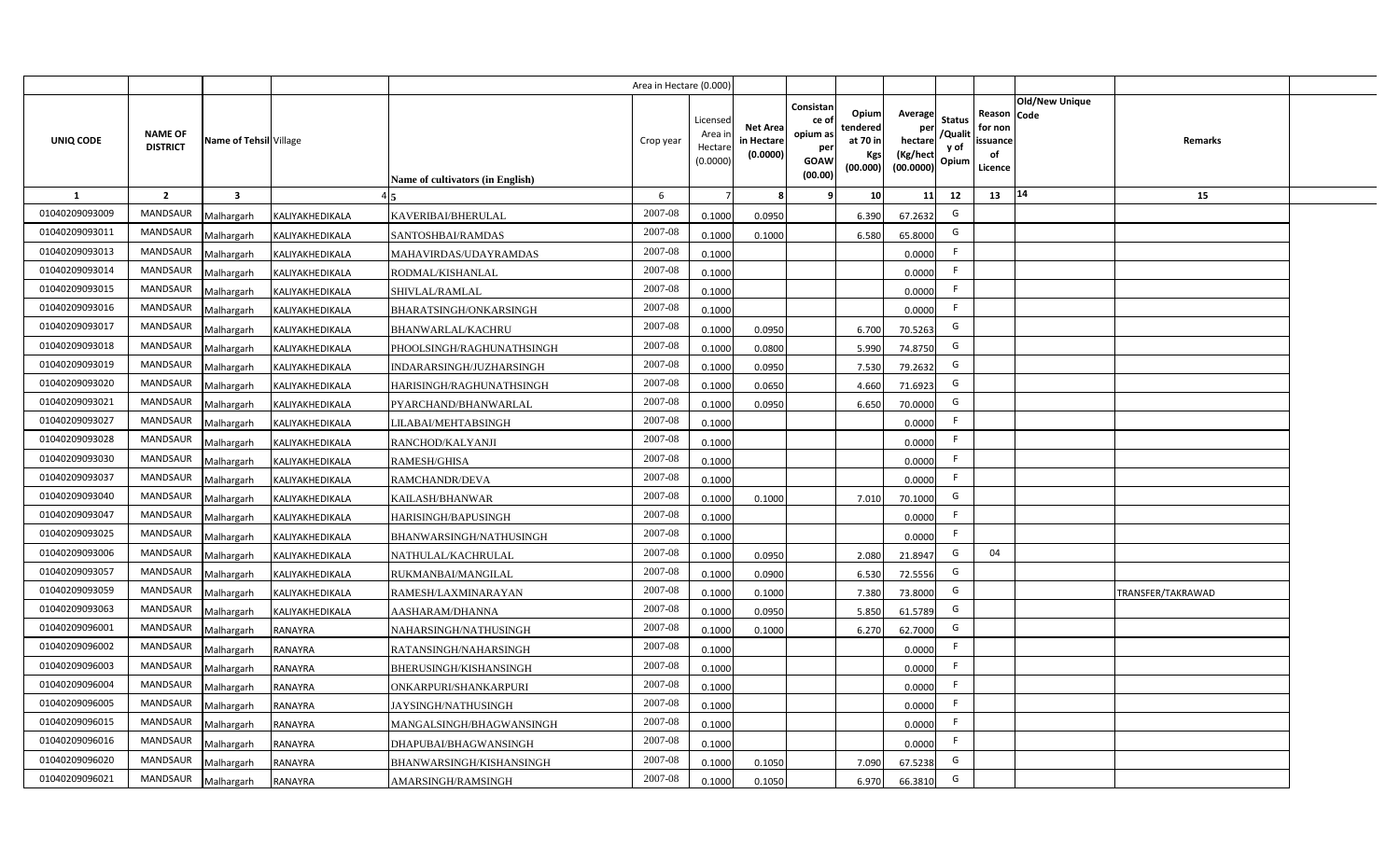|                |                                   |                         |                |                                  | Area in Hectare (0.000 |                                          |                                           |                                                                 |                                                  |                                                    |                                           |                                                     |                |         |  |
|----------------|-----------------------------------|-------------------------|----------------|----------------------------------|------------------------|------------------------------------------|-------------------------------------------|-----------------------------------------------------------------|--------------------------------------------------|----------------------------------------------------|-------------------------------------------|-----------------------------------------------------|----------------|---------|--|
| UNIQ CODE      | <b>NAME OF</b><br><b>DISTRICT</b> | Name of Tehsil Village  |                | Name of cultivators (in English) | Crop year              | Licensec<br>Area i<br>Hectar<br>(0.0000) | <b>Net Area</b><br>in Hectare<br>(0.0000) | Consistan<br>ce of<br>opium as<br>per<br><b>GOAW</b><br>(00.00) | Opium<br>tendered<br>at 70 in<br>Kgs<br>(00.000) | Average<br>per<br>hectare<br>(Kg/hect<br>(00.0000) | <b>Status</b><br>/Qualit<br>y of<br>Opium | Reason Code<br>for non<br>issuance<br>of<br>Licence | Old/New Unique | Remarks |  |
| 1              | $\overline{2}$                    | $\overline{\mathbf{3}}$ |                |                                  | 6                      |                                          |                                           | ٠q                                                              | 10 <sup>1</sup>                                  | 11                                                 | 12                                        | 13                                                  | 14             | 15      |  |
| 01040209096023 | MANDSAUR                          | Malhargarh              | <b>RANAYRA</b> | BHAGWANSINGH/RAMSINGH            | 2007-08                | 0.1000                                   |                                           |                                                                 |                                                  | 0.0000                                             | $\mathsf{F}$                              |                                                     |                |         |  |
| 01040209096024 | MANDSAUR                          | Malhargarh              | RANAYRA        | SURESHSINGH/NAHARSINGH           | 2007-08                | 0.1000                                   |                                           |                                                                 |                                                  | 0.0000                                             | F.                                        |                                                     |                |         |  |
| 01040209096029 | <b>MANDSAUR</b>                   | Malhargarh              | <b>RANAYRA</b> | MANSINGH/RAYSINGH                | 2007-08                | 0.1000                                   |                                           |                                                                 |                                                  | 0.0000                                             | - F                                       |                                                     |                |         |  |
| 01040209096033 | <b>MANDSAUR</b>                   | Malhargarh              | <b>RANAYRA</b> | GORDHANSINGH/KALUSINGH           | 2007-08                | 0.1000                                   |                                           |                                                                 |                                                  | 0.0000                                             | F.                                        |                                                     |                |         |  |
| 01040209096035 | MANDSAUR                          | Malhargarh              | <b>RANAYRA</b> | BHAGATSINGH/KALUSINGH            | 2007-08                | 0.100                                    | 0.1000                                    |                                                                 | 6.340                                            | 63.4000                                            | G                                         |                                                     |                |         |  |
| 01040209096038 | <b>MANDSAUR</b>                   | Malhargarh              | <b>RANAYRA</b> | VINODSINGH/HARISINGH             | 2007-08                | 0.1000                                   |                                           |                                                                 |                                                  | 0.0000                                             | F.                                        |                                                     |                |         |  |
| 01040209096039 | MANDSAUR                          | Malhargarh              | <b>RANAYRA</b> | PRABHUSINGH/HARISINGH            | 2007-08                | 0.1000                                   |                                           |                                                                 |                                                  | 0.0000                                             | F.                                        |                                                     |                |         |  |
| 01040209096041 | MANDSAUR                          | Malhargarh              | <b>RANAYRA</b> | MANGUSINGH/JAYSINGH              | 2007-08                | 0.1000                                   |                                           |                                                                 |                                                  | 0.0000                                             | $\mathsf{F}$                              |                                                     |                |         |  |
| 01040209096043 | MANDSAUR                          | Malhargarh              | <b>RANAYRA</b> | BAPUSINGH/KALUSINGH              | 2007-08                | 0.1000                                   | 0.1000                                    |                                                                 | 6.750                                            | 67.5000                                            | G                                         |                                                     |                |         |  |
| 01040209096044 | MANDSAUR                          | Malhargarh              | <b>RANAYRA</b> | <b>BHUVANPURI/RAJPURI</b>        | 2007-08                | 0.100                                    | 0.0950                                    |                                                                 | 7.250                                            | 76.3158                                            | G                                         |                                                     |                |         |  |
| 01040209096051 | MANDSAUR                          | Malhargarh              | <b>RANAYRA</b> | GOBARSINGH/KISHORSINGH           | 2007-08                | 0.1000                                   |                                           |                                                                 |                                                  | 0.0000                                             |                                           |                                                     |                |         |  |
| 01040209096052 | MANDSAUR                          | Malhargarh              | <b>RANAYRA</b> | DILIPKUMAR/BHAGIRATH             | 2007-08                | 0.1000                                   |                                           |                                                                 |                                                  | 0.0000                                             | -F                                        |                                                     |                |         |  |
| 01040209096053 | <b>MANDSAUR</b>                   | Malhargarh              | <b>RANAYRA</b> | GOVARDHANSINGH/GAJRAJSINGH       | 2007-08                | 0.1000                                   |                                           |                                                                 |                                                  | 0.0000                                             | -F                                        |                                                     |                |         |  |
| 01040209096059 | <b>MANDSAUR</b>                   | Malhargarh              | <b>RANAYRA</b> | VINODSINGH/NAHARSINGH            | 2007-08                | 0.1000                                   | 0.1000                                    |                                                                 | 6.340                                            | 63.4000                                            | G                                         |                                                     |                |         |  |
| 01040209096060 | <b>MANDSAUR</b>                   | Malhargarh              | <b>RANAYRA</b> | NAVALSINGH/NAHARSINGH            | 2007-08                | 0.1000                                   | 0.1000                                    |                                                                 | 6.380                                            | 63.8000                                            | G                                         |                                                     |                |         |  |
| 01040209096064 | <b>MANDSAUR</b>                   | Malhargarh              | <b>RANAYRA</b> | UMMEDSINGH/KISHORSINGH           | 2007-08                | 0.1000                                   |                                           |                                                                 |                                                  | 0.0000                                             | F.                                        |                                                     |                |         |  |
| 01040209096067 | MANDSAUR                          | Malhargarh              | <b>RANAYRA</b> | GOTAM/MADHO                      | 2007-08                | 0.1000                                   |                                           |                                                                 |                                                  | 0.0000                                             | -F                                        |                                                     |                |         |  |
| 01040209096072 | <b>MANDSAUR</b>                   | Malhargarh              | <b>RANAYRA</b> | SHYAMDAS/RADHESHYAM              | 2007-08                | 0.1000                                   |                                           |                                                                 |                                                  | 0.0000                                             | F.                                        |                                                     |                |         |  |
| 01040209096077 | <b>MANDSAUR</b>                   | Malhargarh              | <b>RANAYRA</b> | BHERUSINGH/KALUSINGH             | 2007-08                | 0.1000                                   | 0.0300                                    |                                                                 | 1.950                                            | 65.0000                                            | G                                         |                                                     |                |         |  |
| 01040209096078 | <b>MANDSAUR</b>                   | Malhargarh              | <b>RANAYRA</b> | KISHANSINGH/MODSINGH             | 2007-08                | 0.1000                                   | 0.1000                                    |                                                                 | 6.990                                            | 69.9000                                            | G                                         |                                                     |                |         |  |
| 01040209096079 | <b>MANDSAUR</b>                   | Malhargarh              | <b>RANAYRA</b> | SURESHSINGH/BHANWERSINGH         | 2007-08                | 0.100                                    | 0.0950                                    |                                                                 | 7.090                                            | 74.6316                                            | G                                         |                                                     |                |         |  |
| 01040209096083 | MANDSAUR                          | Malhargarh              | <b>RANAYRA</b> | SHITALSINGH/KALUSINGH            | 2007-08                | 0.100                                    |                                           |                                                                 |                                                  | 0.0000                                             | F.                                        |                                                     |                |         |  |
| 01040209096084 | MANDSAUR                          | Malhargarh              | <b>RANAYRA</b> | VIKRAMSINGH/MANSINGH             | 2007-08                | 0.100                                    |                                           |                                                                 |                                                  | 0.0000                                             | -F                                        |                                                     |                |         |  |
| 01040209096085 | MANDSAUR                          | Malhargarh              | <b>RANAYRA</b> | PARVATSINGH/HARISINGH            | 2007-08                | 0.100                                    | 0.1000                                    |                                                                 | 6.840                                            | 68.4000                                            | G                                         |                                                     |                |         |  |
| 01040209096086 | MANDSAUR                          | Malhargarh              | <b>RANAYRA</b> | HARISINGH/NATHUSINGH             | 2007-08                | 0.1000                                   | 0.1000                                    |                                                                 | 6.400                                            | 64.0000                                            | G                                         |                                                     |                |         |  |
| 01040209096090 | MANDSAUR                          | Malhargarh              | RANAYRA        | BHUVANPURI/ONKARPURI             | 2007-08                | 0.1000                                   |                                           |                                                                 |                                                  | 0.0000                                             | F                                         |                                                     |                |         |  |
| 01040209096092 | MANDSAUR                          | Malhargarh              | <b>RANAYRA</b> | SURAJPURI/BHANWARPURI            | 2007-08                | 0.1000                                   |                                           |                                                                 |                                                  | 0.0000                                             | F                                         |                                                     |                |         |  |
| 01040209096096 | MANDSAUR                          | Malhargarh              | <b>RANAYRA</b> | BHARATSINGH/PREMSINGH            | 2007-08                | 0.1000                                   |                                           |                                                                 |                                                  | 0.0000                                             | F                                         |                                                     |                |         |  |
| 01040209096100 | MANDSAUR                          | Malhargarh              | <b>RANAYRA</b> | <b>JETRAM/KACHRU</b>             | 2007-08                | 0.1000                                   |                                           |                                                                 |                                                  | 0.0000                                             | -F                                        |                                                     |                |         |  |
| 01040209096104 | MANDSAUR                          | Malhargarh              | <b>RANAYRA</b> | BHUVANISINGH/SARDARSINGH         | 2007-08                | 0.1000                                   |                                           |                                                                 |                                                  | 0.0000                                             | $\mathsf{F}$                              |                                                     |                |         |  |
| 01040209096106 | MANDSAUR                          | Malhargarh              | <b>RANAYRA</b> | NARENDRASINGH/NAHARSINGH         | 2007-08                | 0.1000                                   |                                           |                                                                 |                                                  | 0.0000                                             | -F                                        |                                                     |                |         |  |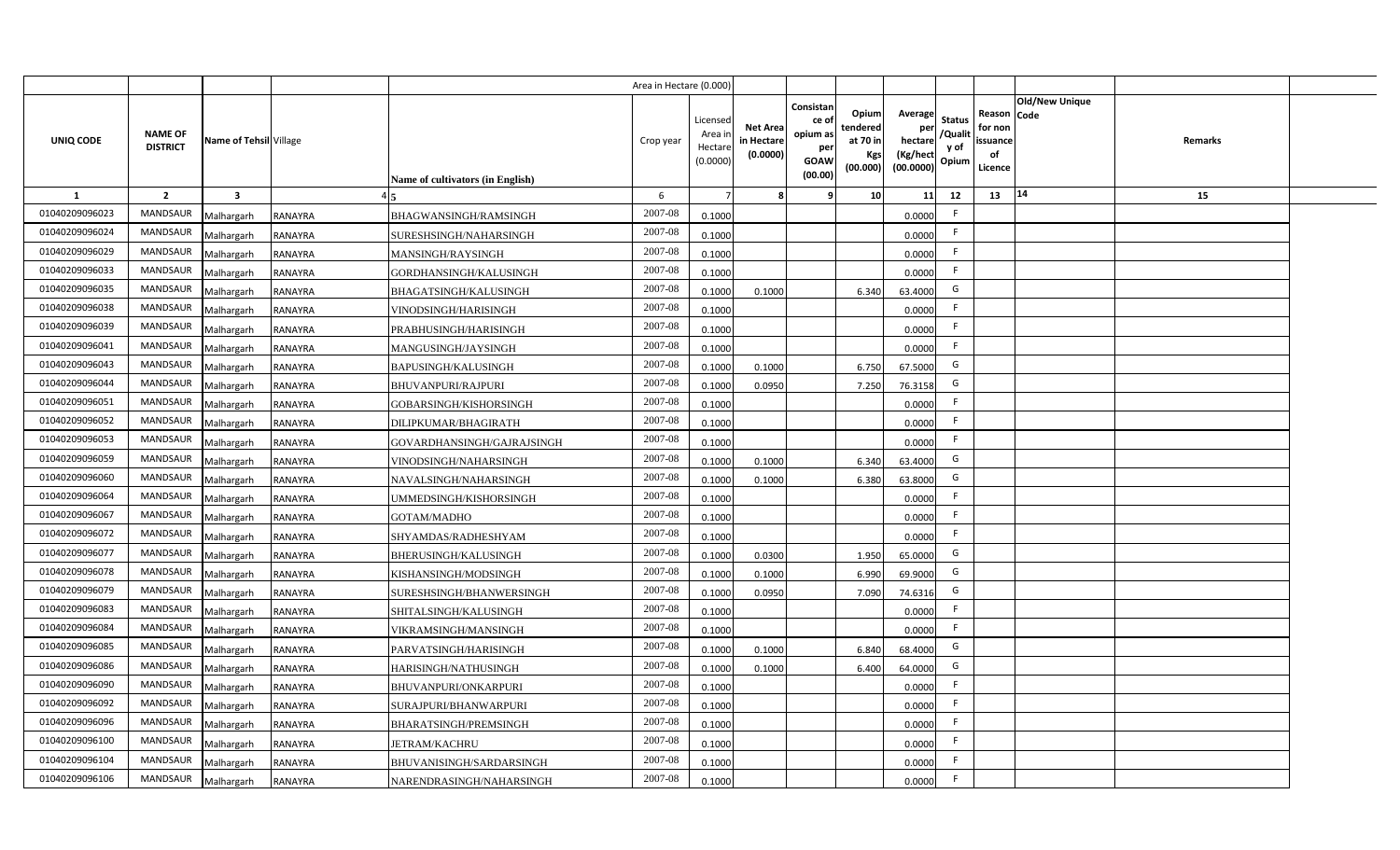|                  |                                   |                         |                        |                                  | Area in Hectare (0.000 |                                          |                                          |                                                                 |                                                  |                                                    |                                           |                                                     |                |         |  |
|------------------|-----------------------------------|-------------------------|------------------------|----------------------------------|------------------------|------------------------------------------|------------------------------------------|-----------------------------------------------------------------|--------------------------------------------------|----------------------------------------------------|-------------------------------------------|-----------------------------------------------------|----------------|---------|--|
| <b>UNIQ CODE</b> | <b>NAME OF</b><br><b>DISTRICT</b> | Name of Tehsil Village  |                        | Name of cultivators (in English) | Crop year              | Licensec<br>Area i<br>Hectar<br>(0.0000) | <b>Net Area</b><br>in Hectar<br>(0.0000) | Consistan<br>ce of<br>opium as<br>per<br><b>GOAW</b><br>(00.00) | Opium<br>tendered<br>at 70 in<br>Kgs<br>(00.000) | Average<br>per<br>hectare<br>(Kg/hect<br>(00.0000) | <b>Status</b><br>/Qualit<br>y of<br>Opium | Reason Code<br>for non<br>issuance<br>of<br>Licence | Old/New Unique | Remarks |  |
| 1                | $\overline{2}$                    | $\overline{\mathbf{3}}$ |                        |                                  | 6                      |                                          |                                          | q                                                               | 10 <sup>1</sup>                                  | 11                                                 | 12                                        | 13                                                  | 14             | 15      |  |
| 01040209096107   | MANDSAUR                          | Malhargarh              | <b>RANAYRA</b>         | KESHARSINGH/BHUWANISINGH         | 2007-08                | 0.1000                                   |                                          |                                                                 |                                                  | 0.0000                                             |                                           |                                                     |                |         |  |
| 01040209096112   | <b>MANDSAUR</b>                   | Malhargarh              | <b>RANAYRA</b>         | <b>NANDLAL/BHURA</b>             | 2007-08                | 0.1000                                   |                                          |                                                                 |                                                  | 0.0000                                             | -F                                        |                                                     |                |         |  |
| 01040209096113   | MANDSAUR                          | Malhargarh              | <b>RANAYRA</b>         | HARISINGH/BHANWARSINGH           | 2007-08                | 0.1000                                   |                                          |                                                                 |                                                  | 0.0000                                             | -F                                        |                                                     |                |         |  |
| 01040209096121   | MANDSAUR                          | Malhargarh              | <b>RANAYRA</b>         | <b>BHAGWAN/MANGILAL</b>          | 2007-08                | 0.1000                                   |                                          |                                                                 |                                                  | 0.0000                                             | -F                                        |                                                     |                |         |  |
| 01040209096025   | <b>MANDSAUR</b>                   | Malhargarh              | <b>RANAYRA</b>         | RAJENDRASINGH/NAHARSINGH         | 2007-08                | 0.1000                                   |                                          |                                                                 |                                                  | 0.0000                                             |                                           |                                                     |                |         |  |
| 01040209096026   | MANDSAUR                          | Malhargarh              | RANAYRA                | BALWANTSINGH/NAHARSINGH          | 2007-08                | 0.1000                                   |                                          |                                                                 |                                                  | 0.0000                                             | F.                                        |                                                     |                |         |  |
| 01040209096155   | <b>MANDSAUR</b>                   | Malhargarh              | <b>RANAYRA</b>         | MANGIBAI/RAMCHANDRA              | 2007-08                | 0.1000                                   | 0.1000                                   |                                                                 | 7.450                                            | 74.5000                                            | G                                         |                                                     |                |         |  |
| 01040209097002   | MANDSAUR                          | Malhargarh              | SINDPANSONDHIYA        | KISHANSINGH/LAXMANSINGH          | 2007-08                | 0.1000                                   |                                          |                                                                 |                                                  | 0.0000                                             |                                           |                                                     |                |         |  |
| 01040209097003   | MANDSAUR                          | Malhargarh              | SINDPANSONDHIYA        | HARISINGH/RAYSINGH               | 2007-08                | 0.1000                                   |                                          |                                                                 |                                                  | 0.0000                                             | -F                                        |                                                     |                |         |  |
| 01040209097004   | <b>MANDSAUR</b>                   | Malhargarh              | SINDPANSONDHIYA        | JDAYSINGH/PYARSINGH              | 2007-08                | 0.1000                                   |                                          |                                                                 |                                                  | 0.0000                                             | $\mathsf{F}$                              |                                                     |                |         |  |
| 01040209097011   | <b>MANDSAUR</b>                   | Malhargarh              | SINDPANSONDHIYA        | MOTISINGH/GULABSINGH             | 2007-08                | 0.1000                                   |                                          |                                                                 |                                                  | 0.0000                                             | F.                                        |                                                     |                |         |  |
| 01040209097013   | <b>MANDSAUR</b>                   | Malhargarh              | <b>SINDPANSONDHIYA</b> | <b>BALSINGH/MADHOSINGH</b>       | 2007-08                | 0.1000                                   | 0.1000                                   |                                                                 | 6.410                                            | 64.1000                                            | G                                         |                                                     |                |         |  |
| 01040209097018   | <b>MANDSAUR</b>                   | Malhargarh              | SINDPANSONDHIYA        | RATANBAI/KACHRUSINGH             | 2007-08                | 0.1000                                   |                                          |                                                                 |                                                  | 0.0000                                             | -F                                        |                                                     |                |         |  |
| 01040209097020   | <b>MANDSAUR</b>                   | Malhargarh              | <b>SINDPANSONDHIYA</b> | <b>SOHANBAI/RAMLAL</b>           | 2007-08                | 0.1000                                   |                                          |                                                                 |                                                  | 0.0000                                             | F.                                        |                                                     |                |         |  |
| 01040209097021   | <b>MANDSAUR</b>                   | Malhargarh              | SINDPANSONDHIYA        | RAYSINGH/ONKARSINGH CHOTA        | 2007-08                | 0.1000                                   |                                          |                                                                 |                                                  | 0.0000                                             | F.                                        |                                                     |                |         |  |
| 01040209097023   | <b>MANDSAUR</b>                   | Malhargarh              | SINDPANSONDHIYA        | JUZHARSINGH/PANNA                | 2007-08                | 0.1000                                   |                                          |                                                                 |                                                  | 0.0000                                             | F.                                        |                                                     |                |         |  |
| 01040209097024   | <b>MANDSAUR</b>                   | Malhargarh              | SINDPANSONDHIYA        | SURAJBAI/NATHUSINGH              | 2007-08                | 0.1000                                   | 0.1000                                   |                                                                 | 5.960                                            | 59.6000                                            | G                                         |                                                     |                |         |  |
| 01040209097025   | <b>MANDSAUR</b>                   | Malhargarh              | SINDPANSONDHIYA        | KHUMANSINGH/ROOPSINGH            | 2007-08                | 0.1000                                   |                                          |                                                                 |                                                  | 0.0000                                             | F.                                        |                                                     |                |         |  |
| 01040209097027   | <b>MANDSAUR</b>                   | Malhargarh              | SINDPANSONDHIYA        | SUNDERBAI/BHANWERSINGH           | 2007-08                | 0.100                                    |                                          |                                                                 |                                                  | 0.0000                                             | F.                                        |                                                     |                |         |  |
| 01040209097029   | MANDSAUR                          | Malhargarh              | SINDPANSONDHIYA        | JASVANTSINGH/MEGHSINGH           | 2007-08                | 0.1000                                   |                                          |                                                                 |                                                  | 0.0000                                             | -F                                        |                                                     |                |         |  |
| 01040209097030   | <b>MANDSAUR</b>                   | Malhargarh              | SINDPANSONDHIYA        | BAHADURSINGH/RUPSINGH            | 2007-08                | 0.1000                                   |                                          |                                                                 |                                                  | 0.0000                                             | F.                                        |                                                     |                |         |  |
| 01040209097035   | MANDSAUR                          | Malhargarh              | SINDPANSONDHIYA        | DOULATSINGH/GANGARAM             | 2007-08                | 0.1000                                   |                                          |                                                                 |                                                  | 0.0000                                             | F.                                        |                                                     |                |         |  |
| 01040209097037   | <b>MANDSAUR</b>                   | Malhargarh              | SINDPANSONDHIYA        | KAVERIBAI/BABRU                  | 2007-08                | 0.1000                                   |                                          |                                                                 |                                                  | 0.0000                                             | E                                         |                                                     |                |         |  |
| 01040209097038   | MANDSAUR                          | Malhargarh              | SINDPANSONDHIYA        | LILABAI/MANGILAL                 | 2007-08                | 0.1000                                   |                                          |                                                                 |                                                  | 0.0000                                             | F                                         |                                                     |                |         |  |
| 01040209097040   | MANDSAUR                          | Malhargarh              | SINDPANSONDHIYA        | SHIVSINGH/KISHORSINGH            | 2007-08                | 0.1000                                   |                                          |                                                                 |                                                  | 0.0000                                             | -F                                        |                                                     |                |         |  |
| 01040209097041   | MANDSAUR                          | Malhargarh              | SINDPANSONDHIYA        | NAJARBAI/KISHANSINGH             | 2007-08                | 0.1000                                   |                                          |                                                                 |                                                  | 0.0000                                             | E                                         |                                                     |                |         |  |
| 01040209097043   | MANDSAUR                          | Malhargarh              | SINDPANSONDHIYA        | ISHWARSINGH/RUPSINGH BADA        | 2007-08                | 0.1000                                   |                                          |                                                                 |                                                  | 0.0000                                             | F.                                        |                                                     |                |         |  |
| 01040209097048   | MANDSAUR                          | Malhargarh              | SINDPANSONDHIYA        | SURAJBAI/NATHUSINGH              | 2007-08                | 0.1000                                   |                                          |                                                                 |                                                  | 0.0000                                             | -F                                        |                                                     |                |         |  |
| 01040209097057   | MANDSAUR                          | Malhargarh              | SINDPANSONDHIYA        | SURAJBAI/MANGILAL                | 2007-08                | 0.1000                                   |                                          |                                                                 |                                                  | 0.0000                                             | -F                                        |                                                     |                |         |  |
| 01040209097059   | <b>MANDSAUR</b>                   | Malhargarh              | SINDPANSONDHIYA        | MANOHARSINGH/KHUMANSINGH         | 2007-08                | 0.1000                                   |                                          |                                                                 |                                                  | 0.0000                                             | -F                                        |                                                     |                |         |  |
| 01040209097070   | MANDSAUR                          | Malhargarh              | SINDPANSONDHIYA        | GOVINDSINGH/KISHANSINGH          | 2007-08                | 0.1000                                   |                                          |                                                                 |                                                  | 0.0000                                             | E                                         |                                                     |                |         |  |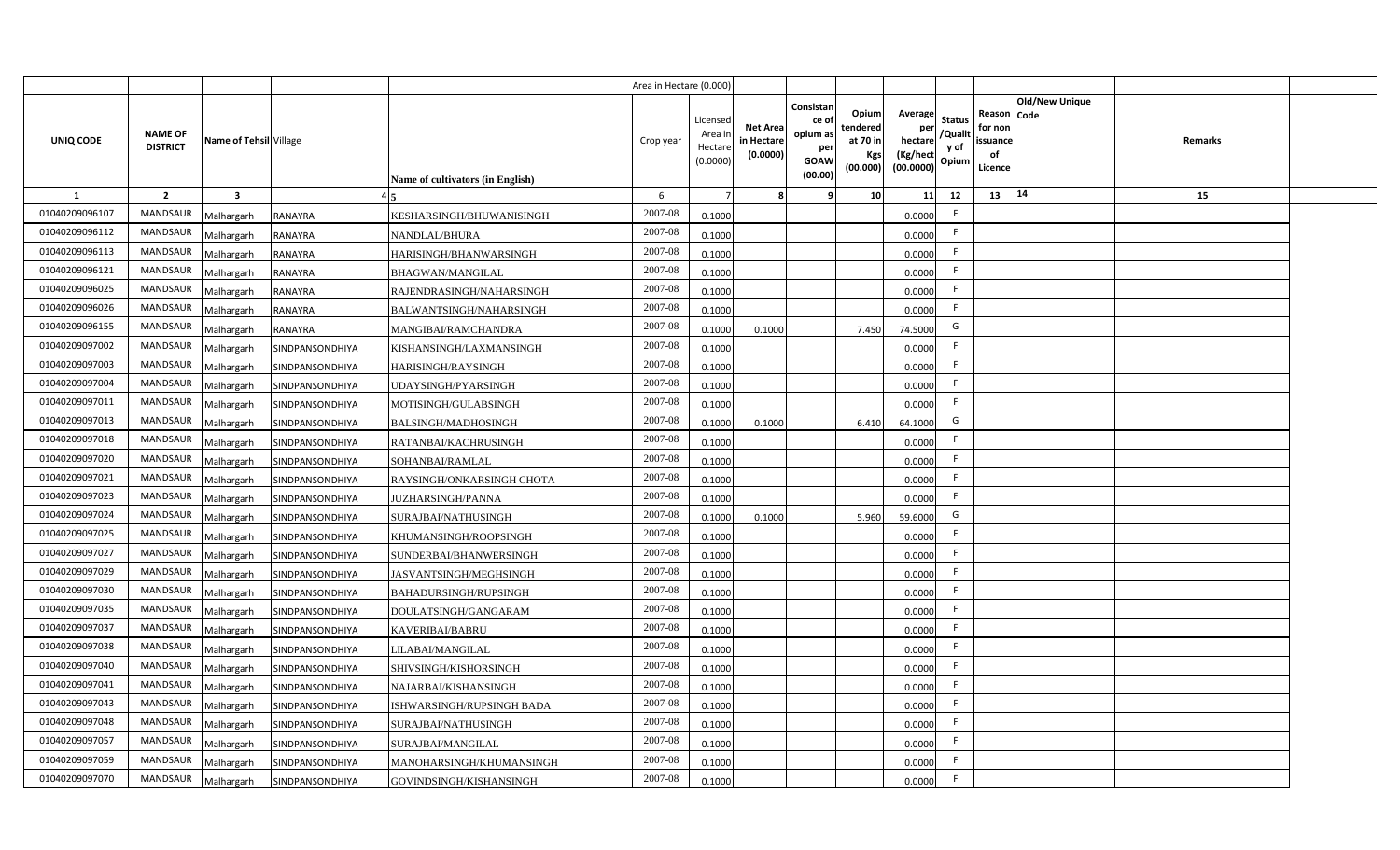|                |                                   |                         |                        |                                  | Area in Hectare (0.000 |                                          |                                          |                                                                 |                                                  |                                                    |                                           |                                                     |                |         |  |
|----------------|-----------------------------------|-------------------------|------------------------|----------------------------------|------------------------|------------------------------------------|------------------------------------------|-----------------------------------------------------------------|--------------------------------------------------|----------------------------------------------------|-------------------------------------------|-----------------------------------------------------|----------------|---------|--|
| UNIQ CODE      | <b>NAME OF</b><br><b>DISTRICT</b> | Name of Tehsil Village  |                        | Name of cultivators (in English) | Crop year              | Licensec<br>Area i<br>Hectar<br>(0.0000) | <b>Net Area</b><br>in Hectar<br>(0.0000) | Consistan<br>ce of<br>opium as<br>per<br><b>GOAW</b><br>(00.00) | Opium<br>tendered<br>at 70 in<br>Kgs<br>(00.000) | Average<br>per<br>hectare<br>(Kg/hect<br>(00.0000) | <b>Status</b><br>/Qualit<br>y of<br>Opium | Reason Code<br>for non<br>issuance<br>of<br>Licence | Old/New Unique | Remarks |  |
| 1              | $\overline{2}$                    | $\overline{\mathbf{3}}$ |                        |                                  | 6                      |                                          |                                          | q                                                               | 10 <sup>1</sup>                                  | 11                                                 | 12                                        | 13                                                  | 14             | 15      |  |
| 01040209097075 | MANDSAUR                          | Malhargarh              | SINDPANSONDHIYA        | KHUMANSINGH/MEGHSINGH            | 2007-08                | 0.1000                                   |                                          |                                                                 |                                                  | 0.0000                                             |                                           |                                                     |                |         |  |
| 01040209097078 | <b>MANDSAUR</b>                   | Malhargarh              | SINDPANSONDHIYA        | KALUSINGH/GOBARSINGH             | 2007-08                | 0.1000                                   |                                          |                                                                 |                                                  | 0.0000                                             | -F                                        |                                                     |                |         |  |
| 01040209097080 | <b>MANDSAUR</b>                   | Malhargarh              | SINDPANSONDHIYA        | KANCHANBAI/GOBARSINGH            | 2007-08                | 0.1000                                   |                                          |                                                                 |                                                  | 0.0000                                             | -F                                        |                                                     |                |         |  |
| 01040209097081 | MANDSAUR                          | Malhargarh              | SINDPANSONDHIYA        | HARISINGH/JAWANSINGH             | 2007-08                | 0.1000                                   |                                          |                                                                 |                                                  | 0.0000                                             | -F                                        |                                                     |                |         |  |
| 01040209097082 | <b>MANDSAUR</b>                   | Malhargarh              | SINDPANSONDHIYA        | CHANDMAL/PRITHVIRAJ              | 2007-08                | 0.1000                                   |                                          |                                                                 |                                                  | 0.0000                                             |                                           |                                                     |                |         |  |
| 01040209097097 | <b>MANDSAUR</b>                   | Malhargarh              | SINDPANSONDHIYA        | GOVINDSINGH/BHERUSINGH           | 2007-08                | 0.1000                                   |                                          |                                                                 |                                                  | 0.0000                                             | F.                                        |                                                     |                |         |  |
| 01040209097098 | <b>MANDSAUR</b>                   | Malhargarh              | SINDPANSONDHIYA        | MANOHARSINGH/BAPUSINGH           | 2007-08                | 0.1000                                   |                                          |                                                                 |                                                  | 0.0000                                             | -F                                        |                                                     |                |         |  |
| 01040209097103 | MANDSAUR                          | Malhargarh              | SINDPANSONDHIYA        | DILIPSINGH/ISHWARSINGH           | 2007-08                | 0.1000                                   |                                          |                                                                 |                                                  | 0.0000                                             |                                           |                                                     |                |         |  |
| 01040209097104 | MANDSAUR                          | Malhargarh              | SINDPANSONDHIYA        | KAILASHNATH/KISHANNATH           | 2007-08                | 0.1000                                   |                                          |                                                                 |                                                  | 0.0000                                             | -F                                        |                                                     |                |         |  |
| 01040209097105 | <b>MANDSAUR</b>                   | Malhargarh              | SINDPANSONDHIYA        | <b>BAPUSINGH/DEVISINGH</b>       | 2007-08                | 0.1000                                   |                                          |                                                                 |                                                  | 0.0000                                             | -F                                        |                                                     |                |         |  |
| 01040209097106 | <b>MANDSAUR</b>                   | Malhargarh              | SINDPANSONDHIYA        | PREAMSINGH/SWARUPSINGH           | 2007-08                | 0.1000                                   |                                          |                                                                 |                                                  | 0.0000                                             | F.                                        |                                                     |                |         |  |
| 01040209097112 | <b>MANDSAUR</b>                   | Malhargarh              | <b>SINDPANSONDHIYA</b> | DASHRATHLAL/BHERULAL             | 2007-08                | 0.1000                                   |                                          |                                                                 |                                                  | 0.0000                                             | -F                                        |                                                     |                |         |  |
| 01040209097116 | <b>MANDSAUR</b>                   | Malhargarh              | SINDPANSONDHIYA        | BHANWARLAL/BHERULAL RATHOR       | 2007-08                | 0.1000                                   |                                          |                                                                 |                                                  | 0.0000                                             | -F                                        |                                                     |                |         |  |
| 01040209097120 | <b>MANDSAUR</b>                   | Malhargarh              | <b>SINDPANSONDHIYA</b> | MANGILAL/PANNALAL                | 2007-08                | 0.1000                                   |                                          |                                                                 |                                                  | 0.0000                                             | F.                                        |                                                     |                |         |  |
| 01040209097124 | <b>MANDSAUR</b>                   | Malhargarh              | SINDPANSONDHIYA        | <b>BASANTIBAI/BAPUSINGH</b>      | 2007-08                | 0.1000                                   |                                          |                                                                 |                                                  | 0.0000                                             | F.                                        |                                                     |                |         |  |
| 01040209097139 | <b>MANDSAUR</b>                   | Malhargarh              | SINDPANSONDHIYA        | PRAKASHCHAND/PRITHVIRAJ          | 2007-08                | 0.1000                                   |                                          |                                                                 |                                                  | 0.0000                                             | F.                                        |                                                     |                |         |  |
| 01040209097140 | <b>MANDSAUR</b>                   | Malhargarh              | SINDPANSONDHIYA        | MUKESHKUMAR/MOHANLAL             | 2007-08                | 0.1000                                   |                                          |                                                                 |                                                  | 0.0000                                             | F.                                        |                                                     |                |         |  |
| 01040209097142 | <b>MANDSAUR</b>                   | Malhargarh              | SINDPANSONDHIYA        | RAGHUNATH/BHERULAL               | 2007-08                | 0.1000                                   |                                          |                                                                 |                                                  | 0.0000                                             | F.                                        |                                                     |                |         |  |
| 01040209097145 | <b>MANDSAUR</b>                   | Malhargarh              | SINDPANSONDHIYA        | MUKESHKUMAR/RAMLAL               | 2007-08                | 0.100                                    |                                          |                                                                 |                                                  | 0.0000                                             | F.                                        |                                                     |                |         |  |
| 01040209097150 | MANDSAUR                          | Malhargarh              | SINDPANSONDHIYA        | KAMLABAI/ONKARSINGH              | 2007-08                | 0.1000                                   |                                          |                                                                 |                                                  | 0.0000                                             | -F                                        |                                                     |                |         |  |
| 01040209097152 | <b>MANDSAUR</b>                   | Malhargarh              | SINDPANSONDHIYA        | JIVANSINGH/BHUVANISINGH          | 2007-08                | 0.1000                                   |                                          |                                                                 |                                                  | 0.0000                                             | F.                                        |                                                     |                |         |  |
| 01040209097159 | <b>MANDSAUR</b>                   | Malhargarh              | SINDPANSONDHIYA        | GOBARSINGH/BHUVANISINGH          | 2007-08                | 0.1000                                   |                                          |                                                                 |                                                  | 0.0000                                             | F.                                        |                                                     |                |         |  |
| 01040209097164 | <b>MANDSAUR</b>                   | Malhargarh              | SINDPANSONDHIYA        | PURANLAL/RATANLAL                | 2007-08                | 0.1000                                   |                                          |                                                                 |                                                  | 0.0000                                             | E                                         |                                                     |                |         |  |
| 01040209097169 | MANDSAUR                          | Malhargarh              | SINDPANSONDHIYA        | KISHORSINGH/DEVISINGH            | 2007-08                | 0.1000                                   |                                          |                                                                 |                                                  | 0.0000                                             | F                                         |                                                     |                |         |  |
| 01040209097173 | MANDSAUR                          | Malhargarh              | SINDPANSONDHIYA        | MANOHAR/BALURAM                  | 2007-08                | 0.1000                                   |                                          |                                                                 |                                                  | 0.0000                                             | -F                                        |                                                     |                |         |  |
| 01040209097174 | MANDSAUR                          | Malhargarh              | SINDPANSONDHIYA        | MOHANSINGH/BHANWARSINGH          | 2007-08                | 0.1000                                   |                                          |                                                                 |                                                  | 0.0000                                             | E                                         |                                                     |                |         |  |
| 01040209097180 | MANDSAUR                          | Malhargarh              | SINDPANSONDHIYA        | GITABAI/KISHANLAL                | 2007-08                | 0.1000                                   |                                          |                                                                 |                                                  | 0.0000                                             | F                                         |                                                     |                |         |  |
| 01040209097182 | MANDSAUR                          | Malhargarh              | SINDPANSONDHIYA        | GOPAL/BABRU                      | 2007-08                | 0.1000                                   |                                          |                                                                 |                                                  | 0.0000                                             | -F                                        |                                                     |                |         |  |
| 01040209097186 | MANDSAUR                          | Malhargarh              | SINDPANSONDHIYA        | KALUSINGH/AMARSINGH              | 2007-08                | 0.1000                                   |                                          |                                                                 |                                                  | 0.0000                                             | -F                                        |                                                     |                |         |  |
| 01040209097191 | <b>MANDSAUR</b>                   | Malhargarh              | SINDPANSONDHIYA        | BHARATSINGH/KALUSINGH            | 2007-08                | 0.1000                                   |                                          |                                                                 |                                                  | 0.0000                                             | -F                                        |                                                     |                |         |  |
| 01040209097193 | MANDSAUR                          | Malhargarh              | SINDPANSONDHIYA        | <b>GITABAI/BHERULAL</b>          | 2007-08                | 0.1000                                   |                                          |                                                                 |                                                  | 0.0000                                             | E                                         |                                                     |                |         |  |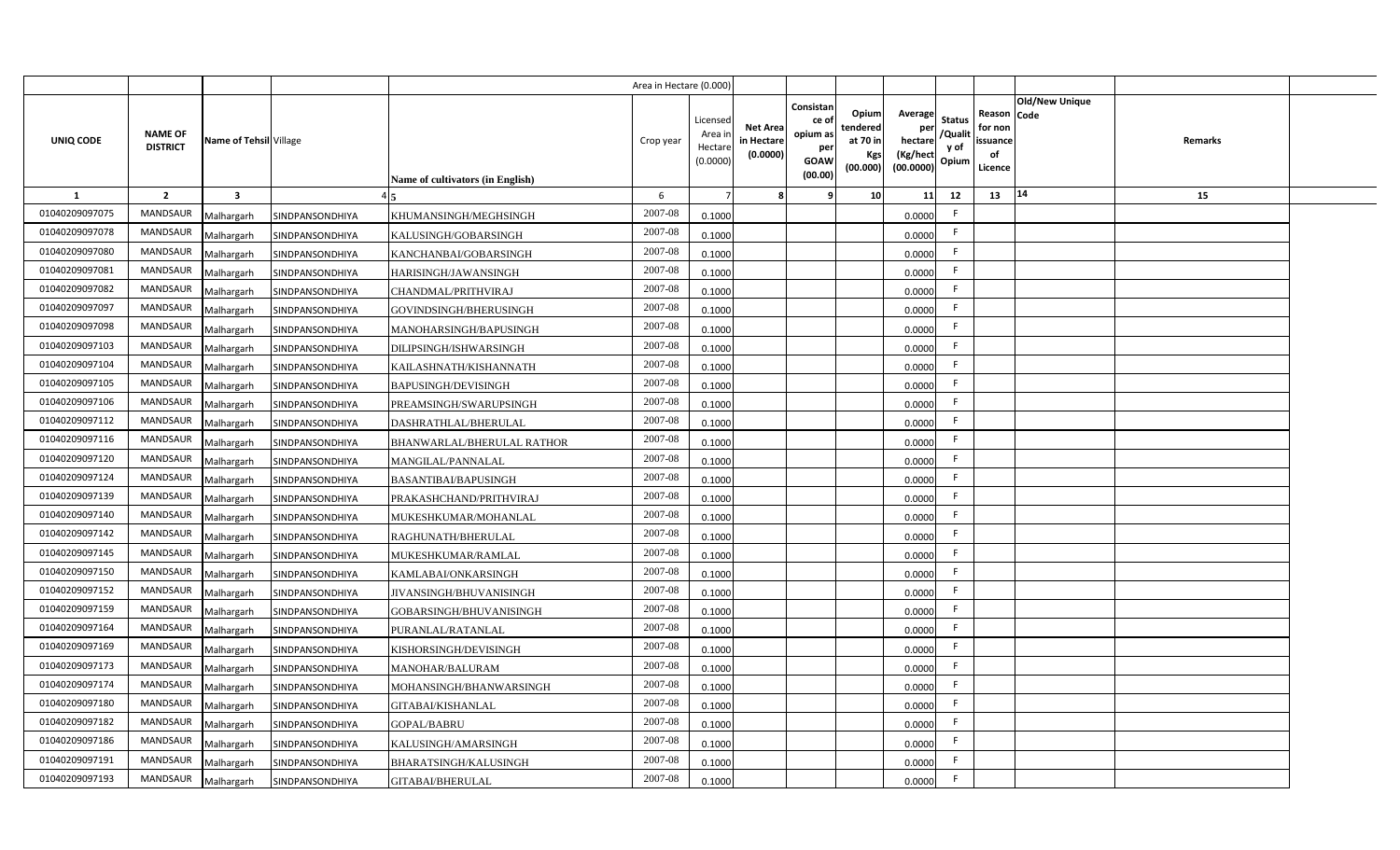|                |                                   |                         |                       |                                  | Area in Hectare (0.000) |                                           |                                           |                                                                 |                                                  |                                                    |                                           |                                                     |                       |         |  |
|----------------|-----------------------------------|-------------------------|-----------------------|----------------------------------|-------------------------|-------------------------------------------|-------------------------------------------|-----------------------------------------------------------------|--------------------------------------------------|----------------------------------------------------|-------------------------------------------|-----------------------------------------------------|-----------------------|---------|--|
| UNIQ CODE      | <b>NAME OF</b><br><b>DISTRICT</b> | Name of Tehsil Village  |                       | Name of cultivators (in English) | Crop year               | Licensed<br>Area i<br>Hectare<br>(0.0000) | <b>Net Area</b><br>in Hectare<br>(0.0000) | Consistan<br>ce of<br>opium as<br>per<br><b>GOAW</b><br>(00.00) | Opium<br>tendered<br>at 70 in<br>Kgs<br>(00.000) | Average<br>per<br>hectare<br>(Kg/hect<br>(00.0000) | <b>Status</b><br>/Qualit<br>y of<br>Opium | Reason Code<br>for non<br>issuance<br>of<br>Licence | <b>Old/New Unique</b> | Remarks |  |
| 1              | $\overline{2}$                    | $\overline{\mathbf{3}}$ |                       |                                  | 6                       |                                           | 8                                         | 9                                                               | 10 <sup>1</sup>                                  | 11                                                 | 12                                        | 13                                                  | 14                    | 15      |  |
| 01040209097197 | <b>MANDSAUR</b>                   | Malhargarh              | SINDPANSONDHIYA       | <b>BALSINGH/KISHORSINGH</b>      | 2007-08                 | 0.1000                                    |                                           |                                                                 |                                                  | 0.0000                                             | F                                         |                                                     |                       |         |  |
| 01040209097202 | MANDSAUR                          | Malhargarh              | SINDPANSONDHIYA       | RAMLAL/BAGDIRAM                  | 2007-08                 | 0.1000                                    | 0.0900                                    |                                                                 | 6.150                                            | 68.3333                                            | G                                         |                                                     |                       |         |  |
| 01040209097058 | <b>MANDSAUR</b>                   | Malhargarh              | SINDPANSONDHIYA       | DHAPUBAI/GANGARAM                | 2007-08                 | 0.1000                                    |                                           |                                                                 |                                                  | 0.0000                                             | -F                                        |                                                     |                       |         |  |
| 01040209097192 | <b>MANDSAUR</b>                   | Malhargarh              | SINDPANSONDHIYA       | SUNDARBAI/DEVISINGH              | 2007-08                 | 0.1000                                    |                                           |                                                                 |                                                  | 0.0000                                             | -F                                        |                                                     |                       |         |  |
| 01040209097136 | MANDSAUR                          | Malhargarh              | SINDPANSONDHIYA       | BHOPALSINGH/JAWANSINGH           | 2007-08                 | 0.1000                                    |                                           |                                                                 |                                                  | 0.0000                                             | -F                                        |                                                     |                       |         |  |
| 01040209097115 | <b>MANDSAUR</b>                   | Malhargarh              | SINDPANSONDHIYA       | PADAMSINGH/RAMSINGH              | 2007-08                 | 0.1000                                    |                                           |                                                                 |                                                  | 0.0000                                             | F                                         |                                                     |                       |         |  |
| 01040209097095 | <b>MANDSAUR</b>                   | Malhargarh              | SINDPANSONDHIYA       | <b>VINODGIR/RAMGIR</b>           | 2007-08                 | 0.1000                                    |                                           |                                                                 |                                                  | 0.0000                                             | F                                         |                                                     |                       |         |  |
| 01040209007002 | MANDSAUR                          | Malhargarh              | CHANDVASA             | RAMSINGH/LAKHMA                  | 2007-08                 | 0.1000                                    |                                           |                                                                 |                                                  | 0.0000                                             | F                                         |                                                     |                       |         |  |
| 01040209007003 | MANDSAUR                          | Malhargarh              | CHANDVASA             | <b>DHURIBAI/KALU</b>             | 2007-08                 | 0.1000                                    | 0.1000                                    |                                                                 | 7.970                                            | 79.7000                                            | G                                         |                                                     |                       |         |  |
| 01040209007005 | MANDSAUR                          | Malhargarh              | CHANDVASA             | GITABAI/SHANKARLAL               | 2007-08                 | 0.1000                                    |                                           |                                                                 |                                                  | 0.0000                                             | F                                         |                                                     |                       |         |  |
| 01040209007007 | <b>MANDSAUR</b>                   | Malhargarh              | CHANDVASA             | KAILASH/MANGILAL                 | 2007-08                 | 0.1000                                    | 0.0900                                    |                                                                 | 6.280                                            | 69.7778                                            | G                                         |                                                     |                       |         |  |
| 01040209007011 | <b>MANDSAUR</b>                   | Malhargarh              | CHANDVASA             | <b>GOPAL/SALAGRAM</b>            | 2007-08                 | 0.1000                                    | 0.1050                                    |                                                                 | 7.040                                            | 67.0476                                            |                                           | 02                                                  |                       |         |  |
| 01040209007014 | <b>MANDSAUR</b>                   | Malhargarh              | CHANDVASA             | RAMKANYABAI/SHOBHARAM            | 2007-08                 | 0.1000                                    | 0.1000                                    |                                                                 | 6.460                                            | 64.6000                                            | G                                         |                                                     |                       |         |  |
| 01040209007016 | <b>MANDSAUR</b>                   | Malhargarh              | CHANDVASA             | BHAGWAN/MANGILAL                 | 2007-08                 | 0.1000                                    | 0.1000                                    |                                                                 | 7.870                                            | 78.7000                                            | G                                         |                                                     |                       |         |  |
| 01040209007018 | <b>MANDSAUR</b>                   | Malhargarh              | CHANDVASA             | <b>GENDMAL/KANIRAM</b>           | 2007-08                 | 0.1000                                    | 0.1000                                    |                                                                 | 6.150                                            | 61.5000                                            | G                                         |                                                     |                       |         |  |
| 01040209007021 | MANDSAUR                          | Malhargarh              | CHANDVASA             | TULSIRAM/NANURAM                 | 2007-08                 | 0.1000                                    |                                           |                                                                 |                                                  | 0.0000                                             | F.                                        |                                                     |                       |         |  |
| 01040209007024 | MANDSAUR                          | Malhargarh              | CHANDVASA             | <b>BHARAT/BHAGWAN</b>            | 2007-08                 | 0.1000                                    | 0.1000                                    |                                                                 | 6.300                                            | 63.0000                                            | G                                         |                                                     |                       |         |  |
| 01040209007025 | <b>MANDSAUR</b>                   | Malhargarh              | CHANDVASA             | BHANWARLAL/MODIRAM               | 2007-08                 | 0.1000                                    |                                           |                                                                 |                                                  | 0.0000                                             | F                                         |                                                     |                       |         |  |
| 01040209007026 | MANDSAUR                          | Malhargarh              | CHANDVASA             | CHATURBHUJ/KALU                  | 2007-08                 | 0.1000                                    | 0.1000                                    |                                                                 | 7.700                                            | 77.0000                                            | G                                         |                                                     |                       |         |  |
| 01040209007029 | <b>MANDSAUR</b>                   | Malhargarh              | CHANDVASA             | BHAGATRAM/MANNALAL               | 2007-08                 | 0.1000                                    |                                           |                                                                 |                                                  | 0.0000                                             | F.                                        |                                                     |                       |         |  |
| 01040209007032 | <b>MANDSAUR</b>                   | Malhargarh              | CHANDVASA             | KOSHLYABAI/HEMRAJ                | 2007-08                 | 0.1000                                    | 0.1000                                    |                                                                 | 7.040                                            | 70.4000                                            | G                                         |                                                     |                       |         |  |
| 01040209007039 | <b>MANDSAUR</b>                   | Malhargarh              | CHANDVASA             | <b>BAHADURSINGH/BHAGIRATH</b>    | 2007-08                 | 0.1000                                    |                                           |                                                                 |                                                  | 0.0000                                             | F                                         |                                                     |                       |         |  |
| 01040209007040 | MANDSAUR                          | Malhargarh              | CHANDVASA             | KANIRAM/LAKHMA                   | 2007-08                 | 0.1000                                    | 0.1000                                    |                                                                 | 6.190                                            | 61.9000                                            | G                                         |                                                     |                       |         |  |
| 01040209009008 | <b>MANDSAUR</b>                   | Malhargarh              | <b>GUD BHELI BADI</b> | DEVISINGH/BHANWARSINGH           | 2007-08                 | 0.1000                                    | 0.1000                                    |                                                                 | 7.030                                            | 70.3000                                            | G                                         |                                                     |                       |         |  |
| 01040209009009 | <b>MANDSAUR</b>                   | Malhargarh              | <b>GUD BHELI BADI</b> | RAMCHANDRA/JAGANNATH             | 2007-08                 | 0.1000                                    | 0.1000                                    |                                                                 | 6.450                                            | 64.5000                                            | G                                         |                                                     |                       |         |  |
| 01040209009011 | MANDSAUR                          | Malhargarh              | <b>GUD BHELI BADI</b> | VISHNULAL/MADHOLAL               | 2007-08                 | 0.1000                                    | 0.1000                                    |                                                                 | 6.200                                            | 62.0000                                            | G                                         |                                                     |                       |         |  |
| 01040209009012 | MANDSAUR                          | Malhargarh              | <b>GUD BHELI BADI</b> | BHAGIRATH/PRATAPBAI              | 2007-08                 | 0.1000                                    | 0.0950                                    |                                                                 | 6.480                                            | 68.2105                                            | G                                         |                                                     |                       |         |  |
| 01040209009014 | MANDSAUR                          | Malhargarh              | <b>GUD BHELI BADI</b> | <b>BASANTILAL/BHERULAL</b>       | 2007-08                 | 0.1000                                    |                                           |                                                                 |                                                  | 0.0000                                             | F                                         |                                                     |                       |         |  |
| 01040209009016 | MANDSAUR                          | Malhargarh              | <b>GUD BHELI BADI</b> | AMBALAL/RAJARAM                  | 2007-08                 | 0.1000                                    | 0.1000                                    |                                                                 | 7.180                                            | 71.8000                                            | G                                         |                                                     |                       |         |  |
| 01040209009017 | MANDSAUR                          | Malhargarh              | <b>GUD BHELI BADI</b> | KISHOR/ONKARLAL@NANDKISHOR       | 2007-08                 | 0.1000                                    |                                           |                                                                 |                                                  | 0.0000                                             | F.                                        |                                                     |                       |         |  |
| 01040209009023 | MANDSAUR                          | Malhargarh              | <b>GUD BHELI BADI</b> | KASHIRAM/MANNALAL                | 2007-08                 | 0.1000                                    |                                           |                                                                 |                                                  | 0.0000                                             | F.                                        |                                                     |                       |         |  |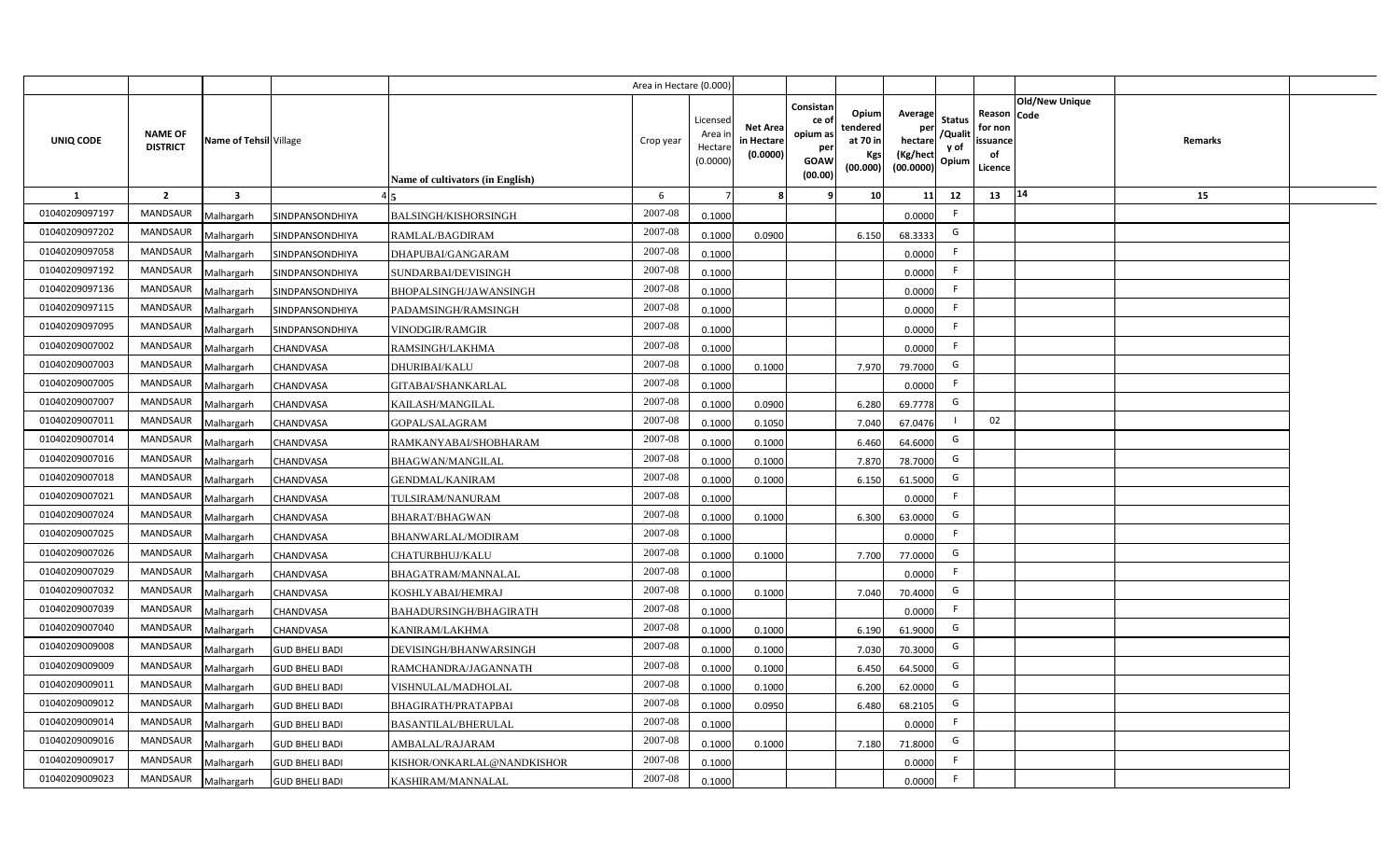|                |                                   |                         |                       |                                  | Area in Hectare (0.000) |                                           |                                           |                                                                                                                     |                                                    |                                           |                                                     |                       |         |  |
|----------------|-----------------------------------|-------------------------|-----------------------|----------------------------------|-------------------------|-------------------------------------------|-------------------------------------------|---------------------------------------------------------------------------------------------------------------------|----------------------------------------------------|-------------------------------------------|-----------------------------------------------------|-----------------------|---------|--|
| UNIQ CODE      | <b>NAME OF</b><br><b>DISTRICT</b> | Name of Tehsil Village  |                       | Name of cultivators (in English) | Crop year               | Licensed<br>Area i<br>Hectare<br>(0.0000) | <b>Net Area</b><br>in Hectare<br>(0.0000) | Consistan<br>Opium<br>ce of<br>tendered<br>opium as<br>at 70 in<br>per<br>Kgs<br><b>GOAW</b><br>(00.000)<br>(00.00) | Average<br>per<br>hectare<br>(Kg/hect<br>(00.0000) | <b>Status</b><br>/Qualit<br>y of<br>Opium | Reason Code<br>for non<br>issuance<br>of<br>Licence | <b>Old/New Unique</b> | Remarks |  |
| 1              | $\overline{2}$                    | $\overline{\mathbf{3}}$ |                       |                                  | 6                       |                                           | 8                                         | 10 <sup>1</sup><br>-9                                                                                               | 11                                                 | 12                                        | 13                                                  | 14                    | 15      |  |
| 01040209009026 | <b>MANDSAUR</b>                   | Malhargarh              | <b>GUD BHELI BADI</b> | NATHU/GIRDHARI                   | 2007-08                 | 0.1000                                    | 0.1000                                    | 7.460                                                                                                               | 74.6000                                            | G                                         |                                                     |                       |         |  |
| 01040209009027 | MANDSAUR                          | Malhargarh              | <b>GUD BHELI BADI</b> | HIRALAL/NATHULAL                 | 2007-08                 | 0.1000                                    | 0.1000                                    | 7.450                                                                                                               | 74.5000                                            | G                                         |                                                     |                       |         |  |
| 01040209009028 | <b>MANDSAUR</b>                   | Malhargarh              | <b>GUD BHELI BADI</b> | KAMERIBAI/BHERULAL               | 2007-08                 | 0.1000                                    | 0.1000                                    | 6.620                                                                                                               | 66.2000                                            | G                                         |                                                     |                       |         |  |
| 01040209009031 | <b>MANDSAUR</b>                   | Malhargarh              | <b>GUD BHELI BADI</b> | UDAYRAM/BHANWARLAL PATEL         | 2007-08                 | 0.1000                                    |                                           |                                                                                                                     | 0.0000                                             | -F                                        |                                                     |                       |         |  |
| 01040209009032 | MANDSAUR                          | Malhargarh              | <b>GUD BHELI BADI</b> | MOHANBAI/BHANWARLAL              | 2007-08                 | 0.1000                                    | 0.0500                                    | 3.210                                                                                                               | 64.2000                                            | G                                         |                                                     |                       |         |  |
| 01040209009034 | <b>MANDSAUR</b>                   | Malhargarh              | <b>GUD BHELI BADI</b> | <b>BADRILAL/NATHULAL</b>         | 2007-08                 | 0.1000                                    | 0.0950                                    | 6.320                                                                                                               | 66.5263                                            | G                                         |                                                     |                       |         |  |
| 01040209009035 | <b>MANDSAUR</b>                   | Malhargarh              | <b>GUD BHELI BADI</b> | RAMCHANDRIBAI/NANALAL            | 2007-08                 | 0.1000                                    |                                           |                                                                                                                     | 0.0000                                             | F                                         |                                                     |                       |         |  |
| 01040209009036 | MANDSAUR                          | Malhargarh              | <b>GUD BHELI BADI</b> | SHANTIBAI/BHERULAL               | 2007-08                 | 0.1000                                    |                                           |                                                                                                                     | 0.0000                                             | F                                         |                                                     |                       |         |  |
| 01040209009038 | MANDSAUR                          | Malhargarh              | <b>GUD BHELI BADI</b> | <b>BANSHILAL/SHANKARLAL</b>      | 2007-08                 | 0.1000                                    | 0.1000                                    | 7.250                                                                                                               | 72.5000                                            | G                                         |                                                     |                       |         |  |
| 01040209009040 | MANDSAUR                          | Malhargarh              | <b>GUD BHELI BADI</b> | RAMNIWAS/NANDRAM                 | 2007-08                 | 0.1000                                    | 0.1000                                    | 7.020                                                                                                               | 70.2000                                            | G                                         |                                                     |                       |         |  |
| 01040209009042 | <b>MANDSAUR</b>                   | Malhargarh              | <b>GUD BHELI BADI</b> | DHAPUBAI/NANDRAM                 | 2007-08                 | 0.1000                                    | 0.1000                                    | 6.380                                                                                                               | 63.8000                                            | G                                         |                                                     |                       |         |  |
| 01040209009045 | MANDSAUR                          | Malhargarh              | <b>GUD BHELI BADI</b> | KALURAM/UMMEDRAM                 | 2007-08                 | 0.1000                                    |                                           |                                                                                                                     | 0.0000                                             | -F                                        |                                                     |                       |         |  |
| 01040209009047 | <b>MANDSAUR</b>                   | Malhargarh              | <b>GUD BHELI BADI</b> | CHENRAM/RAMSUKH                  | 2007-08                 | 0.1000                                    |                                           |                                                                                                                     | 0.0000                                             | F                                         |                                                     |                       |         |  |
| 01040209009053 | <b>MANDSAUR</b>                   | Malhargarh              | <b>GUD BHELI BADI</b> | KANWARLAL/LAKSHINARAYAN          | 2007-08                 | 0.1000                                    |                                           |                                                                                                                     | 0.0000                                             | F                                         |                                                     |                       |         |  |
| 01040209009054 | <b>MANDSAUR</b>                   | Malhargarh              | <b>GUD BHELI BADI</b> | BHERULAL/GHASIRAM                | 2007-08                 | 0.1000                                    | 0.0950                                    | 6.600                                                                                                               | 69.4737                                            | G                                         |                                                     |                       |         |  |
| 01040209009055 | MANDSAUR                          | Malhargarh              | <b>GUD BHELI BADI</b> | BHANWARLAL/SHANKARLAL            | 2007-08                 | 0.1000                                    | 0.0950                                    | 6.130                                                                                                               | 64.5263                                            | G                                         |                                                     |                       |         |  |
| 01040209009058 | MANDSAUR                          | Malhargarh              | <b>GUD BHELI BADI</b> | LAKSHINARAYAN/MANGILAL           | 2007-08                 | 0.1000                                    | 0.1000                                    | 6.570                                                                                                               | 65.7000                                            | G                                         |                                                     |                       |         |  |
| 01040209009059 | <b>MANDSAUR</b>                   | Malhargarh              | <b>GUD BHELI BADI</b> | RADHESHYAM/MADHULAL              | 2007-08                 | 0.1000                                    | 0.1000                                    | 6.790                                                                                                               | 67.9000                                            | G                                         |                                                     |                       |         |  |
| 01040209009061 | MANDSAUR                          | Malhargarh              | <b>GUD BHELI BADI</b> | UDAYRAM/ONKARLAL                 | 2007-08                 | 0.1000                                    |                                           |                                                                                                                     | 0.0000                                             | F.                                        |                                                     |                       |         |  |
| 01040209009063 | <b>MANDSAUR</b>                   | Malhargarh              | <b>GUD BHELI BADI</b> | LAXMINARAYAN/RAMLAL              | 2007-08                 | 0.1000                                    | 0.0950                                    | 7.220                                                                                                               | 76.0000                                            | G                                         |                                                     |                       |         |  |
| 01040209009064 | <b>MANDSAUR</b>                   | Malhargarh              | <b>GUD BHELI BADI</b> | MOTILAL/PANNALAL                 | 2007-08                 | 0.1000                                    | 0.1000                                    | 7.030                                                                                                               | 70.3000                                            | G                                         |                                                     |                       |         |  |
| 01040209009066 | <b>MANDSAUR</b>                   | Malhargarh              | <b>GUD BHELI BADI</b> | SHYAMKUNWARBAI/BAPULAL           | 2007-08                 | 0.1000                                    |                                           |                                                                                                                     | 0.0000                                             | -F                                        |                                                     |                       |         |  |
| 01040209009067 | <b>MANDSAUR</b>                   | Malhargarh              | <b>GUD BHELI BADI</b> | MANGILAL/BHERULAL                | 2007-08                 | 0.1000                                    | 0.1000                                    | 6.950                                                                                                               | 69.5000                                            | G                                         |                                                     |                       |         |  |
| 01040209009068 | <b>MANDSAUR</b>                   | Malhargarh              | <b>GUD BHELI BADI</b> | <b>BAPULAL/MADHULAL</b>          | 2007-08                 | 0.1000                                    | 0.1000                                    | 7.090                                                                                                               | 70.9000                                            | G                                         |                                                     |                       |         |  |
| 01040209009072 | <b>MANDSAUR</b>                   | Malhargarh              | <b>GUD BHELI BADI</b> | <b>BHERULAL/GULAB</b>            | 2007-08                 | 0.1000                                    | 0.0950                                    | 6.850                                                                                                               | 72.1053                                            | G                                         |                                                     |                       |         |  |
| 01040209009073 | MANDSAUR                          | Malhargarh              | <b>GUD BHELI BADI</b> | SAJJANBAI/MANGILAL               | 2007-08                 | 0.1000                                    |                                           |                                                                                                                     | 0.0000                                             | F                                         |                                                     |                       |         |  |
| 01040209009074 | MANDSAUR                          | Malhargarh              | <b>GUD BHELI BADI</b> | NANURAM/NANDA                    | 2007-08                 | 0.1000                                    | 0.1000                                    | 7.160                                                                                                               | 71.6000                                            | G                                         |                                                     |                       |         |  |
| 01040209009075 | MANDSAUR                          | Malhargarh              | <b>GUD BHELI BADI</b> | TULSIRAM/PANNALAL                | 2007-08                 | 0.1000                                    | 0.1000                                    | 7.530                                                                                                               | 75.3000                                            | G                                         |                                                     |                       |         |  |
| 01040209009076 | MANDSAUR                          | Malhargarh              | <b>GUD BHELI BADI</b> | MOHANBAI/SHANKARLAL              | 2007-08                 | 0.1000                                    | 0.0950                                    | 7.070                                                                                                               | 74.4211                                            | - 1                                       | 02                                                  |                       |         |  |
| 01040209009080 | MANDSAUR                          | Malhargarh              | <b>GUD BHELI BADI</b> | BHANWARLAL/KISHANLAL             | 2007-08                 | 0.1000                                    |                                           |                                                                                                                     | 0.0000                                             | F.                                        |                                                     |                       |         |  |
| 01040209009083 | MANDSAUR                          | Malhargarh              | <b>GUD BHELI BADI</b> | GANGABAI/VIDYASAGAR              | 2007-08                 | 0.1000                                    |                                           |                                                                                                                     | 0.0000                                             | F.                                        |                                                     |                       |         |  |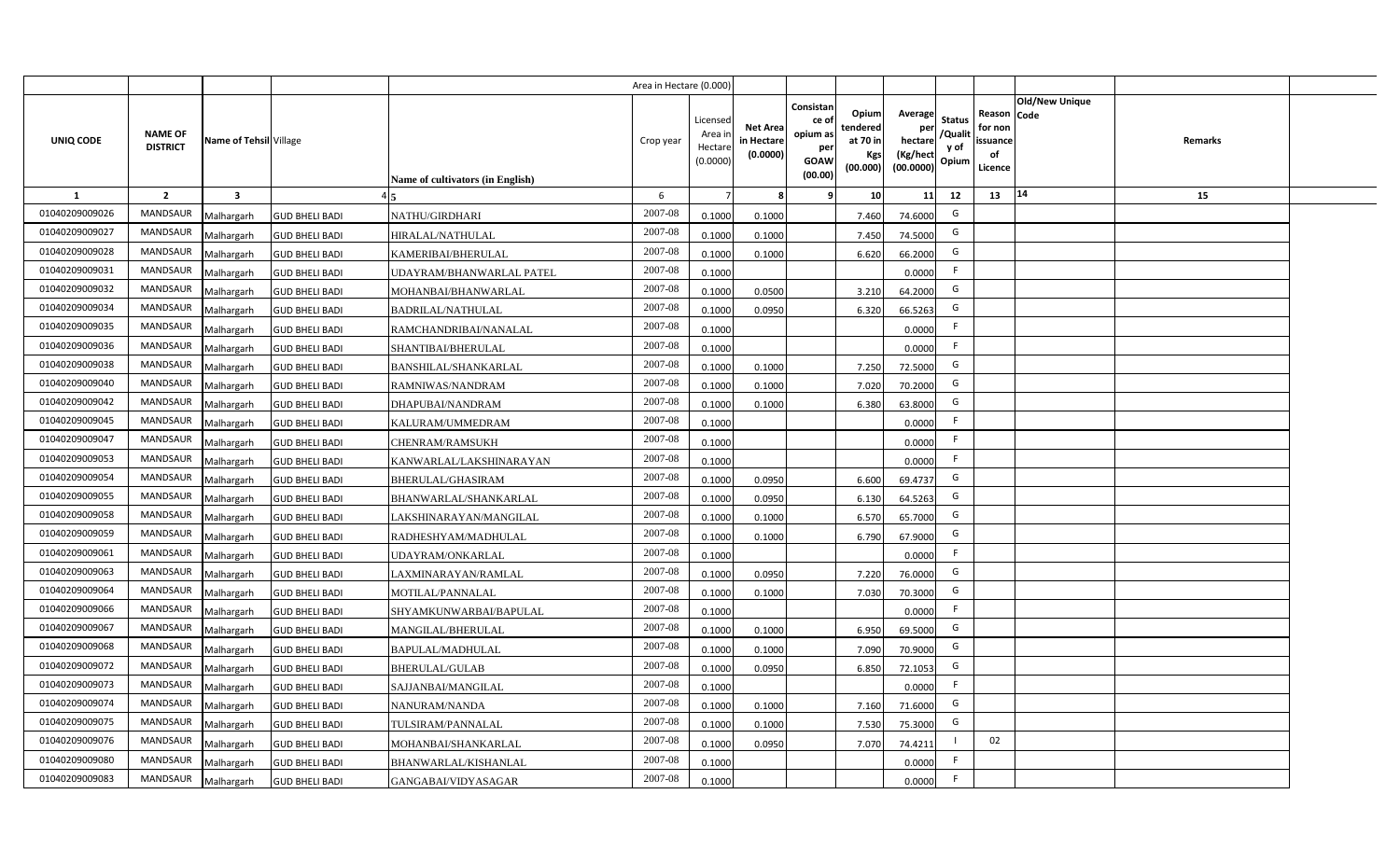|                |                                   |                         |                       |                                  | Area in Hectare (0.000 |                                          |                                          |                                                                 |                                                  |                                                    |                                           |                                                     |                |         |  |
|----------------|-----------------------------------|-------------------------|-----------------------|----------------------------------|------------------------|------------------------------------------|------------------------------------------|-----------------------------------------------------------------|--------------------------------------------------|----------------------------------------------------|-------------------------------------------|-----------------------------------------------------|----------------|---------|--|
| UNIQ CODE      | <b>NAME OF</b><br><b>DISTRICT</b> | Name of Tehsil Village  |                       | Name of cultivators (in English) | Crop year              | Licensec<br>Area i<br>Hectar<br>(0.0000) | <b>Net Area</b><br>in Hectar<br>(0.0000) | Consistan<br>ce of<br>opium as<br>per<br><b>GOAW</b><br>(00.00) | Opium<br>tendered<br>at 70 in<br>Kgs<br>(00.000) | Average<br>per<br>hectare<br>(Kg/hect<br>(00.0000) | <b>Status</b><br>/Qualit<br>y of<br>Opium | Reason Code<br>for non<br>issuance<br>of<br>Licence | Old/New Unique | Remarks |  |
| 1              | $\overline{2}$                    | $\overline{\mathbf{3}}$ |                       |                                  | -6                     |                                          |                                          | 9                                                               | 10 <sup>1</sup>                                  | 11                                                 | 12                                        | 13                                                  | 14             | 15      |  |
| 01040209009084 | <b>MANDSAUR</b>                   | Malhargarh              | <b>GUD BHELI BADI</b> | BHAGATRAM/KALURAM PATIDAR        | 2007-08                | 0.1000                                   |                                          |                                                                 |                                                  | 0.0000                                             | -F                                        |                                                     |                |         |  |
| 01040209009086 | MANDSAUR                          | Malhargarh              | <b>GUD BHELI BADI</b> | <b>RAMGIR/ONKARGIR</b>           | 2007-08                | 0.1000                                   |                                          |                                                                 |                                                  | 0.0000                                             | F.                                        |                                                     |                |         |  |
| 01040209009089 | <b>MANDSAUR</b>                   | Malhargarh              | <b>GUD BHELI BADI</b> | LADUKUNWAR/LALSINGH              | 2007-08                | 0.1000                                   | 0.1000                                   |                                                                 | 6.740                                            | 67.4000                                            | G                                         |                                                     |                |         |  |
| 01040209009090 | <b>MANDSAUR</b>                   | Malhargarh              | <b>GUD BHELI BADI</b> | KANKUBAI/RAMA                    | 2007-08                | 0.1000                                   |                                          |                                                                 |                                                  | 0.0000                                             | -F                                        |                                                     |                |         |  |
| 01040209009091 | MANDSAUR                          | Malhargarh              | <b>GUD BHELI BADI</b> | KAMLABAI/DEEPCHANDRA             | 2007-08                | 0.1000                                   |                                          |                                                                 |                                                  | 0.0000                                             |                                           |                                                     |                |         |  |
| 01040209009092 | <b>MANDSAUR</b>                   | Malhargarh              | <b>GUD BHELI BADI</b> | VARDICHAND/MANGILAL              | 2007-08                | 0.1000                                   |                                          |                                                                 |                                                  | 0.0000                                             | F                                         |                                                     |                |         |  |
| 01040209009093 | <b>MANDSAUR</b>                   | Malhargarh              | <b>GUD BHELI BADI</b> | <b>BALURAM/MANGILAL</b>          | 2007-08                | 0.1000                                   | 0.1000                                   |                                                                 | 6.300                                            | 63.0000                                            | G                                         |                                                     |                |         |  |
| 01040209009094 | MANDSAUR                          | Malhargarh              | <b>GUD BHELI BADI</b> | <b>JDAYRAM/DHANNA</b>            | 2007-08                | 0.1000                                   | 0.1000                                   |                                                                 | 6.970                                            | 69.7000                                            | G                                         |                                                     |                |         |  |
| 01040209009098 | MANDSAUR                          | Malhargarh              | <b>GUD BHELI BADI</b> | MANGIBAI/KASHIRAM                | 2007-08                | 0.1000                                   |                                          |                                                                 |                                                  | 0.0000                                             | F                                         |                                                     |                |         |  |
| 01040209009104 | MANDSAUR                          | Malhargarh              | <b>GUD BHELI BADI</b> | BALURAM@BALMUKAND/NANDA          | 2007-08                | 0.100                                    | 0.1000                                   |                                                                 | 6.970                                            | 69.7000                                            | G                                         |                                                     |                |         |  |
| 01040209009105 | MANDSAUR                          | Malhargarh              | <b>GUD BHELI BADI</b> | LAXMANSINGH/TIKAMSINGH           | 2007-08                | 0.1000                                   | 0.0950                                   |                                                                 | 6.850                                            | 72.1053                                            | G                                         |                                                     |                |         |  |
| 01040209009107 | <b>MANDSAUR</b>                   | Malhargarh              | <b>GUD BHELI BADI</b> | MANNALAL/SITARAM                 | 2007-08                | 0.1000                                   |                                          |                                                                 |                                                  | 0.0000                                             | -F                                        |                                                     |                |         |  |
| 01040209009108 | <b>MANDSAUR</b>                   | Malhargarh              | <b>GUD BHELI BADI</b> | KANHAILAL/NATHULAL               | 2007-08                | 0.1000                                   |                                          |                                                                 |                                                  | 0.0000                                             |                                           |                                                     |                |         |  |
| 01040209009110 | <b>MANDSAUR</b>                   | Malhargarh              | <b>GUD BHELI BADI</b> | NANALAL/RAMCHANDRA               | 2007-08                | 0.1000                                   |                                          |                                                                 |                                                  | 0.0000                                             | F.                                        |                                                     |                |         |  |
| 01040209009114 | <b>MANDSAUR</b>                   | Malhargarh              | <b>GUD BHELI BADI</b> | RAJMAL/RAMESHWAR                 | 2007-08                | 0.1000                                   |                                          |                                                                 |                                                  | 0.0000                                             | -F                                        |                                                     |                |         |  |
| 01040209009116 | <b>MANDSAUR</b>                   | Malhargarh              | <b>GUD BHELI BADI</b> | PREMABAI/KARULAL                 | 2007-08                | 0.1000                                   |                                          |                                                                 |                                                  | 0.0000                                             | F.                                        |                                                     |                |         |  |
| 01040209009117 | <b>MANDSAUR</b>                   | Malhargarh              | <b>GUD BHELI BADI</b> | SATYANARAYAN/PANNALAL            | 2007-08                | 0.1000                                   |                                          |                                                                 |                                                  | 0.0000                                             | -F                                        |                                                     |                |         |  |
| 01040209009118 | <b>MANDSAUR</b>                   | Malhargarh              | <b>GUD BHELI BADI</b> | <b>BABULAL/NANDLAL GAYRI</b>     | 2007-08                | 0.1000                                   | 0.1000                                   |                                                                 | 7.120                                            | 71.2000                                            | G                                         |                                                     |                |         |  |
| 01040209009120 | <b>MANDSAUR</b>                   | Malhargarh              | <b>GUD BHELI BADI</b> | VIMALKUNWAR/ROOPSINGH            | 2007-08                | 0.1000                                   |                                          |                                                                 |                                                  | 0.0000                                             | F.                                        |                                                     |                |         |  |
| 01040209009124 | <b>MANDSAUR</b>                   | Malhargarh              | <b>GUD BHELI BADI</b> | NAHARSINGH/BALUSINGH             | 2007-08                | 0.1000                                   | 0.1000                                   |                                                                 | 7.030                                            | 70.3000                                            | G                                         |                                                     |                |         |  |
| 01040209009125 | <b>MANDSAUR</b>                   | Malhargarh              | <b>GUD BHELI BADI</b> | BALUSINGH/BHERUSINGH             | 2007-08                | 0.100                                    | 0.1000                                   |                                                                 | 7.290                                            | 72.9000                                            | G                                         |                                                     |                |         |  |
| 01040209009126 | <b>MANDSAUR</b>                   | Malhargarh              | <b>GUD BHELI BADI</b> | BHAGATRAM/KALURAM GAYRI          | 2007-08                | 0.100                                    |                                          |                                                                 |                                                  | 0.0000                                             | -F                                        |                                                     |                |         |  |
| 01040209009133 | MANDSAUR                          | Malhargarh              | <b>GUD BHELI BADI</b> | KARULAL/BHANWARLAL               | 2007-08                | 0.100                                    |                                          |                                                                 |                                                  | 0.0000                                             | -F                                        |                                                     |                |         |  |
| 01040209009136 | <b>MANDSAUR</b>                   | Malhargarh              | <b>GUD BHELI BADI</b> | RAMNIWAS / PRABHULAL             | 2007-08                | 0.1000                                   |                                          |                                                                 |                                                  | 0.0000                                             | -F                                        |                                                     |                |         |  |
| 01040209009137 | <b>MANDSAUR</b>                   | Malhargarh              | <b>GUD BHELI BADI</b> | BABULAL/BHAGATRAM                | 2007-08                | 0.1000                                   | 0.0450                                   |                                                                 | 3.360                                            | 74.6667                                            | G                                         |                                                     |                |         |  |
| 01040209009138 | MANDSAUR                          | Malhargarh              | <b>GUD BHELI BADI</b> | LAKSHMINARAYAN/BHAGATRAM         | 2007-08                | 0.1000                                   | 0.1000                                   |                                                                 | 7.560                                            | 75.6000                                            | G                                         |                                                     |                |         |  |
| 01040209009139 | MANDSAUR                          | Malhargarh              | <b>GUD BHELI BADI</b> | SHANTILAL/BHAGATRAM              | 2007-08                | 0.1000                                   |                                          |                                                                 |                                                  | 0.0000                                             | F                                         |                                                     |                |         |  |
| 01040209009142 | MANDSAUR                          | Malhargarh              | <b>GUD BHELI BADI</b> | <b>BABULAL/NANDLAL PATIDAR</b>   | 2007-08                | 0.1000                                   | 0.1000                                   |                                                                 | 6.620                                            | 66.2000                                            | G                                         |                                                     |                |         |  |
| 01040209009143 | MANDSAUR                          | Malhargarh              | <b>GUD BHELI BADI</b> | MADHULAL/MANGILAL                | 2007-08                | 0.1000                                   |                                          |                                                                 |                                                  | 0.0000                                             | -F                                        |                                                     |                |         |  |
| 01040209009146 | MANDSAUR                          | Malhargarh              | <b>GUD BHELI BADI</b> | JAYRAM/LACHIRAM                  | 2007-08                | 0.1000                                   | 0.1000                                   |                                                                 | 7.180                                            | 71.8000                                            | G                                         |                                                     |                |         |  |
| 01040209009148 | MANDSAUR                          | Malhargarh              | <b>GUD BHELI BADI</b> | VARDICHAND/BHUVAN                | 2007-08                | 0.1000                                   |                                          |                                                                 |                                                  | 0.0000                                             | -F                                        |                                                     |                |         |  |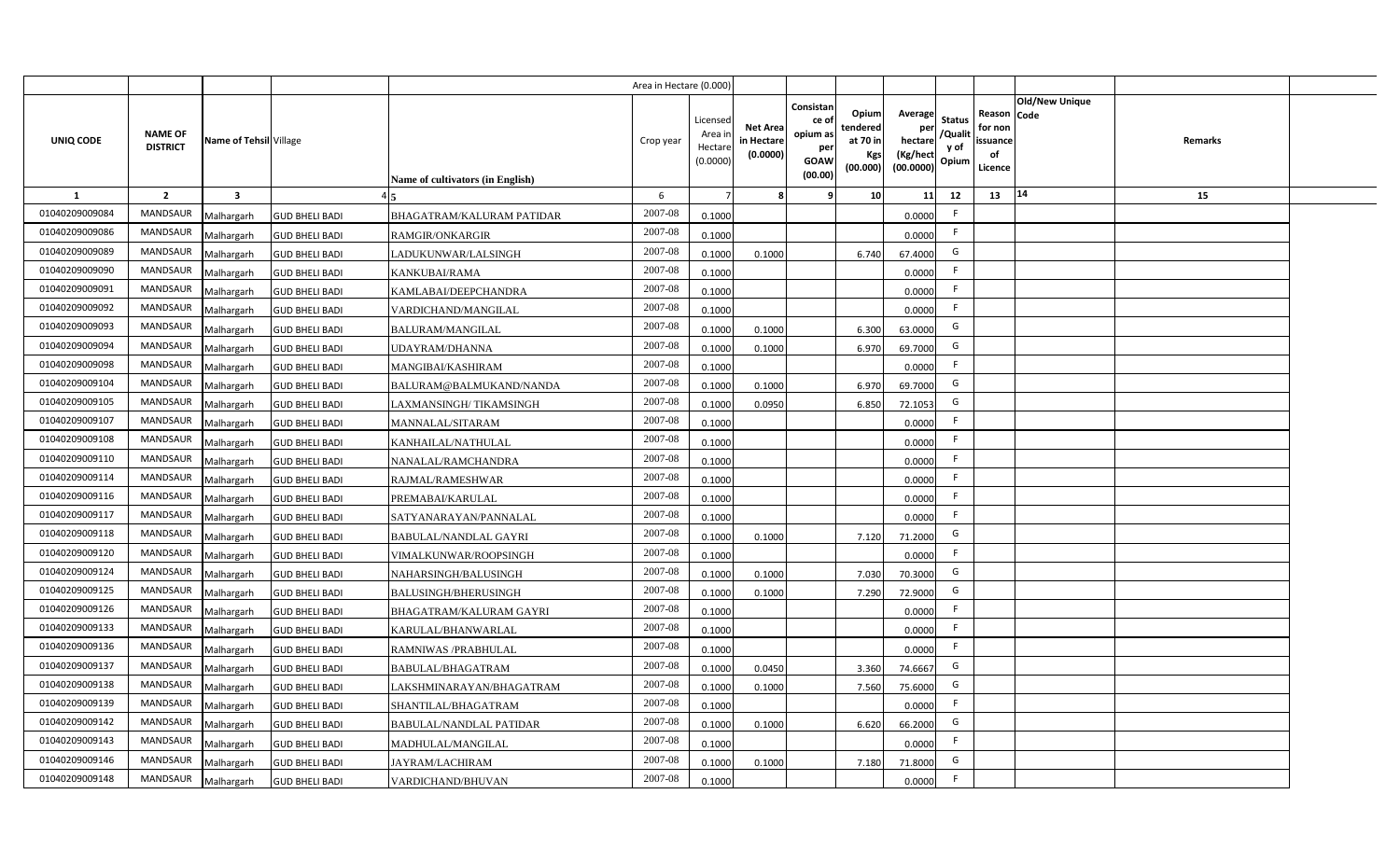|                  |                                   |                         |                       |                                  | Area in Hectare (0.000 |                                          |                                           |                                                                 |                                                  |                                                    |                                           |                                                     |                       |         |  |
|------------------|-----------------------------------|-------------------------|-----------------------|----------------------------------|------------------------|------------------------------------------|-------------------------------------------|-----------------------------------------------------------------|--------------------------------------------------|----------------------------------------------------|-------------------------------------------|-----------------------------------------------------|-----------------------|---------|--|
| <b>UNIQ CODE</b> | <b>NAME OF</b><br><b>DISTRICT</b> | Name of Tehsil Village  |                       | Name of cultivators (in English) | Crop year              | Licensec<br>Area i<br>Hectar<br>(0.0000) | <b>Net Area</b><br>in Hectare<br>(0.0000) | Consistan<br>ce of<br>opium as<br>per<br><b>GOAW</b><br>(00.00) | Opium<br>tendered<br>at 70 in<br>Kgs<br>(00.000) | Average<br>per<br>hectare<br>(Kg/hect<br>(00.0000) | <b>Status</b><br>/Qualit<br>y of<br>Opium | Reason Code<br>for non<br>issuance<br>of<br>Licence | <b>Old/New Unique</b> | Remarks |  |
| 1                | $\overline{2}$                    | $\overline{\mathbf{3}}$ |                       |                                  | 6                      |                                          |                                           | q                                                               | 10                                               | 11                                                 | 12                                        | 13                                                  | 14                    | 15      |  |
| 01040209009155   | <b>MANDSAUR</b>                   | Malhargarh              | <b>GUD BHELI BADI</b> | CHIMANLAL/DEVILAL                | 2007-08                | 0.1000                                   |                                           |                                                                 |                                                  | 0.0000                                             | -F                                        |                                                     |                       |         |  |
| 01040209009157   | <b>MANDSAUR</b>                   | Malhargarh              | <b>GUD BHELI BADI</b> | MOHANLAL/NATHULAL                | 2007-08                | 0.1000                                   |                                           |                                                                 |                                                  | 0.0000                                             | -F                                        |                                                     |                       |         |  |
| 01040209009162   | <b>MANDSAUR</b>                   | Malhargarh              | <b>GUD BHELI BADI</b> | RAJARAM/NANDA                    | 2007-08                | 0.100                                    | 0.0950                                    |                                                                 | 6.940                                            | 73.0526                                            | G                                         |                                                     |                       |         |  |
| 01040209009163   | <b>MANDSAUR</b>                   | Malhargarh              | <b>GUD BHELI BADI</b> | BHUVANIBAI/MADHOLAL              | 2007-08                | 0.1000                                   |                                           |                                                                 |                                                  | 0.0000                                             |                                           |                                                     |                       |         |  |
| 01040209009164   | MANDSAUR                          | Malhargarh              | <b>GUD BHELI BADI</b> | SITARAM/BHUWANIRAM               | 2007-08                | 0.100                                    | 0.1000                                    |                                                                 | 6.740                                            | 67.4000                                            | G                                         |                                                     |                       |         |  |
| 01040209009168   | <b>MANDSAUR</b>                   | Malhargarh              | <b>GUD BHELI BADI</b> | NAGUSINGH/ROOPSINGH              | 2007-08                | 0.1000                                   |                                           |                                                                 |                                                  | 0.0000                                             | -F                                        |                                                     |                       |         |  |
| 01040209009170   | MANDSAUR                          | Malhargarh              | <b>GUD BHELI BADI</b> | RAMCHANDRA/SHANKARLAL            | 2007-08                | 0.1000                                   |                                           |                                                                 |                                                  | 0.0000                                             | F.                                        |                                                     |                       |         |  |
| 01040209009171   | <b>MANDSAUR</b>                   | Malhargarh              | <b>GUD BHELI BADI</b> | BHANWARLAL/SHANKARLAL (JOSHI)    | 2007-08                | 0.1000                                   |                                           |                                                                 |                                                  | 0.0000                                             | -F                                        |                                                     |                       |         |  |
| 01040209009172   | <b>MANDSAUR</b>                   | Malhargarh              | <b>GUD BHELI BADI</b> | NANDUBAI/NATHULAL                | 2007-08                | 0.1000                                   |                                           |                                                                 |                                                  | 0.0000                                             |                                           |                                                     |                       |         |  |
| 01040209009174   | <b>MANDSAUR</b>                   | Malhargarh              | <b>GUD BHELI BADI</b> | JAGANNATH/MODIRAM                | 2007-08                | 0.1000                                   |                                           |                                                                 |                                                  | 0.0000                                             |                                           |                                                     |                       |         |  |
| 01040209009179   | <b>MANDSAUR</b>                   | Malhargarh              | <b>GUD BHELI BADI</b> | SHIVSINGH/HAMERSINGH             | 2007-08                | 0.1000                                   |                                           |                                                                 |                                                  | 0.0000                                             | -F                                        |                                                     |                       |         |  |
| 01040209009181   | <b>MANDSAUR</b>                   | Malhargarh              | <b>GUD BHELI BADI</b> | RADHAKISHAN/PRABHULAL            | 2007-08                | 0.1000                                   | 0.0650                                    |                                                                 | 3.980                                            | 61.2308                                            | G                                         |                                                     |                       |         |  |
| 01040209009182   | <b>MANDSAUR</b>                   | Malhargarh              | <b>GUD BHELI BADI</b> | MANGIBAI/CHAMPABAI               | 2007-08                | 0.1000                                   |                                           |                                                                 |                                                  | 0.0000                                             | -F                                        |                                                     |                       |         |  |
| 01040209009184   | <b>MANDSAUR</b>                   | Malhargarh              | <b>GUD BHELI BADI</b> | PARASRAM/RAMSUKH                 | 2007-08                | 0.1000                                   |                                           |                                                                 |                                                  | 0.0000                                             | -F                                        |                                                     |                       |         |  |
| 01040209009186   | <b>MANDSAUR</b>                   | Malhargarh              | <b>GUD BHELI BADI</b> | <b>BHERULAL/NANDA</b>            | 2007-08                | 0.1000                                   |                                           |                                                                 |                                                  | 0.0000                                             | -F                                        |                                                     |                       |         |  |
| 01040209009188   | <b>MANDSAUR</b>                   | Malhargarh              | <b>GUD BHELI BADI</b> | RAMESHWAR/BHANWARLAL             | 2007-08                | 0.1000                                   |                                           |                                                                 |                                                  | 0.0000                                             | F.                                        |                                                     |                       |         |  |
| 01040209009189   | <b>MANDSAUR</b>                   | Malhargarh              | <b>GUD BHELI BADI</b> | DEVRAM/MODIRAM                   | 2007-08                | 0.1000                                   |                                           |                                                                 |                                                  | 0.0000                                             | $\mathsf{F}$                              |                                                     |                       |         |  |
| 01040209009191   | <b>MANDSAUR</b>                   | Malhargarh              | <b>GUD BHELI BADI</b> | MEHTABBAI/BHANWARLAL             | 2007-08                | 0.100                                    |                                           |                                                                 |                                                  | 0.0000                                             | -F                                        |                                                     |                       |         |  |
| 01040209009195   | <b>MANDSAUR</b>                   | Malhargarh              | <b>GUD BHELI BADI</b> | SHANTIBAI/MULCHAND               | 2007-08                | 0.1000                                   |                                           |                                                                 |                                                  | 0.0000                                             | -F                                        |                                                     |                       |         |  |
| 01040209009196   | <b>MANDSAUR</b>                   | Malhargarh              | <b>GUD BHELI BADI</b> | BHAGWANTIBAI/RAMSUKH             | $2007 - 08$            | 0.100                                    |                                           |                                                                 |                                                  | 0.0000                                             | -F                                        |                                                     |                       |         |  |
| 01040209009199   | <b>MANDSAUR</b>                   | Malhargarh              | <b>GUD BHELI BADI</b> | KESHARBAI/BHERUNATH              | 2007-08                | 0.100                                    |                                           |                                                                 |                                                  | 0.0000                                             | F.                                        |                                                     |                       |         |  |
| 01040209009202   | <b>MANDSAUR</b>                   | Malhargarh              | <b>GUD BHELI BADI</b> | ASHOKKUMAR/BASANTILAL            | 2007-08                | 0.1000                                   | 0.1000                                    |                                                                 | 6.960                                            | 69.6000                                            | G                                         |                                                     |                       |         |  |
| 01040209009203   | <b>MANDSAUR</b>                   | Malhargarh              | <b>GUD BHELI BADI</b> | AGDISHCHANDRA/NATHULAL           | 2007-08                | 0.1000                                   |                                           |                                                                 |                                                  | 0.0000                                             | F.                                        |                                                     |                       |         |  |
| 01040209009204   | MANDSAUR                          | Malhargarh              | <b>GUD BHELI BADI</b> | SHANKARLAL/RADHESHYAM            | 2007-08                | 0.100                                    | 0.1000                                    |                                                                 | 6.890                                            | 68.9000                                            | G                                         |                                                     |                       |         |  |
| 01040209009208   | MANDSAUR                          | Malhargarh              | <b>GUD BHELI BADI</b> | MOTILAL/CHAMPALAL                | 2007-08                | 0.1000                                   |                                           |                                                                 |                                                  | 0.0000                                             | F                                         |                                                     |                       |         |  |
| 01040209009209   | MANDSAUR                          | Malhargarh              | <b>GUD BHELI BADI</b> | JDAYRAM/BHANWARLAL KHERIYA       | 2007-08                | 0.1000                                   |                                           |                                                                 |                                                  | 0.0000                                             | F.                                        |                                                     |                       |         |  |
| 01040209009210   | MANDSAUR                          | Malhargarh              | <b>GUD BHELI BADI</b> | BALURAM/RAMCHANDRA               | 2007-08                | 0.1000                                   |                                           |                                                                 |                                                  | 0.0000                                             | $\mathsf{F}$                              |                                                     |                       |         |  |
| 01040209009211   | MANDSAUR                          | Malhargarh              | <b>GUD BHELI BADI</b> | DINESHKUMAR/CHHOGALAL            | 2007-08                | 0.1000                                   | 0.1000                                    |                                                                 | 6.750                                            | 67.5000                                            | G                                         |                                                     |                       |         |  |
| 01040209009213   | MANDSAUR                          | Malhargarh              | <b>GUD BHELI BADI</b> | RAJMAL/BHANWARLAL                | 2007-08                | 0.1000                                   | 0.1050                                    |                                                                 | 8.050                                            | 76.6667                                            | G                                         |                                                     |                       |         |  |
| 01040209009216   | <b>MANDSAUR</b>                   | Malhargarh              | <b>GUD BHELI BADI</b> | JAGDISHCHAND/MADHULAL            | 2007-08                | 0.1000                                   |                                           |                                                                 |                                                  | 0.0000                                             | -F                                        |                                                     |                       |         |  |
| 01040209009218   | MANDSAUR                          | Malhargarh              | <b>GUD BHELI BADI</b> | SHANKARLAL/SALAGRAM              | 2007-08                | 0.1000                                   | 0.0950                                    |                                                                 | 6.900                                            | 72.6316                                            | G                                         |                                                     |                       |         |  |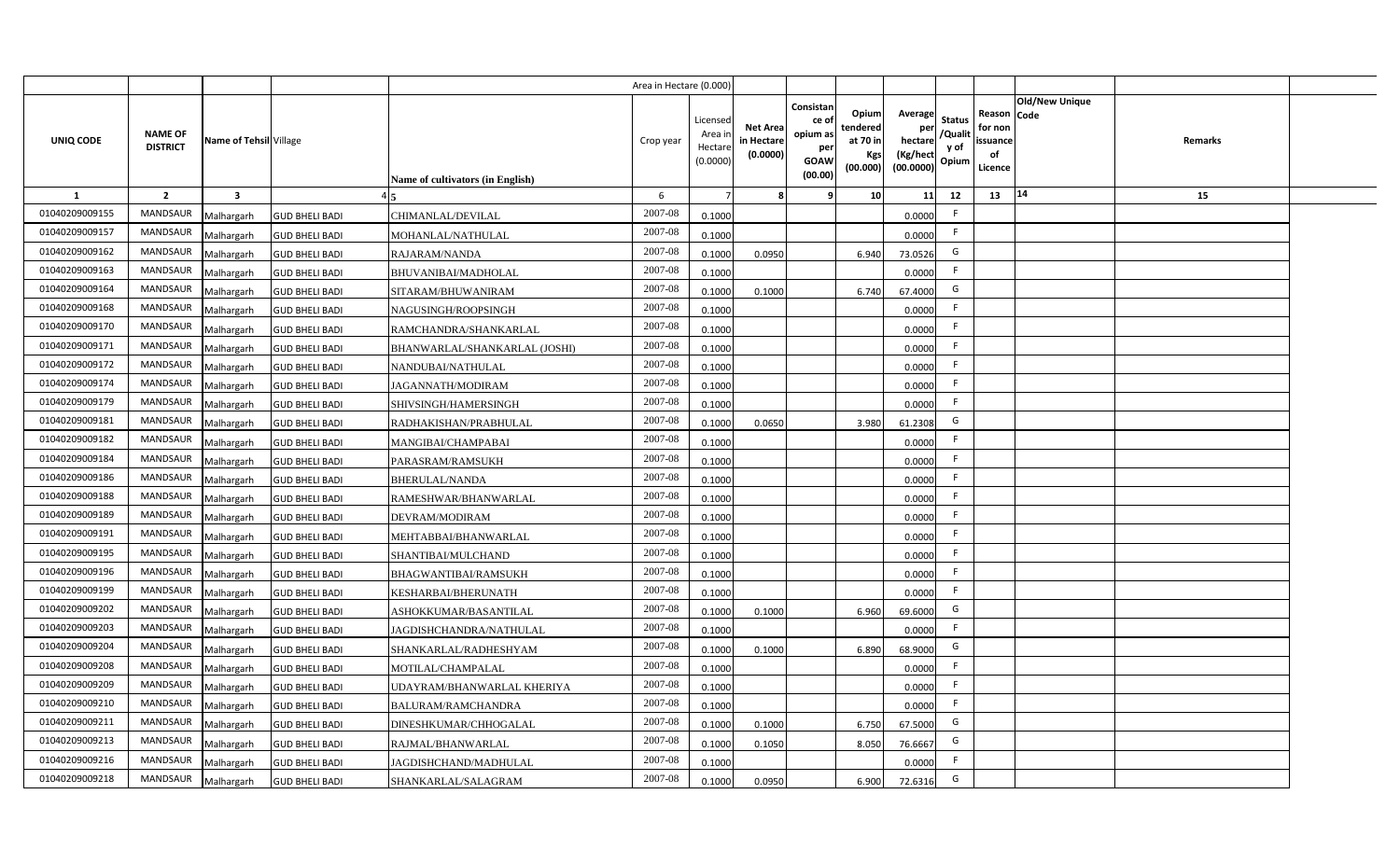|                |                                   |                         |                       |                                  | Area in Hectare (0.000 |                                          |                                           |                                                                 |                                                  |                                                    |                                           |                                                     |                |         |  |
|----------------|-----------------------------------|-------------------------|-----------------------|----------------------------------|------------------------|------------------------------------------|-------------------------------------------|-----------------------------------------------------------------|--------------------------------------------------|----------------------------------------------------|-------------------------------------------|-----------------------------------------------------|----------------|---------|--|
| UNIQ CODE      | <b>NAME OF</b><br><b>DISTRICT</b> | Name of Tehsil Village  |                       | Name of cultivators (in English) | Crop year              | Licensec<br>Area i<br>Hectar<br>(0.0000) | <b>Net Area</b><br>in Hectare<br>(0.0000) | Consistan<br>ce of<br>opium as<br>per<br><b>GOAW</b><br>(00.00) | Opium<br>tendered<br>at 70 in<br>Kgs<br>(00.000) | Average<br>per<br>hectare<br>(Kg/hect<br>(00.0000) | <b>Status</b><br>/Qualit<br>y of<br>Opium | Reason Code<br>for non<br>issuance<br>of<br>Licence | Old/New Unique | Remarks |  |
| 1              | $\overline{2}$                    | $\overline{\mathbf{3}}$ |                       |                                  | 6                      |                                          |                                           | 9                                                               | 10 <sup>1</sup>                                  | 11                                                 | 12                                        | 13                                                  | $\vert 14$     | 15      |  |
| 01040209009220 | MANDSAUR                          | Malhargarh              | <b>GUD BHELI BADI</b> | RAMPRASAD/NANALAL                | 2007-08                | 0.1000                                   |                                           |                                                                 |                                                  | 0.0000                                             | -F                                        |                                                     |                |         |  |
| 01040209009221 | MANDSAUR                          | Malhargarh              | <b>GUD BHELI BADI</b> | GOTAMLAL/UDAYLAL                 | 2007-08                | 0.1000                                   |                                           |                                                                 |                                                  | 0.0000                                             | F.                                        |                                                     |                |         |  |
| 01040209009222 | MANDSAUR                          | Malhargarh              | <b>GUD BHELI BADI</b> | <b>BANSHILAL/RAMCHANDRA</b>      | 2007-08                | 0.1000                                   | 0.0950                                    |                                                                 | 6.720                                            | 70.7368                                            | G                                         |                                                     |                |         |  |
| 01040209009224 | <b>MANDSAUR</b>                   | Malhargarh              | <b>GUD BHELI BADI</b> | LAKSHMINARAYAN/BASANTILAL        | 2007-08                | 0.100                                    | 0.1050                                    |                                                                 | 8.190                                            | 78.0000                                            | G                                         |                                                     |                |         |  |
| 01040209009226 | <b>MANDSAUR</b>                   | Malhargarh              | <b>GUD BHELI BADI</b> | BHANWARLAL/NANURAM               | 2007-08                | 0.1000                                   | 0.1000                                    |                                                                 | 6.430                                            | 64.3000                                            | G                                         |                                                     |                |         |  |
| 01040209009029 | MANDSAUR                          | Malhargarh              | <b>GUD BHELI BADI</b> | NANDLAL/RATANLAL                 | 2007-08                | 0.1000                                   |                                           |                                                                 |                                                  | 0.0000                                             | F.                                        |                                                     |                |         |  |
| 01040209009217 | <b>MANDSAUR</b>                   | Malhargarh              | <b>GUD BHELI BADI</b> | SHAMBHUGIR/UMRAOGIR              | 2007-08                | 0.1000                                   | 0.1000                                    |                                                                 | 6.450                                            | 64.5000                                            | G                                         |                                                     |                |         |  |
| 01040209009005 | MANDSAUR                          | Malhargarh              | <b>GUD BHELI BADI</b> | MANGILAL/DHANRAJ                 | 2007-08                | 0.1000                                   | 0.0950                                    |                                                                 | 6.390                                            | 67.2632                                            | G                                         |                                                     |                |         |  |
| 01040209009056 | <b>MANDSAUR</b>                   | Malhargarh              | <b>GUD BHELI BADI</b> | RAJIBAI/BHANWARLAL               | 2007-08                | 0.1000                                   |                                           |                                                                 |                                                  | 0.0000                                             | -F                                        |                                                     |                |         |  |
| 01040209009214 | <b>MANDSAUR</b>                   | Malhargarh              | <b>GUD BHELI BADI</b> | MADANLAL/MANGILAL                | 2007-08                | 0.100                                    | 0.1000                                    |                                                                 | 7.330                                            | 73.3000                                            | G                                         |                                                     |                |         |  |
| 01040209009020 | <b>MANDSAUR</b>                   | Malhargarh              | <b>GUD BHELI BADI</b> | BHERULAL/HIRALAL                 | 2007-08                | 0.1000                                   | 0.1000                                    |                                                                 | 7.150                                            | 71.5000                                            | G                                         |                                                     |                |         |  |
| 01040209009229 | <b>MANDSAUR</b>                   | Malhargarh              | <b>GUD BHELI BADI</b> | BABULAL/BHANWARLAL               | 2007-08                | 0.1000                                   |                                           |                                                                 |                                                  | 0.0000                                             |                                           |                                                     |                |         |  |
| 01040209009022 | <b>MANDSAUR</b>                   | Malhargarh              | <b>GUD BHELI BADI</b> | MOHANBAI/ONKARLAL                | 2007-08                | 0.1000                                   |                                           |                                                                 |                                                  | 0.0000                                             | -F                                        |                                                     |                |         |  |
| 01040209009052 | <b>MANDSAUR</b>                   | Malhargarh              | <b>GUD BHELI BADI</b> | SAMRIBAI/DEVARAM                 | 2007-08                | 0.1000                                   | 0.0950                                    |                                                                 | 6.610                                            | 69.5789                                            | G                                         |                                                     |                |         |  |
| 01040209009230 | <b>MANDSAUR</b>                   | Malhargarh              | <b>GUD BHELI BADI</b> | KARULAL/BHAGGA                   | 2007-08                | 0.1000                                   |                                           |                                                                 |                                                  | 0.0000                                             | F.                                        |                                                     |                |         |  |
| 01040209009236 | MANDSAUR                          | Malhargarh              | <b>GUD BHELI BADI</b> | DEVRAM/BHAGUJI                   | 2007-08                | 0.1000                                   |                                           |                                                                 |                                                  | 0.0000                                             | F.                                        |                                                     |                |         |  |
| 01040209009037 | <b>MANDSAUR</b>                   | Malhargarh              | <b>GUD BHELI BADI</b> | KANWARLAL/BHUWANIRAM             | 2007-08                | 0.1000                                   |                                           |                                                                 |                                                  | 0.0000                                             | -F                                        |                                                     |                |         |  |
| 01040209009223 | <b>MANDSAUR</b>                   | Malhargarh              | <b>GUD BHELI BADI</b> | GENDALAL/KANWARLAL               | 2007-08                | 0.100                                    | 0.1000                                    |                                                                 | 6.840                                            | 68.4000                                            | G                                         |                                                     |                |         |  |
| 01040209009175 | <b>MANDSAUR</b>                   | Malhargarh              | <b>GUD BHELI BADI</b> | KAMALSINGH/SHARDHULSINGH         | 2007-08                | 0.1000                                   |                                           |                                                                 |                                                  | 0.0000                                             | F.                                        |                                                     |                |         |  |
| 01040209009212 | <b>MANDSAUR</b>                   | Malhargarh              | <b>GUD BHELI BADI</b> | KANIRAM/RUPA GAYRI               | 2007-08                | 0.100                                    |                                           |                                                                 |                                                  | 0.0000                                             | F.                                        |                                                     |                |         |  |
| 01040209009128 | MANDSAUR                          | Malhargarh              | <b>GUD BHELI BADI</b> | BHUWANISINGH/DEVISINGH           | $2007 - 08$            | 0.100                                    | 0.1000                                    |                                                                 | 8.310                                            | 83.1000                                            | G                                         |                                                     |                |         |  |
| 01040209009071 | MANDSAUR                          | Malhargarh              | <b>GUD BHELI BADI</b> | NATHU/BHUWANDAS                  | 2007-08                | 0.1000                                   | 0.1000                                    |                                                                 | 6.540                                            | 65.4000                                            | G                                         |                                                     |                |         |  |
| 01040209009121 | <b>MANDSAUR</b>                   | Malhargarh              | <b>GUD BHELI BADI</b> | RAGHUVEERSINGH/SHOBHASINGH       | 2007-08                | 0.100                                    | 0.0950                                    |                                                                 | 7.340                                            | 77.2632                                            | G                                         |                                                     |                |         |  |
| 01040209009123 | MANDSAUR                          | Malhargarh              | <b>GUD BHELI BADI</b> | BHANWARSINGH/BHARATSINGH         | 2007-08                | 0.1000                                   | 0.1000                                    |                                                                 | 6.940                                            | 69.4000                                            | G                                         |                                                     |                |         |  |
| 01040209009165 | MANDSAUR                          | Malhargarh              | <b>GUD BHELI BADI</b> | NATHULAL/BHUWAN                  | 2007-08                | 0.1000                                   | 0.0900                                    |                                                                 | 6.660                                            | 74.0000                                            | G                                         |                                                     |                |         |  |
| 01040209009207 | MANDSAUR                          | Malhargarh              | <b>GUD BHELI BADI</b> | MOHANLAL/JAGANNATH               | 2007-08                | 0.1000                                   | 0.1000                                    |                                                                 | 7.050                                            | 70.5000                                            | G                                         |                                                     |                |         |  |
| 01040209009057 | MANDSAUR                          | Malhargarh              | <b>GUD BHELI BADI</b> | BAGDIRAM/JAGANNATH               | 2007-08                | 0.1000                                   | 0.1000                                    |                                                                 | 7.140                                            | 71.4000                                            | G                                         |                                                     |                |         |  |
| 01040209009039 | MANDSAUR                          | Malhargarh              | <b>GUD BHELI BADI</b> | SHYAMLAL/JAGANNATH               | 2007-08                | 0.1000                                   | 0.0400                                    |                                                                 | 3.010                                            | 75.2500                                            | G                                         |                                                     |                |         |  |
| 01040209009206 | MANDSAUR                          | Malhargarh              | <b>GUD BHELI BADI</b> | BALARAM/JAGANNATH                | 2007-08                | 0.1000                                   | 0.1000                                    |                                                                 | 7.450                                            | 74.5000                                            | G                                         |                                                     |                |         |  |
| 01040209009169 | MANDSAUR                          | Malhargarh              | <b>GUD BHELI BADI</b> | DEVISINGH/KALUSINGH              | 2007-08                | 0.1000                                   | 0.095                                     |                                                                 | 6.790                                            | 71.4737                                            | G                                         |                                                     |                |         |  |
| 01040209009122 | MANDSAUR                          | Malhargarh              | <b>GUD BHELI BADI</b> | MOHANSINGH/SHARDULSINGH          | 2007-08                | 0.1000                                   |                                           |                                                                 |                                                  | 0.0000                                             | -F                                        |                                                     |                |         |  |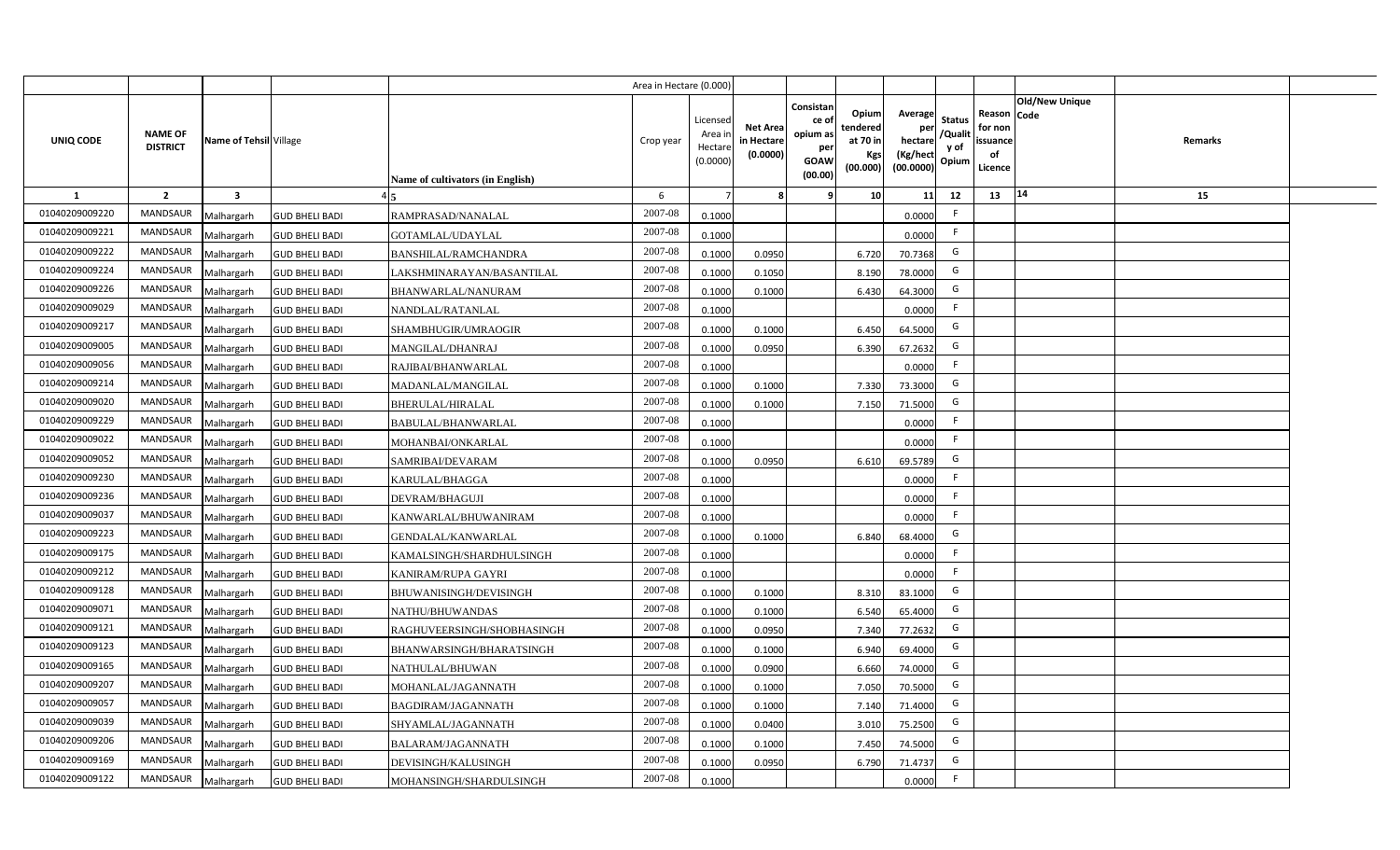|                |                                   |                         |                       |                                  | Area in Hectare (0.000) |                                           |                                           |                                                                                                                     |                                                    |                                           |                                                     |                       |         |  |
|----------------|-----------------------------------|-------------------------|-----------------------|----------------------------------|-------------------------|-------------------------------------------|-------------------------------------------|---------------------------------------------------------------------------------------------------------------------|----------------------------------------------------|-------------------------------------------|-----------------------------------------------------|-----------------------|---------|--|
| UNIQ CODE      | <b>NAME OF</b><br><b>DISTRICT</b> | Name of Tehsil Village  |                       | Name of cultivators (in English) | Crop year               | Licensed<br>Area i<br>Hectare<br>(0.0000) | <b>Net Area</b><br>in Hectare<br>(0.0000) | Consistan<br>Opium<br>ce of<br>tendered<br>opium as<br>at 70 in<br>per<br>Kgs<br><b>GOAW</b><br>(00.000)<br>(00.00) | Average<br>per<br>hectare<br>(Kg/hect<br>(00.0000) | <b>Status</b><br>/Qualit<br>y of<br>Opium | Reason Code<br>for non<br>issuance<br>of<br>Licence | <b>Old/New Unique</b> | Remarks |  |
| 1              | $\overline{2}$                    | $\overline{\mathbf{3}}$ |                       |                                  | 6                       |                                           |                                           | -9                                                                                                                  | 10 <sup>1</sup><br>11                              | 12                                        | 13                                                  | 14                    | 15      |  |
| 01040209009109 | <b>MANDSAUR</b>                   | Malhargarh              | <b>GUD BHELI BADI</b> | <b>DEVILAL/LAXMINARAYAN</b>      | 2007-08                 | 0.1000                                    |                                           |                                                                                                                     | 0.0000                                             | F                                         |                                                     |                       |         |  |
| 01040209009187 | MANDSAUR                          | Malhargarh              | <b>GUD BHELI BADI</b> | LAKSHMINARAYAN/GIRDHARI          | 2007-08                 | 0.1000                                    |                                           |                                                                                                                     | 0.0000                                             | F.                                        |                                                     |                       |         |  |
| 01040209009001 | <b>MANDSAUR</b>                   | Malhargarh              | <b>GUD BHELI BADI</b> | <b>BHAGWAN/BHUVAN</b>            | 2007-08                 | 0.1000                                    | 0.1000                                    | 7.010                                                                                                               | 70.1000                                            | G                                         |                                                     |                       |         |  |
| 01040209009147 | <b>MANDSAUR</b>                   | Malhargarh              | <b>GUD BHELI BADI</b> | <b>JAGDISH/RAMLAL</b>            | 2007-08                 | 0.1000                                    | 0.1000                                    | 7.430                                                                                                               | 74.3000                                            | G                                         |                                                     |                       |         |  |
| 01040209009112 | MANDSAUR                          | Malhargarh              | <b>GUD BHELI BADI</b> | SAMRATHMAL/RAMLAL                | 2007-08                 | 0.1000                                    | 0.1000                                    | 7.380                                                                                                               | 73.8000                                            | G                                         |                                                     |                       |         |  |
| 01040209009006 | <b>MANDSAUR</b>                   | Malhargarh              | <b>GUD BHELI BADI</b> | TULSIBAI/HIRALAL                 | 2007-08                 | 0.1000                                    |                                           |                                                                                                                     | 0.0000                                             | F                                         |                                                     |                       |         |  |
| 01040209009130 | <b>MANDSAUR</b>                   | Malhargarh              | <b>GUD BHELI BADI</b> | SURESHCHAND/BHERULAL             | 2007-08                 | 0.1000                                    | 0.1000                                    | 7.000                                                                                                               | 70.0000                                            | G                                         |                                                     |                       |         |  |
| 01040209009233 | MANDSAUR                          | Malhargarh              | <b>GUD BHELI BADI</b> | KANWARLAL/BHERULAL               | 2007-08                 | 0.1000                                    |                                           |                                                                                                                     | 0.0000                                             | F                                         |                                                     |                       |         |  |
| 01040209009025 | MANDSAUR                          | Malhargarh              | <b>GUD BHELI BADI</b> | TARACHAND/NANDRAM                | 2007-08                 | 0.1000                                    | 0.1000                                    | 7.430                                                                                                               | 74.3000                                            | G                                         |                                                     |                       |         |  |
| 01040209009193 | MANDSAUR                          | Malhargarh              | <b>GUD BHELI BADI</b> | KANHAIYALAL/RUGGA                | 2007-08                 | 0.1000                                    |                                           |                                                                                                                     | 0.0000                                             | F                                         |                                                     |                       |         |  |
| 01040209009131 | <b>MANDSAUR</b>                   | Malhargarh              | <b>GUD BHELI BADI</b> | AMBALAL/BHERULAL                 | 2007-08                 | 0.1000                                    |                                           |                                                                                                                     | 0.0000                                             | F.                                        |                                                     |                       |         |  |
| 01040209009065 | MANDSAUR                          | Malhargarh              | <b>GUD BHELI BADI</b> | <b>BALCHAND/KISHANLAL</b>        | 2007-08                 | 0.1000                                    | 0.0950                                    | 6.480                                                                                                               | 68.2105                                            | G                                         |                                                     |                       |         |  |
| 01040209009234 | <b>MANDSAUR</b>                   | Malhargarh              | <b>GUD BHELI BADI</b> | RAMESHGIR/MADHOGIR               | 2007-08                 | 0.1000                                    | 0.1000                                    | 6.620                                                                                                               | 66.2000                                            | G                                         |                                                     |                       |         |  |
| 01040209009033 | <b>MANDSAUR</b>                   | Malhargarh              | <b>GUD BHELI BADI</b> | SURATRAM/NATHULAL                | 2007-08                 | 0.1000                                    | 0.1000                                    | 7.350                                                                                                               | 73.5000                                            | G                                         |                                                     |                       |         |  |
| 01040209009024 | <b>MANDSAUR</b>                   | Malhargarh              | <b>GUD BHELI BADI</b> | DHAPUBAI/MODIRAM                 | 2007-08                 | 0.1000                                    | 0.1000                                    | 6.950                                                                                                               | 69.5000                                            | G                                         |                                                     |                       |         |  |
| 01040209009041 | MANDSAUR                          | Malhargarh              | <b>GUD BHELI BADI</b> | KUSHALBAI/BADRILAL               | 2007-08                 | 0.1000                                    |                                           |                                                                                                                     | 0.0000                                             | F.                                        |                                                     |                       |         |  |
| 01040209009111 | MANDSAUR                          | Malhargarh              | <b>GUD BHELI BADI</b> | MOTILAL/RAMSUKH                  | 2007-08                 | 0.1000                                    |                                           |                                                                                                                     | 0.0000                                             | F.                                        |                                                     |                       |         |  |
| 01040209009049 | <b>MANDSAUR</b>                   | Malhargarh              | <b>GUD BHELI BADI</b> | SURATRAM/CHAMPALAL               | 2007-08                 | 0.1000                                    |                                           |                                                                                                                     | 0.0000                                             | F                                         |                                                     |                       |         |  |
| 01040209009225 | MANDSAUR                          | Malhargarh              | <b>GUD BHELI BADI</b> | HULASBAI/JAGANNATH               | 2007-08                 | 0.1000                                    |                                           |                                                                                                                     | 0.0000                                             | F.                                        |                                                     |                       |         |  |
| 01040209009200 | <b>MANDSAUR</b>                   | Malhargarh              | <b>GUD BHELI BADI</b> | <b>RAMDAS/PREMDAS</b>            | 2007-08                 | 0.1000                                    | 0.1000                                    | 7.140                                                                                                               | 71.4000                                            | G                                         |                                                     |                       |         |  |
| 01040209009115 | MANDSAUR                          | Malhargarh              | <b>GUD BHELI BADI</b> | MANNALAL/BAGDIRAM                | 2007-08                 | 0.1000                                    | 0.0900                                    | 6.680                                                                                                               | 74.2222                                            | G                                         |                                                     |                       |         |  |
| 01040209009019 | <b>MANDSAUR</b>                   | Malhargarh              | <b>GUD BHELI BADI</b> | <b>JANIBAI/RAMNARAYAN</b>        | 2007-08                 | 0.1000                                    |                                           |                                                                                                                     | 0.0000                                             | F                                         |                                                     |                       |         |  |
| 01040209009153 | MANDSAUR                          | Malhargarh              | <b>GUD BHELI BADI</b> | LAKSHMINARAYAN/RAMNARAYAN        | 2007-08                 | 0.1000                                    | 0.0950                                    | 6.640                                                                                                               | 69.8947                                            | G                                         |                                                     |                       |         |  |
| 01040209009018 | <b>MANDSAUR</b>                   | Malhargarh              | <b>GUD BHELI BADI</b> | RADHESHYAM/SHANKARLAL            | 2007-08                 | 0.1000                                    | 0.1000                                    | 6.600                                                                                                               | 66.0000                                            | G                                         |                                                     |                       |         |  |
| 01040209009176 | <b>MANDSAUR</b>                   | Malhargarh              | <b>GUD BHELI BADI</b> | SUKHLAL/JAGANNATH                | 2007-08                 | 0.1000                                    | 0.1000                                    | 6.820                                                                                                               | 68.2000                                            | G                                         |                                                     |                       |         |  |
| 01040209009135 | MANDSAUR                          | Malhargarh              | <b>GUD BHELI BADI</b> | AMBALAL/HIRALAL                  | 2007-08                 | 0.1000                                    | 0.0950                                    | 6.500                                                                                                               | 68.4211                                            | G                                         |                                                     |                       |         |  |
| 01040209009099 | MANDSAUR                          | Malhargarh              | <b>GUD BHELI BADI</b> | BHARATRAM/RUGHNATH               | 2007-08                 | 0.1000                                    | 0.1000                                    | 7.560                                                                                                               | 75.6000                                            | G                                         |                                                     |                       |         |  |
| 01040209009101 | MANDSAUR                          | Malhargarh              | <b>GUD BHELI BADI</b> | RAMPRASAD/RUGHNATH               | 2007-08                 | 0.1000                                    |                                           |                                                                                                                     | 0.0000                                             | F                                         |                                                     |                       |         |  |
| 01040209009154 | MANDSAUR                          | Malhargarh              | <b>GUD BHELI BADI</b> | <b>GOPAL/RATANLAL</b>            | 2007-08                 | 0.1000                                    | 0.1000                                    | 7.230                                                                                                               | 72.3000                                            | G                                         |                                                     |                       |         |  |
| 01040209009060 | MANDSAUR                          | Malhargarh              | <b>GUD BHELI BADI</b> | <b>BASANTIBAI/BADRILAL</b>       | 2007-08                 | 0.1000                                    | 0.0300                                    | 2.210                                                                                                               | 73.6667                                            | G                                         |                                                     |                       |         |  |
| 01040209009095 | MANDSAUR                          | Malhargarh              | <b>GUD BHELI BADI</b> | KAMALSINGH/RAMSINGH              | 2007-08                 | 0.1000                                    | 0.1000                                    | 7.450                                                                                                               | 74.5000                                            | G                                         |                                                     |                       |         |  |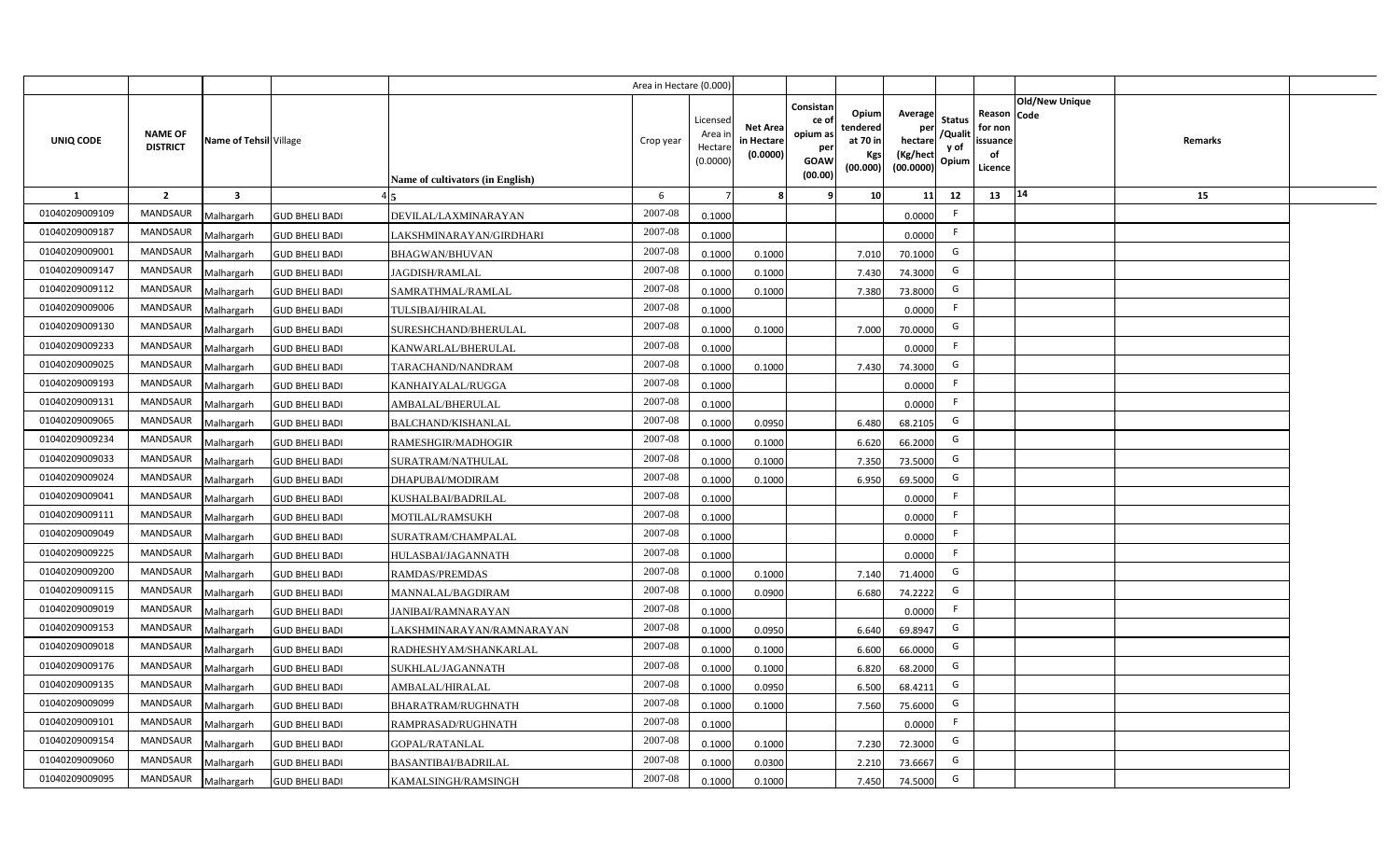|                |                                   |                         |                       |                                  | Area in Hectare (0.000 |                                          |                                          |                                                                 |                                                  |                                                    |                                           |                                                     |                |                               |  |
|----------------|-----------------------------------|-------------------------|-----------------------|----------------------------------|------------------------|------------------------------------------|------------------------------------------|-----------------------------------------------------------------|--------------------------------------------------|----------------------------------------------------|-------------------------------------------|-----------------------------------------------------|----------------|-------------------------------|--|
| UNIQ CODE      | <b>NAME OF</b><br><b>DISTRICT</b> | Name of Tehsil Village  |                       | Name of cultivators (in English) | Crop year              | Licensec<br>Area i<br>Hectar<br>(0.0000) | <b>Net Area</b><br>in Hectar<br>(0.0000) | Consistan<br>ce of<br>opium as<br>per<br><b>GOAW</b><br>(00.00) | Opium<br>tendered<br>at 70 in<br>Kgs<br>(00.000) | Average<br>per<br>hectare<br>(Kg/hect<br>(00.0000) | <b>Status</b><br>/Qualit<br>y of<br>Opium | Reason Code<br>for non<br>issuance<br>of<br>Licence | Old/New Unique | Remarks                       |  |
| 1              | $\overline{2}$                    | $\overline{\mathbf{3}}$ |                       |                                  | 6                      |                                          |                                          | 9                                                               | 10 <sup>1</sup>                                  | 11                                                 | 12                                        | 13                                                  | 14             | 15                            |  |
| 01040209009132 | <b>MANDSAUR</b>                   | Malhargarh              | <b>GUD BHELI BADI</b> | PARASRAM/JAGANNATH               | 2007-08                | 0.1000                                   |                                          |                                                                 |                                                  | 0.0000                                             | -F                                        |                                                     |                |                               |  |
| 01040209009070 | MANDSAUR                          | Malhargarh              | <b>GUD BHELI BADI</b> | PREMLATABAI/HARISINGH            | 2007-08                | 0.1000                                   | 0.0950                                   |                                                                 | 6.600                                            | 69.4737                                            | G                                         |                                                     |                |                               |  |
| 01040209009103 | <b>MANDSAUR</b>                   | Malhargarh              | <b>GUD BHELI BADI</b> | KACHRULAL/NANDA                  | 2007-08                | 0.1000                                   | 0.0400                                   |                                                                 | 2.740                                            | 68.5000                                            | G                                         |                                                     |                |                               |  |
| 01040209009088 | <b>MANDSAUR</b>                   | Malhargarh              | <b>GUD BHELI BADI</b> | MOHANLAL/MANGILAL                | 2007-08                | 0.100                                    | 0.1000                                   |                                                                 | 6.210                                            | 62.1000                                            | G                                         |                                                     |                |                               |  |
| 01040209009013 | MANDSAUR                          | Malhargarh              | <b>GUD BHELI BADI</b> | GAJRAJSINGH/BHERUSINGH           | 2007-08                | 0.1000                                   | 0.0950                                   |                                                                 | 7.860                                            | 82.7368                                            | G                                         |                                                     |                |                               |  |
| 01040209009082 | <b>MANDSAUR</b>                   | Malhargarh              | <b>GUD BHELI BADI</b> | SHIVNARAYAN/BHANWARLAL           | 2007-08                | 0.1000                                   | 0.0450                                   |                                                                 | 3.030                                            | 67.3333                                            | G                                         |                                                     |                |                               |  |
| 01040209009232 | <b>MANDSAUR</b>                   | Malhargarh              | <b>GUD BHELI BADI</b> | BAHADURSINGH/BHANWARSINGH        | 2007-08                | 0.1000                                   | 0.1000                                   |                                                                 | 7.060                                            | 70.6000                                            | G                                         |                                                     |                |                               |  |
| 01040209009043 | MANDSAUR                          | Malhargarh              | <b>GUD BHELI BADI</b> | SHAMBHUSINGH/BHERUSINGH          | 2007-08                | 0.1000                                   | 0.1000                                   |                                                                 | 6.520                                            | 65.2000                                            | G                                         |                                                     |                |                               |  |
| 01040209009102 | MANDSAUR                          | Malhargarh              | <b>GUD BHELI BADI</b> | RAMSINGH/KALUSINGH               | 2007-08                | 0.100                                    | 0.1000                                   |                                                                 | 6.790                                            | 67.9000                                            | G                                         |                                                     |                |                               |  |
| 01040209009078 | MANDSAUR                          | Malhargarh              | <b>GUD BHELI BADI</b> | SHANTIBAI/BHANWARLAL             | 2007-08                | 0.1000                                   | 0.1000                                   |                                                                 | 6.690                                            | 66.9000                                            | G                                         |                                                     |                |                               |  |
| 01040209009235 | MANDSAUR                          | Malhargarh              | <b>GUD BHELI BADI</b> | DEVISINGH/RAYSINGH               | 2007-08                | 0.1000                                   | 0.0950                                   |                                                                 | 7.060                                            | 74.3158                                            | G                                         |                                                     |                | TRANSFER/RUPPURA CHADOL/NMH-I |  |
| 01040209009177 | <b>MANDSAUR</b>                   | Malhargarh              | <b>GUD BHELI BADI</b> | <b>BAGDIRAM/KHIMA</b>            | 2007-08                | 0.1000                                   |                                          |                                                                 |                                                  | 0.0000                                             | F.                                        |                                                     |                |                               |  |
| 01040209009127 | <b>MANDSAUR</b>                   | Malhargarh              | <b>GUD BHELI BADI</b> | SURENDRASINGH/DEVISINGH          | 2007-08                | 0.1000                                   | 0.1000                                   |                                                                 | 7.490                                            | 74.9000                                            | G                                         |                                                     |                |                               |  |
| 01040209012005 | <b>MANDSAUR</b>                   | Malhargarh              | <b>JOGNI</b>          | MANGILAL/BHANWARLAL              | 2007-08                | 0.1000                                   | 0.1000                                   |                                                                 | 6.260                                            | 62.6000                                            | G                                         |                                                     |                |                               |  |
| 01040209012008 | <b>MANDSAUR</b>                   | Malhargarh              | <b>JOGNI</b>          | JAGDISH/BHANWARLAL               | 2007-08                | 0.1000                                   | 0.1000                                   |                                                                 | 6.730                                            | 67.3000                                            | G                                         |                                                     |                |                               |  |
| 01040209012009 | <b>MANDSAUR</b>                   | Malhargarh              | <b>JOGNI</b>          | GOPAL/BHANWARLAL                 | 2007-08                | 0.1000                                   | 0.0950                                   |                                                                 | 6.150                                            | 64.7368                                            | G                                         |                                                     |                |                               |  |
| 01040209012010 | <b>MANDSAUR</b>                   | Malhargarh              | <b>JOGNI</b>          | GORDHANLAL/KANWARLAL             | 2007-08                | 0.1000                                   | 0.0950                                   |                                                                 | 6.450                                            | 67.8947                                            | G                                         |                                                     |                |                               |  |
| 01040209012023 | <b>MANDSAUR</b>                   | Malhargarh              | <b>JOGNI</b>          | MULCHAND/CHUNNILAL               | 2007-08                | 0.1000                                   |                                          |                                                                 |                                                  | 0.0000                                             | F.                                        |                                                     |                |                               |  |
| 01040209012031 | <b>MANDSAUR</b>                   | Malhargarh              | <b>JOGNI</b>          | VARDICHAND/DEVA                  | 2007-08                | 0.100                                    |                                          |                                                                 |                                                  | 0.0000                                             | F.                                        |                                                     |                |                               |  |
| 01040209012033 | <b>MANDSAUR</b>                   | Malhargarh              | <b>JOGNI</b>          | BHANWRIBAI/PRABHULAL             | 2007-08                | 0.1000                                   |                                          |                                                                 |                                                  | 0.0000                                             | F.                                        |                                                     |                |                               |  |
| 01040209046002 | <b>MANDSAUR</b>                   | Malhargarh              | KHEDABAHI             | KANWARLAL/RANGLAL                | 2007-08                | 0.1000                                   |                                          |                                                                 |                                                  | 0.0000                                             | -F                                        |                                                     |                |                               |  |
| 01040209046003 | <b>MANDSAUR</b>                   | Malhargarh              | KHEDABAHI             | NANALAL/RANGLAL                  | 2007-08                | 0.100                                    |                                          |                                                                 |                                                  | 0.0000                                             | -F                                        |                                                     |                |                               |  |
| 01040209046004 | <b>MANDSAUR</b>                   | Malhargarh              | KHEDABAHI             | MOHANBAI/SHANKARDAS              | 2007-08                | 0.100                                    | 0.0950                                   |                                                                 | 6.140                                            | 64.6316                                            | G                                         |                                                     |                |                               |  |
| 01040209046006 | <b>MANDSAUR</b>                   | Malhargarh              | KHEDABAHI             | MANGILAL/BHANWARLAL              | 2007-08                | 0.100                                    |                                          |                                                                 |                                                  | 0.0000                                             | -F                                        |                                                     |                |                               |  |
| 01040209046010 | <b>MANDSAUR</b>                   | Malhargarh              | KHEDABAHI             | PANNALAL/RANGLAL                 | 2007-08                | 0.1000                                   |                                          |                                                                 |                                                  | 0.0000                                             | -F                                        |                                                     |                |                               |  |
| 01040209046011 | MANDSAUR                          | Malhargarh              | KHEDABAHI             | RAMIBAI/NANDA                    | 2007-08                | 0.1000                                   | 0.1000                                   |                                                                 | 6.600                                            | 66,0000                                            | G                                         |                                                     |                |                               |  |
| 01040209046013 | MANDSAUR                          | Malhargarh              | KHEDABAHI             | SITABAI/BHANWARLAL               | 2007-08                | 0.1000                                   |                                          |                                                                 |                                                  | 0.0000                                             | F                                         |                                                     |                |                               |  |
| 01040209046014 | MANDSAUR                          | Malhargarh              | KHEDABAHI             | <b>MANNALAL/RANGLAL</b>          | 2007-08                | 0.1000                                   |                                          |                                                                 |                                                  | 0.0000                                             | F                                         |                                                     |                |                               |  |
| 01040209046015 | MANDSAUR                          | Malhargarh              | KHEDABAHI             | <b>HIRABAI/KACHRU</b>            | 2007-08                | 0.1000                                   | 0.1000                                   |                                                                 | 6.460                                            | 64.6000                                            | G                                         |                                                     |                |                               |  |
| 01040209046017 | MANDSAUR                          | Malhargarh              | KHEDABAHI             | ASHOK KUMAR/ GULABBAI            | 2007-08                | 0.1000                                   | 0.1000                                   |                                                                 | 6.670                                            | 66.7000                                            | G                                         |                                                     |                |                               |  |
| 01040209046018 | MANDSAUR                          | Malhargarh              | KHEDABAHI             | RANCHORDAS/MOHANDAS              | 2007-08                | 0.1000                                   | 0.1000                                   |                                                                 | 6.690                                            | 66.9000                                            | G                                         |                                                     |                |                               |  |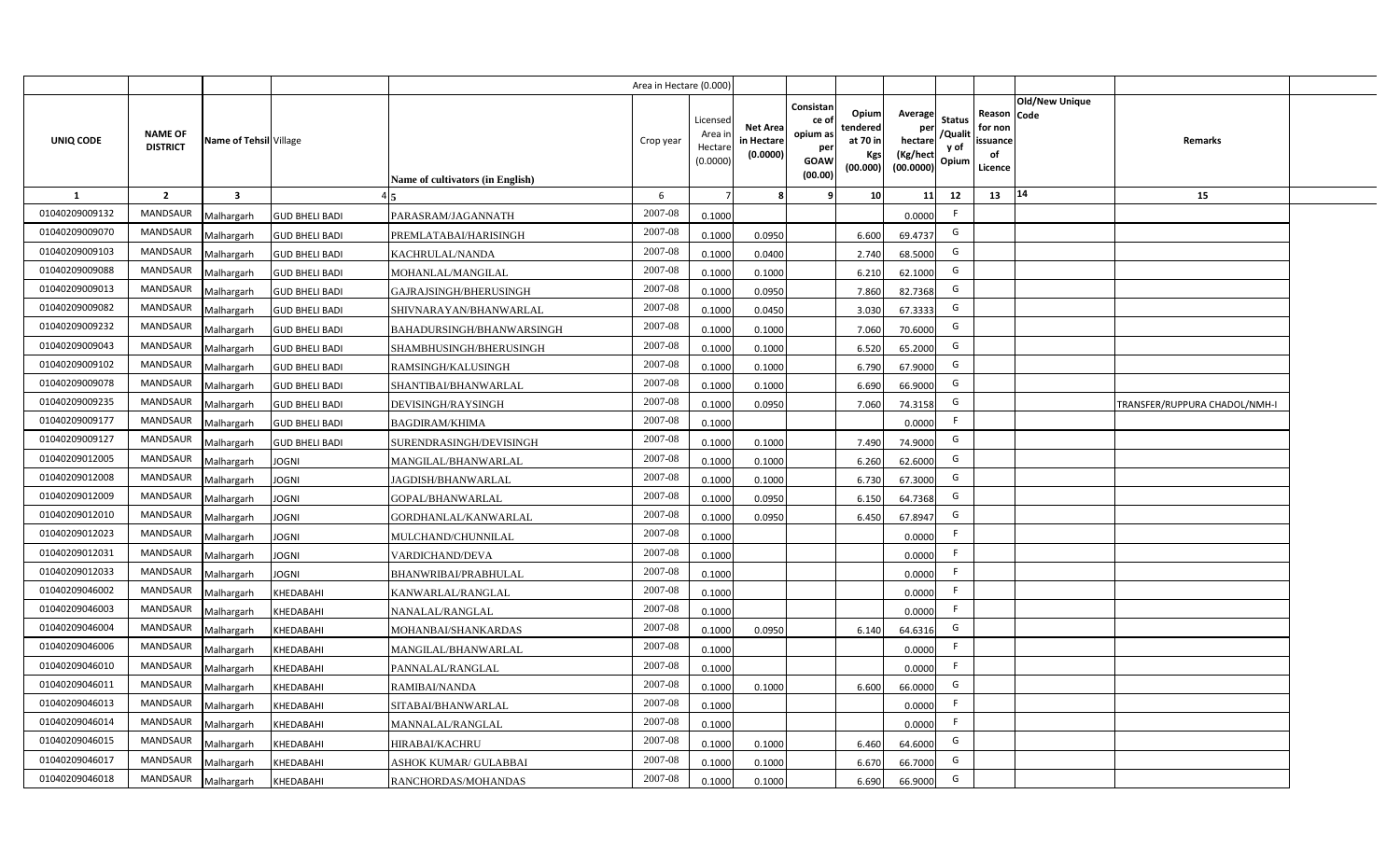|                |                                   |                         |                |                                  | Area in Hectare (0.000) |                                          |                                           |                                                         |                                                          |                                                            |                                  |                                                     |                       |                 |  |
|----------------|-----------------------------------|-------------------------|----------------|----------------------------------|-------------------------|------------------------------------------|-------------------------------------------|---------------------------------------------------------|----------------------------------------------------------|------------------------------------------------------------|----------------------------------|-----------------------------------------------------|-----------------------|-----------------|--|
| UNIQ CODE      | <b>NAME OF</b><br><b>DISTRICT</b> | Name of Tehsil Village  |                | Name of cultivators (in English) | Crop year               | Licensed<br>Area i<br>Hectar<br>(0.0000) | <b>Net Area</b><br>in Hectare<br>(0.0000) | Consistan<br>ce o<br>opium as<br>per<br>GOAW<br>(00.00) | Opiuml<br>tendered<br>at 70 in<br><b>Kgs</b><br>(00.000) | Average<br>per<br>hectare<br>(Kg/hect<br>$(00.0000)$ Opium | <b>Status</b><br>/Qualit<br>y of | Reason Code<br>for non<br>issuance<br>of<br>Licence | <b>Old/New Unique</b> | <b>Remarks</b>  |  |
| <b>1</b>       | $\overline{2}$                    | $\overline{\mathbf{3}}$ |                |                                  | 6                       |                                          |                                           |                                                         | 10                                                       | 11                                                         | 12                               | 13                                                  | 14                    | 15              |  |
| 01040209046020 | <b>MANDSAUR</b>                   | Malhargarh              | KHEDABAHI      | SHAMBHULAL/ONKAR                 | 2007-08                 | 0.1000                                   |                                           |                                                         |                                                          | 0.0000                                                     | F.                               |                                                     |                       |                 |  |
| 01040209046021 | <b>MANDSAUR</b>                   | Malhargarh              | KHEDABAHI      | NANURAM/JETRAM                   | 2007-08                 | 0.1000                                   |                                           |                                                         |                                                          | 0.0000                                                     | F.                               |                                                     |                       |                 |  |
| 01040209046023 | <b>MANDSAUR</b>                   | Malhargarh              | KHEDABAHI      | <b>BHUVANILAL/RANGLAL</b>        | 2007-08                 | 0.1000                                   |                                           |                                                         |                                                          | 0.0000                                                     | F.                               |                                                     |                       |                 |  |
| 01040209046024 | <b>MANDSAUR</b>                   | Malhargarh              | KHEDABAHI      | MOTILAL/KESHURAM                 | 2007-08                 | 0.1000                                   |                                           |                                                         |                                                          | 0.0000                                                     | F.                               |                                                     |                       |                 |  |
| 01040209046025 | <b>MANDSAUR</b>                   | Malhargarh              | KHEDABAHI      | JIWANKUNWAR/BHARATSINGH          | 2007-08                 | 0.1000                                   | 0.0950                                    |                                                         | 6.760                                                    | 71.1579                                                    | G                                |                                                     |                       |                 |  |
| 01040209046026 | <b>MANDSAUR</b>                   | Malhargarh              | KHEDABAHI      | PRITHVIRAJ/NANURAM               | 2007-08                 | 0.1000                                   |                                           |                                                         |                                                          | 0.0000                                                     | F.                               |                                                     |                       |                 |  |
| 01040209046028 | <b>MANDSAUR</b>                   | Malhargarh              | KHEDABAHI      | RAMSINGH/NANURAM                 | 2007-08                 | 0.1000                                   |                                           |                                                         |                                                          | 0.0000                                                     | F.                               |                                                     |                       |                 |  |
| 01040209046029 | <b>MANDSAUR</b>                   | Malhargarh              | KHEDABAHI      | <b>MANGILAL/KUKA</b>             | 2007-08                 | 0.1000                                   | 0.1000                                    |                                                         | 5.940                                                    | 59.4000                                                    | G                                |                                                     |                       |                 |  |
| 01040209046032 | <b>MANDSAUR</b>                   | Malhargarh              | KHEDABAHI      | NARSINGHDAS/MATHURA DAS          | 2007-08                 | 0.1000                                   |                                           |                                                         |                                                          | 0.0000                                                     | F.                               |                                                     |                       |                 |  |
| 01040209046033 | <b>MANDSAUR</b>                   | Malhargarh              | KHEDABAHI      | RADHESHYAM/GOVERDHANDAS          | 2007-08                 | 0.1000                                   | 0.1000                                    |                                                         | 6.060                                                    | 60.6000                                                    | G                                |                                                     |                       |                 |  |
| 01040209046038 | <b>MANDSAUR</b>                   | Malhargarh              | KHEDABAHI      | KANKUBAI/BASANTILAL              | 2007-08                 | 0.1000                                   | 0.1000                                    |                                                         | 6.740                                                    | 67.4000                                                    | G                                |                                                     |                       |                 |  |
| 01040209046039 | MANDSAUR                          | Malhargarh              | KHEDABAHI      | MANGILAL/RAJARAM                 | 2007-08                 | 0.1000                                   |                                           |                                                         |                                                          | 0.0000                                                     | F.                               |                                                     |                       |                 |  |
| 01040209046046 | <b>MANDSAUR</b>                   | Malhargarh              | KHEDABAHI      | HANSRAJ/RANGLAL                  | 2007-08                 | 0.1000                                   |                                           |                                                         |                                                          | 0.0000                                                     | F.                               |                                                     |                       |                 |  |
| 01040209046047 | <b>MANDSAUR</b>                   | Malhargarh              | KHEDABAHI      | MANSINGH/RANGLAL                 | 2007-08                 | 0.1000                                   |                                           |                                                         |                                                          | 0.0000                                                     | F.                               |                                                     |                       |                 |  |
| 01040209046050 | <b>MANDSAUR</b>                   | Malhargarh              | KHEDABAHI      | MANOHARLAL/BASHANTILAL           | 2007-08                 | 0.1000                                   |                                           |                                                         |                                                          | 0.0000                                                     | F.                               |                                                     |                       |                 |  |
| 01040209046051 | <b>MANDSAUR</b>                   | Malhargarh              | KHEDABAHI      | MANKUNWAR/NANDA                  | 2007-08                 | 0.1000                                   | 0.0950                                    |                                                         | 5.870                                                    | 61.7895                                                    | G                                |                                                     | 01030207102033        | TRANSFER//MDS-I |  |
| 01040209021001 | <b>MANDSAUR</b>                   | Malhargarh              | MUNDEDI        | SHRILAL/KISHANLAL                | 2007-08                 | 0.1000                                   | 0.0300                                    |                                                         | 2.090                                                    | 69.6667                                                    | G                                |                                                     |                       |                 |  |
| 01040209021002 | <b>MANDSAUR</b>                   | Malhargarh              | MUNDEDI        | PATASIBAI/FAKIRCHANDRA           | 2007-08                 | 0.1000                                   |                                           |                                                         |                                                          | 0.0000                                                     | F.                               |                                                     |                       |                 |  |
| 01040209021006 | <b>MANDSAUR</b>                   | Malhargarh              | MUNDEDI        | GITABAI/SUKHLAL                  | 2007-08                 | 0.1000                                   |                                           |                                                         |                                                          | 0.0000                                                     | F.                               |                                                     |                       |                 |  |
| 01040209021008 | MANDSAUR                          | Malhargarh              | MUNDEDI        | JAGDISH/SALAGRAM                 | 2007-08                 | 0.1000                                   |                                           |                                                         |                                                          | 0.0000                                                     | F.                               |                                                     |                       |                 |  |
| 01040209021012 | MANDSAUR                          | Malhargarh              | MUNDEDI        | RANCHOD/KANHAIYALAL              | 2007-08                 | 0.1000                                   |                                           |                                                         |                                                          | 0.0000                                                     | F                                |                                                     |                       |                 |  |
| 01040209021013 | <b>MANDSAUR</b>                   | Malhargarh              | MUNDEDI        | <b>BASANTILAL/RAMCHANDRA</b>     | 2007-08                 | 0.1000                                   |                                           |                                                         |                                                          | 0.0000                                                     | F.                               |                                                     |                       |                 |  |
| 01040209021017 | <b>MANDSAUR</b>                   | Malhargarh              | MUNDEDI        | NANDA/KACHRU                     | 2007-08                 | 0.1000                                   |                                           |                                                         |                                                          | 0.0000                                                     | F.                               |                                                     |                       |                 |  |
| 01040209021018 | <b>MANDSAUR</b>                   | Malhargarh              | MUNDEDI        | PRABHULAL/RATANLAL               | 2007-08                 | 0.1000                                   | 0.0950                                    |                                                         | 6.270                                                    | 66.0000                                                    |                                  | 02                                                  |                       |                 |  |
| 01040209021019 | <b>MANDSAUR</b>                   | Malhargarh              | MUNDEDI        | NANDLAL/KISHANLAL                | 2007-08                 | 0.1000                                   | 0.1000                                    |                                                         | 6.480                                                    | 64.8000                                                    | G                                |                                                     |                       |                 |  |
| 01040209021020 | <b>MANDSAUR</b>                   | Malhargarh              | MUNDEDI        | BHAGWANLAL/MODIRAM               | 2007-08                 | 0.100                                    | 0.1000                                    |                                                         | 7.490                                                    | 74.9000                                                    | G                                |                                                     |                       |                 |  |
| 01040209021022 | <b>MANDSAUR</b>                   | Malhargarh              | MUNDEDI        | AMBALAL/NANURAM                  | 2007-08                 | 0.1000                                   |                                           |                                                         |                                                          | 0.0000                                                     | F.                               |                                                     |                       |                 |  |
| 01040209021023 | <b>MANDSAUR</b>                   | Malhargarh              | MUNDEDI        | GOPAL/KANHAIYALAL                | 2007-08                 | 0.1000                                   | 0.1000                                    |                                                         | 6.410                                                    | 64.1000                                                    |                                  | 02                                                  |                       |                 |  |
| 01040209021025 | <b>MANDSAUR</b>                   | Malhargarh              | MUNDEDI        | BHERULAL/RAMCHANDRA              | 2007-08                 | 0.1000                                   |                                           |                                                         |                                                          | 0.0000                                                     | F.                               |                                                     |                       |                 |  |
| 01040209021026 | MANDSAUR                          | Malhargarh              | MUNDEDI        | RAMPRASAD/RAMLAL                 | 2007-08                 | 0.1000                                   |                                           |                                                         |                                                          | 0.0000                                                     | F                                |                                                     |                       |                 |  |
| 01040209021027 | MANDSAUR                          | Malhargarh              | <b>MUNDEDI</b> | NANURAM/KISHAN                   | 2007-08                 | 0.1000                                   |                                           |                                                         |                                                          | 0.0000                                                     | F                                |                                                     |                       |                 |  |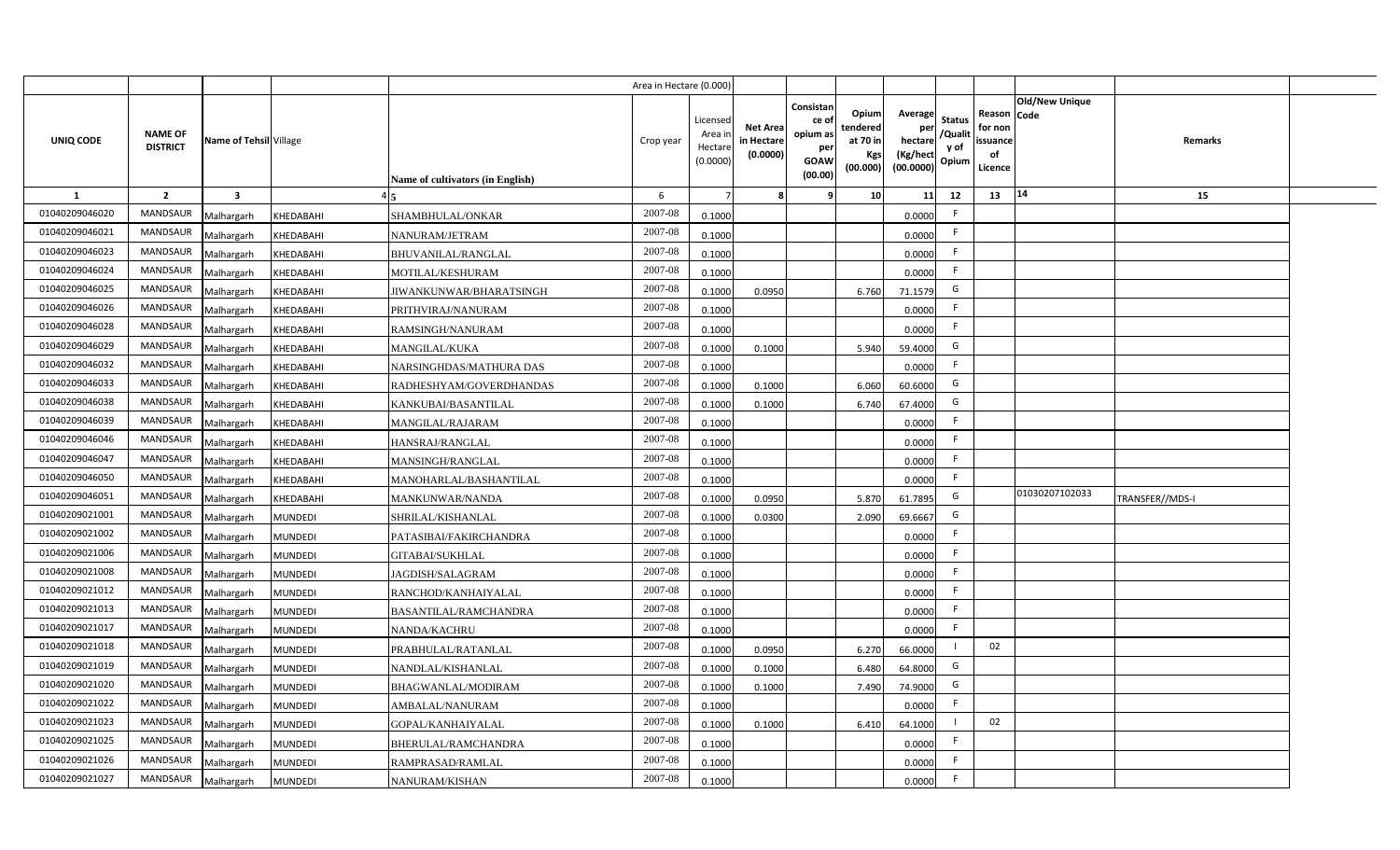|                  |                                   |                         |                |                                  | Area in Hectare (0.000 |                                          |                                           |                                                                 |                                                  |                                                    |                                           |                                                     |                       |         |  |
|------------------|-----------------------------------|-------------------------|----------------|----------------------------------|------------------------|------------------------------------------|-------------------------------------------|-----------------------------------------------------------------|--------------------------------------------------|----------------------------------------------------|-------------------------------------------|-----------------------------------------------------|-----------------------|---------|--|
| <b>UNIQ CODE</b> | <b>NAME OF</b><br><b>DISTRICT</b> | Name of Tehsil Village  |                | Name of cultivators (in English) | Crop year              | Licensed<br>Area i<br>Hectar<br>(0.0000) | <b>Net Area</b><br>in Hectare<br>(0.0000) | Consistan<br>ce of<br>opium as<br>per<br><b>GOAW</b><br>(00.00) | Opium<br>tendered<br>at 70 in<br>Kgs<br>(00.000) | Average<br>per<br>hectare<br>(Kg/hect<br>(00.0000) | <b>Status</b><br>/Qualit<br>y of<br>Opium | Reason Code<br>for non<br>issuance<br>of<br>Licence | <b>Old/New Unique</b> | Remarks |  |
| 1                | $\overline{2}$                    | $\overline{\mathbf{3}}$ |                |                                  | 6                      |                                          |                                           | <b>q</b>                                                        | 10                                               | 11                                                 | 12                                        | 13                                                  | 14                    | 15      |  |
| 01040209021028   | <b>MANDSAUR</b>                   | Malhargarh              | <b>MUNDEDI</b> | KANWARLAL/MODIRAM                | 2007-08                | 0.100                                    | 0.1000                                    |                                                                 | 7.370                                            | 73.7000                                            | G                                         |                                                     |                       |         |  |
| 01040209021029   | <b>MANDSAUR</b>                   | Malhargarh              | <b>MUNDEDI</b> | RAMCHANDRA/MODIRAM               | 2007-08                | 0.100                                    | 0.0950                                    |                                                                 | 7.310                                            | 76.9474                                            | G                                         |                                                     |                       |         |  |
| 01040209021034   | MANDSAUR                          | Malhargarh              | <b>MUNDEDI</b> | GOVERDHANLAL/PRABHULAL           | 2007-08                | 0.1000                                   |                                           |                                                                 |                                                  | 0.0000                                             | E                                         |                                                     |                       |         |  |
| 01040209021036   | MANDSAUR                          | Malhargarh              | <b>MUNDEDI</b> | KESURAM/LAKSHMAN                 | 2007-08                | 0.100                                    | 0.0900                                    |                                                                 | 6.090                                            | 67.6667                                            | G                                         |                                                     |                       |         |  |
| 01040209021039   | <b>MANDSAUR</b>                   | Malhargarh              | <b>MUNDEDI</b> | DAYARAM/BHERULAL                 | 2007-08                | 0.1000                                   |                                           |                                                                 |                                                  | 0.0000                                             | -F                                        |                                                     |                       |         |  |
| 01040209021045   | <b>MANDSAUR</b>                   | Malhargarh              | <b>MUNDEDI</b> | RUGHNATHSINGH/BERISALSINGH       | 2007-08                | 0.1000                                   | 0.0900                                    |                                                                 | 6.150                                            | 68.3333                                            | G                                         |                                                     |                       |         |  |
| 01040209021046   | MANDSAUR                          | Malhargarh              | <b>MUNDEDI</b> | <b>BAGASRAM/RATANLAL</b>         | 2007-08                | 0.1000                                   |                                           |                                                                 |                                                  | 0.0000                                             | F.                                        |                                                     |                       |         |  |
| 01040209021132   | MANDSAUR                          | Malhargarh              | <b>MUNDEDI</b> | HIRALAL/DALLA                    | 2007-08                | 0.1000                                   | 0.1000                                    |                                                                 | 6.690                                            | 66.9000                                            | G                                         |                                                     |                       |         |  |
| 01040209021048   | <b>MANDSAUR</b>                   | Malhargarh              | <b>MUNDEDI</b> | PRAKASH/BOTLAL                   | 2007-08                | 0.1000                                   | 0.0500                                    |                                                                 | 3.160                                            | 63.2000                                            | G                                         |                                                     |                       |         |  |
| 01040209021049   | <b>MANDSAUR</b>                   | Malhargarh              | <b>MUNDEDI</b> | MANGIBAI/BANSHILAL               | 2007-08                | 0.1000                                   |                                           |                                                                 |                                                  | 0.0000                                             |                                           |                                                     |                       |         |  |
| 01040209021050   | <b>MANDSAUR</b>                   | Malhargarh              | <b>MUNDEDI</b> | NANURAM/HIRALAL                  | 2007-08                | 0.1000                                   |                                           |                                                                 |                                                  | 0.0000                                             | -F                                        |                                                     |                       |         |  |
| 01040209021056   | <b>MANDSAUR</b>                   | Malhargarh              | <b>MUNDEDI</b> | BAPULAL/GANGARAM                 | 2007-08                | 0.1000                                   |                                           |                                                                 |                                                  | 0.0000                                             | -F                                        |                                                     |                       |         |  |
| 01040209021057   | <b>MANDSAUR</b>                   | Malhargarh              | <b>MUNDEDI</b> | FAKIRCHANDRA/MANGILAL            | 2007-08                | 0.1000                                   |                                           |                                                                 |                                                  | 0.0000                                             | E                                         |                                                     |                       |         |  |
| 01040209021058   | <b>MANDSAUR</b>                   | Malhargarh              | <b>MUNDEDI</b> | NARAYAN/TULSIRAM                 | 2007-08                | 0.1000                                   | 0.1000                                    |                                                                 | 7.240                                            | 72.4000                                            | G                                         |                                                     |                       |         |  |
| 01040209021060   | <b>MANDSAUR</b>                   | Malhargarh              | <b>MUNDEDI</b> | AVANTIBAI/KISHANLAL              | 2007-08                | 0.1000                                   |                                           |                                                                 |                                                  | 0.0000                                             | E                                         |                                                     |                       |         |  |
| 01040209021061   | <b>MANDSAUR</b>                   | Malhargarh              | <b>MUNDEDI</b> | MADANSINGH/SHAMBHUSINGH          | 2007-08                | 0.1000                                   |                                           |                                                                 |                                                  | 0.0000                                             | F.                                        |                                                     |                       |         |  |
| 01040209021064   | <b>MANDSAUR</b>                   | Malhargarh              | <b>MUNDEDI</b> | TEJKUNWAR /SAMANTSINGH           | 2007-08                | 0.100                                    | 0.1000                                    |                                                                 | 6.770                                            | 67.7000                                            | G                                         |                                                     |                       |         |  |
| 01040209021065   | <b>MANDSAUR</b>                   | Malhargarh              | <b>MUNDEDI</b> | NANDRAM/BHANWARLAL               | 2007-08                | 0.100                                    |                                           |                                                                 |                                                  | 0.0000                                             | E                                         |                                                     |                       |         |  |
| 01040209021072   | <b>MANDSAUR</b>                   | Malhargarh              | <b>MUNDEDI</b> | RAMLAL/VARDA                     | 2007-08                | 0.1000                                   |                                           |                                                                 |                                                  | 0.0000                                             | F.                                        |                                                     |                       |         |  |
| 01040209021073   | <b>MANDSAUR</b>                   | Malhargarh              | <b>MUNDEDI</b> | JAYDEEPSINGH/RAGHUNATH SINGH     | $2007 - 08$            | 0.100                                    |                                           |                                                                 |                                                  | 0.0000                                             | -F                                        |                                                     |                       |         |  |
| 01040209021076   | <b>MANDSAUR</b>                   | Malhargarh              | <b>MUNDEDI</b> | RAJENDRA KUMAR/UDAYRAM           | 2007-08                | 0.100                                    | 0.1000                                    |                                                                 | 6.570                                            | 65.7000                                            | G                                         |                                                     |                       |         |  |
| 01040209021078   | <b>MANDSAUR</b>                   | Malhargarh              | <b>MUNDEDI</b> | VISHNU/NARAYAN                   | 2007-08                | 0.1000                                   |                                           |                                                                 |                                                  | 0.0000                                             | $\mathsf{F}$                              |                                                     |                       |         |  |
| 01040209021083   | <b>MANDSAUR</b>                   | Malhargarh              | <b>MUNDEDI</b> | TULSIRAM/MEGHRAJ                 | 2007-08                | 0.1000                                   |                                           |                                                                 |                                                  | 0.0000                                             | F.                                        |                                                     |                       |         |  |
| 01040209021086   | MANDSAUR                          | Malhargarh              | <b>MUNDEDI</b> | VARDICHAND/BASHNTILAL            | 2007-08                | 0.1000                                   | 0.1000                                    |                                                                 | 6.740                                            | 67.4000                                            | G                                         |                                                     |                       |         |  |
| 01040209021087   | MANDSAUR                          | Malhargarh              | <b>MUNDEDI</b> | GITABAI/ONKARLAL                 | 2007-08                | 0.1000                                   |                                           |                                                                 |                                                  | 0.0000                                             | F                                         |                                                     |                       |         |  |
| 01040209021092   | MANDSAUR                          | Malhargarh              | <b>MUNDEDI</b> | KANHAIYALAL/BHERULAL             | 2007-08                | 0.1000                                   |                                           |                                                                 |                                                  | 0.0000                                             | F                                         |                                                     |                       |         |  |
| 01040209021094   | MANDSAUR                          | Malhargarh              | <b>MUNDEDI</b> | DALU/HARI                        | 2007-08                | 0.1000                                   | 0.0950                                    |                                                                 | 5.970                                            | 62.8421                                            | G                                         |                                                     |                       |         |  |
| 01040209021098   | MANDSAUR                          | Malhargarh              | <b>MUNDEDI</b> | MOHANLAL/LAKHSHMAN               | 2007-08                | 0.1000                                   |                                           |                                                                 |                                                  | 0.0000                                             | F.                                        |                                                     |                       |         |  |
| 01040209021101   | MANDSAUR                          | Malhargarh              | <b>MUNDEDI</b> | BHERULAL/FAKIRCHANDRA            | 2007-08                | 0.1000                                   | 0.0900                                    |                                                                 | 6.360                                            | 70.6667                                            | G                                         |                                                     |                       |         |  |
| 01040209021112   | MANDSAUR                          | Malhargarh              | <b>MUNDEDI</b> | <b>BALUSINGH/GOKULSINGH</b>      | 2007-08                | 0.1000                                   |                                           |                                                                 |                                                  | 0.0000                                             | -F                                        |                                                     |                       |         |  |
| 01040209021113   | MANDSAUR                          | Malhargarh              | <b>MUNDEDI</b> | FAKIRCHANDRA/NANDRAM             | 2007-08                | 0.1000                                   | 0.0950                                    |                                                                 | 6.460                                            | 68.0000                                            | G                                         |                                                     |                       |         |  |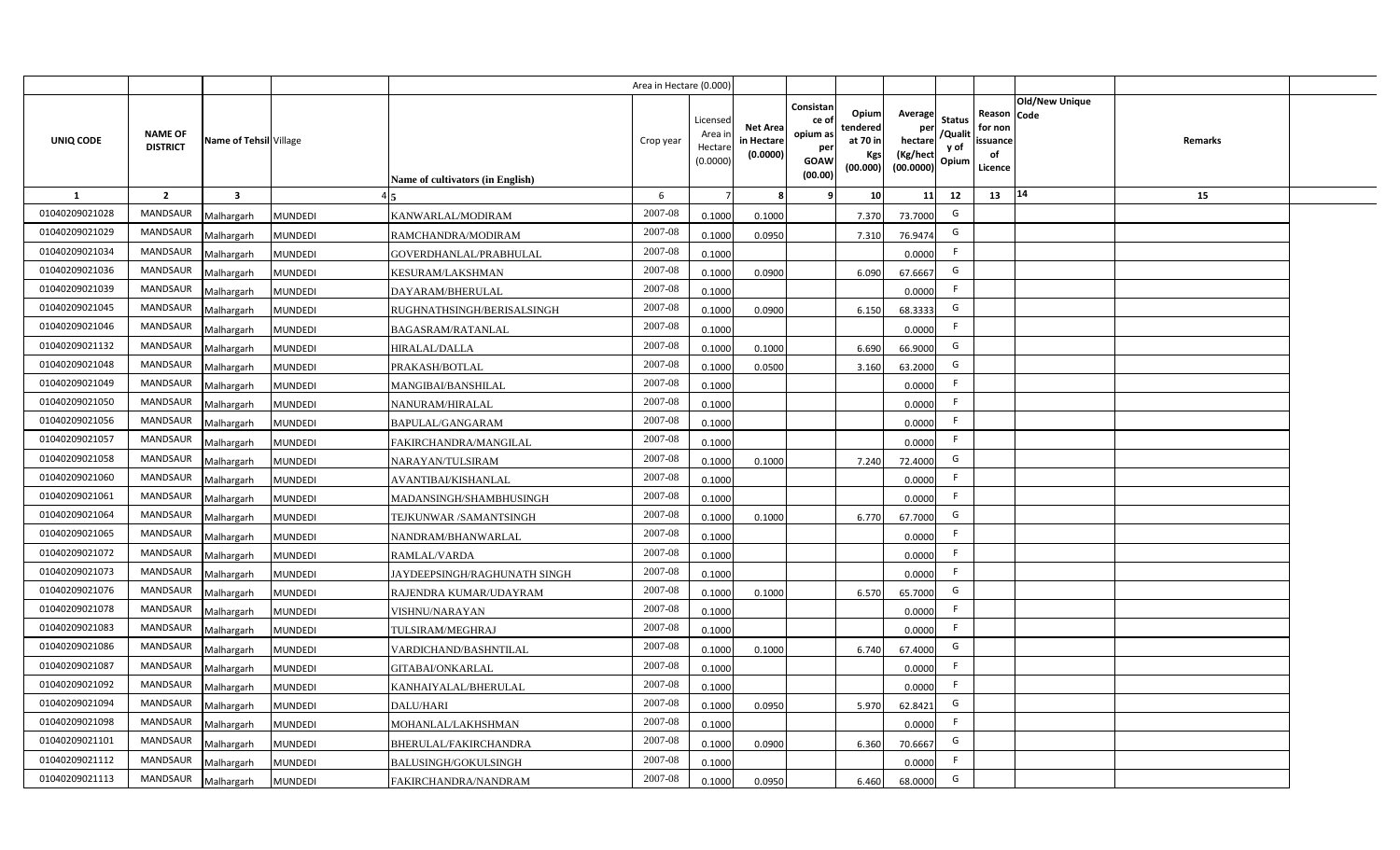|                  |                                   |                         |                |                                    | Area in Hectare (0.000 |                                          |                                          |                                                                 |                                                  |                                                    |                                           |                                                     |                       |         |  |
|------------------|-----------------------------------|-------------------------|----------------|------------------------------------|------------------------|------------------------------------------|------------------------------------------|-----------------------------------------------------------------|--------------------------------------------------|----------------------------------------------------|-------------------------------------------|-----------------------------------------------------|-----------------------|---------|--|
| <b>UNIQ CODE</b> | <b>NAME OF</b><br><b>DISTRICT</b> | Name of Tehsil Village  |                | Name of cultivators (in English)   | Crop year              | Licensec<br>Area i<br>Hectar<br>(0.0000) | <b>Net Area</b><br>in Hectar<br>(0.0000) | Consistan<br>ce of<br>opium as<br>per<br><b>GOAW</b><br>(00.00) | Opium<br>tendered<br>at 70 in<br>Kgs<br>(00.000) | Average<br>per<br>hectare<br>(Kg/hect<br>(00.0000) | <b>Status</b><br>/Qualit<br>y of<br>Opium | Reason Code<br>for non<br>issuance<br>of<br>Licence | <b>Old/New Unique</b> | Remarks |  |
| 1                | $\overline{2}$                    | $\overline{\mathbf{3}}$ |                |                                    | 6                      |                                          |                                          | q                                                               | 10 <sup>1</sup>                                  | 11                                                 | 12                                        | 13                                                  | 14                    | 15      |  |
| 01040209021114   | MANDSAUR                          | Malhargarh              | <b>MUNDEDI</b> | BHUWANIDAS/MANGALDAS               | 2007-08                | 0.1000                                   |                                          |                                                                 |                                                  | 0.0000                                             | -F                                        |                                                     |                       |         |  |
| 01040209021117   | MANDSAUR                          | Malhargarh              | <b>MUNDEDI</b> | HARISHCHANDRA/ BHERULAL (HARCHAND) | 2007-08                | 0.1000                                   |                                          |                                                                 |                                                  | 0.0000                                             | F.                                        |                                                     |                       |         |  |
| 01040209021129   | MANDSAUR                          | Malhargarh              | <b>MUNDEDI</b> | <b>JANIBAI/BAGDIRAM</b>            | 2007-08                | 0.1000                                   |                                          |                                                                 |                                                  | 0.0000                                             | -F                                        |                                                     |                       |         |  |
| 01040209021131   | <b>MANDSAUR</b>                   | Malhargarh              | <b>MUNDEDI</b> | AMRUTIBAI/BAPULAL                  | 2007-08                | 0.1000                                   |                                          |                                                                 |                                                  | 0.0000                                             | -F                                        |                                                     |                       |         |  |
| 01040209021133   | MANDSAUR                          | Malhargarh              | <b>MUNDEDI</b> | <b>BAGDIRAM/HEMRAJ</b>             | 2007-08                | 0.1000                                   |                                          |                                                                 |                                                  | 0.0000                                             |                                           |                                                     |                       |         |  |
| 01040209021134   | MANDSAUR                          | Malhargarh              | <b>MUNDEDI</b> | MADANLAL/SUKHLAL                   | 2007-08                | 0.1000                                   |                                          |                                                                 |                                                  | 0.0000                                             | F.                                        |                                                     |                       |         |  |
| 01040209021136   | MANDSAUR                          | Malhargarh              | <b>MUNDEDI</b> | <b>BHANWARLAL/HIRALAL</b>          | 2007-08                | 0.1000                                   | 0.1000                                   |                                                                 | 7.040                                            | 70.4000                                            | G                                         |                                                     |                       |         |  |
| 01040209021143   | MANDSAUR                          | Malhargarh              | <b>MUNDEDI</b> | KALUSINGH/PRAHLADSINGH             | 2007-08                | 0.1000                                   |                                          |                                                                 |                                                  | 0.0000                                             |                                           |                                                     |                       |         |  |
| 01040209021149   | <b>MANDSAUR</b>                   | Malhargarh              | <b>MUNDEDI</b> | FAKIRIBAI/RAMESHCHANDRA            | 2007-08                | 0.1000                                   | 0.1000                                   |                                                                 | 7.290                                            | 72.9000                                            | G                                         |                                                     |                       |         |  |
| 01040209021157   | MANDSAUR                          | Malhargarh              | <b>MUNDEDI</b> | <b>JAGDISH/RAMCHANDRA</b>          | 2007-08                | 0.1000                                   |                                          |                                                                 |                                                  | 0.0000                                             | F.                                        |                                                     |                       |         |  |
| 01040209021158   | <b>MANDSAUR</b>                   | Malhargarh              | <b>MUNDEDI</b> | PREMCHANDRA/SHANKARLAL             | 2007-08                | 0.1000                                   |                                          |                                                                 |                                                  | 0.0000                                             | -F                                        |                                                     |                       |         |  |
| 01040209021159   | <b>MANDSAUR</b>                   | Malhargarh              | <b>MUNDEDI</b> | GANPATSINGH/BHUVANISINGH           | 2007-08                | 0.1000                                   |                                          |                                                                 |                                                  | 0.0000                                             | -F                                        |                                                     |                       |         |  |
| 01040209021160   | <b>MANDSAUR</b>                   | Malhargarh              | <b>MUNDEDI</b> | SAGARSINGH/BHUVANISINGH            | 2007-08                | 0.1000                                   |                                          |                                                                 |                                                  | 0.0000                                             | F.                                        |                                                     |                       |         |  |
| 01040209021162   | <b>MANDSAUR</b>                   | Malhargarh              | <b>MUNDEDI</b> | BHUPENDRASINGH/GANPAT SINGH        | 2007-08                | 0.1000                                   |                                          |                                                                 |                                                  | 0.0000                                             | $\mathsf{F}$                              |                                                     |                       |         |  |
| 01040209021165   | <b>MANDSAUR</b>                   | Malhargarh              | <b>MUNDEDI</b> | JMASHANKAR/KANHAIYALAL             | 2007-08                | 0.1000                                   |                                          |                                                                 |                                                  | 0.0000                                             | F                                         |                                                     |                       |         |  |
| 01040209021168   | MANDSAUR                          | Malhargarh              | <b>MUNDEDI</b> | OMPRAKASH/DAMARLAL                 | 2007-08                | 0.1000                                   |                                          |                                                                 |                                                  | 0.0000                                             | F.                                        |                                                     |                       |         |  |
| 01040209021170   | <b>MANDSAUR</b>                   | Malhargarh              | <b>MUNDEDI</b> | NANDLAL/KANHAIYALAL                | 2007-08                | 0.1000                                   |                                          |                                                                 |                                                  | 0.0000                                             | F.                                        |                                                     |                       |         |  |
| 01040209021044   | <b>MANDSAUR</b>                   | Malhargarh              | <b>MUNDEDI</b> | NARAYANSINGH/NARVALSINGH           | 2007-08                | 0.1000                                   |                                          |                                                                 |                                                  | 0.0000                                             | F.                                        |                                                     |                       |         |  |
| 01040209021053   | MANDSAUR                          | Malhargarh              | <b>MUNDEDI</b> | RATANLAL/GABBA                     | 2007-08                | 0.1000                                   | 0.1000                                   |                                                                 | 7.020                                            | 70.2000                                            | G                                         |                                                     |                       |         |  |
| 01040209021068   | <b>MANDSAUR</b>                   | Malhargarh              | <b>MUNDEDI</b> | RADESHYAM/HIRALAL                  | 2007-08                | 0.100                                    | 0.1000                                   |                                                                 | 6.670                                            | 66.7000                                            | G                                         |                                                     |                       |         |  |
| 01040209021090   | MANDSAUR                          | Malhargarh              | <b>MUNDEDI</b> | <b>BAPULAL/HIRALAL</b>             | $2007 - 08$            | 0.1000                                   |                                          |                                                                 |                                                  | 0.0000                                             | $\mathsf{F}$                              |                                                     |                       |         |  |
| 01040209021009   | MANDSAUR                          | Malhargarh              | <b>MUNDEDI</b> | ONKARLAL/FAKIRCHANDRA              | 2007-08                | 0.1000                                   | 0.1000                                   |                                                                 | 6.940                                            | 69.4000                                            | G                                         |                                                     |                       |         |  |
| 01040209021047   | <b>MANDSAUR</b>                   | Malhargarh              | <b>MUNDEDI</b> | HIRALAL/JAGANNATH                  | 2007-08                | 0.100                                    | 0.1000                                   |                                                                 | 6.810                                            | 68.1000                                            |                                           | 02                                                  |                       |         |  |
| 01040209021051   | MANDSAUR                          | Malhargarh              | <b>MUNDEDI</b> | <b>MANGILAL/PARTHA</b>             | 2007-08                | 0.1000                                   |                                          |                                                                 |                                                  | 0.0000                                             | $\mathsf{F}$                              |                                                     |                       |         |  |
| 01040209021173   | MANDSAUR                          | Malhargarh              | <b>MUNDEDI</b> | RAMPRAHLAD/FAKIRCHAND              | 2007-08                | 0.1000                                   | 0.0950                                   |                                                                 | 6.330                                            | 66.6316                                            | G                                         |                                                     |                       |         |  |
| 01040209021179   | MANDSAUR                          | Malhargarh              | <b>MUNDEDI</b> | MUKUNDLAL/PRABHULAL                | 2007-08                | 0.1000                                   |                                          |                                                                 |                                                  | 0.0000                                             | F                                         |                                                     |                       |         |  |
| 01040209021085   | MANDSAUR                          | Malhargarh              | <b>MUNDEDI</b> | RAMLAL/SUKHLAL                     | 2007-08                | 0.1000                                   |                                          |                                                                 |                                                  | 0.0000                                             | $\mathsf{F}$                              |                                                     |                       |         |  |
| 01040209021161   | MANDSAUR                          | Malhargarh              | <b>MUNDEDI</b> | SHIVRAJSINGH/SAGARSINGH            | 2007-08                | 0.1000                                   |                                          |                                                                 |                                                  | 0.0000                                             | F.                                        |                                                     |                       |         |  |
| 01040209021021   | MANDSAUR                          | Malhargarh              | <b>MUNDEDI</b> | MAGNABAI/PRABHULAL                 | 2007-08                | 0.1000                                   |                                          |                                                                 |                                                  | 0.0000                                             | $\mathsf{F}$                              |                                                     |                       |         |  |
| 01040209021038   | MANDSAUR                          | Malhargarh              | <b>MUNDEDI</b> | JUZHARSINGH/DAULATSINGH            | 2007-08                | 0.1000                                   |                                          |                                                                 |                                                  | 0.0000                                             | -F                                        |                                                     |                       |         |  |
| 01040209021077   | MANDSAUR                          | Malhargarh              | <b>MUNDEDI</b> | SHREEPAL SINGH/CHAVAND SINGH       | 2007-08                | 0.1000                                   | 0.1000                                   |                                                                 | 7.060                                            | 70.6000                                            | G                                         |                                                     |                       |         |  |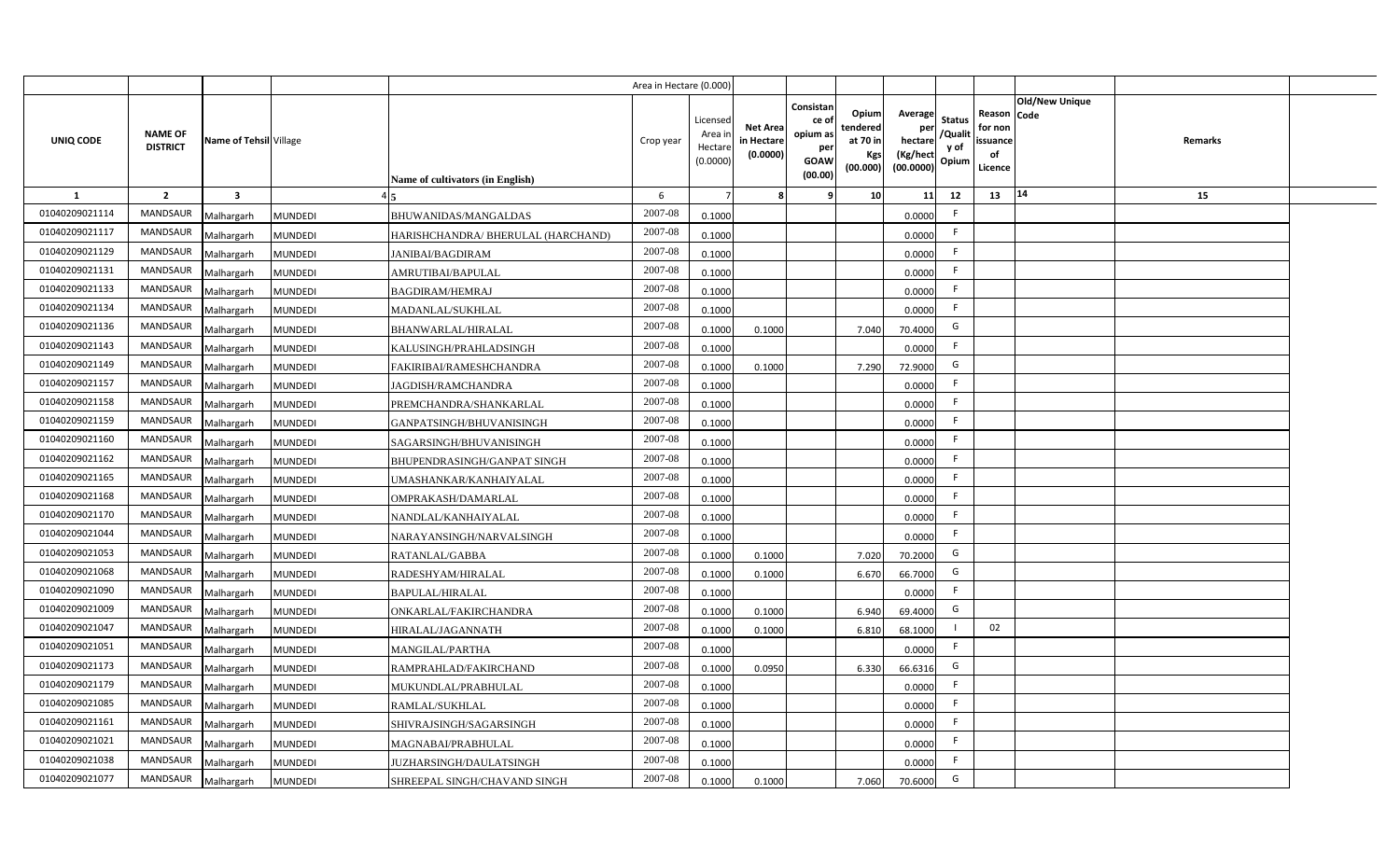|                |                                   |                         |                |                                  | Area in Hectare (0.000) |                                           |                                           |                                                                 |                                                  |                                                    |                                           |                                                     |                       |         |  |
|----------------|-----------------------------------|-------------------------|----------------|----------------------------------|-------------------------|-------------------------------------------|-------------------------------------------|-----------------------------------------------------------------|--------------------------------------------------|----------------------------------------------------|-------------------------------------------|-----------------------------------------------------|-----------------------|---------|--|
| UNIQ CODE      | <b>NAME OF</b><br><b>DISTRICT</b> | Name of Tehsil Village  |                | Name of cultivators (in English) | Crop year               | Licensed<br>Area i<br>Hectare<br>(0.0000) | <b>Net Area</b><br>in Hectare<br>(0.0000) | Consistan<br>ce of<br>opium as<br>per<br><b>GOAW</b><br>(00.00) | Opium<br>tendered<br>at 70 in<br>Kgs<br>(00.000) | Average<br>per<br>hectare<br>(Kg/hect<br>(00.0000) | <b>Status</b><br>/Qualit<br>y of<br>Opium | Reason Code<br>for non<br>issuance<br>of<br>Licence | <b>Old/New Unique</b> | Remarks |  |
| 1              | $\overline{2}$                    | $\overline{\mathbf{3}}$ |                |                                  | 6                       |                                           | 8                                         | -9                                                              | 10 <sup>1</sup>                                  | 11                                                 | 12                                        | 13                                                  | 14                    | 15      |  |
| 01040209021054 | <b>MANDSAUR</b>                   | Malhargarh              | <b>MUNDEDI</b> | HARLAL/LAKSHMAN                  | 2007-08                 | 0.1000                                    | 0.0950                                    |                                                                 | 6.520                                            | 68.6316                                            | G                                         |                                                     |                       |         |  |
| 01040209021102 | MANDSAUR                          | Malhargarh              | <b>MUNDEDI</b> | <b>BABULAL/RAMLAL</b>            | 2007-08                 | 0.1000                                    | 0.0950                                    |                                                                 | 6.340                                            | 66.7368                                            | G                                         |                                                     |                       |         |  |
| 01040209021100 | <b>MANDSAUR</b>                   | Malhargarh              | <b>MUNDEDI</b> | MAHADEV/BHANWARLAL               | 2007-08                 | 0.1000                                    |                                           |                                                                 |                                                  | 0.0000                                             | -F                                        |                                                     |                       |         |  |
| 01040209021003 | <b>MANDSAUR</b>                   | Malhargarh              | <b>MUNDEDI</b> | <b>ONKARLAL/DEVA</b>             | 2007-08                 | 0.1000                                    | 0.1000                                    |                                                                 | 6.860                                            | 68.6000                                            | G                                         |                                                     |                       |         |  |
| 01040209021167 | MANDSAUR                          | Malhargarh              | <b>MUNDEDI</b> | MOHANBAI/RAMNARAYAN              | 2007-08                 | 0.1000                                    | 0.1000                                    |                                                                 | 7.050                                            | 70.5000                                            | G                                         |                                                     |                       |         |  |
| 01040209021095 | <b>MANDSAUR</b>                   | Malhargarh              | <b>MUNDEDI</b> | TEJKUNWAR/MADHAVSINGH            | 2007-08                 | 0.1000                                    |                                           |                                                                 |                                                  | 0.0000                                             | F                                         |                                                     |                       |         |  |
| 01040209021121 | <b>MANDSAUR</b>                   | Malhargarh              | <b>MUNDEDI</b> | RAMESHWAR/KANWARLAL              | 2007-08                 | 0.1000                                    |                                           |                                                                 |                                                  | 0.0000                                             | F                                         |                                                     |                       |         |  |
| 01040209021180 | MANDSAUR                          | Malhargarh              | <b>MUNDEDI</b> | BHANWARLAL/BHAGATRAM             | 2007-08                 | 0.1000                                    |                                           |                                                                 |                                                  | 0.0000                                             | F                                         |                                                     |                       |         |  |
| 01040209042001 | MANDSAUR                          | Malhargarh              | <b>NINORA</b>  | FATEHSINGH/HARISINGH             | 2007-08                 | 0.1000                                    | 0.1000                                    |                                                                 | 6.330                                            | 63.3000                                            | G                                         |                                                     |                       |         |  |
| 01040209042004 | MANDSAUR                          | Malhargarh              | <b>NINORA</b>  | NANALAL/BHANWARLAL               | 2007-08                 | 0.1000                                    | 0.0600                                    |                                                                 | 4.030                                            | 67.1667                                            | G                                         |                                                     |                       |         |  |
| 01040209042005 | MANDSAUR                          | Malhargarh              | <b>NINORA</b>  | SHANKARIBAI/BOTLAL               | 2007-08                 | 0.1000                                    |                                           |                                                                 |                                                  | 0.0000                                             | F.                                        |                                                     |                       |         |  |
| 01040209042008 | MANDSAUR                          | Malhargarh              | <b>NINORA</b>  | <b>BHARATSINGH/BHANWARSINGH</b>  | 2007-08                 | 0.1000                                    | 0.1000                                    |                                                                 | 6.970                                            | 69.7000                                            | G                                         |                                                     |                       |         |  |
| 01040209042009 | <b>MANDSAUR</b>                   | Malhargarh              | <b>NINORA</b>  | <b>BADRILAL/JADAVCHAND</b>       | 2007-08                 | 0.1000                                    | 0.0900                                    |                                                                 | 5.950                                            | 66.1111                                            | G                                         |                                                     |                       |         |  |
| 01040209042010 | <b>MANDSAUR</b>                   | Malhargarh              | <b>NINORA</b>  | PREMA/MANNA REGAR                | 2007-08                 | 0.1000                                    | 0.0950                                    |                                                                 | 6.610                                            | 69.5789                                            | G                                         |                                                     |                       |         |  |
| 01040209042015 | <b>MANDSAUR</b>                   | Malhargarh              | <b>NINORA</b>  | MITHUBAI/SAMBHULAL/GYARSIBAI     | 2007-08                 | 0.1000                                    | 0.0850                                    |                                                                 | 5.980                                            | 70.3529                                            | G                                         |                                                     |                       |         |  |
| 01040209042019 | <b>MANDSAUR</b>                   | Malhargarh              | <b>NINORA</b>  | SHIVNARAYAN/HIRALAL              | 2007-08                 | 0.1000                                    | 0.0950                                    |                                                                 | 6.970                                            | 73.3684                                            | G                                         |                                                     |                       |         |  |
| 01040209042021 | MANDSAUR                          | Malhargarh              | <b>NINORA</b>  | MOHANLAL/CHAMPALAL               | 2007-08                 | 0.1000                                    | 0.1000                                    |                                                                 | 7.100                                            | 71.0000                                            | G                                         |                                                     |                       |         |  |
| 01040209042025 | <b>MANDSAUR</b>                   | Malhargarh              | <b>NINORA</b>  | JAVASINGH/BHUWANISINGH           | 2007-08                 | 0.1000                                    | 0.1000                                    |                                                                 | 6.640                                            | 66.4000                                            | G                                         |                                                     |                       |         |  |
| 01040209042029 | <b>MANDSAUR</b>                   | Malhargarh              | <b>NINORA</b>  | DEVILAL/NANDA                    | 2007-08                 | 0.1000                                    |                                           |                                                                 |                                                  | 0.0000                                             | F.                                        |                                                     |                       |         |  |
| 01040209042030 | <b>MANDSAUR</b>                   | Malhargarh              | <b>NINORA</b>  | KALABAI/GOPAL                    | 2007-08                 | 0.1000                                    |                                           |                                                                 |                                                  | 0.0000                                             | F.                                        |                                                     |                       |         |  |
| 01040209042032 | <b>MANDSAUR</b>                   | Malhargarh              | <b>NINORA</b>  | <b>BADRILAL/LALJI</b>            | 2007-08                 | 0.1000                                    |                                           |                                                                 |                                                  | 0.0000                                             | F.                                        |                                                     |                       |         |  |
| 01040209042033 | <b>MANDSAUR</b>                   | Malhargarh              | <b>NINORA</b>  | SUNDARLAL/MODIRAM                | 2007-08                 | 0.1000                                    |                                           |                                                                 |                                                  | 0.0000                                             | -F                                        |                                                     |                       |         |  |
| 01040209042035 | MANDSAUR                          | Malhargarh              | <b>NINORA</b>  | CHANDABAI/SHANKARLAL             | $2007 - 08$             | 0.1000                                    |                                           |                                                                 |                                                  | 0.0000                                             | F                                         |                                                     |                       |         |  |
| 01040209042039 | <b>MANDSAUR</b>                   | Malhargarh              | <b>NINORA</b>  | SURESHCHANDRA/DALU JI            | 2007-08                 | 0.1000                                    |                                           |                                                                 |                                                  | 0.0000                                             | F.                                        |                                                     |                       |         |  |
| 01040209042040 | <b>MANDSAUR</b>                   | Malhargarh              | <b>NINORA</b>  | MANGILAL/NANURAM                 | 2007-08                 | 0.1000                                    |                                           |                                                                 |                                                  | 0.0000                                             | F                                         |                                                     |                       |         |  |
| 01040209042041 | MANDSAUR                          | Malhargarh              | <b>NINORA</b>  | SHAMBUHUSINGH/KANEHIYALAL        | 2007-08                 | 0.1000                                    |                                           |                                                                 |                                                  | 0.0000                                             | F                                         |                                                     |                       |         |  |
| 01040209042045 | MANDSAUR                          | Malhargarh              | <b>NINORA</b>  | RAMCHANDRA/BOTLAL                | 2007-08                 | 0.1000                                    | 0.0950                                    |                                                                 | 6.340                                            | 66.7368                                            | G                                         |                                                     |                       |         |  |
| 01040209042046 | MANDSAUR                          | Malhargarh              | <b>NINORA</b>  | KANWARLAL/HIRALAL                | 2007-08                 | 0.1000                                    |                                           |                                                                 |                                                  | 0.0000                                             | F                                         |                                                     |                       |         |  |
| 01040209042055 | MANDSAUR                          | Malhargarh              | <b>NINORA</b>  | NANDRAM/GOVERDHANDAS             | 2007-08                 | 0.1000                                    | 0.1000                                    |                                                                 | 6.500                                            | 65.0000                                            | G                                         |                                                     |                       |         |  |
| 01040209042057 | MANDSAUR                          | Malhargarh              | <b>NINORA</b>  | MOHANLAL/PREMCHAND               | 2007-08                 | 0.1000                                    |                                           |                                                                 |                                                  | 0.0000                                             | F                                         |                                                     |                       |         |  |
| 01040209042061 | MANDSAUR                          | Malhargarh              | <b>NINORA</b>  | CHENRAM/BOTLAL                   | 2007-08                 | 0.1000                                    |                                           |                                                                 |                                                  | 0.0000                                             | F.                                        |                                                     |                       |         |  |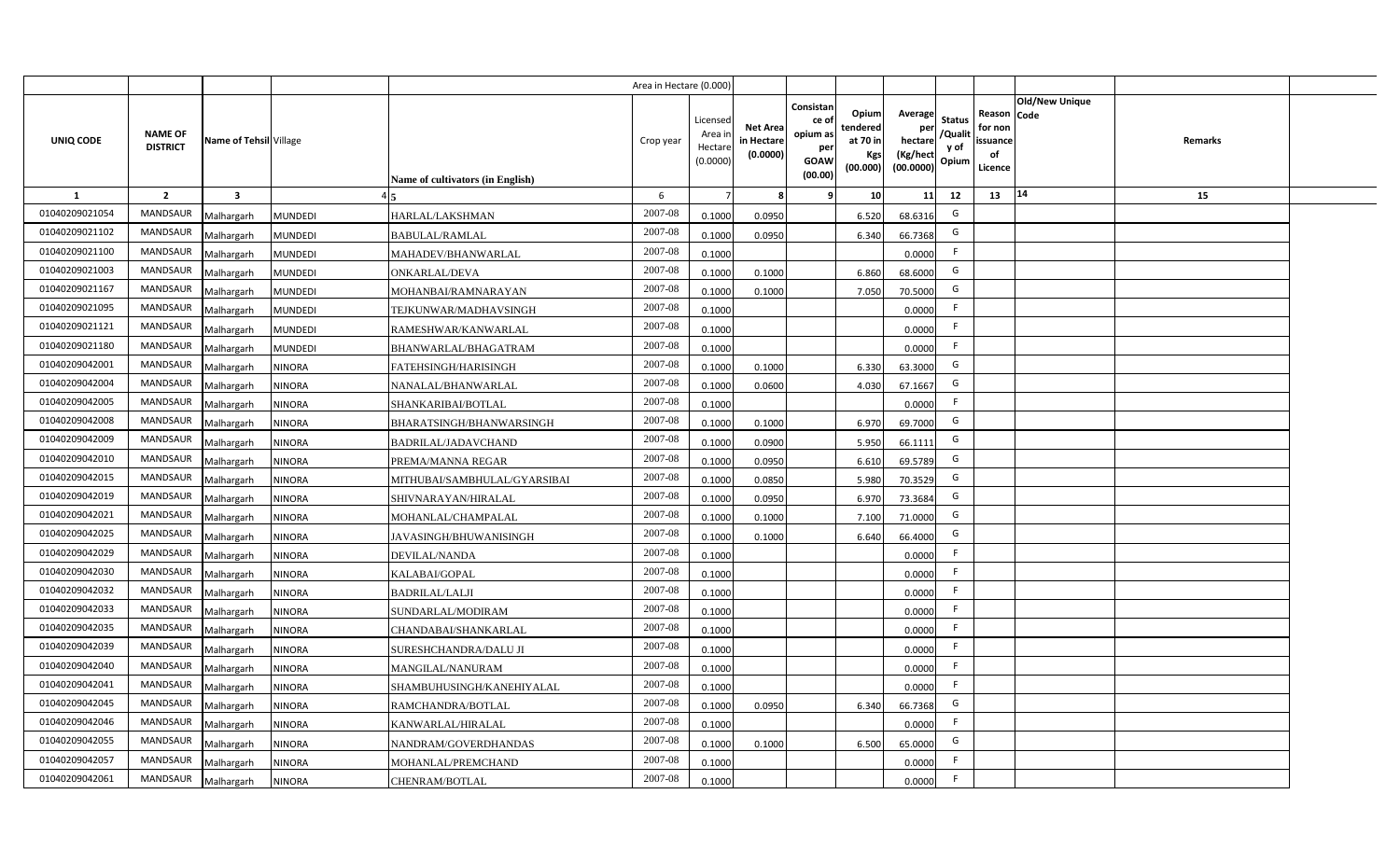|                |                                   |                         |               |                                  | Area in Hectare (0.000 |                                          |                                          |                                                                 |                                                  |                                                    |                                           |                                                     |                |                |  |
|----------------|-----------------------------------|-------------------------|---------------|----------------------------------|------------------------|------------------------------------------|------------------------------------------|-----------------------------------------------------------------|--------------------------------------------------|----------------------------------------------------|-------------------------------------------|-----------------------------------------------------|----------------|----------------|--|
| UNIQ CODE      | <b>NAME OF</b><br><b>DISTRICT</b> | Name of Tehsil Village  |               | Name of cultivators (in English) | Crop year              | Licensed<br>Area i<br>Hectar<br>(0.0000) | <b>Net Area</b><br>in Hectar<br>(0.0000) | Consistan<br>ce of<br>opium as<br>per<br><b>GOAW</b><br>(00.00) | Opium<br>tendered<br>at 70 in<br>Kgs<br>(00.000) | Average<br>per<br>hectare<br>(Kg/hect<br>(00.0000) | <b>Status</b><br>/Qualit<br>y of<br>Opium | Reason Code<br>for non<br>issuance<br>of<br>Licence | Old/New Unique | <b>Remarks</b> |  |
| 1              | $\overline{2}$                    | $\overline{\mathbf{3}}$ |               |                                  | 6                      |                                          |                                          | ٠q                                                              | 10 <sup>1</sup>                                  | 11                                                 | 12                                        | 13                                                  | 14             | 15             |  |
| 01040209042063 | <b>MANDSAUR</b>                   | Malhargarh              | <b>NINORA</b> | BAHADURSINGH/GULABSINGH          | 2007-08                | 0.1000                                   | 0.1000                                   |                                                                 | 6.760                                            | 67.6000                                            | G                                         |                                                     |                |                |  |
| 01040209042066 | MANDSAUR                          | Malhargarh              | <b>NINORA</b> | RAMCHANDRA/FATTA                 | 2007-08                | 0.1000                                   |                                          |                                                                 |                                                  | 0.0000                                             | F.                                        |                                                     |                |                |  |
| 01040209042013 | <b>MANDSAUR</b>                   | Malhargarh              | <b>NINORA</b> | <b>BHAGIRATH/GOKUL</b>           | 2007-08                | 0.1000                                   |                                          |                                                                 |                                                  | 0.0000                                             | - F                                       |                                                     |                |                |  |
| 01040209042020 | <b>MANDSAUR</b>                   | Malhargarh              | <b>NINORA</b> | SHIVRAM @ SHREERAM/BHANWARLAL    | 2007-08                | 0.100                                    | 0.1000                                   |                                                                 | 6.980                                            | 69.8000                                            | G                                         |                                                     |                |                |  |
| 01040209042036 | MANDSAUR                          | Malhargarh              | <b>NINORA</b> | RAMESHWAR/NARAYAN                | 2007-08                | 0.100                                    |                                          |                                                                 |                                                  | 0.0000                                             |                                           |                                                     |                |                |  |
| 01040209042068 | <b>MANDSAUR</b>                   | Malhargarh              | <b>NINORA</b> | BHERULAL/BHANWARLAL              | 2007-08                | 0.1000                                   | 0.1000                                   |                                                                 | 6.500                                            | 65.0000                                            | G                                         |                                                     |                |                |  |
| 01040209042027 | <b>MANDSAUR</b>                   | Malhargarh              | <b>NINORA</b> | <b>JANIBAI/GHISA</b>             | 2007-08                | 0.1000                                   | 0.1000                                   |                                                                 | 6.430                                            | 64.3000                                            | G                                         |                                                     |                |                |  |
| 01040209042049 | MANDSAUR                          | Malhargarh              | <b>NINORA</b> | KRISHNAPALSINGH/FATEHSINGH       | 2007-08                | 0.1000                                   | 0.0950                                   |                                                                 | 7.450                                            | 78.4211                                            | G                                         |                                                     |                |                |  |
| 01040209042026 | MANDSAUR                          | Malhargarh              | <b>NINORA</b> | MADHULAL/RATANLAL                | 2007-08                | 0.1000                                   | 0.1000                                   |                                                                 | 7.160                                            | 71.6000                                            | G                                         |                                                     |                |                |  |
| 01040209042073 | MANDSAUR                          | Malhargarh              | <b>NINORA</b> | AMRITRAM/ONKARLAL                | 2007-08                | 0.1000                                   | 0.0950                                   |                                                                 | 6.300                                            | 66.3158                                            |                                           | 02                                                  |                |                |  |
| 01040209042017 | MANDSAUR                          | Malhargarh              | <b>NINORA</b> | RAMNARAYAN/BHANWARLAL            | 2007-08                | 0.1000                                   | 0.1000                                   |                                                                 | 6.630                                            | 66.3000                                            | G                                         |                                                     |                |                |  |
| 01040209042052 | <b>MANDSAUR</b>                   | Malhargarh              | <b>NINORA</b> | KANWARLAL/BHANWARLAL             | 2007-08                | 0.1000                                   | 0.0950                                   |                                                                 | 6.220                                            | 65.4737                                            | G                                         |                                                     |                |                |  |
| 01040209042058 | <b>MANDSAUR</b>                   | Malhargarh              | <b>NINORA</b> | TULSIRAM/PREMCHAND               | 2007-08                | 0.1000                                   |                                          |                                                                 |                                                  | 0.0000                                             | -F                                        |                                                     |                |                |  |
| 01040209042076 | <b>MANDSAUR</b>                   | Malhargarh              | <b>NINORA</b> | <b>BHAGIRATH/KARULAL</b>         | 2007-08                | 0.1000                                   | 0.1000                                   |                                                                 | 6.760                                            | 67.6000                                            | G                                         |                                                     |                |                |  |
| 01040209042064 | <b>MANDSAUR</b>                   | Malhargarh              | <b>NINORA</b> | MANJUBAI/KACHRULAL               | 2007-08                | 0.1000                                   | 0.0500                                   |                                                                 | 3.530                                            | 70.6000                                            | G                                         |                                                     |                |                |  |
| 01040209042028 | <b>MANDSAUR</b>                   | Malhargarh              | <b>NINORA</b> | BHUWANILAL/CHUNNILAL             | 2007-08                | 0.1000                                   | 0.1050                                   |                                                                 | 7.180                                            | 68.3810                                            | G                                         |                                                     |                |                |  |
| 01040209042077 | <b>MANDSAUR</b>                   | Malhargarh              | <b>NINORA</b> | NANDKUNWAR/PREMSINGH             | 2007-08                | 0.1000                                   | 0.1050                                   |                                                                 | 6.830                                            | 65.0476                                            |                                           | 02                                                  |                |                |  |
| 01040209042023 | <b>MANDSAUR</b>                   | Malhargarh              | <b>NINORA</b> | <b>VIJAYKUMAR/SHRIRAM</b>        | 2007-08                | 0.1000                                   | 0.0950                                   |                                                                 | 6.560                                            | 69.0526                                            | G                                         |                                                     |                |                |  |
| 01040209042037 | <b>MANDSAUR</b>                   | Malhargarh              | <b>NINORA</b> | SHAMBHUSINGH/RAMSINGH            | 2007-08                | 0.100                                    |                                          |                                                                 |                                                  | 0.0000                                             | F.                                        |                                                     |                |                |  |
| 01040209042048 | <b>MANDSAUR</b>                   | Malhargarh              | <b>NINORA</b> | LOKENDRASINGH/BHANWARSINGH       | 2007-08                | 0.1000                                   | 0.1000                                   |                                                                 | 6.810                                            | 68.1000                                            | G                                         |                                                     |                |                |  |
| 01040209042060 | <b>MANDSAUR</b>                   | Malhargarh              | <b>NINORA</b> | RAMSINGH/GULABSINGH              | 2007-08                | 0.1000                                   |                                          |                                                                 |                                                  | 0.0000                                             | -F                                        |                                                     |                |                |  |
| 01040209042014 | <b>MANDSAUR</b>                   | Malhargarh              | <b>NINORA</b> | RATANSINGH/GULABSINGH            | 2007-08                | 0.100                                    |                                          |                                                                 |                                                  | 0.0000                                             | -F                                        |                                                     |                |                |  |
| 01040209042059 | MANDSAUR                          | Malhargarh              | <b>NINORA</b> | <b>BHAGIRATH/NATHU</b>           | 2007-08                | 0.100                                    | 0.0950                                   |                                                                 | 5.950                                            | 62.6316                                            | G                                         |                                                     |                |                |  |
| 01040209042007 | MANDSAUR                          | Malhargarh              | <b>NINORA</b> | HIRALAL/NANURAM                  | 2007-08                | 0.1000                                   |                                          |                                                                 |                                                  | 0.0000                                             | -F                                        |                                                     |                |                |  |
| 01040209042006 | MANDSAUR                          | Malhargarh              | <b>NINORA</b> | SHARDABAI/MANGILAL               | 2007-08                | 0.1000                                   | 0.0950                                   |                                                                 | 6.480                                            | 68.2105                                            | G                                         |                                                     |                |                |  |
| 01040209042062 | MANDSAUR                          | Malhargarh              | <b>NINORA</b> | BHANWARLAL/BAPULAL               | 2007-08                | 0.1000                                   | 0.1000                                   |                                                                 | 6.140                                            | 61.4000                                            | G                                         |                                                     |                |                |  |
| 01040209042042 | MANDSAUR                          | Malhargarh              | <b>NINORA</b> | MOHANSINGH/BHUWANISINGH          | 2007-08                | 0.1000                                   | 0.1050                                   |                                                                 | 6.880                                            | 65.5238                                            | G                                         |                                                     |                |                |  |
| 01040209042043 | MANDSAUR                          | Malhargarh              | <b>NINORA</b> | JASVANTSINGH/GOPALSINGH          | 2007-08                | 0.1000                                   | 0.0900                                   |                                                                 | 6.490                                            | 72.1111                                            | G                                         |                                                     |                |                |  |
| 01040209042016 | MANDSAUR                          | Malhargarh              | <b>NINORA</b> | NATHUSINGH/KANA@KANEHIYASINGH    | 2007-08                | 0.1000                                   |                                          |                                                                 |                                                  | 0.0000                                             | -F                                        |                                                     |                |                |  |
| 01040209042054 | MANDSAUR                          | Malhargarh              | <b>NINORA</b> | GOKULSINGH/HARISINGH             | 2007-08                | 0.1000                                   | 0.1000                                   |                                                                 | 6.550                                            | 65.5000                                            | G                                         |                                                     |                |                |  |
| 01040209044001 | MANDSAUR                          | Malhargarh              | <b>SOKDI</b>  | AMARSINGH/RAMA                   | 2007-08                | 0.1000                                   | 0.1000                                   |                                                                 | 6.830                                            | 68.3000                                            | G                                         |                                                     |                |                |  |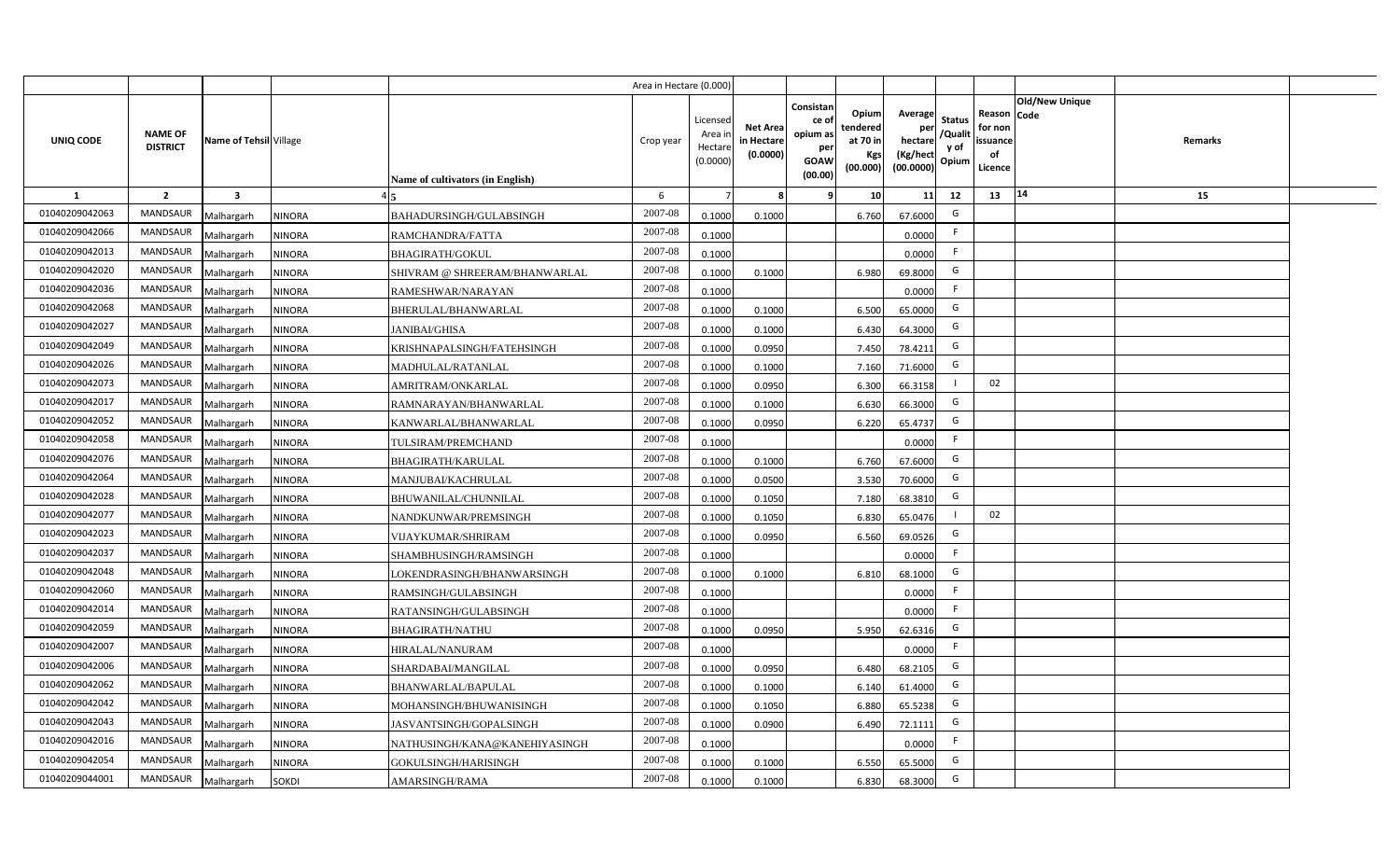|                |                                   |                                |                                  | Area in Hectare (0.000) |                                          |                                           |                                                                |                                                  |                                                    |                                           |                                                                       |         |  |
|----------------|-----------------------------------|--------------------------------|----------------------------------|-------------------------|------------------------------------------|-------------------------------------------|----------------------------------------------------------------|--------------------------------------------------|----------------------------------------------------|-------------------------------------------|-----------------------------------------------------------------------|---------|--|
| UNIQ CODE      | <b>NAME OF</b><br><b>DISTRICT</b> | Name of Tehsil Village         | Name of cultivators (in English) | Crop year               | Licensec<br>Area i<br>Hectar<br>(0.0000) | <b>Net Area</b><br>in Hectare<br>(0.0000) | Consistan<br>ce o<br>opium as<br>per<br><b>GOAW</b><br>(00.00) | Opium<br>tendered<br>at 70 in<br>Kgs<br>(00.000) | Average<br>per<br>hectare<br>(Kg/hect<br>(00.0000) | <b>Status</b><br>/Qualit<br>y of<br>Opium | Old/New Unique<br>Reason Code<br>for non<br>issuance<br>of<br>Licence | Remarks |  |
| <b>1</b>       | $\overline{2}$                    | $\overline{\mathbf{3}}$        |                                  | 6                       |                                          |                                           |                                                                | 10                                               | 11                                                 | 12                                        | 14<br>13                                                              | 15      |  |
| 01040209044002 | <b>MANDSAUR</b>                   | <b>SOKDI</b><br>Malhargarh     | NAGUSINGH/PRATAPSINGH            | 2007-08                 | 0.1000                                   |                                           |                                                                |                                                  | 0.0000                                             | F.                                        |                                                                       |         |  |
| 01040209044003 | MANDSAUR                          | Malhargarh<br><b>SOKDI</b>     | SAJJANBAI/GENDMAL                | 2007-08                 | 0.1000                                   |                                           |                                                                |                                                  | 0.0000                                             | F.                                        |                                                                       |         |  |
| 01040209044004 | <b>MANDSAUR</b>                   | <b>SOKDI</b><br>Malhargarh     | RUKMANBAI/RAMA                   | 2007-08                 | 0.1000                                   | 0.1000                                    |                                                                | 6.480                                            | 64.8000                                            | G                                         |                                                                       |         |  |
| 01040209044005 | <b>MANDSAUR</b>                   | <b>SOKDI</b><br>Malhargarh     | RAMSINGH/SHIVSINGH               | 2007-08                 | 0.1000                                   |                                           |                                                                |                                                  | 0.0000                                             | F.                                        |                                                                       |         |  |
| 01040209044006 | MANDSAUR                          | <b>SOKDI</b><br>Malhargarh     | SALEGRAM/KANWARLAL               | 2007-08                 | 0.1000                                   |                                           |                                                                |                                                  | 0.0000                                             | -F                                        |                                                                       |         |  |
| 01040209044008 | MANDSAUR                          | <b>SOKDI</b><br>Malhargarh     | DALPATSINGH/GENDMAL              | 2007-08                 | 0.1000                                   |                                           |                                                                |                                                  | 0.0000                                             | F.                                        |                                                                       |         |  |
| 01040209044011 | MANDSAUR                          | <b>SOKDI</b><br>Malhargarh     | BADRILAL/PRABHULAL               | 2007-08                 | 0.1000                                   |                                           |                                                                |                                                  | 0.0000                                             | F.                                        |                                                                       |         |  |
| 01040209044012 | MANDSAUR                          | <b>SOKDI</b><br>Malhargarh     | <b>RAJARAM/ONKAR</b>             | 2007-08                 | 0.1000                                   |                                           |                                                                |                                                  | 0.0000                                             | F.                                        |                                                                       |         |  |
| 01040209044016 | <b>MANDSAUR</b>                   | <b>SOKDI</b><br>Malhargarh     | RAGHUNATHSINGH/PRATAPSINGH       | 2007-08                 | 0.1000                                   |                                           |                                                                |                                                  | 0.0000                                             | F.                                        |                                                                       |         |  |
| 01040209044020 | <b>MANDSAUR</b>                   | <b>SOKDI</b><br>Malhargarh     | JCHAKUNWAR/GULABSINGH            | 2007-08                 | 0.1000                                   |                                           |                                                                |                                                  | 0.0000                                             | F.                                        |                                                                       |         |  |
| 01040209044022 | MANDSAUR                          | <b>SOKDI</b><br>Malhargarh     | BHAGWANSINGH/KARANSINGH          | 2007-08                 | 0.1000                                   |                                           |                                                                |                                                  | 0.0000                                             | $\mathsf{F}$                              |                                                                       |         |  |
| 01040209044023 | MANDSAUR                          | Malhargarh<br><b>SOKDI</b>     | RAMESHWAR/BHERULAL               | 2007-08                 | 0.1000                                   |                                           |                                                                |                                                  | 0.0000                                             | F.                                        |                                                                       |         |  |
| 01040209044024 | <b>MANDSAUR</b>                   | <b>SOKDI</b><br>Malhargarh     | TULSIRAM/PANNA                   | $2007 - 08$             | 0.1000                                   |                                           |                                                                |                                                  | 0.0000                                             | -F                                        |                                                                       |         |  |
| 01040209044025 | MANDSAUR                          | Malhargarh<br><b>SOKDI</b>     | KOMAL/LAXMAN                     | 2007-08                 | 0.1000                                   | 0.1000                                    |                                                                | 6.800                                            | 68.0000                                            | G                                         |                                                                       |         |  |
| 01040209044027 | <b>MANDSAUR</b>                   | <b>SOKDI</b><br>Malhargarh     | KANWARLAL/KANIRAM                | 2007-08                 | 0.1000                                   |                                           |                                                                |                                                  | 0.0000                                             | F.                                        |                                                                       |         |  |
| 01040209044029 | MANDSAUR                          | <b>SOKDI</b><br>Malhargarh     | AMARSINGH/PRATAPSINGH            | 2007-08                 | 0.1000                                   |                                           |                                                                |                                                  | 0.0000                                             | F.                                        |                                                                       |         |  |
| 01040209044030 | MANDSAUR                          | <b>SOKDI</b><br>Malhargarh     | SAJJANSINGH/ROADSINGH            | 2007-08                 | 0.1000                                   |                                           |                                                                |                                                  | 0.0000                                             | F.                                        |                                                                       |         |  |
| 01040209044031 | MANDSAUR                          | <b>SOKDI</b><br>Malhargarh     | KISHOR/GENDMAL                   | $2007 - 08$             | 0.1000                                   |                                           |                                                                |                                                  | 0.0000                                             | F.                                        |                                                                       |         |  |
| 01040209044033 | <b>MANDSAUR</b>                   | <b>SOKDI</b><br>Malhargarh     | BAHADUR SINGH/GHASI              | 2007-08                 | 0.100                                    | 0.1000                                    |                                                                | 6.510                                            | 65.1000                                            | G                                         |                                                                       |         |  |
| 01040209044036 | MANDSAUR                          | <b>SOKDI</b><br>Malhargarh     | RAMCHANDRA/TULSIRAM              | 2007-08                 | 0.1000                                   |                                           |                                                                |                                                  | 0.0000                                             | F.                                        |                                                                       |         |  |
| 01040209044037 | MANDSAUR                          | Malhargarh<br><b>SOKDI</b>     | PRATAPBAI/RAMLAL                 | 2007-08                 | 0.1000                                   |                                           |                                                                |                                                  | 0.0000                                             | -F                                        |                                                                       |         |  |
| 01040209044038 | <b>MANDSAUR</b>                   | <b>SOKDI</b><br>Malhargarh     | BHARATLAL/TULSIRAM               | 2007-08                 | 0.1000                                   |                                           |                                                                |                                                  | 0.0000                                             | F.                                        |                                                                       |         |  |
| 01040209044010 | MANDSAUR                          | Malhargarh<br><b>SOKDI</b>     | BHURALAL/AMARSINGH               | 2007-08                 | 0.1000                                   |                                           |                                                                |                                                  | 0.0000                                             | F.                                        |                                                                       |         |  |
| 01040209044028 | <b>MANDSAUR</b>                   | <b>SOKDI</b><br>Malhargarh     | ALSINGH/GENDMAL                  | 2007-08                 | 0.1000                                   |                                           |                                                                |                                                  | 0.0000                                             | F.                                        |                                                                       |         |  |
| 01040209044019 | MANDSAUR                          | <b>SOKDI</b><br>Malhargarh     | BAPULAL/BHAGIRATH                | 2007-08                 | 0.1000                                   |                                           |                                                                |                                                  | 0.0000                                             | F.                                        |                                                                       |         |  |
| 01040209044039 | MANDSAUR                          | <b>SOKDI</b><br>Malhargarh     | RUKMANBAI/BHER JAT               | 2007-08                 | 0.1000                                   |                                           |                                                                |                                                  | 0.0000                                             | F                                         | 01040209045044                                                        |         |  |
| 01040209044014 | MANDSAUR                          | <b>SOKDI</b><br>Malhargarh     | KALABAI/JASMAL                   | 2007-08                 | 0.1000                                   |                                           |                                                                |                                                  | 0.0000                                             | F.                                        |                                                                       |         |  |
| 01040209047001 | MANDSAUR                          | Malhargarh<br><b>GOGARPURA</b> | RAMESHCHANDRA/DEVILAL            | 2007-08                 | 0.1000                                   | 0.0950                                    |                                                                | 6.020                                            | 63.3684                                            | G                                         |                                                                       |         |  |
| 01040209047002 | MANDSAUR                          | <b>GOGARPURA</b><br>Malhargarh | MANNALAL/MATHURALAL              | 2007-08                 | 0.1000                                   | 0.0900                                    |                                                                | 5.950                                            | 66.1111                                            | G                                         |                                                                       |         |  |
| 01040209047004 | MANDSAUR                          | <b>GOGARPURA</b><br>Malhargarh | RAMPRASAD/ONKARLAL               | 2007-08                 | 0.1000                                   | 0.1050                                    |                                                                | 6.930                                            | 66.0000                                            | G                                         |                                                                       |         |  |
| 01040209047005 | MANDSAUR                          | Malhargarh<br><b>GOGARPURA</b> | CHENRAM/NIRBHAYRAM               | 2007-08                 | 0.1000                                   | 0.0950                                    |                                                                | 6.450                                            | 67.8947                                            | G                                         |                                                                       |         |  |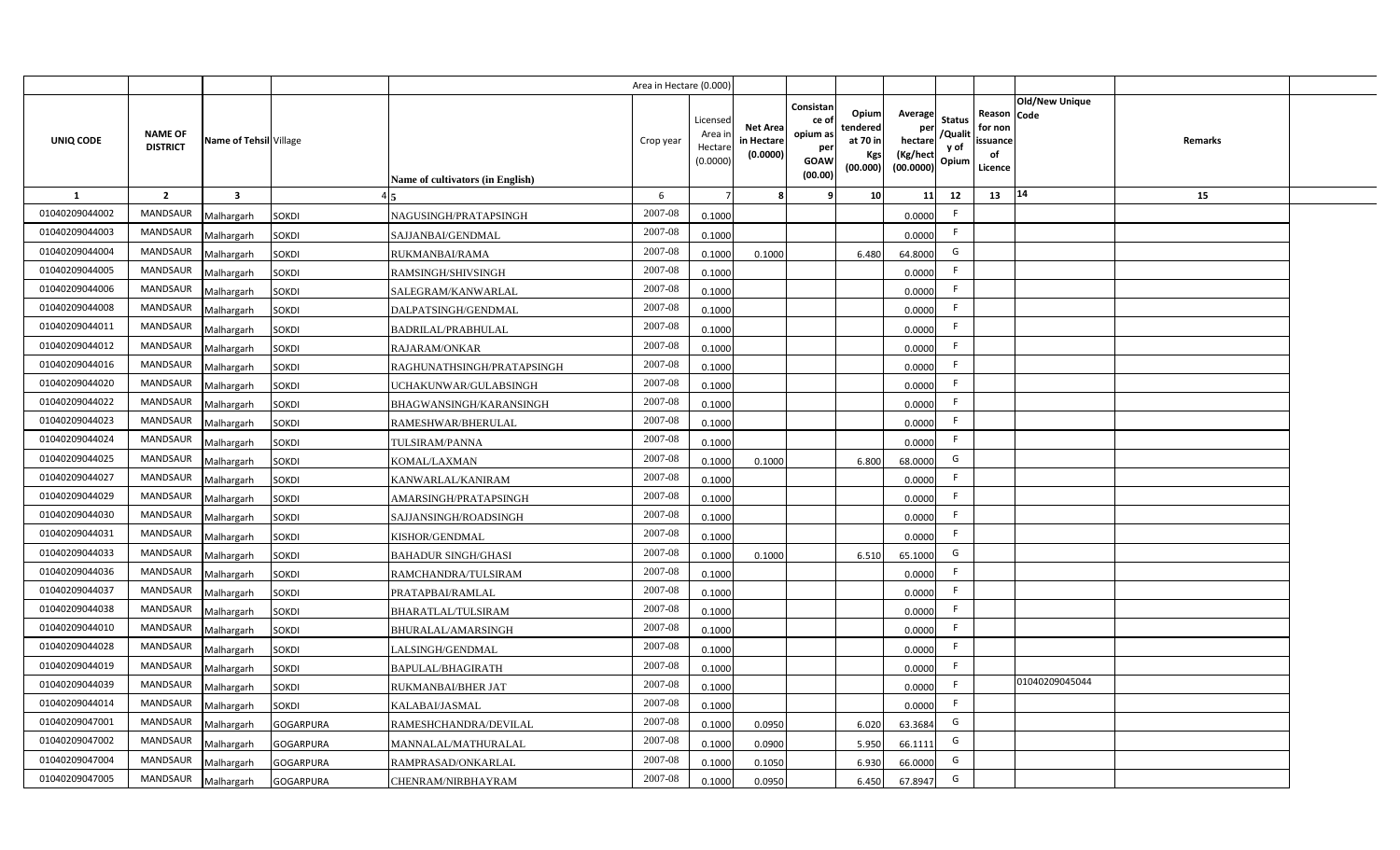|                |                                   |                         |                  |                                  | Area in Hectare (0.000) |                                           |                                           |                                                                                                                     |                                                    |                                           |                                                     |                       |                             |  |
|----------------|-----------------------------------|-------------------------|------------------|----------------------------------|-------------------------|-------------------------------------------|-------------------------------------------|---------------------------------------------------------------------------------------------------------------------|----------------------------------------------------|-------------------------------------------|-----------------------------------------------------|-----------------------|-----------------------------|--|
| UNIQ CODE      | <b>NAME OF</b><br><b>DISTRICT</b> | Name of Tehsil Village  |                  | Name of cultivators (in English) | Crop year               | Licensed<br>Area i<br>Hectare<br>(0.0000) | <b>Net Area</b><br>in Hectare<br>(0.0000) | Consistan<br>Opium<br>ce of<br>tendered<br>opium as<br>at 70 in<br>per<br>Kgs<br><b>GOAW</b><br>(00.000)<br>(00.00) | Average<br>per<br>hectare<br>(Kg/hect<br>(00.0000) | <b>Status</b><br>/Qualit<br>y of<br>Opium | Reason Code<br>for non<br>issuance<br>of<br>Licence | <b>Old/New Unique</b> | Remarks                     |  |
| 1              | $\overline{2}$                    | $\overline{\mathbf{3}}$ |                  |                                  | 6                       |                                           | 8                                         | 10 <sup>1</sup><br>-9                                                                                               | 11                                                 | 12                                        | 13                                                  | 14                    | 15                          |  |
| 01040209047007 | <b>MANDSAUR</b>                   | Malhargarh              | <b>GOGARPURA</b> | KANWARLAL/BHANWARLAL/TULSIRAM    | 2007-08                 | 0.1000                                    | 0.1000                                    | 6.580                                                                                                               | 65.8000                                            | G                                         |                                                     |                       |                             |  |
| 01040209047008 | MANDSAUR                          | Malhargarh              | <b>GOGARPURA</b> | BHANWARLAL/CHIMANLAL             | 2007-08                 | 0.1000                                    | 0.0950                                    | 6.280                                                                                                               | 66.1053                                            | G                                         |                                                     |                       |                             |  |
| 01040209047009 | <b>MANDSAUR</b>                   | Malhargarh              | <b>GOGARPURA</b> | AMBALAL/BHANWARLAL               | 2007-08                 | 0.1000                                    | 0.0950                                    | 6.700                                                                                                               | 70.5263                                            | G                                         |                                                     |                       |                             |  |
| 01040209047011 | <b>MANDSAUR</b>                   | Malhargarh              | <b>GOGARPURA</b> | KHEMRAJ/SHOBHARAM                | 2007-08                 | 0.1000                                    | 0.0950                                    | 6.330                                                                                                               | 66.6316                                            | G                                         |                                                     |                       |                             |  |
| 01040209047012 | MANDSAUR                          | Malhargarh              | <b>GOGARPURA</b> | JAGDISH/BHAGULAL                 | 2007-08                 | 0.1000                                    | 0.1000                                    | 6.560                                                                                                               | 65.6000                                            | G                                         |                                                     |                       |                             |  |
| 01040209047013 | <b>MANDSAUR</b>                   | Malhargarh              | <b>GOGARPURA</b> | PANNALAL/MOHANLAL                | 2007-08                 | 0.1000                                    | 0.0950                                    | 6.270                                                                                                               | 66.0000                                            | G                                         |                                                     |                       |                             |  |
| 01040209047014 | <b>MANDSAUR</b>                   | Malhargarh              | <b>GOGARPURA</b> | RAMNARAYAN/JADAOCHAND            | 2007-08                 | 0.1000                                    | 0.1000                                    | 6.290                                                                                                               | 62.9000                                            | G                                         |                                                     |                       |                             |  |
| 01040209047015 | MANDSAUR                          | Malhargarh              | <b>GOGARPURA</b> | RAMLAL/HAJARILAL                 | 2007-08                 | 0.1000                                    | 0.1000                                    | 6.270                                                                                                               | 62.7000                                            | G                                         |                                                     |                       |                             |  |
| 01040209047016 | MANDSAUR                          | Malhargarh              | <b>GOGARPURA</b> | HARIRAM/HAJARILAL                | 2007-08                 | 0.1000                                    | 0.1000                                    | 6.090                                                                                                               | 60.9000                                            | G                                         |                                                     |                       |                             |  |
| 01040209047018 | MANDSAUR                          | Malhargarh              | <b>GOGARPURA</b> | SAMPATBAI/JAGANNATH              | 2007-08                 | 0.1000                                    | 0.1000                                    | 6.750                                                                                                               | 67.5000                                            | G                                         |                                                     |                       |                             |  |
| 01040209047019 | <b>MANDSAUR</b>                   | Malhargarh              | <b>GOGARPURA</b> | GITABAI/BAPULAL                  | 2007-08                 | 0.1000                                    | 0.0950                                    | 6.270                                                                                                               | 66.0000                                            | G                                         |                                                     |                       |                             |  |
| 01040209047020 | MANDSAUR                          | Malhargarh              | <b>GOGARPURA</b> | SOHANKUNWARBAI/BAPUSINGH         | 2007-08                 | 0.1000                                    | 0.1000                                    | 6.500                                                                                                               | 65.0000                                            | G                                         |                                                     |                       | TRANSFER/DHARIYAKHEDI/MDS-I |  |
| 01040209047021 | <b>MANDSAUR</b>                   | Malhargarh              | <b>GOGARPURA</b> | SAJJANKUNWAR/MANGUSINGH          | 2007-08                 | 0.1000                                    | 0.1000                                    | 6.690                                                                                                               | 66.9000                                            | G                                         |                                                     |                       |                             |  |
| 01040209047022 | <b>MANDSAUR</b>                   | Malhargarh              | <b>GOGARPURA</b> | BAPULAL/BHERULAL                 | 2007-08                 | 0.1000                                    | 0.0950                                    | 6.360                                                                                                               | 66.9474                                            | G                                         |                                                     |                       |                             |  |
| 01040209047024 | <b>MANDSAUR</b>                   | Malhargarh              | <b>GOGARPURA</b> | UDAYRAM/BHERULAL                 | 2007-08                 | 0.1000                                    | 0.0950                                    | 6.070                                                                                                               | 63.8947                                            | G                                         |                                                     |                       |                             |  |
| 01040209047025 | MANDSAUR                          | Malhargarh              | <b>GOGARPURA</b> | RAMPRAHLAD/ONKARLAL              | 2007-08                 | 0.1000                                    | 0.1000                                    | 6.820                                                                                                               | 68.2000                                            | G                                         |                                                     |                       |                             |  |
| 01040209047026 | MANDSAUR                          | Malhargarh              | <b>GOGARPURA</b> | BHANWARIBAI/BHERULAL             | 2007-08                 | 0.1000                                    | 0.1050                                    | 7.130                                                                                                               | 67.9048                                            | G                                         |                                                     |                       |                             |  |
| 01040209047028 | <b>MANDSAUR</b>                   | Malhargarh              | <b>GOGARPURA</b> | PARASRAM/KHEMRAJ                 | 2007-08                 | 0.1000                                    | 0.0950                                    | 6.510                                                                                                               | 68.5263                                            | G                                         |                                                     |                       |                             |  |
| 01040209047031 | MANDSAUR                          | Malhargarh              | <b>GOGARPURA</b> | KHEMRAJ/BHERULAL                 | 2007-08                 | 0.1000                                    | 0.0950                                    | 6.210                                                                                                               | 65.3684                                            | G                                         |                                                     |                       |                             |  |
| 01040209047032 | <b>MANDSAUR</b>                   | Malhargarh              | <b>GOGARPURA</b> | DINESHKUMAR/HARLAL               | 2007-08                 | 0.1000                                    | 0.1000                                    | 6.610                                                                                                               | 66.1000                                            | G                                         |                                                     |                       |                             |  |
| 01040209047033 | <b>MANDSAUR</b>                   | Malhargarh              | <b>GOGARPURA</b> | OMPRAKASH/ISHWARLAL              | 2007-08                 | 0.1000                                    | 0.1000                                    | 6.660                                                                                                               | 66.6000                                            | G                                         |                                                     |                       |                             |  |
| 01040209047034 | MANDSAUR                          | Malhargarh              | <b>GOGARPURA</b> | <b>BANSHILAL/MANGILAL</b>        | 2007-08                 | 0.1000                                    | 0.1000                                    | 6.620                                                                                                               | 66.2000                                            | G                                         |                                                     |                       |                             |  |
| 01040209047038 | MANDSAUR                          | Malhargarh              | <b>GOGARPURA</b> | KANCHANBAI/BAPULAL               | 2007-08                 | 0.1000                                    | 0.1000                                    | 6.530                                                                                                               | 65.3000                                            | G                                         |                                                     |                       |                             |  |
| 01040209047041 | MANDSAUR                          | Malhargarh              | <b>GOGARPURA</b> | DINESHKUMAR/NANDLAL              | 2007-08                 | 0.1000                                    | 0.0450                                    | 2.940                                                                                                               | 65.3333                                            | G                                         |                                                     |                       |                             |  |
| 01040209047042 | MANDSAUR                          | Malhargarh              | <b>GOGARPURA</b> | DEVILAL/NANDLAL                  | 2007-08                 | 0.1000                                    | 0.1000                                    | 6.210                                                                                                               | 62.1000                                            | G                                         |                                                     |                       |                             |  |
| 01040209047043 | MANDSAUR                          | Malhargarh              | <b>GOGARPURA</b> | SURESH/NANDLAL                   | 2007-08                 | 0.1000                                    | 0.1000                                    | 6.340                                                                                                               | 63.4000                                            | G                                         |                                                     |                       |                             |  |
| 01040209047044 | MANDSAUR                          | Malhargarh              | <b>GOGARPURA</b> | BABULAL@BAPULAL/MATHURALAL       | 2007-08                 | 0.1000                                    | 0.0950                                    | 6.700                                                                                                               | 70.5263                                            | G                                         |                                                     |                       |                             |  |
| 01040209047045 | MANDSAUR                          | Malhargarh              | <b>GOGARPURA</b> | GANESH/TULSIRAM                  | 2007-08                 | 0.1000                                    | 0.0950                                    | 6.420                                                                                                               | 67.5789                                            | G                                         |                                                     |                       |                             |  |
| 01040209047046 | MANDSAUR                          | Malhargarh              | <b>GOGARPURA</b> | SOHANBAI/CHENRAM                 | 2007-08                 | 0.1000                                    | 0.0900                                    | 5.930                                                                                                               | 65.8889                                            | G                                         |                                                     |                       |                             |  |
| 01040209047048 | MANDSAUR                          | Malhargarh              | <b>GOGARPURA</b> | MADANLAL/NANDLAL                 | 2007-08                 | 0.1000                                    | 0.1000                                    | 6.880                                                                                                               | 68.8000                                            | G                                         |                                                     |                       |                             |  |
| 01040209047050 | MANDSAUR                          | Malhargarh              | <b>GOGARPURA</b> | KAMLESH/RAMESHWAR                | 2007-08                 | 0.1000                                    | 0.1000                                    | 6.260                                                                                                               | 62.6000                                            | G                                         |                                                     |                       |                             |  |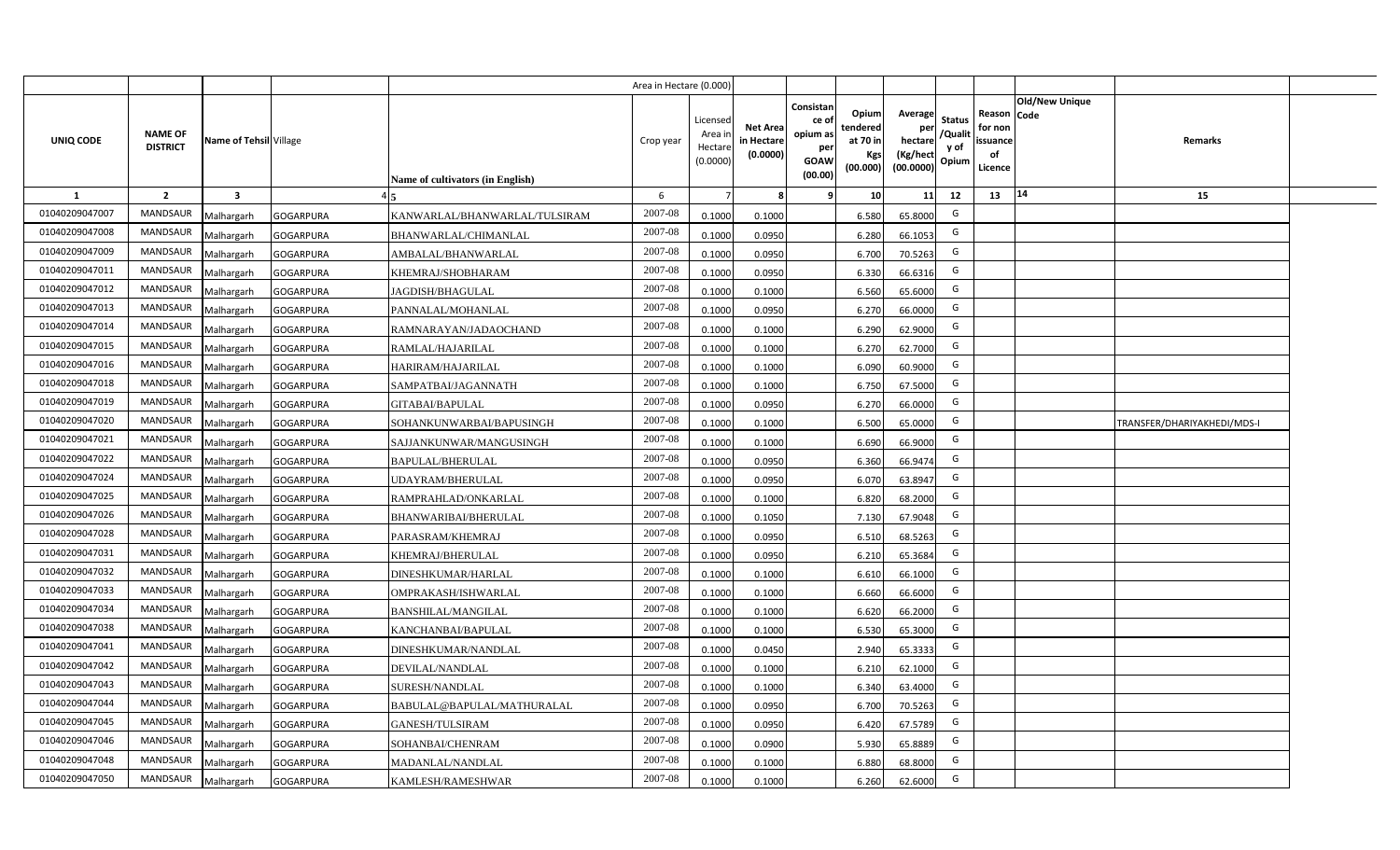|                |                                   |                         |                  |                                  | Area in Hectare (0.000 |                                          |                                          |                                                                 |                                                  |                                                    |                                           |                                                     |                |                             |  |
|----------------|-----------------------------------|-------------------------|------------------|----------------------------------|------------------------|------------------------------------------|------------------------------------------|-----------------------------------------------------------------|--------------------------------------------------|----------------------------------------------------|-------------------------------------------|-----------------------------------------------------|----------------|-----------------------------|--|
| UNIQ CODE      | <b>NAME OF</b><br><b>DISTRICT</b> | Name of Tehsil Village  |                  | Name of cultivators (in English) | Crop year              | Licensec<br>Area i<br>Hectar<br>(0.0000) | <b>Net Area</b><br>in Hectar<br>(0.0000) | Consistan<br>ce of<br>opium as<br>per<br><b>GOAW</b><br>(00.00) | Opium<br>tendered<br>at 70 in<br>Kgs<br>(00.000) | Average<br>per<br>hectare<br>(Kg/hect<br>(00.0000) | <b>Status</b><br>/Qualit<br>y of<br>Opium | Reason Code<br>for non<br>issuance<br>of<br>Licence | Old/New Unique | Remarks                     |  |
| 1              | $\overline{2}$                    | $\overline{\mathbf{3}}$ |                  |                                  | 6                      |                                          |                                          | -9                                                              | 10 <sup>1</sup>                                  | 11                                                 | 12                                        | 13                                                  | 14             | 15                          |  |
| 01040209047051 | <b>MANDSAUR</b>                   | Malhargarh              | <b>GOGARPURA</b> | RAMESHWARIBAI/RAMESHWAR          | 2007-08                | 0.1000                                   | 0.1000                                   |                                                                 | 6.560                                            | 65.6000                                            | G                                         |                                                     |                |                             |  |
| 01040209047052 | MANDSAUR                          | Malhargarh              | <b>GOGARPURA</b> | PURANMAL/RAMNARAYAN              | 2007-08                | 0.1000                                   | 0.1000                                   |                                                                 | 6.270                                            | 62.7000                                            | G                                         |                                                     |                |                             |  |
| 01040209047053 | <b>MANDSAUR</b>                   | Malhargarh              | <b>GOGARPURA</b> | GHISALAL/JAGANNATH               | 2007-08                | 0.1000                                   | 0.1000                                   |                                                                 | 6.800                                            | 68.0000                                            | G                                         |                                                     |                |                             |  |
| 01040209047054 | <b>MANDSAUR</b>                   | Malhargarh              | <b>GOGARPURA</b> | NANDLAL/MANGILAL                 | 2007-08                | 0.100                                    | 0.1000                                   |                                                                 | 6.570                                            | 65.7000                                            | G                                         |                                                     |                |                             |  |
| 01040209047055 | MANDSAUR                          | Malhargarh              | <b>GOGARPURA</b> | GULABSINGH/BAHDURSINGH           | 2007-08                | 0.1000                                   | 0.0950                                   |                                                                 | 6.070                                            | 63.8947                                            | G                                         |                                                     |                |                             |  |
| 01040209047056 | <b>MANDSAUR</b>                   | Malhargarh              | <b>GOGARPURA</b> | VINOD/MANNALAL                   | 2007-08                | 0.1000                                   | 0.0950                                   |                                                                 | 7.140                                            | 75.1579                                            | G                                         |                                                     |                |                             |  |
| 01040209047057 | <b>MANDSAUR</b>                   | Malhargarh              | <b>GOGARPURA</b> | SHANKAR/LAXMAN                   | 2007-08                | 0.1000                                   | 0.0900                                   |                                                                 | 5.890                                            | 65.4444                                            | G                                         |                                                     |                |                             |  |
| 01040209047058 | MANDSAUR                          | Malhargarh              | <b>GOGARPURA</b> | ARJUNSINGH/MANGUSINGH            | 2007-08                | 0.1000                                   | 0.0950                                   |                                                                 | 5.950                                            | 62.6316                                            | G                                         |                                                     |                | TRANSFER/DHARIYAKHEDI/MDS-I |  |
| 01040209047060 | MANDSAUR                          | Malhargarh              | <b>GOGARPURA</b> | <b>BHANWARSINGH/HEMA</b>         | 2007-08                | 0.100                                    | 0.1000                                   |                                                                 | 6.710                                            | 67.1000                                            | G                                         |                                                     |                |                             |  |
| 01040209047061 | MANDSAUR                          | Malhargarh              | <b>GOGARPURA</b> | RAMDAYAL/KISHANLAL/CHIMANLAL     | 2007-08                | 0.1000                                   | 0.0950                                   |                                                                 | 6.580                                            | 69.2632                                            | G                                         |                                                     |                |                             |  |
| 01040209047063 | MANDSAUR                          | Malhargarh              | <b>GOGARPURA</b> | KANWARLAL/KANIRAM                | 2007-08                | 0.1000                                   | 0.1000                                   |                                                                 | 6.300                                            | 63.0000                                            | G                                         |                                                     |                | TRANSFER/BAHI PARASNATH     |  |
| 01040209047064 | <b>MANDSAUR</b>                   | Malhargarh              | <b>GOGARPURA</b> | RADHESHYAM/CHENRAM               | 2007-08                | 0.1000                                   | 0.1000                                   |                                                                 | 6.580                                            | 65.8000                                            | G                                         |                                                     |                |                             |  |
| 01040209047065 | <b>MANDSAUR</b>                   | Malhargarh              | <b>GOGARPURA</b> | OMPRAKASH/HIRALAL                | 2007-08                | 0.1000                                   | 0.1000                                   |                                                                 | 6.390                                            | 63.9000                                            | G                                         |                                                     |                |                             |  |
| 01040209047066 | <b>MANDSAUR</b>                   | Malhargarh              | <b>GOGARPURA</b> | RAMPRASAD/BHUVAN@BHUVANIRAM      | 2007-08                | 0.1000                                   | 0.1050                                   |                                                                 | 6.550                                            | 62.3810                                            | G                                         |                                                     |                |                             |  |
| 01040209047068 | <b>MANDSAUR</b>                   | Malhargarh              | <b>GOGARPURA</b> | RAMGOPAL/BAPULAL                 | 2007-08                | 0.1000                                   | 0.0950                                   |                                                                 | 7.520                                            | 79.1579                                            | G                                         |                                                     |                |                             |  |
| 01040209047069 | <b>MANDSAUR</b>                   | Malhargarh              | <b>GOGARPURA</b> | RAMNIVAS/SHIVLAL                 | 2007-08                | 0.1000                                   | 0.1000                                   |                                                                 | 6.850                                            | 68.5000                                            | G                                         |                                                     |                |                             |  |
| 01040209047070 | <b>MANDSAUR</b>                   | Malhargarh              | <b>GOGARPURA</b> | KAILASHDAS/LALDAS                | 2007-08                | 0.1000                                   | 0.0950                                   |                                                                 | 6.700                                            | 70.5263                                            | G                                         |                                                     |                |                             |  |
| 01040209047071 | <b>MANDSAUR</b>                   | Malhargarh              | <b>GOGARPURA</b> | MANSINGH/GOPILAL                 | 2007-08                | 0.100                                    | 0.0950                                   |                                                                 | 6.350                                            | 66.8421                                            | G                                         |                                                     |                |                             |  |
| 01040209047074 | <b>MANDSAUR</b>                   | Malhargarh              | <b>GOGARPURA</b> | NANDLAL/SHIVLAL                  | 2007-08                | 0.100                                    | 0.0950                                   |                                                                 | 6.040                                            | 63.5789                                            | G                                         |                                                     |                |                             |  |
| 01040209047075 | <b>MANDSAUR</b>                   | Malhargarh              | <b>GOGARPURA</b> | SHANKARLAL/RAMLAL                | 2007-08                | 0.1000                                   | 0.1000                                   |                                                                 | 6.490                                            | 64.9000                                            | G                                         |                                                     |                |                             |  |
| 01040209047078 | <b>MANDSAUR</b>                   | Malhargarh              | <b>GOGARPURA</b> | MULCHAND/RAMLAL                  | 2007-08                | 0.100                                    | 0.1000                                   |                                                                 | 6.570                                            | 65.7000                                            | G                                         |                                                     |                |                             |  |
| 01040209047080 | <b>MANDSAUR</b>                   | Malhargarh              | <b>GOGARPURA</b> | ASHOK/RAMLAL                     | 2007-08                | 0.100                                    | 0.1000                                   |                                                                 | 6.760                                            | 67.6000                                            | G                                         |                                                     |                |                             |  |
| 01040209047081 | <b>MANDSAUR</b>                   | Malhargarh              | <b>GOGARPURA</b> | MOTILAL/PANNALAL                 | 2007-08                | 0.100                                    | 0.0950                                   |                                                                 | 6.530                                            | 68.7368                                            | G                                         |                                                     |                |                             |  |
| 01040209047082 | <b>MANDSAUR</b>                   | Malhargarh              | <b>GOGARPURA</b> | PUSHKAR/AMBALAL                  | 2007-08                | 0.100                                    | 0.1000                                   |                                                                 | 7.030                                            | 70.3000                                            | G                                         |                                                     |                |                             |  |
| 01040209047085 | <b>MANDSAUR</b>                   | Malhargarh              | <b>GOGARPURA</b> | <b>BHUWANIRAM/HARIRAM</b>        | 2007-08                | 0.1000                                   | 0.1000                                   |                                                                 | 6.350                                            | 63.5000                                            | G                                         |                                                     |                |                             |  |
| 01040209047088 | MANDSAUR                          | Malhargarh              | <b>GOGARPURA</b> | HIRALAL/KALURAM                  | 2007-08                | 0.1000                                   | 0.1000                                   |                                                                 | 6.690                                            | 66.9000                                            | G                                         |                                                     |                |                             |  |
| 01040209047091 | MANDSAUR                          | Malhargarh              | <b>GOGARPURA</b> | DASHRATH/HAJARILAL               | 2007-08                | 0.1000                                   | 0.1000                                   |                                                                 | 6.310                                            | 63.1000                                            | G                                         |                                                     |                |                             |  |
| 01040209047093 | MANDSAUR                          | Malhargarh              | <b>GOGARPURA</b> | MANGILAL/NATHULAL                | 2007-08                | 0.1000                                   | 0.1000                                   |                                                                 | 6.250                                            | 62.5000                                            | G                                         |                                                     |                |                             |  |
| 01040209047094 | MANDSAUR                          | Malhargarh              | <b>GOGARPURA</b> | SAJJANKUNWARBAI/BAHDURSINGH      | 2007-08                | 0.1000                                   | 0.1000                                   |                                                                 | 6.170                                            | 61.7000                                            | G                                         |                                                     |                |                             |  |
| 01040209047099 | MANDSAUR                          | Malhargarh              | <b>GOGARPURA</b> | HIRALAL/SHOBHARAM                | 2007-08                | 0.1000                                   | 0.0950                                   |                                                                 | 6.180                                            | 65.0526                                            | G                                         |                                                     |                |                             |  |
| 01040209047100 | MANDSAUR                          | Malhargarh              | <b>GOGARPURA</b> | MADHULAL/DEVILAL                 | 2007-08                | 0.1000                                   | 0.1000                                   |                                                                 | 6.580                                            | 65.8000                                            | G                                         |                                                     |                |                             |  |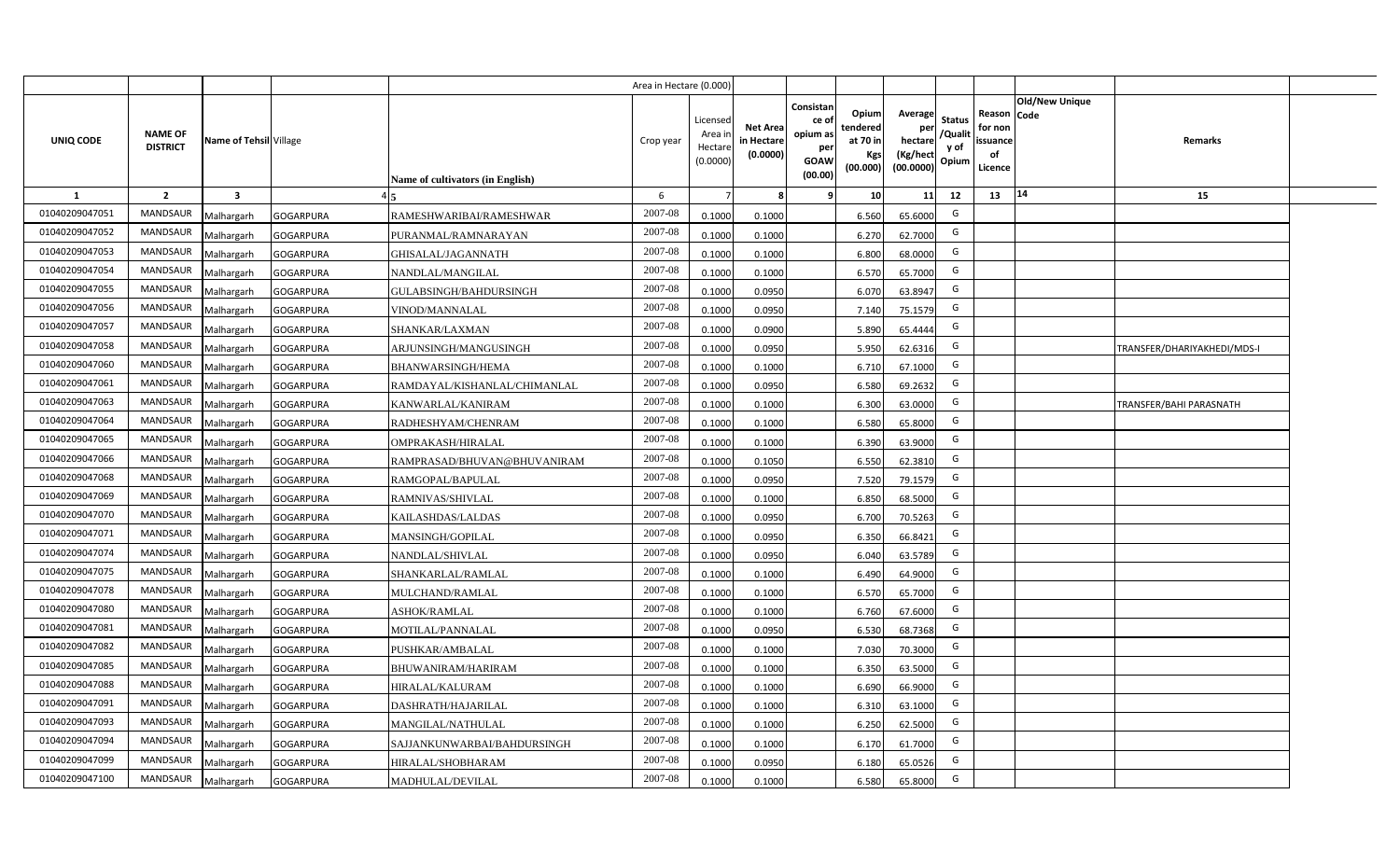|                |                                   |                         |                  |                                  | Area in Hectare (0.000 |                                          |                                          |                                                                 |                                                  |                                                    |                                           |                                                     |                |                             |  |
|----------------|-----------------------------------|-------------------------|------------------|----------------------------------|------------------------|------------------------------------------|------------------------------------------|-----------------------------------------------------------------|--------------------------------------------------|----------------------------------------------------|-------------------------------------------|-----------------------------------------------------|----------------|-----------------------------|--|
| UNIQ CODE      | <b>NAME OF</b><br><b>DISTRICT</b> | Name of Tehsil Village  |                  | Name of cultivators (in English) | Crop year              | Licensec<br>Area i<br>Hectar<br>(0.0000) | <b>Net Area</b><br>in Hectar<br>(0.0000) | Consistan<br>ce of<br>opium as<br>per<br><b>GOAW</b><br>(00.00) | Opium<br>tendered<br>at 70 in<br>Kgs<br>(00.000) | Average<br>per<br>hectare<br>(Kg/hect<br>(00.0000) | <b>Status</b><br>/Qualit<br>y of<br>Opium | Reason Code<br>for non<br>issuance<br>of<br>Licence | Old/New Unique | <b>Remarks</b>              |  |
| 1              | $\overline{2}$                    | $\overline{\mathbf{3}}$ |                  |                                  | 6                      |                                          |                                          | -9                                                              | 10 <sup>1</sup>                                  | 11                                                 | 12                                        | 13                                                  | 14             | 15                          |  |
| 01040209047101 | <b>MANDSAUR</b>                   | Malhargarh              | <b>GOGARPURA</b> | TULSIRAM/KHEMRAJ                 | 2007-08                | 0.1000                                   | 0.0950                                   |                                                                 | 6.410                                            | 67.4737                                            | G                                         |                                                     |                |                             |  |
| 01040209047102 | MANDSAUR                          | Malhargarh              | <b>GOGARPURA</b> | KAMLESHWAR/RAMESHWAR             | 2007-08                | 0.1000                                   | 0.0950                                   |                                                                 | 6.210                                            | 65.3684                                            | G                                         |                                                     |                |                             |  |
| 01040209047103 | <b>MANDSAUR</b>                   | Malhargarh              | <b>GOGARPURA</b> | KISHNIBAI/NIRBHAYRAM             | 2007-08                | 0.1000                                   | 0.0950                                   |                                                                 | 6.320                                            | 66.5263                                            | G                                         |                                                     |                |                             |  |
| 01040209047104 | <b>MANDSAUR</b>                   | Malhargarh              | <b>GOGARPURA</b> | SHIVLAL/LAXMAN                   | 2007-08                | 0.100                                    | 0.0950                                   |                                                                 | 5.850                                            | 61.5789                                            | G                                         |                                                     |                |                             |  |
| 01040209047105 | <b>MANDSAUR</b>                   | Malhargarh              | <b>GOGARPURA</b> | LODRAM/BHANWARLAL                | 2007-08                | 0.1000                                   | 0.1000                                   |                                                                 | 6.590                                            | 65.9000                                            | G                                         |                                                     |                |                             |  |
| 01040209047106 | <b>MANDSAUR</b>                   | Malhargarh              | <b>GOGARPURA</b> | RADHESHYAM/MANGULAL              | 2007-08                | 0.1000                                   | 0.1000                                   |                                                                 | 6.420                                            | 64.2000                                            | G                                         |                                                     |                |                             |  |
| 01040209047107 | <b>MANDSAUR</b>                   | Malhargarh              | <b>GOGARPURA</b> | SHIVLAL/DEVAJI                   | 2007-08                | 0.1000                                   | 0.1000                                   |                                                                 | 6.560                                            | 65.6000                                            | G                                         |                                                     |                |                             |  |
| 01040209047108 | MANDSAUR                          | Malhargarh              | <b>GOGARPURA</b> | RAMESHCHANDRA/BHERULAL           | 2007-08                | 0.1000                                   | 0.1000                                   |                                                                 | 6.890                                            | 68.9000                                            | G                                         |                                                     |                |                             |  |
| 01040209047109 | MANDSAUR                          | Malhargarh              | <b>GOGARPURA</b> | VISHNULAL/AMBALAL                | 2007-08                | 0.100                                    | 0.0950                                   |                                                                 | 6.650                                            | 70.0000                                            | G                                         |                                                     |                |                             |  |
| 01040209047110 | MANDSAUR                          | Malhargarh              | <b>GOGARPURA</b> | DAYAL/SHANKARLAL                 | 2007-08                | 0.1000                                   | 0.0950                                   |                                                                 | 6.390                                            | 67.2632                                            | G                                         |                                                     |                |                             |  |
| 01040209047047 | <b>MANDSAUR</b>                   | Malhargarh              | <b>GOGARPURA</b> | NATHULAL/BADRILAL                | 2007-08                | 0.1000                                   | 0.1000                                   |                                                                 | 6.390                                            | 63.9000                                            | G                                         |                                                     |                |                             |  |
| 01040209047111 | <b>MANDSAUR</b>                   | Malhargarh              | <b>GOGARPURA</b> | KAMALKUMAR/TULSIRAM              | 2007-08                | 0.1000                                   | 0.0950                                   |                                                                 | 6.270                                            | 66.0000                                            | G                                         |                                                     |                |                             |  |
| 01040209047114 | <b>MANDSAUR</b>                   | Malhargarh              | <b>GOGARPURA</b> | NANURAM/RUPA                     | 2007-08                | 0.1000                                   | 0.0950                                   |                                                                 | 5.940                                            | 62.5263                                            | G                                         |                                                     |                |                             |  |
| 01040209047116 | <b>MANDSAUR</b>                   | Malhargarh              | <b>GOGARPURA</b> | KALURAM/NIRBHAYRAM               | 2007-08                | 0.1000                                   | 0.0950                                   |                                                                 | 6.230                                            | 65.5789                                            | G                                         |                                                     |                |                             |  |
| 01040209047119 | <b>MANDSAUR</b>                   | Malhargarh              | <b>GOGARPURA</b> | BALMUKUND/JAMNASHANKAR           | 2007-08                | 0.1000                                   | 0.0950                                   |                                                                 | 6.820                                            | 71.7895                                            | G                                         |                                                     |                |                             |  |
| 01040209047023 | <b>MANDSAUR</b>                   | Malhargarh              | <b>GOGARPURA</b> | RAGHUNATH/MANNILAL               | 2007-08                | 0.1000                                   | 0.0850                                   |                                                                 | 5.450                                            | 64.1176                                            | G                                         |                                                     |                |                             |  |
| 01040209047086 | <b>MANDSAUR</b>                   | Malhargarh              | <b>GOGARPURA</b> | MANGILAL/BRAJLAL                 | 2007-08                | 0.1000                                   | 0.1000                                   |                                                                 | 6.780                                            | 67.8000                                            | G                                         |                                                     |                |                             |  |
| 01040209047087 | <b>MANDSAUR</b>                   | Malhargarh              | <b>GOGARPURA</b> | BHERULAL/RATANLAL                | 2007-08                | 0.100                                    | 0.0950                                   |                                                                 | 6.230                                            | 65.5789                                            | G                                         |                                                     |                |                             |  |
| 01040209047098 | <b>MANDSAUR</b>                   | Malhargarh              | <b>GOGARPURA</b> | SHRIRAM/BHERULAL                 | 2007-08                | 0.100                                    | 0.0950                                   |                                                                 | 6.120                                            | 64.4211                                            | G                                         |                                                     |                | TRANSFER/PITIYAKHEDI/MDS-I  |  |
| 01040209047073 | <b>MANDSAUR</b>                   | Malhargarh              | <b>GOGARPURA</b> | PRABHULAL/BHERULAL               | 2007-08                | 0.1000                                   | 0.0950                                   |                                                                 | 6.120                                            | 64.4211                                            | G                                         |                                                     |                | TRANSFER/PITIYAKHEDI/MDS-I  |  |
| 01040209047095 | <b>MANDSAUR</b>                   | Malhargarh              | <b>GOGARPURA</b> | CHIMANLAL/RATANLAL               | 2007-08                | 0.100                                    | 0.0950                                   |                                                                 | 6.160                                            | 64.8421                                            | G                                         |                                                     |                | TRANSFER/DHARIYAKHEDI/MDS-I |  |
| 01040209047124 | <b>MANDSAUR</b>                   | Malhargarh              | <b>GOGARPURA</b> | RUPIBAI/HIRAJI                   | 2007-08                | 0.100                                    | 0.1000                                   |                                                                 | 6.550                                            | 65.5000                                            | G                                         |                                                     | 01010101314064 |                             |  |
| 01040209029003 | <b>MANDSAUR</b>                   | Malhargarh              | <b>BALAGUDA</b>  | MODIRAM/BHAGWANIRAM              | 2007-08                | 0.100                                    | 0.0950                                   |                                                                 | 6.990                                            | 73.5789                                            | G                                         |                                                     |                |                             |  |
| 01040209029005 | <b>MANDSAUR</b>                   | Malhargarh              | <b>BALAGUDA</b>  | SHRIRAM/SITARAM PATEL            | 2007-08                | 0.100                                    | 0.0950                                   |                                                                 | 6.740                                            | 70.9474                                            | G                                         |                                                     |                |                             |  |
| 01040209029006 | <b>MANDSAUR</b>                   | Malhargarh              | <b>BALAGUDA</b>  | BADAMBAI/MAKHANLAL               | 2007-08                | 0.1000                                   | 0.1000                                   |                                                                 | 6.860                                            | 68.6000                                            | G                                         |                                                     |                |                             |  |
| 01040209029007 | MANDSAUR                          | Malhargarh              | <b>BALAGUDA</b>  | RAJESHKUMAR/SUKHIBAI/SHIVNARAYAN | 2007-08                | 0.1000                                   | 0.1000                                   |                                                                 | 6.480                                            | 64.8000                                            | G                                         |                                                     |                |                             |  |
| 01040209029009 | MANDSAUR                          | Malhargarh              | <b>BALAGUDA</b>  | <b>GOTAM/HARCHAND</b>            | 2007-08                | 0.1000                                   | 0.1000                                   |                                                                 | 6.540                                            | 65.4000                                            | G                                         |                                                     |                |                             |  |
| 01040209029011 | MANDSAUR                          | Malhargarh              | <b>BALAGUDA</b>  | RAMKUNWARBAI/MAKKHANLAL          | 2007-08                | 0.1000                                   |                                          |                                                                 |                                                  | 0.0000                                             | F                                         |                                                     |                |                             |  |
| 01040209029012 | MANDSAUR                          | Malhargarh              | <b>BALAGUDA</b>  | <b>BRAJLAL/GULAB</b>             | 2007-08                | 0.1000                                   | 0.1000                                   |                                                                 | 6.700                                            | 67.0000                                            | G                                         |                                                     |                |                             |  |
| 01040209029013 | MANDSAUR                          | Malhargarh              | <b>BALAGUDA</b>  | SATYANARAYAN/SITARAM             | 2007-08                | 0.1000                                   | 0.0950                                   |                                                                 | 7.130                                            | 75.0526                                            | G                                         |                                                     |                |                             |  |
| 01040209029014 | MANDSAUR                          | Malhargarh              | <b>BALAGUDA</b>  | DHAPUBAI /BHUWAN                 | 2007-08                | 0.1000                                   |                                          |                                                                 |                                                  | 0.0000                                             | -F                                        |                                                     |                |                             |  |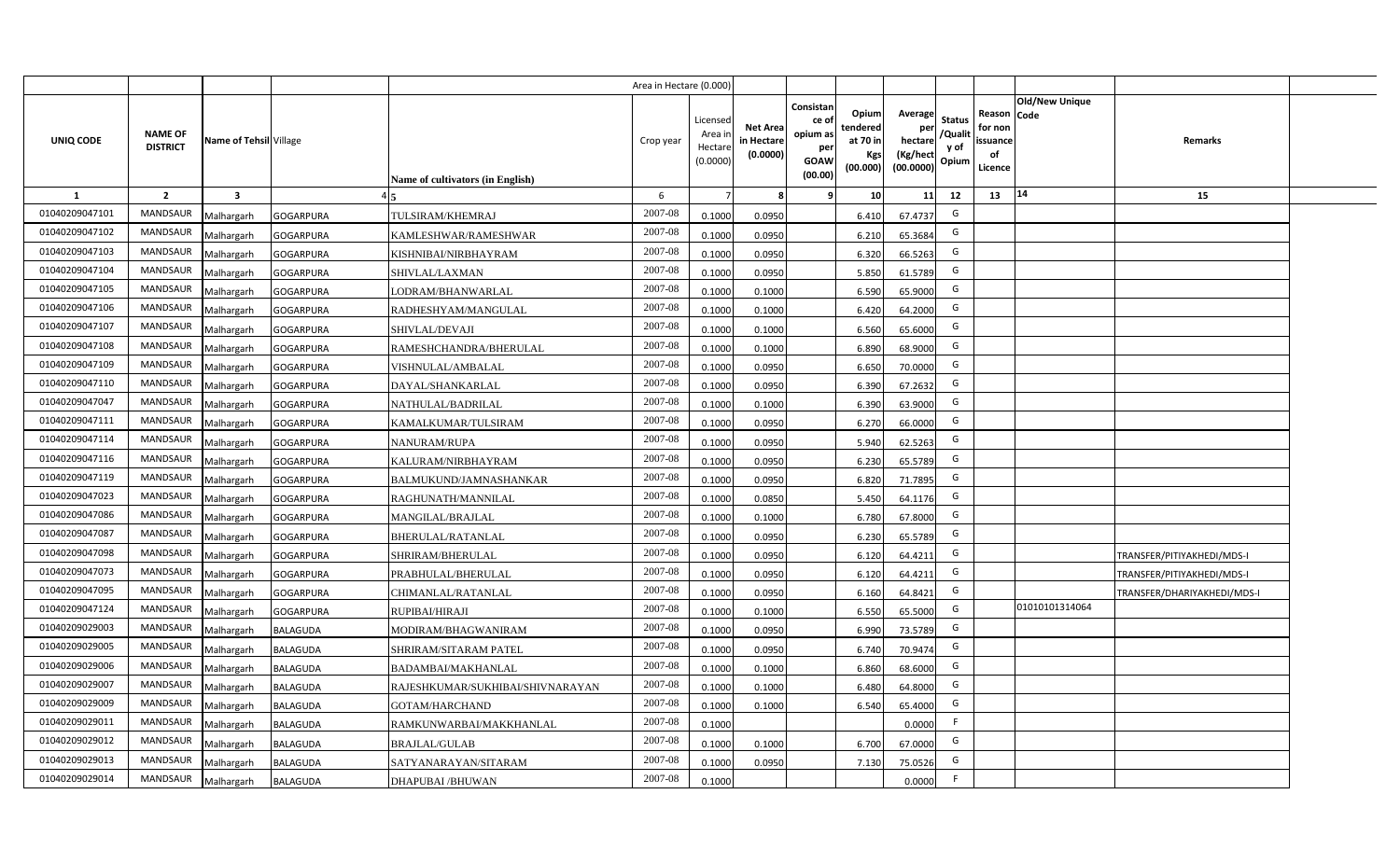|                |                                   |                         |                 |                                  | Area in Hectare (0.000) |                                           |                                           |                                                                                                                     |                                                    |                                           |                                                     |                       |         |  |
|----------------|-----------------------------------|-------------------------|-----------------|----------------------------------|-------------------------|-------------------------------------------|-------------------------------------------|---------------------------------------------------------------------------------------------------------------------|----------------------------------------------------|-------------------------------------------|-----------------------------------------------------|-----------------------|---------|--|
| UNIQ CODE      | <b>NAME OF</b><br><b>DISTRICT</b> | Name of Tehsil Village  |                 | Name of cultivators (in English) | Crop year               | Licensed<br>Area i<br>Hectare<br>(0.0000) | <b>Net Area</b><br>in Hectare<br>(0.0000) | Consistan<br>Opium<br>ce of<br>tendered<br>opium as<br>at 70 in<br>per<br>Kgs<br><b>GOAW</b><br>(00.000)<br>(00.00) | Average<br>per<br>hectare<br>(Kg/hect<br>(00.0000) | <b>Status</b><br>/Qualit<br>y of<br>Opium | Reason Code<br>for non<br>issuance<br>of<br>Licence | <b>Old/New Unique</b> | Remarks |  |
| 1              | $\overline{2}$                    | $\overline{\mathbf{3}}$ |                 |                                  | 6                       |                                           | 8                                         | 10 <sup>1</sup><br>-9                                                                                               | 11                                                 | 12                                        | 13                                                  | 14                    | 15      |  |
| 01040209029015 | <b>MANDSAUR</b>                   | Malhargarh              | <b>BALAGUDA</b> | <b>DHAPUBAI/NATHULAL</b>         | 2007-08                 | 0.1000                                    | 0.0950                                    | 6.700                                                                                                               | 70.5263                                            | G                                         |                                                     |                       |         |  |
| 01040209029016 | MANDSAUR                          | Malhargarh              | <b>BALAGUDA</b> | <b>BAGDIRAM/LAXMAN</b>           | 2007-08                 | 0.1000                                    | 0.1000                                    | 7.290                                                                                                               | 72.9000                                            | G                                         |                                                     |                       |         |  |
| 01040209029018 | <b>MANDSAUR</b>                   | Malhargarh              | <b>BALAGUDA</b> | <b>GOTAM/PREMA</b>               | 2007-08                 | 0.1000                                    | 0.0950                                    | 7.210                                                                                                               | 75.8947                                            | G                                         |                                                     |                       |         |  |
| 01040209029019 | <b>MANDSAUR</b>                   | Malhargarh              | <b>BALAGUDA</b> | NATHIBAI/GHASI                   | 2007-08                 | 0.1000                                    | 0.1000                                    | 6.750                                                                                                               | 67.5000                                            | G                                         |                                                     |                       |         |  |
| 01040209029020 | MANDSAUR                          | Malhargarh              | <b>BALAGUDA</b> | MODIRAM/SHRIRAM                  | 2007-08                 | 0.1000                                    | 0.0950                                    | 7.380                                                                                                               | 77.6842                                            | G                                         |                                                     |                       |         |  |
| 01040209029021 | <b>MANDSAUR</b>                   | Malhargarh              | <b>BALAGUDA</b> | <b>BHERULAL/ROOPA TELI</b>       | 2007-08                 | 0.1000                                    | 0.0950                                    | 6.420                                                                                                               | 67.5789                                            | G                                         |                                                     |                       |         |  |
| 01040209029022 | <b>MANDSAUR</b>                   | Malhargarh              | <b>BALAGUDA</b> | KANWERIBAI/GHASI                 | 2007-08                 | 0.1000                                    | 0.1050                                    | 7.130                                                                                                               | 67.9048                                            | G                                         |                                                     |                       |         |  |
| 01040209029023 | MANDSAUR                          | Malhargarh              | <b>BALAGUDA</b> | SURAJBAI/VARDICHAND              | 2007-08                 | 0.1000                                    | 0.0950                                    | 6.470                                                                                                               | 68.1053                                            | G                                         |                                                     |                       |         |  |
| 01040209029026 | MANDSAUR                          | Malhargarh              | <b>BALAGUDA</b> | <b>GANGA BAI/KISHANLAL</b>       | 2007-08                 | 0.1000                                    | 0.0950                                    | 6.670                                                                                                               | 70.2105                                            | G                                         |                                                     |                       |         |  |
| 01040209029027 | MANDSAUR                          | Malhargarh              | <b>BALAGUDA</b> | KANWARLAL/RATANLAL               | 2007-08                 | 0.1000                                    | 0.0950                                    | 6.680                                                                                                               | 70.3158                                            | G                                         |                                                     |                       |         |  |
| 01040209029029 | <b>MANDSAUR</b>                   | Malhargarh              | <b>BALAGUDA</b> | CHHAGANLAL/GULABCHAND            | 2007-08                 | 0.1000                                    | 0.1000                                    | 6.950                                                                                                               | 69.5000                                            | G                                         |                                                     |                       |         |  |
| 01040209029031 | <b>MANDSAUR</b>                   | Malhargarh              | <b>BALAGUDA</b> | RAMESHWAR/BALURAM                | 2007-08                 | 0.1000                                    | 0.1000                                    | 7.660                                                                                                               | 76.6000                                            | G                                         |                                                     |                       |         |  |
| 01040209029032 | <b>MANDSAUR</b>                   | Malhargarh              | <b>BALAGUDA</b> | <b>BHAGIRATH/BRAJLAL</b>         | 2007-08                 | 0.1000                                    | 0.0950                                    | 7.550                                                                                                               | 79.4737                                            | G                                         |                                                     |                       |         |  |
| 01040209029033 | <b>MANDSAUR</b>                   | Malhargarh              | <b>BALAGUDA</b> | RADHAKISHAN/RATANLAL             | 2007-08                 | 0.1000                                    | 0.0950                                    | 6.850                                                                                                               | 72.1053                                            | G                                         |                                                     |                       |         |  |
| 01040209029035 | <b>MANDSAUR</b>                   | Malhargarh              | <b>BALAGUDA</b> | RADHESHYAM/NATHULAL/SITABAI      | 2007-08                 | 0.1000                                    | 0.1000                                    | 7.500                                                                                                               | 75.0000                                            | G                                         |                                                     |                       |         |  |
| 01040209029036 | MANDSAUR                          | Malhargarh              | <b>BALAGUDA</b> | MOHANLAL/RATANLAL                | 2007-08                 | 0.1000                                    | 0.0950                                    | 6.890                                                                                                               | 72.5263                                            | G                                         |                                                     |                       |         |  |
| 01040209029037 | MANDSAUR                          | Malhargarh              | <b>BALAGUDA</b> | SHRIRAM/KACHRU                   | 2007-08                 | 0.1000                                    | 0.1000                                    | 7.110                                                                                                               | 71.1000                                            | G                                         |                                                     |                       |         |  |
| 01040209029038 | <b>MANDSAUR</b>                   | Malhargarh              | <b>BALAGUDA</b> | PRABHULAL/KESHURAM               | 2007-08                 | 0.1000                                    | 0.0950                                    | 6.360                                                                                                               | 66.9474                                            | G                                         |                                                     |                       |         |  |
| 01040209029040 | MANDSAUR                          | Malhargarh              | <b>BALAGUDA</b> | NANDRAM/SHOBHARAM                | 2007-08                 | 0.1000                                    | 0.1000                                    | 6.860                                                                                                               | 68.6000                                            |                                           | 02                                                  |                       |         |  |
| 01040209029042 | <b>MANDSAUR</b>                   | Malhargarh              | <b>BALAGUDA</b> | AMBALAL/SITARAM                  | 2007-08                 | 0.1000                                    | 0.0550                                    | 3.720                                                                                                               | 67.6364                                            | G                                         |                                                     |                       |         |  |
| 01040209029045 | <b>MANDSAUR</b>                   | Malhargarh              | <b>BALAGUDA</b> | MANGILAL/BHANWARLAL              | 2007-08                 | 0.1000                                    | 0.1000                                    | 6.440                                                                                                               | 64.4000                                            | G                                         |                                                     |                       |         |  |
| 01040209029046 | <b>MANDSAUR</b>                   | Malhargarh              | <b>BALAGUDA</b> | PRABHULAL/PANNALAL               | 2007-08                 | 0.1000                                    | 0.1000                                    | 7.300                                                                                                               | 73.0000                                            | G                                         |                                                     |                       |         |  |
| 01040209029048 | <b>MANDSAUR</b>                   | Malhargarh              | <b>BALAGUDA</b> | RAMESHWAR/MANA                   | 2007-08                 | 0.1000                                    | 0.1000                                    | 7.070                                                                                                               | 70.7000                                            | G                                         |                                                     |                       |         |  |
| 01040209029051 | <b>MANDSAUR</b>                   | Malhargarh              | <b>BALAGUDA</b> | KANCHANBAI/HIRALAL               | 2007-08                 | 0.1000                                    | 0.0950                                    | 6.790                                                                                                               | 71.4737                                            | G                                         |                                                     |                       |         |  |
| 01040209029052 | <b>MANDSAUR</b>                   | Malhargarh              | <b>BALAGUDA</b> | RUKMANBAI/NARAYAN                | 2007-08                 | 0.1000                                    | 0.0950                                    | 6.930                                                                                                               | 72.9474                                            | G                                         |                                                     |                       |         |  |
| 01040209029053 | MANDSAUR                          | Malhargarh              | <b>BALAGUDA</b> | BHANWARLAL/HIRALAL               | 2007-08                 | 0.1000                                    | 0.1000                                    | 6.860                                                                                                               | 68.6000                                            | G                                         |                                                     |                       |         |  |
| 01040209029055 | MANDSAUR                          | Malhargarh              | <b>BALAGUDA</b> | PRAHLADGIR/SHIVGIR               | 2007-08                 | 0.1000                                    | 0.1000                                    | 7.430                                                                                                               | 74.3000                                            | G                                         |                                                     |                       |         |  |
| 01040209029060 | MANDSAUR                          | Malhargarh              | <b>BALAGUDA</b> | DAULATRAM/SHOBHARAM              | 2007-08                 | 0.1000                                    | 0.0950                                    | 6.960                                                                                                               | 73.2632                                            | G                                         |                                                     |                       |         |  |
| 01040209029062 | MANDSAUR                          | Malhargarh              | <b>BALAGUDA</b> | SHIVNARAYAN/PANNA                | 2007-08                 | 0.1000                                    | 0.1000                                    | 6.710                                                                                                               | 67.1000                                            | G                                         |                                                     |                       |         |  |
| 01040209029066 | MANDSAUR                          | Malhargarh              | <b>BALAGUDA</b> | HARIOM/RAMLAL                    | 2007-08                 | 0.1000                                    | 0.1000                                    | 7.020                                                                                                               | 70.2000                                            | G                                         |                                                     |                       |         |  |
| 01040209029070 | MANDSAUR                          | Malhargarh              | <b>BALAGUDA</b> | NANDA/VARDICHAND                 | 2007-08                 | 0.1000                                    | 0.0950                                    | 6.800                                                                                                               | 71.5789                                            | $\overline{1}$                            | 02                                                  |                       |         |  |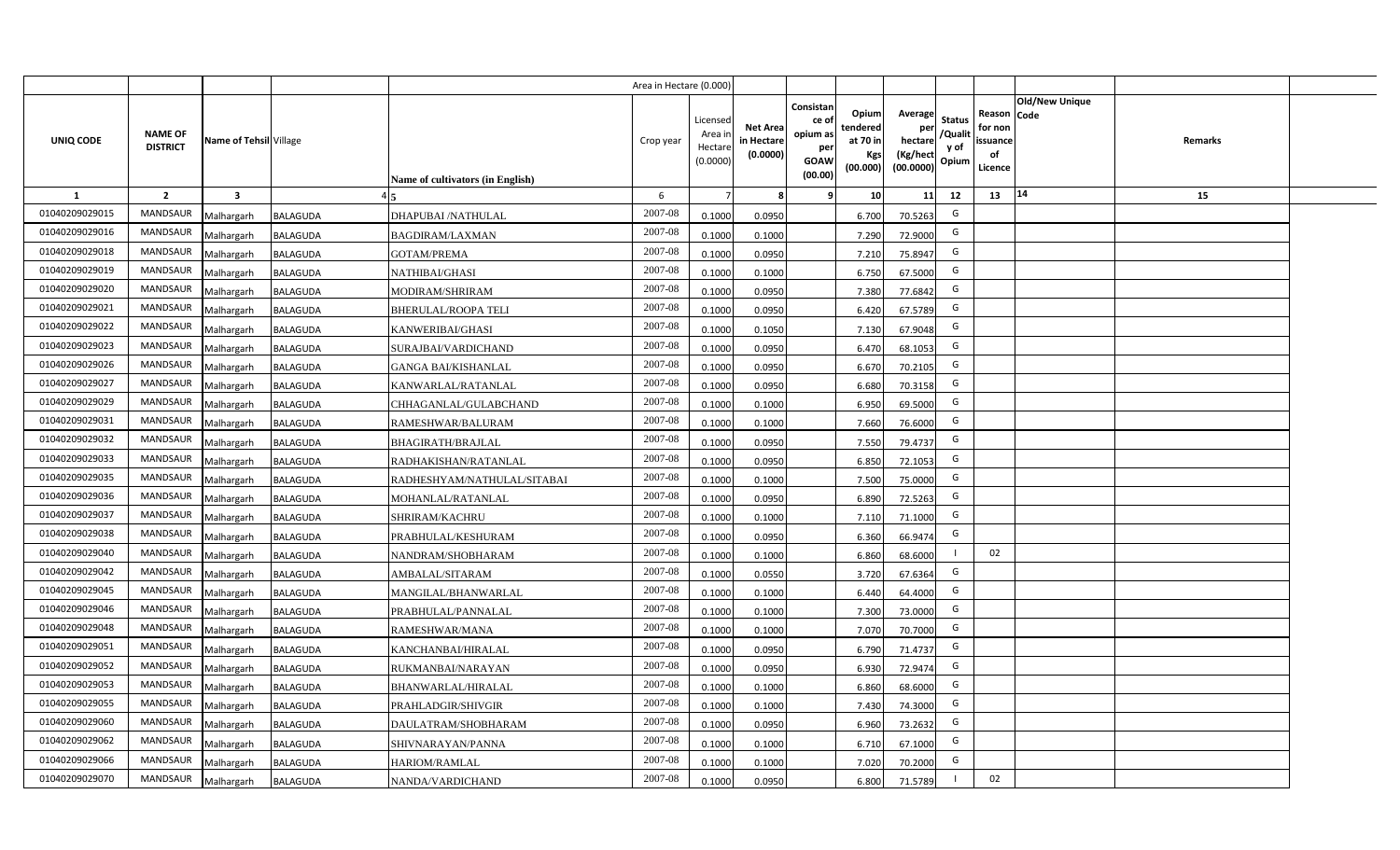|                |                                   |                         |                 |                                  | Area in Hectare (0.000) |                                           |                                           |                                                                                                                     |                                                    |                                           |                                                     |                       |         |  |
|----------------|-----------------------------------|-------------------------|-----------------|----------------------------------|-------------------------|-------------------------------------------|-------------------------------------------|---------------------------------------------------------------------------------------------------------------------|----------------------------------------------------|-------------------------------------------|-----------------------------------------------------|-----------------------|---------|--|
| UNIQ CODE      | <b>NAME OF</b><br><b>DISTRICT</b> | Name of Tehsil Village  |                 | Name of cultivators (in English) | Crop year               | Licensed<br>Area i<br>Hectare<br>(0.0000) | <b>Net Area</b><br>in Hectare<br>(0.0000) | Consistan<br>Opium<br>ce of<br>tendered<br>opium as<br>at 70 in<br>per<br>Kgs<br><b>GOAW</b><br>(00.000)<br>(00.00) | Average<br>per<br>hectare<br>(Kg/hect<br>(00.0000) | <b>Status</b><br>/Qualit<br>y of<br>Opium | Reason Code<br>for non<br>issuance<br>of<br>Licence | <b>Old/New Unique</b> | Remarks |  |
| 1              | $\overline{2}$                    | $\overline{\mathbf{3}}$ |                 |                                  | 6                       |                                           | 8                                         | 10 <sup>1</sup><br>-9                                                                                               | 11                                                 | 12                                        | 13                                                  | 14                    | 15      |  |
| 01040209029072 | <b>MANDSAUR</b>                   | Malhargarh              | <b>BALAGUDA</b> | KASHIRAM/AMRA                    | 2007-08                 | 0.1000                                    | 0.0950                                    | 6.780                                                                                                               | 71.3684                                            | G                                         |                                                     |                       |         |  |
| 01040209029073 | MANDSAUR                          | Malhargarh              | <b>BALAGUDA</b> | TULSIRAM/CHUNNILAL               | 2007-08                 | 0.1000                                    | 0.1000                                    | 6.730                                                                                                               | 67.3000                                            | G                                         |                                                     |                       |         |  |
| 01040209029076 | <b>MANDSAUR</b>                   | Malhargarh              | <b>BALAGUDA</b> | NATHIBAI/NARAYAN                 | 2007-08                 | 0.1000                                    | 0.1000                                    | 7.380                                                                                                               | 73.8000                                            | G                                         |                                                     |                       |         |  |
| 01040209029079 | <b>MANDSAUR</b>                   | Malhargarh              | <b>BALAGUDA</b> | SHANKARLAL/JAGANNATH/ BHANA      | 2007-08                 | 0.1000                                    | 0.1000                                    | 7.260                                                                                                               | 72.6000                                            | G                                         |                                                     |                       |         |  |
| 01040209029081 | MANDSAUR                          | Malhargarh              | <b>BALAGUDA</b> | NANDKISHOR/SHRIRAM               | 2007-08                 | 0.1000                                    | 0.1000                                    | 7.930                                                                                                               | 79.3000                                            | G                                         |                                                     |                       |         |  |
| 01040209029083 | <b>MANDSAUR</b>                   | Malhargarh              | <b>BALAGUDA</b> | RADHESHYAM/TULSIRAM/JANIBAI      | 2007-08                 | 0.1000                                    | 0.1000                                    | 6.400                                                                                                               | 64.0000                                            | G                                         |                                                     |                       |         |  |
| 01040209029085 | <b>MANDSAUR</b>                   | Malhargarh              | <b>BALAGUDA</b> | RAMPRASAD/KANWARLAL              | 2007-08                 | 0.1000                                    | 0.1000                                    | 8.770                                                                                                               | 87.7000                                            | G                                         |                                                     |                       |         |  |
| 01040209029086 | MANDSAUR                          | Malhargarh              | <b>BALAGUDA</b> | KANWARLAL/BHANWARLAL             | 2007-08                 | 0.1000                                    | 0.1000                                    | 7.470                                                                                                               | 74.7000                                            | G                                         |                                                     |                       |         |  |
| 01040209029088 | MANDSAUR                          | Malhargarh              | <b>BALAGUDA</b> | SHANKARLAL/GHASI                 | 2007-08                 | 0.1000                                    | 0.1000                                    | 6.430                                                                                                               | 64.3000                                            | G                                         |                                                     |                       |         |  |
| 01040209029089 | MANDSAUR                          | Malhargarh              | <b>BALAGUDA</b> | BHANWARLAL/SHANKARLAL            | 2007-08                 | 0.1000                                    | 0.1000                                    | 6.960                                                                                                               | 69.6000                                            | G                                         |                                                     |                       |         |  |
| 01040209029090 | <b>MANDSAUR</b>                   | Malhargarh              | <b>BALAGUDA</b> | SITABAI/RAMCHANDRA/SHANKARLAL    | 2007-08                 | 0.1000                                    | 0.0950                                    | 7.490                                                                                                               | 78.8421                                            | G                                         |                                                     |                       |         |  |
| 01040209029094 | <b>MANDSAUR</b>                   | Malhargarh              | <b>BALAGUDA</b> | <b>BANSHILAL/SHAMBHU</b>         | 2007-08                 | 0.1000                                    | 0.1000                                    | 7.130                                                                                                               | 71.3000                                            | G                                         |                                                     |                       |         |  |
| 01040209029095 | <b>MANDSAUR</b>                   | Malhargarh              | <b>BALAGUDA</b> | SHIVNARAYAN/LALJI                | 2007-08                 | 0.1000                                    | 0.0950                                    | 6.530                                                                                                               | 68.7368                                            | G                                         |                                                     |                       |         |  |
| 01040209029096 | <b>MANDSAUR</b>                   | Malhargarh              | <b>BALAGUDA</b> | KARULAL/LALJI                    | 2007-08                 | 0.1000                                    | 0.1000                                    | 7.170                                                                                                               | 71.7000                                            | G                                         |                                                     |                       |         |  |
| 01040209029098 | <b>MANDSAUR</b>                   | Malhargarh              | <b>BALAGUDA</b> | HARIOM/NANALAL                   | 2007-08                 | 0.1000                                    | 0.0950                                    | 6.490                                                                                                               | 68.3158                                            | G                                         |                                                     |                       |         |  |
| 01040209029102 | <b>MANDSAUR</b>                   | Malhargarh              | <b>BALAGUDA</b> | <b>BABULAL/ONKARLAL</b>          | 2007-08                 | 0.1000                                    | 0.1000                                    | 7.210                                                                                                               | 72.1000                                            | G                                         |                                                     |                       |         |  |
| 01040209029111 | MANDSAUR                          | Malhargarh              | <b>BALAGUDA</b> | TARABAI/KANWARLAL                | 2007-08                 | 0.1000                                    | 0.1050                                    | 8.110                                                                                                               | 77.2381                                            | G                                         |                                                     |                       |         |  |
| 01040209029113 | <b>MANDSAUR</b>                   | Malhargarh              | <b>BALAGUDA</b> | LAXMINARAYAN/BHANWARLAL          | 2007-08                 | 0.1000                                    | 0.0950                                    | 6.650                                                                                                               | 70.0000                                            | G                                         |                                                     |                       |         |  |
| 01040209029116 | MANDSAUR                          | Malhargarh              | <b>BALAGUDA</b> | AMRITRAM/BHANWARLAL              | 2007-08                 | 0.1000                                    | 0.1000                                    | 6.490                                                                                                               | 64.9000                                            | G                                         |                                                     |                       |         |  |
| 01040209029117 | <b>MANDSAUR</b>                   | Malhargarh              | <b>BALAGUDA</b> | DINESHCHANDRA/RAMLAL             | 2007-08                 | 0.1000                                    | 0.1050                                    | 7.850                                                                                                               | 74.7619                                            | G                                         |                                                     |                       |         |  |
| 01040209029122 | <b>MANDSAUR</b>                   | Malhargarh              | <b>BALAGUDA</b> | <b>BABULAL/RUGHNATH</b>          | 2007-08                 | 0.1000                                    | 0.0950                                    | 6.970                                                                                                               | 73.3684                                            | G                                         |                                                     |                       |         |  |
| 01040209029123 | <b>MANDSAUR</b>                   | Malhargarh              | <b>BALAGUDA</b> | <b>DINESH KUMAR/RAMESHWAR</b>    | 2007-08                 | 0.1000                                    | 0.0950                                    | 6.620                                                                                                               | 69.6842                                            | G                                         |                                                     |                       |         |  |
| 01040209029124 | <b>MANDSAUR</b>                   | Malhargarh              | <b>BALAGUDA</b> | ANOSARBAI/SITARAM                | 2007-08                 | 0.1000                                    | 0.0950                                    | 7.280                                                                                                               | 76.6316                                            | G                                         |                                                     |                       |         |  |
| 01040209029128 | <b>MANDSAUR</b>                   | Malhargarh              | <b>BALAGUDA</b> | TULSI BAI/RAMLAL                 | 2007-08                 | 0.1000                                    | 0.1050                                    | 7.190                                                                                                               | 68.4762                                            | G                                         |                                                     |                       |         |  |
| 01040209029129 | <b>MANDSAUR</b>                   | Malhargarh              | <b>BALAGUDA</b> | JAGDISH/SHREERAM                 | 2007-08                 | 0.1000                                    | 0.1000                                    | 6.950                                                                                                               | 69.5000                                            | G                                         |                                                     |                       |         |  |
| 01040209029130 | MANDSAUR                          | Malhargarh              | <b>BALAGUDA</b> | KACHRU/SITARAM                   | 2007-08                 | 0.1000                                    | 0.1000                                    | 6.480                                                                                                               | 64.8000                                            | G                                         |                                                     |                       |         |  |
| 01040209029131 | MANDSAUR                          | Malhargarh              | <b>BALAGUDA</b> | NATHULAL/BHANWARLAL              | 2007-08                 | 0.1000                                    | 0.1000                                    | 7.280                                                                                                               | 72.8000                                            | G                                         |                                                     |                       |         |  |
| 01040209029132 | MANDSAUR                          | Malhargarh              | <b>BALAGUDA</b> | CHAMPALAL/SITARAM                | 2007-08                 | 0.1000                                    | 0.0950                                    | 6.900                                                                                                               | 72.6316                                            | G                                         |                                                     |                       |         |  |
| 01040209029133 | MANDSAUR                          | Malhargarh              | <b>BALAGUDA</b> | <b>NANALAL/DOLA</b>              | 2007-08                 | 0.1000                                    | 0.0950                                    | 6.650                                                                                                               | 70.0000                                            | G                                         |                                                     |                       |         |  |
| 01040209029134 | MANDSAUR                          | Malhargarh              | <b>BALAGUDA</b> | RAMKUNWARBAI/GULABCHNAD          | 2007-08                 | 0.1000                                    | 0.0900                                    | 6.470                                                                                                               | 71.8889                                            | G                                         |                                                     |                       |         |  |
| 01040209029136 | MANDSAUR                          | Malhargarh              | <b>BALAGUDA</b> | RAMLAL/BHANWARLAL                | 2007-08                 | 0.1000                                    | 0.0950                                    | 6.640                                                                                                               | 69.8947                                            | G                                         |                                                     |                       |         |  |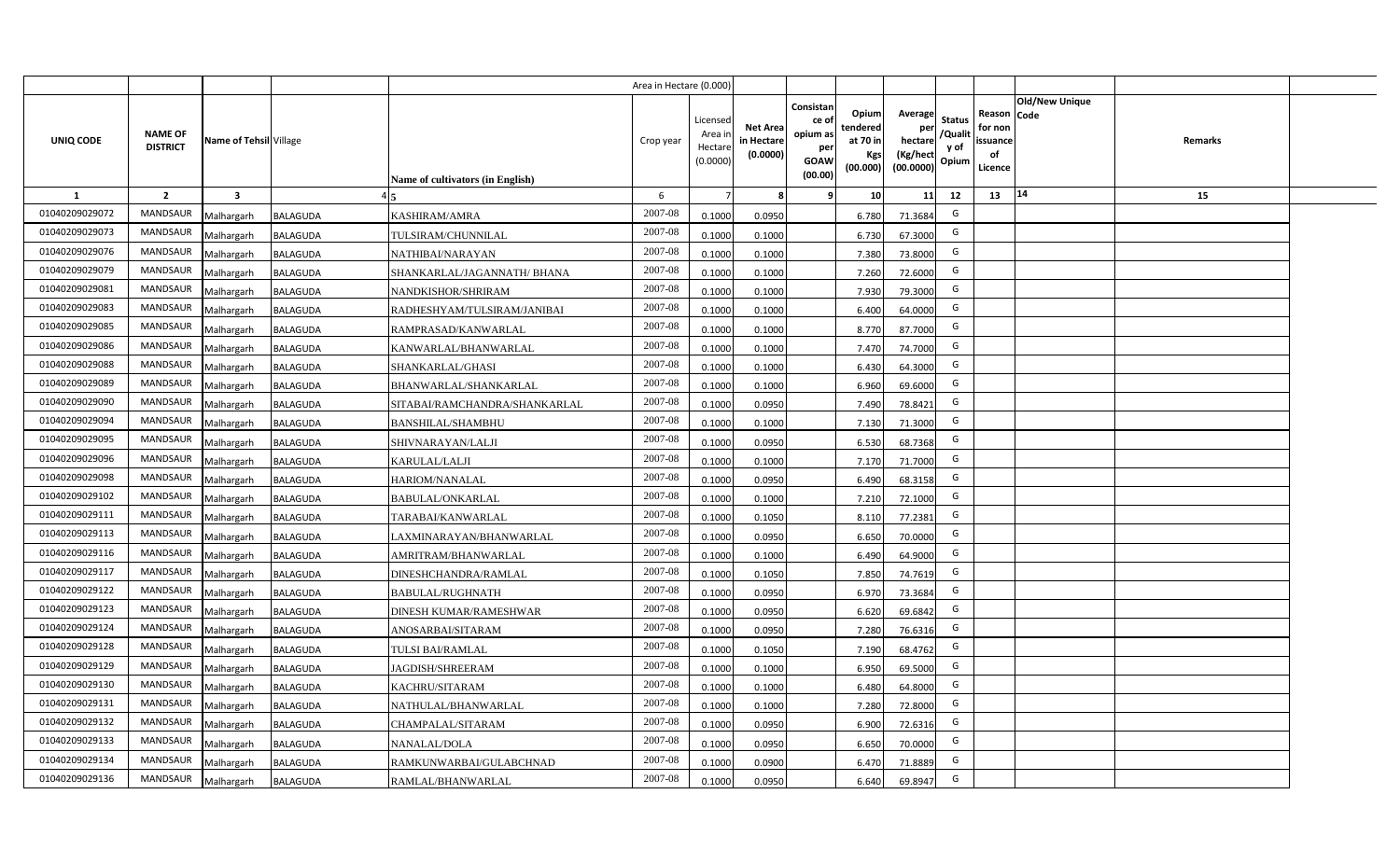|                |                                   |                         |                 |                                         | Area in Hectare (0.000) |                                           |                                           |                                                                                                                     |                                                    |                                           |                                                     |                       |         |  |
|----------------|-----------------------------------|-------------------------|-----------------|-----------------------------------------|-------------------------|-------------------------------------------|-------------------------------------------|---------------------------------------------------------------------------------------------------------------------|----------------------------------------------------|-------------------------------------------|-----------------------------------------------------|-----------------------|---------|--|
| UNIQ CODE      | <b>NAME OF</b><br><b>DISTRICT</b> | Name of Tehsil Village  |                 | <b>Name of cultivators (in English)</b> | Crop year               | Licensed<br>Area i<br>Hectare<br>(0.0000) | <b>Net Area</b><br>in Hectare<br>(0.0000) | Consistan<br>Opium<br>ce of<br>tendered<br>opium as<br>at 70 in<br>per<br>Kgs<br><b>GOAW</b><br>(00.000)<br>(00.00) | Average<br>per<br>hectare<br>(Kg/hect<br>(00.0000) | <b>Status</b><br>/Qualit<br>y of<br>Opium | Reason Code<br>for non<br>issuance<br>of<br>Licence | <b>Old/New Unique</b> | Remarks |  |
| 1              | $\overline{2}$                    | $\overline{\mathbf{3}}$ |                 |                                         | 6                       |                                           | 8                                         | -9<br>10 <sup>1</sup>                                                                                               | 11                                                 | 12                                        | 13                                                  | 14                    | 15      |  |
| 01040209029138 | <b>MANDSAUR</b>                   | Malhargarh              | <b>BALAGUDA</b> | <b>BRAJLAL/JAICHAND</b>                 | 2007-08                 | 0.1000                                    | 0.0950                                    | 6.900                                                                                                               | 72.6316                                            | G                                         |                                                     |                       |         |  |
| 01040209029139 | MANDSAUR                          | Malhargarh              | <b>BALAGUDA</b> | RADHESHYAM/BHUVANIRAM                   | 2007-08                 | 0.1000                                    | 0.0950                                    | 6.810                                                                                                               | 71.6842                                            | G                                         |                                                     |                       |         |  |
| 01040209029140 | <b>MANDSAUR</b>                   | Malhargarh              | <b>BALAGUDA</b> | LALA/CHUNNILAL                          | 2007-08                 | 0.1000                                    | 0.1000                                    | 6.970                                                                                                               | 69.7000                                            | G                                         |                                                     |                       |         |  |
| 01040209029141 | <b>MANDSAUR</b>                   | Malhargarh              | <b>BALAGUDA</b> | ISHWARLAL/NARAYAN                       | 2007-08                 | 0.1000                                    | 0.0950                                    | 6.790                                                                                                               | 71.4737                                            | G                                         |                                                     |                       |         |  |
| 01040209029143 | MANDSAUR                          | Malhargarh              | <b>BALAGUDA</b> | ONKARLAL/KESHURAM                       | 2007-08                 | 0.1000                                    | 0.0950                                    | 6.640                                                                                                               | 69.8947                                            | G                                         |                                                     |                       |         |  |
| 01040209029146 | <b>MANDSAUR</b>                   | Malhargarh              | <b>BALAGUDA</b> | NANALAL/RAMCHANDRA                      | 2007-08                 | 0.1000                                    | 0.0950                                    | 7.250                                                                                                               | 76.3158                                            | G                                         |                                                     |                       |         |  |
| 01040209029149 | <b>MANDSAUR</b>                   | Malhargarh              | <b>BALAGUDA</b> | KACHRULAL/BHANWARLAL                    | 2007-08                 | 0.1000                                    | 0.0950                                    | 6.410                                                                                                               | 67.4737                                            | G                                         |                                                     |                       |         |  |
| 01040209029151 | MANDSAUR                          | Malhargarh              | <b>BALAGUDA</b> | RAVINDRAKUMAR/HIRALAL                   | 2007-08                 | 0.1000                                    | 0.1050                                    | 7.480                                                                                                               | 71.2381                                            | G                                         |                                                     |                       |         |  |
| 01040209029157 | MANDSAUR                          | Malhargarh              | <b>BALAGUDA</b> | GORDHANLAL/SHOBHARAM                    | 2007-08                 | 0.1000                                    | 0.0950                                    | 7.010                                                                                                               | 73.7895                                            | G                                         |                                                     |                       |         |  |
| 01040209029159 | MANDSAUR                          | Malhargarh              | <b>BALAGUDA</b> | <b>BABULAL/JANKILAL</b>                 | 2007-08                 | 0.1000                                    | 0.1000                                    | 7.590                                                                                                               | 75.9000                                            | G                                         |                                                     |                       |         |  |
| 01040209029163 | <b>MANDSAUR</b>                   | Malhargarh              | <b>BALAGUDA</b> | MANGILAL/MAKHANLAL                      | 2007-08                 | 0.1000                                    | 0.0950                                    | 7.240                                                                                                               | 76.2105                                            | G                                         |                                                     |                       |         |  |
| 01040209029164 | MANDSAUR                          | Malhargarh              | <b>BALAGUDA</b> | JAGDISH/BHANWARLAL                      | 2007-08                 | 0.1000                                    | 0.1000                                    | 7.000                                                                                                               | 70.0000                                            | G                                         |                                                     |                       |         |  |
| 01040209029166 | <b>MANDSAUR</b>                   | Malhargarh              | <b>BALAGUDA</b> | PANNIBAI/BABRULAL                       | 2007-08                 | 0.1000                                    | 0.1000                                    | 7.250                                                                                                               | 72.5000                                            | G                                         |                                                     |                       |         |  |
| 01040209029172 | <b>MANDSAUR</b>                   | Malhargarh              | <b>BALAGUDA</b> | PRABHULAL/BRIJLAL                       | 2007-08                 | 0.1000                                    | 0.1000                                    | 8.780                                                                                                               | 87.8000                                            | G                                         |                                                     |                       |         |  |
| 01040209029173 | <b>MANDSAUR</b>                   | Malhargarh              | <b>BALAGUDA</b> | MOHANLAL/RAMCHANDRA                     | 2007-08                 | 0.1000                                    | 0.0950                                    | 7.420                                                                                                               | 78.1053                                            | G                                         |                                                     |                       |         |  |
| 01040209029174 | MANDSAUR                          | Malhargarh              | <b>BALAGUDA</b> | NANDKISHOR/KANEHIYALAL                  | 2007-08                 | 0.1000                                    | 0.1000                                    | 7.830                                                                                                               | 78.3000                                            | G                                         |                                                     |                       |         |  |
| 01040209029175 | MANDSAUR                          | Malhargarh              | <b>BALAGUDA</b> | SURAJBAI/BHANWARLAL                     | 2007-08                 | 0.1000                                    | 0.1000                                    | 5.810                                                                                                               | 58.1000                                            | G                                         |                                                     |                       |         |  |
| 01040209029179 | <b>MANDSAUR</b>                   | Malhargarh              | <b>BALAGUDA</b> | PARMANAND/KANWARLAL                     | 2007-08                 | 0.1000                                    | 0.0950                                    | 6.860                                                                                                               | 72.2105                                            | G                                         |                                                     |                       |         |  |
| 01040209029185 | MANDSAUR                          | Malhargarh              | <b>BALAGUDA</b> | <b>BHAGIRATH/RAMLAL</b>                 | 2007-08                 | 0.1000                                    | 0.1000                                    | 7.080                                                                                                               | 70.8000                                            | G                                         |                                                     |                       |         |  |
| 01040209029187 | <b>MANDSAUR</b>                   | Malhargarh              | <b>BALAGUDA</b> | MAHESHKUMAR/DAULATRAM                   | 2007-08                 | 0.1000                                    | 0.0950                                    | 6.500                                                                                                               | 68.4211                                            | G                                         |                                                     |                       |         |  |
| 01040209029188 | MANDSAUR                          | Malhargarh              | <b>BALAGUDA</b> | VISHNUBAI/DEVILAL                       | 2007-08                 | 0.1000                                    | 0.0950                                    | 6.990                                                                                                               | 73.5789                                            | G                                         |                                                     |                       |         |  |
| 01040209029192 | MANDSAUR                          | Malhargarh              | <b>BALAGUDA</b> | KANWARLAL/KISHANLAL                     | 2007-08                 | 0.1000                                    | 0.0950                                    | 6.740                                                                                                               | 70.9474                                            | G                                         |                                                     |                       |         |  |
| 01040209029194 | MANDSAUR                          | Malhargarh              | <b>BALAGUDA</b> | GOPAL/CHAMPALAL                         | 2007-08                 | 0.1000                                    | 0.0950                                    | 7.170                                                                                                               | 75.4737                                            | G                                         |                                                     |                       |         |  |
| 01040209029196 | MANDSAUR                          | Malhargarh              | <b>BALAGUDA</b> | SATYANARAYAN/SHRIRAM                    | 2007-08                 | 0.1000                                    | 0.0950                                    | 6.820                                                                                                               | 71.7895                                            | G                                         |                                                     |                       |         |  |
| 01040209029199 | <b>MANDSAUR</b>                   | Malhargarh              | <b>BALAGUDA</b> | RAMKISHAN/BRIJLAL                       | 2007-08                 | 0.1000                                    | 0.1000                                    | 6.91                                                                                                                | 69.1000                                            | G                                         |                                                     |                       |         |  |
| 01040209029201 | MANDSAUR                          | Malhargarh              | <b>BALAGUDA</b> | RADHESHYAM/KASHIRAM                     | 2007-08                 | 0.1000                                    | 0.0950                                    | 6.190                                                                                                               | 65.1579                                            | G                                         |                                                     |                       |         |  |
| 01040209029162 | MANDSAUR                          | Malhargarh              | <b>BALAGUDA</b> | LAXMINARAYAN/BHANWARLAL                 | 2007-08                 | 0.1000                                    | 0.0950                                    | 6.280                                                                                                               | 66.1053                                            | G                                         |                                                     |                       |         |  |
| 01040209029156 | MANDSAUR                          | Malhargarh              | <b>BALAGUDA</b> | RAMNIVAS/BHANWARLAL                     | 2007-08                 | 0.1000                                    | 0.0950                                    | 6.170                                                                                                               | 64.9474                                            | G                                         |                                                     |                       |         |  |
| 01040209029110 | MANDSAUR                          | Malhargarh              | <b>BALAGUDA</b> | SATYANARAYAN/SHRINIVAS                  | 2007-08                 | 0.1000                                    | 0.0950                                    | 6.730                                                                                                               | 70.8420                                            | G                                         |                                                     |                       |         |  |
| 01040209029105 | MANDSAUR                          | Malhargarh              | <b>BALAGUDA</b> | KAILASHCHANDRA/VARDICHANDRA             | 2007-08                 | 0.1000                                    | 0.0950                                    | 6.940                                                                                                               | 73.0526                                            | G                                         |                                                     |                       |         |  |
| 01040209029126 | MANDSAUR                          | Malhargarh              | <b>BALAGUDA</b> | LAXMINARAYAN/KANEHIALAL                 | 2007-08                 | 0.1000                                    | 0.0950                                    | 6.340                                                                                                               | 66.7368                                            | G                                         |                                                     |                       |         |  |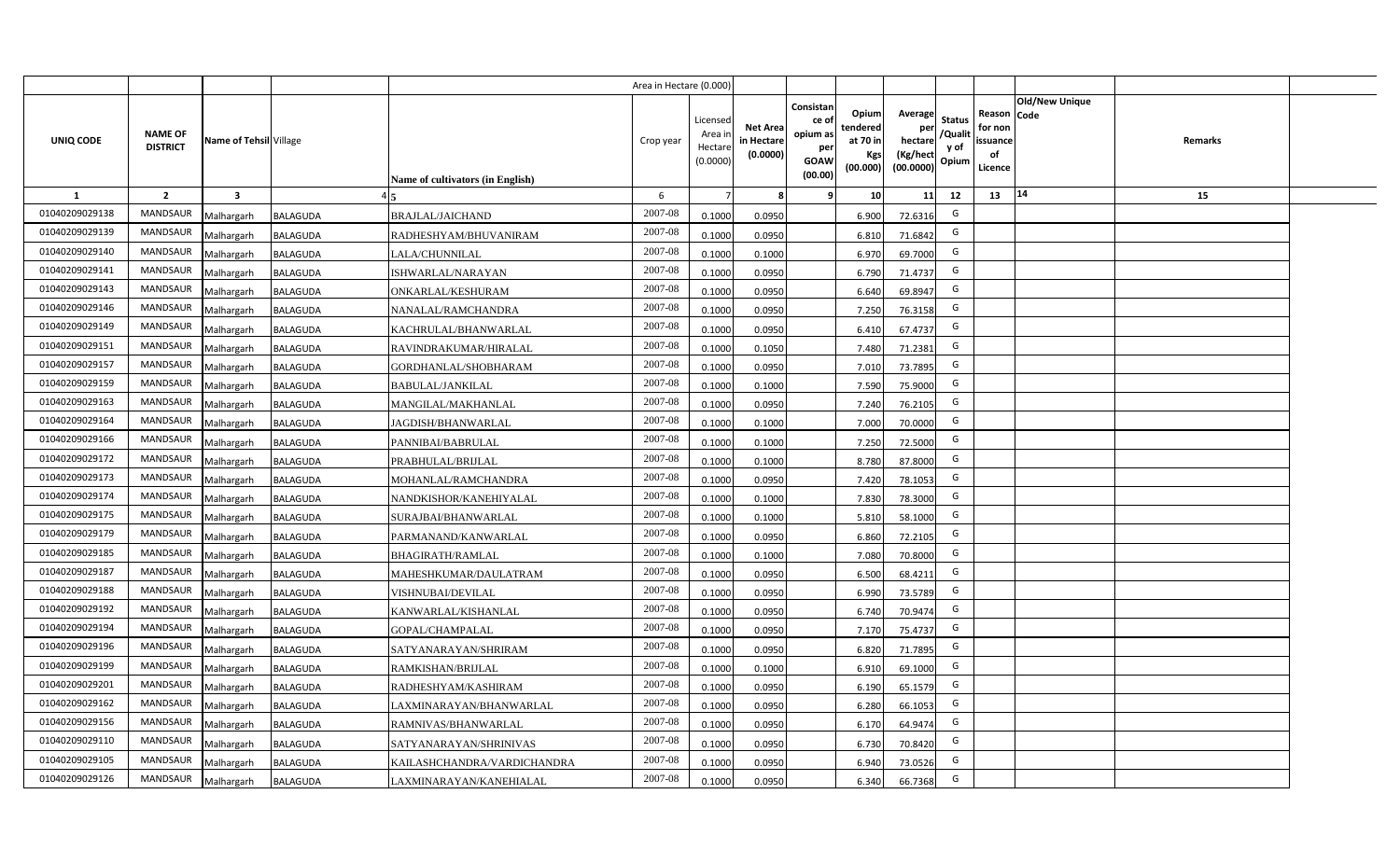|                  |                                   |                         |                 |                                  | Area in Hectare (0.000 |                                          |                                           |                                                                 |                                                  |                                                    |                                           |                                                     |                       |                 |  |
|------------------|-----------------------------------|-------------------------|-----------------|----------------------------------|------------------------|------------------------------------------|-------------------------------------------|-----------------------------------------------------------------|--------------------------------------------------|----------------------------------------------------|-------------------------------------------|-----------------------------------------------------|-----------------------|-----------------|--|
| <b>UNIQ CODE</b> | <b>NAME OF</b><br><b>DISTRICT</b> | Name of Tehsil Village  |                 | Name of cultivators (in English) | Crop year              | Licensec<br>Area i<br>Hectar<br>(0.0000) | <b>Net Area</b><br>in Hectare<br>(0.0000) | Consistan<br>ce of<br>opium as<br>per<br><b>GOAW</b><br>(00.00) | Opium<br>tendered<br>at 70 in<br>Kgs<br>(00.000) | Average<br>per<br>hectare<br>(Kg/hect<br>(00.0000) | <b>Status</b><br>/Qualit<br>y of<br>Opium | Reason Code<br>for non<br>issuance<br>of<br>Licence | <b>Old/New Unique</b> | Remarks         |  |
| 1                | $\overline{2}$                    | $\overline{\mathbf{3}}$ |                 |                                  | 6                      |                                          |                                           | <b>q</b>                                                        | 10                                               | 11                                                 | 12                                        | 13                                                  | 14                    | 15              |  |
| 01040209029202   | <b>MANDSAUR</b>                   | Malhargarh              | <b>BALAGUDA</b> | KANEHIAYALAL/SHOBHARAM           | 2007-08                | 0.100                                    | 0.0950                                    |                                                                 | 6.290                                            | 66.2105                                            | G                                         |                                                     |                       |                 |  |
| 01040209029215   | <b>MANDSAUR</b>                   | Malhargarh              | <b>BALAGUDA</b> | SOHANBAI/DAULATRAM               | 2007-08                | 0.100                                    | 0.0950                                    |                                                                 | 6.680                                            | 70.3158                                            | G                                         |                                                     |                       |                 |  |
| 01040209029075   | MANDSAUR                          | Malhargarh              | <b>BALAGUDA</b> | AMBALAL/NARAYAN                  | 2007-08                | 0.100                                    | 0.0950                                    |                                                                 | 7.390                                            | 77.7895                                            | G                                         |                                                     |                       |                 |  |
| 01040209029087   | <b>MANDSAUR</b>                   | Malhargarh              | <b>BALAGUDA</b> | KANHAIYALAL/BHANWARLAL           | 2007-08                | 0.100                                    | 0.1000                                    |                                                                 | 7.000                                            | 70.0000                                            | G                                         |                                                     |                       |                 |  |
| 01040209029121   | MANDSAUR                          | Malhargarh              | <b>BALAGUDA</b> | LAXMINARAYAN/KARULAL             | 2007-08                | 0.1000                                   | 0.1000                                    |                                                                 | 6.650                                            | 66.5000                                            | G                                         |                                                     |                       |                 |  |
| 01040209029198   | <b>MANDSAUR</b>                   | Malhargarh              | <b>BALAGUDA</b> | HARIVALLABH/RAMCHANDRA           | 2007-08                | 0.1000                                   | 0.0950                                    |                                                                 | 6.560                                            | 69.0526                                            | G                                         |                                                     |                       |                 |  |
| 01040209029125   | MANDSAUR                          | Malhargarh              | <b>BALAGUDA</b> | RAMNARAYAN/PHOOLCHAND            | 2007-08                | 0.1000                                   | 0.0950                                    |                                                                 | 6.290                                            | 66.2105                                            | G                                         |                                                     |                       |                 |  |
| 01040209029044   | <b>MANDSAUR</b>                   | Malhargarh              | <b>BALAGUDA</b> | <b>BOTLAL/BHUWAN</b>             | 2007-08                | 0.1000                                   | 0.0950                                    |                                                                 | 6.640                                            | 69.8947                                            | G                                         |                                                     |                       |                 |  |
| 01040209029069   | <b>MANDSAUR</b>                   | Malhargarh              | <b>BALAGUDA</b> | KASHIBAI/LAKSHMAN                | 2007-08                | 0.1000                                   | 0.0950                                    |                                                                 | 7.010                                            | 73.7895                                            | G                                         |                                                     |                       |                 |  |
| 01040209029074   | <b>MANDSAUR</b>                   | Malhargarh              | <b>BALAGUDA</b> | ROOPCHAND/MANGILAL               | 2007-08                | 0.1000                                   | 0.1000                                    |                                                                 | 7.040                                            | 70.4000                                            | G                                         |                                                     |                       |                 |  |
| 01040209029054   | <b>MANDSAUR</b>                   | Malhargarh              | <b>BALAGUDA</b> | GITABAI/JHBBALAL                 | 2007-08                | 0.1000                                   | 0.1000                                    |                                                                 | 6.840                                            | 68.4000                                            | G                                         |                                                     |                       |                 |  |
| 01040209029155   | <b>MANDSAUR</b>                   | Malhargarh              | <b>BALAGUDA</b> | RAMESH/NATHULAL BAGRI            | 2007-08                | 0.1000                                   | 0.1000                                    |                                                                 | 6.970                                            | 69.7000                                            | G                                         |                                                     |                       |                 |  |
| 01040209029002   | <b>MANDSAUR</b>                   | Malhargarh              | <b>BALAGUDA</b> | RAMESHWAR/CHAMPALAL              | 2007-08                | 0.1000                                   | 0.0950                                    |                                                                 | 6.600                                            | 69.4737                                            | G                                         |                                                     |                       |                 |  |
| 01040209029101   | <b>MANDSAUR</b>                   | Malhargarh              | <b>BALAGUDA</b> | RAMESHWAR/RAMKISHAN              | 2007-08                | 0.1000                                   | 0.0950                                    |                                                                 | 7.400                                            | 77.8947                                            | G                                         |                                                     |                       |                 |  |
| 01040209029232   | <b>MANDSAUR</b>                   | Malhargarh              | <b>BALAGUDA</b> | NATHULAL/KASHIRAM                | 2007-08                | 0.1000                                   | 0.0550                                    |                                                                 | 3.830                                            | 69.6364                                            | G                                         |                                                     |                       |                 |  |
| 01040209029150   | <b>MANDSAUR</b>                   | Malhargarh              | <b>BALAGUDA</b> | RAMESH/NATHULAL PATIDAR          | 2007-08                | 0.100                                    | 0.0950                                    |                                                                 | 6.880                                            | 72.4211                                            | G                                         |                                                     |                       |                 |  |
| 01040209029233   | <b>MANDSAUR</b>                   | Malhargarh              | <b>BALAGUDA</b> | AGDISHCHANDRA/SHRINIVAS          | 2007-08                | 0.100                                    | 0.1000                                    |                                                                 | 7.000                                            | 70.0000                                            | G                                         |                                                     |                       |                 |  |
| 01040209029043   | <b>MANDSAUR</b>                   | Malhargarh              | <b>BALAGUDA</b> | ANSUIYA/SHRINIVAS                | 2007-08                | 0.100                                    | 0.070                                     |                                                                 | 5.170                                            | 73.8571                                            | G                                         |                                                     |                       |                 |  |
| 01040209029106   | <b>MANDSAUR</b>                   | Malhargarh              | <b>BALAGUDA</b> | <b>VISHNU/NARAYAN</b>            | 2007-08                | 0.1000                                   | 0.0950                                    |                                                                 | 6.520                                            | 68.6316                                            | G                                         |                                                     |                       |                 |  |
| 01040209029197   | <b>MANDSAUR</b>                   | Malhargarh              | <b>BALAGUDA</b> | KARULAL/BHAGIRATH                | $2007 - 08$            | 0.100                                    |                                           |                                                                 |                                                  | 0.0000                                             | -F                                        |                                                     |                       |                 |  |
| 01040209029017   | <b>MANDSAUR</b>                   | Malhargarh              | <b>BALAGUDA</b> | MOHANBAI/AMBALAL                 | 2007-08                | 0.100                                    | 0.1000                                    |                                                                 | 6.940                                            | 69.4000                                            | G                                         |                                                     |                       |                 |  |
| 01040209029025   | <b>MANDSAUR</b>                   | Malhargarh              | <b>BALAGUDA</b> | RAMLAL/RATANLAL                  | 2007-08                | 0.100                                    | 0.1000                                    |                                                                 | 6.710                                            | 67.1000                                            | G                                         |                                                     |                       |                 |  |
| 01040209029190   | <b>MANDSAUR</b>                   | Malhargarh              | <b>BALAGUDA</b> | SURESHCHANDRA/RAMLAL             | 2007-08                | 0.1000                                   | 0.1000                                    |                                                                 | 6.630                                            | 66.3000                                            | G                                         |                                                     |                       |                 |  |
| 01040209029078   | MANDSAUR                          | Malhargarh              | <b>BALAGUDA</b> | KESHURAM/ONKARLAL                | 2007-08                | 0.100                                    | 0.1000                                    |                                                                 | 6.710                                            | 67.1000                                            | G                                         |                                                     |                       |                 |  |
| 01040209029144   | MANDSAUR                          | Malhargarh              | <b>BALAGUDA</b> | RADHAKISHAN/NARAYAN              | 2007-08                | 0.1000                                   | 0.1000                                    |                                                                 | 7.110                                            | 71.1000                                            | G                                         |                                                     |                       |                 |  |
| 01040209029004   | MANDSAUR                          | Malhargarh              | <b>BALAGUDA</b> | RADHABAI/NANDA                   | 2007-08                | 0.1000                                   | 0.1000                                    |                                                                 | 6.650                                            | 66.5000                                            | G                                         |                                                     |                       |                 |  |
| 01040209029127   | MANDSAUR                          | Malhargarh              | <b>BALAGUDA</b> | MOHANBAI/RADHEYSHYAM             | 2007-08                | 0.1000                                   | 0.0950                                    |                                                                 | 7.340                                            | 77.2632                                            | G                                         |                                                     |                       |                 |  |
| 01040209029137   | MANDSAUR                          | Malhargarh              | <b>BALAGUDA</b> | ARJUN/SHOBHARAM                  | 2007-08                | 0.1000                                   | 0.1000                                    |                                                                 | 6.710                                            | 67.1000                                            | G                                         |                                                     |                       |                 |  |
| 01040209029049   | MANDSAUR                          | Malhargarh              | <b>BALAGUDA</b> | MAKKHANLAL/BHUWAN                | 2007-08                | 0.1000                                   | 0.1000                                    |                                                                 | 7.520                                            | 75.2000                                            | G                                         |                                                     |                       |                 |  |
| 01040209029235   | <b>MANDSAUR</b>                   | Malhargarh              | <b>BALAGUDA</b> | BHANWARLAL/RAMGOPAL              | 2007-08                | 0.1000                                   | 0.1000                                    |                                                                 | 7.150                                            | 71.5000                                            | G                                         |                                                     | 01040209077144        |                 |  |
| 01040209029236   | MANDSAUR                          | Malhargarh              | <b>BALAGUDA</b> | SANTOSHKUMAR/MODIRAM             | 2007-08                | 0.1000                                   | 0.1000                                    |                                                                 | 7.110                                            | 71.1000                                            | G                                         |                                                     | 01030207025094        | TRANSFER//MDS-I |  |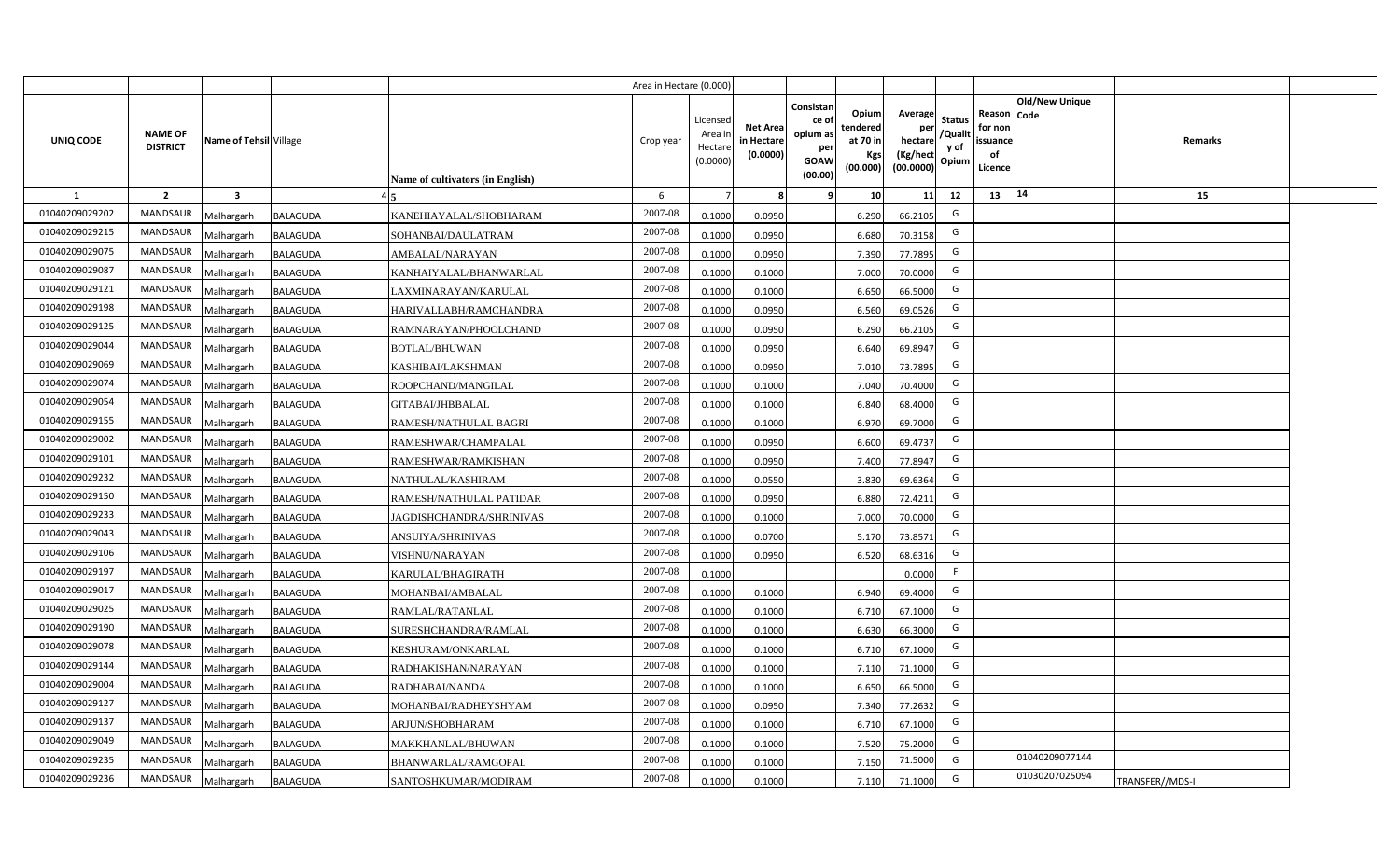|                |                                   |                         |                |                                  | Area in Hectare (0.000 |                                          |                                           |                                                                 |                                                  |                                                    |                                           |                                                     |                |                   |  |
|----------------|-----------------------------------|-------------------------|----------------|----------------------------------|------------------------|------------------------------------------|-------------------------------------------|-----------------------------------------------------------------|--------------------------------------------------|----------------------------------------------------|-------------------------------------------|-----------------------------------------------------|----------------|-------------------|--|
| UNIQ CODE      | <b>NAME OF</b><br><b>DISTRICT</b> | Name of Tehsil Village  |                | Name of cultivators (in English) | Crop year              | Licensed<br>Area i<br>Hectar<br>(0.0000) | <b>Net Area</b><br>in Hectare<br>(0.0000) | Consistan<br>ce of<br>opium as<br>per<br><b>GOAW</b><br>(00.00) | Opium<br>tendered<br>at 70 in<br>Kgs<br>(00.000) | Average<br>per<br>hectare<br>(Kg/hect<br>(00.0000) | <b>Status</b><br>/Qualit<br>y of<br>Opium | Reason Code<br>for non<br>issuance<br>of<br>Licence | Old/New Unique | Remarks           |  |
| 1              | $\overline{2}$                    | $\overline{\mathbf{3}}$ |                |                                  | 6                      |                                          |                                           | ٠q                                                              | 10 <sup>1</sup>                                  | 11                                                 | 12                                        | 13                                                  | 14             | 15                |  |
| 01040209032001 | <b>MANDSAUR</b>                   | Malhargarh              | <b>AMBOVE</b>  | RAGHUVIRSINGH/MODSINGH           | 2007-08                | 0.1000                                   |                                           |                                                                 |                                                  | 0.0000                                             | -F                                        |                                                     |                |                   |  |
| 01040209032002 | MANDSAUR                          | Malhargarh              | AMBOVE         | DAULATSINGH/RAGHUNATHSINGH       | 2007-08                | 0.1000                                   |                                           |                                                                 |                                                  | 0.0000                                             | F.                                        |                                                     |                |                   |  |
| 01040209032006 | <b>MANDSAUR</b>                   | Malhargarh              | <b>AMBOVE</b>  | MANDANKUNWAR/PREMSINGH           | 2007-08                | 0.1000                                   | 0.1000                                    |                                                                 | 6.170                                            | 61.7000                                            | G                                         |                                                     |                |                   |  |
| 01040209032009 | <b>MANDSAUR</b>                   | Malhargarh              | AMBOVE         | RAISINGH/AMRA                    | 2007-08                | 0.1000                                   |                                           |                                                                 |                                                  | 0.0000                                             | -F                                        |                                                     |                |                   |  |
| 01040209032011 | MANDSAUR                          | Malhargarh              | <b>AMBOVE</b>  | LALU/KANIRAM                     | 2007-08                | 0.1000                                   |                                           |                                                                 |                                                  | 0.0000                                             |                                           |                                                     |                |                   |  |
| 01040209032012 | <b>MANDSAUR</b>                   | Malhargarh              | <b>AMBOVE</b>  | SAMRATH/GOPICHAND                | 2007-08                | 0.1000                                   |                                           |                                                                 |                                                  | 0.0000                                             | F.                                        |                                                     |                |                   |  |
| 01040209032013 | MANDSAUR                          | Malhargarh              | <b>AMBOVE</b>  | ISHWARLAL/GHASI                  | 2007-08                | 0.1000                                   | 0.0950                                    |                                                                 | 6.310                                            | 66.4211                                            | G                                         |                                                     |                |                   |  |
| 01040209032014 | MANDSAUR                          | Malhargarh              | <b>AMBOVE</b>  | SHANTIBAI/RAMLAL                 | 2007-08                | 0.1000                                   |                                           |                                                                 |                                                  | 0.0000                                             | $\mathsf{F}$                              |                                                     |                |                   |  |
| 01040209032017 | MANDSAUR                          | Malhargarh              | AMBOVE         | CHENRAM/MOHANLAL                 | 2007-08                | 0.1000                                   | 0.1000                                    |                                                                 | 7.040                                            | 70.4000                                            | G                                         |                                                     |                |                   |  |
| 01040209032018 | MANDSAUR                          | Malhargarh              | <b>AMBOVE</b>  | SOHANBAI/VARDICHAND              | 2007-08                | 0.1000                                   |                                           |                                                                 |                                                  | 0.0000                                             | -F                                        |                                                     |                |                   |  |
| 01040209032019 | MANDSAUR                          | Malhargarh              | <b>AMBOVE</b>  | SAVITRI BAI/MANGILAL             | 2007-08                | 0.1000                                   |                                           |                                                                 |                                                  | 0.0000                                             | -F                                        |                                                     |                |                   |  |
| 01040209032020 | MANDSAUR                          | Malhargarh              | <b>AMBOVE</b>  | MUKESH/MOHANLAL                  | 2007-08                | 0.1000                                   |                                           |                                                                 |                                                  | 0.0000                                             | F.                                        |                                                     |                |                   |  |
| 01040209032023 | <b>MANDSAUR</b>                   | Malhargarh              | <b>AMBOVE</b>  | BABULAL/SATYANARAYAN             | 2007-08                | 0.1000                                   | 0.1050                                    |                                                                 | 5.900                                            | 56.1905                                            | G                                         | 05                                                  |                |                   |  |
| 01040209032025 | <b>MANDSAUR</b>                   | Malhargarh              | AMBOVE         | BALURAM/LALURAM                  | 2007-08                | 0.1000                                   |                                           |                                                                 |                                                  | 0.0000                                             | F.                                        |                                                     |                |                   |  |
| 01040209032029 | <b>MANDSAUR</b>                   | Malhargarh              | <b>AMBOVE</b>  | MOHAN/SHRIRAM                    | 2007-08                | 0.1000                                   | 0.1000                                    |                                                                 | 6.690                                            | 66.9000                                            | G                                         |                                                     |                |                   |  |
| 01040209032007 | <b>MANDSAUR</b>                   | Malhargarh              | <b>AMBOVE</b>  | KAMLABAI/NIRBHAYRAM              | 2007-08                | 0.1000                                   |                                           |                                                                 |                                                  | 0.0000                                             | F.                                        |                                                     |                |                   |  |
| 01040209032052 | MANDSAUR                          | Malhargarh              | <b>AMBOVE</b>  | <b>BHANWRIBAI/DEVILAL</b>        | 2007-08                | 0.1000                                   | 0.0950                                    |                                                                 | 6.050                                            | 63.6842                                            | G                                         |                                                     |                |                   |  |
| 01040209032054 | <b>MANDSAUR</b>                   | Malhargarh              | <b>AMBOVE</b>  | MATHURALAL/MANGILAL              | 2007-08                | 0.1000                                   | 0.1000                                    |                                                                 | 7.090                                            | 70.9000                                            | G                                         |                                                     |                | TRANSFER/BALAGUDA |  |
| 01040209033004 | <b>MANDSAUR</b>                   | Malhargarh              | SUJANPURA      | VIKRAMSINGH/BHERUSINGH           | 2007-08                | 0.100                                    | 0.1000                                    |                                                                 | 6.100                                            | 61.0000                                            | G                                         |                                                     |                |                   |  |
| 01040209033005 | <b>MANDSAUR</b>                   | Malhargarh              | SUJANPURA      | CHENSINGH/BHERUSINGH             | 2007-08                | 0.1000                                   |                                           |                                                                 |                                                  | 0.0000                                             | F.                                        |                                                     |                |                   |  |
| 01040209033006 | <b>MANDSAUR</b>                   | Malhargarh              | SUJANPURA      | CHANDAKUNWAR/BALDEVSINGH         | 2007-08                | 0.1000                                   | 0.0950                                    |                                                                 | 6.260                                            | 65.8947                                            | G                                         |                                                     |                |                   |  |
| 01040209033008 | <b>MANDSAUR</b>                   | Malhargarh              | SUJANPURA      | RAMESHWAR/BANSHILAL              | 2007-08                | 0.100                                    | 0.0950                                    |                                                                 | 5.960                                            | 62.7368                                            | G                                         |                                                     |                |                   |  |
| 01040209033009 | MANDSAUR                          | Malhargarh              | SUJANPURA      | <b>BHAGIRATH/LALJI</b>           | 2007-08                | 0.100                                    | 0.1000                                    |                                                                 | 6.660                                            | 66.6000                                            | G                                         |                                                     |                |                   |  |
| 01040209033020 | MANDSAUR                          | Malhargarh              | SUJANPURA      | KAMALRAM/PRABHULAL               | 2007-08                | 0.100                                    | 0.0950                                    |                                                                 | 6.500                                            | 68.4211                                            | G                                         |                                                     |                |                   |  |
| 01040209034001 | MANDSAUR                          | Malhargarh              | <b>UMARIYA</b> | DAULATRAM/MODIRAM                | 2007-08                | 0.1000                                   | 0.1000                                    |                                                                 | 6.710                                            | 67.1000                                            | G                                         |                                                     |                |                   |  |
| 01040209034002 | MANDSAUR                          | Malhargarh              | <b>UMARIYA</b> | HIRALAL/LAXMAN                   | 2007-08                | 0.1000                                   | 0.1000                                    |                                                                 | 7.780                                            | 77.8000                                            | G                                         |                                                     |                |                   |  |
| 01040209034004 | MANDSAUR                          | Malhargarh              | <b>UMARIYA</b> | NANDRAM/LAXMAN                   | 2007-08                | 0.1000                                   | 0.0950                                    |                                                                 | 6.810                                            | 71.6842                                            | G                                         |                                                     |                |                   |  |
| 01040209034005 | MANDSAUR                          | Malhargarh              | <b>UMARIYA</b> | <b>FAKIRA/LALA</b>               | 2007-08                | 0.1000                                   | 0.1000                                    |                                                                 | 7.010                                            | 70.1000                                            | G                                         |                                                     |                |                   |  |
| 01040209034006 | MANDSAUR                          | Malhargarh              | <b>UMARIYA</b> | PEPKUNWAR/KHUMANSINGH            | 2007-08                | 0.1000                                   | 0.1000                                    |                                                                 | 7.310                                            | 73.1000                                            | G                                         |                                                     |                |                   |  |
| 01040209034007 | MANDSAUR                          | Malhargarh              | <b>UMARIYA</b> | CHUNNILAL/BHUWANIRAM             | 2007-08                | 0.1000                                   | 0.1000                                    |                                                                 | 6.830                                            | 68.3000                                            | G                                         |                                                     |                |                   |  |
| 01040209034008 | MANDSAUR                          | Malhargarh              | <b>UMARIYA</b> | KESHURAM/BHUVANIRAM              | 2007-08                | 0.1000                                   | 0.1000                                    |                                                                 | 7.090                                            | 70.9000                                            | G                                         |                                                     |                |                   |  |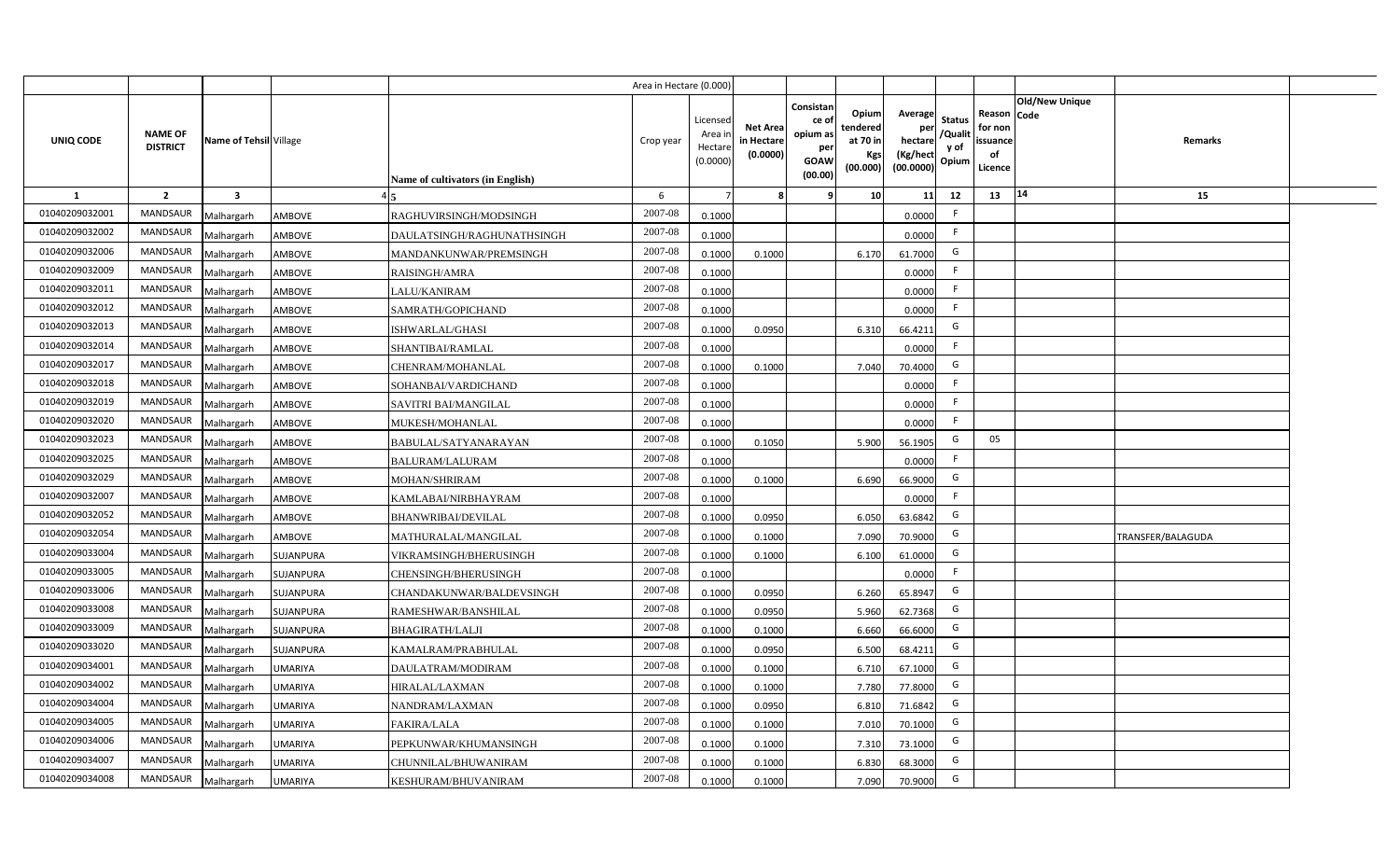|                  |                                   |                         |                |                                         | Area in Hectare (0.000) |                                           |                                           |                                                                                                                     |                                                    |                                           |                                                     |                       |         |  |
|------------------|-----------------------------------|-------------------------|----------------|-----------------------------------------|-------------------------|-------------------------------------------|-------------------------------------------|---------------------------------------------------------------------------------------------------------------------|----------------------------------------------------|-------------------------------------------|-----------------------------------------------------|-----------------------|---------|--|
| <b>UNIQ CODE</b> | <b>NAME OF</b><br><b>DISTRICT</b> | Name of Tehsil Village  |                | <b>Name of cultivators (in English)</b> | Crop year               | Licensed<br>Area i<br>Hectare<br>(0.0000) | <b>Net Area</b><br>in Hectare<br>(0.0000) | Consistan<br>Opium<br>ce of<br>tendered<br>opium as<br>at 70 in<br>per<br>Kgs<br><b>GOAW</b><br>(00.000)<br>(00.00) | Average<br>per<br>hectare<br>(Kg/hect<br>(00.0000) | <b>Status</b><br>/Qualit<br>y of<br>Opium | Reason Code<br>for non<br>issuance<br>of<br>Licence | <b>Old/New Unique</b> | Remarks |  |
| 1                | $\overline{2}$                    | $\overline{\mathbf{3}}$ |                |                                         | 6                       |                                           | 8                                         | 10 <sup>1</sup><br>9                                                                                                | 11                                                 | 12                                        | 13                                                  | 14                    | 15      |  |
| 01040209034009   | MANDSAUR                          | Malhargarh              | <b>UMARIYA</b> | RADHESHYAM/KASTURIBAI                   | 2007-08                 | 0.1000                                    |                                           |                                                                                                                     | 0.0000                                             | F                                         |                                                     |                       |         |  |
| 01040209034010   | MANDSAUR                          | Malhargarh              | <b>UMARIYA</b> | <b>BADRILAL/BHAGATRAM</b>               | 2007-08                 | 0.1000                                    | 0.1000                                    | 6.660                                                                                                               | 66.6000                                            | G                                         |                                                     |                       |         |  |
| 01040209034011   | MANDSAUR                          | Malhargarh              | <b>UMARIYA</b> | GOVINDSINGH/MANGUSINGH@MANGILAL         | 2007-08                 | 0.1000                                    | 0.1000                                    | 6.420                                                                                                               | 64.2000                                            | G                                         |                                                     |                       |         |  |
| 01040209034013   | <b>MANDSAUR</b>                   | Malhargarh              | <b>UMARIYA</b> | NIHALKUNWAR/PARWATSINGH                 | 2007-08                 | 0.1000                                    | 0.1000                                    | 7.000                                                                                                               | 70.0000                                            | G                                         |                                                     |                       |         |  |
| 01040209034014   | MANDSAUR                          | Malhargarh              | <b>UMARIYA</b> | RANCHHOD/CHUNNILAL                      | 2007-08                 | 0.1000                                    | 0.1000                                    | 7.250                                                                                                               | 72.5000                                            | G                                         |                                                     |                       |         |  |
| 01040209034016   | MANDSAUR                          | Malhargarh              | <b>UMARIYA</b> | CHAMPALAL/RAMLAL                        | 2007-08                 | 0.1000                                    | 0.1000                                    | 7.000                                                                                                               | 70.0000                                            | G                                         |                                                     |                       |         |  |
| 01040209034017   | MANDSAUR                          | Malhargarh              | <b>UMARIYA</b> | MOHANLAL/NANDRAM                        | 2007-08                 | 0.1000                                    | 0.0950                                    | 6.880                                                                                                               | 72.4211                                            | G                                         |                                                     |                       |         |  |
| 01040209034018   | MANDSAUR                          | Malhargarh              | <b>UMARIYA</b> | VIJAYKUMAR/BHANWARLAL                   | 2007-08                 | 0.1000                                    | 0.1000                                    | 7.230                                                                                                               | 72.3000                                            | G                                         |                                                     |                       |         |  |
| 01040209034019   | <b>MANDSAUR</b>                   | Malhargarh              | <b>UMARIYA</b> | VARDICHANDRA/NANDRAM                    | 2007-08                 | 0.1000                                    | 0.1000                                    | 7.370                                                                                                               | 73.7000                                            | G                                         |                                                     |                       |         |  |
| 01040209034020   | <b>MANDSAUR</b>                   | Malhargarh              | <b>UMARIYA</b> | RADHESHYAM/HIRALAL                      | 2007-08                 | 0.1000                                    | 0.0950                                    | 6.650                                                                                                               | 70.0000                                            | G                                         |                                                     |                       |         |  |
| 01040209034021   | MANDSAUR                          | Malhargarh              | <b>UMARIYA</b> | <b>BHURALAL/NANDRAM</b>                 | 2007-08                 | 0.1000                                    | 0.1000                                    | 6.950                                                                                                               | 69.5000                                            | G                                         |                                                     |                       |         |  |
| 01040209034022   | <b>MANDSAUR</b>                   | Malhargarh              | <b>UMARIYA</b> | NANALAL/HIRALAL                         | 2007-08                 | 0.1000                                    | 0.0950                                    | 7.990                                                                                                               | 84.1053                                            | G                                         |                                                     |                       |         |  |
| 01040209034023   | <b>MANDSAUR</b>                   | Malhargarh              | <b>UMARIYA</b> | RAJMAL/BHAGATRAM                        | 2007-08                 | 0.1000                                    | 0.1000                                    | 7.360                                                                                                               | 73.6000                                            | G                                         |                                                     |                       |         |  |
| 01040209034024   | <b>MANDSAUR</b>                   | Malhargarh              | <b>UMARIYA</b> | SUBHASHCHANDRA/BANSHILAL                | 2007-08                 | 0.1000                                    | 0.0950                                    | 6.890                                                                                                               | 72.5263                                            | G                                         |                                                     |                       |         |  |
| 01040209034025   | <b>MANDSAUR</b>                   | Malhargarh              | <b>UMARIYA</b> | SURAJMAL/NANDRAM                        | 2007-08                 | 0.1000                                    | 0.0950                                    | 6.680                                                                                                               | 70.3158                                            | G                                         |                                                     |                       |         |  |
| 01040209034026   | MANDSAUR                          | Malhargarh              | <b>UMARIYA</b> | BHAGWATSINGH/PYARSINGH                  | 2007-08                 | 0.1000                                    | 0.1050                                    | 7.080                                                                                                               | 67.4286                                            | G                                         |                                                     |                       |         |  |
| 01040209034027   | <b>MANDSAUR</b>                   | Malhargarh              | <b>UMARIYA</b> | SURESHKUMAR/BANSHILAL                   | 2007-08                 | 0.1000                                    | 0.0950                                    | 6.850                                                                                                               | 72.1053                                            | G                                         |                                                     |                       |         |  |
| 01040209034028   | MANDSAUR                          | Malhargarh              | <b>UMARIYA</b> | VISHNUKUMAR/CHENRAM                     | 2007-08                 | 0.1000                                    | 0.0950                                    | 7.020                                                                                                               | 73.8947                                            | G                                         |                                                     |                       |         |  |
| 01040209034030   | <b>MANDSAUR</b>                   | Malhargarh              | <b>UMARIYA</b> | OMPRAKASH/SUNDARLAL                     | 2007-08                 | 0.1000                                    | 0.0950                                    | 6.440                                                                                                               | 67.7895                                            | G                                         |                                                     |                       |         |  |
| 01040209034031   | <b>MANDSAUR</b>                   | Malhargarh              | <b>UMARIYA</b> | VINODKUMAR/NANDRAM                      | 2007-08                 | 0.1000                                    | 0.0950                                    | 7.150                                                                                                               | 75.2632                                            | G                                         |                                                     |                       |         |  |
| 01040209034032   | <b>MANDSAUR</b>                   | Malhargarh              | <b>UMARIYA</b> | SURESHKUMAR/GOBARLAL                    | 2007-08                 | 0.1000                                    |                                           |                                                                                                                     | 0.0000                                             | F                                         |                                                     |                       |         |  |
| 01040209034033   | <b>MANDSAUR</b>                   | Malhargarh              | <b>UMARIYA</b> | SUNDARLAL/MANGILAL                      | 2007-08                 | 0.1000                                    | 0.0950                                    | 6.290                                                                                                               | 66.2100                                            | G                                         |                                                     |                       |         |  |
| 01040209034034   | <b>MANDSAUR</b>                   | Malhargarh              | <b>UMARIYA</b> | SAJJANBAI/BHUVANIRAM                    | 2007-08                 | 0.1000                                    | 0.0950                                    | 6.990                                                                                                               | 73.5789                                            | G                                         |                                                     |                       |         |  |
| 01040209034035   | <b>MANDSAUR</b>                   | Malhargarh              | <b>UMARIYA</b> | <b>BANSHILAL/MANGILAL</b>               | 2007-08                 | 0.1000                                    | 0.0950                                    | 6.330                                                                                                               | 66.6316                                            | G                                         |                                                     |                       |         |  |
| 01040209034036   | MANDSAUR                          | Malhargarh              | <b>UMARIYA</b> | LALSINGH/DULESINGH                      | 2007-08                 | 0.1000                                    | 0.1000                                    | 6.430                                                                                                               | 64.3000                                            | G                                         |                                                     |                       |         |  |
| 01040209034037   | MANDSAUR                          | Malhargarh              | <b>UMARIYA</b> | MADHUSINGH/BHERUSINGH                   | 2007-08                 | 0.1000                                    | 0.1050                                    | 6.600                                                                                                               | 62.8571                                            | G                                         |                                                     |                       |         |  |
| 01040209034038   | MANDSAUR                          | Malhargarh              | <b>UMARIYA</b> | AMBALAL/NANURAM                         | 2007-08                 | 0.1000                                    |                                           |                                                                                                                     | 0.0000                                             | F                                         |                                                     |                       |         |  |
| 01040209034040   | MANDSAUR                          | Malhargarh              | <b>UMARIYA</b> | <b>GHISIBAI/RAJUBAI</b>                 | 2007-08                 | 0.1000                                    | 0.1000                                    | 6.890                                                                                                               | 68.9000                                            | G                                         |                                                     |                       |         |  |
| 01040209034041   | MANDSAUR                          | Malhargarh              | <b>UMARIYA</b> | CHENRAM/MANGILAL                        | 2007-08                 | 0.1000                                    | 0.1000                                    | 7.450                                                                                                               | 74.5000                                            | G                                         |                                                     |                       |         |  |
| 01040209034043   | MANDSAUR                          | Malhargarh              | <b>UMARIYA</b> | ONKARSINGH/LAXMANSINGH/BHANWARKUNW      | 2007-08                 | 0.1000                                    | 0.1000                                    | 7.070                                                                                                               | 70.7000                                            | G                                         |                                                     |                       |         |  |
| 01040209034046   | MANDSAUR                          | Malhargarh              | <b>UMARIYA</b> | KALURAM/BALMUKUND                       | 2007-08                 | 0.1000                                    | 0.1000                                    | 6.640                                                                                                               | 66.4000                                            | G                                         |                                                     |                       |         |  |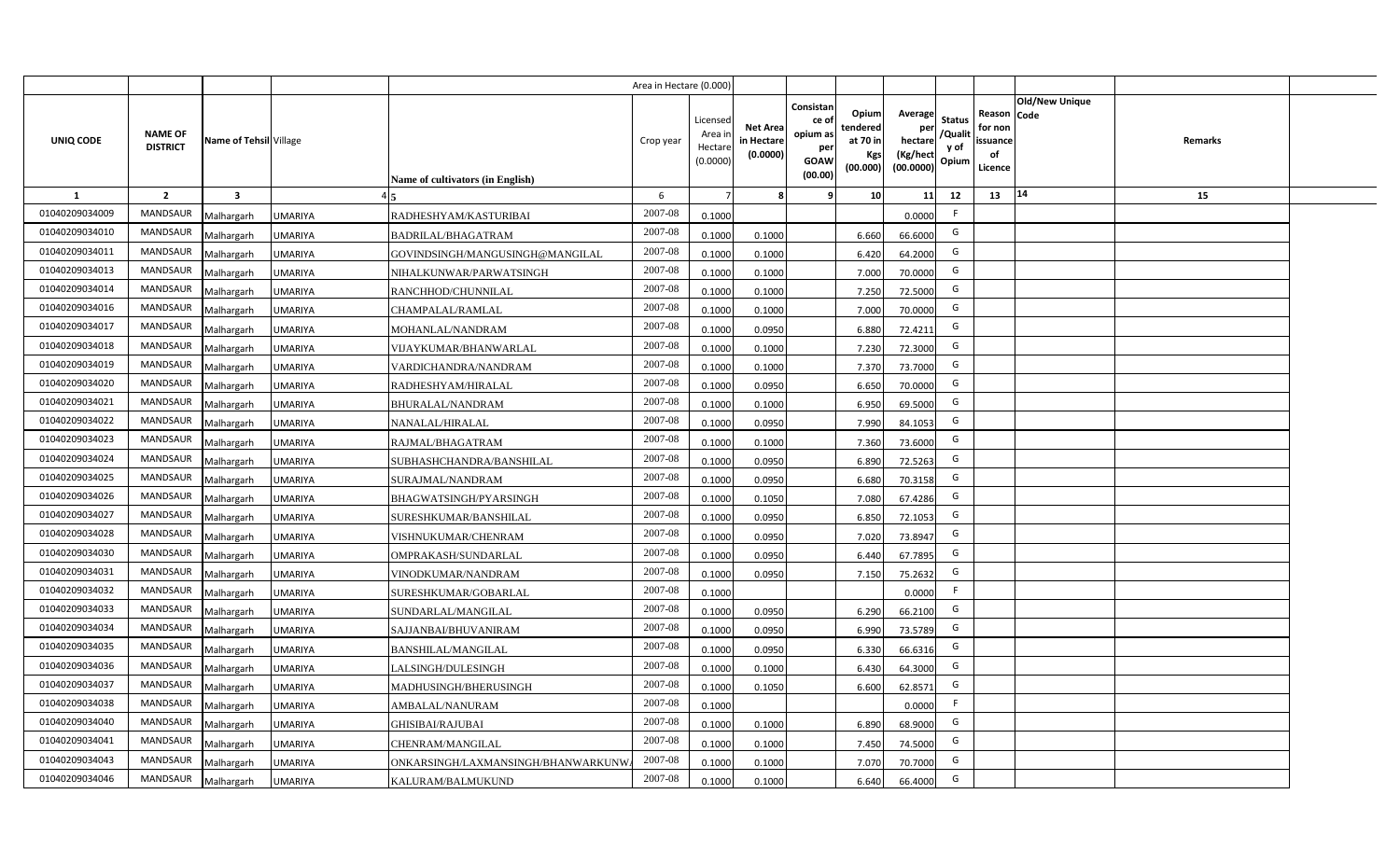|                |                                   |                         |                |                                  | Area in Hectare (0.000) |                                          |                                           |                                                                |                                                  |                                                    |                                           |                                                                       |         |  |
|----------------|-----------------------------------|-------------------------|----------------|----------------------------------|-------------------------|------------------------------------------|-------------------------------------------|----------------------------------------------------------------|--------------------------------------------------|----------------------------------------------------|-------------------------------------------|-----------------------------------------------------------------------|---------|--|
| UNIQ CODE      | <b>NAME OF</b><br><b>DISTRICT</b> | Name of Tehsil Village  |                | Name of cultivators (in English) | Crop year               | Licensec<br>Area i<br>Hectar<br>(0.0000) | <b>Net Area</b><br>in Hectare<br>(0.0000) | Consistan<br>ce o<br>opium as<br>per<br><b>GOAW</b><br>(00.00) | Opium<br>tendered<br>at 70 in<br>Kgs<br>(00.000) | Average<br>per<br>hectare<br>(Kg/hect<br>(00.0000) | <b>Status</b><br>/Qualit<br>y of<br>Opium | Old/New Unique<br>Reason Code<br>for non<br>issuance<br>of<br>Licence | Remarks |  |
| <b>1</b>       | $\overline{2}$                    | $\overline{\mathbf{3}}$ |                |                                  | 6                       |                                          |                                           |                                                                | 10                                               | 11                                                 | 12                                        | 14<br>13                                                              | 15      |  |
| 01040209034047 | <b>MANDSAUR</b>                   | Malhargarh              | <b>JMARIYA</b> | DIPSINGH/KHUMANSINGH             | 2007-08                 | 0.1000                                   |                                           |                                                                |                                                  | 0.0000                                             | F.                                        |                                                                       |         |  |
| 01040209034048 | MANDSAUR                          | Malhargarh              | UMARIYA        | RAMNIVAS/AMBALAL                 | 2007-08                 | 0.1000                                   | 0.1000                                    |                                                                | 6.900                                            | 69.0000                                            | G                                         |                                                                       |         |  |
| 01040209034049 | <b>MANDSAUR</b>                   | Malhargarh              | UMARIYA        | <b>JANKILAL/DHANRAJ</b>          | 2007-08                 | 0.1000                                   | 0.1000                                    |                                                                | 7.080                                            | 70.8000                                            | G                                         |                                                                       |         |  |
| 01040209034051 | <b>MANDSAUR</b>                   | Malhargarh              | UMARIYA        | BOTLAL/MODIRAM                   | 2007-08                 | 0.100                                    | 0.1000                                    |                                                                | 7.070                                            | 70.7000                                            | G                                         |                                                                       |         |  |
| 01040209034052 | <b>MANDSAUR</b>                   | Malhargarh              | UMARIYA        | RAMLAL/PANNALAL                  | 2007-08                 | 0.1000                                   | 0.1000                                    |                                                                | 6.430                                            | 64.3000                                            | G                                         |                                                                       |         |  |
| 01040209034053 | <b>MANDSAUR</b>                   | Malhargarh              | UMARIYA        | GORDHANLAL/AMBALAL               | 2007-08                 | 0.1000                                   | 0.1000                                    |                                                                | 7.090                                            | 70.9000                                            | G                                         |                                                                       |         |  |
| 01040209034054 | <b>MANDSAUR</b>                   | Malhargarh              | UMARIYA        | PANNALAL/SHANKARLAL              | 2007-08                 | 0.1000                                   | 0.1000                                    |                                                                | 6.650                                            | 66.5000                                            | G                                         |                                                                       |         |  |
| 01040209034055 | <b>MANDSAUR</b>                   | Malhargarh              | UMARIYA        | NARAYANSINGH/PYARSINGH           | 2007-08                 | 0.1000                                   | 0.1050                                    |                                                                | 7.760                                            | 73.9048                                            | G                                         |                                                                       |         |  |
| 01040209034056 | <b>MANDSAUR</b>                   | Malhargarh              | UMARIYA        | MANOHARSINGH/RAMSINGH            | 2007-08                 | 0.1000                                   | 0.1000                                    |                                                                | 7.030                                            | 70.3000                                            | G                                         |                                                                       |         |  |
| 01040209034057 | <b>MANDSAUR</b>                   | Malhargarh              | UMARIYA        | DEVILAL/BALMUKUND                | 2007-08                 | 0.1000                                   | 0.1000                                    |                                                                | 6.710                                            | 67.1000                                            | G                                         |                                                                       |         |  |
| 01040209034058 | <b>MANDSAUR</b>                   | Malhargarh              | UMARIYA        | BHANWARLAL/FAKIRCHAND            | 2007-08                 | 0.1000                                   | 0.0950                                    |                                                                | 7.220                                            | 76.0000                                            | G                                         |                                                                       |         |  |
| 01040209034059 | <b>MANDSAUR</b>                   | Malhargarh              | UMARIYA        | BABULAL/BHUVANIRAM               | 2007-08                 | 0.1000                                   | 0.1000                                    |                                                                | 7.120                                            | 71.2000                                            | G                                         |                                                                       |         |  |
| 01040209034061 | <b>MANDSAUR</b>                   | Malhargarh              | UMARIYA        | GULABSINGH/PYARSINGH             | 2007-08                 | 0.1000                                   | 0.1000                                    |                                                                | 6.930                                            | 69.3000                                            | G                                         |                                                                       |         |  |
| 01040209034062 | MANDSAUR                          | Malhargarh              | UMARIYA        | JMMEDSINGH/MANGUSINGH            | 2007-08                 | 0.1000                                   | 0.1000                                    |                                                                | 6.040                                            | 60.4000                                            | G                                         |                                                                       |         |  |
| 01040209034064 | <b>MANDSAUR</b>                   | Malhargarh              | UMARIYA        | KANWARLAL/NANDRAM                | 2007-08                 | 0.1000                                   |                                           |                                                                |                                                  | 0.0000                                             | F.                                        |                                                                       |         |  |
| 01040209034065 | MANDSAUR                          | Malhargarh              | UMARIYA        | <b>BALURAM/NANDRAM</b>           | 2007-08                 | 0.1000                                   |                                           |                                                                |                                                  | 0.0000                                             | F.                                        |                                                                       |         |  |
| 01040209034029 | MANDSAUR                          | Malhargarh              | UMARIYA        | TULSIRAM/DHANRAJ                 | 2007-08                 | 0.1000                                   | 0.0950                                    |                                                                | 6.730                                            | 70.8421                                            | G                                         |                                                                       |         |  |
| 01040209034066 | <b>MANDSAUR</b>                   | Malhargarh              | UMARIYA        | DHAPUBAI/LAXMAN                  | 2007-08                 | 0.1000                                   | 0.1000                                    |                                                                | 7.210                                            | 72.1000                                            | G                                         |                                                                       |         |  |
| 01040209034067 | <b>MANDSAUR</b>                   | Malhargarh              | <b>JMARIYA</b> | NANDRAM/NIRBHAYRAM               | 2007-08                 | 0.1000                                   |                                           |                                                                |                                                  | 0.0000                                             | F.                                        |                                                                       |         |  |
| 01040209034069 | MANDSAUR                          | Malhargarh              | JMARIYA        | PRABHULAL/BAGDIRAM               | 2007-08                 | 0.1000                                   | 0.1000                                    |                                                                | 6.450                                            | 64.5000                                            | G                                         |                                                                       |         |  |
| 01040209034070 | MANDSAUR                          | Malhargarh              | JMARIYA        | BHAGATRAM/CHUNNILAL              | 2007-08                 | 0.1000                                   | 0.1000                                    |                                                                | 6.790                                            | 67.9000                                            | G                                         |                                                                       |         |  |
| 01040209034060 | MANDSAUR                          | Malhargarh              | UMARIYA        | BALURAM/DHANNA                   | 2007-08                 | 0.1000                                   | 0.1000                                    |                                                                | 6.470                                            | 64.7000                                            | G                                         |                                                                       |         |  |
| 01040209034063 | <b>MANDSAUR</b>                   | Malhargarh              | UMARIYA        | MANOHARSINGH/DULESINGH           | 2007-08                 | 0.1000                                   | 0.1000                                    |                                                                | 7.350                                            | 73.5000                                            | G                                         |                                                                       |         |  |
| 01040209034094 | <b>MANDSAUR</b>                   | Malhargarh              | UMARIYA        | PARASRAM/BHUVANIRAM              | 2007-08                 | 0.1000                                   | 0.1000                                    |                                                                | 7.210                                            | 72.1000                                            | G                                         | 01040209035011                                                        |         |  |
| 01040209041001 | <b>MANDSAUR</b>                   | Malhargarh              | <b>SUPDA</b>   | KASHTURIBAI/NARAYAN              | 2007-08                 | 0.1000                                   |                                           |                                                                |                                                  | 0.0000                                             | F.                                        |                                                                       |         |  |
| 01040209041003 | <b>MANDSAUR</b>                   | Malhargarh              | <b>SUPDA</b>   | DULESINGH/KESHARSINGH            | 2007-08                 | 0.1000                                   |                                           |                                                                |                                                  | 0.0000                                             | F                                         |                                                                       |         |  |
| 01040209041006 | <b>MANDSAUR</b>                   | Malhargarh              | <b>SUPDA</b>   | SAJJANBAI/BHUWAN                 | 2007-08                 | 0.1000                                   |                                           |                                                                |                                                  | 0.0000                                             | F.                                        |                                                                       |         |  |
| 01040209041008 | MANDSAUR                          | Malhargarh              | <b>SUPDA</b>   | KESURAM/UDA CHMAR                | 2007-08                 | 0.1000                                   |                                           |                                                                |                                                  | 0.0000                                             | E                                         |                                                                       |         |  |
| 01040209041010 | MANDSAUR                          | Malhargarh              | <b>SUPDA</b>   | BAGDIBAI/BHAGIRATH               | 2007-08                 | 0.1000                                   | 0.1000                                    |                                                                | 6.350                                            | 63.5000                                            | G                                         |                                                                       |         |  |
| 01040209041012 | MANDSAUR                          | Malhargarh              | <b>SUPDA</b>   | MOHANLAL/BHUWANIRAM              | 2007-08                 | 0.1000                                   | 0.1000                                    |                                                                | 6.760                                            | 67.6000                                            | G                                         |                                                                       |         |  |
| 01040209041013 | MANDSAUR                          | Malhargarh              | <b>SUPDA</b>   | RAMKUNWARBAI/VAJESINGH           | 2007-08                 | 0.1000                                   |                                           |                                                                |                                                  | 0.0000                                             | F.                                        |                                                                       |         |  |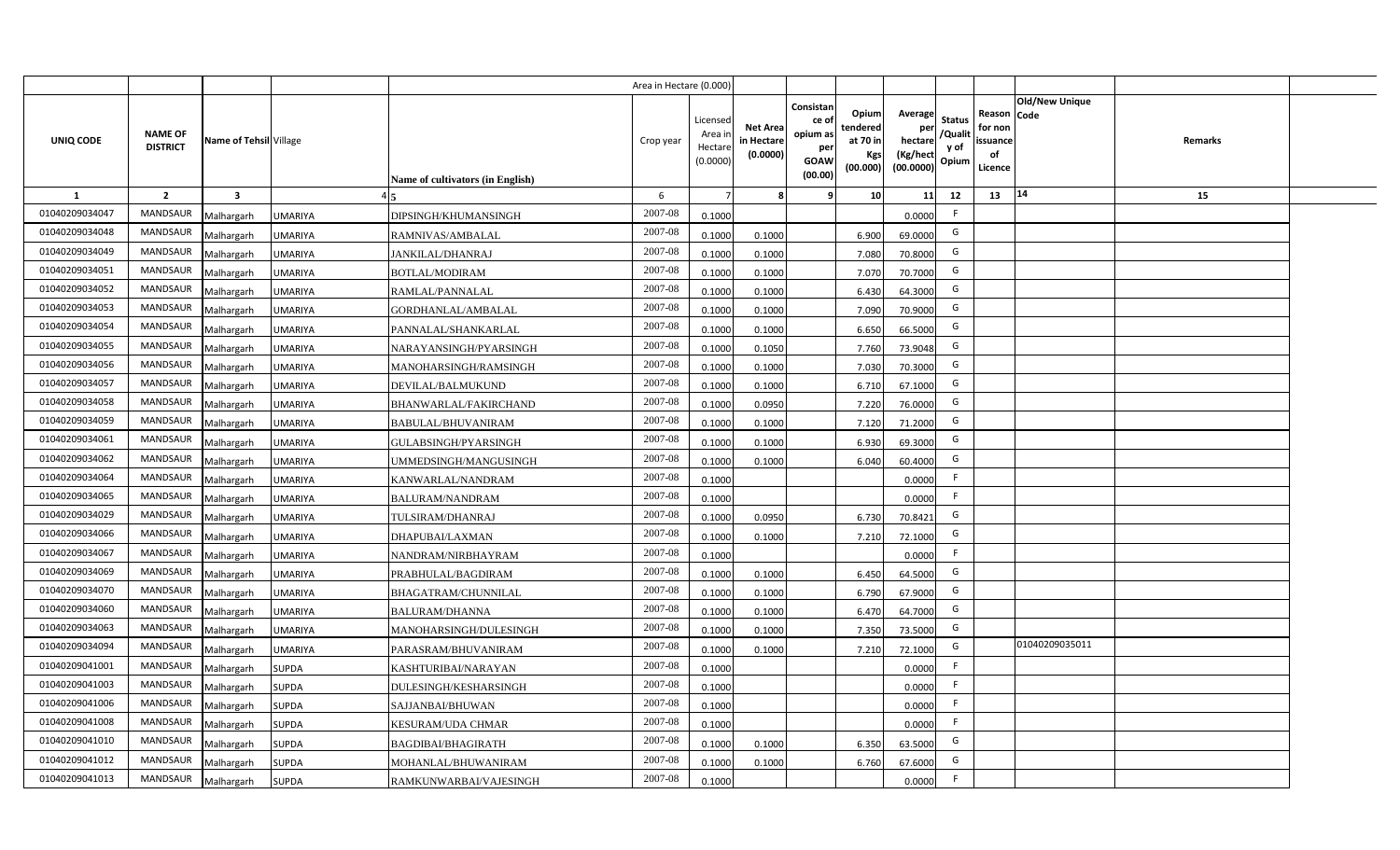|                |                                   |                         |              |                                  | Area in Hectare (0.000 |                                          |                                          |                                                                 |                                                  |                                                    |                                           |                                                     |                |         |  |
|----------------|-----------------------------------|-------------------------|--------------|----------------------------------|------------------------|------------------------------------------|------------------------------------------|-----------------------------------------------------------------|--------------------------------------------------|----------------------------------------------------|-------------------------------------------|-----------------------------------------------------|----------------|---------|--|
| UNIQ CODE      | <b>NAME OF</b><br><b>DISTRICT</b> | Name of Tehsil Village  |              | Name of cultivators (in English) | Crop year              | Licensed<br>Area i<br>Hectar<br>(0.0000) | <b>Net Area</b><br>in Hectar<br>(0.0000) | Consistan<br>ce of<br>opium as<br>per<br><b>GOAW</b><br>(00.00) | Opium<br>tendered<br>at 70 in<br>Kgs<br>(00.000) | Average<br>per<br>hectare<br>(Kg/hect<br>(00.0000) | <b>Status</b><br>/Qualit<br>y of<br>Opium | Reason Code<br>for non<br>issuance<br>of<br>Licence | Old/New Unique | Remarks |  |
| 1              | $\overline{2}$                    | $\overline{\mathbf{3}}$ |              |                                  | 6                      |                                          |                                          | q                                                               | 10 <sup>1</sup>                                  | 11                                                 | 12                                        | 13                                                  | 14             | 15      |  |
| 01040209041014 | <b>MANDSAUR</b>                   | Malhargarh              | <b>SUPDA</b> | LAXMAN/DEVA                      | 2007-08                | 0.1000                                   |                                          |                                                                 |                                                  | 0.0000                                             | E                                         |                                                     |                |         |  |
| 01040209041015 | MANDSAUR                          | Malhargarh              | <b>SUPDA</b> | <b>BADRILAL/LAKHMICHAND</b>      | 2007-08                | 0.1000                                   |                                          |                                                                 |                                                  | 0.0000                                             | F.                                        |                                                     |                |         |  |
| 01040209041018 | <b>MANDSAUR</b>                   | Malhargarh              | <b>SUPDA</b> | BOTLAL/BHUVANIRAM                | 2007-08                | 0.1000                                   |                                          |                                                                 |                                                  | 0.0000                                             | - F                                       |                                                     |                |         |  |
| 01040209041020 | <b>MANDSAUR</b>                   | Malhargarh              | <b>SUPDA</b> | JALAMSINGH/BHOMSINGH             | 2007-08                | 0.1000                                   |                                          |                                                                 |                                                  | 0.0000                                             | -F                                        |                                                     |                |         |  |
| 01040209041022 | MANDSAUR                          | Malhargarh              | <b>SUPDA</b> | MANGUSINGH/MODSINGH              | 2007-08                | 0.1000                                   |                                          |                                                                 |                                                  | 0.0000                                             |                                           |                                                     |                |         |  |
| 01040209041023 | <b>MANDSAUR</b>                   | Malhargarh              | <b>SUPDA</b> | BHARATSINGH/KALUSINGH            | 2007-08                | 0.1000                                   |                                          |                                                                 |                                                  | 0.0000                                             | F.                                        |                                                     |                |         |  |
| 01040209041027 | MANDSAUR                          | Malhargarh              | <b>SUPDA</b> | RAMSINGH/KISHANSINGH             | 2007-08                | 0.1000                                   |                                          |                                                                 |                                                  | 0.0000                                             | F.                                        |                                                     |                |         |  |
| 01040209041031 | MANDSAUR                          | Malhargarh              | <b>SUPDA</b> | SAJJANSINGH/NEPALSINGH           | 2007-08                | 0.1000                                   |                                          |                                                                 |                                                  | 0.0000                                             | E                                         |                                                     |                |         |  |
| 01040209041032 | MANDSAUR                          | Malhargarh              | <b>SUPDA</b> | PRAHLAD/RAMKISHAN                | 2007-08                | 0.1000                                   |                                          |                                                                 |                                                  | 0.0000                                             | F.                                        |                                                     |                |         |  |
| 01040209041033 | MANDSAUR                          | Malhargarh              | <b>SUPDA</b> | KAMALSINGH/NEPALSINGH            | 2007-08                | 0.1000                                   |                                          |                                                                 |                                                  | 0.0000                                             | -F                                        |                                                     |                |         |  |
| 01040209041034 | MANDSAUR                          | Malhargarh              | <b>SUPDA</b> | SHANTILAL/NARAYAN                | 2007-08                | 0.1000                                   |                                          |                                                                 |                                                  | 0.0000                                             | -F                                        |                                                     |                |         |  |
| 01040209041039 | MANDSAUR                          | Malhargarh              | <b>SUPDA</b> | NARENDRASINGH/VIJAYSINGH         | 2007-08                | 0.1000                                   |                                          |                                                                 |                                                  | 0.0000                                             | -F                                        |                                                     |                |         |  |
| 01040209041041 | <b>MANDSAUR</b>                   | Malhargarh              | <b>SUPDA</b> | MOHANSINGH/GOPALSINGH            | 2007-08                | 0.1000                                   |                                          |                                                                 |                                                  | 0.0000                                             | -F                                        |                                                     |                |         |  |
| 01040209041042 | <b>MANDSAUR</b>                   | Malhargarh              | <b>SUPDA</b> | VARDICHAND/LAKHMICHAND           | 2007-08                | 0.1000                                   |                                          |                                                                 |                                                  | 0.0000                                             | F.                                        |                                                     |                |         |  |
| 01040209041045 | <b>MANDSAUR</b>                   | Malhargarh              | <b>SUPDA</b> | SAMANTSINGH/BHOMSINGH            | 2007-08                | 0.1000                                   | 0.0950                                   |                                                                 | 6.790                                            | 71.4737                                            | G                                         |                                                     |                |         |  |
| 01040209041049 | <b>MANDSAUR</b>                   | Malhargarh              | <b>SUPDA</b> | LAKMICHAND/BHUVANIRAM            | 2007-08                | 0.1000                                   |                                          |                                                                 |                                                  | 0.0000                                             | F.                                        |                                                     |                |         |  |
| 01040209041051 | <b>MANDSAUR</b>                   | Malhargarh              | <b>SUPDA</b> | SHANKARSINGH/UDAYSINGH           | 2007-08                | 0.1000                                   |                                          |                                                                 |                                                  | 0.0000                                             | -F                                        |                                                     |                |         |  |
| 01040209041052 | <b>MANDSAUR</b>                   | Malhargarh              | <b>SUPDA</b> | GOVINDSINGH/JORAVARSINGH         | 2007-08                | 0.1000                                   |                                          |                                                                 |                                                  | 0.0000                                             | F.                                        |                                                     |                |         |  |
| 01040209041053 | <b>MANDSAUR</b>                   | Malhargarh              | <b>SUPDA</b> | DASHRATHSINGH/MANGUSINGH         | 2007-08                | 0.1000                                   |                                          |                                                                 |                                                  | 0.0000                                             | F.                                        |                                                     |                |         |  |
| 01040209041055 | <b>MANDSAUR</b>                   | Malhargarh              | <b>SUPDA</b> | JAGDISH/NANURAM                  | 2007-08                | 0.1000                                   |                                          |                                                                 |                                                  | 0.0000                                             | F.                                        |                                                     |                |         |  |
| 01040209041056 | <b>MANDSAUR</b>                   | Malhargarh              | <b>SUPDA</b> | BABULAL/NANURAM                  | 2007-08                | 0.1000                                   | 0.0400                                   |                                                                 | 2.800                                            | 70.0000                                            | G                                         |                                                     |                |         |  |
| 01040209041060 | <b>MANDSAUR</b>                   | Malhargarh              | <b>SUPDA</b> | PRABHULAL/LAXMAN                 | 2007-08                | 0.100                                    |                                          |                                                                 |                                                  | 0.0000                                             | -F                                        |                                                     |                |         |  |
| 01040209041062 | MANDSAUR                          | Malhargarh              | <b>SUPDA</b> | ISHWARLAL/NONDRAM                | 2007-08                | 0.100                                    |                                          |                                                                 |                                                  | 0.0000                                             | -F                                        |                                                     |                |         |  |
| 01040209041064 | MANDSAUR                          | Malhargarh              | <b>SUPDA</b> | RAMESHCHANRA/KESHURAM            | 2007-08                | 0.1000                                   |                                          |                                                                 |                                                  | 0.0000                                             | -F                                        |                                                     |                |         |  |
| 01040209041069 | MANDSAUR                          | Malhargarh              | <b>SUPDA</b> | MANGILAL/BAGDIRAM                | 2007-08                | 0.1000                                   |                                          |                                                                 |                                                  | 0.0000                                             | E                                         |                                                     |                |         |  |
| 01040209041072 | MANDSAUR                          | Malhargarh              | <b>SUPDA</b> | DEUBAI/JAYCHAND                  | 2007-08                | 0.1000                                   |                                          |                                                                 |                                                  | 0.0000                                             | F                                         |                                                     |                |         |  |
| 01040209041074 | MANDSAUR                          | Malhargarh              | <b>SUPDA</b> | TORIRAM/NARAYAN                  | 2007-08                | 0.1000                                   |                                          |                                                                 |                                                  | 0.0000                                             | F                                         |                                                     |                |         |  |
| 01040209041075 | MANDSAUR                          | Malhargarh              | <b>SUPDA</b> | <b>BANSHILAL/SHIVLAL</b>         | 2007-08                | 0.1000                                   |                                          |                                                                 |                                                  | 0.0000                                             | F                                         |                                                     |                |         |  |
| 01040209041078 | MANDSAUR                          | Malhargarh              | <b>SUPDA</b> | NANALAL/BHANWARLAL               | 2007-08                | 0.1000                                   | 0.1000                                   |                                                                 | 6.040                                            | 60.4000                                            | G                                         |                                                     |                |         |  |
| 01040209041079 | MANDSAUR                          | Malhargarh              | <b>SUPDA</b> | RADHESHYAM/KISHANLAL             | 2007-08                | 0.1000                                   |                                          |                                                                 |                                                  | 0.0000                                             | E                                         |                                                     |                |         |  |
| 01040209041005 | MANDSAUR                          | Malhargarh              | <b>SUPDA</b> | NONDRAM/PYARA                    | 2007-08                | 0.1000                                   |                                          |                                                                 |                                                  | 0.0000                                             | -F                                        |                                                     |                |         |  |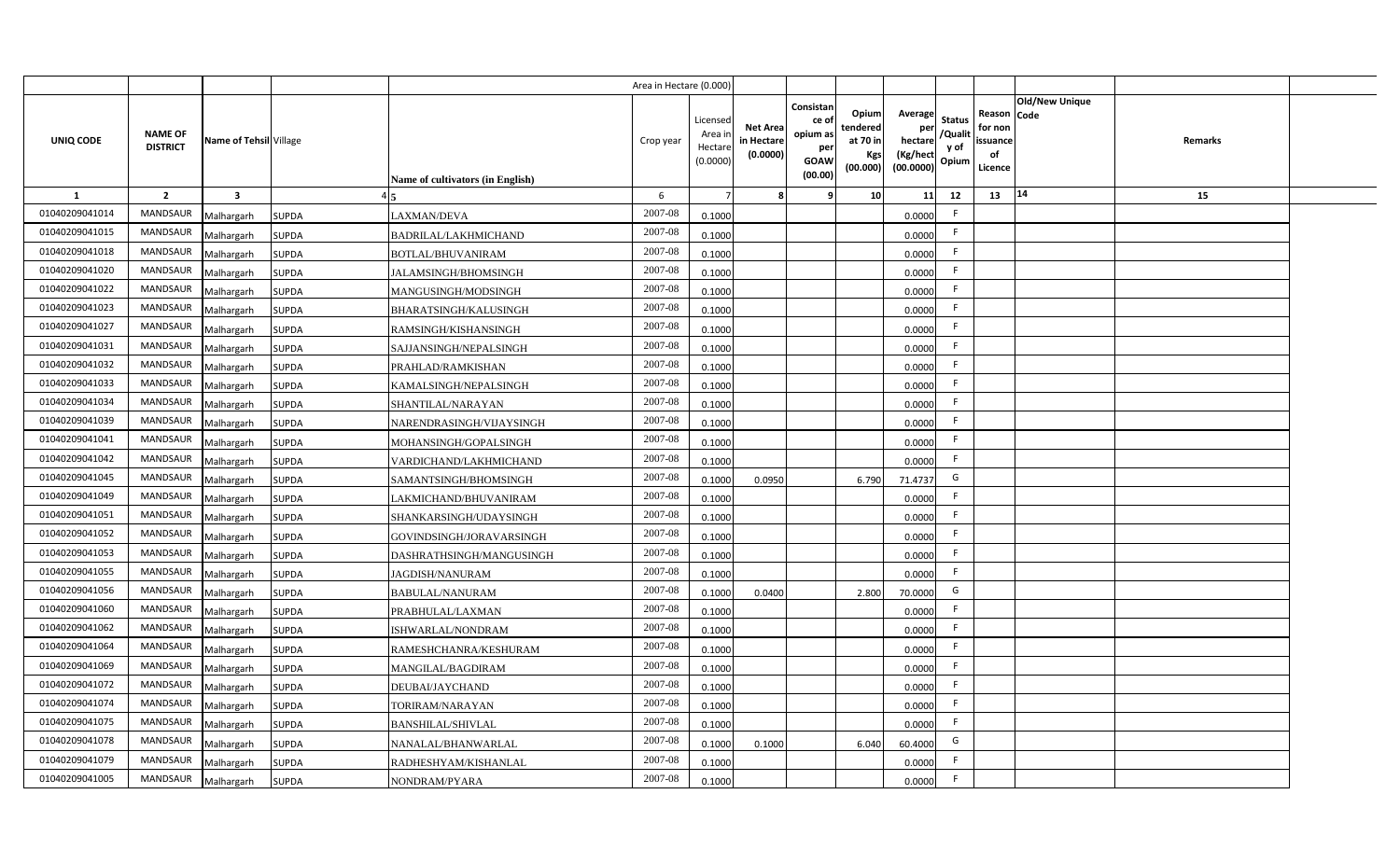|                  |                                   |                         |                  |                                  | Area in Hectare (0.000) |                                           |                                           |                                                                 |                                                  |                                                    |                                           |                                                     |                |                |  |
|------------------|-----------------------------------|-------------------------|------------------|----------------------------------|-------------------------|-------------------------------------------|-------------------------------------------|-----------------------------------------------------------------|--------------------------------------------------|----------------------------------------------------|-------------------------------------------|-----------------------------------------------------|----------------|----------------|--|
| <b>UNIQ CODE</b> | <b>NAME OF</b><br><b>DISTRICT</b> | Name of Tehsil Village  |                  | Name of cultivators (in English) | Crop year               | Licensed<br>Area i<br>Hectare<br>(0.0000) | <b>Net Area</b><br>in Hectare<br>(0.0000) | Consistan<br>ce of<br>opium as<br>per<br><b>GOAW</b><br>(00.00) | Opium<br>tendered<br>at 70 in<br>Kgs<br>(00.000) | Average<br>per<br>hectare<br>(Kg/hect<br>(00.0000) | <b>Status</b><br>/Qualit<br>y of<br>Opium | Reason Code<br>for non<br>issuance<br>of<br>Licence | Old/New Unique | <b>Remarks</b> |  |
| 1                | $\overline{2}$                    | $\overline{\mathbf{3}}$ |                  |                                  | 6                       |                                           | 8                                         | 9                                                               | 10                                               | 11                                                 | 12                                        | 13                                                  | 14             | 15             |  |
| 01040209041030   | <b>MANDSAUR</b>                   | Malhargarh              | <b>SUPDA</b>     | SATYANARAYAN/CHUNNILAL           | 2007-08                 | 0.1000                                    | 0.0950                                    |                                                                 | 5.740                                            | 60.4211                                            | G                                         |                                                     |                |                |  |
| 0104020904106    | <b>MANDSAUR</b>                   | Malhargarh              | <b>SUPDA</b>     | RAMLAL/SAVA                      | 2007-08                 | 0.1000                                    |                                           |                                                                 |                                                  | 0.0000                                             | F.                                        |                                                     |                |                |  |
| 01040209041029   | <b>MANDSAUR</b>                   | Malhargarh              | <b>SUPDA</b>     | MODIRAM/BHUWAN                   | 2007-08                 | 0.1000                                    | 0.1000                                    |                                                                 | 6.390                                            | 63.9000                                            | G                                         |                                                     |                |                |  |
| 01040209041061   | <b>MANDSAUR</b>                   | Malhargarh              | <b>SUPDA</b>     | MANGILAL/LAXMAN                  | 2007-08                 | 0.1000                                    |                                           |                                                                 |                                                  | 0.0000                                             | F.                                        |                                                     |                |                |  |
| 01040209041076   | MANDSAUR                          | Malhargarh              | <b>SUPDA</b>     | <b>KALULAL/LAXMAN</b>            | 2007-08                 | 0.1000                                    |                                           |                                                                 |                                                  | 0.0000                                             | F.                                        |                                                     |                |                |  |
| 01040209041007   | <b>MANDSAUR</b>                   | Malhargarh              | <b>SUPDA</b>     | DIPSINGH/JAISINGH                | 2007-08                 | 0.1000                                    |                                           |                                                                 |                                                  | 0.0000                                             | F.                                        |                                                     |                |                |  |
| 01040209041004   | <b>MANDSAUR</b>                   | Malhargarh              | <b>SUPDA</b>     | HAMERSINGH/KALUSINGH             | 2007-08                 | 0.1000                                    |                                           |                                                                 |                                                  | 0.0000                                             | F.                                        |                                                     |                |                |  |
| 01040209041043   | <b>MANDSAUR</b>                   | Malhargarh              | <b>SUPDA</b>     | KAILASHKUNWAR/MOTISINGH          | 2007-08                 | 0.1000                                    |                                           |                                                                 |                                                  | 0.0000                                             | F                                         |                                                     |                |                |  |
| 01040209041077   | <b>MANDSAUR</b>                   | Malhargarh              | <b>SUPDA</b>     | LALSINGH/DULESINGH               | 2007-08                 | 0.1000                                    |                                           |                                                                 |                                                  | 0.0000                                             | F.                                        |                                                     |                |                |  |
| 01040209041048   | <b>MANDSAUR</b>                   | Malhargarh              | <b>SUPDA</b>     | RADHESHYAM/JAGDISH               | 2007-08                 | 0.1000                                    |                                           |                                                                 |                                                  | 0.0000                                             | F.                                        |                                                     |                |                |  |
| 01040209041073   | <b>MANDSAUR</b>                   | Malhargarh              | <b>SUPDA</b>     | HARIDAS/NARAYANDAS               | 2007-08                 | 0.1000                                    |                                           |                                                                 |                                                  | 0.0000                                             | F                                         |                                                     |                |                |  |
| 01040209048001   | <b>MANDSAUR</b>                   | Malhargarh              | <b>DUNGLAWDA</b> | NANDLAL/SHIVLAL                  | 2007-08                 | 0.1000                                    | 0.1000                                    |                                                                 | 6.850                                            | 68.5000                                            | G                                         |                                                     |                |                |  |
| 01040209048002   | <b>MANDSAUR</b>                   | Malhargarh              | <b>DUNGLAWDA</b> | SHANTILAL/ONKAR                  | 2007-08                 | 0.1000                                    | 0.0950                                    |                                                                 | 6.760                                            | 71.1579                                            | G                                         |                                                     |                |                |  |
| 01040209048003   | MANDSAUR                          | Malhargarh              | <b>DUNGLAWDA</b> | MANOHARLAL/KASHIRAM              | 2007-08                 | 0.1000                                    |                                           |                                                                 |                                                  | 0.0000                                             | -F                                        |                                                     |                |                |  |
| 01040209048004   | <b>MANDSAUR</b>                   | Malhargarh              | <b>DUNGLAWDA</b> | MAKHANLAL/BHANWARLAL             | 2007-08                 | 0.1000                                    |                                           |                                                                 |                                                  | 0.0000                                             | F                                         |                                                     |                |                |  |
| 01040209048005   | <b>MANDSAUR</b>                   | Malhargarh              | <b>DUNGLAWDA</b> | KISHANLAL/TORIRAM                | 2007-08                 | 0.1000                                    | 0.1000                                    |                                                                 | 6.840                                            | 68.4000                                            | G                                         |                                                     |                |                |  |
| 01040209048006   | <b>MANDSAUR</b>                   | Malhargarh              | <b>DUNGLAWDA</b> | RAMKUNWARIBAI/BADRILAL           | 2007-08                 | 0.1000                                    | 0.1000                                    |                                                                 | 7.000                                            | 70.0000                                            | G                                         |                                                     |                |                |  |
| 01040209048007   | <b>MANDSAUR</b>                   | Malhargarh              | <b>DUNGLAWDA</b> | <b>BALURAM/KISHANLAL</b>         | 2007-08                 | 0.1000                                    | 0.1050                                    |                                                                 | 7.190                                            | 68.4762                                            | G                                         |                                                     |                |                |  |
| 01040209048008   | <b>MANDSAUR</b>                   | Malhargarh              | <b>DUNGLAWDA</b> | LAXMINARAYNA/NANDLAL/HAJARILAL   | 2007-08                 | 0.1000                                    | 0.1000                                    |                                                                 | 6.880                                            | 68.8000                                            | G                                         |                                                     |                |                |  |
| 01040209048009   | <b>MANDSAUR</b>                   | Malhargarh              | <b>DUNGLAWDA</b> | MOTYABAI/RADHAKISHAN             | $2007 - 08$             | 0.1000                                    | 0.0950                                    |                                                                 | 6.790                                            | 71.4737                                            | G                                         |                                                     |                |                |  |
| 01040209048011   | <b>MANDSAUR</b>                   | Malhargarh              | <b>DUNGLAWDA</b> | <b>BHAGIRATH/RAJARAM</b>         | 2007-08                 | 0.1000                                    |                                           |                                                                 |                                                  | 0.0000                                             | F                                         |                                                     |                |                |  |
| 01040209048012   | <b>MANDSAUR</b>                   | Malhargarh              | <b>DUNGLAWDA</b> | AMBALAL/BADRILAL                 | 2007-08                 | 0.1000                                    | 0.1000                                    |                                                                 | 6.800                                            | 68.0000                                            | G                                         |                                                     |                |                |  |
| 01040209048013   | <b>MANDSAUR</b>                   | Malhargarh              | <b>DUNGLAWDA</b> | BALURAM/BHANWARLAL               | 2007-08                 | 0.1000                                    | 0.1000                                    |                                                                 | 6.930                                            | 69.3000                                            | G                                         |                                                     |                |                |  |
| 01040209048014   | MANDSAUR                          | Malhargarh              | <b>DUNGLAWDA</b> | KESHURAM/TULSIRAM                | 2007-08                 | 0.1000                                    | 0.1000                                    |                                                                 | 6.740                                            | 67.4000                                            | G                                         |                                                     |                |                |  |
| 01040209048015   | <b>MANDSAUR</b>                   | Malhargarh              | <b>DUNGLAWDA</b> | SHIVLAL/RATANLAL                 | 2007-08                 | 0.1000                                    | 0.1000                                    |                                                                 | 6.560                                            | 65.6000                                            | G                                         |                                                     |                |                |  |
| 01040209048016   | MANDSAUR                          | Malhargarh              | <b>DUNGLAWDA</b> | CHANDIBAI/KASHIRAM               | 2007-08                 | 0.1000                                    | 0.1000                                    |                                                                 | 6.550                                            | 65.5000                                            | G                                         |                                                     |                |                |  |
| 01040209048017   | MANDSAUR                          | Malhargarh              | DUNGLAWDA        | HIRALAL/BADRILAL                 | 2007-08                 | 0.1000                                    | 0.1000                                    |                                                                 | 7.200                                            | 72.0000                                            | G                                         |                                                     |                |                |  |
| 01040209048018   | MANDSAUR                          | Malhargarh              | <b>DUNGLAWDA</b> | RAMESHWAR/BHANWARLAL             | 2007-08                 | 0.1000                                    | 0.1000                                    |                                                                 | 6.590                                            | 65.9000                                            | G                                         |                                                     |                |                |  |
| 01040209048020   | MANDSAUR                          | Malhargarh              | <b>DUNGLAWDA</b> | KAMLABAI/RAMPRASAD               | 2007-08                 | 0.1000                                    | 0.1000                                    |                                                                 | 6.890                                            | 68.9000                                            | G                                         |                                                     |                |                |  |
| 01040209048021   | <b>MANDSAUR</b>                   | Malhargarh              | <b>DUNGLAWDA</b> | PREMBAI/PANNALAL                 | 2007-08                 | 0.1000                                    |                                           |                                                                 |                                                  | 0.0000                                             | F                                         |                                                     |                |                |  |
| 01040209048022   | MANDSAUR                          | Malhargarh              | <b>DUNGLAWDA</b> | RAMPRATAP/BADRILAL               | 2007-08                 | 0.1000                                    | 0.1050                                    |                                                                 | 7.480                                            | 71.2381                                            | G                                         |                                                     |                |                |  |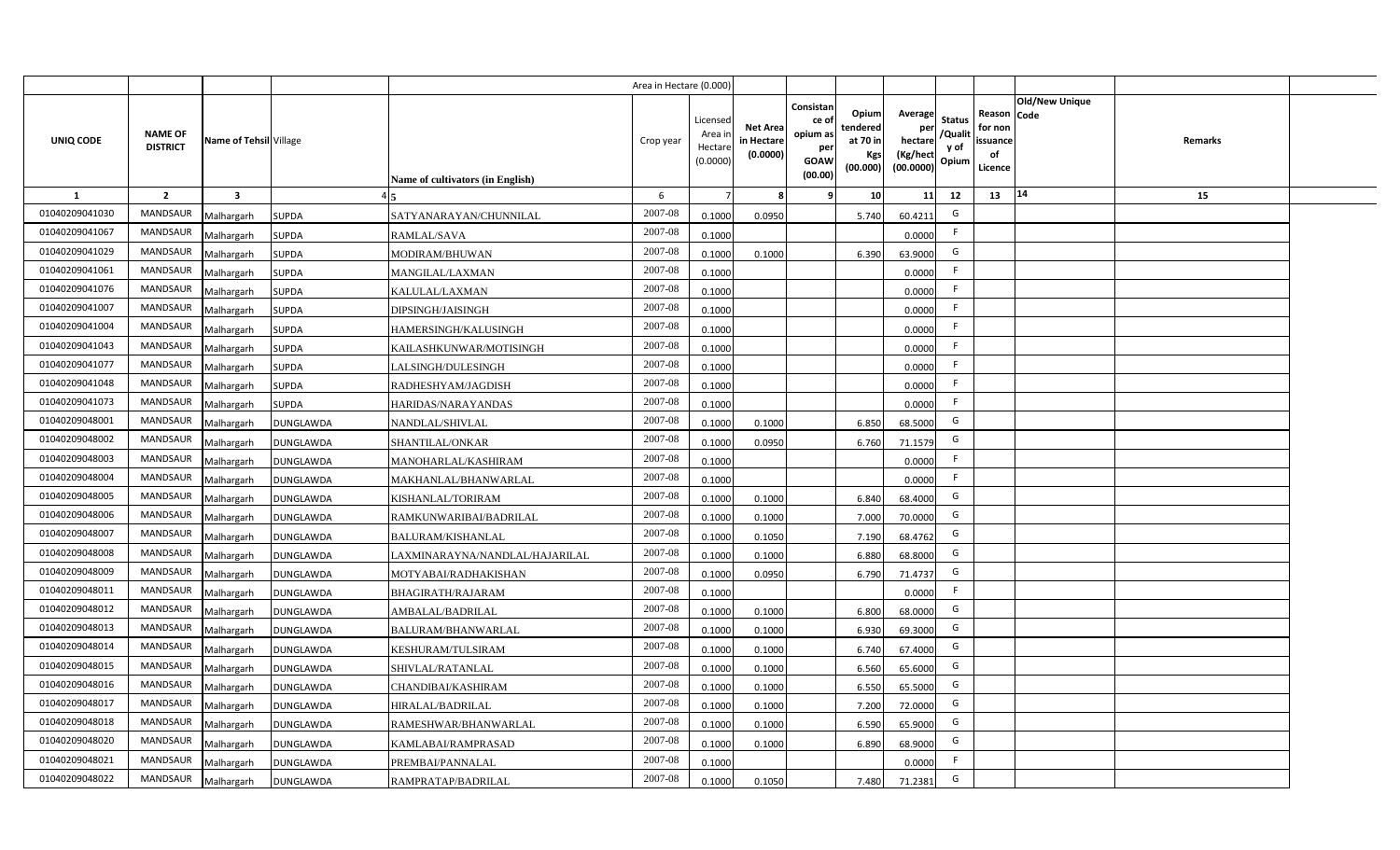|                |                                   |                         |                  |                                  | Area in Hectare (0.000) |                                           |                                           |                                                                                                                     |                                                    |                                           |                                                     |                       |         |  |
|----------------|-----------------------------------|-------------------------|------------------|----------------------------------|-------------------------|-------------------------------------------|-------------------------------------------|---------------------------------------------------------------------------------------------------------------------|----------------------------------------------------|-------------------------------------------|-----------------------------------------------------|-----------------------|---------|--|
| UNIQ CODE      | <b>NAME OF</b><br><b>DISTRICT</b> | Name of Tehsil Village  |                  | Name of cultivators (in English) | Crop year               | Licensed<br>Area i<br>Hectare<br>(0.0000) | <b>Net Area</b><br>in Hectare<br>(0.0000) | Consistan<br>Opium<br>ce of<br>tendered<br>opium as<br>at 70 in<br>per<br>Kgs<br><b>GOAW</b><br>(00.000)<br>(00.00) | Average<br>per<br>hectare<br>(Kg/hect<br>(00.0000) | <b>Status</b><br>/Qualit<br>y of<br>Opium | Reason Code<br>for non<br>issuance<br>of<br>Licence | <b>Old/New Unique</b> | Remarks |  |
| 1              | $\overline{2}$                    | $\overline{\mathbf{3}}$ |                  |                                  | 6                       |                                           | 8                                         | 10 <sup>1</sup><br>-9                                                                                               | 11                                                 | 12                                        | 13                                                  | 14                    | 15      |  |
| 01040209048023 | <b>MANDSAUR</b>                   | Malhargarh              | <b>DUNGLAWDA</b> | KASHIRAM/TORIRAM                 | 2007-08                 | 0.1000                                    | 0.0950                                    | 6.800                                                                                                               | 71.5789                                            | G                                         |                                                     |                       |         |  |
| 01040209048024 | MANDSAUR                          | Malhargarh              | <b>DUNGLAWDA</b> | BALURAM/RADHAKISHAN              | 2007-08                 | 0.1000                                    | 0.1000                                    | 7.230                                                                                                               | 72.3000                                            | G                                         |                                                     |                       |         |  |
| 01040209048025 | <b>MANDSAUR</b>                   | Malhargarh              | <b>DUNGLAWDA</b> | RANGLAL/HAJARILAL                | 2007-08                 | 0.1000                                    | 0.1000                                    | 7.010                                                                                                               | 70.1000                                            | G                                         |                                                     |                       |         |  |
| 01040209048026 | <b>MANDSAUR</b>                   | Malhargarh              | <b>DUNGLAWDA</b> | MOHANLAL/NATHU                   | 2007-08                 | 0.1000                                    |                                           |                                                                                                                     | 0.0000                                             | -F                                        |                                                     |                       |         |  |
| 01040209048027 | <b>MANDSAUR</b>                   | Malhargarh              | <b>DUNGLAWDA</b> | SHIVLAL/MODIRAM                  | 2007-08                 | 0.1000                                    | 0.1000                                    | 6.730                                                                                                               | 67.3000                                            | G                                         |                                                     |                       |         |  |
| 01040209048028 | <b>MANDSAUR</b>                   | Malhargarh              | <b>DUNGLAWDA</b> | RAMCHANDRA/RATANLAL              | 2007-08                 | 0.1000                                    | 0.0550                                    | 3.380                                                                                                               | 61.4545                                            | G                                         |                                                     |                       |         |  |
| 01040209048029 | <b>MANDSAUR</b>                   | Malhargarh              | DUNGLAWDA        | MOTILAL/KALURAM/KASHIRAM         | 2007-08                 | 0.1000                                    | 0.1000                                    | 7.270                                                                                                               | 72.7000                                            | G                                         |                                                     |                       |         |  |
| 01040209048030 | MANDSAUR                          | Malhargarh              | <b>DUNGLAWDA</b> | KANWARLAL/PRABHULAL              | 2007-08                 | 0.1000                                    | 0.1050                                    | 6.870                                                                                                               | 65.4286                                            | G                                         |                                                     |                       |         |  |
| 01040209048031 | MANDSAUR                          | Malhargarh              | <b>DUNGLAWDA</b> | TEKCHAND/BALURAM                 | 2007-08                 | 0.1000                                    | 0.1000                                    | 8.410                                                                                                               | 84.1000                                            | G                                         |                                                     |                       |         |  |
| 01040209048032 | MANDSAUR                          | Malhargarh              | <b>DUNGLAWDA</b> | <b>JAGDISH/BHANWARLAL</b>        | 2007-08                 | 0.1000                                    | 0.0950                                    | 6.120                                                                                                               | 64.4211                                            | G                                         |                                                     |                       |         |  |
| 01040209048033 | <b>MANDSAUR</b>                   | Malhargarh              | <b>DUNGLAWDA</b> | MUNNALAL/BHANWARLAL              | 2007-08                 | 0.1000                                    | 0.1000                                    | 6.670                                                                                                               | 66.7000                                            | G                                         |                                                     |                       |         |  |
| 01040209048034 | <b>MANDSAUR</b>                   | Malhargarh              | <b>DUNGLAWDA</b> | KANWARLAL/BHANWARLAL             | 2007-08                 | 0.1000                                    | 0.1000                                    | 7.160                                                                                                               | 71.6000                                            | G                                         |                                                     |                       |         |  |
| 01040209048035 | <b>MANDSAUR</b>                   | Malhargarh              | <b>DUNGLAWDA</b> | BHANWARBAI/ONKARLAL              | 2007-08                 | 0.1000                                    | 0.1000                                    | 6.920                                                                                                               | 69.2000                                            | G                                         |                                                     |                       |         |  |
| 01040209048036 | <b>MANDSAUR</b>                   | Malhargarh              | <b>DUNGLAWDA</b> | RAMGOPAL/RAMCHANDRA              | 2007-08                 | 0.1000                                    | 0.1000                                    | 6.890                                                                                                               | 68.9000                                            |                                           | 02                                                  |                       |         |  |
| 01040209048037 | <b>MANDSAUR</b>                   | Malhargarh              | <b>DUNGLAWDA</b> | RAMESHCHANDRA/SHANTILAL          | 2007-08                 | 0.1000                                    | 0.1000                                    | 7.280                                                                                                               | 72.8000                                            | G                                         |                                                     |                       |         |  |
| 01040209048038 | <b>MANDSAUR</b>                   | Malhargarh              | <b>DUNGLAWDA</b> | <b>DULICHAND/SHIVLAL</b>         | 2007-08                 | 0.1000                                    | 0.0450                                    | 2.960                                                                                                               | 65.7778                                            | G                                         |                                                     |                       |         |  |
| 01040209048039 | MANDSAUR                          | Malhargarh              | <b>DUNGLAWDA</b> | DASHRATH/KASHIRAM                | 2007-08                 | 0.1000                                    | 0.1000                                    | 7.080                                                                                                               | 70.8000                                            | G                                         |                                                     |                       |         |  |
| 01040209048040 | <b>MANDSAUR</b>                   | Malhargarh              | <b>DUNGLAWDA</b> | SURESHCHANDRA/BALURAM            | 2007-08                 | 0.1000                                    | 0.1000                                    | 7.000                                                                                                               | 70.0000                                            | G                                         |                                                     |                       |         |  |
| 01040209048041 | MANDSAUR                          | Malhargarh              | <b>DUNGLAWDA</b> | RAMNIVAS/BALURAM                 | 2007-08                 | 0.1000                                    | 0.1000                                    | 7.230                                                                                                               | 72.3000                                            | G                                         |                                                     |                       |         |  |
| 01040209048042 | <b>MANDSAUR</b>                   | Malhargarh              | <b>DUNGLAWDA</b> | KISHOR/KASHIRAM                  | 2007-08                 | 0.1000                                    | 0.1000                                    | 7.340                                                                                                               | 73.4000                                            | G                                         |                                                     |                       |         |  |
| 01040209048043 | <b>MANDSAUR</b>                   | Malhargarh              | <b>DUNGLAWDA</b> | OMPRAKASH/KASHIRAM               | 2007-08                 | 0.1000                                    | 0.1000                                    | 7.220                                                                                                               | 72.2000                                            | G                                         |                                                     |                       |         |  |
| 01040209048044 | <b>MANDSAUR</b>                   | Malhargarh              | <b>DUNGLAWDA</b> | NANDLAL/HAJARILAL                | 2007-08                 | 0.1000                                    | 0.1000                                    | 6.980                                                                                                               | 69.8000                                            | G                                         |                                                     |                       |         |  |
| 01040209048045 | <b>MANDSAUR</b>                   | Malhargarh              | <b>DUNGLAWDA</b> | NANDLAL/PRABHULAL                | 2007-08                 | 0.1000                                    | 0.0350                                    | 2.560                                                                                                               | 73.1429                                            | G                                         |                                                     |                       |         |  |
| 01040209048046 | <b>MANDSAUR</b>                   | Malhargarh              | <b>DUNGLAWDA</b> | MATHURALAL/PRABHULAL             | 2007-08                 | 0.1000                                    | 0.1000                                    | 6.860                                                                                                               | 68.6000                                            | G                                         |                                                     |                       |         |  |
| 01040209048047 | <b>MANDSAUR</b>                   | Malhargarh              | <b>DUNGLAWDA</b> | RADHESHYAM/PRABHULAL             | 2007-08                 | 0.1000                                    | 0.1000                                    | 7.140                                                                                                               | 71.4000                                            | G                                         |                                                     |                       |         |  |
| 01040209048048 | MANDSAUR                          | Malhargarh              | <b>DUNGLAWDA</b> | NANDLAL/BHANWARLAL               | 2007-08                 | 0.1000                                    | 0.0500                                    | 3.450                                                                                                               | 69.0000                                            | G                                         |                                                     |                       |         |  |
| 01040209048049 | MANDSAUR                          | Malhargarh              | <b>DUNGLAWDA</b> | BANSHILAL/BHANWARLAL             | 2007-08                 | 0.1000                                    | 0.1000                                    | 6.680                                                                                                               | 66.8000                                            | G                                         |                                                     |                       |         |  |
| 01040209048050 | MANDSAUR                          | Malhargarh              | <b>DUNGLAWDA</b> | VARDICHAND/BHANWARLAL            | 2007-08                 | 0.1000                                    | 0.1000                                    | 6.670                                                                                                               | 66.7000                                            | G                                         |                                                     |                       |         |  |
| 01040209048052 | MANDSAUR                          | Malhargarh              | <b>DUNGLAWDA</b> | RAMVILAS/BAPULAL                 | 2007-08                 | 0.1000                                    | 0.1000                                    | 6.930                                                                                                               | 69.3000                                            | G                                         |                                                     |                       |         |  |
| 01040209048053 | MANDSAUR                          | Malhargarh              | <b>DUNGLAWDA</b> | CHENRAM/BAPULAL                  | 2007-08                 | 0.1000                                    | 0.1050                                    | 7.590                                                                                                               | 72.2857                                            | G                                         |                                                     |                       |         |  |
| 01040209048054 | MANDSAUR                          | Malhargarh              | <b>DUNGLAWDA</b> | OMPRAKASH/NANDLAL                | 2007-08                 | 0.1000                                    | 0.1000                                    | 6.770                                                                                                               | 67.7000                                            | G                                         |                                                     |                       |         |  |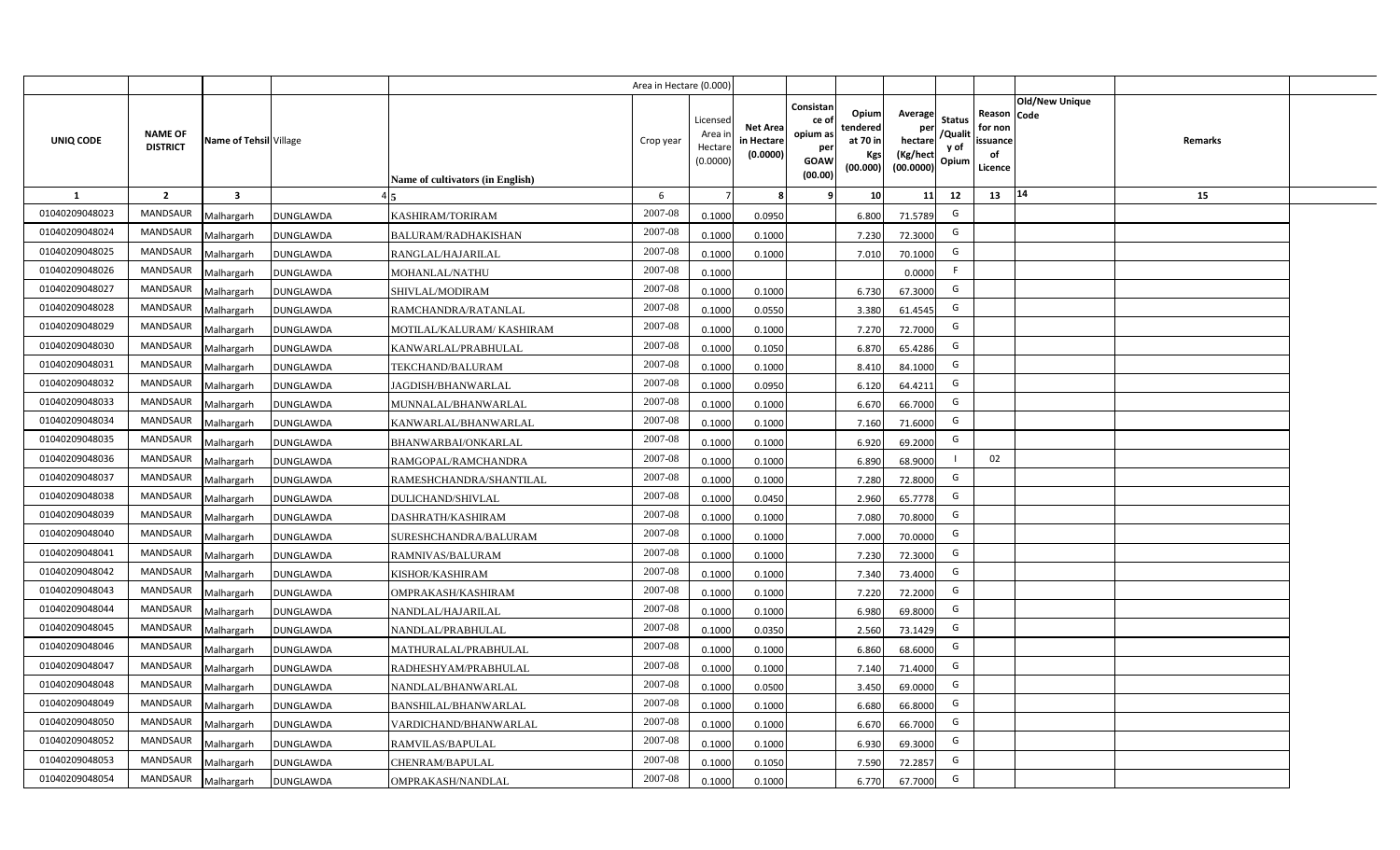|                |                                   |                         |                  |                                         | Area in Hectare (0.000) |                                           |                                           |                                                                                                                     |                                                    |                                           |                                                     |                       |         |  |
|----------------|-----------------------------------|-------------------------|------------------|-----------------------------------------|-------------------------|-------------------------------------------|-------------------------------------------|---------------------------------------------------------------------------------------------------------------------|----------------------------------------------------|-------------------------------------------|-----------------------------------------------------|-----------------------|---------|--|
| UNIQ CODE      | <b>NAME OF</b><br><b>DISTRICT</b> | Name of Tehsil Village  |                  | <b>Name of cultivators (in English)</b> | Crop year               | Licensed<br>Area i<br>Hectare<br>(0.0000) | <b>Net Area</b><br>in Hectare<br>(0.0000) | Consistan<br>Opium<br>ce of<br>tendered<br>opium as<br>at 70 in<br>per<br>Kgs<br><b>GOAW</b><br>(00.000)<br>(00.00) | Average<br>per<br>hectare<br>(Kg/hect<br>(00.0000) | <b>Status</b><br>/Qualit<br>y of<br>Opium | Reason Code<br>for non<br>issuance<br>of<br>Licence | <b>Old/New Unique</b> | Remarks |  |
| 1              | $\overline{2}$                    | $\overline{\mathbf{3}}$ |                  |                                         | 6                       |                                           | 8                                         | 10<br>-9                                                                                                            | 11                                                 | 12                                        | 13                                                  | 14                    | 15      |  |
| 01040209048055 | <b>MANDSAUR</b>                   | Malhargarh              | <b>DUNGLAWDA</b> | CHAGANLAL/MAGNIRAM                      | 2007-08                 | 0.1000                                    | 0.1000                                    | 7.120                                                                                                               | 71.2000                                            | G                                         |                                                     |                       |         |  |
| 01040209048056 | MANDSAUR                          | Malhargarh              | <b>DUNGLAWDA</b> | <b>GANESHRAM/BALURAM</b>                | 2007-08                 | 0.1000                                    | 0.1000                                    | 6.960                                                                                                               | 69.6000                                            | G                                         |                                                     |                       |         |  |
| 01040209048058 | <b>MANDSAUR</b>                   | Malhargarh              | <b>DUNGLAWDA</b> | <b>BASANTILAL/BHUWANIRAM</b>            | 2007-08                 | 0.1000                                    | 0.0600                                    | 4.170                                                                                                               | 69.5000                                            | G                                         |                                                     |                       |         |  |
| 01040209048059 | <b>MANDSAUR</b>                   | Malhargarh              | DUNGLAWDA        | SATYANARAYAN/RAMESHWAR                  | 2007-08                 | 0.1000                                    | 0.1050                                    | 6.580                                                                                                               | 62.6667                                            | G                                         |                                                     |                       |         |  |
| 01040209048060 | <b>MANDSAUR</b>                   | Malhargarh              | <b>DUNGLAWDA</b> | KISHANLAL/BALURAM                       | 2007-08                 | 0.1000                                    | 0.1000                                    | 7.010                                                                                                               | 70.1000                                            | G                                         |                                                     |                       |         |  |
| 01040209048061 | <b>MANDSAUR</b>                   | Malhargarh              | <b>DUNGLAWDA</b> | PARASRAM/BHANWARLAL                     | 2007-08                 | 0.1000                                    | 0.0950                                    | 6.560                                                                                                               | 69.0526                                            | G                                         |                                                     |                       |         |  |
| 01040209048062 | <b>MANDSAUR</b>                   | Malhargarh              | <b>DUNGLAWDA</b> | KAILASH/RAMNARAYAN                      | 2007-08                 | 0.1000                                    | 0.1000                                    | 6.810                                                                                                               | 68.1000                                            | G                                         |                                                     |                       |         |  |
| 01040209048063 | <b>MANDSAUR</b>                   | Malhargarh              | <b>DUNGLAWDA</b> | SHANKARLAL/SHIVLAL                      | 2007-08                 | 0.1000                                    | 0.1000                                    | 7.040                                                                                                               | 70.4000                                            | G                                         |                                                     |                       |         |  |
| 01040209048064 | MANDSAUR                          | Malhargarh              | <b>DUNGLAWDA</b> | MADANLAL/BHANWARLAL                     | 2007-08                 | 0.1000                                    | 0.1000                                    | 7.000                                                                                                               | 70.0000                                            | G                                         |                                                     |                       |         |  |
| 01040209048065 | MANDSAUR                          | Malhargarh              | <b>DUNGLAWDA</b> | ISHWARLAL/KANWARLAL                     | 2007-08                 | 0.1000                                    | 0.1000                                    | 6.970                                                                                                               | 69.7000                                            | G                                         |                                                     |                       |         |  |
| 01040209048066 | <b>MANDSAUR</b>                   | Malhargarh              | <b>DUNGLAWDA</b> | JAMNALAL/JAGDISHCHANDRA                 | 2007-08                 | 0.1000                                    | 0.0950                                    | 6.640                                                                                                               | 69.8947                                            | G                                         |                                                     |                       |         |  |
| 01040209048067 | <b>MANDSAUR</b>                   | Malhargarh              | <b>DUNGLAWDA</b> | PRAKASHCHANDRA/BHANWARLAL               | 2007-08                 | 0.1000                                    | 0.1050                                    | 7.370                                                                                                               | 70.1905                                            | G                                         |                                                     |                       |         |  |
| 01040209048068 | <b>MANDSAUR</b>                   | Malhargarh              | <b>DUNGLAWDA</b> | SHAYMALAL/VARDICHAND                    | 2007-08                 | 0.1000                                    | 0.1050                                    | 7.250                                                                                                               | 69.0476                                            | G                                         |                                                     |                       |         |  |
| 01040209048070 | <b>MANDSAUR</b>                   | Malhargarh              | <b>DUNGLAWDA</b> | GOVINDDAS/SITARAMDAS                    | 2007-08                 | 0.1000                                    | 0.1000                                    | 6.750                                                                                                               | 67.5000                                            | G                                         |                                                     |                       |         |  |
| 01040209048071 | <b>MANDSAUR</b>                   | Malhargarh              | <b>DUNGLAWDA</b> | KAMLESH/VARDICHAND                      | 2007-08                 | 0.1000                                    | 0.1000                                    | 6.650                                                                                                               | 66.5000                                            | G                                         |                                                     |                       |         |  |
| 01040209048072 | <b>MANDSAUR</b>                   | Malhargarh              | <b>DUNGLAWDA</b> | <b>JAGDISH/DULICHAND</b>                | 2007-08                 | 0.1000                                    |                                           |                                                                                                                     | 0.0000                                             | F.                                        |                                                     |                       |         |  |
| 01040209048073 | MANDSAUR                          | Malhargarh              | <b>DUNGLAWDA</b> | <b>DINESH/RAMPRASAD</b>                 | 2007-08                 | 0.1000                                    | 0.1000                                    | 6.970                                                                                                               | 69.7000                                            | G                                         |                                                     |                       |         |  |
| 01040209048075 | <b>MANDSAUR</b>                   | Malhargarh              | <b>DUNGLAWDA</b> | <b>BHULIBAI/BHAGATRAM</b>               | 2007-08                 | 0.1000                                    | 0.0950                                    | 6.280                                                                                                               | 66.1053                                            | G                                         |                                                     |                       |         |  |
| 01040209048076 | MANDSAUR                          | Malhargarh              | <b>DUNGLAWDA</b> | DINESHCHANDRA/DEVILAL                   | 2007-08                 | 0.1000                                    | 0.0950                                    | 6.820                                                                                                               | 71.7895                                            | G                                         |                                                     |                       |         |  |
| 01040209048077 | <b>MANDSAUR</b>                   | Malhargarh              | <b>DUNGLAWDA</b> | KAMLESH/NANDLAL                         | 2007-08                 | 0.1000                                    | 0.1000                                    | 6.570                                                                                                               | 65.7000                                            | G                                         |                                                     |                       |         |  |
| 01040209048078 | <b>MANDSAUR</b>                   | Malhargarh              | <b>DUNGLAWDA</b> | DINESH/RADHAKISHAN                      | 2007-08                 | 0.1000                                    | 0.1000                                    | 6.700                                                                                                               | 67.0000                                            | G                                         |                                                     |                       |         |  |
| 01040209048079 | <b>MANDSAUR</b>                   | Malhargarh              | <b>DUNGLAWDA</b> | GOPAL/BHANWARLAL                        | 2007-08                 | 0.1000                                    | 0.1000                                    | 6.490                                                                                                               | 64.9000                                            | G                                         |                                                     |                       |         |  |
| 01040209048080 | <b>MANDSAUR</b>                   | Malhargarh              | <b>DUNGLAWDA</b> | VARDICHAND/HARIRAM                      | 2007-08                 | 0.1000                                    | 0.0950                                    | 6.930                                                                                                               | 72.9474                                            | G                                         |                                                     |                       |         |  |
| 01040209048082 | <b>MANDSAUR</b>                   | Malhargarh              | <b>DUNGLAWDA</b> | SHIVSHANKAR/DEVRAM                      | 2007-08                 | 0.1000                                    | 0.1000                                    | 7.320                                                                                                               | 73.2000                                            | G                                         |                                                     |                       |         |  |
| 01040209048083 | <b>MANDSAUR</b>                   | Malhargarh              | <b>DUNGLAWDA</b> | RAMNARAYAN/NATHULAL                     | 2007-08                 | 0.1000                                    | 0.1000                                    | 6.970                                                                                                               | 69.7000                                            | G                                         |                                                     |                       |         |  |
| 01040209048084 | MANDSAUR                          | Malhargarh              | <b>DUNGLAWDA</b> | RAMPRAHLAD/MODIRAM                      | 2007-08                 | 0.1000                                    | 0.1000                                    | 7.020                                                                                                               | 70.2000                                            | $\overline{1}$                            | 02                                                  |                       |         |  |
| 01040209048086 | MANDSAUR                          | Malhargarh              | <b>DUNGLAWDA</b> | BHUVANIRAM/BHERULAL                     | 2007-08                 | 0.1000                                    | 0.1000                                    | 7.090                                                                                                               | 70.9000                                            | G                                         |                                                     |                       |         |  |
| 01040209048087 | MANDSAUR                          | Malhargarh              | <b>DUNGLAWDA</b> | BHERULAL/ONKARLAL                       | 2007-08                 | 0.1000                                    | 0.1000                                    | 6.980                                                                                                               | 69.8000                                            | G                                         |                                                     |                       |         |  |
| 01040209048090 | MANDSAUR                          | Malhargarh              | <b>DUNGLAWDA</b> | BHANWARLAL/MODIRAM                      | 2007-08                 | 0.1000                                    | 0.1000                                    | 6.760                                                                                                               | 67.6000                                            | G                                         |                                                     |                       |         |  |
| 01040209048091 | MANDSAUR                          | Malhargarh              | <b>DUNGLAWDA</b> | DEVRAM/MOHANLAL                         | 2007-08                 | 0.1000                                    | 0.1000                                    | 7.420                                                                                                               | 74.2000                                            | G                                         |                                                     |                       |         |  |
| 01040209048092 | MANDSAUR                          | Malhargarh              | <b>DUNGLAWDA</b> | ASHOKKUMAR/SHANTILAL                    | 2007-08                 | 0.1000                                    |                                           |                                                                                                                     | 0.0000                                             | F.                                        |                                                     |                       |         |  |